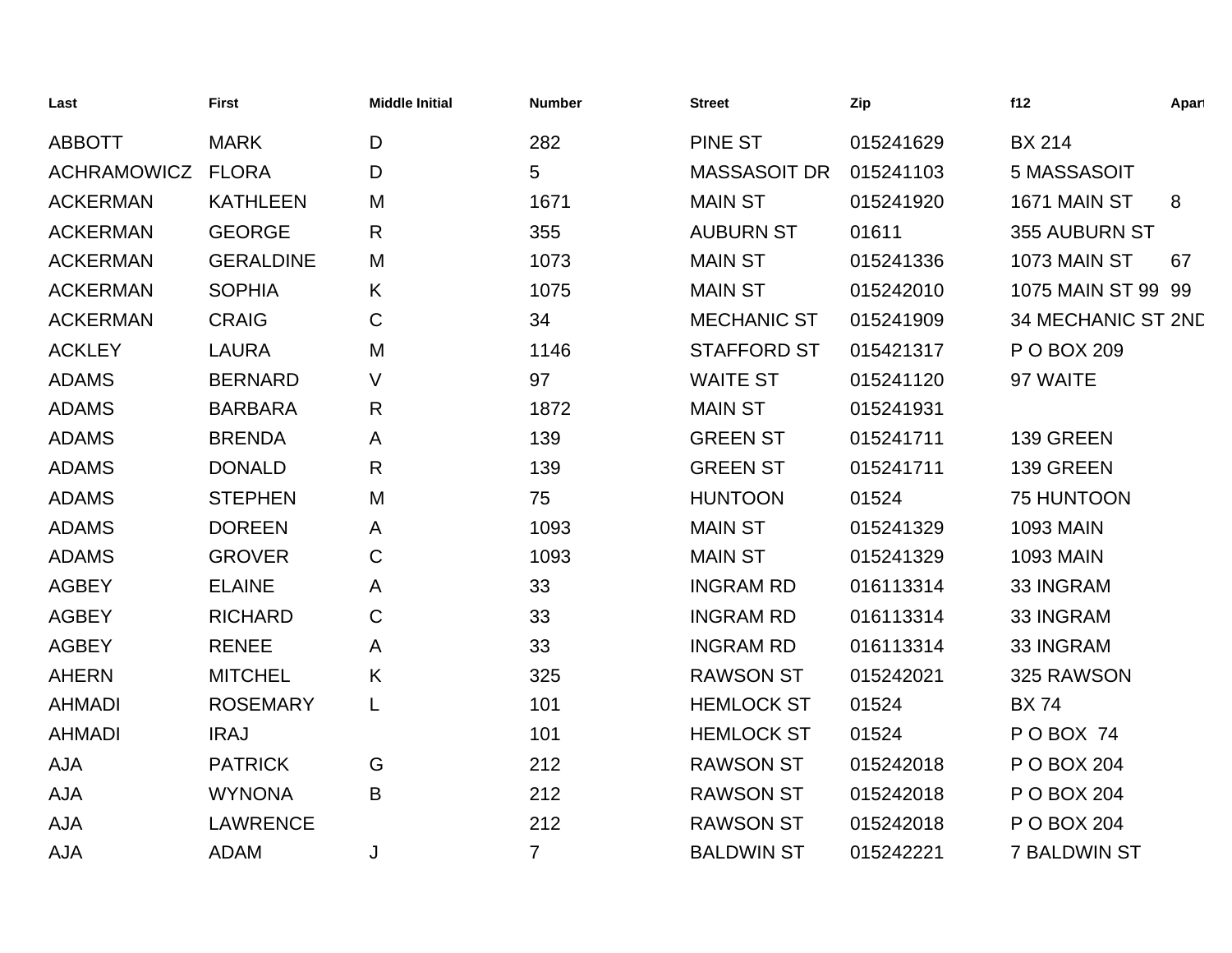| Last             | <b>First</b>    | <b>Middle Initial</b> | <b>Number</b>  | <b>Street</b>       | Zip       | f12                   | Apart |
|------------------|-----------------|-----------------------|----------------|---------------------|-----------|-----------------------|-------|
| <b>AJA</b>       | <b>BRYAN</b>    | S                     | 7              | <b>BALDWIN ST</b>   | 015242221 | <b>7 BALDWIN ST</b>   |       |
| <b>AJA</b>       | <b>SHERYL</b>   |                       | $\overline{7}$ | <b>BALDWIN ST</b>   | 015242221 | 7 BALDWIN             |       |
| <b>AJA</b>       | <b>NICOLAS</b>  | M                     | 9              | <b>BALDWIN ST</b>   | 015242221 | 9 BALDWIN ST          |       |
| <b>AJEMIAN</b>   | <b>JOHN</b>     | S                     | 31             | <b>FAIRVIEW DR</b>  | 015242152 | <b>31 FAIRVIEW DR</b> |       |
| <b>AJEMIAN</b>   | <b>JULIE</b>    | Α                     | 31             | <b>FAIRVIEW DR</b>  | 015242152 | <b>31 FAIRVIEW DR</b> |       |
| <b>AJUFO</b>     | <b>TAMARA</b>   |                       | 1093           | <b>MAIN ST</b>      | 015241348 | 1093 MAIN ST          |       |
| <b>AKER</b>      | <b>MICHAEL</b>  | т                     | 131            | <b>MCCARTHY AVE</b> | 016113268 | 131 MCCARTHY          |       |
| <b>ALBERT</b>    | <b>PATRICIA</b> | Е                     | 30             | <b>UPTON ST</b>     | 01611     | 30 UPTON RD           | 2     |
| <b>ALBERT</b>    | <b>DAWN</b>     | K                     | 30             | <b>UPTON ST</b>     | 01611     | 30 UPTON ST           | 2     |
| <b>ALBERT</b>    | <b>MARY</b>     | R                     | 30             | PLEASANT ST         | 01524     | 30 PLEASANT ST 10C    |       |
| <b>ALCORN</b>    | <b>DEBORAH</b>  | S                     | $\overline{7}$ | <b>FOREST ST</b>    | 015241724 | 7 FOREST              |       |
| <b>ALCORN</b>    | <b>MICHAEL</b>  | J                     | $\overline{7}$ | <b>FOREST ST</b>    | 015241724 | 7 FOREST              |       |
| <b>ALCORN</b>    | <b>DONALD</b>   | P                     | 10             | <b>CARLETON RD</b>  | 015421144 | 10 CARLETON           |       |
| <b>ALCORN</b>    | <b>DANIEL</b>   | P                     | 12             | <b>LEELA LN</b>     | 015421021 | 12 LEELA LANE         |       |
| <b>ALDONIS</b>   | <b>MICHELLE</b> |                       | 764            | <b>STAFFORD ST</b>  | 015421004 | 764 STAFFORD          |       |
| <b>ALDONIS</b>   | <b>RANDALL</b>  | $\mathsf{C}$          | 764            | <b>STAFFORD ST</b>  | 015421004 | 764 STAFFORD          |       |
| <b>ALEXANDER</b> | <b>SCOTT</b>    | $\mathsf{R}$          | 45             | <b>BURNCOAT ST</b>  | 015242011 | <b>45 BURNCOAT</b>    |       |
| <b>ALEXANDER</b> | <b>RICHARD</b>  | L                     | 710            | <b>MAIN ST</b>      | 01611     | 710 MAIN ST           |       |
| <b>ALEXANDER</b> | <b>VANESSA</b>  | R                     | 1001           | <b>STAFFORD ST</b>  | 01542     | 1001 STAFFORD 2       |       |
| <b>ALEXANDER</b> | <b>ELLEN</b>    | A                     | $\overline{2}$ | <b>MAPLE ST</b>     | 015242004 | 2 MAPLE               |       |
| <b>ALEXANDER</b> | <b>RANDALL</b>  | L                     | $\overline{2}$ | LAKE SHORE DR 01524 |           | P O BOX 445           |       |
| <b>ALLAIN</b>    | <b>BARBARA</b>  | A                     | 42             | <b>CRICKLEWOOD</b>  | 015241619 | 42                    |       |
| <b>ALLAIN</b>    | <b>LEONARD</b>  |                       | 42             | <b>CRICKLEWOOD</b>  | 015241619 | 42                    |       |
| <b>ALLAIN</b>    | <b>MARIANN</b>  |                       | 8              | <b>NEWFIELD ST</b>  | 015241416 | 8 NEWFIELD            |       |
| <b>ALLAIN</b>    | <b>NORMAN</b>   | Е                     | 8              | <b>NEWFIELD ST</b>  | 015241416 | <b>8 NEWFIELD</b>     |       |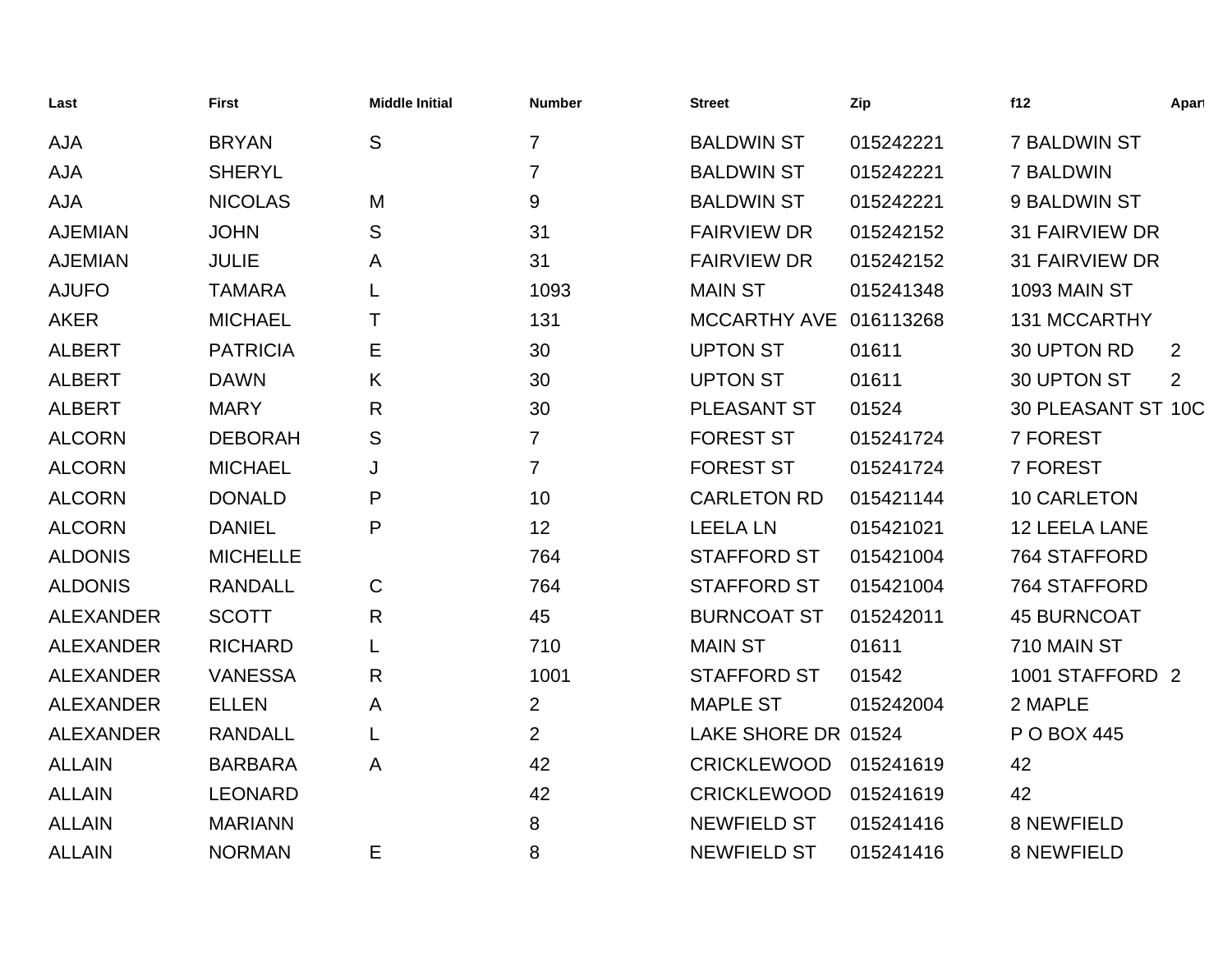| Last            | <b>First</b>     | <b>Middle Initial</b> | <b>Number</b>  | <b>Street</b>       | Zip       | f12                   | Apart |
|-----------------|------------------|-----------------------|----------------|---------------------|-----------|-----------------------|-------|
| <b>ALLARD</b>   | <b>JANET</b>     | Α                     | 1438           | <b>MAIN ST</b>      | 01524     | 1438 MAIN ST          |       |
| <b>ALLEN</b>    | <b>CELESTE</b>   |                       | 6              | <b>BURNCOAT ST</b>  | 015242012 | <b>6 BURNCOAT ST</b>  |       |
| <b>ALLEN</b>    | <b>CONSTANCE</b> | M                     | 6              | <b>BURNCOAT ST</b>  | 015242012 | <b>6 BURNCOAT</b>     |       |
| <b>ALLEN</b>    | <b>JAMES</b>     | G                     | 6              | <b>BURNCOAT ST</b>  | 015242012 | <b>6 BURNCOAT</b>     |       |
| <b>ALLEN</b>    | <b>PATRICIA</b>  | M                     | 418            | <b>MAIN ST</b>      | 016113032 | <b>418 MAIN</b>       |       |
| <b>ALLEN</b>    | <b>GORDON</b>    | R                     | 418            | <b>MAIN ST</b>      | 016113032 | <b>418 MAIN</b>       |       |
| <b>ALLEN</b>    | <b>BETTY</b>     | $\mathsf{O}$          | 61             | <b>PLEASANT ST</b>  | 015241432 | <b>61 PLEASANT ST</b> |       |
| <b>ALLEN</b>    | <b>SCOTT</b>     | L                     | 61             | PLEASANT ST         | 015241432 | 61 PLEASANT ST        |       |
| <b>ALLEN</b>    | <b>WAYNE</b>     | D                     | 61             | PLEASANT ST         | 015241432 | 61 PLEASANT           |       |
| <b>ALLEN</b>    | <b>BRAD</b>      | S                     | 59             | <b>GROVE ST</b>     | 015241506 | 59 GROVE              |       |
| ALLEN-START     | <b>CHRISTINE</b> | M                     | 406            | <b>AUBURN ST</b>    | 016113323 | <b>406 AUBURN ST</b>  |       |
| <b>ALMEIDA</b>  | <b>NANCY</b>     | L                     | $\overline{2}$ | <b>MARLBORO DR</b>  | 015242163 | 2 MARLBORO DR         |       |
| <b>ALMEIDA</b>  | <b>DAVID</b>     | Α                     | $\overline{2}$ | <b>MARLBORO DR</b>  | 015242163 | 2 MARLBORO DR         |       |
| <b>ALMSTROM</b> | <b>DEBORAH</b>   | A                     | 1              | <b>FLAGG DR</b>     | 01524     | 1 FLAGG DR            |       |
| <b>ALMSTROM</b> | <b>PAUL</b>      | R                     | 1              | <b>FLAGG DR</b>     | 01524     | 1 FLAGG DR            |       |
| <b>ALVAREZ</b>  | <b>ANGEL</b>     |                       | 62             | <b>TOWTAID ST</b>   | 016113253 | <b>62 TOWTAID</b>     |       |
| <b>AMIDON</b>   | <b>RICHARD</b>   | S                     | 25             | <b>SUNSET DR</b>    | 015241709 | 25 SUNSET             |       |
| ANDERSEN-PRA    | <b>DEIRDRE</b>   | A                     | 1274           | <b>MAIN ST</b>      | 015242014 | 1274 MAIN ST          |       |
| <b>ANDERSON</b> | <b>ELIN</b>      | W                     | 75             | <b>HEMLOCK ST</b>   | 015241812 | 75 HEMLOCK ST         |       |
| <b>ANDERSON</b> | <b>RUSSELL</b>   | J                     | 75             | <b>HEMLOCK ST</b>   | 015241812 | 75 HEMLOCK            |       |
| <b>ANDERSON</b> | <b>WAYNE</b>     | E                     | 1074           | <b>MAIN ST</b>      | 015241327 | 1074 MAIN ST          | 2     |
| <b>ANDERSON</b> | <b>JOAN</b>      | E                     | 5              | <b>LAKE DR</b>      | 015242008 | <b>PO BOX 75</b>      |       |
| <b>ANDERSON</b> | <b>SHANE</b>     | R                     | 5              | <b>LAKE DR</b>      | 015242008 | <b>5 LAKE DR</b>      |       |
| <b>ANDERSON</b> | <b>RONALD</b>    | $\mathsf{O}$          | 5              | <b>LAKE DR</b>      | 015242008 | <b>PO BOX 75</b>      |       |
| <b>ANDERSON</b> | <b>CHARLES</b>   | R                     | 32             | <b>LAKE SARGENT</b> | 01524     | <b>BX 221</b>         |       |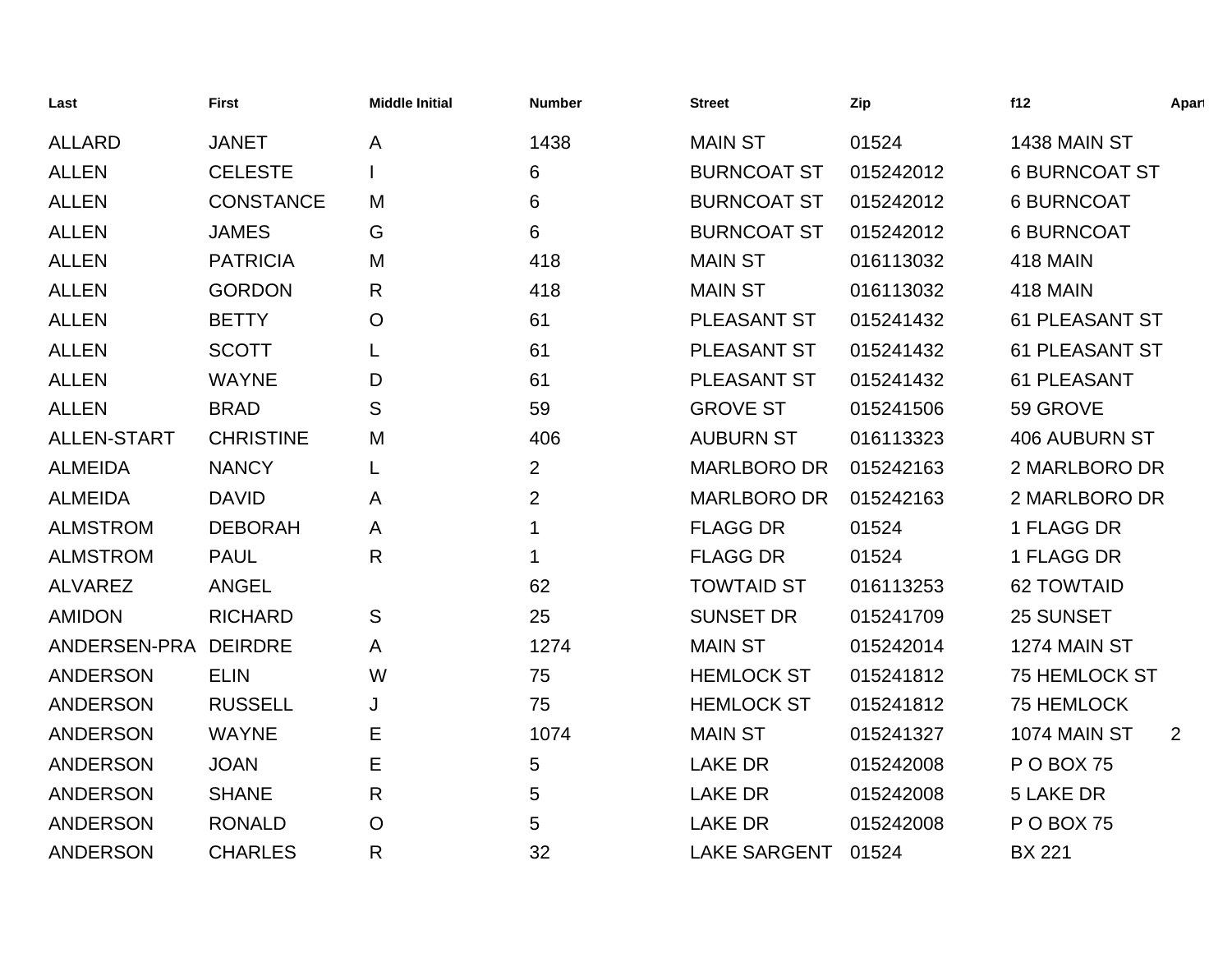| Last               | <b>First</b>    | <b>Middle Initial</b> | <b>Number</b> | Street              | Zip       | f12                 | Apart        |
|--------------------|-----------------|-----------------------|---------------|---------------------|-----------|---------------------|--------------|
| <b>ANDERSON</b>    | <b>LORRAINE</b> | R                     | 51            | <b>BURNCOAT LN</b>  | 015242009 | 51 BURNCOAT         |              |
| <b>ANDERSON</b>    | <b>JOHN</b>     | A                     | 51            | <b>BURNCOAT LN</b>  | 015242009 | 51 BURNCOAT         |              |
| <b>ANDERSON</b>    | <b>EDWARD</b>   | R                     | 423           | <b>HENSHAW ST</b>   | 015421220 | 423 HENSHAW         |              |
| <b>ANDERSON</b>    | <b>SEAN</b>     | M                     | 24            | <b>BOTTOMLY AVE</b> | 016113144 | 24 BOTTOMLY         |              |
| <b>ANDERSON</b>    | <b>TARA</b>     | M                     | 24            | <b>BOTTOMLY AVE</b> | 016113144 | 24 BOTTOMLY         | 3            |
| <b>ANDERSON</b>    | <b>DIANE</b>    | S                     | 24            | <b>BOTTOMLY AVE</b> | 016113144 | 24 BOTTOMLY         |              |
| <b>ANDERSON</b>    | <b>ROBERT</b>   | C                     | 50            | <b>CRAIG ST</b>     | 015421002 | 50 CRAIG            |              |
| <b>ANDERSON</b>    | <b>NORMAN</b>   | F                     | 11            | <b>PARKER ST</b>    | 015421008 | <b>11 PARKER</b>    |              |
| <b>ANDERSON</b>    | <b>TAMARA</b>   |                       | 6             | <b>HOLCOMB ST</b>   | 015241414 | <b>6 HOLCOMB ST</b> |              |
| <b>ANDERSON</b>    | <b>PAULINE</b>  | D                     | 8             | <b>HOLCOMB ST</b>   | 015241414 | 8 HOLCOMB           |              |
| <b>ANDERSON</b>    | <b>ROBERT</b>   | A                     | 8             | <b>HOLCOMB ST</b>   | 015241414 | 8 HOLCOMB           |              |
| <b>ANDERSON</b>    | <b>LISA</b>     | R                     | 8             | <b>HOLCOMB ST</b>   | 015241414 | 8 HOLCOMB           |              |
| <b>ANDERSON</b>    | <b>CAROL</b>    | A                     | 19            | <b>WARREN ST</b>    | 015241405 | <b>19 WARREN</b>    |              |
| <b>ANDERSON</b>    | <b>ROBERT</b>   | A                     | 19            | <b>WARREN ST</b>    | 015241405 | <b>19 WARREN</b>    |              |
| <b>ANDREWS</b>     | <b>ERIC</b>     |                       | 303           | <b>STAFFORD ST</b>  | 016113342 | 303 STAFFORD        | $\mathsf{A}$ |
| <b>ANDROS</b>      | <b>LINDA</b>    | M                     | 596           | <b>HENSHAW ST</b>   | 015421217 | 596 HENSHAW         |              |
| ANDRZEJCZYK        | <b>BARBARA</b>  | A                     | 248           | PLEASANT ST         | 015241422 | 248 PLEASANT        |              |
| <b>ANDRZEJCZYK</b> | <b>ELAINE</b>   |                       | 248           | PLEASANT ST         | 015241422 | 248 PLEASANT        |              |
| ANDRZEJCZYK        | <b>SOPHIE</b>   | S                     | 248           | <b>PLEASANT ST</b>  | 015241422 | 248 PLEASANT        |              |
| <b>ANGELL</b>      | <b>KENNETH</b>  | A                     | 15            | <b>WATCH ST</b>     | 015421312 | <b>15 WATCH ST</b>  |              |
| <b>ANGER</b>       | <b>NELLIE</b>   | J                     | 209           | <b>RAWSON ST</b>    | 015242017 | 209 RAWSON          |              |
| <b>ANNUNZIATA</b>  | <b>SANDRA</b>   | A                     | 106           | <b>MCCARTHY AVE</b> | 016113264 | 106 MCCARTHY        |              |
| <b>ANNUNZIATA</b>  | <b>RICHARD</b>  | S                     | 106           | <b>MCCARTHY AVE</b> | 016113264 | 106 MCCARTHY        |              |
| <b>ANTANAVICA</b>  | <b>DEBORAH</b>  | M                     | 325           | <b>AUBURN ST</b>    | 016113308 | 325 AUBURN ST       |              |
| <b>ANTANAVICA</b>  | <b>MARC</b>     | A                     | 325           | <b>AUBURN ST</b>    | 016113308 | 325 AUBURN ST       |              |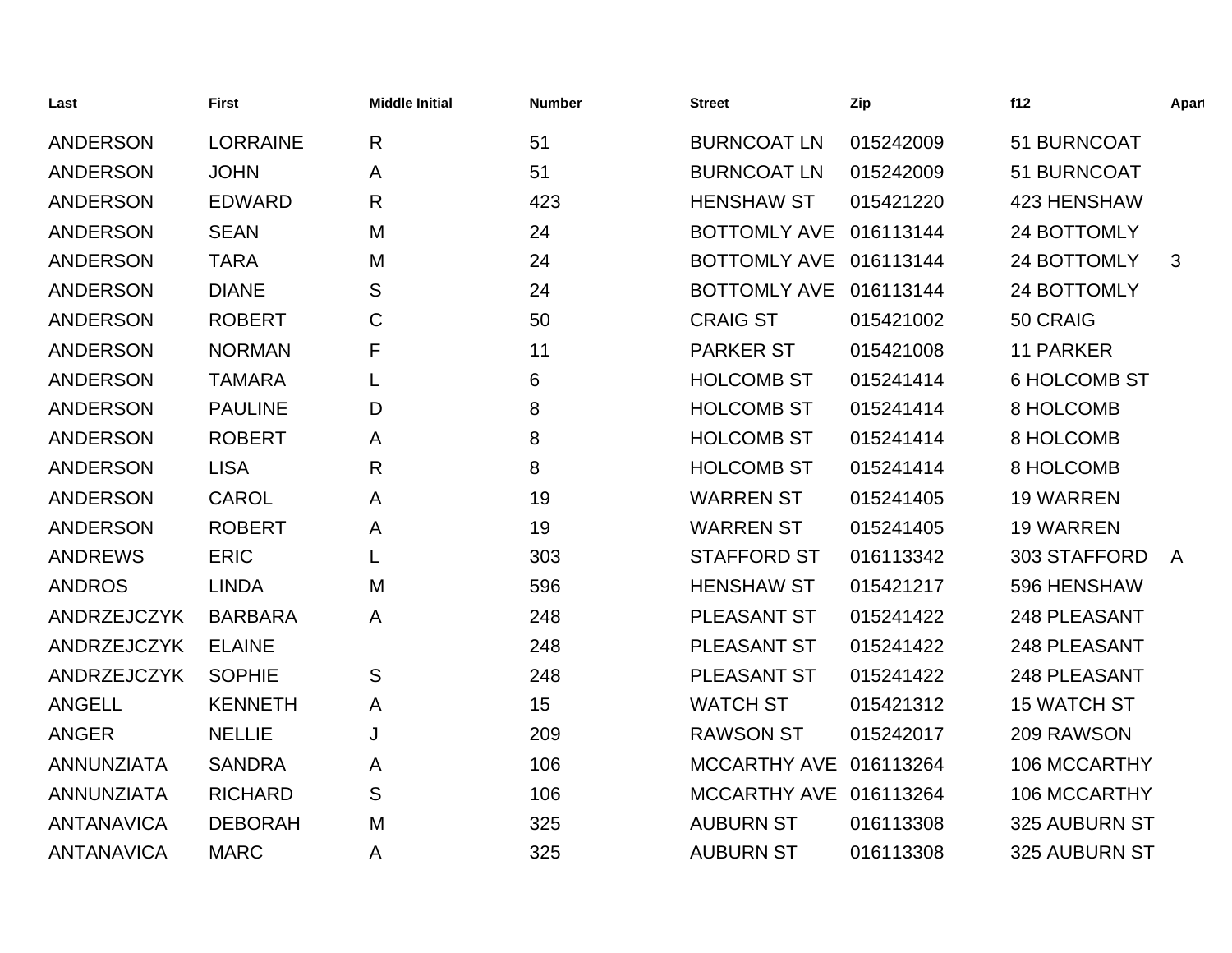| Last                        | <b>First</b>    | <b>Middle Initial</b> | <b>Number</b> | <b>Street</b>               | Zip       | f12                  | Apart |
|-----------------------------|-----------------|-----------------------|---------------|-----------------------------|-----------|----------------------|-------|
| <b>ANTANAVICA</b>           | <b>NICHOLAS</b> | J                     | 325           | <b>AUBURN ST</b>            | 016113308 | 325 AUBURN ST        |       |
| <b>ANTANAVICA</b>           | <b>RICHARD</b>  |                       | 325           | <b>AUBURN ST</b>            | 016113308 | 325 AUBURN ST        |       |
| <b>ANTANAVICA</b>           | <b>STEPHAN</b>  | A                     | 3             | <b>GREENVILLE CIR 01542</b> |           | 3 GREENVILLE         |       |
| <b>ANTANAVICA</b>           | <b>LISA</b>     | J                     | 52            | PINE ST                     | 015241616 | 52 PINE STREET       |       |
| <b>ANTANAVICA</b>           | <b>BRIAN</b>    | P                     | 52            | <b>PINE ST</b>              | 015241616 | 52 PINE STREET       |       |
| <b>ANTANAVICA</b>           | <b>ROBERTA</b>  | Е                     | 1163          | <b>MAIN ST</b>              | 015241346 | <b>1163 MAIN</b>     |       |
| <b>ANTANAVICA</b>           | <b>MICHAEL</b>  | P                     | 1163          | <b>MAIN ST</b>              | 015241346 | <b>1163 MAIN</b>     |       |
| <b>ANTANAVICA</b>           | <b>JUDITH</b>   | A                     | 208           | <b>PINE ST</b>              | 015241621 | <b>208 PINE</b>      |       |
| <b>ANTANAVICA</b>           | <b>PETER</b>    | J                     | 208           | <b>PINE ST</b>              | 015241621 | <b>208 PINE</b>      |       |
| <b>ANTANAVICA</b>           | <b>THEODORE</b> | P                     | 208           | <b>PINE ST</b>              | 015241621 | <b>208 PINE</b>      |       |
| <b>ANTANAVICA</b>           | <b>MARY</b>     | Е                     | 254           | <b>PINE ST</b>              | 015241429 | P O BOX 123          |       |
| <b>ANTANAVICA</b>           | <b>KENNETH</b>  | M                     | 254           | <b>PINE ST</b>              | 015241429 | P O BOX 123          |       |
| ARCHAMBEAULT KATHY          |                 | A                     | 5             | <b>HAMMOND ST</b>           | 015421010 | P O BOX 81           |       |
| <b>ARCHAMBEAULT FRANCIS</b> |                 | P                     | 5             | <b>HAMMOND ST</b>           | 015421010 | P O BOX 81           |       |
| <b>ARDITO</b>               | <b>APRIL</b>    | <b>MARIE</b>          | 223           | <b>CHAPEL ST</b>            | 015241115 | 223 CHAPEL ST        |       |
| <b>ARGENTATI</b>            | M               | <b>GERTRUDE</b>       | 326           | <b>STAFFORD ST</b>          | 016113349 | 326 STAFFORD         |       |
| <b>ARGENTATI</b>            | <b>CHARLES</b>  | F                     | 326           | <b>STAFFORD ST</b>          | 016113349 | 326 STAFFORD         |       |
| <b>ARGUIJO</b>              | <b>JASON</b>    | R                     | 901           | PLEASANT ST                 | 015421104 | 901 PLEASANT         |       |
| <b>ARGUIN</b>               | <b>LEO</b>      | F                     | 659           | <b>STAFFORD ST</b>          | 015421207 | 659 STAFFORD         |       |
| <b>ARGUIN</b>               | <b>BONNIE</b>   | <b>MARIE</b>          | 6             | <b>MEMORIAL DR</b>          | 015241241 | <b>6 MEMORIAL DR</b> |       |
| <b>ARGUIN</b>               | <b>JONATHAN</b> | J                     | 6             | <b>MEMORIAL DR</b>          | 015241241 | <b>6 MEMORIAL DR</b> |       |
| <b>ARGUIN</b>               | <b>LORRAINE</b> | M                     | 6             | <b>MEMORIAL DR</b>          | 015241241 | <b>6 MEMORIAL</b>    |       |
| <b>ARGUIN</b>               | <b>JOSEPH</b>   | N                     | 6             | <b>MEMORIAL DR</b>          | 015241241 | <b>6 MEMORIAL</b>    |       |
| <b>ARIZONIS</b>             | <b>KAREN</b>    | Е                     | 471           | <b>PINE ST</b>              | 015242218 | 471 PINE ST          |       |
| <b>ARIZONIS</b>             | <b>CHARLES</b>  | J                     | 471           | <b>PINE ST</b>              | 015242218 | 471 PINE ST          |       |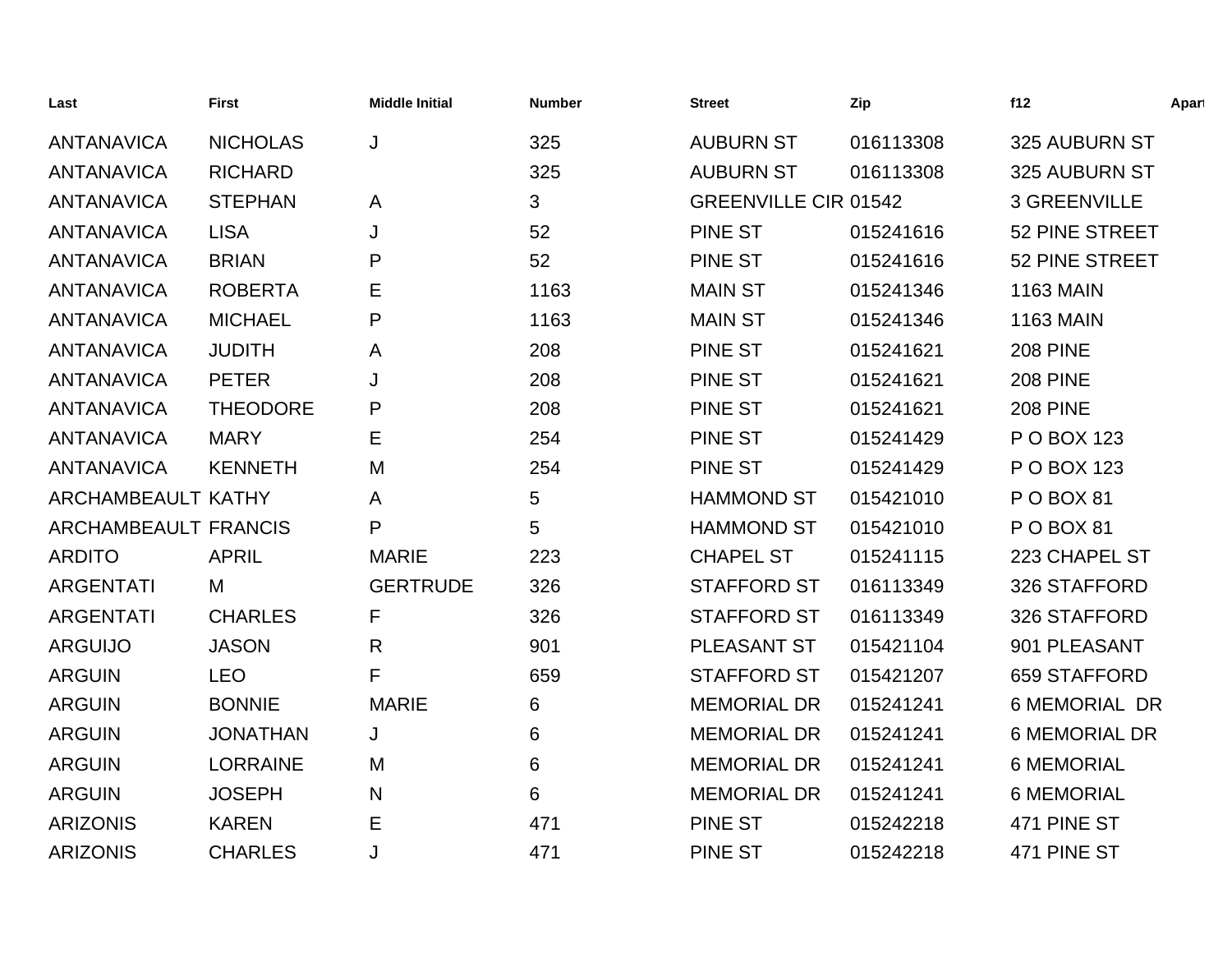| Last              | <b>First</b>    | <b>Middle Initial</b> | <b>Number</b>  | <b>Street</b>      | Zip       | f12                 | Apart |
|-------------------|-----------------|-----------------------|----------------|--------------------|-----------|---------------------|-------|
| <b>ARMENTI</b>    | <b>NORMA</b>    | L                     | 20             | <b>INGRAM RD</b>   | 016113361 | 20 INGRAM           |       |
| <b>ARMENTI</b>    | <b>JOSEPH</b>   | Α                     | 20             | <b>INGRAM RD</b>   | 016113361 | 20 INGRAM           |       |
| <b>ARMINGTON</b>  | <b>MARK</b>     | Ε                     | 430            | <b>PINE ST</b>     | 015241623 | <b>430 PINE</b>     |       |
| <b>ARMINGTON</b>  | <b>NANCY</b>    | J                     | 430            | <b>PINE ST</b>     | 015241623 | <b>430 PINE</b>     |       |
| <b>ARRELL</b>     | JILL            | C                     | 319            | <b>STAFFORD ST</b> | 016113354 | 319 STAFFORD        |       |
| <b>ARRELL</b>     | <b>JASON</b>    |                       | 319            | <b>STAFFORD ST</b> | 016113354 | 319 STAFFORD        |       |
| <b>ARSENAULT</b>  | <b>DENIS</b>    | J                     | 19             | <b>BURNCOAT ST</b> | 015242011 | POBOX 72            |       |
| <b>ARSENAULT</b>  | <b>LOIS</b>     | J                     | 19             | <b>BURNCOAT ST</b> | 015242011 | POBOX 72            |       |
| <b>ARSENAULT</b>  | <b>TRACY</b>    | A                     | 900            | <b>WHITTEMORE</b>  | 015241848 | 900                 |       |
| <b>ARSENAULT</b>  | <b>BRIAN</b>    | G                     | 900            | <b>WHITTEMORE</b>  | 015241848 | 900                 |       |
| <b>ARSENAULT</b>  | <b>KERRY</b>    | <b>LYNN</b>           | 6              | <b>MERRICK ST</b>  | 016113311 | <b>6 MERRICK ST</b> |       |
| <b>ARSENAULT</b>  | <b>REGINA</b>   | M                     | 6              | <b>MERRICK ST</b>  | 016113311 | <b>6 MERRICK</b>    |       |
| <b>ARSENAULT</b>  | <b>BERNARD</b>  | Е                     | 6              | <b>MERRICK ST</b>  | 016113311 | <b>6 MERRICK</b>    |       |
| <b>ARSENAULT</b>  | <b>TINA</b>     |                       | 16             | <b>BROAD ST</b>    | 016113321 | 16 BROAD            |       |
| <b>ARSENAULT</b>  | <b>LEO</b>      | P                     | 16             | <b>BROAD ST</b>    | 016113321 | 16 BROAD            |       |
| <b>ARSENAULT</b>  | <b>CHANTEL</b>  | <b>RENEE</b>          | 44             | <b>AUBURN ST</b>   | 016113222 | <b>44 AUBURN ST</b> |       |
| <b>ARSENAULT</b>  | <b>ERIKA</b>    | A                     | 409            | <b>PINE ST</b>     | 015241628 | <b>409 PINE</b>     |       |
| <b>ARSENAULT</b>  | <b>RICHARD</b>  | J                     | 409            | <b>PINE ST</b>     | 015241628 | <b>409 PINE</b>     |       |
| <b>ARSENAULT</b>  | <b>ALYSON</b>   | т                     | 232            | <b>PLEASANT ST</b> | 015241420 | 232 PLEASANT        |       |
| <b>ARSENAULT</b>  | <b>BRIELLE</b>  | <b>LEIGH</b>          | 232            | PLEASANT ST        | 015241420 | 232 PLEASANT        |       |
| <b>ARSENAULT</b>  | <b>DEBORAH</b>  | J                     | 232            | PLEASANT ST        | 015241420 | 232 PLEASANT        |       |
| <b>ARSENAULT</b>  | <b>JOSEPH</b>   | A                     | 232            | PLEASANT ST        | 015241420 | 232 PLEASANT        |       |
| <b>ARSENAULT</b>  | <b>CLARENCE</b> | J                     | 30             | <b>FRANKLIN ST</b> | 015241505 | <b>30 FRANKLIN</b>  |       |
| <b>ARSENEAULT</b> | <b>GEORGE</b>   | J                     | $\overline{2}$ | <b>DONAHUE ST</b>  | 015241229 | 2 DONAHUE           |       |
| <b>ARTHUR</b>     | <b>JAMES</b>    | B                     | 305            | <b>RAWSON ST</b>   | 015242021 | 305 RAWSON          |       |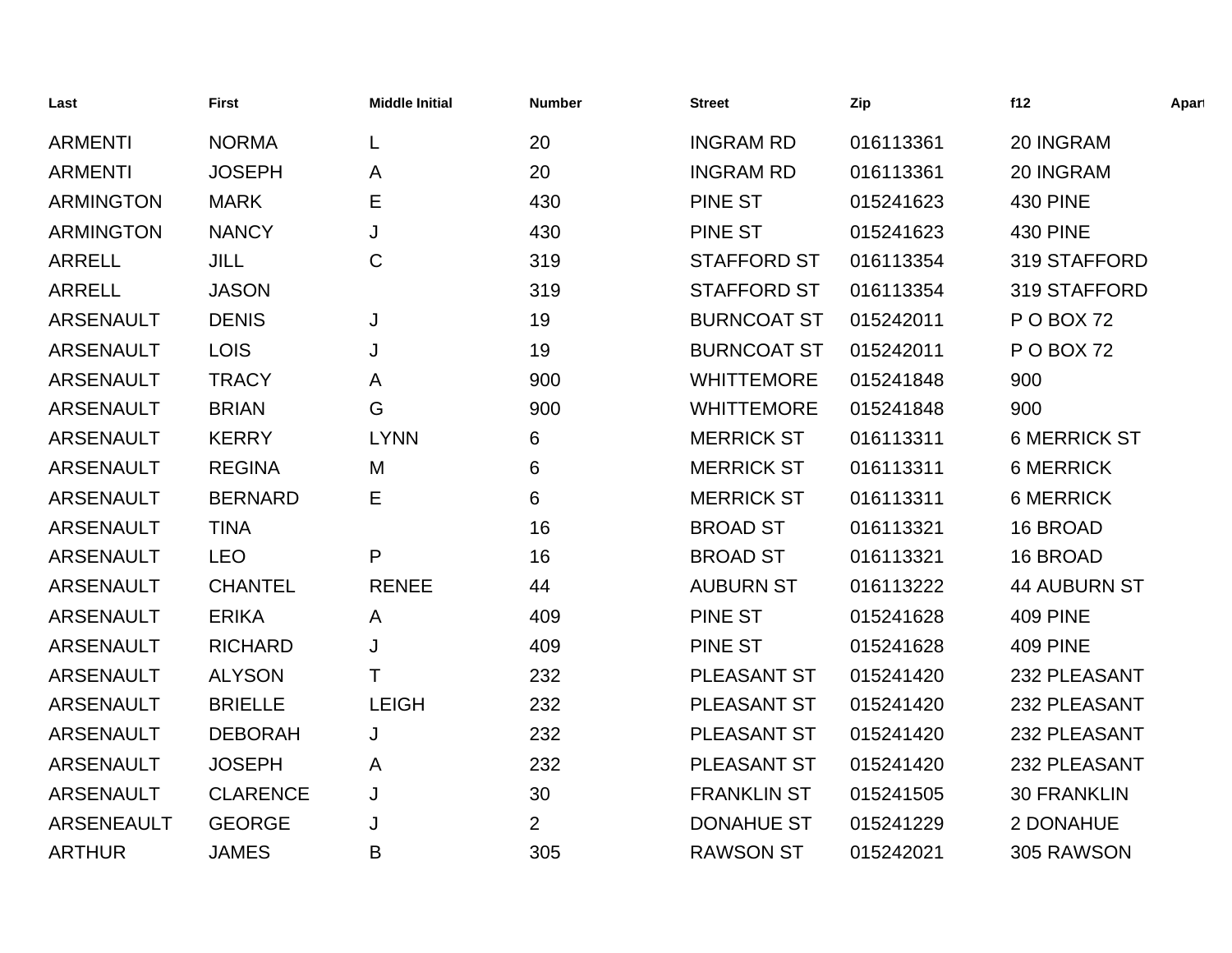| Last              | <b>First</b>     | <b>Middle Initial</b> | <b>Number</b> | <b>Street</b>          | Zip       | f12                  | Apart  |
|-------------------|------------------|-----------------------|---------------|------------------------|-----------|----------------------|--------|
| <b>ARTHUR</b>     | <b>MADELEINE</b> | Y                     | 305           | <b>RAWSON ST</b>       | 015242021 | 305 RAWSON           |        |
| <b>ASHE</b>       | <b>ROY</b>       | L                     | 25            | BOTTOMLY AVE 016113135 |           | 25 BOTTOMLY          |        |
| <b>ASHWORTH</b>   | <b>CAROLYN</b>   | M                     | 11            | FERNCROFT RD 015242124 |           | <b>P O BOX 25</b>    |        |
| <b>ASHWORTH</b>   | <b>DAVID</b>     | P                     | 11            | FERNCROFT RD 015242124 |           | <b>P O BOX 25</b>    |        |
| <b>ASHWORTH</b>   | <b>EDWARD</b>    | J                     | 11            | FERNCROFT RD 015242124 |           | <b>BX 25</b>         |        |
| <b>ASHWORTH</b>   | <b>EDWARD</b>    | Т                     | 11            | FERNCROFT RD 015242124 |           | <b>P O BOX 25</b>    |        |
| <b>ASQUITH</b>    | <b>STEPHEN</b>   | S                     | 36            | YOUNG ST               | 016113263 | 36 YOUNG             |        |
| <b>ASQUITH</b>    | <b>BARBARA</b>   | J                     | 36            | YOUNG ST               | 016113263 | 36 YOUNG             |        |
| <b>ASQUITH</b>    | <b>CAROL</b>     | A                     | 35            | <b>REDFIELD RD</b>     | 016113106 | 35 REDFIELD          |        |
| <b>ASQUITH</b>    | <b>PAUL</b>      | J                     | 35            | <b>REDFIELD RD</b>     | 016113106 | 35 REDFIELD          |        |
| <b>ASQUITH</b>    | <b>MICHAEL</b>   | Ε                     | 42            | <b>UPTON ST</b>        | 01611     | 42 UPTON ST          |        |
| <b>ASQUITH</b>    | <b>KATHLEEN</b>  | B                     | 75            | <b>HUNTOON</b>         | 01524     | 75 HUNTOON           | $5-0:$ |
| <b>ASQUITH</b>    | <b>PAUL</b>      | J                     | 75            | <b>HUNTOON</b>         | 01524     | 75 HUNTOON           | $5-0:$ |
| <b>ASSELTA</b>    | <b>SANDRA</b>    | J                     | 12            | <b>PARKER ST</b>       | 015421009 | <b>12 PARKER</b>     |        |
| <b>ASTUKEWICZ</b> | <b>ETHEL</b>     | F                     | 9             | <b>TANGLEWOOD</b>      | 015241617 | 9 TANGLEWOOD         |        |
| <b>ATCHUE</b>     | <b>DENNIS</b>    | P                     | 320           | <b>RAWSON ST</b>       | 015242024 | P O BOX 193          |        |
| <b>AUBIN</b>      | <b>ERIC</b>      | S                     | 24            | <b>WATCH ST</b>        | 015421313 | P O BOX 193          |        |
| <b>AUBIN</b>      | <b>EVELYN</b>    |                       | 24            | <b>WATCH ST</b>        | 015421313 | 24 WATCH ST          |        |
| <b>AUDETTE</b>    | <b>SUSAN</b>     | E                     | 365           | <b>HENSHAW ST</b>      | 015241250 | 365 HENSHAW          |        |
| <b>AUDETTE</b>    | <b>GERARD</b>    | A                     | 365           | <b>HENSHAW ST</b>      | 015241250 | 365 HENSHAW          |        |
| <b>AUDETTE</b>    | <b>PAUL</b>      | E                     | 439           | <b>STAFFORD ST</b>     | 016113308 | <b>439 STAFFORD</b>  |        |
| <b>AUDETTE</b>    | <b>RAYMOND</b>   | C                     | 9             | LAURELWOOD             | 015241205 | 9 LAURELWOOD         |        |
| <b>AUDETTE</b>    | <b>FAITH</b>     | $\mathsf C$           | 9             | <b>LAURELWOOD</b>      | 015241205 | 9 LAURELWOOD         |        |
| <b>AUGUSTA</b>    | <b>ADAM</b>      | J                     | 5             | <b>WESTMINSTER</b>     | 016113302 | <b>5 WESTMINSTER</b> |        |
| <b>AUGUSTA</b>    | <b>RAYNA</b>     | M                     | 5             | <b>WESTMINSTER</b>     | 016113302 | 5 WESTMINSTER        |        |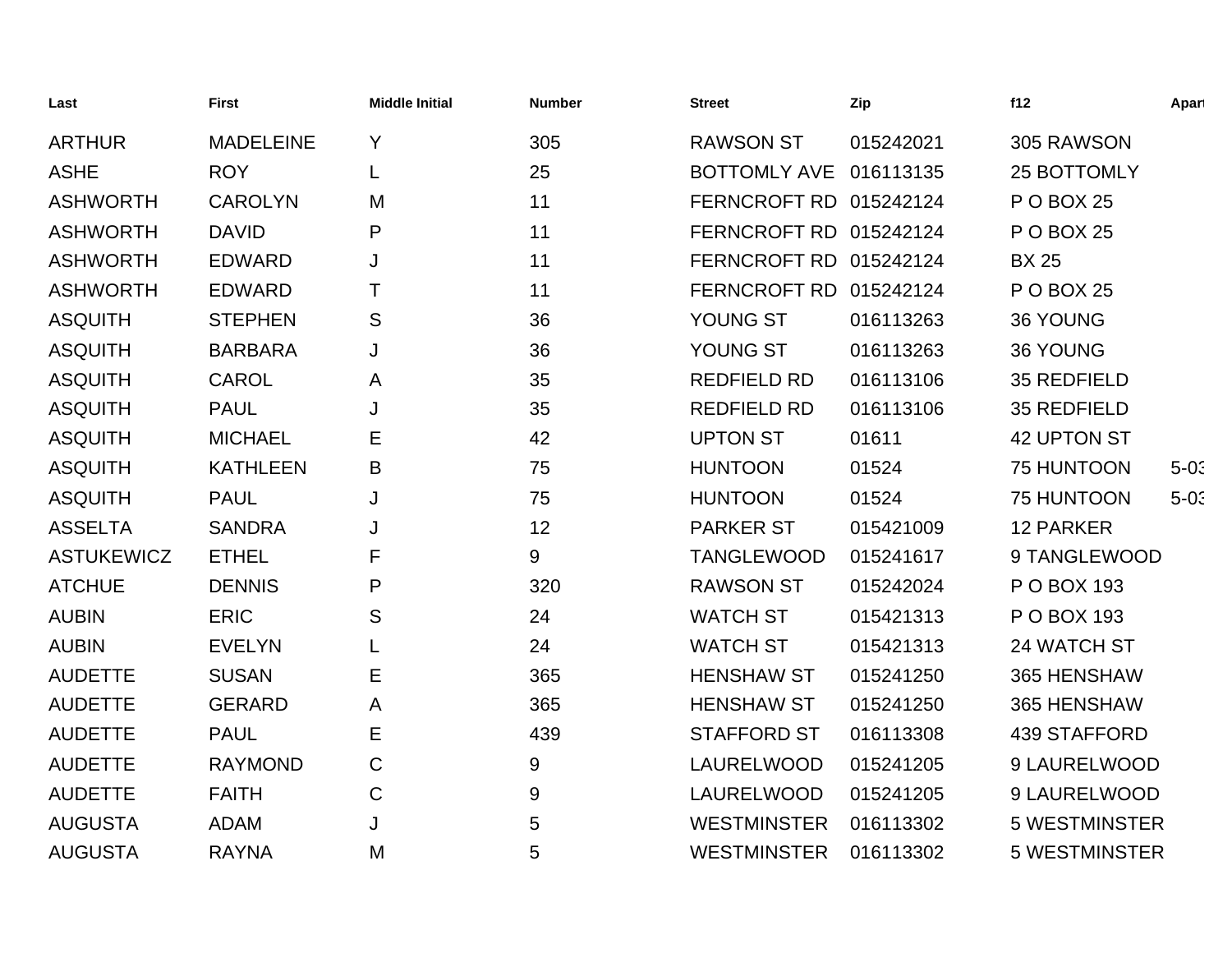| Last             | <b>First</b>      | <b>Middle Initial</b> | <b>Number</b>  | <b>Street</b>      | Zip       | f12                  | Apart |
|------------------|-------------------|-----------------------|----------------|--------------------|-----------|----------------------|-------|
| <b>AUGUSTA</b>   | <b>SHARON</b>     | Α                     | 5              | <b>WESTMINSTER</b> | 016113302 | <b>5 WESTMINSTER</b> |       |
| <b>AUGUSTA</b>   | <b>WAYNE</b>      | S                     | 5              | <b>WESTMINSTER</b> | 016113302 | <b>5 WESTMINSTER</b> |       |
| <b>AVEDIKIAN</b> | <b>ANNE</b>       | <b>MARIE</b>          | 36             | <b>SOUTH ST</b>    | 016113120 | 36 SOUTH             |       |
| <b>AVEDIKIAN</b> | <b>CHARLES</b>    |                       | 36             | <b>SOUTH ST</b>    | 016113120 | 36 SOUTH             |       |
| <b>AXELSON</b>   | <b>ANNE TRACY</b> | Е                     | 67             | <b>PINE ST</b>     | 015241615 | 67 PINE ST           |       |
| <b>AYALA</b>     | <b>ANGEL</b>      | A                     | 199            | <b>MAIN ST</b>     | 016113107 | 199 MAIN ST          | 2     |
| <b>AYOTTE</b>    | <b>MICHAEL</b>    | W                     | 453            | <b>RAWSON ST</b>   | 015242034 | <b>453 RAWSON ST</b> |       |
| <b>BABIN</b>     | <b>ROBIN</b>      | J                     | 31             | DEER POND DR       | 015241101 | 31 DEER POND         |       |
| <b>BABIN</b>     | <b>DAVID</b>      | Υ                     | 31             | DEER POND DR       | 015241101 | 31 DEER POND         |       |
| <b>BACHAND</b>   | <b>CHERYL</b>     | Α                     | $\overline{7}$ | <b>ATWOOD TERR</b> | 016113346 | 7 ATWOOD TER         |       |
| <b>BACHAND</b>   | <b>DAVID</b>      | G                     | $\overline{7}$ | <b>ATWOOD TERR</b> | 016113346 | 7 ATWOOD TER         |       |
| <b>BACHAND</b>   | <b>LORRAINE</b>   | A                     | $\overline{7}$ | <b>ATWOOD TERR</b> | 016113346 | 7 ATWOOD             |       |
| <b>BACHAND</b>   | <b>GERARD</b>     | Е                     | $\overline{7}$ | <b>ATWOOD TERR</b> | 016113346 | 7 ATWOOD             |       |
| <b>BACHAND</b>   | <b>FRANCIS</b>    | G                     | 811            | <b>PLEASANT ST</b> | 015421128 | 811 PLEASANT         |       |
| <b>BACHAND</b>   | <b>CLARA</b>      | M                     | 811            | <b>PLEASANT ST</b> | 015421128 | 811 PLEASANT         |       |
| <b>BACHAND</b>   | <b>DELMARIE</b>   |                       | 121            | <b>HUNTOON</b>     | 01542     | P O BOX 413          |       |
| <b>BACHAND</b>   | <b>STEPHEN</b>    | M                     | 121            | <b>HUNTOON</b>     | 01542     | <b>BX 413</b>        |       |
| <b>BACHAND</b>   | <b>STEPHEN</b>    | M                     | 121            | <b>HUNTOON</b>     | 01542     | P O BOX 413          |       |
| <b>BACHAND</b>   | <b>ROBERT</b>     | G                     | 241            | <b>PINE ST</b>     | 015241626 | 241 PINE ST          |       |
| <b>BACHAND</b>   | <b>MARIAN</b>     | J                     | 241            | <b>PINE ST</b>     | 015241626 | 241 PINE ST          |       |
| <b>BACHRACH</b>  | <b>BARRY</b>      | A                     | 62             | <b>PAXTON ST</b>   | 015241106 | <b>62 PAXTON</b>     |       |
| <b>BACHRACH</b>  | <b>JENNIFER</b>   | L                     | 62             | <b>PAXTON ST</b>   | 015241106 | <b>62 PAXTON ST</b>  |       |
| <b>BACHRACH</b>  | <b>LEANNE</b>     | C                     | 62             | <b>PAXTON ST</b>   | 015241106 | <b>62 PAXTON</b>     |       |
| <b>BACKSTROM</b> | <b>JAMES</b>      | A                     | 127            | <b>SARGENT ST</b>  | 016113101 | 127 SARGENT          |       |
| <b>BACKSTROM</b> | <b>JEFFREY</b>    | W                     | 127            | <b>SARGENT ST</b>  | 016113101 | 127 SARGENT ST       |       |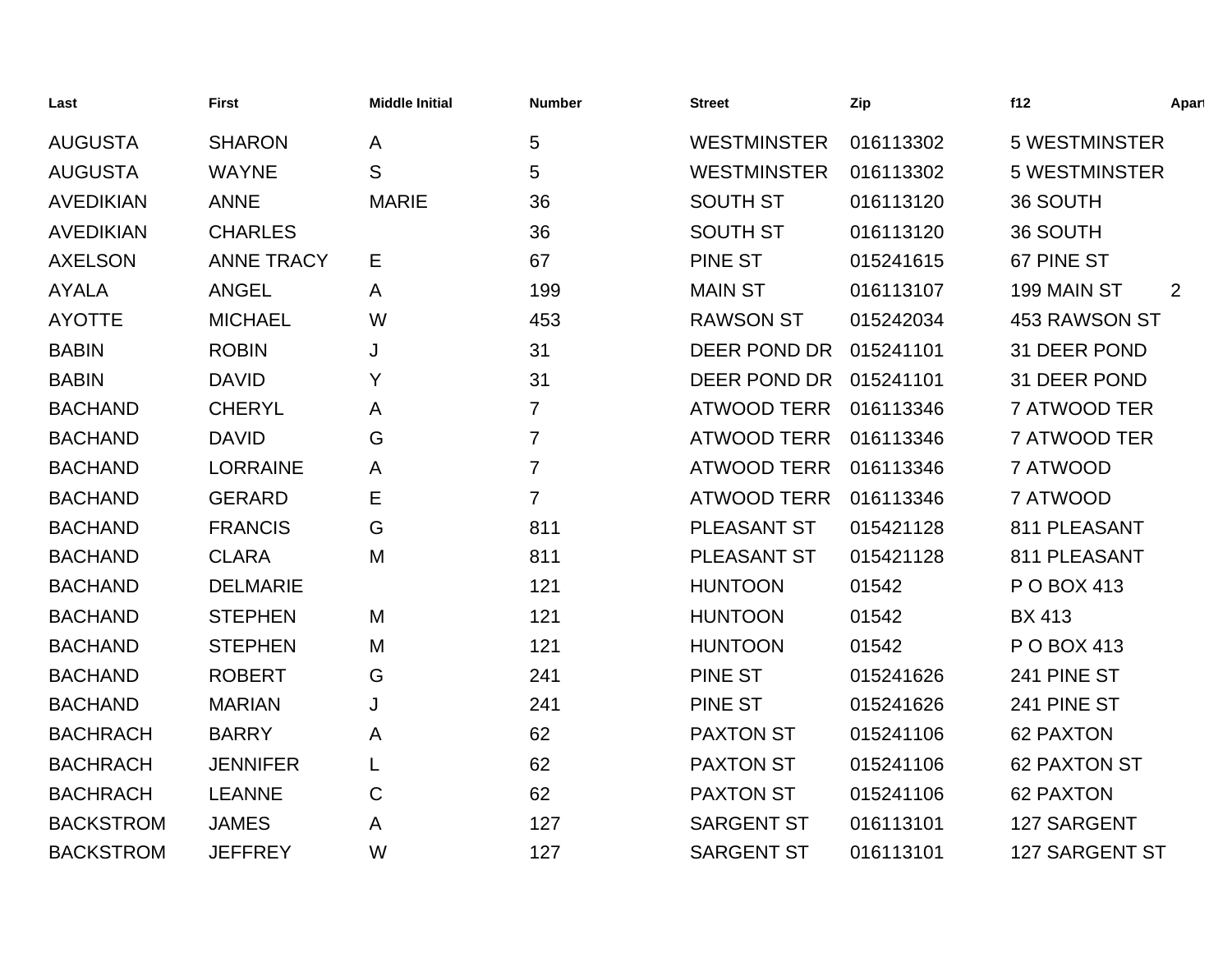| Last             | <b>First</b>       | <b>Middle Initial</b> | <b>Number</b>  | <b>Street</b>                   | Zip       | f12                  | Apart |
|------------------|--------------------|-----------------------|----------------|---------------------------------|-----------|----------------------|-------|
| <b>BACKSTROM</b> | <b>DEBORAH</b>     | L                     | 127            | <b>SARGENT ST</b>               | 016113101 | 127 SARGENT          |       |
| <b>BACKUNAS</b>  | <b>MICHAEL</b>     | P                     | 151            | <b>HENSHAW ST</b>               | 015241235 | 151 HENSHAW          |       |
| <b>BACKUNAS</b>  | <b>JAMES</b>       | A                     | 59             | <b>GROVE ST</b>                 | 015241506 | 59 GROVE ST          |       |
| <b>BACZKO</b>    | <b>BRENDA</b>      | Е                     | 22             | <b>LEELA LN</b>                 | 015421021 | 22 LEELA LN          |       |
| <b>BACZKO</b>    | <b>LES</b>         | $\mathsf C$           | 22             | <b>LEELA LN</b>                 | 015421021 | 22 LEELA LANE        |       |
| <b>BADGER</b>    | <b>BARBARA</b>     | A                     | 75             | <b>BURNCOAT LN</b>              | 015242009 | <b>P O BOX 57</b>    |       |
| <b>BADOSA</b>    | <b>CHERYL</b>      | A                     | 121            | <b>HENSHAW ST</b>               | 015241233 | 121 HENSHAW          |       |
| <b>BADOSA</b>    | <b>JOHN</b>        |                       | 121            | <b>HENSHAW ST</b>               | 015241233 | 121 HENSHAW          |       |
| <b>BAGDONAS</b>  | <b>RUTH</b>        | Е                     | 111            | <b>HUNTOON</b>                  | 01542     |                      |       |
| <b>BAGLEY</b>    | <b>JAMES</b>       |                       | 1              | <b>HAMMOND ST</b>               | 015421010 | 1 HAMMOND ST         |       |
| <b>BAILEY</b>    | <b>PHILOMENA</b>   | R                     | 1741           | <b>MAIN ST</b>                  | 015241941 | <b>P O BOX 53</b>    |       |
| <b>BAILEY</b>    | <b>MARY</b>        | M                     | 13             | <b>PARK LN</b>                  | 015241707 | <b>13 PARK LANE</b>  |       |
| <b>BAILEY</b>    | <b>JOHN</b>        | H                     | 13             | <b>PARK LN</b>                  | 015241707 | <b>13 PARK LANE</b>  |       |
| <b>BAILEY</b>    | <b>MARK</b>        | A                     | 15             | <b>RIVER ST</b>                 | 015421121 | 15 RIVER ST          | 2     |
| <b>BAILEY</b>    | <b>MICHAEL</b>     | Н                     | 15             | <b>RIVER ST</b>                 | 015421121 | 15 RIVER ST          | 2     |
| <b>BAILEY</b>    | <b>CHRISTOPHER</b> | M                     | 41             | <b>CRICKLEWOOD</b>              | 015241620 | 41                   |       |
| <b>BAILEY</b>    | <b>ERIC</b>        | F                     | 41             | <b>CRICKLEWOOD</b>              | 015241620 | 41                   |       |
| <b>BAILEY</b>    | <b>PHILIP</b>      | J                     | 41             | <b>CRICKLEWOOD</b>              | 015241620 | 41                   |       |
| <b>BAKER</b>     | <b>DONALD</b>      | R                     | 13             | <b>HYLAND AVE</b>               | 015241134 | <b>13 HYLAND AVE</b> |       |
| <b>BAKER</b>     | <b>JANET</b>       | D                     | 13             | <b>HYLAND AVE</b>               | 015241134 | 13 HYLAND AVE        |       |
| <b>BAKER</b>     | <b>ROBIN</b>       |                       | 154            | <b>WHITE BIRCH ST 015241823</b> |           | 154 WHITE            |       |
| <b>BAKER</b>     | <b>ROGER</b>       | A                     | 154            | <b>WHITE BIRCH ST 015241823</b> |           | 154 WHITE            |       |
| <b>BAKER</b>     | <b>SHAWN</b>       | D                     | 278            | <b>MAIN ST</b>                  | 016113139 |                      |       |
| <b>BAKER</b>     | <b>DOROTHY</b>     | Η                     | $\overline{2}$ | <b>CONWAY DR</b>                | 015241216 | 2 CONWAY             |       |
| <b>BAKER</b>     | <b>MAURICE</b>     | Η                     | $\overline{2}$ | <b>CONWAY DR</b>                | 015241216 | 2 CONWAY             |       |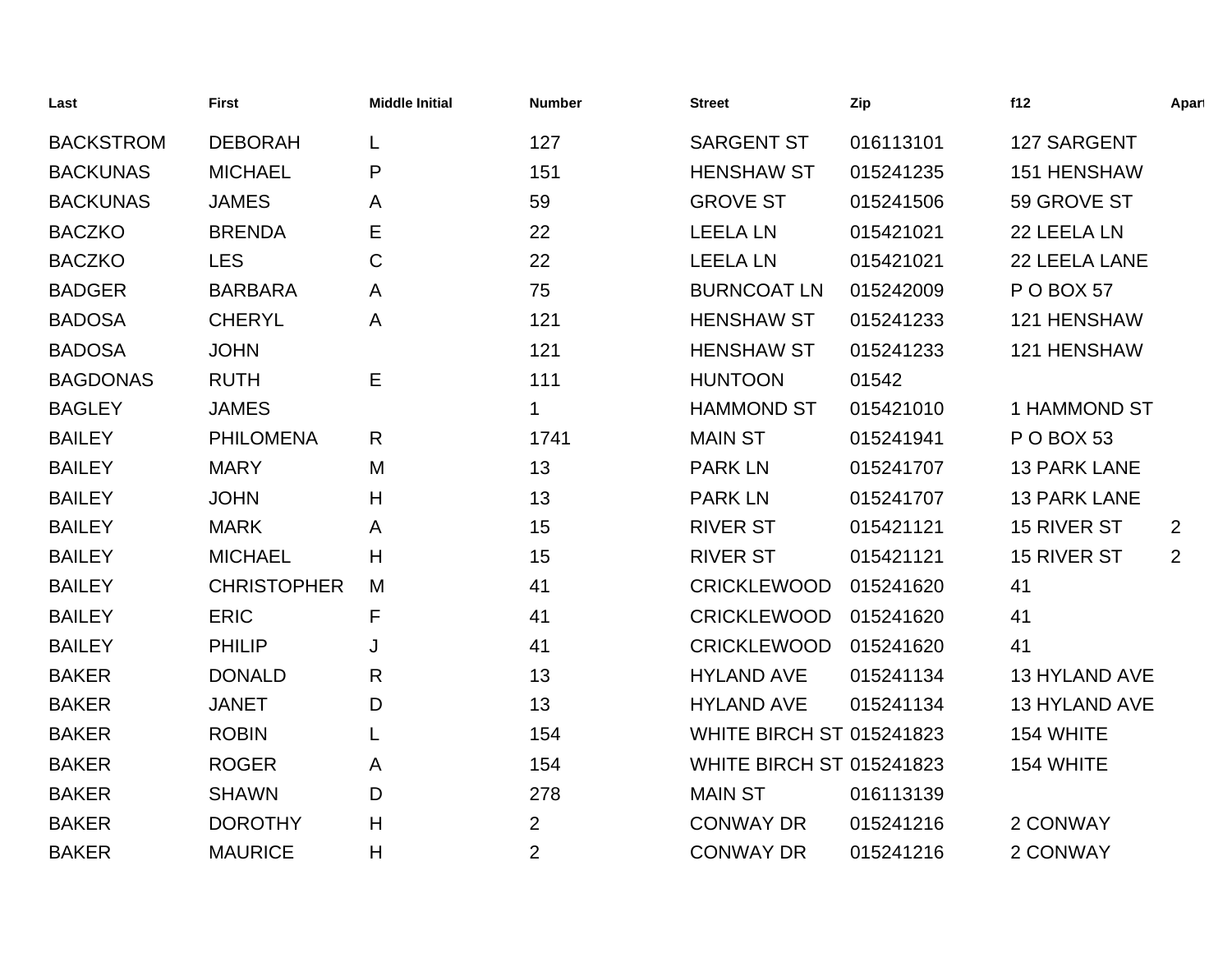| Last                | <b>First</b>     | <b>Middle Initial</b> | <b>Number</b> | <b>Street</b>                   | Zip       | f12                  | Apart    |
|---------------------|------------------|-----------------------|---------------|---------------------------------|-----------|----------------------|----------|
| <b>BAKER</b>        | <b>DEBORAH</b>   | $\mathsf{A}$          | 393           | PLEASANT ST                     | 015241221 | 393 PLEASANT         |          |
| <b>BALCOM</b>       | <b>DAVID</b>     | F                     | 52            | <b>LAKE SARGENT</b>             | 01524     | <b>PO BOX 404</b>    |          |
| <b>BALCUNAS</b>     | <b>ALBINA</b>    | $\mathsf C$           | 120           | <b>PINE ST</b>                  | 015241627 | <b>120 PINE</b>      |          |
| <b>BALKUS</b>       | <b>BRENDA</b>    | A                     | 49            | <b>CRAIG ST</b>                 | 015421019 | <b>49 CRAIG</b>      |          |
| <b>BALKUS</b>       | <b>KENNETH</b>   | J                     | 49            | <b>CRAIG ST</b>                 | 015421019 | 49 CRAIG             |          |
| <b>BALLENTINE</b>   | <b>JANET</b>     | Е                     | 77            | <b>MULBERRY ST</b>              | 015241011 | 77 MULBERRY          |          |
| <b>BALUKONIS</b>    | <b>MARY</b>      | A                     | 322           | <b>STAFFORD ST</b>              | 016113349 | 322 STAFFORD         |          |
| <b>BALUKONIS</b>    | <b>STANLEY</b>   | P                     | 322           | <b>STAFFORD ST</b>              | 016113349 | 322 STAFFORD         |          |
| <b>BANACH</b>       | <b>JOHN</b>      | J                     | 75            | <b>HUNTOON</b>                  | 015241270 | 75 HUNTOON           | $3 - 01$ |
| <b>BANACH</b>       | <b>KATHERINE</b> |                       | 28            | <b>CRESTWOOD</b>                | 015241635 | 28 CRESTWOOD         |          |
| <b>BANACH</b>       | <b>JOHN</b>      | B                     | 28            | <b>CRESTWOOD</b>                | 015241635 | 28 CRESTWOOD         |          |
| <b>BANIUKIEWICZ</b> | <b>THEODORE</b>  | $\mathsf C$           | 6             | MASSASOIT DR                    | 015241104 | <b>BX 465</b>        |          |
| <b>BANIUKIEWICZ</b> | <b>JOSEPH</b>    | M                     | 46            | <b>RAWSON ST</b>                | 015241438 | <b>46 RAWSON ST</b>  |          |
| <b>BANIUKIEWICZ</b> | <b>LAURIE</b>    | L                     | 6             | <b>MARSHALL ST</b>              | 015241003 | <b>6 MARSHALL ST</b> |          |
| <b>BANIUKIEWICZ</b> | <b>ALAN</b>      | Е                     | 6             | <b>MARSHALL ST</b>              | 015241003 | <b>6 MARSHALL ST</b> |          |
| <b>BANIUKIEWICZ</b> | <b>EUGENIA</b>   | С                     | 25            | <b>RAWSON DR</b>                | 015242016 | 25 RAWSON            |          |
| <b>BANIUKIEWICZ</b> | <b>CHARLES</b>   | $\mathsf{P}$          | 25            | <b>RAWSON DR</b>                | 015242016 | 25 RAWSON            |          |
| <b>BANNON</b>       | <b>EVELYN</b>    | A                     | 748           | <b>STAFFORD ST</b>              | 01542     |                      |          |
| <b>BARCELO</b>      | <b>BEATRIZ</b>   |                       | 94            | <b>SARGENT ST</b>               | 016113104 | 94 SARGENT ST        |          |
| <b>BARCELO</b>      | <b>JAIME</b>     |                       | 94            | <b>SARGENT ST</b>               | 016113104 | 94 SARGENT ST        |          |
| <b>BARCELO</b>      | <b>JAIME</b>     |                       | 94            | <b>SARGENT ST</b>               | 016113104 | 94 SARGENT ST        |          |
| <b>BARIL</b>        | <b>DONALD</b>    | $\mathsf{R}$          | 140           | <b>WILLOW HILL RD 016113008</b> |           | 140 WILLOW           |          |
| <b>BARIL</b>        | <b>JAMES</b>     | J                     | 74            | <b>CHARLTON ST</b>              | 015421016 | <b>74 CHARLTON</b>   |          |
| <b>BARIL</b>        | <b>KAREN</b>     | M                     | 74            | <b>CHARLTON ST</b>              | 015421016 | <b>74 CHARLTON</b>   |          |
| <b>BARIL</b>        | <b>LORI</b>      | L                     | 15            | LEXINGTON AVE 015241207         |           | <b>15 LEXINGTON</b>  |          |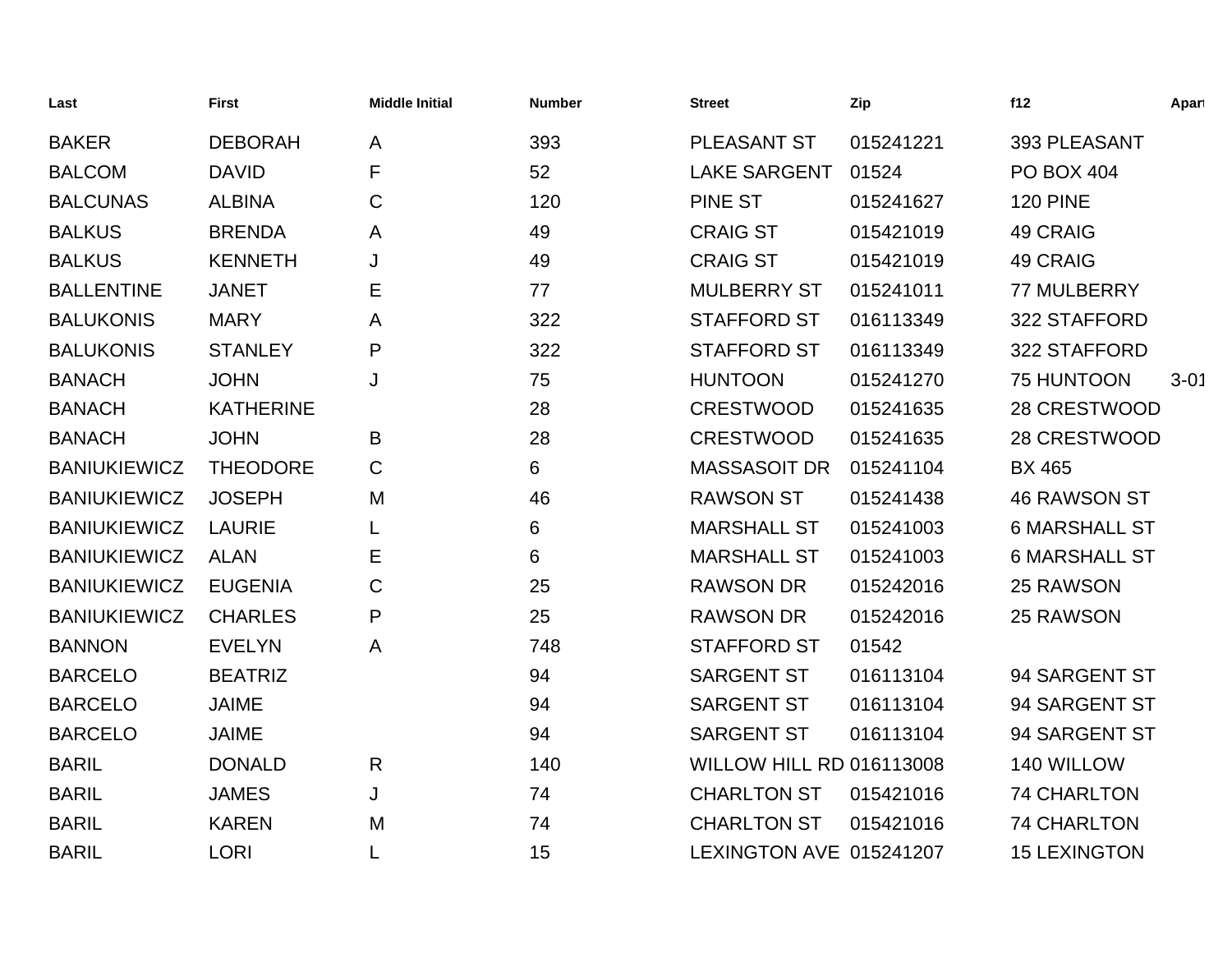| Last           | <b>First</b>    | <b>Middle Initial</b> | <b>Number</b> | <b>Street</b>                   | Zip       | f12                   | Apart        |
|----------------|-----------------|-----------------------|---------------|---------------------------------|-----------|-----------------------|--------------|
| <b>BARIL</b>   | <b>DAVID</b>    |                       | 15            | LEXINGTON AVE 015241207         |           | <b>15 LEXINGTON</b>   |              |
| <b>BARIS</b>   | <b>JEANNE</b>   | E                     | 697           | <b>STAFFORD ST</b>              | 015421207 | 697 STAFFORD          |              |
| <b>BARIS</b>   | <b>FRANK</b>    | Α                     | 697           | <b>STAFFORD ST</b>              | 015421207 | 697 STAFFORD          |              |
| <b>BARIS</b>   | <b>SONJA</b>    |                       | 1             | BOTTOMLY AVE 016113009          |           | 1 BOTTOMLY            |              |
| <b>BARKER</b>  | <b>LYNN</b>     | A                     | 20            | <b>LEELA LN</b>                 | 015421021 | 20 LEELA LANE         |              |
| <b>BARKER</b>  | <b>PAUL</b>     | J                     | 20            | <b>LEELA LN</b>                 | 015421021 | P O BX 334            |              |
| <b>BARLAR</b>  | <b>SHIRLEY</b>  | A                     | 83            | <b>RAWSON ST</b>                | 015242033 | <b>83 RAWSON ST</b>   |              |
| <b>BARLOW</b>  | <b>SHEILA</b>   | $\mathsf{R}$          | 140           | <b>WHITE BIRCH ST 015241823</b> |           | 140 WHITE             |              |
| <b>BARLOW</b>  | <b>EDWARD</b>   | C                     | 140           | <b>WHITE BIRCH ST 015241823</b> |           | 140 WHITE             |              |
| <b>BARLOW</b>  | A               | <b>LORRAINE</b>       | 8             | <b>TANGLEWOOD</b>               | 015241618 | 8 TANGLEWOOD          |              |
| <b>BARLOW</b>  | <b>ROBERT</b>   | Т                     | 8             | <b>TANGLEWOOD</b>               | 015241618 | 8 TANGLEWOOD          |              |
| <b>BARNES</b>  | <b>JANE</b>     | L                     | 105           | <b>PAXTON ST</b>                | 015241107 | 105 PAXTON            |              |
| <b>BARNES</b>  | <b>STUART</b>   | K.                    | 105           | <b>PAXTON ST</b>                | 015241107 | 105 PAXTON            |              |
| <b>BARNEY</b>  | <b>LAIVENA</b>  | M                     | 76            | <b>PAXTON ST</b>                | 015241106 | <b>76 PAXTON</b>      |              |
| <b>BARNEY</b>  | <b>RUTH</b>     | Н                     | 76            | <b>PAXTON ST</b>                | 015241106 | <b>76 PAXTON</b>      |              |
| <b>BARNEY</b>  | <b>RITA</b>     | E                     | 1073          | <b>MAIN ST</b>                  | 015241336 | 1073 MAIN ST          | 61           |
| <b>BARON</b>   | <b>ALICE</b>    | A                     | 611           | <b>HENSHAW ST</b>               | 01542     | 611 HENSHAW           |              |
| <b>BARONE</b>  | <b>JOSEPH</b>   | M                     | 17            | <b>INGRAM RD</b>                | 016113314 | 17 INGRAM RD          |              |
| <b>BARONE</b>  | <b>KIMBERLY</b> | M                     | 17            | <b>INGRAM RD</b>                | 016113314 | 17 INGRAM RD          |              |
| <b>BARRETT</b> | <b>MAUREEN</b>  | Ε                     | 507           | <b>STAFFORD ST</b>              | 01611     | 507 STAFFORD          | $\mathbf{3}$ |
| <b>BARRETT</b> | <b>ANNA</b>     | T                     | 23            | <b>FRANKLIN ST</b>              | 015241504 | <b>23 FRANKLIN</b>    |              |
| <b>BARRETT</b> | <b>DANIEL</b>   | J                     | 33            | <b>FRANKLIN ST</b>              | 015241504 | <b>33 FRANKLIN ST</b> |              |
| <b>BARRETT</b> | <b>KATHLEEN</b> | A                     | 33            | <b>FRANKLIN ST</b>              | 015241504 | <b>33 FRANKLIN</b>    |              |
| <b>BARRETT</b> | <b>PETER</b>    | J                     | 33            | <b>FRANKLIN ST</b>              | 015241504 | <b>33 FRANKLIN ST</b> |              |
| <b>BARRETT</b> | <b>JAMES</b>    | D                     | 33            | <b>FRANKLIN ST</b>              | 015241504 | <b>33 FRANKLIN</b>    |              |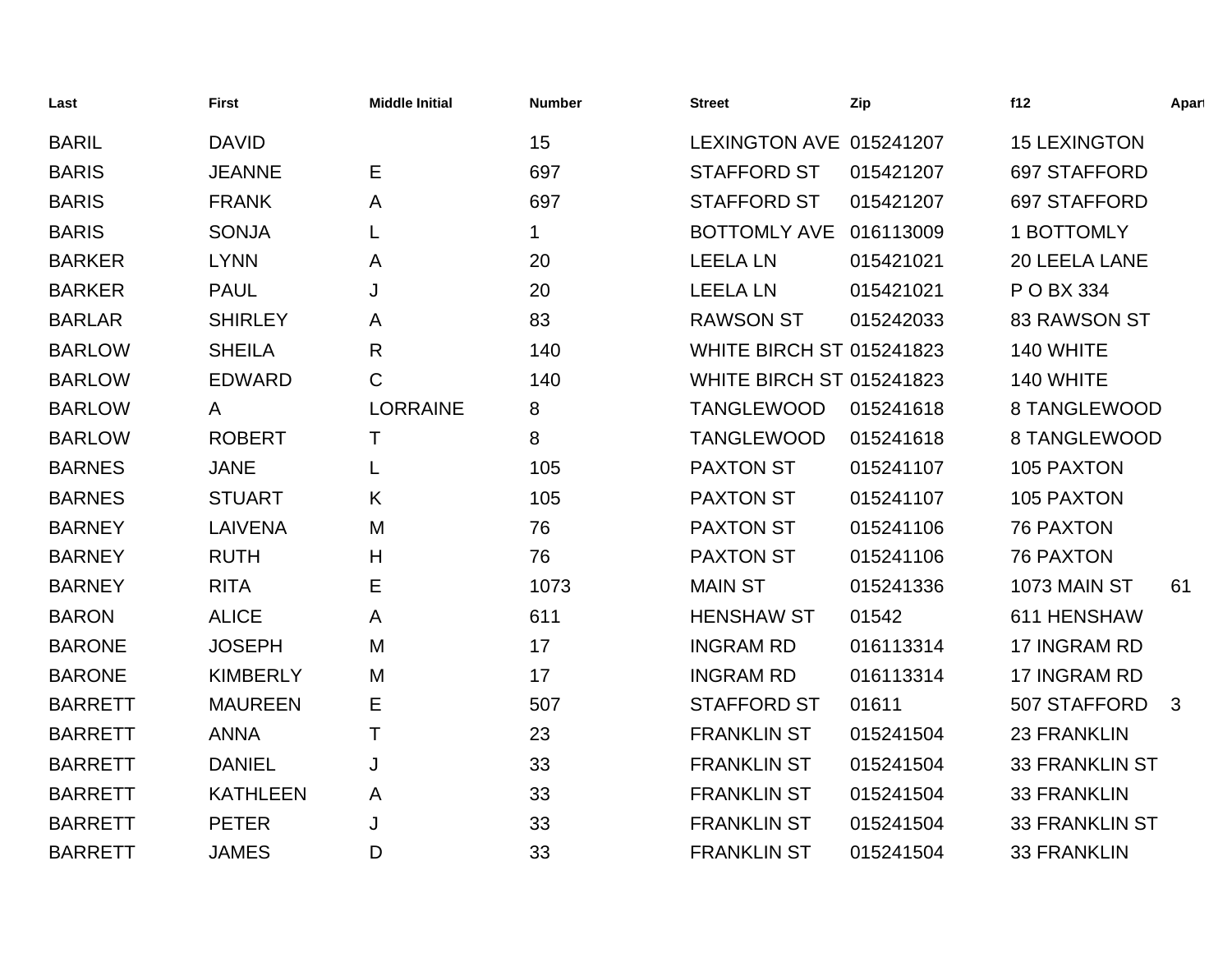| Last                      | <b>First</b>     | <b>Middle Initial</b> | <b>Number</b> | <b>Street</b>       | Zip       | f12                   | Apart |
|---------------------------|------------------|-----------------------|---------------|---------------------|-----------|-----------------------|-------|
| <b>BARRETT</b>            | <b>ANN</b>       | M                     | 33            | <b>LAKE VIEW DR</b> | 015242139 | <b>BX 334</b>         |       |
| <b>BARRIERE</b>           | <b>CATHY</b>     | Е                     | 623           | <b>PLEASANT ST</b>  | 015421102 | 623 PLEASANT          |       |
| <b>BARRIERE</b>           | <b>FRANCIS</b>   | A                     | 623           | PLEASANT ST         | 015421102 | 623 PLEASANT          |       |
| <b>BARRIERE</b>           | <b>JEFFERY</b>   | P                     | 14            | <b>ACKLEY DR</b>    | 015421017 | P O BOX 219           |       |
| <b>BARRIERE</b>           | <b>DAVID</b>     | L                     | 1037          | <b>STAFFORD ST</b>  | 015421111 | 1037 STAFFORD         |       |
| <b>BARRIERE</b>           | <b>ANN</b>       | M                     | 1037          | <b>STAFFORD ST</b>  | 015421111 | <b>1037 STAFFORD</b>  |       |
| <b>BARRUS</b>             | <b>RONALD</b>    | L                     | 213           | <b>HENSHAW ST</b>   | 015241250 | 213 HENSHAW           |       |
| <b>BARRUS</b>             | <b>OLGA</b>      | $\mathsf{O}$          | 213           | <b>HENSHAW ST</b>   | 015241250 | 213 HENSHAW           |       |
| <b>BARRUS</b>             | <b>DORCAS</b>    | C                     | 257           | <b>RIVER ST</b>     | 01524     | POBOX 86              |       |
| <b>BARRY</b>              | <b>MARY</b>      | Τ                     | 77            | <b>MULBERRY ST</b>  | 015241011 | 77 MULBERRY           |       |
| <b>BARRY</b>              | <b>LINDA</b>     | M                     | 3             | <b>LAFLASH LN</b>   | 01524     | <b>3 LAFLASH LANE</b> |       |
| <b>BARRY</b>              | <b>STEPHEN</b>   | M                     | 3             | <b>LAFLASH LN</b>   | 01524     | <b>3 LAFLASH LANE</b> |       |
| <b>BARRY</b>              | <b>DIANE</b>     | J                     | 6             | <b>MAIN ST</b>      | 016113109 | <b>6 MAIN STREET</b>  |       |
| <b>BARRY</b>              | <b>MARY</b>      | E                     | 25            | <b>CARLETON RD</b>  | 015421143 | <b>25 CARLETON</b>    |       |
| <b>BARRY</b>              | <b>FREDERICK</b> | J                     | 6             | <b>WESLEY DR</b>    | 015241430 | P O BOX 173           |       |
| <b>BARTHELMES</b>         | <b>LINDA</b>     | J                     | 281           | <b>HENSHAW ST</b>   | 015241225 | 281 HENSHAW           |       |
| <b>BARTHELMES</b>         | <b>ALAN</b>      | J                     | 281           | <b>HENSHAW ST</b>   | 015241225 | 281 HENSHAW           |       |
| <b>BARTHOLOMEW GLORIA</b> |                  | J                     | 5             | <b>COLONIAL DR</b>  | 016113025 | 5 COLONIAL            |       |
| <b>BARTHOLOMEW GERALD</b> |                  | F                     | 5             | <b>COLONIAL DR</b>  | 016113025 | <b>5 COLONIAL</b>     |       |
| <b>BARTKUS</b>            | <b>JOHN</b>      | D                     | 459           | PLEASANT ST         | 015241223 | <b>459 PLEASANT</b>   |       |
| <b>BARTKUS</b>            | <b>LINDA</b>     | M                     | 459           | PLEASANT ST         | 015241223 | <b>459 PLEASANT</b>   |       |
| <b>BARTKUS</b>            | <b>JOHN</b>      | M                     | 459           | PLEASANT ST         | 015241223 | <b>459 PLEASANT</b>   |       |
| <b>BARTLETT</b>           | <b>STEFENI</b>   | J                     | 33            | <b>REDFIELD RD</b>  | 016113106 | 33 REDFIELD           |       |
| <b>BARTON</b>             | <b>ROBIN</b>     | M                     | 19            | <b>KING ST EXT</b>  | 015241701 | 19 KING ST EXT        |       |
| <b>BARTON</b>             | <b>JAMES</b>     | P                     | 19            | <b>KING ST EXT</b>  | 015241701 | 19 KING ST EXT        |       |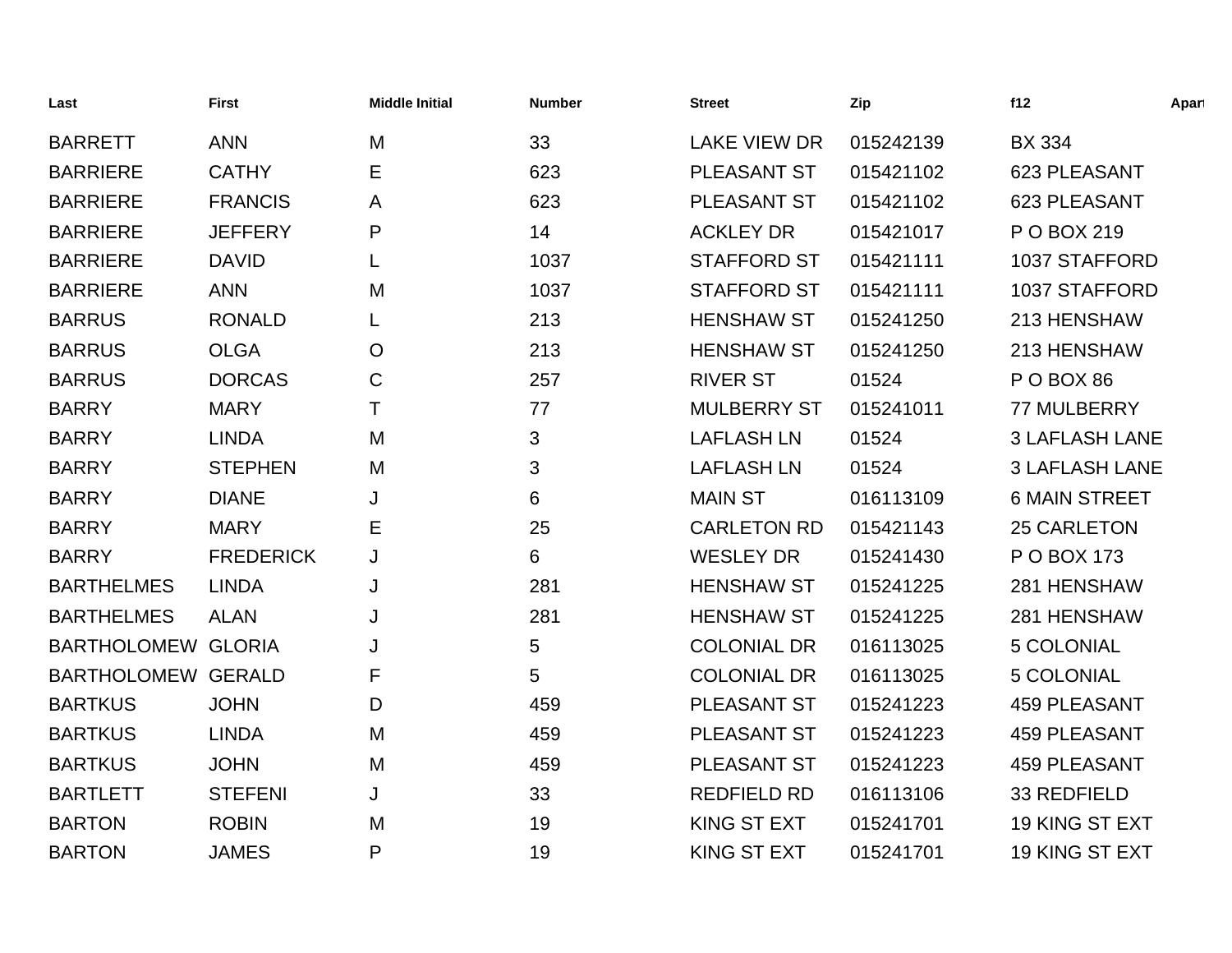| Last                | <b>First</b>     | <b>Middle Initial</b> | <b>Number</b>  | <b>Street</b>          | Zip       | f12                 | Apart |
|---------------------|------------------|-----------------------|----------------|------------------------|-----------|---------------------|-------|
| <b>BARTON</b>       | <b>MARY</b>      | S                     | 25             | <b>BROOKSIDE DR</b>    | 015241701 | 25 BROOKSIDE        |       |
| <b>BARTON</b>       | <b>RICHARD</b>   | A                     | 25             | BROOKSIDE DR 015241701 |           | 25 BROOKSIDE        |       |
| <b>BATES</b>        | <b>SHARON</b>    | J                     | 9              | DEER POND DR 015241101 |           | 9 DEER POND         |       |
| <b>BATES</b>        | <b>DAVID</b>     | R                     | 9              | DEER POND DR 015241101 |           | 9 DEER POND         |       |
| <b>BATES</b>        | <b>JANE</b>      | M                     | 105            | <b>WATSON ST</b>       | 015241819 | 105 WATSON          |       |
| <b>BATES</b>        | <b>ANGELA</b>    | M                     | 20             | <b>BROAD ST</b>        | 016113321 | 20 BROAD ST         |       |
| <b>BATES</b>        | <b>SUSAN</b>     | Е                     | 20             | <b>BROAD ST</b>        | 016113321 | 20 BROAD ST         |       |
| <b>BATES</b>        | <b>STEVEN</b>    | A                     | 5              | <b>HOLCOMB ST</b>      | 015241413 | <b>5 HOLCOMB ST</b> |       |
| <b>BATINSKI</b>     | <b>VIRGINIA</b>  |                       | 1033           | <b>MAIN ST</b>         | 015241313 | <b>1033 MAIN</b>    |       |
| <b>BATSTONE</b>     | <b>ELIZABETH</b> | H                     | 31             | <b>WINSLOW AVE</b>     | 015241125 | 31 WINSLOW          |       |
| <b>BAUER</b>        | <b>EDWARD</b>    | J                     | $\overline{2}$ | <b>CARLSON DR</b>      | 015241246 | 2 CARLSON           |       |
| <b>BAUER</b>        | <b>NANCY</b>     |                       | $\overline{2}$ | <b>CARLSON DR</b>      | 015241246 | 2 CARLSON           |       |
| <b>BAUER</b>        | <b>ANDREW</b>    | т                     | 308            | <b>HENSHAW ST</b>      | 015241251 | 308 HENSHAW         |       |
| <b>BAUER</b>        | <b>CRISTINA</b>  | M                     | 308            | <b>HENSHAW ST</b>      | 015241251 |                     |       |
| <b>BAUER</b>        | <b>JOANN</b>     | M                     | 308            | <b>HENSHAW ST</b>      | 015241251 | 308 HENSHAW         |       |
| <b>BAUER</b>        | <b>THADDEUS</b>  |                       | 308            | <b>HENSHAW ST</b>      | 015241251 | 308 HENSHAW         |       |
| BAUMGARTNER JOAN    |                  | <b>ANN</b>            | 1              | <b>HILLSIDE RD</b>     | 016113359 | 1 HILLSIDE          |       |
| BAUMGARTNER GERHARD |                  |                       | 1              | <b>HILLSIDE RD</b>     | 016113359 | 1 HILLSIDE          |       |
| <b>BEANDO</b>       | <b>BRYAN</b>     | $\mathsf{A}$          | 23             | <b>SALMINEN DR</b>     | 015242217 | 23 SALMINEN         |       |
| <b>BEANDO</b>       | <b>STEPHEN</b>   | W                     | 23             | <b>SALMINEN DR</b>     | 015242217 | <b>23 SALMINEN</b>  |       |
| <b>BEANDO</b>       | <b>WILLIAM</b>   |                       | 23             | <b>SALMINEN DR</b>     | 015242217 | <b>23 SALMINEN</b>  |       |
| <b>BEANDO</b>       | <b>JOAN</b>      | M                     | 23             | <b>SALMINEN DR</b>     | 015242217 | 23 SALMINEN         |       |
| <b>BEASOR</b>       | <b>SCOTT</b>     | H                     | 93             | <b>PINE ST</b>         | 015241615 | 93 PINE ST          |       |
| <b>BEATTY</b>       | <b>ANNE</b>      | B                     | 525            | <b>MAIN ST</b>         | 016113041 | <b>525 MAIN</b>     |       |
| <b>BEATTY</b>       | <b>MARK</b>      | W                     | 525            | <b>MAIN ST</b>         | 016113041 | <b>525 MAIN</b>     |       |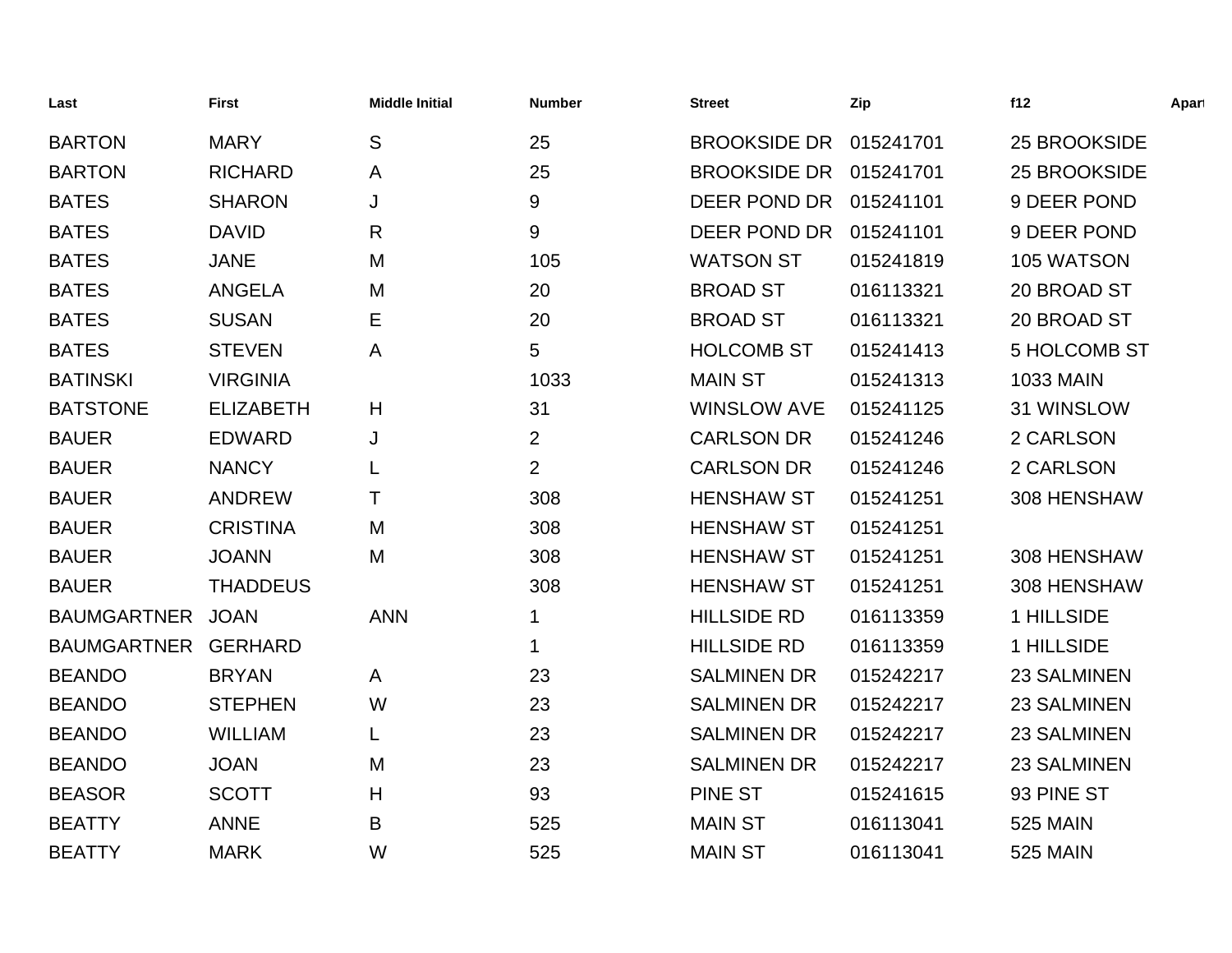| Last              | <b>First</b>     | <b>Middle Initial</b> | <b>Number</b>  | <b>Street</b>                   | Zip       | f12                 | Apart |
|-------------------|------------------|-----------------------|----------------|---------------------------------|-----------|---------------------|-------|
| <b>BEAUCAGE</b>   | <b>DEBORAH</b>   |                       | 325            | <b>RAWSON ST</b>                | 015242021 | 325 RAWSON ST       |       |
| <b>BEAUDRY</b>    | <b>DAVID</b>     | S                     | 50             | <b>GREEN ST</b>                 | 015241713 | 50 GREEN ST         |       |
| <b>BEAUDRY</b>    | <b>MARK</b>      | D                     | 50             | <b>GREEN ST</b>                 | 015241713 | 50 GREEN            |       |
| <b>BEAUDRY</b>    | <b>MARK</b>      | J                     | 50             | <b>GREEN ST</b>                 | 015241713 | 50 GREEN ST         |       |
| <b>BEAUDRY</b>    | <b>DEBRA</b>     | A                     | 50             | <b>GREEN ST</b>                 | 015241713 | 50 GREEN            |       |
| <b>BEAUREGARD</b> | <b>DORIS</b>     | <b>SC</b>             | 1312           | <b>MAIN ST</b>                  | 015241318 | P O BOX 344         |       |
| <b>BEAUREGARD</b> | <b>JAMES</b>     | R                     | 11             | <b>ATWOOD RD</b>                | 016113332 | 11 ATWOOD           |       |
| <b>BEAUREGARD</b> | <b>PHYLLIS</b>   | Н                     | 11             | <b>ATWOOD RD</b>                | 016113332 | 11 ATWOOD           |       |
| <b>BEAUREGARD</b> | <b>MATTHEW</b>   | A                     | 9              | <b>HILLSIDE RD</b>              | 016113359 | 9 HILLSIDE RD       |       |
| <b>BEAUREGARD</b> | <b>CARL</b>      | R                     | 1              | <b>MERRICK ST</b>               | 016113312 | <b>1 MERRICK ST</b> |       |
| <b>BEAUREGARD</b> | <b>CLAIRE</b>    | Β                     | 1              | <b>MERRICK ST</b>               | 016113312 | 1 MERRICK           |       |
| <b>BEAUREGARD</b> | <b>CARL</b>      | R                     | 1              | <b>MERRICK ST</b>               | 016113312 | 1 MERRICK           |       |
| <b>BEAUREGARD</b> | <b>LORI</b>      | A                     | 614            | <b>HENSHAW ST</b>               | 015421214 | 614 HENSHAW         |       |
| <b>BEAUVAIS</b>   | <b>JEANNETTE</b> | A                     | 1073           | <b>MAIN ST</b>                  | 015241334 | 1073 MAIN ST        | 41    |
| <b>BECKER</b>     | <b>JANE</b>      | A                     | $\overline{7}$ | <b>BLUEBERRY LN</b>             | 015242014 | <b>7 BLUEBERRY</b>  |       |
| <b>BECKER</b>     | <b>RICHARD</b>   | Τ                     | 7              | BLUEBERRY LN 015242014          |           | <b>7 BLUEBERRY</b>  |       |
| <b>BEER</b>       | <b>CHRISTINE</b> | S                     | 164            | <b>WHITE BIRCH ST 015241823</b> |           | 164 WHITE           |       |
| <b>BEER</b>       | <b>ALLEN</b>     | S                     | 164            | <b>WHITE BIRCH ST 015241823</b> |           | 164 WHITE           |       |
| <b>BEGIN</b>      | <b>NANCY</b>     | K                     | 45             | <b>LAKE VIEW DR</b>             | 015242143 | <b>45 LAKEVIEW</b>  |       |
| <b>BEGIN</b>      | <b>RANDALL</b>   | K.                    | 45             | <b>LAKE VIEW DR</b>             | 015242143 | <b>45 LAKEVIEW</b>  |       |
| <b>BEGONIS</b>    | <b>WENDY</b>     | C                     | 47             | <b>CRESTWOOD</b>                | 015241601 | 47 CRESTWOOD        |       |
| <b>BEGONIS</b>    | <b>ROBERT</b>    | W                     | 47             | <b>CRESTWOOD</b>                | 015241601 | 47 CRESTWOOD        |       |
| <b>BELAIR</b>     | <b>LINDA</b>     | L                     | 1671           | <b>MAIN ST</b>                  | 015241919 | <b>1671 MAIN ST</b> | 4     |
| <b>BELAIR</b>     | <b>THOMAS</b>    | J                     | 3              | BIRCHWOOD DR 015241630          |           | 3 BIRCHWOOD         |       |
| <b>BELAIR</b>     | <b>MARJORIE</b>  |                       | 3              | BIRCHWOOD DR 015241630          |           | 3 BIRCHWOOD         |       |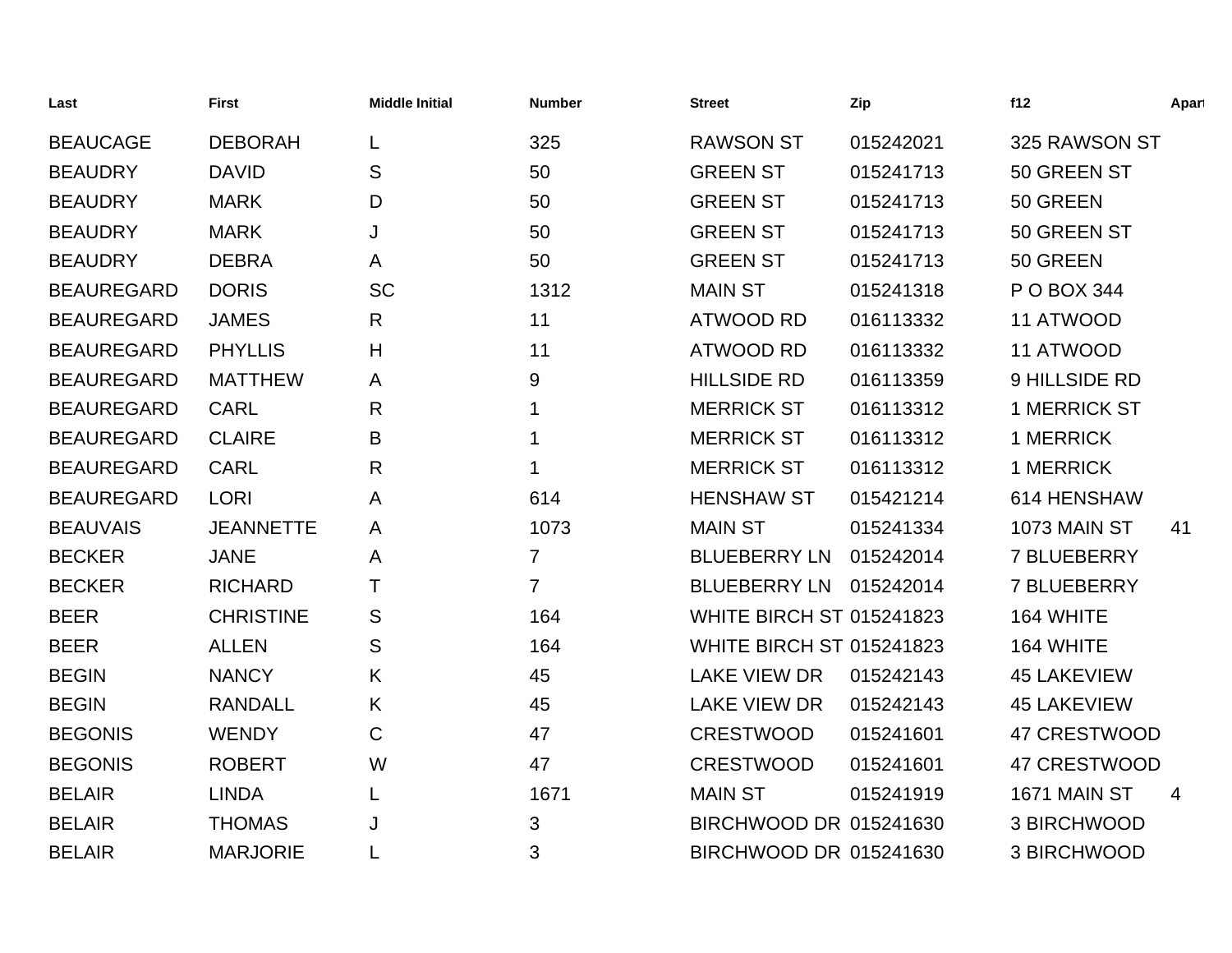| Last            | <b>First</b>     | <b>Middle Initial</b> | <b>Number</b>  | <b>Street</b>                 | Zip       | f12                  | Apart |
|-----------------|------------------|-----------------------|----------------|-------------------------------|-----------|----------------------|-------|
| <b>BELAND</b>   | <b>DANIELLE</b>  | J                     | 5              | <b>TOWN BEACH</b>             | 01524     | <b>5 TOWN BEACH</b>  |       |
| <b>BELANGER</b> | <b>ELIZABETH</b> | A                     | 252            | <b>RAWSON ST</b>              | 015242022 | 252 RAWSON           |       |
| <b>BELANGER</b> | <b>STEPHEN</b>   | Η                     | 252            | <b>RAWSON ST</b>              | 015242022 | 252 RAWSON           |       |
| <b>BELANGER</b> | <b>ELLEN</b>     | P                     | 1434           | <b>MAIN ST</b>                | 015241910 | P O BOX 355          |       |
| <b>BELANGER</b> | <b>PAUL</b>      | Е                     | 1434           | <b>MAIN ST</b>                | 015241910 | P O BOX 355          |       |
| <b>BELANGER</b> | <b>DONNA</b>     | M                     | 13             | <b>HARBERTON DR 015241323</b> |           | <b>13 HARBERTON</b>  |       |
| <b>BELANGER</b> | <b>DOUGLAS</b>   | A                     | 13             | HARBERTON DR 015241323        |           | <b>13 HARBERTON</b>  |       |
| <b>BELANGER</b> | <b>ALICE</b>     | C                     | 3              | <b>ATWOOD RD</b>              | 016113332 | 3 ATWOOD RD          |       |
| <b>BELANGER</b> | <b>ARTHUR</b>    | $\mathsf{R}$          | 3              | <b>ATWOOD RD</b>              | 016113332 | 3 ATWOOD             |       |
| <b>BELANGER</b> | <b>CAROL</b>     | A                     | $\overline{2}$ | <b>PINE AVE</b>               | 016113016 | 2 PINE AVENUE        |       |
| <b>BELANGER</b> | <b>JOSEPH</b>    | D                     | $\overline{2}$ | <b>PINE AVE</b>               | 016113016 | <b>2 PINE AVENUE</b> |       |
| <b>BELANGER</b> | <b>DOLORES</b>   | C                     | 123            | <b>BOYD ST</b>                | 016113248 | 123 BOYD             |       |
| <b>BELANGER</b> | <b>ALFRED</b>    | J                     | 123            | <b>BOYD ST</b>                | 016113248 | 123 BOYD             | B     |
| <b>BELANGER</b> | <b>VICTORIA</b>  |                       | 634            | <b>STAFFORD ST</b>            | 015421208 | 634 STAFFORD         |       |
| <b>BELANGER</b> | <b>JOSEPH</b>    | R                     | 634            | <b>STAFFORD ST</b>            | 015421208 | 634 STAFFORD         |       |
| <b>BELANGER</b> | <b>ANNETTE</b>   | L                     | 10             | <b>FOREST ST</b>              | 015241725 | 10 FOREST            |       |
| <b>BELANGER</b> | <b>ALFRED</b>    | J                     | 10             | <b>FOREST ST</b>              | 015241725 | 10 FOREST            |       |
| <b>BELANGER</b> | <b>LYNNE</b>     | A                     | 75             | <b>HUNTOON</b>                | 01524     | 75 HUNTOON           |       |
| <b>BELANGER</b> | <b>NICOLE</b>    | M                     | 75             | <b>HUNTOON</b>                | 01524     | 75 HUNTOON           |       |
| <b>BELANGER</b> | <b>JOSEPH</b>    | D                     | 75             | <b>HUNTOON</b>                | 01524     | 75 HUNTOON           |       |
| <b>BELCHER</b>  | <b>SHARON</b>    | Е                     | 304            | PLEASANT ST                   | 015241437 | 304 PLEASANT         |       |
| <b>BELCHER</b>  | <b>KERRY</b>     | M                     | 304            | PLEASANT ST                   | 015241437 | 304 PLEASANT         |       |
| <b>BELISLE</b>  | <b>CAROLYN</b>   | A                     | 60             | <b>LAKE SARGENT</b>           | 015241928 | P O BOX 231          |       |
| <b>BELISLE</b>  | <b>RICHARD</b>   | A                     | 60             | <b>LAKE SARGENT</b>           | 015241928 | P O BOX 231          |       |
| <b>BELISLE</b>  | <b>DONNA</b>     | M                     | 40             | <b>GREEN ST</b>               | 015241713 | 40 GREEN             |       |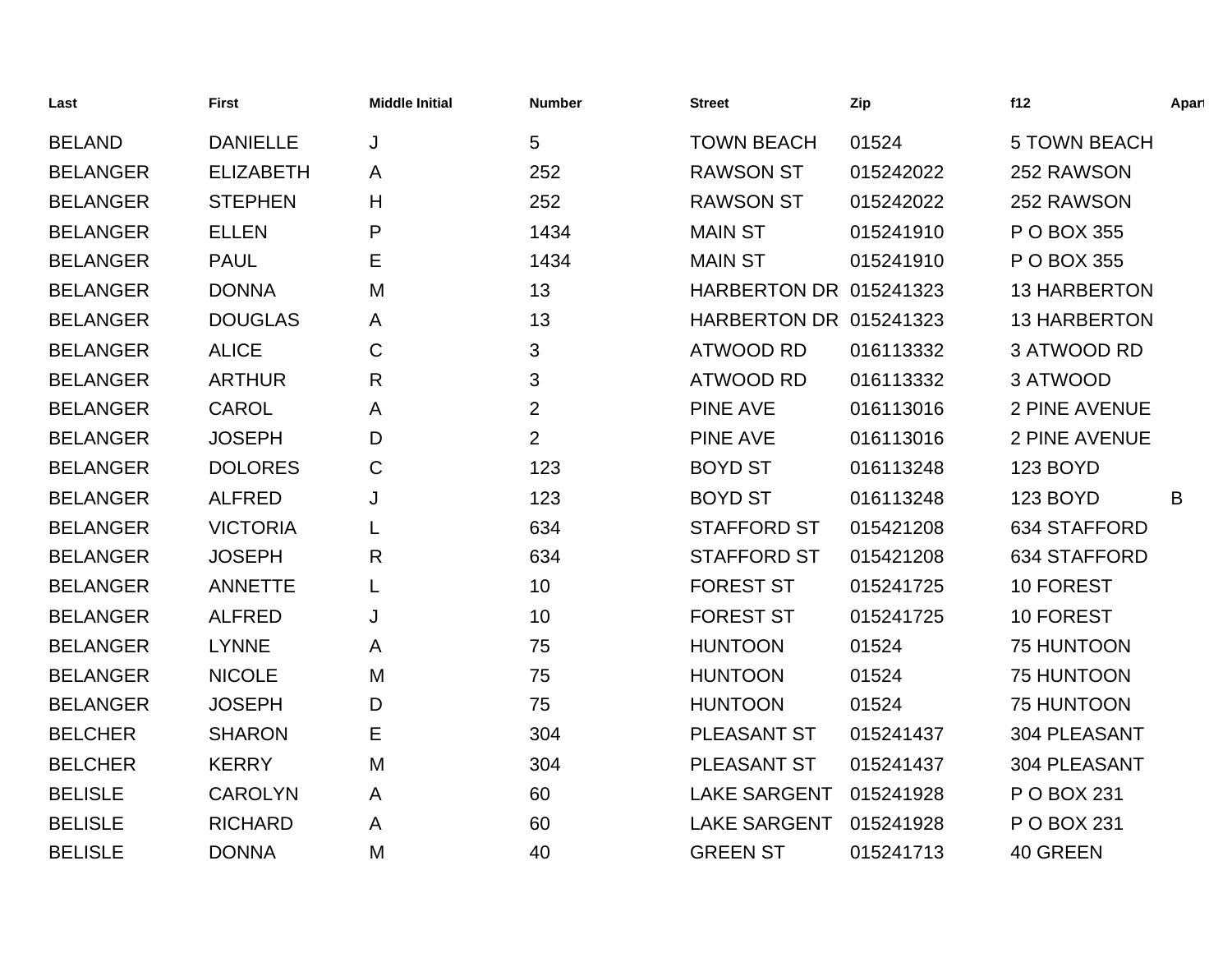| Last             | <b>First</b>    | <b>Middle Initial</b> | <b>Number</b> | <b>Street</b>      | Zip       | f12                 | Apart |
|------------------|-----------------|-----------------------|---------------|--------------------|-----------|---------------------|-------|
| <b>BELISLE</b>   | <b>PAUL</b>     | J                     | 40            | <b>GREEN ST</b>    | 015241713 | 40 GREEN            |       |
| <b>BELIVEAU</b>  | <b>LAUREN</b>   | D                     | 60            | <b>PINE AVE</b>    | 016113016 | 60 PINE AVE         |       |
| <b>BELLERIVE</b> | <b>RHONDA</b>   | M                     | 8             | <b>SANFRED RD</b>  | 01524     | 8 SANFRED RD        |       |
| <b>BELLIZZI</b>  | <b>ARICO</b>    | A                     | 75            | <b>HUNTOON</b>     | 01524     |                     |       |
| <b>BELLOWS</b>   | <b>BRUCE</b>    | N                     | 1104          | <b>STAFFORD ST</b> | 015421004 | P O BOX 762         |       |
| <b>BELLOWS</b>   | ED              | N                     | 4             | <b>CRICKLEWOOD</b> | 015241604 | 4                   |       |
| <b>BELLOWS</b>   | <b>JERELYN</b>  | M                     | 4             | <b>CRICKLEWOOD</b> | 015241604 | 4                   |       |
| <b>BELLOWS</b>   | ED              | N                     | 4             | <b>CRICKLEWOOD</b> | 015241604 | 4                   |       |
| <b>BELMORE</b>   | <b>KATHLEEN</b> | A                     | 3             | DEER POND DR       | 015241101 | <b>3 DEER POND</b>  |       |
| <b>BELMORE</b>   | <b>JAMES</b>    | F                     | 3             | DEER POND DR       | 015241101 | 3 DEER POND         |       |
| <b>BEMBRIDGE</b> | <b>JEAN</b>     | L                     | 100           | <b>LAKE AVE</b>    | 015241935 | P O BOX 161         |       |
| <b>BENEDICT</b>  | <b>JUDITH</b>   | A                     | 44            | <b>HEMLOCK ST</b>  | 015241811 | POBOX7              |       |
| <b>BENEVENTO</b> | <b>JESSICA</b>  | M                     | 5             | <b>TOWN BEACH</b>  | 015241923 | <b>5 TOWN BEACH</b> | 24    |
| <b>BENEVENTO</b> | <b>JAMES</b>    | A                     | 5             | <b>TOWN BEACH</b>  | 015241923 | <b>5 TOWN BEACH</b> | 24    |
| <b>BENHAM</b>    | <b>GLADYS</b>   | G                     | 1075          | <b>MAIN ST</b>     | 015241331 | <b>1075 MAIN ST</b> | 121   |
| <b>BENNETT</b>   | <b>MICHAEL</b>  | J                     | 66            | <b>RAWSON ST</b>   | 01524     | 66 RAWSON ST        | 3     |
| <b>BENNETT</b>   | <b>GERTRUDE</b> |                       | 111           | <b>HUNTOON</b>     | 01542     | 111 HUNTOON         | 113   |
| <b>BENOIT</b>    | <b>NICOLE</b>   | M                     | 1120          | <b>WHITTEMORE</b>  | 015241852 |                     |       |
| <b>BENOIT</b>    | <b>PAUL</b>     | B                     | 1120          | <b>WHITTEMORE</b>  | 015241852 | 1120                |       |
| <b>BENOIT</b>    | <b>MICHELE</b>  | D                     | 1120          | <b>WHITTEMORE</b>  | 015241852 | 1120                |       |
| <b>BENOIT</b>    | <b>KRISTINA</b> | J                     | 5             | <b>TOWN BEACH</b>  | 015241923 | <b>5 TOWN BEACH</b> | 17    |
| <b>BENOIT</b>    | <b>LORETTA</b>  |                       | 232           | <b>RAWSON ST</b>   | 015242018 | 232 RAWSON          |       |
| <b>BENOIT</b>    | <b>ROY</b>      | F                     | 232           | <b>RAWSON ST</b>   | 015242018 | 232 RAWSON          |       |
| <b>BENOIT</b>    | <b>JOSEPH</b>   | F                     | 69            | <b>CRYSTAL ST</b>  | 015241013 | 69 CRYSTAL ST       |       |
| <b>BENOIT</b>    | <b>PATRICIA</b> | Е                     | 69            | <b>CRYSTAL ST</b>  | 015241013 | <b>69 CRYSTAL</b>   |       |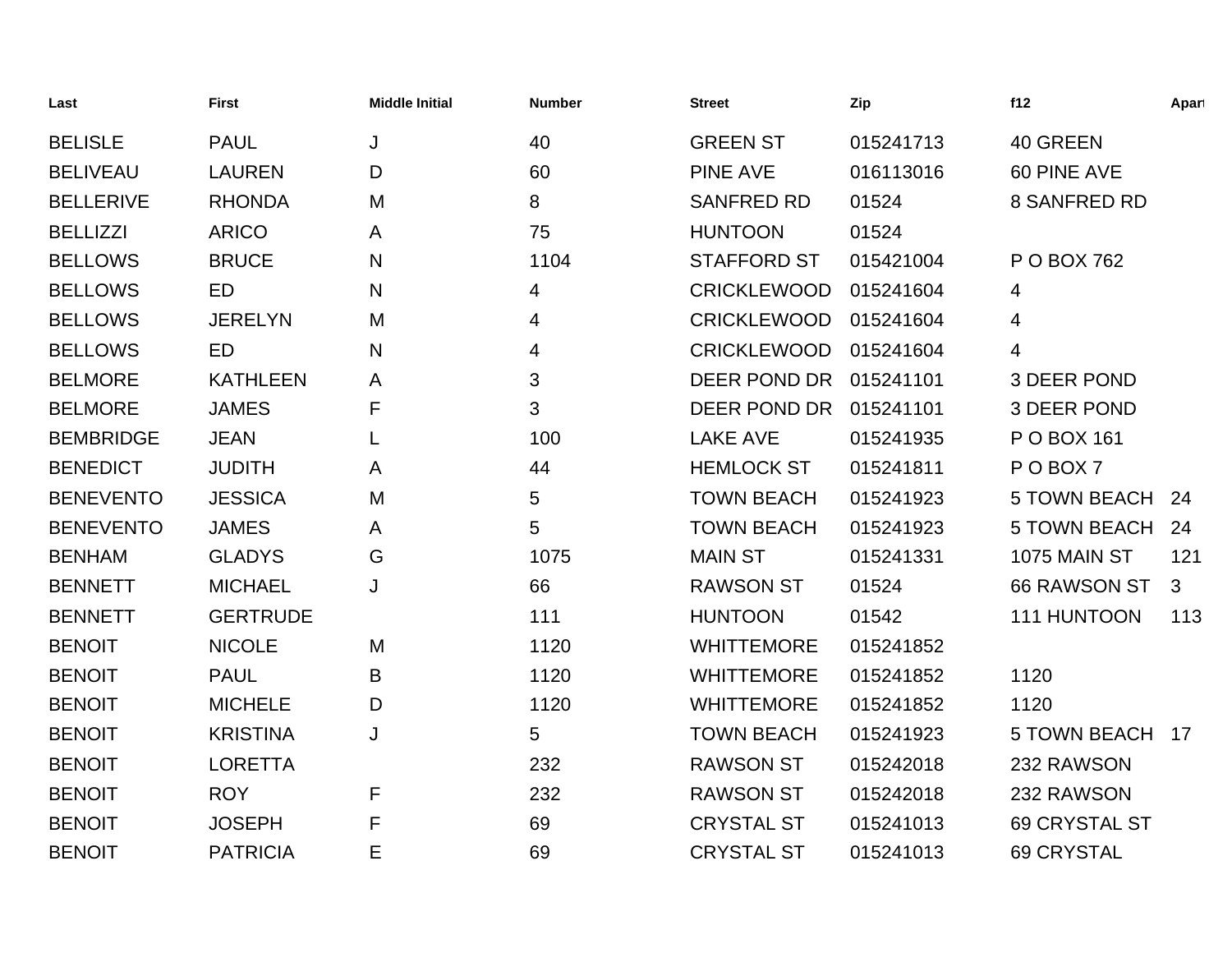| Last           | <b>First</b>      | <b>Middle Initial</b> | <b>Number</b> | <b>Street</b>                 | Zip       | f12                 | Apart |
|----------------|-------------------|-----------------------|---------------|-------------------------------|-----------|---------------------|-------|
| <b>BENOIT</b>  | <b>FRANCIS</b>    | H                     | 69            | <b>CRYSTAL ST</b>             | 015241013 | <b>69 CRYSTAL</b>   |       |
| <b>BENOIT</b>  | <b>PHYLLIS</b>    | Α                     | 19            | <b>MONTEREY DR</b>            | 016113042 | <b>19 MONTEREY</b>  |       |
| <b>BENOIT</b>  | <b>JOHN</b>       | F                     | 19            | <b>MONTEREY DR</b>            | 016113042 | <b>19 MONTEREY</b>  |       |
| <b>BENOIT</b>  | <b>DAVID</b>      | A                     | 33            | <b>WOODLAND RD</b>            | 016113005 | 33 WOODLAND         |       |
| <b>BENOIT</b>  | <b>ELIZABETH</b>  | N                     | 33            | <b>WOODLAND RD</b>            | 016113005 | 33 WOODLAND         |       |
| <b>BENOIT</b>  | <b>REBECCA</b>    | J                     | 33            | <b>WOODLAND RD</b>            | 016113005 | 33 WOODLAND         |       |
| <b>BENOIT</b>  | <b>BETSY-LYNN</b> |                       | 51            | <b>WOODLAND RD</b>            | 016113005 | 51 WOODLAND         |       |
| <b>BENOIT</b>  | <b>DANIEL</b>     | L                     | 51            | <b>WOODLAND RD</b>            | 016113005 | 51 WOODLAND         |       |
| <b>BENOIT</b>  | <b>CHARLES</b>    | N                     | 676           | <b>STAFFORD ST</b>            | 015421208 | 676 STAFFORD        |       |
| <b>BENOIT</b>  | <b>SHIRLEY</b>    | M                     | 481           | PLEASANT ST                   | 015241262 | <b>481 PLEASANT</b> |       |
| <b>BENOIT</b>  | <b>BRIAN</b>      | M                     | 15            | <b>ACKLEY DR</b>              | 015421018 | <b>15 ACKLEY DR</b> |       |
| <b>BENOIT</b>  | <b>KRYSTAL</b>    | L                     | 15            | <b>ACKLEY DR</b>              | 015421018 | <b>15 ACKLEY DR</b> |       |
| <b>BENOIT</b>  | <b>LISA</b>       | M                     | 15            | <b>ACKLEY DR</b>              | 015421018 | <b>15 ACKLEY DR</b> |       |
| <b>BENOIT</b>  | <b>DEBORAH</b>    | C                     | 15            | <b>ACKLEY DR</b>              | 015421018 | <b>15 ACKLEY DR</b> |       |
| <b>BENOIT</b>  | <b>LEONA</b>      | P                     | 111           | <b>HUNTOON</b>                | 015421127 | 111 HUNTOON         |       |
| <b>BENOIT</b>  | <b>LOUIS</b>      | J                     | 40            | PETER SALEM                   | 015241210 | 40 PETER            |       |
| <b>BENOIT</b>  | <b>ANDREW</b>     |                       | 49            | <b>CRESTWOOD</b>              | 015241601 | 49 CRESTWOOD        |       |
| <b>BENOIT</b>  | D                 | <b>ANNETTE</b>        | 49            | <b>CRESTWOOD</b>              | 015241601 | 49 CRESTWOOD        |       |
| <b>BENOIT</b>  | <b>PAUL</b>       | F                     | 49            | <b>CRESTWOOD</b>              | 015241601 | 49 CRESTWOOD        |       |
| <b>BENSON</b>  | <b>RONALD</b>     | H                     | 51            | <b>CRAIG ST</b>               | 015421019 | 51 CRAIG            |       |
| <b>BENSON</b>  | <b>NANCY</b>      | K                     | 51            | <b>CRAIG ST</b>               | 015421019 | 51 CRAIG            |       |
| <b>BENSON</b>  | <b>MICHAEL</b>    | $\mathsf{R}$          | 24            | <b>ACKLEY DR</b>              | 015421017 | P O BOX 144         |       |
| <b>BENSON</b>  | <b>DELORES</b>    | M                     | 42            | <b>MAYFLOWER RD 015241610</b> |           | <b>42 MAYFLOWER</b> |       |
| <b>BENWARE</b> | <b>FELIKSA</b>    | Н                     | 6             | <b>HAMMOND ST</b>             | 015421011 | <b>6 HAMMOND</b>    |       |
| <b>BENWARE</b> | <b>RALPH</b>      | G                     | 6             | <b>HAMMOND ST</b>             | 015421011 | <b>6 HAMMOND ST</b> |       |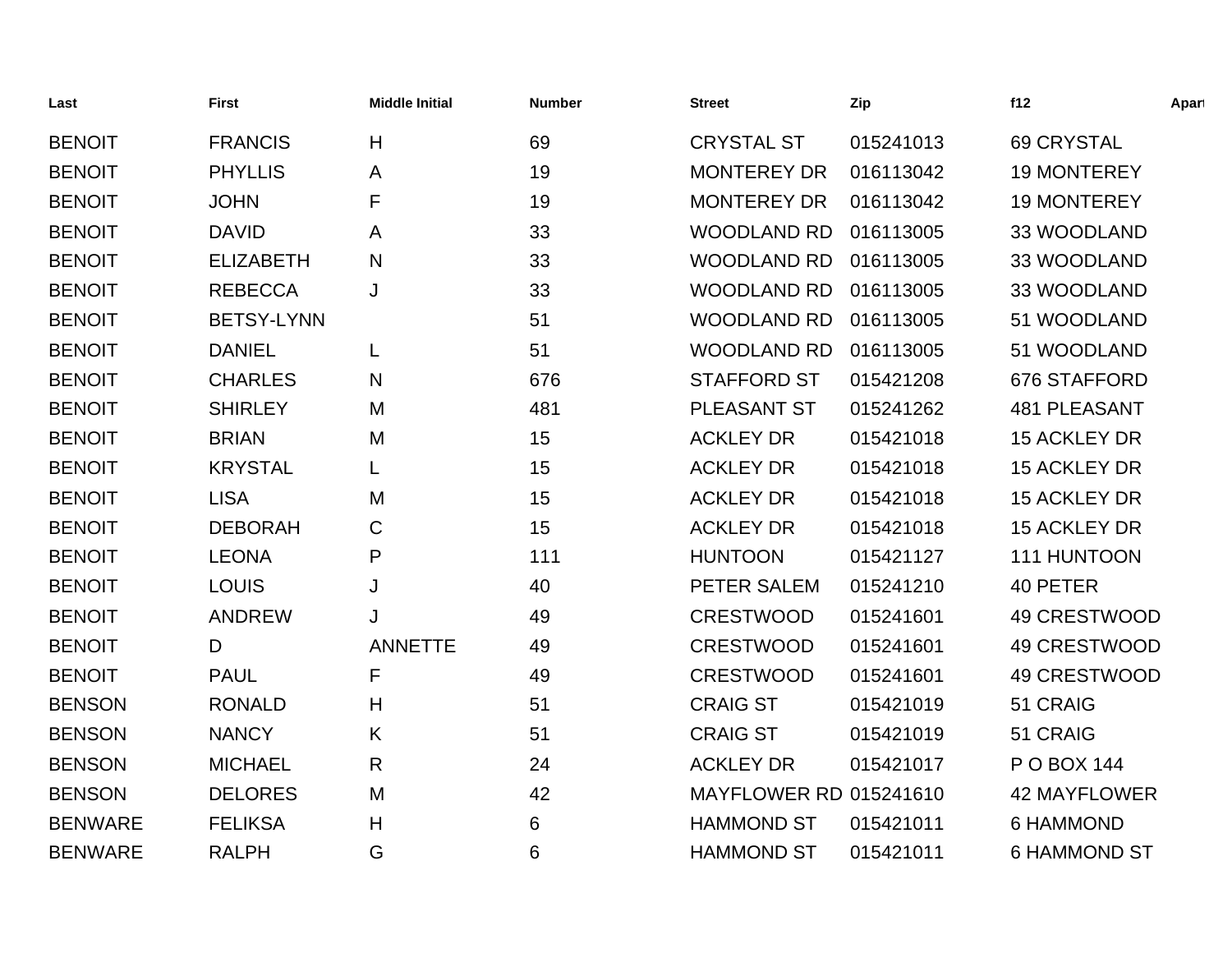| Last            | <b>First</b>     | <b>Middle Initial</b> | <b>Number</b> | <b>Street</b>                   | Zip       | f12                   | Apart       |
|-----------------|------------------|-----------------------|---------------|---------------------------------|-----------|-----------------------|-------------|
| <b>BENWARE</b>  | <b>ALLEN</b>     | $\mathsf{C}$          | 164           | <b>CHARLTON ST</b>              | 015421014 | <b>164 CHARLTON</b>   |             |
| <b>BENWARE</b>  | <b>CHRISTINE</b> | L                     | 164           | <b>CHARLTON ST</b>              | 015421014 | <b>164 CHARLTON</b>   |             |
| <b>BERARD</b>   | <b>DEBORAH</b>   | <b>LH</b>             | 245           | <b>CLARK ST</b>                 | 015421213 | 245 CLARK             |             |
| <b>BERARD</b>   | <b>WAYNE</b>     | $\mathsf C$           | 245           | <b>CLARK ST</b>                 | 015421213 | 245 CLARK             |             |
| <b>BERCUME</b>  | <b>KAREN</b>     | M                     | 312           | <b>RAWSON ST</b>                | 015242024 | 312 RAWSON            |             |
| <b>BERCUME</b>  | <b>JEFFREY</b>   | M                     | 312           | <b>RAWSON ST</b>                | 015242024 | 312 RAWSON            |             |
| <b>BERCUME</b>  | <b>CAROL</b>     | M                     | 312           | <b>RAWSON ST</b>                | 015242024 | 312 RAWSON            |             |
| <b>BERCUME</b>  | <b>CHRISTINE</b> | Е                     | 315           | <b>RAWSON ST</b>                | 015242021 | 315 RAWSON            |             |
| <b>BERGERON</b> | <b>SHERI</b>     | <b>LEIGH</b>          | 1164          | <b>MAIN ST</b>                  | 015241353 | 1164 MAIN ST          | $\mathbf 1$ |
| <b>BERGERON</b> | <b>CHRISTINE</b> | L                     | 51            | <b>WILLOW HILL RD 016113009</b> |           | 51 WILLOW HILL        |             |
| <b>BERGERON</b> | <b>NORMAN</b>    | A                     | 51            | <b>WILLOW HILL RD 016113009</b> |           | 51 WILLOW HILL        |             |
| <b>BERGERON</b> | <b>ROBIN</b>     | M                     | 15            | <b>INGRAM RD</b>                | 01611     | 15 INGRAM RD          |             |
| <b>BERGERON</b> | <b>KELLY</b>     | A                     | 1117          | <b>STAFFORD ST</b>              | 015421003 | 1117 STAFFORD         |             |
| <b>BERGERON</b> | <b>NORMAN</b>    | J                     | 1117          | <b>STAFFORD ST</b>              | 015421003 | 1117 STAFFORD         |             |
| <b>BERGERON</b> | <b>HEIDI</b>     | J                     | 4             | <b>PITCAIRN AVE</b>             | 015241214 | <b>4 PITCAIRN AVE</b> |             |
| <b>BERGERON</b> | <b>WAYNE</b>     | R                     | 302           | <b>HENSHAW ST</b>               | 015241251 | P O BOX 233           |             |
| <b>BERGERON</b> | <b>JOANNE</b>    | M                     | 17            | PLEASANT ST                     | 015241401 | <b>17 PLEASANT ST</b> |             |
| <b>BERGERON</b> | <b>JOYCE</b>     | A                     | 17            | <b>FERNCROFT RD</b>             | 015242124 | <b>17 FERNCROFT</b>   |             |
| <b>BERGIN</b>   | <b>GAIL</b>      | E                     | 30            | <b>TOBIN RD</b>                 | 016113237 | <b>30 TOBIN ROAD</b>  |             |
| <b>BERGIN</b>   | <b>TIMOTHY</b>   | M                     | 30            | <b>TOBIN RD</b>                 | 016113237 | 30 TOBIN RD           |             |
| <b>BERGIN</b>   | <b>FRANCIS</b>   | A                     | 30            | <b>TOBIN RD</b>                 | 016113237 | 30 TOBIN ROAD         |             |
| <b>BERGIN</b>   | <b>TAMMY</b>     | L                     | 17            | <b>KING ST EXT</b>              | 015241705 | 17 KING ST EXT        |             |
| <b>BERGIN</b>   | <b>JOHN</b>      | F                     | 17            | <b>KING ST EXT</b>              | 015241705 | <b>17 KING STREET</b> |             |
| <b>BERGIN</b>   | <b>KEVIN</b>     | M                     | 832           | <b>PLEASANT ST</b>              | 015421127 | 832 PLEASANT          |             |
| <b>BERGIN</b>   | <b>JUDITH</b>    | Α                     | 16            | <b>CRAIG ST</b>                 | 015421002 | P O BOX 145           |             |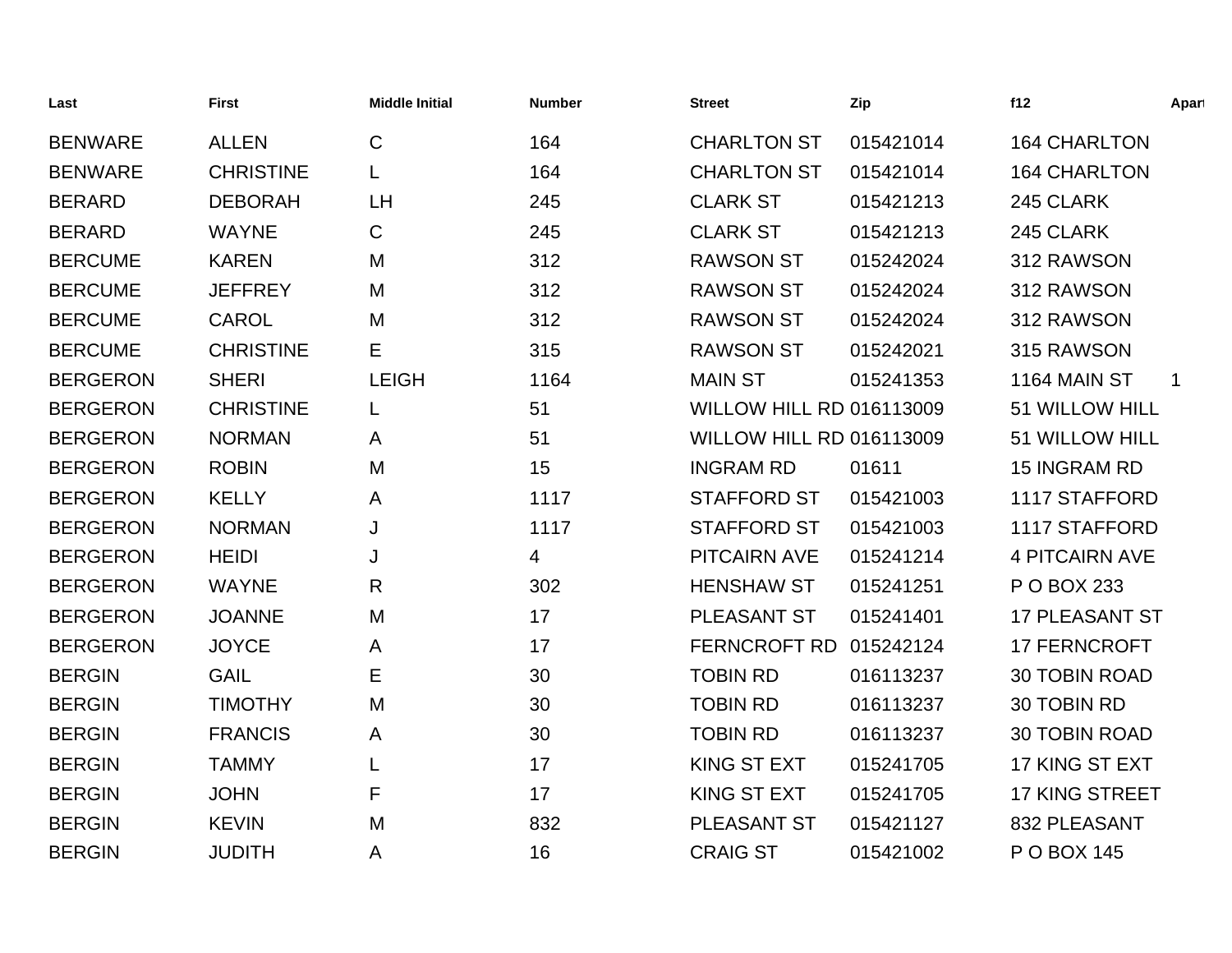| Last             | <b>First</b>       | <b>Middle Initial</b> | <b>Number</b> | <b>Street</b>            | Zip       | f12                   | Apart |
|------------------|--------------------|-----------------------|---------------|--------------------------|-----------|-----------------------|-------|
| <b>BERGIN</b>    | <b>JAMES</b>       | т                     | 16            | <b>CRAIG ST</b>          | 015421002 | P O BOX 145           |       |
| <b>BERGIN</b>    | <b>DIANE</b>       | M                     | 100           | <b>CHARLTON ST</b>       | 015421014 | 100 CHARLTON          |       |
| <b>BERGIN</b>    | <b>MICHAEL</b>     | P                     | 100           | <b>CHARLTON ST</b>       | 015421014 | 100 CHARLTON          |       |
| <b>BERGIN</b>    | <b>DENNIS</b>      | M                     | 100           | <b>CHARLTON ST</b>       | 015421014 | 100 CHARLTON          |       |
| <b>BERGIN</b>    | <b>MAUREEN</b>     | A                     | 1104          | <b>STAFFORD ST</b>       | 015421004 | <b>BX 222</b>         |       |
| <b>BERGLUND</b>  | <b>CAROL</b>       | Α                     | 10            | <b>MEADOW LN</b>         | 015242131 | 10 MEADOW             |       |
| <b>BERGLUND</b>  | <b>JASON</b>       | R                     | 10            | <b>MEADOW LN</b>         | 015242131 | 10 MEADOW             |       |
| <b>BERGLUND</b>  | <b>ROBERT</b>      | A                     | 10            | <b>MEADOW LN</b>         | 015242131 | 10 MEADOW             |       |
| <b>BERGMAN</b>   | <b>EMILY</b>       | L                     | 720           | <b>WHITTEMORE</b>        | 015241844 | 720                   |       |
| <b>BERGMAN</b>   | <b>SUSAN</b>       | J                     | 720           | <b>WHITTEMORE</b>        | 015241844 | 720                   |       |
| <b>BERGMAN</b>   | <b>DONALD</b>      | Ε                     | 720           | <b>WHITTEMORE</b>        | 015241844 | 720                   |       |
| <b>BERGSTROM</b> | <b>RITA</b>        |                       | 81            | <b>WAITE ST</b>          | 015241120 | 81 WAITE              |       |
| <b>BERGSTROM</b> | <b>ANNA</b>        | M                     | 169           | <b>CHAPEL ST</b>         | 015241115 | <b>169 CHAPEL ST</b>  |       |
| <b>BERGSTROM</b> | <b>STEPHEN</b>     | Е                     | 414           | <b>MAIN ST</b>           | 01611     | 414 MAIN ST           |       |
| <b>BERKOSKI</b>  | <b>HOPE</b>        | A                     | 5             | <b>TOWN BEACH</b>        | 015241924 | <b>5 TOWN BEACH</b>   | 29    |
| <b>BERMAN</b>    | <b>RUTH</b>        | Е                     | 137           | <b>MARSHALL ST</b>       | 015241009 | <b>137 MARSHALL</b>   |       |
| <b>BERMAN</b>    | <b>ALAN</b>        | $\mathsf{N}$          | 137           | <b>MARSHALL ST</b>       | 015241009 | <b>137 MARSHALL</b>   |       |
| <b>BERMAN</b>    | <b>SUSAN</b>       | L                     | 253           | <b>HENSHAW ST</b>        | 015241235 | 253 HENSHAW           |       |
| <b>BERNARD</b>   | <b>ALICE</b>       | M                     | 530           | <b>STAFFORD ST</b>       | 016113306 | 530 STAFFORD          |       |
| <b>BERNARD</b>   | <b>KATHRYN</b>     | M                     | 530           | <b>STAFFORD ST</b>       | 016113306 | 530 STAFFORD          |       |
| <b>BERNARD</b>   | <b>PHILIP</b>      | G                     | 530           | <b>STAFFORD ST</b>       | 016113306 | 530 STAFFORD          |       |
| <b>BERNIER</b>   | <b>JAMES</b>       | F                     | 23            | WILLOW HILL RD 016113009 |           | <b>23 WILLOW HILL</b> |       |
| <b>BERNIER</b>   | <b>CHRISTOPHER</b> | R                     | 32            | <b>REDFIELD RD</b>       | 016113105 | 32 REDFIELD           |       |
| <b>BERNIER</b>   | <b>VIOLET</b>      | M                     | 32            | <b>REDFIELD RD</b>       | 016113105 | 32 REDFIELD           |       |
| <b>BERNIER</b>   | <b>ROLAND</b>      | W                     | 32            | <b>REDFIELD RD</b>       | 016113105 | <b>32 REDFIELD</b>    |       |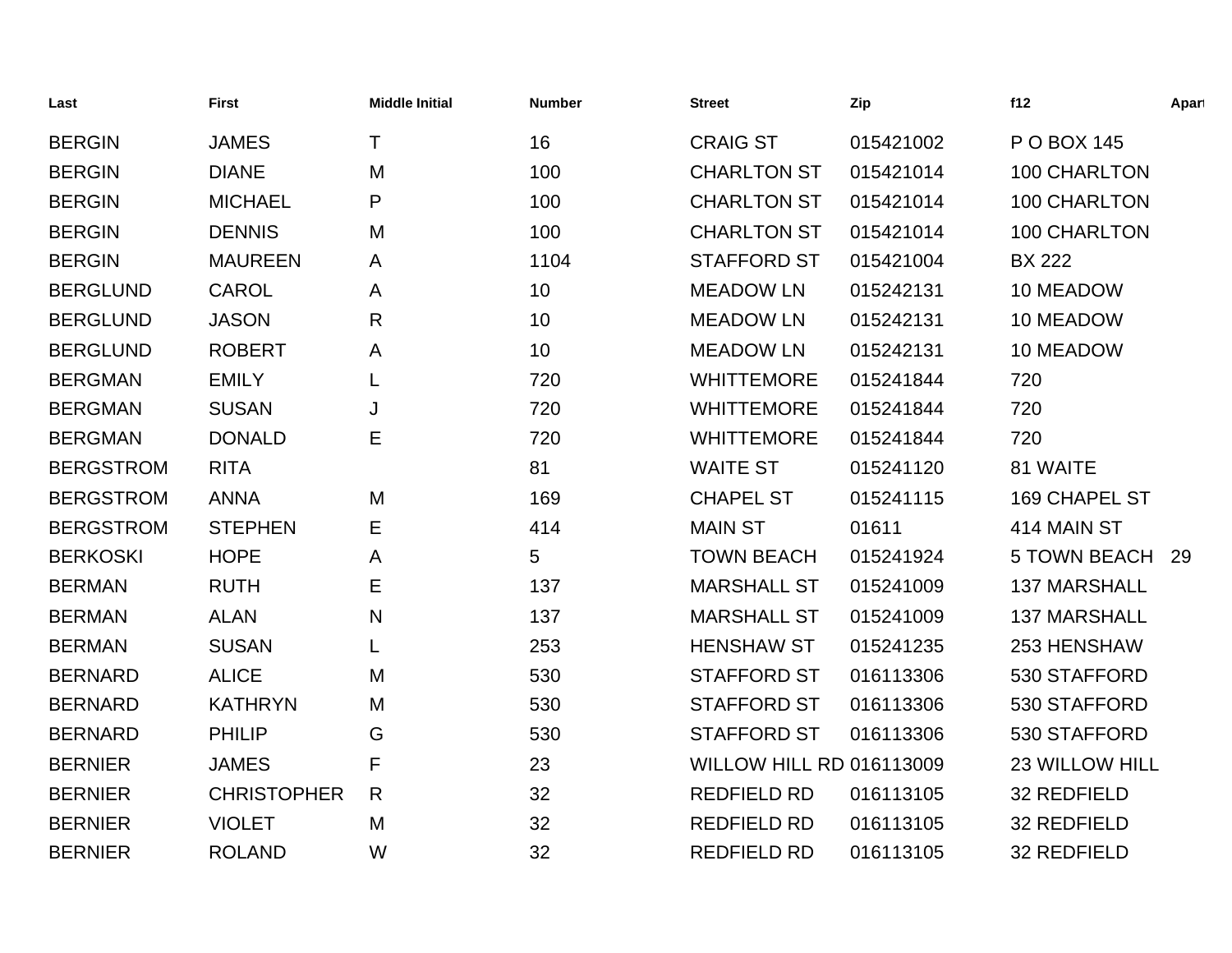| Last              | <b>First</b>     | <b>Middle Initial</b> | <b>Number</b> | <b>Street</b>      | Zip       | f12                 | Apart |
|-------------------|------------------|-----------------------|---------------|--------------------|-----------|---------------------|-------|
| <b>BERNIER</b>    | <b>STEPHEN</b>   | P                     | 17            | <b>LOGAN ST</b>    | 016113269 | 17 LOGAN            |       |
| <b>BERNIER</b>    | <b>EARL</b>      | J                     | 251           | <b>AUBURN ST</b>   | 016113328 | 251 AUBURN ST       |       |
| <b>BERNIER</b>    | <b>GREGG</b>     | A                     | 695           | PLEASANT ST        | 015421130 | 695 PLEASANT        |       |
| <b>BERNIER</b>    | <b>SHARON</b>    | A                     | 695           | PLEASANT ST        | 015421130 | 695 PLEASANT        |       |
| <b>BERRY</b>      | <b>JULIA</b>     | Е                     | 1             | <b>ANGELL TERR</b> | 015242164 | 1 ANGELL            |       |
| <b>BERRYMAN</b>   | <b>MARGARET</b>  | C                     | 64            | <b>MARSHALL ST</b> | 015241016 | <b>64 MARSHALL</b>  |       |
| <b>BERRYMAN</b>   | <b>GORDON</b>    | $\mathsf C$           | 64            | <b>MARSHALL ST</b> | 015241016 | <b>64 MARSHALL</b>  |       |
| <b>BERRYMAN</b>   | <b>DAVID</b>     | M                     | 64            | <b>MARSHALL ST</b> | 015241016 | <b>64 MARSHALL</b>  |       |
| <b>BERRYMAN</b>   | <b>NATALIE</b>   | B                     | 48            | MCCARTHY AVE 01611 |           | <b>48 MCCARTHY</b>  |       |
| <b>BERRYMAN</b>   | <b>SCOTT</b>     | $\mathsf{C}$          | 812           | PLEASANT ST        | 015421127 | 812 PLEASANT        |       |
| <b>BERRYMAN</b>   | <b>ELIZABETH</b> |                       | 812           | PLEASANT ST        | 015421127 | 812 PLEASANT        |       |
| <b>BERTEL</b>     | <b>STEVEN</b>    | $\mathsf{P}$          | 465           | <b>STAFFORD ST</b> | 01611     | <b>465 STAFFORD</b> |       |
| <b>BERTHIAUME</b> | <b>REGINA</b>    | M                     | 18            | <b>MONTEREY DR</b> | 016113018 | <b>18 MONTEREY</b>  |       |
| <b>BERTHIAUME</b> | <b>JUDITH</b>    | Е                     | 16            | <b>PARKER ST</b>   | 015421009 | <b>16 PARKER</b>    |       |
| <b>BERTHIAUME</b> | <b>CINDY</b>     | $\mathsf{R}$          | 22            | <b>WATCH ST</b>    | 015421313 | P O BOX 424         |       |
| <b>BERTHIAUME</b> | <b>JAMES</b>     | W                     | 22            | <b>WATCH ST</b>    | 015421313 | P O BOX 424         |       |
| <b>BERTHIAUME</b> | <b>GARY</b>      | $\mathsf{R}$          | 618           | <b>HENSHAW ST</b>  | 015421214 | 618 HENSHAW         |       |
| <b>BERTHIAUME</b> | <b>LINDA</b>     | M                     | 21            | <b>CRAIG ST</b>    | 015421019 | 21 CRAIG ST         |       |
| <b>BERTHIAUME</b> | <b>RAYMOND</b>   | R                     | 21            | <b>CRAIG ST</b>    | 015421019 | 21 CRAIG            |       |
| <b>BERTHIAUME</b> | <b>WILLIAM</b>   |                       | 1073          | <b>MAIN ST</b>     | 015241335 | <b>1073 MAIN</b>    |       |
| <b>BERTRAND</b>   | <b>DONNA</b>     | $\mathsf{R}$          | 507           | <b>STAFFORD ST</b> | 016113336 | 507 STAFFORD        | 9     |
| <b>BERUBE</b>     | <b>ROBERT</b>    | J                     | 59            | <b>TOWTAID ST</b>  | 016113254 | 59 TOWTAID          |       |
| <b>BERUBE</b>     | <b>DONALD</b>    | J                     | 247           | <b>AUBURN ST</b>   | 016113328 | 247 AUBURN          |       |
| <b>BERUBE</b>     | <b>COLEEN</b>    | P                     | 323           | <b>RIVER ST</b>    | 015241727 | 323 RIVER ST        |       |
| <b>BERUBE</b>     | <b>EILEEN</b>    | P                     | 323           | <b>RIVER ST</b>    | 015241727 | 323 RIVER           |       |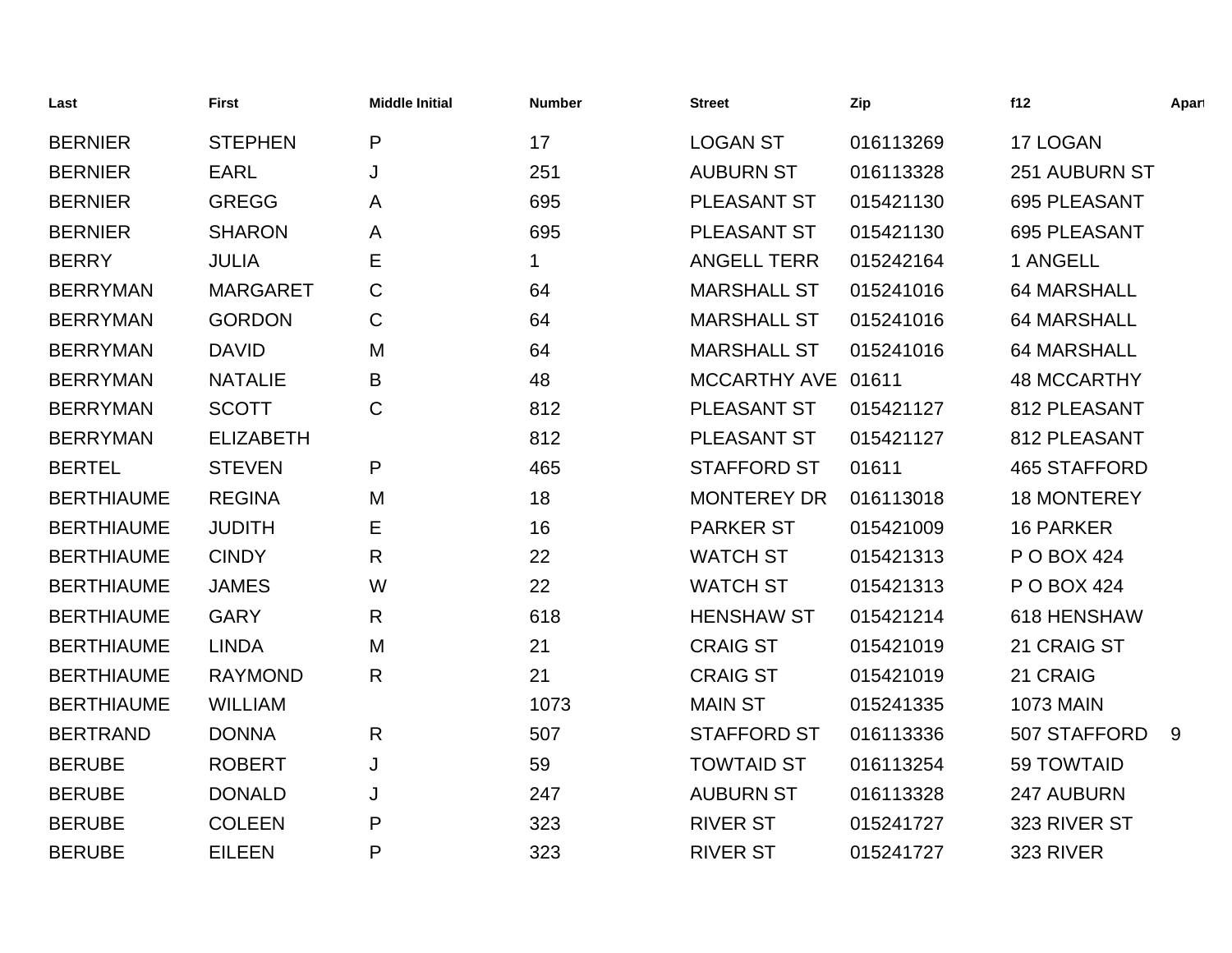| Last             | <b>First</b>   | <b>Middle Initial</b> | <b>Number</b>  | <b>Street</b>      | Zip       | f12                   | Apart |
|------------------|----------------|-----------------------|----------------|--------------------|-----------|-----------------------|-------|
| <b>BERUBE</b>    | <b>RONALD</b>  | L                     | 323            | <b>RIVER ST</b>    | 015241727 | 323 RIVER             |       |
| <b>BERUBE</b>    | <b>RONALD</b>  | J                     | 19             | <b>MILL ST</b>     | 015421322 | PO BOX 75             |       |
| <b>BERUBE</b>    | <b>DIANE</b>   | M                     | 19             | <b>MILL ST</b>     | 015421322 | <b>P O BOX 75</b>     |       |
| <b>BERUBE</b>    | <b>MELANIE</b> | Α                     | 19             | <b>MILL ST</b>     | 015421322 | <b>PO BOX 435</b>     |       |
| <b>BESSE</b>     | <b>BARRY</b>   | B                     | $\overline{2}$ | <b>ANGELL TERR</b> | 015242164 | 2 ANGELL              |       |
| <b>BESSE</b>     | <b>BRIAN</b>   | M                     | $\overline{2}$ | <b>ANGELL TERR</b> | 015242164 | <b>2 ANGELL TERR</b>  |       |
| <b>BESSE</b>     | <b>MARK</b>    | A                     | $\overline{2}$ | <b>ANGELL TERR</b> | 015242164 | <b>2 ANGELL TERR</b>  |       |
| <b>BESSE</b>     | <b>MARCIA</b>  |                       | $\overline{2}$ | <b>ANGELL TERR</b> | 015242164 | 2 ANGELL              |       |
| <b>BEST</b>      | <b>NANCY</b>   | P                     | 205            | <b>PINE ST</b>     | 015241600 | <b>205 PINE</b>       |       |
| <b>BIENER</b>    | <b>MICHAEL</b> | J                     | 778            | PLEASANT ST        | 015421127 | 778 PLEASANT          |       |
| <b>BIGELOW</b>   | <b>JANICE</b>  | M                     | 20             | <b>PARK LN</b>     | 015241708 | <b>20 PARK LANE</b>   |       |
| <b>BIGELOW</b>   | <b>STEPHEN</b> | J                     | 20             | <b>PARK LN</b>     | 015241708 |                       |       |
| <b>BIGWOOD</b>   | <b>DONNA</b>   | M                     | 13             | <b>WINSLOW AVE</b> | 015241110 | 13 WINSLOW            |       |
| <b>BIGWOOD</b>   | <b>ROBERT</b>  | A                     | 13             | <b>WINSLOW AVE</b> | 015241110 | 13 WINSLOW            |       |
| <b>BIRTZ</b>     | <b>JOSEPH</b>  | P                     | 214            | <b>AUBURN ST</b>   | 016113327 | 214 AUBURN ST         |       |
| <b>BIRTZ</b>     | <b>SHIRLEY</b> | A                     | 214            | <b>AUBURN ST</b>   | 016113327 | 214 AUBURN            |       |
| <b>BIRTZ</b>     | <b>PAUL</b>    | Е                     | 214            | <b>AUBURN ST</b>   | 016113327 | 214 AUBURN            |       |
| <b>BISCO</b>     | <b>MARY</b>    | Е                     | 385            | PLEASANT ST        | 015241221 | 385 PLEASANT          |       |
| <b>BISCO</b>     | <b>ROBERT</b>  |                       | 385            | PLEASANT ST        | 015241221 | 385 PLEASANT          |       |
| <b>BISCORNET</b> | <b>ELEANOR</b> | M                     | 366            | <b>MAIN ST</b>     | 016113139 | <b>366 MAIN</b>       |       |
| <b>BISSON</b>    | <b>BARRY</b>   | J                     | 59             | <b>LAKE AVE</b>    | 015241905 | 59 LAKE AVE           |       |
| <b>BISSON</b>    | <b>DEBRA</b>   | A                     | 59             | <b>LAKE AVE</b>    | 015241905 | <b>59 LAKE AVENUE</b> |       |
| <b>BITAR</b>     | <b>FAITH</b>   | A                     | 122            | <b>HUNTOON</b>     | 015421307 | 122 HUNTOON           |       |
| <b>BJORKMAN</b>  | <b>DEIDRE</b>  |                       | 107            | <b>AUBURN ST</b>   | 016113223 | 107 AUBURN            |       |
| <b>BJORKMAN</b>  | <b>DONALD</b>  | P                     | 107            | <b>AUBURN ST</b>   | 016113223 | 107 AUBURN            |       |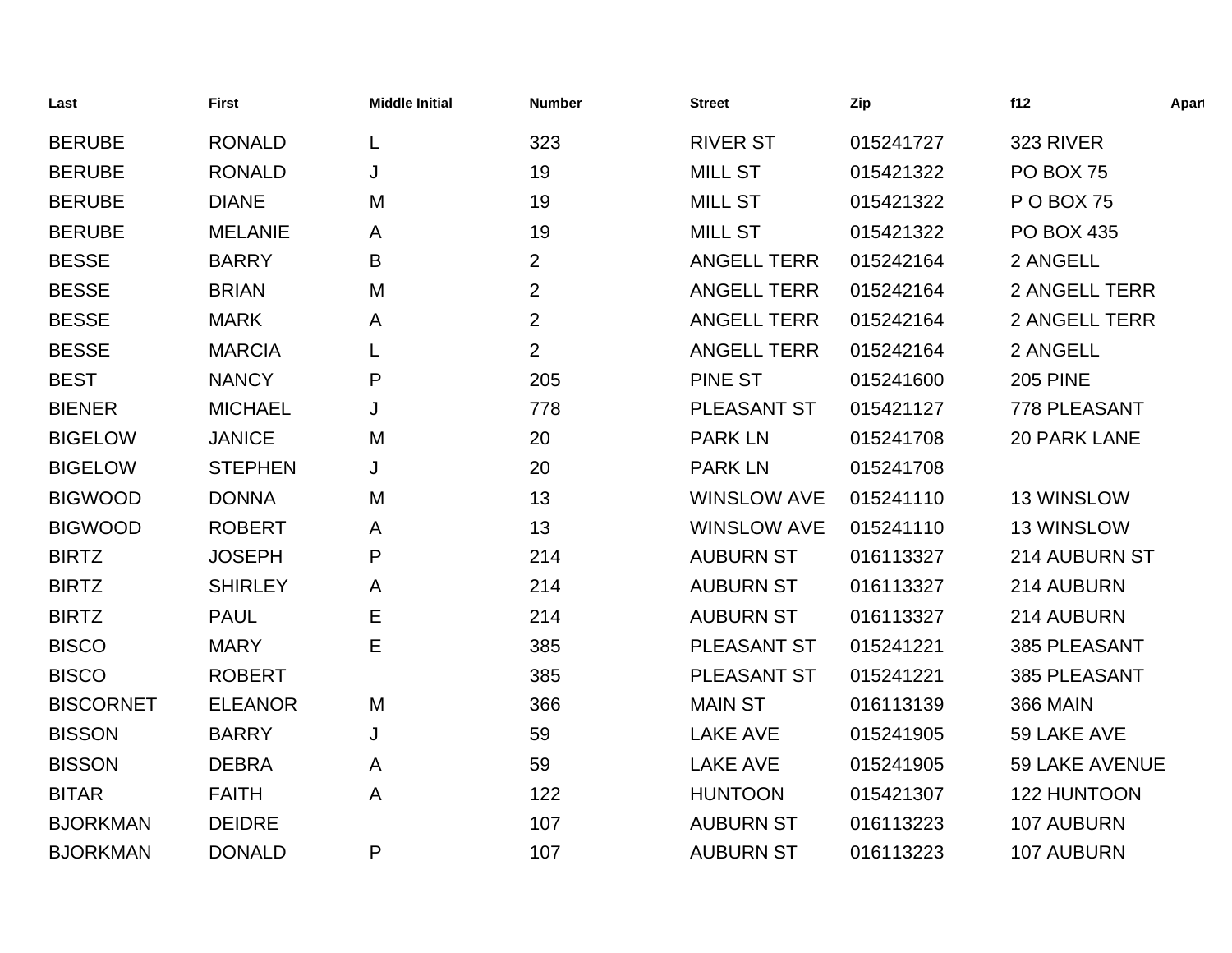| Last              | <b>First</b>     | <b>Middle Initial</b> | <b>Number</b>  | <b>Street</b>           | Zip       | f12                   | Apart          |
|-------------------|------------------|-----------------------|----------------|-------------------------|-----------|-----------------------|----------------|
| <b>BLACK</b>      | <b>MILTON</b>    | H                     | 139            | <b>CLARK ST</b>         | 015421139 | 139 CLARK             |                |
| <b>BLACK</b>      | <b>ELIZABETH</b> |                       | 139            | <b>CLARK ST</b>         | 015421139 | 139 CLARK             |                |
| <b>BLAIN</b>      | <b>JANICE</b>    | $\mathsf{A}$          | 1145           | <b>MAIN ST</b>          | 015241346 | 1145 MAIN ST          | $\overline{2}$ |
| <b>BLAIN-GAY</b>  | <b>PATRICIA</b>  | A                     | $\overline{2}$ | <b>HAMMOND ST</b>       | 015421011 | 2 HAMMOND             |                |
| <b>BLAIR</b>      | <b>CHARLES</b>   | N                     | 96             | MOOSE HILL RD           | 015241813 | 96 MOOSE HILL         |                |
| <b>BLAIR</b>      | <b>MARY</b>      | F                     | 96             | MOOSE HILL RD 015241813 |           | 96 MOOSE HILL         |                |
| <b>BLAIR</b>      | <b>STEVEN</b>    | W                     | 1              | <b>HYLAND AVE</b>       | 01524     | 1 HYLAND AVE          |                |
| <b>BLAIR</b>      | <b>RAE</b>       | M                     | 4              | <b>ORLAND ST</b>        | 016113241 | <b>4 ORLAND ST</b>    |                |
| <b>BLAIR</b>      | <b>DIANE</b>     | M                     | 8              | <b>MAYFLOWER</b>        | 015241638 | <b>8 MAYFLOWER</b>    |                |
| <b>BLAIS</b>      | <b>ALISA</b>     |                       | 319            | <b>RIVER ST</b>         | 015241727 | 319 RIVER ST          |                |
| <b>BLAIS</b>      | <b>MICHAEL</b>   |                       | 319            | <b>RIVER ST</b>         | 015241727 | 319 RIVER ST          |                |
| <b>BLAIS</b>      | <b>KAREN</b>     | D                     | 319            | <b>RIVER ST</b>         | 015241727 | 319 RIVER ST          |                |
| <b>BLAKE</b>      | <b>MARY</b>      | Е                     | 6              | HARBERTON DR 01524      |           | <b>6 HARBERTON</b>    |                |
| <b>BLAKE</b>      | <b>DAVID</b>     | W                     | 6              | HARBERTON DR 01524      |           | <b>6 HARBERTON</b>    |                |
| <b>BLAKE</b>      | <b>HELENA</b>    | M                     | 20             | <b>CARLETON RD</b>      | 015421144 | 20 CARLETON           |                |
| <b>BLANCHARD</b>  | <b>LAURA</b>     | M                     | 57             | <b>PARKER ST</b>        | 015242200 | 57 PARKER ST          |                |
| <b>BLANCHARD</b>  | <b>MARCIA</b>    | L                     | 57             | <b>PARKER ST</b>        | 015242200 | 57 PARKER             |                |
| <b>BLANCHARD</b>  | <b>MATTHEW</b>   |                       | 57             | <b>PARKER ST</b>        | 015242200 | 57 PARKER             |                |
| <b>BLANCHARD</b>  | <b>NORMA</b>     | J                     | 556            | <b>PINE ST</b>          | 015242211 | <b>556 PINE</b>       |                |
| <b>BLANCHARD</b>  | <b>ROLAND</b>    | P                     | 556            | <b>PINE ST</b>          | 015242211 | <b>556 PINE</b>       |                |
| <b>BLANCHETTE</b> | <b>LYNDA</b>     | B                     | 785            | PLEASANT ST             | 015421128 | P O BOX 344           |                |
| <b>BLEAU</b>      | <b>TRACY</b>     | L                     | 116            | <b>TOWTAID ST</b>       | 01611     | <b>116 TOWTAID ST</b> |                |
| <b>BLEAU</b>      | <b>DAVID</b>     | K                     | 116            | <b>TOWTAID ST</b>       | 01611     | 116 TOWTAID           |                |
| <b>BLOMQUIST</b>  | <b>KELLEY</b>    | B                     | 11             | <b>SABINA CIR</b>       | 01542     | <b>11 SABINA</b>      |                |
| <b>BLONIASZ</b>   | <b>MICHAEL</b>   | J                     | $\overline{7}$ | <b>SUNSET DR</b>        | 015241709 | 7 SUNSET DR           |                |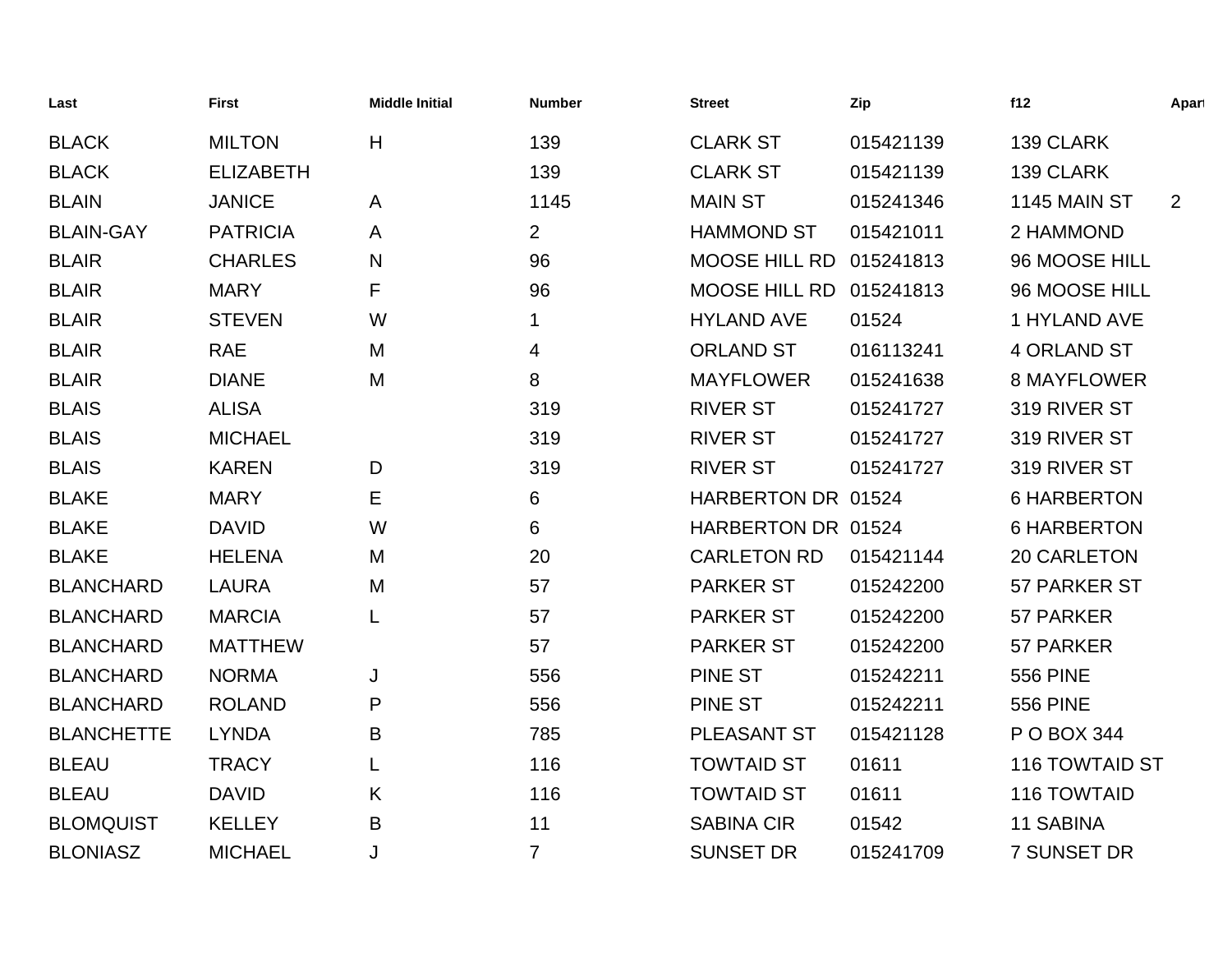| Last            | <b>First</b>       | <b>Middle Initial</b> | <b>Number</b>  | <b>Street</b>                   | Zip       | f12                   | Apart |
|-----------------|--------------------|-----------------------|----------------|---------------------------------|-----------|-----------------------|-------|
| <b>BLUNT</b>    | <b>JANET</b>       | E                     | 6              | <b>MULBERRY ST</b>              | 015241010 | <b>6 MULBERRY</b>     |       |
| <b>BLUNT</b>    | <b>WILLIAM</b>     | J                     | 6              | <b>MULBERRY ST</b>              | 015241010 | <b>6 MULBERRY</b>     |       |
| <b>BLYTHE</b>   | <b>SHAWN</b>       | W                     | 666            | PLEASANT ST                     | 01542     | <b>PO BOX 753</b>     |       |
| <b>BOBRICK</b>  | <b>SCOTT</b>       | $\mathsf{R}$          | 502            | <b>STAFFORD ST</b>              | 01611     | 502 STAFFORD          | 6     |
| <b>BOERMAN</b>  | <b>ELAINE</b>      |                       | 134            | <b>CHARLES ST</b>               | 015242157 | <b>134 CHARLES ST</b> |       |
| <b>BOGEN</b>    | <b>BENJAMIN</b>    | J                     | 55             | <b>REDFIELD RD</b>              | 016113106 | 55 REDFIELD RD        |       |
| <b>BOGEN</b>    | <b>ARRON</b>       | <b>PAYNE</b>          | 55             | <b>REDFIELD RD</b>              | 016113106 | 55 REDFIELD RD        |       |
| <b>BOGOSIAN</b> | <b>MICHAEL</b>     | V                     | 110            | <b>WILLOW HILL RD 016113008</b> |           | 110 WILLOW            |       |
| <b>BOILARD</b>  | <b>KATHLEEN</b>    |                       | 12             | <b>WASILLA DR</b>               | 015421225 | <b>12 WASILLA</b>     |       |
| <b>BOILARD</b>  | <b>NORMAN</b>      | L                     | 12             | <b>WASILLA DR</b>               | 015421225 | <b>12 WASILLA</b>     |       |
| <b>BOISSEL</b>  | <b>MARY</b>        | Ε                     | 3              | <b>BUNKER HILL RD 015241203</b> |           | <b>3 BUNKER HILL</b>  |       |
| <b>BOISSEL</b>  | <b>DONALD</b>      |                       | 3              | <b>BUNKER HILL RD 015241203</b> |           | <b>3 BUNKER HILL</b>  |       |
| <b>BOISVERT</b> | <b>JANICE</b>      | L                     | 45             | <b>LOGAN ST</b>                 | 016113269 | <b>45 LOGAN</b>       |       |
| <b>BOISVERT</b> | <b>BERTHE</b>      |                       | 394            | <b>AUBURN ST</b>                | 016113325 | 394 AUBURN            |       |
| <b>BOISVERT</b> | <b>DONALD</b>      | Е                     | 394            | <b>AUBURN ST</b>                | 016113325 | 394 AUBURN            |       |
| <b>BOISVERT</b> | <b>DONALD</b>      | Е                     | 3              | <b>WENDY PL</b>                 | 01542     | <b>3 WENDY PL</b>     |       |
| <b>BOISVERT</b> | <b>ALISON</b>      | <b>CHAMBERS</b>       | 3              | <b>WENDY PL</b>                 | 01542     | <b>3 WENDY PLACE</b>  |       |
| <b>BOISVERT</b> | <b>ROBERT</b>      | $\mathsf{R}$          | 26             | <b>S MAIN ST</b>                | 015241402 | 26 S MAIN ST          |       |
| <b>BOKIS</b>    | <b>MICHELLE</b>    | A                     | $\overline{2}$ | <b>OLD STAFFORD</b>             | 01611     | 2 OLD                 |       |
| <b>BOKIS</b>    | <b>CHRISTOPHER</b> | M                     | $\overline{2}$ | <b>OLD STAFFORD</b>             | 015421229 | 2 OLD                 |       |
| <b>BOLDEN</b>   | <b>EDWARD</b>      | W                     | 417            | <b>STAFFORD ST</b>              | 016113308 | 417 STAFFORD          |       |
| <b>BOLDUC</b>   | <b>EDWARD</b>      | K                     | 5              | <b>BEECH ST</b>                 | 015242138 |                       |       |
| <b>BOLING</b>   | <b>RUSSELL</b>     | A                     | 1              | <b>BOTTOMLY AVE</b>             | 016113135 | 1 BOTTOMLEY           | -1    |
| <b>BOLIVAR</b>  | <b>DANIEL</b>      | C                     | 3              | <b>MT PLEASANT</b>              | 015241909 | <b>3 MT PLEASANT</b>  |       |
| <b>BOLSTER</b>  | <b>MICHELLE</b>    | Α                     | 21             | <b>MAYFLOWER</b>                | 015241607 | 21 MAYFLOWER          |       |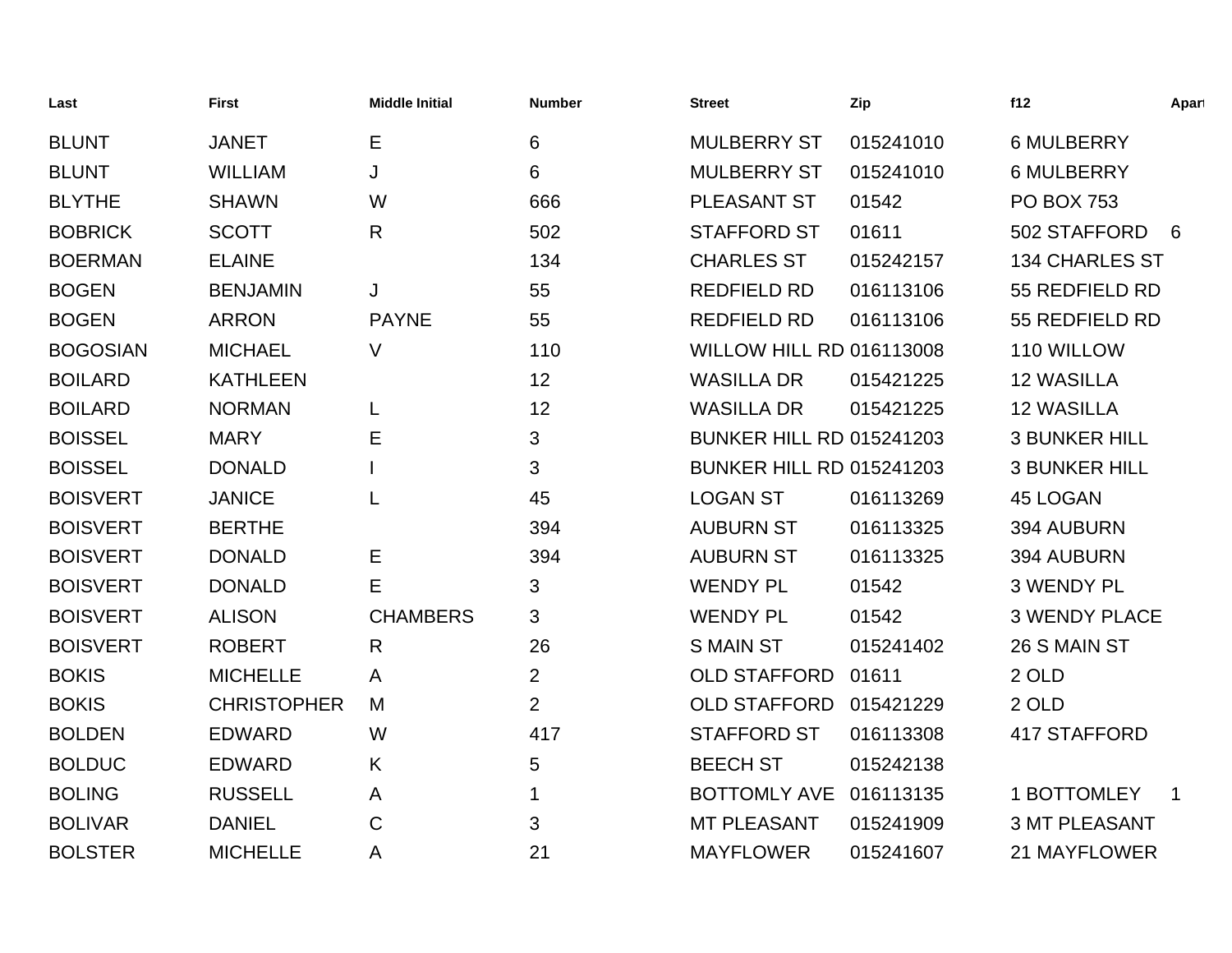| Last             | <b>First</b>     | <b>Middle Initial</b> | <b>Number</b> | <b>Street</b>          | Zip       | f12                 | Apart |
|------------------|------------------|-----------------------|---------------|------------------------|-----------|---------------------|-------|
| <b>BOLSTER</b>   | <b>SHEILA</b>    | D                     | 21            | <b>MAYFLOWER</b>       | 015241607 | 21 MAYFLOWER        |       |
| <b>BOLSTER</b>   | <b>CHARLES</b>   | Η                     | 21            | <b>MAYFLOWER</b>       | 015241607 | 21 MAYFLOWER        |       |
| <b>BOMBARD</b>   | M                | <b>GWYNETH</b>        | 56            | <b>LAKE SARGENT</b>    | 01524     | <b>P O BOX 54</b>   |       |
| <b>BOMBARD</b>   | <b>ROBERT</b>    | Е                     | 56            | <b>LAKE SARGENT</b>    | 01524     | <b>P O BOX 54</b>   |       |
| <b>BONARDI</b>   | <b>DAVID</b>     | $\mathsf{C}$          | 185           | <b>CHAPEL ST</b>       | 015241115 | P O BOX 369         |       |
| <b>BONARDI</b>   | H                | <b>DAVID</b>          | 315           | <b>RIVER ST</b>        | 015241719 | 315 RIVER           |       |
| <b>BONARDI</b>   | <b>DAVID</b>     | J                     | 315           | <b>RIVER ST</b>        | 015241719 | P O BOX 3362        |       |
| <b>BONCZEK</b>   | <b>JOSEPH</b>    | C                     | 11            | <b>MARKET ST</b>       | 015241727 | <b>11 MARKET ST</b> |       |
| <b>BONIN</b>     | <b>ERIC</b>      | M                     | 267           | <b>CHARLTON ST</b>     | 015421012 | <b>267 CHARLTON</b> |       |
| <b>BONIN</b>     | <b>JAY</b>       | F                     | 267           | <b>CHARLTON ST</b>     | 015421012 | <b>267 CHARLTON</b> |       |
| <b>BONIN</b>     | <b>JANE</b>      | C                     | 267           | <b>CHARLTON ST</b>     | 015421012 | <b>267 CHARLTON</b> |       |
| <b>BONNER</b>    | <b>DONALD</b>    | R                     | 6             | <b>MAYFLOWER</b>       | 015241638 | <b>6 MAYFLOWER</b>  |       |
| <b>BONNER</b>    | <b>DEBRA</b>     |                       | 6             | <b>MAYFLOWER</b>       | 015241638 | <b>6 MAYFLOWER</b>  |       |
| <b>BOOTH</b>     | <b>MARYELLEN</b> | Τ                     | 124           | PLEASANT ST            | 015241400 | 124 PLEASANT        |       |
| <b>BOOTH</b>     | <b>HAROLD</b>    | R                     | 124           | PLEASANT ST            | 015241400 | 124 PLEASANT        |       |
| <b>BOPP</b>      | <b>RUSSELL</b>   | Т                     | 901           | PLEASANT ST            | 01542     | <b>PO BOX 393</b>   |       |
| <b>BORGERSON</b> | <b>ANNE</b>      | M                     | 29            | <b>FAIRVIEW DR</b>     | 015242147 | <b>29 FAIRVIEW</b>  |       |
| <b>BORGERSON</b> | <b>ERIC</b>      | S                     | 29            | <b>FAIRVIEW DR</b>     | 015242147 | <b>29 FAIRVIEW</b>  |       |
| <b>BORGERSON</b> | <b>STEVEN</b>    | N                     | 29            | <b>FAIRVIEW DR</b>     | 015242147 | <b>29 FAIRVIEW</b>  |       |
| <b>BORIS</b>     | <b>KAREN</b>     |                       | 4             | KNOLLWOOD RD 015241606 |           | 4 KNOLLWOOD         |       |
| <b>BORIS</b>     | <b>LILLIAN</b>   | M                     | 4             | KNOLLWOOD RD 015241606 |           | 4 KNOLLWOOD         |       |
| <b>BORIS</b>     | <b>ANTHONY</b>   | P                     | 4             | KNOLLWOOD RD 015241606 |           | 4 KNOLLWOOD         |       |
| <b>BOROWSKI</b>  | <b>CAROLYN</b>   | JA                    | 696           | <b>HENSHAW ST</b>      | 015421214 | 696 HENSHAW         |       |
| <b>BOROWSKI</b>  | <b>WILLIAM</b>   |                       | 696           | <b>HENSHAW ST</b>      | 015421214 | 696 HENSHAW         |       |
| <b>BOSMA</b>     | <b>WAYNE</b>     | P                     | 1148          | <b>STAFFORD ST</b>     | 015421317 | P O BOX 255         |       |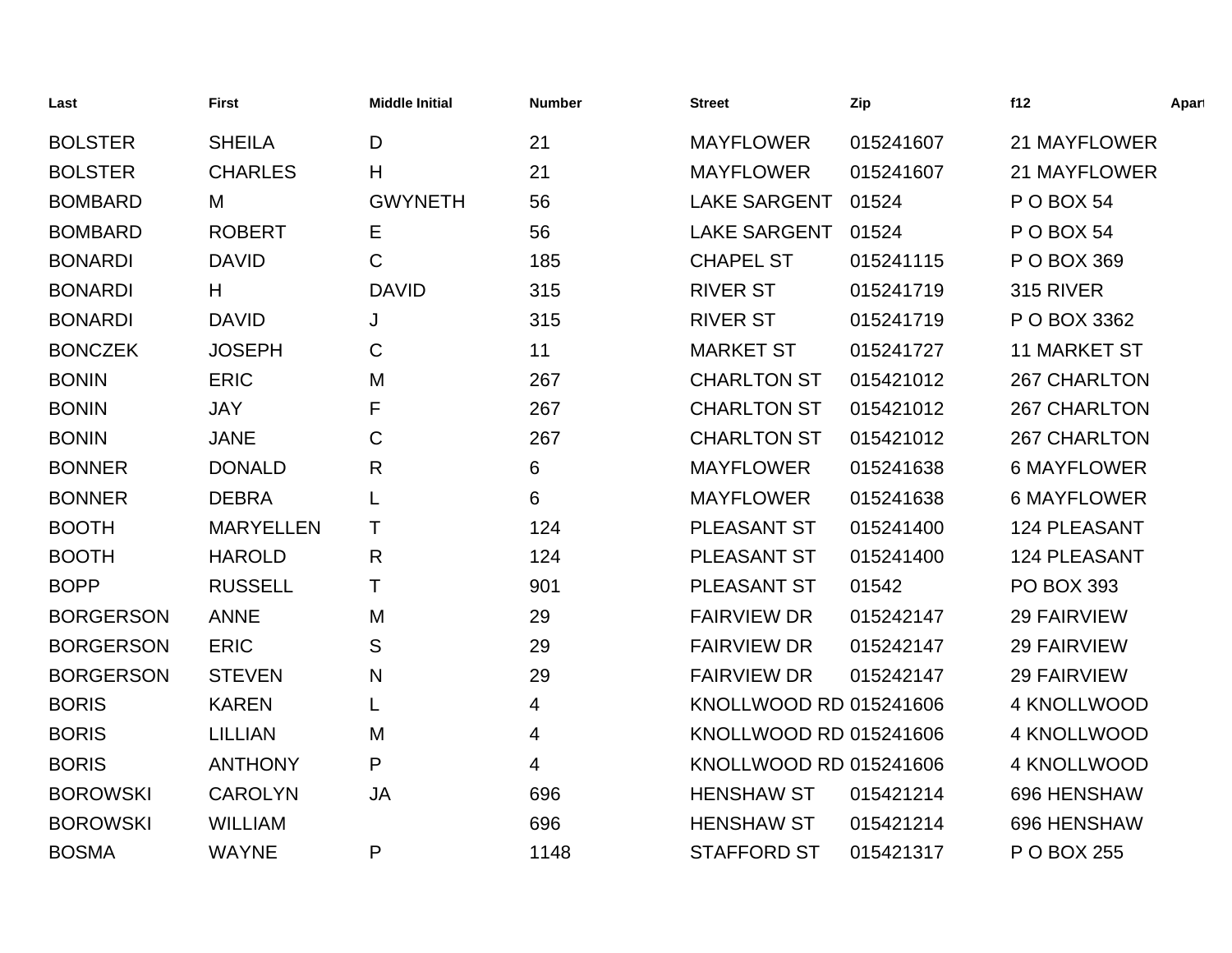| Last            | <b>First</b>       | <b>Middle Initial</b> | <b>Number</b>  | <b>Street</b>           | Zip       | f12                | Apart        |
|-----------------|--------------------|-----------------------|----------------|-------------------------|-----------|--------------------|--------------|
| <b>BOSS</b>     | <b>TINA</b>        |                       | 30             | <b>HYLAND AVE</b>       | 01524     | 30 HYLAND AVE      |              |
| <b>BOSS</b>     | <b>WILLIAM</b>     | Е                     | 30             | <b>HYLAND AVE</b>       | 01524     |                    |              |
| <b>BOSS</b>     | <b>LAUREN</b>      | P                     | 506            | <b>STAFFORD ST</b>      | 016113336 | 506 STAFFORD       | $\mathbf{3}$ |
| <b>BOSSE</b>    | <b>CARA</b>        | M                     | $\overline{2}$ | KNOLLWOOD RD 015241606  |           | 2 KNOLLWOOD        |              |
| <b>BOSSE</b>    | <b>DEBORAH</b>     | A                     | $\overline{2}$ | KNOLLWOOD RD 015241606  |           | 2 KNOLLWOOD        |              |
| <b>BOSSE</b>    | <b>ROLAND</b>      | A                     | $\overline{2}$ | KNOLLWOOD RD 015241606  |           | 2 KNOLLWOOD        |              |
| <b>BOSTOCK</b>  | <b>JOAN</b>        | Е                     | 1              | PINE RIDGE DR 015242013 |           | 1 PINE RIDGE       |              |
| <b>BOSTOCK</b>  | <b>LINCOLN</b>     | S                     | 1              | PINE RIDGE DR           | 015242013 | 1 PINE RIDGE       |              |
| <b>BOSTOCK</b>  | <b>PETER</b>       | R                     | 82             | MCCARTHY AVE 016113261  |           | <b>82 MCCARTHY</b> |              |
| <b>BOTTIS</b>   | <b>DONNA</b>       | M                     | 447            | <b>BOND ST</b>          | 015241809 | 447 BOND           |              |
| <b>BOTTIS</b>   | <b>PAUL</b>        | R                     | 447            | <b>BOND ST</b>          | 015241809 | 447 BOND           |              |
| <b>BOTTOM</b>   | <b>FRANCIS</b>     | P                     | 733            | PLEASANT ST             | 015421128 | <b>PO BOX 438</b>  |              |
| <b>BOUCHARD</b> | <b>JOSEPH</b>      | N                     | 688            | <b>STAFFORD ST</b>      | 015421208 | P O BOX 421        |              |
| <b>BOUCHARD</b> | <b>ANDREA</b>      | C                     | 23             | <b>MAYFLOWER</b>        | 015241607 | 23 MAYFLOWER       |              |
| <b>BOUCHARD</b> | <b>CLAIRE</b>      | J                     | 23             | <b>MAYFLOWER</b>        | 015241607 | 23 MAYFLOWER       |              |
| <b>BOUCHARD</b> | <b>HUGH</b>        | Е                     | 23             | <b>MAYFLOWER</b>        | 015241607 | 23 MAYFLOWER       |              |
| <b>BOUCHARD</b> | <b>EUGENE</b>      | U                     | 23             | <b>MAYFLOWER</b>        | 015241607 | 23 MAYFLOWER       |              |
| <b>BOUCHARD</b> | <b>CHRISTOPHER</b> | J                     | 23             | <b>MAYFLOWER</b>        | 015241607 | 23 MAYFLOWER       |              |
| <b>BOUCHER</b>  | <b>RAYMOND</b>     | R                     | 30             | <b>GREEN ST</b>         | 015241713 | 30 GREEN           |              |
| <b>BOUCHER</b>  | <b>MARTHA</b>      | M                     | 30             | <b>GREEN ST</b>         | 015241713 | 30 GREEN           |              |
| <b>BOUCHER</b>  | <b>KATHLEEN</b>    | A                     | 35             | <b>LAKE VIEW DR</b>     | 015242115 | <b>35 LAKEVIEW</b> |              |
| <b>BOUCHER</b>  | <b>BRADFORD</b>    | Е                     | 35             | <b>LAKE VIEW DR</b>     | 015242115 | <b>35 LAKEVIEW</b> |              |
| <b>BOUDREAU</b> | <b>ROBERT</b>      | Н                     | 43             | <b>HOWARD TERR</b>      | 016113267 | 43 HOWARD          |              |
| <b>BOUDREAU</b> | <b>KATHLEEN</b>    | Α                     | 43             | <b>HOWARD TERR</b>      | 016113267 | 43 HOWARD          |              |
| <b>BOULAY</b>   | <b>JOEL</b>        | A                     | 10             | <b>HOWARD TERR</b>      | 016113210 | 10 HOWARD          |              |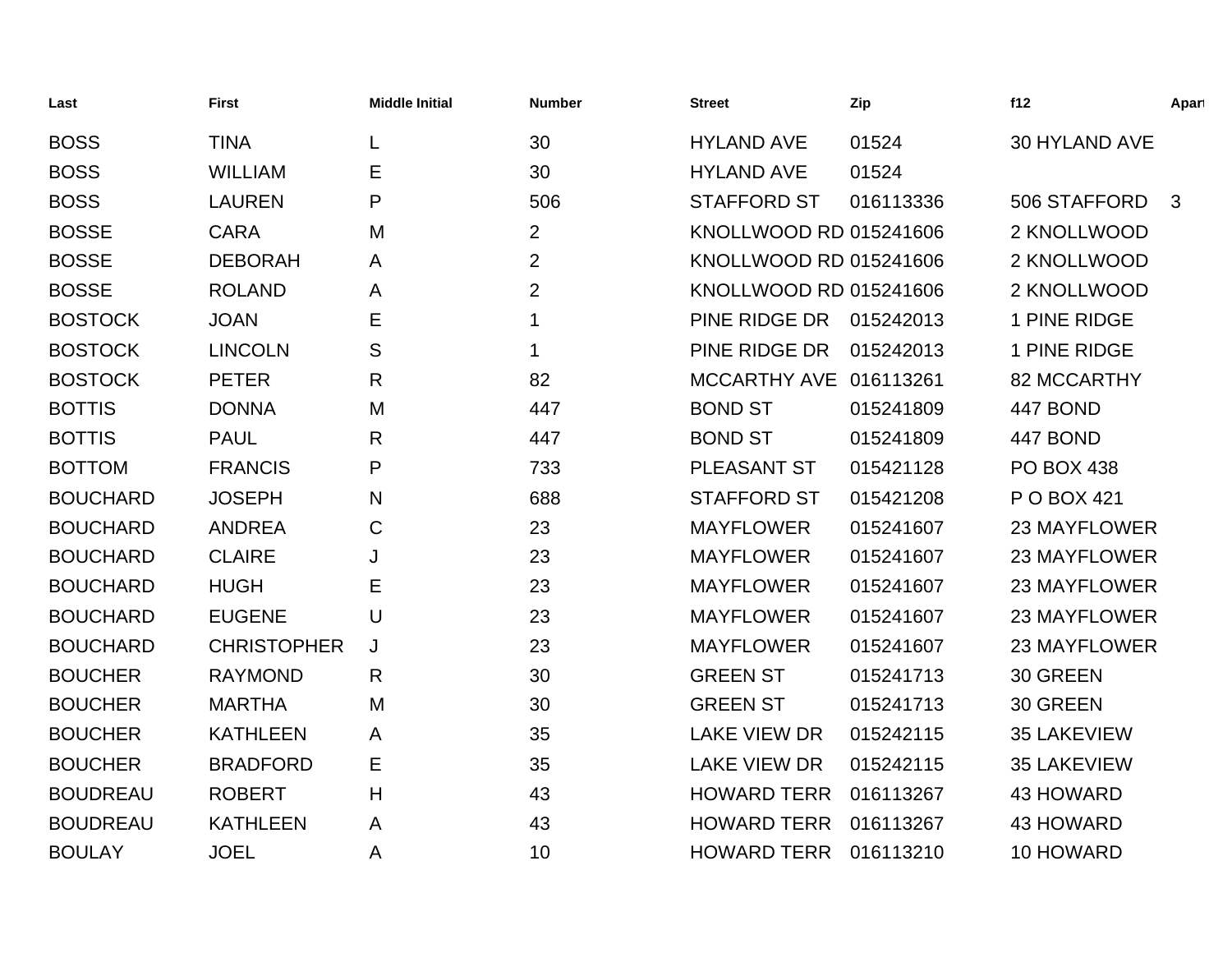| Last            | <b>First</b>     | <b>Middle Initial</b> | <b>Number</b>  | <b>Street</b>          | Zip       | f12                   | Apart |
|-----------------|------------------|-----------------------|----------------|------------------------|-----------|-----------------------|-------|
| <b>BOULAY</b>   | <b>THEODORE</b>  | A                     | 75             | <b>HUNTOON</b>         | 01524     | <b>PO BOX 343</b>     |       |
| <b>BOULETTE</b> | <b>RUSSELL</b>   | E                     | 11             | <b>WASHBURN SQ</b>     | 01524     | <b>PO BOX 353</b>     |       |
| <b>BOULETTE</b> | <b>ANTHONY</b>   | P                     | 6              | <b>PITCAIRN AVE</b>    | 015241214 | <b>6 PITCAIRN AVE</b> |       |
| <b>BOULETTE</b> | <b>GAIL</b>      | F                     | 6              | <b>PITCAIRN AVE</b>    | 015241214 | <b>6 PITCAIRN AVE</b> |       |
| <b>BOURASSA</b> | <b>JOHN</b>      | N                     | 119            | MCCARTHY AVE 016113268 |           | 119 MCCARTHY          |       |
| <b>BOURASSA</b> | <b>CATHERINE</b> | M                     | 8              | <b>MAPLE LN</b>        | 015242161 | <b>BX 171</b>         |       |
| <b>BOURGEA</b>  | <b>EDGAR</b>     | J                     | 80             | <b>BALDWIN ST</b>      | 015242201 | 80 BALDWIN            |       |
| <b>BOURGEA</b>  | <b>NANCY</b>     | L                     | 80             | <b>BALDWIN ST</b>      | 015242201 | 80 BALDWIN            |       |
| <b>BOUSQUET</b> | <b>DAVID</b>     | J                     | 98             | <b>MOOSE HILL RD</b>   | 01524     | 98 MOOSE HILL         |       |
| <b>BOUSQUET</b> | <b>KAREN</b>     | A                     | 98             | MOOSE HILL RD 01524    |           | 98 MOOSE HILL         |       |
| <b>BOUSQUET</b> | <b>CAROL</b>     | J                     | 39             | <b>SPRING ST</b>       | 015241513 | 39 SPRING             |       |
| <b>BOUSQUET</b> | <b>RICHARD</b>   | H                     | 39             | <b>SPRING ST</b>       | 015241513 | 39 SPRING             |       |
| <b>BOUVIER</b>  | <b>ANNETTE</b>   | V                     | 1150           | <b>MAIN ST</b>         | 015241349 | <b>1150 MAIN</b>      |       |
| <b>BOVENZI</b>  | <b>SHIRLEY</b>   | A                     | 16             | <b>BOTTOMLY AVE</b>    | 016113136 | <b>16 BOTTOMLY</b>    |       |
| <b>BOVENZI</b>  | <b>JENNIFER</b>  | M                     | 16             | BOTTOMLY AVE 016113136 |           | <b>16 BOTTOMLY</b>    | 2     |
| <b>BOVENZI</b>  | <b>STEPHEN</b>   | W                     | 16             | <b>BOTTOMLY AVE</b>    | 01611     | <b>16 BOTTOMLY</b>    |       |
| <b>BOVENZI</b>  | <b>BERNARD</b>   | W                     | 64             | <b>MECHANIC ST</b>     | 015241512 |                       |       |
| <b>BOW</b>      | <b>KEVIN</b>     | R                     | 347            | PLEASANT ST            | 015241224 | 347 PLEASANT          |       |
| <b>BOW</b>      | <b>JEFFREY</b>   | W                     | 15             | BREEZY GREEN 015241201 |           | 15 BREEZY             |       |
| <b>BOW</b>      | <b>LUCILLE</b>   | F                     | 15             | BREEZY GREEN 015241201 |           | 15 BREEZY             |       |
| <b>BOWEN</b>    | <b>WILLIAM</b>   | Τ                     | 15             | <b>LAKE AVE</b>        | 015241903 | 15 LAKE AVE           |       |
| <b>BOWEN</b>    | <b>JAMIE</b>     | E                     | 15             | <b>LAKE AVE</b>        | 015241903 | 15 LAKE AVE           |       |
| <b>BOWEN</b>    | <b>DIANE</b>     |                       | 12             | <b>KING ST EXT</b>     | 015241335 | 12 KING ST EXT        |       |
| <b>BOWEN</b>    | <b>DANIEL</b>    | $\mathsf{R}$          | 12             | <b>KING ST EXT</b>     | 015241335 | <b>12 KING STREET</b> |       |
| <b>BOWES</b>    | <b>CAROL</b>     | J                     | $\overline{2}$ | <b>RAWSON DR</b>       | 015242015 | 2 RAWSON DR           |       |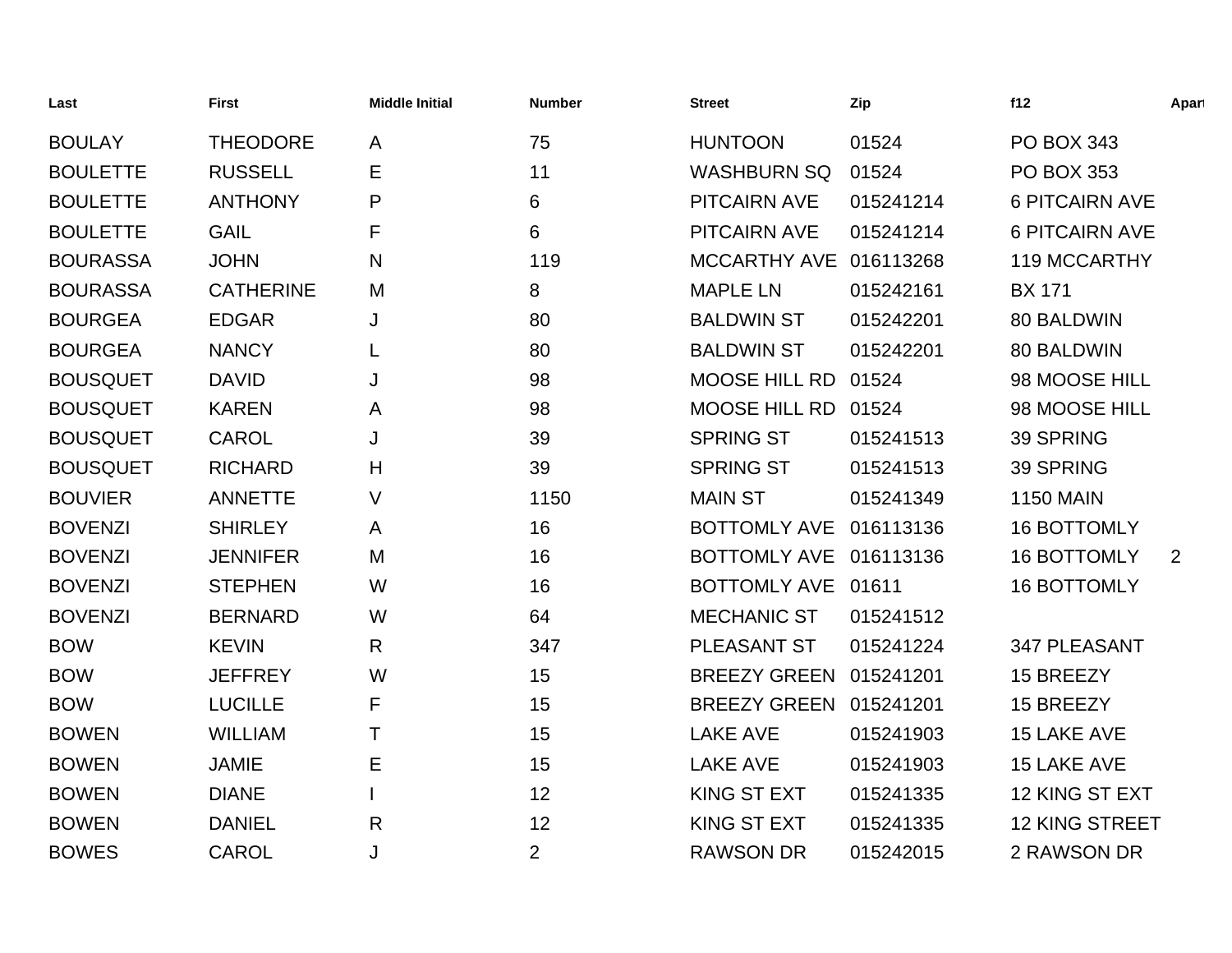| Last            | <b>First</b>     | <b>Middle Initial</b> | <b>Number</b>  | <b>Street</b>                 | Zip       | f12                   | Apart           |
|-----------------|------------------|-----------------------|----------------|-------------------------------|-----------|-----------------------|-----------------|
| <b>BOWES</b>    | <b>THOMAS</b>    | W                     | $\overline{2}$ | <b>RAWSON DR</b>              | 015242015 | 2 RAWSON              |                 |
| <b>BOYD</b>     | <b>JOYCE</b>     | L                     | 1671           | <b>MAIN ST</b>                | 015241919 | 1671 MAIN ST          | $5\phantom{.0}$ |
| <b>BOYLE</b>    | <b>MAUREEN</b>   | A                     | 64             | <b>HEMLOCK ST</b>             | 015241811 | <b>64 HEMLOCK ST</b>  |                 |
| <b>BOYLE</b>    | <b>SCOTT</b>     | M                     | 64             | <b>HEMLOCK ST</b>             | 015241811 | <b>64 HEMLOCK ST</b>  |                 |
| <b>BRACKETT</b> | <b>STEVEN</b>    |                       | 29             | <b>MAYFLOWER RD 015241641</b> |           | <b>29 MAYFLOWER</b>   |                 |
| <b>BRADY</b>    | <b>KATHLEEN</b>  | D                     | 15             | <b>WINSLOW AVE</b>            | 015241110 | <b>15 WINSLOW</b>     |                 |
| <b>BRADY</b>    | <b>THOMAS</b>    | G                     | 15             | <b>WINSLOW AVE</b>            | 015241110 | 15 WINSLOW            |                 |
| <b>BRAGDON</b>  | <b>KATHLEEN</b>  | Е                     | 11             | <b>WASHBURN SQ</b>            | 01524     | <b>3 PAXTON ST</b>    |                 |
| <b>BRANNON</b>  | <b>CYNTHIA</b>   | G                     | 10             | PLEASANT ST                   | 015241438 | <b>10 PLEASANT ST</b> |                 |
| <b>BRAY</b>     | <b>JAMES</b>     | W                     | 250            | PLEASANT ST                   | 015241422 | 250 PLEASANT          |                 |
| <b>BREAU</b>    | <b>SHERRIE</b>   | L                     | 1548           | <b>MAIN ST</b>                | 015241915 | 1548 MAIN ST          |                 |
| <b>BREAULT</b>  | <b>ELIZABETH</b> | A                     | 800            | PLEASANT ST                   | 015421127 | 800 PLEASANT          | <b>REA</b>      |
| <b>BREED</b>    | <b>KERRY</b>     | A                     | 1671           | <b>MAIN ST</b>                | 015241922 | 1671 MAIN ST          | 22              |
| <b>BREED</b>    | <b>MICHAEL</b>   | J                     | 116            | <b>PINE ST</b>                | 015241627 | 116 PINE ST           |                 |
| <b>BRENNAN</b>  | <b>DEBORAH</b>   | A                     | 15             | <b>HYLAND AVE</b>             | 015241302 | 15 HYLAND AVE         |                 |
| <b>BRENNAN</b>  | <b>MATTHEW</b>   | M                     | 15             | <b>HYLAND AVE</b>             | 015241302 | 15 HYLAND AVE         |                 |
| <b>BRENNAN</b>  | <b>DIANE</b>     | M                     | 6              | <b>GLEASON WAY</b>            | 015241302 | <b>6 GLEASON WAY</b>  |                 |
| <b>BRENNAN</b>  | <b>CHERYL</b>    | D                     | 24             | <b>WINSLOW AVE</b>            | 015241131 | 24 WINSLOW            |                 |
| <b>BRENNAN</b>  | <b>EVA</b>       | H                     | 24             | <b>WINSLOW AVE</b>            | 015241131 | 24 WINSLOW            |                 |
| <b>BRENNAN</b>  | <b>WILLIAM</b>   | P                     | 24             | <b>WINSLOW AVE</b>            | 015241131 | 24 WINSLOW            |                 |
| <b>BRENNAN</b>  | <b>FRANCIS</b>   | X                     | 500            | <b>MAIN ST</b>                | 016113030 | 500 MAIN ST           |                 |
| <b>BRENNAN</b>  | <b>TERRANCE</b>  | P                     | 500            | <b>MAIN ST</b>                | 016113030 | 500 MAIN ST           |                 |
| <b>BRENNAN</b>  | <b>REGINA</b>    | F                     | 500            | <b>MAIN ST</b>                | 016113030 | 500 MAIN ST           |                 |
| <b>BRENNAN</b>  | <b>PAUL</b>      | M                     | 4              | <b>GREENVILLE CIR 01542</b>   |           | <b>PO BOX 332</b>     |                 |
| <b>BRENNAN</b>  | <b>THOMAS</b>    | V                     | 4              | <b>GREENVILLE CIR 01542</b>   |           | P O BOX 332           |                 |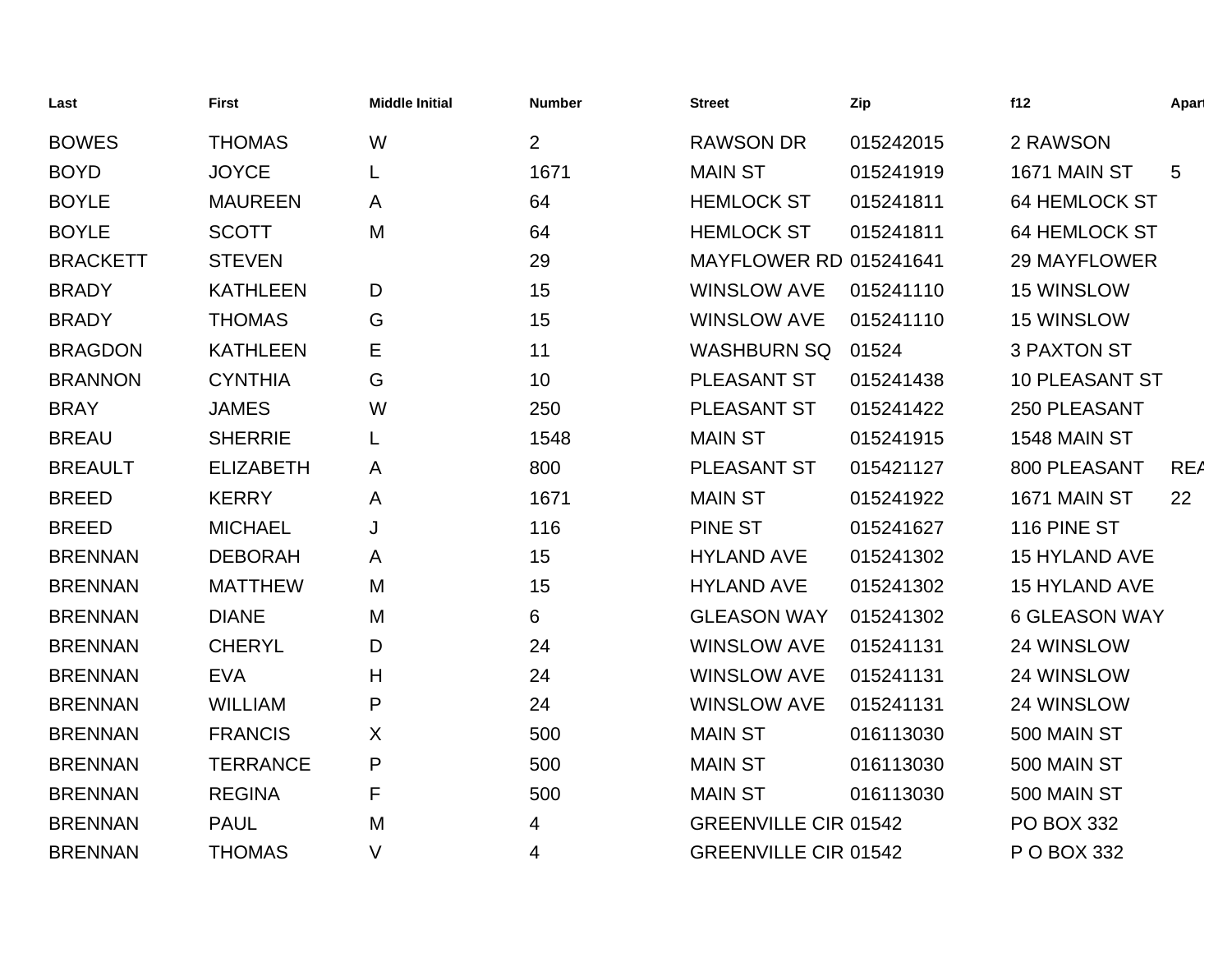| Last            | First            | <b>Middle Initial</b> | <b>Number</b>  | <b>Street</b>                 | Zip       | f12                 | Apart    |
|-----------------|------------------|-----------------------|----------------|-------------------------------|-----------|---------------------|----------|
| <b>BRENNAN</b>  | <b>JUDITH</b>    | L                     | 8              | <b>WASILLA DR</b>             | 01542     | <b>8 WASILLA DR</b> |          |
| <b>BRENNAN</b>  | <b>JOHN</b>      | J                     | 8              | <b>WASILLA DR</b>             | 01542     | <b>8 WASILLA DR</b> |          |
| <b>BRENNAN</b>  | <b>HAZEL</b>     | L                     | 44             | <b>MAYFLOWER RD 015241610</b> |           | <b>44 MAYFLOWER</b> |          |
| <b>BRENNAN</b>  | <b>MATTHEW</b>   | т                     | 44             | <b>MAYFLOWER RD 015241610</b> |           | <b>44 MAYFLOWER</b> |          |
| <b>BRETON</b>   | <b>CHARLENE</b>  | M                     | 1156           | <b>STAFFORD ST</b>            | 015421317 | 1156 STAFFORD       |          |
| <b>BRETON</b>   | <b>JOSHUA</b>    | S                     | 1156           | <b>STAFFORD ST</b>            | 015421317 | 1156 STAFFORD       |          |
| <b>BRETON</b>   | <b>STEPHEN</b>   | Е                     | 1156           | <b>STAFFORD ST</b>            | 015421317 | 1156 STAFFORD       |          |
| <b>BREZNIAK</b> | <b>EVELYN</b>    | A                     | 6              | <b>RESERVOIR ST</b>           | 016113126 | <b>6 RESERVOIR</b>  |          |
| <b>BREZNIAK</b> | <b>RAYMOND</b>   | H                     | 6              | <b>RESERVOIR ST</b>           | 016113126 | <b>6 RESERVOIR</b>  |          |
| <b>BRIDEAU</b>  | <b>JUDITH</b>    | M                     | 16             | <b>ACKLEY DR</b>              | 015421017 | P O BOX 282         |          |
| <b>BRIERLY</b>  | <b>KATHERINE</b> | M                     | $\overline{7}$ | <b>CARLETON RD</b>            | 015421143 | <b>7 CARLETON</b>   |          |
| <b>BRIERLY</b>  | <b>FRED</b>      | Т                     | $\overline{7}$ | <b>CARLETON RD</b>            | 015421143 | <b>7 CARLETON</b>   |          |
| <b>BRIGNOLA</b> | <b>BARBARA</b>   | J                     | 10             | <b>ACKLEY DR</b>              | 015421017 | POBOX7              |          |
| <b>BRIMNER</b>  | <b>ROBERT</b>    | т                     | 41             | <b>CRAIG ST</b>               | 015421019 | 41 CRAIG            |          |
| <b>BRINCK</b>   | <b>LOREA</b>     | C                     | 3              | <b>PITCAIRN AVE</b>           | 015241213 | <b>3 PITCAIRNE</b>  |          |
| <b>BRINCK</b>   | <b>RONALD</b>    | B                     | 3              | <b>PITCAIRN AVE</b>           | 015241213 | <b>3 PITCAIRNE</b>  |          |
| <b>BRINDISI</b> | <b>LOUANNE</b>   | J                     | 75             | <b>HUNTOON</b>                | 015241249 | 75 HUNTOON          | $2 - 12$ |
| <b>BRINDLE</b>  | <b>MELISSA</b>   | A                     | 8              | <b>FERNCROFT RD</b>           | 015241328 | <b>BX 350</b>       |          |
| <b>BRINDLE</b>  | <b>KEITH</b>     | Е                     | 8              | <b>FERNCROFT RD</b>           | 015241328 | P O BOX 350         |          |
| <b>BRISTOL</b>  | <b>LYNN</b>      | G                     | 91             | <b>TOWTAID ST</b>             | 016113230 | 91 TOWTAID ST       |          |
| <b>BROCKWAY</b> | <b>BRUCE</b>     | B                     | 300            | <b>STAFFORD ST</b>            | 016113309 | 300 STAFFORD        |          |
| <b>BROCKWAY</b> | <b>MARYJANE</b>  |                       | 300            | <b>STAFFORD ST</b>            | 016113309 | 300 STAFFORD        |          |
| <b>BROCKWAY</b> | <b>GRACE</b>     | т                     | 19             | <b>MAYFLOWER</b>              | 015241607 | <b>19 MAYFLOWER</b> |          |
| <b>BRODEUR</b>  | <b>NAOMI</b>     | <b>AC</b>             | 21             | <b>BURNCOAT ST</b>            | 015242011 | P O BOX 162         |          |
| <b>BRODEUR</b>  | <b>JOHN</b>      | F                     | 21             | <b>BURNCOAT ST</b>            | 015242011 | P O BOX 162         |          |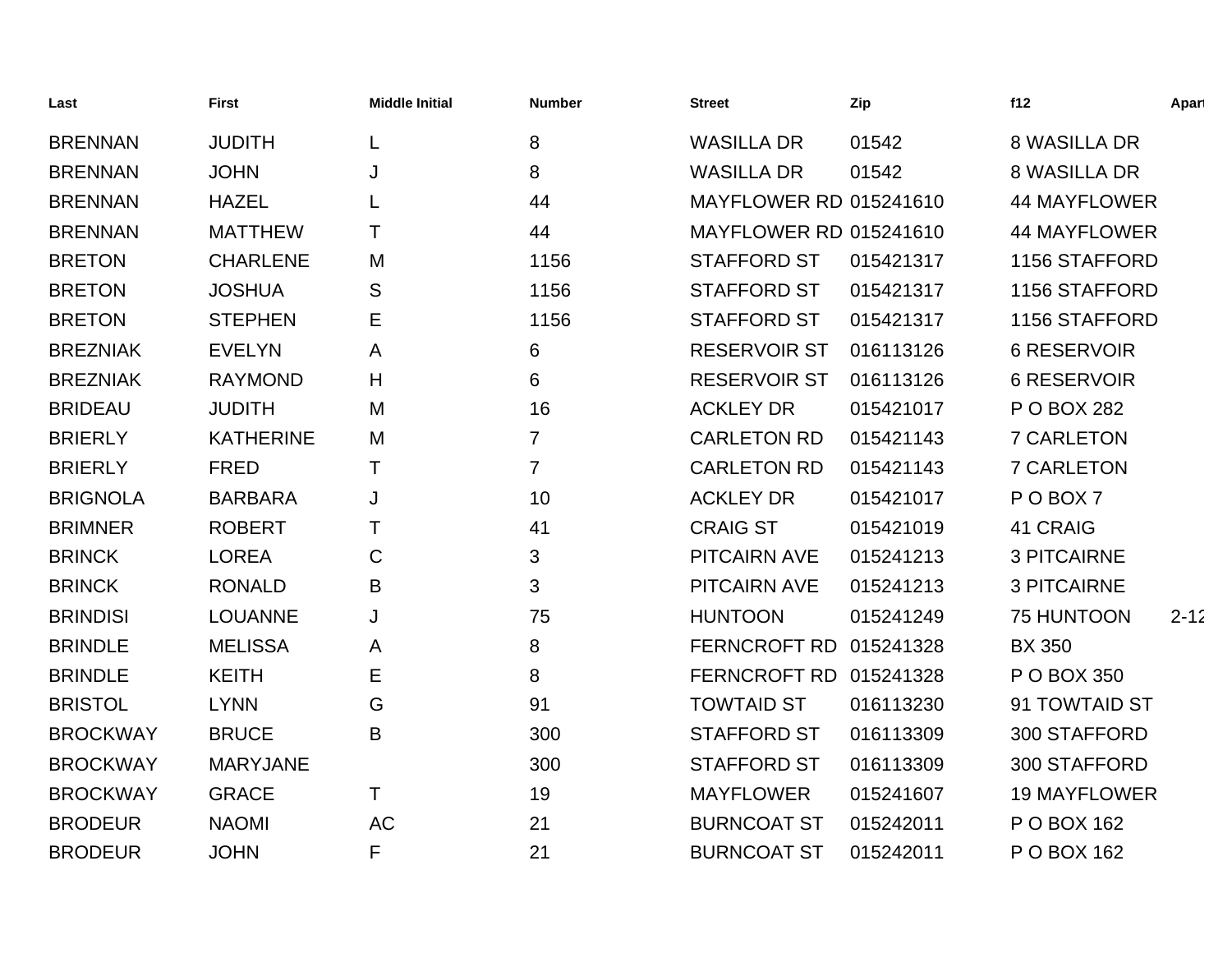| Last              | <b>First</b>     | <b>Middle Initial</b> | <b>Number</b>  | <b>Street</b>      | Zip       | f12                   | Apart      |
|-------------------|------------------|-----------------------|----------------|--------------------|-----------|-----------------------|------------|
| <b>BRODEUR</b>    | <b>JOHN</b>      | P                     | 91             | <b>BROWN ST</b>    | 016113132 | 91 BROWN              |            |
| <b>BRODIE</b>     | <b>ALAN</b>      | $\mathsf{A}$          | $\overline{4}$ | <b>FOREST ST</b>   | 015241704 |                       |            |
| <b>BROGHAMER</b>  | <b>KAREN</b>     | G                     | 757            | <b>STAFFORD ST</b> | 015421207 | 757 STAFFORD          |            |
| <b>BROGHAMER</b>  | <b>STEVEN</b>    | D                     | 757            | <b>STAFFORD ST</b> | 015421207 | 757 STAFFORD          |            |
| <b>BROOKS</b>     | <b>ELIZABETH</b> | M                     | 1150           | <b>MAIN ST</b>     | 015241349 | <b>1150 MAIN</b>      |            |
| <b>BROOKS</b>     | <b>RUSSELL</b>   | G                     | 1150           | <b>MAIN ST</b>     | 015241349 | <b>1150 MAIN</b>      |            |
| <b>BROOKS</b>     | <b>SUSAN</b>     | M                     | 378            | <b>STAFFORD ST</b> | 016113343 | 378 STAFFORD          |            |
| <b>BROOKS</b>     | <b>NATHAN</b>    | PP                    | 227            | <b>MAIN ST</b>     | 01611     | 227 MAIN ST           |            |
| <b>BROOKS</b>     | <b>DAWN</b>      | M                     | 75             | <b>HUNTOON</b>     | 01524     | 75 HUNTOON            | $2 - 10$   |
| <b>BROOKS</b>     | <b>ANGELA</b>    |                       | 75             | <b>HUNTOON</b>     | 015241236 | 75 HUNTOON            | $3 - 0\xi$ |
| <b>BROOKS</b>     | <b>MARY</b>      | A                     | 1073           | <b>MAIN ST</b>     | 015241337 | 1073 MAIN ST          | 77         |
| <b>BROOMFIELD</b> | <b>ERIC</b>      | M                     | 5              | <b>MERRICK ST</b>  | 016113312 |                       |            |
| <b>BROOMFIELD</b> | <b>LISA</b>      | A                     | 5              | <b>MERRICK ST</b>  | 016113312 | <b>5 MERRICK ST</b>   |            |
| <b>BROOMFIELD</b> | <b>RANDY</b>     | W                     | 5              | <b>MERRICK ST</b>  | 016113312 | <b>5 MERRICK</b>      |            |
| <b>BROOMFIELD</b> | <b>DONNA</b>     | Е                     | 5              | <b>MERRICK ST</b>  | 016113312 | <b>5 MERRICK</b>      |            |
| <b>BROSKEY</b>    | <b>PATRICIA</b>  | J                     | 6              | <b>WESLEY DR</b>   | 015241430 | <b>6 WESLEY DR</b>    |            |
| <b>BROSKEY</b>    | <b>SCOTT</b>     | F                     | 6              | <b>WESLEY DR</b>   | 015241430 | <b>6 WESLEY DR</b>    |            |
| <b>BROSNAN</b>    | <b>PATRICK</b>   |                       | 1641           | <b>MAIN ST</b>     | 015241916 | P O BOX 195           |            |
| <b>BROSNAN</b>    | <b>DAVID</b>     | M                     | 65             | <b>LAKE AVE</b>    | 015241905 | 65 LAKE AVE           |            |
| <b>BROSNAN</b>    | <b>JAMES</b>     | Τ                     | 64             | <b>KING ST</b>     | 015241220 | 64 KING ST            |            |
| <b>BROSNAN</b>    | <b>MAUREEN</b>   |                       | 64             | <b>KING ST</b>     | 015241220 | <b>64 KING STREET</b> |            |
| <b>BROSNAN</b>    | <b>JAMES</b>     | M                     | 64             | <b>KING ST</b>     | 015241220 | <b>64 KING STREET</b> |            |
| <b>BROSNIHAN</b>  | <b>ELIZABETH</b> | A                     | 9              | <b>HYLAND AVE</b>  | 015241281 | 9 HYLAND AVE          |            |
| <b>BROSNIHAN</b>  | <b>KAREN</b>     | A                     | 9              | <b>HYLAND AVE</b>  | 015241281 | 9 HYLAND AVE          |            |
| <b>BROSNIHAN</b>  | <b>TIMOTHY</b>   | E                     | 9              | <b>HYLAND AVE</b>  | 015241281 |                       |            |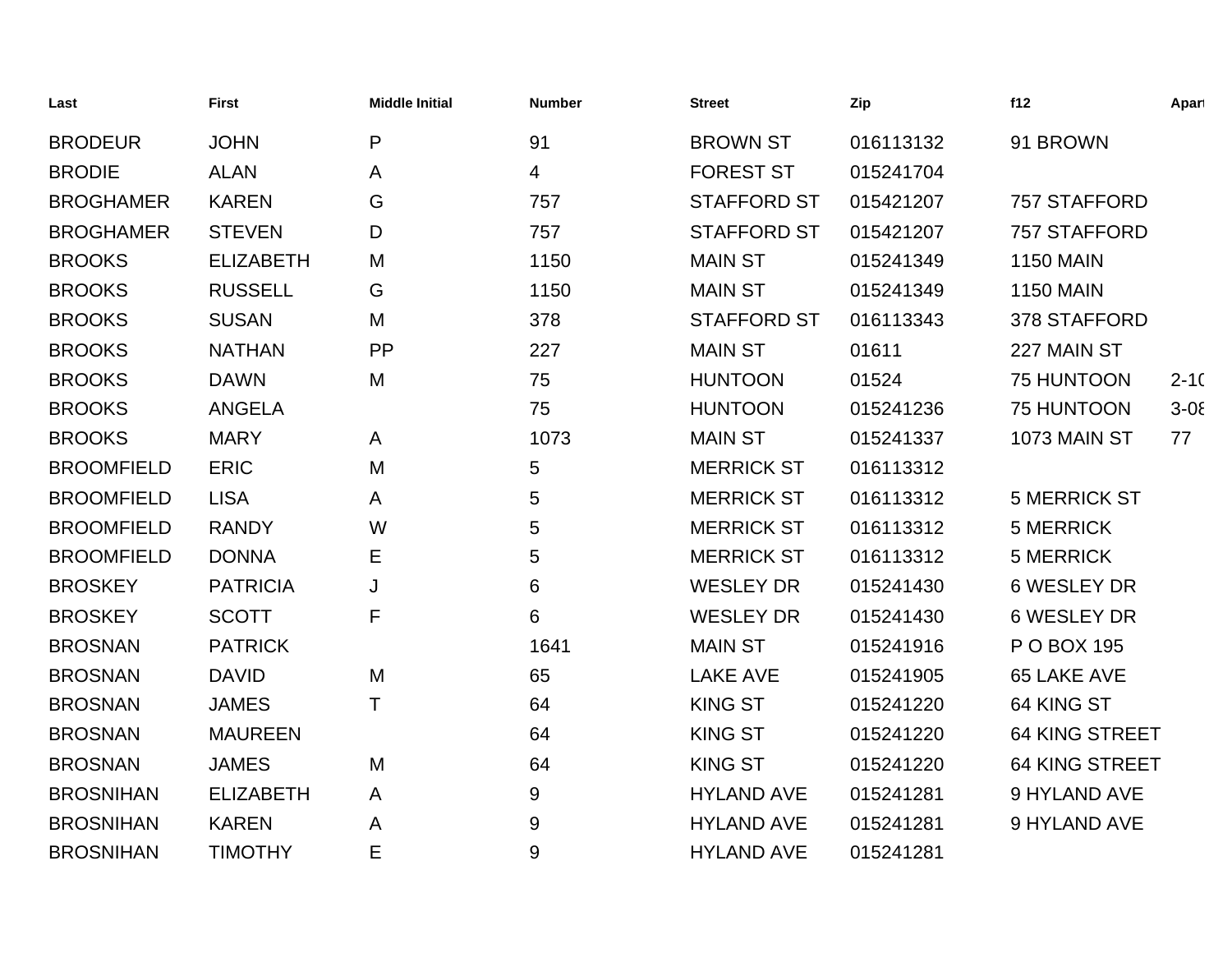| Last                | <b>First</b>     | <b>Middle Initial</b> | <b>Number</b>  | <b>Street</b>                   | Zip       | f12                   | Apart     |
|---------------------|------------------|-----------------------|----------------|---------------------------------|-----------|-----------------------|-----------|
| <b>BROSNIHAN</b>    | <b>DANIEL</b>    | F                     | 4              | <b>HANKEY ST</b>                | 01542     | 4 HANKEY ST           |           |
| <b>BROSNIHAN</b>    | <b>DANIEL</b>    | F                     | 21             | <b>CRICKLEWOOD</b>              | 015241620 | 21                    |           |
| <b>BROSNIHAN</b>    | <b>TIMOTHY</b>   | M                     | 220            | PETER SALEM                     | 015241281 |                       |           |
| <b>BROSNIHAN</b>    | <b>JAMES</b>     | P                     | 275            | PLEASANT ST                     | 015241620 | 275 PLEASANT          | <b>RF</b> |
| <b>BROSNIHAN-MO</b> | <b>KATHLEEN</b>  | A                     | 4              | <b>HANKEY ST</b>                | 01542     | P O BOX 135           |           |
| <b>BROTHERS</b>     | <b>CHRISTIAN</b> | T.                    | 161            | <b>WHITE BIRCH ST 015241824</b> |           | 161 WHITE             |           |
| <b>BROTHERS</b>     | <b>KARLI</b>     | M                     | 161            | <b>WHITE BIRCH ST 015241824</b> |           | 161 WHITE             |           |
| <b>BROTHERS</b>     | <b>SUSAN</b>     |                       | 161            | <b>WHITE BIRCH ST 015241824</b> |           | 161 WHITE             |           |
| <b>BROTHERS</b>     | <b>THOMAS</b>    | H                     | 161            | <b>WHITE BIRCH ST 015241824</b> |           | 161 WHITE             |           |
| <b>BROUILLARD</b>   | <b>KRISTIN</b>   | A                     | 43             | <b>WILLOW HILL RD 016113109</b> |           | <b>43 WILLOW HILL</b> |           |
| <b>BROUILLARD</b>   | <b>PIERRE</b>    |                       | 43             | <b>WILLOW HILL RD 016113109</b> |           | <b>43 WILLOW HILL</b> |           |
| <b>BROUILLARD</b>   | <b>JOSEPH</b>    | R                     | 26             | <b>SECOND ST</b>                | 01611     | 26 SECOND ST          |           |
| <b>BROUILLARD</b>   | <b>CHARLES</b>   | A                     | 510            | <b>MAIN ST</b>                  | 016113030 | <b>510 MAIN</b>       |           |
| <b>BROUILLARD</b>   | <b>JOSEPH</b>    | R                     | 510            | <b>MAIN ST</b>                  | 016113030 | <b>510 MAIN</b>       |           |
| <b>BROULLON</b>     | <b>PATRICIA</b>  | A                     | 19             | <b>LEELA LN</b>                 | 015421021 | <b>19 LEELA LANE</b>  |           |
| <b>BROULLON</b>     | <b>WILLIAM</b>   | M                     | 19             | <b>LEELA LN</b>                 | 015421021 | <b>19 LEELA LANE</b>  |           |
| <b>BROULLON</b>     | <b>MANUEL</b>    | R                     | 19             | <b>LEELA LN</b>                 | 015421021 | <b>19 LEELA LANE</b>  |           |
| <b>BROUSSEAU</b>    | <b>MARK</b>      | B                     | $\overline{7}$ | <b>LAKE VIEW DR</b>             | 015242140 | <b>7 LAKE VIEW</b>    |           |
| <b>BROUSSEAU</b>    | <b>PATRICIA</b>  | A                     | $\overline{7}$ | <b>LAKE VIEW DR</b>             | 015242140 | <b>7 LAKE VIEW</b>    |           |
| <b>BROWN</b>        | <b>DAVID</b>     | H                     | 30             | <b>BURNCOAT ST</b>              | 01524     | <b>30 BURNCOAT</b>    |           |
| <b>BROWN</b>        | <b>BRENDA</b>    | M                     | 30             | <b>BURNCOAT ST</b>              | 01524     | <b>30 BURNCOAT</b>    |           |
| <b>BROWN</b>        | <b>SARAH</b>     | J                     | 158            | <b>PAXTON ST</b>                | 015241108 | <b>158 PAXTON</b>     |           |
| <b>BROWN</b>        | <b>ANTHONY</b>   | H                     | 158            | <b>PAXTON ST</b>                | 015241108 | <b>158 PAXTON</b>     |           |
| <b>BROWN</b>        | <b>ELIZABETH</b> | D                     | 23             | <b>MARSHALL ST</b>              | 015241006 | 23 MARSHALL           |           |
| <b>BROWN</b>        | <b>GARY</b>      | Е                     | 23             | <b>MARSHALL ST</b>              | 015241006 | <b>23 MARSHALL</b>    |           |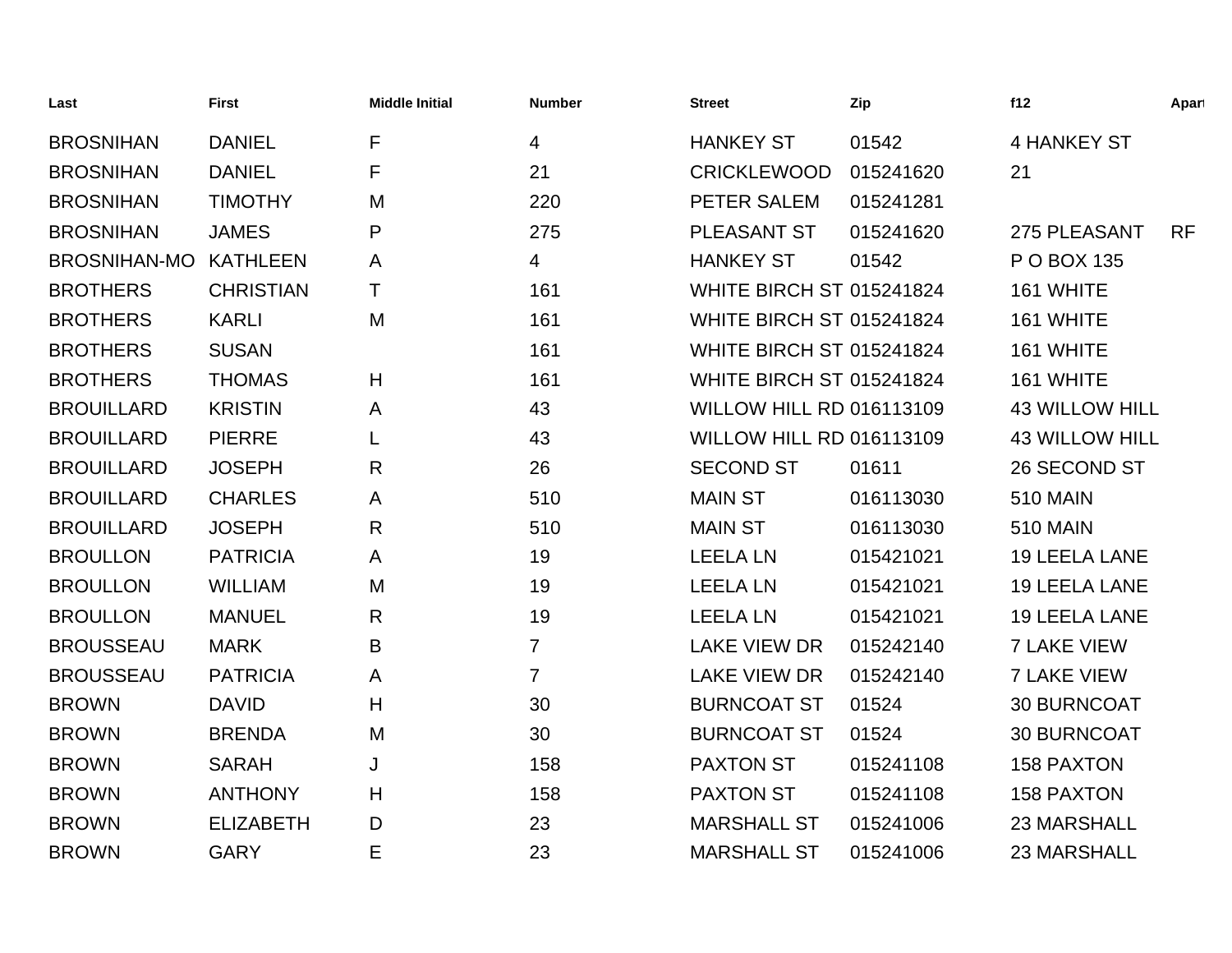| Last            | <b>First</b>     | <b>Middle Initial</b> | <b>Number</b>  | <b>Street</b>      | Zip       | f12                   | Apart |
|-----------------|------------------|-----------------------|----------------|--------------------|-----------|-----------------------|-------|
| <b>BROWN</b>    | <b>JANET</b>     | <b>ELLEN</b>          | 8              | <b>GLEASON WAY</b> | 015241302 | <b>8 GLEASON WAY</b>  |       |
| <b>BROWN</b>    | <b>KAREN</b>     | A                     | 8              | <b>LAFLASH LN</b>  | 01524     | <b>8 LAFLASH LANE</b> |       |
| <b>BROWN</b>    | <b>LAURIE</b>    | A                     | 397            | <b>HENSHAW ST</b>  | 01542     | 397 HENSHAW           |       |
| <b>BROWN</b>    | <b>MICHAEL</b>   | F                     | 397            | <b>HENSHAW ST</b>  | 01542     | 397 HENSHAW           |       |
| <b>BROWN</b>    | <b>PATRICIA</b>  | J                     | 48             | <b>BROWN ST</b>    | 01611     | <b>48 BROWN ST</b>    |       |
| <b>BROWN</b>    | <b>WILLIAM</b>   | R                     | 190            | <b>BALDWIN ST</b>  | 015242201 | 190 BALDWIN           |       |
| <b>BROWN</b>    | <b>SHIRLEY</b>   | A                     | 23             | <b>KING CT</b>     | 015242005 | 23 KING COURT         |       |
| <b>BROWN</b>    | <b>DONALD</b>    | т                     | 23             | <b>KING CT</b>     | 015242005 | 23 KING COURT         |       |
| <b>BROWN</b>    | <b>KATRINA</b>   | M                     | 23             | <b>KING CT</b>     | 015242005 | 23 KING COURT         |       |
| <b>BROWN</b>    | <b>WILLIAM</b>   | J                     | 30             | <b>PLEASANT ST</b> | 015241446 | 30 PLEASANT ST 8B     |       |
| <b>BROWN</b>    | <b>MARISSA</b>   | J                     | 63             | <b>FAIRVIEW DR</b> | 015242146 | 63 FAIRVIEW DR        |       |
| <b>BROWN</b>    | <b>MARY</b>      | Ε                     | $\overline{2}$ | <b>STERLING ST</b> | 015241426 | 2 STERLING            |       |
| <b>BROWN</b>    | <b>LAWRENCE</b>  | F                     | $\overline{2}$ | <b>STERLING ST</b> | 015241426 | 2 STERLING            |       |
| <b>BROWNELL</b> | <b>LOIS</b>      | Α                     | 29             | <b>INGRAM RD</b>   | 016113314 | 29 INGRAM             |       |
| <b>BROWNELL</b> | <b>MATTHEW</b>   | S                     | 29             | <b>INGRAM RD</b>   | 016113314 | 29 INGRAM             |       |
| <b>BRUCE</b>    | <b>STEPHEN</b>   | $\mathsf{R}$          | 5              | <b>TOWN BEACH</b>  | 015241923 | <b>5 TOWN BEACH</b>   | 28    |
| <b>BRUCE</b>    | <b>KURT</b>      | A                     | 181            | <b>RIVER ST</b>    | 015421117 | 181 RIVER             |       |
| <b>BRUCE</b>    | <b>DARLENE</b>   | M                     | 181            | <b>RIVER ST</b>    | 015421117 | 181 RIVER             |       |
| <b>BRUINSMA</b> | <b>MURIEL</b>    |                       | $\overline{2}$ | <b>PATRICKS DR</b> | 015241130 | 2 PATRICKS            |       |
| <b>BRUNDIGE</b> | <b>ALEXANDER</b> | J                     | 29             | <b>BEECH ST</b>    | 015242138 | 29 BEECH ST           |       |
| <b>BRUNELLE</b> | <b>HENRI</b>     | H                     | 17             | <b>FOLSOM ST</b>   | 016113344 | 17 FOLSOM             |       |
| <b>BRUNELLE</b> | <b>KERI</b>      | L                     | 17             | <b>FOLSOM ST</b>   | 016113344 | 17 FOLSOM ST          |       |
| <b>BRUNELLE</b> | <b>LINDA</b>     | M                     | 17             | <b>FOLSOM ST</b>   | 016113344 | 17 FOLSOM             |       |
| <b>BRUNELLE</b> | <b>MARTHA</b>    |                       | 43             | <b>SALMINEN DR</b> | 01524     | <b>43 SALMINEN DR</b> |       |
| <b>BRUNNETT</b> | <b>DAVID</b>     | P                     | 40             | <b>BURNCOAT ST</b> | 015242012 | <b>40 BURNCOAT</b>    |       |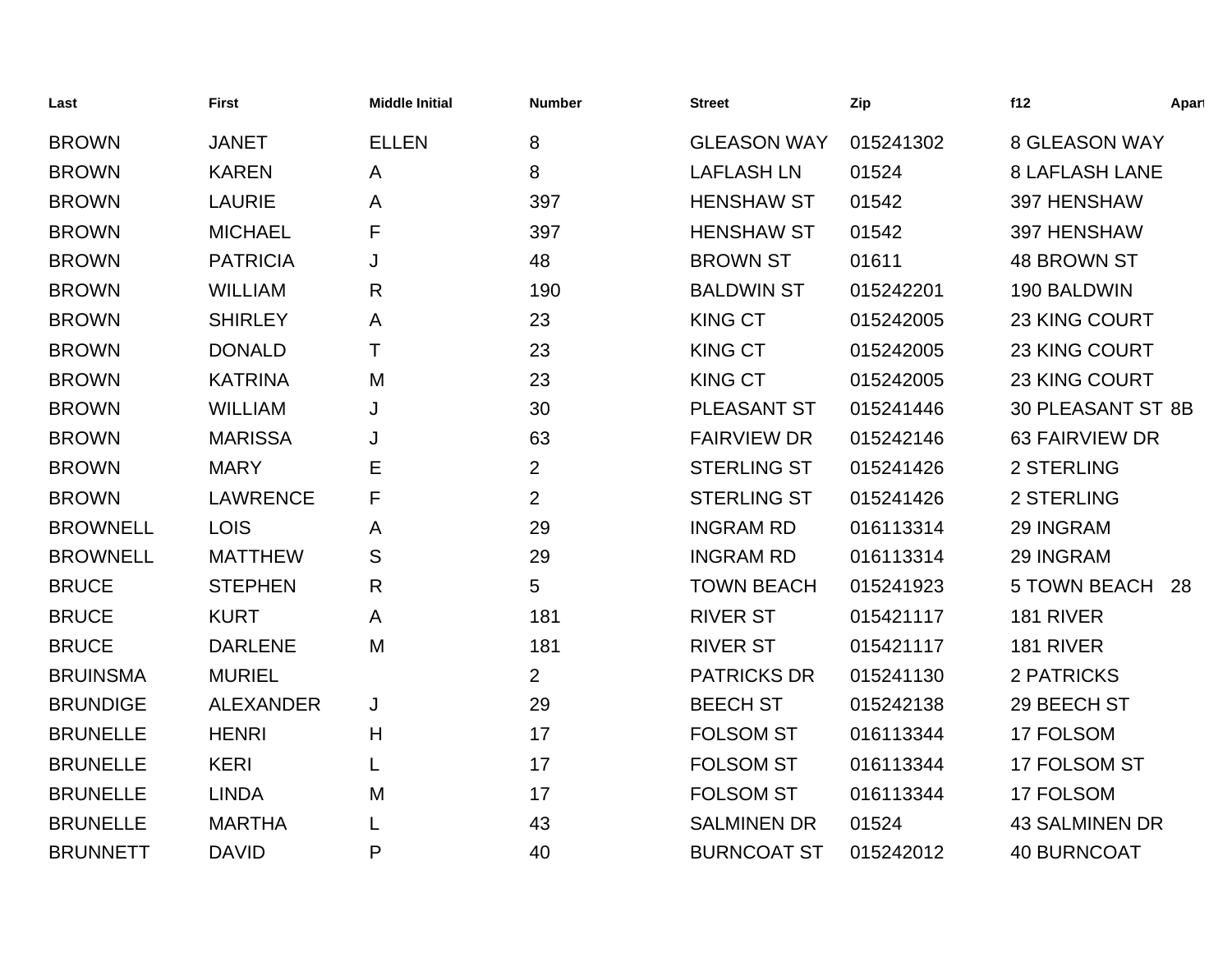| Last               | <b>First</b>    | <b>Middle Initial</b> | <b>Number</b>  | <b>Street</b>                 | Zip       | f12                   | Apart |
|--------------------|-----------------|-----------------------|----------------|-------------------------------|-----------|-----------------------|-------|
| <b>BRUNNETT</b>    | <b>DEBORAH</b>  |                       | $\overline{2}$ | DEER POND DR                  | 015241923 | P O BOX 112           |       |
| <b>BRUNNETT</b>    | <b>PAMELA</b>   | M                     | 770            | <b>PLEASANT ST</b>            | 015421127 | PO BOX 84             |       |
| <b>BRUNNETT</b>    | <b>ROLAND</b>   | J                     | 770            | PLEASANT ST                   | 015421127 | 770 PLEASANT          |       |
| <b>BRUNNETT</b>    | <b>HILDA</b>    | M                     | 31             | <b>MILL ST</b>                | 015421322 | <b>31 MILL STREET</b> |       |
| <b>BRUNNETT</b>    | <b>DOROTHY</b>  | M                     | 5              | <b>CRAIG ST</b>               | 015421019 | <b>5 CRAIG ST</b>     |       |
| <b>BRUNNETT</b>    | <b>MARGARET</b> | A                     | 111            | <b>HUNTOON</b>                | 015421127 | 111 HUNTOON           |       |
| <b>BRUNNETT</b>    | <b>LEAH</b>     | A                     | 1073           | <b>MAIN ST</b>                | 015241334 | 1073 MAIN ST          | 50    |
| <b>BRUNNETT</b>    | <b>ERIC</b>     | B                     | 34             | <b>MECHANIC ST</b>            | 015241509 |                       |       |
| <b>BRUNNETT</b>    | <b>MARGARET</b> | Е                     | 30             | PLEASANT ST                   | 015241441 | 30 PLEASANT ST 2A     |       |
| BRUNO-TUCKER DONNA |                 | M                     | 5              | <b>TOWN BEACH</b>             | 015241924 | 5 TOWN BEACH 38       |       |
| <b>BRUSO</b>       | <b>JEAN</b>     | R                     | 457            | PLEASANT ST                   | 015241223 | <b>457 PLEASANT</b>   |       |
| <b>BUBON</b>       | <b>FRANK</b>    | J                     | 3              | <b>STERLING ST</b>            | 01524     |                       |       |
| <b>BUCHYN</b>      | <b>PATRICIA</b> | D                     | 120            | <b>PINE ST</b>                | 015241627 | <b>120 PINE</b>       |       |
| <b>BUCHYN</b>      | <b>ALDONA</b>   |                       | 120            | <b>PINE ST</b>                | 015241627 | <b>120 PINE</b>       |       |
| <b>BUCK</b>        | <b>BONNIE</b>   | J                     | 137            | <b>CHARLES ST</b>             | 015241326 | <b>137 CHARLES</b>    |       |
| <b>BUCK</b>        | <b>JAMES</b>    | $\mathsf{O}$          | 137            | <b>CHARLES ST</b>             | 015241326 | <b>137 CHARLES ST</b> |       |
| <b>BUCKLEY</b>     | <b>RAYMOND</b>  | W                     | 1888           | <b>MAIN ST</b>                | 015241626 | 1888 MAIN ST          |       |
| <b>BUCKLEY</b>     | <b>JILL</b>     | M                     | 21             | <b>DALE ST</b>                | 015421136 | 21 DALE ST            |       |
| <b>BUCKLEY</b>     | <b>KAREN</b>    |                       | 21             | <b>DALE ST</b>                | 015421136 | <b>21 DALE STREET</b> |       |
| <b>BUCKLEY</b>     | <b>FRANCIS</b>  | K                     | 21             | <b>DALE ST</b>                | 015421136 | <b>21 DALE STREET</b> |       |
| <b>BUCKLEY</b>     | <b>JENNIFER</b> | L                     | 76             | <b>KING ST</b>                | 015241220 | 76 KING ST            |       |
| <b>BUCKLEY</b>     | <b>LINDA</b>    | J                     | 76             | <b>KING ST</b>                | 015241220 | 76 KING STREET        |       |
| <b>BUCKLEY</b>     | <b>THOMAS</b>   | <b>EDWARD</b>         | 76             | <b>KING ST</b>                | 015241220 | 76 KING ST            |       |
| <b>BUCKLEY</b>     | <b>THOMAS</b>   | E                     | 76             | <b>KING ST</b>                | 015241220 | 76 KING STREET        |       |
| <b>BUCKLEY</b>     | <b>CALVIN</b>   | B                     | 19             | <b>MAYFLOWER RD 015241609</b> |           | <b>19 MAYFLOWER</b>   |       |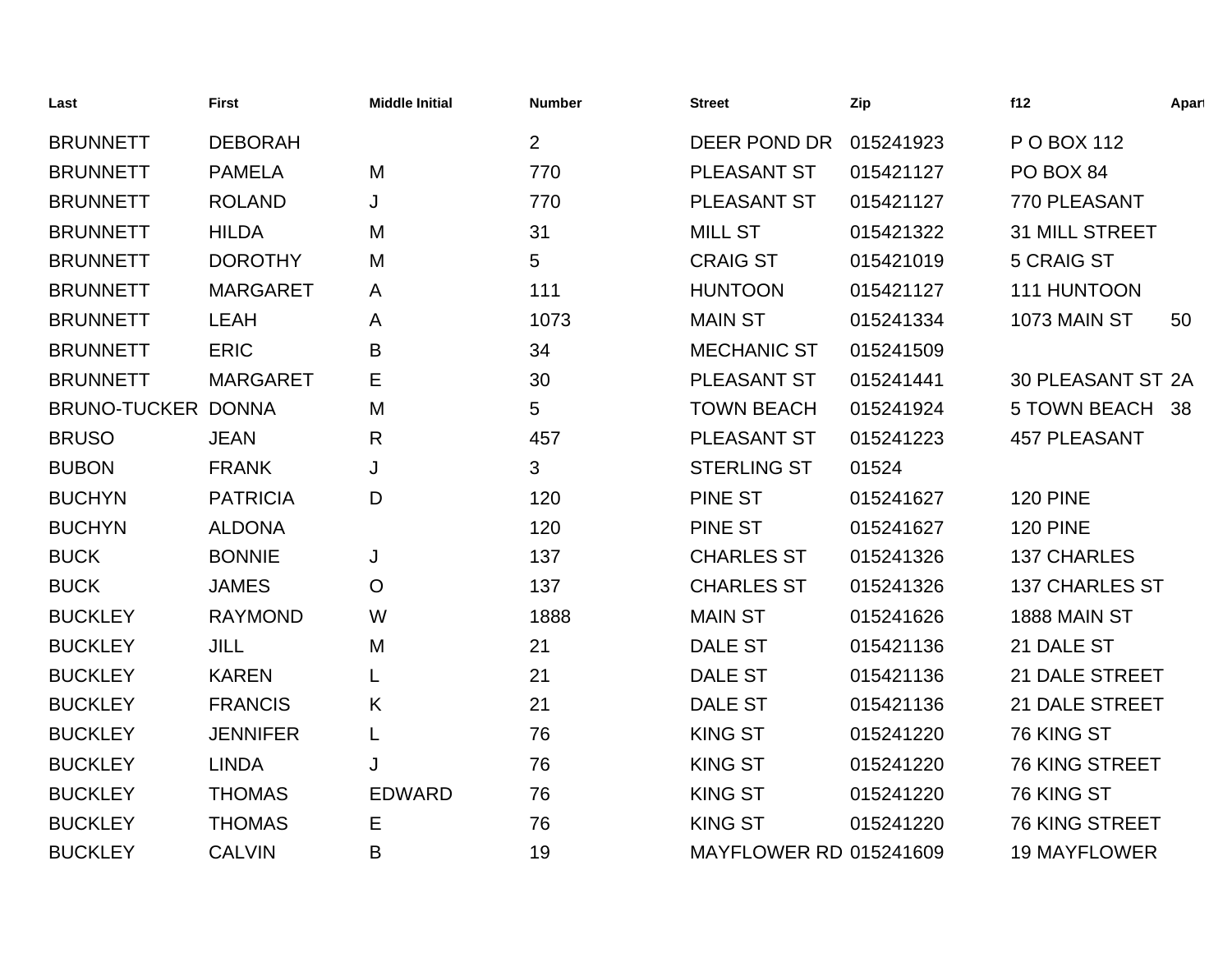| Last            | <b>First</b>    | <b>Middle Initial</b> | <b>Number</b> | <b>Street</b>                 | Zip       | f12                 | Apart    |
|-----------------|-----------------|-----------------------|---------------|-------------------------------|-----------|---------------------|----------|
| <b>BUCKLEY</b>  | <b>MERRILEE</b> | J                     | 19            | <b>MAYFLOWER RD 015241609</b> |           | <b>19 MAYFLOWER</b> |          |
| <b>BUCKLEY</b>  | <b>LORI</b>     | A                     | 8             | SHELTER RIDGE 015241279       |           | 8 SHELTER           |          |
| <b>BUCKLEY</b>  | <b>JAMES</b>    | T.                    | 8             | SHELTER RIDGE 015241279       |           | 8 SHELTER           |          |
| <b>BUCKLEY</b>  | <b>TERRI</b>    | A                     | 324           | PLEASANT ST                   | 015241424 | 324 PLEASANT        |          |
| <b>BUCKLEY</b>  | <b>LEON</b>     | R                     | 324           | PLEASANT ST                   | 015241424 | 324 PLEASANT        |          |
| <b>BUCKLEY</b>  | <b>JANET</b>    |                       | 36            | <b>S MAIN ST</b>              | 015241402 | 36 S MAIN ST        |          |
| <b>BUCKLEY</b>  | <b>TOMASIO</b>  | G                     | 36            | <b>S MAIN ST</b>              | 015241402 | 36 S MAIN ST        |          |
| <b>BUCKLEY</b>  | <b>LINDA</b>    |                       | 30            | PLEASANT ST                   | 015241220 | 30 PLEASANT ST 12C  |          |
| <b>BUDNEY</b>   | <b>SHERRY</b>   | L                     | 455           | <b>MAIN ST</b>                | 016113035 | 455 MAIN ST         | 2        |
| <b>BUDNEY</b>   | <b>RICHARD</b>  | M                     | 336           | <b>RIVER ST</b>               | 015241726 | 336 RIVER           |          |
| <b>BUDNEY</b>   | <b>TRACEY</b>   |                       | 1151          | <b>MAIN ST</b>                | 015241629 | 1151 MAIN ST        |          |
| <b>BUDNEY</b>   | <b>KIMBERLY</b> | J                     | 1093          | <b>MAIN ST</b>                | 015241348 | 1093 MAIN ST        |          |
| <b>BUDREAU</b>  | <b>PAULA</b>    |                       | 22            | DEER POND DR                  | 015241102 | 22 DEER POND        |          |
| <b>BUDREAU</b>  | <b>WILLIAM</b>  | J                     | 22            | DEER POND DR                  | 015241102 | 22 DEER POND        |          |
| <b>BUDZYNA</b>  | <b>PAULA</b>    | M                     | 73            | <b>WAITE ST</b>               | 015241120 |                     |          |
| <b>BUDZYNA</b>  | <b>JOHN</b>     | P                     | 73            | <b>WAITE ST</b>               | 015241120 | 73 WAITE            |          |
| <b>BUENEMAN</b> | <b>JULIE</b>    | S                     | 12            | <b>HIGH ST</b>                | 015241410 |                     |          |
| <b>BUFFONE</b>  | <b>NANCY</b>    | Е                     | 5             | LEXINGTON AVE 015241207       |           | <b>5 LEXINGTON</b>  |          |
| <b>BUFFONE</b>  | <b>FRANK</b>    |                       | 5             | LEXINGTON AVE 015241207       |           | <b>5 LEXINGTON</b>  |          |
| <b>BULLARD</b>  | <b>NANCY</b>    | A                     | 476           | PLEASANT ST                   | 015241240 | 476 PLEASANT        |          |
| <b>BULLIS</b>   | <b>KELLY</b>    | M                     | 32            | <b>HYLAND AVE</b>             | 01524     | 32 HYLAND AVE       |          |
| <b>BULLIS</b>   | <b>THOMAS</b>   | S                     | 32            | <b>HYLAND AVE</b>             | 01524     | 32 HYLAND AVE       |          |
| <b>BULLOCK</b>  | <b>KATHLEEN</b> | M                     | 324           | <b>RIVER ST</b>               | 015241726 | 324 RIVER           |          |
| <b>BULLOCK</b>  | <b>ROGER</b>    | H                     | 324           | <b>RIVER ST</b>               | 015241726 | 324 RIVER           |          |
| <b>BULLOCK</b>  | <b>JASON</b>    | A                     | 75            | <b>HUNTOON</b>                | 01524     | 75 HUNTOON          | $6 - 06$ |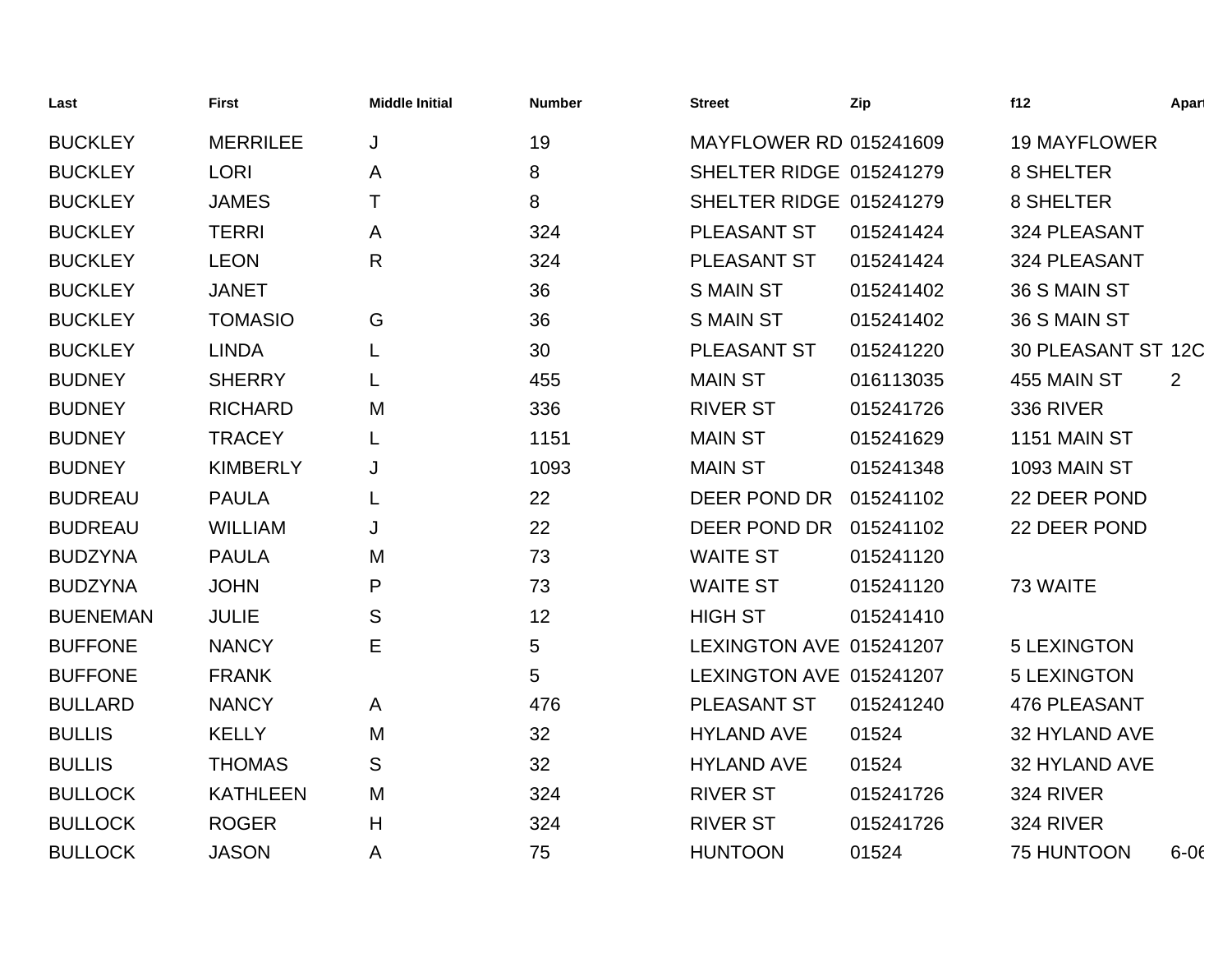| Last              | <b>First</b>    | <b>Middle Initial</b> | <b>Number</b> | <b>Street</b>      | Zip       | f12                  | Apart    |
|-------------------|-----------------|-----------------------|---------------|--------------------|-----------|----------------------|----------|
| <b>BULLOCK</b>    | <b>JAMIE</b>    | S                     | 75            | <b>HUNTOON</b>     | 01524     | 75 HUNTOON           | $6 - 06$ |
| <b>BULLOCK</b>    | N               | <b>MARIE</b>          | 1203          | <b>MAIN ST</b>     | 015241317 | <b>P O BOX 55</b>    |          |
| <b>BULLOCK</b>    | <b>WILLIAM</b>  | A                     | 1203          | <b>MAIN ST</b>     | 015241317 | <b>P O BOX 55</b>    |          |
| <b>BULMAN</b>     | <b>FRANK</b>    | T                     | 85            | <b>RIVER ST</b>    | 015421118 | 85 RIVER ST          |          |
| <b>BULMAN</b>     | <b>JAIME</b>    | A                     | 85            | <b>RIVER ST</b>    | 015421118 | 85 RIVER ST          |          |
| <b>BULMAN</b>     | <b>SUSAN</b>    | A                     | 85            | <b>RIVER ST</b>    | 015421118 | 85 RIVER             |          |
| <b>BULMAN</b>     | <b>FRANK</b>    | т                     | 85            | <b>RIVER ST</b>    | 015421118 | 85 RIVER             |          |
| <b>BURCH</b>      | <b>COLLEEN</b>  | Е                     | 15            | LAURELWOOD         | 015241205 | 15                   |          |
| <b>BURCH</b>      | <b>JEFFREY</b>  | R                     | 15            | LAURELWOOD         | 015241205 | 15                   |          |
| <b>BURCH</b>      | <b>LOUISE</b>   | M                     | 15            | LAURELWOOD         | 015241205 | 15                   |          |
| <b>BURCH</b>      | <b>ROBERT</b>   | D                     | 15            | LAURELWOOD         | 015241205 | 15                   |          |
| <b>BURDETT</b>    | <b>PATRICIA</b> | <b>CL</b>             | 1740          | <b>MAIN ST</b>     | 015241917 | <b>1740 MAIN ST</b>  |          |
| <b>BURDETT</b>    | <b>MARK</b>     | K                     | 1740          | <b>MAIN ST</b>     | 015241917 | 1740 MAIN ST         |          |
| <b>BURDETT</b>    | <b>NANCY</b>    | J                     | 11            | <b>MAYFLOWER</b>   | 015241607 | <b>11 MAYFLOWER</b>  |          |
| <b>BURDZEL</b>    | <b>MICHAEL</b>  | P                     | 223           | PLEASANT ST        | 015241421 | 223 PLEASANT         |          |
| <b>BURDZEL</b>    | <b>JANE</b>     | M                     | 223           | PLEASANT ST        | 015241421 | 223 PLEASANT         |          |
| <b>BURGESS</b>    | <b>CHERYL</b>   | A                     | 184           | <b>AUBURN ST</b>   | 016113220 | <b>184 AUBURN ST</b> |          |
| <b>BURKE</b>      | <b>CAROLYN</b>  | M                     | 16            | <b>KING ST EXT</b> | 015241923 | 16 KING ST EXT       |          |
| <b>BURKE</b>      | <b>FRANCIS</b>  | $\mathsf{R}$          | 16            | <b>KING ST EXT</b> | 015241923 | P O BOX 235          |          |
| <b>BURKE</b>      | <b>MATTHEW</b>  | M                     | 3             | <b>DENNY PL</b>    | 015421134 | 3 DENNY PL           |          |
| <b>BURKE</b>      | <b>WILLIAM</b>  | $\mathsf{A}$          | 3             | <b>DENNY PL</b>    | 015421134 | <b>3 DENNY PLACE</b> |          |
| <b>BURKS</b>      | <b>REDUS</b>    | <b>DARRYL</b>         | 191           | <b>BALDWIN ST</b>  | 015242204 | 191 BALDWIN ST       |          |
| <b>BURKS</b>      | <b>BONNY</b>    |                       | 191           | <b>BALDWIN ST</b>  | 015242204 | 191 BALDWIN ST       |          |
| <b>BURLINGAME</b> | <b>RITA</b>     | S                     | 66            | <b>GROVE ST</b>    | 015241516 | 66 GROVE             |          |
| <b>BURLINGAME</b> | <b>ARTHUR</b>   | F                     | 66            | <b>GROVE ST</b>    | 015241516 | 66 GROVE             |          |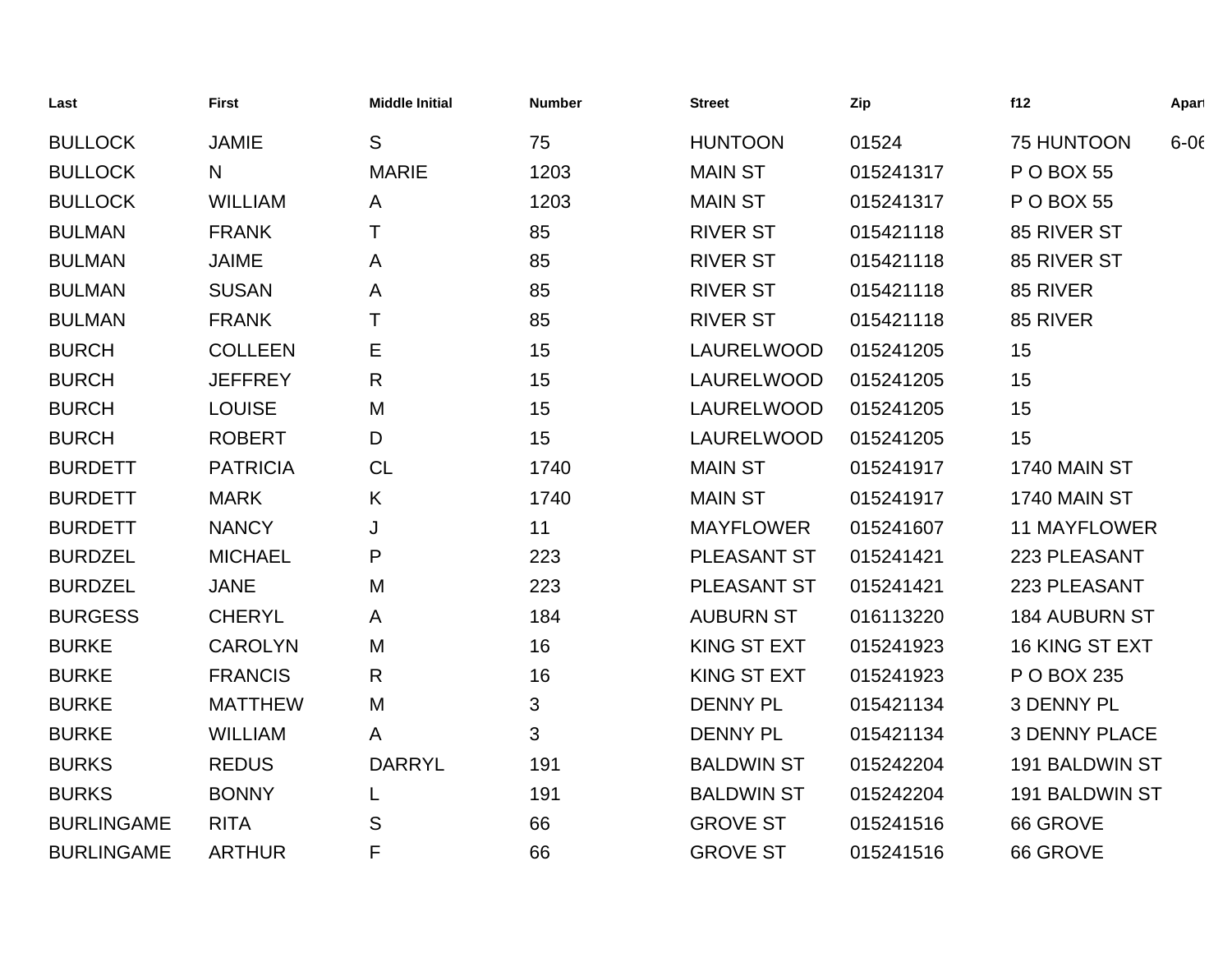| Last              | <b>First</b>      | <b>Middle Initial</b> | <b>Number</b> | <b>Street</b>                   | Zip       | f12            | Apart          |
|-------------------|-------------------|-----------------------|---------------|---------------------------------|-----------|----------------|----------------|
| <b>BURLINGAME</b> | <b>ERIN</b>       | K                     | 66            | <b>GROVE ST</b>                 | 015241516 | 66 GROVE       |                |
| <b>BURLINGAME</b> | <b>PAUL</b>       | A                     | 66            | <b>GROVE ST</b>                 | 015241516 | 66 GROVE       |                |
| <b>BURNETT</b>    | <b>JENNIFER</b>   | A                     | 31            | <b>TOBIN RD</b>                 | 016113236 | 31 TOBIN ROAD  |                |
| <b>BURNETT</b>    | <b>KATHLEEN</b>   |                       | 31            | <b>TOBIN RD</b>                 | 016113236 | 31 TOBIN ROAD  |                |
| <b>BURNETT</b>    | <b>DAVID</b>      | G                     | 31            | <b>TOBIN RD</b>                 | 016113236 | 31 TOBIN ROAD  |                |
| <b>BURNETT</b>    | <b>DIANNA</b>     |                       | 507           | <b>STAFFORD ST</b>              | 016113341 | 507 STAFFORD   | $\overline{7}$ |
| <b>BURNETT</b>    | <b>WILLIE</b>     | J                     | 507           | <b>STAFFORD ST</b>              | 016113341 | 507 STAFFORD 7 |                |
| <b>BURNETT</b>    | <b>TODD</b>       | Е                     | 12            | <b>DENNY PL</b>                 | 015421134 | 12 DENNY       |                |
| <b>BURNHAM</b>    | <b>CHRISTINA</b>  | K                     | 39            | <b>PINE ST</b>                  | 015241615 | 39 PINE ST     |                |
| <b>BURNHAM</b>    | <b>ANDREW</b>     | D                     | 39            | <b>PINE ST</b>                  | 015241615 | 39 PINE ST     |                |
| <b>BURNING</b>    | <b>JACQUELINE</b> | M                     | 153           | PETER SALEM                     | 015241209 | 153 PETER      |                |
| <b>BURNING</b>    | <b>DONALD</b>     | R                     | 153           | PETER SALEM                     | 015241209 | 153 PETER      |                |
| <b>BURRAGE</b>    | <b>FREDRICKA</b>  | J                     | 501           | <b>STAFFORD ST</b>              | 016113341 | 501 STAFFORD   | 6              |
| <b>BURRITT</b>    | <b>JACKSON</b>    | A                     | 24            | <b>PARKER ST</b>                | 015421009 | 24 PARKER ST   |                |
| <b>BURRITT</b>    | <b>ZACHARY</b>    | J                     | 24            | <b>PARKER ST</b>                | 015421009 | 24 PARKER ST   |                |
| <b>BURRITT</b>    | <b>ALLAN</b>      | J                     | 24            | <b>PARKER ST</b>                | 015421009 | 24 PARKER ST   |                |
| <b>BURTT</b>      | <b>CARL</b>       | $\mathsf{R}$          | 146           | <b>WHITE BIRCH ST 015241823</b> |           | 146 WHITE      |                |
| <b>BURTT</b>      | <b>VIOLET</b>     | L                     | 146           | <b>WHITE BIRCH ST 015241823</b> |           | 146 WHITE      |                |
| <b>BURTT</b>      | <b>BARBARA</b>    | A                     | 123           | <b>WHITE BIRCH ST 015241824</b> |           | 123 WHITE      |                |
| <b>BURTT</b>      | <b>ELWOOD</b>     | K                     | 123           | <b>WHITE BIRCH ST 015241824</b> |           | 123 WHITE      |                |
| <b>BURTT</b>      | <b>HERBERT</b>    | H                     | 144           | <b>WHITE BIRCH ST 015241823</b> |           | 144 WHITE      |                |
| <b>BURTT</b>      | <b>RUTH</b>       | A                     | 144           | <b>WHITE BIRCH ST 015241823</b> |           | 144 WHITE      |                |
| <b>BURTT</b>      | <b>PHYLLIS</b>    |                       | 495           | <b>WHITTEMORE</b>               | 015241837 | 495            |                |
| <b>BURTT</b>      | <b>DANNY</b>      | W                     | 1570          | <b>MAIN ST</b>                  | 015241915 | P O BOX 403    |                |
| <b>BURTT</b>      | <b>WILLIAM</b>    |                       | 496           | <b>WHITTEMORE</b>               | 015241838 | 496            |                |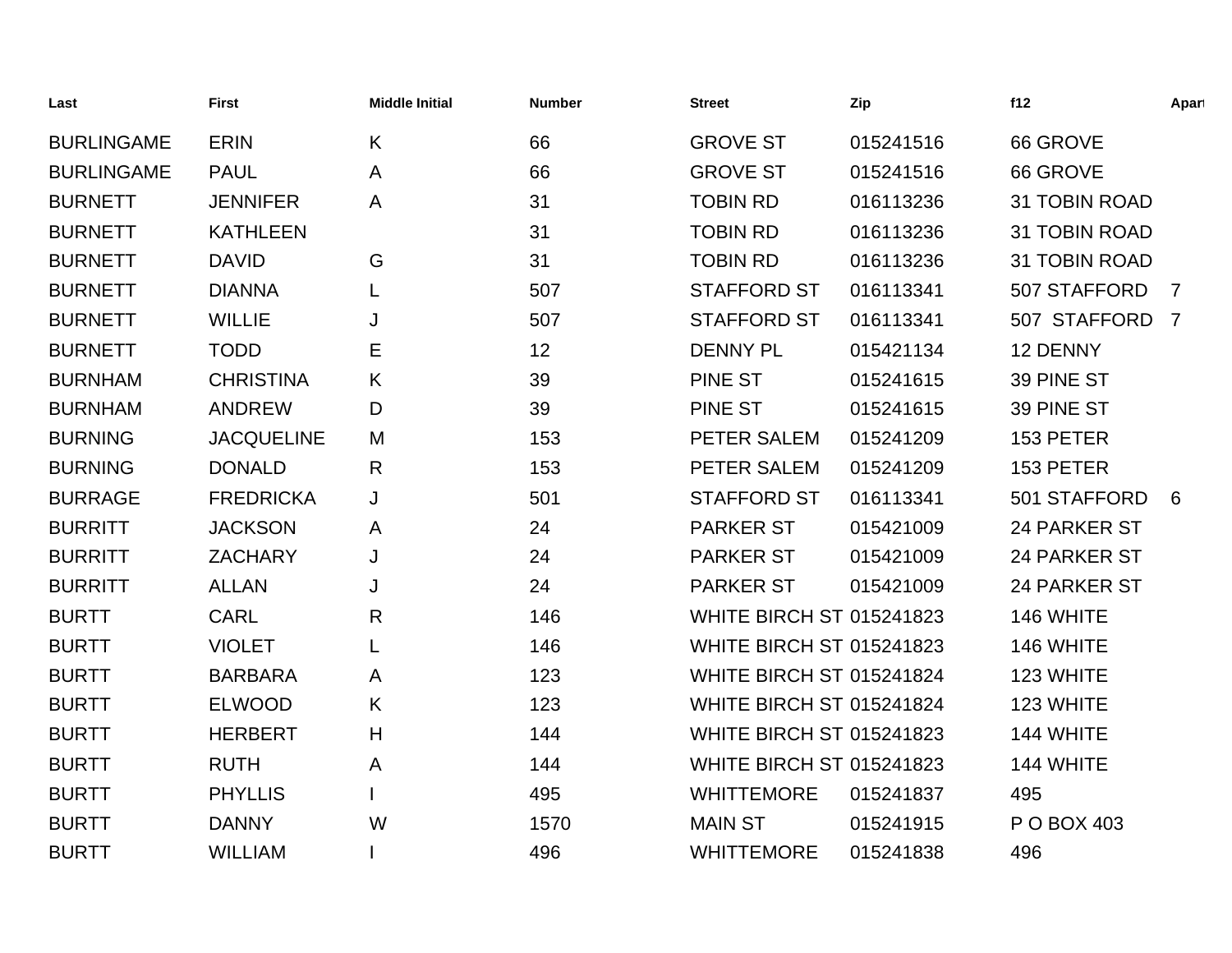| Last               | <b>First</b>       | <b>Middle Initial</b> | <b>Number</b>  | <b>Street</b>        | Zip       | f12                   | Apart |
|--------------------|--------------------|-----------------------|----------------|----------------------|-----------|-----------------------|-------|
| <b>BURTT</b>       | <b>CATHY</b>       | N                     | 496            | <b>WHITTEMORE</b>    | 015241838 | 496                   |       |
| <b>BURTT</b>       | <b>THERESA</b>     | J                     | 128            | <b>GREEN ST</b>      | 015241713 | 128 GREEN             |       |
| <b>BURTT</b>       | <b>GREGORY</b>     | A                     | 128            | <b>GREEN ST</b>      | 015241713 | 128 GREEN ST          |       |
| <b>BURTT</b>       | <b>DEBORAH</b>     | <b>LEIGH</b>          | 1108           | <b>STAFFORD ST</b>   | 015421004 | POBOX 69              |       |
| <b>BURTT</b>       | <b>JAMES</b>       | P                     | 1108           | <b>STAFFORD ST</b>   | 015421004 | PO BOX 69             |       |
| <b>BURTT</b>       | <b>CRAIG</b>       | A                     | 6              | <b>CRICKLEWOOD</b>   | 015241604 | 6                     |       |
| <b>BURTT</b>       | <b>EILEEN</b>      | J                     | 6              | <b>CRICKLEWOOD</b>   | 015241604 | 6                     |       |
| <b>BURTT</b>       | <b>EDWARD</b>      | W                     | 6              | <b>CRICKLEWOOD</b>   | 015241604 | 6                     |       |
| <b>BURTT</b>       | <b>MARC</b>        | D                     | 6              | <b>CRICKLEWOOD</b>   | 015241604 | 6                     |       |
| <b>BURTT</b>       | <b>SARA</b>        | Е                     | 1183           | <b>MAIN ST</b>       | 01524     | 1183 MAIN ST          | 1     |
| <b>BURZENSKI</b>   | <b>STANLEY</b>     | Η                     | 5              | <b>TOWN BEACH</b>    | 015241937 | <b>5 TOWN BEACH</b>   | 36    |
| <b>BUSHE</b>       | <b>JASON</b>       | S                     | 9              | <b>ELMWOOD AVE</b>   | 01611     | 9 ELMWOOD             | 2     |
| <b>BUSHIKA</b>     | <b>WESLEY</b>      | J                     | 345            | <b>STAFFORD ST</b>   | 016113354 | 345 STAFFORD          |       |
| <b>BUSSOLARI</b>   | <b>JOAN</b>        |                       | 6              | <b>DEER POND DR</b>  | 015241102 | <b>6 DEER POND</b>    |       |
| <b>BUSSOLARI</b>   | <b>TONY</b>        | R                     | 6              | DEER POND DR         | 015241102 | <b>6 DEER POND</b>    |       |
| <b>BUSSOLARI</b>   | <b>RICHARD</b>     | J                     | 6              | DEER POND DR         | 015241102 | <b>6 DEER POND</b>    |       |
| <b>BUTEAU</b>      | <b>BEATRICE</b>    | M                     | $\overline{2}$ | <b>MERRICK ST</b>    | 016113311 | 2 MERRICK             |       |
| <b>BUTEAU</b>      | <b>CHRISTOPHER</b> | W                     | $\overline{2}$ | <b>MERRICK ST</b>    | 016113311 | 2 MERRICK             |       |
| <b>BUTEAU</b>      | <b>JOSEPHINE</b>   | L                     | $\overline{2}$ | <b>MERRICK ST</b>    | 016113311 | 2 MERRICK ST          |       |
| <b>BUTEAU</b>      | <b>GREGORY</b>     | т                     | $\overline{2}$ | <b>MERRICK ST</b>    | 016113311 | 2 MERRICK             |       |
| <b>BUTKEWICH</b>   | <b>ELLEN</b>       | M                     | 30             | <b>GROVE ST</b>      | 015241507 | 30 GROVE              |       |
| <b>BUTKIEWICUS</b> | <b>FRANCIS</b>     | A                     | 506            | <b>STAFFORD ST</b>   | 016113335 | 506 STAFFORD          |       |
| <b>BUTKIEWICUS</b> | <b>SAMANTHA</b>    | M                     | 209            | <b>GREENVILLE ST</b> | 01524     | <b>209 GREENVILLE</b> |       |
| <b>BUTKIEWICUS</b> | <b>DAVID</b>       | A                     | 209            | <b>GREENVILLE ST</b> | 01524     | <b>209 GREENVILLE</b> |       |
| <b>BUTKIEWICZ</b>  | <b>JOHN</b>        | M                     | 1073           | <b>MAIN ST</b>       | 015241334 | 1073 MAIN ST          | 49    |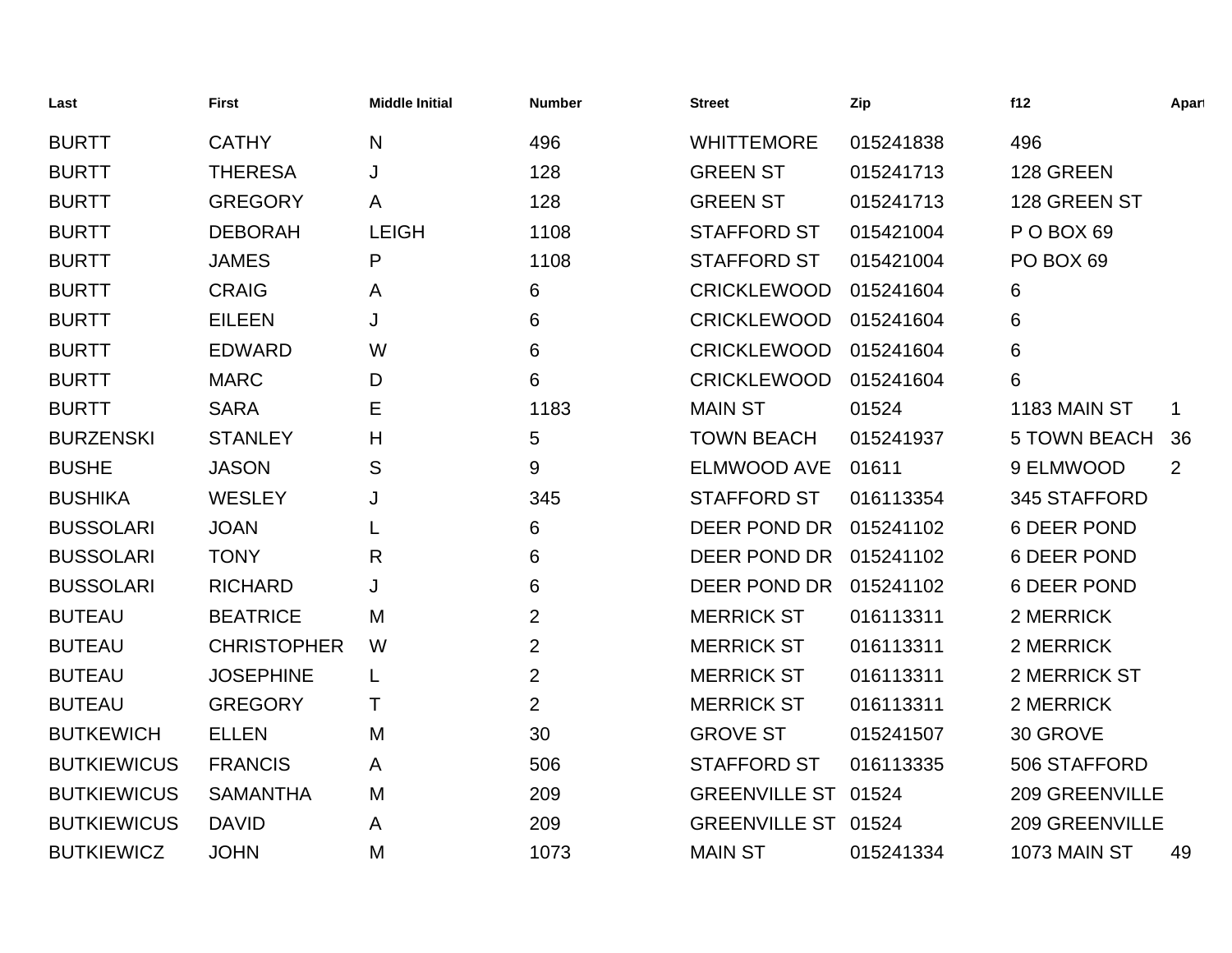| Last                  | <b>First</b>      | <b>Middle Initial</b> | <b>Number</b>  | <b>Street</b>          | Zip       | f12                  | Apart |
|-----------------------|-------------------|-----------------------|----------------|------------------------|-----------|----------------------|-------|
| <b>BUTLER</b>         | <b>JUDITH</b>     | B                     | 12             | <b>CRICKLEWOOD</b>     | 015241604 | 12                   |       |
| <b>BUTLER</b>         | <b>EUGENE</b>     | W                     | 12             | <b>CRICKLEWOOD</b>     | 015241604 | 12                   |       |
| <b>BUTLER</b>         | <b>JOHNATHAN</b>  | P                     | 12             | <b>CRICKLEWOOD</b>     | 015241604 | 12                   |       |
| <b>BUTLER</b>         | <b>ANTHONY</b>    | D                     | 437            | <b>RAWSON ST</b>       | 015242026 |                      |       |
| <b>BUTLER</b>         | <b>GAIL</b>       | Α                     | 437            | <b>RAWSON ST</b>       | 015242026 | 437 RAWSON ST        |       |
| <b>BUTLER-REILLE</b>  | <b>BERNADETTE</b> | B                     | 97             | MCCARTHY AVE 016113258 |           | 97 MCCARTHY          |       |
| <b>BUTNUS</b>         | <b>ELAINE</b>     | R                     | 218            | <b>PAXTON ST</b>       | 015241610 | 218 PAXTON           |       |
| <b>BUTNUS</b>         | <b>DAVID</b>      | P                     | 218            | <b>PAXTON ST</b>       | 015241610 | 218 PAXTON           |       |
| <b>BYLUND</b>         | <b>CRAIG</b>      | D                     | 10             | <b>WASILLA DR</b>      | 015421225 | <b>10 WASILLA</b>    |       |
| <b>BYLUND</b>         | <b>DENISE</b>     | A                     | 10             | <b>WASILLA DR</b>      | 015421225 | 10 WASILLA           |       |
| <b>BYRNE</b>          | <b>DEBRA</b>      | J                     | 34             | <b>INGRAM RD</b>       | 016113362 | 34 INGRAM            |       |
| <b>BYRNE</b>          | <b>MARK</b>       | $\mathsf{R}$          | 34             | <b>INGRAM RD</b>       | 016113362 | 34 INGRAM            |       |
| <b>BYRNES</b>         | <b>CAROLE</b>     | A                     | 1475           | <b>MAIN ST</b>         | 015241912 | 1475 MAIN ST         |       |
| <b>BYRNES</b>         | <b>JOY</b>        |                       | 207            | <b>CLARK ST</b>        | 015421213 | 207 CLARK            |       |
| BYRNES-CLOCK CHARLENE |                   |                       | 209            | <b>CLARK ST</b>        | 015421213 | 209 CLARK            |       |
| <b>CABOZZI</b>        | <b>RICHARD</b>    | D                     | $\overline{2}$ | DALE CT                | 015421138 | <b>BX 253</b>        |       |
| <b>CAFORIO</b>        | <b>JOHN</b>       | A                     | 107            | <b>RIVER ST</b>        | 015421117 | 107 RIVER ST         |       |
| <b>CAFORIO</b>        | <b>ELIZABETH</b>  | A                     | 107            | <b>RIVER ST</b>        | 015421117 | 107 RIVER ST         |       |
| <b>CAFORIO</b>        | <b>JOHN</b>       | Α                     | 105            | <b>RIVER ST</b>        | 015421117 | <b>105 RIVER</b>     |       |
| <b>CAFORIO</b>        | <b>VERNON</b>     |                       | 101            | <b>RIVER ST</b>        | 015421117 | 101 RIVER ST         |       |
| <b>CAHILL</b>         | <b>ELAINE</b>     | L                     | 73             | <b>CRYSTAL ST</b>      | 015241013 | <b>73 CRYSTAL</b>    |       |
| <b>CAHILL</b>         | <b>MICHELLE</b>   | L                     | 73             | <b>CRYSTAL ST</b>      | 015241013 | <b>73 CRYSTAL ST</b> |       |
| <b>CAHILL</b>         | <b>FRANCIS</b>    | J                     | 73             | <b>CRYSTAL ST</b>      | 015241013 | <b>73 CRYSTAL</b>    |       |
| <b>CAIKA</b>          | <b>GAIL</b>       | Α                     | 228            | <b>PINE ST</b>         | 015241629 | <b>228 PINE</b>      |       |
| <b>CAIKA</b>          | <b>LINDA</b>      | Α                     | 228            | <b>PINE ST</b>         | 015241629 | <b>228 PINE</b>      |       |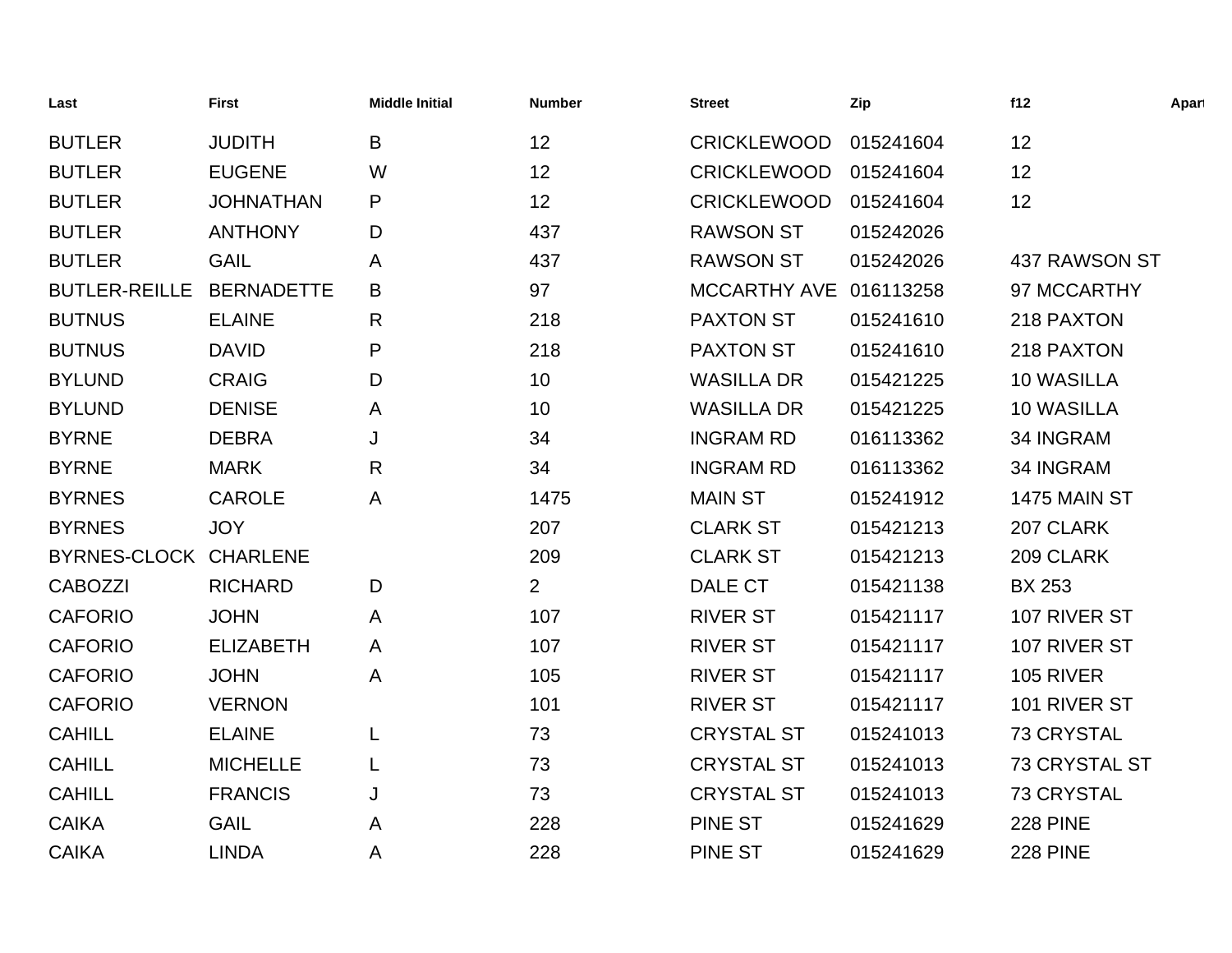| Last             | <b>First</b>    | <b>Middle Initial</b> | <b>Number</b>  | <b>Street</b>                   | Zip       | f12                   | Apart |
|------------------|-----------------|-----------------------|----------------|---------------------------------|-----------|-----------------------|-------|
| <b>CAIKA</b>     | <b>JANET</b>    | M                     | 228            | <b>PINE ST</b>                  | 015241629 | <b>228 PINE</b>       |       |
| <b>CAISSIE</b>   | <b>MELISSA</b>  | A                     | 12             | <b>MONTEREY DR</b>              | 016113018 | <b>12 MONTEREY</b>    |       |
| <b>CAISSIE</b>   | <b>ERNEST</b>   | $\mathsf{C}$          | 15             | <b>MONTEREY DR</b>              | 016113017 | <b>15 MONTEREY</b>    |       |
| <b>CAISSIE</b>   | <b>ERNEST</b>   | C                     | 15             | <b>MONTEREY DR</b>              | 016113017 | <b>15 MONTEREY</b>    |       |
| <b>CAISSIE</b>   | <b>ELLEN</b>    | R                     | 16             | <b>WEST ST</b>                  | 016113115 | 16 WEST               |       |
| <b>CAISSIE</b>   | <b>EDWARD</b>   | J                     | 16             | <b>WEST ST</b>                  | 016113115 | 16 WEST               |       |
| <b>CALLAHAN</b>  | <b>ROSELLA</b>  | M                     | 3              | <b>UTICA ST</b>                 | 015241427 | <b>3 UTICA STREET</b> |       |
| <b>CALVANO</b>   | <b>AMY</b>      | M                     | 25             | PLEASANT ST                     | 015241401 | <b>25 PLEASANT ST</b> |       |
| <b>CALVANO</b>   | <b>DIANE</b>    | L                     | 25             | PLEASANT ST                     | 015241401 | <b>25 PLEASANT ST</b> |       |
| <b>CAMACHO</b>   | <b>NORAIDA</b>  | D                     | 762            | <b>STAFFORD ST</b>              | 015421200 | 762 STAFFORD          |       |
| <b>CAMACHO</b>   | <b>NELSON</b>   |                       | 762            | <b>STAFFORD ST</b>              | 015421200 | 762 STAFFORD          |       |
| <b>CAMARDA</b>   | <b>VIRGINIA</b> | L                     | 22             | <b>CRESTWOOD</b>                | 015241601 | 22 CRESTWOOD          |       |
| <b>CAMARDA</b>   | <b>JOSEPH</b>   | J                     | 22             | <b>CRESTWOOD</b>                | 015241601 | 22 CRESTWOOD          |       |
| <b>CAMERON</b>   | <b>CLAIRE</b>   | B                     | 1643           | <b>MAIN ST</b>                  | 015241916 | P O BOX 201           |       |
| <b>CAMERON</b>   | <b>FRANK</b>    | G                     | 1643           | <b>MAIN ST</b>                  | 015241916 | P O BOX 201           |       |
| <b>CAMERON</b>   | <b>SARA</b>     | L                     | $\overline{2}$ | <b>BURNCOAT ST</b>              | 015242012 | <b>2 BURNCOAT ST</b>  |       |
| <b>CAMERON</b>   | <b>SAMUEL</b>   | A                     | 506            | <b>STAFFORD ST</b>              | 016113335 | <b>PO BOX 275</b>     |       |
| <b>CAMOSSE</b>   | <b>JONATHAN</b> | J                     | 141            | <b>CLARK ST</b>                 | 015421004 | 141 CLARK ST          |       |
| <b>CAMPANALE</b> | <b>DEBORAH</b>  | A                     | 18             | <b>BROAD ST</b>                 | 01611     | 18 BROAD ST           |       |
| <b>CAMPANALE</b> | <b>JENNIFER</b> |                       | 18             | <b>BROAD ST</b>                 | 01611     | 18 BROAD ST           |       |
| <b>CAMPANALE</b> | <b>JOHN</b>     | $\mathsf{R}$          | 18             | <b>BROAD ST</b>                 | 01611     | 18 BROAD ST           |       |
| <b>CAMPBELL</b>  | <b>PAUL</b>     | F                     | 73             | <b>WILLOW HILL RD 016113009</b> |           | <b>PO BOX 192</b>     |       |
| <b>CAMPBELL</b>  | <b>JOSEPH</b>   | A                     | 92             | PLEASANT ST                     | 015241431 | 92 PLEASANT           |       |
| <b>CAMPBELL</b>  | <b>DANETTE</b>  | C                     | 112            | <b>PINE ST</b>                  | 015241627 | <b>112 PINE</b>       |       |
| <b>CAMPBELL</b>  | <b>JOHN</b>     | G                     | 112            | <b>PINE ST</b>                  | 015241627 | <b>112 PINE</b>       |       |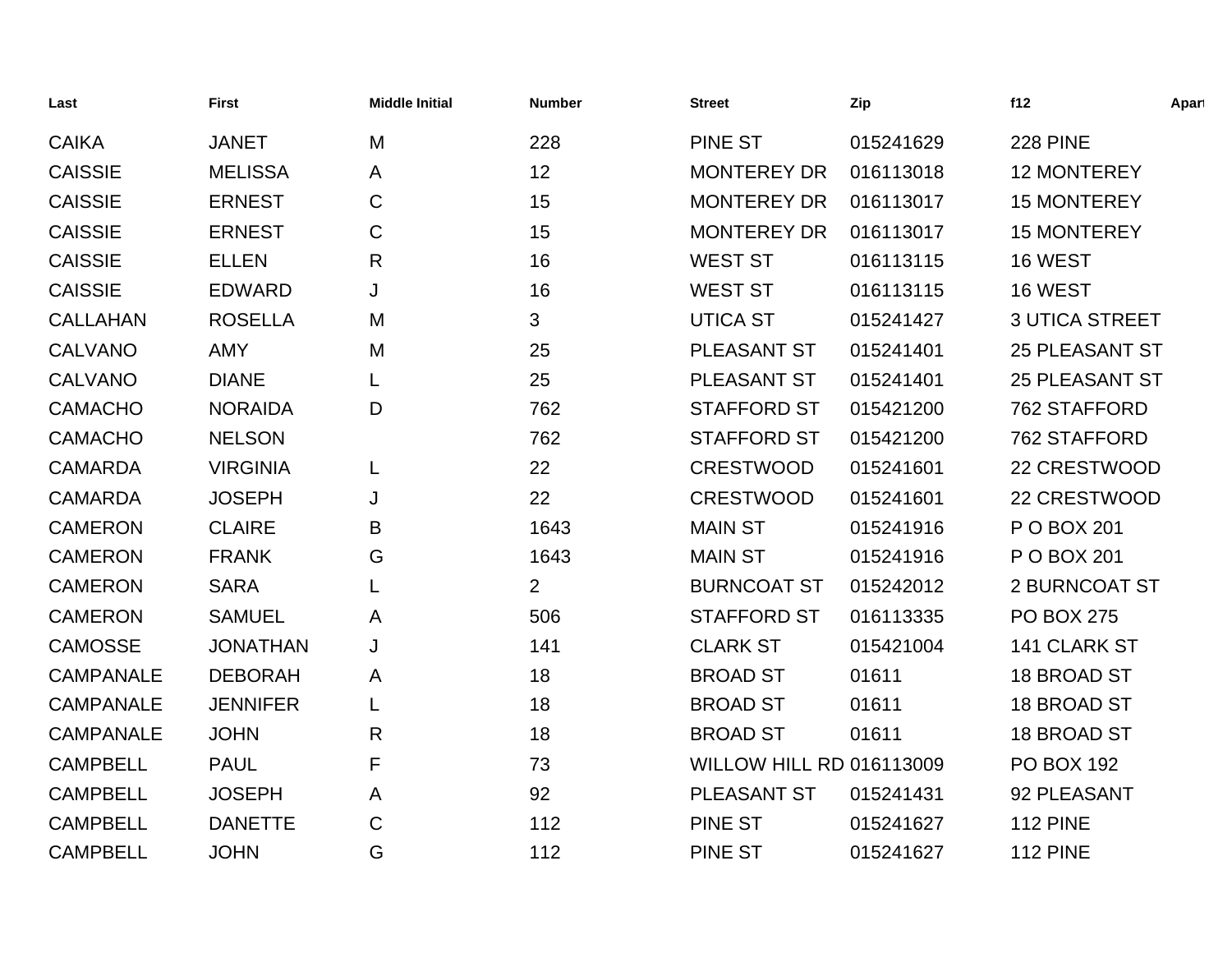| Last            | <b>First</b>       | <b>Middle Initial</b> | <b>Number</b>    | <b>Street</b>      | Zip       | f12                   | Apart      |
|-----------------|--------------------|-----------------------|------------------|--------------------|-----------|-----------------------|------------|
| <b>CANANE</b>   | <b>KATHLEEN</b>    | A                     | 852              | <b>MAIN ST</b>     | 015241308 | <b>852 MAIN</b>       |            |
| <b>CANANE</b>   | <b>RONALD</b>      | Е                     | 852              | <b>MAIN ST</b>     | 015241308 | <b>852 MAIN</b>       |            |
| <b>CANANE</b>   | <b>JEFFREY</b>     | S                     | 65               | <b>TOWTAID ST</b>  | 016113230 | <b>65 TOWTAID</b>     |            |
| <b>CANANE</b>   | <b>SUSAN</b>       | Τ                     | 65               | <b>TOWTAID ST</b>  | 016113230 | <b>65 TOWTAID</b>     |            |
| <b>CANNING</b>  | <b>BERNICE</b>     | M                     | 4                | <b>PINE AVE</b>    | 016113016 | <b>4 PINE AVE</b>     |            |
| <b>CANNING</b>  | <b>LAURANCE</b>    | F                     | 4                | <b>PINE AVE</b>    | 016113016 | <b>4 PINE AVENUE</b>  |            |
| <b>CANNON</b>   | <b>JOHN</b>        | P                     | 81               | <b>AUBURN ST</b>   | 016113223 | 81 AUBURN ST          | <b>APC</b> |
| <b>CANNON</b>   | <b>ANNE</b>        | M                     | 81               | <b>AUBURN ST</b>   | 016113223 | 81 AUBURN ST          | <b>APC</b> |
| <b>CANTARA</b>  | <b>EDWARD</b>      | J                     | 96               | <b>LAKE AVE</b>    | 015241904 | 96 LAKE AV            |            |
| <b>CANTARA</b>  | <b>TERESA</b>      | B                     | 96               | <b>LAKE AVE</b>    | 015241904 | <b>96 LAKE AVENUE</b> |            |
| <b>CANTY</b>    | <b>JEAN</b>        | F                     | 1182             | <b>MAIN ST</b>     | 015241314 | <b>1182 MAIN</b>      |            |
| <b>CANTY</b>    | <b>JOHN</b>        | J                     | 1182             | <b>MAIN ST</b>     | 015241314 | <b>1182 MAIN</b>      |            |
| <b>CANTY</b>    | <b>LINDA</b>       | A                     | $\boldsymbol{9}$ | <b>SANFRED RD</b>  | 01524     |                       |            |
| <b>CANTY</b>    | <b>JOHN</b>        | A                     | 9                | <b>SANFRED RD</b>  | 01524     |                       |            |
| <b>CANTY</b>    | <b>PATRICK</b>     | J                     | 1621             | <b>MAIN ST</b>     | 015242024 | 1182 MAIN ST          |            |
| CAPARSO-LIMO    | <b>MARIE</b>       | V                     | 142              | <b>CHARLES ST</b>  | 015242157 | <b>142 CHARLES</b>    |            |
| <b>CAPITE</b>   | <b>RUTH</b>        |                       | 6                | <b>SUNSET DR</b>   | 015241710 | <b>6 SUNSET DRIVE</b> |            |
| <b>CAPITE</b>   | <b>VITO</b>        | A                     | 6                | <b>SUNSET DR</b>   | 015241710 | <b>6 SUNSET DRIVE</b> |            |
| <b>CAPLETTE</b> | <b>MICHELLE</b>    | L                     | 4                | <b>SABINA CIR</b>  | 01542     | 4 SABINA              |            |
| <b>CAPLETTE</b> | <b>CHRISTOPHER</b> | J                     | 4                | <b>SABINA CIR</b>  | 01542     | 4 SABINA              |            |
| <b>CARBERRY</b> | <b>FRANCES</b>     | P                     | 77               | <b>MULBERRY ST</b> | 015241011 | 77 MULBERRY           |            |
| <b>CARDIN</b>   | <b>GEORGE</b>      | A                     | 47               | PLEASANT ST        | 015241401 | 47 PLEASANT ST 2      |            |
| <b>CARE</b>     | <b>FRANK</b>       | F                     | 89               | <b>BURNCOAT LN</b> | 015242009 | P O BOX 97            |            |
| <b>CAREY</b>    | <b>PHYLLIS</b>     | A                     | 1606             | <b>MAIN ST</b>     | 015241917 | P O BOX 295           |            |
| <b>CAREY</b>    | <b>FRANK</b>       | H                     | 1606             | <b>MAIN ST</b>     | 015241917 | P O BOX 295           |            |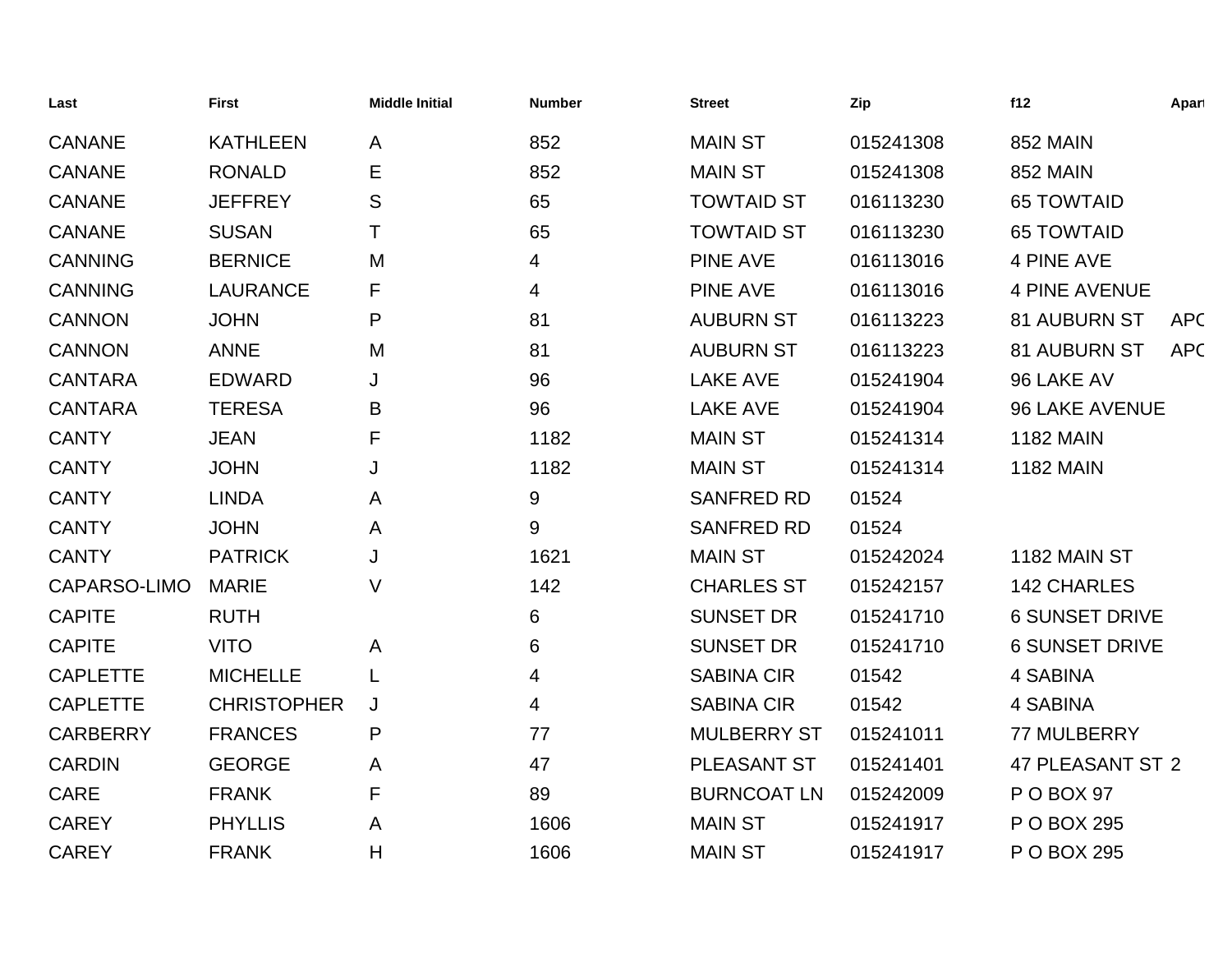| Last                | <b>First</b>    | <b>Middle Initial</b> | <b>Number</b> | <b>Street</b>          | Zip       | f12                   | Apart |
|---------------------|-----------------|-----------------------|---------------|------------------------|-----------|-----------------------|-------|
| <b>CAREY</b>        | <b>THOMAS</b>   | J                     | 75            | <b>BROOK ST</b>        | 016113212 | 75 BROOK ST           |       |
| <b>CAREY</b>        | <b>TESA</b>     | $\mathsf C$           | 75            | <b>BROOK ST</b>        | 016113212 | 75 BROOK ST           |       |
| <b>CAREY</b>        | <b>ALICE</b>    | L                     | 368           | PLEASANT ST            | 015241237 | 368 PLEASANT          |       |
| <b>CAREY</b>        | <b>GEORGE</b>   | W                     | 368           | PLEASANT ST            | 015241237 | <b>3 HAWTHORNE</b>    |       |
| <b>CAREY-ROBINS</b> | <b>JENNIFER</b> | D                     | 93            | <b>PAXTON ST</b>       | 015241100 | 93 PAXTON             |       |
| <b>CARIBO</b>       | <b>LISA</b>     | J                     | 18            | <b>LAKE VIEW DR</b>    | 015242101 | <b>18 LAKE VIEW</b>   |       |
| <b>CARIBO</b>       | <b>KEITH</b>    | W                     | 18            | <b>LAKE VIEW DR</b>    | 015242101 | <b>18 LAKE VIEW</b>   |       |
| <b>CARIGLIA</b>     | <b>JENNIFER</b> |                       | 9             | <b>HARDING ST</b>      | 016113023 | 9 HARDING ST          |       |
| <b>CARIGLIA</b>     | <b>LEONARD</b>  | M                     | 9             | <b>HARDING ST</b>      | 016113023 | 9 HARDING ST          |       |
| <b>CARLIELL</b>     | <b>CARRIE</b>   | L                     | 371           | PLEASANT ST            | 015241221 | 371 PLEASANT          |       |
| <b>CARLOS</b>       | <b>PHILIP</b>   | Ε                     | 767           | <b>STAFFORD ST</b>     | 01542     | 767 STAFFORD          |       |
| <b>CARLSON</b>      | <b>FRANCES</b>  | R                     | 90            | <b>RAWSON ST</b>       | 015242034 | 90 RAWSON             |       |
| <b>CARLSON</b>      | <b>IVAR</b>     | J                     | 90            | <b>RAWSON ST</b>       | 015242034 | 90 RAWSON             |       |
| <b>CARLSON</b>      | <b>HAROLD</b>   | G                     | 20            | <b>CLARK ST</b>        | 015421142 | POBOX 17              |       |
| <b>CARLSON</b>      | <b>DEBRA</b>    | J                     | 20            | <b>CLARK ST</b>        | 015421142 | <b>PO BOX 17</b>      |       |
| <b>CARLSON</b>      | <b>RICKI</b>    | <b>LEE</b>            | 33            | <b>FAIRVIEW DR</b>     | 015242152 | <b>33 FAIRVIEW DR</b> |       |
| <b>CARLSON</b>      | <b>DAVID</b>    | W                     | 33            | <b>FAIRVIEW DR</b>     | 015242152 | <b>33 FAIRVIEW</b>    |       |
| <b>CARLSTROM</b>    | <b>STACEY</b>   |                       | 80            | <b>BROWN ST</b>        | 016113131 | 80 BROWN ST           |       |
| <b>CARLSTROM</b>    | <b>JACKSON</b>  | V                     | 80            | <b>BROWN ST</b>        | 016113131 | 80 BROWN ST           |       |
| <b>CARLSTROM</b>    | <b>JOAN</b>     | S                     | 1098          | <b>STAFFORD ST</b>     | 015421020 | 1098 STAFFORD         |       |
| <b>CARMODY</b>      | <b>JOSEPH</b>   | Ε                     | 8             | BIRCHWOOD DR 015241631 |           | 8 BIRCHWOOD           |       |
| <b>CARMODY</b>      | <b>MAUREEN</b>  | P                     | 8             | BIRCHWOOD DR 015241631 |           | 8 BIRCHWOOD           |       |
| <b>CARNEY</b>       | <b>ROBERT</b>   | A                     | 34            | <b>PINE ST</b>         | 015241616 | P O BOX 196           |       |
| <b>CARNEY</b>       | <b>SARAH</b>    | J                     | 34            | <b>PINE ST</b>         | 015241616 | P O BOX 196           |       |
| <b>CARNEY</b>       | <b>ROBERT</b>   | A                     | 34            | <b>PINE ST</b>         | 015241616 | P O BOX 196           |       |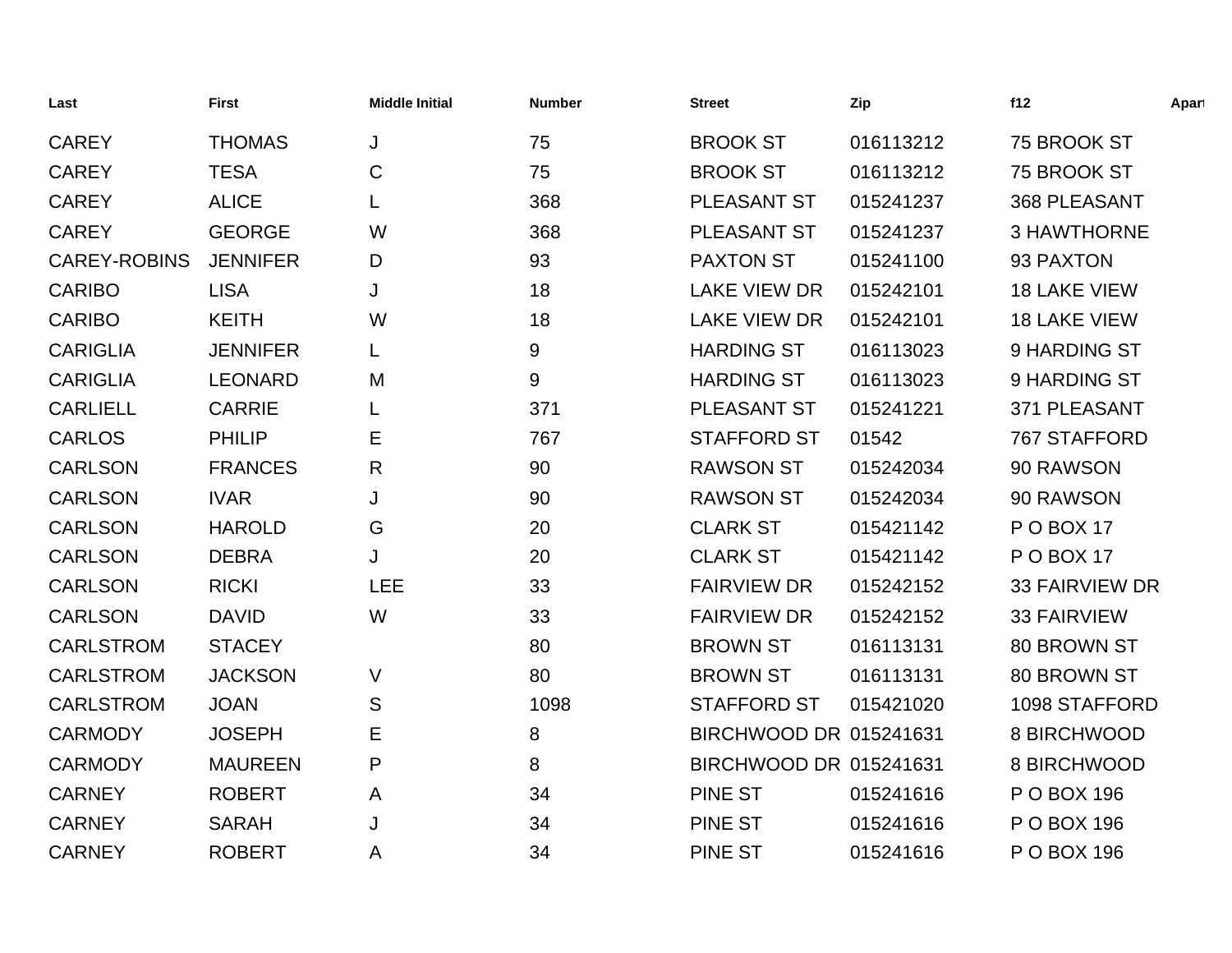| Last              | <b>First</b>    | <b>Middle Initial</b> | <b>Number</b> | <b>Street</b>                   | Zip       | f12                 | Apart |
|-------------------|-----------------|-----------------------|---------------|---------------------------------|-----------|---------------------|-------|
| <b>CARON</b>      | <b>LAURIE</b>   | $\mathsf{A}$          | 1             | <b>WENDY PL</b>                 | 01542     | 1 WENDY PL          |       |
| <b>CARPENTER</b>  | <b>IZAIDA</b>   |                       | 199           | <b>MAIN ST</b>                  | 016113107 |                     |       |
| <b>CARPENTER</b>  | <b>JOSEPH</b>   | Е                     | 1             | <b>GLEN ELLEN LN</b>            | 01542     | <b>1 GLEN ELLEN</b> |       |
| <b>CARPENTER</b>  | <b>CYNTHIA</b>  | A                     | 1             | <b>GLEN ELLEN LN</b>            | 01542     | <b>1 GLEN ELLEN</b> |       |
| <b>CARPENTER</b>  | <b>LISA</b>     | M                     | 127           | <b>CHARLES ST</b>               | 015242148 | 127 CHARLES         |       |
| <b>CARPENTER</b>  | <b>GEORGE</b>   | V                     | 127           | <b>CHARLES ST</b>               | 015242148 | <b>127 CHARLES</b>  |       |
| <b>CARR</b>       | <b>THEODORE</b> | W                     | 33            | <b>BURNCOAT LN</b>              | 01524     | 33 BURNCOAT         |       |
| <b>CARR</b>       | <b>JOSEPH</b>   | A                     | 161           | <b>WHITE BIRCH ST 015241824</b> |           | 161 WHITE           |       |
| <b>CARR</b>       | <b>BEVERLY</b>  | S                     | 6             | <b>PARKER ST</b>                | 015421009 | <b>6 PARKER</b>     |       |
| <b>CARR</b>       | <b>GARY</b>     | R                     | 6             | <b>PARKER ST</b>                | 015421009 | <b>6 PARKER</b>     |       |
| <b>CARR</b>       | <b>CURT</b>     | R                     | 1098          | <b>STAFFORD ST</b>              | 015421020 | 1098 STAFFORD 2     |       |
| <b>CARR</b>       | <b>MARIE</b>    | R                     | 1073          | <b>MAIN ST</b>                  | 015241334 | 1073 MAIN ST        | 53    |
| <b>CARR</b>       | <b>GARY</b>     | G                     | 11            | <b>MAYFLOWER RD 015241609</b>   |           | <b>11 MAYFLOWER</b> |       |
| <b>CARR</b>       | <b>LINDA</b>    | S                     | 11            | <b>MAYFLOWER RD 015241609</b>   |           | <b>11 MAYFLOWER</b> |       |
| <b>CARRIGAN</b>   | <b>ANNMARIE</b> |                       | 423           | <b>MAIN ST</b>                  | 016113035 | 423 MAIN            |       |
| <b>CARRIGAN</b>   | <b>SIMONNE</b>  | J                     | 29            | <b>CRICKLEWOOD</b>              | 015241620 | 29                  |       |
| <b>CARRIGAN</b>   | <b>WARREN</b>   | J                     | 29            | <b>CRICKLEWOOD</b>              | 015241620 | 29                  |       |
| <b>CARRINGTON</b> | <b>CHARLENE</b> | A                     | 1605          | <b>MAIN ST</b>                  | 015241916 | <b>1605 MAIN ST</b> |       |
| <b>CARRINGTON</b> | <b>ALAN</b>     | E                     | 1605          | <b>MAIN ST</b>                  | 015241916 | <b>1605 MAIN ST</b> |       |
| <b>CARROLL</b>    | <b>CYNTHIA</b>  | J                     | 339           | <b>RAWSON ST</b>                | 015242021 | 339 RAWSON          |       |
| <b>CARROLL</b>    | <b>THOMAS</b>   | F                     | 339           | <b>RAWSON ST</b>                | 015242021 | 339 RAWSON          |       |
| <b>CARTER</b>     | <b>LAURA</b>    | L                     | 204           | <b>CHAPEL ST</b>                | 01524     | 204 CHAPEL ST       |       |
| <b>CARTER</b>     | <b>PAUL</b>     | M                     | 204           | <b>CHAPEL ST</b>                | 01524     | 204 CHAPEL ST       |       |
| <b>CARTER</b>     | <b>JOANNE</b>   | K                     | 270           | <b>PLEASANT ST</b>              | 015241422 | 270 PLEASANT        |       |
| <b>CARUSO</b>     | <b>APRIL</b>    | Α                     | 107           | <b>LAKE AVE</b>                 | 015241349 | 107 LAKE AVE        |       |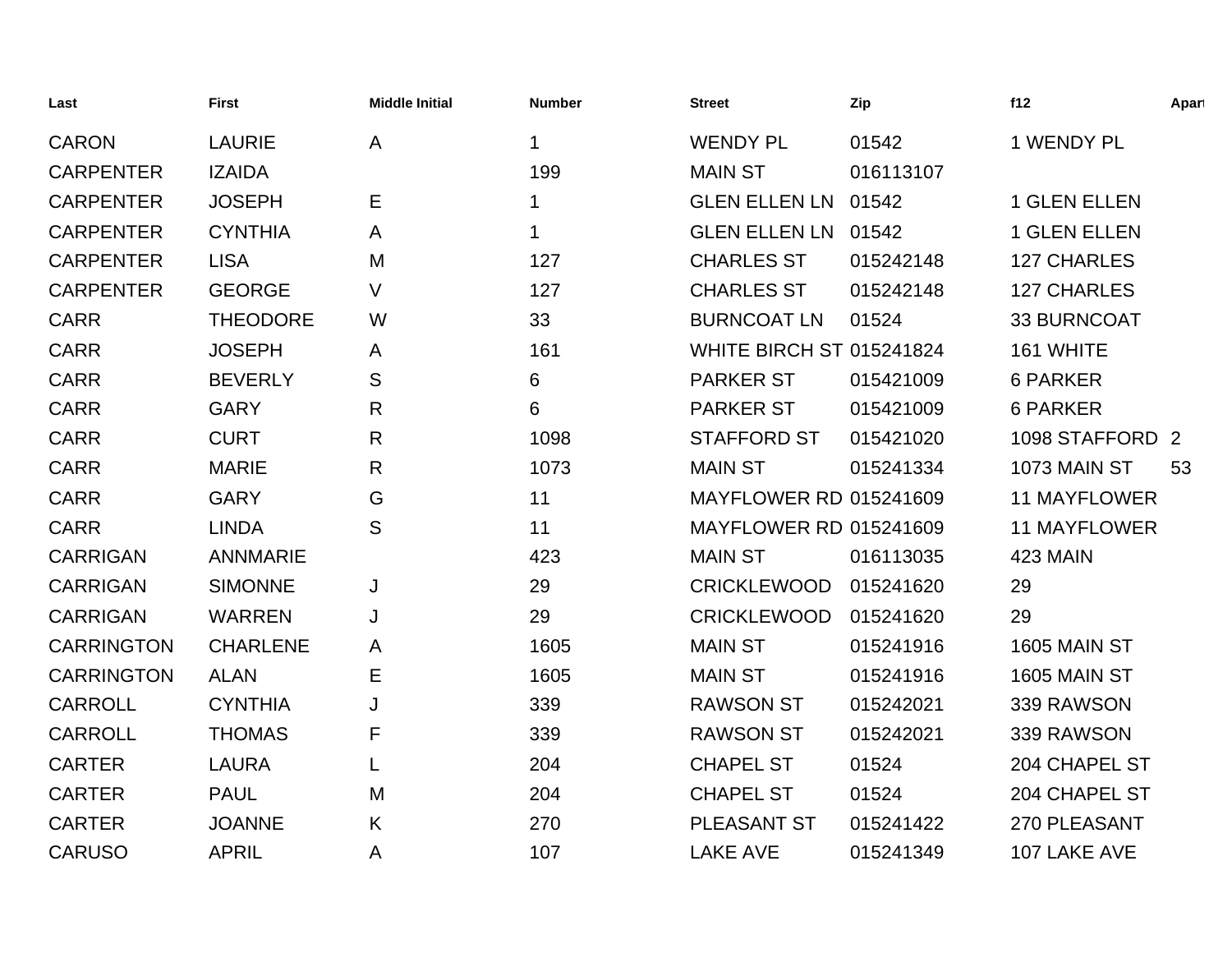| Last             | <b>First</b>    | <b>Middle Initial</b> | <b>Number</b> | <b>Street</b>                 | Zip       | f12                 | Apart |
|------------------|-----------------|-----------------------|---------------|-------------------------------|-----------|---------------------|-------|
| <b>CASASSA</b>   | <b>BONNIE</b>   | L                     | $\mathbf 1$   | <b>GREENVILLE CIR 01542</b>   |           | 1 GREENVILLE        |       |
| <b>CASASSA</b>   | <b>PAUL</b>     | M                     | 1             | <b>GREENVILLE CIR 01542</b>   |           | 1 GREENVILLE        |       |
| <b>CASCIONE</b>  | <b>DEAN</b>     |                       | 608           | <b>HENSHAW ST</b>             | 015421214 | 608 HENSHAW         |       |
| <b>CASELLO</b>   | <b>JEANNE</b>   | A                     | 21            | <b>BOUTILIER RD</b>           | 01524     | 21 BOUTILIER        |       |
| <b>CASELLO</b>   | <b>NICHOLAS</b> | A                     | 21            | <b>BOUTILIER RD</b>           | 01524     | 21 BOUTILIER        |       |
| <b>CASELLO</b>   | <b>NICHOLAS</b> | P                     | 21            | <b>BOUTILIER RD</b>           | 01524     | 21 BOUTILIER        |       |
| <b>CASELLO</b>   | <b>CARRIE</b>   | A                     | 127           | <b>HENSHAW ST</b>             | 015241233 | 127 HENSHAW         |       |
| <b>CASELLO</b>   | <b>MARILYN</b>  | J                     | 127           | <b>HENSHAW ST</b>             | 015241233 | <b>127 HENSHAW</b>  |       |
| <b>CASELLO</b>   | <b>NUNZIO</b>   | A                     | 1073          | <b>MAIN ST</b>                | 015241513 | 1073 MAIN ST        | 44    |
| <b>CASEY</b>     | <b>PATRICIA</b> | A                     | 16            | PINE RIDGE DR                 | 015242013 | 16 PINE RIDGE       |       |
| <b>CASEY</b>     | <b>DONALD</b>   | F                     | 16            | PINE RIDGE DR                 | 015242013 | 16 PINE RIDGE       |       |
| <b>CASEY</b>     | <b>SUSAN</b>    | M                     | 75            | <b>HUNTOON</b>                | 01524     |                     |       |
| <b>CASEY</b>     | <b>ELAINE</b>   | S                     | 1191          | <b>MAIN ST</b>                | 015241316 | <b>BX 370</b>       |       |
| <b>CASEY</b>     | <b>ELLEN</b>    |                       | 47            | <b>MAYFLOWER RD 015241634</b> |           | <b>47 MAYFLOWER</b> |       |
| <b>CASEY</b>     | <b>KEVIN</b>    | Ε                     | 47            | <b>MAYFLOWER RD 015241634</b> |           | <b>47 MAYFLOWER</b> |       |
| <b>CASEY</b>     | <b>BARBARA</b>  | J                     | 47            | <b>MAYFLOWER RD 015241634</b> |           | <b>47 MAYFLOWER</b> |       |
| <b>CASSIE</b>    | <b>MARIE</b>    | G                     | 15            | <b>MONTEREY DR</b>            | 016113017 | <b>15 MONTEREY</b>  |       |
| <b>CASTELL</b>   | <b>ROGER</b>    | E                     | 607           | <b>STAFFORD ST</b>            | 015421207 | 607 STAFFORD        |       |
| <b>CASTELL</b>   | <b>HEATH</b>    | C                     | $9\,$         | <b>HAMMOND ST</b>             | 015421010 | <b>PO BOX 403</b>   |       |
| <b>CASTELL</b>   | <b>SHAWN</b>    | R                     | 9             | <b>HAMMOND ST</b>             | 015421010 | <b>BX 403</b>       |       |
| <b>CASTELL</b>   | <b>DOROTHY</b>  | M                     | 9             | <b>HAMMOND ST</b>             | 015421010 | P O BOX 403         |       |
| <b>CATACCHIO</b> | <b>ALINE</b>    | G                     | 4             | <b>MARLBORO DR</b>            | 015242163 | 4 MARLBORO          |       |
| <b>CATALDO</b>   | <b>ANTHONY</b>  | $\mathsf{R}$          | 10            | <b>MAYFLOWER</b>              | 015241638 | 10 MAYFLOWER        |       |
| <b>CATALDO</b>   | <b>PAULINE</b>  | E                     | 10            | <b>MAYFLOWER</b>              | 015241638 | <b>10 MAYFLOWER</b> |       |
| <b>CAVANAGH</b>  | <b>DANIEL</b>   | W                     | 39            | <b>BOTTOMLY AVE</b>           | 016113135 | <b>39 BOTTOMLY</b>  |       |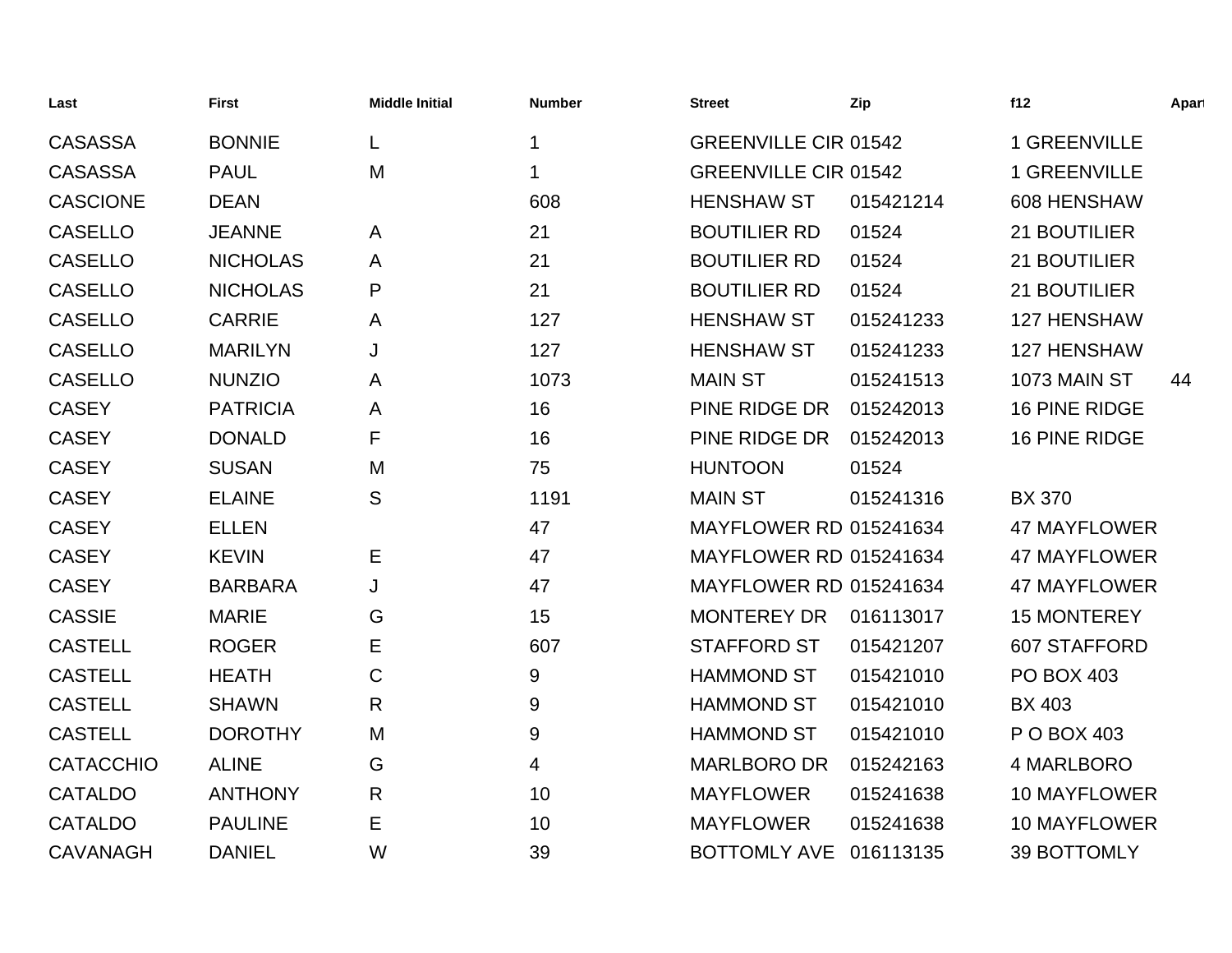| Last             | First           | <b>Middle Initial</b> | <b>Number</b> | <b>Street</b>          | Zip       | f12                  | Apart          |
|------------------|-----------------|-----------------------|---------------|------------------------|-----------|----------------------|----------------|
| <b>CAVANAGH</b>  | <b>ROSEMARY</b> | A                     | 39            | <b>BOTTOMLY AVE</b>    | 016113135 | 39 BOTTOMLY          |                |
| <b>CAVANAGH</b>  | <b>WILLIAM</b>  | F                     | 39            | <b>BOTTOMLY AVE</b>    | 016113135 | 39 BOTTOMLY          |                |
| <b>CAYER</b>     | <b>JOHN</b>     | H                     | 111           | <b>HUNTOON</b>         | 01542     | 111 HUNTOON          | 119            |
| <b>CAZEAULT</b>  | <b>ANN</b>      | C                     | 94            | <b>AUBURN ST</b>       | 016113222 | 94 AUBURN            |                |
| <b>CAZEAULT</b>  | <b>ARMAND</b>   | M                     | 94            | <b>AUBURN ST</b>       | 016113222 | 94 AUBURN ST         |                |
| <b>CECCHI</b>    | <b>GAYLE</b>    | R                     | 22            | <b>CARLETON RD</b>     | 015421144 | 22 CARLETON          |                |
| <b>CECCHI</b>    | <b>PAUL</b>     | J                     | 22            | <b>CARLETON RD</b>     | 015421144 | 22 CARLETON          |                |
| <b>CEELY</b>     | <b>JOAN</b>     | M                     | 27            | PINE RIDGE DR          | 01524     | 27 PINE RIDGE        |                |
| <b>CEELY</b>     | <b>STEPHEN</b>  | A                     | 27            | PINE RIDGE DR          | 01524     |                      |                |
| <b>CEHON</b>     | <b>WENDY</b>    | M                     | 10            | <b>HAMMOND ST</b>      | 015421011 | <b>10 HAMMOND ST</b> |                |
| <b>CEHON</b>     | <b>RICHARD</b>  | P                     | 10            | <b>HAMMOND ST</b>      | 015421011 | <b>10 HAMMOND ST</b> |                |
| <b>CHAD</b>      | <b>MARY</b>     | H                     | 65            | MCCARTHY AVE 016113252 |           | <b>65 MCCARTHY</b>   | $\overline{2}$ |
| <b>CHAD</b>      | <b>SCOTT</b>    | D                     | 65            | MCCARTHY AVE 01611     |           | <b>65 MCCARTHY</b>   |                |
| <b>CHAD</b>      | <b>WANDA</b>    | J                     | 1073          | <b>MAIN ST</b>         | 015241336 | <b>1073 MAIN</b>     |                |
| <b>CHAFFEE</b>   | <b>BETTY</b>    | A                     | 208           | <b>RAWSON ST</b>       | 015242018 | 208 RAWSON           |                |
| <b>CHAFFEE</b>   | <b>ANN</b>      | <b>MARIE</b>          | 915           | <b>STAFFORD ST</b>     | 015421205 | POBOX <sub>6</sub>   |                |
| <b>CHAFFEE</b>   | <b>BRIAN</b>    | S                     | 915           | <b>STAFFORD ST</b>     | 015421205 | POBOX <sub>6</sub>   |                |
| <b>CHAFFEE</b>   | <b>HEATHER</b>  | Α                     | 915           | <b>STAFFORD ST</b>     | 015421205 | BX6                  |                |
| <b>CHAFFEE</b>   | <b>GURDON</b>   | A                     | 915           | <b>STAFFORD ST</b>     | 015421205 | POBOX <sub>6</sub>   |                |
| <b>CHAMPAGNE</b> | <b>EMILY</b>    | K                     | 9             | <b>LAKE DR</b>         | 015242008 | 9 LAKE DR            |                |
| <b>CHAMPAGNE</b> | <b>MATTHEW</b>  | R                     | 9             | <b>LAKE DR</b>         | 015242008 | 9 LAKE DR            |                |
| <b>CHAMPAGNE</b> | <b>ROBERT</b>   | B                     | 9             | <b>LAKE DR</b>         | 015242008 | 9 LAKE DRIVE         |                |
| <b>CHAMPAGNE</b> | <b>SHEILA</b>   | M                     | 9             | <b>LAKE DR</b>         | 015242008 | 9 LAKE DRIVE         |                |
| <b>CHAMPAGNE</b> | <b>DOROTHY</b>  | A                     | 85            | <b>BROOK ST</b>        | 016113212 | 85 BROOK             |                |
| <b>CHAMPAGNE</b> | <b>DENNIS</b>   | E                     | 85            | <b>BROOK ST</b>        | 016113212 | 85 BROOK             |                |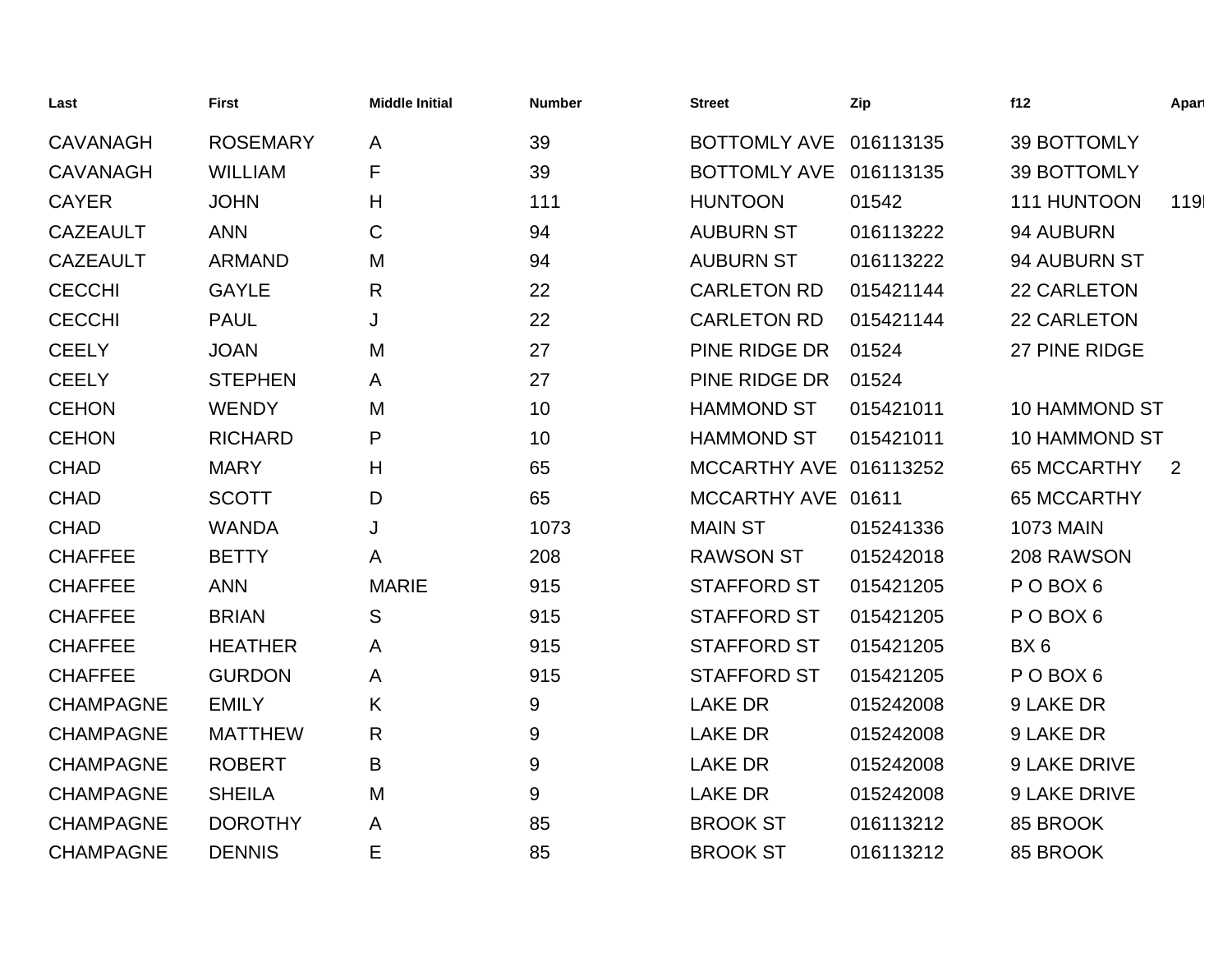| Last                 | <b>First</b>          | <b>Middle Initial</b> | <b>Number</b>  | <b>Street</b>      | Zip       | f12                | Apart |
|----------------------|-----------------------|-----------------------|----------------|--------------------|-----------|--------------------|-------|
| <b>CHANDLER</b>      | <b>CORRY</b>          | M                     | 569            | <b>MAIN ST</b>     | 016113041 | 569 MAIN ST        |       |
| <b>CHANDLER-WIT</b>  | <b>EMILY</b>          | J                     | 68             | PINE ST            | 015241616 | 68 PINE ST         |       |
| <b>CHANIS</b>        | <b>WILLIAM</b>        | P                     | $\overline{7}$ | <b>HILLSIDE RD</b> | 016113359 | 7 HILLSIDE RD      |       |
| <b>CHAPMAN</b>       | <b>KATHLEEN</b>       | M                     | 9              | <b>CLARK ST</b>    | 015421141 | 9 CLARK            |       |
| <b>CHAPMAN</b>       | <b>WAYNE</b>          | M                     | 9              | <b>CLARK ST</b>    | 015421141 | 9 CLARK            |       |
| <b>CHAPMAN</b>       | <b>THOMAS</b>         | R                     | $\overline{7}$ | <b>TANGLEWOOD</b>  | 015241617 | 7 TANGLEWOOD       |       |
| <b>CHAPUT</b>        | <b>LYNN</b>           | A                     | 4              | <b>LAFLASH LN</b>  | 01524     |                    |       |
| <b>CHARBONNEAU</b>   | <b>DOROTHY</b>        | F                     | 89             | <b>CHARLES ST</b>  | 015242111 | <b>89 CHARLES</b>  |       |
| <b>CHARTIER</b>      | <b>SHAWNA</b>         | <b>LYNNE</b>          | 11             | <b>OVERLOOK DR</b> | 015241933 | <b>PO BOX 296</b>  |       |
| <b>CHARTIER</b>      | <b>TERRY</b>          | A                     | 11             | <b>OVERLOOK DR</b> | 015241933 | P O BOX 296        |       |
| <b>CHARTIER</b>      | <b>JAMES</b>          | R                     | 11             | <b>OVERLOOK DR</b> | 015241933 | P O BOX 296        |       |
| <b>CHARTIER-FREI</b> | <b>DIANE</b>          | M                     | 262            | <b>PINE ST</b>     | 015241629 |                    |       |
| <b>CHASE</b>         | <b>NANCY</b>          | T                     | 1197           | <b>MAIN ST</b>     | 015241316 | <b>1197 MAIN</b>   |       |
| <b>CHASE</b>         | <b>PAUL</b>           | A                     | 1197           | <b>MAIN ST</b>     | 015241316 | <b>1197 MAIN</b>   |       |
| <b>CHASE</b>         | <b>TAMMY</b>          |                       | 550            | <b>PINE ST</b>     | 015242211 | 550 PINE ST        |       |
| <b>CHASE</b>         | <b>STANLEY</b>        | Е                     | 89             | <b>CHARLES ST</b>  | 015242111 |                    |       |
| <b>CHENETTE</b>      | <b>JEANNE</b>         | M                     | 30             | PLEASANT ST        | 015241449 | <b>30 PLEASANT</b> |       |
| <b>CHERRY</b>        | <b>BRADFORD</b>       | т                     | 1326           | <b>MAIN ST</b>     | 015241318 | <b>1326 MAIN</b>   |       |
| <b>CHERRY</b>        | <b>LAURA</b>          | F                     | 1326           | <b>MAIN ST</b>     | 015241318 | 1326 MAIN ST       |       |
| <b>CHERRY</b>        | <b>MARY</b>           | Е                     | 1326           | <b>MAIN ST</b>     | 015241318 | <b>1326 MAIN</b>   |       |
| <b>CHERRY</b>        | <b>DORIS</b>          |                       | 11             | <b>CLARK ST</b>    | 015421141 | 11 CLARK           |       |
| <b>CHERRY</b>        | <b>DOUGLAS</b>        | т                     | 11             | <b>CLARK ST</b>    | 015421141 | 11 CLARK           |       |
| <b>CHERRY</b>        | <b>KATHLEEN</b>       | A                     | 525            | <b>PINE ST</b>     | 015242218 | <b>525 PINE</b>    |       |
| <b>CHERRY</b>        | <b>DONALD</b>         | A                     | 525            | <b>PINE ST</b>     | 015242218 | <b>525 PINE</b>    |       |
| <b>CHERRY</b>        | <b>FLORENCEANNE M</b> |                       | 135            | <b>CHARLES ST</b>  | 015242148 | <b>135 CHARLES</b> |       |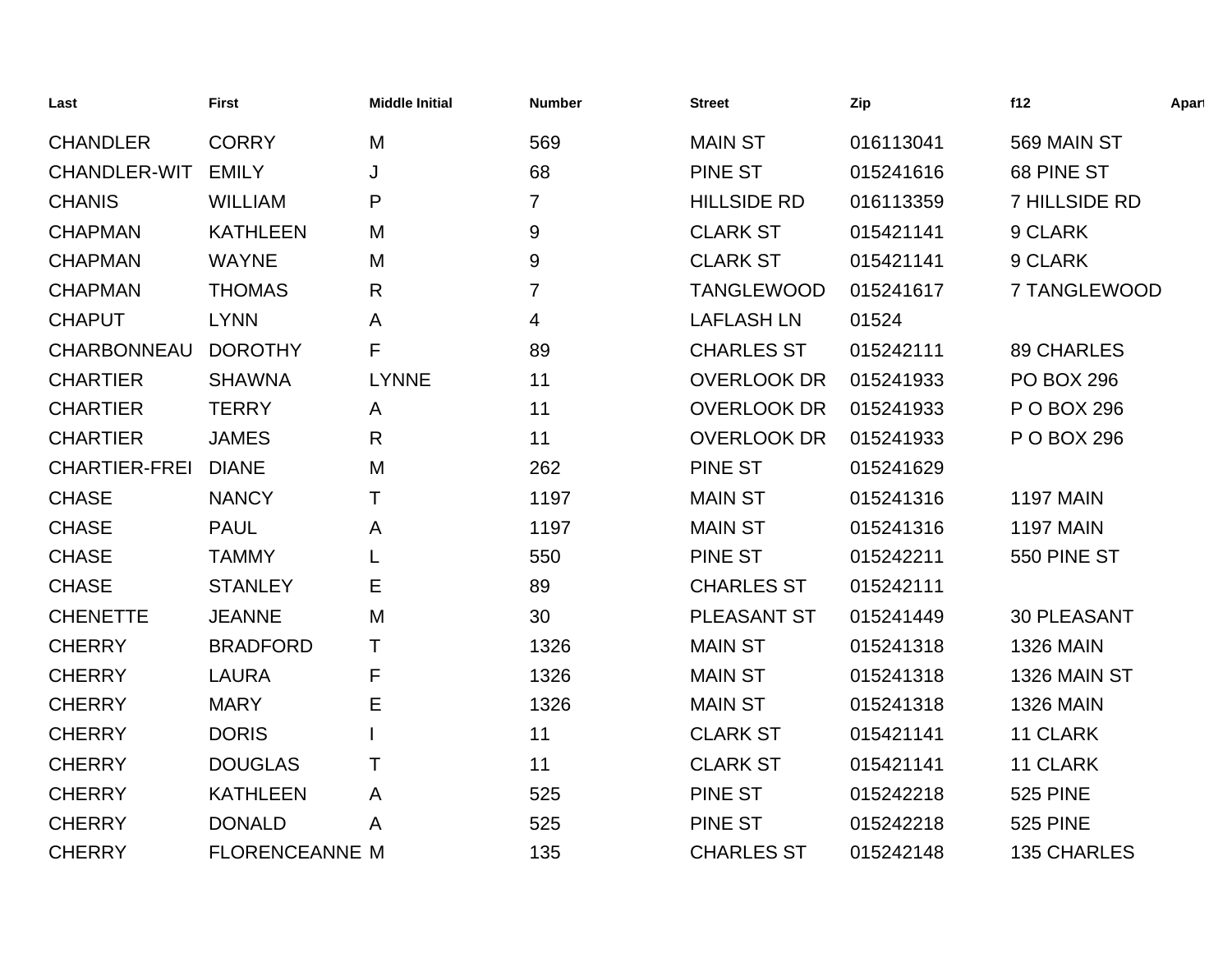| Last              | <b>First</b>       | <b>Middle Initial</b> | <b>Number</b> | <b>Street</b>           | Zip       | f12                   | Apart          |
|-------------------|--------------------|-----------------------|---------------|-------------------------|-----------|-----------------------|----------------|
| <b>CHERRY</b>     | <b>BRIAN</b>       | Τ                     | 135           | <b>CHARLES ST</b>       | 015242148 | <b>135 CHARLES</b>    |                |
| <b>CHERRY</b>     | <b>ERNESTINE</b>   | A                     | 500           | <b>PINE ST</b>          | 015242211 | <b>500 PINE</b>       |                |
| <b>CHERRY</b>     | <b>DONALD</b>      | A                     | 500           | <b>PINE ST</b>          | 015242211 | <b>500 PINE</b>       |                |
| <b>CHESKO</b>     | <b>LAURA</b>       |                       | 8             | <b>CRICKLEWOOD</b>      | 015241604 | 8                     |                |
| <b>CHESTNA</b>    | <b>RUSSELL</b>     | D                     | 21            | <b>SIANI RD</b>         | 01542     | 21 SIANI RD           |                |
| <b>CHIAPULIS</b>  | <b>PETER</b>       | J                     | 501           | <b>STAFFORD ST</b>      | 016113341 | 501 STAFFORD          | $\mathbf 1$    |
| <b>CHIASSON</b>   | <b>DEBORAH</b>     | D                     | 13            | <b>MARKET ST</b>        | 015241339 | 3 PAXTON              |                |
| <b>CHICKERING</b> | <b>JOYCE</b>       | H                     | 443           | <b>PLEASANT ST</b>      | 015241221 | <b>443 PLEASANT</b>   |                |
| <b>CHIRAS</b>     | <b>ERICA</b>       | <b>LYNN</b>           | 4             | DALE CT                 | 015421138 | BX8                   |                |
| <b>CHIUCHIOLO</b> | <b>ALEXANDRIA</b>  | K                     | 25            | <b>BURNCOAT ST</b>      | 015242011 | <b>25 BURNCOAT</b>    |                |
| <b>CHIUCHIOLO</b> | <b>CHRISTOPHER</b> | J                     | 25            | <b>BURNCOAT ST</b>      | 015242011 | <b>25 BURNCOAT</b>    |                |
| <b>CHIUCHIOLO</b> | <b>JOSEPH</b>      | F                     | 25            | <b>BURNCOAT ST</b>      | 015242011 | 25 BURNCOAT           |                |
| <b>CHIUSANO</b>   | <b>KATHRYN</b>     |                       | 5             | DEER POND DR            | 015241101 | 5 DEER POND           |                |
| <b>CHIUSANO</b>   | <b>ANTHONY</b>     | J                     | 5             | DEER POND DR            | 015241101 | 5 DEER POND           |                |
| <b>CHOHAN</b>     | <b>HARJINDER</b>   | K                     | 11            | GLEN ELLEN LN 015421223 |           | 11 GLEN ELLEN         |                |
| <b>CHOHAN</b>     | <b>JAGTAR</b>      | S                     | 11            | <b>GLEN ELLEN LN</b>    | 015421223 | 11 GLEN ELLEN         |                |
| <b>CHOINSKI</b>   | <b>SCOTT</b>       | J                     | 177           | <b>BALDWIN ST</b>       | 01524     | 177 BALDWIN ST        |                |
| <b>CHORUZEK</b>   | <b>COREY</b>       | R                     | 126           | <b>CHARLES ST</b>       | 015242157 | <b>126 CHARLES ST</b> |                |
| <b>CHRISTIAN</b>  | <b>KATHRYN</b>     | Е                     | 88            | <b>BROWN ST</b>         | 016113131 | 88 BROWN              |                |
| <b>CHRONCHIO</b>  | <b>ANTHONY</b>     | M                     | 9             | <b>HILLSIDE RD</b>      | 016113359 | 9 HILLSIDE RD         |                |
| <b>CHRONCHIO</b>  | <b>JENNIFER</b>    | S                     | 9             | <b>HILLSIDE RD</b>      | 016113359 | 9 HILLSIDE            |                |
| <b>CHVIRUK</b>    | <b>SUSAN</b>       | A                     | 4             | <b>AUTUMN LN</b>        | 01524     | <b>4 AUTUMN LN</b>    |                |
| <b>CHVIRUK</b>    | <b>WILLIAM</b>     | Е                     | 4             | <b>AUTUMN LN</b>        | 01524     | <b>4 AUTUMN LN</b>    |                |
| <b>CIANCIOTTO</b> | <b>THOMAS</b>      | A                     | 5             | <b>TOWN BEACH</b>       | 015241923 | <b>5 TOWN BEACH</b>   | 19             |
| <b>CIESZYNSKI</b> | <b>AMY</b>         | E                     | 1145          | <b>MAIN ST</b>          | 015241346 | <b>1145 MAIN ST</b>   | $\overline{2}$ |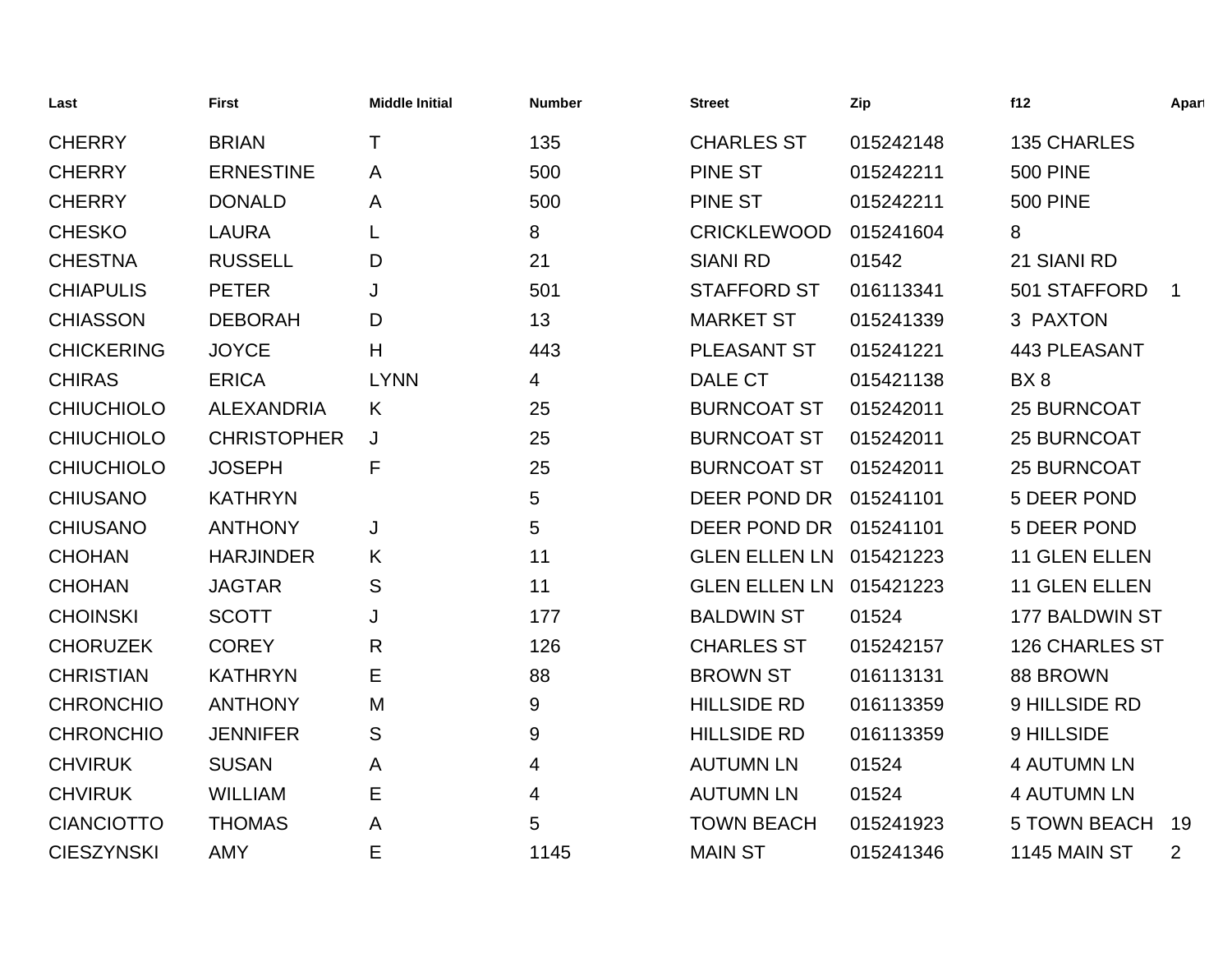| Last                      | <b>First</b>     | <b>Middle Initial</b> | <b>Number</b> | <b>Street</b>          | Zip       | f12                   | Apart      |
|---------------------------|------------------|-----------------------|---------------|------------------------|-----------|-----------------------|------------|
| <b>CIRAS</b>              | <b>ELIZABETH</b> | M                     | 9             | <b>ELMWOOD AVE</b>     | 016113318 | 9 ELMWOOD             | 2          |
| <b>CLARK</b>              | <b>JOAN</b>      | F                     | 92            | <b>BROWN ST</b>        | 016113131 | 92 BROWN              |            |
| <b>CLARK</b>              | <b>JON</b>       | E                     | 92            | <b>BROWN ST</b>        | 016113131 | 92 BROWN              |            |
| <b>CLARK</b>              | <b>DENNIS</b>    | F                     | 61            | <b>SARGENT ST</b>      | 016113103 | 61 SARGENT ST A       |            |
| <b>CLARK</b>              | <b>SANDRA</b>    |                       | 551           | <b>MAIN ST</b>         | 016113041 | <b>551 MAIN</b>       |            |
| <b>CLARK</b>              | <b>JON</b>       | J                     | 98            | <b>BROWN ST</b>        | 016113131 | 98 BROWN ST           |            |
| <b>CLARK</b>              | <b>CARMEN</b>    | P                     | 98            | <b>BROWN ST</b>        | 016113131 | 98 BROWN ST           |            |
| <b>CLARK</b>              | <b>GEORGE</b>    | M                     | 50            | <b>CHARLTON ST</b>     | 015421016 | 50 CHARLTON           |            |
| <b>CLARK</b>              | <b>DONNA</b>     | M                     | 50            | <b>CHARLTON ST</b>     | 015421016 | 50 CHARLTON           |            |
| <b>CLARK</b>              | <b>JEFFREY</b>   | A                     | $\mathbf 1$   | <b>VICTOR AVE</b>      | 015241248 | 1 VICTOR              |            |
| <b>CLARK</b>              | <b>DEBORAH</b>   |                       | 1             | <b>VICTOR AVE</b>      | 015241248 | 1 VICTOR              |            |
| <b>CLARK</b>              | <b>GARY</b>      | F                     | 5             | <b>WARREN ST</b>       | 015241405 | <b>5 WARREN</b>       |            |
| <b>CLARK</b>              | <b>AUDREY</b>    | F                     | 5             | <b>WARREN ST</b>       | 015241405 | <b>5 WARREN</b>       |            |
| <b>CLARKE</b>             | <b>SANDRA</b>    | J                     | 75            | <b>HUNTOON</b>         | 01524     | 75 HUNTOON            | $4 - 0\xi$ |
| <b>CLEARY</b>             | <b>ROBERT</b>    | R                     | 14            | YOUNG ST               | 016113263 | <b>14 YOUNG</b>       |            |
| <b>CLEARY</b>             | <b>JESSICA</b>   | L                     | 94            | MCCARTHY AVE 016113264 |           | 94 MCCARTHY           |            |
| <b>CLEARY</b>             | <b>MELISSA</b>   | $\mathsf{R}$          | 94            | MCCARTHY AVE 016113264 |           | 94 MCCARTHY           |            |
| <b>CLEARY</b>             | <b>STEPHEN</b>   | H                     | 94            | MCCARTHY AVE 016113264 |           | 94 MCCARTHY           |            |
| <b>CLEARY</b>             | <b>ELIZABETH</b> | M                     | 94            | MCCARTHY AVE 016113264 |           | 94 MCCARTHY           |            |
| <b>CLEARY</b>             | <b>JOHN</b>      | B                     | 8             | <b>FOREST ST</b>       | 015241725 | 8 FOREST              |            |
| <b>CLEARY</b>             | <b>MAUREEN</b>   | A                     | 8             | <b>FOREST ST</b>       | 015241725 | 8 FOREST              |            |
| <b>CLEARY</b>             | <b>BERNARD</b>   | Е                     | 8             | <b>FOREST ST</b>       | 015241725 | 8 FOREST              |            |
| <b>CLEARY</b>             | <b>LORI</b>      | <b>ANN</b>            | 138           | <b>CHARLES ST</b>      | 015242109 | <b>138 CHARLES ST</b> |            |
| <b>CLEARY</b>             | <b>LAWRENCE</b>  | Τ                     | 138           | <b>CHARLES ST</b>      | 015242109 | <b>138 CHARLES ST</b> |            |
| <b>CLEARY-MARTIN LISA</b> |                  | M                     | 84            | BOTTOMLY AVE 016113134 |           | 84 BOTTOMLY           |            |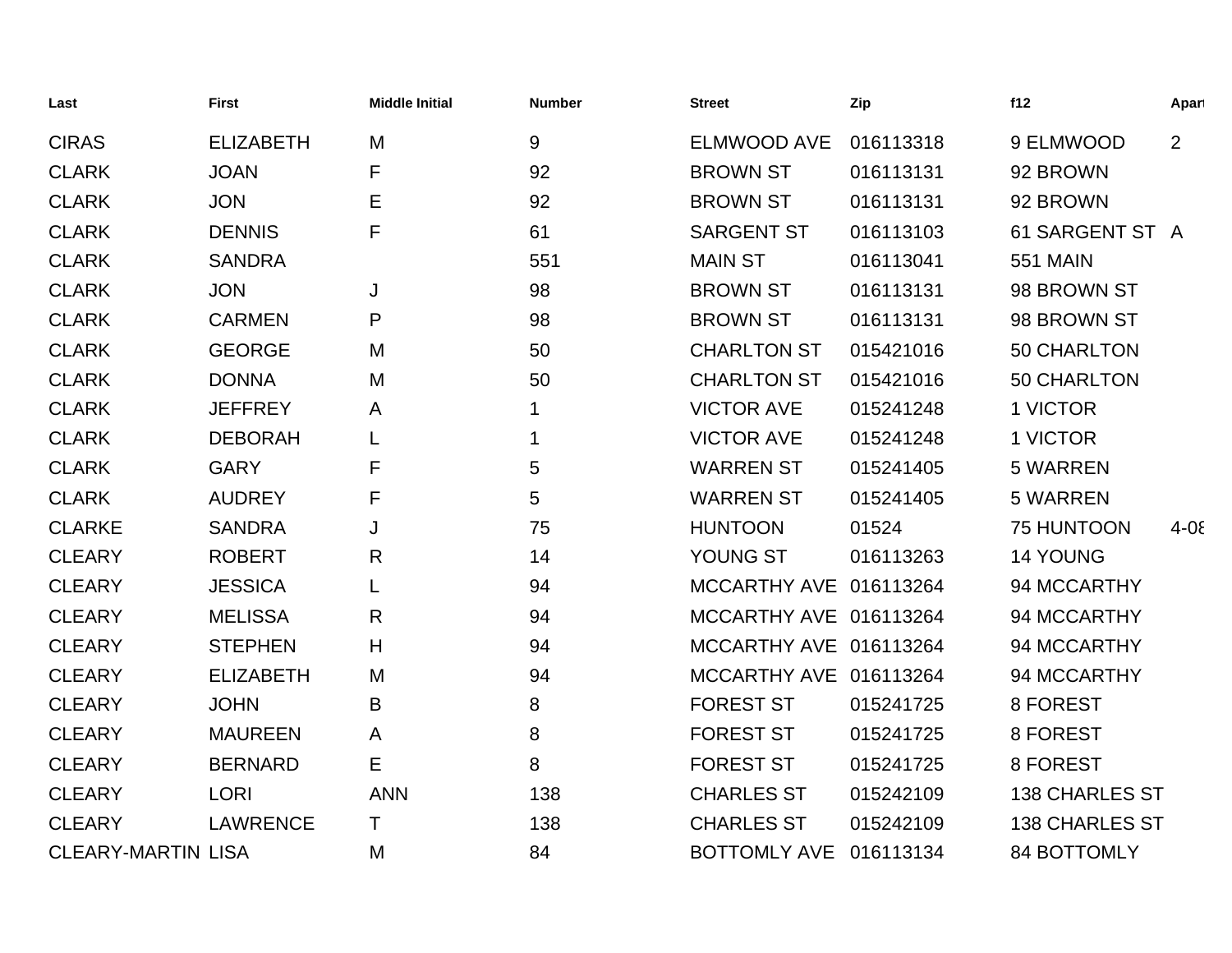| Last              | <b>First</b>     | <b>Middle Initial</b> | <b>Number</b> | <b>Street</b>           | Zip       | f12                 | Apart |
|-------------------|------------------|-----------------------|---------------|-------------------------|-----------|---------------------|-------|
| <b>CLEM</b>       | <b>GEORGE</b>    | L                     | 39            | <b>GROVE ST</b>         | 015241506 | 39 GROVE            |       |
| <b>CLEM</b>       | <b>WINIFRED</b>  |                       | 39            | <b>GROVE ST</b>         | 015241506 | 39 GROVE            |       |
| <b>CLEMENCE</b>   | <b>CHRISTINE</b> | M                     | 150           | <b>BOYD ST</b>          | 016113106 | 150 BOYD ST         |       |
| <b>CLEMMEY</b>    | <b>PAULA</b>     | F                     | 180           | <b>RAWSON ST</b>        | 015242018 | 180 RAWSON          |       |
| <b>CLEMMEY</b>    | <b>CHARLES</b>   | Е                     | 1039          | <b>STAFFORD ST</b>      | 015421003 | P O BOX 148         |       |
| <b>CLEMMEY</b>    | <b>PAUL</b>      | F                     | 1039          | <b>STAFFORD ST</b>      | 015421003 | P O BOX 148         |       |
| <b>CLEVELAND</b>  | <b>MARGARET</b>  | A                     | 1015          | <b>STAFFORD ST</b>      | 015421113 | POBOX 38            |       |
| <b>CLEVELAND</b>  | <b>BETH</b>      | Е                     | 9             | LEXINGTON AVE 015241327 |           | 9 LEXINGTON         |       |
| <b>CLEVELAND</b>  | <b>MARK</b>      | B                     | 9             | LEXINGTON AVE 015241327 |           | 9 LEXINGTON         |       |
| <b>CLOCKEDILE</b> | <b>LAWRENCE</b>  | R                     | 209           | <b>CLARK ST</b>         | 015421213 | 209 CLARK           |       |
| <b>CLOCKEDILE</b> | <b>MARY</b>      | L                     | 60            | <b>LAKE VIEW DR</b>     | 015242101 | 60 LAKEVIEW         |       |
| <b>CLOCKEDILE</b> | <b>RONALD</b>    |                       | 60            | <b>LAKE VIEW DR</b>     | 015242101 | 60 LAKEVIEW         |       |
| <b>CLOCKEDILE</b> | <b>RANDALL</b>   | L                     | 59            | <b>LAKE VIEW DR</b>     | 015242142 | 59 LAKE VIEW        |       |
| <b>CLOCKEDILE</b> | <b>DEBORAH</b>   | J                     | 59            | <b>LAKE VIEW DR</b>     | 015242142 | 59 LAKE VIEW        |       |
| <b>CLOTAR</b>     | <b>ROBERT</b>    | F                     | 51            | <b>MANNVILLE ST</b>     | 015241124 | 51 MANNVILLE        |       |
| <b>CLOTAR</b>     | <b>LEE</b>       | A                     | 51            | <b>MANNVILLE ST</b>     | 015241124 | 51 MANNVILLE        |       |
| <b>CLOUTIER</b>   | <b>BONNIE</b>    | J                     | 5             | <b>GLEN ELLEN LN</b>    | 015421223 | P O BOX 103         |       |
| <b>CLOUTIER</b>   | <b>JUNE</b>      | A                     | 836           | PLEASANT ST             | 015421127 | 836 PLEASANT        |       |
| <b>COAKLEY</b>    | <b>KERRI</b>     | A                     | 10            | <b>ACKLEY DR</b>        | 015421017 | 10 ACKLEY DR        |       |
| <b>COBB</b>       | <b>ANNEMARIE</b> |                       | 136           | <b>AUBURN ST</b>        | 016113220 | PO BOX 3136         |       |
| <b>COBB</b>       | <b>STEPHEN</b>   | L                     | 136           | <b>AUBURN ST</b>        | 016113220 | PO BOX 3136         |       |
| <b>COBB</b>       | <b>SARAH</b>     | A                     | 67            | <b>PINE ST</b>          | 015241615 | 67 PINE ST          |       |
| <b>COCKER</b>     | <b>DONALD</b>    | Е                     | 150           | PETER SALEM             | 015241210 | 150 PETER           |       |
| <b>COCKER</b>     | <b>DONALD</b>    | E                     | 40            | <b>LAKE VIEW DR</b>     | 015242101 | <b>40 LAKE VIEW</b> |       |
| <b>COCKER</b>     | <b>KENNETH</b>   | P                     | 883           | <b>MAIN ST</b>          | 015241341 | 883 MAIN ST         |       |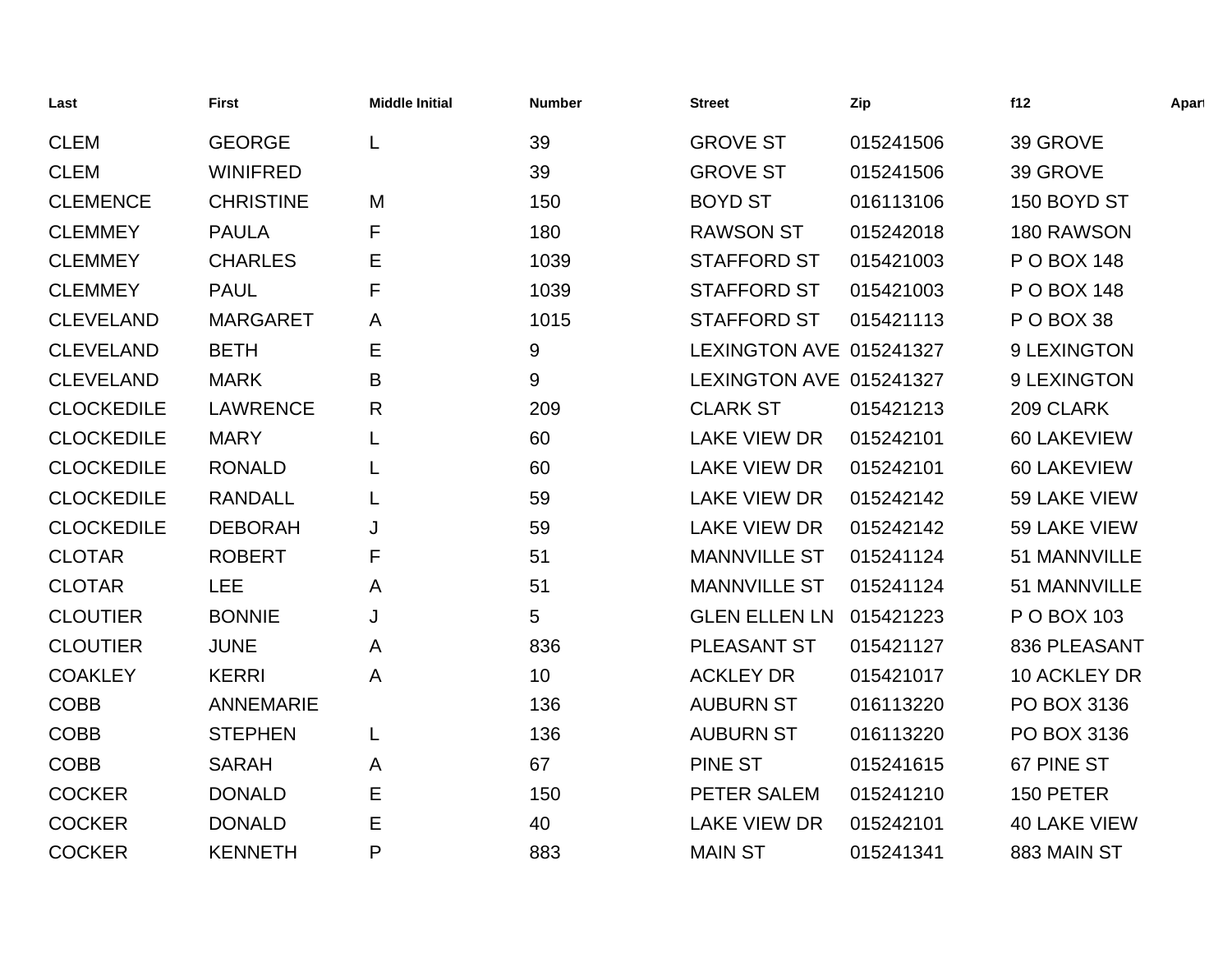| Last             | <b>First</b>    | <b>Middle Initial</b> | <b>Number</b>  | <b>Street</b>      | Zip       | f12                 | Apart |
|------------------|-----------------|-----------------------|----------------|--------------------|-----------|---------------------|-------|
| <b>COCKER</b>    | <b>MARIA</b>    | J                     | 883            | <b>MAIN ST</b>     | 015241341 | 883 MAIN ST         |       |
| <b>CODERRE</b>   | <b>ETHEL</b>    | M                     | 10             | <b>CONWAY DR</b>   | 015241216 | 10 CONWAY DR        |       |
| <b>CODERRE</b>   | <b>FRANCIS</b>  | Е                     | 10             | <b>CONWAY DR</b>   | 015241216 | P O BOX 398         |       |
| <b>COGSWELL</b>  | <b>GEORGE</b>   | Н                     | 11             | <b>WINSLOW AVE</b> | 015241110 | 11 WINSLOW          |       |
| <b>COGSWELL</b>  | <b>KAREN</b>    | M                     | 22             | <b>WINSLOW AVE</b> | 015241131 | 22 WINSLOW          |       |
| <b>COGSWELL</b>  | <b>STEVE</b>    | Е                     | 22             | <b>WINSLOW AVE</b> | 015241131 | 22 WINSLOW          |       |
| <b>COLBY</b>     | <b>ARLENE</b>   | R                     | 65             | <b>WAITE ST</b>    | 015241120 | 65 WAITE            |       |
| <b>COLBY</b>     | <b>MATTHEW</b>  | R                     | 65             | <b>WAITE ST</b>    | 015241120 | 65 WAITE ST         |       |
| <b>COLBY</b>     | <b>ROLAND</b>   | B                     | 65             | <b>WAITE ST</b>    | 015241120 | 65 WAITE            |       |
| <b>COLBY</b>     | <b>TAMMY</b>    | M                     | 8              | <b>WOODLAND RD</b> | 016113006 | 8 WOODLAND          |       |
| <b>COLBY</b>     | <b>KEVIN</b>    | S                     | 8              | <b>WOODLAND RD</b> | 016113006 | 8 WOODLAND          |       |
| <b>COLBY</b>     | <b>PETER</b>    | S                     | 630            | PLEASANT ST        | 015421101 | 630 PLEASANT        |       |
| <b>COLBY</b>     | <b>JOYCE</b>    | M                     | 630            | PLEASANT ST        | 015421101 | 630 PLEASANT        |       |
| <b>COLBY</b>     | <b>JOHN</b>     | C                     | 635            | PLEASANT ST        | 015421102 | 635 PLEASANT        |       |
| <b>COLBY</b>     | <b>FLORENCE</b> | M                     | 635            | PLEASANT ST        | 015421102 | 635 PLEASANT        |       |
| <b>COLBY</b>     | <b>LINDA</b>    | L                     | 668            | <b>PLEASANT ST</b> | 015421131 | <b>668 PLEASANT</b> |       |
| <b>COLBY</b>     | <b>WAYNE</b>    | J                     | 668            | PLEASANT ST        | 015421131 | <b>668 PLEASANT</b> |       |
| <b>COLBY</b>     | <b>MELISSA</b>  | A                     | 666            | PLEASANT ST        | 015421131 | 666 PLEASANT        |       |
| <b>COLBY</b>     | <b>JAMES</b>    | Κ                     | 666            | PLEASANT ST        | 015421131 | 666 PLEASANT        |       |
| <b>COLBY</b>     | <b>JOAN</b>     | Е                     | 1075           | <b>MAIN ST</b>     | 015241331 | <b>1075 MAIN</b>    |       |
| <b>COLBY</b>     | <b>DIANE</b>    | Е                     | 1              | PINE ST            | 01524     |                     |       |
| <b>COLBY</b>     | <b>DANIEL</b>   | Е                     | 1              | <b>PINE ST</b>     | 01524     | 1 PINE ST           |       |
| COLE             | <b>LINDA</b>    | J                     | $\overline{2}$ | <b>BOND ST</b>     | 01524     | 34 BOND ST          |       |
| <b>COLE</b>      | <b>MICHAEL</b>  | Α                     | $\overline{2}$ | <b>BOND ST</b>     | 01524     | 34 BOND ST          |       |
| <b>COLEBROOK</b> | <b>SHERRIE</b>  |                       | 1              | <b>SANFRED RD</b>  | 015241278 | 1 SANFRED RD        |       |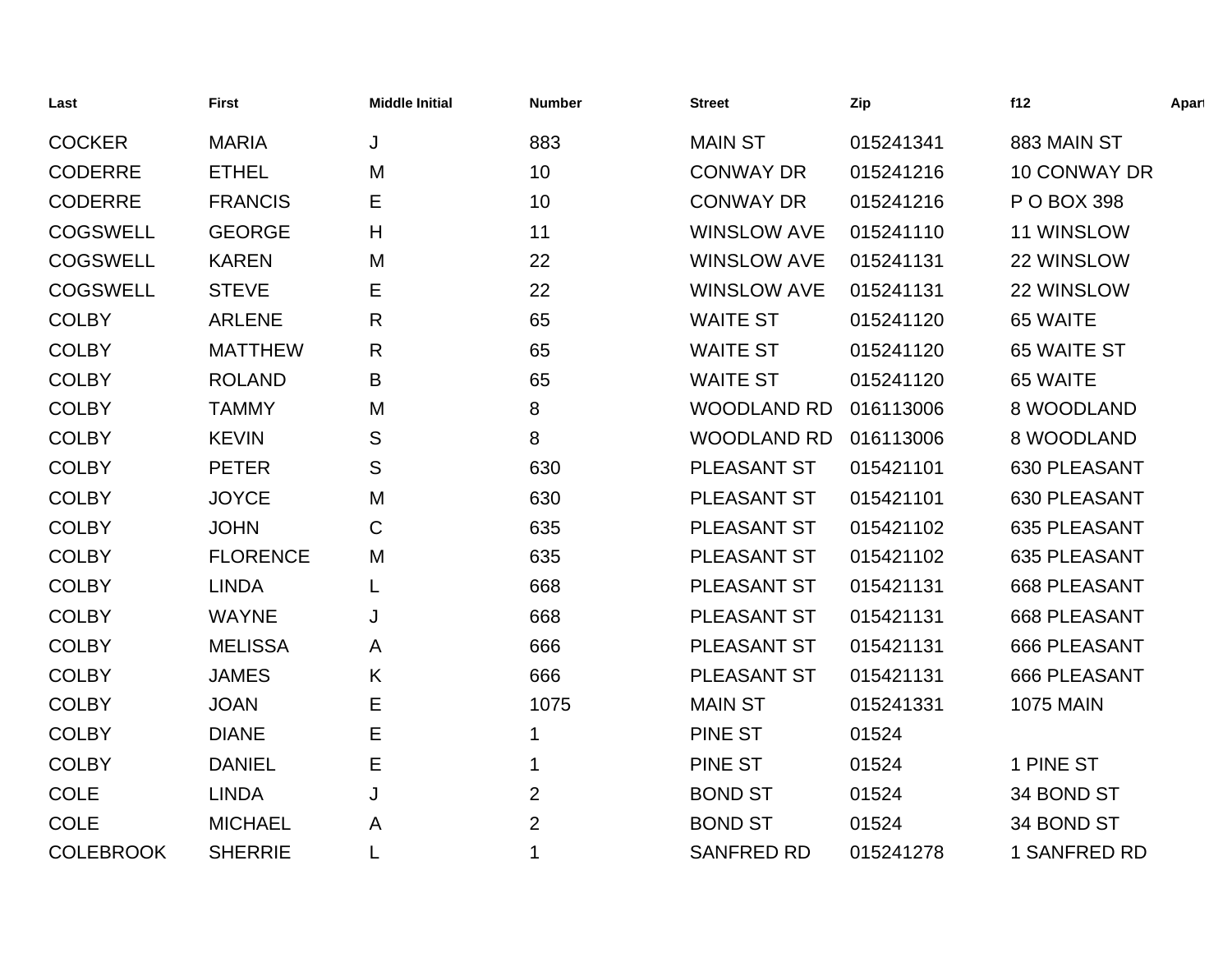| Last                | <b>First</b>     | <b>Middle Initial</b> | <b>Number</b>  | <b>Street</b>        | Zip       | f12                | Apart |
|---------------------|------------------|-----------------------|----------------|----------------------|-----------|--------------------|-------|
| <b>COLEBROOK</b>    | <b>JAMES</b>     | A                     | 1              | <b>SANFRED RD</b>    | 015241278 | 1 SANFRED RD       |       |
| <b>COLEMAN</b>      | <b>RUTH</b>      | P                     | 15             | <b>LAKE DR</b>       | 015242008 | P O BOX 65         |       |
| <b>COLEMAN</b>      | <b>VINCENT</b>   | W                     | 15             | <b>LAKE DR</b>       | 015242008 | <b>BX 65</b>       |       |
| <b>COLEMAN</b>      | <b>JOHN</b>      | Е                     | 15             | <b>LAKE DR</b>       | 015242008 | P O BOX 65         |       |
| <b>COLEMAN</b>      | <b>JOHN</b>      | E                     | 38             | <b>LAKE DR</b>       | 015242008 | 38 LAKE DR         |       |
| <b>COLLARD</b>      | <b>CHRISTIAN</b> | L                     | 501            | <b>STAFFORD ST</b>   | 016113340 | 501 STAFFORD       | 18    |
| <b>COLLARD</b>      | <b>JENNIFER</b>  | M                     | 501            | <b>STAFFORD ST</b>   | 016113340 | 501 STAFFORD       | 18    |
| <b>COLLARI</b>      | <b>KERRY</b>     | A                     | 11             | <b>WINSLOW AVE</b>   | 015241110 | 11 WINSLOW         |       |
| <b>COLLETTE</b>     | <b>STEPHANIE</b> | J                     | 94             | <b>MOOSE HILL RD</b> | 01524     | 94 MOOSE HILL      |       |
| <b>COLLETTE</b>     | <b>PAUL</b>      | R                     | 94             | <b>MOOSE HILL RD</b> | 01524     | 94 MOOSE HILL      |       |
| <b>COLLETTE</b>     | <b>LYNN</b>      | <b>ANN</b>            | 15             | <b>WATCH ST</b>      | 015421312 | <b>15 WATCH ST</b> |       |
| <b>COLLETTE</b>     | <b>BARBARA</b>   | A                     | 54             | <b>CHARLTON ST</b>   | 015421016 | <b>54 CHARLTON</b> |       |
| <b>COLLETTE</b>     | <b>JOSEPH</b>    | A                     | 54             | <b>CHARLTON ST</b>   | 015421016 | <b>54 CHARLTON</b> |       |
| <b>COLLINS</b>      | <b>KELLY</b>     | J                     | 37             | <b>LAKE DR</b>       | 01524     | 37 LAKE DR         |       |
| <b>COLLINS</b>      | <b>DARLEEN</b>   | Е                     | 56             | <b>BOYD ST</b>       | 016113249 | 56 BOYD            |       |
| <b>COLOMBO</b>      | <b>ANTHONY</b>   | A                     | 1016           | <b>STAFFORD ST</b>   | 015421114 | 1016 STAFFORD      |       |
| <b>COLOMBO</b>      | <b>DEBRA</b>     | A                     | 1016           | <b>STAFFORD ST</b>   | 015421114 | 1016 STAFFORD      |       |
| <b>COLOMBO</b>      | <b>STEPHEN</b>   | A                     | 1016           | <b>STAFFORD ST</b>   | 015421114 | 1016 STAFFORD      |       |
| <b>COLON-FLORES</b> | <b>MARY</b>      | D                     | $\overline{2}$ | <b>FELIX ST</b>      | 015241902 | 2 FELIX STREET     |       |
| <b>COMEAU</b>       | <b>YVONNE</b>    | B                     | 3              | PINE RIDGE DR        | 015242013 | 3 PINE RIDGE       |       |
| <b>COMEAU</b>       | <b>KAREN</b>     | M                     | 69             | <b>BURNCOAT LN</b>   | 015242009 | 69 BURNCOAT        |       |
| <b>COMEAU</b>       | <b>MICHAEL</b>   | F                     | 69             | <b>BURNCOAT LN</b>   | 015242009 | 69 BURNCOAT        |       |
| <b>CONLEY</b>       | <b>PEGGY</b>     | J                     | 1350           | <b>MAIN ST</b>       | 015241320 | <b>1350 MAIN</b>   |       |
| <b>CONLEY</b>       | <b>THOMAS</b>    |                       | 1350           | <b>MAIN ST</b>       | 015241320 | <b>1350 MAIN</b>   |       |
| <b>CONLEY</b>       | <b>FRANCES</b>   | R                     | 1350           | <b>MAIN ST</b>       | 015241320 | <b>1350 MAIN</b>   |       |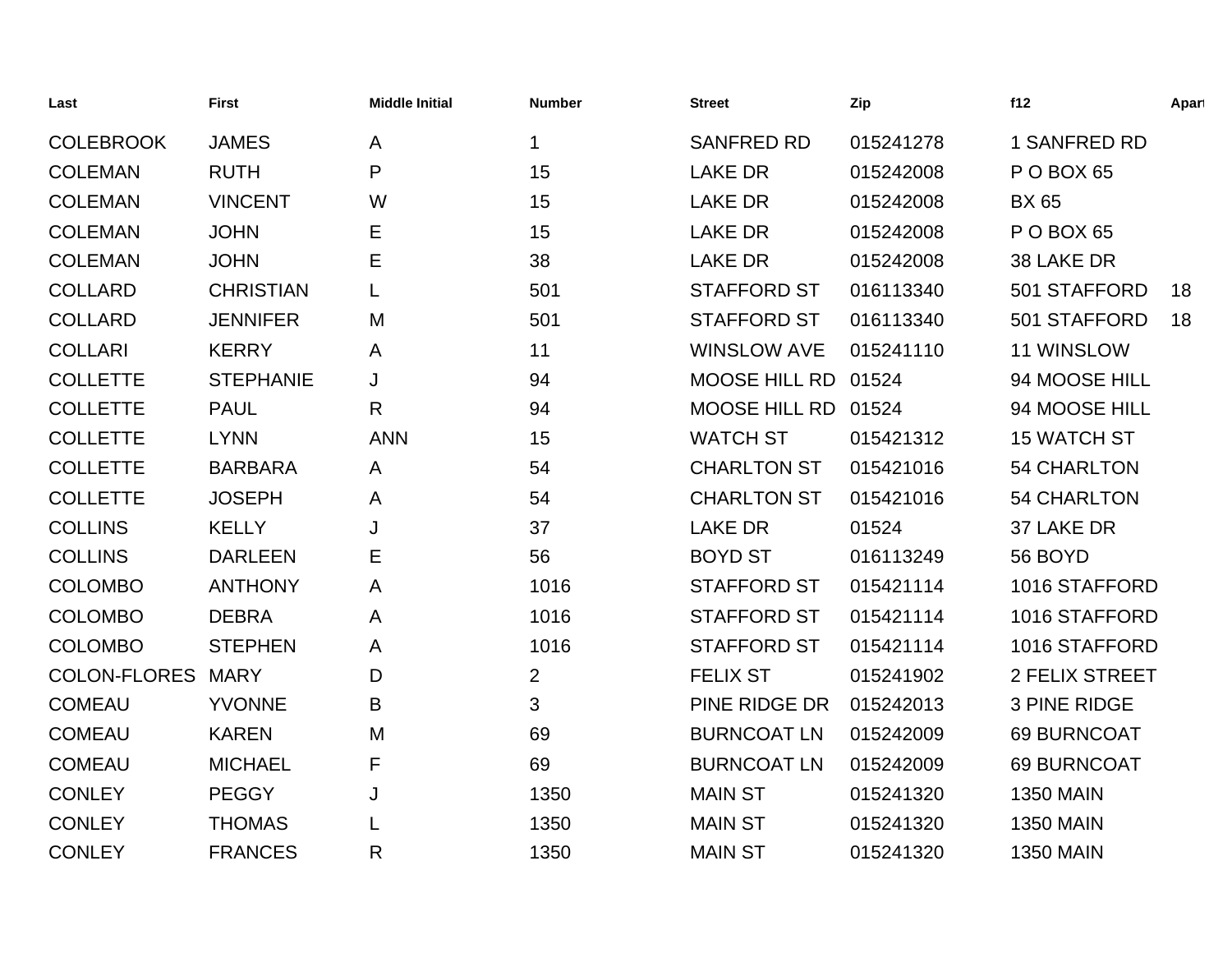| Last                      | <b>First</b>   | <b>Middle Initial</b> | <b>Number</b>    | <b>Street</b>      | Zip       | f12                   | Apart |
|---------------------------|----------------|-----------------------|------------------|--------------------|-----------|-----------------------|-------|
| <b>CONNAUGHTON EUGENE</b> |                | J                     | 5                | <b>LAFLASH LN</b>  | 01524     |                       |       |
| <b>CONNAUGHTON CAROL</b>  |                |                       | 5                | <b>LAFLASH LN</b>  | 01524     |                       |       |
| <b>CONNELLY</b>           | <b>BARRY</b>   | P                     | 5                | <b>TOWN BEACH</b>  | 015241924 | <b>5 TOWN BEACH</b>   | 43    |
| <b>CONNERY</b>            | <b>JAMES</b>   | F                     | 524              | <b>STAFFORD ST</b> | 016113306 | 524 STAFFORD          |       |
| <b>CONNERY</b>            | <b>MARILYN</b> | M                     | 480              | PLEASANT ST        | 015241240 | <b>480 PLEASANT</b>   |       |
| <b>CONNERY</b>            | <b>JAMES</b>   | F                     | 480              | PLEASANT ST        | 015241240 | 480 PLEASANT          |       |
| <b>CONNERY</b>            | <b>MAUREEN</b> | Е                     | 63               | <b>KING ST</b>     | 015241258 | <b>63 KING STREET</b> |       |
| <b>CONNERY</b>            | <b>JAMES</b>   | F                     | 63               | <b>KING ST</b>     | 015241258 | 63 KING STREET        |       |
| <b>CONNLY</b>             | <b>SEAN</b>    | $\mathbf C$           | 19               | <b>SALMINEN DR</b> | 015241619 | <b>BX 431</b>         |       |
| <b>CONNLY</b>             | <b>SARAH</b>   | J                     | 19               | <b>SALMINEN DR</b> | 015241619 | P O BOX 431           |       |
| <b>CONNOLLY</b>           | <b>LUKE</b>    | F                     | $\overline{7}$   | <b>WEST ST</b>     | 016113117 | <b>7 WEST STREET</b>  |       |
| <b>CONNOLLY</b>           | <b>TABITHA</b> | J                     | $\overline{7}$   | <b>WEST ST</b>     | 016113117 | 7 WEST ST             |       |
| <b>CONNOLLY</b>           | <b>STEPHEN</b> | J                     | $\overline{7}$   | <b>WEST ST</b>     | 016113117 | <b>7 WEST STREET</b>  |       |
| <b>CONNOLLY</b>           | <b>LINDA</b>   | J                     | 109              | <b>SARGENT ST</b>  | 016113101 | 109 SARGENT           |       |
| <b>CONNOLLY</b>           | <b>MARK</b>    | E                     | 109              | <b>SARGENT ST</b>  | 016113101 | 109 SARGENT ST        |       |
| <b>CONNOLLY</b>           | <b>STEPHEN</b> | J                     | 109              | <b>SARGENT ST</b>  | 016113101 | 109 SARGENT           |       |
| <b>CONNOR</b>             | <b>JULIE</b>   | A                     | 329              | <b>MAIN ST</b>     | 016113142 | <b>329 MAIN</b>       |       |
| <b>CONNOR</b>             | <b>MAUREEN</b> | P                     | $\boldsymbol{9}$ | <b>CARLETON RD</b> | 015421143 | 9 CARLETON RD         |       |
| <b>CONNOR</b>             | <b>KEVIN</b>   | J                     | 9                | <b>CARLETON RD</b> | 015421143 | 9 CARLETON            |       |
| <b>CONNOR</b>             | <b>TIMOTHY</b> | M                     | 1010             | <b>STAFFORD ST</b> | 015421114 | <b>BX 195</b>         |       |
| <b>CONNOR</b>             | <b>WILLIAM</b> | P                     | 1010             | <b>STAFFORD ST</b> | 015421114 | P O BOX 195           |       |
| <b>CONNOR</b>             | <b>LAURA</b>   | <b>LEE</b>            | 275              | PLEASANT ST        | 015241620 | 275 PLEASANT          |       |
| <b>CONNOR</b>             | <b>RICHARD</b> | M                     | 275              | PLEASANT ST        | 015241620 | 275 PLEASANT          |       |
| <b>CONNORS</b>            | <b>MAUREEN</b> | M                     | 17               | <b>SOUTH CT</b>    | 01611     | 17 SOUTH              |       |
| <b>CONNORS</b>            | <b>RICHARD</b> |                       | 17               | <b>SOUTH CT</b>    | 01611     | 17 SOUTH              |       |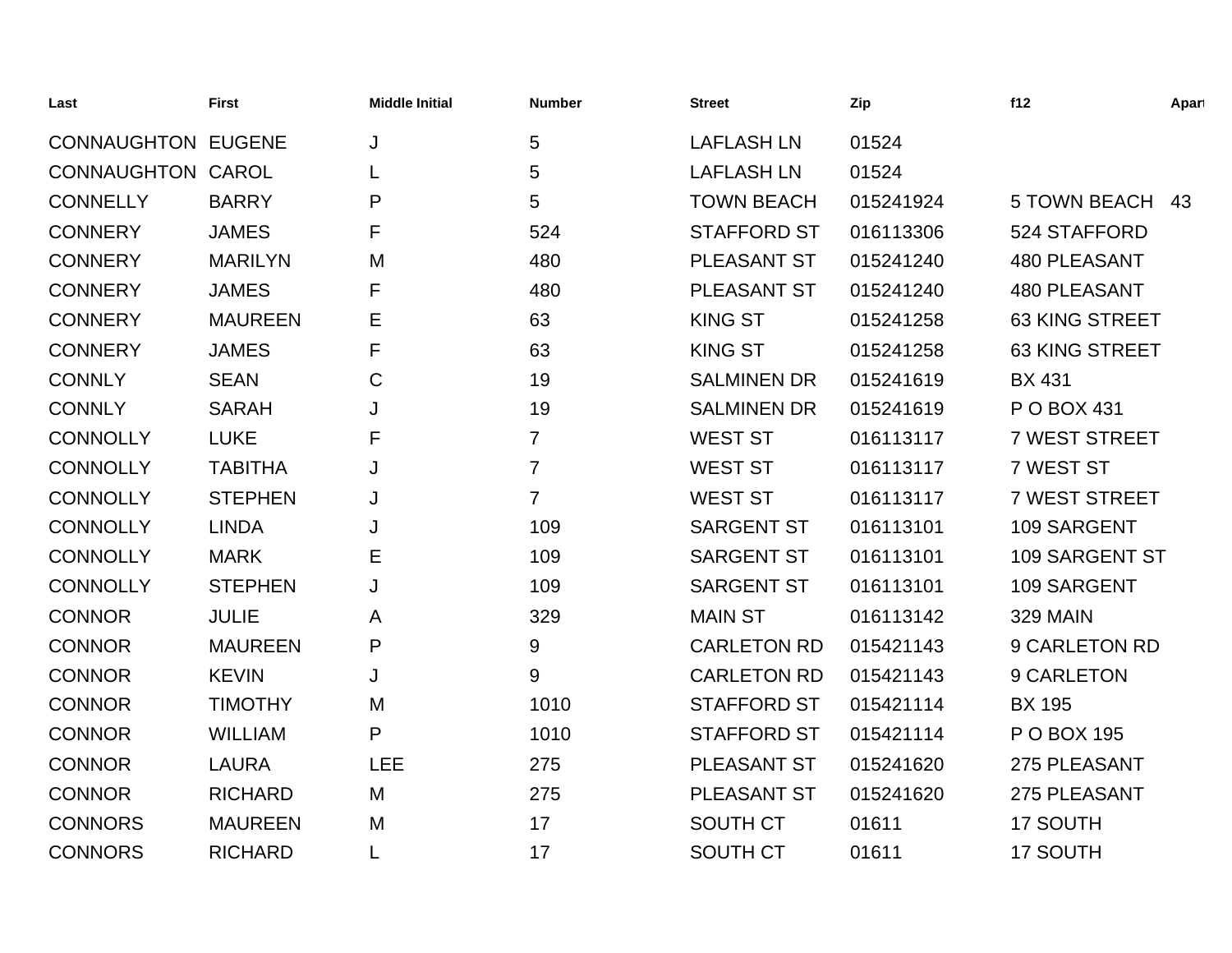| Last               | <b>First</b>   | <b>Middle Initial</b> | <b>Number</b> | <b>Street</b>          | Zip       | f12                   | Apart |
|--------------------|----------------|-----------------------|---------------|------------------------|-----------|-----------------------|-------|
| <b>CONNORS</b>     | <b>DIANE</b>   | M                     | 598           | <b>HENSHAW ST</b>      | 015421217 | 598 HENSHAW           |       |
| <b>CONNORS</b>     | <b>RONALD</b>  | J                     | 6             | <b>MAPLE LN</b>        | 015241728 | P O BOX 485           |       |
| <b>CONSTANTINE</b> | <b>WENDELL</b> | L                     | 1771          | <b>MAIN ST</b>         | 015241907 | <b>1771 MAIN</b>      |       |
| <b>CONSTANTINE</b> | <b>PAMELA</b>  | A                     | 1771          | <b>MAIN ST</b>         | 015241907 | <b>1771 MAIN</b>      |       |
| <b>CONSTANTINE</b> | <b>DANIELE</b> | N                     | 255           | <b>RAWSON ST</b>       | 01524     | 255 RAWSON ST         |       |
| <b>CONSTANTINE</b> | <b>JAMES</b>   | M                     | 255           | <b>RAWSON ST</b>       | 01524     |                       |       |
| <b>CONTOIS</b>     | <b>TRACY</b>   | A                     | 68            | <b>LOCUST ST</b>       | 01611     | 68 LOCUST ST          |       |
| <b>COOGAN</b>      | <b>OWEN</b>    | C                     | 25            | PETER SALEM            | 015241209 | P O BOX 363           |       |
| <b>COOGAN</b>      | <b>ROSANN</b>  | L                     | 1             | <b>CARLSON DR</b>      | 015241247 | P O BOX 409           |       |
| <b>COOGAN</b>      | <b>MICHAEL</b> | J                     | 1             | <b>CARLSON DR</b>      | 015241247 | P O BOX 409           |       |
| <b>COOK</b>        | <b>CLARA</b>   | B                     | 593           | <b>HENSHAW ST</b>      | 015421216 | 593 HENSHAW           |       |
| <b>COOK</b>        | <b>ROBERT</b>  | J                     | 593           | <b>HENSHAW ST</b>      | 015421216 | 593 HENSHAW           |       |
| <b>COOKE</b>       | <b>SEAN</b>    | C                     | 19            | <b>FOLSOM ST</b>       | 016113344 | 19 FOLSOM ST          |       |
| <b>COOKE</b>       | <b>SARAH</b>   | E                     | 19            | <b>FOLSOM ST</b>       | 016113344 | 19 FOLSOM             |       |
| <b>COONAN</b>      | <b>OSLER</b>   |                       | 589           | <b>HENSHAW ST</b>      | 015421216 | 589 HENSHAW           |       |
| <b>COONEY</b>      | <b>CHERYL</b>  | S                     | 43            | <b>MANNVILLE ST</b>    | 015241124 | P O BOX 333           |       |
| <b>COONEY</b>      | <b>MICHAEL</b> |                       | 43            | <b>MANNVILLE ST</b>    | 015241124 | P O BOX 333           |       |
| <b>COONEY</b>      | <b>THOMAS</b>  | M                     | 22            | MAYFLOWER RD 015241274 |           | <b>22 MAYFLOWER</b>   |       |
| <b>COONEY</b>      | <b>DANIEL</b>  | P                     | 41            | <b>KING ST</b>         | 015241274 | 41 KING ST            |       |
| <b>COONEY</b>      | <b>DIANE</b>   | Е                     | 41            | <b>KING ST</b>         | 015241274 | <b>41 KING STREET</b> |       |
| <b>COONEY</b>      | <b>MICHELE</b> | M                     | 41            | <b>KING ST</b>         | 015241274 | 41 KING ST            |       |
| <b>COONEY</b>      | <b>DENNIS</b>  | M                     | 41            | <b>KING ST</b>         | 015241274 | <b>41 KING STREET</b> |       |
| <b>COOPER</b>      | <b>CAROL</b>   | P                     | 71            | <b>BOYD ST</b>         | 016113248 | 71 BOYD ST            |       |
| <b>COOPER</b>      | <b>JOYCE</b>   | M                     | 15            | YOUNG ST               | 016113202 | <b>15 YOUNG</b>       |       |
| <b>COOPER</b>      | <b>HENRY</b>   | R                     | 15            | YOUNG ST               | 016113202 | <b>15 YOUNG</b>       |       |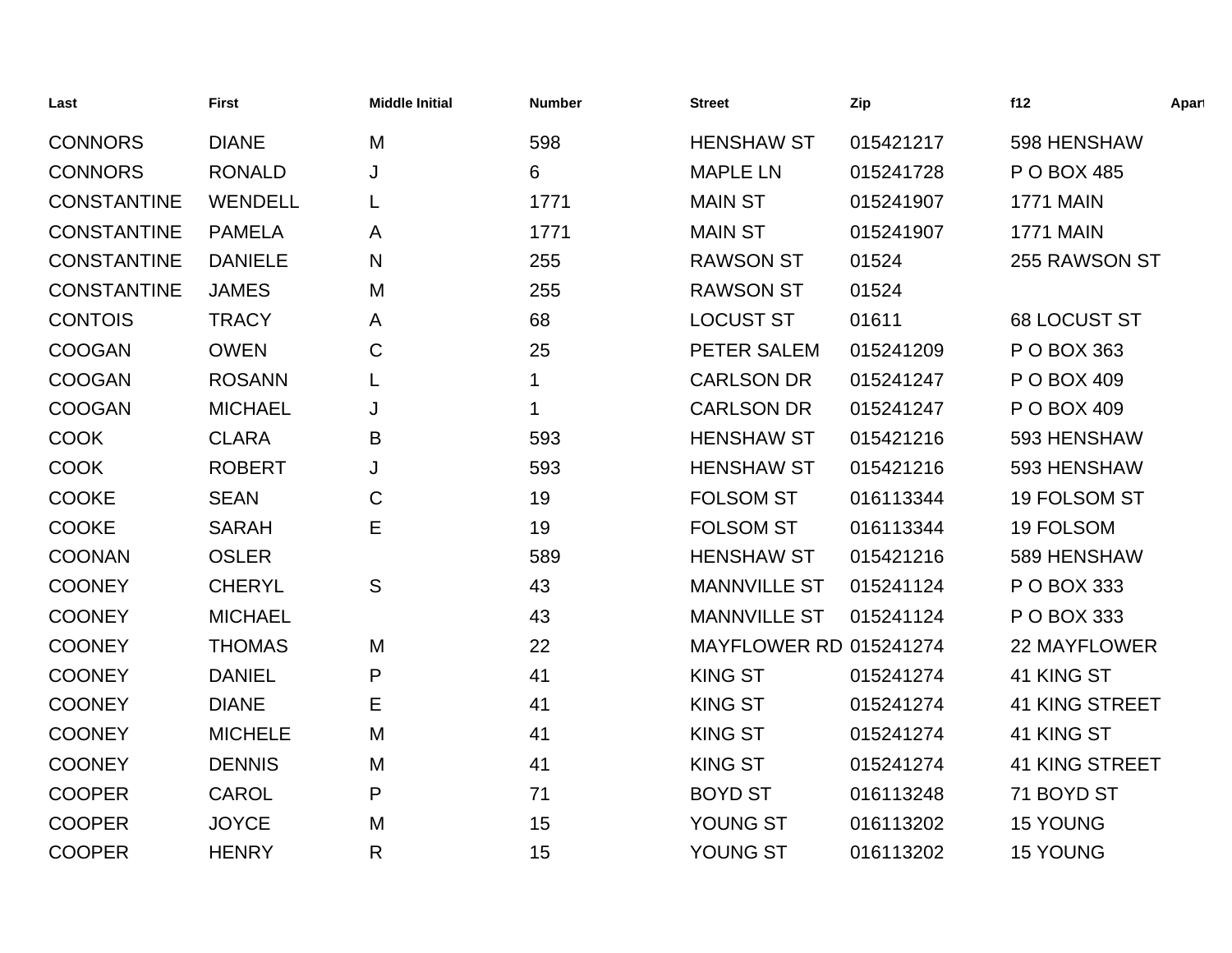| Last           | <b>First</b>     | <b>Middle Initial</b> | <b>Number</b> | <b>Street</b>       | Zip       | f12                 | Apart |
|----------------|------------------|-----------------------|---------------|---------------------|-----------|---------------------|-------|
| <b>COOPER</b>  | <b>DAVID</b>     | A                     | 515           | <b>HENSHAW ST</b>   | 015421218 | 515 HENSHAW         |       |
| <b>COOPER</b>  | <b>JAMES</b>     | A                     | 515           | <b>HENSHAW ST</b>   | 015421218 | 515 HENSHAW         |       |
| <b>COOPER</b>  | <b>MARJORIE</b>  | A                     | 515           | <b>HENSHAW ST</b>   | 015421218 | 515 HENSHAW         |       |
| <b>COOPER</b>  | <b>ELIZABETH</b> | A                     | 878           | <b>STAFFORD ST</b>  | 015421206 | 878 STAFFORD        |       |
| <b>COOPER</b>  | <b>RICHARD</b>   | A                     | 878           | <b>STAFFORD ST</b>  | 015421206 | 878 STAFFORD        |       |
| <b>COOPER</b>  | <b>SHERRY</b>    | A                     | 10            | <b>CRESTWOOD</b>    | 015241635 | 10 CRESTWOOD        |       |
| <b>COOPER</b>  | <b>BRIAN</b>     | S                     | 10            | <b>CRESTWOOD</b>    | 015241635 | 10 CRESTWOOD        |       |
| <b>COOPER</b>  | <b>MARY</b>      | J                     | 106           | <b>CHARLES ST</b>   | 015242114 | 106 CHARLES         |       |
| <b>COOPER</b>  | <b>RICHARD</b>   | A                     | 106           | <b>CHARLES ST</b>   | 015242114 | 106 CHARLES         |       |
| <b>CORAN</b>   | <b>MARYANN</b>   |                       | 12            | <b>RESERVOIR ST</b> | 016113126 | <b>12 RESERVOIR</b> |       |
| <b>CORAN</b>   | <b>RAYMOND</b>   | W                     | 12            | <b>RESERVOIR ST</b> | 016113126 | <b>12 RESERVOIR</b> |       |
| <b>CORBETT</b> | <b>BRIAN</b>     | D                     | 278           | <b>MAIN ST</b>      | 016113139 | 278 MAIN ST         |       |
| <b>CORDARO</b> | <b>DAVID</b>     | F                     | 315           | <b>HENSHAW ST</b>   | 015241250 | 315 HENSHAW         |       |
| <b>CORDARO</b> | <b>MARJORIE</b>  | $\mathsf T$           | 315           | <b>HENSHAW ST</b>   | 015241250 | 315 HENSHAW         |       |
| <b>CORDARO</b> | <b>JOHN</b>      | J                     | 315           | <b>HENSHAW ST</b>   | 015241250 | 315 HENSHAW         |       |
| <b>COREY</b>   | <b>CARL</b>      | K                     | 1439          | <b>MAIN ST</b>      | 015241911 | P O BOX 349         |       |
| <b>COREY</b>   | <b>DONNA</b>     | M                     | 1439          | <b>MAIN ST</b>      | 015241911 | P O BOX 349         |       |
| <b>COREY</b>   | <b>THERESA</b>   |                       | 1439          | <b>MAIN ST</b>      | 015241911 | P O BOX 349         |       |
| <b>COREY</b>   | $\mathsf{C}$     | <b>KENNETH</b>        | 1439          | <b>MAIN ST</b>      | 015241911 | P O BOX 349         |       |
| <b>COREY</b>   | <b>KATHLEEN</b>  | L                     | 1058          | <b>MAIN ST</b>      | 015241312 | <b>1058 MAIN</b>    |       |
| <b>COREY</b>   | <b>TARA</b>      | J                     | 75            | <b>CHARLES ST</b>   | 015242111 | P O BOX 360         |       |
| <b>COREY</b>   | <b>ELIZABETH</b> | A                     | 75            | <b>CHARLES ST</b>   | 015242111 | P O BOX 360         |       |
| <b>CORLEY</b>  | <b>AMY</b>       | B                     | $\mathbf{3}$  | <b>MERRICK ST</b>   | 016113312 | <b>3 MERRICK</b>    |       |
| <b>CORLEY</b>  | <b>KATHLEEN</b>  | A                     | 3             | <b>MERRICK ST</b>   | 016113312 | <b>3 MERRICK</b>    |       |
| <b>CORLEY</b>  | <b>MARC</b>      | S                     | 3             | <b>MERRICK ST</b>   | 016113312 | <b>3 MERRICK ST</b> |       |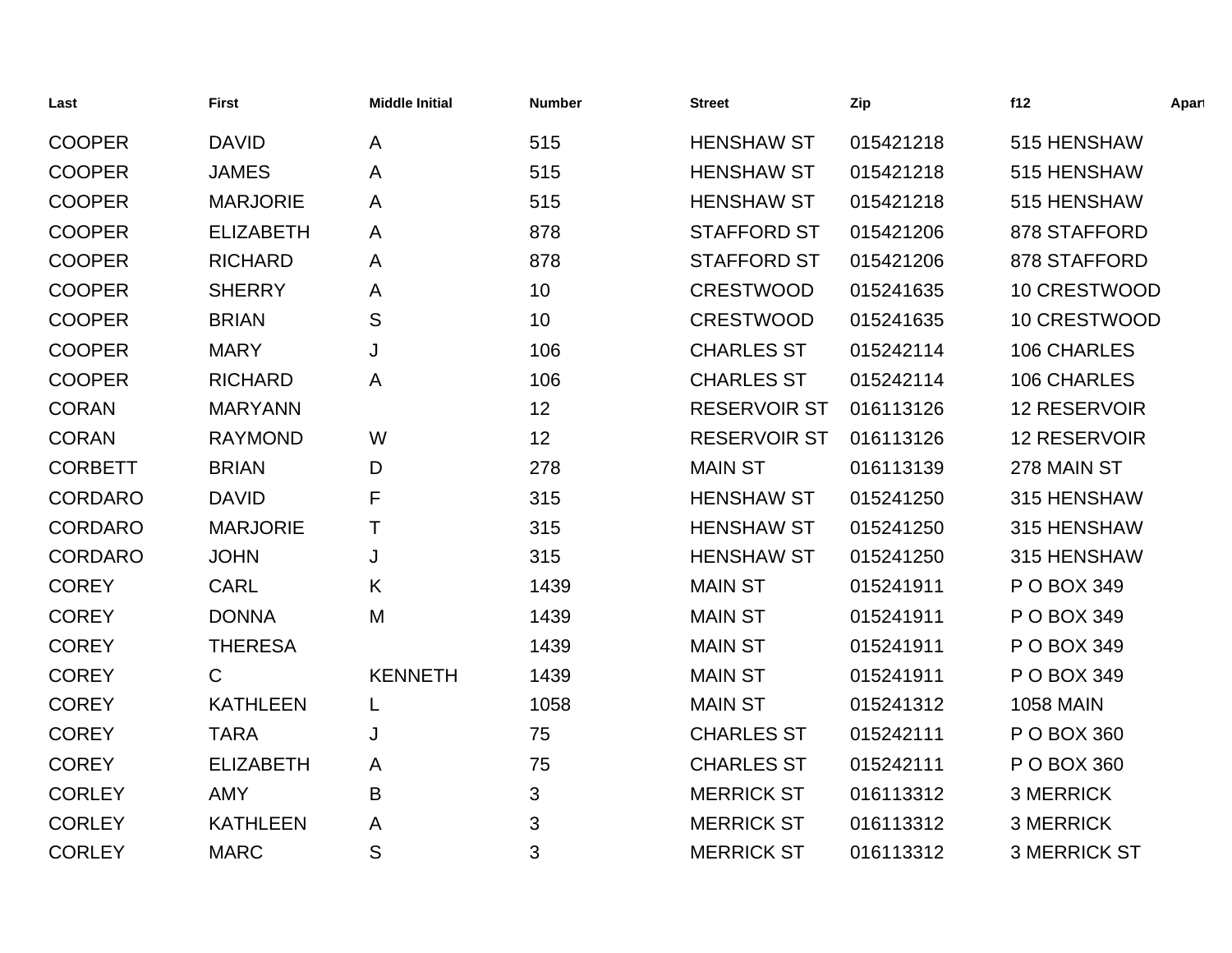| Last           | <b>First</b>    | <b>Middle Initial</b> | <b>Number</b>  | <b>Street</b>       | Zip       | f12                   | Apart |
|----------------|-----------------|-----------------------|----------------|---------------------|-----------|-----------------------|-------|
| <b>CORLEY</b>  | <b>STEVEN</b>   | P                     | 3              | <b>MERRICK ST</b>   | 016113312 | <b>3 MERRICK</b>      |       |
| <b>CORLEY</b>  | <b>BRIAN</b>    | J                     | 8              | <b>VIRGINIA DR</b>  | 015421202 | 8 VIRGINIA            |       |
| <b>CORLEY</b>  | <b>PAUL</b>     | R                     | 8              | <b>VIRGINIA DR</b>  | 015421202 | <b>8 VIRGINIA</b>     |       |
| <b>CORLEY</b>  | <b>BARBARA</b>  | A                     | 8              | <b>VIRGINIA DR</b>  | 015421202 | <b>8 VIRGINIA</b>     |       |
| <b>CORMIER</b> | <b>MARY</b>     | A                     | 1              | <b>BOTTOMLY AVE</b> | 01611     | 1 BOTTOMLY            | 2L    |
| <b>CORMIER</b> | <b>CLAIRE</b>   | L                     | 1014           | <b>STAFFORD ST</b>  | 015421114 | 1014 STAFFORD         |       |
| <b>CORMIER</b> | <b>EDWARD</b>   | A                     | 1073           | <b>MAIN ST</b>      | 015241335 | <b>1073 MAIN ST</b>   | 59    |
| <b>CORMIER</b> | <b>BRIANT</b>   | $\mathsf{R}$          | 15             | PLEASANT ST         | 015241401 | <b>15 PLEASANT</b>    |       |
| <b>CORMIER</b> | <b>BRIANT</b>   | <b>FR</b>             | 15             | <b>PLEASANT ST</b>  | 015241401 | <b>15 PLEASANT ST</b> |       |
| <b>CORMIER</b> | <b>LISBETH</b>  | A                     | 15             | PLEASANT ST         | 015241401 | <b>15 PLEASANT</b>    |       |
| <b>CORMIER</b> | <b>JOAN</b>     | M                     | 268            | PLEASANT ST         | 015241422 | 268 PLEASANT          |       |
| <b>CORMIER</b> | <b>FRANCIS</b>  | H                     | 268            | <b>PLEASANT ST</b>  | 015241422 | 268 PLEASANT          |       |
| <b>CORMIER</b> | <b>CAROLE</b>   | M                     | 145            | <b>RAWSON ST</b>    | 015242017 | 145 RAWSON            |       |
| <b>CORMIER</b> | <b>DEREK</b>    | D                     | 145            | <b>RAWSON ST</b>    | 015242017 | 145 RAWSON ST 1       |       |
| <b>CORMIER</b> | <b>BRIAN</b>    | P                     | 145            | <b>RAWSON ST</b>    | 015242017 | 145 RAWSON            |       |
| <b>CORMIER</b> | <b>REITA</b>    | B                     | 145            | <b>RAWSON ST</b>    | 015242017 | 145 RAWSON ST 2       |       |
| <b>CORMIER</b> | <b>NORMAN</b>   | Α                     | 145            | <b>RAWSON ST</b>    | 015242017 | 145 RAWSON ST 2       |       |
| <b>COTE</b>    | <b>LORRAINE</b> | Е                     | 115            | <b>MANNVILLE ST</b> | 015241124 | 115 MANNVILLE         |       |
| <b>COTE</b>    | <b>JOSEPH</b>   | Α                     | 115            | <b>MANNVILLE ST</b> | 015241124 | 115 MANNVILLE         |       |
| <b>COTE</b>    | <b>VIOLET</b>   | B                     | 71             | <b>BURNCOAT LN</b>  | 015242009 | P O BOX 202           |       |
| <b>COTE</b>    | <b>DOLORES</b>  | A                     | 42             | <b>LOGAN ST</b>     | 016113269 | 42 LOGAN              |       |
| <b>COTE</b>    | <b>JAYNE</b>    | Е                     | 208            | <b>AUBURN ST</b>    | 016113327 | <b>208 AUBURN ST</b>  |       |
| <b>COTE</b>    | <b>MARYANN</b>  |                       | 223            | <b>CHAPEL ST</b>    | 015241115 | 223 CHAPEL            |       |
| <b>COTE</b>    | <b>RAYMOND</b>  | $\mathsf{R}$          | 223            | <b>CHAPEL ST</b>    | 015241115 | 223 CHAPEL            |       |
| <b>COTE</b>    | <b>SHERRY</b>   | A                     | $\overline{7}$ | <b>WATCH ST</b>     | 015421312 | <b>7 WATCH ST</b>     |       |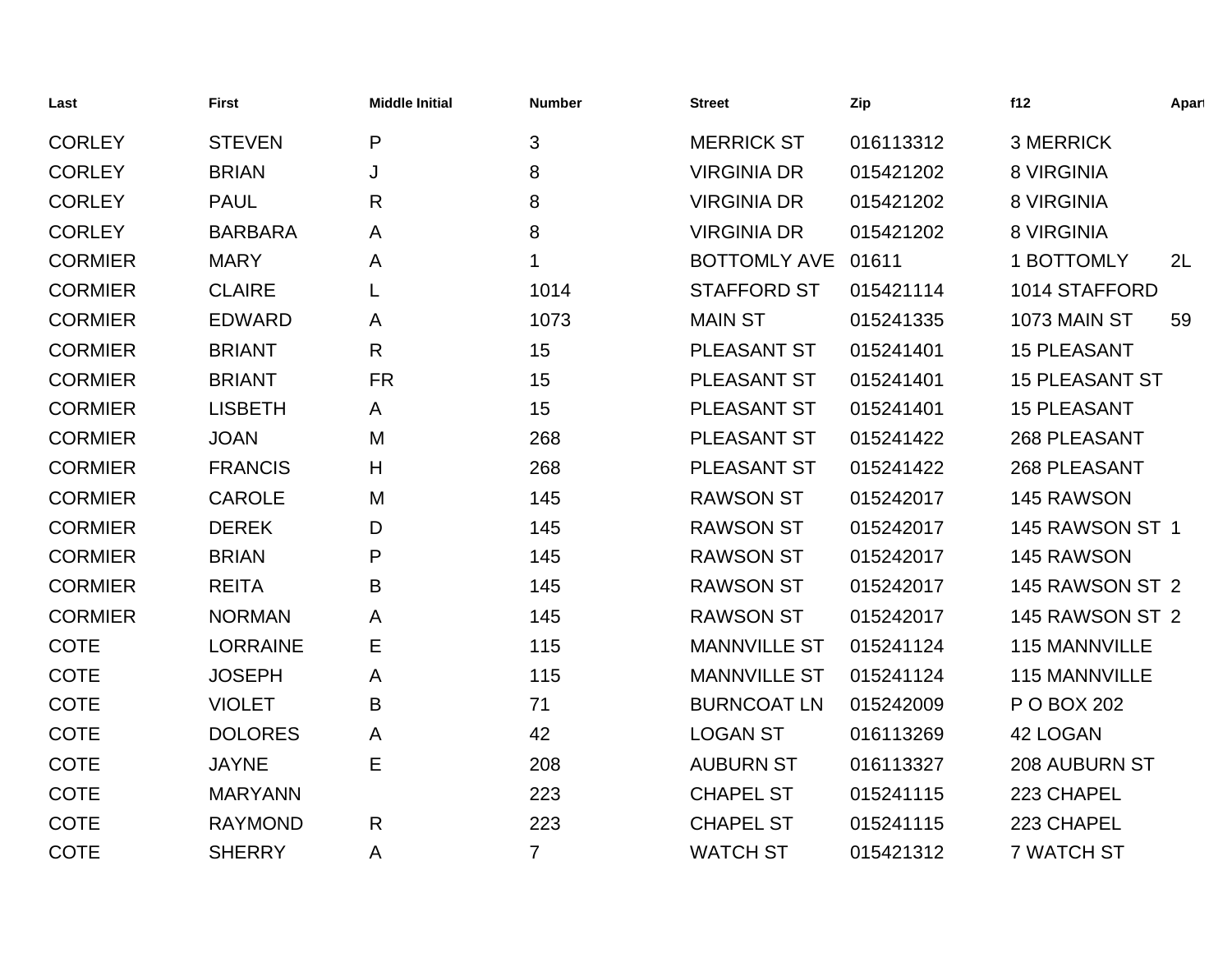| Last             | <b>First</b>       | <b>Middle Initial</b> | <b>Number</b>  | <b>Street</b>           | Zip       | f12                  | Apart |
|------------------|--------------------|-----------------------|----------------|-------------------------|-----------|----------------------|-------|
| <b>COTE</b>      | <b>MICHELLE</b>    | A                     | $\overline{7}$ | KNOLLWOOD RD 015241605  |           | 7 KNOLLWOOD          |       |
| <b>COTE</b>      | <b>EDWARD</b>      | F                     | $\overline{7}$ | KNOLLWOOD RD 015241605  |           | 7 KNOLLWOOD          |       |
| <b>COTE</b>      | <b>ARMAND</b>      | G                     | 28             | <b>MAYFLOWER</b>        | 015241608 | <b>28 MAYFLOWER</b>  |       |
| <b>COTE</b>      | <b>NANCY</b>       | J                     | 28             | <b>MAYFLOWER</b>        | 015241608 | <b>28 MAYFLOWER</b>  |       |
| <b>COTE</b>      | <b>ADELE</b>       | $\mathsf C$           | $\overline{7}$ | <b>PITCAIRN AVE</b>     | 015241213 | <b>7 PITCAIRNE</b>   |       |
| <b>COTE</b>      | <b>PAUL</b>        | J                     | 18             | PLEASANT ST             | 015241438 | 18 PLEASANT ST 1F    |       |
| <b>COUGHLIN</b>  | <b>BRAD</b>        | J                     | 901            | PLEASANT ST             | 015421104 | 901 PLEASANT         |       |
| <b>COUGHLIN</b>  | <b>JAMES</b>       | J                     | 186            | <b>RIVER ST</b>         | 015421104 | 186 RIVER            |       |
| <b>COUGHLIN</b>  | <b>TODD</b>        | M                     | 186            | <b>RIVER ST</b>         | 015421104 | 186 RIVER ST         |       |
| <b>COUGHLIN</b>  | <b>ALETA</b>       |                       | 186            | <b>RIVER ST</b>         | 015421104 | 186 RIVER            |       |
| <b>COUPE</b>     | <b>JOAN</b>        | Е                     | 311            | <b>MAIN ST</b>          | 01611     | 311 MAIN ST          | 2     |
| <b>COURNOYER</b> | <b>SHARON</b>      | L                     | 3              | LEXINGTON AVE 015241207 |           | <b>3 LEXINGTON</b>   |       |
| <b>COURNOYER</b> | <b>LEONARD</b>     | J                     | 3              | LEXINGTON AVE 015241207 |           | <b>3 LEXINGTON</b>   |       |
| <b>COUTURE</b>   | <b>JUDITH</b>      | A                     | $\overline{7}$ | BREEZY GREEN 015241201  |           | 7 BREEZY             |       |
| <b>COUTURE</b>   | <b>GERARD</b>      | J                     | $\overline{7}$ | BREEZY GREEN 015241201  |           | 7 BREEZY             |       |
| <b>COVE</b>      | <b>JOHN</b>        | R                     | $\overline{2}$ | <b>CEMETERY RD</b>      | 016113319 | 2 CEMETERY           |       |
| <b>COVE</b>      | <b>PATRICIA</b>    | M                     | $\overline{2}$ | <b>CEMETERY RD</b>      | 016113319 | 2 CEMETERY           |       |
| COVE             | <b>JOHN</b>        | $\mathsf{R}$          | $\overline{2}$ | <b>CEMETERY RD</b>      | 016113319 | 2 CEMETERY           |       |
| <b>COVE</b>      | <b>ROSE</b>        | J                     | 310            | <b>RIVER ST</b>         | 015241718 | <b>310 RIVER</b>     |       |
| COX              | <b>DONNA</b>       | M                     | 5              | <b>HILLSIDE RD</b>      | 016113359 | 5 HILLSIDE           |       |
| COX              | <b>CHRISTOPHER</b> | P                     | 5              | <b>HILLSIDE RD</b>      | 016113359 | <b>5 HILLSIDE RD</b> |       |
| <b>COY</b>       | <b>ULMER</b>       | S                     | 1029           | <b>MAIN ST</b>          | 015241313 | <b>1029 MAIN</b>     |       |
| <b>COY</b>       | <b>LINDA</b>       | <b>ANN</b>            | 1029           | <b>MAIN ST</b>          | 015241313 | <b>1029 MAIN</b>     |       |
| <b>COYLE</b>     | <b>CYNTHIA</b>     | A                     | 339            | <b>RIVER ST</b>         | 015241727 | 339 RIVER ST         |       |
| <b>COYLE</b>     | <b>WILLIAM</b>     | A                     | 339            | <b>RIVER ST</b>         | 015241727 | 339 RIVER            |       |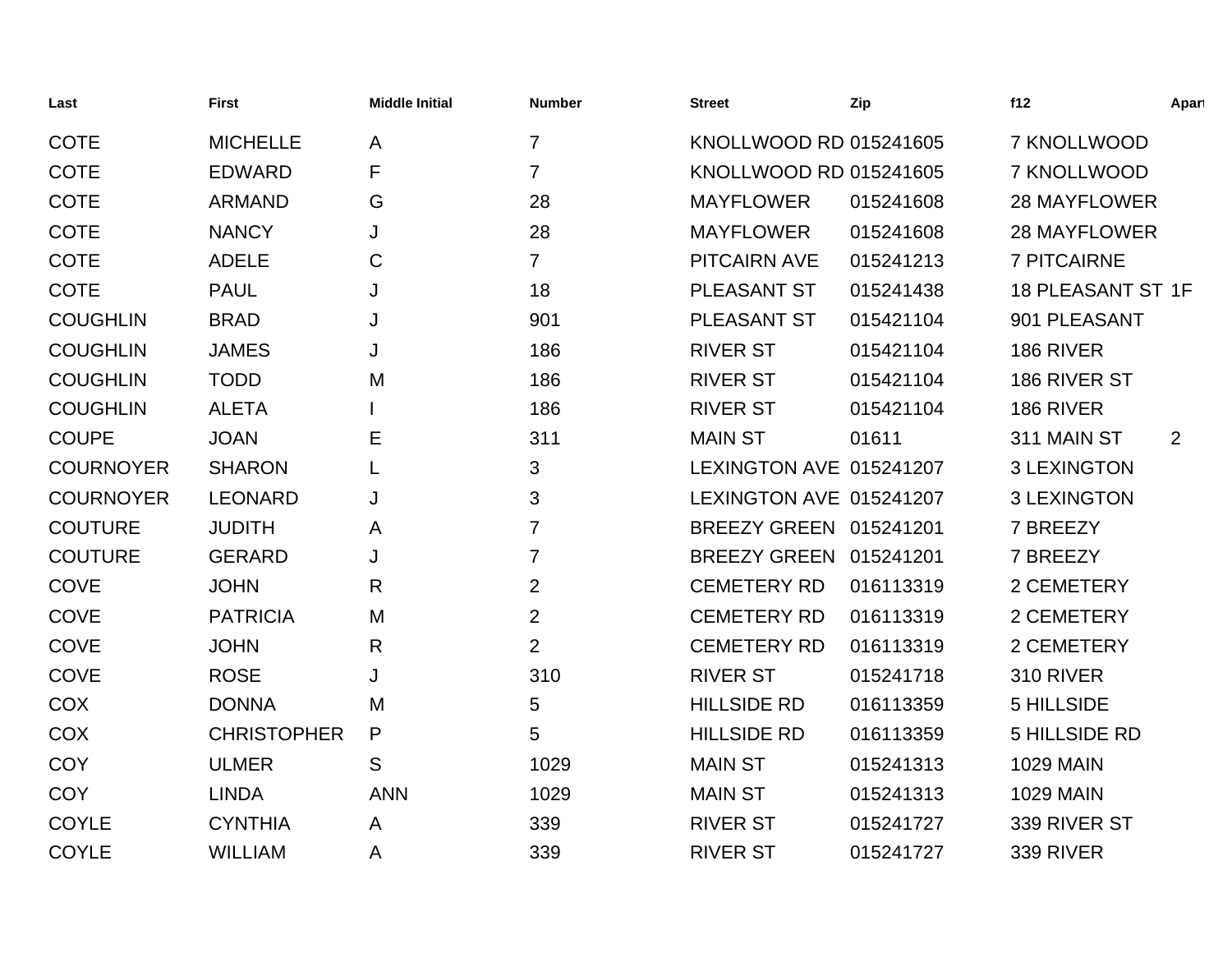| Last            | <b>First</b>   | <b>Middle Initial</b> | <b>Number</b>  | <b>Street</b>           | Zip       | f12                  | Apart    |
|-----------------|----------------|-----------------------|----------------|-------------------------|-----------|----------------------|----------|
| <b>COYLE</b>    | <b>LISA</b>    | A                     | 199            | PLEASANT ST             | 015241421 | <b>199 PLEASANT</b>  |          |
| <b>COYLE</b>    | <b>DENNIS</b>  | P                     | 199            | PLEASANT ST             | 015241421 | 199 PLEASANT         |          |
| <b>CRAM</b>     | <b>TIMOTHY</b> | F                     | 222            | <b>AUBURN ST</b>        | 016113327 | 222 AUBURN ST        |          |
| <b>CREAMER</b>  | <b>BEVERLY</b> | J                     | 471            | PLEASANT ST             | 015241223 | 471 PLEASANT         |          |
| <b>CREAMER</b>  | <b>RICHARD</b> | H                     | 471            | PLEASANT ST             | 015241223 | 471 PLEASANT         |          |
| <b>CRESWELL</b> | G              | <b>MARIAN</b>         | 6              | <b>MARKET ST</b>        | 015241339 | <b>6 MARKET</b>      |          |
| <b>CRESWELL</b> | <b>GEORGE</b>  | R                     | 6              | <b>MARKET ST</b>        | 015241339 | <b>6 MARKET</b>      |          |
| <b>CRIPPEN</b>  | <b>EDWARD</b>  | A                     | 133            | <b>CHARLES ST</b>       | 015242148 | <b>133 CHARLES</b>   |          |
| <b>CROFT</b>    | <b>BARBARA</b> | H                     | $\overline{2}$ | LEXINGTON AVE 015241208 |           | 2 LEXINGTON          |          |
| <b>CROFT</b>    | <b>NORMAN</b>  | $\mathsf{R}$          | $\overline{2}$ | LEXINGTON AVE 015241208 |           | 2 LEXINGTON          |          |
| <b>CROOK</b>    | <b>HOLLY</b>   | A                     | 24             | BOTTOMLY AVE 016113144  |           | 24 BOTTOMLY          |          |
| <b>CROOK</b>    | <b>KEVIN</b>   | M                     | 24             | BOTTOMLY AVE 016113144  |           | 24 BOTTOMLY          |          |
| <b>CROOK</b>    | <b>OTIS</b>    | $\mathbf C$           | 24             | BOTTOMLY AVE 016113144  |           | 24 BOTTOMLY          |          |
| <b>CROOK</b>    | <b>KELLY</b>   | J                     | 24             | BOTTOMLY AVE 016113144  |           | 24 BOTTOMLY          | 2        |
| <b>CROSSLEY</b> | <b>SHARON</b>  | M                     | 81             | <b>AUBURN ST</b>        | 016113223 | 81 AUBURN            |          |
| <b>CROSSMAN</b> | <b>JUDITH</b>  | A                     | 604            | MOOSE HILL RD 015241861 |           | 604 MOOSE HILL       |          |
| <b>CROSSMAN</b> | <b>RICHARD</b> | E                     | 604            | MOOSE HILL RD 015241861 |           | 604 MOOSE HILL       |          |
| <b>CROTEAU</b>  | <b>ARTHUR</b>  | F                     | 38             | <b>WOODLAND RD</b>      | 016113006 | 38 WOODLAND          |          |
| <b>CROTEAU</b>  | <b>MAUREEN</b> | A                     | 38             | <b>WOODLAND RD</b>      | 016113006 | 38 WOODLAND          |          |
| <b>CROTEAU</b>  | <b>LINDA</b>   | L                     | 65             | <b>CHARLES ST</b>       | 015242111 | P O BOX 174          |          |
| <b>CROTEAU</b>  | <b>MICHAEL</b> | P                     | 65             | <b>CHARLES ST</b>       | 015242111 | <b>65 CHARLES ST</b> |          |
| <b>CROTEAU</b>  | <b>PAUL</b>    | B                     | 65             | <b>CHARLES ST</b>       | 015242111 | P O BOX 174          |          |
| <b>CROUSE</b>   | <b>ALICE</b>   | Е                     | 10             | HARBERTON DR 015241304  |           | <b>10 HARBERTON</b>  |          |
| <b>CROWE</b>    | <b>STEPHEN</b> |                       | 177            | <b>MAIN ST</b>          | 016113104 | 177 MAIN ST          | B        |
| <b>CROWE</b>    | <b>CAROLYN</b> | S                     | 75             | <b>HUNTOON</b>          | 01524     | 75 HUNTOON           | $6 - 05$ |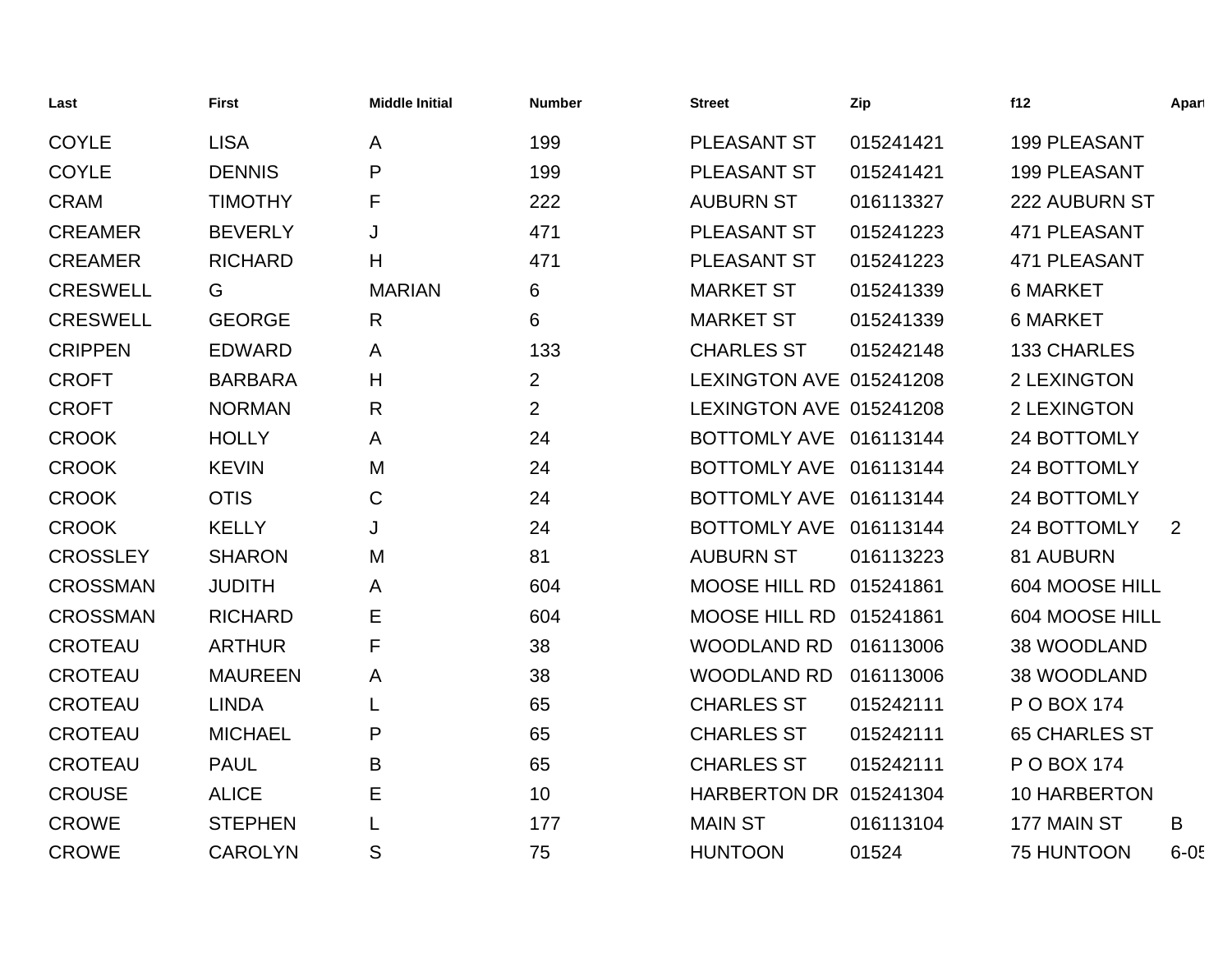| Last                      | <b>First</b>       | <b>Middle Initial</b> | <b>Number</b>  | <b>Street</b>                 | Zip       | f12                   | Apart        |
|---------------------------|--------------------|-----------------------|----------------|-------------------------------|-----------|-----------------------|--------------|
| <b>CROWLEY</b>            | <b>ALLAN</b>       | W                     | 1627           | <b>MAIN ST</b>                | 01524     | 1627 MAIN ST          |              |
| <b>CROWLEY</b>            | <b>ANNE</b>        | M                     | 20             | <b>WEST ST</b>                | 016113115 | 20 WEST               |              |
| <b>CROWLEY</b>            | <b>RICHARD</b>     | A                     | 20             | <b>WEST ST</b>                | 016113115 | 20 WEST               |              |
| <b>CROWLEY</b>            | <b>MICHAEL</b>     | $\mathsf{R}$          | $\overline{2}$ | <b>MAIN ST</b>                | 016113109 | 2 MAIN ST             | 2            |
| <b>CROWLEY</b>            | <b>DEBORAH</b>     | A                     | 33             | <b>SALMINEN DR</b>            | 01524     |                       |              |
| <b>CROWLEY</b>            | <b>JOHN</b>        | Ε                     | 33             | <b>SALMINEN DR</b>            | 01524     | <b>33 SALMINEN DR</b> |              |
| <b>CROWLEY-FLOR NIKKI</b> |                    | L                     | $\overline{2}$ | <b>MAIN ST</b>                | 016113109 | 2 MAIN ST             | 2            |
| <b>CRUSE</b>              | <b>CALVIN</b>      |                       | 190            | <b>MAIN ST</b>                | 01611     | 190 MAIN ST           |              |
| <b>CULLAN</b>             | <b>TAMMY</b>       | <b>LORELL</b>         | 3              | <b>UTICA ST</b>               | 015241427 | <b>3 UTICA ST</b>     |              |
| <b>CULLAN</b>             | <b>BRIAN</b>       | P                     | 3              | <b>UTICA ST</b>               | 015241427 | <b>3 UTICA ST</b>     |              |
| <b>CULLEN</b>             | <b>JAMES</b>       | Е                     | 169            | <b>CHAPEL ST</b>              | 015241115 | 169 CHAPEL ST         | $\mathsf{A}$ |
| <b>CULLEN</b>             | <b>WILLIAM</b>     | D                     | 1075           | <b>MAIN ST</b>                | 015241337 | <b>1075 MAIN ST</b>   | 82           |
| <b>CULROSS</b>            | <b>ANDREA</b>      | $\mathsf{R}$          | 99             | <b>MOOSE HILL RD</b>          | 015241801 | 99 MOOSE HILL         |              |
| <b>CULROSS</b>            | <b>CHRISTOPHER</b> | R                     | 99             | MOOSE HILL RD                 | 015241801 | 99 MOOSE HILL         |              |
| <b>CUMMINGS</b>           | <b>RICHARD</b>     | Е                     | 945            | <b>STAFFORD ST</b>            | 015421203 | 945 STAFFORD          |              |
| <b>CUMMINGS</b>           | <b>ANNA</b>        | M                     | 30             | PLEASANT ST                   | 015241445 | <b>30 PLEASANT</b>    |              |
| <b>CUNNINGHAM</b>         | <b>BARBARA</b>     | P                     | 154            | <b>RAWSON ST</b>              | 015242018 | 154 RAWSON            |              |
| <b>CUNNINGHAM</b>         | <b>FRANCES</b>     | Н                     | 1026           | <b>STAFFORD ST</b>            | 015421114 | 1026 STAFFORD         |              |
| <b>CUNNINGHAM</b>         | <b>NANCY</b>       | S                     | 3              | <b>CRICKLEWOOD</b>            | 015241603 | 3                     |              |
| <b>CUNNINGHAM</b>         | <b>THOMAS</b>      | Е                     | 3              | <b>CRICKLEWOOD</b>            | 015241603 | 3                     |              |
| <b>CUNNINGHAM</b>         | <b>COLLEEN</b>     | M                     | 22             | <b>MAYFLOWER RD 015241274</b> |           | 22 MAYFLOWER          |              |
| <b>CUNNINGHAM</b>         | <b>CHERYL</b>      | A                     | 46             | <b>MAYFLOWER RD 015241610</b> |           | <b>46 MAYFLOWER</b>   |              |
| <b>CUNNINGHAM</b>         | <b>GLENN</b>       | M                     | 46             | <b>MAYFLOWER RD 015241610</b> |           | <b>46 MAYFLOWER</b>   |              |
| <b>CUNNINGHAM</b>         | <b>JOHN</b>        | P                     | 46             | <b>MAYFLOWER RD 015241610</b> |           | <b>46 MAYFLOWER</b>   |              |
| <b>CURELOP</b>            | <b>LOUISE</b>      |                       | 6              | <b>MARLBORO DR</b>            | 01524     | <b>6 MARLBORO DR</b>  |              |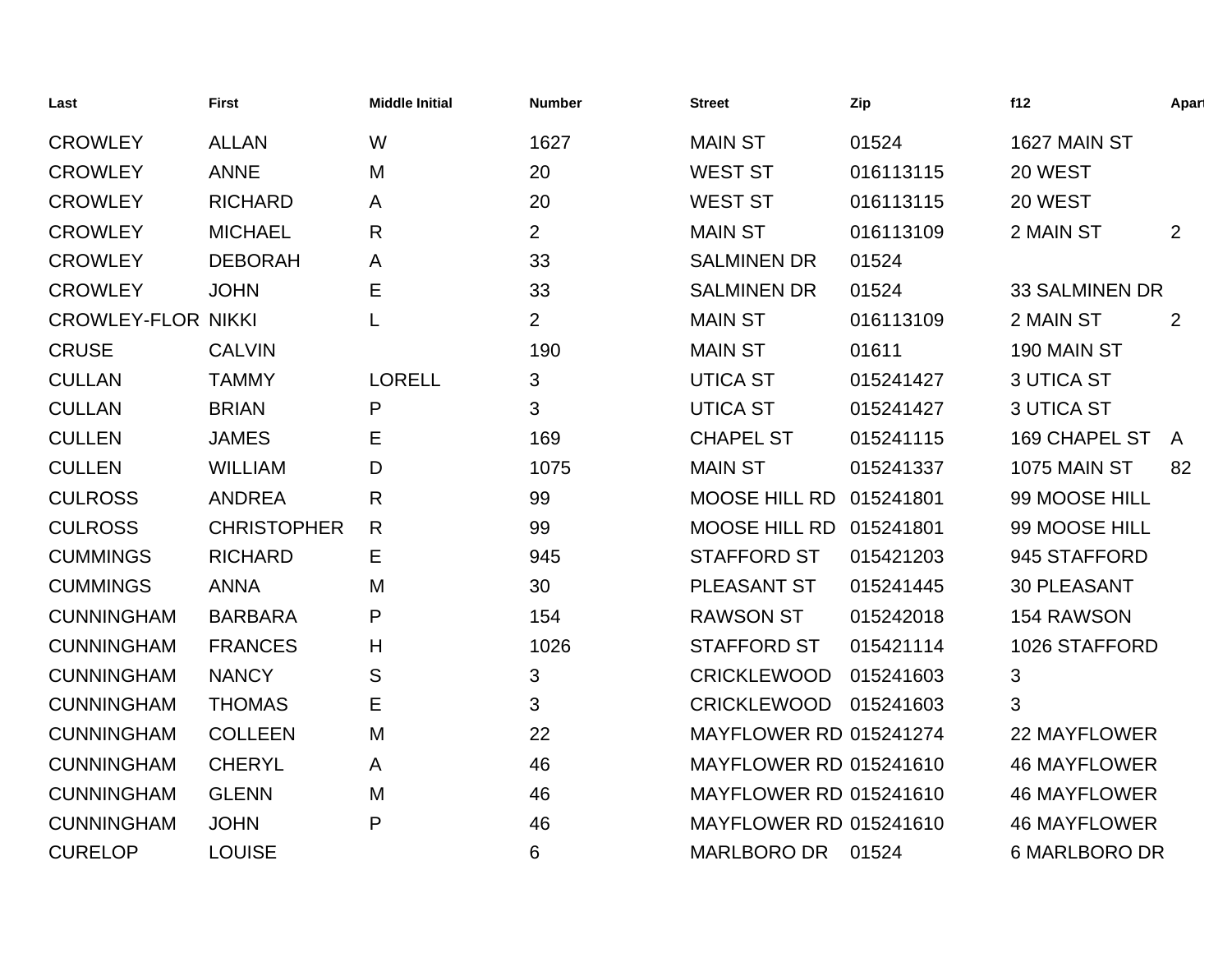| Last             | <b>First</b>     | <b>Middle Initial</b> | <b>Number</b>  | <b>Street</b>                   | Zip       | f12                 | Apart |
|------------------|------------------|-----------------------|----------------|---------------------------------|-----------|---------------------|-------|
| <b>CURELOP</b>   | <b>GARY</b>      | H                     | 6              | <b>MARLBORO DR</b>              | 01524     | 6 MARLBORO DR       |       |
| <b>CURREN</b>    | <b>RODNEY</b>    | J                     | $\overline{2}$ | <b>CHESTNUT ST</b>              | 016113213 | 2 CHESTNUT          |       |
| <b>CURRIER</b>   | <b>ADAM</b>      | P                     | 1296           | <b>MAIN ST</b>                  | 01524     |                     |       |
| <b>CURRIER</b>   | <b>MARY</b>      | Е                     | 119            | <b>MAIN ST</b>                  | 016113269 | <b>119 MAIN</b>     |       |
| <b>CURTIS</b>    | <b>JUDITH</b>    | M                     | 1116           | <b>WHITTEMORE</b>               | 015241852 | 1116                |       |
| <b>CURTIS</b>    | <b>NEIL</b>      | $\mathsf{C}$          | 1116           | <b>WHITTEMORE</b>               | 015241852 | 1116                |       |
| <b>CURTIS</b>    | <b>CHRISTINE</b> | M                     | 55             | <b>GREEN ST</b>                 | 015241711 | 55 GREEN            |       |
| <b>CURTIS</b>    | <b>MICHAEL</b>   | R                     | 55             | <b>GREEN ST</b>                 | 015241711 | 55 GREEN            |       |
| <b>CUSOLITO</b>  | <b>PETER</b>     | $\mathsf{C}$          | 93             | <b>WILLOW HILL RD 016113009</b> |           | 93 WILLOW HILL      |       |
| <b>CUSOLITO</b>  | <b>ALICE</b>     | Е                     | 93             | <b>WILLOW HILL RD 016113009</b> |           | 93 WILLOW HILL      |       |
| <b>CUTRONI</b>   | <b>JANELLE</b>   | L                     | 10             | <b>ATWOOD RD</b>                | 016113331 | 10 ATWOOD RD        |       |
| <b>CUTRONI</b>   | <b>TIMOTHY</b>   | J                     | 10             | <b>ATWOOD RD</b>                | 016113331 | 10 ATWOOD RD        |       |
| <b>CUTRONI</b>   | <b>JOSEPH</b>    | F                     | 501            | <b>STAFFORD ST</b>              | 016113340 | 501 STAFFORD        |       |
| <b>CUTRONI</b>   | <b>MARIAN</b>    |                       | 6              | SHELTER RIDGE 015241279         |           | <b>6 SHELTER</b>    |       |
| <b>CUTRONI</b>   | <b>MICHAEL</b>   | F                     | 6              | SHELTER RIDGE 015241279         |           | <b>6 SHELTER</b>    |       |
| <b>CUTRONI</b>   | <b>RICHARD</b>   | F                     | 6              | SHELTER RIDGE 015241279         |           | <b>6 SHELTER</b>    |       |
| <b>CUTTING</b>   | <b>ANN</b>       | S                     | 125            | <b>MARSHALL ST</b>              | 015241009 | <b>125 MARSHALL</b> |       |
| <b>CYR</b>       | <b>LYNN</b>      | A                     | 1530           | <b>MAIN ST</b>                  | 015241909 | 1530 MAIN ST        |       |
| <b>DAGENAIS</b>  | <b>RICHARD</b>   | D                     | 52             | <b>KING ST</b>                  | 015241220 | 52 KING STREET      |       |
| <b>DAGENAIS</b>  | <b>STEPHANIE</b> | L                     | 52             | <b>KING ST</b>                  | 015241220 | 52 KING STREET      |       |
| <b>DAGGETT</b>   | <b>WILLIAM</b>   | D                     | 12             | <b>SALMINEN DR</b>              | 015242212 | <b>12 SALMINEN</b>  |       |
| <b>DAGNESE</b>   | <b>RICHARD</b>   | J                     | 29             | <b>CRESTWOOD</b>                | 015241601 | 29 CRESTWOOD        |       |
| <b>DAGOSTINO</b> | <b>DEBRA</b>     | A                     | 135            | <b>WHITE BIRCH ST 015241824</b> |           | 135 WHITE           |       |
| <b>DAGOSTINO</b> | <b>ANTHONY</b>   | $\mathbf C$           | 135            | <b>WHITE BIRCH ST 015241824</b> |           | 135 WHITE           |       |
| <b>DAHROOGE</b>  | <b>BETTY</b>     |                       | 12             | <b>FAIRVIEW DR</b>              | 015242150 | <b>12 FAIRVIEW</b>  |       |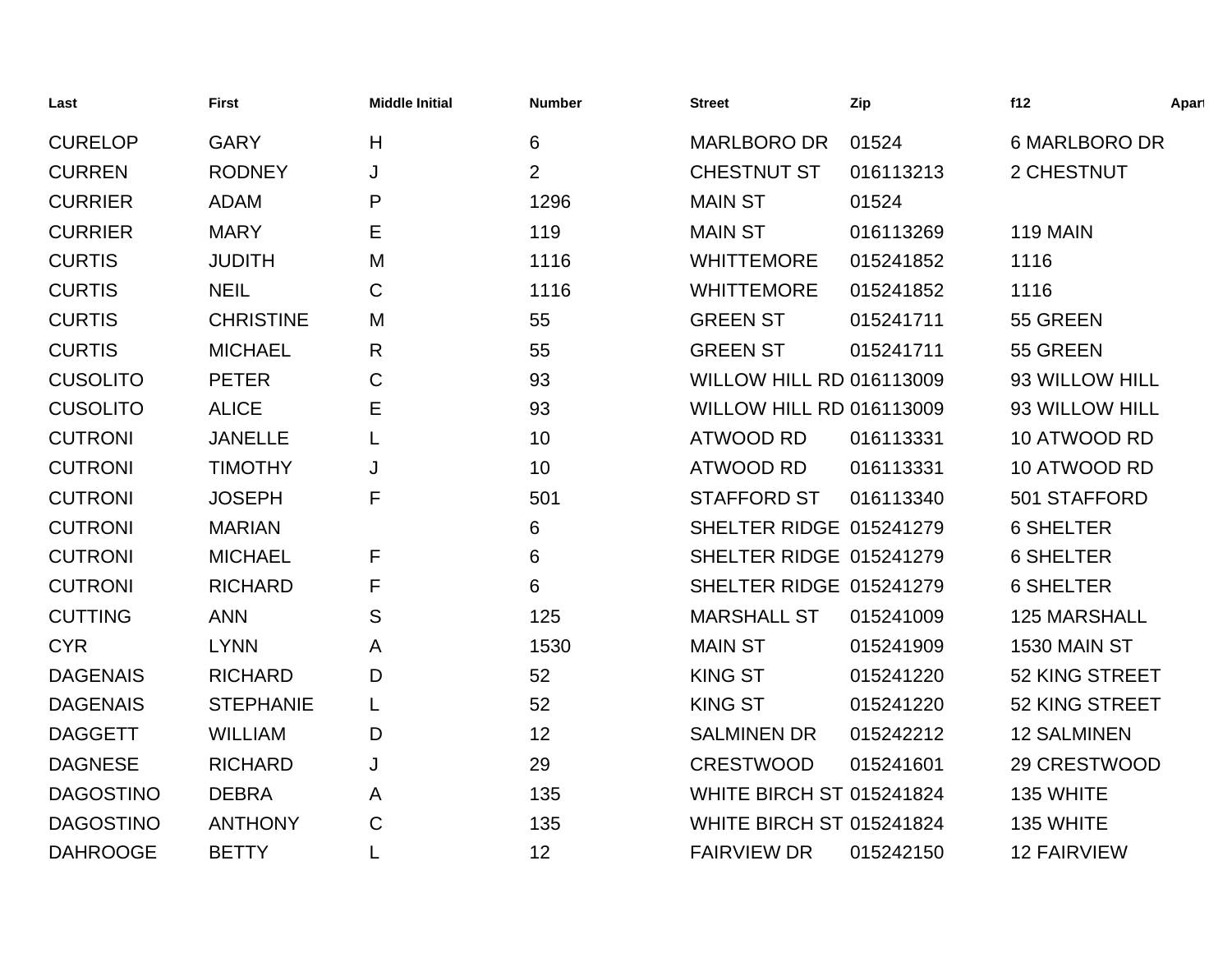| Last              | <b>First</b>     | <b>Middle Initial</b> | <b>Number</b>  | <b>Street</b>       | Zip       | f12                   | Apart    |
|-------------------|------------------|-----------------------|----------------|---------------------|-----------|-----------------------|----------|
| <b>DAHROOGE</b>   | <b>ROBERT</b>    | G                     | 12             | <b>FAIRVIEW DR</b>  | 015242150 | <b>12 FAIRVIEW</b>    |          |
| <b>DAIGE</b>      | <b>PETER</b>     | J                     | 1              | <b>WASHBURN ST</b>  | 015241818 | 1 WASHBURN            |          |
| <b>DAIGE</b>      | <b>KATHLEEN</b>  | J                     | 127            | <b>MANNVILLE ST</b> | 015241124 | <b>127 MANNVILLE</b>  |          |
| <b>DAIGE</b>      | <b>THOMAS</b>    |                       | 127            | <b>MANNVILLE ST</b> | 015241124 | <b>127 MANNVILLE</b>  |          |
| <b>DAIGE</b>      | <b>MARIE</b>     | M                     | $\overline{2}$ | <b>SACKS DR</b>     | 016113014 | 2 SACKS DRIVE         |          |
| <b>DAIGE</b>      | <b>JAMES</b>     |                       | $\overline{2}$ | <b>SACKS DR</b>     | 016113014 | 2 SACKS DRIVE         |          |
| <b>DAIGE</b>      | <b>RACHAEL</b>   |                       | 5              | <b>SACKS DR</b>     | 016113013 | <b>5 SACKS DR</b>     |          |
| <b>DAIGE</b>      | <b>TRISHA</b>    | M                     | 5              | <b>SACKS DR</b>     | 016113013 | <b>5 SACKS DRIVE</b>  |          |
| <b>DAIGE</b>      | <b>JOHN</b>      | V                     | 5              | <b>SACKS DR</b>     | 016113013 | <b>5 SACKS DRIVE</b>  |          |
| <b>DAIGE</b>      | <b>JESSE</b>     | D                     |                | <b>PINE AVE</b>     | 016113015 | 1 PINE AVE            |          |
| <b>DAIGE</b>      | <b>REGINA</b>    | M                     | 1              | <b>PINE AVE</b>     | 016113015 | 1 PINE AVENUE         |          |
| <b>DAIGE</b>      | <b>KENNETH</b>   | J                     | 1              | <b>PINE AVE</b>     | 016113015 | 1 PINE AVENUE         |          |
| <b>DAIGLE</b>     | <b>RICHARD</b>   | W                     | 58             | <b>RAWSON ST</b>    | 015242034 | 58 RAWSON             |          |
| <b>DAIGLE</b>     | <b>EVA</b>       |                       | $\overline{7}$ | <b>CHURCH ST</b>    | 016113246 | <b>7 CHURCH ST</b>    |          |
| <b>DAIGLE</b>     | <b>ROBERT</b>    | B                     | 20             | <b>PINE ST</b>      | 015241614 | <b>20 PINE STREET</b> |          |
| <b>DAIGLE</b>     | <b>KARIN</b>     | M                     | 118            | <b>PINE ST</b>      | 015241627 | <b>118 PINE</b>       |          |
| <b>DAIGNEAULT</b> | <b>ANN-MARIE</b> |                       | 4              | <b>SANFRED RD</b>   | 01524     | <b>4 SANFRED RD</b>   |          |
| <b>DAIGNEAULT</b> | <b>PAUL</b>      | W                     | 4              | <b>SANFRED RD</b>   | 01524     | <b>4 SANFRED RD</b>   |          |
| <b>DAIGNEAULT</b> | <b>ANNMARIE</b>  |                       | 130            | <b>SARGENT ST</b>   | 016113102 | 130 SARGENT           |          |
| <b>DAIGNEAULT</b> | <b>ROBERT</b>    | J                     | 130            | <b>SARGENT ST</b>   | 016113102 | 130 SARGENT ST        |          |
| <b>DAINIS</b>     | <b>JOSEPH</b>    | P                     | 75             | <b>HUNTOON</b>      | 015241417 | 75 HUNTOON            | $4 - 07$ |
| <b>DAINIS</b>     | <b>ARLENE</b>    | Β                     | 75             | <b>HUNTOON</b>      | 015241417 | 75 HUNTOON            | $4 - 07$ |
| <b>DALBEC</b>     | <b>LEO</b>       | F                     | 1              | <b>LYNDE BROOK</b>  | 015241002 | <b>1 LYNDE BROOK</b>  |          |
| <b>DALBEC</b>     | <b>JEAN</b>      | F                     |                | <b>LYNDE BROOK</b>  | 015241002 | 1 LYNDE BROOK         |          |
| <b>DALE</b>       | <b>CARL</b>      | S                     | 14             | <b>MASSASOIT DR</b> | 015241104 | 14 MASSASOIT          |          |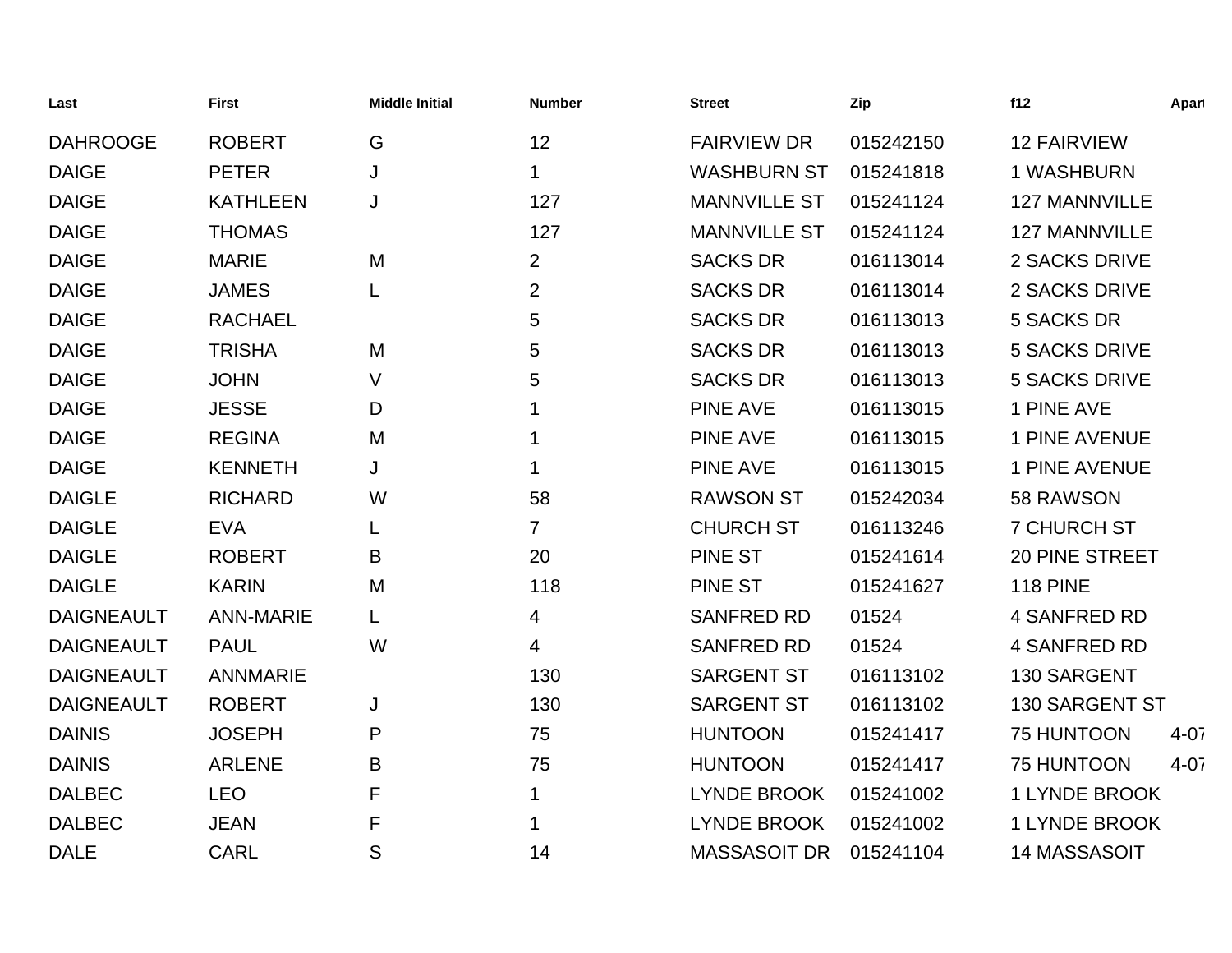| Last             | <b>First</b>    | <b>Middle Initial</b> | <b>Number</b>  | <b>Street</b>                   | Zip       | f12                  | Apart    |
|------------------|-----------------|-----------------------|----------------|---------------------------------|-----------|----------------------|----------|
| <b>DALE</b>      | <b>SHARYN</b>   | Е                     | 14             | <b>MASSASOIT DR</b>             | 015241104 | 14 MASSASOIT         |          |
| <b>DALEY</b>     | <b>JOHN</b>     | F                     | 65             | <b>SARGENT ST</b>               | 016113103 | <b>65 SARGENT</b>    |          |
| <b>DALEY</b>     | <b>MONEEN</b>   | P                     | 75             | <b>HUNTOON</b>                  | 01524     | 75 HUNTOON           | $6 - 04$ |
| <b>DALEY</b>     | <b>ANDREW</b>   | J                     | 27             | <b>KING CT</b>                  | 015242005 | 27 KING COURT        |          |
| <b>DALTON</b>    | <b>BARBARA</b>  | A                     | 1279           | <b>MAIN ST</b>                  | 015241326 | <b>1279 MAIN</b>     |          |
| <b>DALTON</b>    | <b>MICHAEL</b>  | R                     | 1279           | <b>MAIN ST</b>                  | 015241326 | <b>1279 MAIN</b>     |          |
| <b>DALTON</b>    | <b>CHARLES</b>  | Н                     | 1279           | <b>MAIN ST</b>                  | 015241326 | <b>1279 MAIN</b>     |          |
| <b>DALTON</b>    | <b>JAMES</b>    | J                     | 43             | <b>BURNCOAT LN</b>              | 015242009 | <b>43 BURNCOAT</b>   |          |
| <b>DALY</b>      | <b>KATHLEEN</b> | A                     | 169            | <b>WHITE BIRCH ST 015241824</b> |           | 169 WHITE            |          |
| <b>DALY</b>      | <b>DANIEL</b>   | J                     | 66             | <b>LOCUST ST</b>                | 016113145 | <b>66 LOCUST</b>     |          |
| <b>DALY</b>      | <b>JOHN</b>     | M                     | 66             | <b>LOCUST ST</b>                | 016113145 | <b>66 LOCUST</b>     |          |
| <b>DALY</b>      | <b>JOSEPH</b>   | D                     | 66             | <b>LOCUST ST</b>                | 016113145 | 66 LOCUST ST         |          |
| <b>DALY</b>      | <b>HELEN</b>    | B                     | 66             | <b>LOCUST ST</b>                | 016113145 | <b>66 LOCUST</b>     |          |
| <b>DALY</b>      | <b>WILLIAM</b>  | F                     | $\overline{2}$ | <b>MAPLE LN</b>                 | 015242161 | 2 MAPLE LN           |          |
| <b>DALY</b>      | <b>DIANE</b>    | Е                     | $\overline{2}$ | <b>MAPLE LN</b>                 | 015242161 | 2 MAPLE LN           |          |
| <b>DAMATO</b>    | <b>BRIAN</b>    | P                     | 1029           | <b>STAFFORD ST</b>              | 015421113 | 1029 STAFFORD        |          |
| <b>DAMBRA</b>    | <b>JOHN</b>     | Е                     | 37             | <b>WINSLOW AVE</b>              | 015241125 | 37 WINSLOW           |          |
| <b>DANDREA</b>   | <b>ROSE</b>     | R                     | 84             | <b>WINSLOW AVE</b>              | 015241113 | 84 WINSLOW           |          |
| <b>DANDRO</b>    | <b>DOROTHY</b>  | J                     | $\mathbf 1$    | <b>GLEASON WAY</b>              | 015241301 | <b>1 GLEASON WAY</b> |          |
| <b>DANDRO</b>    | <b>ALFRED</b>   | W                     | 1              | <b>GLEASON WAY</b>              | 015241301 | <b>1 GLEASON WAY</b> |          |
| <b>DANDRO</b>    | <b>SHEILA</b>   | J                     | 25             | <b>KING CT</b>                  | 015242005 | <b>25 KING COURT</b> |          |
| <b>DANDURAND</b> | <b>ESTELLE</b>  | M                     | 20             | <b>TOBIN RD</b>                 | 016113237 | <b>20 TOBIN ROAD</b> |          |
| <b>DANDURAND</b> | <b>GEORGE</b>   | D                     | 20             | <b>TOBIN RD</b>                 | 016113237 | 20 TOBIN ROAD        |          |
| <b>DANDURAND</b> | <b>GEORGE</b>   | D                     | 20             | <b>TOBIN RD</b>                 | 016113237 | 20 TOBIN ROAD        |          |
| <b>DANEK</b>     | <b>EDWARD</b>   | R                     | 4              | <b>HOWARD TERR</b>              | 016113210 | <b>4 HOWARD</b>      |          |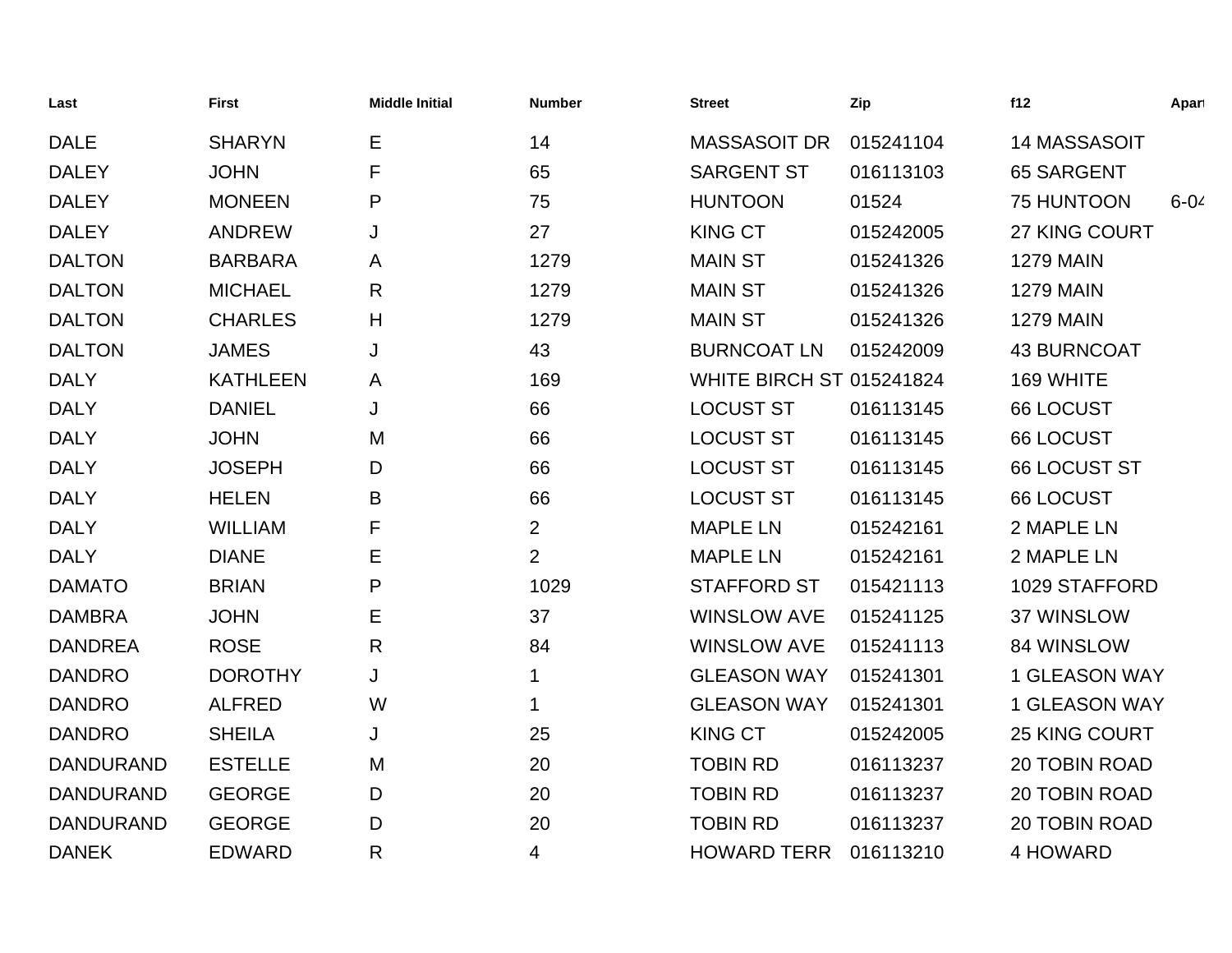| Last             | <b>First</b>     | <b>Middle Initial</b> | <b>Number</b>  | <b>Street</b>      | Zip       | f12                   | Apart |
|------------------|------------------|-----------------------|----------------|--------------------|-----------|-----------------------|-------|
| <b>DANIELS</b>   | <b>MARIA</b>     |                       | 25             | <b>FAIRVIEW DR</b> | 01524     | <b>25 FAIRVIEW DR</b> |       |
| <b>DANIELS</b>   | <b>RONALD</b>    | S                     | 25             | <b>FAIRVIEW DR</b> | 01524     |                       |       |
| <b>DAOUST</b>    | <b>GAIL</b>      | A                     | 1130           | <b>MAIN ST</b>     | 015241349 |                       |       |
| <b>DAOUST</b>    | <b>RENE</b>      |                       | 1130           | <b>MAIN ST</b>     | 015241349 | 1130 MAIN ST          |       |
| <b>DAOUST</b>    | <b>CHRISTINE</b> | L                     | 27             | <b>INGRAM RD</b>   | 016113314 | 27 INGRAM RD          |       |
| <b>DAOUST</b>    | <b>KEVIN</b>     | W                     | 27             | <b>INGRAM RD</b>   | 016113314 | 27 INGRAM RD          |       |
| <b>DAOUST</b>    | <b>DORIS</b>     | A                     | 5              | <b>FOLSOM ST</b>   | 016113316 | 5 FOLSOM              |       |
| <b>DAOUST</b>    | <b>DOROTHY</b>   | J                     | 14             | <b>FOLSOM ST</b>   | 016113345 | 14 FOLSOM             |       |
| <b>DAOUST</b>    | <b>WILLIAM</b>   | $\mathsf{R}$          | 14             | <b>FOLSOM ST</b>   | 016113345 | 14 FOLSOM             |       |
| <b>DAOUST</b>    | <b>BRIAN</b>     | M                     | 52             | <b>PARKER ST</b>   | 015242200 | 52 PARKER ST          |       |
| <b>DAOUST</b>    | <b>PAULA</b>     | V                     | 52             | <b>PARKER ST</b>   | 015242200 | 52 PARKER             |       |
| <b>DAOUST</b>    | <b>ALAN</b>      | G                     | 52             | <b>PARKER ST</b>   | 015242200 | 52 PARKER             |       |
| <b>DAOUST</b>    | <b>EMILE</b>     | R                     | 15             | <b>WESLEY DR</b>   | 015241429 | 15 WESLEY             |       |
| <b>DAOUST</b>    | <b>MARGARET</b>  | A                     | 15             | <b>WESLEY DR</b>   | 015241429 | 15 WESLEY             |       |
| <b>DARLING</b>   | <b>DIANE</b>     | M                     | 202            | <b>CHAPEL ST</b>   | 015241114 | 202 CHAPEL            |       |
| <b>DARLING</b>   | <b>JAIME</b>     | M                     | 202            | <b>CHAPEL ST</b>   | 015241114 | 202 CHAPEL ST         |       |
| <b>DARLING</b>   | <b>DORIS</b>     |                       | $\overline{7}$ | <b>KING TERR</b>   | 015241219 | <b>7 KING TERRACE</b> |       |
| <b>DARLING</b>   | <b>WYMAN</b>     | J                     | $\overline{7}$ | <b>KING TERR</b>   | 015241219 | <b>7 KING TERRACE</b> |       |
| <b>DARLOW</b>    | <b>VIRGINIA</b>  |                       | 1073           | <b>MAIN ST</b>     | 015241334 |                       |       |
| <b>DAVENPORT</b> | <b>ELLEN</b>     | M                     | 6              | <b>WOODLAND DR</b> | 015241926 | P O BOX 417           |       |
| <b>DAVENPORT</b> | <b>RAYMOND</b>   | J                     | 6              | <b>WOODLAND DR</b> | 015241926 | P O BOX 417           |       |
| <b>DAVENPORT</b> | <b>MARGARET</b>  | M                     | 70             | <b>HEMLOCK ST</b>  | 01524     | <b>70 HEMLOCK ST</b>  |       |
| <b>DAVENPORT</b> | <b>ALBERT</b>    | J                     | 8              | <b>OLNEY ST</b>    | 016113243 | 8 OLNEY               |       |
| <b>DAVENPORT</b> | <b>TRACY</b>     | E                     | 1              | <b>MEG PL</b>      | 01542     | 1 MEG PL              |       |
| <b>DAVIS</b>     | <b>ANN</b>       | M                     | 12             | DEER POND DR       | 015241102 |                       |       |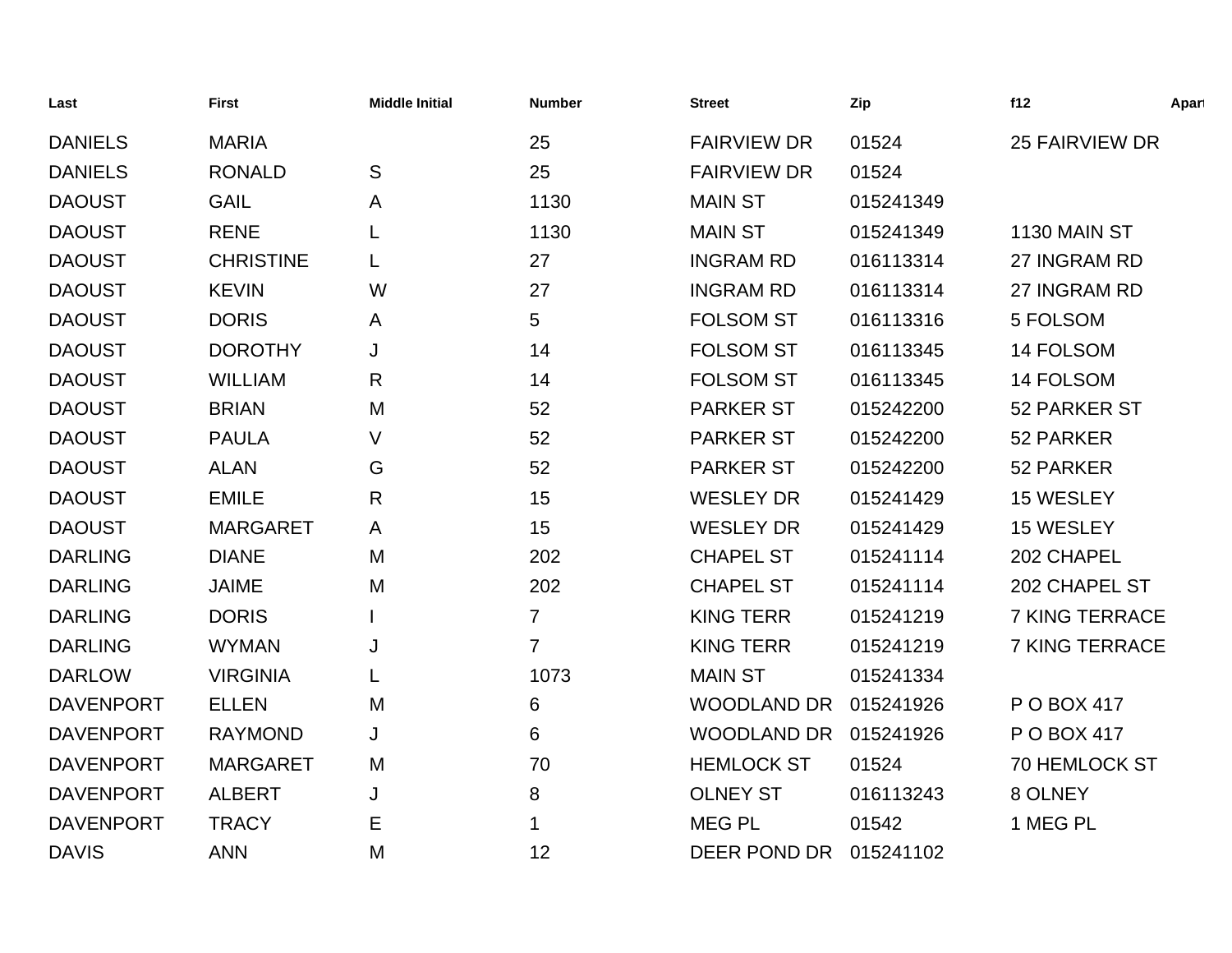| Last           | <b>First</b>      | <b>Middle Initial</b> | <b>Number</b>  | <b>Street</b>       | Zip       | f12                   | Apart        |
|----------------|-------------------|-----------------------|----------------|---------------------|-----------|-----------------------|--------------|
| <b>DAVIS</b>   | <b>BRIAN</b>      | P                     | 6              | <b>HYLAND AVE</b>   | 01524     | <b>6 HYLAND AVE</b>   |              |
| <b>DAVIS</b>   | <b>BONNIE</b>     | J                     | 15             | <b>WEST ST</b>      | 016113116 | 15 WEST ST            |              |
| <b>DAVIS</b>   | <b>MELISSA</b>    | J                     | $\overline{2}$ | <b>MAIN ST</b>      | 016113109 | 2 MAIN ST             | $\mathbf 1$  |
| <b>DAVIS</b>   | <b>SHARRON</b>    | M                     | 11             | <b>MAYFLOWER</b>    | 015241607 | <b>11 MAYFLOWER</b>   |              |
| <b>DAVIS</b>   | <b>RANDY</b>      | L                     | 11             | <b>MAYFLOWER</b>    | 015241607 | <b>11 MAYFLOWER</b>   |              |
| <b>DAVIS</b>   | <b>JAMES</b>      | $\mathsf{C}$          | 19             | <b>RAWSON DR</b>    | 015242016 | <b>19 RAWSON</b>      |              |
| <b>DAVIS</b>   | <b>RONALD</b>     |                       | 41             | <b>MAYFLOWER</b>    | 015241607 | <b>41 MAYFLOWER</b>   |              |
| <b>DAVIS</b>   | <b>PAUL</b>       |                       | 45             | <b>PINE ST</b>      | 015241615 | <b>45 PINE STREET</b> |              |
| <b>DAVIS</b>   | <b>DEBORAH</b>    | K                     | 45             | <b>PINE ST</b>      | 015241615 | <b>45 PINE STREET</b> |              |
| <b>DAVIS</b>   | <b>LISA</b>       | J                     | 1113           | <b>MAIN ST</b>      | 015241607 | 1113 MAIN ST          | $\mathsf{A}$ |
| <b>DAVOLIO</b> | <b>SALLY</b>      | M                     | $\mathbf 1$    | <b>LEELA LN</b>     | 015421021 | 1 LEELA LN            |              |
| <b>DAVOLIO</b> | <b>MICHAEL</b>    | A                     | $\mathbf 1$    | <b>LEELA LN</b>     | 015421021 | 1 LEELA LANE          |              |
| <b>DAWE</b>    | <b>JAMES</b>      | Е                     | 15             | <b>INGRAM RD</b>    | 01611     | 15 INGRAM RD          |              |
| <b>DAWE</b>    | <b>DORIS</b>      | L                     | 15             | <b>BROOKSIDE DR</b> | 015241701 | <b>15 BROOKSIDE</b>   |              |
| <b>DAY</b>     | <b>NICHOLAS</b>   | A                     | 44             | <b>LAKE DR</b>      | 015242007 | 44 LAKE DR            |              |
| <b>DAY</b>     | <b>ROSAMOND</b>   |                       | 9              | <b>KING ST EXT</b>  | 015241722 | 9 KING STREET         |              |
| <b>DAY</b>     | <b>MELANEY</b>    |                       | 34             | <b>CARLETON RD</b>  | 015421144 | <b>34 CARLETON</b>    |              |
| <b>DAY</b>     | <b>DARLENE</b>    | S                     | 34             | <b>CARLETON RD</b>  | 015421144 | <b>34 CARLETON</b>    |              |
| <b>DAY</b>     | <b>KEVIN</b>      | P                     | 312            | <b>HENSHAW ST</b>   | 015241251 |                       |              |
| <b>DAY</b>     | <b>RITA</b>       | A                     | 312            | <b>HENSHAW ST</b>   | 015241251 | 312 HENSHAW           |              |
| <b>DAY</b>     | <b>JAMES</b>      | M                     | 312            | <b>HENSHAW ST</b>   | 015241251 | 312 HENSHAW           |              |
| <b>DEBRUSK</b> | <b>LAURIE</b>     | L                     | 26             | <b>MAYFLOWER</b>    | 015241608 |                       |              |
| <b>DEBRUSK</b> | <b>MICHAEL</b>    | Τ                     | 26             | <b>MAYFLOWER</b>    | 015241608 | <b>26 MAYFLOWER</b>   |              |
| <b>DECELLE</b> | <b>JACQUELINE</b> | A                     | 8              | <b>LAKE DR</b>      | 015242007 | <b>8 LAKE DRIVE</b>   |              |
| <b>DECELLE</b> | <b>WILLIAM</b>    | J                     | 8              | <b>LAKE DR</b>      | 015242007 | <b>8 LAKE DRIVE</b>   |              |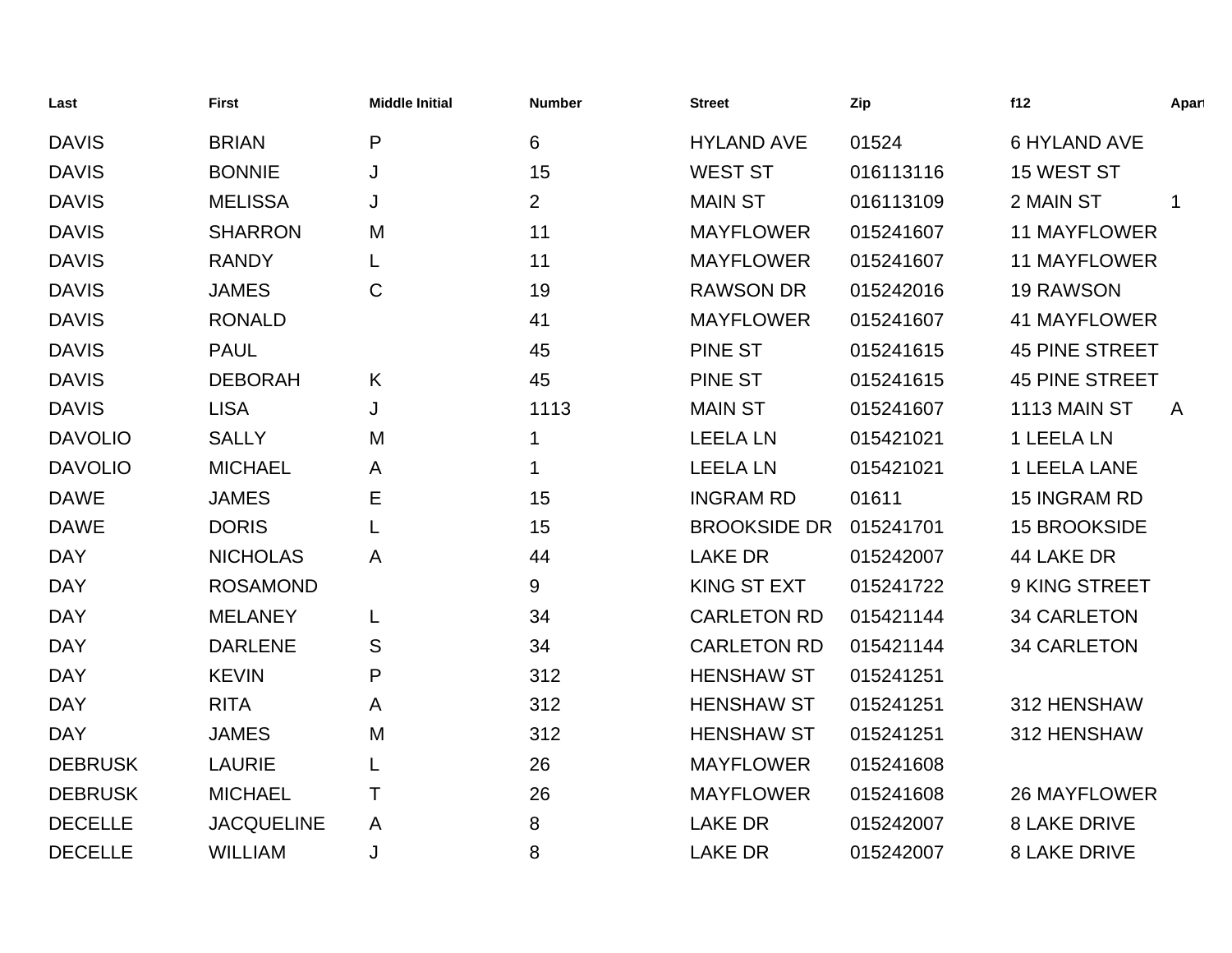| Last                 | <b>First</b>     | <b>Middle Initial</b> | <b>Number</b> | <b>Street</b>          | Zip       | f12              | Apart |
|----------------------|------------------|-----------------------|---------------|------------------------|-----------|------------------|-------|
| <b>DECORTE</b>       | <b>RAYMOND</b>   | K                     | 189           | <b>MAIN ST</b>         | 016113107 | 189 MAIN ST      | 2R    |
| <b>DECOURCEY</b>     | <b>CAROL</b>     | A                     | 442           | <b>RAWSON ST</b>       | 015242030 | 442 RAWSON       |       |
| <b>DECOURCEY</b>     | <b>DAVID</b>     | J                     | 442           | <b>RAWSON ST</b>       | 015242030 | 442 RAWSON       |       |
| <b>DEIBEL</b>        | <b>CLARE</b>     | S                     | 585           | <b>HENSHAW ST</b>      | 015421216 | <b>BX 113</b>    |       |
| <b>DELANEY</b>       | <b>JUDITH</b>    | M                     | 12            | <b>HOWARD TERR</b>     | 016113210 | 12 HOWARD        |       |
| <b>DELANEY</b>       | <b>EUGENE</b>    | P                     | 12            | <b>HOWARD TERR</b>     | 016113210 | 12 HOWARD        |       |
| <b>DELAPAZ</b>       | <b>SHANNON</b>   | <b>LYNNE</b>          | 1106          | <b>STAFFORD ST</b>     | 015421004 | <b>BX 414</b>    |       |
| <b>DELLACAVA</b>     | <b>ELIZABETH</b> | M                     | 18            | <b>BURNCOAT ST</b>     | 015242012 | P O BOX 121      |       |
| <b>DELLACAVA</b>     | <b>CAROL</b>     | J                     | 24            | <b>REDFIELD RD</b>     | 016113105 | 24 REDFIELD      |       |
| <b>DELLACAVA</b>     | <b>JAMIE</b>     | M                     | 24            | <b>REDFIELD RD</b>     | 016113105 | 24 REDFIELD      |       |
| <b>DELLACAVA</b>     | <b>MICHAEL</b>   | L                     | 24            | <b>REDFIELD RD</b>     | 016113105 | 24 REDFIELD      |       |
| <b>DELUCA</b>        | <b>DEBORAH</b>   | A                     | 4             | <b>DOUGLAS DR</b>      | 015242166 |                  |       |
| <b>DELUDE</b>        | <b>SHANNEN</b>   | $\mathsf{C}$          | 4             | HARBERTON DR 015241304 |           | 4 HARBERTON      |       |
| <b>DELUDE</b>        | <b>WILLIAM</b>   | B                     | 4             | HARBERTON DR 015241304 |           | 4 HARBERTON      |       |
| <b>DEMARS</b>        | <b>DANIEL</b>    | $\mathsf{R}$          | 16            | <b>SUNSET DR</b>       | 015241710 | <b>16 SUNSET</b> |       |
| <b>DEMAS</b>         | <b>CHERYL</b>    | A                     | 103           | <b>BROOK ST</b>        | 016113212 | 103 BROOK ST     |       |
| <b>DEMPSEY</b>       | <b>BETSY</b>     | A                     | 30            | <b>SMAIN ST</b>        | 015241402 | 30 SOUTH MAIN 1  |       |
| DEMPSEY-ANDE SHIRLEY |                  | J                     | 1074          | <b>MAIN ST</b>         | 015241327 | 1074 MAIN ST     | 2     |
| <b>DENHAM</b>        | <b>JANE</b>      | $\mathsf{R}$          | 211           | <b>RAWSON ST</b>       | 015242017 | 211 RAWSON       |       |
| <b>DENHAM</b>        | <b>RONALD</b>    | J                     | 211           | <b>RAWSON ST</b>       | 015242017 | 211 RAWSON       |       |
| <b>DENNISON</b>      | <b>ANDREW</b>    | R                     | 197           | <b>BALDWIN ST</b>      | 015242204 | 197 BALDWIN ST   |       |
| <b>DENNISON</b>      | <b>RICHARD</b>   | H                     | 197           | <b>BALDWIN ST</b>      | 015242204 | 197 BALDWIN      |       |
| <b>DENNISON</b>      | <b>SUZANNE</b>   | D                     | 197           | <b>BALDWIN ST</b>      | 015242204 | 197 BALDWIN      |       |
| <b>DENNISON</b>      | <b>CARRIE</b>    | A                     | 241           | <b>PLEASANT ST</b>     | 015241269 | 241 PLEASANT     |       |
| <b>DENNISON</b>      | <b>MATTHEW</b>   | W                     | 241           | <b>PLEASANT ST</b>     | 015241269 | 241 PLEASANT     |       |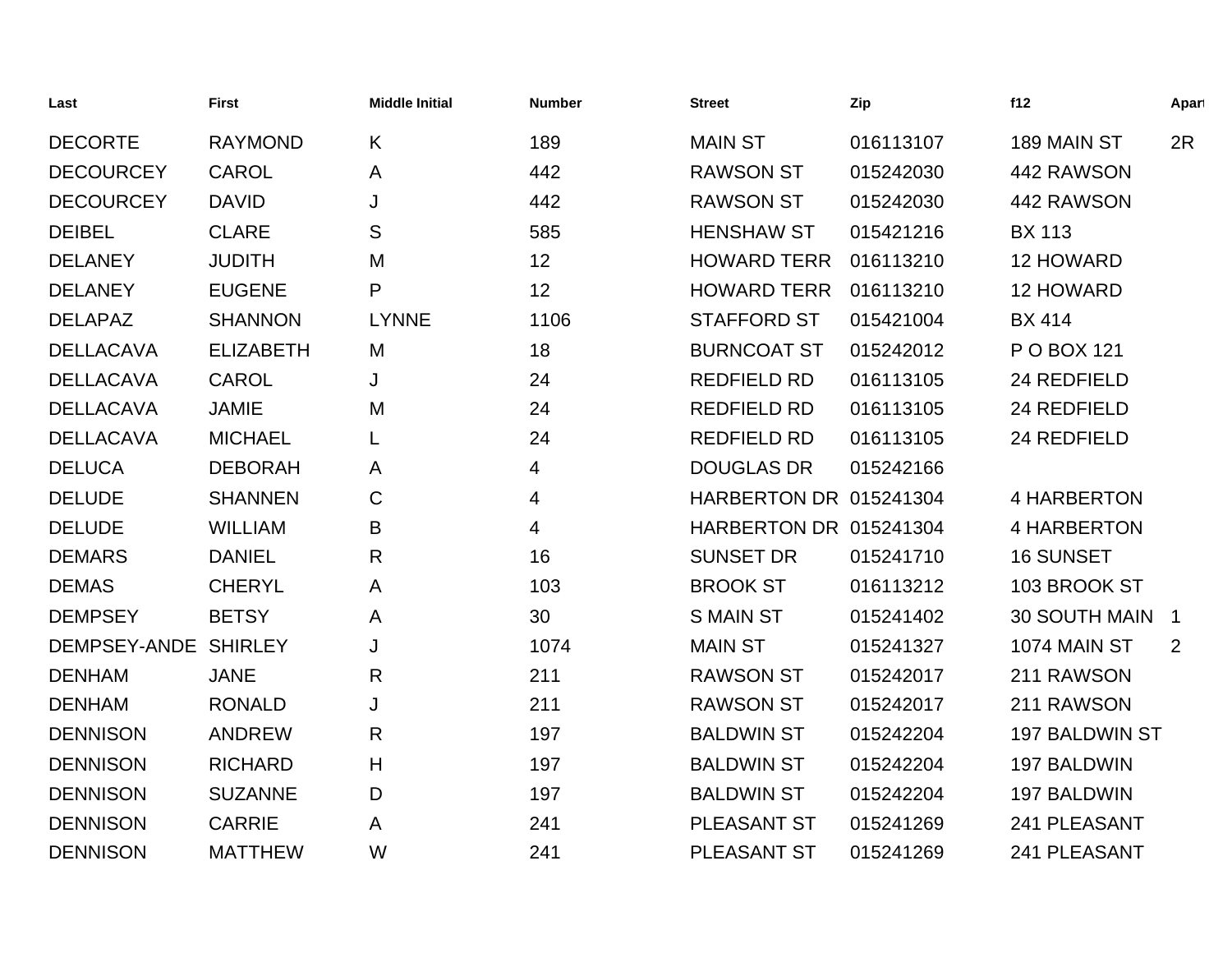| Last              | First          | <b>Middle Initial</b> | <b>Number</b> | <b>Street</b>                   | Zip       | f12                      | Apart |
|-------------------|----------------|-----------------------|---------------|---------------------------------|-----------|--------------------------|-------|
| <b>DEPARI</b>     | <b>JEAN</b>    | F                     | 30            | PLEASANT ST                     | 015241447 | <b>30 PLEASANT ST 7D</b> |       |
| <b>DEPATIE</b>    | <b>KIM</b>     | M                     | 177           | <b>WHITE BIRCH ST 015241824</b> |           | 177 WHITE                |       |
| <b>DEPATIE</b>    | <b>ROBERT</b>  | P                     | 177           | <b>WHITE BIRCH ST 015241824</b> |           | 177 WHITE                |       |
| <b>DEROSIER</b>   | <b>MARY</b>    | S                     | 11            | <b>INGRAM RD</b>                | 016113314 | 11 INGRAM                |       |
| <b>DEROSIER</b>   | <b>TIMOTHY</b> | $\mathsf{R}$          | 11            | <b>INGRAM RD</b>                | 016113314 | 11 INGRAM RD             |       |
| <b>DEROSIER</b>   | <b>JOSEPH</b>  | $\mathsf{C}$          | 11            | <b>INGRAM RD</b>                | 016113314 | 11 INGRAM                |       |
| <b>DEROSIER</b>   | <b>DOROTHY</b> | <b>FLEMING</b>        | 9             | <b>SALMINEN DR</b>              | 01524     | 9 SALMINEN DR            |       |
| <b>DEROSIER</b>   | <b>DAVID</b>   | <b>RICHARD</b>        | 20            | PLEASANT ST                     | 01524     | 20 PLEASANT ST 1         |       |
| <b>DERUSHA</b>    | <b>MARY</b>    |                       | 21            | DEER POND DR                    | 015241101 |                          |       |
| <b>DESAULNIER</b> | <b>DIANE</b>   | M                     | 14            | <b>MECHANIC ST</b>              | 015241509 | <b>14 MECHANIC</b>       |       |
| <b>DESAULNIER</b> | <b>LEONARD</b> | P                     | 14            | <b>MECHANIC ST</b>              | 015241509 | <b>14 MECHANIC</b>       |       |
| <b>DESAUTELS</b>  | <b>GARY</b>    | R                     | 16            | <b>SANFRED RD</b>               | 01524     | <b>16 SANFRED RD</b>     |       |
| <b>DESAUTELS</b>  | <b>DEIRDRE</b> | A                     | 16            | <b>SANFRED RD</b>               | 01524     | <b>16 SANFRED RD</b>     |       |
| <b>DESAUTELS</b>  | <b>NANCY</b>   | A                     | 16            | <b>BROOKSIDE DR</b>             | 015241702 | <b>16 BROOKSIDE</b>      |       |
| <b>DESAUTELS</b>  | <b>KENNETH</b> | A                     | 16            | <b>BROOKSIDE DR</b>             | 015241702 | <b>16 BROOKSIDE</b>      |       |
| <b>DESAUTELS</b>  | <b>DEAN</b>    | $\mathsf C$           | 16            | <b>BROOKSIDE DR</b>             | 015241702 | <b>16 BROOKSIDE</b>      |       |
| <b>DESAUTELS</b>  | <b>GAIL</b>    |                       | 30            | <b>SALMINEN DR</b>              | 01524     | <b>30 SALMINEN DR</b>    |       |
| <b>DESMARAIS</b>  | <b>MELANIE</b> | A                     | 4             | <b>SUNSET DR</b>                | 015241232 | <b>4 SUNSET DRIVE</b>    |       |
| <b>DESMARAIS</b>  | <b>HENRY</b>   | $\mathsf{R}$          | 4             | <b>SUNSET DR</b>                | 015241232 | <b>4 SUNSET DRIVE</b>    |       |
| <b>DESMARAIS</b>  | <b>WILLIAM</b> | R                     | 45            | <b>CHARLTON ST</b>              | 015421015 | <b>45 CHARLTON</b>       |       |
| <b>DESROCHES</b>  | <b>JESSICA</b> | D                     | 62            | <b>MARSHALL ST</b>              | 015241016 | <b>62 MARSHALL ST</b>    |       |
| <b>DESROCHES</b>  | <b>JUSTIN</b>  | P                     | 62            | <b>MARSHALL ST</b>              | 015241016 | <b>62 MARSHALL ST</b>    |       |
| <b>DESROCHES</b>  | <b>NORMAND</b> | $\mathsf{R}$          | 62            | <b>MARSHALL ST</b>              | 015241016 | 62 MARSHALL              |       |
| <b>DESROCHES</b>  | <b>JOAN</b>    | M                     | 24            | <b>BOTTOMLY AVE</b>             | 016113144 | 24 BOTTOMLY              |       |
| <b>DESROSIERS</b> | <b>JOSEPH</b>  | R                     | 75            | <b>BURNCOAT LN</b>              | 015242009 | POBOX 57                 |       |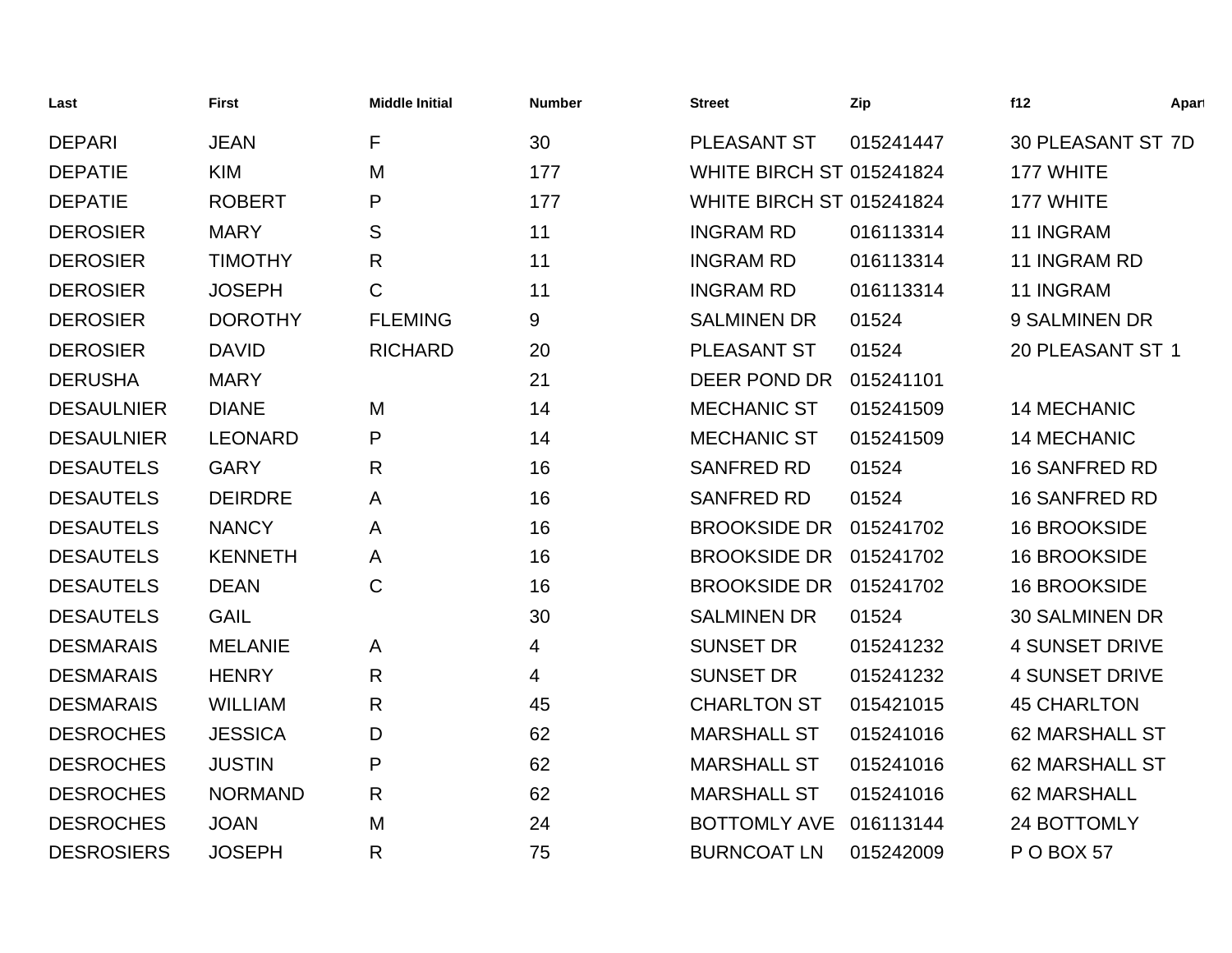| Last              | <b>First</b>     | <b>Middle Initial</b> | <b>Number</b>  | <b>Street</b>           | Zip       | f12                   | Apart       |
|-------------------|------------------|-----------------------|----------------|-------------------------|-----------|-----------------------|-------------|
| <b>DESROSIERS</b> | <b>JANE</b>      | $\mathsf{R}$          | 50             | <b>CHAPEL ST</b>        | 016113039 | 50 CHAPEL             |             |
| <b>DESROSIERS</b> | <b>ESTELLE</b>   |                       | 30             | <b>PLEASANT ST</b>      | 015241449 | <b>30 PLEASANT</b>    |             |
| <b>DESTRATIS</b>  | <b>SUSAN</b>     | M                     | 42             | <b>MAIN ST</b>          | 01611     | 42 MAIN ST            | $\mathbf 1$ |
| <b>DESTRATIS</b>  | <b>JOSEPH</b>    |                       | 598            | <b>HENSHAW ST</b>       | 015421217 | 598 HENSHAW           |             |
| <b>DEVAULT</b>    | <b>LORRAINE</b>  | E                     | 1075           | <b>MAIN ST</b>          | 015241331 | 1075 MAIN ST          | 112         |
| <b>DEVAULT</b>    | <b>ARTHUR</b>    | H                     | 1075           | <b>MAIN ST</b>          | 015241331 | 1075 MAIN ST          | 112         |
| <b>DEVAULT</b>    | <b>ANITA</b>     | J                     | 30             | PLEASANT ST             | 015241446 | 30 PLEASANT ST 8D     |             |
| <b>DEVEREAUX</b>  | <b>LISA</b>      | M                     | 5              | SHELTER RIDGE 015241279 |           | <b>5 SHELTER</b>      |             |
| <b>DEVEREAUX</b>  | <b>WILLIAM</b>   | J                     | 5              | SHELTER RIDGE 015241279 |           | <b>5 SHELTER</b>      |             |
| <b>DEVUYST</b>    | <b>NEILE</b>     | L                     | 524            | <b>STAFFORD ST</b>      | 016113306 | 524 STAFFORD          |             |
| <b>DEZAGO</b>     | <b>CLAUDETTE</b> | P                     | 212            | <b>AUBURN ST</b>        | 016113327 | 212 AUBURN ST         |             |
| <b>DEZAGO</b>     | <b>ROBIN</b>     | L                     | 212            | <b>AUBURN ST</b>        | 016113327 | 212 AUBURN            |             |
| <b>DICENTES</b>   | <b>PETER</b>     |                       | $\overline{2}$ | <b>LOGAN ST</b>         | 016113245 | 2 LOGAN ST            |             |
| <b>DICENTES</b>   | <b>JAIME</b>     | L                     | 1              | <b>GOLDEN RD</b>        | 015241275 | 1 GOLDEN RD           |             |
| <b>DICENTES</b>   | <b>SHARON</b>    |                       | 1              | <b>GOLDEN RD</b>        | 015241275 | <b>1 GOLDEN ROAD</b>  |             |
| <b>DICENTES</b>   | <b>JAMES</b>     | P                     | 1              | <b>GOLDEN RD</b>        | 015241275 | 1 GOLDEN ROAD         |             |
| <b>DICKINSON</b>  | <b>AMY</b>       | L                     | 169            | <b>CHAPEL ST</b>        | 015241115 | 169 CHAPEL ST         |             |
| <b>DIETERLE</b>   | <b>NEAL</b>      | L                     | 19             | <b>ELMWOOD AVE</b>      | 01611     | 19 ELMWOOD            |             |
| <b>DIETERLE</b>   | <b>STEPHANIE</b> | Е                     | 19             | <b>ELMWOOD AVE</b>      | 01611     | 19 ELMWOOD            |             |
| <b>DIETRICH</b>   | <b>CHRISTINE</b> | L                     | 242            | PLEASANT ST             | 015241422 | 242 PLEASANT          |             |
| <b>DIETRICH</b>   | <b>GARY</b>      | A                     | 242            | <b>PLEASANT ST</b>      | 015241422 | 242 PLEASANT          |             |
| <b>DIFONZO</b>    | <b>MARY</b>      | J                     | 44             | <b>CRAIG ST</b>         | 015421002 | 44 CRAIG              |             |
| <b>DIGERONIMO</b> | <b>MICHAEL</b>   | A                     | 759            | <b>MAIN ST</b>          | 015241340 | <b>759 MAIN</b>       |             |
| <b>DILEO</b>      | <b>LISA</b>      | J                     | 10             | <b>MARSHALL ST</b>      | 015241003 | <b>10 MARSHALL ST</b> |             |
| <b>DILLON</b>     | <b>TAMMY</b>     | Е                     | 40             | <b>CRICKLEWOOD</b>      | 015241619 | 40                    |             |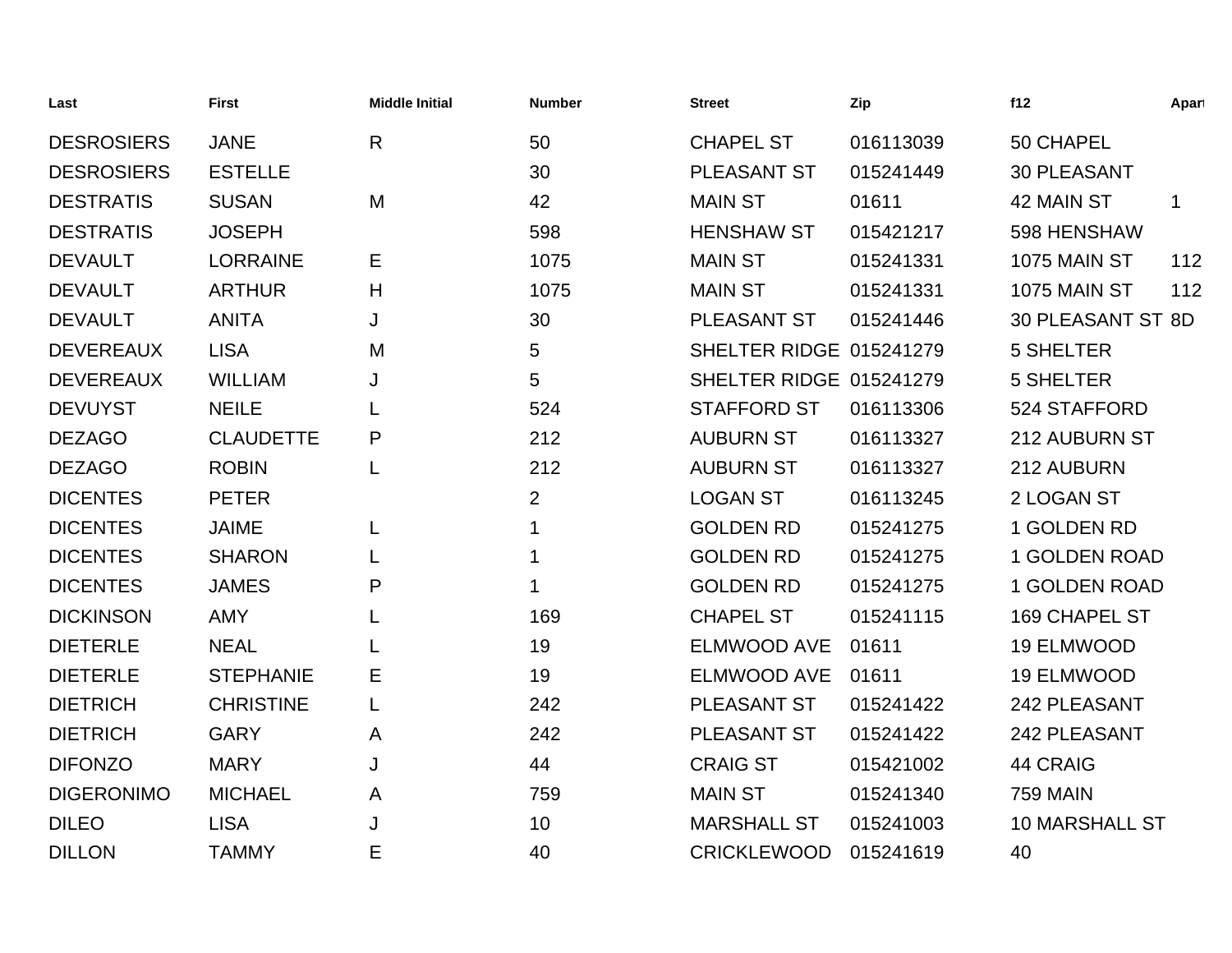| Last             | <b>First</b>    | <b>Middle Initial</b> | <b>Number</b> | <b>Street</b>                   | Zip       | f12                  | Apart |
|------------------|-----------------|-----------------------|---------------|---------------------------------|-----------|----------------------|-------|
| <b>DILLON</b>    | <b>DOUGLAS</b>  | Е                     | 40            | <b>CRICKLEWOOD</b>              | 015241619 | 40                   |       |
| <b>DINEEN</b>    | <b>DAVID</b>    | J                     | 1340          | <b>MAIN ST</b>                  | 015241318 | <b>PO BOX 365</b>    |       |
| <b>DINEEN</b>    | <b>PATRICIA</b> | A                     | 1340          | <b>MAIN ST</b>                  | 015241318 | <b>PO BOX 365</b>    |       |
| <b>DINEEN</b>    | <b>REBECCA</b>  | A                     | 1340          | <b>MAIN ST</b>                  | 015241318 | <b>PO BOX 365</b>    |       |
| <b>DINEEN</b>    | <b>DONALD</b>   | $\mathsf{R}$          | 1340          | <b>MAIN ST</b>                  | 015241318 | <b>PO BOX 365</b>    |       |
| <b>DION</b>      | <b>LUCILLE</b>  | Е                     | 9             | MT PLEASANT                     | 015241909 | 9 MT PLEASANT        |       |
| <b>DION</b>      | <b>RICHARD</b>  | P                     | 9             | MT PLEASANT                     | 015241909 | 9 MT PLEASANT        |       |
| <b>DIPIETRO</b>  | <b>MARY</b>     | Е                     | 4             | BREEZY GREEN 015241202          |           | 4 BREEZY             |       |
| <b>DIPIETRO</b>  | <b>JOSEPH</b>   | J                     | 4             | BREEZY GREEN 015241202          |           | 4 BREEZY             |       |
| <b>DIPILATO</b>  | <b>JOANNE</b>   |                       | 127           | WHITE BIRCH ST 015241824        |           | 127 WHITE            |       |
| <b>DIPILATO</b>  | <b>FRANK</b>    | J                     | 127           | <b>WHITE BIRCH ST 015241824</b> |           | 127 WHITE            |       |
| <b>DIPILATO</b>  | <b>FRANK</b>    | J                     | 325           | <b>STAFFORD ST</b>              | 016113354 | 325 STAFFORD         |       |
| <b>DIRSA</b>     | <b>MICHAEL</b>  | J                     | 71            | <b>TOBIN RD</b>                 | 016113266 | 71 TOBIN RD          |       |
| <b>DIRSA</b>     | <b>MARCHEL</b>  | L                     | 75            | <b>TOBIN RD</b>                 | 016113266 | <b>75 TOBIN ROAD</b> |       |
| <b>DISCIPIO</b>  | <b>FRANK</b>    |                       | 131           | <b>SARGENT ST</b>               | 016113101 | 131 SARGENT          |       |
| <b>DITARANTO</b> | <b>BOBBY</b>    | J                     | 125           | MCCARTHY AVE 01611              |           | 125 MCCARTHY 2       |       |
| <b>DIX</b>       | <b>JOHN</b>     | N                     | 37            | <b>CARLETON RD</b>              | 015421143 | <b>37 CARLETON</b>   |       |
| <b>DIX</b>       | <b>MARGARET</b> | M                     | 37            | <b>CARLETON RD</b>              | 015421143 | <b>37 CARLETON</b>   |       |
| <b>DIX</b>       | <b>ASTRID</b>   | M                     | 29            | <b>SPRING ST</b>                | 015241513 | 29 SPRING            |       |
| <b>DOANE</b>     | <b>WALTER</b>   | J                     | 130           | <b>PAXTON ST</b>                | 015241108 | 130 PAXTON           |       |
| <b>DOANE</b>     | <b>KARLA</b>    | J                     | 915           | PLEASANT ST                     | 015421124 | POBOX <sub>1</sub>   |       |
| <b>DOANE</b>     | <b>PETER</b>    | W                     | 915           | PLEASANT ST                     | 015421124 | POBOX <sub>1</sub>   |       |
| <b>DOANE</b>     | <b>SHIRLEY</b>  | D                     | 918           | PLEASANT ST                     | 015421123 | P O BOX 333          |       |
| <b>DOBBYN</b>    | <b>ROBIN</b>    | A                     | 20            | <b>CRICKLEWOOD</b>              | 015241619 | 20                   |       |
| <b>DOBBYN</b>    | <b>RUSSELL</b>  | J                     | 20            | <b>CRICKLEWOOD</b>              | 015241619 | 20                   |       |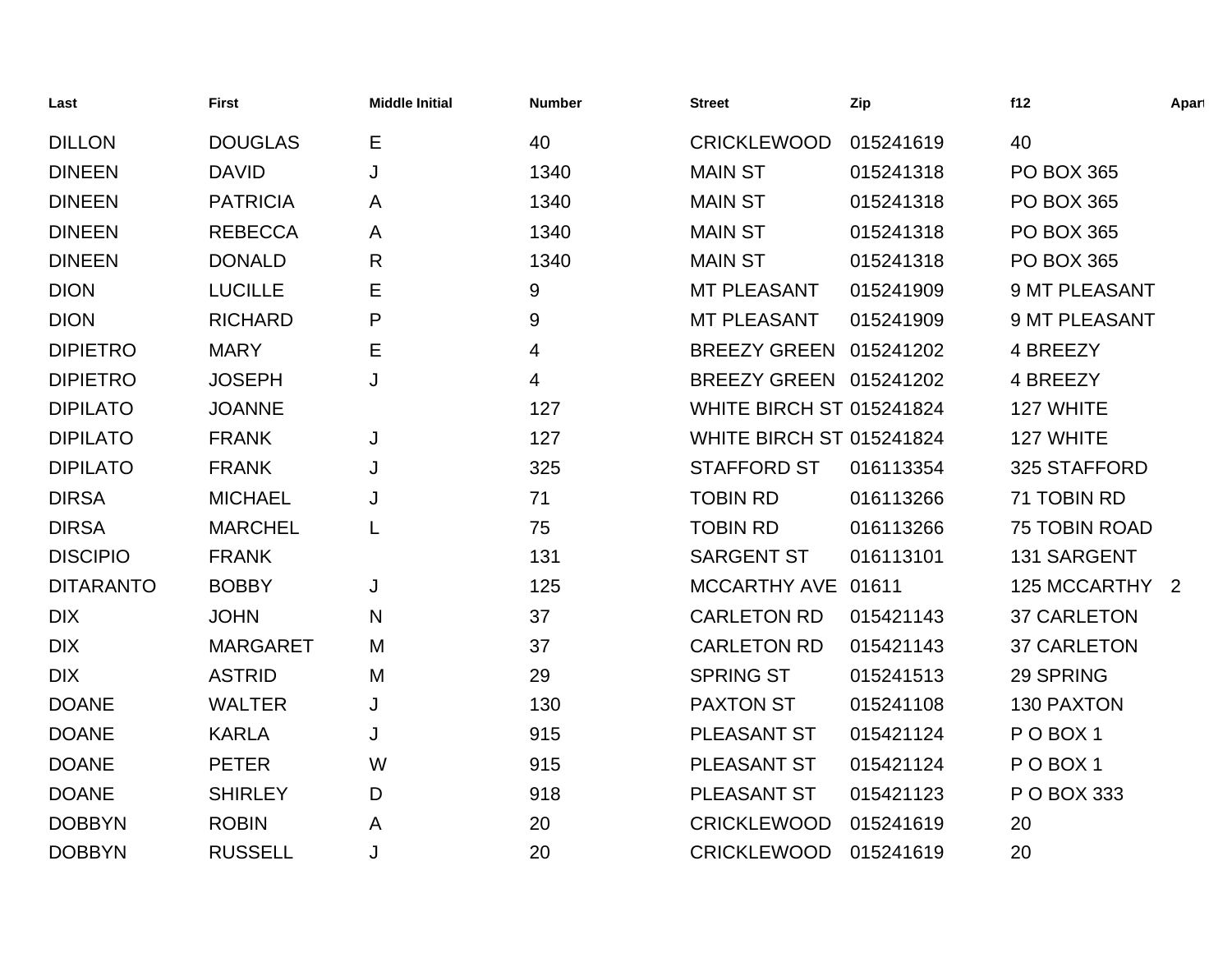| Last                 | <b>First</b>       | <b>Middle Initial</b> | <b>Number</b> | <b>Street</b>      | Zip       | f12                 | Apart       |
|----------------------|--------------------|-----------------------|---------------|--------------------|-----------|---------------------|-------------|
| <b>DOE</b>           | <b>LOUISE</b>      | S                     | 150           | <b>RAWSON ST</b>   | 015242018 | 150 RAWSON          |             |
| <b>DOE</b>           | <b>SANDRA</b>      | F                     | 16            | <b>SPRING ST</b>   | 01524     | 16 SPRING ST        | $\mathbf 1$ |
| <b>DOGIL</b>         | <b>MARK</b>        | A                     | 355           | PLEASANT ST        | 015241221 | 355 PLEASANT        |             |
| <b>DOHERTY</b>       | <b>DAVID</b>       | G                     | 5             | <b>TOWN BEACH</b>  | 015241937 | <b>5 TOWN BEACH</b> | 36          |
| <b>DOHERTY</b>       | <b>CHRISTOPHER</b> | D                     | 405           | <b>MARSHALL ST</b> | 015241816 | <b>405 MARSHALL</b> |             |
| <b>DOHERTY</b>       | <b>JUDITH</b>      | A                     | 405           | <b>MARSHALL ST</b> | 015241816 | <b>405 MARSHALL</b> |             |
| <b>DOHERTY</b>       | <b>SEAMUS</b>      |                       | 405           | <b>MARSHALL ST</b> | 015241816 | <b>405 MARSHALL</b> |             |
| <b>DOHERTY</b>       | <b>JAY</b>         | P                     | 55            | <b>PINE AVE</b>    | 016113015 | 55 PINE AVENUE      |             |
| <b>DOHERTY</b>       | <b>WILLIAM</b>     | D                     | 55            | <b>PINE AVE</b>    | 016113015 | 55 PINE AVENUE      |             |
| <b>DOHERTY</b>       | <b>HAZEL</b>       | M                     | 55            | <b>PINE AVE</b>    | 016113015 | 55 PINE AVENUE      |             |
| <b>DOHERTY</b>       | <b>DANIEL</b>      | Е                     | 48            | <b>CHAPEL ST</b>   | 016113039 | <b>48 CHAPEL</b>    |             |
| <b>DOHERTY</b>       | <b>JOANNE</b>      | A                     | 731           | PLEASANT ST        | 015421138 | <b>PO BOX 181</b>   |             |
| <b>DOIRON</b>        | <b>CHRISTINE</b>   | M                     | 5             | <b>HOLCOMB ST</b>  | 015241413 | <b>5 HOLCOMB ST</b> |             |
| <b>DOLAN</b>         | <b>CAREEN</b>      | V                     | 55            | <b>WAITE ST</b>    | 015241120 | P O BOX 351         |             |
| <b>DOLAN</b>         | <b>KATHLEEN</b>    | F                     | 3             | <b>CRESTWOOD</b>   | 015241601 | 3 CRESTWOOD         |             |
| <b>DOLAN</b>         | <b>DENNIS</b>      | J                     | 3             | <b>CRESTWOOD</b>   | 015241601 | 3 CRESTWOOD         |             |
| <b>DOLAN</b>         | <b>DARRYLIN</b>    | A                     | 275           | PLEASANT ST        | 015241423 | 275 PLEASANT        |             |
| <b>DOLEN</b>         | <b>KELLY</b>       | J                     | 9             | <b>ATWOOD RD</b>   | 016113332 | 9 ATWOOD RD         |             |
| <b>DOLEN</b>         | <b>JOSEPH</b>      | Τ                     | 25            | <b>MONTEREY DR</b> | 016113042 | <b>25 MONTEREY</b>  |             |
| <b>DOLEN</b>         | <b>KATHLEEN</b>    |                       | 25            | <b>MONTEREY DR</b> | 016113042 | 25 MONTEREY         |             |
| <b>DOLEN</b>         | <b>TIMOTHY</b>     | J                     | 25            | <b>MONTEREY DR</b> | 016113042 | 25 MONTEREY         |             |
| <b>DOLEN</b>         | <b>JOHN</b>        | P                     | 25            | <b>MONTEREY DR</b> | 016113042 | <b>25 MONTEREY</b>  |             |
| DOLENGIEWICZ LENA    |                    | R                     | 106           | <b>SARGENT ST</b>  | 016113102 | 106 SARGENT         |             |
| DOLENGIEWICZ THOMAS  |                    | B                     | 106           | <b>SARGENT ST</b>  | 016113102 | 106 SARGENT         |             |
| DOLENGIEWICZ BERNARD |                    | Τ                     | 106           | <b>SARGENT ST</b>  | 016113102 | 106 SARGENT         |             |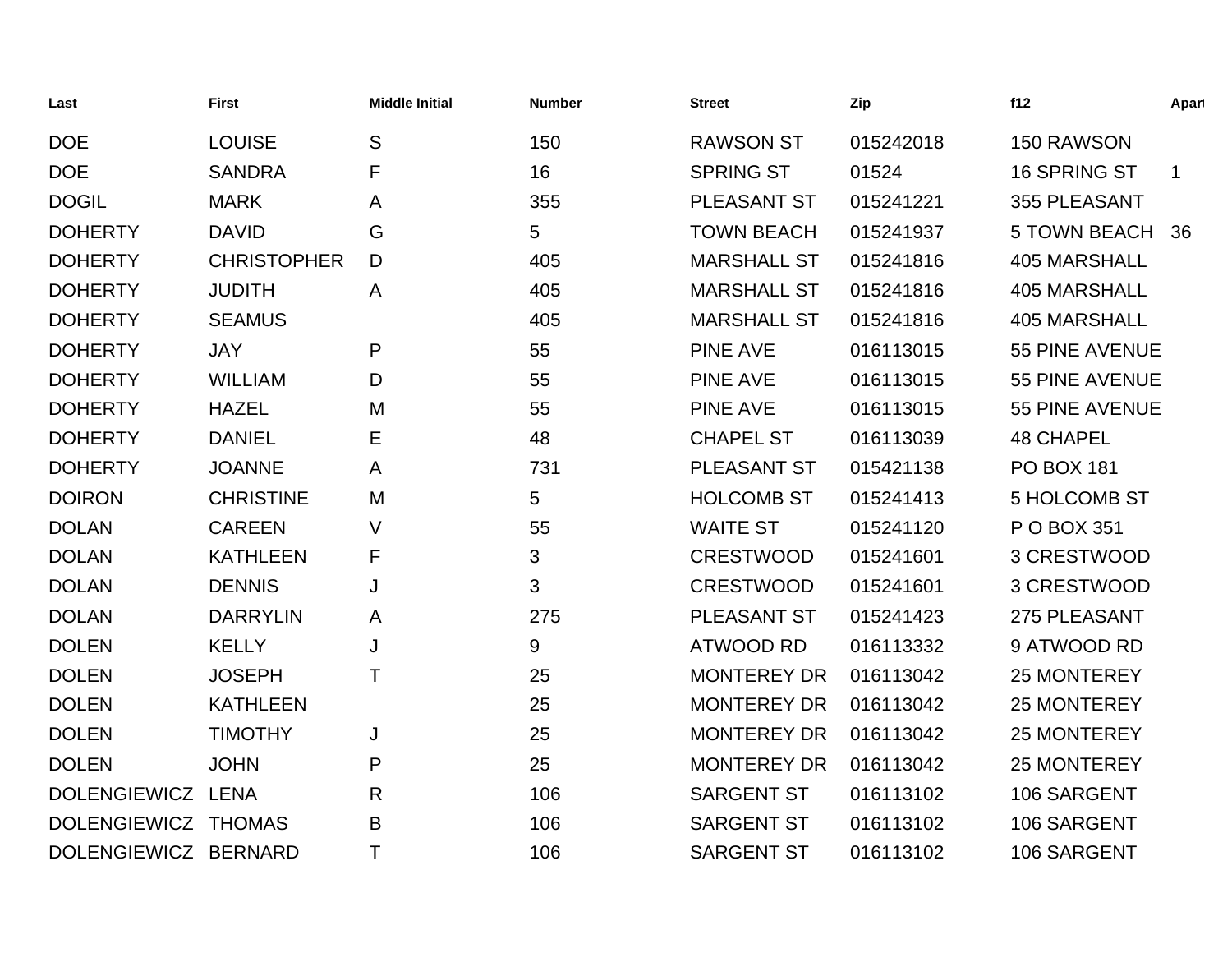| Last             | <b>First</b>     | <b>Middle Initial</b> | <b>Number</b>   | <b>Street</b>       | Zip       | f12                   | Apart    |
|------------------|------------------|-----------------------|-----------------|---------------------|-----------|-----------------------|----------|
| <b>DOMBROSKI</b> | <b>KATHLEEN</b>  | M                     | 723             | <b>PLEASANT ST</b>  | 015421130 | POBOX <sub>61</sub>   |          |
| <b>DOMBROSKI</b> | <b>KEVIN</b>     | M                     | 723             | PLEASANT ST         | 015421130 | PO BOX 61             |          |
| <b>DOMBROSKI</b> | <b>SCOTT</b>     | A                     | 723             | PLEASANT ST         | 015421130 | PO BOX 61             |          |
| <b>DOMBROSKI</b> | <b>MICHAEL</b>   | J                     | 731             | PLEASANT ST         | 015421138 | P O BOX 181           |          |
| <b>DOMBROSKI</b> | <b>LOIS</b>      | E                     | 75              | <b>HUNTOON</b>      | 01524     | 75 HUNTOON            | $1 - 07$ |
| <b>DOMBROSKI</b> | <b>CHARLES</b>   | Е                     | 1075            | <b>MAIN ST</b>      | 015241331 | PO BOX 61             |          |
| <b>DOMINY</b>    | <b>MICHELE</b>   | A                     | 116             | <b>AUBURN ST</b>    | 016113222 | 116 AUBURN            |          |
| <b>DOMINY</b>    | <b>ALLEN</b>     | L                     | 116             | <b>AUBURN ST</b>    | 016113222 | 116 AUBURN            |          |
| <b>DONAHUE</b>   | <b>THOMAS</b>    | F                     | 5               | <b>SOUTH ST EXT</b> | 01611     | 5 SOUTH               |          |
| <b>DONAHUE</b>   | <b>JANET</b>     | M                     | $5\phantom{.0}$ | <b>SOUTH ST EXT</b> | 01611     | 5 SOUTH               |          |
| <b>DONAHUE</b>   | <b>MARY</b>      | A                     | 13              | KING ST EXT         | 015241721 | <b>13 KING STREET</b> |          |
| <b>DONAHUE</b>   | <b>JENNIFER</b>  | M                     | 75              | <b>HUNTOON</b>      | 01524     | 75 HUNTOON            | $1 - 05$ |
| <b>DONAHUE</b>   | <b>JAMES</b>     | F                     | 75              | <b>HUNTOON</b>      | 01524     | 75 HUNTOON            | $1 - 05$ |
| <b>DONAHUE</b>   | <b>MADELINE</b>  | $\top$                | 146             | PLEASANT ST         | 015241400 | <b>146 PLEASANT</b>   |          |
| <b>DONALDSON</b> | <b>ROBERT</b>    | W                     | 285             | <b>AUBURN ST</b>    | 016113328 | 285 AUBURN ST B       |          |
| <b>DONALDSON</b> | <b>CHRISTINE</b> | D                     | 285             | <b>AUBURN ST</b>    | 016113328 | 285 AUBURN            |          |
| <b>DONELON</b>   | <b>SCOTT</b>     | <b>JOHN</b>           | 66              | <b>WAITE ST</b>     | 015241129 | 66 WAITE ST           |          |
| <b>DONELON</b>   | <b>JOANNE</b>    | P                     | 66              | <b>WAITE ST</b>     | 015241129 | 66 WAITE ST           |          |
| <b>DONOHO</b>    | W                | <b>MORRIS</b>         | 122             | <b>HUNTOON</b>      | 015421307 | 122 HUNTOON           |          |
| <b>DONOVAN</b>   | <b>CINDY</b>     | R                     | 199             | <b>BALDWIN ST</b>   | 015242204 | 199 BALDWIN           |          |
| <b>DONOVAN</b>   | <b>DANIEL</b>    | F                     | 199             | <b>BALDWIN ST</b>   | 015242204 | 199 BALDWIN           |          |
| <b>DONOVAN</b>   | <b>SHELLEY</b>   | <b>MARIE</b>          | 18              | <b>FAIRVIEW DR</b>  | 015242150 | <b>18 FAIRVIEW DR</b> |          |
| <b>DORAY</b>     | <b>LOIS</b>      | M                     | 29              | <b>BURNCOAT ST</b>  | 015242011 | 29 BURNCOAT           |          |
| <b>DORAY</b>     | <b>PAUL</b>      |                       | 29              | <b>BURNCOAT ST</b>  | 015242011 | 29 BURNCOAT           |          |
| <b>DORAY</b>     | <b>STEPHEN</b>   | P                     | 29              | <b>BURNCOAT ST</b>  | 015242011 | 29 BURNCOAT           |          |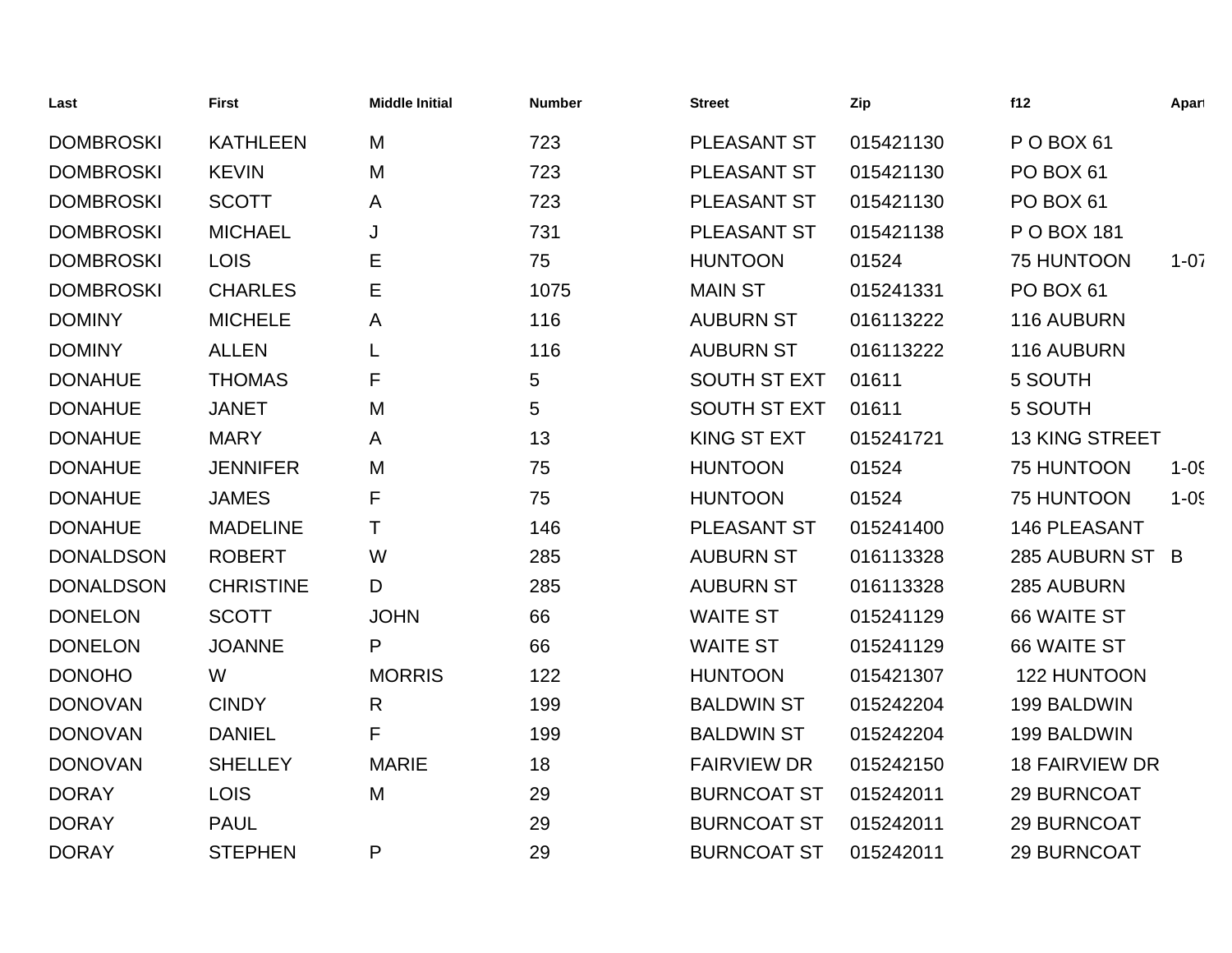| Last                     | <b>First</b>     | <b>Middle Initial</b> | <b>Number</b> | <b>Street</b>       | Zip       | f12                   | Apart |
|--------------------------|------------------|-----------------------|---------------|---------------------|-----------|-----------------------|-------|
| <b>DORION</b>            | <b>AMANDA</b>    |                       | 5             | <b>TOWN BEACH</b>   | 01524     | <b>5 TOWN BEACH</b>   | 16    |
| <b>DORR</b>              | <b>NANCY</b>     |                       | 17            | <b>WARREN AVE</b>   | 015241345 | <b>17 WARREN</b>      |       |
| <b>DORR</b>              | <b>ARTHUR</b>    | J                     | 17            | <b>WARREN AVE</b>   | 015241345 | <b>17 WARREN</b>      |       |
| <b>DORR</b>              | <b>CHRISTINE</b> | M                     | 41            | <b>WATER ST</b>     | 015241321 | P O BOX 146           |       |
| <b>DORR</b>              | <b>JAIME</b>     | A                     | 41            | <b>WATER ST</b>     | 015241321 | P O BOX 146           |       |
| <b>DORR</b>              | <b>LILLIAN</b>   | A                     | 41            | <b>WATER ST</b>     | 015241321 | P O BOX 146           |       |
| <b>DORR</b>              | <b>PAUL</b>      | т                     | 41            | <b>WATER ST</b>     | 015241321 | P O BOX 146           |       |
| <b>DORR</b>              | <b>CLARA</b>     | F                     | 1             | <b>SUNSET DR</b>    | 015241709 | <b>1 SUNSET DRIVE</b> |       |
| <b>DORR</b>              | <b>MILTON</b>    | Ε                     | 1             | <b>SUNSET DR</b>    | 015241709 | <b>1 SUNSET DRIVE</b> |       |
| <b>DORR</b>              | <b>CHRISTINE</b> |                       | 961           | <b>STAFFORD ST</b>  | 015421115 | 961 STAFFORD          |       |
| <b>DORR</b>              | <b>MATTHEW</b>   | J                     | 961           | <b>STAFFORD ST</b>  | 015421115 | 961 STAFFORD          |       |
| <b>DORR-WICKLUN LOIS</b> |                  | Ε                     | 456           | <b>BOND ST</b>      | 015241810 | 456 BOND              |       |
| <b>DORVAL</b>            | <b>LAWRENCE</b>  |                       | 12            | <b>MASSASOIT DR</b> | 015241104 | 12 MASSASOIT          |       |
| <b>DORVAL</b>            | <b>MURIEL</b>    | V                     | 12            | <b>MASSASOIT DR</b> | 015241104 | 12 MASSASOIT          |       |
| <b>DOUCIMO</b>           | <b>JEANNETTE</b> | C                     | 15            | <b>RIVER ST</b>     | 015421121 | 15 RIVER              |       |
| <b>DOWD</b>              | <b>LINDA</b>     | L                     | 80            | <b>CRYSTAL ST</b>   | 015241012 |                       |       |
| <b>DOWD</b>              | <b>JOHN</b>      | P                     | 80            | <b>CRYSTAL ST</b>   | 015241012 | 80 CRYSTAL            |       |
| <b>DOWD</b>              | <b>DIANE</b>     |                       | 69            | <b>BOYD ST</b>      | 016113248 | 69 BOYD               |       |
| <b>DOWD</b>              | <b>JOHN</b>      | J                     | 69            | <b>BOYD ST</b>      | 016113248 | 69 BOYD               |       |
| DOWGIELEWICZ FRANCIS     |                  | S                     | 4             | <b>TANGLEWOOD</b>   | 015241618 | 4 TANGLEWOOD          |       |
| DOWGIELEWICZ JOSEPH      |                  | F                     | 4             | <b>TANGLEWOOD</b>   | 015241618 |                       |       |
| DOWGIELEWICZ RUTH        |                  | M                     | 4             | <b>TANGLEWOOD</b>   | 015241618 | 4 TANGLEWOOD          |       |
| <b>DOWNER</b>            | <b>ELIZABETH</b> | т                     | 10            | <b>FAIRVIEW DR</b>  | 015242150 | <b>10 FAIRVIEW</b>    |       |
| <b>DOWNER</b>            | <b>RICHARD</b>   | C                     | 10            | <b>FAIRVIEW DR</b>  | 015242150 | <b>10 FAIRVIEW</b>    |       |
| <b>DOWNING</b>           | <b>BEVERLY</b>   | Α                     | 65            | <b>WATSON ST</b>    | 015241819 | 65 WATSON ST          |       |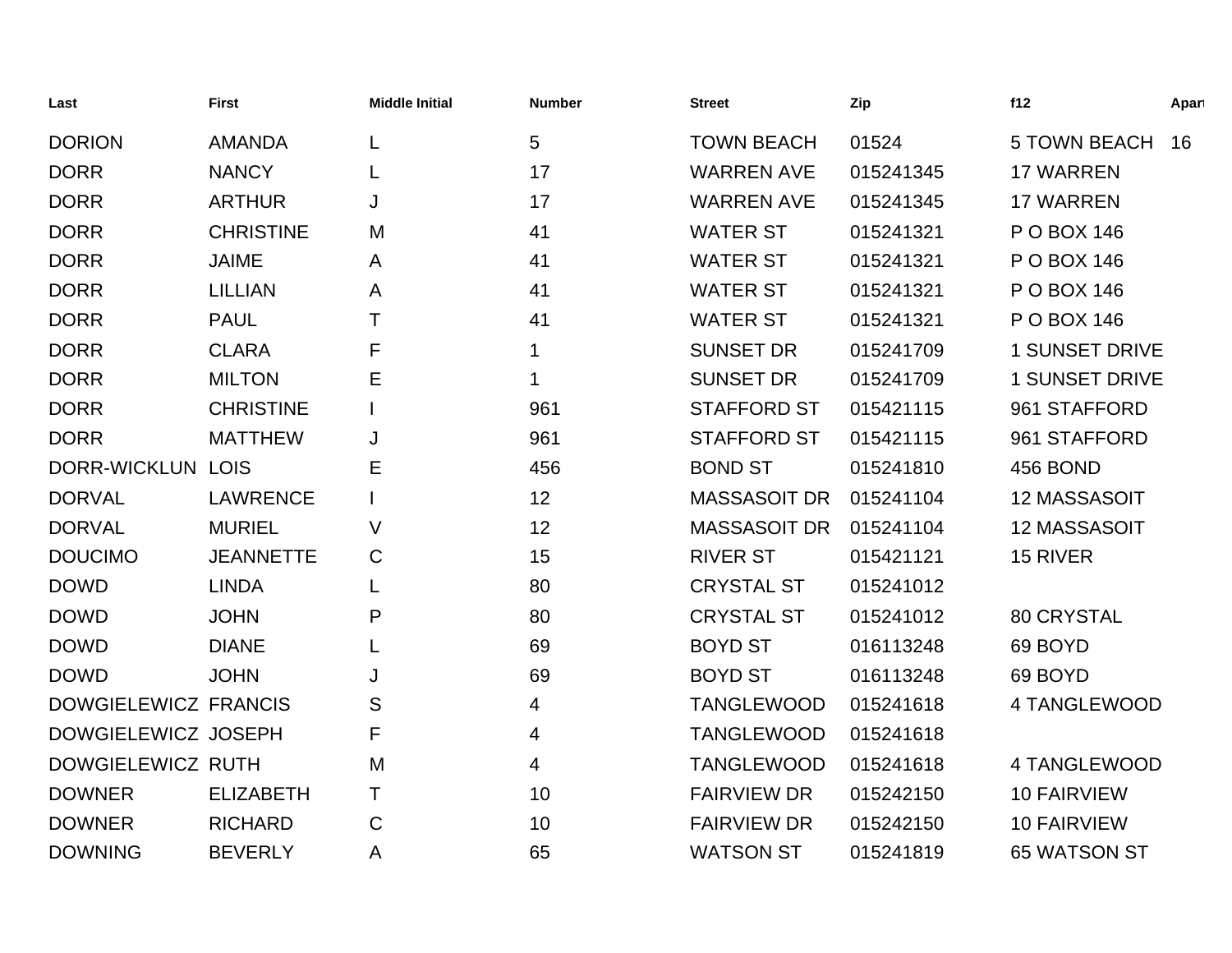| Last           | <b>First</b>     | <b>Middle Initial</b> | <b>Number</b>  | <b>Street</b>       | Zip       | f12                   | Apart |
|----------------|------------------|-----------------------|----------------|---------------------|-----------|-----------------------|-------|
| <b>DOWNING</b> | <b>ALEXANDER</b> |                       | 65             | <b>WATSON ST</b>    | 015241819 | 65 WATSON ST          |       |
| <b>DOYLE</b>   | <b>HEIDI</b>     | J                     | 14             | <b>HYLAND AVE</b>   | 015241140 |                       |       |
| <b>DOYLE</b>   | <b>DENNIS</b>    | J                     | 14             | <b>HYLAND AVE</b>   | 015241140 | 14 HYLAND AVE         |       |
| <b>DOYLE</b>   | <b>MAUREEN</b>   | Е                     | 210            | <b>RAWSON ST</b>    | 015242018 | 210 RAWSON            |       |
| <b>DOYLE</b>   | <b>JOHN</b>      | M                     | 210            | <b>RAWSON ST</b>    | 015242018 | 210 RAWSON            |       |
| <b>DOYLE</b>   | <b>CAROLYN</b>   | Е                     | 5              | <b>PARK LN</b>      | 015241707 | <b>5 PARK LANE</b>    |       |
| <b>DOYLE</b>   | <b>JEREMY</b>    | S                     | 5              | <b>PARK LN</b>      | 015241707 | <b>5 PARK LN</b>      |       |
| <b>DOYLE</b>   | <b>JAMES</b>     | M                     | 5              | <b>PARK LN</b>      | 015241707 | <b>5 PARK LANE</b>    |       |
| <b>DOYLE</b>   | <b>BRIDGET</b>   |                       | 33             | <b>CRESTWOOD</b>    | 015241601 | 33 CRESTWOOD          |       |
| <b>DOYLE</b>   | <b>JOHN</b>      |                       | 33             | <b>CRESTWOOD</b>    | 015241601 | 33 CRESTWOOD          |       |
| <b>DOYLE</b>   | <b>DANIEL</b>    | P                     | 264            | <b>HENSHAW ST</b>   | 015241278 | 264 HENSHAW           |       |
| <b>DOYLE</b>   | <b>SHIRLEY</b>   | <b>ANN</b>            | 264            | <b>HENSHAW ST</b>   | 015241278 | 264 HENSHAW           |       |
| <b>DOYLE</b>   | <b>BRIAN</b>     | A                     | 264            | <b>HENSHAW ST</b>   | 015241278 | 264 HENSHAW           |       |
| <b>DOYLE</b>   | <b>MARGARET</b>  | Е                     | 30             | PLEASANT ST         | 015241444 | <b>30 PLEASANT</b>    |       |
| <b>DRAKE</b>   | <b>RUSSELL</b>   | J                     | 4              | <b>SCOTT LN</b>     | 01524     | P O BOX 463           |       |
| <b>DRAKE</b>   | <b>JEAN</b>      | O                     | 1093           | <b>MAIN ST</b>      | 015241328 | <b>1093 MAIN</b>      | 6     |
| <b>DRAKE</b>   | <b>GERALDINE</b> | A                     | 210            | <b>PINE ST</b>      | 015241349 | 210 PINE ST A         | A     |
| <b>DRAPEAU</b> | <b>DEIRDRE</b>   | M                     | 18             | <b>COLLIER AVE</b>  | 016113028 | <b>18 COLLIER AVE</b> |       |
| <b>DROHAN</b>  | <b>LINDA</b>     | S                     | 29             | DEER POND DR        | 015241101 | 29 DEER POND          |       |
| <b>DROHAN</b>  | <b>ELEANOR</b>   | M                     | 26             | <b>WARREN AVE</b>   | 015241320 | 26 WARREN             |       |
| <b>DRURY</b>   | <b>ALVIN</b>     | J                     | $\overline{2}$ | <b>MAYFLOWER</b>    | 015241612 | 2 MAYFLOWER           |       |
| DRURY-DUGAN    | <b>JANMARIE</b>  |                       | $\overline{2}$ | <b>MAYFLOWER</b>    | 015241612 | 2 MAYFLOWER           |       |
| <b>DRYDEN</b>  | <b>JAMES</b>     | C                     | 54             | <b>LAKE AVE</b>     | 015241904 | <b>54 LAKE AVENUE</b> |       |
| <b>DRYDEN</b>  | <b>REBECCA</b>   |                       | 1304           | <b>MAIN ST</b>      | 015241711 | 1304 MAIN ST 2 2      |       |
| <b>DRYDEN</b>  | <b>EILEEN</b>    | F                     | 80             | <b>RESERVOIR ST</b> | 016113126 | 80 RESERVOIR          |       |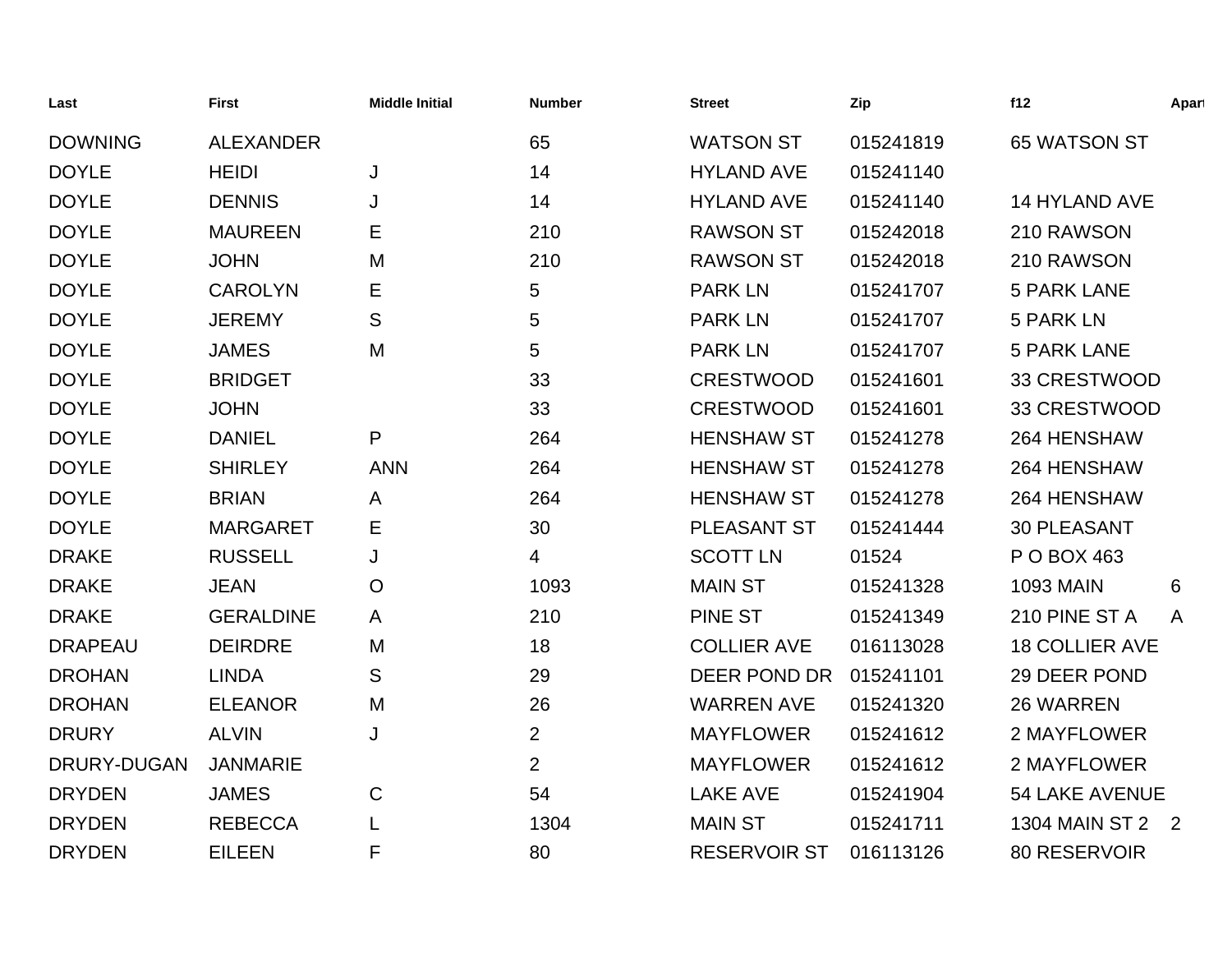| Last              | <b>First</b>    | <b>Middle Initial</b> | <b>Number</b> | <b>Street</b>       | Zip       | f12                   | Apart |
|-------------------|-----------------|-----------------------|---------------|---------------------|-----------|-----------------------|-------|
| <b>DRYDEN</b>     | <b>KATHLEEN</b> | Е                     | 125           | <b>GREEN ST</b>     | 015241711 |                       |       |
| <b>DRYDEN</b>     | <b>KAREN</b>    | Α                     |               | <b>CRESTWOOD</b>    | 015241601 | 1 CRESTWOOD           |       |
| <b>DRYDEN</b>     | <b>JAY</b>      | Τ                     | 1             | <b>CRESTWOOD</b>    | 015241601 | 1 CRESTWOOD           |       |
| DRYDEN-PERRO JANE |                 | M                     | 88            | <b>PAXTON ST</b>    | 015241904 | <b>88 PAXTON ST</b>   |       |
| <b>DUBE</b>       | <b>IRENE</b>    | R                     | 493           | PLEASANT ST         | 015241261 | <b>493 PLEASANT</b>   |       |
| <b>DUBE</b>       | <b>CHERYL</b>   | A                     | 314           | <b>RIVER ST</b>     | 015241728 | 314 RIVER             |       |
| <b>DUBE</b>       | <b>MURIEL</b>   |                       | 314           | <b>RIVER ST</b>     | 015241728 | 314 RIVER             |       |
| <b>DUBE</b>       | <b>LUKE</b>     | M                     | 314           | <b>RIVER ST</b>     | 015241728 | 314 RIVER             |       |
| <b>DUBE</b>       | <b>SUSAN</b>    | Е                     | 193           | <b>BALDWIN ST</b>   | 015242204 | <b>193 BALDWIN ST</b> |       |
| <b>DUBE</b>       | <b>JOAN</b>     |                       | 265           | <b>PINE ST</b>      | 015241626 | <b>265 PINE</b>       |       |
| <b>DUBE</b>       | <b>PERRY</b>    | F                     | 265           | <b>PINE ST</b>      | 015241626 | <b>265 PINE</b>       |       |
| <b>DUBE</b>       | <b>THERESA</b>  | M                     | 6             | <b>MAPLE LN</b>     | 015241728 | <b>6 MAPLE LN</b>     |       |
| <b>DUBE</b>       | <b>DIANE</b>    | Е                     | 15            | <b>BEECH ST</b>     | 015242138 | 15 BEECH              |       |
| <b>DUBE</b>       | <b>RENE</b>     | P                     | 15            | <b>BEECH ST</b>     | 015242138 | 15 BEECH              |       |
| <b>DUBEY</b>      | <b>CRAIG</b>    | W                     | 8             | <b>COLONIAL DR</b>  | 016113026 | <b>8 COLONIAL DR</b>  |       |
| <b>DUBEY</b>      | <b>BRENDA</b>   |                       | 8             | <b>NORTH CT</b>     | 01611     | <b>8 NORTH COURT</b>  |       |
| <b>DUBEY</b>      | <b>EDWARD</b>   | Е                     | 8             | NORTH CT            | 01611     | 8 NORTH CT            |       |
| <b>DUBOIS</b>     | <b>KELLY</b>    | M                     | 507           | <b>STAFFORD ST</b>  | 016113358 | 507 STAFFORD          | 10    |
| <b>DUBREY</b>     | <b>PAUL</b>     | S                     | 10            | <b>WESLEY DR</b>    | 015241430 | 10 WESLEY             |       |
| <b>DUCHARME</b>   | <b>MARY</b>     | M                     | 96            | <b>MANNVILLE ST</b> | 015241123 | 96 MANNVILLE          |       |
| <b>DUCHARME</b>   | <b>LINDA</b>    |                       | 630           | <b>STAFFORD ST</b>  | 015421208 | 630 STAFFORD          |       |
| <b>DUCHARME</b>   | <b>STEPHEN</b>  | G                     | 630           | <b>STAFFORD ST</b>  | 015421208 | 630 STAFFORD          |       |
| <b>DUCHARME</b>   | <b>ROSALIE</b>  | A                     | 23            | <b>WESTMINSTER</b>  | 01611     | 23                    |       |
| <b>DUCHARME</b>   | <b>PAUL</b>     | W                     | 23            | <b>WESTMINSTER</b>  | 01611     | 23                    |       |
| <b>DUCHARME</b>   | <b>EVELYN</b>   | Α                     | 74            | <b>RESERVOIR ST</b> | 01611     | 74 RESERVOIR          | 2     |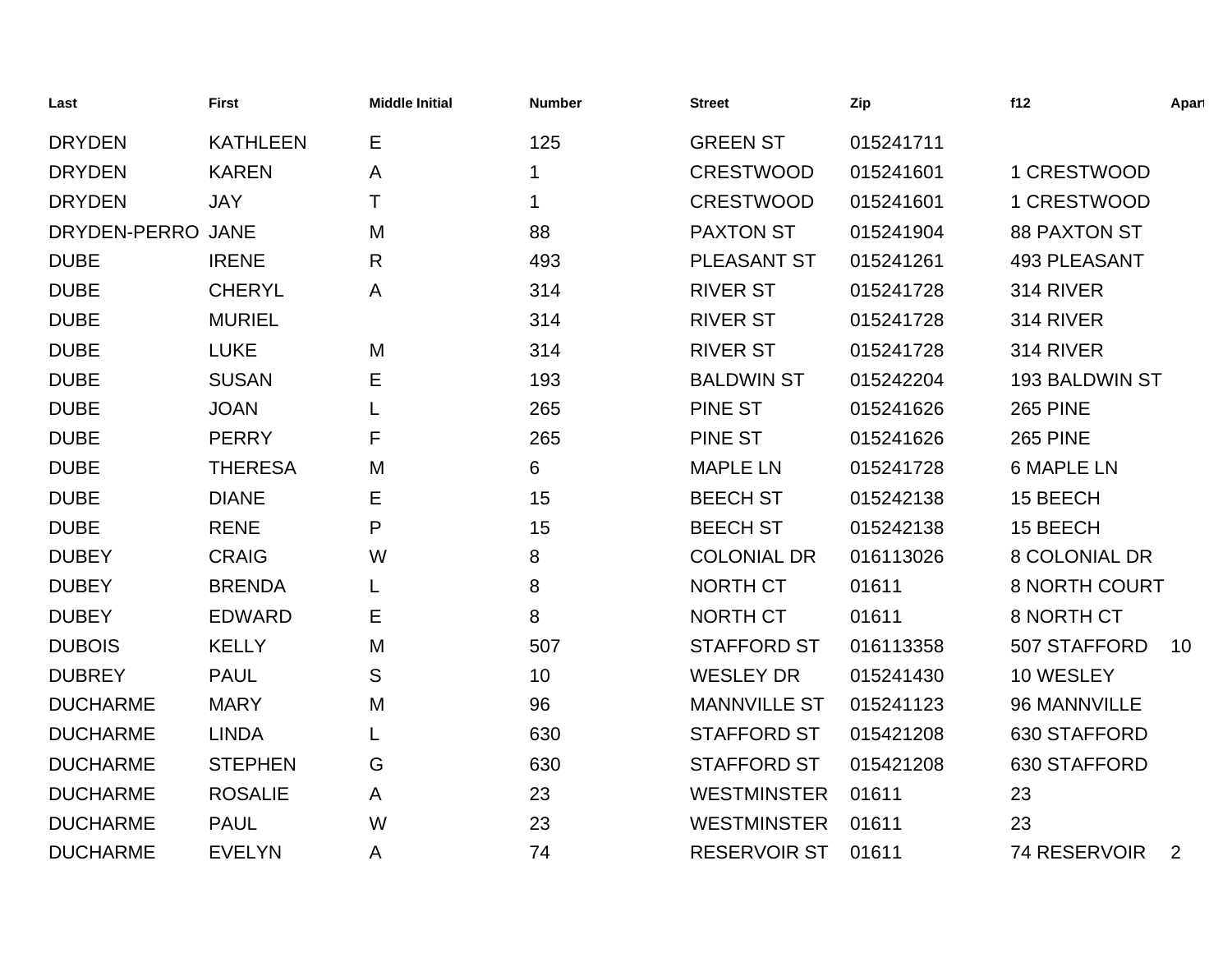| Last            | <b>First</b>    | <b>Middle Initial</b> | <b>Number</b>  | <b>Street</b>                 | Zip       | f12                   | Apart |
|-----------------|-----------------|-----------------------|----------------|-------------------------------|-----------|-----------------------|-------|
| <b>DUCHARME</b> | <b>BRIAN</b>    | J                     | 30             | <b>MAYFLOWER</b>              | 015241607 | <b>30 MAYFLOWER</b>   |       |
| <b>DUCHARME</b> | <b>CECILE</b>   | A                     | 30             | <b>MAYFLOWER</b>              | 015241607 | <b>30 MAYFLOWER</b>   |       |
| <b>DUCHARME</b> | <b>PAUL</b>     | H                     | 30             | <b>MAYFLOWER</b>              | 015241607 | <b>30 MAYFLOWER</b>   |       |
| <b>DUCHARME</b> | <b>CARYN</b>    | M                     | 30             | <b>MAYFLOWER</b>              | 015241607 | <b>30 MAYFLOWER</b>   |       |
| <b>DUCLOS</b>   | <b>ANNE</b>     | M                     | 82             | PLEASANT ST                   | 01524     | <b>82 PLEASANT ST</b> |       |
| <b>DUDA</b>     | <b>MARIANNA</b> |                       | 6              | <b>ATWOOD RD</b>              | 016113331 | <b>6 ATWOOD</b>       |       |
| <b>DUDLEY</b>   | <b>DORIS</b>    | L                     | 11             | <b>HARBERTON DR 015241323</b> |           | <b>11 HARBERTON</b>   |       |
| <b>DUDLEY</b>   | <b>STEPHEN</b>  | Е                     | 11             | <b>HARBERTON DR 015241323</b> |           | <b>11 HARBERTON</b>   |       |
| <b>DUFAULT</b>  | <b>WAYNE</b>    | Е                     | 31             | <b>TOWTAID ST</b>             | 016113257 | <b>31 TOWTAID</b>     |       |
| <b>DUFAULT</b>  | <b>GARY</b>     | W                     | 31             | <b>TOWTAID ST</b>             | 016113257 | <b>31 TOWTAID</b>     |       |
| <b>DUFFY</b>    | <b>WILLIAM</b>  | F                     | $\overline{2}$ | <b>WESLEY DR</b>              | 015241430 | 2 WESLEY              |       |
| <b>DUFRESNE</b> | <b>JAIME</b>    | M                     | 300            | <b>HENSHAW ST</b>             | 015241251 | 300 HENSHAW           |       |
| <b>DUFRESNE</b> | <b>DEBORAH</b>  | M                     | 300            | <b>HENSHAW ST</b>             | 015241251 | 300 HENSHAW           |       |
| <b>DUFRESNE</b> | <b>SUSAN</b>    | Τ                     | 47             | <b>FAIRVIEW DR</b>            | 015242152 | <b>47 FAIRVIEW DR</b> |       |
| <b>DUFRESNE</b> | <b>PAUL</b>     | A                     | 47             | <b>FAIRVIEW DR</b>            | 015242152 | <b>47 FAIRVIEW DR</b> |       |
| <b>DUFRIES</b>  | <b>BRADLEY</b>  | W                     | 11             | PINE RIDGE DR                 | 015242013 | 11 PINE RIDGE         |       |
| <b>DUFRIES</b>  | <b>GARY</b>     | W                     | 454            | PLEASANT ST                   | 015241240 | <b>454 PLEASANT</b>   |       |
| <b>DUFRIES</b>  | <b>ANNMARIE</b> |                       | 454            | PLEASANT ST                   | 015241240 | <b>454 PLEASANT</b>   |       |
| <b>DUGAN</b>    | <b>EDWARD</b>   | J                     | $\overline{2}$ | <b>MAYFLOWER</b>              | 015241612 | 2 MAYFLOWER           |       |
| <b>DUGGAN</b>   | <b>ERICA</b>    | M                     | 112            | <b>TOWTAID ST</b>             | 016113231 | 112 TOWTAID ST        |       |
| <b>DUGGAN</b>   | <b>HERBERT</b>  | R                     | 112            | <b>TOWTAID ST</b>             | 016113231 | <b>112 TOWTAID ST</b> |       |
| <b>DUGGAN</b>   | <b>ANGELA</b>   | $\mathsf{C}$          | 112            | <b>TOWTAID ST</b>             | 016113231 | <b>112 TOWTAID</b>    |       |
| <b>DUGGAN</b>   | <b>DEREK</b>    | G                     | 56             | <b>WAITE ST</b>               | 015241129 | 56 WAITE ST           |       |
| <b>DUGGAN</b>   | <b>KATHLEEN</b> |                       | 56             | <b>WAITE ST</b>               | 015241129 | 56 WAITE              |       |
| <b>DUGGAN</b>   | <b>KEITH</b>    | M                     | 56             | <b>WAITE ST</b>               | 015241129 | 56 WAITE ST           |       |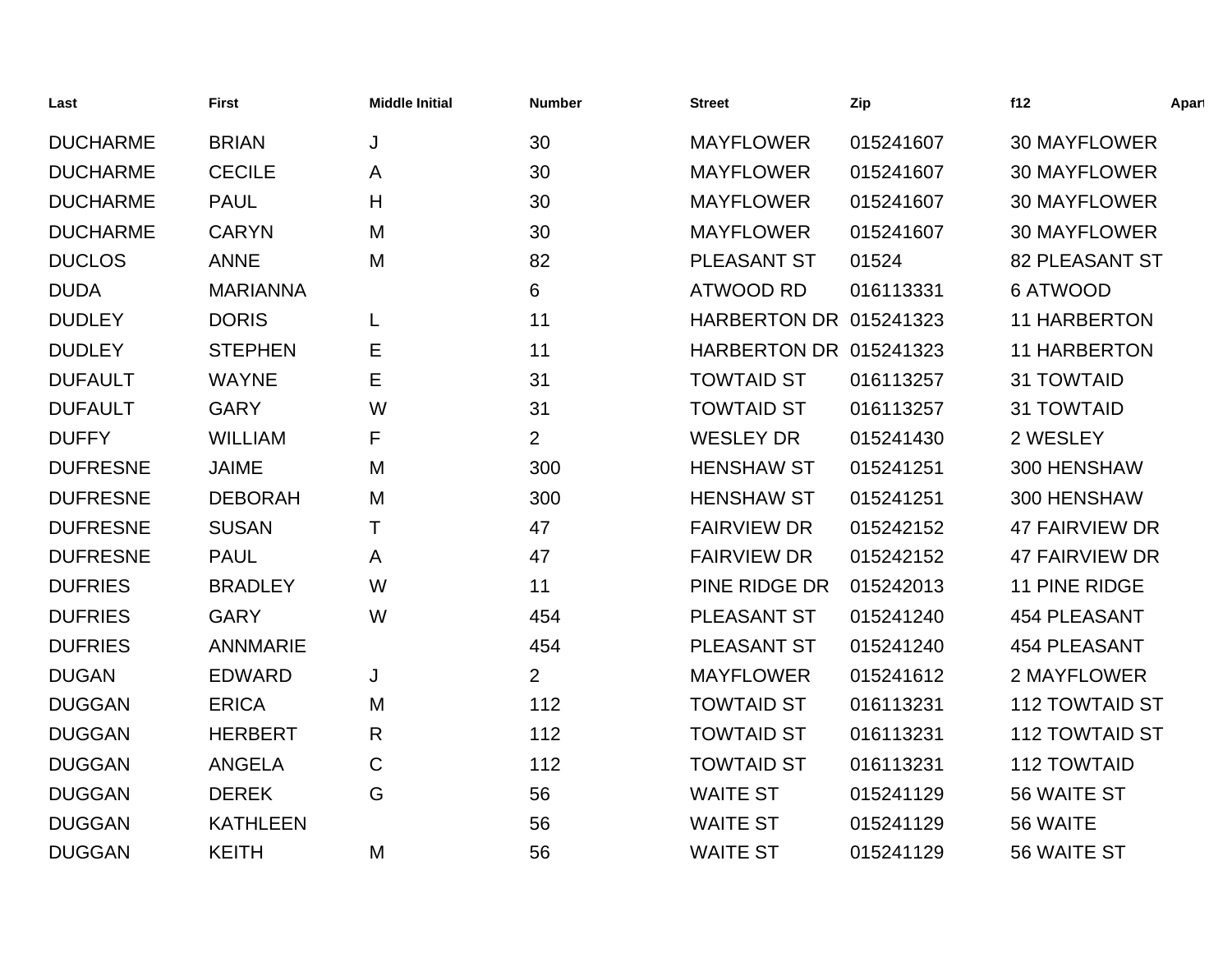| Last           | <b>First</b>       | <b>Middle Initial</b> | <b>Number</b> | <b>Street</b>                   | Zip       | f12                 | Apart |
|----------------|--------------------|-----------------------|---------------|---------------------------------|-----------|---------------------|-------|
| <b>DUGGAN</b>  | <b>DENNIS</b>      |                       | 56            | <b>WAITE ST</b>                 | 015241129 | 56 WAITE            |       |
| <b>DUHAMEL</b> | <b>NORMAN</b>      |                       | 1073          | <b>MAIN ST</b>                  | 015241337 | <b>1073 MAIN</b>    |       |
| <b>DULL</b>    | <b>JENNIFER</b>    | K                     | 20            | <b>BOTTOMLY AVE</b>             | 01611     | 20 BOTTOMLY         |       |
| <b>DULL</b>    | <b>MATTHEW</b>     | V                     | 20            | <b>BOTTOMLY AVE</b>             | 01611     | 20 BOTTOMLY         |       |
| <b>DULUDE</b>  | <b>MINDY</b>       | A                     | 300           | PLEASANT ST                     | 015241437 | 300 PLEASANT        |       |
| <b>DULUDE</b>  | <b>RICHARD</b>     | J                     | 300           | PLEASANT ST                     | 015241437 | 300 PLEASANT        |       |
| <b>DUMAIS</b>  | <b>CHARLENE</b>    | L                     | 606           | <b>HENSHAW ST</b>               | 01542     | 606 HENSHAW         |       |
| <b>DUMAIS</b>  | <b>DAVID</b>       | P                     | 606           | <b>HENSHAW ST</b>               | 01542     |                     |       |
| <b>DUMAS</b>   | <b>MICHELLE</b>    | L                     | 477           | <b>MARSHALL ST</b>              | 015241854 | <b>477 MARSHALL</b> |       |
| <b>DUMAS</b>   | <b>JOHNATHAN</b>   | P                     | 206           | <b>BALDWIN ST</b>               | 015242205 | 206 BALDWIN ST      |       |
| <b>DUMAS</b>   | <b>NICHOLAS</b>    | F                     | 206           | <b>BALDWIN ST</b>               | 015242205 | 206 BALDWIN ST      |       |
| <b>DUMAS</b>   | <b>ELISABETH</b>   | M                     | 206           | <b>BALDWIN ST</b>               | 015242205 | 206 BALDWIN         |       |
| <b>DUMAS</b>   | <b>RUTH</b>        | A                     | 205           | <b>RAWSON ST</b>                | 015242017 | 205 RAWSON          |       |
| <b>DUMAS</b>   | <b>LOUIS</b>       | H                     | 205           | <b>RAWSON ST</b>                | 015242017 | 205 RAWSON          |       |
| <b>DUMONT</b>  | <b>ROBERT</b>      | J                     | 1114          | <b>MAIN ST</b>                  | 015241349 | 1114 MAIN ST        |       |
| <b>DUMONT</b>  | <b>PAULINE</b>     | A                     | 295           | <b>RAWSON ST</b>                | 015242019 | 295 RAWSON          |       |
| <b>DUMONT</b>  | <b>MICHAEL</b>     | $\mathsf{R}$          | 295           | <b>RAWSON ST</b>                | 015242019 | 295 RAWSON          |       |
| <b>DUNBAR</b>  | <b>CANDACE</b>     | H                     | 90            | <b>LAKE AVE</b>                 | 015241904 | 90 LAKE AVENUE      |       |
| <b>DUNBAR</b>  | <b>DOUGLAS</b>     | $\mathbf C$           | 90            | <b>LAKE AVE</b>                 | 015241904 | 90 LAKE AVENUE      |       |
| <b>DUNBAR</b>  | <b>CHRISTOPHER</b> | Е                     | 90            | <b>LAKE AVE</b>                 | 015241904 | 90 LAKE AVENUE      |       |
| <b>DUNCAN</b>  | <b>DAVID</b>       | Α                     | 126           | <b>CHARLES ST</b>               | 015242157 | 126 CHARLES         |       |
| <b>DUNLOP</b>  | <b>JAMES</b>       | W                     | 699           | <b>STAFFORD ST</b>              | 015421207 | 699 STAFFORD        |       |
| DUNLOP-LANGL   | <b>ELIZABETH</b>   | $\mathsf C$           | 699           | <b>STAFFORD ST</b>              | 015421207 | 699 STAFFORD        |       |
| <b>DUNN</b>    | <b>BARRY</b>       | $\mathsf{R}$          | 1164          | <b>MAIN ST</b>                  | 015241353 | <b>PO BOX 359</b>   |       |
| <b>DUPONT</b>  | <b>DOREEN</b>      | Α                     | 137           | <b>WHITE BIRCH ST 015241824</b> |           | 137 WHITE           |       |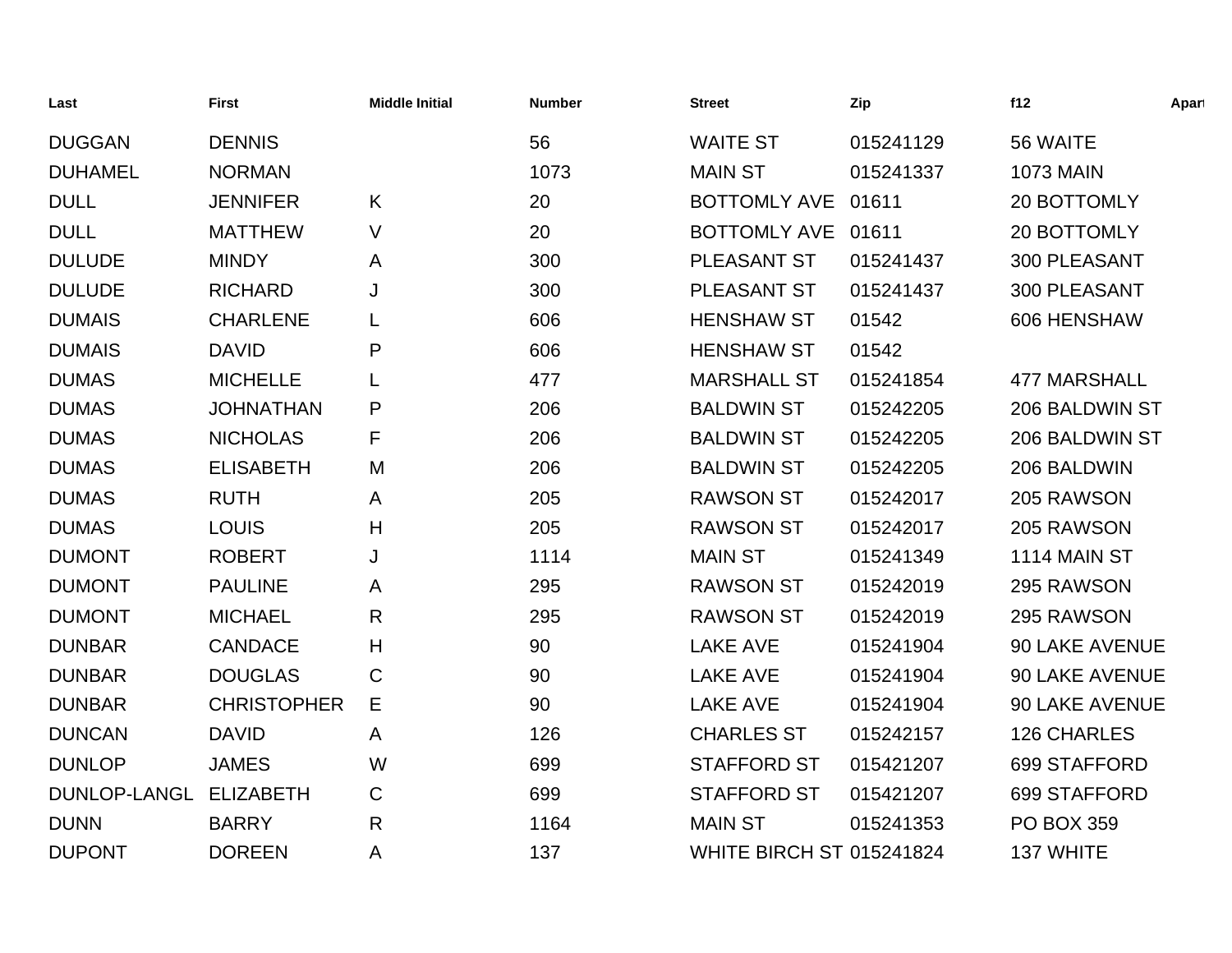| Last            | <b>First</b>    | <b>Middle Initial</b> | <b>Number</b> | <b>Street</b>          | Zip       | f12               | Apart |
|-----------------|-----------------|-----------------------|---------------|------------------------|-----------|-------------------|-------|
| <b>DUPONT</b>   | <b>JUDITH</b>   | A                     | 14            | <b>DENNY PL</b>        | 015421134 | P O BOX 62        |       |
| <b>DUPONT</b>   | <b>DAVID</b>    | F                     | 70            | <b>BALDWIN ST</b>      | 015241824 | 70 BALDWIN ST     |       |
| <b>DUPREY</b>   | <b>MABEL</b>    | P                     | 17            | <b>TOWTAID ST</b>      | 016113232 | <b>17 TOWTAID</b> |       |
| <b>DUPREY</b>   | <b>FRANCIS</b>  | S                     | 17            | <b>TOWTAID ST</b>      | 016113232 | <b>17 TOWTAID</b> |       |
| <b>DUPUIS</b>   | <b>ANNA</b>     | M                     | 142           | <b>RAWSON ST</b>       | 015242018 | 142 RAWSON        |       |
| <b>DUPUIS</b>   | <b>ROLAND</b>   | R                     | 142           | <b>RAWSON ST</b>       | 015242018 | 142 RAWSON        |       |
| <b>DUPUIS</b>   | <b>DELIA</b>    | R                     | 142           | <b>RAWSON ST</b>       | 015242018 | 142 RAWSON        |       |
| <b>DUPUIS</b>   | <b>RONALD</b>   | $\mathsf{R}$          | 142           | <b>RAWSON ST</b>       | 015242018 | 142 RAWSON        |       |
| <b>DUPUIS</b>   | <b>RONALD</b>   | P.R.                  | 142           | <b>RAWSON ST</b>       | 015242018 | 142 RAWSON ST B   |       |
| <b>DUPUIS</b>   | <b>DAVID</b>    | P                     | 5             | <b>GLEASON WAY</b>     | 01524     |                   |       |
| <b>DUPUIS</b>   | <b>JILL</b>     | A                     | 82            | <b>BALDWIN ST</b>      | 015242201 |                   |       |
| <b>DUPUIS</b>   | <b>FLORENCE</b> | A                     | 4             | <b>MAPLE LN</b>        | 015242161 | P O BOX 244       |       |
| <b>DUPUIS</b>   | <b>MICHAEL</b>  | R                     | 6             | <b>MAPLE LN</b>        | 015241728 | <b>PO BOX 184</b> |       |
| <b>DUPUIS</b>   | <b>DEBORAH</b>  | A                     | 200           | <b>PINE ST</b>         | 015241811 | <b>200 PINE</b>   |       |
| <b>DUPUIS</b>   | <b>ROBERT</b>   | H                     | 200           | <b>PINE ST</b>         | 015241811 | <b>200 PINE</b>   |       |
| <b>DUPUIS</b>   | <b>LILLIAN</b>  | M                     | 5             | <b>RAWSON DR</b>       | 015242016 | 5 RAWSON          |       |
| <b>DUQUETTE</b> | <b>AYLINE</b>   | G                     | 27            | DEER POND DR           | 015241101 | 27 DEER POND      |       |
| <b>DUQUETTE</b> | <b>RICHARD</b>  | W                     | 27            | DEER POND DR           | 015241101 | 27 DEER POND      |       |
| <b>DUQUETTE</b> | <b>ELAINE</b>   | M                     | 1144          | <b>MAIN ST</b>         | 015241349 | 1144 MAIN ST      |       |
| <b>DUQUETTE</b> | <b>EDITH</b>    |                       | 1075          | <b>MAIN ST</b>         | 015241506 | <b>1075 MAIN</b>  |       |
| <b>DURANT</b>   | <b>KAREN</b>    | A                     | 61            | <b>BURNCOAT ST</b>     | 015242011 | 61 BURNCOAT       |       |
| <b>DURANT</b>   | <b>JAMES</b>    | B                     | 61            | <b>BURNCOAT ST</b>     | 015242011 | 61 BURNCOAT       |       |
| <b>DURHAM</b>   | <b>LAWRENCE</b> | Е                     | 9             | <b>BALDWIN ST</b>      | 015242221 | 9 BALDWIN ST      |       |
| <b>DURKAN</b>   | <b>JILL</b>     | Α                     | 399           | <b>MULBERRY ST</b>     | 015241015 | 399 MULBERRY      |       |
| <b>DURLING</b>  | <b>DOREEN</b>   | Α                     | 1             | KNOLLWOOD RD 015241605 |           | 1 KNOLLWOOD       |       |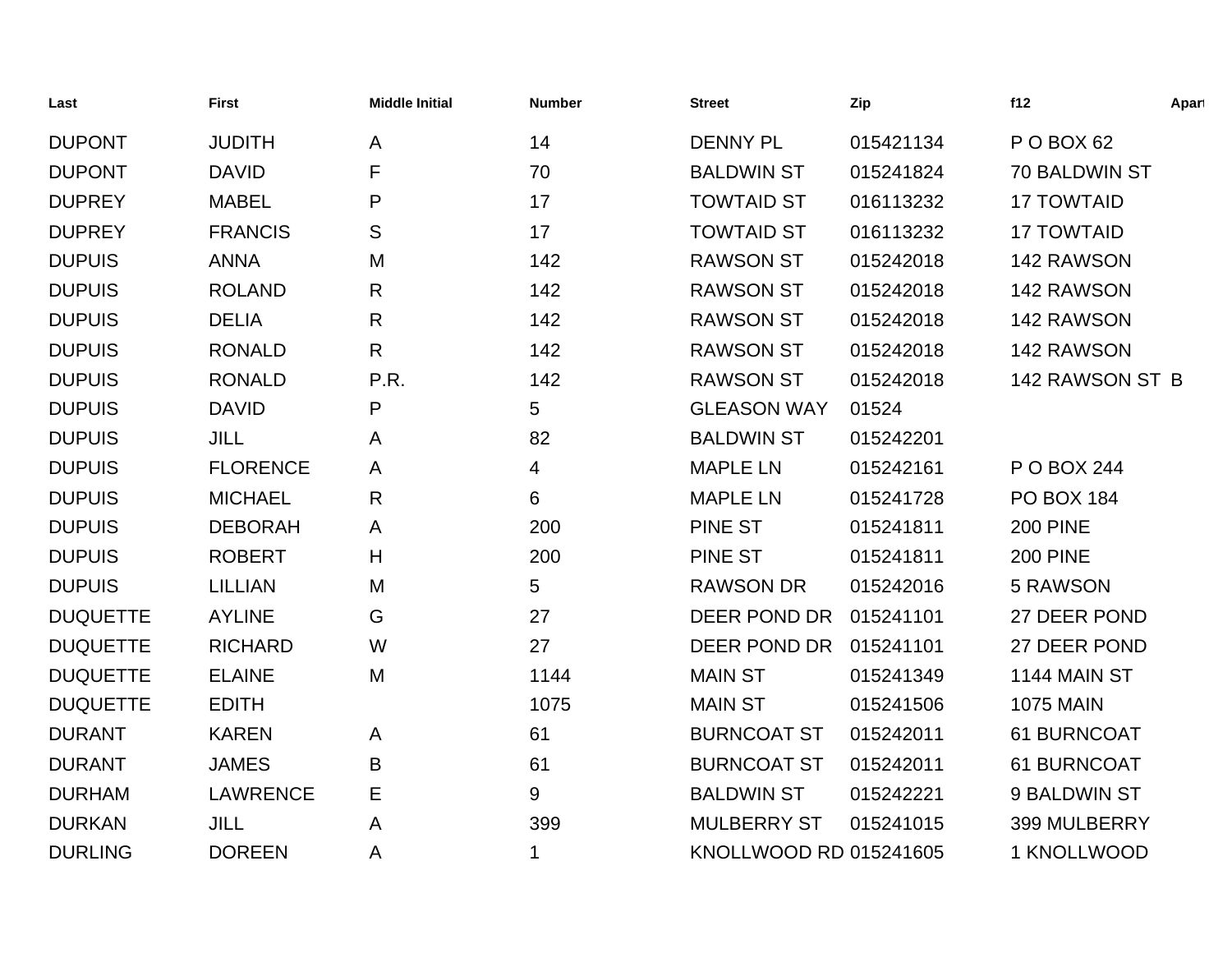| Last               | <b>First</b>    | <b>Middle Initial</b> | <b>Number</b> | <b>Street</b>       | Zip       | f12                  | Apart |
|--------------------|-----------------|-----------------------|---------------|---------------------|-----------|----------------------|-------|
| <b>DUROCHER</b>    | <b>LUKE</b>     | J                     | 29            | <b>WINSLOW AVE</b>  | 015241125 | 29 WINSLOW           |       |
| <b>DUROCHER</b>    | <b>ROBERT</b>   | S                     | 29            | <b>WINSLOW AVE</b>  | 015241125 | 29 WINSLOW           |       |
| <b>DUROCHER</b>    | <b>SUSAN</b>    | $\mathbf C$           | 29            | <b>WINSLOW AVE</b>  | 015241125 | 29 WINSLOW           |       |
| <b>DUROCHER</b>    | <b>VICTOR</b>   | J                     | 29            | <b>WINSLOW AVE</b>  | 015241125 | 29 WINSLOW           |       |
| <b>DURRSCHMIDT</b> | <b>LIZETTE</b>  |                       | 10            | <b>HAMMOND ST</b>   | 015421011 | <b>10 HAMMOND ST</b> |       |
| <b>DURRSCHMIDT</b> | <b>ROBIN</b>    | S                     | 10            | <b>HAMMOND ST</b>   | 015421011 | 10 HAMMOND ST        |       |
| <b>DURSO</b>       | <b>JUDITH</b>   | <b>ANN</b>            | 92            | <b>MANNVILLE ST</b> | 015241123 | 92 MANNVILLE         |       |
| <b>DURSO</b>       | <b>EUGENE</b>   | M                     | 92            | <b>MANNVILLE ST</b> | 015241123 | 92 MANNVILLE         |       |
| <b>DURSO</b>       | <b>SHIRLEY</b>  | A                     | 92            | <b>MANNVILLE ST</b> | 015241123 | 92 MANNVILLE         |       |
| <b>DUSSAULT</b>    | <b>MARGARET</b> | A                     | 441           | <b>STAFFORD ST</b>  | 016113308 | 441 STAFFORD         |       |
| <b>DUSSAULT</b>    | <b>LAWRENCE</b> | M                     | 441           | <b>STAFFORD ST</b>  | 016113308 | 441 STAFFORD         |       |
| <b>DUVAL</b>       | <b>MICHELE</b>  |                       | 118           | <b>BOYD ST</b>      | 016113270 | 118 BOYD ST          |       |
| <b>DUVAL</b>       | <b>HEATHER</b>  | L                     | 9             | <b>PARK LN</b>      | 015241707 | 9 PARK LN            |       |
| <b>DUVAL</b>       | <b>KAREN</b>    | $\mathsf{R}$          | 9             | <b>PARK LN</b>      | 015241707 | 9 PARK LANE          |       |
| <b>DUVAL</b>       | <b>RENE</b>     | A                     | 9             | <b>PARK LN</b>      | 015241707 | 9 PARK LANE          |       |
| <b>DWINELL</b>     | <b>JAMES</b>    | W                     | 669           | PLEASANT ST         | 01542     | 669 PLEASANT         |       |
| <b>DWORMAN</b>     | <b>LAURA</b>    | $\mathsf{R}$          | 48            | <b>RESERVOIR ST</b> | 016113126 | <b>48 RESERVOIR</b>  |       |
| <b>DWORMAN</b>     | <b>ALAN</b>     | P                     | 48            | <b>RESERVOIR ST</b> | 016113126 | <b>48 RESERVOIR</b>  |       |
| <b>DYER</b>        | <b>KAREN</b>    |                       | 345           | <b>STAFFORD ST</b>  | 016113354 | 345 STAFFORD         |       |
| <b>DYKAS</b>       | <b>LEON</b>     | H                     | 124           | <b>GREEN ST</b>     | 015241713 | 124 GREEN            |       |
| <b>DYKAS</b>       | <b>PHYLLIS</b>  | A                     | 124           | <b>GREEN ST</b>     | 015241713 | 124 GREEN            |       |
| DYKAS-GONET        | <b>PATRICIA</b> |                       | 305           | <b>RIVER ST</b>     | 015241719 | <b>305 RIVER</b>     |       |
| <b>DYMEK</b>       | <b>IRENE</b>    |                       | 51            | <b>FAIRVIEW DR</b>  | 015242152 | 51 FAIRVIEW          |       |
| <b>DYSON</b>       | <b>LYNNERAE</b> |                       | 15            | <b>CARLETON RD</b>  | 015421143 | <b>15 CARLETON</b>   |       |
| <b>DYSON</b>       | <b>VICTOR</b>   | G                     | 15            | <b>CARLETON RD</b>  | 015421143 | <b>15 CARLETON</b>   |       |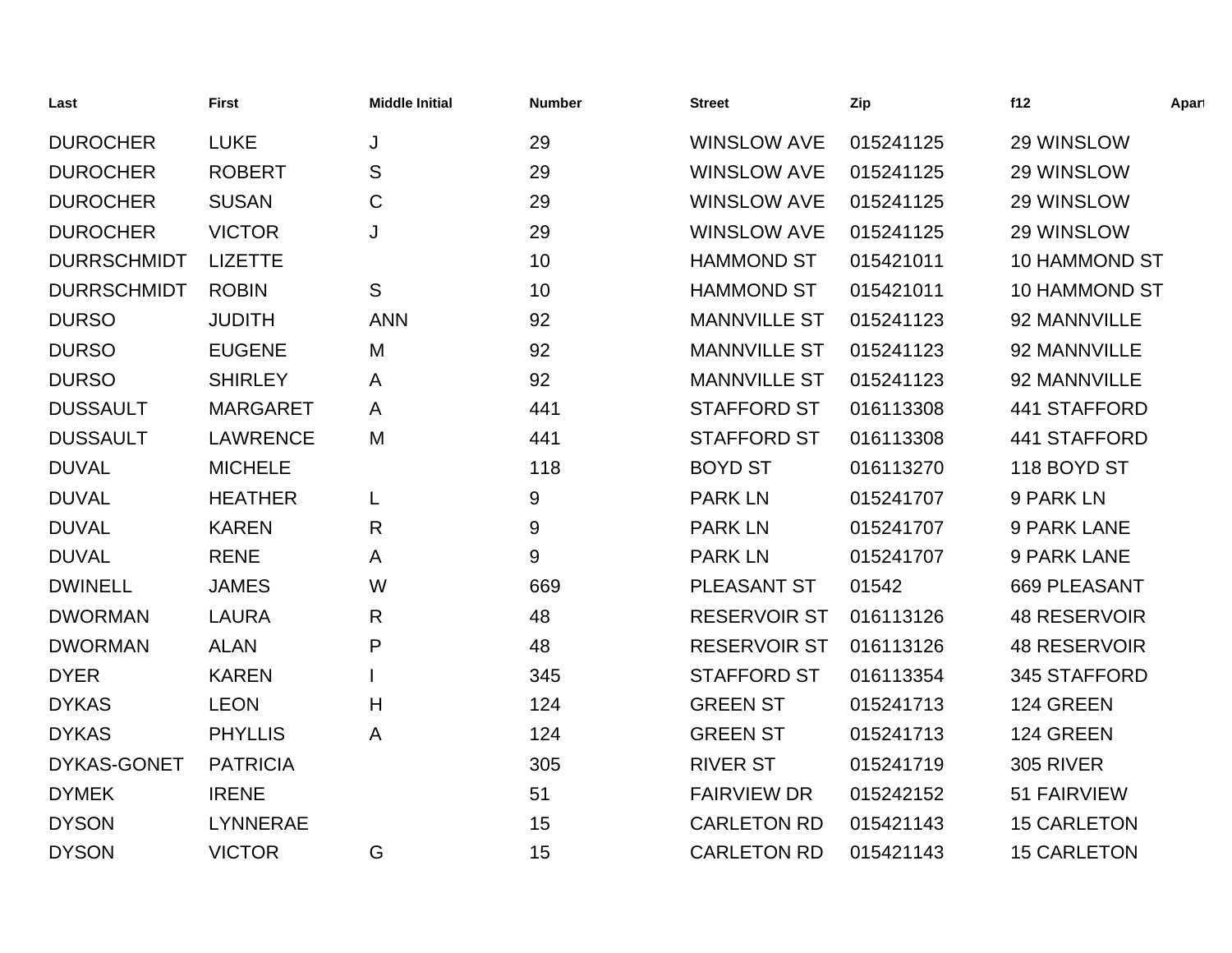| Last             | <b>First</b>       | <b>Middle Initial</b> | <b>Number</b>  | <b>Street</b>           | Zip       | f12                   | Apart |
|------------------|--------------------|-----------------------|----------------|-------------------------|-----------|-----------------------|-------|
| <b>DYSON</b>     | <b>SUSAN</b>       | $\mathsf{R}$          | 1022           | <b>STAFFORD ST</b>      | 015421143 | 1022 STAFFORD         |       |
| <b>DYSON</b>     | <b>TRACY</b>       | L                     | 31             | LAKE SHORE DR 015242013 |           | <b>31 LAKE SHORE</b>  |       |
| <b>DYSON</b>     | <b>ERIC</b>        | K                     | 31             | LAKE SHORE DR 015242013 |           | <b>31 LAKE SHORE</b>  |       |
| <b>DYSON</b>     | <b>EILEEN</b>      | F                     | $\overline{2}$ | LAKE SHORE DR 01524     |           | P O BOX 445           |       |
| <b>DZINDOLET</b> | <b>RITA</b>        | A                     | 1626           | <b>MAIN ST</b>          | 015241917 | <b>1626 MAIN</b>      |       |
| <b>DZINDOLET</b> | <b>ANTHONY</b>     | P                     | 1626           | <b>MAIN ST</b>          | 015241917 | <b>1626 MAIN</b>      |       |
| <b>EAGER</b>     | <b>DARLENE</b>     | A                     | 452            | <b>RAWSON ST</b>        | 015242030 | P O BOX 293           |       |
| <b>EAGER</b>     | <b>CATHERINE</b>   | M                     | 207            | <b>BALDWIN ST</b>       | 015242202 | 207 BALDWIN           |       |
| <b>EAGER</b>     | <b>JAMES</b>       | M                     | 207            | <b>BALDWIN ST</b>       | 015242202 | 207 BALDWIN           |       |
| <b>EARLE</b>     | <b>THERESA</b>     | M                     | 19             | <b>MASSASOIT DR</b>     | 015241103 | <b>19 MASSASOIT</b>   |       |
| <b>EARLE</b>     | <b>JOHN</b>        | S                     | 5              | <b>TOWN BEACH</b>       | 015241923 | <b>5 TOWN BEACH</b>   |       |
| <b>EARLE</b>     | <b>SALLY</b>       | G                     | 1093           | <b>MAIN ST</b>          | 015241330 | <b>1093 MAIN</b>      |       |
| <b>EARLE</b>     | <b>ELLEN</b>       | C                     | 1125           | <b>MAIN ST</b>          | 015241346 | 1125 MAIN ST          |       |
| <b>EARLE</b>     | <b>JENNIE</b>      | L                     | 1125           | <b>MAIN ST</b>          | 015241346 | 1125 MAIN ST          |       |
| <b>EARLE</b>     | <b>DENISON</b>     | B                     | 1125           | <b>MAIN ST</b>          | 015241346 | <b>1125 MAIN</b>      |       |
| <b>EARLY</b>     | <b>PAULINE</b>     | Е                     | 50             | <b>CHAPEL ST</b>        | 016113039 | 50 CHAPEL             |       |
| <b>EARNEST</b>   | <b>JOAN</b>        | R                     | 1075           | <b>MAIN ST</b>          | 015241331 | 1075 MAIN ST          | 119   |
| <b>EATON</b>     | <b>LAEL</b>        | A                     | 1              | <b>FOREST ST</b>        | 015241703 | 1 FOREST ST           |       |
| <b>EATON</b>     | <b>CHARLES</b>     | S                     | 1              | <b>FOREST ST</b>        | 015241703 | 1 FOREST              |       |
| <b>EATON</b>     | <b>DONALD</b>      | J                     | 19             | PLEASANT ST             | 015241439 | <b>19 PLEASANT ST</b> |       |
| <b>ECONOMOS</b>  | <b>CHERYL</b>      | G                     | 1108           | <b>WHITTEMORE</b>       | 015241852 | 1108                  |       |
| <b>ECONOMOS</b>  | <b>CONSTANTINE</b> |                       | 1108           | <b>WHITTEMORE</b>       | 015241852 | 1108                  |       |
| <b>EDGINGTON</b> | <b>ANNE</b>        | $\vee$                | $\overline{7}$ | <b>MASSASOIT DR</b>     | 015241103 | 7 MASSASOIT           |       |
| <b>EDGINGTON</b> | <b>DOROTHY</b>     | A                     | 45             | <b>CHURCH ST</b>        | 016113265 | <b>45 CHURCH</b>      |       |
| <b>EDSON</b>     | <b>LINDA</b>       | J                     | 5              | <b>CRESTWOOD</b>        | 015241601 | 5 CRESTWOOD           |       |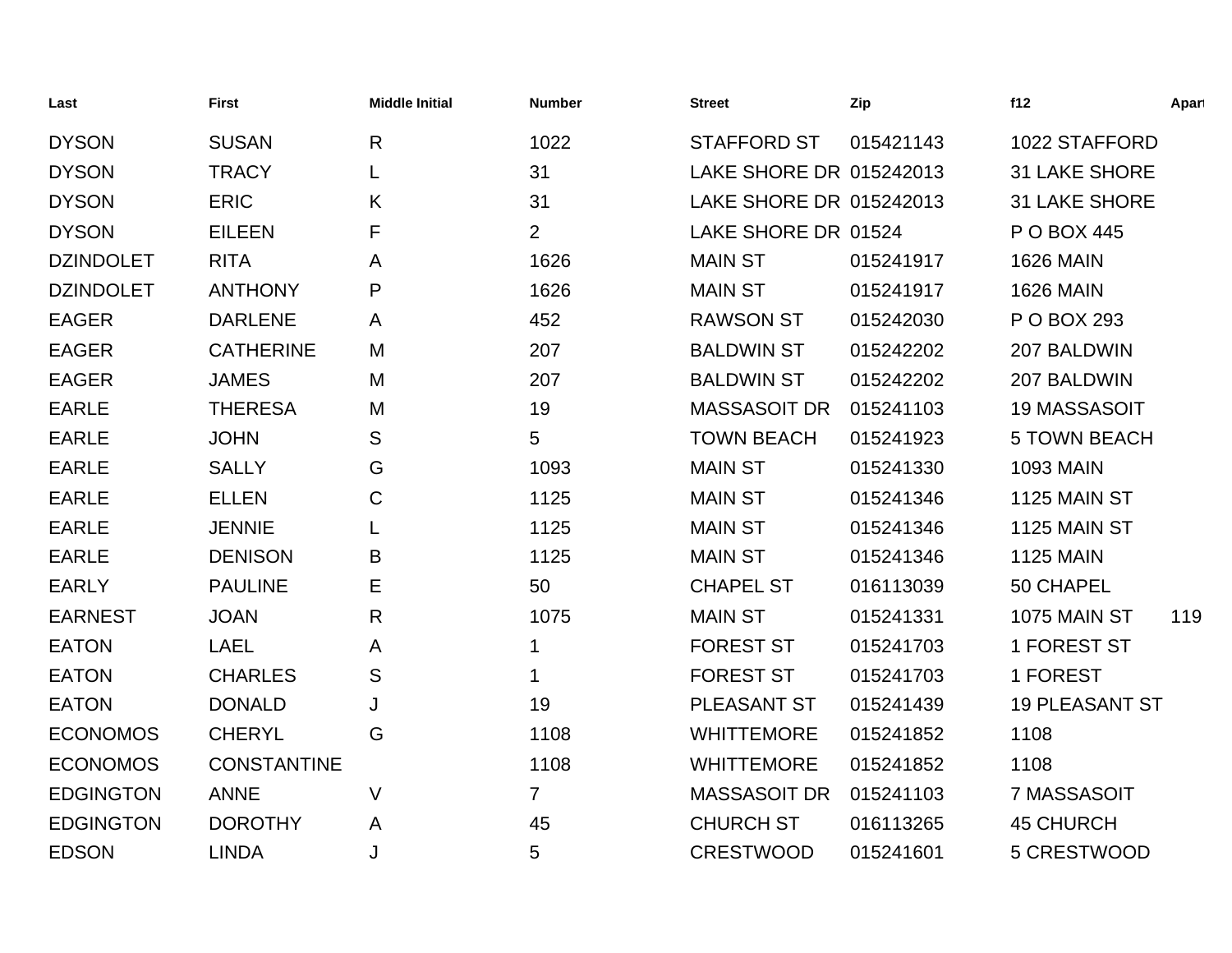| Last            | <b>First</b>     | <b>Middle Initial</b> | <b>Number</b>  | <b>Street</b>          | Zip       | f12                   | Apart |
|-----------------|------------------|-----------------------|----------------|------------------------|-----------|-----------------------|-------|
| <b>EDSON</b>    | <b>ELAINE</b>    | A                     | 26             | <b>HIGH ST</b>         | 015241410 | 26 HIGH ST            |       |
| <b>EDSON</b>    | <b>JOSEPH</b>    | W                     | 26             | <b>HIGH ST</b>         | 015241410 | <b>26 HIGH STREET</b> |       |
| <b>EDWARDS</b>  | <b>JUSTIN</b>    | L                     | 1144           | <b>MAIN ST</b>         | 015241349 | 1144 MAIN ST          |       |
| <b>EDWARDS</b>  | <b>DONA</b>      | M                     | 82             | MCCARTHY AVE 016113261 |           | 82 MCCARTHY           |       |
| <b>EDWARDS</b>  | <b>ERNESTO</b>   | M                     | 501            | <b>STAFFORD ST</b>     | 01611     | 501 STAFFORD          | 22    |
| <b>EDWARDS</b>  | <b>JOYCE</b>     | L                     | 8              | <b>CLARK ST</b>        | 015421114 | 8 CLARK ST            |       |
| <b>EDWARDS</b>  | <b>JEFFREY</b>   | S                     | 8              | <b>CLARK ST</b>        | 015421114 | <b>8 CLARK ST</b>     |       |
| <b>EGAN</b>     | <b>DAVID</b>     | J                     | $\overline{2}$ | <b>CHESNAR DR</b>      | 016113214 | 2 CHESNAR DR          |       |
| <b>EGAN</b>     | <b>SUSAN</b>     | A                     | $\overline{2}$ | <b>CHESNAR DR</b>      | 016113214 | 2 CHESNAR DR          |       |
| <b>EGAN</b>     | <b>JOANN</b>     | M                     | 21             | <b>WATCH ST</b>        | 015421312 | 21 WATCH ST           |       |
| <b>EGAN</b>     | <b>FREDERICK</b> | Е                     | 21             | <b>WATCH ST</b>        | 015421312 | 21 WATCH ST           |       |
| <b>EHN</b>      | <b>ARTHUR</b>    | <b>KENNETH</b>        | 500            | MOOSE HILL RD          | 01524     | <b>TERRACE PLACE</b>  |       |
| <b>EICHHOLZ</b> | <b>MARY</b>      | Е                     | 13             | BREEZY GREEN 015241201 |           | 13 BREEZY             |       |
| <b>EICHHOLZ</b> | <b>CRAIG</b>     | W                     | 13             | BREEZY GREEN 015241201 |           | 13 BREEZY             |       |
| <b>EISNOR</b>   | <b>LINDA</b>     | Е                     | 151            | PETER SALEM            | 015241209 | 151 PETER             |       |
| <b>EISNOR</b>   | <b>RICHARD</b>   | A                     | 151            | PETER SALEM            | 015241209 | 151 PETER             |       |
| <b>ELDRIDGE</b> | <b>KAREN</b>     | M                     | 25             | <b>WASHBURN ST</b>     | 015241818 | <b>25 WASHBURN</b>    |       |
| <b>ELIA</b>     | <b>STEPHEN</b>   | $\vee$                | 118            | <b>MANNVILLE ST</b>    | 015241123 | <b>118 MANNVILLE</b>  |       |
| <b>ELIA</b>     | <b>BARBARA</b>   | D                     | 118            | <b>MANNVILLE ST</b>    | 015241123 | 118 MANNVILLE         |       |
| <b>ELIA</b>     | <b>MICHAEL</b>   | B                     | 253            | <b>MAIN ST</b>         | 016113117 | 253 MAIN ST           |       |
| <b>ELLIOTT</b>  | <b>JENNA</b>     | R                     | 495            | PLEASANT ST            | 015241261 | <b>495 PLEASANT</b>   |       |
| <b>ELLIOTT</b>  | <b>MARYLOU</b>   |                       | 495            | PLEASANT ST            | 015241261 | <b>495 PLEASANT</b>   |       |
| <b>ELLIOTT</b>  | <b>GUY</b>       | $\mathsf{R}$          | 495            | PLEASANT ST            | 015241261 | <b>495 PLEASANT</b>   |       |
| <b>ELLIS</b>    | <b>ELAINE</b>    | L                     | 17             | <b>PARKER ST</b>       | 015421008 | <b>17 PARKER</b>      |       |
| <b>ELLIS</b>    | <b>MICHAEL</b>   | P                     | 17             | <b>PARKER ST</b>       | 015421008 | <b>17 PARKER</b>      |       |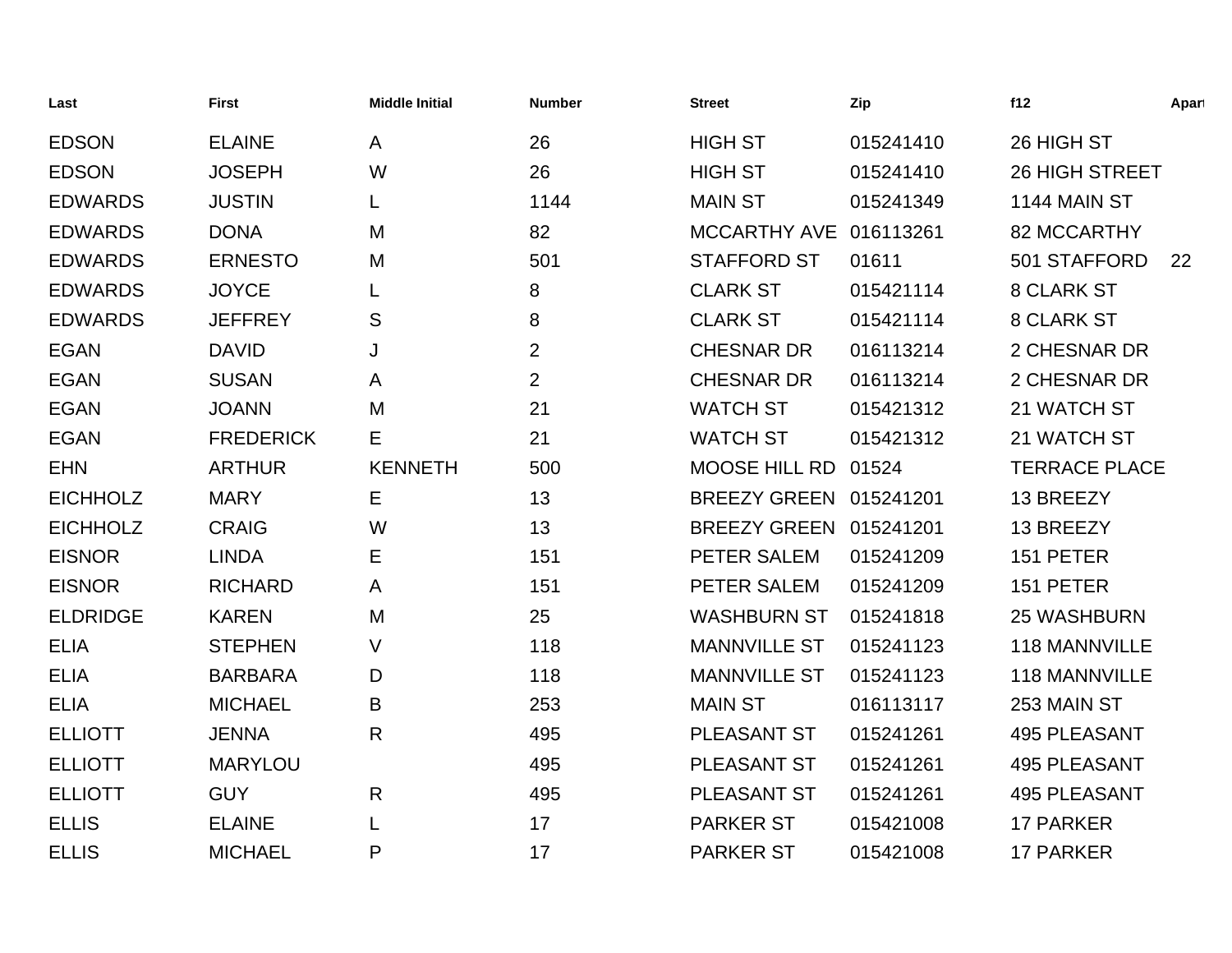| Last             | <b>First</b>     | <b>Middle Initial</b> | <b>Number</b> | <b>Street</b>       | Zip       | f12                   | Apart |
|------------------|------------------|-----------------------|---------------|---------------------|-----------|-----------------------|-------|
| <b>ELLIS</b>     | <b>CRAIG</b>     | $\mathsf{R}$          | 85            | PLEASANT ST         | 015241417 | <b>85 PLEASANT ST</b> |       |
| <b>ELLIS</b>     | <b>RACHEL</b>    | L                     | 85            | PLEASANT ST         | 015241417 | <b>85 PLEASANT ST</b> |       |
| <b>ELLSTROM</b>  | <b>MARION</b>    | J                     | 761           | PLEASANT ST         | 015421128 | P O BOX 215           |       |
| <b>ELLSTROM</b>  | <b>CHRISTINE</b> | L                     | 1065          | <b>MAIN ST</b>      | 015241324 | 1065 MAIN ST          |       |
| <b>ELLSTROM</b>  | <b>ROBERT</b>    | G                     | 1065          | <b>MAIN ST</b>      | 015241324 | 1065 MAIN ST          |       |
| <b>EMERY</b>     | <b>DAWN</b>      | L                     | 157           | <b>RIVER ST</b>     | 015421117 | 157 RIVER ST          |       |
| <b>EMERY</b>     | <b>BRIAN</b>     | A                     | 157           | <b>RIVER ST</b>     | 015421117 | 157 RIVER ST          |       |
| <b>EMOND</b>     | <b>ANN</b>       | G                     | 12            | <b>SALMINEN DR</b>  | 015242212 | <b>12 SALMINEN</b>    |       |
| <b>EMOND</b>     | <b>LAWRENCE</b>  |                       | 482           | PLEASANT ST         | 015241240 | <b>482 PLEASANT</b>   |       |
| <b>ENGLISH</b>   | <b>JENNIFER</b>  | A                     | 997           | <b>STAFFORD ST</b>  | 015421113 | 997 STAFFORD          |       |
| <b>ENGVALL</b>   | <b>RONALD</b>    | $\mathsf C$           | 91            | PLEASANT ST         | 015241417 | 91 PLEASANT           |       |
| <b>ENGVALL</b>   | <b>CHRISTINE</b> | M                     | 91            | PLEASANT ST         | 015241417 | 91 PLEASANT           |       |
| <b>ENMAN</b>     | <b>ROBERT</b>    | A                     | 79            | <b>RAWSON ST</b>    | 015242204 | 79 RAWSON             |       |
| <b>ENTWISTLE</b> | <b>DEBORAH</b>   | A                     | 790           | <b>MAIN ST</b>      | 015241306 | <b>790 MAIN</b>       |       |
| <b>ENTWISTLE</b> | <b>ELIZABETH</b> | M                     | 790           | <b>MAIN ST</b>      | 015241306 | 790 MAIN ST           |       |
| <b>ENTWISTLE</b> | <b>CHARLES</b>   | W                     | 790           | <b>MAIN ST</b>      | 015241306 | <b>790 MAIN</b>       |       |
| <b>ERICKSON</b>  | <b>KIRSTEN</b>   | N                     | 69            | <b>LAKE AVE</b>     | 015241905 | <b>69 LAKE AVENUE</b> |       |
| <b>ERICKSON</b>  | <b>OLIVINE</b>   | M                     | 17            | <b>LAKE AVE</b>     | 015241903 | <b>17 LAKE AVENUE</b> |       |
| <b>ERICKSON</b>  | <b>ELIZABETH</b> | H                     | 66            | <b>BROWN ST</b>     | 016113131 | 66 BROWN              |       |
| <b>ERICKSON</b>  | <b>CAROL</b>     | A                     | 688           | <b>STAFFORD ST</b>  | 015421208 | <b>PO BOX 421</b>     |       |
| <b>ERICKSON</b>  | <b>JANE</b>      | A                     | 45            | <b>FAIRVIEW DR</b>  | 015242152 | <b>45 FAIRVIEW</b>    |       |
| <b>ERICKSON</b>  | <b>ALDEN</b>     | F                     | 45            | <b>FAIRVIEW DR</b>  | 015242152 | <b>45 FAIRVIEW</b>    |       |
| <b>ERSKINE</b>   | <b>ARTHUR</b>    | Е                     | 37            | <b>LAKE VIEW DR</b> | 015242115 | 37 LAKE VIEW          |       |
| <b>ESCOBAR</b>   | <b>EDWIN</b>     |                       | 122           | <b>MANNVILLE ST</b> | 015241123 | 122 MANNVILLE         |       |
| <b>ESCOBAR</b>   | <b>LESLIE</b>    | M                     | 122           | <b>MANNVILLE ST</b> | 015241123 | <b>122 MANNVILLE</b>  |       |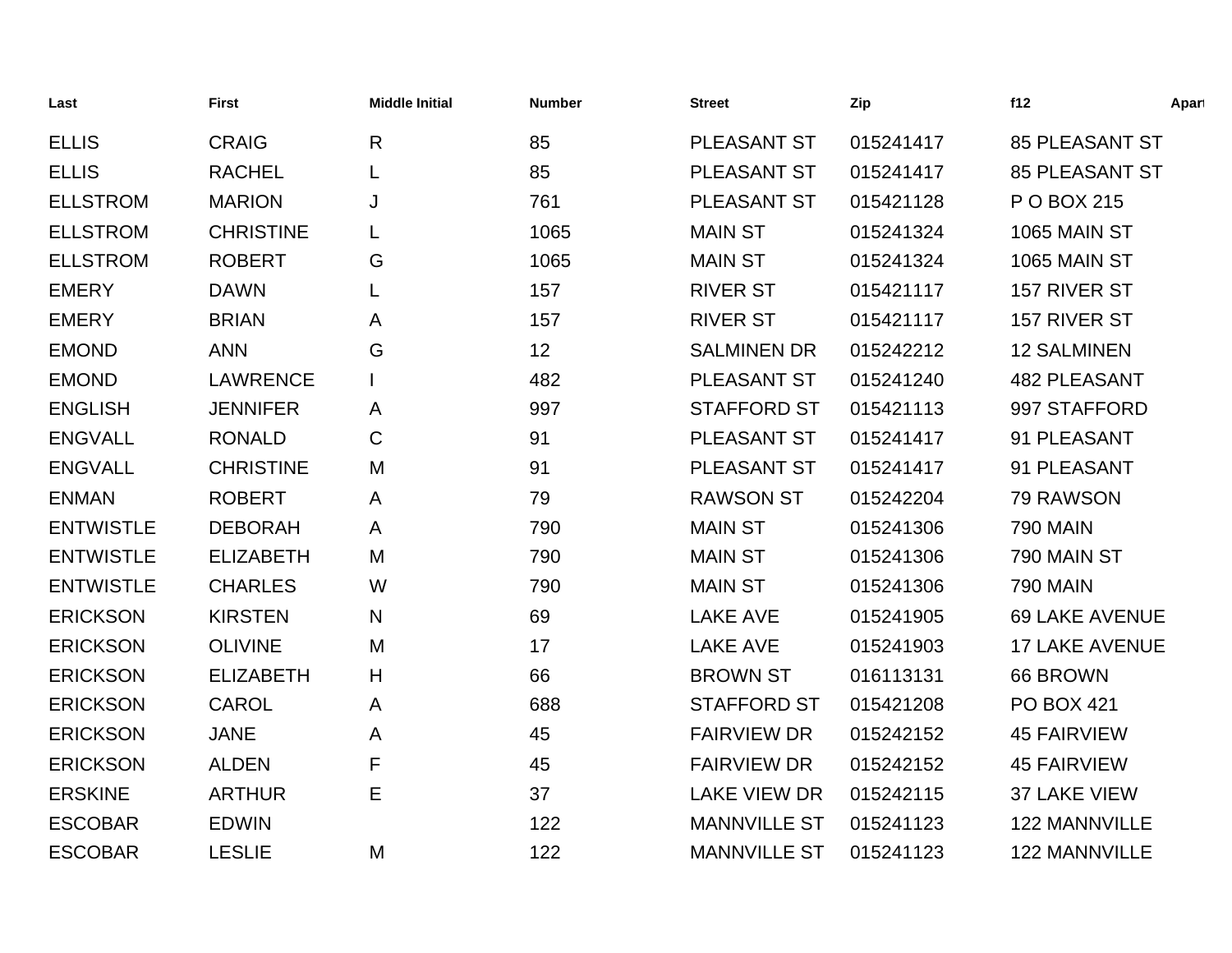| Last             | <b>First</b>     | <b>Middle Initial</b> | <b>Number</b>  | <b>Street</b>      | Zip       | f12                  | Apart |
|------------------|------------------|-----------------------|----------------|--------------------|-----------|----------------------|-------|
| <b>ESPER</b>     | <b>GEOFFREY</b>  |                       | 467            | <b>HENSHAW ST</b>  | 015421218 | P O BOX 95           |       |
| <b>ESPER</b>     | <b>JOSEPH</b>    | K                     | 467            | <b>HENSHAW ST</b>  | 015421218 | P O BOX 95           |       |
| <b>ESPOSITO</b>  | <b>MICHELLE</b>  |                       | 24             | PINE RIDGE DR      | 015242013 | 24 PINE RIDGE        |       |
| <b>ESPOSITO</b>  | <b>DAMEON</b>    | R                     | 24             | PINE RIDGE DR      | 015242013 | 24 PINE RIDGE        |       |
| <b>ETHIER</b>    | <b>JOHN</b>      | P                     | 3              | <b>BETHEL AVE</b>  | 016113219 | 3 BETHEL             |       |
| <b>ETHIER</b>    | <b>SHEILA</b>    | M                     | 3              | <b>BETHEL AVE</b>  | 016113219 | 3 BETHEL             |       |
| <b>ETHIER</b>    | <b>STEPHEN</b>   | D                     | 3              | <b>BETHEL AVE</b>  | 016113219 | <b>3 BETHEL AVE</b>  |       |
| <b>ETHIER</b>    | <b>THOMAS</b>    | M                     | 3              | <b>BETHEL AVE</b>  | 016113219 | 3 BETHEL             |       |
| <b>ETHIER</b>    | <b>RICHARD</b>   | D                     | 3              | <b>BETHEL AVE</b>  | 016113219 | 3 BETHEL             |       |
| <b>ETHIER</b>    | <b>JOSEPH</b>    | <b>WE</b>             | 12             | KING ST EXT        | 015241335 | 12 KING ST EXT       |       |
| <b>ETHIER</b>    | <b>DAVID</b>     | W                     | 1098           | <b>STAFFORD ST</b> | 015421020 | 1098 STAFFORD 2      |       |
| <b>ETHIER</b>    | <b>VICTORIA</b>  | R                     | 303            | <b>RIVER ST</b>    | 01524     | 303 RIVER ST         |       |
| <b>ETHIER</b>    | <b>RICHARD</b>   | D                     | 303            | <b>RIVER ST</b>    | 01524     | 303 RIVER ST         |       |
| <b>EVANS</b>     | <b>RONALD</b>    | D                     | 81             | <b>AUBURN ST</b>   | 016113223 | 81 AUBURN            |       |
| <b>EVERS</b>     | <b>JULIE</b>     |                       | 4              | <b>MAIN ST</b>     | 01611     | 4 MAIN ST            |       |
| <b>EVERS</b>     | <b>JOHN</b>      | A                     | 4              | <b>MAIN ST</b>     | 01611     | 4 MAIN ST            |       |
| <b>FACTEAU</b>   | <b>LORI</b>      |                       | 129            | <b>CHARLES ST</b>  | 015242148 | 129 CHARLES          |       |
| <b>FAFORD</b>    | <b>KATHERINE</b> | M                     | 3              | <b>FOSTER ST</b>   | 01542     |                      |       |
| <b>FAHEY</b>     | <b>JILL</b>      | M                     | 4              | <b>NEWFIELD ST</b> | 015241416 | <b>4 NEWFIELD</b>    |       |
| <b>FAHEY</b>     | <b>TIMOTHY</b>   | P                     | 4              | <b>NEWFIELD ST</b> | 015241416 | <b>4 NEWFIELD</b>    |       |
| <b>FAHEY</b>     | <b>CYNTHIA</b>   | D                     | 262            | <b>HENSHAW ST</b>  | 015241278 | 262 HENSHAW          |       |
| <b>FAHEY</b>     | <b>DAVID</b>     | J                     | 262            | <b>HENSHAW ST</b>  | 015241278 |                      |       |
| <b>FAHLIN</b>    | <b>FAITH</b>     |                       | $\overline{2}$ | <b>AUTUMN LN</b>   | 015241272 | <b>2 AUTUMN LANE</b> |       |
| <b>FAHLIN</b>    | <b>ROBERT</b>    |                       | $\overline{2}$ | <b>AUTUMN LN</b>   | 015241272 | <b>2 AUTUMN LANE</b> |       |
| <b>FAIRBANKS</b> | <b>DOLORES</b>   | Τ                     | 36             | <b>HENSHAW ST</b>  | 015241232 | <b>36 HENSHAW</b>    |       |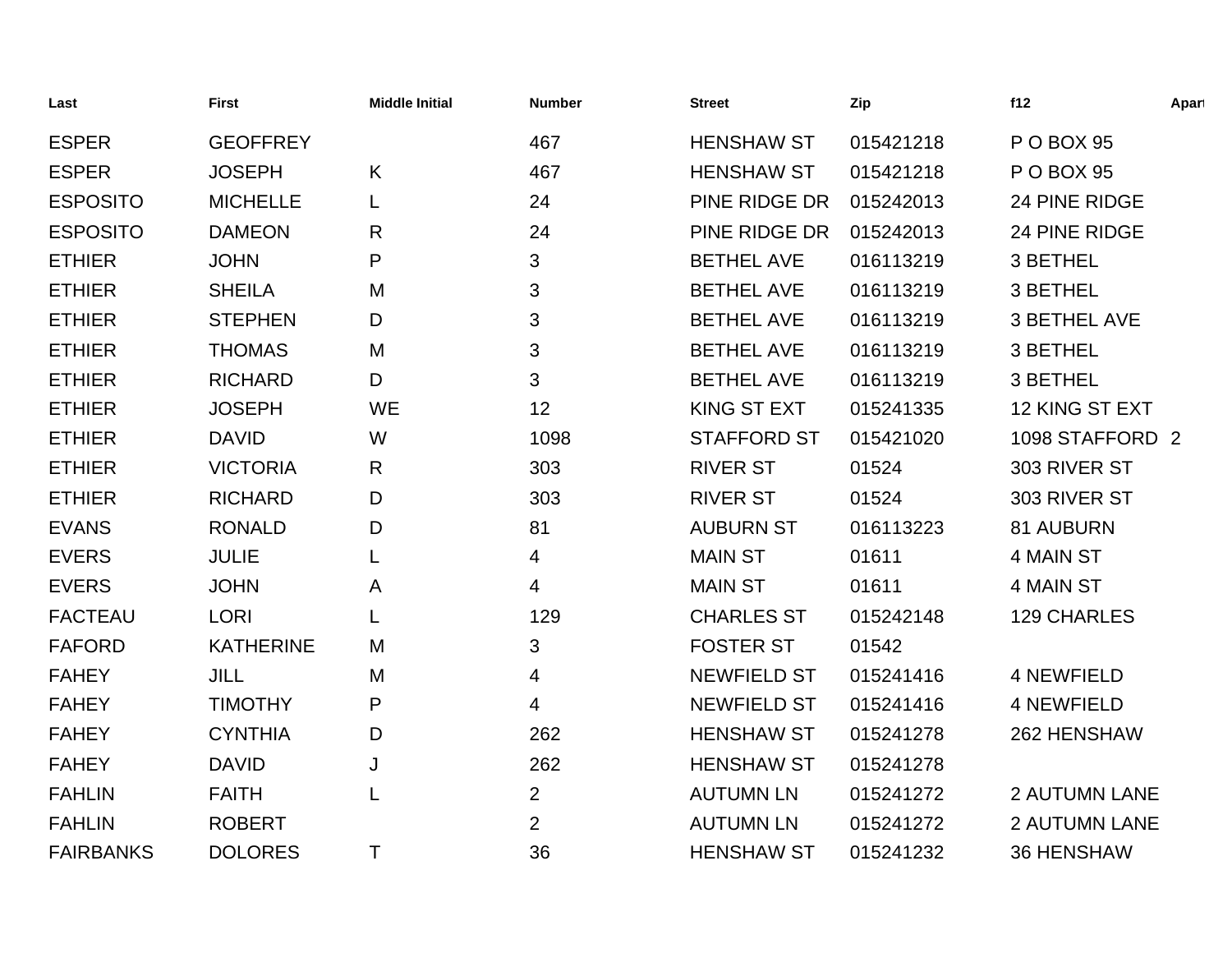| Last               | <b>First</b>     | <b>Middle Initial</b> | <b>Number</b>  | <b>Street</b>                 | Zip       | f12                 | Apart    |
|--------------------|------------------|-----------------------|----------------|-------------------------------|-----------|---------------------|----------|
| <b>FAIRBANKS</b>   | <b>HENRY</b>     | J                     | 36             | <b>HENSHAW ST</b>             | 015241232 | <b>36 HENSHAW</b>   |          |
| <b>FALK</b>        | <b>LINDA</b>     | M                     | 37             | <b>MAYFLOWER RD 015241641</b> |           | <b>37 MAYFLOWER</b> |          |
| <b>FALK</b>        | <b>GEORGE</b>    | C                     | 37             | <b>MAYFLOWER RD 015241641</b> |           | <b>37 MAYFLOWER</b> |          |
| <b>FANTASIA</b>    | <b>MARIO</b>     | т                     | 59             | LAKE SARGENT 015241927        |           | P O BOX 23          |          |
| <b>FANTASIA</b>    | <b>MELISSA</b>   | M                     | 59             | <b>LAKE SARGENT</b>           | 015241927 | P O BOX 23          |          |
| <b>FARON</b>       | <b>MARTHA</b>    | Е                     | 740            | PLEASANT ST                   | 015421129 | P O BOX 364         |          |
| <b>FARON</b>       | <b>PATRICIA</b>  | M                     | 740            | PLEASANT ST                   | 015421129 | P O BOX 364         |          |
| <b>FARON</b>       | <b>PATRICIA</b>  | M                     | 740            | PLEASANT ST                   | 015421129 | P O BOX 364         |          |
| <b>FARON</b>       | <b>EDWARD</b>    | L                     | 740            | PLEASANT ST                   | 015421129 | P O BOX 364         |          |
| <b>FARON</b>       | <b>LAURA</b>     | A                     | 740            | PLEASANT ST                   | 015421129 | P O BOX 364         |          |
| <b>FARR</b>        | <b>ELIZABETH</b> | A                     | 123            | <b>HENSHAW ST</b>             | 015241233 | 123 HENSHAW         |          |
| <b>FARR</b>        | <b>JOHN</b>      | F                     | 123            | <b>HENSHAW ST</b>             | 015241233 | 123 HENSHAW         |          |
| <b>FARR</b>        | <b>STEVEN</b>    | J                     | 75             | <b>HUNTOON</b>                | 015241270 | 75 HUNTOON          | $4 - 10$ |
| <b>FARR</b>        | <b>SHEILA</b>    | A                     | 75             | <b>HUNTOON</b>                | 015241270 | 75 HUNTOON          | $4 - 10$ |
| <b>FARRELL</b>     | <b>DENNIS</b>    | P                     | 34             | <b>HYLAND AVE</b>             | 01524     | 34 HYLAND AVE       |          |
| <b>FARRELL</b>     | <b>ERIN</b>      | M                     | 34             | <b>HYLAND AVE</b>             | 01524     | 34 HYLAND AVE       |          |
| <b>FARRELL</b>     | <b>CLAUDETTE</b> | $\mathsf C$           | 34             | <b>HYLAND AVE</b>             | 01524     | 34 HYLAND AVE       |          |
| <b>FASOLINO</b>    | <b>LAURA</b>     | R                     | 20             | <b>CRICKLEWOOD</b>            | 015241619 | 20                  |          |
| <b>FASOLINO</b>    | <b>DAVID</b>     | L                     | 20             | <b>CRICKLEWOOD</b>            | 015241619 | 20                  |          |
| <b>FAUCHER</b>     | <b>WINIFRED</b>  | Ε                     | $\overline{2}$ | <b>ATWOOD TERR</b>            | 016113329 | 2 ATWOOD            |          |
| FAUCHER-MOTT HOLLY |                  | R                     | 113            | MCCARTHY AVE 016113268        |           | 113 MCCARTHY        |          |
| <b>FAUERBACH</b>   | <b>CAROL</b>     | Е                     | 25             | <b>CRICKLEWOOD</b>            | 015241620 | 25                  |          |
| <b>FAVREAU</b>     | <b>JOSEPH</b>    | F                     | 27             | <b>MAYFLOWER</b>              | 015241607 | 27 MAYFLOWER        |          |
| <b>FEAL</b>        | <b>CYNTHIA</b>   |                       | 27             | <b>KING CT</b>                | 015241354 | 27 KING CT          |          |
| <b>FENNER</b>      | <b>LEAH</b>      | A                     | 8              | <b>PARKER ST</b>              | 015421008 | <b>8 PARKER ST</b>  |          |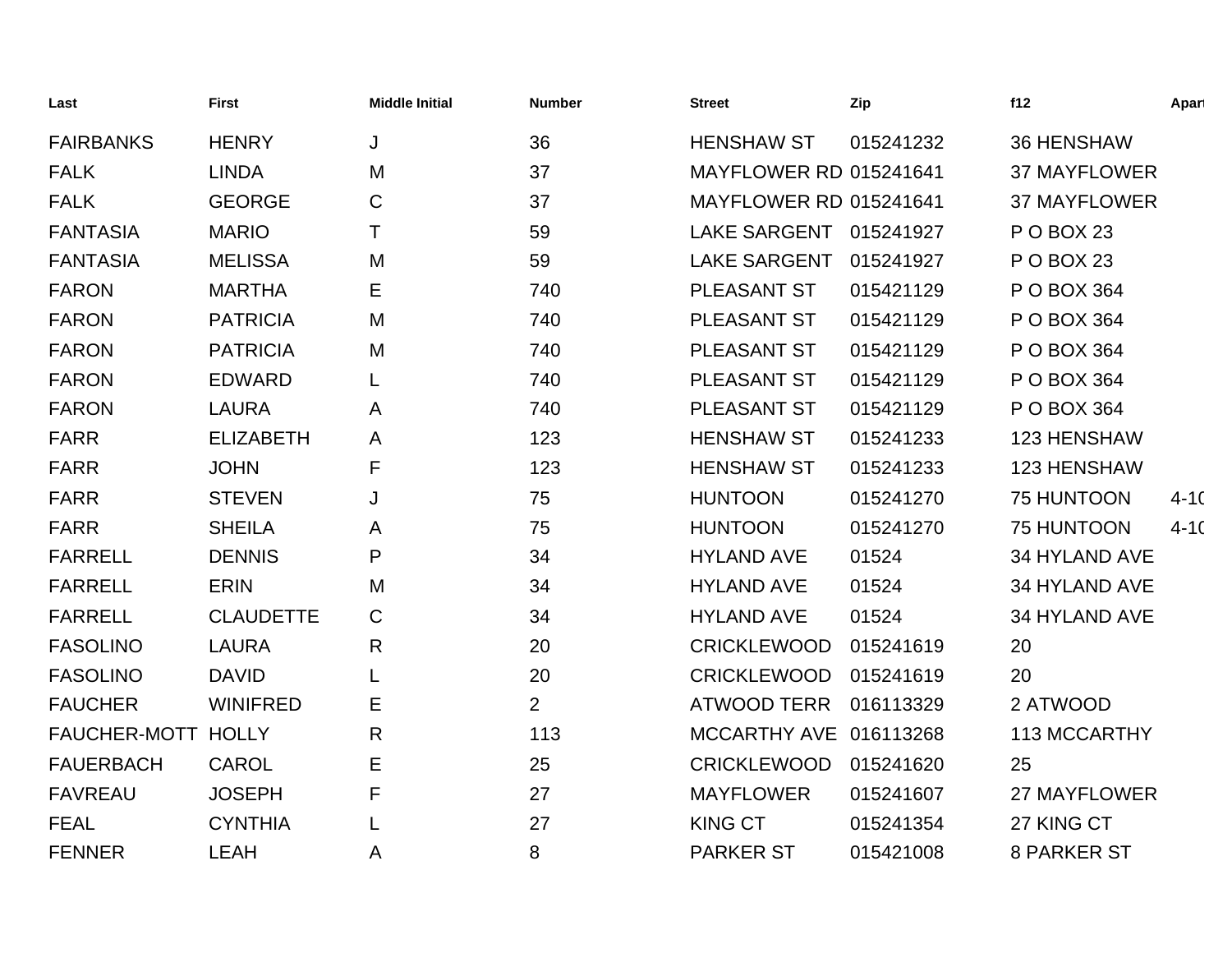| Last              | <b>First</b>    | <b>Middle Initial</b> | <b>Number</b> | <b>Street</b>       | Zip       | f12                   | Apart |
|-------------------|-----------------|-----------------------|---------------|---------------------|-----------|-----------------------|-------|
| <b>FENNER</b>     | <b>DEREK</b>    | $\mathsf{A}$          | 8             | <b>PARKER ST</b>    | 015421008 | <b>8 PARKER ST</b>    |       |
| <b>FENNEUFF</b>   | <b>LAURIE</b>   |                       | 78            | <b>HEMLOCK ST</b>   | 015241811 | 78 HEMLOCK            |       |
| <b>FENNEUFF</b>   | <b>RONALD</b>   | Е                     | 78            | <b>HEMLOCK ST</b>   | 015241811 | 78 HEMLOCK            |       |
| <b>FERDELLA</b>   | <b>JUDITH</b>   | M                     | 6             | <b>LILLIAN AVE</b>  | 015421210 | <b>6 LILLIAN</b>      |       |
| <b>FERDELLA</b>   | <b>KARYN</b>    | M                     | 6             | <b>LILLIAN AVE</b>  | 015421210 | <b>6 LILLIAN AVE</b>  |       |
| <b>FERDELLA</b>   | <b>KIMBERLY</b> | A                     | 6             | <b>LILLIAN AVE</b>  | 015421210 | <b>6 LILLIAN</b>      |       |
| <b>FERDELLA</b>   | <b>JAMES</b>    | т                     | 6             | <b>LILLIAN AVE</b>  | 015421210 | <b>6 LILLIAN</b>      |       |
| <b>FERDINAND</b>  | <b>DENISE</b>   | A                     | 767           | <b>STAFFORD ST</b>  | 01542     | 767 STAFFORD          |       |
| <b>FERGUSON</b>   | <b>EILEEN</b>   | R                     | 36            | <b>LAKE AVE</b>     | 015241904 | <b>36 LAKE AVENUE</b> |       |
| <b>FERGUSON</b>   | <b>ROBERT</b>   | Е                     | 36            | <b>LAKE AVE</b>     | 015241904 | <b>36 LAKE AVENUE</b> |       |
| <b>FERGUSON</b>   | <b>MICHAEL</b>  | G                     | 8             | <b>SALMINEN DR</b>  | 015241620 | <b>8 SALMINEN DR</b>  |       |
| <b>FERGUSON</b>   | <b>SHERRI</b>   |                       | 8             | <b>SALMINEN DR</b>  | 015241620 | <b>8 SALMINEN DR</b>  |       |
| <b>FERRANTINO</b> | <b>PATRICIA</b> | A                     | 37            | <b>MAYFLOWER</b>    | 015241607 | <b>37 MAYFLOWER</b>   |       |
| <b>FERRANTINO</b> | <b>JOSEPH</b>   | F                     | 37            | <b>MAYFLOWER</b>    | 015241607 | <b>37 MAYFLOWER</b>   |       |
| <b>FERRARO</b>    | <b>JOAN</b>     | F                     | 1469          | <b>MAIN ST</b>      | 015241912 | P O BOX 104           |       |
| <b>FERRARO</b>    | <b>GIACOMO</b>  | P                     | 1469          | <b>MAIN ST</b>      | 015241912 | P O BOX 104           |       |
| <b>FERRARO</b>    | <b>KAREN</b>    | M                     | 72            | <b>HEMLOCK ST</b>   | 01524     | <b>72 HEMLOCK ST</b>  |       |
| <b>FERRER</b>     | <b>JAIME</b>    |                       | 967           | <b>STAFFORD ST</b>  | 01542     | BX 16102              |       |
| <b>FERRIS</b>     | <b>WILLIAM</b>  | F                     | 15            | <b>MASSASOIT DR</b> | 015241103 | <b>15 MASSASOIT</b>   |       |
| <b>FERRIS</b>     | <b>TINA</b>     | M                     | 15            | <b>RIVER ST</b>     | 01542     | 15 RIVER ST           |       |
| <b>FERVER</b>     | <b>SANDRA</b>   |                       | 220           | <b>PAXTON ST</b>    | 015241117 | 220 PAXTON            |       |
| <b>FERVER</b>     | <b>DAN</b>      | Е                     | 220           | <b>PAXTON ST</b>    | 015241117 | 220 PAXTON ST         |       |
| <b>FIELD</b>      | <b>NANCY</b>    | Е                     | 24            | DEER POND DR        | 015241104 | 24 DEER POND          |       |
| <b>FIELD</b>      | <b>MICHAEL</b>  | J                     | 24            | DEER POND DR        | 015241104 | 24 DEER POND          |       |
| <b>FIELD</b>      | <b>JAMES</b>    | Е                     | 918           | <b>PLEASANT ST</b>  | 015421123 | <b>PO BOX 161</b>     |       |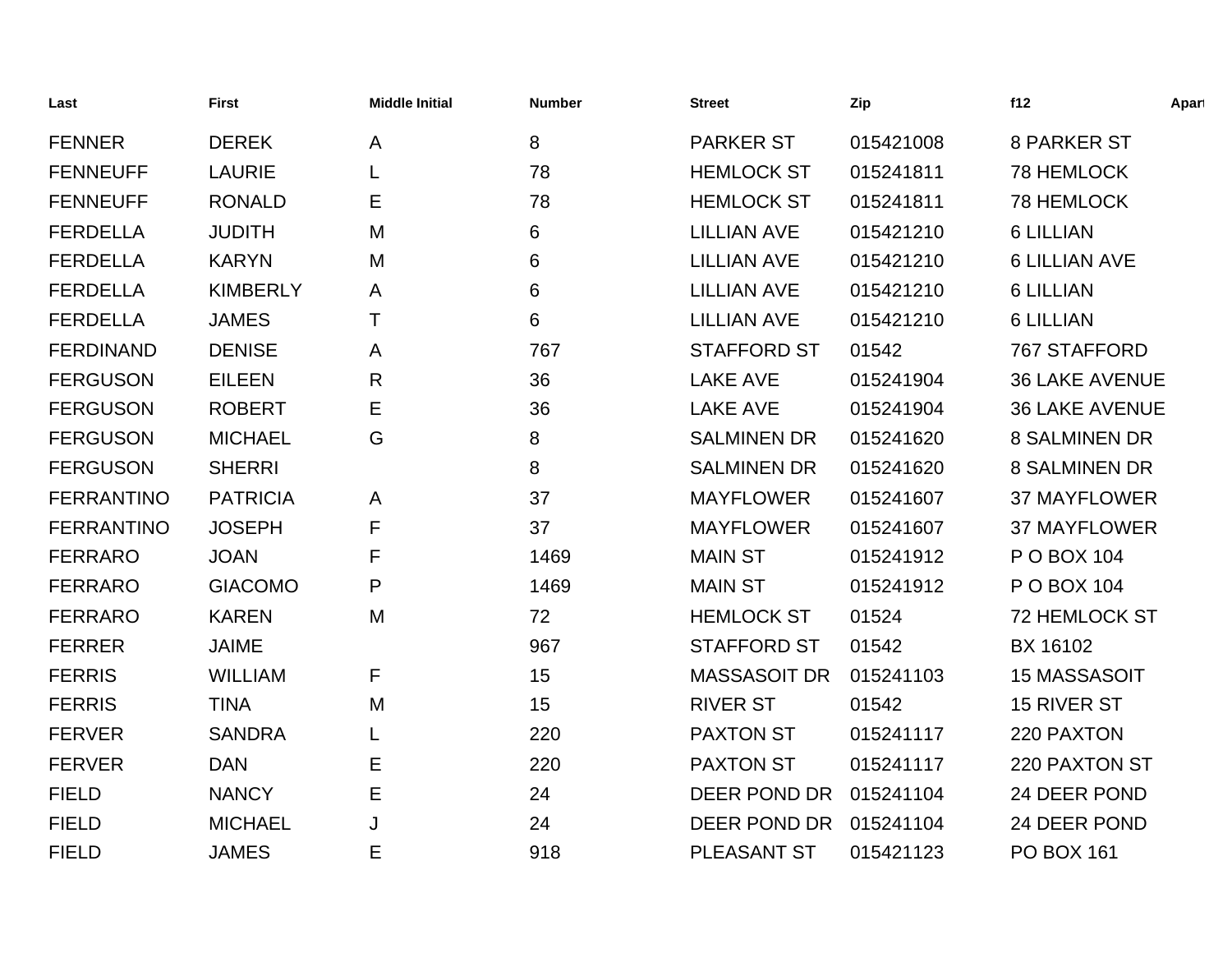| Last               | <b>First</b>     | <b>Middle Initial</b> | <b>Number</b> | <b>Street</b>                 | Zip       | f12                   | Apart    |
|--------------------|------------------|-----------------------|---------------|-------------------------------|-----------|-----------------------|----------|
| <b>FIELD</b>       | <b>MARGARET</b>  | M                     | 226           | <b>PINE ST</b>                | 015241624 | <b>226 PINE</b>       |          |
| <b>FIELD</b>       | <b>LAWRENCE</b>  | Е                     | 226           | <b>PINE ST</b>                | 015241624 | <b>226 PINE</b>       |          |
| <b>FIFE</b>        | <b>VIRGINIA</b>  | M                     | 1073          | <b>MAIN ST</b>                | 015241337 | <b>1073 MAIN</b>      |          |
| <b>FIKUCKI</b>     | <b>BARBARA</b>   | J                     | 4             | <b>BEECH ST</b>               | 015242133 | 4 BEECH ST            |          |
| <b>FIKUCKI</b>     | <b>DAVID</b>     | P                     | 4             | <b>BEECH ST</b>               | 015242133 | 4 BEECH               |          |
| <b>FINAN</b>       | <b>LINDA</b>     | G                     | 101           | <b>HENSHAW ST</b>             | 015241231 | P O BOX 387           |          |
| <b>FINIZZA</b>     | <b>KELLY</b>     | C                     | 75            | <b>HUNTOON</b>                | 01524     | <b>75 HUNTOON</b>     | $4 - 05$ |
| <b>FISH</b>        | <b>MARY</b>      | Е                     | 82            | <b>WAITE ST</b>               | 015241129 | 82 WAITE              |          |
| <b>FISHER</b>      | <b>CONSTANCE</b> | A                     | 20            | DEER POND DR                  | 015241102 | 20 DEER POND          |          |
| <b>FISHER</b>      | <b>CHARLES</b>   | M                     | 76            | MCCARTHY AVE 016113261        |           | <b>76 MCCARTHY</b>    |          |
| <b>FISHER</b>      | <b>JUNE</b>      | N                     | 76            | MCCARTHY AVE 016113261        |           | 76 MCCARTHY           |          |
| <b>FISHER</b>      | <b>CAROL</b>     | J                     | 680           | PLEASANT ST                   | 015421131 | 680 PLEASANT          |          |
| <b>FISHER</b>      | <b>JAMES</b>     | Ε                     | 680           | PLEASANT ST                   | 015421131 | 680 PLEASANT          |          |
| <b>FISHER</b>      | <b>RYAN</b>      | S                     | 6             | <b>STERLING ST</b>            | 015241426 | <b>6 STERLING ST</b>  |          |
| <b>FISHER</b>      | <b>CARRIE</b>    | J                     | 30            | <b>MAYFLOWER RD 015241610</b> |           | <b>30 MAYFLOWER</b>   |          |
| <b>FISHER</b>      | <b>DEREK</b>     | C                     | 30            | <b>MAYFLOWER RD 015241610</b> |           | <b>30 MAYFLOWER</b>   |          |
| <b>FISKE</b>       | <b>HELEN</b>     |                       | 5             | FERNCROFT RD 015242124        |           | 5 FERNCROFT           |          |
| <b>FITCH</b>       | <b>MARGARET</b>  | Е                     | 6             | <b>MAPLE ST</b>               | 015242004 | <b>6 MAPLE</b>        |          |
| <b>FITTON</b>      | <b>JILL</b>      | E                     | 65            | <b>GROVE ST</b>               | 015241506 | 65 GROVE ST           |          |
| <b>FITTON</b>      | <b>JOHNATHAN</b> | M                     | 65            | <b>GROVE ST</b>               | 015241506 | 65 GROVE ST           |          |
| <b>FITTS</b>       | <b>LILLIAN</b>   | F                     | 36            | <b>PINE ST</b>                | 015241616 | <b>36 PINE STREET</b> |          |
| <b>FITTS</b>       | <b>CLARK</b>     |                       | 36            | <b>PINE ST</b>                | 015241616 | <b>36 PINE STREET</b> |          |
| <b>FITZGERALD</b>  | <b>DOROTHY</b>   | $\mathsf{A}$          | 178           | <b>HENSHAW ST</b>             | 015241236 | 178 HENSHAW           |          |
| <b>FITZGIBBONS</b> | <b>FRANCES</b>   | Τ                     | 4             | <b>GLEASON WAY</b>            | 015241302 | <b>4 GLEASON WAY</b>  |          |
| <b>FITZGIBBONS</b> | <b>ROSEMARY</b>  | $\vee$                | 1184          | <b>MAIN ST</b>                | 015241341 | <b>1184 MAIN</b>      |          |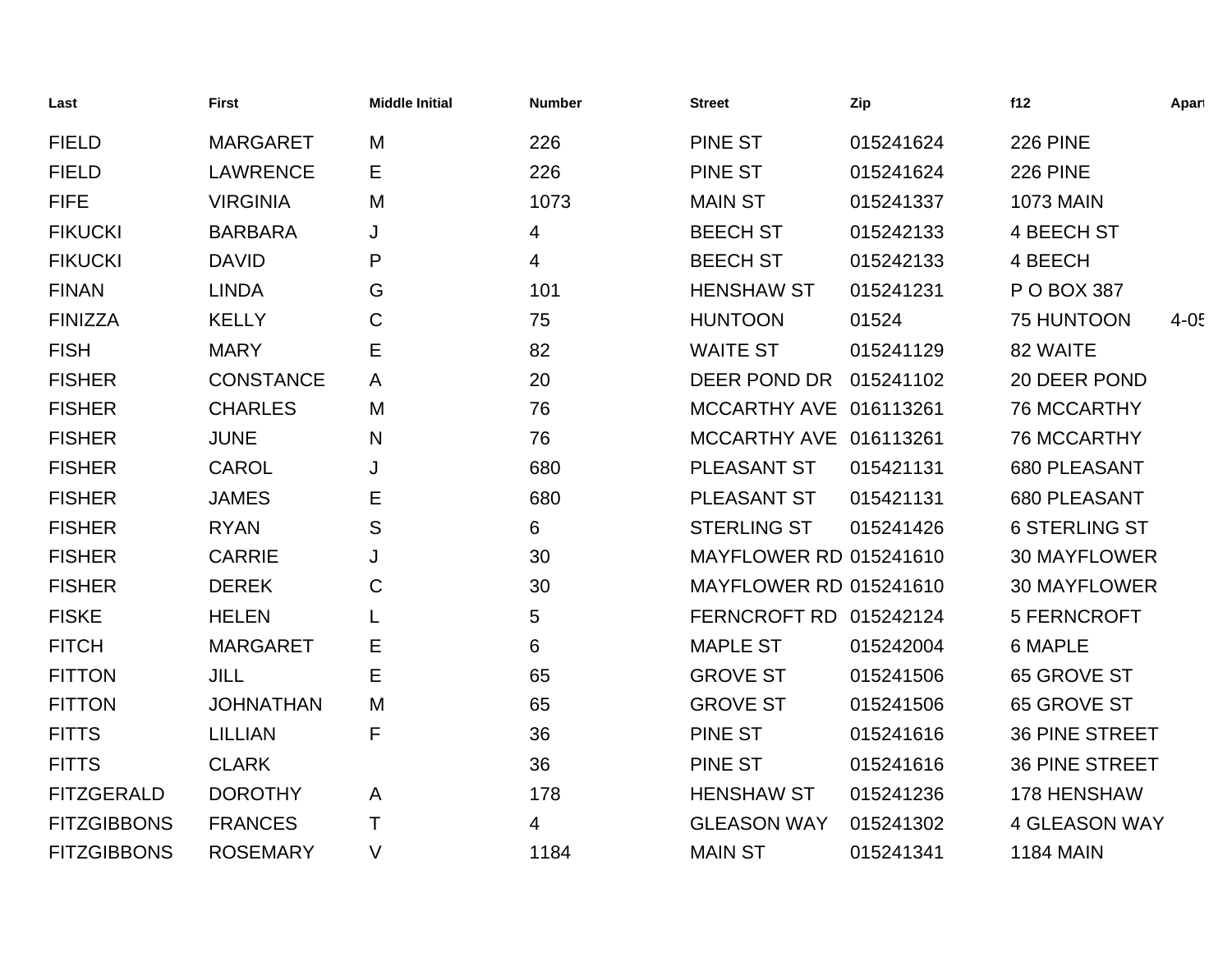| Last                | <b>First</b>    | <b>Middle Initial</b> | <b>Number</b> | <b>Street</b>      | Zip       | f12                   | Apart |
|---------------------|-----------------|-----------------------|---------------|--------------------|-----------|-----------------------|-------|
| <b>FITZGIBBONS</b>  | <b>KATHLEEN</b> |                       | 61            | <b>KING ST</b>     | 01524     | <b>61 5 KING</b>      |       |
| <b>FITZGIBBONS</b>  | <b>PAUL</b>     |                       | 61            | <b>KING ST</b>     | 01524     | 61 5 KING             |       |
| <b>FITZGIBBONS</b>  | <b>ANDREW</b>   | P                     | 399           | PLEASANT ST        | 015241221 | 399 PLEASANT          |       |
| <b>FITZGIBBONS</b>  | <b>NANCY</b>    | P                     | 399           | PLEASANT ST        | 015241221 | 399 PLEASANT          |       |
| <b>FITZPATRICK</b>  | <b>DONALD</b>   | Ε                     | 23            | YOUNG ST           | 016113202 | 23 YOUNG ST           |       |
| <b>FITZPATRICK</b>  | <b>SEAN</b>     | M                     | 30            | <b>PARKER ST</b>   | 015421009 | P O BOX 262           |       |
| <b>FITZPATRICK</b>  | <b>JAMES</b>    | P                     | 30            | <b>PARKER ST</b>   | 015421009 | P O BOX 262           |       |
| <b>FITZPATRICK</b>  | <b>CAROLYN</b>  | M                     | 55            | <b>KING ST</b>     | 015241258 | 55 KING STREET        |       |
| <b>FITZPATRICK</b>  | <b>MICHAEL</b>  | J                     | 55            | <b>KING ST</b>     | 015241258 | 55 KING STREET        |       |
| <b>FITZPATRICK</b>  | <b>SEAN</b>     |                       | 55            | <b>KING ST</b>     | 015241258 | 55 KING STREET        |       |
| <b>FITZSIMMONS</b>  | <b>MARION</b>   |                       | 15            | <b>LAKE AVE</b>    | 015241903 | 15 LAKE AVE           |       |
| <b>FITZSIMMONS</b>  | <b>GEORGE</b>   | L                     | 15            | <b>LAKE AVE</b>    | 015241903 | <b>15 LAKE AVENUE</b> |       |
| <b>FITZSIMMONS</b>  | <b>GEORGE</b>   |                       | 11            | <b>CHAPEL ST</b>   | 016113038 | 11 CHAPEL ST          |       |
| <b>FITZSIMMONS</b>  | <b>MARY</b>     | L                     | 11            | <b>CHAPEL ST</b>   | 016113038 | <b>11 CHAPEL</b>      |       |
| <b>FLAGG</b>        | <b>ARTHUR</b>   | C                     | 392           | <b>STAFFORD ST</b> | 016113343 | 392 STAFFORD          |       |
| <b>FLAGG</b>        | <b>BARBARA</b>  |                       | 392           | <b>STAFFORD ST</b> | 016113343 | 392 STAFFORD          |       |
| <b>FLAGG</b>        | <b>CHARLES</b>  |                       | 1090          | <b>STAFFORD ST</b> | 015421004 | P O BOX 353           |       |
| <b>FLAGG</b>        | <b>BARBARA</b>  | F                     | 1090          | <b>STAFFORD ST</b> | 015421004 | P O BOX 353           |       |
| <b>FLAHERTY</b>     | <b>HELEN</b>    | M                     | 16            | <b>SABINA CIR</b>  | 01542     | <b>16 SABINA CIR</b>  |       |
| <b>FLAHERTY</b>     | <b>JOHN</b>     | L                     | 16            | <b>SABINA CIR</b>  | 01542     | <b>16 SABINA CIR</b>  |       |
| <b>FLANNERY</b>     | <b>JAMES</b>    | J                     | 12            | <b>HIGH ST</b>     | 015241410 |                       |       |
| <b>FLEMING</b>      | <b>MICHAEL</b>  |                       | 52            | <b>PAXTON ST</b>   | 015241106 | 52 PAXTON             |       |
| <b>FLEMING</b>      | <b>DOLORES</b>  | A                     | 9             | <b>SALMINEN DR</b> | 01524     | 9 SALMINEN DR         |       |
| <b>FLEMING-MAUS</b> | <b>TAMMY</b>    |                       | 170           | <b>RAWSON ST</b>   | 015242018 | 170 RAWSON            |       |
| <b>FLINK</b>        | <b>SANDRA</b>   | A                     | 61            | <b>KING ST</b>     | 015241258 | <b>61 KING STREET</b> |       |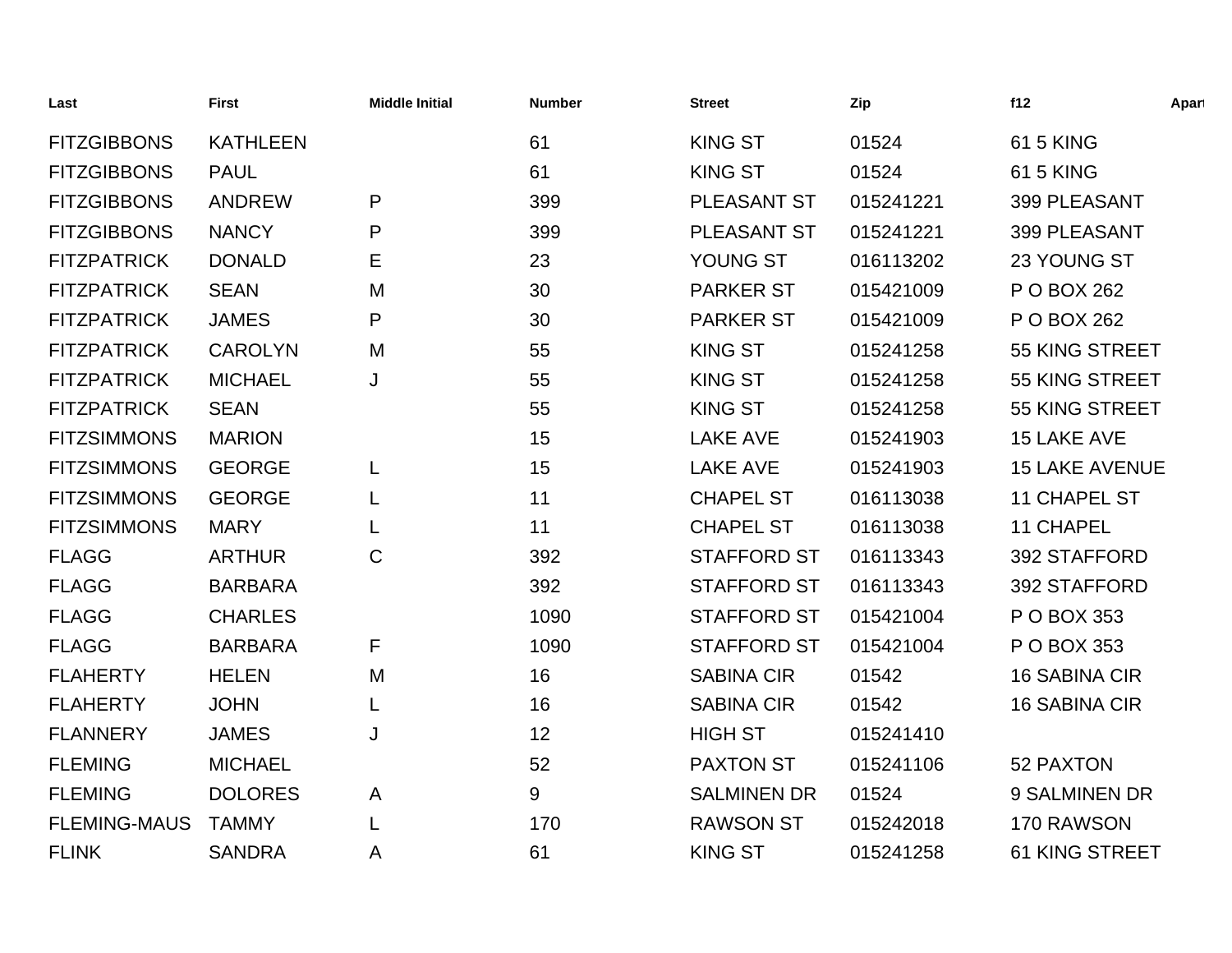| Last          | <b>First</b>     | <b>Middle Initial</b> | <b>Number</b>  | <b>Street</b>       | Zip       | f12                   | Apart |
|---------------|------------------|-----------------------|----------------|---------------------|-----------|-----------------------|-------|
| <b>FLIS</b>   | <b>KIMBERLEY</b> | L                     | 1871           | <b>MAIN ST</b>      | 015241943 | <b>PO BOX 375</b>     |       |
| <b>FLIS</b>   | <b>WILLIAM</b>   | P                     | 1871           | <b>MAIN ST</b>      | 015241943 | P O BOX 375           |       |
| <b>FLOOD</b>  | <b>DAVID</b>     | $\mathsf C$           | 18             | <b>FAIRVIEW DR</b>  | 015242150 | <b>18 FAIRVIEW DR</b> |       |
| <b>FLORES</b> | <b>VERONICA</b>  | M                     | $\overline{2}$ | <b>FELIX ST</b>     | 015241902 | 2 FELIX ST            |       |
| <b>FLORES</b> | <b>ANGEL</b>     | L                     | $\overline{2}$ | <b>FELIX ST</b>     | 015241902 | 2 FELIX STREET        |       |
| <b>FLORIA</b> | <b>CHARLES</b>   | Ε                     | 6              | <b>REDFIELD RD</b>  | 016113105 | <b>6 REDFIELD</b>     |       |
| <b>FLORIA</b> | <b>SCOTT</b>     | J                     | 6              | <b>REDFIELD RD</b>  | 016113105 |                       |       |
| <b>FLORIA</b> | <b>MERRILEE</b>  | M                     | 6              | <b>REDFIELD RD</b>  | 016113105 | 6 REDFIELD            |       |
| <b>FLUET</b>  | <b>KATHLEEN</b>  | A                     | 9              | <b>MASSASOIT DR</b> | 015241103 | 9 MASSASOIT           |       |
| <b>FLUET</b>  | <b>JOSEPH</b>    | J                     | 9              | <b>MASSASOIT DR</b> | 015241103 | 9 MASSASOIT           |       |
| <b>FLYNN</b>  | <b>ELEANOR</b>   | R                     | 68             | <b>PAXTON ST</b>    | 015241106 | <b>68 PAXTON</b>      |       |
| <b>FLYNN</b>  | <b>JAMES</b>     | J                     | 68             | <b>PAXTON ST</b>    | 015241106 | <b>68 PAXTON ST</b>   |       |
| <b>FLYNN</b>  | <b>JOHN</b>      | F                     | 68             | <b>PAXTON ST</b>    | 015241106 | <b>68 PAXTON</b>      |       |
| <b>FLYNN</b>  | <b>KEVIN</b>     | J                     | 378            | <b>MARSHALL ST</b>  | 015241815 | 378 MARSHALL          |       |
| <b>FLYNN</b>  | <b>KATHY</b>     | L                     | 378            | <b>MARSHALL ST</b>  | 015241815 | 378 MARSHALL          |       |
| <b>FOGG</b>   | <b>DONNA</b>     |                       | 47             | PLEASANT ST         | 015241401 | 47 PLEASANT ST 4      |       |
| <b>FOISY</b>  | <b>LYNDA</b>     | M                     | 679            | PLEASANT ST         | 015421130 | 679 PLEASANT          |       |
| <b>FOISY</b>  | <b>MICHAEL</b>   | A                     | 679            | PLEASANT ST         | 015421130 | 679 PLEASANT          |       |
| <b>FOISY</b>  | <b>SUSAN</b>     | A                     | 320            | PLEASANT ST         | 015241424 | 320 PLEASANT          |       |
| <b>FOISY</b>  | <b>EDMOND</b>    | A                     | 320            | PLEASANT ST         | 015241424 | 320 PLEASANT          |       |
| <b>FOLEY</b>  | <b>WINIFRED</b>  | D                     | 21             | PINE RIDGE DR       | 015242013 | 21 PINE RIDGE         |       |
| <b>FOLEY</b>  | <b>ELIZABETH</b> | M                     | 425            | <b>STAFFORD ST</b>  | 016113308 | 425 STAFFORD          |       |
| <b>FOLEY</b>  | <b>BRUCE</b>     | M                     | 425            | <b>STAFFORD ST</b>  | 016113308 | 425 STAFFORD          |       |
| <b>FOLEY</b>  | <b>DONNA</b>     | $\mathsf{R}$          | 10             | <b>KING ST EXT</b>  | 015241706 | <b>10 KING STREET</b> |       |
| <b>FOLEY</b>  | <b>THOMAS</b>    | F                     | 10             | <b>KING ST EXT</b>  | 015241706 | 10 KING STREET        |       |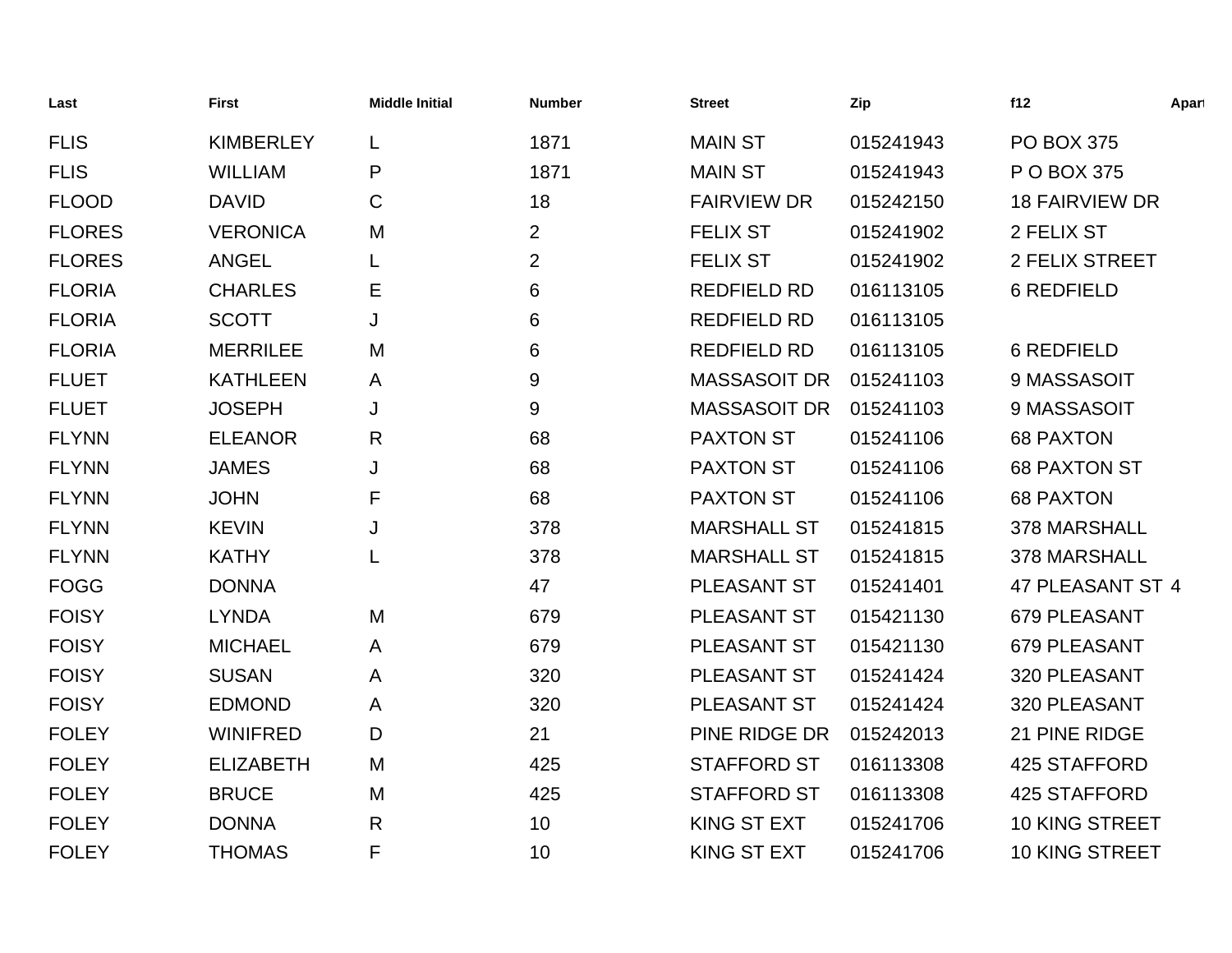| Last               | <b>First</b>     | <b>Middle Initial</b> | <b>Number</b> | <b>Street</b>        | Zip       | f12                   | Apart |
|--------------------|------------------|-----------------------|---------------|----------------------|-----------|-----------------------|-------|
| <b>FOLEY</b>       | <b>DONNA</b>     | L                     | 13            | <b>SUNSET DR</b>     | 015241709 | 13 SUNSET             |       |
| <b>FOLEY</b>       | <b>ROBERT</b>    | P                     | 13            | <b>SUNSET DR</b>     | 015241709 | 13 SUNSET             |       |
| <b>FOLEY</b>       | <b>WILLIAM</b>   | J                     | 1075          | <b>MAIN ST</b>       | 015241331 | 1075 MAIN ST          | 105   |
| <b>FONGEALLAZ</b>  | <b>JEFFREY</b>   |                       | 837           | <b>PLEASANT ST</b>   | 015421128 | <b>PO BOX 450</b>     |       |
| <b>FONTAINE</b>    | <b>CHRISTINE</b> | M                     | 5             | <b>MT PLEASANT</b>   | 015241909 | POBOX 84              |       |
| <b>FONTAINE</b>    | <b>CATHERINE</b> | D                     | 16            | <b>WATER ST</b>      | 015241322 | 16 WATER              |       |
| <b>FONTAINE</b>    | <b>TIMOTHY</b>   | M                     | 16            | <b>WATER ST</b>      | 015241322 | 16 WATER              |       |
| <b>FONTAINE</b>    | <b>KATHLEEN</b>  | P                     | 18            | <b>WATER ST</b>      | 015241322 | P O BOX 313           |       |
| <b>FONTAINE</b>    | <b>EARL</b>      | P                     | 18            | <b>WATER ST</b>      | 015241322 | P O BOX 313           |       |
| <b>FONTAINE</b>    | <b>JOSEPH</b>    | Е                     | 1164          | <b>MAIN ST</b>       | 015241353 | POBOX 84              |       |
| <b>FONTAINE</b>    | <b>PAUL</b>      | Α                     | 450           | <b>BOND ST</b>       | 015241810 | 450 BOND              |       |
| <b>FONTAINE</b>    | <b>STEPHEN</b>   | M                     | 450           | <b>BOND ST</b>       | 015241810 | 450 BOND ST           |       |
| <b>FONTAINE</b>    | <b>KAREN</b>     |                       | 450           | <b>BOND ST</b>       | 015241810 | 450 BOND              |       |
| <b>FONTAINE</b>    | <b>SANDRA</b>    | J                     | 1104          | <b>MAIN ST</b>       | 015241616 | 1104 MAIN ST          | 2     |
| <b>FONTAINE</b>    | <b>JENNIFER</b>  | A                     | 11            | <b>LEHIGH RD</b>     | 015241810 | 11 LEHIGH RD          |       |
| <b>FORD</b>        | <b>LISA</b>      | L                     | 580           | <b>MOOSE HILL RD</b> | 01524     | 580 MOOSE HILL        |       |
| <b>FORD</b>        | <b>GEOFFREY</b>  | W                     | 580           | <b>MOOSE HILL RD</b> | 01524     | 580 MOOSE HILL        |       |
| <b>FORD</b>        | <b>PATRICIA</b>  | J                     | 18            | <b>SARGENT ST</b>    | 016113104 | <b>18 SARGENT ST</b>  |       |
| <b>FORD</b>        | <b>MATTHEW</b>   | S                     | 121           | <b>HENSHAW ST</b>    | 015241233 | 121 HENSHAW           |       |
| <b>FORD</b>        | <b>NANCY</b>     | J                     | 49            | <b>SALMINEN DR</b>   | 01524     | <b>49 SALMINEN DR</b> |       |
| <b>FORD</b>        | <b>DANIEL</b>    | M                     | 49            | <b>SALMINEN DR</b>   | 01524     | <b>49 SALMINEN DR</b> |       |
| <b>FORD-PELLEY</b> | <b>KATHLEEN</b>  | Е                     | 75            | <b>LAKE VIEW DR</b>  | 015242102 | P O BOX 176           |       |
| <b>FORGIT</b>      | <b>SYLVIA</b>    | Е                     | 79            | <b>PLEASANT ST</b>   | 015241432 | 79 PLEASANT ST 2      |       |
| <b>FORGIT</b>      | <b>RICHARD</b>   | A                     | 79            | <b>PLEASANT ST</b>   | 015241432 | 79 PLEASANT ST 2      |       |
| <b>FORSBERG</b>    | <b>KRISTEN</b>   |                       | 34            | <b>PARKER ST</b>     | 015421009 | <b>PO BOX 352</b>     |       |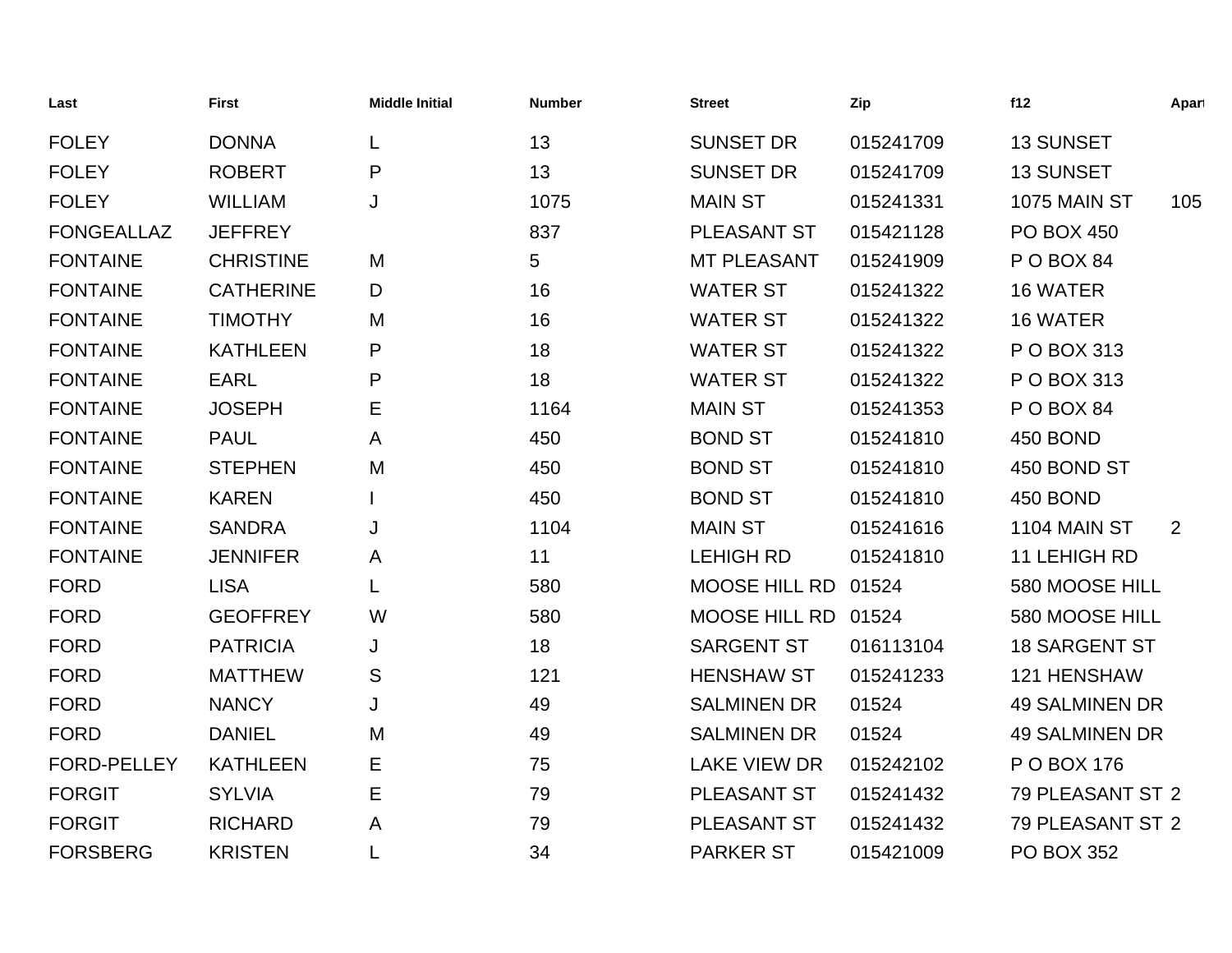| Last            | <b>First</b>     | <b>Middle Initial</b> | <b>Number</b> | <b>Street</b>                   | Zip       | f12                   | Apart |
|-----------------|------------------|-----------------------|---------------|---------------------------------|-----------|-----------------------|-------|
| <b>FORSBERG</b> | <b>REBECCA</b>   | S                     | 34            | <b>PARKER ST</b>                | 015421009 | P O BOX 352           |       |
| <b>FORSBERG</b> | <b>GARY</b>      | P                     | 34            | <b>PARKER ST</b>                | 015421009 | P O BOX 352           |       |
| <b>FORSMAN</b>  | <b>WARREN</b>    | H                     | 11            | <b>SUNSET DR</b>                | 015241709 | 11 SUNSET             |       |
| <b>FORSMAN</b>  | <b>AARON</b>     | $\mathbf C$           | 6             | <b>MARKET ST</b>                | 015241339 | <b>6 MARKET ST</b>    |       |
| <b>FORSMAN</b>  | <b>CHARLES</b>   | S                     | 6             | <b>MARKET ST</b>                | 015241339 | <b>6 MARKET ST</b>    |       |
| <b>FORTE</b>    | <b>JEFFREY</b>   | M                     | 75            | <b>CHARLES ST</b>               | 015242111 |                       |       |
| <b>FORTE</b>    | <b>MATTHEW</b>   | R                     | 75            | <b>CHARLES ST</b>               | 015242111 | <b>75 CHARLES ST</b>  |       |
| <b>FORTIN</b>   | <b>JUDY</b>      | L                     | 6             | <b>LAFLASH LN</b>               | 01524     | <b>6 LAFLASH LN</b>   |       |
| <b>FORTIN</b>   | <b>PAUL</b>      | J                     | 6             | <b>LAFLASH LN</b>               | 01524     | <b>6 LAFLASH LN</b>   |       |
| <b>FORTIN</b>   | <b>ANN MARIE</b> |                       | 12            | <b>SOUTH ST</b>                 | 016113023 | 12 SOUTH ST           |       |
| <b>FORTUNE</b>  | <b>REGAN</b>     | <b>MURPHY</b>         | 31            | <b>WILLOW HILL RD 016113009</b> |           | <b>31 WILLOW HILL</b> |       |
| <b>FORTUNE</b>  | <b>PAUL</b>      | W                     | 31            | WILLOW HILL RD 016113009        |           | <b>31 WILLOW HILL</b> |       |
| <b>FOSKETT</b>  | <b>CHRISTINE</b> | M                     | 14            | <b>SANFRED RD</b>               | 01524     | 14 SANFRED RD         |       |
| <b>FOSS</b>     | <b>JANET</b>     | S                     | 139           | <b>WHITE BIRCH ST 015241824</b> |           | 139 WHITE             |       |
| <b>FOSS</b>     | <b>JOEL</b>      | W                     | 139           | <b>WHITE BIRCH ST 015241824</b> |           | 139 WHITE             |       |
| <b>FOSS</b>     | <b>INGEBORG</b>  | A                     | 1710          | <b>MAIN ST</b>                  | 015241615 | P O BOX 326           |       |
| <b>FOSTER</b>   | <b>THERESA</b>   | M                     | 31            | <b>TOWTAID ST</b>               | 016113257 | 31 TOWTAID ST         |       |
| <b>FOTIADES</b> | <b>MIRIAM</b>    | A                     | 473           | <b>MARSHALL ST</b>              | 015241816 | <b>473 MARSHALL</b>   |       |
| <b>FOTIADES</b> | <b>GEORGE</b>    | $\mathbf C$           | 501           | <b>MARSHALL ST</b>              | 015241854 | 501 MARSHALL          |       |
| <b>FOURNIER</b> | <b>KATHY</b>     | Е                     | 6             | <b>STERLING ST</b>              | 015241426 | <b>6 STERLING ST</b>  |       |
| <b>FOX</b>      | <b>RUSSELL</b>   | S                     | 315           | <b>STAFFORD ST</b>              | 016113342 | 315 STAFFORD          |       |
| <b>FOX</b>      | <b>MARILYN</b>   |                       | 315           | <b>STAFFORD ST</b>              | 016113342 | 315 STAFFORD          |       |
| <b>FOY</b>      | <b>ALYSSA</b>    | J                     | 68            | <b>PAXTON ST</b>                | 015241106 | <b>68 PAXTON ST</b>   |       |
| <b>FOY</b>      | <b>DAVID</b>     | P                     | 68            | <b>PAXTON ST</b>                | 015241106 | <b>68 PAXTON ST</b>   |       |
| <b>FOY</b>      | <b>LAURIE</b>    | J                     | 774           | <b>PLEASANT ST</b>              | 015421127 | 774 PLEASANT          |       |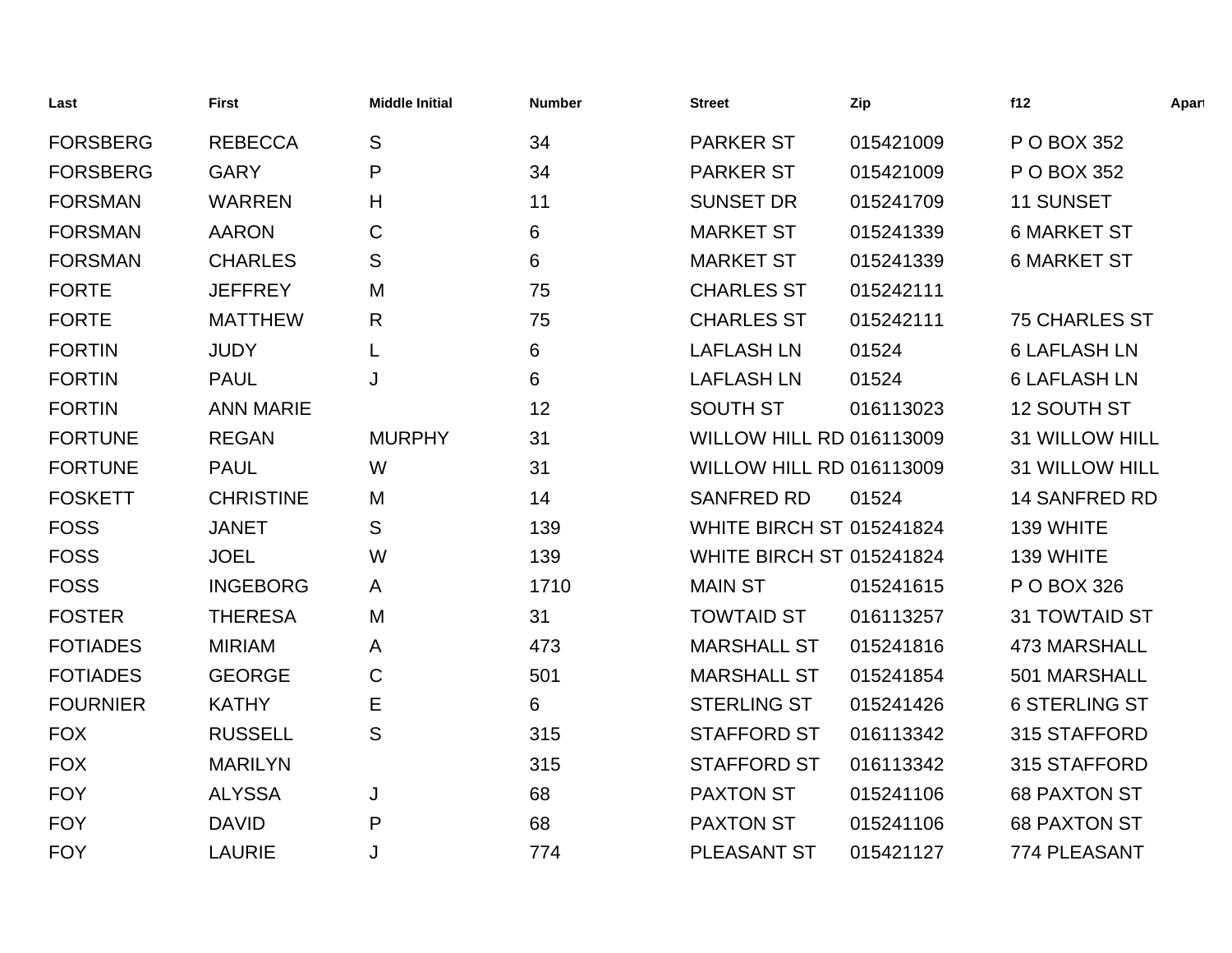| Last             | <b>First</b>    | <b>Middle Initial</b> | <b>Number</b> | <b>Street</b>          | Zip       | f12                 | Apart    |
|------------------|-----------------|-----------------------|---------------|------------------------|-----------|---------------------|----------|
| <b>FOY</b>       | <b>DOUGLAS</b>  | P                     | 774           | <b>PLEASANT ST</b>     | 015421127 | 774 PLEASANT        |          |
| <b>FOY</b>       | <b>MICHAEL</b>  | A                     | 3             | BREEZY GREEN 015241201 |           | 3 BREEZY            |          |
| <b>FOY</b>       | <b>MICHAEL</b>  | P                     | 3             | BREEZY GREEN 015241201 |           | 3 BREEZY            |          |
| <b>FOY</b>       | <b>DEBORAH</b>  |                       | 3             | BREEZY GREEN 015241201 |           | 3 BREEZY            |          |
| <b>FRANK</b>     | <b>DONALD</b>   | M                     | 75            | <b>HUNTOON</b>         | 01524     | 75 HUNTOON          | $5 - 10$ |
| <b>FRANSON</b>   | <b>CORA</b>     | A                     | 196           | <b>HENSHAW ST</b>      | 015241236 | <b>196 HENSHAW</b>  |          |
| <b>FRANSON</b>   | <b>MARK</b>     | S                     | 196           | <b>HENSHAW ST</b>      | 015241236 | <b>196 HENSHAW</b>  |          |
| <b>FRAPPIER</b>  | <b>DONNA</b>    |                       | 86            | <b>AUBURN ST</b>       | 016113222 | <b>86 AUBURN</b>    |          |
| <b>FRAPPIER</b>  | <b>BRIAN</b>    |                       | 86            | <b>AUBURN ST</b>       | 016113222 | <b>86 AUBURN</b>    |          |
| <b>FRASCOLLA</b> | <b>JOANNE</b>   | M                     | 330           | <b>AUBURN ST</b>       | 016113325 | 330 AUBURN          |          |
| <b>FRASCOLLA</b> | <b>AMANDA</b>   |                       | 280           | <b>AUBURN ST</b>       | 016113325 | 280 AUBURN ST       |          |
| <b>FRASCOLLA</b> | <b>SANTO</b>    | P                     | 280           | <b>AUBURN ST</b>       | 016113325 | 280 AUBURN          |          |
| <b>FRASCOLLA</b> | <b>MARIE</b>    | Н                     | 326           | <b>AUBURN ST</b>       | 016113325 | 326 AUBURN          |          |
| <b>FRASCOLLA</b> | <b>ANTHONY</b>  | P                     | 326           | <b>AUBURN ST</b>       | 016113325 | 326 AUBURN ST       |          |
| <b>FRASER</b>    | <b>MICHELLE</b> | A                     | 45            | <b>BOYD ST</b>         | 016113248 | 45 BOYD ST          |          |
| <b>FRASER</b>    | <b>JAMES</b>    | M                     | 45            | <b>BOYD ST</b>         | 016113248 | 45 BOYD             |          |
| <b>FRATES</b>    | <b>STEPHEN</b>  | B                     | 74            | <b>BOTTOMLY AVE</b>    | 016113144 | 74 BOTTOMLY         |          |
| <b>FRAZIER</b>   | <b>RICHARD</b>  | J                     | 125           | <b>CHARLTON ST</b>     | 015421013 | <b>125 CHARLTON</b> |          |
| <b>FRAZIER</b>   | <b>ROBERT</b>   | J                     | 125           | <b>CHARLTON ST</b>     | 015421013 | <b>125 CHARLTON</b> |          |
| <b>FRAZIER</b>   | <b>ROBERT</b>   | J                     | 125           | <b>CHARLTON ST</b>     | 015421013 | <b>125 CHARLTON</b> |          |
| <b>FRAZIER</b>   | <b>RITA</b>     | H                     | 125           | <b>CHARLTON ST</b>     | 015421013 | <b>125 CHARLTON</b> |          |
| <b>FRAZIER</b>   | <b>KATHLEEN</b> | M                     | 256           | <b>RIVER ST</b>        | 01524     | 256 RIVER ST        |          |
| <b>FRAZIER</b>   | <b>AMY</b>      | A                     | 45            | <b>PINE ST</b>         | 015241615 | 45 PINE ST          |          |
| <b>FREDETTE</b>  | <b>NORMAN</b>   | A                     | 502           | <b>STAFFORD ST</b>     | 01611     | 502 STAFFORD        | 7        |
| <b>FREITAS</b>   | <b>ROBERT</b>   |                       | 262           | <b>PINE ST</b>         | 015241629 | 262 PINE ST         |          |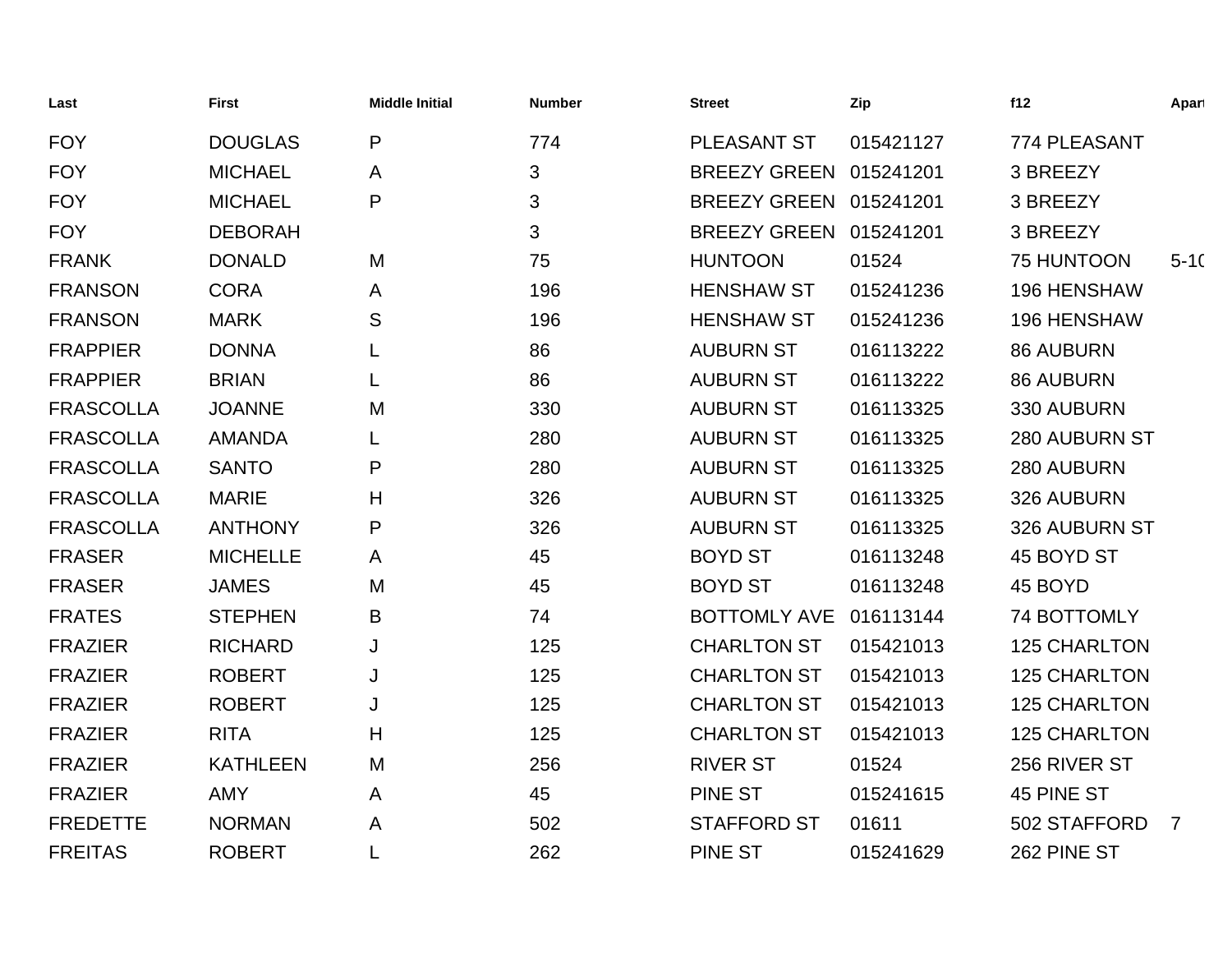| Last             | <b>First</b>    | <b>Middle Initial</b> | <b>Number</b>  | <b>Street</b>           | Zip       | f12                   | Apart |
|------------------|-----------------|-----------------------|----------------|-------------------------|-----------|-----------------------|-------|
| <b>FRICK</b>     | <b>MARIAN</b>   | J                     | 19             | <b>SUNSET DR</b>        | 015241709 | <b>19 SUNSET</b>      |       |
| <b>FRICK</b>     | <b>WALTER</b>   | G                     | 19             | <b>SUNSET DR</b>        | 015241709 | <b>19 SUNSET</b>      |       |
| <b>FRIEDMAN</b>  | <b>DEBRA</b>    |                       | 18             | <b>LEELA LN</b>         | 015421021 | <b>18 LEELA LANE</b>  |       |
| <b>FRIEDMAN</b>  | <b>KENNETH</b>  | Е                     | 18             | <b>LEELA LN</b>         | 015421021 | <b>18 LEELA LANE</b>  |       |
| <b>FRIEND</b>    | <b>AMY</b>      | Е                     | 31             | <b>MARSHALL ST</b>      | 015241006 | <b>31 MARSHALL ST</b> |       |
| <b>FRIEND</b>    | <b>THEODORE</b> | F                     | 31             | <b>MARSHALL ST</b>      | 015241006 | <b>31 MARSHALL</b>    |       |
| <b>FRIEND</b>    | <b>ELLEN</b>    | J                     | 16             | <b>LEELA LN</b>         | 01542     | <b>PO BOX 167</b>     |       |
| <b>FRIEND</b>    | <b>WILLIAM</b>  | A                     | 16             | <b>LEELA LN</b>         | 01542     | <b>BX 167</b>         |       |
| <b>FROTTEN</b>   | <b>SHERRI</b>   | J                     | 6              | <b>SANFRED RD</b>       | 015241727 | <b>6 SANFRED RD</b>   |       |
| <b>FROTTEN</b>   | <b>DAVID</b>    | G                     | 6              | <b>SANFRED RD</b>       | 015241727 | <b>6 SANFRED RD</b>   |       |
| <b>FULGINITI</b> | <b>WENDY</b>    | Α                     | 24             | <b>WARREN AVE</b>       | 015241320 | 24 WARREN AVE         |       |
| <b>FULGINITI</b> | <b>FRANK</b>    | P                     | 24             | <b>WARREN AVE</b>       | 015241320 | 24 WARREN             |       |
| <b>FULLEN</b>    | <b>MARIE</b>    | F                     | $\overline{7}$ | <b>MARLBORO DR</b>      | 015242106 | <b>PO BOX 406</b>     |       |
| <b>FULLER</b>    | <b>JASON</b>    | P                     | 22             | <b>INGRAM RD</b>        | 016113361 | 22 INGRAM RD          |       |
| <b>FULLER</b>    | <b>CAROL</b>    |                       | 22             | <b>INGRAM RD</b>        | 016113361 | 22 INGRAM             |       |
| <b>FYFE</b>      | <b>MATTHEW</b>  | J                     | 506            | <b>STAFFORD ST</b>      | 01611     | 506 STAFFORD          | 17    |
| <b>FYFE</b>      | <b>FRANCES</b>  | $\mathsf C$           | 506            | <b>STAFFORD ST</b>      | 01611     | 506 STAFFORD          | 17    |
| <b>FYFFE</b>     | <b>LESTER</b>   | J                     | 5              | LEXINGTON AVE 015241207 |           | <b>5 LEXINGTON</b>    |       |
| <b>GABOURY</b>   | <b>LAURIE</b>   | M                     | 595            | PLEASANT ST             | 015241238 | P O BOX 447           |       |
| <b>GABOURY</b>   | <b>SHIRLEY</b>  | M                     | 244            | PLEASANT ST             | 015241422 | 244 PLEASANT          |       |
| <b>GABRILA</b>   | <b>HOLLY</b>    | J                     | 29             | DEER POND DR            | 015241101 | 29 DEER POND          |       |
| <b>GABRILA</b>   | <b>LEONARDI</b> |                       | 345            | <b>HENSHAW ST</b>       | 015241250 | 345 HENSHAW           |       |
| <b>GABRILA</b>   | <b>AMY</b>      | M                     | 51             | <b>PINE ST</b>          | 015241615 | 51 PINE STREET        |       |
| <b>GABRILA</b>   | <b>EMILY</b>    |                       | 51             | <b>PINE ST</b>          | 015241615 | 51 PINE ST            |       |
| <b>GABRILA</b>   | <b>MARY</b>     | M                     | 51             | <b>PINE ST</b>          | 015241615 | 51 PINE STREET        |       |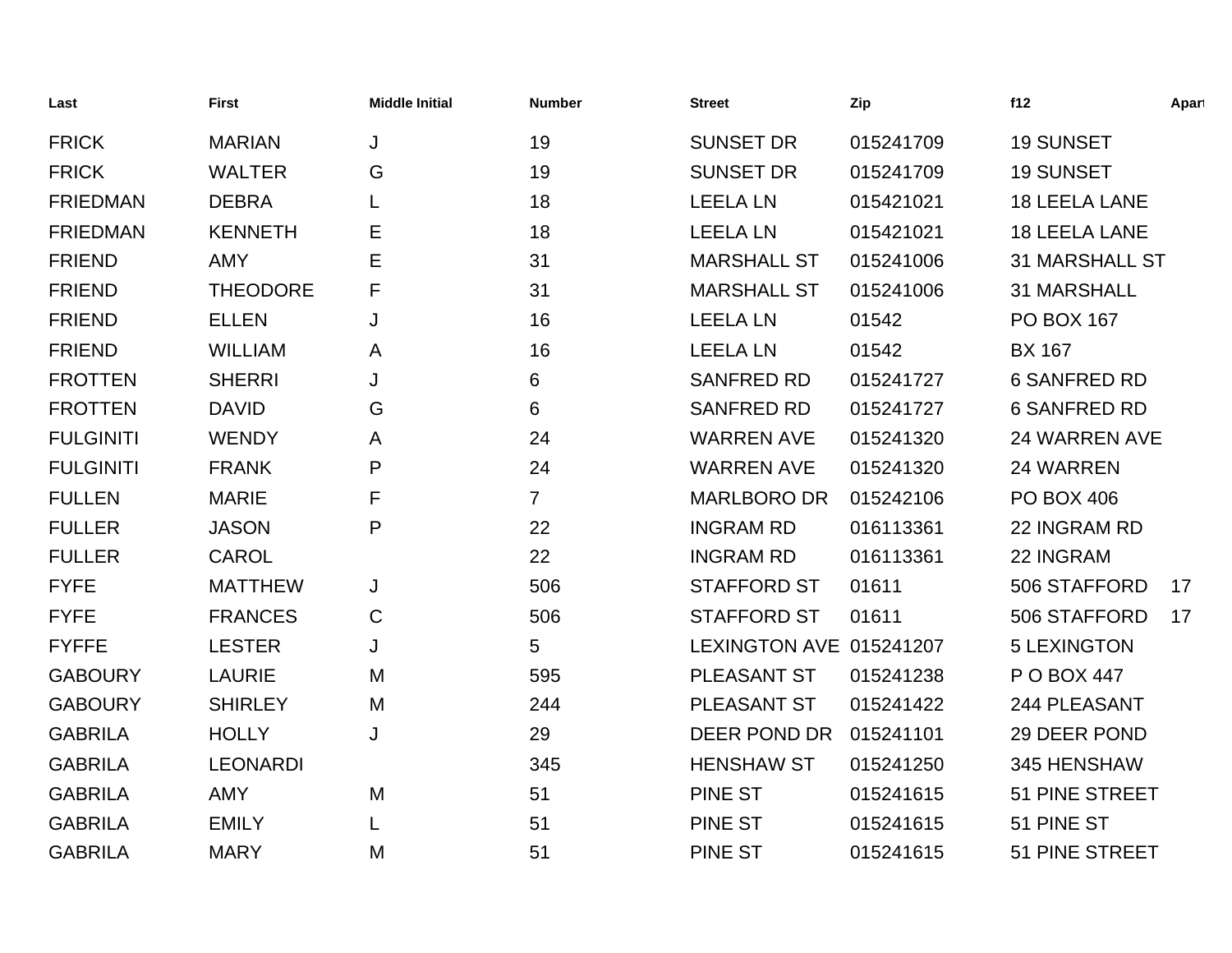| Last             | <b>First</b>    | <b>Middle Initial</b> | <b>Number</b>  | <b>Street</b>                 | Zip       | f12                  | Apart    |
|------------------|-----------------|-----------------------|----------------|-------------------------------|-----------|----------------------|----------|
| <b>GABRILA</b>   | <b>LEONARD</b>  | S                     | 51             | <b>PINE ST</b>                | 015241615 | 51 PINE STREET       |          |
| <b>GAFFNEY</b>   | <b>SHEILA</b>   | M                     | 16             | <b>RESERVOIR ST</b>           | 016113126 | <b>16 RESERVOIR</b>  |          |
| <b>GAFFNEY</b>   | <b>PAUL</b>     | F                     | 16             | <b>RESERVOIR ST</b>           | 016113126 | <b>16 RESERVOIR</b>  |          |
| <b>GAGEN</b>     | <b>DANIELLE</b> | M                     | 125            | MCCARTHY AVE 01611            |           | 125 MCCARTHY 2       |          |
| <b>GAGEN</b>     | <b>JAMES</b>    | D                     | 122            | MCCARTHY AVE 016113262        |           | 122 MCCARTHY         |          |
| <b>GAGEN</b>     | <b>CAROL</b>    | A                     | 362            | <b>STAFFORD ST</b>            | 016113343 | 362 STAFFORD         |          |
| <b>GAGEN</b>     | <b>PATRICK</b>  | M                     | 362            | <b>STAFFORD ST</b>            | 016113343 | 362 STAFFORD         |          |
| <b>GAGEN</b>     | <b>FRANCIS</b>  | M                     | 362            | <b>STAFFORD ST</b>            | 016113343 | 362 STAFFORD         |          |
| <b>GAGEN</b>     | <b>NATALIE</b>  |                       | $\mathbf 1$    | <b>ANGELL TERR</b>            | 015242164 | 1 ANGELL             |          |
| <b>GAGLIARDI</b> | <b>DIANE</b>    |                       | 26             | PINE ST                       | 015241614 | 26 PINE ST           |          |
| <b>GAGLIARDI</b> | <b>MICHAEL</b>  | L                     | 26             | <b>PINE ST</b>                | 015241614 | 26 PINE ST           |          |
| <b>GAGNER</b>    | <b>MELANIE</b>  | A                     | 227            | <b>MAIN ST</b>                | 01611     |                      |          |
| <b>GAGNON</b>    | <b>ALICE</b>    |                       | 25             | <b>WOODLAND RD</b>            | 016113005 | 25 WOODLAND          |          |
| <b>GAGNON</b>    | <b>ALBERT</b>   | J                     | 25             | <b>WOODLAND RD</b>            | 016113005 | 25 WOODLAND          |          |
| <b>GAGNON</b>    | <b>JOSEPH</b>   | D                     | 45             | <b>MAYFLOWER RD 015241634</b> |           | <b>45 MAYFLOWER</b>  |          |
| <b>GAHAGAN</b>   | <b>PAMELA</b>   | J                     | 75             | <b>HUNTOON</b>                | 015241249 | 75 HUNTOON           | $1 - 01$ |
| <b>GAJEWSKI</b>  | <b>LUCILLE</b>  | J                     | 26             | <b>SMAIN ST</b>               | 015241402 | 26 S MAIN ST         |          |
| <b>GALECKAS</b>  | <b>KENNETH</b>  | J                     | 25             | PINE RIDGE DR                 | 015242013 | 25 PINE RIDGE        |          |
| <b>GALLANT</b>   | <b>CAROL</b>    | M                     | $\overline{2}$ | <b>MT PLEASANT</b>            | 015241908 | <b>2 MT PLEASANT</b> |          |
| <b>GALLANT</b>   | <b>PAUL</b>     | E                     | $\overline{2}$ | MT PLEASANT                   | 015241908 | 2 MT PLEASANT        |          |
| <b>GALLANT</b>   | <b>SUSAN</b>    |                       | 8              | <b>LILLIAN AVE</b>            | 015421210 | <b>8 LILLIAN</b>     |          |
| <b>GALLANT</b>   | <b>ROBERT</b>   | J                     | 8              | <b>LILLIAN AVE</b>            | 015421210 | <b>8 LILLIAN</b>     |          |
| <b>GALLANT</b>   | <b>DEREK</b>    | P                     | 663            | <b>STAFFORD ST</b>            | 015421207 | 663 STAFFORD         |          |
| <b>GALLANT</b>   | <b>JOAN</b>     |                       | 663            | <b>STAFFORD ST</b>            | 015421207 | 663 STAFFORD         |          |
| <b>GALLANT</b>   | <b>DAVID</b>    | W                     | 663            | <b>STAFFORD ST</b>            | 015421207 | 663 STAFFORD         |          |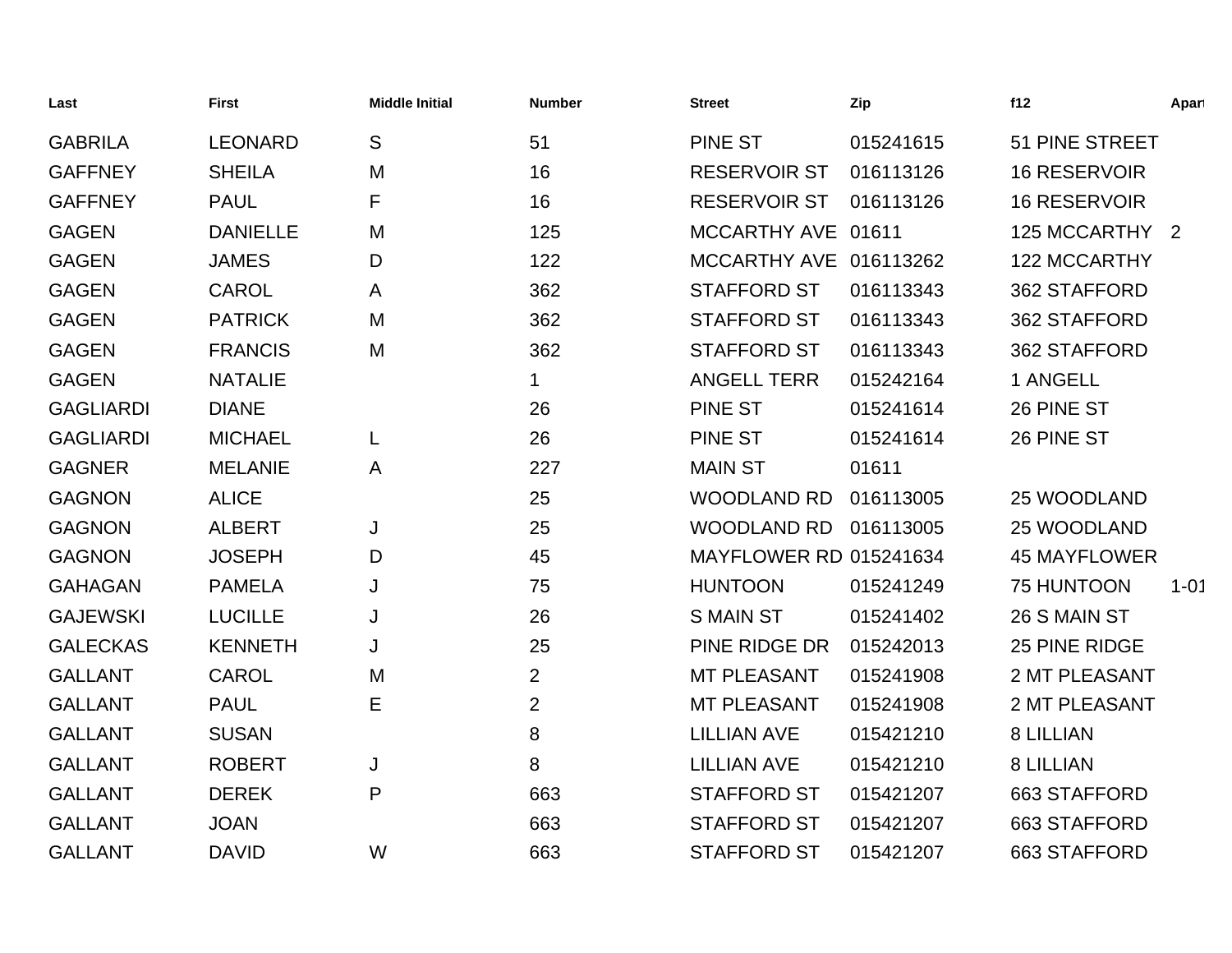| Last                          | <b>First</b>      | <b>Middle Initial</b> | <b>Number</b>  | <b>Street</b>           | Zip       | f12                  | Apart |
|-------------------------------|-------------------|-----------------------|----------------|-------------------------|-----------|----------------------|-------|
| <b>GALLANT</b>                | <b>ELEISHA</b>    |                       | 663            | <b>STAFFORD ST</b>      | 015421207 | 663 STAFFORD         |       |
| <b>GALLANT</b>                | <b>PETER</b>      | $\mathsf{C}$          | 663            | <b>STAFFORD ST</b>      | 015421207 | 663 STAFFORD         |       |
| <b>GALLANT</b>                | <b>STEVEN</b>     | J                     | 659            | <b>STAFFORD ST</b>      | 015421207 | 659 STAFFORD         |       |
| <b>GALLANT</b>                | <b>JEREMIAH</b>   | J                     | 659            | <b>STAFFORD ST</b>      | 015421207 | 659 STAFFORD         |       |
| <b>GALLANT</b>                | <b>KATHALEEN</b>  | A                     | 659            | <b>STAFFORD ST</b>      | 015421207 | 659 STAFFORD         |       |
| <b>GALLANT</b>                | <b>TINA</b>       | M                     | 33             | <b>SIANI RD</b>         | 01542     | PO BOX 68            |       |
| <b>GALLANT</b>                | <b>DANNY</b>      | $\mathsf C$           | 33             | <b>SIANI RD</b>         | 01542     | POBOX <sub>68</sub>  |       |
| <b>GALLANT</b>                | <b>DAVID</b>      | W                     | 14             | <b>CARLETON RD</b>      | 015421144 | <b>14 CARLETON</b>   |       |
| <b>GALLANT</b>                | <b>STEVEN</b>     | J                     | 31             | <b>SIANI RD</b>         | 01542     | P O BOX 196          |       |
| <b>GALLANT</b>                | <b>EVANGELINE</b> | M                     | 31             | <b>SIANI RD</b>         | 01542     | P O BOX 196          |       |
| <b>GALLANT</b>                | <b>BARBARA</b>    | L                     | 38             | <b>SIANI RD</b>         | 01542     | POBOX 24             |       |
| <b>GALLANT</b>                | <b>EVANGELINE</b> | M                     | 6              | LEXINGTON AVE 015241208 |           | <b>6 LEXINGTON</b>   |       |
| <b>GALLANT</b>                | <b>TOMMY</b>      | J                     | 6              | LEXINGTON AVE 015241208 |           | <b>6 LESINGTON</b>   |       |
| <b>GALLANT</b>                | <b>RONALD</b>     |                       | 6              | LEXINGTON AVE 015241208 |           | <b>6 LEXINGTON</b>   |       |
| <b>GALLANT-SMITH TANYALEE</b> |                   | J                     | 38             | <b>SIANI RD</b>         | 01542     | <b>P O BOX 24</b>    |       |
| <b>GALLIEN</b>                | <b>JULIA</b>      | N                     | 266            | PLEASANT ST             | 015241422 | 266 PLEASANT         |       |
| <b>GALLIEN</b>                | <b>SIMON</b>      |                       | 266            | PLEASANT ST             | 015241422 | 266 PLEASANT         |       |
| <b>GALLIVAN</b>               | <b>LORI</b>       | A                     | $\overline{7}$ | <b>LEELA LN</b>         | 01542     | <b>7 LEELA LN</b>    |       |
| <b>GALLIVAN</b>               | <b>KEVIN</b>      | P                     | $\overline{7}$ | <b>LEELA LN</b>         | 01542     | <b>7 LEELA LN</b>    |       |
| <b>GALVIN</b>                 | <b>PETER</b>      | B                     | 14             | <b>LAFLASH LN</b>       | 01524     | <b>14 LAFLASH LN</b> |       |
| <b>GAMBACCINI</b>             | <b>CAROL</b>      |                       | 18             | <b>WESLEY DR</b>        | 015241430 | 18 WESLEY            |       |
| <b>GAMBACCINI</b>             | <b>ALBERT</b>     | W                     | 18             | <b>WESLEY DR</b>        | 015241430 | 18 WESLEY            |       |
| <b>GAMMELL</b>                | <b>EDWIN</b>      | B                     | 1184           | <b>MAIN ST</b>          | 015241354 |                      |       |
| <b>GAO</b>                    | YI                |                       | 4              | HOMESTEAD LN 01524      |           | <b>4 HOMESTEAD</b>   |       |
| <b>GARABEDIAN</b>             | <b>CYNTHIA</b>    | A                     | 4              | <b>FLAGG DR</b>         | 01524     | <b>4 FLAGG DR</b>    |       |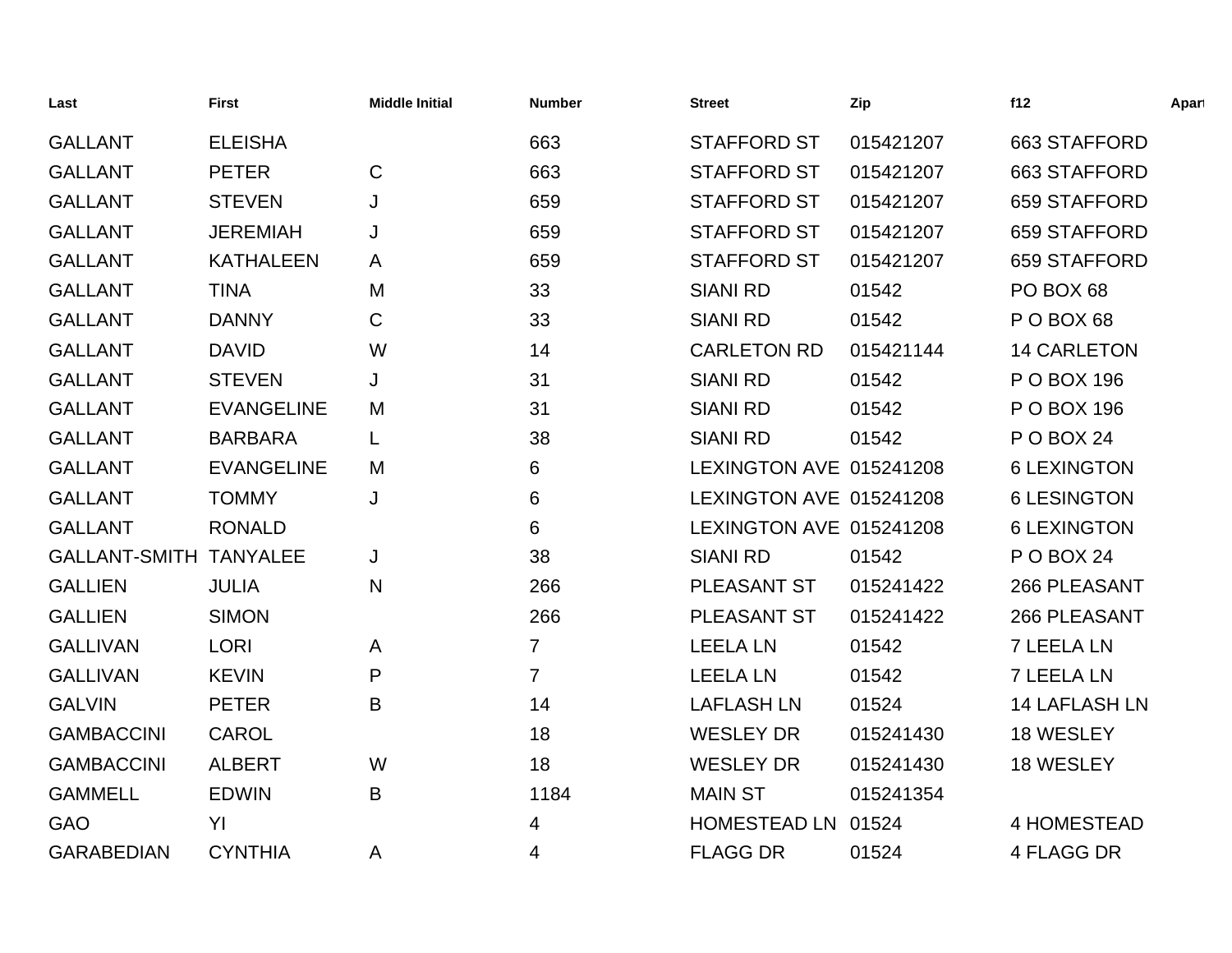| Last              | <b>First</b>     | <b>Middle Initial</b> | <b>Number</b> | <b>Street</b>       | Zip       | f12                  | Apart |
|-------------------|------------------|-----------------------|---------------|---------------------|-----------|----------------------|-------|
| <b>GARABEDIAN</b> | <b>RICHARD</b>   | J                     | 4             | <b>FLAGG DR</b>     | 01524     | 4 FLAGG DR           |       |
| <b>GARCIA</b>     | <b>EVELYN</b>    |                       | 52            | <b>CHARLTON ST</b>  | 015421016 | 52 CHARLTON          |       |
| <b>GARCIA</b>     | <b>HERMES</b>    | R                     | 52            | <b>CHARLTON ST</b>  | 015421016 | <b>52 CHARLTON</b>   |       |
| <b>GARCIA</b>     | <b>MARCO</b>     | A                     | 52            | <b>CHARLTON ST</b>  | 015421016 | <b>52 CHARLTON</b>   |       |
| <b>GARCIA</b>     | <b>HELEN</b>     | A                     | 52            | <b>CHARLTON ST</b>  | 015421016 | <b>52 CHARLTON</b>   |       |
| <b>GARD</b>       | <b>KRISTEN</b>   | A                     | 119           | <b>MAIN ST</b>      | 016113269 | 119 MAIN ST          |       |
| <b>GARDNER</b>    | <b>MARY</b>      | Е                     | 1560          | <b>MAIN ST</b>      | 015241353 | <b>1560 MAIN ST</b>  |       |
| <b>GARDNER</b>    | <b>CLAUDETTE</b> | J                     | 25            | <b>SIANI RD</b>     | 01542     | P O BOX 272          |       |
| <b>GARDNER</b>    | <b>JAMES</b>     | M                     | 25            | <b>SIANI RD</b>     | 01542     | P O BOX 272          |       |
| <b>GARDNER</b>    | <b>WALTER</b>    | H                     | 25            | <b>SIANI RD</b>     | 01542     | P O BOX 272          |       |
| <b>GARDNER</b>    | <b>EXILDA</b>    |                       | 111           | <b>HUNTOON</b>      | 01542     | 111 HUNTOON          | 115   |
| <b>GAREY</b>      | <b>VICTOR</b>    | R                     | 48            | <b>MCCARTHY AVE</b> | 016113204 | <b>48 MCCARTHY</b>   | 2     |
| <b>GARRITY</b>    | <b>PENNY</b>     | N                     | 504           | PLEASANT ST         | 015241263 | 504 PLEASANT         | 2     |
| <b>GARRITY</b>    | <b>MICHAEL</b>   | Е                     | 504           | <b>PLEASANT ST</b>  | 015241263 | 504 PLEASANT         |       |
| <b>GARTSU</b>     | <b>ELVA</b>      | R                     | 27            | <b>FAIRVIEW DR</b>  | 015242145 | <b>27 FAIRVIEW</b>   |       |
| <b>GARTSU</b>     | <b>VASIL</b>     |                       | 27            | <b>FAIRVIEW DR</b>  | 015242145 | 27 FAIRVIEW          |       |
| <b>GARY</b>       | <b>ALEXANDER</b> |                       | 10            | <b>MASSASOIT DR</b> | 015241104 | 10 MASSASOIT         |       |
| <b>GASPAR</b>     | <b>SHERRY</b>    | L                     | 1             | <b>MEADOW LN</b>    | 015242132 | 1 MEADOW             |       |
| <b>GASPAR</b>     | <b>LOUIS</b>     | J                     | 1             | <b>MEADOW LN</b>    | 015242132 | 1 MEADOW             |       |
| <b>GATES</b>      | <b>JASON</b>     | R                     | 100           | <b>GREEN ST</b>     | 015241713 | 100 GREEN ST         |       |
| <b>GATES</b>      | <b>JEAN</b>      | R                     | 100           | <b>GREEN ST</b>     | 015241713 | 100 GREEN            |       |
| <b>GATES</b>      | <b>MICHELE</b>   | J                     | 100           | <b>GREEN ST</b>     | 015241713 | 100 GREEN            |       |
| <b>GATES</b>      | <b>ROBERT</b>    | D                     | 100           | <b>GREEN ST</b>     | 015241713 | 100 GREEN            |       |
| <b>GAUCHER</b>    | <b>DAVID</b>     | W                     | 4             | <b>MONTEREY DR</b>  | 016113018 | <b>4 MONTEREY DR</b> |       |
| <b>GAUCHER</b>    | <b>KATHLEEN</b>  |                       | 4             | <b>MONTEREY DR</b>  | 016113018 | <b>4 MONTEREY DR</b> |       |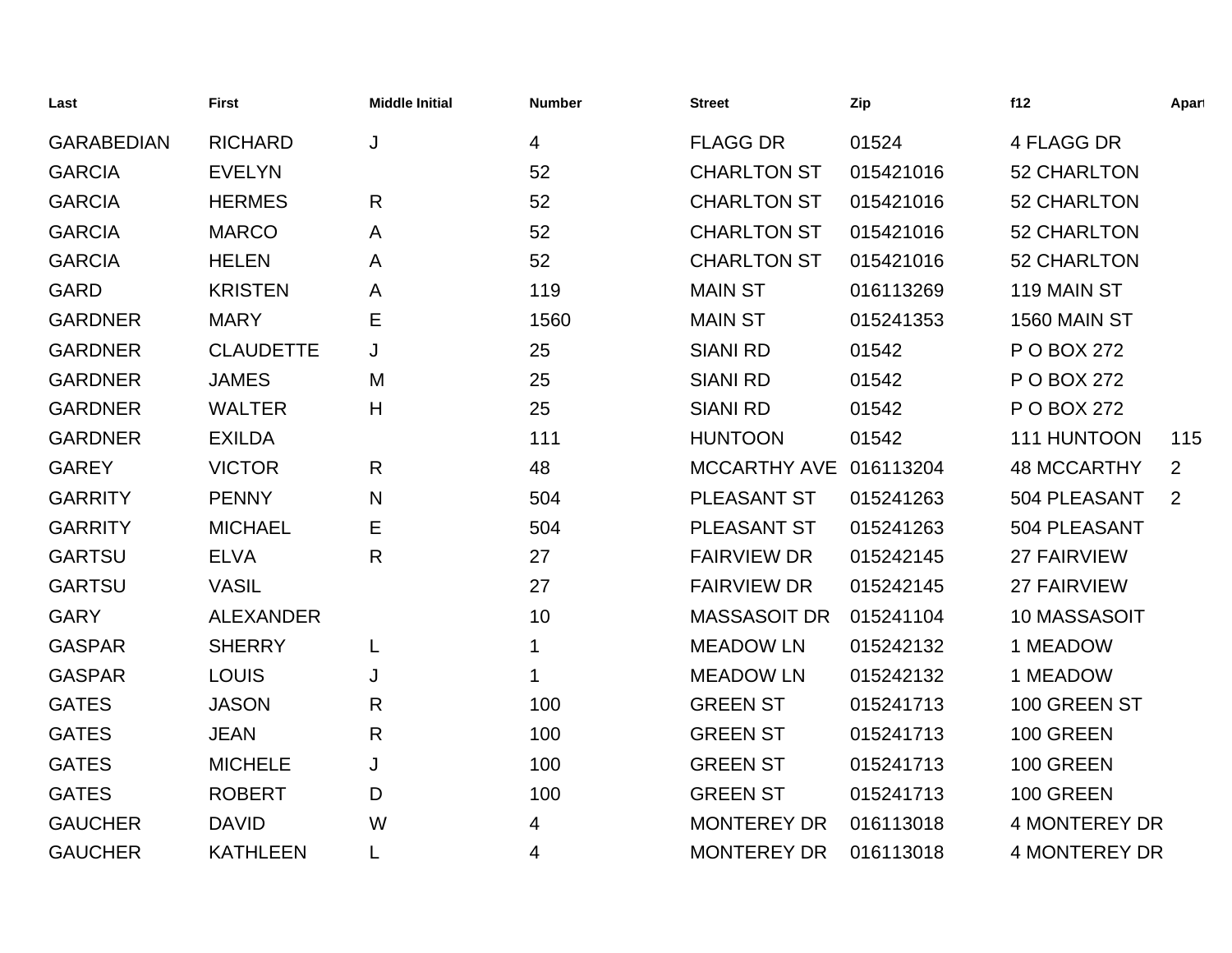| Last             | <b>First</b>    | <b>Middle Initial</b> | <b>Number</b>  | <b>Street</b>       | Zip       | f12                  | Apart    |
|------------------|-----------------|-----------------------|----------------|---------------------|-----------|----------------------|----------|
| <b>GAUDET</b>    | <b>ERIC</b>     | $\mathsf{R}$          | $\overline{7}$ | <b>BURNCOAT LN</b>  | 015242009 | <b>7 BURNCOAT</b>    |          |
| <b>GAUDET</b>    | <b>JESSICA</b>  |                       | $\overline{7}$ | <b>BURNCOAT LN</b>  | 015242009 | <b>7 BURNCOAT LN</b> |          |
| <b>GAUDET</b>    | <b>RYAN</b>     | Е                     | $\overline{7}$ | <b>BURNCOAT LN</b>  | 015242009 | <b>7 BURNCOAT</b>    |          |
| <b>GAULIN</b>    | <b>NORMAN</b>   | Е                     | 75             | <b>HUNTOON</b>      | 01524     | 75 HUNTOON           | $2 - 05$ |
| <b>GAULIN</b>    | <b>ROSEMARY</b> |                       | 75             | <b>HUNTOON</b>      | 01524     |                      |          |
| <b>GAUTHIER</b>  | <b>JOSEPH</b>   | Е                     | 8              | <b>MASSASOIT DR</b> | 015241104 | 8 MASSASOIT          |          |
| <b>GAUTHIER</b>  | <b>RITA</b>     | F                     | 111            | <b>HUNTOON</b>      | 015421127 | 111 HUNTOON          |          |
| <b>GAY</b>       | <b>LAWRENCE</b> | F                     | $\overline{2}$ | <b>HAMMOND ST</b>   | 015421011 | 2 HAMMOND            |          |
| GAY              | <b>CYNTHIA</b>  | A                     | 170            | <b>PLEASANT ST</b>  | 015241420 | <b>170 PLEASANT</b>  |          |
| GAY              | <b>PAUL</b>     | F                     | 170            | PLEASANT ST         | 015241420 | 170 PLEASANT         |          |
| <b>GEDMAN</b>    | <b>JOHN</b>     | A                     | 9              | <b>CRESTWOOD</b>    | 015241601 | 9 CRESTWOOD          |          |
| <b>GEER</b>      | <b>THOMAS</b>   | J                     | 31             | <b>INGRAM RD</b>    | 016113314 | 31 INGRAM RD         |          |
| <b>GEER</b>      | <b>TIFFANY</b>  | A                     | 31             | <b>INGRAM RD</b>    | 016113314 | 31 INGRAM RD         |          |
| <b>GELDART</b>   | <b>ALISON</b>   | H                     | 5              | <b>TOWN BEACH</b>   | 015241924 | P O BOX 414          |          |
| <b>GEMME</b>     | <b>RICHARD</b>  | P                     | 79             | <b>S MAIN ST</b>    | 015241434 | 79 S MAIN ST         |          |
| <b>GEOFFRION</b> | <b>MARY</b>     |                       | 35             | <b>FAIRVIEW DR</b>  | 015242152 | <b>35 FAIRVIEW</b>   |          |
| <b>GEORGE</b>    | <b>GARY</b>     | S                     | 17             | PINE RIDGE DR       | 015242013 | 17 PINE RIDGE        |          |
| <b>GEORGE</b>    | <b>JASON</b>    | J                     | 17             | PINE RIDGE DR       | 015242013 | 17 PINE RIDGE        |          |
| <b>GEORGE</b>    | <b>MICHELLE</b> | D                     | 17             | PINE RIDGE DR       | 015242013 | 17 PINE RIDGE        |          |
| <b>GEORGE</b>    | <b>ASTRID</b>   | S                     | 3              | <b>LYNDE BROOK</b>  | 015241002 | <b>3 LYNDE BROOK</b> |          |
| <b>GEORGE</b>    | <b>RONALD</b>   | C                     | 3              | <b>LYNDE BROOK</b>  | 015241002 | <b>3 LYNDE BROOK</b> |          |
| <b>GEORGE</b>    | <b>PATRICIA</b> | A                     | 57             | <b>CRYSTAL ST</b>   | 015241013 | 57 CRYSTAL ST        |          |
| <b>GEORGE</b>    | <b>BARBARA</b>  | K                     | 135            | <b>HENSHAW ST</b>   | 015241235 | 135 HENSHAW          |          |
| <b>GEORGE</b>    | <b>WENDI</b>    |                       | $\overline{2}$ | <b>SUNSET DR</b>    | 015241710 | 2 SUNSET DR          |          |
| <b>GEORGE</b>    | <b>DANIEL</b>   | A                     | $\overline{2}$ | <b>SUNSET DR</b>    | 015241710 | 2 SUNSET DR          |          |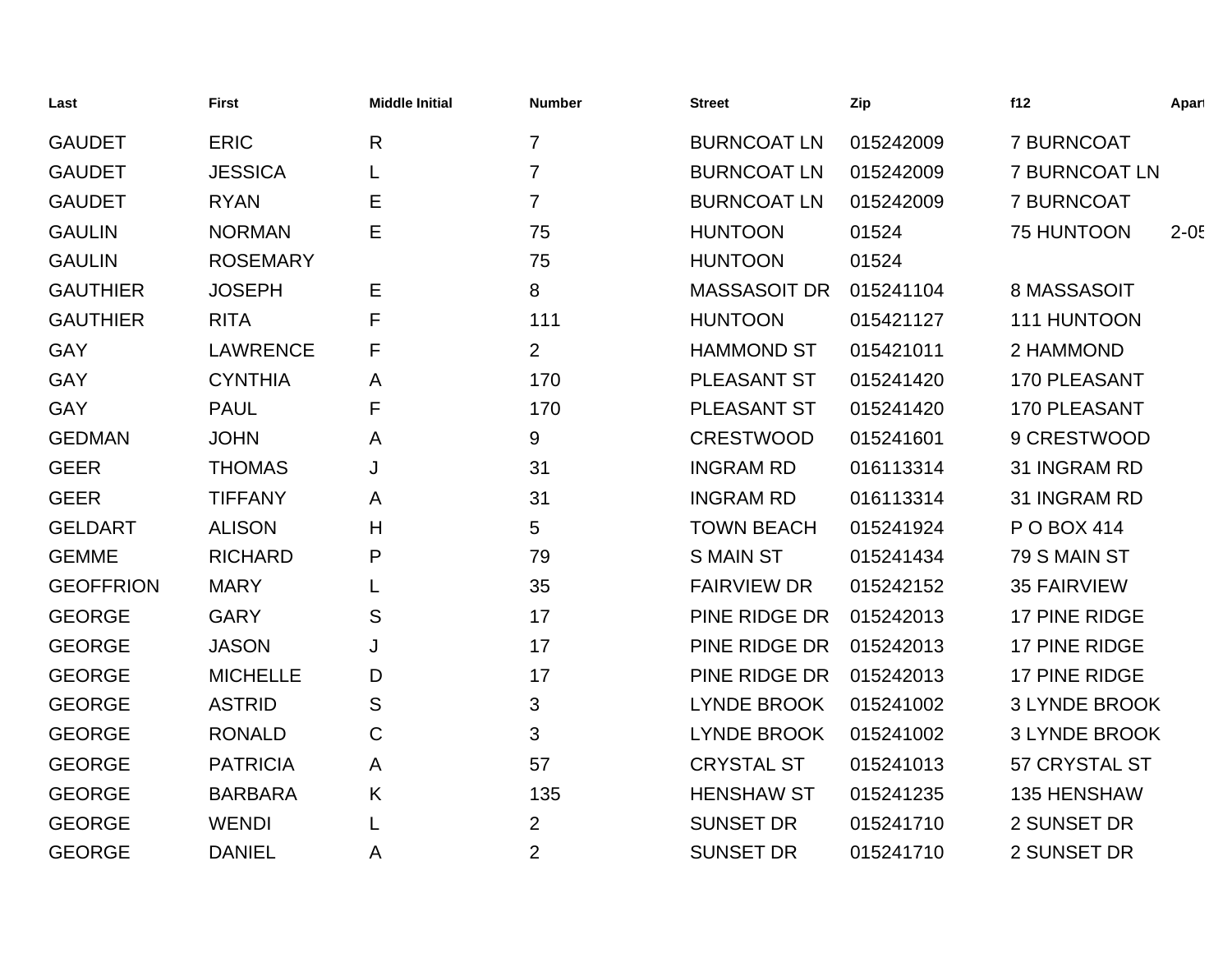| Last              | <b>First</b>     | <b>Middle Initial</b> | <b>Number</b>  | <b>Street</b>                   | Zip       | f12                  | Apart       |
|-------------------|------------------|-----------------------|----------------|---------------------------------|-----------|----------------------|-------------|
| <b>GEORGE</b>     | <b>DANIEL</b>    | J                     | 4              | <b>STONE RIDGE</b>              | 015241708 | <b>4 STONE RIDGE</b> |             |
| <b>GEORGE</b>     | <b>NANCY</b>     | Е                     | 4              | <b>STONE RIDGE</b>              | 015241708 | <b>4 STONE RIDGE</b> |             |
| <b>GERMAIN</b>    | <b>MARGARET</b>  | F                     | 1124           | <b>MAIN ST</b>                  | 015241349 | <b>1124 MAIN</b>     |             |
| <b>GERMAIN</b>    | <b>STEVEN</b>    | P                     | 1104           | <b>MAIN ST</b>                  | 01524     | 1104 MAIN ST         | $\mathsf C$ |
| <b>GERRARD</b>    | <b>AUSTIN</b>    | W                     | 6              | <b>CRESTWOOD</b>                | 015241635 |                      |             |
| <b>GERRARD</b>    | <b>EVAN</b>      | C                     | 6              | <b>CRESTWOOD</b>                | 015241635 | 6 CRESTWOOD          |             |
| <b>GERRARD</b>    | <b>SPENCER</b>   | W                     | 6              | <b>CRESTWOOD</b>                | 015241635 | 6 CRESTWOOD          |             |
| <b>GERRARD</b>    | <b>JOHN</b>      | W                     | 6              | <b>CRESTWOOD</b>                | 015241635 | 6 CRESTWOOD          |             |
| <b>GERROL</b>     | <b>DONNA</b>     | M                     | $\overline{2}$ | LAURELWOOD                      | 015241206 | 2 LAURELWOOD         |             |
| <b>GERROL</b>     | <b>MICHAEL</b>   |                       | $\overline{2}$ | LAURELWOOD                      | 015241206 | 2 LAURELWOOD         |             |
| <b>GERVAIS</b>    | <b>SUSAN</b>     | Е                     | 29             | <b>BURNCOAT LN</b>              | 015242009 | 29 BURNCOAT          |             |
| <b>GERVAIS</b>    | <b>BETTY</b>     | A                     | 563            | PLEASANT ST                     | 015241238 | 563 PLEASANT         |             |
| <b>GERVAIS</b>    | <b>ROBERT</b>    | F                     | 563            | PLEASANT ST                     | 015241238 | 563 PLEASANT         |             |
| <b>GERVAIS</b>    | <b>MARY</b>      | F                     | 957            | <b>STAFFORD ST</b>              | 015421115 | 957 STAFFORD         |             |
| <b>GIAQUINTO</b>  | <b>DONNA</b>     | J                     | 31             | <b>CRESTWOOD</b>                | 015241601 | 31 CRESTWOOD         |             |
| <b>GIAQUINTO</b>  | <b>STEPHEN</b>   |                       | 31             | <b>CRESTWOOD</b>                | 015241601 | 31 CRESTWOOD         |             |
| <b>GIARD</b>      | <b>DANIEL</b>    | J                     | 1164           | <b>MAIN ST</b>                  | 015241353 | 1164 MAIN ST         | 5           |
| <b>GIARD</b>      | <b>JANE</b>      | M                     | 23             | <b>SUNSET DR</b>                | 015241709 | 23 SUNSET            |             |
| <b>GIARD</b>      | <b>RONALD</b>    | J                     | 23             | <b>SUNSET DR</b>                | 015241709 | 23 SUNSET            |             |
| <b>GIBBONS</b>    | <b>FRANCES</b>   |                       | 416            | <b>PINE ST</b>                  | 015241623 | <b>416 PINE</b>      |             |
| <b>GIBLIN</b>     | <b>ISAAC</b>     | G                     | 17             | <b>BROOK ST</b>                 | 016113217 |                      |             |
| <b>GIEDRAITIS</b> | <b>VYTAUTAS</b>  |                       | 155            | <b>WHITE BIRCH ST 015241824</b> |           | 155 WHITE            |             |
| <b>GIEDRAITIS</b> | <b>CHRISTINE</b> | A                     | 155            | <b>WHITE BIRCH ST 015241824</b> |           | 155 WHITE            |             |
| <b>GIEDRAITIS</b> | <b>BILLY</b>     | R                     | 12             | <b>PARKER ST</b>                | 015421009 | 12 PARKER ST         |             |
| <b>GIGGEY</b>     | <b>BRAD</b>      | M                     | 5              | <b>BOND ST</b>                  | 015241801 | <b>5 BOND STREET</b> |             |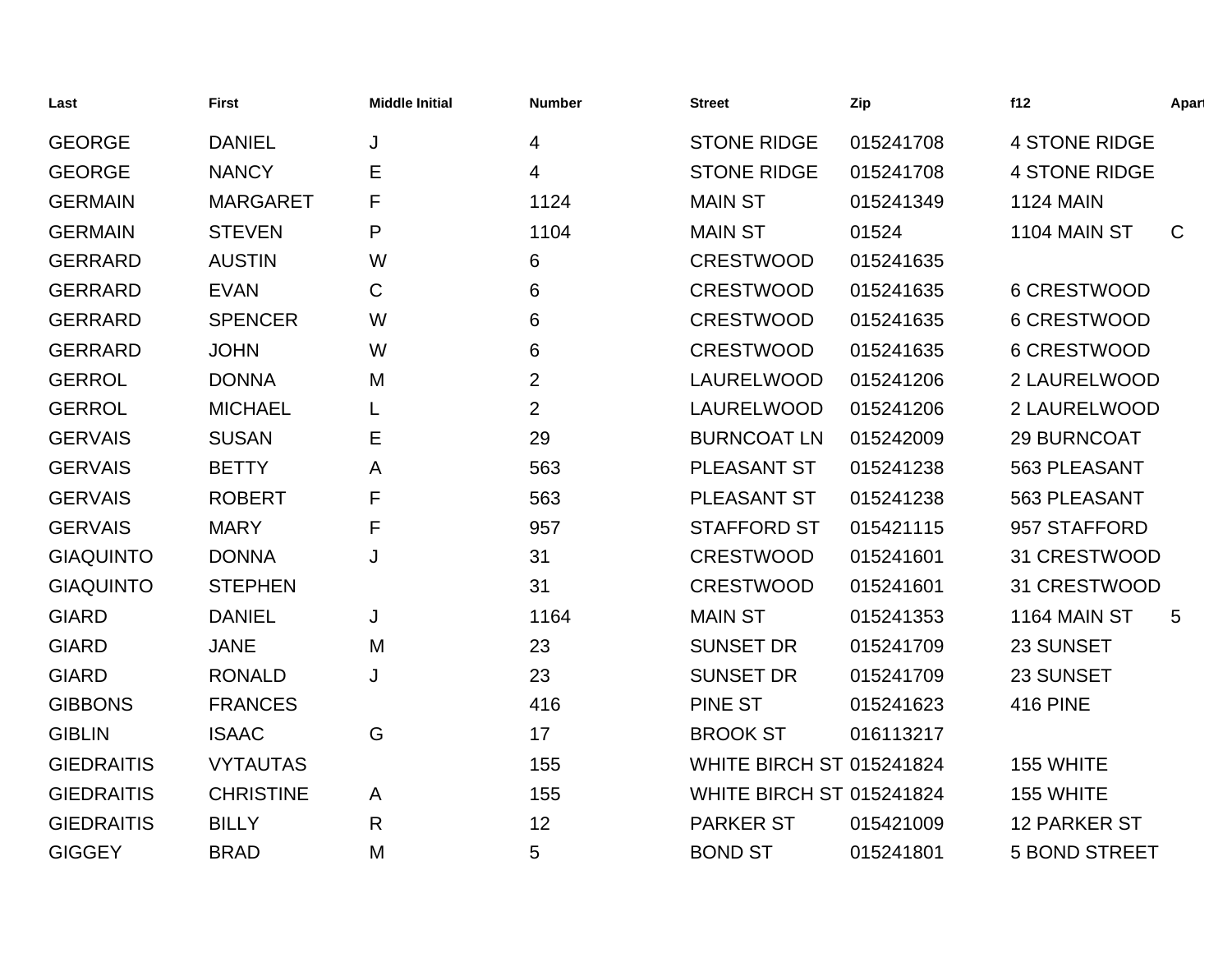| Last              | <b>First</b>     | <b>Middle Initial</b> | <b>Number</b>  | <b>Street</b>                   | Zip       | f12                  | Apart                    |
|-------------------|------------------|-----------------------|----------------|---------------------------------|-----------|----------------------|--------------------------|
| <b>GIGGEY</b>     | <b>DAWN</b>      | M                     | 5              | <b>BOND ST</b>                  | 015241801 | <b>5 BOND STREET</b> |                          |
| <b>GIGGEY</b>     | <b>BRYCE</b>     | $\mathsf{R}$          | $\overline{7}$ | <b>BOND ST</b>                  | 015241801 | <b>7 BOND STREET</b> |                          |
| <b>GIGGEY</b>     | <b>SHARON</b>    | M                     | $\overline{7}$ | <b>BOND ST</b>                  | 015241801 | 7 BOND ST            |                          |
| <b>GIGGEY</b>     | <b>ROBERT</b>    | L                     | 15             | <b>BOND ST</b>                  | 015241801 | 15 BOND              |                          |
| <b>GIGGEY</b>     | <b>JUDITH</b>    | A                     | 15             | <b>BOND ST</b>                  | 015241801 | 15 BOND              |                          |
| <b>GIGGEY</b>     | <b>DANA</b>      | A                     | 9              | <b>BOND ST</b>                  | 015241904 | 9 BOND ST            |                          |
| <b>GIGUERE</b>    | <b>SHELLEY</b>   | M                     | 149            | <b>WHITE BIRCH ST 015241824</b> |           | 149 WHITE            |                          |
| <b>GIGUERE</b>    | <b>MICHAEL</b>   | P                     | 6              | <b>HILLSIDE RD</b>              | 016113359 | <b>6 HILLSIDE RD</b> |                          |
| <b>GIGUERE</b>    | <b>SARAH</b>     | F                     | 6              | <b>HILLSIDE RD</b>              | 016113359 | <b>6 HILLSIDE RD</b> |                          |
| <b>GIGUERE</b>    | <b>PAULINE</b>   |                       | 865            | PLEASANT ST                     | 015421126 | P O BOX 214          |                          |
| <b>GIGUERE</b>    | <b>MICHAEL</b>   | A                     | 45             | <b>CARLETON RD</b>              | 01542     | <b>45 CARLETON</b>   |                          |
| <b>GIGUERE</b>    | <b>LEONORA</b>   | M                     | 342            | <b>HENSHAW ST</b>               | 015241251 | 342 HENSHAW          |                          |
| <b>GIGUERE</b>    | <b>DAVID</b>     | J                     | 342            | <b>HENSHAW ST</b>               | 015241251 | 342 HENSHAW          |                          |
| <b>GILBERT</b>    | <b>FRANCES</b>   | M                     | 39             | <b>CRAIG ST</b>                 | 015421019 | P O BOX 115          |                          |
| <b>GILBERTSON</b> | <b>SHERRIE</b>   | M                     | 272            | <b>CHARLTON ST</b>              | 015421012 | 272 CHARLTON         |                          |
| <b>GILBERTSON</b> | <b>WILLIAM</b>   | J                     | 272            | <b>CHARLTON ST</b>              | 015421012 | 272 CHARLTON         |                          |
| <b>GILES</b>      | <b>JENNALYN</b>  | J                     | 140            | <b>CLARK ST</b>                 | 015421140 | 140 CLARK ST         |                          |
| <b>GILES</b>      | <b>NANCE</b>     | M                     | 140            | <b>CLARK ST</b>                 | 015421140 | 140 CLARK            |                          |
| <b>GILES</b>      | <b>ALBERT</b>    | B                     | 140            | <b>CLARK ST</b>                 | 015421140 | 140 CLARK            |                          |
| <b>GILL</b>       | <b>CHRISTINE</b> | M                     | 124            | PLEASANT ST                     | 015241400 | 124 PLEASANT         |                          |
| <b>GILMAN</b>     | <b>NATHAN</b>    | Е                     | $\overline{2}$ | <b>TANGLEWOOD</b>               | 015241618 | 2 TANGLEWOOD         |                          |
| <b>GILMORE</b>    | <b>KATHLEEN</b>  | M                     | $\overline{2}$ | <b>LEELA LN</b>                 | 015421021 | 2 LEELA LANE         |                          |
| <b>GILMORE</b>    | <b>BRIAN</b>     | W                     | $\overline{2}$ | <b>LEELA LN</b>                 | 015421021 | 2 LEELA LANE         |                          |
| <b>GILREIN</b>    | <b>TIMOTHY</b>   | J                     | 192            | <b>CHAPEL ST</b>                | 01524     | 192 CHAPEL ST        | $\overline{\phantom{1}}$ |
| <b>GILREIN</b>    | <b>BARBARA</b>   | J                     | 442            | <b>HENSHAW ST</b>               | 015421221 | 442 HENSHAW          |                          |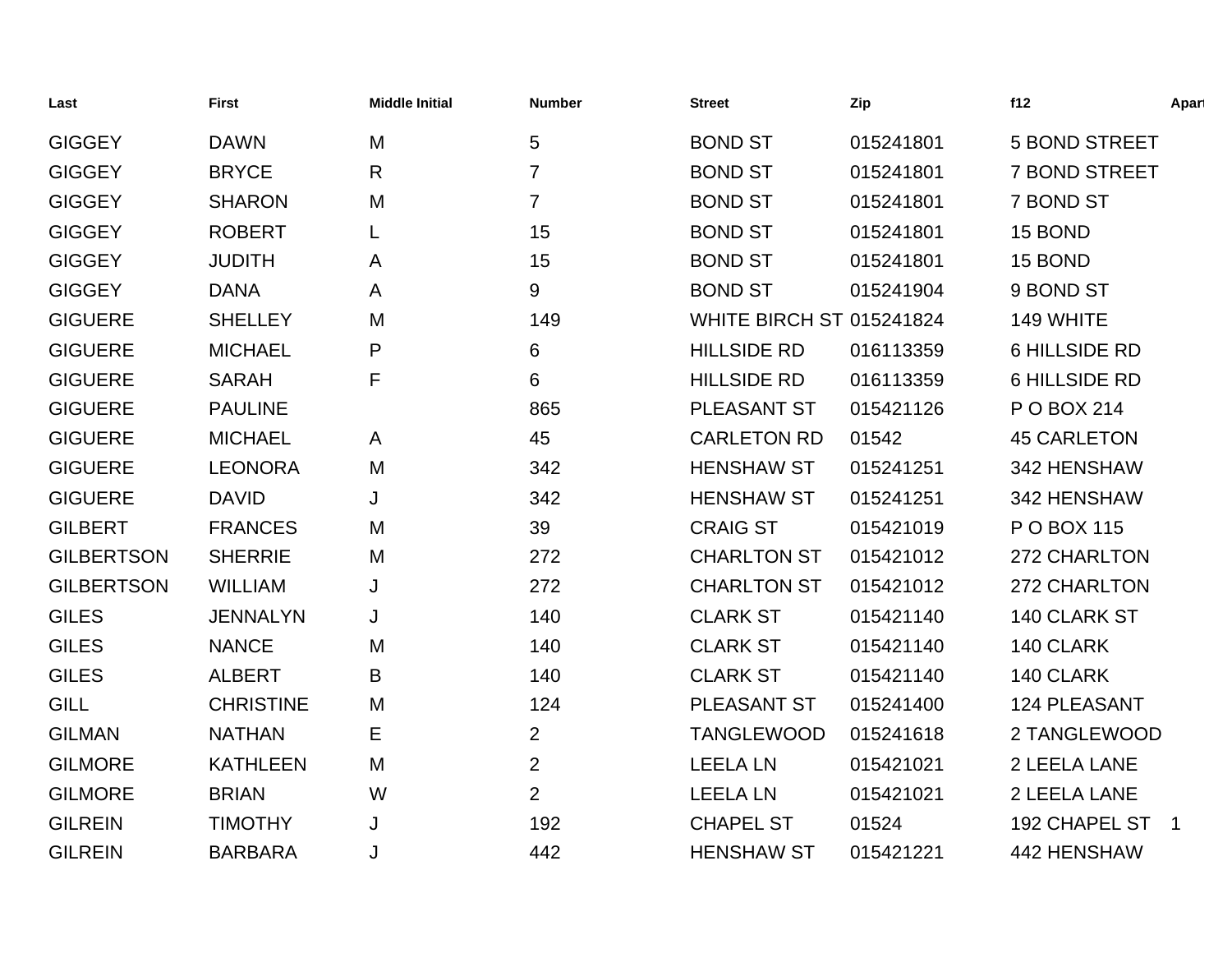| Last                | <b>First</b>    | <b>Middle Initial</b> | <b>Number</b>  | <b>Street</b>                   | Zip       | f12                  | Apart       |
|---------------------|-----------------|-----------------------|----------------|---------------------------------|-----------|----------------------|-------------|
| <b>GINGRAS</b>      | <b>DAVID</b>    | $\mathsf{T}$          | 68             | <b>RAWSON ST</b>                | 015242034 | 68 RAWSON            |             |
| <b>GINGRAS</b>      | <b>MICHELLE</b> | $\vee$                | 30             | <b>INGRAM RD</b>                | 016113362 | 30 INGRAM RD         |             |
| <b>GINGRAS</b>      | <b>ROGER</b>    | P                     | 30             | <b>INGRAM RD</b>                | 016113362 | 30 INGRAM RD         |             |
| <b>GINGRAS-SHON</b> | <b>SHARON</b>   | M                     | 68             | <b>RAWSON ST</b>                | 015242034 | 68 RAWSON            |             |
| <b>GINKUS</b>       | <b>BEVERLY</b>  | A                     | 9              | <b>RAWSON DR</b>                | 015242016 | POBOX 14             |             |
| <b>GINKUS</b>       | <b>TRINA</b>    | M                     | 9              | <b>RAWSON DR</b>                | 015242016 | POBOX 14             |             |
| <b>GINKUS</b>       | <b>JOSEPH</b>   | C                     | 9              | <b>RAWSON DR</b>                | 015242016 | <b>PO BOX 14</b>     |             |
| <b>GIRARD</b>       | <b>RAYMOND</b>  | J                     | 1871           | <b>MAIN ST</b>                  | 015241943 | 1871 MAIN ST         | $\mathbf 1$ |
| <b>GIRARD</b>       | <b>HELEN</b>    | Е                     | $\overline{2}$ | <b>SACKS DR</b>                 | 016113014 | 2 SACKS DRIVE        |             |
| <b>GIRARD</b>       | <b>KARIN</b>    | Е                     | 472            | PLEASANT ST                     | 015241240 | <b>472 PLEASANT</b>  |             |
| <b>GIRARD</b>       | <b>CHARLES</b>  | F                     | 472            | PLEASANT ST                     | 015241240 | <b>472 PLEASANT</b>  |             |
| <b>GIRARD</b>       | <b>FLORINE</b>  | A                     | 471            | <b>PINE ST</b>                  | 015242218 | <b>471 PINE</b>      |             |
| <b>GIRDHARRY</b>    | <b>LORNA</b>    |                       | 8              | <b>MT PLEASANT</b>              | 015241908 | <b>8 MT PLEASANT</b> |             |
| <b>GIROUARD</b>     | <b>MATTHEW</b>  | Е                     | 285            | <b>HENSHAW ST</b>               | 015241225 | 285 HENSHAW          |             |
| <b>GIROUARD</b>     | <b>EDMOND</b>   | $\mathsf{R}$          | 285            | <b>HENSHAW ST</b>               | 015241225 | 285 HENSHAW          |             |
| <b>GIROUX</b>       | <b>GAIL</b>     | K                     | 23             | <b>BROAD ST</b>                 | 016113322 | 23 BROAD             |             |
| <b>GIROUX</b>       | <b>ROBERT</b>   |                       | 23             | <b>BROAD ST</b>                 | 016113322 | 23 BROAD             |             |
| <b>GIUFFRIDA</b>    | <b>PHILIP</b>   | J                     | 25             | <b>WINSLOW AVE</b>              | 015241132 | 25 WINSLOW           |             |
| <b>GIUFFRIDA</b>    | <b>PATRICIA</b> | J                     | 19             | <b>BOYD ST</b>                  | 016113250 | 19 BOYD ST           |             |
| <b>GIUFFRIDA</b>    | <b>MARK</b>     | P                     | 108            | MCCARTHY AVE 01611              |           | 108 MCCARTHY         |             |
| <b>GLEASON</b>      | <b>DEAN</b>     | F                     | 93             | <b>MANNVILLE ST</b>             | 015241124 | 93 MANNVILLE         |             |
| <b>GLEASON</b>      | <b>MICHELLE</b> | A                     | 93             | <b>MANNVILLE ST</b>             | 015241124 | 93 MANNVILLE         |             |
| <b>GLEASON</b>      | <b>MICHELLE</b> | M                     | 95             | WILLOW HILL RD 016113009        |           | 95 WILLOW HILL       |             |
| <b>GLEASON</b>      | <b>RAYMOND</b>  | J                     | 95             | <b>WILLOW HILL RD 016113009</b> |           | 95 WILLOW HILL       |             |
| <b>GLEASON</b>      | <b>ANTHONY</b>  | J                     | 423            | <b>MAIN ST</b>                  | 016113035 | 423 MAIN ST          |             |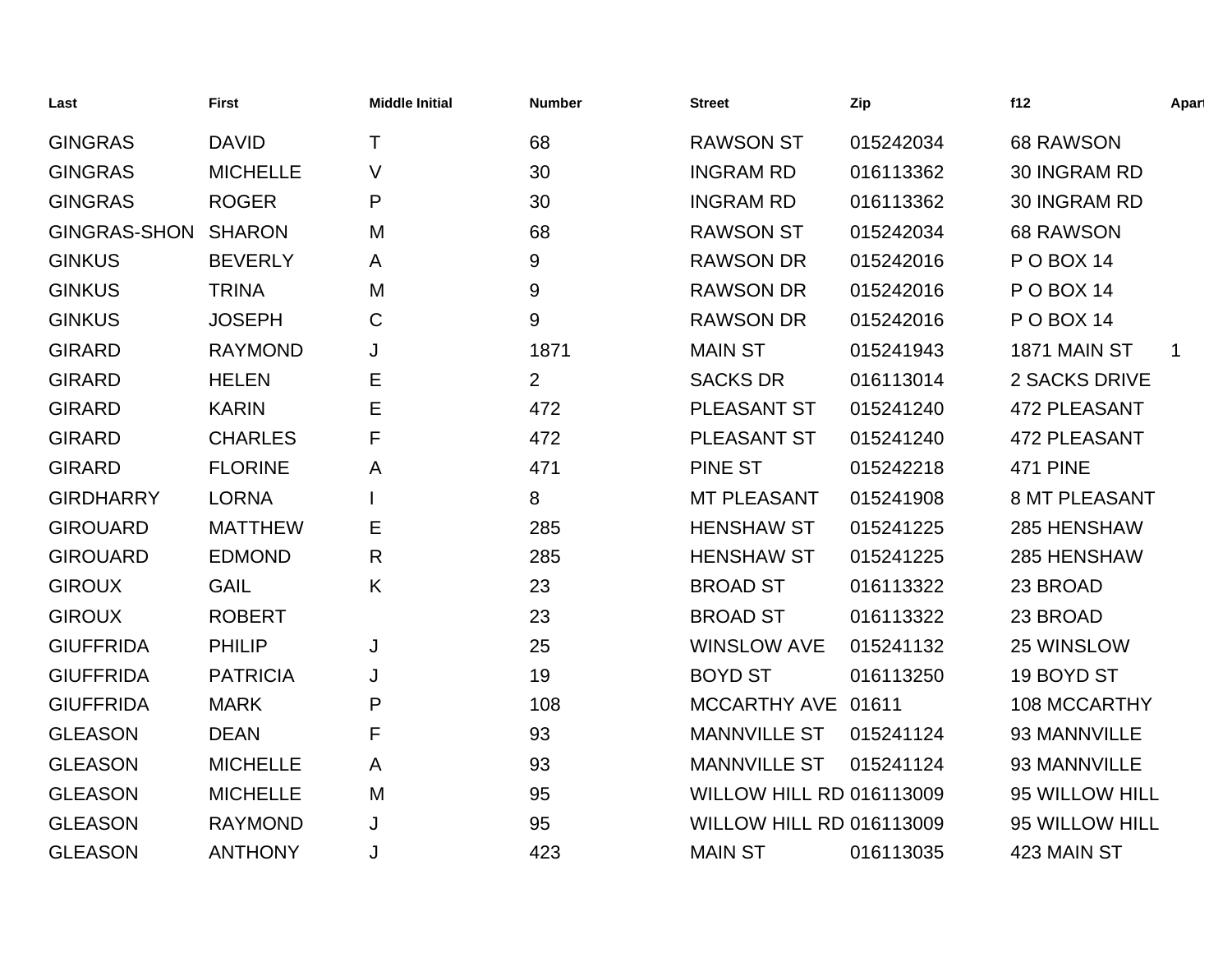| Last             | <b>First</b>       | <b>Middle Initial</b> | <b>Number</b> | <b>Street</b>                   | Zip       | f12                  | Apart        |
|------------------|--------------------|-----------------------|---------------|---------------------------------|-----------|----------------------|--------------|
| <b>GLEASON</b>   | <b>MARY</b>        | LOU                   | 466           | PLEASANT ST                     | 015241240 | <b>466 PLEASANT</b>  |              |
| <b>GLEASON</b>   | <b>PAUL</b>        | M                     | 466           | PLEASANT ST                     | 015241240 | <b>466 PLEASANT</b>  |              |
| <b>GLEASON</b>   | <b>PRISCILLA</b>   | C                     | 1073          | <b>MAIN ST</b>                  | 015241335 | 1073 MAIN ST 58 58   |              |
| <b>GLEASON</b>   | <b>ROBERT</b>      | J                     | 62            | <b>MECHANIC ST</b>              | 01524     | 62 MECHANIC ST B     |              |
| GLEASON-GOZD     | <b>MARY</b>        | E                     | 93            | <b>WILLOW HILL RD 016113009</b> |           | 93 WILLOW HILL       |              |
| <b>GLEICK</b>    | <b>DURWOOD</b>     | A                     | 119           | <b>MANNVILLE ST</b>             | 015241124 | 119 MANNVILLE        |              |
| <b>GOBI</b>      | <b>CARRIE</b>      | $\mathsf C$           | 1871          | <b>MAIN ST</b>                  | 015241943 | 1871 MAIN ST         | $\mathbf{1}$ |
| <b>GOING</b>     | <b>MARCIA</b>      | R                     | 85            | <b>WAITE ST</b>                 | 015241120 | 85 WAITE             |              |
| <b>GOING</b>     | <b>JANET</b>       | Е                     | 85            | <b>WAITE ST</b>                 | 015241120 | 85 WAITE             |              |
| <b>GONYEA</b>    | <b>CECELIA</b>     | R                     | 56            | <b>TOWTAID ST</b>               | 016113253 | <b>56 TOWTAID</b>    |              |
| <b>GONZALEZ</b>  | <b>AGNES</b>       | <b>DOREEN</b>         | 199           | <b>MAIN ST</b>                  | 01611     | 199 MAIN ST          |              |
| <b>GOODFIELD</b> | <b>KIMBERLY</b>    | J                     | 9             | <b>WARREN AVE</b>               | 015241345 | 9 WARREN AVE         |              |
| <b>GOODNEY</b>   | <b>CHRISTOPHER</b> | F                     | 250           | <b>PAXTON ST</b>                | 015241341 | 250 PAXTON ST        |              |
| <b>GOODNOW</b>   | <b>DAVID</b>       | J                     | 6             | <b>FAIRVIEW DR</b>              | 015242121 | <b>6 FAIRVIEW</b>    |              |
| <b>GOODNOW</b>   | <b>JANET</b>       | R                     | 6             | <b>FAIRVIEW DR</b>              | 015242121 | <b>6 FAIRVIEW</b>    |              |
| <b>GOODNOW</b>   | <b>RONALD</b>      | F                     | 6             | <b>FAIRVIEW DR</b>              | 015242121 | <b>6 FAIRVIEW</b>    |              |
| <b>GOODRO</b>    | <b>LINDA</b>       |                       | 5             | <b>STERLING ST</b>              | 015241425 | <b>5 STERLING</b>    |              |
| <b>GOODRO</b>    | <b>FRANCIS</b>     | C                     | 5             | <b>STERLING ST</b>              | 015241425 | <b>5 STERLING</b>    |              |
| <b>GOODROW</b>   | <b>JEFFREY</b>     | R                     | 3             | <b>MICHAEL AVE</b>              | 016113019 | <b>3 MICHAEL AVE</b> |              |
| <b>GOODROW</b>   | <b>HAZEL</b>       |                       | 30            | PLEASANT ST                     | 015241442 | 30 PLEASANT          |              |
| <b>GOODWIN</b>   | <b>ANNETTE</b>     | M                     | 3             | <b>HILLSIDE RD</b>              | 01611     | <b>3 HILLSIDE RD</b> |              |
| <b>GOODWIN</b>   | <b>SANDRA</b>      | A                     | 3             | <b>HILLSIDE RD</b>              | 01611     | <b>3 HILLSIDE RD</b> |              |
| <b>GOODWIN</b>   | <b>ALEXANDRA</b>   |                       | 62            | <b>TOWTAID ST</b>               | 016113253 | <b>62 TOWTAID</b>    |              |
| <b>GOODWIN</b>   | <b>FRANCIS</b>     | F                     | 177           | <b>HENSHAW ST</b>               | 015241235 | 177 HENSHAW          |              |
| <b>GOODWIN</b>   | <b>LINDA</b>       |                       | 1004          | <b>STAFFORD ST</b>              | 015421114 | 1004 STAFFORD        |              |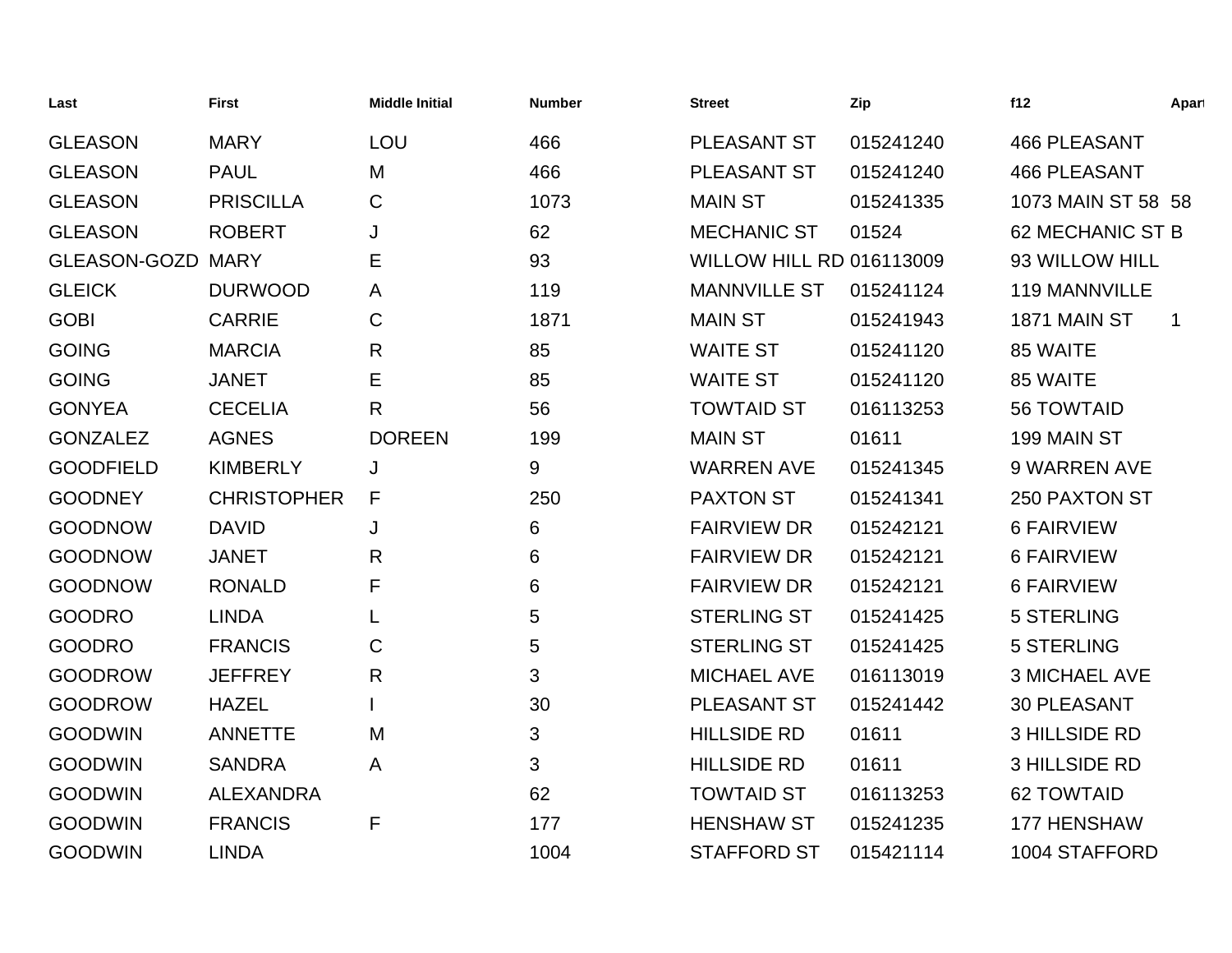| Last            | <b>First</b>      | <b>Middle Initial</b> | <b>Number</b>  | <b>Street</b>               | Zip       | f12                  | Apart |
|-----------------|-------------------|-----------------------|----------------|-----------------------------|-----------|----------------------|-------|
| <b>GOODWIN</b>  | <b>ARTHUR</b>     |                       | 1004           | <b>STAFFORD ST</b>          | 015421114 | 1004 STAFFORD        |       |
| <b>GOODWIN</b>  | <b>JILL</b>       | $\mathsf{A}$          | $\overline{2}$ | <b>DOLMALN</b>              | 015241242 | 2 DOLMA LANE         |       |
| <b>GOODWIN</b>  | <b>RAYMOND</b>    |                       | $\overline{2}$ | <b>DOLMALN</b>              | 015241242 | 2 DOLMA LN           |       |
| <b>GORDON</b>   | <b>KATHLEEN</b>   | K                     | 68             | <b>AUBURN ST</b>            | 016113222 | <b>68 AUBURN</b>     |       |
| <b>GORDON</b>   | <b>TYLER</b>      | <b>KS</b>             | 68             | <b>AUBURN ST</b>            | 016113222 | <b>68 AUBURN ST</b>  |       |
| <b>GORDON</b>   | <b>JAMES</b>      | $\mathsf{R}$          | 68             | <b>AUBURN ST</b>            | 016113222 | <b>68 AUBURN</b>     |       |
| <b>GORDON</b>   | <b>NANCY</b>      | $\mathbf C$           | 818            | PLEASANT ST                 | 015421127 | 818 PLEASANT         |       |
| <b>GORDON</b>   | <b>JACQUELINE</b> | A                     | 23             | <b>LEELA LN</b>             | 015421016 | 23 LEELA LN          |       |
| <b>GORDON</b>   | <b>BERNARD</b>    | Е                     | 23             | <b>LEELA LN</b>             | 015421016 | 23 LEELA LN          |       |
| <b>GORDON</b>   | <b>SHIRLEY</b>    | M                     | 24             | <b>CRICKLEWOOD</b>          | 015241619 | 24                   |       |
| <b>GORDON</b>   | <b>NICOLE</b>     | D                     | 24             | <b>CRICKLEWOOD</b>          | 015241619 | 24                   |       |
| <b>GORMAN</b>   | <b>CHRISTINE</b>  | $\mathsf{R}$          | 472            | PLEASANT ST                 | 015241240 | <b>472 PLEASANT</b>  |       |
| <b>GORMAN</b>   | <b>JOSEPH</b>     | $\mathsf{C}$          | 472            | PLEASANT ST                 | 015241240 | <b>472 PLEASANT</b>  |       |
| <b>GOSSELIN</b> | <b>DIANE</b>      | E                     | 154            | PETER SALEM                 | 015241210 | 154 PETER            |       |
| <b>GOSSELIN</b> | <b>BRIAN</b>      | $\mathsf{N}$          | 154            | PETER SALEM                 | 015241210 | 154 PETER            |       |
| <b>GOULD</b>    | <b>LURENA</b>     | A                     | 1142           | <b>STAFFORD ST</b>          | 015421317 | P O BOX 224          |       |
| <b>GOULD</b>    | <b>MICHAEL</b>    | M                     | 6              | <b>SALMINEN DR</b>          | 01524     | <b>6 SALMINEN DR</b> |       |
| <b>GOULDING</b> | <b>AMELIA</b>     | M                     | 164            | <b>CHARLTON ST</b>          | 015421014 | <b>164 CHARLTON</b>  |       |
| <b>GOUVEIA</b>  | <b>SHARON</b>     | A                     | 166            | <b>WHITE BIRCH ST 01524</b> |           | 166 WHITE            |       |
| <b>GOUVEIA</b>  | <b>GERALD</b>     | J                     | 166            | WHITE BIRCH ST 01524        |           | 166 WHITE            |       |
| <b>GOYETTE</b>  | <b>KAREN</b>      | A                     | 112            | <b>MANNVILLE ST</b>         | 015241123 | <b>112 MANNVILLE</b> |       |
| <b>GOYETTE</b>  | <b>CLIFFORD</b>   | P                     | 112            | <b>MANNVILLE ST</b>         | 015241123 | 112 MANNVILLE        |       |
| <b>GOYETTE</b>  | <b>IRENE</b>      | M                     | 187            | <b>RIVER ST</b>             | 015421117 | P O BOX 198          |       |
| <b>GOYETTE</b>  | <b>DAVID</b>      | J                     | 187            | <b>RIVER ST</b>             | 015421117 | <b>BX 198</b>        |       |
| <b>GOYETTE</b>  | <b>NORMAND</b>    | E                     | 1075           | <b>MAIN ST</b>              | 015241331 | 1075 MAIN ST         | 95    |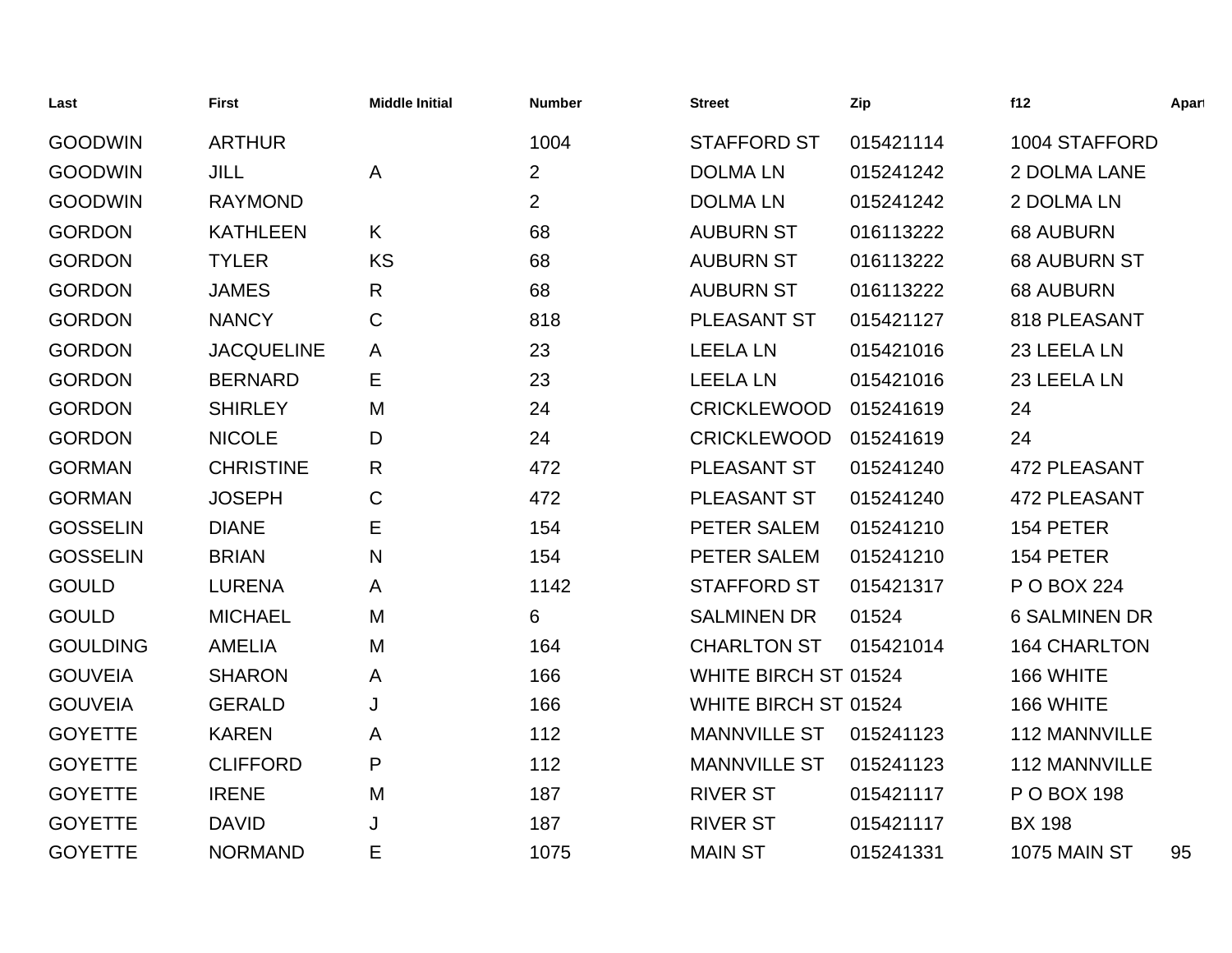| Last                     | <b>First</b>     | <b>Middle Initial</b> | <b>Number</b>  | <b>Street</b>       | Zip       | f12                  | Apart |
|--------------------------|------------------|-----------------------|----------------|---------------------|-----------|----------------------|-------|
| <b>GRABAUSKAS</b>        | <b>JEFFREY</b>   | J                     | 10             | <b>CEDAR LN</b>     | 015242110 | 10 CEDAR LN          |       |
| <b>GRADY</b>             | <b>ELLEN</b>     | A                     | 502            | <b>STAFFORD ST</b>  | 016113337 | 502 STAFFORD         |       |
| <b>GRADY</b>             | <b>CATHERINE</b> | A                     | 15             | <b>CRESTWOOD</b>    | 015241601 | <b>15 CRESTWOOD</b>  |       |
| <b>GRADY</b>             | <b>JOHN</b>      | D                     | 15             | <b>CRESTWOOD</b>    | 015241601 | <b>15 CRESTWOOD</b>  |       |
| <b>GRADY</b>             | <b>PATRICIA</b>  | M                     | $\overline{2}$ | <b>CRICKLEWOOD</b>  | 015241604 | $\overline{2}$       |       |
| <b>GRAHAM</b>            | <b>JASON</b>     | P                     | 1671           | <b>MAIN ST</b>      | 01524     | PO BOX 4584          |       |
| <b>GRAHAM</b>            | <b>LORETTA</b>   | M                     | 82             | <b>SARGENT ST</b>   | 016113104 | <b>82 SARGENT ST</b> |       |
| <b>GRAHAM</b>            | <b>MARGARET</b>  | M                     | 82             | <b>SARGENT ST</b>   | 016113104 | 82 SARGENT           |       |
| <b>GRAHAM</b>            | <b>KEVIN</b>     | P                     | 82             | <b>SARGENT ST</b>   | 016113104 | 82 SARGENT           |       |
| <b>GRAHAM-BEASO DAWN</b> |                  |                       | 93             | <b>PINE ST</b>      | 015241615 | 93 PINE ST           |       |
| <b>GRAHN</b>             | <b>STEVEN</b>    | K                     | 164            | <b>BALDWIN ST</b>   | 015242201 | 164 BALDWIN ST       |       |
| <b>GRAHN</b>             | <b>MICHELLE</b>  | R                     | 164            | <b>BALDWIN ST</b>   | 015242201 | 164 BALDWIN ST       |       |
| <b>GRAJALES</b>          | <b>RENELLE</b>   | M                     | 14             | <b>SOUTH ST</b>     | 016113120 | 14 SOUTH             |       |
| <b>GRAJALES</b>          | <b>DANIEL</b>    |                       | 14             | <b>SOUTH ST</b>     | 016113120 | 14 SOUTH             |       |
| <b>GRAJALES</b>          | <b>MARGARITA</b> |                       | 244            | <b>AUBURN ST</b>    | 016113327 | 244 AUBURN           |       |
| <b>GRAJALES</b>          | <b>JOSE</b>      |                       | 244            | <b>AUBURN ST</b>    | 016113327 | 244 AUBURN           |       |
| <b>GRAMMATIC</b>         | <b>JUNE</b>      | A                     | 506            | <b>STAFFORD ST</b>  | 01611     | 506 STAFFORD         | 10    |
| <b>GRAMMATIC</b>         | <b>THERESA</b>   | M                     | 35             | <b>CARLETON RD</b>  | 015421143 | <b>35 CARLETON</b>   |       |
| <b>GRAMMATIC</b>         | <b>MARLISE</b>   | M                     | 1104           | <b>STAFFORD ST</b>  | 015421004 | 1104 STAFFORD 4      |       |
| <b>GRANGER</b>           | <b>KATHERINE</b> | Е                     | 113            | <b>PAXTON ST</b>    | 015241107 | 113 PAXTON           |       |
| <b>GRANGER</b>           | <b>NANCY</b>     | L                     | 113            | <b>PAXTON ST</b>    | 015241107 | 113 PAXTON           |       |
| <b>GRANGER</b>           | <b>ROCHELEAU</b> | Ζ                     | 113            | <b>PAXTON ST</b>    | 015241107 | 113 PAXTON           |       |
| <b>GRANGER</b>           | <b>REBECCA</b>   | $\mathsf{R}$          | 200            | <b>MANNVILLE ST</b> | 015241128 | 200 MANNVILLE        |       |
| <b>GRANGER</b>           | <b>ROBERT</b>    | $\mathsf{R}$          | 200            | <b>MANNVILLE ST</b> | 015241128 | 200 MANNVILLE        |       |
| <b>GRANGER</b>           | <b>RUTH</b>      | E                     | 200            | <b>MANNVILLE ST</b> | 015241128 | 200 MANNVILLE        |       |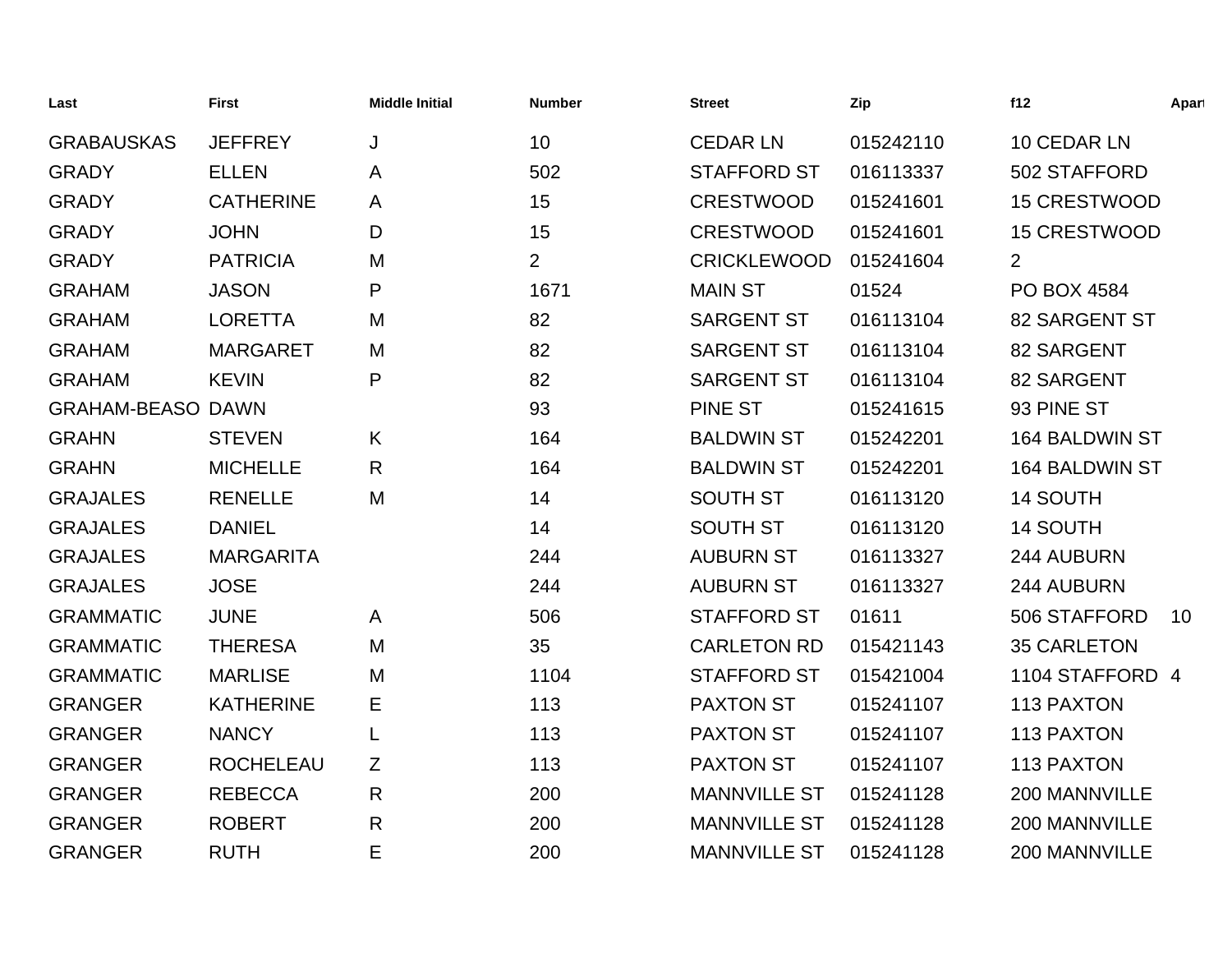| Last             | <b>First</b>     | <b>Middle Initial</b> | <b>Number</b>  | <b>Street</b>       | Zip       | f12                 | Apart        |
|------------------|------------------|-----------------------|----------------|---------------------|-----------|---------------------|--------------|
| <b>GRANGER</b>   | <b>RICHARD</b>   | R                     | 200            | <b>MANNVILLE ST</b> | 015241128 | 200 MANNVILLE       |              |
| <b>GRANT</b>     | <b>COREY</b>     | D                     | $\overline{7}$ | PRYOR RD            | 015241814 | 7 PRYOR ROAD        |              |
| <b>GRANT</b>     | <b>MARIE</b>     | т                     | 461            | PLEASANT ST         | 015241223 | <b>461 PLEASANT</b> |              |
| <b>GRANT</b>     | <b>RICHARD</b>   | J                     | 461            | PLEASANT ST         | 015241223 | <b>461 PLEASANT</b> |              |
| <b>GRANVILLE</b> | <b>LINDA</b>     | L                     | 5              | <b>PARKER ST</b>    | 015421008 | <b>5 PARKER</b>     |              |
| <b>GRANVILLE</b> | <b>DENNIS</b>    | P                     | 5              | <b>PARKER ST</b>    | 015421008 | 5 PARKER            |              |
| <b>GRANVILLE</b> | <b>ELAINE</b>    | D                     | 1071           | <b>STAFFORD ST</b>  | 015421003 | <b>BX 251</b>       |              |
| <b>GRANVILLE</b> | <b>BRIAN</b>     | K                     | 1071           | <b>STAFFORD ST</b>  | 015421003 | <b>PO BOX 251</b>   |              |
| <b>GRANVILLE</b> | <b>VANCE</b>     | $\mathsf{R}$          | 167            | PLEASANT ST         | 015241718 | <b>167 PLEASANT</b> |              |
| <b>GRANVILLE</b> | <b>DAWN</b>      | M                     | 167            | PLEASANT ST         | 015241718 | <b>167 PLEASANT</b> |              |
| <b>GRANVILLE</b> | <b>ROBIN</b>     | A                     | 81             | <b>RAWSON ST</b>    | 015242033 | 81 RAWSON           |              |
| <b>GRANVILLE</b> | <b>SARA</b>      | M                     | 81             | <b>RAWSON ST</b>    | 015242033 | 81 RAWSON ST        |              |
| <b>GRANVILLE</b> | <b>ROBERT</b>    | M                     | 81             | <b>RAWSON ST</b>    | 015242033 | 81 RAWSON           |              |
| <b>GRASLIE</b>   | <b>KENNETH</b>   | A                     | 26             | <b>CHARLES ST</b>   | 015242114 | P O BOX 255         |              |
| <b>GRAULICH</b>  | <b>TOD</b>       | A                     | 176            | <b>HENSHAW ST</b>   | 015241236 | 176 HENSHAW         |              |
| <b>GRAVEL</b>    | <b>SUSAN</b>     | M                     | 628            | <b>HENSHAW ST</b>   | 01542     | 628 HENSHAW         |              |
| <b>GRAVEL</b>    | <b>THOMAS</b>    | R                     | 628            | <b>HENSHAW ST</b>   | 01542     | 628 HENSHAW         |              |
| <b>GRAVES</b>    | <b>PRISCILLA</b> | W                     | 30             | PLEASANT ST         | 015241443 | <b>30 PLEASANT</b>  |              |
| <b>GRAYUM</b>    | <b>GLENDA</b>    | L                     | 5              | <b>ATWOOD RD</b>    | 016113332 | 5 ATWOOD            |              |
| <b>GRAYUM</b>    | <b>JOSHUA</b>    | Е                     | 5              | <b>ATWOOD RD</b>    | 016113332 | 5 ATWOOD RD         |              |
| <b>GRAYUM</b>    | <b>WALTER</b>    | Е                     | 5              | <b>ATWOOD RD</b>    | 016113332 | 5 ATWOOD            |              |
| <b>GREANEY</b>   | <b>KAREN</b>     | A                     | 128            | <b>BALDWIN ST</b>   | 01524     | 128 BALDWIN ST      |              |
| <b>GREANEY</b>   | <b>JAMES</b>     | M                     | 128            | <b>BALDWIN ST</b>   | 01524     | 128 BALDWIN ST      |              |
| <b>GREEN</b>     | <b>JIMMIE</b>    | D                     | 8              | <b>LAFLASH LN</b>   | 01524     | <b>8 LAFLASH LN</b> |              |
| <b>GREEN</b>     | <b>SARAH</b>     | R                     | 66             | <b>RAWSON ST</b>    | 01524     | 66 RAWSON ST        | $\mathbf{3}$ |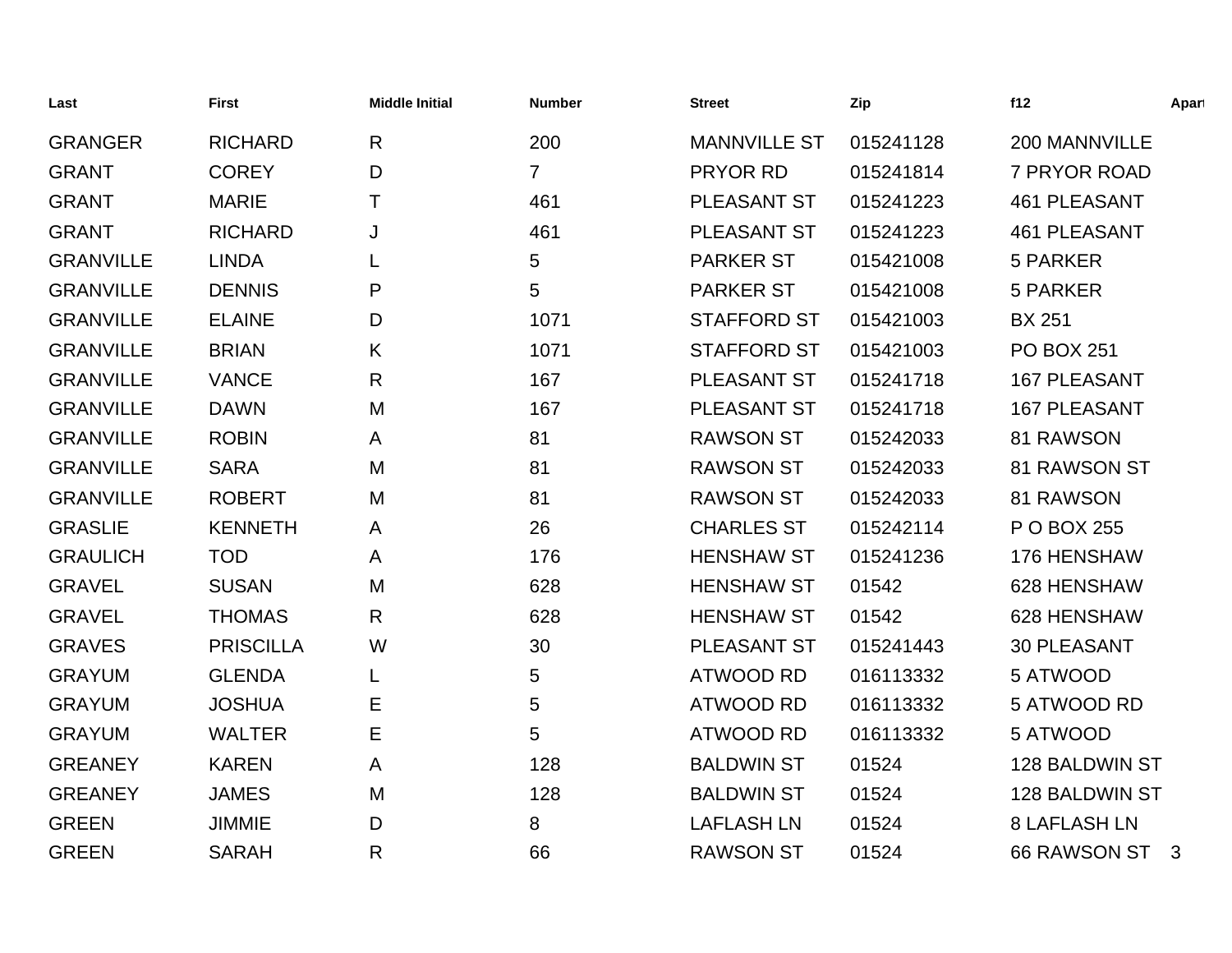| Last              | <b>First</b>     | <b>Middle Initial</b> | <b>Number</b>  | <b>Street</b>       | Zip       | f12                   | Apart |
|-------------------|------------------|-----------------------|----------------|---------------------|-----------|-----------------------|-------|
| <b>GREEN</b>      | <b>TERESA</b>    | J                     | 6              | <b>BOYD ST</b>      | 016113251 | 6 BOYD ST             |       |
| <b>GREEN</b>      | <b>MICHAEL</b>   |                       | 6              | <b>BOYD ST</b>      | 016113251 | 6 BOYD ST             |       |
| <b>GREEN</b>      | <b>BRIAN</b>     | P                     | 314            | PLEASANT ST         | 015241437 | 314 PLEASANT          |       |
| <b>GREEN</b>      | <b>DEBORAH</b>   | A                     | 314            | PLEASANT ST         | 015241437 | 314 PLEASANT          |       |
| <b>GREENE</b>     | <b>MARIE</b>     | Β                     | 94             | <b>PAXTON ST</b>    | 015241106 | 94 PAXTON             |       |
| <b>GREENE</b>     | <b>RAND</b>      | B                     | 8              | <b>MASSASOIT DR</b> | 015241104 | 8 MASSASOIT           |       |
| <b>GREENHALGE</b> | <b>MARIE</b>     |                       | 1073           | <b>MAIN ST</b>      | 015241276 | 1073 MAIN ST          | 46    |
| <b>GREENLEAF</b>  | <b>GERTRUDE</b>  | G                     | 11             | <b>KING ST EXT</b>  | 015241721 | <b>11 KING STREET</b> |       |
| <b>GREENLEAF</b>  | <b>CHARLES</b>   | H                     | 11             | <b>KING ST EXT</b>  | 015241721 | <b>11 KING STREET</b> |       |
| <b>GREENOUGH</b>  | <b>JEAN</b>      | M                     | 5              | <b>WESLEY DR</b>    | 015241429 | 5 WESLEY              |       |
| <b>GREENOUGH</b>  | <b>PAUL</b>      | W                     | 5              | <b>WESLEY DR</b>    | 015241429 | 5 WESLEY              |       |
| <b>GREENWAY</b>   | <b>BEATRICE</b>  | $\mathsf C$           | 58             | <b>HENSHAW ST</b>   | 015241232 | 58 HENSHAW            |       |
| <b>GREGOIRE</b>   | <b>JACQUELYN</b> | A                     | 9              | <b>FOREST ST</b>    | 015241724 | 9 FOREST ST           |       |
| <b>GREGORY</b>    | <b>EDNA</b>      | F                     | 101            | <b>CHARLTON ST</b>  | 015421013 | 101 CHARLTON          |       |
| <b>GREGORY</b>    | <b>LINDA</b>     | A                     | $\overline{2}$ | <b>OAKWOOD LN</b>   | 015242149 | 2 OAKWOOD LN          |       |
| <b>GREGORY</b>    | <b>RICHARD</b>   | F                     | $\overline{2}$ | <b>OAKWOOD LN</b>   | 015242149 | 2 OAKWOOD LN          |       |
| <b>GREGUS</b>     | <b>JOSEPH</b>    | J                     | 700            | <b>WHITTEMORE</b>   | 015241844 | 700                   |       |
| <b>GREGUS</b>     | <b>ELLEN</b>     | M                     | 700            | <b>WHITTEMORE</b>   | 015241844 | 700                   |       |
| <b>GRENIER</b>    | <b>GENEVIEVE</b> | F                     | $\overline{7}$ | <b>COLONIAL DR</b>  | 016113025 | 7 COLONIAL            |       |
| <b>GRENIER</b>    | <b>JAMES</b>     | M                     | 44             | <b>AUBURN ST</b>    | 016113222 | <b>44 AUBURN ST</b>   |       |
| <b>GRENIER</b>    | <b>DONNA</b>     | P                     | 1              | <b>CHRIS CIR</b>    | 015241700 | 1 CHRIS CIRCLE        |       |
| <b>GRENIER</b>    | <b>MICHAEL</b>   | P                     | 1              | <b>CHRIS CIR</b>    | 015241700 | 1 CHRIS CIR           |       |
| <b>GRENIER</b>    | <b>JOHN</b>      | Е                     | 1              | <b>CHRIS CIR</b>    | 015241700 | 1 CHRIS CIRCLE        |       |
| <b>GRIBOUSKI</b>  | <b>JOHN</b>      | P                     | 337            | <b>RIVER ST</b>     | 015241727 | 337 RIVER ST          |       |
| <b>GRIECO</b>     | <b>CHRISTINE</b> |                       | 300            | <b>CLARK ST</b>     | 015421211 | 300 CLARK             |       |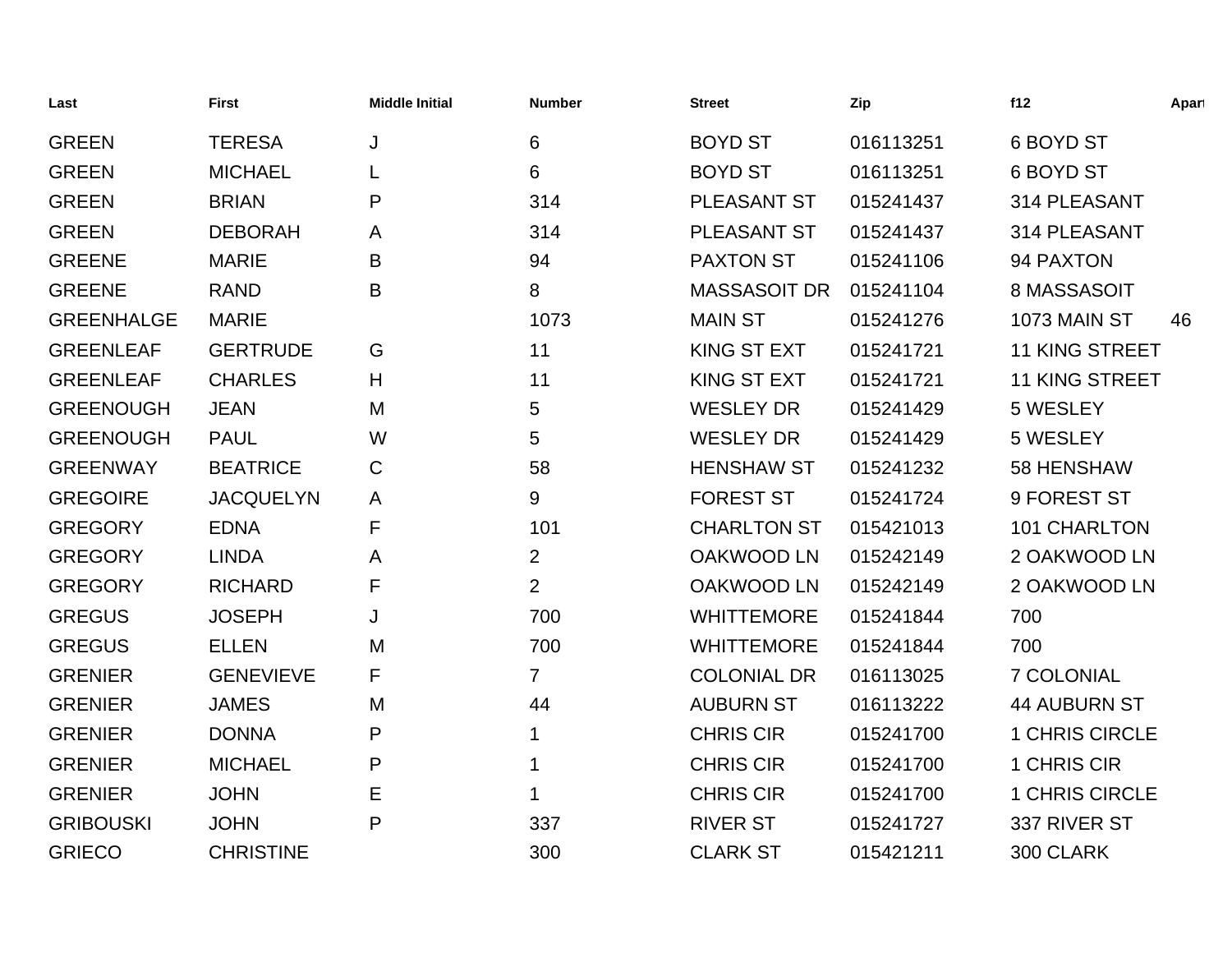| Last             | <b>First</b>    | <b>Middle Initial</b> | <b>Number</b> | <b>Street</b>          | Zip       | f12                 | Apart |
|------------------|-----------------|-----------------------|---------------|------------------------|-----------|---------------------|-------|
| <b>GRIFFIN</b>   | <b>GINA</b>     | F                     | 90            | MCCARTHY AVE 016113264 |           | 90 MCCARTHY         |       |
| <b>GRIFFIN</b>   | <b>DENNIS</b>   | P                     | 90            | MCCARTHY AVE 016113264 |           | 90 MCCARTHY         |       |
| <b>GRIFFIN</b>   | <b>BEVERLY</b>  | A                     | 5             | <b>FOREST ST</b>       | 015241703 | 5 FOREST            |       |
| <b>GRIFFIN</b>   | <b>WILLIAM</b>  | Τ                     | 5             | <b>FOREST ST</b>       | 015241703 | 5 FOREST            |       |
| <b>GRIFFIN</b>   | <b>ELLEN</b>    | M                     | 6             | <b>HILLCREST RD</b>    | 015241412 | <b>6 HILLCREST</b>  |       |
| <b>GRIFFITH</b>  | <b>MARY</b>     | Е                     | 40            | <b>LOGAN ST</b>        | 016113245 | 40 LOGAN            |       |
| <b>GRIFFITH</b>  | <b>EDWARD</b>   | L                     | 40            | <b>LOGAN ST</b>        | 016113245 | 40 LOGAN            |       |
| <b>GRIFFITHS</b> | <b>MARIANNE</b> |                       | 22            | <b>MAYFLOWER</b>       | 015241608 | <b>22 MAYFLOWER</b> |       |
| <b>GRIFFITHS</b> | <b>SCOTT</b>    | M                     | 22            | <b>MAYFLOWER</b>       | 015241608 | <b>22 MAYFLOWER</b> |       |
| <b>GRIMSHAW</b>  | <b>JASON</b>    | D                     | 4             | <b>CARLSON DR</b>      | 015241246 | <b>4 CARLSON</b>    |       |
| <b>GRIMSHAW</b>  | <b>LYDIA</b>    | M                     | 4             | <b>CARLSON DR</b>      | 015241246 | <b>4 CARLSON</b>    |       |
| <b>GRUNER</b>    | <b>LINDSAY</b>  |                       | 1475          | <b>MAIN ST</b>         | 015241912 | 1475 MAIN ST        |       |
| <b>GRUNER</b>    | <b>SYLVIA</b>   | <b>SPENCER</b>        | 1475          | <b>MAIN ST</b>         | 015241912 | 1475 MAIN ST        |       |
| <b>GUENETTE</b>  | <b>KARA</b>     | <b>WESSLING</b>       | 1521          | <b>MAIN ST</b>         | 015241914 | 1521 MAIN ST        |       |
| <b>GUENETTE</b>  | <b>WILLIAM</b>  | $\mathsf{R}$          | 1521          | <b>MAIN ST</b>         | 015241914 | 1521 MAIN ST        |       |
| <b>GUENETTE</b>  | <b>KAREN</b>    | J                     | 79            | <b>RAWSON ST</b>       | 015242204 | 79 RAWSON ST        |       |
| <b>GUERRA</b>    | <b>DOMENIC</b>  |                       | 463           | PLEASANT ST            | 015241223 | <b>463 PLEASANT</b> |       |
| <b>GUERRA</b>    | <b>JULIE</b>    | A                     | 188           | <b>RIVER ST</b>        | 015421104 | 188 RIVER           |       |
| <b>GUERRA</b>    | <b>SALVADOR</b> |                       | 188           | <b>RIVER ST</b>        | 015421104 | 188 RIVER           |       |
| <b>GUERRA</b>    | <b>LORETTA</b>  | G                     | 491           | PLEASANT ST            | 015241261 | 491 PLEASANT        |       |
| <b>GUERRA</b>    | <b>MICHAEL</b>  | J                     | 491           | PLEASANT ST            | 015241261 | <b>491 PLEASANT</b> |       |
| <b>GUERRA</b>    | <b>ALINE</b>    | M                     | 361           | PLEASANT ST            | 015241221 | 361 PLEASANT        |       |
| <b>GUERRA</b>    | <b>DONALD</b>   | M                     | 361           | PLEASANT ST            | 015241221 | 361 PLEASANT        |       |
| <b>GUERTIN</b>   | <b>CRAIG</b>    | P                     | 71            | <b>PAXTON ST</b>       | 015241912 | <b>71 PAXTON ST</b> |       |
| <b>GUERTIN</b>   | <b>GLEN</b>     | Α                     | 600           | <b>HENSHAW ST</b>      | 015421217 | P O BOX 221         |       |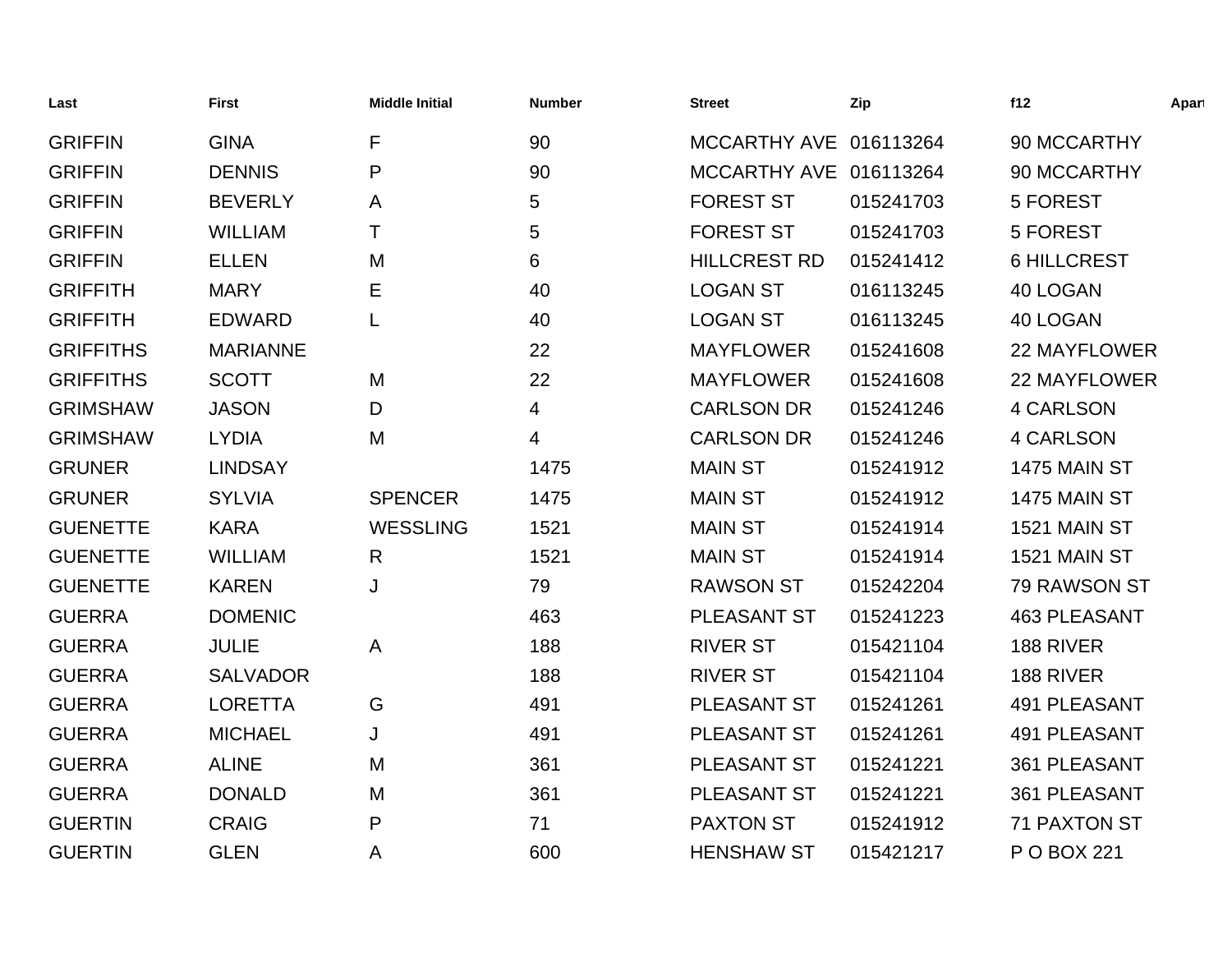| Last             | <b>First</b>   | <b>Middle Initial</b> | <b>Number</b>  | <b>Street</b>       | Zip       | f12                  | Apart |
|------------------|----------------|-----------------------|----------------|---------------------|-----------|----------------------|-------|
| <b>GUERTIN</b>   | <b>MARIE</b>   | $\mathsf{C}$          | 111            | <b>HUNTOON</b>      | 01542     | 111 HUNTOON          | 123.  |
| <b>GUIDO</b>     | <b>ALICIA</b>  | A                     | 5              | <b>TOWN BEACH</b>   | 015241923 | <b>5 TOWN BEACH</b>  | 15    |
| <b>GUIDO</b>     | <b>FRANCIS</b> | A                     | 5              | <b>TOWN BEACH</b>   | 015241923 | <b>5 TOWN BEACH</b>  | 15    |
| <b>GUINEE</b>    | <b>KAREN</b>   | M                     | 32             | <b>PARKER ST</b>    | 015421009 | P O BOX 355          |       |
| <b>GUINEE</b>    | <b>STEPHEN</b> | A                     | 32             | <b>PARKER ST</b>    | 015421009 | P O BOX 355          |       |
| <b>GUINEE</b>    | <b>TRACY</b>   | J                     | 1              | <b>SALMINEN DR</b>  | 015241220 | <b>1 SALMINEN DR</b> |       |
| <b>GUINEE</b>    | <b>JEFFREY</b> | S                     | $\mathbf 1$    | <b>SALMINEN DR</b>  | 015241220 | <b>1 SALMINEN DR</b> |       |
| <b>GUMPRIGHT</b> | <b>MAUREEN</b> | A                     | 10             | <b>CRAIG ST</b>     | 015421002 | P O BOX 35           |       |
| <b>GUMPRIGHT</b> | <b>KARL</b>    | Е                     | 10             | <b>CRAIG ST</b>     | 015421002 | P O BOX 35           |       |
| <b>GUNTOR</b>    | <b>CINDY</b>   | L                     | 124            | <b>BOYD ST</b>      | 016113249 | 124 BOYD ST          |       |
| <b>GUNTOR</b>    | <b>JOHN</b>    | A                     | 124            | <b>BOYD ST</b>      | 016113249 | 124 BOYD ST          |       |
| <b>GURSKY</b>    | <b>CAROLE</b>  | A                     | $\overline{2}$ | <b>GREEN ST</b>     | 015241713 | 2 GREEN              |       |
| <b>GURSKY</b>    | <b>KURT</b>    | S                     | $\overline{2}$ | <b>GREEN ST</b>     | 015241713 | 2 GREEN              |       |
| <b>GUSTAFSON</b> | <b>LINDA</b>   | A                     | 280            | <b>RAWSON ST</b>    | 015242022 | P O BOX 234          |       |
| <b>GUSTAFSON</b> | <b>STEPHEN</b> | P                     | 1629           | <b>MAIN ST</b>      | 015241916 | 1629 MAIN ST         |       |
| <b>GUSTAFSON</b> | <b>SCOTT</b>   | K                     | 1671           | <b>MAIN ST</b>      | 01524     | 1671 MAIN ST         | 6     |
| <b>GUSTAFSON</b> | <b>SCOTT</b>   | M                     | 253            | <b>HENSHAW ST</b>   | 015241235 | 253 HENSHAW          |       |
| <b>GUSTAFSON</b> | <b>ROSE</b>    | M                     | 240            | <b>CLARK ST</b>     | 015421211 | 240 CLARK            |       |
| <b>GUSTAFSON</b> | <b>PAUL</b>    | L                     | 240            | <b>CLARK ST</b>     | 015421211 | 240 CLARK            |       |
| <b>GUTHRIE</b>   | <b>TAMBRA</b>  | J                     | $\overline{7}$ | <b>CHURCH ST</b>    | 016113246 | <b>7 CHURCH ST</b>   |       |
| HA               | <b>MARLENE</b> | Τ                     | 69             | <b>LAKE AVE</b>     | 015241905 | <b>BX71</b>          |       |
| <b>HACHEY</b>    | <b>SANDRA</b>  | <b>PETRIE</b>         | 6              | <b>ELMWOOD AVE</b>  | 016113317 | P O BOX 294          |       |
| <b>HACHEY</b>    | <b>MICHAEL</b> | $\mathsf{C}$          | 6              | <b>ELMWOOD AVE</b>  | 016113317 | <b>PO BOX 294</b>    |       |
| <b>HADLEY</b>    | <b>SARAH</b>   |                       | 99             | <b>LAKE AVE</b>     | 015241905 | 99 LAKE AVENUE       |       |
| <b>HADLEY</b>    | <b>HELEN</b>   | B                     | 17             | <b>BROOKSIDE DR</b> | 015241701 | <b>17 BROOKSIDE</b>  |       |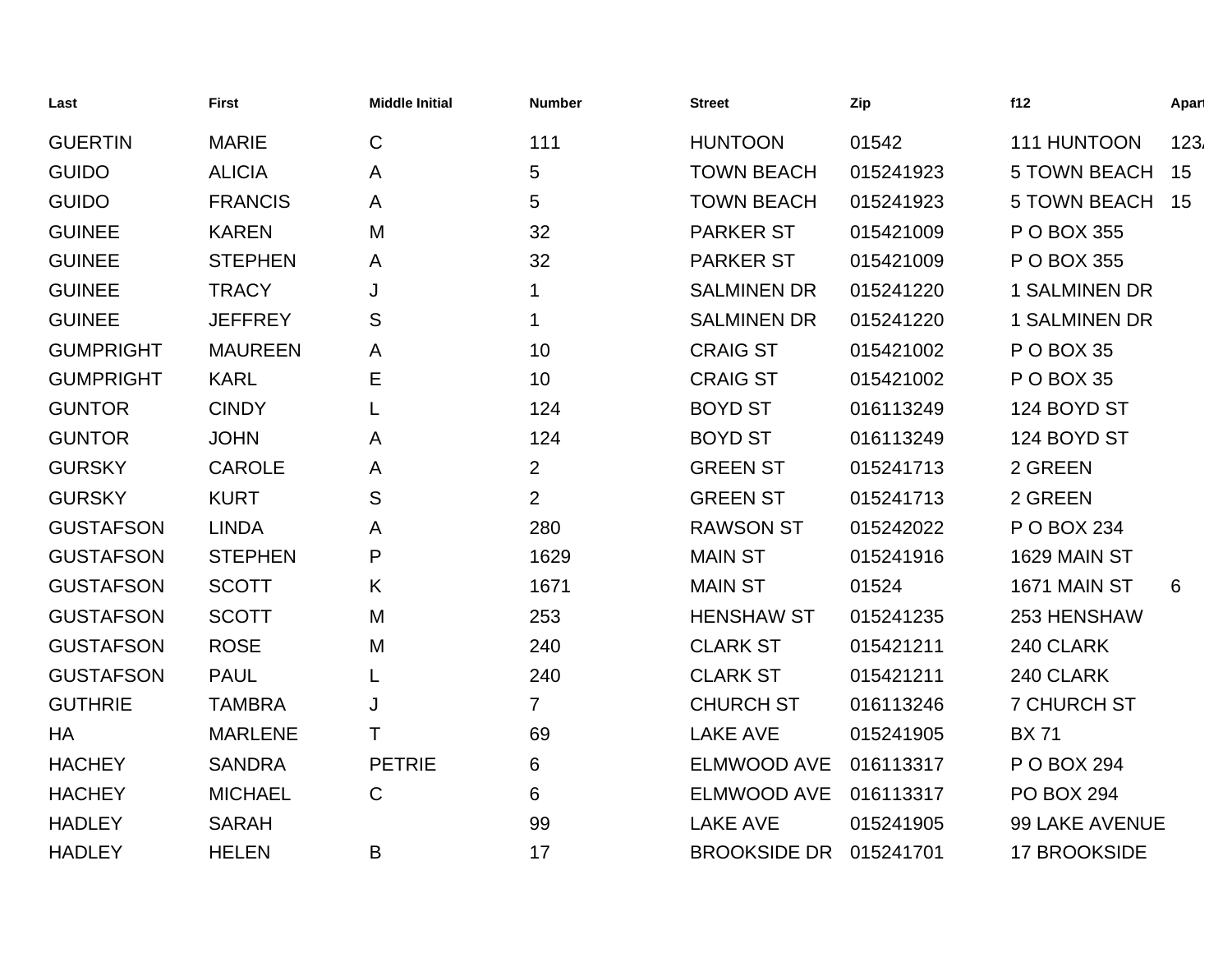| Last               | <b>First</b>    | <b>Middle Initial</b> | <b>Number</b>  | <b>Street</b>      | Zip       | f12                  | Apart |
|--------------------|-----------------|-----------------------|----------------|--------------------|-----------|----------------------|-------|
| <b>HAGGLUND</b>    | <b>JESSICA</b>  | L                     | $\overline{2}$ | <b>HANKEY ST</b>   | 015421133 | P O BOX 132          |       |
| <b>HAGGLUND</b>    | <b>NANCY</b>    |                       | $\overline{2}$ | <b>HANKEY ST</b>   | 015421133 | P O BOX 132          |       |
| <b>HAGGLUND</b>    | <b>NATHAN</b>   | $\mathsf C$           | $\overline{2}$ | <b>HANKEY ST</b>   | 015421133 | P O BOX 132          |       |
| <b>HAGGLUND</b>    | <b>CHARLES</b>  | A                     | $\overline{2}$ | <b>HANKEY ST</b>   | 015421133 | P O BOX 132          |       |
| <b>HAIR</b>        | <b>STEVEN</b>   | $\mathsf{R}$          | 29             | <b>SIANI RD</b>    | 01542     | PO BOX 32            |       |
| <b>HAIR</b>        | <b>RENEE</b>    | M                     | 29             | <b>SIANI RD</b>    | 01542     | P O BOX 32           |       |
| <b>HAIRAPETIAN</b> | <b>LOUIS</b>    |                       | 284            | <b>HENSHAW ST</b>  | 015241226 | P O BOX 475          |       |
| <b>HAIRAPETIAN</b> | <b>ARAMIS</b>   |                       | 1075           | <b>MAIN ST</b>     | 015241331 | <b>1075 MAIN</b>     |       |
| <b>HALBEDEL</b>    | <b>JENNIFER</b> | L                     | 5              | <b>TOWN BEACH</b>  | 01524     | 5 TOWN BEACH 33      |       |
| <b>HALE</b>        | <b>JOYCE</b>    | L                     | 16             | <b>CRESTWOOD</b>   | 015241635 | <b>16 CRESTWOOD</b>  |       |
| <b>HALE</b>        | <b>CHARLES</b>  | H                     | 16             | <b>CRESTWOOD</b>   | 015241635 | <b>16 CRESTWOOD</b>  |       |
| <b>HALE</b>        | <b>PAMELA</b>   | M                     | 9              | <b>CEDAR LN</b>    | 015242109 | <b>9 CEDAR LANE</b>  |       |
| <b>HALEY</b>       | <b>KATHLEEN</b> | A                     | 5              | <b>PINE AVE</b>    | 016113015 | <b>5 PINE AVENUE</b> |       |
| <b>HALEY</b>       | <b>STEPHEN</b>  | Е                     | 5              | <b>PINE AVE</b>    | 016113015 | <b>5 PINE AVENUE</b> |       |
| <b>HALL</b>        | <b>SANDRA</b>   | L                     | 75             | <b>HUNTOON</b>     | 01524     | 75 HUNTOON           |       |
| <b>HALL</b>        | <b>SUSAN</b>    | Е                     | 4              | <b>STONE RIDGE</b> | 015241708 | <b>4 STONE RIDGE</b> |       |
| <b>HALLEN</b>      | <b>CHERYL</b>   | A                     | 140            | <b>GREEN ST</b>    | 015241713 | 140 GREEN            |       |
| <b>HALLEN</b>      | <b>JOSHUA</b>   | B                     | 140            | <b>GREEN ST</b>    | 015241713 | 140 GREEN ST         |       |
| <b>HALLEN</b>      | <b>BRIAN</b>    | J                     | 140            | <b>GREEN ST</b>    | 015241713 | 140 GREEN            |       |
| <b>HALLEN</b>      | <b>ELEANOR</b>  | L                     | 87             | <b>CHARLTON ST</b> | 015421015 | <b>87 CHARLTON</b>   |       |
| <b>HALLEN</b>      | <b>JOHN</b>     | E                     | 87             | <b>CHARLTON ST</b> | 015421015 | <b>87 CHARLTON</b>   |       |
| <b>HALLEN</b>      | <b>PAUL</b>     | B                     | 87             | <b>CHARLTON ST</b> | 015421015 | <b>87 CHARLTON</b>   |       |
| <b>HALLEN</b>      | <b>JOHN</b>     | Е                     | 87             | <b>CHARLTON ST</b> | 015421015 | <b>87 CHARLTON</b>   |       |
| <b>HALLEY</b>      | <b>LISA</b>     | M                     | 40             | <b>CLARK ST</b>    | 015421142 | <b>40 CLARK ST</b>   |       |
| <b>HALLEY</b>      | <b>MARY</b>     | G                     | 40             | <b>CLARK ST</b>    | 015421142 | <b>40 CLARK</b>      |       |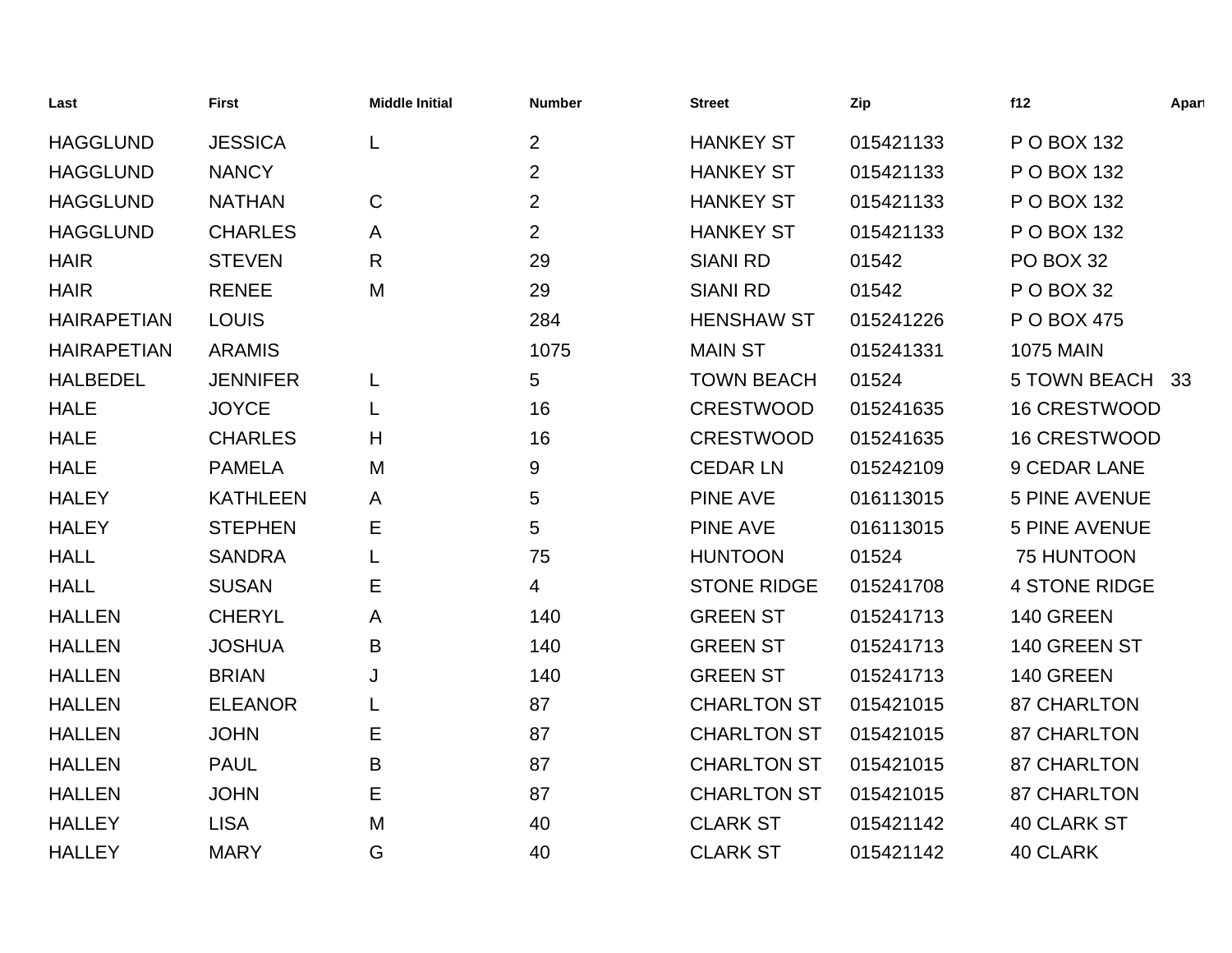| Last                       | <b>First</b>    | <b>Middle Initial</b> | <b>Number</b> | <b>Street</b>                   | Zip       | f12                 | Apart |
|----------------------------|-----------------|-----------------------|---------------|---------------------------------|-----------|---------------------|-------|
| <b>HALLEY</b>              | <b>THOMAS</b>   | Е                     | 40            | <b>CLARK ST</b>                 | 015421142 | 40 CLARK            |       |
| <b>HALLEY</b>              | <b>WILLIAM</b>  | Е                     | 42            | <b>CLARK ST</b>                 | 015421142 | <b>42 CLARK ST</b>  | B     |
| <b>HALLEY</b>              | <b>MAXCINE</b>  | A                     | 42            | <b>CLARK ST</b>                 | 015421142 | <b>42 CLARK</b>     |       |
| <b>HALLIHAN</b>            | <b>BARBARA</b>  | A                     | 560           | <b>PINE ST</b>                  | 015242211 | <b>560 PINE</b>     |       |
| <b>HALLIHAN</b>            | <b>JAMIE</b>    | Α                     | 560           | <b>PINE ST</b>                  | 015242211 | <b>560 PINE</b>     |       |
| <b>HALLIHAN</b>            | <b>MICHAEL</b>  | J                     | 560           | <b>PINE ST</b>                  | 015242211 | <b>560 PINE</b>     |       |
| <b>HALLIHAN</b>            | <b>ROBERT</b>   | J                     | 560           | <b>PINE ST</b>                  | 015242211 | <b>560 PINE</b>     |       |
| <b>HALLIHAN</b>            | <b>JAMES</b>    | J                     | 560           | <b>PINE ST</b>                  | 015242211 | 560 PINE ST         |       |
| <b>HALLORAN</b>            | <b>COLLEEN</b>  |                       | 83            | <b>CHARLTON ST</b>              | 015421015 | <b>83 CHARLTON</b>  |       |
| <b>HALLORAN</b>            | <b>CRAIG</b>    |                       | 83            | <b>CHARLTON ST</b>              | 015421015 | <b>83 CHARLTON</b>  |       |
| <b>HALPERN</b>             | <b>HENRY</b>    | H                     | 84            | <b>WINSLOW AVE</b>              | 015241113 | 84 WINSLOW          |       |
| <b>HALPERN</b>             | <b>JOAN</b>     | B                     | 84            | <b>WINSLOW AVE</b>              | 015241113 | 84 WINSLOW          |       |
| <b>HALPIN</b>              | <b>DAVID</b>    | J                     | 23            | <b>BROOKSIDE DR</b>             | 015241701 | 23 BROOKSIDE        |       |
| <b>HALPIN</b>              | <b>PATRICIA</b> | Α                     | 73            | <b>LAKE VIEW DR</b>             | 015242102 | 73 LAKEVIEW         |       |
| <b>HALPIN</b>              | <b>JOHN</b>     | H                     | 73            | <b>LAKE VIEW DR</b>             | 015242102 | 73 LAKEVIEW         |       |
| <b>HALPIN</b>              | <b>LORE</b>     | <b>MARIA</b>          | 1075          | <b>MAIN ST</b>                  | 015241331 | <b>1075 MAIN</b>    |       |
| <b>HALSDORFF</b>           | <b>LINDA</b>    | L                     | 9             | LAURELWOOD                      | 015241205 | 9 LAURELWOOD        |       |
| <b>HAMEL</b>               | <b>DOROTHY</b>  |                       | 183           | PLEASANT ST                     | 015241421 | <b>183 PLEASANT</b> |       |
| <b>HAMEL</b>               | <b>GEORGE</b>   | A                     | 183           | PLEASANT ST                     | 015241421 | <b>183 PLEASANT</b> |       |
| <b>HAMILTON</b>            | <b>PAMELA</b>   |                       | 1284          | <b>MAIN ST</b>                  | 015241318 | 1284 MAIN ST        |       |
| <b>HAMILTON</b>            | <b>CHARLES</b>  | A                     | 1284          | <b>MAIN ST</b>                  | 015241318 | 1284 MAIN ST        |       |
| <b>HAMMARSTROM RICHARD</b> |                 | Е                     | 1073          | <b>MAIN ST</b>                  | 015241403 | 1073 MAIN ST 80 80  |       |
| <b>HAMMERBECK</b>          | <b>SUZONA</b>   | M                     | 163           | <b>WHITE BIRCH ST 015241824</b> |           | P O BOX 266         |       |
| <b>HAMMERBECK</b>          | <b>EDWARD</b>   | V                     | 163           | <b>WHITE BIRCH ST 015241824</b> |           | P O BOX 266         |       |
| <b>HAMMOND</b>             | <b>JAMES</b>    | R                     | 5             | <b>TOWN BEACH</b>               | 01524     | <b>5 TOWN BEACH</b> | 40    |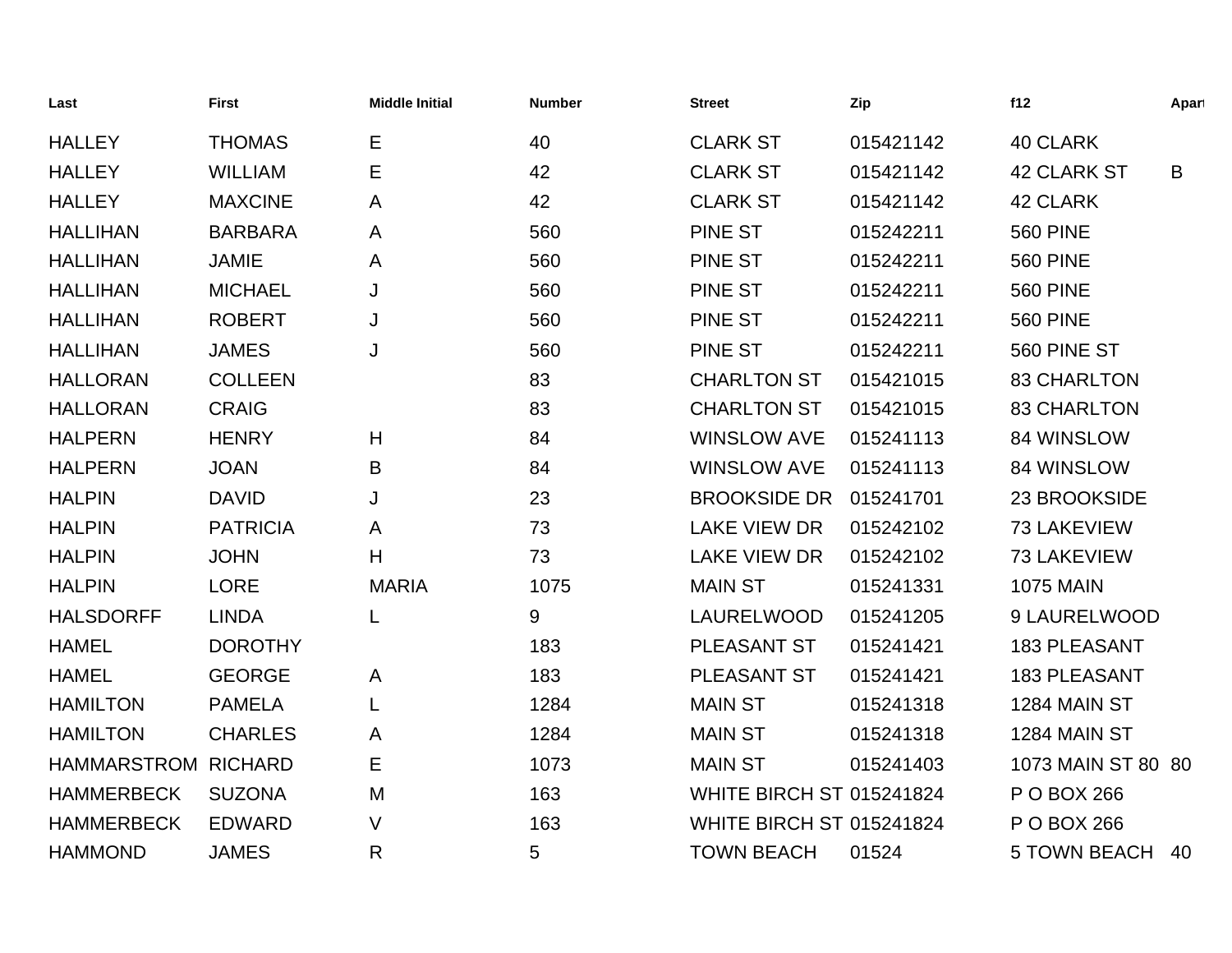| Last            | <b>First</b>    | <b>Middle Initial</b> | <b>Number</b>  | <b>Street</b>           | Zip       | f12                   | Apart  |
|-----------------|-----------------|-----------------------|----------------|-------------------------|-----------|-----------------------|--------|
| <b>HAMMOND</b>  | <b>PAUL</b>     | S                     | 885            | PLEASANT ST             | 015421126 | <b>PO BOX 228</b>     |        |
| <b>HAMMOND</b>  | <b>MARYANNE</b> | M                     | 885            | PLEASANT ST             | 015421126 | P O BOX 228           |        |
| <b>HAMMOND</b>  | <b>CARMEN</b>   | <b>ROSA</b>           | 30             | <b>PARKER ST</b>        | 015421009 | P O BOX 262           |        |
| <b>HAMMOND</b>  | <b>WILSON</b>   | H                     | 20             | <b>CRESTWOOD</b>        | 015241635 | 20 CRESTWOOD          |        |
| <b>HAMMOND</b>  | <b>MARION</b>   | A                     | 20             | <b>CRESTWOOD</b>        | 015241635 | 20 CRESTWOOD          |        |
| <b>HAMMOND</b>  | <b>MICHELLE</b> | M                     | $\overline{7}$ | LEXINGTON AVE 015241207 |           | <b>7 LEXINGTON</b>    |        |
| <b>HAMMOND</b>  | <b>RAYMOND</b>  | A                     | $\overline{7}$ | LEXINGTON AVE 015241207 |           | <b>7 LEXINGTON</b>    |        |
| <b>HANELT</b>   | <b>MELISSA</b>  | M                     | 75             | <b>HUNTOON</b>          | 01524     | <b>75 HUNTOON</b>     | $3-05$ |
| <b>HANLAN</b>   | <b>SHEILA</b>   | M                     | 111            | <b>HUNTOON</b>          | 01542     | 111 HUNTOON           | 200    |
| <b>HANLEY</b>   | <b>PAMELA</b>   | S                     | 15             | <b>KING ST EXT</b>      | 015241705 | <b>15 KING STREET</b> |        |
| <b>HANLEY</b>   | <b>JOSEPH</b>   | т                     | 15             | <b>KING ST EXT</b>      | 015241705 | <b>15 KING STREET</b> |        |
| <b>HANLON</b>   | <b>PAUL</b>     | P                     | 53             | <b>BOTTOMLY AVE</b>     | 016113135 | 53 BOTTOMLY           |        |
| <b>HANLON</b>   | <b>JANE</b>     | M                     | 53             | <b>BOTTOMLY AVE</b>     | 016113135 | 53 BOTTOMLY           |        |
| <b>HANNA</b>    | <b>DARLENE</b>  | Е                     | 30             | PLEASANT ST             | 015241349 | <b>PO BOX 416</b>     |        |
| <b>HANNANT</b>  | <b>MARY</b>     | K                     | 124            | <b>GREEN ST</b>         | 015241713 | 124 GREEN ST          |        |
| <b>HANNEN</b>   | <b>MICHELLE</b> | L                     | 920            | <b>WHITTEMORE</b>       | 015241848 | 920                   |        |
| <b>HANNEN</b>   | <b>JOHN</b>     | $\mathsf{R}$          | 920            | <b>WHITTEMORE</b>       | 015241848 | 920                   |        |
| <b>HANNON</b>   | <b>MICHAELA</b> | L                     | 100            | <b>TOBIN RD</b>         | 01611     | 100 TOBIN RD          |        |
| <b>HANNON</b>   | <b>CHERYL</b>   | A                     | 44             | <b>SALMINEN DR</b>      | 015242212 | <b>44 SALMINEN</b>    |        |
| <b>HANNON</b>   | <b>JOHN</b>     | P                     | 44             | <b>SALMINEN DR</b>      | 015242212 | <b>44 SALMINEN</b>    |        |
| <b>HANNUM</b>   | <b>ROBIN</b>    | M                     | 67             | <b>PAXTON ST</b>        | 015241100 | <b>67 PAXTON</b>      |        |
| <b>HANNY</b>    | <b>NANCY</b>    | L                     | 122            | <b>PINE ST</b>          | 015241627 | <b>122 PINE</b>       |        |
| <b>HANNY</b>    | <b>RICHARD</b>  |                       | 122            | <b>PINE ST</b>          | 015241627 | <b>122 PINE</b>       |        |
| <b>HANRATTY</b> | <b>JULIE</b>    | A                     | 340            | <b>MARSHALL ST</b>      | 015241815 | 340 MARSHALL          |        |
| <b>HANRATTY</b> | <b>RYAN</b>     | D                     | 340            | <b>MARSHALL ST</b>      | 015241815 | 340 MARSHALL          |        |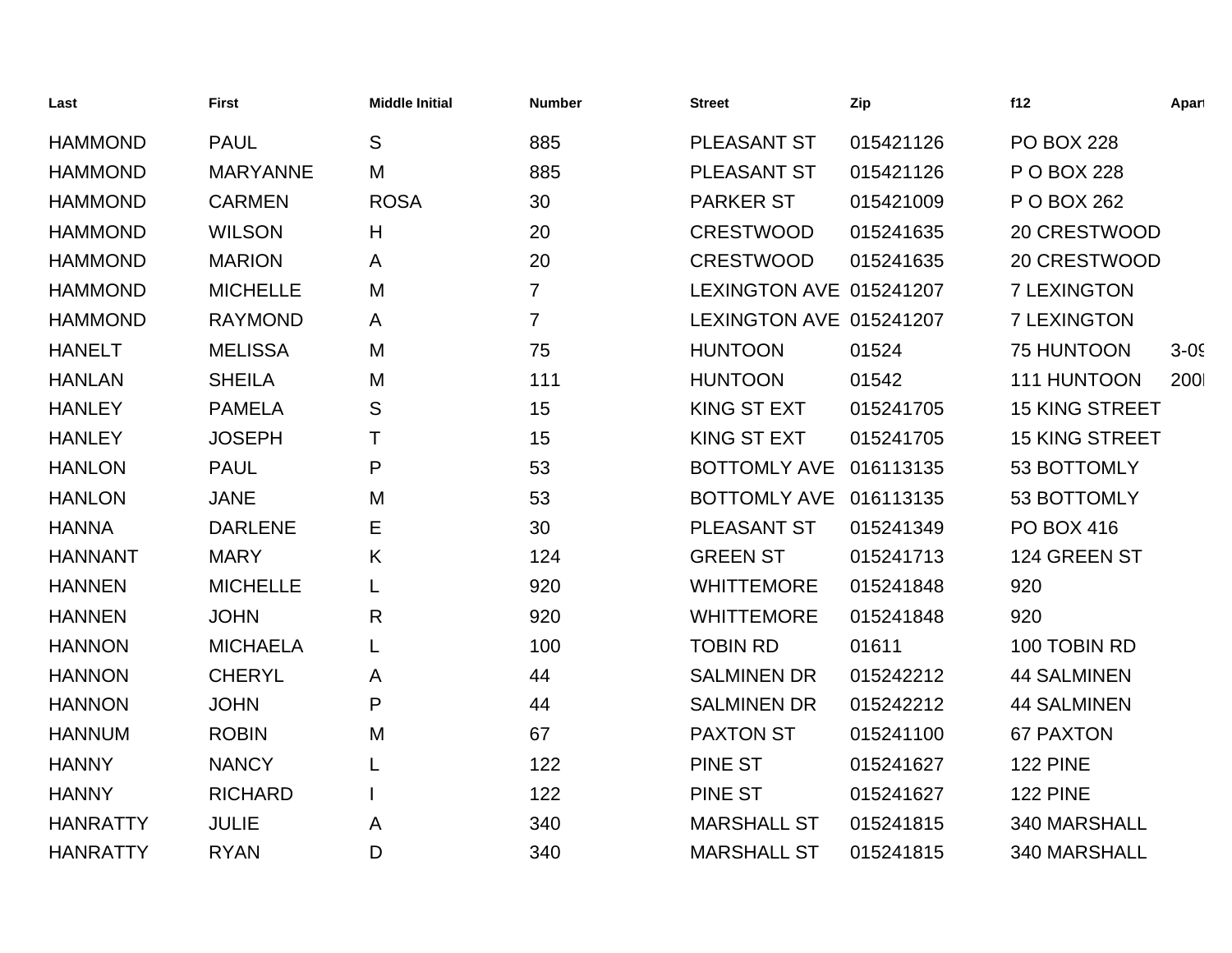| Last              | <b>First</b>     | <b>Middle Initial</b> | <b>Number</b> | <b>Street</b>                   | Zip       | f12                 | Apart       |
|-------------------|------------------|-----------------------|---------------|---------------------------------|-----------|---------------------|-------------|
| <b>HANRATTY</b>   | <b>MARK</b>      | J                     | 340           | <b>MARSHALL ST</b>              | 015241815 | 340 MARSHALL        |             |
| <b>HANSEN</b>     | <b>PAULA</b>     | J                     | 178           | <b>HENSHAW ST</b>               | 015241236 | 178 HENSHAW         |             |
| <b>HANSEN</b>     | <b>DONALD</b>    | C                     | 178           | <b>HENSHAW ST</b>               | 015241236 | 178 HENSHAW         | $\mathbf 1$ |
| <b>HANSON</b>     | <b>RICHARD</b>   | A                     | 550           | <b>STAFFORD ST</b>              | 016113306 | 550 STAFFORD        |             |
| <b>HANSON</b>     | <b>KATHERINE</b> | J                     | 550           | <b>STAFFORD ST</b>              | 016113306 | 550 STAFFORD        |             |
| <b>HARDING</b>    | <b>ELIZABETH</b> | A                     | 20            | <b>REDFIELD RD</b>              | 016113105 | 20 REDFIELD         |             |
| <b>HARDING</b>    | <b>THOMAS</b>    | W                     | 20            | <b>REDFIELD RD</b>              | 016113105 | 20 REDFIELD         |             |
| <b>HARDWICK</b>   | <b>KATHLEEN</b>  |                       | 156           | <b>WHITE BIRCH ST 015241823</b> |           | 156 WHITE           |             |
| <b>HARDY</b>      | <b>WIN</b>       | A                     | 492           | <b>WHITTEMORE</b>               | 015241836 | 492                 |             |
| <b>HARDY</b>      | <b>SHARON</b>    | B                     | 492           | <b>WHITTEMORE</b>               | 015241836 | 492                 |             |
| <b>HARDY</b>      | <b>KATHLEEN</b>  | M                     | 39            | <b>DALE ST</b>                  | 015421136 | 39 DALE STREET 1    |             |
| <b>HARE</b>       | <b>AMY</b>       | K                     | 23            | <b>CRICKLEWOOD</b>              | 015241620 | <b>BX 61</b>        |             |
| <b>HARE</b>       | <b>DIANNE</b>    | Е                     | 23            | <b>CRICKLEWOOD</b>              | 015241620 | 23                  |             |
| <b>HARE</b>       | <b>STEPHEN</b>   | C                     | 23            | <b>CRICKLEWOOD</b>              | 015241620 | 23                  |             |
| <b>HARLEY</b>     | <b>CAROL</b>     | F                     | 15            | <b>PARKER ST</b>                | 015421008 | <b>15 PARKER</b>    |             |
| <b>HARMON</b>     | <b>DORIS</b>     | M                     | 14            | <b>CEMETERY RD</b>              | 016113319 | <b>14 CEMETERY</b>  |             |
| <b>HARMON</b>     | <b>WENDY</b>     | J                     | 14            | <b>CEMETERY RD</b>              | 016113319 | <b>14 CEMETERY</b>  | B           |
| <b>HARMON</b>     | <b>GLENN</b>     | W                     | 14            | <b>CEMETERY RD</b>              | 016113319 | <b>14 CEMETERY</b>  |             |
| <b>HARMON</b>     | <b>CHRISTINE</b> | $\vee$                | 74            | <b>CLARK ST</b>                 | 015421142 | 74 CLARK ST         |             |
| <b>HARMON</b>     | <b>KAROL</b>     | J                     | 74            | <b>CLARK ST</b>                 | 015421142 | 74 CLARK            |             |
| <b>HARPER</b>     | <b>ROBERT</b>    | A                     | 14            | <b>RESERVOIR ST</b>             | 016113126 | <b>14 RESERVOIR</b> |             |
| <b>HARRINGTON</b> | <b>MARIE</b>     | т                     | 99            | <b>LAKE AVE</b>                 | 015241905 | 99 LAKE AVE         |             |
| <b>HARRINGTON</b> | <b>ROBERT</b>    | Е                     | 99            | <b>LAKE AVE</b>                 | 015241905 | 99 LAKE AVE         |             |
| <b>HARRINGTON</b> | <b>ALDEN</b>     | C                     | 343           | <b>AUBURN ST</b>                | 016113326 | 343 AUBURN          |             |
| <b>HARRINGTON</b> | <b>MARTHA</b>    | J                     | 343           | <b>AUBURN ST</b>                | 016113326 | 343 AUBURN          |             |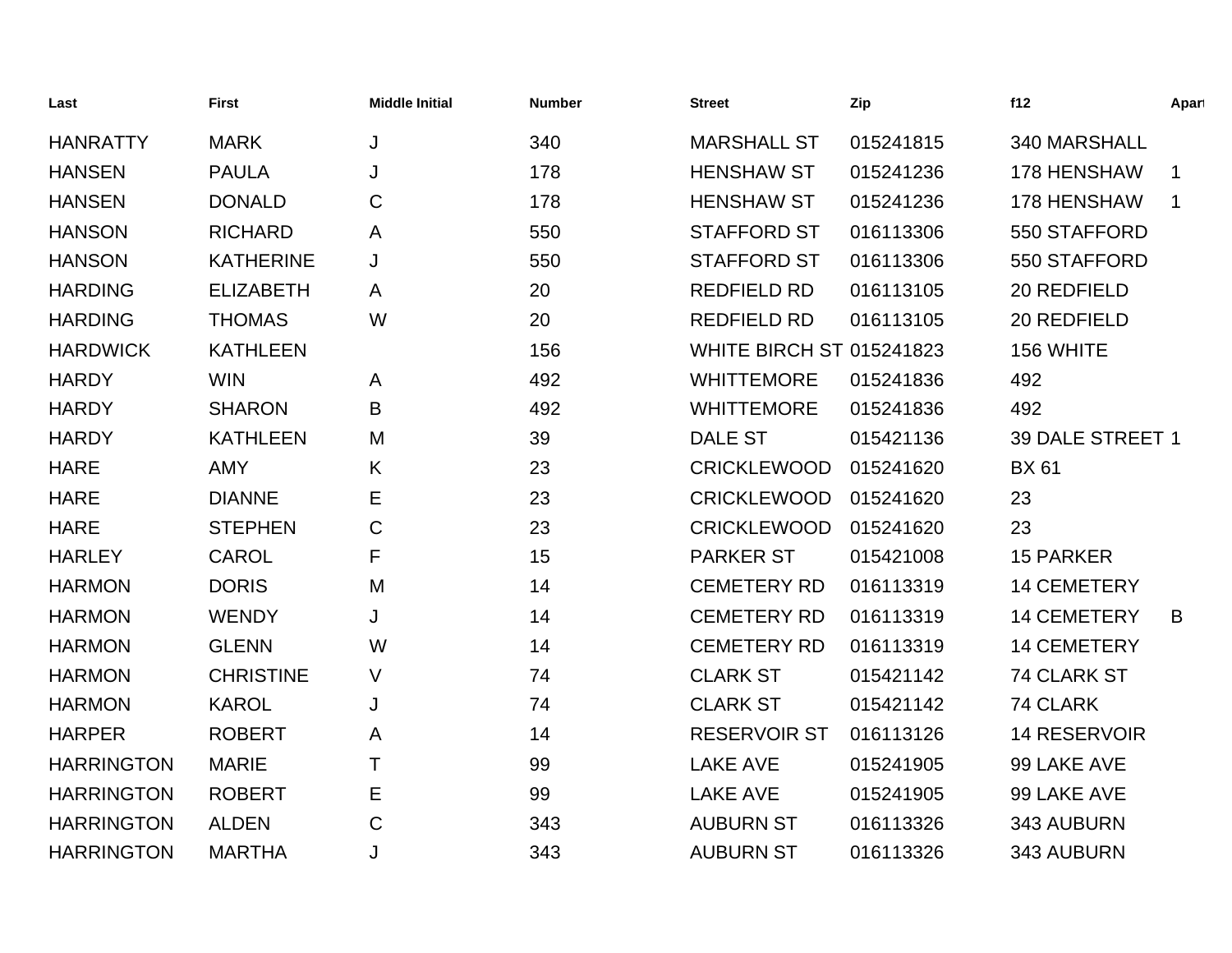| Last              | <b>First</b>     | <b>Middle Initial</b> | <b>Number</b>  | <b>Street</b>       | Zip       | f12                   | Apart |
|-------------------|------------------|-----------------------|----------------|---------------------|-----------|-----------------------|-------|
| <b>HARRINGTON</b> | <b>DONNA</b>     | J                     | 14             | <b>BROOKSIDE DR</b> | 015241702 | <b>14 BROOKSIDE</b>   |       |
| <b>HARRINGTON</b> | <b>MARK</b>      | M                     | 14             | <b>BROOKSIDE DR</b> | 015241702 | <b>14 BROOKSIDE</b>   |       |
| <b>HARRIS</b>     | <b>MARY</b>      | <b>ANN</b>            | 25             | <b>HYLAND AVE</b>   | 015241135 | 25 HYLAND AVE         |       |
| <b>HARRIS</b>     | <b>LAWRENCE</b>  |                       | 25             | <b>HYLAND AVE</b>   | 015241135 | 25 HYLAND AVE         |       |
| <b>HARRIS</b>     | <b>GLEN</b>      | D                     | 82             | <b>WINSLOW AVE</b>  | 015241113 | 82 WINSLOW            |       |
| <b>HARRIS</b>     | <b>ELIZABETH</b> | J                     | 1              | <b>LAKE DR</b>      | 015242008 | P O BOX 101           |       |
| <b>HARRIS</b>     | <b>JOSEPH</b>    | A                     | $\mathbf 1$    | <b>LAKE DR</b>      | 015242008 | 1 LAKE DR             |       |
| <b>HARRIS</b>     | <b>WALTER</b>    | W                     | 5              | <b>FELIX ST</b>     | 015241901 | <b>5 FELIX STREET</b> |       |
| <b>HARRIS</b>     | <b>MARY</b>      | L                     | 27             | <b>BURNCOAT ST</b>  | 015242011 | 27 BURNCOAT           |       |
| <b>HARRIS</b>     | <b>RUSSELL</b>   | D                     | 60             | <b>MARSHALL ST</b>  | 01524     | <b>60 MARSHALL ST</b> |       |
| <b>HARRIS</b>     | <b>ALISON</b>    | W                     | 60             | <b>MARSHALL ST</b>  | 01524     | <b>60 MARSHALL ST</b> |       |
| <b>HARRIS</b>     | <b>CAROLYN</b>   | A                     | 1184           | <b>MAIN ST</b>      | 015241341 | 1184 MAIN ST          |       |
| <b>HARRIS</b>     | <b>ROBERT</b>    | M                     | 1184           | <b>MAIN ST</b>      | 015241341 | 1184 MAIN ST          |       |
| <b>HARRIS</b>     | <b>ROBERT</b>    | F                     | 5              | <b>WOODLAND RD</b>  | 01611     | 5 WOODLAND            |       |
| <b>HARRIS</b>     | <b>EARTHA</b>    | A                     | 483            | <b>STAFFORD ST</b>  | 016113308 | <b>483 STAFFORD</b>   |       |
| <b>HARRIS</b>     | <b>JOSEPH</b>    | A                     | 483            | <b>STAFFORD ST</b>  | 016113308 | <b>483 STAFFORD</b>   |       |
| <b>HARRIS</b>     | <b>KENNETH</b>   | S                     | 200            | <b>CHAPEL ST</b>    | 015241114 | 200 CHAPEL            |       |
| <b>HARRIS</b>     | <b>RYAN</b>      | M                     | 200            | <b>CHAPEL ST</b>    | 015241114 | 200 CHAPEL ST         |       |
| <b>HARRIS</b>     | <b>VERONICA</b>  | A                     | 200            | <b>CHAPEL ST</b>    | 015241114 | 200 CHAPEL            |       |
| <b>HARRIS</b>     | <b>GRAHAM</b>    | G                     | $\overline{2}$ | <b>WENDY PL</b>     | 01542     | <b>2 WENDY PLACE</b>  |       |
| <b>HARRIS</b>     | <b>MARY</b>      | E                     | 837            | PLEASANT ST         | 015421128 | P O BOX 354           |       |
| <b>HARRIS</b>     | <b>ERIN</b>      | M                     | 67             | <b>KING ST</b>      | 015241258 | 67 KING ST            |       |
| <b>HARRIS</b>     | <b>ROBERT</b>    | M                     | 67             | <b>KING ST</b>      | 015241258 | 67 KING ST            |       |
| <b>HARRIS</b>     | <b>JANE</b>      | M                     | 67             | <b>KING ST</b>      | 015241258 | <b>67 KING STREET</b> |       |
| <b>HARRIS</b>     | <b>HAZEL</b>     | S                     | 1075           | <b>MAIN ST</b>      | 015241331 | <b>1075 MAIN</b>      |       |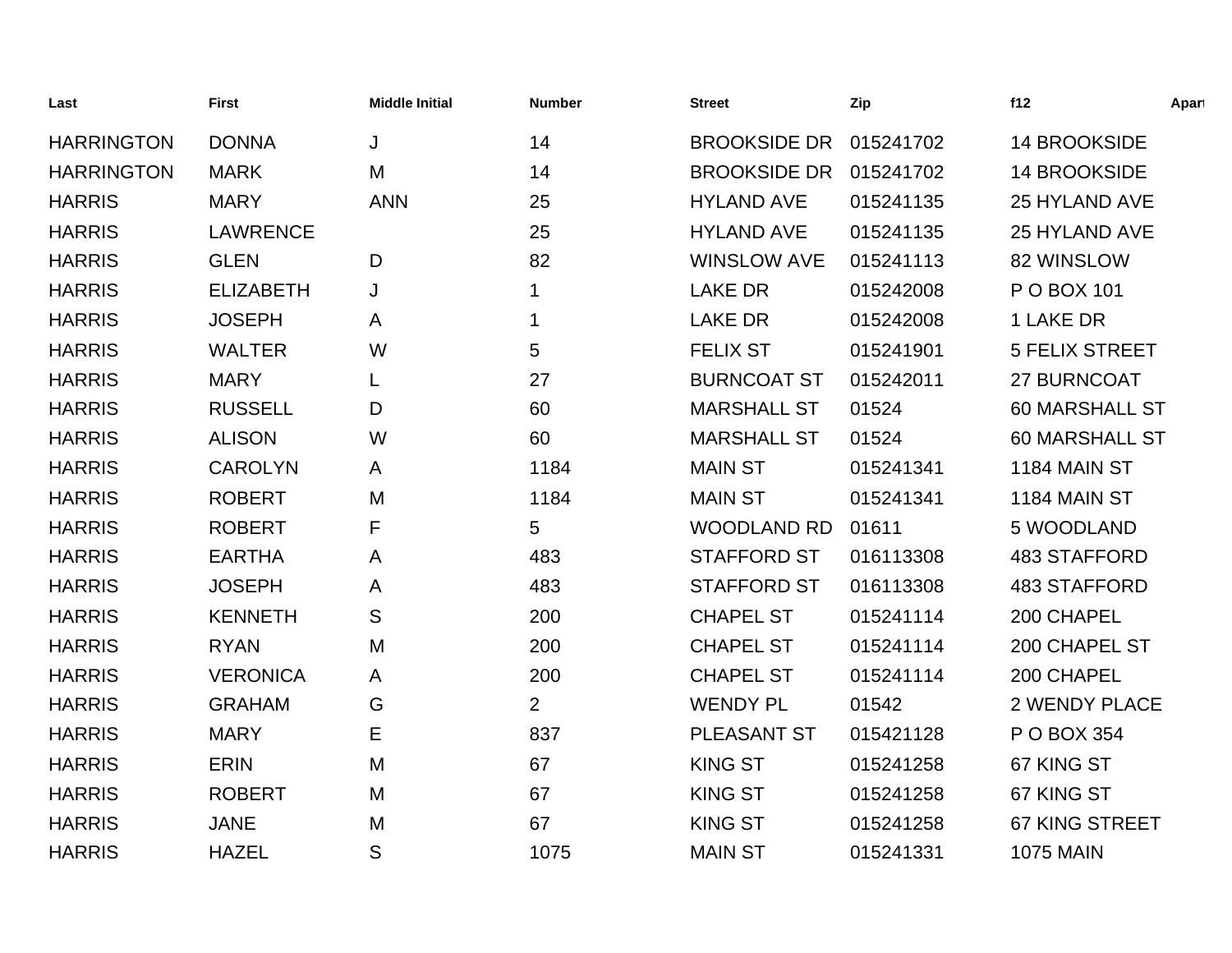| Last            | <b>First</b>     | <b>Middle Initial</b> | <b>Number</b> | <b>Street</b>       | Zip       | f12                  | Apart |
|-----------------|------------------|-----------------------|---------------|---------------------|-----------|----------------------|-------|
| <b>HARRIS</b>   | <b>KATHLEEN</b>  |                       | 568           | <b>PINE ST</b>      | 015242211 | <b>568 PINE</b>      |       |
| <b>HARRISON</b> | <b>JOHN</b>      | A                     | 1.            | <b>SHADY LN</b>     | 015241920 | <b>1 SHADY LN</b>    |       |
| <b>HART</b>     | <b>MICHELLE</b>  | A                     | 30            | <b>WARREN AVE</b>   | 015241320 | <b>30 WARREN AVE</b> |       |
| <b>HART</b>     | <b>JOEL</b>      | G                     | 30            | <b>WARREN AVE</b>   | 015241320 | <b>30 WARREN AVE</b> |       |
| <b>HART</b>     | <b>STEVEN</b>    | P                     | 350           | <b>RAWSON ST</b>    | 015242024 | 350 RAWSON ST        |       |
| <b>HARTMAN</b>  | <b>WANDA</b>     | J                     | 3             | <b>SOUTH ST EXT</b> | 01611     | 3 SOUTH              |       |
| <b>HARTNESS</b> | <b>ASHLEY</b>    | A                     | 886           | <b>MAIN ST</b>      | 015241310 | 886 MAIN ST          |       |
| <b>HARTNESS</b> | <b>DANA</b>      | M                     | 886           | <b>MAIN ST</b>      | 015241310 | <b>886 MAIN</b>      |       |
| <b>HARTNESS</b> | <b>JOSHUA</b>    | M                     | 886           | <b>MAIN ST</b>      | 015241310 | 886 MAIN ST          |       |
| <b>HARTNESS</b> | <b>DONNA</b>     | M                     | 886           | <b>MAIN ST</b>      | 015241310 | <b>886 MAIN</b>      |       |
| <b>HARTNETT</b> | <b>CAROL</b>     | A                     | 60            | <b>BURNCOAT LN</b>  | 015242010 | 60 BURNCOAT          |       |
| <b>HARTNETT</b> | <b>PETER</b>     | F                     | 60            | <b>BURNCOAT LN</b>  | 015242010 | 60 BURNCOAT          |       |
| <b>HARTNETT</b> | <b>ROSEMARY</b>  |                       | 491           | <b>WHITTEMORE</b>   | 01524     | 491                  |       |
| <b>HARTNETT</b> | <b>ANN</b>       | Е                     | 9             | <b>SUNSET DR</b>    | 015241709 | 9 SUNSET DRIVE       |       |
| <b>HARTNETT</b> | <b>JOHN</b>      | P                     | 9             | <b>SUNSET DR</b>    | 015241709 | 9 SUNSET DRIVE       |       |
| <b>HARTNETT</b> | <b>DANIEL</b>    | P                     | 35            | <b>GROVE ST</b>     | 015241506 | 35 GROVE             |       |
| <b>HARTNETT</b> | <b>DEBORAH</b>   | A                     | 35            | <b>GROVE ST</b>     | 015241506 | 35 GROVE ST          |       |
| <b>HARTNETT</b> | <b>KEVIN</b>     | Е                     | 35            | <b>GROVE ST</b>     | 015241506 | 35 GROVE             |       |
| <b>HARTNETT</b> | <b>MAUREEN</b>   | A                     | 35            | <b>GROVE ST</b>     | 015241506 | 35 GROVE             |       |
| <b>HARTNETT</b> | <b>PATRICIA</b>  | A                     | 35            | <b>GROVE ST</b>     | 015241506 | 35 GROVE             |       |
| <b>HARTNETT</b> | <b>EDWARD</b>    | J                     | 35            | <b>GROVE ST</b>     | 015241506 | 35 GROVE             |       |
| <b>HARTZ</b>    | <b>MARTHA</b>    | J                     | 333           | <b>MAIN ST</b>      | 016113142 | 333 MAIN ST          |       |
| <b>HARTZ</b>    | <b>PAUL</b>      | $\mathsf{R}$          | 333           | <b>MAIN ST</b>      | 016113142 | <b>333 MAIN</b>      |       |
| <b>HARTZ</b>    | <b>ELIZABETH</b> | M                     | 8             | <b>HAMMOND ST</b>   | 015421011 | 8 HAMMOND ST         |       |
| <b>HARTZ</b>    | <b>DAVID</b>     | W                     | 8             | <b>HAMMOND ST</b>   | 015421011 | <b>8 HAMMOND ST</b>  |       |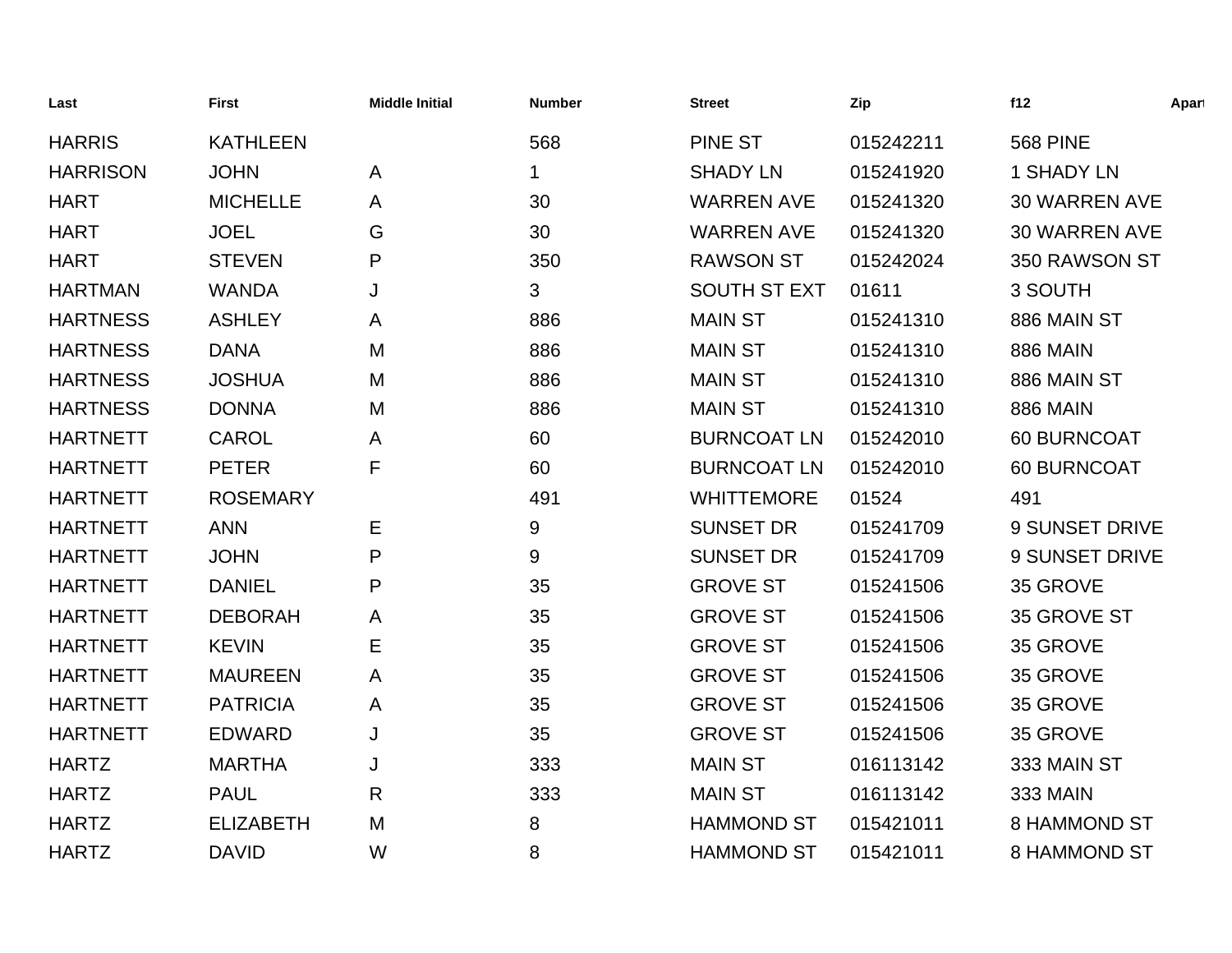| Last            | <b>First</b>     | <b>Middle Initial</b> | <b>Number</b>  | <b>Street</b>          | Zip       | f12                 | Apart |
|-----------------|------------------|-----------------------|----------------|------------------------|-----------|---------------------|-------|
| <b>HASS</b>     | <b>ROGER</b>     | K                     | 121            | MCCARTHY AVE 016113268 |           | 121MCCARTHY         |       |
| <b>HASS</b>     | <b>NOREEN</b>    | $\mathsf{C}$          | 121            | MCCARTHY AVE 016113268 |           | <b>121 MCCARTHY</b> |       |
| <b>HASSETT</b>  | <b>JESSICA</b>   |                       | 184            | <b>RIVER ST</b>        | 015421104 | 184 RIVER ST        |       |
| <b>HASSETT</b>  | <b>JOHN</b>      | F                     | 184            | <b>RIVER ST</b>        | 015421104 | 184 RIVER ST        |       |
| <b>HASSETT</b>  | <b>KATHLEEN</b>  | G                     | 184            | <b>RIVER ST</b>        | 015421104 | 184 RIVER ST        |       |
| <b>HASSETT</b>  | <b>APRIL</b>     | L                     | 149            | PETER SALEM            | 015241209 | 149 PETER           |       |
| <b>HASSETT</b>  | <b>MICHELLE</b>  | L                     | 149            | PETER SALEM            | 015241209 | 149 PETER           |       |
| <b>HASSETT</b>  | <b>KATHLEEN</b>  | Е                     | 149            | PETER SALEM            | 015241209 | 149 PETER           |       |
| <b>HASTINGS</b> | <b>WALTER</b>    | P                     | $\overline{7}$ | <b>MONTEREY DR</b>     | 016113017 | 7 MONTEREY          |       |
| <b>HASTINGS</b> | <b>DAVID</b>     | P                     | $\mathbf 1$    | <b>ELMWOOD AVE</b>     | 016113318 | 1 ELMWOOD           |       |
| <b>HATHAWAY</b> | <b>INGRID</b>    | A                     | 13             | <b>PARKER ST</b>       | 01542     | P O BOX 376         |       |
| <b>HATHAWAY</b> | <b>VAUGHN</b>    | N                     | 13             | <b>PARKER ST</b>       | 01542     | P O BOX 376         |       |
| <b>HATHAWAY</b> | <b>HEIDI</b>     | J                     | 11             | <b>SPRING ST</b>       | 015241513 | 11 SPRING ST        |       |
| <b>HATSTAT</b>  | <b>WILLIAM</b>   | A                     | 218            | <b>CHARLTON ST</b>     | 015421114 | 218 CHARLTON        |       |
| <b>HATSTAT</b>  | <b>KATHLEEN</b>  | A                     | 218            | <b>CHARLTON ST</b>     | 015421114 | 218 CHARLTON        |       |
| <b>HAWES</b>    | <b>CAROLE</b>    | A                     | 18             | <b>CARLETON RD</b>     | 015421144 | <b>18 CARLETON</b>  |       |
| <b>HAWES</b>    | <b>RICHARD</b>   | $\mathsf{C}$          | 18             | <b>CARLETON RD</b>     | 015421144 | <b>18 CARLETON</b>  |       |
| <b>HAWES</b>    | <b>WILLIAM</b>   | $\mathsf C$           | 18             | <b>CARLETON RD</b>     | 015421144 | <b>18 CARLETON</b>  |       |
| <b>HAY</b>      | <b>ALDONA</b>    | A                     | 30             | PLEASANT ST            | 015241448 | <b>30 PLEASANT</b>  |       |
| <b>HAYES</b>    | <b>DONNA</b>     | L                     | 34             | <b>LAKE SARGENT</b>    | 015241102 | P O BOX 225         |       |
| <b>HAYES</b>    | <b>SHANE</b>     | M                     | 34             | <b>LAKE SARGENT</b>    | 015241102 | <b>PO BOX 225</b>   |       |
| <b>HAYES</b>    | <b>TRAVIS</b>    | J                     | 34             | <b>LAKE SARGENT</b>    | 015241102 | <b>BX 225</b>       |       |
| <b>HAYES</b>    | <b>JAMES</b>     | W                     | 34             | <b>LAKE SARGENT</b>    | 015241102 | P O BOX 225         |       |
| <b>HAYES</b>    | <b>CHRISTINA</b> | L                     | 32             | <b>MAYFLOWER</b>       | 015241608 | <b>32 MAYFLOWER</b> |       |
| <b>HAYES</b>    | <b>WALTER</b>    | J                     | 32             | <b>MAYFLOWER</b>       | 015241608 | 32 MAYFLOWER        |       |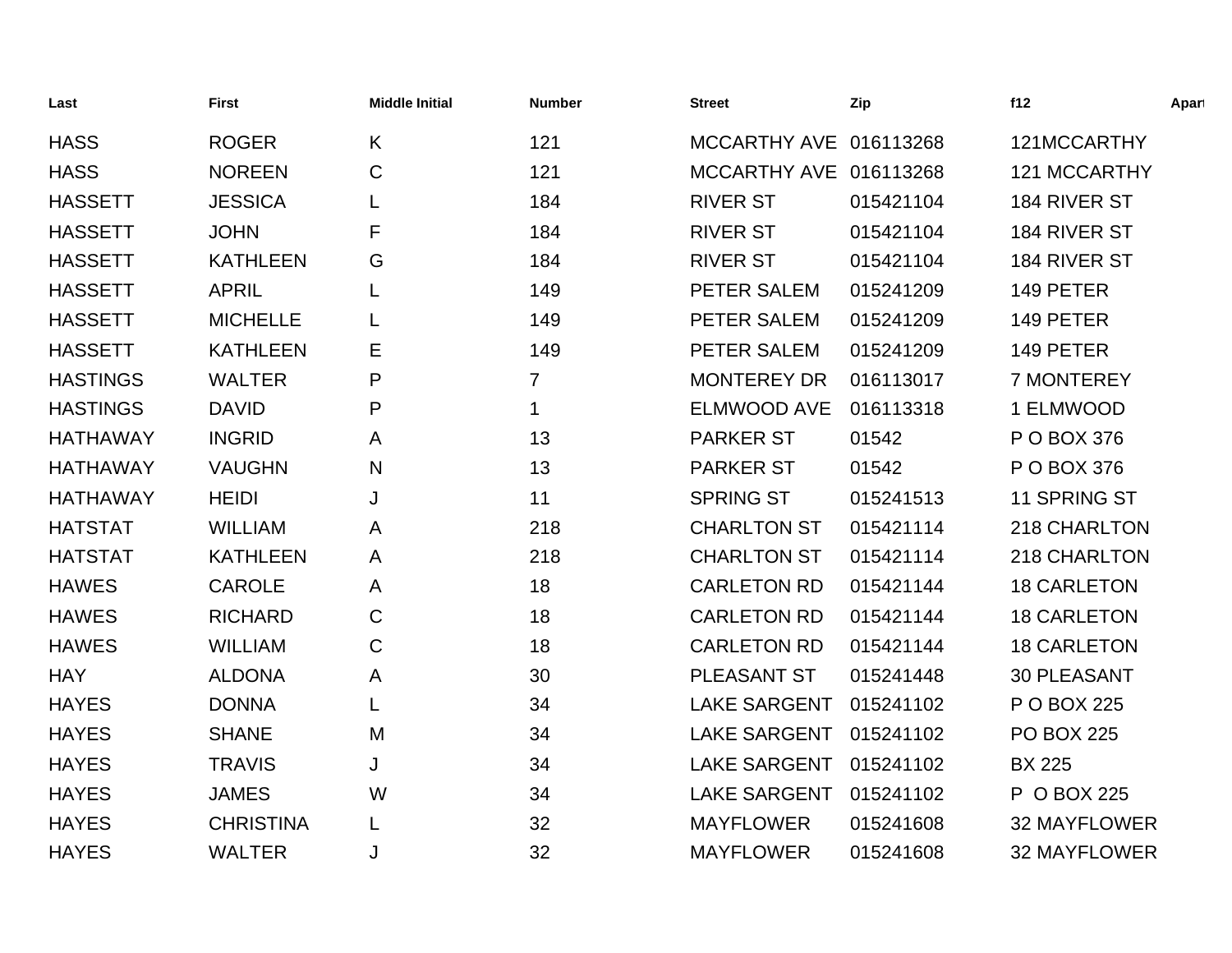| Last              | <b>First</b>     | <b>Middle Initial</b> | <b>Number</b>  | <b>Street</b>       | Zip       | f12                   | Apart |
|-------------------|------------------|-----------------------|----------------|---------------------|-----------|-----------------------|-------|
| <b>HAYES</b>      | <b>GWYNETH</b>   | Е                     | 207            | GREENVILLE ST 01524 |           | <b>207 GREENVILLE</b> |       |
| <b>HAYNES</b>     | <b>LISA</b>      | A                     | 1671           | <b>MAIN ST</b>      | 015241924 | 1671 MAIN ST          | 10    |
| <b>HAYNES</b>     | <b>BEVERLY</b>   | J                     | 154            | PETER SALEM         | 015241210 | 154 PETER             |       |
| <b>HAZELHURST</b> | <b>DENISE</b>    | A                     | 29             | <b>LEELA LN</b>     | 01542     | 29 LEELA LN           |       |
| <b>HAZELHURST</b> | <b>KERRY</b>     | F                     | 29             | <b>LEELA LN</b>     | 01542     | 29 LEELA LN           |       |
| <b>HAZZARD</b>    | <b>ROBERT</b>    | E                     | 114            | <b>MANNVILLE ST</b> | 015241123 |                       |       |
| <b>HEALY</b>      | <b>GRACE</b>     | A                     | 1090           | <b>STAFFORD ST</b>  | 01542     | <b>PO BOX 453</b>     |       |
| <b>HEARN</b>      | <b>PAUL</b>      | F                     | $\overline{7}$ | PINE RIDGE DR       | 015242013 | 7 PINE RIDGE DR       |       |
| <b>HEATH</b>      | <b>BONNIE</b>    | L                     | 513            | <b>MAIN ST</b>      | 016113041 | 513 MAIN ST           |       |
| <b>HEBERT</b>     | <b>GERALDINE</b> | H                     | 369            | <b>STAFFORD ST</b>  | 016113352 | 369 STAFFORD          |       |
| <b>HEBERT</b>     | <b>HENRY</b>     | P                     | 369            | <b>STAFFORD ST</b>  | 016113352 | 369 STAFFORD          |       |
| <b>HEBERT</b>     | <b>LINDA</b>     | Е                     | 27             | <b>ELMWOOD AVE</b>  | 016113318 | 27 ELMWOOD            |       |
| <b>HEBERT</b>     | <b>ROBERT</b>    | H                     | 27             | <b>ELMWOOD AVE</b>  | 016113318 | 27 ELMWOOD            |       |
| <b>HEBERT</b>     | <b>KATHERINE</b> | т                     | 39             | <b>BOYD ST</b>      | 016113248 | 39 BOYD               |       |
| <b>HEBERT</b>     | <b>HOWARD</b>    | $\circ$               | 39             | <b>BOYD ST</b>      | 016113248 | 39 BOYD               |       |
| <b>HEBERT</b>     | <b>VIRGINIA</b>  | A                     | 111            | <b>AUBURN ST</b>    | 016113223 | 111 AUBURN            |       |
| <b>HEBERT</b>     | <b>RICHARD</b>   | P                     | 111            | <b>AUBURN ST</b>    | 016113223 | 111 AUBURN            |       |
| <b>HEBERT</b>     | <b>SHIRLEY</b>   | т                     | 6              | <b>KING CT</b>      | 015242002 | 6 KING CT             |       |
| <b>HEBERT</b>     | <b>ERNEST</b>    | A                     | 6              | <b>KING CT</b>      | 015242002 | <b>6 KING COURT</b>   |       |
| <b>HEDGE</b>      | <b>LINDA</b>     | A                     | 748            | <b>STAFFORD ST</b>  | 01542     | 748 STAFFORD          |       |
| <b>HEDGE</b>      | <b>KATHERINE</b> | A                     | 20             | <b>KING ST EXT</b>  | 015241706 | 20 KING STREET        |       |
| <b>HEDLUND</b>    | <b>AMBER</b>     | L                     | 9              | <b>LEHIGH RD</b>    | 01524     | P O BOX 372           |       |
| <b>HEDLUND</b>    | <b>AUTUMN</b>    | D                     | 28             | <b>FAIRVIEW DR</b>  | 015242145 | <b>28 FAIRVIEW DR</b> |       |
| <b>HEDLUND</b>    | <b>GAIL</b>      |                       | 28             | <b>FAIRVIEW DR</b>  | 015242145 | <b>28 FAIRVIEW</b>    |       |
| <b>HELIE</b>      | <b>NORMAND</b>   | J.P.                  | 369            | <b>STAFFORD ST</b>  | 016113352 | 369 STAFFORD          |       |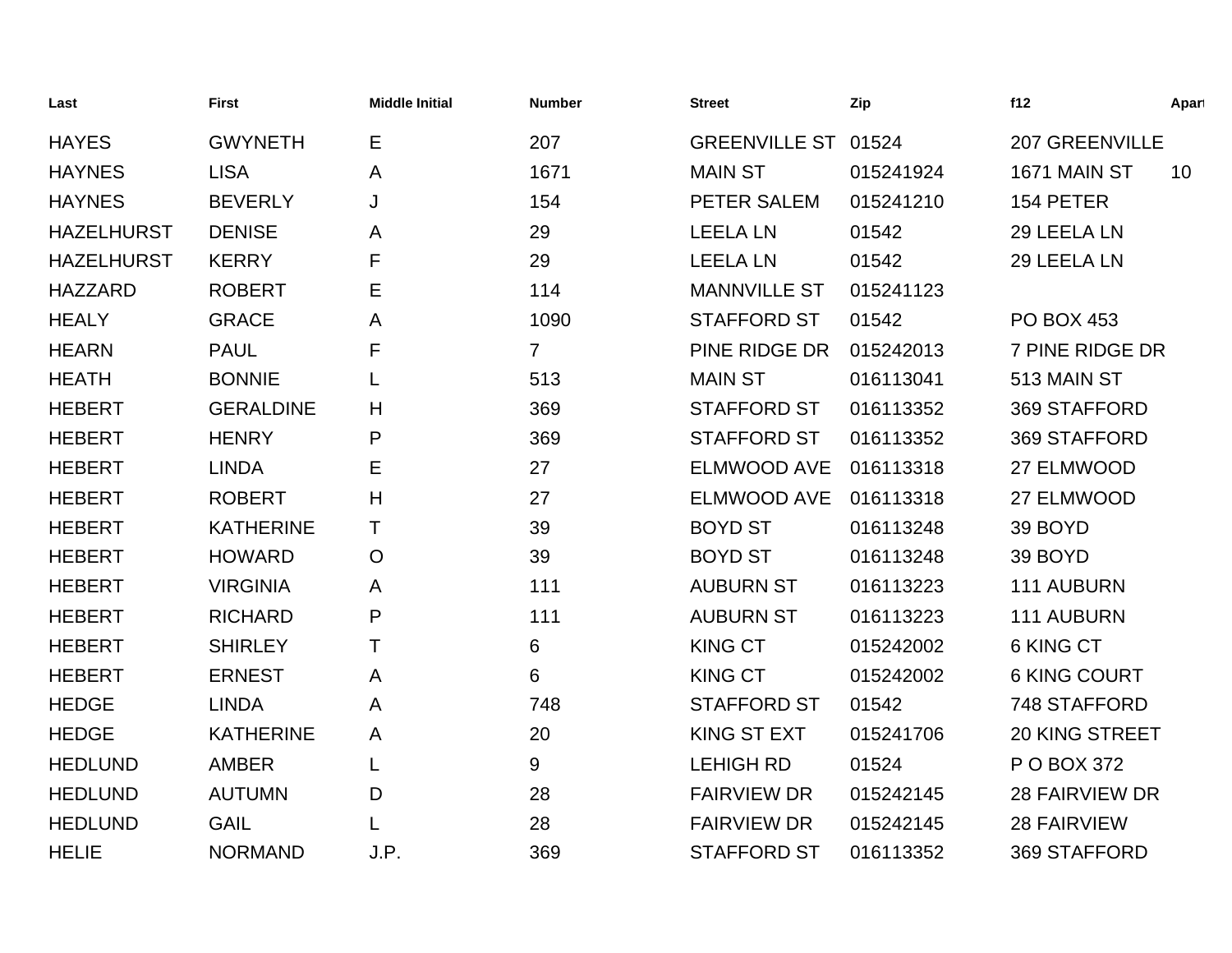| Last               | <b>First</b>     | <b>Middle Initial</b> | <b>Number</b>  | <b>Street</b>                   | Zip       | f12                  | Apart  |
|--------------------|------------------|-----------------------|----------------|---------------------------------|-----------|----------------------|--------|
| <b>HELIE</b>       | <b>CHRISTINE</b> | M                     | 369            | <b>STAFFORD ST</b>              | 016113352 | 369 STAFFORD         |        |
| <b>HELLSTROM</b>   | <b>CORRINE</b>   | M                     | $\overline{2}$ | <b>FAIRVIEW DR</b>              | 01524     | 2 FAIRVIEW DR        |        |
| <b>HELLSTROM</b>   | <b>JAY</b>       | P                     | $\overline{2}$ | <b>FAIRVIEW DR</b>              | 01524     | 2 FAIRVIEW DR        |        |
| <b>HENDERSON</b>   | <b>MAUREEN</b>   | $\mathsf C$           | 8              | <b>BURNCOAT LN</b>              | 01524     | <b>8 BURNCOAT LN</b> |        |
| <b>HENDERSON</b>   | <b>CHARLES</b>   | D                     | 8              | <b>BURNCOAT LN</b>              | 01524     | <b>8 BURNCOAT LN</b> |        |
| <b>HENDERSON</b>   | <b>ADELAIDE</b>  |                       | 164            | <b>CHARLTON ST</b>              | 015421014 | <b>164 CHARLTON</b>  |        |
| <b>HENDERSON</b>   | <b>ELAINE</b>    | M                     | 7              | <b>BUNKER HILL RD 015241203</b> |           | <b>7 BUNKER HILL</b> |        |
| <b>HENDERSON</b>   | <b>EDITH</b>     | M                     | $\overline{7}$ | <b>BUNKER HILL RD 015241203</b> |           | <b>7 BUNKER HILL</b> |        |
| <b>HENDRICKSON</b> | <b>DONNA</b>     | J                     | 69             | MCCARTHY AVE 016113252          |           | 69 MCCARTHY          |        |
| <b>HENDRICKSON</b> | <b>PETER</b>     | A                     | 69             | MCCARTHY AVE 016113252          |           | 69 MCCARTHY          |        |
| <b>HENNESSEY</b>   | <b>REGINA</b>    | A                     | 318            | <b>RIVER ST</b>                 | 015241728 | 318 RIVER ST         |        |
| <b>HENNESSY</b>    | <b>EILEEN</b>    | A                     | 344            | <b>MAIN ST</b>                  | 016113139 | 344 MAIN ST          |        |
| <b>HENNESSY</b>    | <b>FRANCES</b>   | X                     | 344            | <b>MAIN ST</b>                  | 016113139 | 344 MAIN ST          |        |
| <b>HENNESSY</b>    | <b>LUANN</b>     |                       | 201            | <b>AUBURN ST</b>                | 016113328 | 201 AUBURN           |        |
| <b>HENNESSY</b>    | <b>DENNIS</b>    | Е                     | 201            | <b>AUBURN ST</b>                | 016113328 | 201 AUBURN           |        |
| <b>HENNESSY</b>    | <b>DIANA</b>     | M                     | 13             | LAURELWOOD                      | 015241205 |                      |        |
| <b>HENNESSY</b>    | <b>JOHN</b>      | A                     | 30             | PLEASANT ST                     | 015241440 | <b>30 PLEASANT</b>   | 6C     |
| <b>HENRIQUEZ</b>   | <b>ROBIN</b>     | M                     | 96             | <b>AUBURN ST</b>                | 01611     | 96 AUBURN ST         |        |
| <b>HENRY</b>       | <b>ELIZABETH</b> | A                     | $\overline{2}$ | <b>CHARLTON ST</b>              | 015421016 | 2 CHARLTON           |        |
| <b>HENRY</b>       | <b>RONALD</b>    | L                     | $\overline{2}$ | <b>CHARLTON ST</b>              | 015421016 | 2 CHARLTON           |        |
| <b>HENZE</b>       | <b>EDWARD</b>    | D                     | 13             | <b>CHARLTON ST</b>              | 015421015 | <b>13 CHARLTON</b>   |        |
| <b>HEPP</b>        | <b>PAULA</b>     | J                     | 75             | <b>HUNTOON</b>                  | 01524     | <b>75 HUNTOON</b>    | $3-05$ |
| <b>HERBST</b>      | $\mathsf{C}$     | <b>SHERRI</b>         | 710            | <b>WHITTEMORE</b>               | 015241844 | 710                  |        |
| <b>HERBST</b>      | <b>MARK</b>      | W                     | 710            | <b>WHITTEMORE</b>               | 015241844 | 710                  |        |
| <b>HERMAN</b>      | <b>KATHLEEN</b>  | A                     | 370            | <b>MARSHALL ST</b>              | 015241815 | 370 MARSHALL         |        |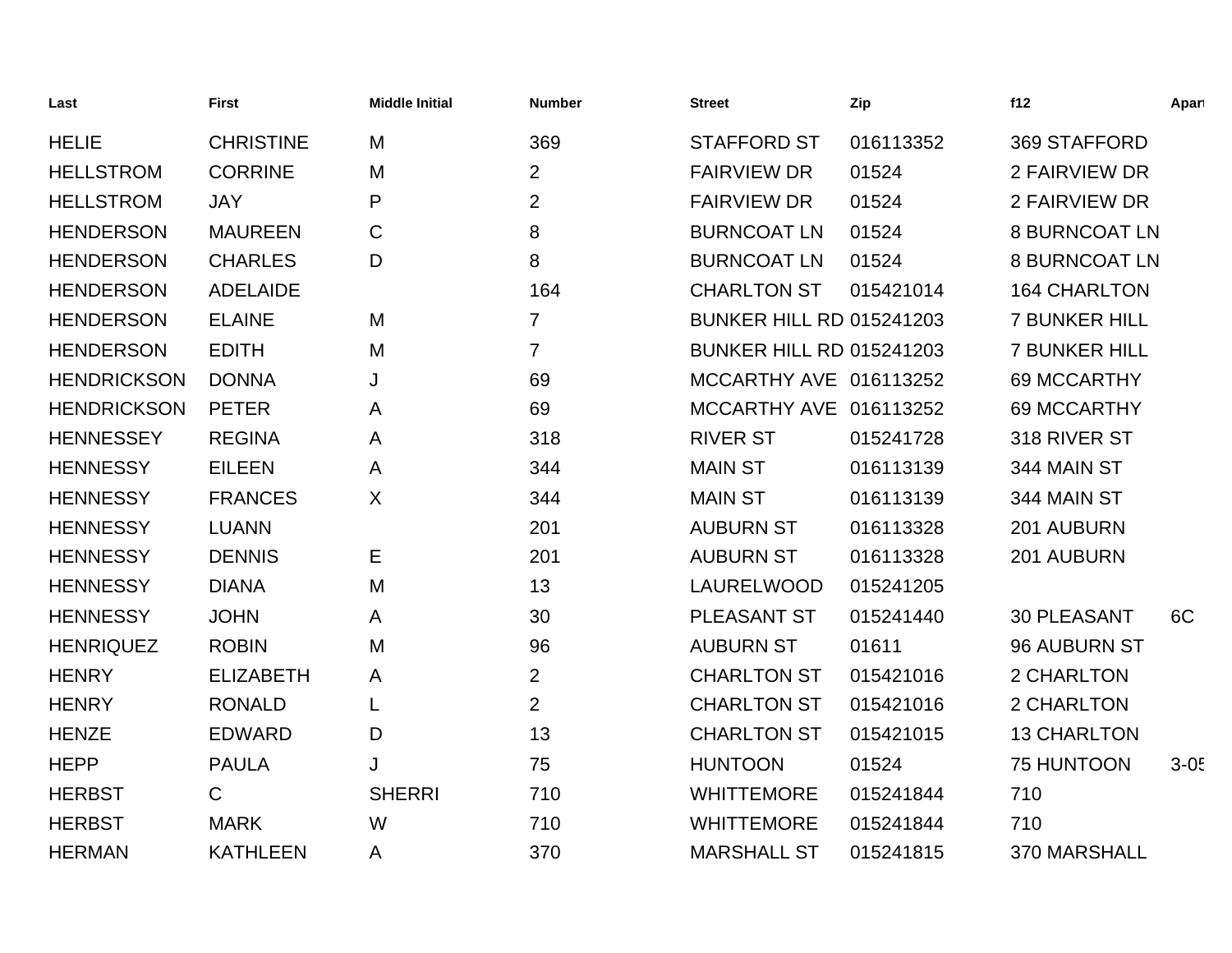| Last               | <b>First</b>     | <b>Middle Initial</b> | <b>Number</b> | <b>Street</b>       | Zip       | f12                   | Apart |
|--------------------|------------------|-----------------------|---------------|---------------------|-----------|-----------------------|-------|
| <b>HERMAN</b>      | <b>JAMES</b>     | M                     | 326           | <b>PLEASANT ST</b>  | 015241424 | 326 PLEASANT          |       |
| <b>HERRERA</b>     | <b>PARMELIA</b>  | L                     | 15            | <b>RIVER ST</b>     | 015421121 | <b>15 RIVER ST</b>    |       |
| <b>HERRERA</b>     | <b>CARL</b>      | C                     | 15            | <b>RIVER ST</b>     | 015421121 | 15 RIVER ST           | 2A    |
| <b>HERRIE</b>      | <b>MARION</b>    | G                     | 1108          | <b>MAIN ST</b>      | 015241349 | <b>1108 MAIN</b>      |       |
| <b>HERRIE</b>      | <b>JAMES</b>     | Н                     | 1073          | <b>MAIN ST</b>      | 015241335 | <b>1073 MAIN</b>      |       |
| <b>HERRING</b>     | <b>EVELYN</b>    | A                     | 1073          | <b>MAIN ST</b>      | 015241336 | <b>1073 MAIN</b>      |       |
| <b>HESCOCK</b>     | <b>DAVID</b>     | P                     | 6             | <b>LEELA LN</b>     | 01542     | <b>6 LEELA LN</b>     |       |
| <b>HESCOCK</b>     | <b>CAROL</b>     | L                     | 6             | <b>LEELA LN</b>     | 01542     |                       |       |
| <b>HESSELTON</b>   | <b>TODD</b>      | Τ                     | 5             | <b>TOWN BEACH</b>   | 01524     | <b>5 TOWN BEACH</b>   | 25    |
| <b>HESSELTON</b>   | <b>MARK</b>      | W                     | 5             | <b>TOWN BEACH</b>   | 01524     | <b>5 TOWN BEACH</b>   | 25    |
| <b>HESSELTON</b>   | <b>JEFFREY</b>   | J                     | 100           | <b>CLARK ST</b>     | 01542     | 100 CLARK ST          |       |
| <b>HESSELTON</b>   | <b>NANCY</b>     | J                     | 100           | <b>CLARK ST</b>     | 01542     | 100 CLARK ST          |       |
| <b>HESSELTON</b>   | <b>ALBERT</b>    | H                     | 100           | <b>CLARK ST</b>     | 01542     | 100 CLARK ST          |       |
| <b>HESTAD</b>      | <b>ROBYN</b>     |                       | 3             | <b>ATWOOD TERR</b>  | 016113330 | 3 ATWOOD              |       |
| <b>HETHERMAN</b>   | <b>FRANCIS</b>   | R                     | 1184          | <b>MAIN ST</b>      | 015241102 | <b>1184 MAIN</b>      |       |
| <b>HIBBARD</b>     | <b>LAUREN</b>    | L                     | 117           | <b>TOWTAID ST</b>   | 016113230 | <b>117 TOWTAID ST</b> |       |
| <b>HIBBARD</b>     | <b>ADAM</b>      | P                     | 37            | <b>LAKE VIEW DR</b> | 015242115 | 37 LAKE VIEW          |       |
| <b>HICKEY</b>      | <b>DOROTHY</b>   | R                     | 184           | <b>AUBURN ST</b>    | 016113220 | <b>184 AUBURN ST</b>  |       |
| <b>HICKEY</b>      | <b>MICHAEL</b>   | Τ                     | 184           | <b>AUBURN ST</b>    | 016113220 | <b>184 AUBURN ST</b>  |       |
| <b>HICKEY</b>      | <b>KATHLEEN</b>  |                       | 1             | <b>WENDY PL</b>     | 01542     | 1 WENDY PL            |       |
| <b>HICKEY</b>      | <b>MAUREEN</b>   | L                     | 8             | PLEASANT ST         | 015241438 | 8 PLEASANT            |       |
| <b>HICKEY</b>      | <b>JUDITH</b>    | A                     | 8             | <b>PLEASANT ST</b>  | 015241438 | 8 PLEASANT            |       |
| <b>HICKEY</b>      | <b>SUSAN</b>     | P                     | 47            | <b>PLEASANT ST</b>  | 015241401 | <b>47 PLEASANT</b>    |       |
| <b>HICKS</b>       | <b>CHRISTINE</b> | A                     | 15            | <b>MARSHALL ST</b>  | 015241006 | <b>15 MARSHALL</b>    |       |
| <b>HIDENFELTER</b> | <b>SANDRA</b>    | Α                     | $\mathsf 9$   | <b>FOLSOM ST</b>    | 016113316 | 9 FOLSOM              |       |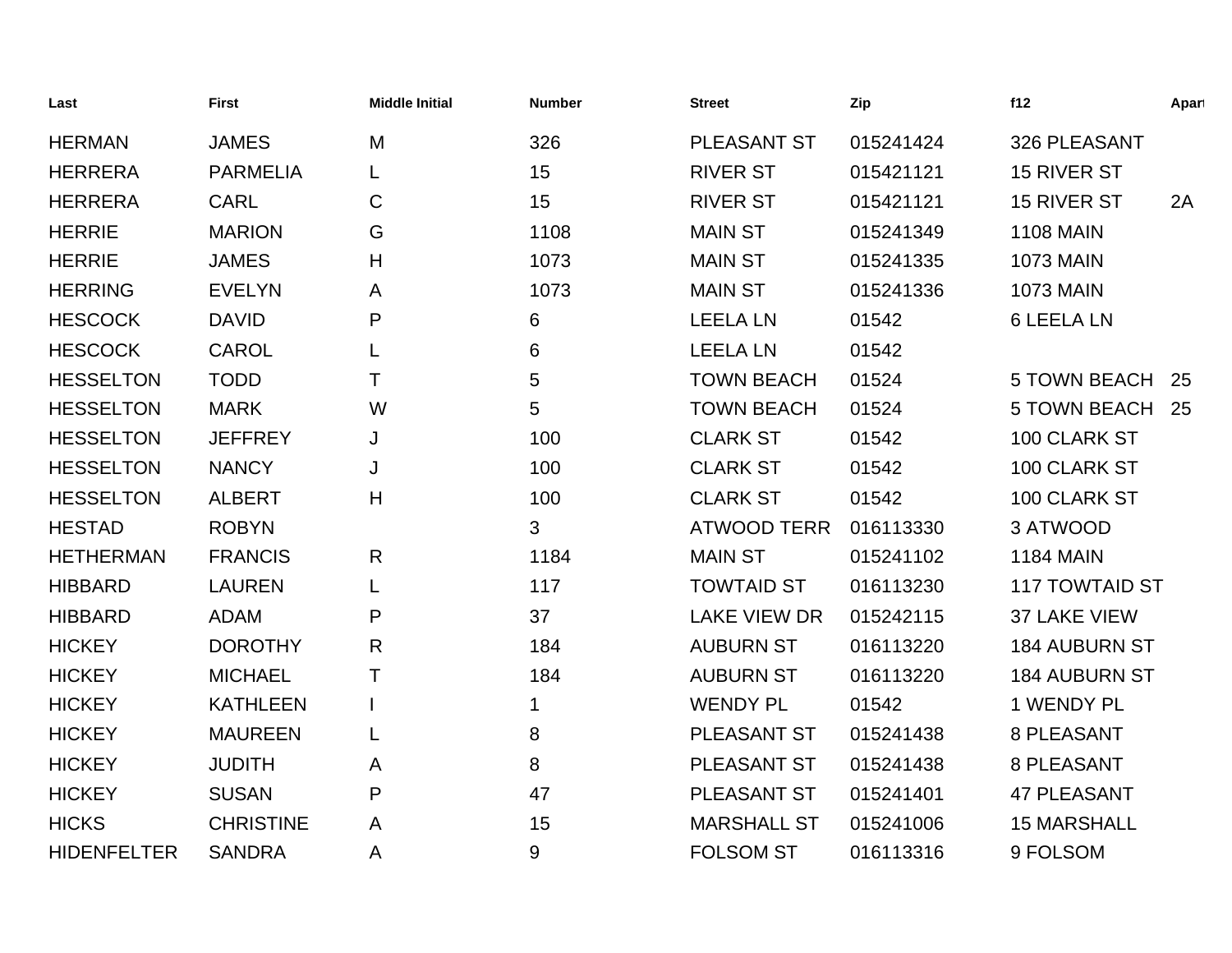| Last               | <b>First</b>     | <b>Middle Initial</b> | <b>Number</b>  | <b>Street</b>          | Zip       | f12                 | Apart |
|--------------------|------------------|-----------------------|----------------|------------------------|-----------|---------------------|-------|
| <b>HIDENFELTER</b> | <b>PAUL</b>      | D                     | 9              | <b>FOLSOM ST</b>       | 016113316 | 9 FOLSOM            |       |
| <b>HIGGINS</b>     | <b>MICHAEL</b>   | т                     | 12             | <b>GLEASON WAY</b>     | 015241302 | 12 GLEASON          |       |
| <b>HIGGINS</b>     | <b>DUANE</b>     | $\mathsf{R}$          | 42             | <b>MANNVILLE ST</b>    | 015241123 | <b>42 MANNVILLE</b> |       |
| <b>HIGGINS</b>     | <b>SONJA</b>     | F                     | 42             | <b>MANNVILLE ST</b>    | 015241123 | <b>42 MANNVILLE</b> |       |
| <b>HIGGINS</b>     | <b>ROBERT</b>    | L                     | 42             | <b>MANNVILLE ST</b>    | 015241123 | <b>42 MANNVILLE</b> |       |
| <b>HIGGINS</b>     | <b>DEBBIE</b>    | J                     | 450            | <b>PINE ST</b>         | 015242211 | <b>450 PINE</b>     |       |
| <b>HIGGINS</b>     | <b>ELLIOTT</b>   | $\mathsf C$           | 450            | <b>PINE ST</b>         | 015242211 | <b>450 PINE</b>     |       |
| <b>HIGGINS</b>     | <b>SUSAN</b>     | Е                     | 14             | BIRCHWOOD DR 015241631 |           | 14 BIRCHWOOD        |       |
| <b>HIGGINS</b>     | <b>DAVID</b>     | W                     | 14             | BIRCHWOOD DR 015241631 |           | <b>14 BIRCHWOOD</b> |       |
| <b>HILL</b>        | <b>SHAROL</b>    | J                     | 1887           | <b>MAIN ST</b>         | 01524     | <b>PO BOX 368</b>   |       |
| <b>HILL</b>        | <b>JAMES</b>     | Н                     | 1887           | <b>MAIN ST</b>         | 01524     | <b>PO BOX 368</b>   |       |
| <b>HILL</b>        | <b>JASON</b>     | A                     | $\overline{2}$ | <b>VICTOR AVE</b>      | 015241248 | 2 VICTOR            |       |
| <b>HILL</b>        | <b>JEANNE</b>    | M                     | $\overline{2}$ | <b>VICTOR AVE</b>      | 015241248 | 2 VICTOR            |       |
| <b>HILL</b>        | <b>STEPHANIE</b> | A                     | $\overline{2}$ | <b>VICTOR AVE</b>      | 015241248 | 2 VICTOR AVE        |       |
| <b>HILL</b>        | <b>EDWARD</b>    | A                     | $\overline{2}$ | <b>VICTOR AVE</b>      | 015241248 | 2 VICTOR            |       |
| <b>HILL</b>        | <b>BOBBYJOE</b>  |                       | 12             | BIRCHWOOD DR 015241631 |           | <b>12 BIRCHWOOD</b> |       |
| <b>HILL</b>        | <b>RITA</b>      | $\mathsf C$           | 12             | BIRCHWOOD DR 015241631 |           | <b>12 BIRCHWOOD</b> |       |
| <b>HILL</b>        | <b>JEFFREY</b>   | $\mathsf C$           | 25             | <b>KING CT</b>         | 015242005 | 25 KING COURT       |       |
| <b>HILL</b>        | <b>CHRISTINE</b> | A                     | 25             | <b>KING CT</b>         | 015242005 | 25 KING CT          |       |
| <b>HILLS</b>       | <b>KAREN</b>     | Ε                     | $\overline{2}$ | <b>LAFLASH LN</b>      | 01524     | 2 LAFLASH LN        |       |
| <b>HILLS</b>       | <b>THOMAS</b>    | A                     | $\overline{2}$ | <b>LAFLASH LN</b>      | 01524     | 2 LAFLASH LN        |       |
| <b>HIPPERT</b>     | <b>BRIAN</b>     | Е                     | 3              | <b>BURNCOAT ST</b>     | 015242011 | <b>BX 262</b>       |       |
| <b>HIPPERT</b>     | <b>MAUREEN</b>   | $\mathsf{A}$          | 3              | <b>BURNCOAT ST</b>     | 015242011 | P O BOX 262         |       |
| <b>HIPPERT</b>     | <b>GERALD</b>    | $\mathsf{R}$          | 3              | <b>BURNCOAT ST</b>     | 015242011 | P O BOX 262         |       |
| <b>HISOIRE</b>     | <b>WILFRED</b>   | J                     | 82             | <b>MANNVILLE ST</b>    | 015241123 | 82 MANNVILLE        |       |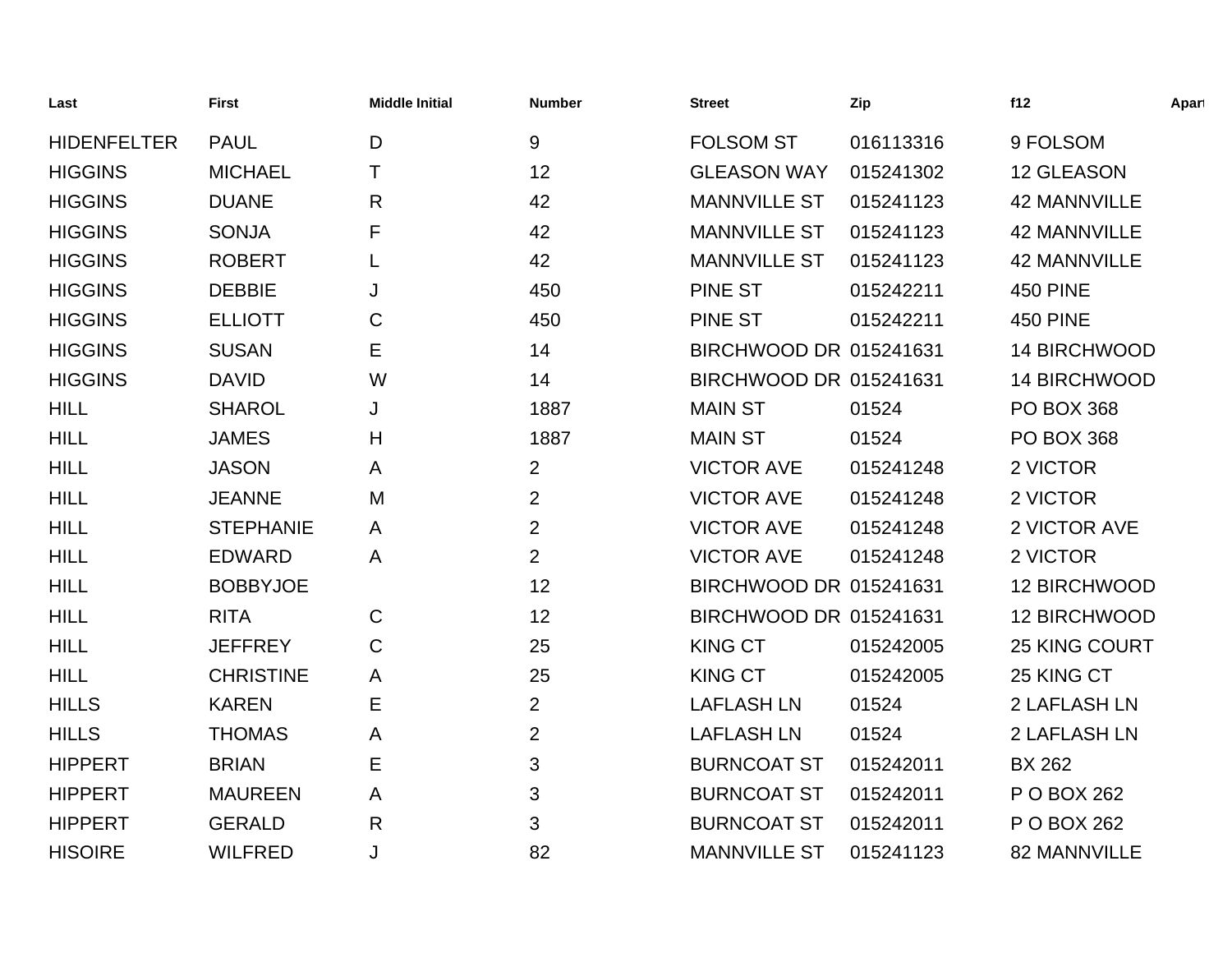| Last             | <b>First</b>    | <b>Middle Initial</b> | <b>Number</b>  | <b>Street</b>          | Zip       | f12                 | Apart          |
|------------------|-----------------|-----------------------|----------------|------------------------|-----------|---------------------|----------------|
| <b>HOBBY</b>     | <b>AMANDA</b>   |                       | 407            | <b>PINE ST</b>         | 015241628 | 407 PINE ST         |                |
| <b>HOBBY</b>     | <b>DENISE</b>   |                       | 407            | <b>PINE ST</b>         | 015241628 | <b>407 PINE</b>     |                |
| <b>HOBBY</b>     | <b>JESSICA</b>  |                       | 407            | <b>PINE ST</b>         | 015241628 | <b>407 PINE</b>     |                |
| <b>HOBBY</b>     | <b>SARAH</b>    | L                     | 407            | <b>PINE ST</b>         | 015241628 |                     |                |
| <b>HOBBY</b>     | <b>MARK</b>     |                       | 407            | <b>PINE ST</b>         | 015241628 | <b>407 PINE</b>     |                |
| <b>HODGERNEY</b> | <b>KAREN</b>    | Е                     | $\overline{2}$ | <b>STONE RIDGE</b>     | 01524     | 2 STONE RIDGE       |                |
| <b>HODGERNEY</b> | <b>NORMAN</b>   | L                     | $\overline{2}$ | <b>STONE RIDGE</b>     | 01524     | 2 STONE RIDGE       |                |
| <b>HODGSON</b>   | <b>KENNETH</b>  | W                     | 11             | BIRCHWOOD DR 015241630 |           | 11 BIRCHWOOD        |                |
| <b>HODGSON</b>   | <b>KENNETH</b>  | W                     | 11             | BIRCHWOOD DR 015241630 |           | 11 BIRCHWOOD        |                |
| <b>HODGSON</b>   | <b>DOROTHY</b>  | P                     | 11             | BIRCHWOOD DR 015241630 |           | 11 BIRCHWOOD        |                |
| <b>HOEY</b>      | <b>KATHLEEN</b> |                       | 6              | <b>MAYFLOWER</b>       | 015241612 | <b>6 MAYFLOWER</b>  |                |
| <b>HOEY</b>      | <b>PATRICIA</b> | A                     | 6              | <b>MAYFLOWER</b>       | 015241612 | <b>6 MAYFLOWER</b>  |                |
| <b>HOEY</b>      | <b>LOIS</b>     | A                     | 6              | <b>MAYFLOWER</b>       | 015241612 | <b>6 MAYFLOWER</b>  |                |
| <b>HOGAN</b>     | <b>WILLIAM</b>  | F                     | 73             | <b>BURNCOAT LN</b>     | 015242009 | <b>73 BURNCOAT</b>  |                |
| <b>HOKANSON</b>  | <b>ESTHER</b>   | D                     | 13             | <b>WINSLOW AVE</b>     | 015241110 | 13 WINSLOW          |                |
| <b>HOLLAND</b>   | <b>BRIAN</b>    | Τ                     | 46             | <b>AUBURN ST</b>       | 016113222 | <b>46 AUBURN ST</b> |                |
| <b>HOLLEY</b>    | <b>ROBERT</b>   | H                     |                | <b>ELMWOOD AVE</b>     | 016113318 | 1 ELMWOOD           |                |
| <b>HOLLYER</b>   | <b>MARK</b>     | G                     | 1144           | <b>MAIN ST</b>         | 015241349 | <b>1144 MAIN ST</b> | $\overline{2}$ |
| <b>HOLMES</b>    | <b>CARMEN</b>   | M                     | 451            | <b>BOND ST</b>         | 015242038 | <b>PO BOX 457</b>   |                |
| <b>HOLMES</b>    | <b>RONALD</b>   | P                     | 451            | <b>BOND ST</b>         | 015242038 | <b>PO BOX 457</b>   |                |
| <b>HOLMES</b>    | <b>NAYLA</b>    |                       | 9              | <b>OLD STAFFORD</b>    | 015421229 | P O BOX 415         |                |
| <b>HOLMES</b>    | <b>MARK</b>     |                       | 9              | <b>OLD STAFFORD</b>    | 015421229 | P O BOX 415         |                |
| <b>HOLMES</b>    | <b>JEAN</b>     | A                     | 4              | <b>CHESNAR DR</b>      | 016113214 | <b>4 CHESNAR</b>    |                |
| <b>HOLMES</b>    | <b>RONALD</b>   | K                     | 4              | <b>CHESNAR DR</b>      | 016113214 | 4 CHESNAR           |                |
| <b>HOLMES</b>    | <b>JEAN</b>     | M                     | 6              | <b>OLD STAFFORD</b>    | 015421229 | 6 OLD               |                |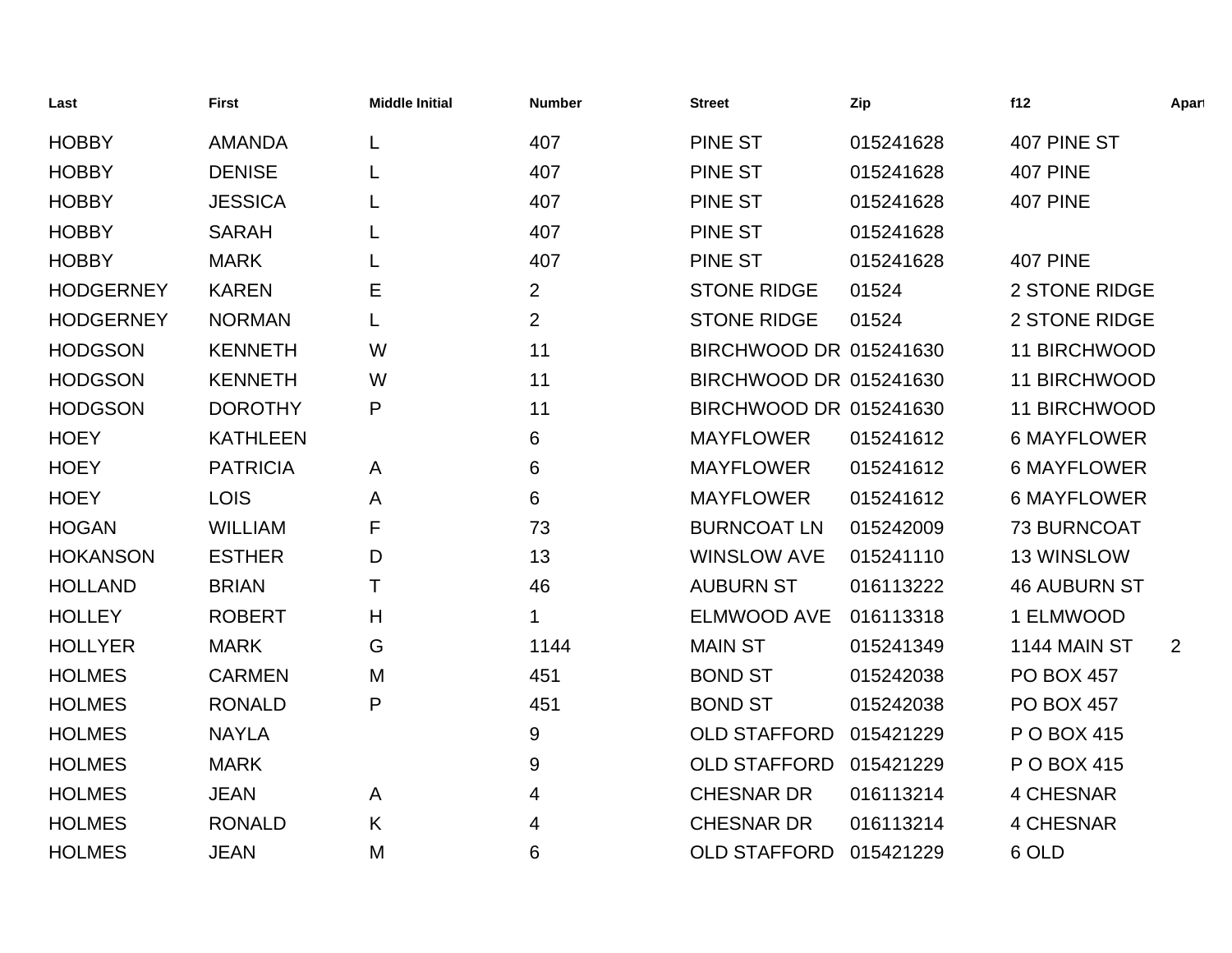| Last              | <b>First</b>     | <b>Middle Initial</b> | <b>Number</b>  | <b>Street</b>          | Zip       | f12                  | Apart |
|-------------------|------------------|-----------------------|----------------|------------------------|-----------|----------------------|-------|
| <b>HOLMES</b>     | <b>MATTHEW</b>   | L                     | 6              | <b>OLD STAFFORD</b>    | 015421229 | 6 OLD                |       |
| <b>HOOGASIAN</b>  | <b>PEARL</b>     | M                     | 68             | <b>WAITE ST</b>        | 015241129 | 68 WAITE             |       |
| <b>HOPKINS</b>    | <b>CHARLES</b>   | J                     | 92             | <b>RAWSON ST</b>       | 015242034 | 92 RAWSON            |       |
| <b>HOPKINS</b>    | <b>DIANE</b>     | M                     | 92             | <b>RAWSON ST</b>       | 015242034 | 92 RAWSON            |       |
| <b>HOPKINS</b>    | <b>MARLA</b>     | $\mathsf{R}$          | 1296           | <b>MAIN ST</b>         | 01524     | 1296 MAIN ST         | B     |
| <b>HORNE</b>      | <b>EVERETT</b>   | C                     | 76             | <b>GROVE ST</b>        | 015241516 | 76 GROVE             |       |
| <b>HORVATH</b>    | <b>ROSALEE</b>   | Е                     | 205            | <b>GREENVILLE ST</b>   | 01524     | POBOX <sub>64</sub>  |       |
| <b>HORVATH</b>    | <b>BERT</b>      | A                     | 205            | GREENVILLE ST 01524    |           | POBOX <sub>64</sub>  |       |
| <b>HOULE</b>      | <b>RONALD</b>    | A                     | 121            | <b>MARSHALL ST</b>     | 015241009 | 121 MARSHALL         |       |
| <b>HOULE</b>      | <b>DIANE</b>     | M                     | 121            | <b>MARSHALL ST</b>     | 015241009 | 121 MARSHALL         |       |
| <b>HOULE</b>      | <b>KATHERINE</b> | M                     | 4              | <b>MERRICK ST</b>      | 016113311 | <b>4 MERRICK</b>     |       |
| <b>HOULE</b>      | <b>SHIRLEY</b>   | M                     | 5              | <b>BROOKSIDE DR</b>    | 015241701 | 5 BROOKSIDE          |       |
| <b>HOULE</b>      | <b>ROBERT</b>    |                       | 5              | <b>BROOKSIDE DR</b>    | 015241701 | 5 BROOKSIDE          |       |
| <b>HOULE</b>      | <b>RONALD</b>    | H                     | 11             | <b>SALMINEN DR</b>     | 015242217 | <b>11 SALMINEN</b>   |       |
| <b>HOUSTON</b>    | <b>SUSAN</b>     | J                     | 22             | <b>WATER ST</b>        | 015241322 | 22 WATER             |       |
| <b>HOVAGIMIAN</b> | <b>JOANNE</b>    | т                     | 81             | <b>BURNCOAT LN</b>     | 015242009 | 81 BURNCOAT          |       |
| <b>HOVAGIMIAN</b> | <b>MARK</b>      | S                     | 81             | <b>BURNCOAT LN</b>     | 015242009 | 81 BURNCOAT          |       |
| <b>HOVAGIMIAN</b> | <b>MICHAEL</b>   | M                     | 50             | <b>PINE AVE</b>        | 016113016 | 50 PINE AVENUE       |       |
| <b>HOVAGIMIAN</b> | <b>AMY</b>       | E                     | 50             | <b>PINE AVE</b>        | 016113016 | 50 PINE AVE          |       |
| <b>HOWARD</b>     | <b>NICOLE</b>    | M                     | 114            | MCCARTHY AVE 016113262 |           | 114 MCCARTHY         |       |
| <b>HOWARD</b>     | <b>PATRICK</b>   | J                     | 114            | MCCARTHY AVE 016113262 |           | 114 MCCARTHY         |       |
| <b>HOWARD</b>     | <b>PAMELA</b>    |                       | $\overline{2}$ | <b>WEST ST</b>         | 016113118 | <b>2 WEST STREET</b> |       |
| <b>HOWARD</b>     | <b>DAVID</b>     | D                     | $\overline{2}$ | <b>WEST ST</b>         | 016113118 | <b>2 WEST STREET</b> |       |
| <b>HOWARD</b>     | <b>THERESA</b>   | D                     | 41             | <b>BOYD ST</b>         | 01611     | 41 BOYD ST           |       |
| <b>HOWARD</b>     | <b>ROBERT</b>    | W                     | 41             | <b>BOYD ST</b>         | 01611     | 41 BOYD ST           |       |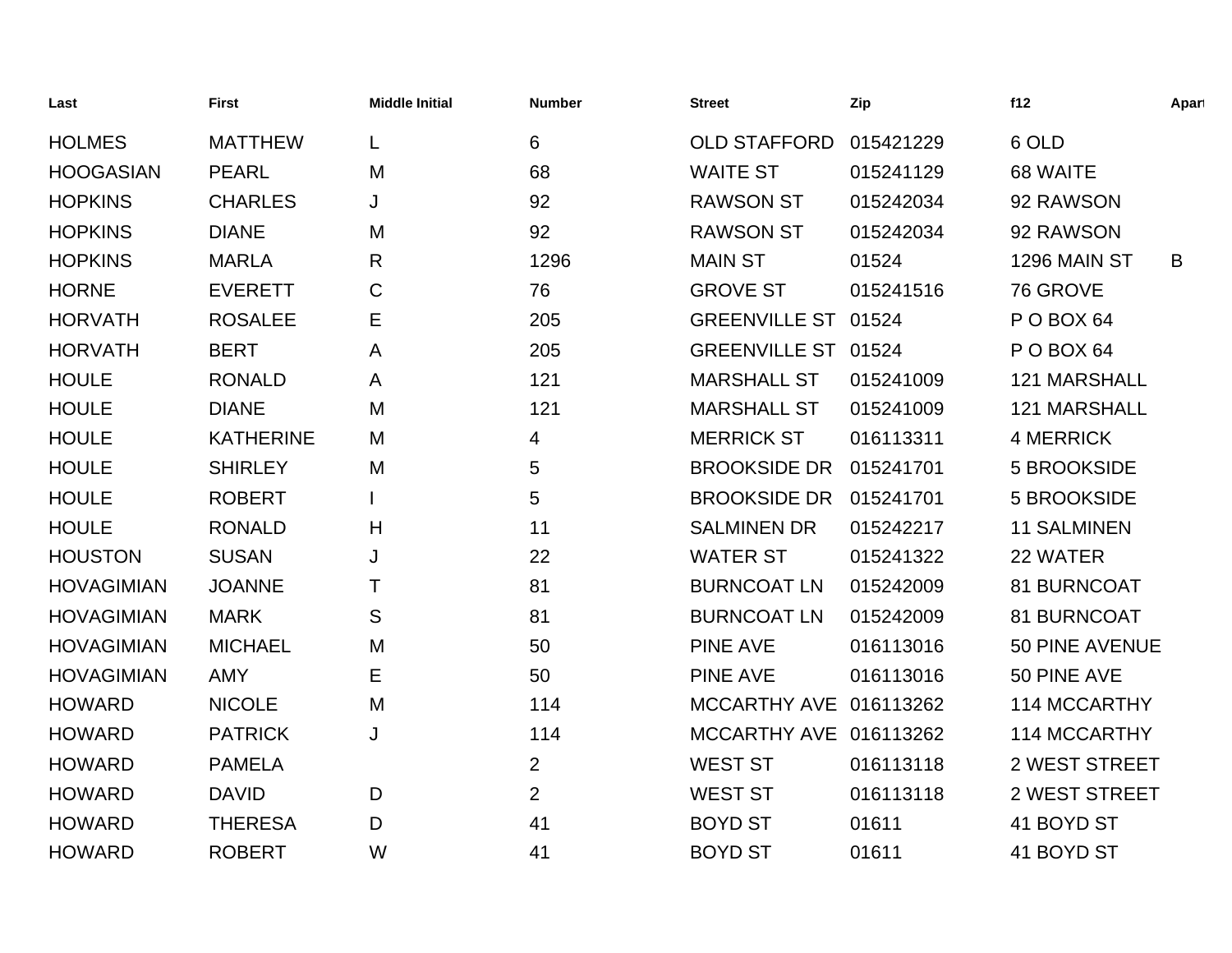| Last             | <b>First</b>     | <b>Middle Initial</b> | <b>Number</b>  | <b>Street</b>                   | Zip       | f12                   | Apart |
|------------------|------------------|-----------------------|----------------|---------------------------------|-----------|-----------------------|-------|
| <b>HOWE</b>      | <b>DIANN</b>     | B                     | 148            | <b>WHITE BIRCH ST 015241823</b> |           | 148 WHITE             |       |
| <b>HOWE</b>      | <b>NATHAN</b>    | P                     | 148            | <b>WHITE BIRCH ST 015241823</b> |           | 148 WHITE             |       |
| <b>HOWE</b>      | <b>KEVIN</b>     | P                     | 148            | <b>WHITE BIRCH ST 015241823</b> |           | 148 WHITE             |       |
| <b>HOWE</b>      | <b>CHARLES</b>   | Е                     | 1762           | <b>MAIN ST</b>                  | 015241917 | <b>1762 MAIN</b>      |       |
| <b>HUARD</b>     | <b>KEVIN</b>     | J                     | 75             | <b>HUNTOON</b>                  | 01524     | <b>BX 623</b>         |       |
| <b>HUARD</b>     | <b>JUDITH</b>    | A                     | 54             | <b>PINE ST</b>                  | 015241616 | 54 PINE STREET        |       |
| <b>HUARD</b>     | <b>ALEXIS</b>    | N                     | 140            | <b>CHARLES ST</b>               | 015242157 | <b>140 CHARLES ST</b> |       |
| <b>HUARD</b>     | <b>CHRISTINA</b> | S                     | 140            | <b>CHARLES ST</b>               | 015242157 | 140 CHARLES           |       |
| <b>HUARD</b>     | <b>TRAVIS</b>    | S                     | 140            | <b>CHARLES ST</b>               | 015242157 | <b>140 CHARLES ST</b> |       |
| <b>HUARD</b>     | <b>ROBIN</b>     | R                     | 140            | <b>CHARLES ST</b>               | 015242157 | 140 CHARLES           |       |
| <b>HUELSMAN</b>  | MARY-JANE        | R.                    | 193            | <b>HENSHAW ST</b>               | 015241235 | 193 HENSHAW           |       |
| <b>HUELSMAN</b>  | <b>RANDOLPH</b>  | M                     | 193            | <b>HENSHAW ST</b>               | 015241235 | 193 HENSHAW           |       |
| <b>HUGHES</b>    | <b>STEPHEN</b>   | J                     | 28             | <b>WINSLOW AVE</b>              | 01524     | 28 WINSLOW            |       |
| <b>HUGHES</b>    | MARY-BETH        |                       | 28             | <b>WINSLOW AVE</b>              | 01524     | 28 WINSLOW            |       |
| <b>HULETT</b>    | <b>DENISSE</b>   | <b>MARIE</b>          | $\overline{7}$ | <b>BALDWIN ST</b>               | 015242221 | <b>7 BALDWIN ST</b>   |       |
| <b>HULETT</b>    | <b>DANIEL</b>    | A                     | $\overline{7}$ | <b>BALDWIN ST</b>               | 015242221 | <b>7 BALDWIN ST</b>   |       |
| <b>HULL</b>      | <b>JUDITH</b>    | A                     | 60             | MCCARTHY AVE 016113204          |           | 60 MCCARTHY           |       |
| <b>HULL</b>      | <b>KENNETH</b>   | C                     | 60             | MCCARTHY AVE 016113204          |           | 60 MCCARTHY           |       |
| <b>HUMPHRIES</b> | <b>ISABELLE</b>  | Τ                     | 15             | <b>WEST ST</b>                  | 016113116 | 15 WEST               |       |
| <b>HUNT</b>      | <b>ANN</b>       | M                     | 1888           | <b>MAIN ST</b>                  | 015241626 | 1888 MAIN ST          |       |
| <b>HUNT</b>      | <b>BARBARA</b>   |                       | 95             | <b>WAITE ST</b>                 | 015241120 | 95 WAITE              |       |
| <b>HUNT</b>      | <b>PAULA</b>     | F                     | 132            | MCCARTHY AVE 016113262          |           | <b>132 MCCARTHY</b>   |       |
| <b>HUNT</b>      | <b>STEVEN</b>    | $\mathsf{C}$          | 216            | <b>CHARLTON ST</b>              | 015421014 | 216 CHARLTON          |       |
| <b>HUNT</b>      | <b>ROBIN</b>     | M                     | 216            | <b>CHARLTON ST</b>              | 015421014 | 216 CHARLTON          |       |
| <b>HUNTING</b>   | <b>GERALD</b>    | Η                     | 24             | <b>CRICKLEWOOD</b>              | 015241619 | 24                    |       |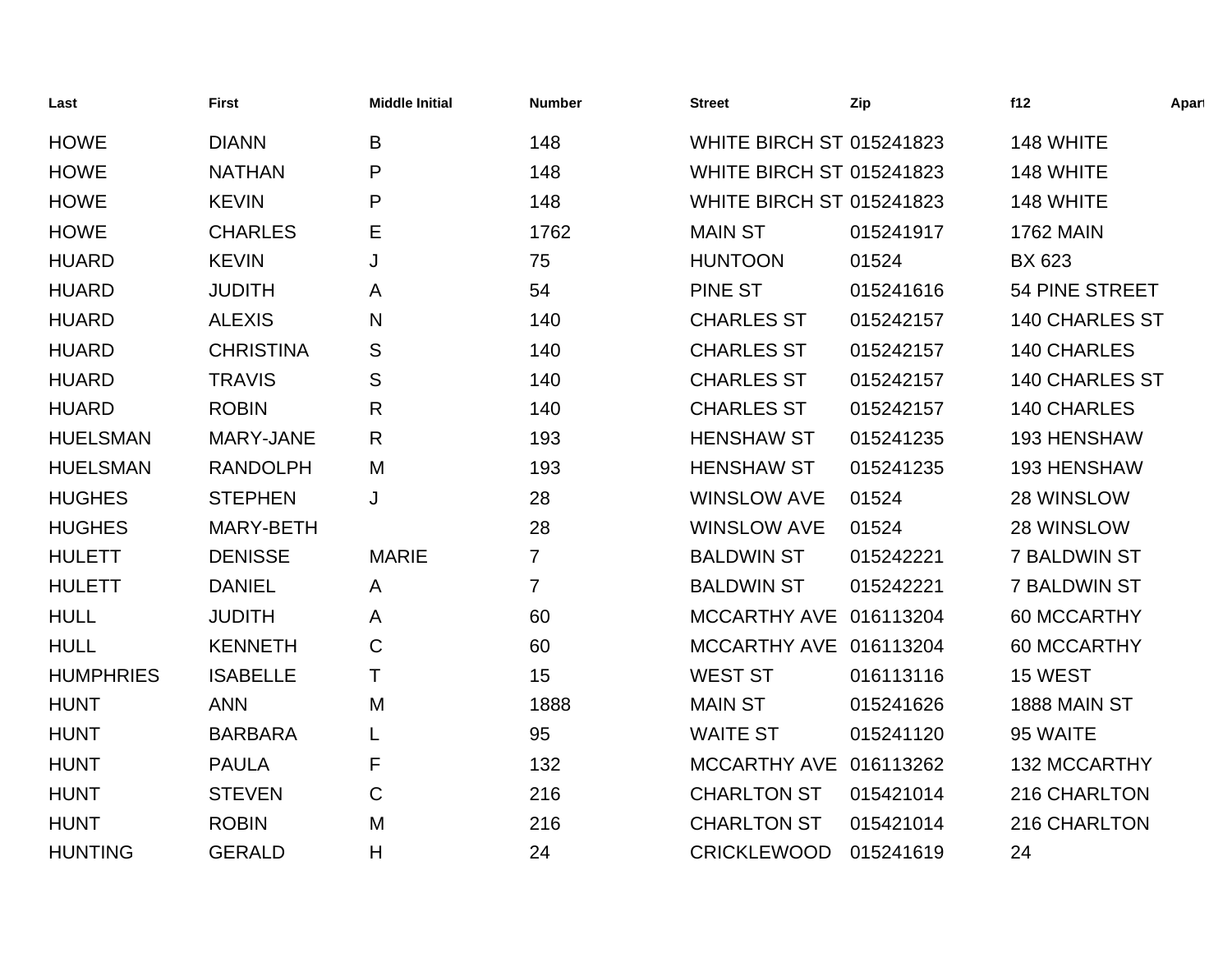| Last              | <b>First</b>     | <b>Middle Initial</b> | <b>Number</b> | <b>Street</b>      | Zip       | f12                   | Apart |
|-------------------|------------------|-----------------------|---------------|--------------------|-----------|-----------------------|-------|
| <b>HUNTOON</b>    | <b>MARY</b>      | Е                     | 32            | <b>BURNCOAT ST</b> | 015242012 | 32 BURNCOAT           |       |
| <b>HUNTOON</b>    | <b>WARREN</b>    | G                     | 32            | <b>BURNCOAT ST</b> | 015242012 | 32 BURNCOAT           |       |
| <b>HURLEY</b>     | <b>SEAN</b>      | D                     | 11            | <b>MT PLEASANT</b> | 015241212 | <b>11 MT PLEASANT</b> |       |
| <b>HURLEY</b>     | <b>SHERRY</b>    | <b>LEE</b>            | 11            | <b>MT PLEASANT</b> | 015241212 | <b>11 MT PLEASANT</b> |       |
| <b>HURLEY</b>     | <b>MARC</b>      |                       | 11            | <b>MT PLEASANT</b> | 015241212 | <b>11 MT PLEASANT</b> |       |
| <b>HUSSEIN</b>    | <b>EMAD</b>      | D                     | 11            | <b>SOUTH ST</b>    | 016113147 | 11 SOUTH ST           |       |
| <b>HUSSEIN</b>    | <b>EMOD</b>      | G                     | 11            | <b>SOUTH ST</b>    | 016113147 | 11 SOUTH              |       |
| <b>HUSSEIN</b>    | <b>GHAZI</b>     | H                     | 11            | <b>SOUTH ST</b>    | 016113147 | 11 SOUTH              |       |
| <b>HUTCHINS</b>   | <b>MARK</b>      | A                     | 14            | <b>PARKER ST</b>   | 015421009 | 14 PARKER ST          |       |
| <b>HUTCHINS</b>   | <b>MATTHEW</b>   | J                     | 14            | <b>PARKER ST</b>   | 015421009 | <b>14 PARKER</b>      |       |
| <b>HUTCHINS</b>   | <b>MAUREEN</b>   | M                     | 14            | <b>PARKER ST</b>   | 015421009 | <b>14 PARKER ST</b>   |       |
| <b>HUTCHINS</b>   | <b>NORMAN</b>    | F                     | 14            | <b>PARKER ST</b>   | 015421009 | 14 PARKER             |       |
| <b>HUTCHINS</b>   | <b>MARYLOU</b>   |                       | 14            | <b>PARKER ST</b>   | 015421009 | 14 PARKER             |       |
| <b>HUTCHINSON</b> | <b>COREY</b>     | L                     | 61            | <b>FAIRVIEW DR</b> | 015242152 | <b>61 FAIRVIEW DR</b> |       |
| <b>HUTCHINSON</b> | <b>RAYMOND</b>   | S                     | 45            | <b>CRESTWOOD</b>   | 015241601 | <b>45 CRESTWOOD</b>   |       |
| <b>HUTCHINSON</b> | <b>CATHERINE</b> | M                     | 45            | <b>CRESTWOOD</b>   | 015241601 | 45 CRESTWOOD          |       |
| <b>HYLAND</b>     | <b>ROBERT</b>    | M                     | 17            | <b>WHITTEMORE</b>  | 015241122 | <b>17 WHITTEMORE</b>  |       |
| <b>HYLAND</b>     | <b>MARY</b>      | V                     | 17            | <b>WHITTEMORE</b>  | 015241122 | <b>17 WHITTEMORE</b>  |       |
| <b>HYLAND</b>     | <b>ANN</b>       | H                     | 33            | <b>WHITTEMORE</b>  | 015241122 | <b>33 WHITTEMORE</b>  |       |
| <b>HYLAND</b>     | <b>ROCKWOOD</b>  | L                     | 33            | <b>WHITTEMORE</b>  | 015241122 | <b>33 WHITTEMORE</b>  |       |
| <b>HYLAND</b>     | <b>MARILYN</b>   | D                     | 67            | <b>WHITTEMORE</b>  | 015241122 | <b>67 WHITTEMORE</b>  |       |
| <b>HYLAND</b>     | <b>ROCKWOOD</b>  | L                     | 67            | <b>WHITTEMORE</b>  | 015241122 | <b>67 WHITTEMORE</b>  |       |
| <b>HYLAND</b>     | <b>ANNE</b>      | M                     | 175           | <b>PAXTON ST</b>   | 015241107 |                       |       |
| <b>HYLAND</b>     | <b>JOSEPH</b>    | W                     | 175           | <b>PAXTON ST</b>   | 015241107 | 175 PAXTON            |       |
| <b>HYLAND</b>     | <b>OCTAVIA</b>   | A                     | 175           | <b>PAXTON ST</b>   | 015241107 | <b>175 PAXTON</b>     |       |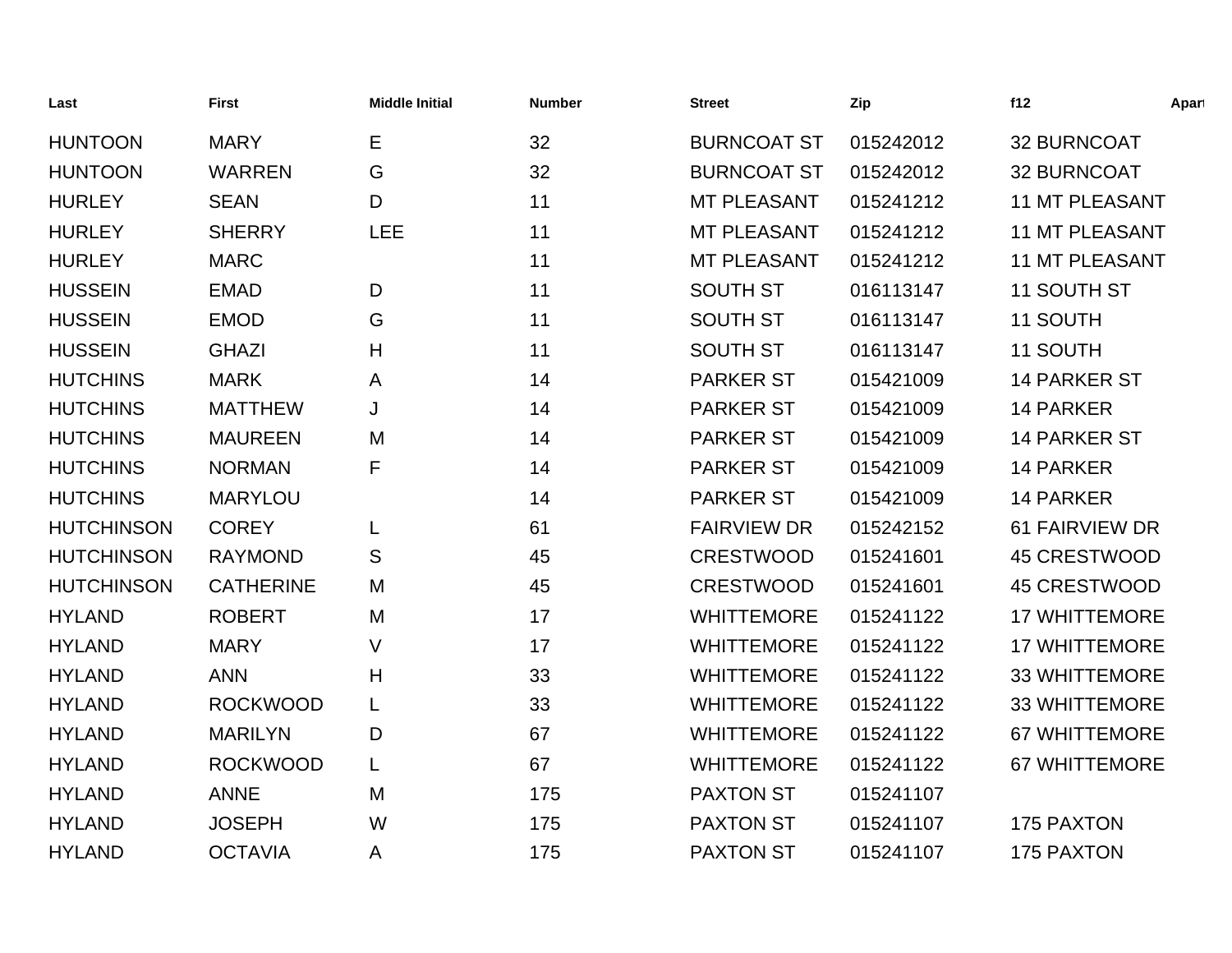| Last              | <b>First</b>     | <b>Middle Initial</b> | <b>Number</b>  | <b>Street</b>       | Zip       | f12                  | Apart |
|-------------------|------------------|-----------------------|----------------|---------------------|-----------|----------------------|-------|
| <b>HYYTIAINEN</b> | <b>MARTHA</b>    |                       | 30             | <b>PLEASANT ST</b>  | 015241448 | <b>30 PLEASANT</b>   |       |
| <b>IAGALLO</b>    | <b>LINDA</b>     | S                     | 18             | <b>CRAIG ST</b>     | 015421002 | <b>18 CRAIG</b>      |       |
| <b>IAGALLO</b>    | <b>MICHAEL</b>   | J                     | 18             | <b>CRAIG ST</b>     | 015421002 | <b>18 CRAIG</b>      |       |
| <b>IANDOLI</b>    | <b>ELIZABETH</b> | Α                     | 13             | <b>LEELA LN</b>     | 015421021 | <b>13 LEELA LANE</b> |       |
| <b>IANDOLI</b>    | <b>CAROLINE</b>  | G                     | 917            | <b>PLEASANT ST</b>  | 015421124 | P O BOX 216          |       |
| <b>IANDOLI</b>    | <b>SHEILA</b>    | Α                     | 24             | <b>LEELA LN</b>     | 015421021 | 24 LEELA LANE        |       |
| <b>IANDOLI</b>    | <b>CHARLES</b>   | F                     | 24             | <b>LEELA LN</b>     | 015421021 | 24 LEELA LANE        |       |
| <b>IANNAZZO</b>   | <b>FRANCES</b>   | A                     | 20             | <b>ACKLEY DR</b>    | 015421017 | 20 ACKLEY DR         |       |
| <b>IANNOLI</b>    | <b>CHARLES</b>   | J                     | $\overline{2}$ | <b>HOWARD TERR</b>  | 016113210 | 2 HOWARD             |       |
| <b>IANNOLI</b>    | <b>JANET</b>     | A                     | $\overline{2}$ | <b>HOWARD TERR</b>  | 016113210 | 2 HOWARD             |       |
| <b>IMBODY</b>     | <b>JOEL</b>      | L                     | 50             | <b>CHAPEL ST</b>    | 016113039 | 50 CHAPEL ST         | 3     |
| <b>IMBODY</b>     | <b>LEONARD</b>   | W                     | 50             | <b>CHAPEL ST</b>    | 016113039 | 50 CHAPEL            |       |
| <b>INGRAM</b>     | <b>BRIAN</b>     | <b>JAMES</b>          | 5              | <b>TOWN BEACH</b>   | 01524     |                      |       |
| <b>IRISH</b>      | <b>NICKERSON</b> | Е                     | 20             | <b>BOTTOMLY AVE</b> | 01611     | 20 BOTTOMLY          |       |
| <b>IRISH</b>      | J                | <b>FORREST</b>        | 27             | <b>KING CT</b>      | 015241354 | 27 KING COURT        |       |
| <b>IRWIN</b>      | <b>GARY</b>      | M                     | 8              | <b>WOODLAND DR</b>  | 01524     | <b>PO BOX 339</b>    |       |
| <b>ISOM</b>       | <b>KELLY</b>     | J                     | 501            | <b>STAFFORD ST</b>  | 01611     | 501 STAFFORD         | 16    |
| <b>ISOM</b>       | <b>RICHEY</b>    | <b>ALLEN</b>          | 501            | <b>STAFFORD ST</b>  | 01611     | 501 STAFFORD         | 16    |
| <b>ISRAELIAN</b>  | <b>KATHY</b>     | A                     | 819            | PLEASANT ST         | 015421128 | 819 PLEASANT         |       |
| <b>ISRAELIAN</b>  | <b>ROSITA</b>    |                       | 819            | PLEASANT ST         | 015421128 | 819 PLEASANT         |       |
| <b>IVEL</b>       | <b>JUDITH</b>    | $\mathsf{C}$          | 130            | PLEASANT ST         | 015241400 | 130 PLEASANT         |       |
| <b>IVEL</b>       | <b>LEONARD</b>   |                       | 130            | <b>PLEASANT ST</b>  | 015241400 | <b>130 PLEASANT</b>  |       |
| <b>JACKMAN</b>    | <b>MARION</b>    | B                     | 1573           | <b>MAIN ST</b>      | 015241916 | P O BOX 92           |       |
| <b>JACKMAN</b>    | <b>WENDELL</b>   | D                     | 1573           | <b>MAIN ST</b>      | 015241916 | P O BOX 92           |       |
| <b>JACKMAN</b>    | <b>EDWARD</b>    | E                     | 184            | <b>PLEASANT ST</b>  | 01524     | <b>184 PLEASANT</b>  |       |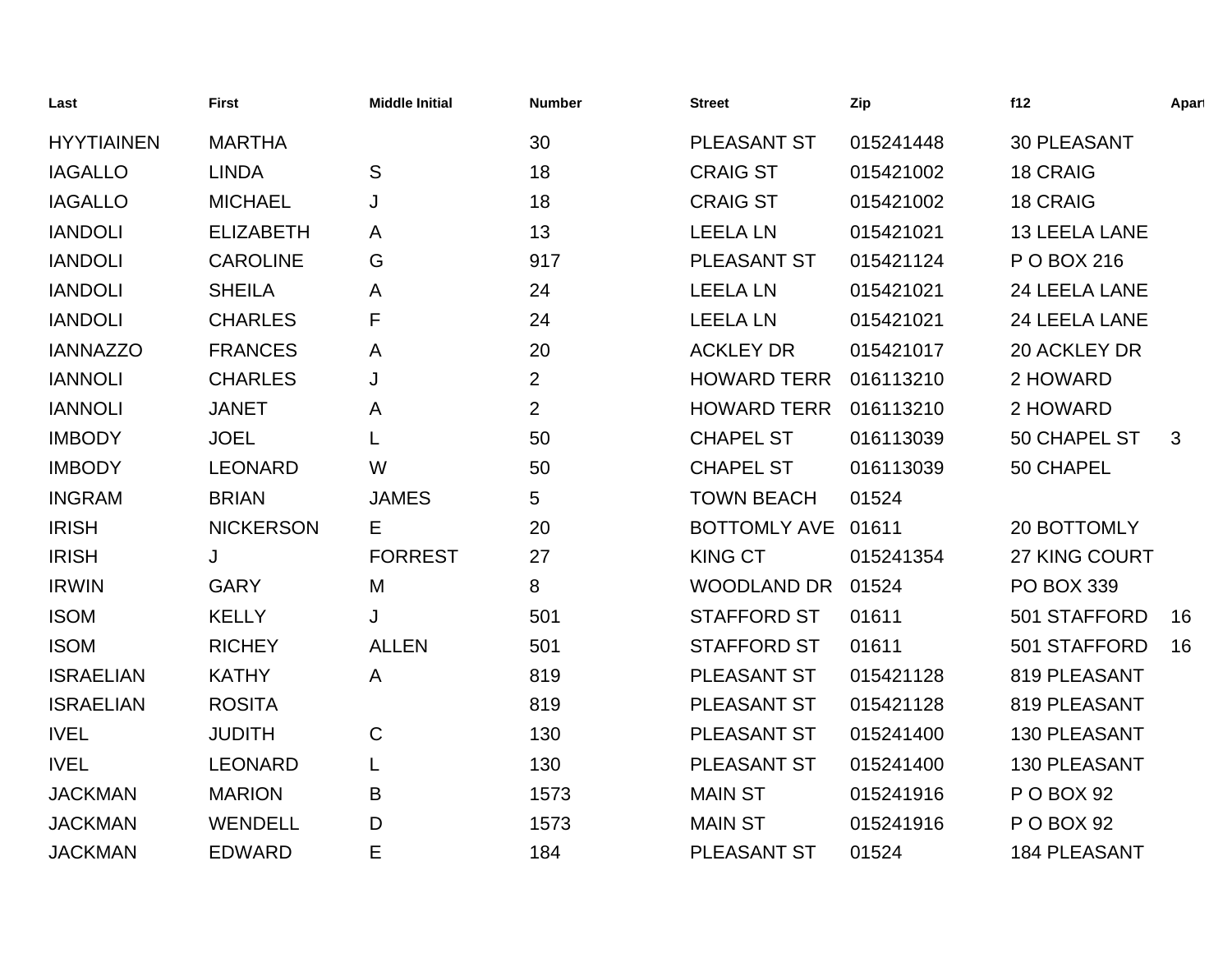| Last            | <b>First</b>     | <b>Middle Initial</b> | <b>Number</b> | <b>Street</b>       | Zip       | f12                   | Apart |
|-----------------|------------------|-----------------------|---------------|---------------------|-----------|-----------------------|-------|
| <b>JACKMAN</b>  | <b>PATRICIA</b>  | R                     | 41            | <b>CRESTWOOD</b>    | 015241601 | 41 CRESTWOOD          |       |
| <b>JACKMAN</b>  | <b>CHARLES</b>   | J                     | 41            | <b>CRESTWOOD</b>    | 015241601 | 41 CRESTWOOD          |       |
| <b>JACKSON</b>  | <b>KENNETH</b>   | H                     | 931           | <b>STAFFORD ST</b>  | 015421203 | 931 STAFFORD          |       |
| <b>JACOBS</b>   | <b>CARRIE</b>    | B                     | 750           | <b>STAFFORD ST</b>  | 01542     | 750 STAFFORD          |       |
| <b>JACOBS</b>   | <b>THOMAS</b>    | D                     | 750           | <b>STAFFORD ST</b>  | 01542     | 750 STAFFORD          |       |
| <b>JACOBSON</b> | <b>LOUISE</b>    | W                     | 330           | <b>STAFFORD ST</b>  | 016113343 | 330 STAFFORD          |       |
| <b>JACQUES</b>  | <b>LISA</b>      | Е                     | 23            | <b>WARREN AVE</b>   | 01524     | <b>23 WARREN AVE</b>  |       |
| <b>JACQUES</b>  | <b>ROBERT</b>    | J                     | 73            | <b>WAITE ST</b>     | 015241120 | 73 WAITE ST           |       |
| <b>JACQUES</b>  | <b>ELIZABETH</b> | C                     | 73            | <b>WAITE ST</b>     | 015241120 | 73 WAITE ST           |       |
| <b>JACQUES</b>  | <b>PAMELA</b>    |                       | $\mathbf 1$   | <b>MARSHALL ST</b>  | 015241006 | <b>1 MARSHALL</b>     |       |
| <b>JACQUES</b>  | <b>GARY</b>      | W                     | $\mathbf 1$   | <b>MARSHALL ST</b>  | 015241006 | <b>1 MARSHALL</b>     |       |
| <b>JACQUES</b>  | <b>REBECCA</b>   | J                     | 48            | <b>MCCARTHY AVE</b> | 01611     | <b>48 MCCARTHY</b>    |       |
| <b>JACQUES</b>  | <b>KIMBERLY</b>  | A                     | 455           | <b>MAIN ST</b>      | 01611     | 455 MAIN ST           |       |
| <b>JACQUES</b>  | <b>LUCILLE</b>   | J                     | 23            | <b>SIANI RD</b>     | 01542     | P O BOX 23            |       |
| <b>JACQUES</b>  | <b>GERALD</b>    | F                     | 23            | <b>SIANI RD</b>     | 01542     | P O BOX 23            |       |
| <b>JACQUES</b>  | <b>DONA</b>      | R                     | 1093          | <b>MAIN ST</b>      | 015241330 | <b>1093 MAIN</b>      |       |
| <b>JAILLET</b>  | <b>JASON</b>     | J                     | 1499          | <b>MAIN ST</b>      | 015241235 | 1499 MAIN ST          |       |
| <b>JAILLET</b>  | <b>CORA</b>      |                       | 175           | <b>HENSHAW ST</b>   | 015241235 | P O BOX 424           |       |
| <b>JAILLET</b>  | <b>EDGAR</b>     |                       | 175           | <b>HENSHAW ST</b>   | 015241235 | P O BOX 424           |       |
| <b>JAMES</b>    | <b>HAZEL</b>     | M                     | 590           | <b>HENSHAW ST</b>   | 015421217 | 590 HENSHAW           |       |
| <b>JAMES</b>    | <b>FRANK</b>     | W                     | 590           | <b>HENSHAW ST</b>   | 015421217 | 590 HENSHAW           |       |
| <b>JAMIESON</b> | <b>CHARLOTTE</b> | S                     | 45            | <b>BOTTOMLY AVE</b> | 016113135 | <b>45 BOTTOMLY</b>    |       |
| <b>JANSSON</b>  | <b>MARYELLEN</b> |                       | 101           | <b>CHARLES ST</b>   | 015242111 | 101 CHARLES           |       |
| <b>JANSSON</b>  | <b>MELISSA</b>   | H                     | 101           | <b>CHARLES ST</b>   | 015242111 | <b>101 CHARLES ST</b> |       |
| <b>JANSSON</b>  | <b>AKE</b>       |                       | 101           | <b>CHARLES ST</b>   | 015242111 | 101 CHARLES           |       |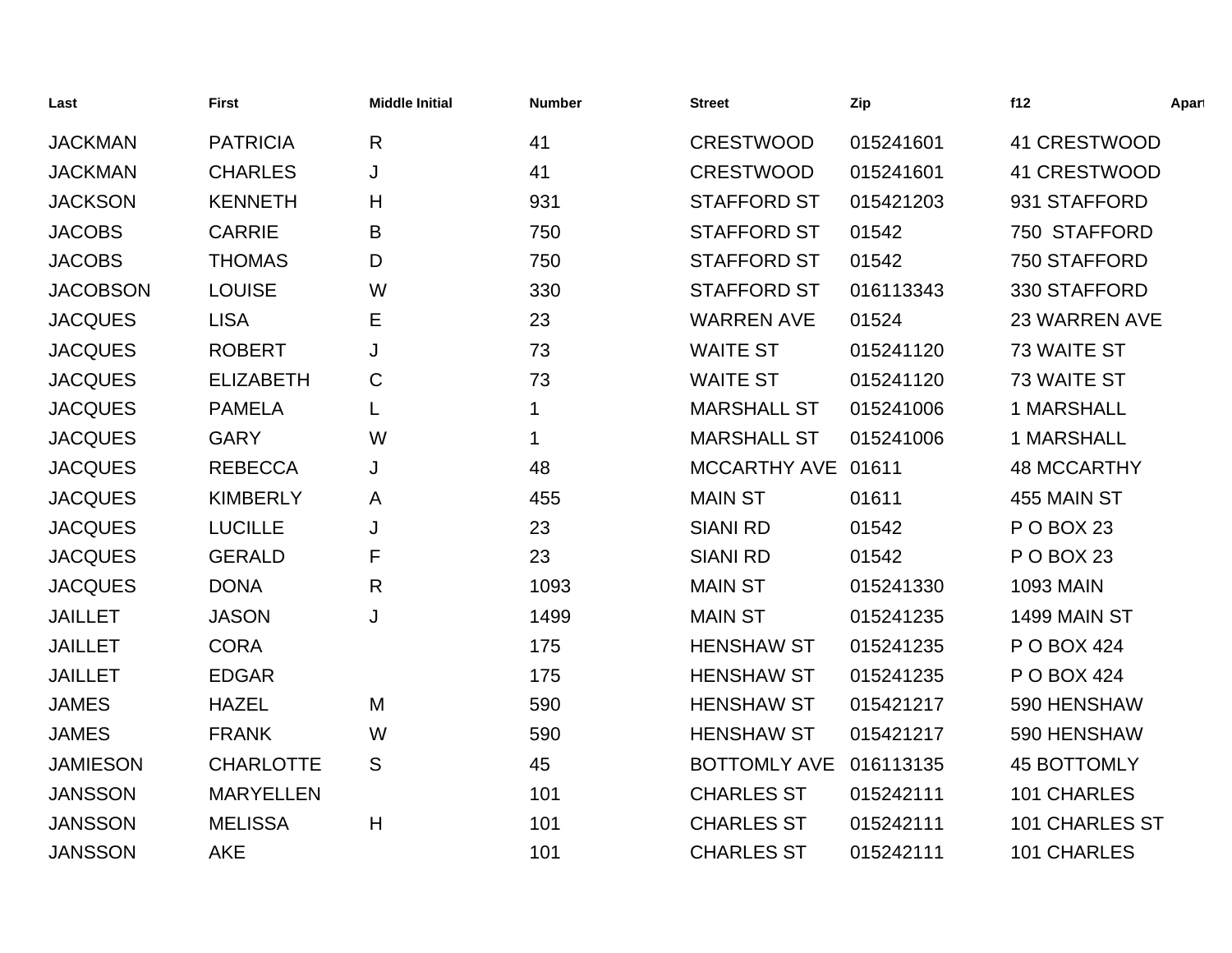| Last               | <b>First</b>       | <b>Middle Initial</b> | <b>Number</b>  | <b>Street</b>                   | Zip       | f12                   | Apart    |
|--------------------|--------------------|-----------------------|----------------|---------------------------------|-----------|-----------------------|----------|
| <b>JANULEWICZ</b>  | <b>THEODORE</b>    | J                     | 75             | <b>HUNTOON</b>                  | 01524     | 75 HUNTOON            | $1 - 12$ |
| <b>JARMULOWICZ</b> | <b>MERRICK</b>     | т                     | 305            | <b>RIVER ST</b>                 | 015241719 | 305 RIVER ST          |          |
| <b>JAROBSKI</b>    | <b>EDWARD</b>      | R                     | 69             | <b>WAITE ST</b>                 | 015241120 | 69 WAITE              |          |
| <b>JAROBSKI</b>    | <b>JUNE</b>        | C                     |                | <b>WESTMINSTER</b>              | 016113302 | <b>1 WESTMINSTER</b>  |          |
| <b>JAROBSKI</b>    | <b>EDWARD</b>      | R                     | 1              | <b>WESTMINSTER</b>              | 016113302 | <b>1 WESTMINSTER</b>  |          |
| <b>JAROBSKI</b>    | <b>BARBARA</b>     | J                     | $\overline{2}$ | <b>BUNKER HILL RD 015241204</b> |           | <b>2 BUNKER HILL</b>  |          |
| <b>JAROBSKI</b>    | <b>STEPHEN</b>     | M                     | $\overline{2}$ | <b>BUNKER HILL RD 015241204</b> |           | <b>2 BUNKER HILL</b>  |          |
| <b>JARRY</b>       | <b>JULIANNE</b>    | S                     | 1110           | <b>WHITTEMORE</b>               | 015241852 | 1110                  |          |
| <b>JARRY</b>       | <b>PAUL</b>        | M                     | 1110           | <b>WHITTEMORE</b>               | 015241852 | 1110                  |          |
| <b>JARVIS</b>      | <b>RICHARD</b>     | R                     | 5              | <b>SOUTH ST</b>                 | 016113122 | 5 SOUTH ST            |          |
| <b>JARVIS</b>      | <b>CHARLOTTE</b>   | Е                     | 5              | <b>SOUTH ST</b>                 | 016113122 | 5 SOUTH ST            |          |
| <b>JASMIN</b>      | <b>ERIC</b>        | P                     | 56             | <b>HEMLOCK ST</b>               | 01524     | <b>56 HEMLOCK ST</b>  |          |
| <b>JASON</b>       | <b>KEVIN</b>       |                       | 330            | <b>STAFFORD ST</b>              | 016113343 | 330 STAFFORD          |          |
| <b>JEFFCOAT</b>    | <b>CHRISTOPHER</b> | т                     | 44             | <b>SALMINEN DR</b>              | 015242212 | <b>44 SALMINEN DR</b> |          |
| <b>JEFFERSON</b>   | <b>CLIFFORD</b>    | Τ                     | $\overline{7}$ | SHELTER RIDGE 015241279         |           | <b>7 SHELTER</b>      |          |
| <b>JEFFERSON</b>   | <b>IVY</b>         | L                     | $\overline{7}$ | SHELTER RIDGE 015241279         |           | <b>7 SHELTER</b>      |          |
| <b>JENSEN</b>      | <b>JOYCE</b>       | A                     | 36             | <b>BURNCOAT LN</b>              | 015242009 | <b>36 BURNCOAT</b>    |          |
| <b>JENSEN</b>      | <b>JOSEPH</b>      | C                     | 36             | <b>BURNCOAT LN</b>              | 015242009 | <b>36 BURNCOAT</b>    |          |
| <b>JENSEN</b>      | <b>BERNARD</b>     | C                     | 178            | <b>MAIN ST</b>                  | 016113141 | 178 MAIN ST           | 2        |
| <b>JEROME</b>      | <b>SANDRA</b>      | P                     | 18             | <b>MASSASOIT DR</b>             | 015241104 | <b>18 MASSASOIT</b>   |          |
| <b>JEROME</b>      | <b>GEORGE</b>      |                       | 18             | <b>MASSASOIT DR</b>             | 015241104 | <b>18 MASSASOIT</b>   |          |
| <b>JEROME</b>      | <b>MARK</b>        | G                     | 35             | YOUNG ST                        | 016113202 | 35 YOUNG ST           |          |
| <b>JEROME</b>      | <b>KAREN</b>       | A                     | 35             | YOUNG ST                        | 016113202 | 35 YOUNG              |          |
| <b>JEROME</b>      | <b>MATTHEW</b>     | J                     | 1090           | <b>STAFFORD ST</b>              | 01542     | <b>PO BOX 453</b>     |          |
| <b>JEROME</b>      | <b>ROBERT</b>      | P                     | 17             | PLEASANT ST                     | 015241401 | <b>17 PLEASANT ST</b> |          |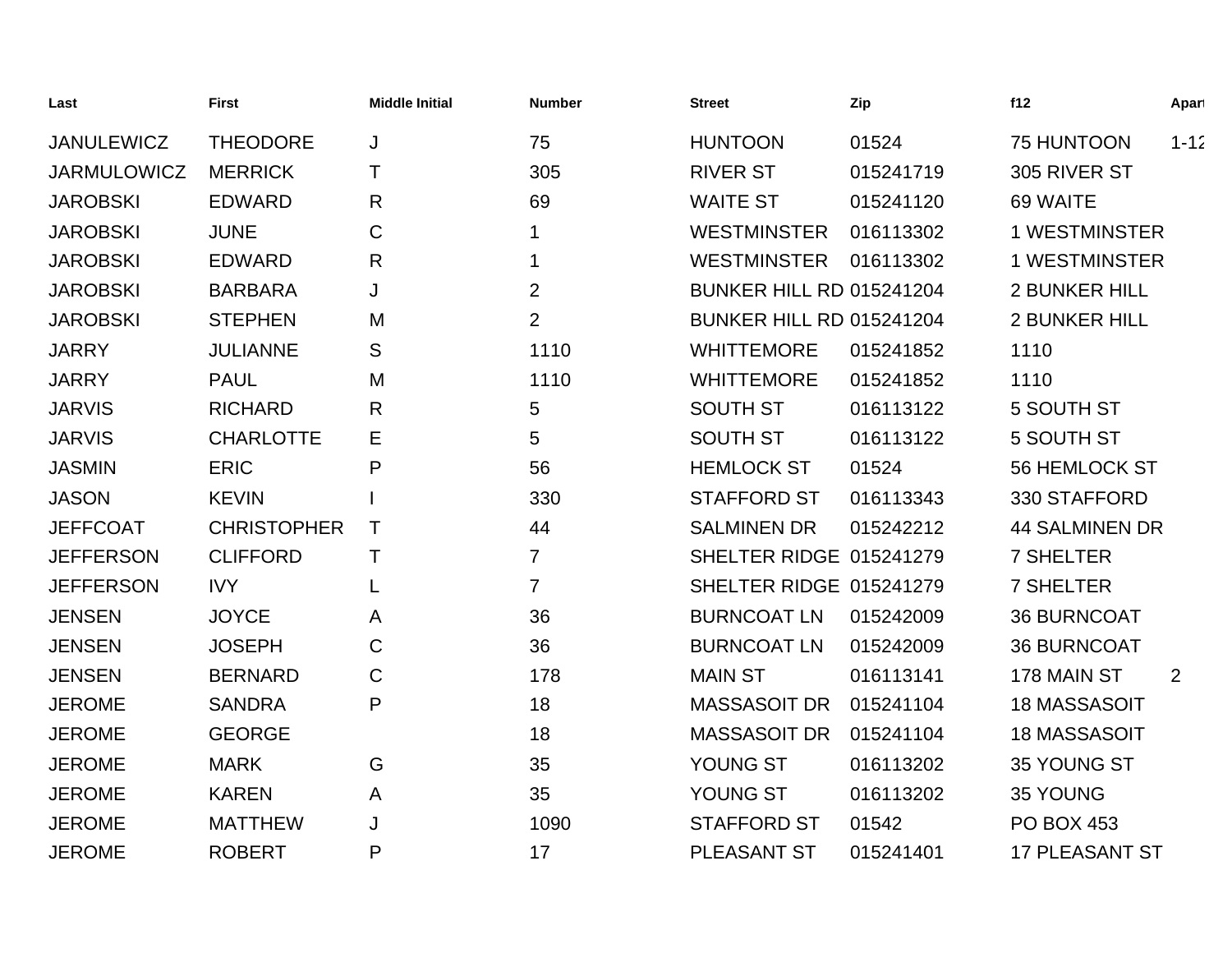| Last              | <b>First</b>   | <b>Middle Initial</b> | <b>Number</b> | <b>Street</b>       | Zip       | f12                   | Apart |
|-------------------|----------------|-----------------------|---------------|---------------------|-----------|-----------------------|-------|
| <b>JERRY</b>      | <b>RICHARD</b> | J                     | 208           | <b>BALDWIN ST</b>   | 01524     | 208 BALDWIN ST        |       |
| <b>JEWELL</b>     | <b>DANIEL</b>  | P                     | 24            | <b>RAWSON DR</b>    | 015242015 | 24 RAWSON DR          |       |
| <b>JIMENEZ</b>    | <b>MARCO</b>   | V                     | 507           | <b>STAFFORD ST</b>  | 016113336 | 507 STAFFORD          | 6     |
| <b>JOHANNESEN</b> | <b>ALLAN</b>   | E                     | 4             | <b>CARLETON RD</b>  | 015421144 | <b>4 CARLETON</b>     |       |
| <b>JOHNSON</b>    | <b>LYNDA</b>   | B                     | 490           | <b>MARSHALL ST</b>  | 015241853 | 490 MARSHALL          |       |
| <b>JOHNSON</b>    | <b>CARLE</b>   | A                     | 490           | <b>MARSHALL ST</b>  | 015241853 | <b>490 MARSHALL</b>   |       |
| <b>JOHNSON</b>    | <b>GINA</b>    |                       | 93            | <b>MANNVILLE ST</b> | 015241124 | 93 MANNVILLE          |       |
| <b>JOHNSON</b>    | <b>DONNA</b>   | A                     | 13            | <b>GLEASON WAY</b>  | 015241301 | <b>13 GLEASON</b>     |       |
| <b>JOHNSON</b>    | <b>KEVIN</b>   | G                     | 13            | <b>GLEASON WAY</b>  | 015241301 | 13 GLEASON            |       |
| <b>JOHNSON</b>    | <b>RYAN</b>    | D                     | 13            | <b>GLEASON WAY</b>  | 015241301 | 13 GLEASON            |       |
| <b>JOHNSON</b>    | <b>GALEN</b>   | W                     | 13            | <b>GLEASON WAY</b>  | 015241301 | 13 GLEASON            |       |
| <b>JOHNSON</b>    | <b>LISA</b>    | M                     | 75            | <b>WHITTEMORE</b>   | 015241849 | <b>75 WHITTEMORE</b>  |       |
| <b>JOHNSON</b>    | <b>ROBERT</b>  | A                     | 75            | <b>WHITTEMORE</b>   | 015241849 | <b>75 WHITTEMORE</b>  |       |
| <b>JOHNSON</b>    | <b>MICHAEL</b> | R                     | 140           | <b>WHITTEMORE</b>   | 015241836 | 140                   |       |
| <b>JOHNSON</b>    | <b>RICHARD</b> | J                     | 140           | <b>WHITTEMORE</b>   | 015241836 | 140                   |       |
| <b>JOHNSON</b>    | <b>DIANA</b>   | L                     | 82            | <b>RAWSON ST</b>    | 015242034 | 82 RAWSON             |       |
| <b>JOHNSON</b>    | <b>GARY</b>    | A                     | 82            | <b>RAWSON ST</b>    | 015242034 | 82 RAWSON             |       |
| <b>JOHNSON</b>    | <b>TIMOTHY</b> | $\mathsf{R}$          | 1548          | <b>MAIN ST</b>      | 015241915 | <b>1548 MAIN ST</b>   |       |
| <b>JOHNSON</b>    | <b>CARL</b>    | J                     | 78            | <b>LAKE AVE</b>     | 015241904 | <b>78 LAKE AVENUE</b> |       |
| <b>JOHNSON</b>    | <b>TIMOTHY</b> | M                     | 12            | <b>MT PLEASANT</b>  | 015241908 | <b>12 MT PLEASANT</b> |       |
| <b>JOHNSON</b>    | <b>PAULA</b>   | J                     | 12            | <b>MT PLEASANT</b>  | 015241908 | <b>12 MT PLEASANT</b> |       |
| <b>JOHNSON</b>    | <b>EDWARD</b>  | J                     | 300           | <b>STAFFORD ST</b>  | 016113309 | 300 STAFFORD          |       |
| <b>JOHNSON</b>    | <b>ERIC</b>    | $\mathsf C$           | 305           | <b>MAIN ST</b>      | 016113142 | 305 MAIN ST           |       |
| <b>JOHNSON</b>    | <b>CAROL</b>   |                       | 32            | <b>BOYD ST</b>      | 016113251 | 32 BOYD               |       |
| <b>JOHNSON</b>    | <b>SCOTT</b>   | W                     | 169           | <b>CHAPEL ST</b>    | 015241115 | 169 CHAPEL ST         |       |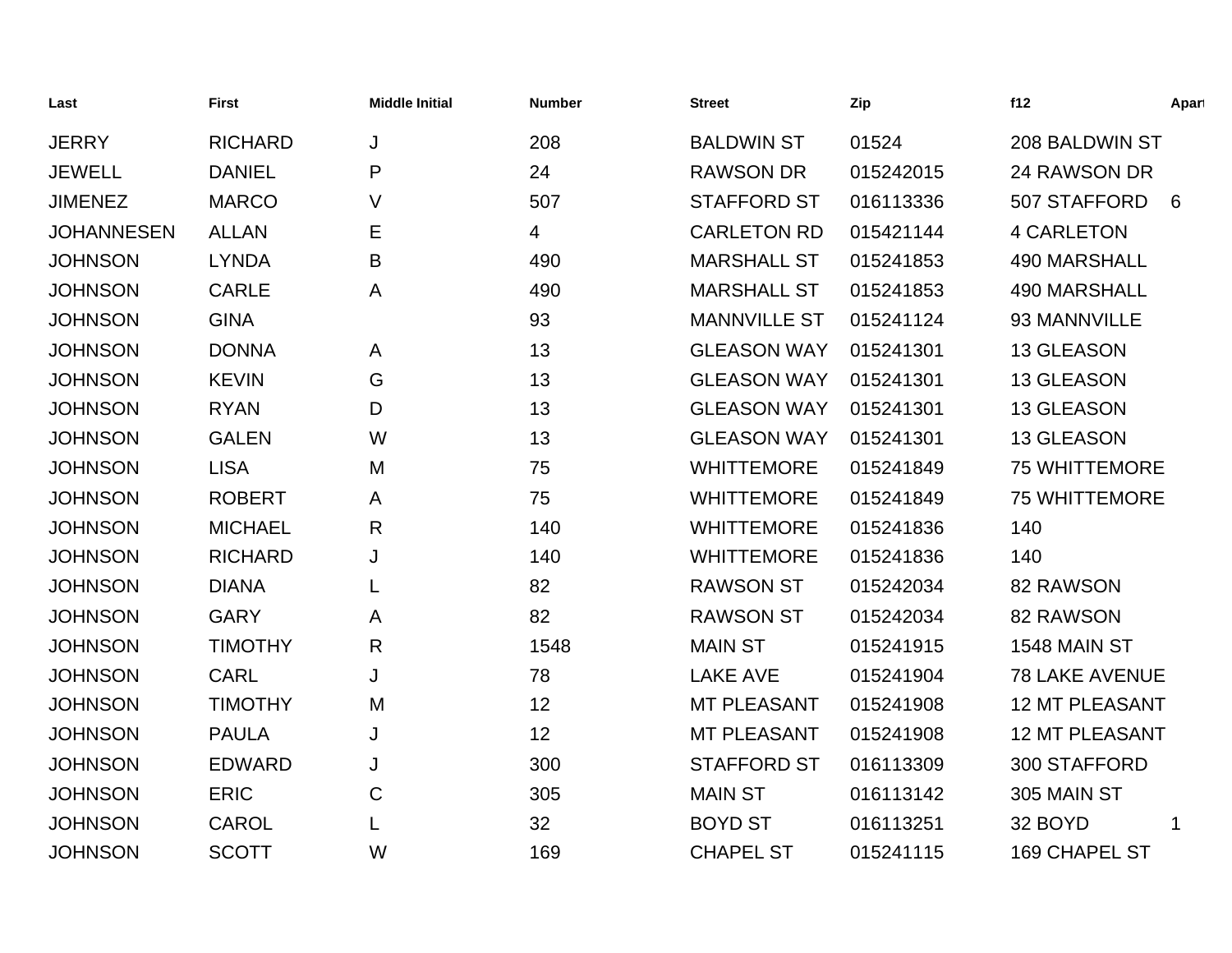| Last            | <b>First</b>      | <b>Middle Initial</b> | <b>Number</b> | <b>Street</b>          | Zip       | f12                   | Apart    |
|-----------------|-------------------|-----------------------|---------------|------------------------|-----------|-----------------------|----------|
| <b>JOHNSON</b>  | <b>TRACEY</b>     | L                     | 3             | <b>CEMETERY RD</b>     | 01611     | <b>3 CEMETERY RD</b>  |          |
| <b>JOHNSON</b>  | <b>DENNIS</b>     | P                     | 3             | <b>CEMETERY RD</b>     | 01611     | <b>3 CEMETERY RD</b>  |          |
| <b>JOHNSON</b>  | <b>GARY</b>       | S                     | 285           | <b>AUBURN ST</b>       | 016113328 | <b>285 AUBURN ST</b>  |          |
| <b>JOHNSON</b>  | <b>PAULINE</b>    | R                     | 18            | <b>SUNSET DR</b>       | 015241710 | <b>18 SUNSET</b>      |          |
| <b>JOHNSON</b>  | <b>RONALD</b>     | $\top$                | 1002          | <b>STAFFORD ST</b>     | 015421114 | 1002 STAFFORD         |          |
| <b>JOHNSON</b>  | <b>JACQUELINE</b> | T                     | 1002          | <b>STAFFORD ST</b>     | 015421114 | 1002 STAFFORD         |          |
| <b>JOHNSON</b>  | <b>JAMES</b>      | J                     | 828           | PLEASANT ST            | 015421127 | P O BOX 394           |          |
| <b>JOHNSON</b>  | <b>KELLIE</b>     | A                     | 75            | <b>HUNTOON</b>         | 01524     | 75 HUNTOON            | $2 - 05$ |
| <b>JOHNSON</b>  | <b>ROBERT</b>     | A                     | 628           | PLEASANT ST            | 015421101 | <b>PO BOX 413</b>     |          |
| <b>JOHNSON</b>  | <b>SALLY</b>      | S                     | 628           | PLEASANT ST            | 015421101 | P O BOX 413           |          |
| <b>JOHNSON</b>  | <b>JUNE</b>       | Е                     | 4             | BIRCHWOOD DR 015241631 |           | 4 BIRCHWOOD           |          |
| <b>JOHNSON</b>  | <b>DAVID</b>      | $\mathsf C$           | 11            | LAURELWOOD             | 015241205 | 11                    |          |
| <b>JOHNSON</b>  | <b>SUSAN</b>      | E                     | 11            | LAURELWOOD             | 015241205 | 11                    |          |
| <b>JOHNSON</b>  | <b>BRIAN</b>      | PH                    | 905           | <b>MAIN ST</b>         | 015241354 | <b>905 MAIN</b>       |          |
| <b>JOHNSON</b>  | <b>PAUL</b>       | G                     | 905           | <b>MAIN ST</b>         | 015241354 | <b>905 MAIN</b>       |          |
| <b>JOHNSON</b>  | <b>RUTH</b>       | V                     | 905           | <b>MAIN ST</b>         | 015241354 | <b>905 MAIN</b>       |          |
| <b>JOHNSON</b>  | <b>LENORE</b>     | A                     | 1103          | <b>MAIN ST</b>         | 015241348 | 1103 MAIN ST          |          |
| <b>JOHNSON</b>  | <b>STEPHEN</b>    | Е                     | 101           | PLEASANT ST            | 015241433 | 101 PLEASANT          |          |
| <b>JOHNSON</b>  | <b>CATHY</b>      |                       | 180           | PLEASANT ST            | 015241420 | <b>180 PLEASANT</b>   |          |
| <b>JOHNSON</b>  | <b>MARY</b>       | Е                     | 1             | <b>AUTUMN LN</b>       | 015241272 | <b>1 AUTUMN LANE</b>  |          |
| <b>JOHNSON</b>  | <b>SANDRA</b>     | B                     | 31            | <b>RAWSON DR</b>       | 01524     | 31 RAWSON DR          |          |
| <b>JOHNSON</b>  | <b>KAREN</b>      | Τ                     | 28            | <b>MECHANIC ST</b>     | 015241306 | <b>28 MECHANIC ST</b> |          |
| <b>JOHNSTON</b> | <b>LORRAINE</b>   | L                     | 100           | <b>MOOSE HILL RD</b>   | 015241813 | 100 MOOSEHILL         |          |
| <b>JOHNSTON</b> | <b>EDWIN</b>      | W                     | 100           | MOOSE HILL RD          | 015241813 | 100 MOOSE HILL        |          |
| <b>JOHNSTON</b> | <b>BRANDI</b>     |                       | 6             | <b>HOWARD TERR</b>     | 016113210 | <b>6 HOWARD</b>       |          |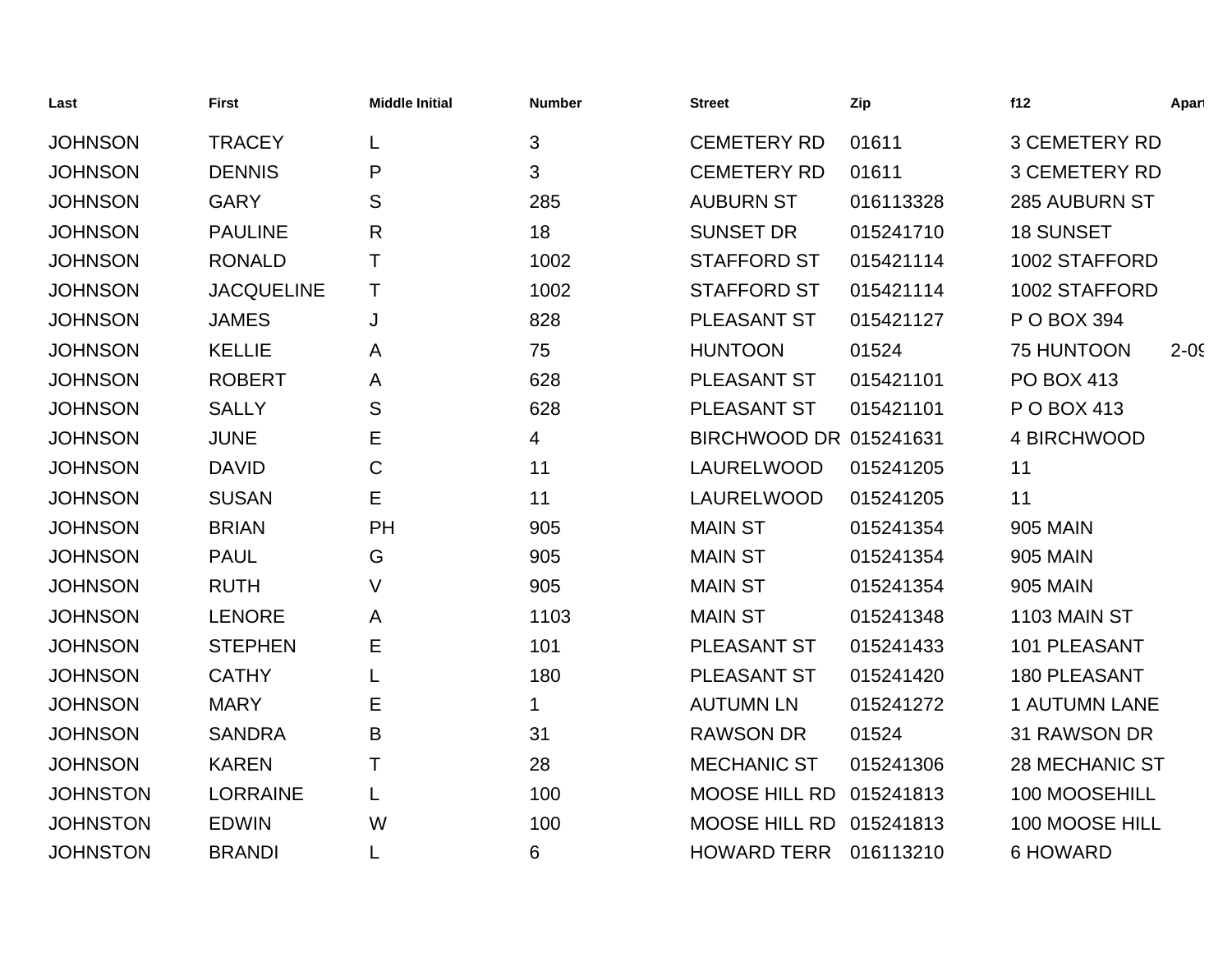| Last             | <b>First</b>     | <b>Middle Initial</b> | <b>Number</b> | <b>Street</b>           | Zip       | f12                   | Apart |
|------------------|------------------|-----------------------|---------------|-------------------------|-----------|-----------------------|-------|
| <b>JOHNSTON</b>  | <b>EILEEN</b>    | $\mathsf{C}$          | 6             | <b>HOWARD TERR</b>      | 016113210 | <b>6 HOWARD TER</b>   |       |
| <b>JOHNSTON</b>  | <b>CHARLES</b>   | A                     | 6             | <b>HOWARD TERR</b>      | 016113210 | <b>6 HOWARD</b>       |       |
| <b>JOHNSTON</b>  | <b>ANITA</b>     | J                     | 1             | MAPLE GLEN LN 015242037 |           | 1 MAPLE GLEN          |       |
| <b>JOHNSTON</b>  | <b>LISA</b>      | A                     | 1             | MAPLE GLEN LN 015242037 |           | 1 MAPLE GLEN          |       |
| <b>JOHNSTON</b>  | <b>RICHARD</b>   | D                     |               | MAPLE GLEN LN 015242037 |           | 1 MAPLE GLEN          |       |
| <b>JOHNSTON</b>  | <b>MICHAEL</b>   | D                     |               | MAPLE GLEN LN 015242037 |           |                       |       |
| <b>JOINVILLE</b> | <b>FRANCES</b>   | P                     | 3             | <b>SUNSET DR</b>        | 015241709 | <b>3 SUNSET DRIVE</b> |       |
| <b>JOLLY</b>     | <b>STEVEN</b>    | M                     | 22            | <b>INGRAM RD</b>        | 016113361 | 22 INGRAM RD          |       |
| <b>JONES</b>     | <b>MARGARET</b>  | L                     | 657           | PLEASANT ST             | 015421130 | <b>657 PLEASANT</b>   |       |
| <b>JONES</b>     | <b>GUY</b>       | G                     | 724           | PLEASANT ST             | 015421131 | 724 PLEASANT          |       |
| <b>JONES</b>     | <b>MAUREEN</b>   | B                     | 724           | PLEASANT ST             | 015421131 | 724 PLEASANT          |       |
| <b>JONES</b>     | <b>WILLIAM</b>   | S                     | 76            | PINE ST                 | 015241616 | <b>76 PINE STREET</b> |       |
| <b>JONES</b>     | <b>KATHLEEN</b>  | M                     | 160           | PETER SALEM             | 015241210 | 160 PETER             |       |
| <b>JONES</b>     | <b>ROBERT</b>    | J                     | 160           | PETER SALEM             | 015241210 | 160 PETER             |       |
| <b>JORDAN</b>    | <b>FREDERICK</b> | $\mathsf{R}$          | 3             | <b>FOREST ST</b>        | 015241703 | 3 FOREST              |       |
| <b>JORDAN</b>    | <b>ELEANOR</b>   | M                     | 3             | <b>FOREST ST</b>        | 015241703 | 3 FOREST              |       |
| <b>JORDAN</b>    | <b>CHARLES</b>   | H                     | 62            | <b>KING ST</b>          | 015241220 | 62 KING ST            |       |
| <b>JORDAN</b>    | <b>CYNTHIA</b>   | M                     | 62            | <b>KING ST</b>          | 015241220 | 62 KING STREET        |       |
| <b>JORDAN</b>    | <b>CHARLES</b>   | H                     | 62            | <b>KING ST</b>          | 015241220 | <b>62 KING STREET</b> |       |
| <b>JORDAN</b>    | <b>DOROTHY</b>   | A                     | 1075          | <b>MAIN ST</b>          | 015241331 | <b>1075 MAIN</b>      |       |
| <b>JOSEPH</b>    | <b>MARIA</b>     | <b>HANNA</b>          | 1669          | <b>MAIN ST</b>          | 015241916 | <b>BX 291</b>         |       |
| <b>JOSEPH</b>    | <b>BARBARA</b>   | J                     | 128           | <b>SARGENT ST</b>       | 016113132 | 128 SARGENT           |       |
| <b>JOSEPH</b>    | <b>PAULINE</b>   | C                     | 128           | <b>SARGENT ST</b>       | 016113132 | 128 SARGENT           |       |
| <b>JOSEPH</b>    | <b>JOHN</b>      | A                     |               | <b>BREEZY GREEN</b>     | 015241201 | P O BOX 291           |       |
| <b>JOSEPH</b>    | <b>MARILYN</b>   | M                     | 1             | <b>BREEZY GREEN</b>     | 015241201 | 1 BREEZY              |       |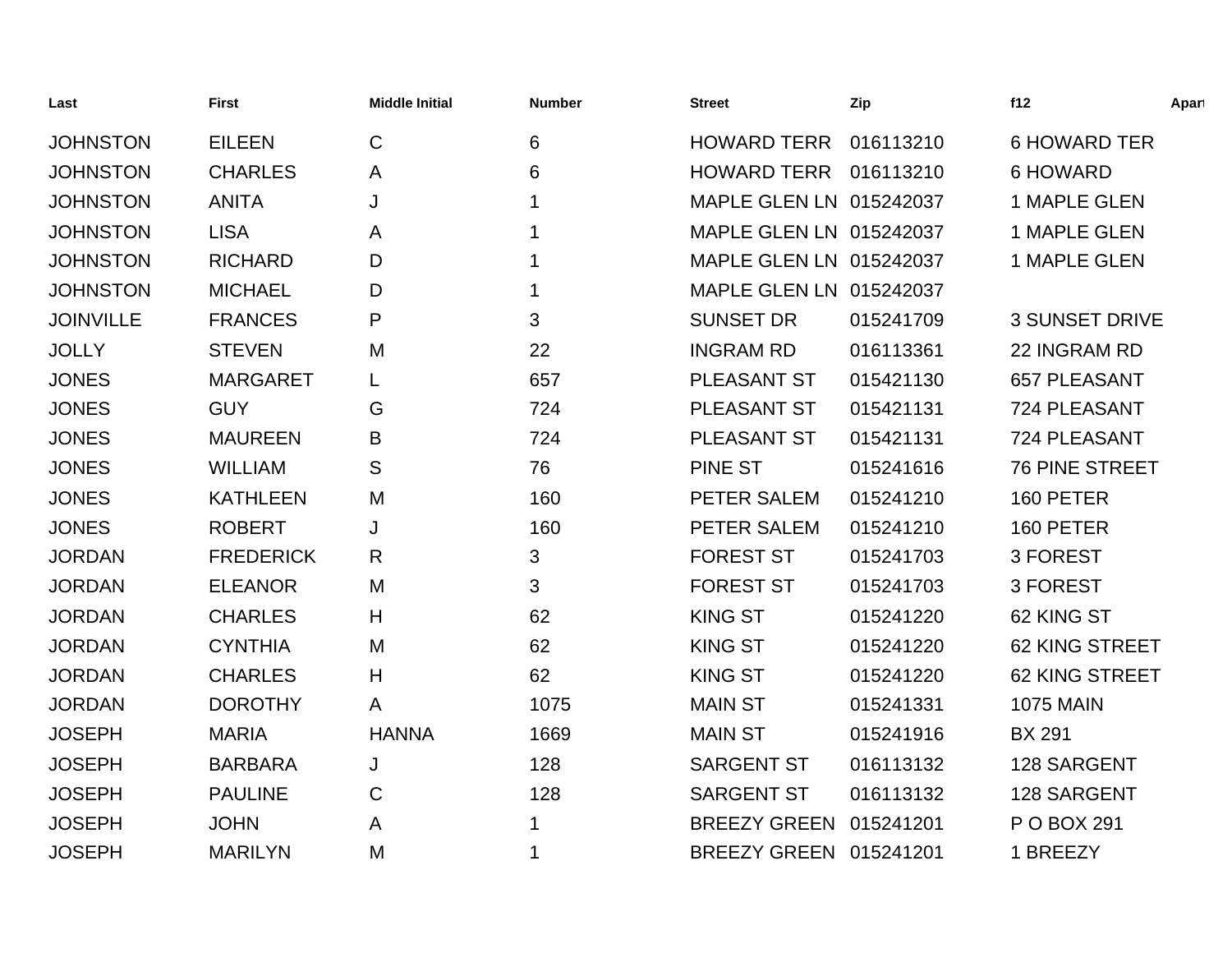| Last              | <b>First</b>     | <b>Middle Initial</b> | <b>Number</b>  | <b>Street</b>       | Zip       | f12                   | Apart          |
|-------------------|------------------|-----------------------|----------------|---------------------|-----------|-----------------------|----------------|
| <b>JOSEPH</b>     | <b>HANNA</b>     | J                     | 1              | <b>BREEZY GREEN</b> | 015241201 | P O BOX 291           |                |
| <b>JOST</b>       | <b>KATHLEEN</b>  | M                     | 131            | <b>CHARLES ST</b>   | 01524     | <b>131 CHARLES ST</b> |                |
| <b>JOST</b>       | <b>HENRY</b>     | D                     | 131            | <b>CHARLES ST</b>   | 01524     | <b>131 CHARLES ST</b> |                |
| <b>JOSTI</b>      | <b>GINA-YONG</b> |                       | 75             | <b>HUNTOON</b>      | 01524     | 75 HUNTOON            | $2 - 0\xi$     |
| <b>JOSTI</b>      | KIL              | <b>CHA</b>            | 75             | <b>HUNTOON</b>      | 01524     | 75 HUNTOON            | $2 - 0\xi$     |
| <b>JOSTI</b>      | <b>LAWRENCE</b>  | M                     | 75             | <b>HUNTOON</b>      | 01524     | 75 HUNTOON            | $2 - 0\xi$     |
| <b>JOUBERT</b>    | <b>RAYMOND</b>   | J                     | 501            | <b>STAFFORD ST</b>  | 016113341 | 501 STAFFORD          | $\overline{7}$ |
| <b>JOUBERT</b>    | <b>MICHAEL</b>   | A                     | 8              | <b>OLD STAFFORD</b> | 015421229 | 8 OLD                 |                |
| <b>JOUBERT</b>    | <b>SUZANNE</b>   | M                     | 1104           | <b>STAFFORD ST</b>  | 015421004 | P O BOX 257           |                |
| <b>JOUBERT</b>    | <b>MICHELLE</b>  | L                     | 24             | <b>CRICKLEWOOD</b>  | 015241619 | 24                    |                |
| <b>JOUBERT</b>    | <b>JOSHUA</b>    |                       | 13             | <b>MARLBORO DR</b>  | 015242106 | 13 MARLBORO           |                |
| <b>JOYCE</b>      | <b>JAMES</b>     | Е                     | 61             | <b>HEMLOCK ST</b>   | 015241812 | 61 HEMLOCK ST         |                |
| <b>JOYCE</b>      | <b>PATRICIA</b>  | M                     | 61             | <b>HEMLOCK ST</b>   | 015241812 | 61 HEMLOCK ST         |                |
| <b>JOYCE</b>      | <b>FRANCIS</b>   | т                     | 61             | <b>HEMLOCK ST</b>   | 015241812 | 61 HEMLOCK            |                |
| <b>JOYCE</b>      | <b>LORRAINE</b>  | A                     | 11             | <b>BROOKSIDE DR</b> | 015241701 | 11 BROOKSIDE          |                |
| <b>JUBINVILLE</b> | <b>MICHELLE</b>  | L                     | 476            | <b>MARSHALL ST</b>  | 015241854 | <b>476 MARSHALL</b>   |                |
| <b>JUBINVILLE</b> | <b>KAREN</b>     | A                     | $\overline{2}$ | <b>ATWOOD RD</b>    | 016113331 | 2 ATWOOD              |                |
| <b>JUBINVILLE</b> | <b>MICHAEL</b>   | S                     | $\overline{2}$ | <b>ATWOOD RD</b>    | 016113331 | 2 ATWOOD              |                |
| <b>JUBINVILLE</b> | <b>MATILDA</b>   | S                     | 4              | <b>GERALD CT</b>    | 016113211 | 4 GERALD              |                |
| <b>JUBINVILLE</b> | <b>DONALD</b>    | S                     | 4              | <b>GERALD CT</b>    | 016113211 | 4 GERALD              |                |
| <b>JUBINVILLE</b> | <b>LORRAINE</b>  | $\mathsf C$           | 11             | <b>MICHAEL AVE</b>  | 016113343 | <b>11 MICHAEL</b>     |                |
| <b>JUBINVILLE</b> | <b>RICHARD</b>   | E                     | 11             | <b>MICHAEL AVE</b>  | 016113343 | <b>11 MICHAEL</b>     |                |
| <b>JUBINVILLE</b> | <b>DAVID</b>     | $\mathsf{R}$          | 1              | <b>TANGLEWOOD</b>   | 015241639 | 1 TANGLEWOOD          |                |
| <b>JUDKINS</b>    | <b>KATHLEEN</b>  | A                     | 8              | <b>LOCUST ST</b>    | 016113113 | 8 LOCUST ST           |                |
| <b>JUDKINS</b>    | <b>BRIAN</b>     | H                     | 8              | <b>LOCUST ST</b>    | 016113113 | <b>8 LOCUST ST</b>    |                |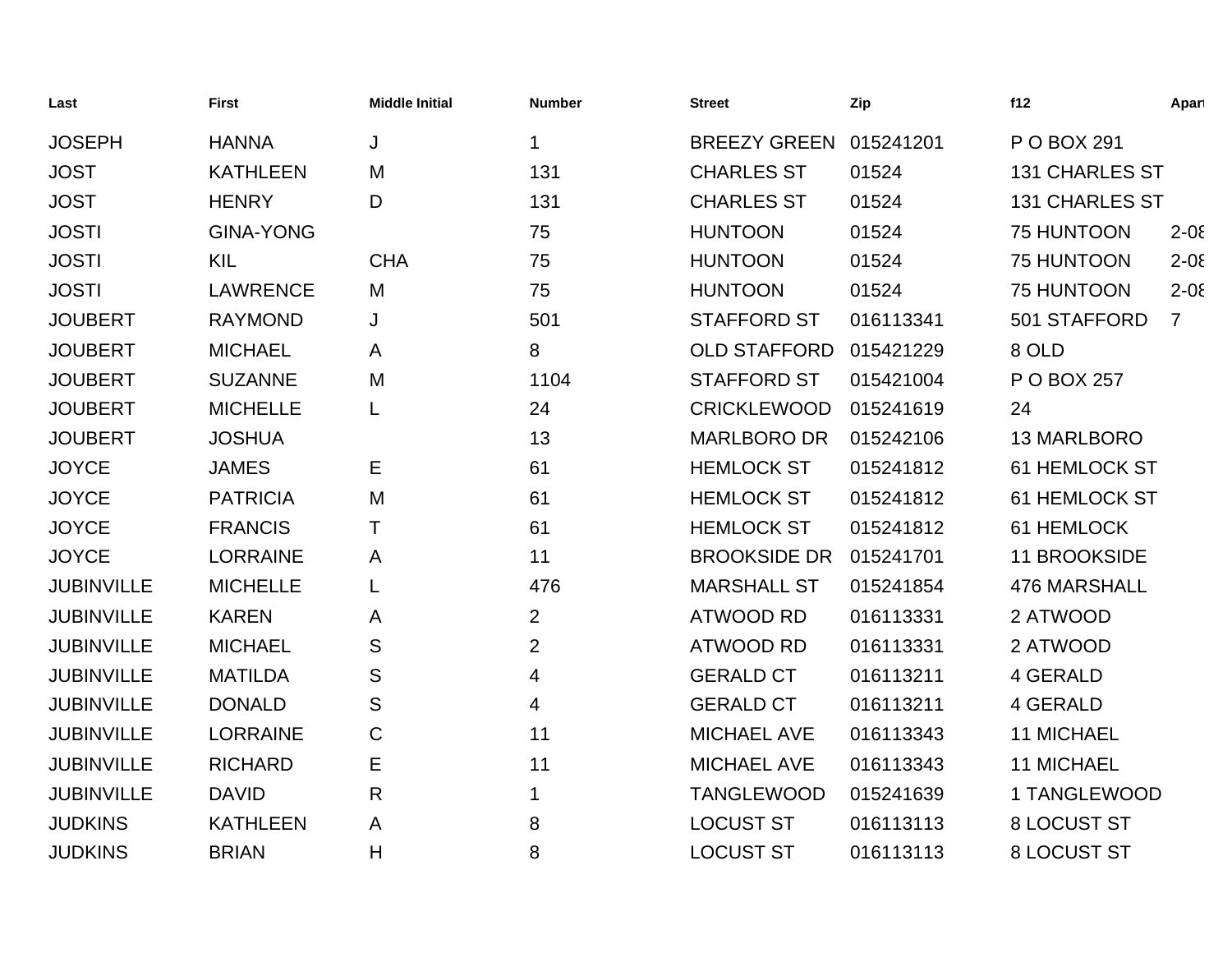| Last                       | <b>First</b>    | <b>Middle Initial</b> | <b>Number</b>  | <b>Street</b>        | Zip       | f12                   | Apart |
|----------------------------|-----------------|-----------------------|----------------|----------------------|-----------|-----------------------|-------|
| <b>JULIAN</b>              | <b>THERESA</b>  | R                     | 819            | PLEASANT ST          | 015421128 | 819 PLEASANT          |       |
| <b>JULIAN</b>              | <b>DANNY</b>    | S                     | 819            | <b>PLEASANT ST</b>   | 015421128 | 819 PLEASANT          |       |
| <b>JUNG</b>                | <b>JANE</b>     | L                     | 60             | PLEASANT ST          | 015241431 | <b>60 PLEASANT</b>    |       |
| <b>JYRINGI</b>             | <b>KATHLEEN</b> | M                     | 5              | <b>FOSTER ST</b>     | 01542     | POBOX 78              |       |
| <b>JYRINGI</b>             | <b>AARNE</b>    | Е                     | 5              | <b>FOSTER ST</b>     | 01542     | POBOX 78              |       |
| <b>JYRINGI</b>             | <b>NICOLE</b>   | M                     | $\overline{7}$ | <b>FOSTER ST</b>     | 01542     |                       |       |
| <b>JYRINGI</b>             | <b>SHERYL</b>   | A                     | $\overline{7}$ | <b>FOSTER ST</b>     | 01542     | POBOX 78              |       |
| <b>JYRINGI</b>             | <b>CRAIG</b>    | A                     | $\overline{7}$ | <b>FOSTER ST</b>     | 01542     | POBOX 78              |       |
| <b>JYRINGI</b>             | <b>DONNA</b>    | <b>MARIE</b>          | 6              | <b>AUTUMN LN</b>     | 015241272 | <b>6 AUTUMN LANE</b>  |       |
| <b>JYRINGI</b>             | <b>CRIS</b>     | A                     | 6              | <b>AUTUMN LN</b>     | 015241272 | <b>6 AUTUMN LANE</b>  |       |
| KACHADOORIAN LEVON         |                 |                       | 1894           | <b>MAIN ST</b>       | 015241931 | <b>1894 MAIN</b>      |       |
| <b>KACHADOORIAN NISHON</b> |                 | L                     | 1894           | <b>MAIN ST</b>       | 015241931 | <b>1894 MAIN ST</b>   |       |
| KACHADOORIAN LESLEE        |                 |                       | 1894           | <b>MAIN ST</b>       | 015241931 | <b>1894 MAIN</b>      |       |
| <b>KACHADOORIAN DANIEL</b> |                 | M                     | 12             | <b>SANFRED RD</b>    | 01524     | <b>12 SANFRED RD</b>  |       |
| KACHADOORIAN CAROLYN       |                 |                       | 12             | <b>SANFRED RD</b>    | 01524     | 12 SANFRED RD         |       |
| KACHADOORIAN JOHN          |                 | $\mathsf C$           | 3              | <b>MICHAEL AVE</b>   | 016113019 | <b>3 MICHAEL AVE</b>  |       |
| KACHADOORIAN KENDRA        |                 | A                     | 3              | <b>MICHAEL AVE</b>   | 016113019 | <b>3 MICHAEL AVE</b>  |       |
| KACHADOORIAN MARSHA        |                 | Κ                     | 3              | <b>MICHAEL AVE</b>   | 016113019 | <b>3 MICHAEL AVE</b>  |       |
| KACHADOORIAN MARY          |                 | M                     | $\overline{7}$ | <b>MICHAEL AVE</b>   | 016113019 | <b>7 MICHAEL</b>      |       |
| <b>KALINOWSKI</b>          | <b>HENRY</b>    | A                     | 6              | <b>TANGLEWOOD</b>    | 015241618 | 6 TANGLEWOOD          |       |
| <b>KALINOWSKI</b>          | <b>THERESA</b>  | M                     | 6              | <b>TANGLEWOOD</b>    | 015241618 | <b>6 TANGLEWOOD</b>   |       |
| <b>KAMINSKI</b>            | <b>DANIEL</b>   |                       | 23             | <b>MARSHALL ST</b>   | 015241006 | <b>23 MARSHALL ST</b> |       |
| <b>KAMINSKI</b>            | <b>RUTH</b>     | L                     | 25             | <b>MOOSE HILL RD</b> | 015241863 | P O BOX 479           |       |
| <b>KAMINSKI</b>            | <b>JOSEPH</b>   | S                     | 25             | <b>MOOSE HILL RD</b> | 015241863 | P O BOX 479           |       |
| <b>KAMINSKI</b>            | <b>SCOTT</b>    | M                     | 303            | <b>STAFFORD ST</b>   | 016113342 | 303 STAFFORD          |       |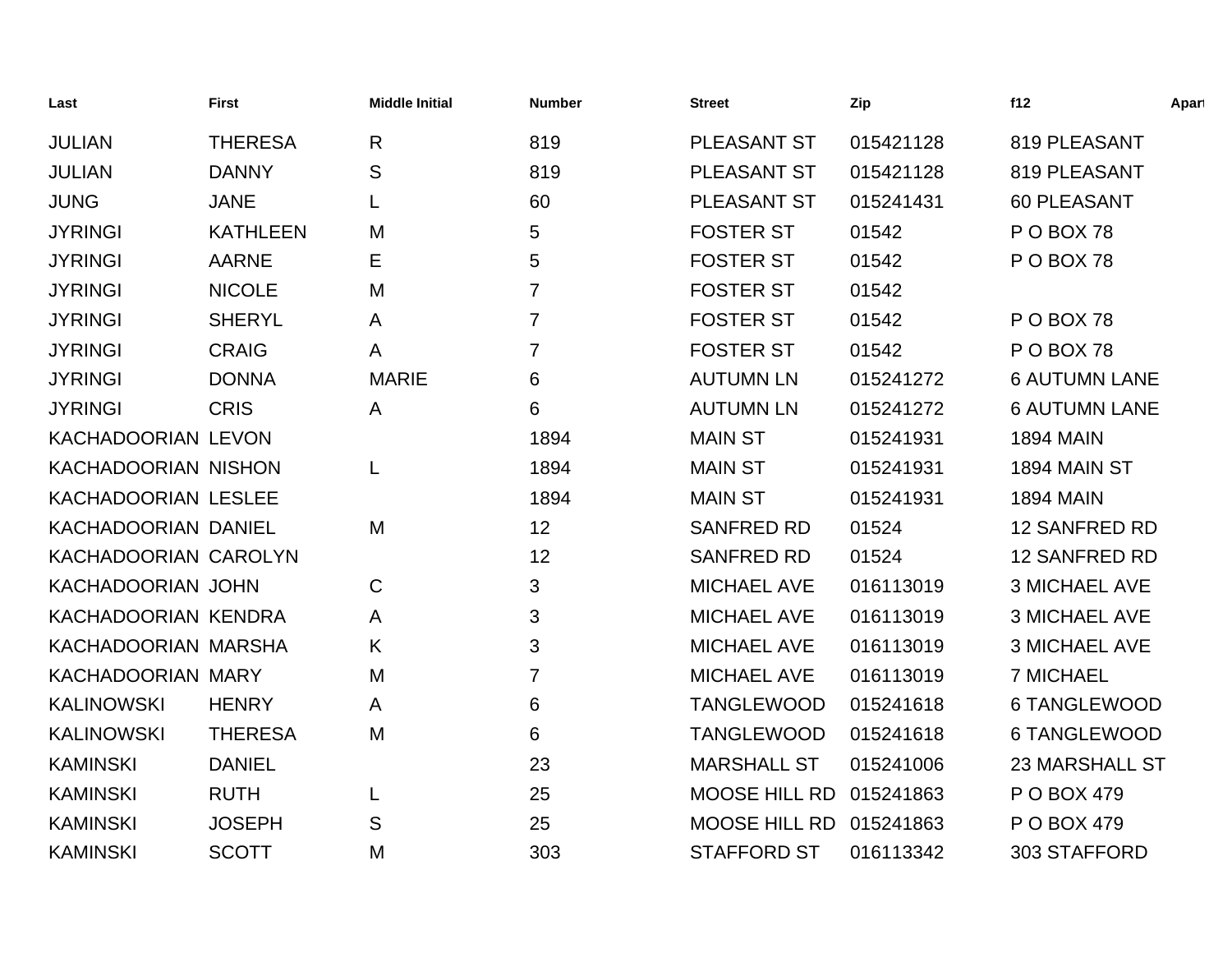| Last             | <b>First</b>    | <b>Middle Initial</b> | <b>Number</b>  | <b>Street</b>       | Zip       | f12                 | Apart |
|------------------|-----------------|-----------------------|----------------|---------------------|-----------|---------------------|-------|
| <b>KAMINSKI</b>  | <b>JOHN</b>     | P                     | 303            | <b>STAFFORD ST</b>  | 016113342 | 303 STAFFORD        |       |
| <b>KANE</b>      | <b>ALICE</b>    | M                     | 26             | <b>PARKER ST</b>    | 015421009 | P O BOX 304         |       |
| <b>KANE</b>      | <b>CRISTIN</b>  |                       | 26             | <b>PARKER ST</b>    | 015421009 | P O BOX 304         |       |
| <b>KANE</b>      | <b>JARED</b>    | R                     | 26             | <b>PARKER ST</b>    | 015421009 | <b>BX 304</b>       |       |
| <b>KANE</b>      | <b>JOHN</b>     | R                     | 26             | <b>PARKER ST</b>    | 015421009 | P O BOX 304         |       |
| <b>KANE</b>      | <b>JOSEPH</b>   | Е                     | 939            | <b>STAFFORD ST</b>  | 015421203 | 939 STAFFORD        |       |
| <b>KANE</b>      | <b>BARBARA</b>  | A                     | 306            | PLEASANT ST         | 015241437 | 306 PLEASANT        |       |
| <b>KANE</b>      | <b>ROBERT</b>   | G                     | 306            | PLEASANT ST         | 015241437 | 306 PLEASANT        |       |
| <b>KANIA</b>     | <b>JOHN</b>     | S                     | 179            | <b>RIVER ST</b>     | 015421117 | PO BOX 63           |       |
| <b>KARASS</b>    | <b>ALAN</b>     | M                     | 1098           | <b>STAFFORD ST</b>  | 015421020 | 1098 STAFFORD 6     |       |
| <b>KARPOWICZ</b> | <b>GREGORY</b>  | J                     | 14             | <b>CRESTWOOD</b>    | 015241635 | <b>14 CRESTWOOD</b> |       |
| <b>KARRMANN</b>  | <b>JUDITH</b>   | A                     | 1497           | <b>MAIN ST</b>      | 015241940 | 1497 MAIN ST        |       |
| <b>KARRMANN</b>  | <b>MICHAEL</b>  | K                     | 1497           | <b>MAIN ST</b>      | 015241940 | 1497 MAIN ST        |       |
| <b>KASPER</b>    | <b>CAROLE</b>   | J                     | 63             | <b>SARGENT ST</b>   | 016113103 | 63 SARGENT          |       |
| <b>KATZ</b>      | <b>DENISE</b>   | L                     | 20             | BOTTOMLY AVE 01611  |           | 20 BOTTOMLY         |       |
| <b>KAUL</b>      | <b>SURESH</b>   |                       | 1093           | <b>MAIN ST</b>      | 015241348 | <b>BX 495</b>       |       |
| <b>KAUL</b>      | <b>SUNITA</b>   |                       | 1093           | <b>MAIN ST</b>      | 015241348 | <b>BX 495</b>       |       |
| <b>KAVONIAN</b>  | <b>CLAIRE</b>   | Е                     | 21             | <b>BROOKSIDE DR</b> | 015241701 | 21 BROOKSIDE        |       |
| <b>KEATS</b>     | <b>JENNIFER</b> | A                     | 27             | <b>SECOND ST</b>    | 016113011 | 27 SECOND           |       |
| <b>KEATS</b>     | <b>DEREK</b>    | N                     | 27             | <b>SECOND ST</b>    | 016113011 | 27 SECOND ST        |       |
| <b>KEDDY</b>     | <b>NICOLE</b>   | M                     | $\overline{7}$ | <b>CHURCH ST</b>    | 016113246 | <b>7 CHURCH ST</b>  |       |
| <b>KEDDY</b>     | <b>BELINDA</b>  | M                     | $\overline{7}$ | <b>CHURCH ST</b>    | 016113246 | <b>7 CHURCH</b>     |       |
| <b>KEDDY</b>     | <b>JUDITH</b>   | A                     | 31             | <b>TOWTAID ST</b>   | 016113257 | 31 TOWTAID ST 1     |       |
| <b>KEDDY</b>     | <b>LEO</b>      | J                     | 36             | <b>SIANI RD</b>     | 01542     | <b>BX 25</b>        |       |
| <b>KEDDY</b>     | <b>BRENDA</b>   |                       | 36             | <b>SIANI RD</b>     | 01542     | <b>BX 25</b>        |       |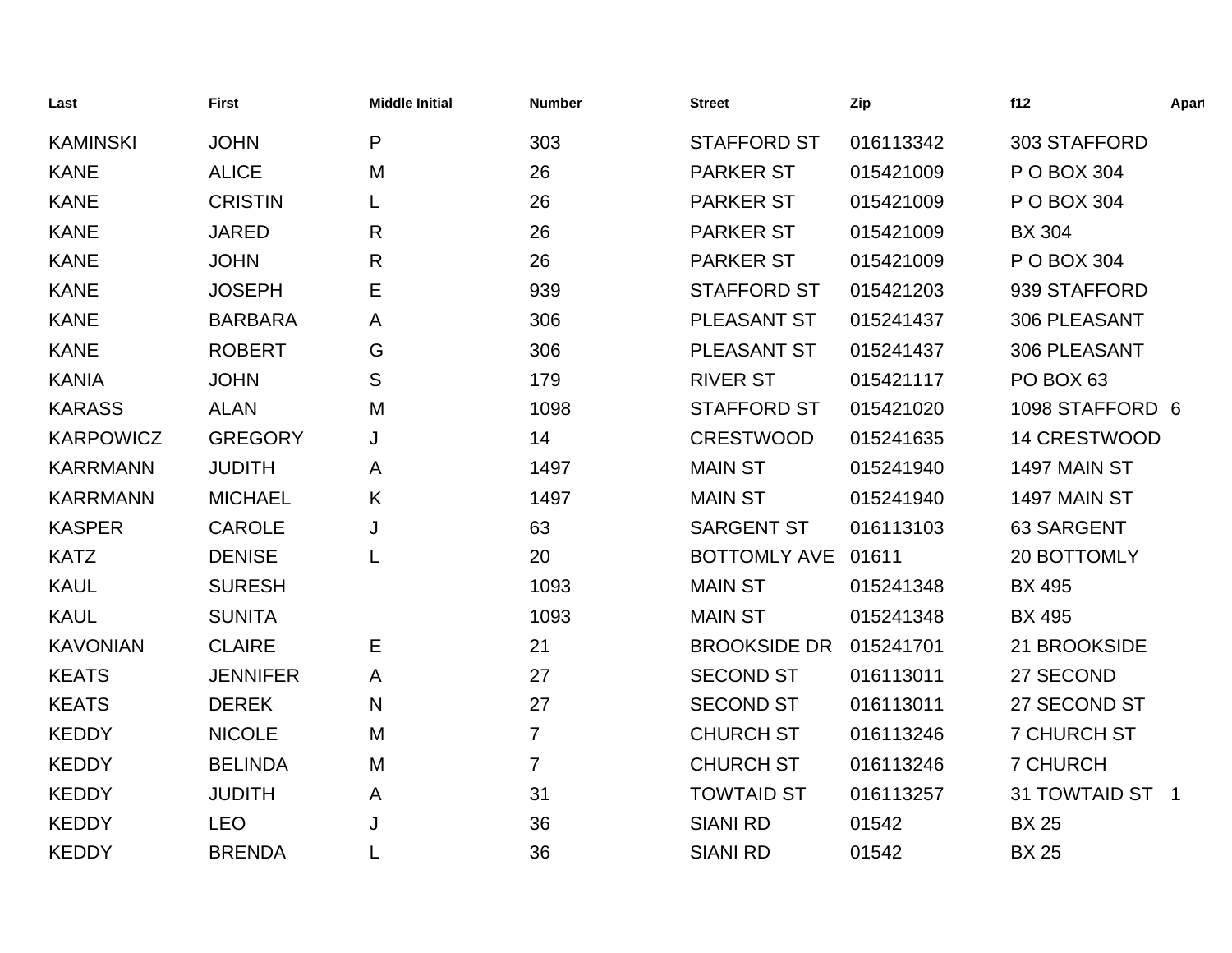| Last                | <b>First</b>    | <b>Middle Initial</b> | <b>Number</b> | <b>Street</b>                   | Zip       | f12                   | Apart |
|---------------------|-----------------|-----------------------|---------------|---------------------------------|-----------|-----------------------|-------|
| <b>KEEFE-LAYDEN</b> | <b>BONITA</b>   | J                     | 32            | <b>LAKE AVE</b>                 | 015241904 | <b>32 LAKE AVENUE</b> |       |
| <b>KEEGAN</b>       | <b>KATHLEEN</b> | T                     | 61            | <b>CRYSTAL ST</b>               | 015241013 | <b>61 CRYSTAL</b>     |       |
| <b>KEENAN</b>       | <b>JOHN</b>     | F                     | 45            | <b>AUBURN ST</b>                | 016113223 | <b>45 AUBURN</b>      |       |
| <b>KEENAN</b>       | <b>MARY</b>     | A                     | 45            | <b>AUBURN ST</b>                | 016113223 | <b>45 AUBURN</b>      |       |
| <b>KEENAN</b>       | <b>BEVERLY</b>  | A                     | 9             | <b>MEMORIAL DR</b>              | 015241256 | 9 MEMORIAL            |       |
| <b>KEENAN</b>       | <b>GEORGE</b>   | F                     | 9             | <b>MEMORIAL DR</b>              | 015241256 | 9 MEMORIAL            |       |
| <b>KEENAN</b>       | <b>SCOTT</b>    | F                     | 9             | <b>MEMORIAL DR</b>              | 015241256 | 9 MEMORIAL DR         |       |
| <b>KEENAN</b>       | <b>SEAN</b>     | M                     | 9             | <b>MEMORIAL DR</b>              | 015241256 |                       |       |
| <b>KEENAN</b>       | <b>DEBORAH</b>  |                       | 4             | BIRCHWOOD DR 015241631          |           | 4 BIRCHWOOD           |       |
| <b>KEENAN</b>       | <b>MATTHEW</b>  | D                     | 4             | BIRCHWOOD DR 015241631          |           | 4 BIRCHWOOD           |       |
| <b>KEENAN</b>       | <b>JOHN</b>     | J                     | 4             | BIRCHWOOD DR 015241631          |           | 4 BIRCHWOOD           |       |
| <b>KEENAN</b>       | <b>TIMOTHY</b>  | J                     | 229           | <b>PINE ST</b>                  | 015241626 | <b>229 PINE</b>       |       |
| <b>KEENAN</b>       | <b>LORI</b>     | Α                     | 229           | <b>PINE ST</b>                  | 015241626 | <b>229 PINE</b>       |       |
| <b>KEENEY</b>       | <b>KIRSTEN</b>  |                       | 615           | <b>HENSHAW ST</b>               | 01542     | 615 HENSHAW           |       |
| <b>KEENEY</b>       | <b>TODD</b>     | M                     | 615           | <b>HENSHAW ST</b>               | 01542     | 615 HENSHAW           |       |
| <b>KEEVAN</b>       | <b>JENNIFER</b> | J                     | 462           | <b>STAFFORD ST</b>              | 016113307 | <b>462 STAFFORD</b>   |       |
| <b>KEEVAN</b>       | <b>SCOTT</b>    | Е                     | 462           | <b>STAFFORD ST</b>              | 016113307 | <b>462 STAFFORD</b>   |       |
| <b>KELL</b>         | J               | <b>CAROL</b>          | 77            | <b>MULBERRY ST</b>              | 015241011 | 77 MULBERRY           |       |
| <b>KELLEHER</b>     | <b>KATHLEEN</b> | A                     | 158           | <b>WILLOW HILL RD 016113040</b> |           | 158 WILLOW            |       |
| <b>KELLEHER</b>     | <b>JOHN</b>     | J                     | 158           | WILLOW HILL RD 016113040        |           | 158 WILLOW            |       |
| <b>KELLEY</b>       | <b>KATHLEEN</b> | S                     | 11            | WASHBURN SQ 01524               |           | <b>3 PAXTON ST</b>    |       |
| <b>KELLEY</b>       | <b>JUNE</b>     | M                     | 10            | HARBERTON DR 015241304          |           | <b>10 HARBERTON</b>   |       |
| <b>KELLEY</b>       | <b>THERON</b>   | Е                     | 10            | HARBERTON DR 015241304          |           | 10 HARBERTON          |       |
| <b>KELLEY</b>       | <b>SUZANNE</b>  | M                     | 77            | <b>CRYSTAL ST</b>               | 015241013 | <b>77 CRYSTAL</b>     |       |
| <b>KELLEY</b>       | <b>CLIFTON</b>  | B                     | 77            | <b>CRYSTAL ST</b>               | 015241013 | <b>77 CRYSTAL</b>     |       |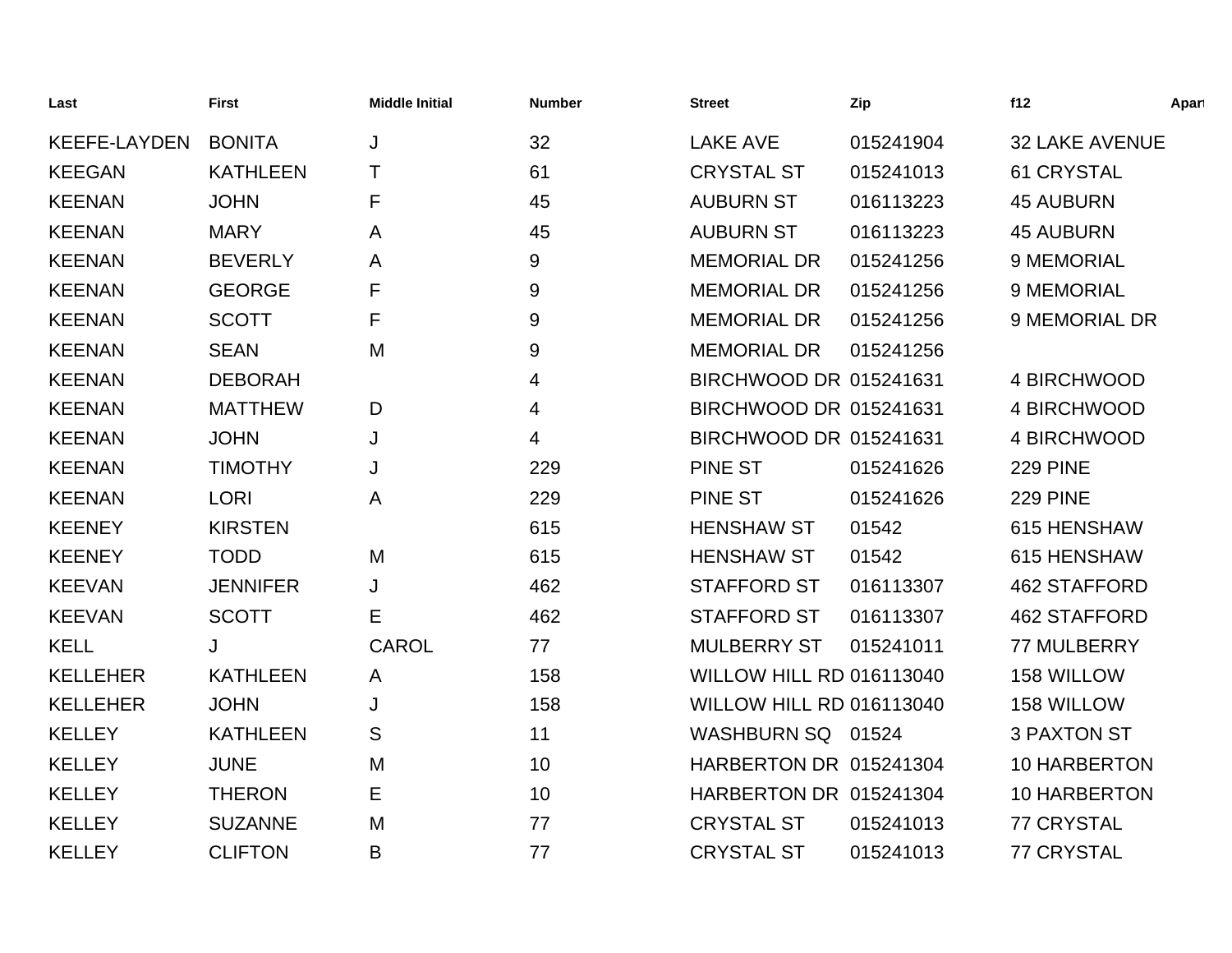| Last           | <b>First</b>    | <b>Middle Initial</b> | <b>Number</b>  | <b>Street</b>       | Zip       | f12                 | Apart |
|----------------|-----------------|-----------------------|----------------|---------------------|-----------|---------------------|-------|
| <b>KELLEY</b>  | <b>GERALD</b>   | F                     | 90             | <b>BROWN ST</b>     | 016113131 | 90 BROWN            |       |
| <b>KELLEY</b>  | <b>GAIL</b>     | M                     | 90             | <b>BROWN ST</b>     | 016113131 | 90 BROWN            |       |
| <b>KELLEY</b>  | <b>PATRICIA</b> | C                     | 12             | <b>BROOKSIDE DR</b> | 015241702 | 12 BROOKSIDE        |       |
| <b>KELLEY</b>  | <b>JAMES</b>    | E                     | 12             | <b>BROOKSIDE DR</b> | 015241702 | 12 BROOKSIDE        |       |
| <b>KELLY</b>   | <b>WILLIAM</b>  | F                     | 1              | <b>RESERVOIR ST</b> | 016113125 | 1 RESERVOIR         |       |
| <b>KELLY</b>   | <b>LESLIE</b>   | S                     | $\overline{7}$ | <b>PARKER ST</b>    | 015421008 | 7 PARKER            |       |
| <b>KELLY</b>   | <b>KEVIN</b>    | M                     | 7              | <b>PARKER ST</b>    | 015421008 | 7 PARKER            |       |
| <b>KELLY</b>   | <b>JOSEPH</b>   | C                     | 12             | <b>CHARLTON ST</b>  | 015421016 | <b>12 CHARLTON</b>  |       |
| <b>KELLY</b>   | <b>PAUL</b>     | J                     | 111            | <b>HUNTOON</b>      | 01542     | 111 HUNTOON         | 109   |
| <b>KEMP</b>    | <b>KAREN</b>    | P                     | 62             | <b>BURNCOAT ST</b>  | 015242012 | 62 BURNCOAT         |       |
| <b>KEMP</b>    | <b>MICHAEL</b>  | R                     | 62             | <b>BURNCOAT ST</b>  | 015242012 | 62 BURNCOAT         |       |
| <b>KEMP</b>    | <b>CAROL</b>    | A                     | 425            | <b>MARSHALL ST</b>  | 015241816 | <b>425 MARSHALL</b> |       |
| <b>KEMP</b>    | <b>SARAH</b>    | P                     | 425            | <b>MARSHALL ST</b>  | 015241816 |                     |       |
| <b>KEMP</b>    | <b>GREGORY</b>  | J                     | 425            | <b>MARSHALL ST</b>  | 015241816 | <b>425 MARSHALL</b> |       |
| <b>KEMP</b>    | <b>JUNE</b>     | A                     | 257            | <b>RIVER ST</b>     | 01524     | POBOX 86            |       |
| <b>KEMP</b>    | <b>PAUL</b>     | K                     | 257            | <b>RIVER ST</b>     | 01524     | POBOX 86            |       |
| <b>KEMP</b>    | <b>GORDON</b>   | E                     | 17             | <b>LAURELWOOD</b>   | 015241205 | 17                  |       |
| <b>KEMP</b>    | <b>MATTHEW</b>  | R                     | 17             | <b>MAYFLOWER</b>    | 015241607 | <b>17 MAYFLOWER</b> |       |
| <b>KEMP</b>    | <b>NANCY</b>    | J                     | 17             | <b>MAYFLOWER</b>    | 015241607 | <b>17 MAYFLOWER</b> |       |
| <b>KEMP</b>    | <b>ROBERT</b>   | Ε                     | 17             | <b>MAYFLOWER</b>    | 015241607 | <b>17 MAYFLOWER</b> |       |
| <b>KENNEDY</b> | <b>MARGARET</b> | Τ                     | 19             | <b>DALE ST</b>      | 015421136 | P O BOX 357         |       |
| <b>KENNEDY</b> | <b>MARGARET</b> | J                     | 905            | PLEASANT ST         | 015421126 | P O BOX 104         |       |
| <b>KENNEDY</b> | <b>MARY</b>     | Τ                     | 905            | <b>PLEASANT ST</b>  | 015421126 | P O BOX 104         |       |
| <b>KENNEDY</b> | <b>ROBERT</b>   | M                     | 905            | <b>PLEASANT ST</b>  | 015421126 | P O BOX 104         |       |
| <b>KENNEDY</b> | <b>ROBERT</b>   | M                     | 905            | <b>PLEASANT ST</b>  | 015421126 | P O BOX 104         |       |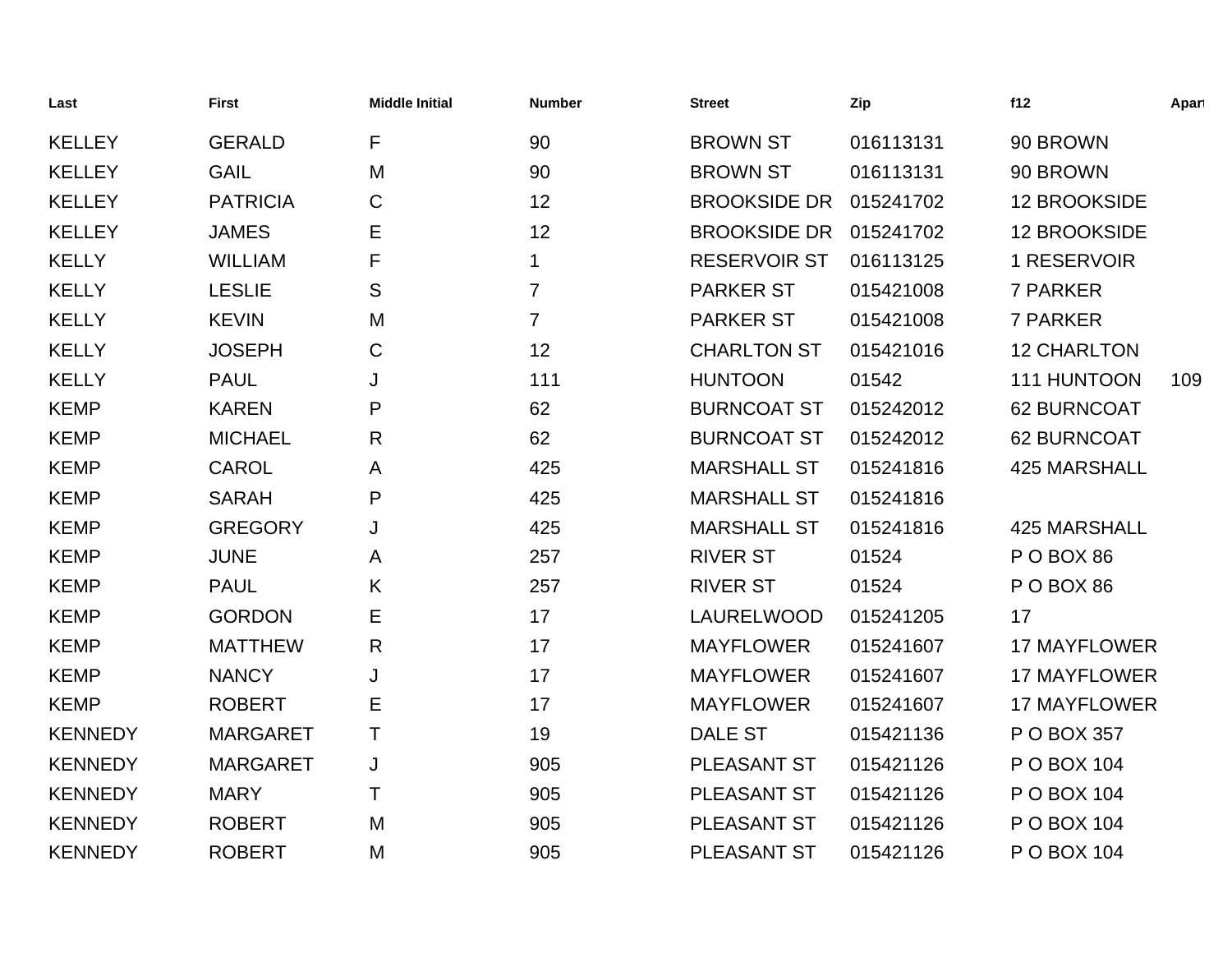| Last            | <b>First</b>     | <b>Middle Initial</b> | <b>Number</b> | <b>Street</b>               | Zip       | f12                   | Apart |
|-----------------|------------------|-----------------------|---------------|-----------------------------|-----------|-----------------------|-------|
| <b>KENNEDY</b>  | <b>JOHN</b>      | J                     | 42            | <b>PARKER ST</b>            | 015421009 | <b>42 PARKER ST</b>   |       |
| <b>KENNEDY</b>  | <b>TIMOTHY</b>   | P                     | 42            | <b>PARKER ST</b>            | 015421009 | <b>42 PARKER</b>      |       |
| <b>KENNEDY</b>  | <b>KELLY</b>     | Е                     | 18            | <b>DALE ST</b>              | 015421135 | 18 DALE ST            |       |
| <b>KENNEDY</b>  | <b>STEPHEN</b>   | J                     | 4             | <b>GREENVILLE CIR 01542</b> |           | <b>PO BOX 128</b>     |       |
| <b>KENNEDY</b>  | <b>THOMAS</b>    | J                     | 13            | <b>FAIRVIEW DR</b>          | 015242146 | <b>13 FAIRVIEW DR</b> |       |
| <b>KENNEWAY</b> | <b>PAULA</b>     | Е                     | 302           | <b>HENSHAW ST</b>           | 015241251 | P O BOX 233           |       |
| <b>KENNEY</b>   | <b>MINERVA</b>   |                       | 166           | <b>RAWSON ST</b>            | 015242018 | 166 RAWSON            |       |
| <b>KENNEY</b>   | <b>DANIEL</b>    | R                     | 166           | <b>RAWSON ST</b>            | 015242018 | 166 RAWSON            |       |
| <b>KENNEY</b>   | <b>ALICE</b>     | J                     | 21            | <b>REDFIELD RD</b>          | 016113106 | 21 REDFIELD RD        |       |
| <b>KENNEY</b>   | <b>LINWOOD</b>   | R                     | 21            | <b>REDFIELD RD</b>          | 016113106 | 21 REDFIELD RD        |       |
| <b>KENNEY</b>   | <b>JOANN</b>     |                       | 1             | <b>DALE CT</b>              | 01542     | 1 DALE CT             |       |
| <b>KENNEY</b>   | <b>BRENDA</b>    | L                     | 8             | <b>CRICKLEWOOD</b>          | 015241604 | 8                     |       |
| <b>KENT</b>     | <b>MICHAEL</b>   | R                     | 318           | <b>STAFFORD ST</b>          | 01611     | 318 STAFFORD          | 2FL   |
| <b>KERIGAN</b>  | <b>KATHLEEN</b>  | A                     | 455           | <b>MAIN ST</b>              | 016113035 | 455 MAIN ST           | 1     |
| <b>KERR</b>     | <b>VERA</b>      |                       | 27            | <b>CLARK ST</b>             | 015421141 | 27 CLARK              |       |
| <b>KIEL</b>     | <b>STEVEN</b>    | G                     | 1             | <b>WOODLAND RD</b>          | 016113005 | 1 WOODLAND            |       |
| <b>KIEL</b>     | <b>MARGARET</b>  | J                     | 1             | <b>WOODLAND RD</b>          | 016113005 | 1 WOODLAND            |       |
| <b>KILLAM</b>   | <b>KATRINA</b>   | Α                     | 25            | <b>WATCH ST</b>             | 015421312 | PO BOX 87             |       |
| <b>KILLERBY</b> | <b>ROBERT</b>    | F                     | 18            | <b>WEST ST</b>              | 016113115 | 18 WEST ST            |       |
| <b>KILLERBY</b> | <b>CHERYL</b>    |                       | 18            | <b>WEST ST</b>              | 016113115 | 18 WEST ST            |       |
| <b>KILLION</b>  | <b>SHARON</b>    | A                     | 9             | <b>BALDWIN ST</b>           | 015242221 | 9 BALDWIN ST          |       |
| <b>KILMONIS</b> | <b>ANNA</b>      | M                     | 128           | <b>CHARLTON ST</b>          | 015421014 | <b>128 CHARLTON</b>   |       |
| <b>KILMONIS</b> | <b>DAVID</b>     | P                     | 294           | <b>PINE ST</b>              | 01524     | 294 PINE ST           |       |
| <b>KILMONIS</b> | <b>CHRISTINE</b> | M                     | 294           | <b>PINE ST</b>              | 01524     | 294 PINE ST           |       |
| <b>KIM</b>      | <b>CHRISTINA</b> | Y                     | 205           | <b>BALDWIN ST</b>           | 015242202 | 205 BALDWIN ST        |       |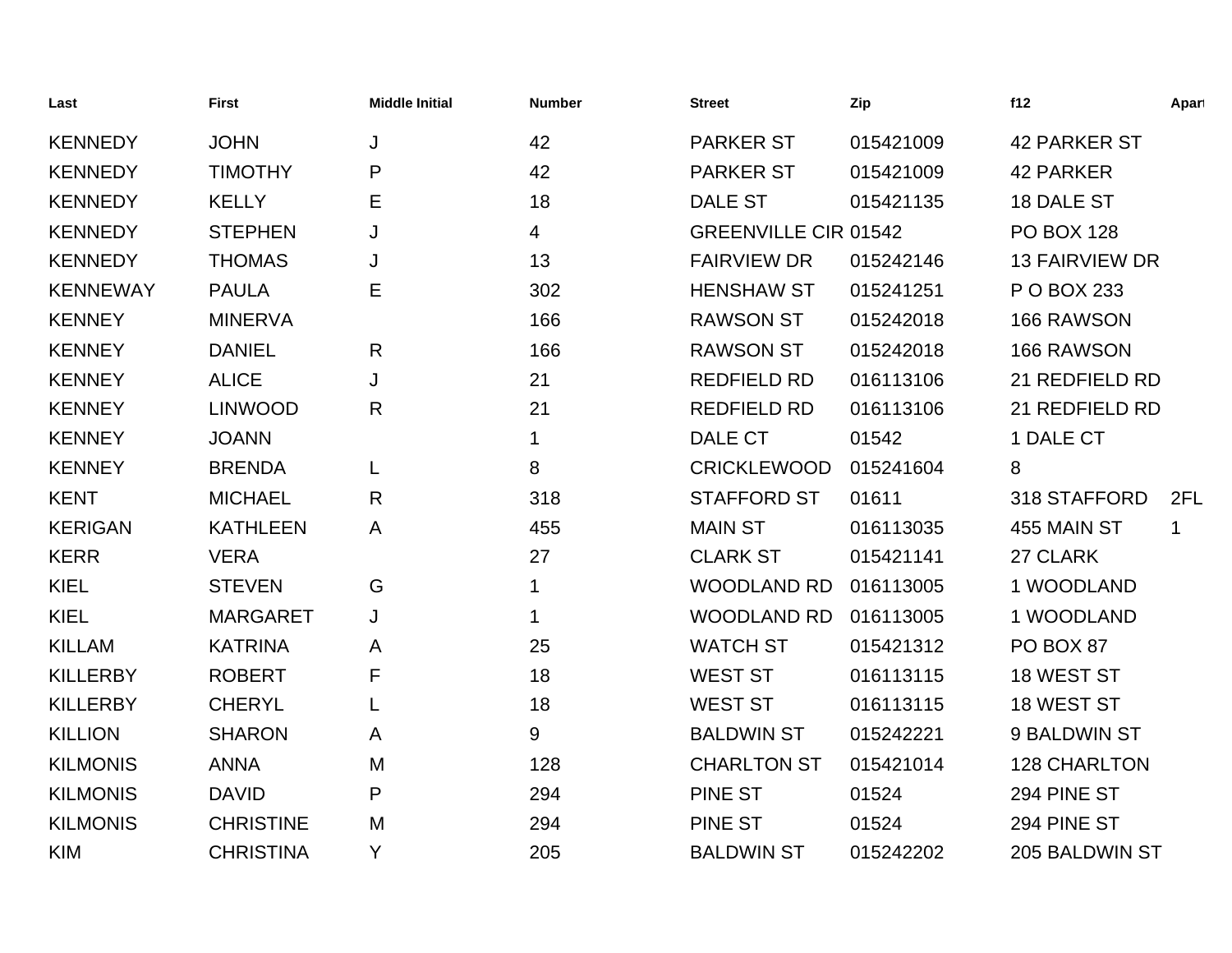| Last           | <b>First</b>      | <b>Middle Initial</b> | <b>Number</b>  | <b>Street</b>       | Zip       | f12                  | Apart |
|----------------|-------------------|-----------------------|----------------|---------------------|-----------|----------------------|-------|
| <b>KIM</b>     | <b>YOUNG</b>      | S                     | 205            | <b>BALDWIN ST</b>   | 015242202 | 205 BALDWIN ST       |       |
| <b>KIM</b>     | <b>HAING</b>      | J                     | 205            | <b>BALDWIN ST</b>   | 015242202 | 205 BALDWIN ST       |       |
| <b>KIMBALL</b> | <b>ROBERT</b>     | Е                     | 180            | <b>RAWSON ST</b>    | 015242018 |                      |       |
| <b>KIMBALL</b> | <b>JASON</b>      | M                     | 180            | <b>RAWSON ST</b>    | 015242018 | 180 RAWSON ST        |       |
| <b>KIMBALL</b> | <b>DAVID</b>      | $\mathsf C$           | $\overline{7}$ | <b>MEMORIAL DR</b>  | 015241256 | 7 MEMORIAL DR        |       |
| <b>KIMBALL</b> | <b>MARY</b>       |                       | $\overline{7}$ | <b>MEMORIAL DR</b>  | 015241256 | <b>7 MEMORIAL</b>    |       |
| <b>KIMBALL</b> | <b>HERBERT</b>    | C                     | 7              | <b>MEMORIAL DR</b>  | 015241256 | <b>7 MEMORIAL</b>    |       |
| <b>KIMBALL</b> | <b>TANYA</b>      | A                     | 777            | PLEASANT ST         | 015421138 | 777 PLEASANT         |       |
| <b>KIMBALL</b> | <b>SHON</b>       | Ε                     | 777            | <b>PLEASANT ST</b>  | 015421138 | 777 PLEASANT         |       |
| <b>KIMBALL</b> | <b>CATHERINE</b>  | Е                     | 8              | <b>CRESTWOOD</b>    | 015241635 |                      |       |
| <b>KING</b>    | <b>KERRIE</b>     | Α                     | 445            | <b>BOND ST</b>      | 015241809 | 445 BOND             |       |
| <b>KING</b>    | <b>THOMAS</b>     | F                     | 445            | <b>BOND ST</b>      | 015241809 | <b>445 BOND</b>      |       |
| <b>KING</b>    | <b>VALERIE</b>    | A                     | 445            | <b>BOND ST</b>      | 015241809 | <b>445 BOND</b>      |       |
| <b>KING</b>    | <b>JAMES</b>      | Ρ                     | 445            | <b>BOND ST</b>      | 015241809 | <b>445 BOND</b>      |       |
| <b>KING</b>    | <b>IRENE</b>      |                       | $\overline{2}$ | <b>SOUTH ST EXT</b> | 01611     | 2 SOUTH              |       |
| <b>KING</b>    | <b>EDWARD</b>     | J                     | $\overline{2}$ | <b>SOUTH ST EXT</b> | 01611     | 2 SOUTH              |       |
| <b>KING</b>    | <b>JUNE</b>       | Е                     | 4              | <b>WEST ST</b>      | 016113118 | 4 WEST ST            |       |
| <b>KING</b>    | <b>WAYNE</b>      | Е                     | 4              | <b>WEST ST</b>      | 016113118 | 4 WEST ST            |       |
| <b>KING</b>    | <b>RITA</b>       | B                     | 4              | <b>SCOTT LN</b>     | 01524     | PO BOX 39            |       |
| <b>KING</b>    | <b>JANET</b>      |                       | 10             | <b>BALDWIN ST</b>   | 015242222 | 10 BALDWIN           |       |
| <b>KING</b>    | <b>CHRISTINE</b>  | A                     | 5              | <b>CRICKLEWOOD</b>  | 015241603 | 5                    |       |
| <b>KING</b>    | <b>PAUL</b>       | W                     | 5              | <b>CRICKLEWOOD</b>  | 015241603 | 5                    |       |
| <b>KINGDON</b> | <b>JACQUELINE</b> | M                     | 136            | <b>CHARLES ST</b>   | 015242157 | 136 CHARLES          |       |
| <b>KINGDON</b> | <b>CHARLES</b>    | R                     | 136            | <b>CHARLES ST</b>   | 015242157 | <b>136 CHARLES</b>   |       |
| <b>KINGDON</b> | <b>MARSHA</b>     | J                     | 1              | <b>STONE RIDGE</b>  | 01524     | <b>1 STONE RIDGE</b> |       |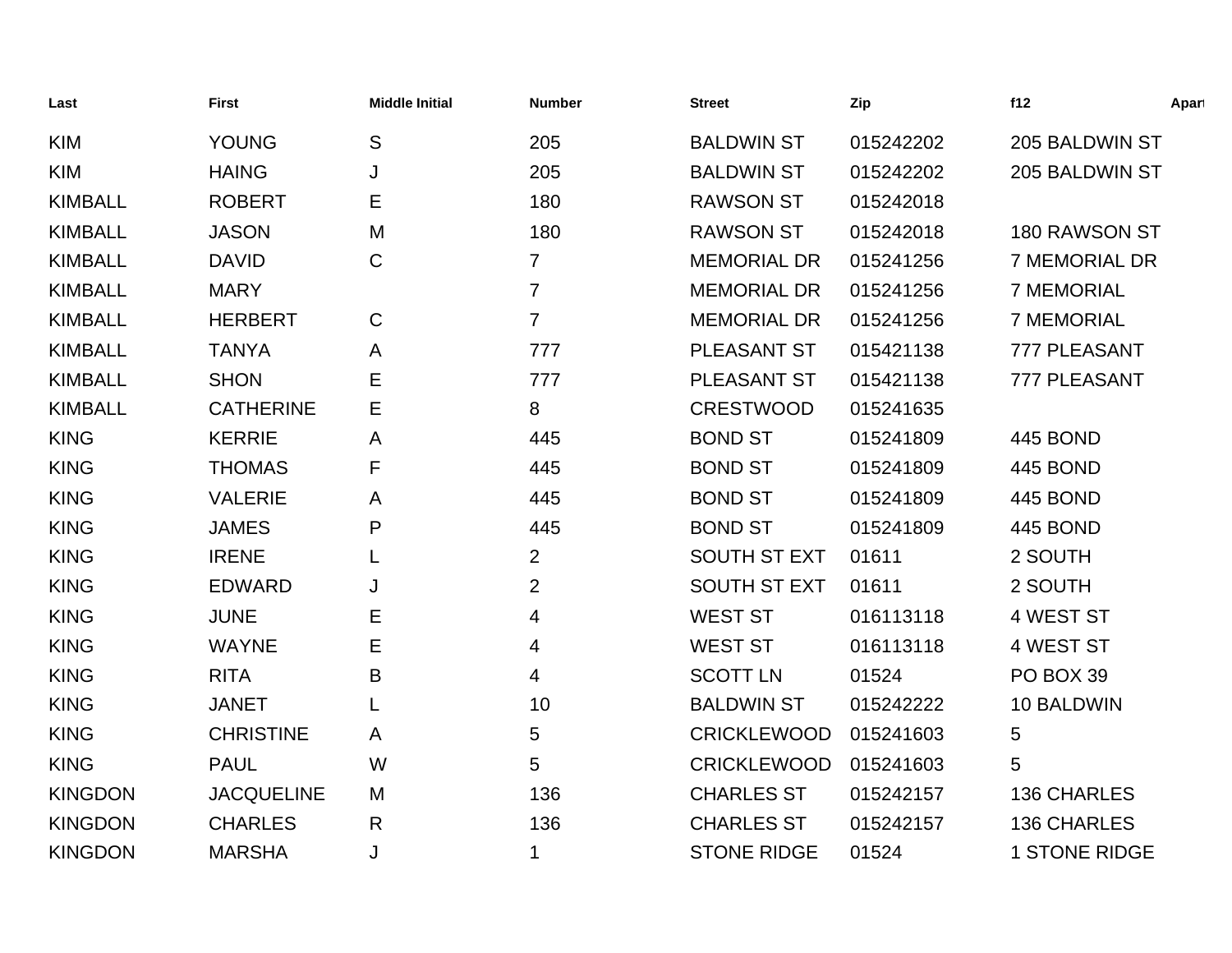| Last                | <b>First</b>       | <b>Middle Initial</b> | <b>Number</b>  | <b>Street</b>          | Zip       | f12                   | Apart |
|---------------------|--------------------|-----------------------|----------------|------------------------|-----------|-----------------------|-------|
| <b>KIRKPATRICK</b>  | <b>MICHAEL</b>     | R                     | 156            | PETER SALEM            | 015241210 | 156 PETER             |       |
| <b>KIRSTEIN</b>     | <b>DARLENE</b>     | M                     | 200            | PLEASANT ST            | 015241420 | 200 PLEASANT          |       |
| <b>KIRSTEIN</b>     | <b>CHRISTOPHER</b> | M                     | 200            | PLEASANT ST            | 015241420 | 200 PLEASANT          |       |
| <b>KLANSEK</b>      | <b>WILLIAM</b>     | A                     | 769            | <b>STAFFORD ST</b>     | 015421207 | 769 STAFFORD          |       |
| <b>KLEIN</b>        | <b>PAMELA</b>      | J                     | 36             | <b>GROVE ST</b>        | 015241507 | 36 GROVE ST           |       |
| <b>KLEIN</b>        | <b>DONALD</b>      | J                     | 36             | <b>GROVE ST</b>        | 015241507 | 36 GROVE ST           |       |
| <b>KLIMASZEWSKI</b> | <b>EDWARD</b>      |                       | 225            | <b>PINE ST</b>         | 015241625 | 225 PINE ST           |       |
| <b>KLOSEK</b>       | <b>WILLIAM</b>     |                       | 70             | <b>HEMLOCK ST</b>      | 01524     | <b>70 HEMLOCK ST</b>  |       |
| <b>KLOSEK</b>       | <b>KARL</b>        | W                     | 28             | <b>SECOND ST</b>       | 016113012 | 28 SECOND             |       |
| <b>KLOSEK</b>       | <b>THERESA</b>     | A                     | $\overline{7}$ | <b>HARDING ST</b>      | 016113023 | <b>7 HARDING ST</b>   |       |
| <b>KLOSEK</b>       | <b>EVELYN</b>      | Н                     | $\mathbf{1}$   | <b>MAPLE ST</b>        | 015242003 | P O BOX 473           |       |
| <b>KLUGH</b>        | <b>LONNIE</b>      | K                     | 53             | <b>CRESTWOOD</b>       | 015241431 |                       |       |
| <b>KLUNK</b>        | <b>AMELIA</b>      | D                     | 17             | <b>WATCH ST</b>        | 015421312 | 17 WATCH ST           |       |
| <b>KLUNK</b>        | <b>KEVIN</b>       | M                     | 17             | <b>WATCH ST</b>        | 015421312 | 17 WATCH ST           |       |
| <b>KMON</b>         | <b>JEFFREY</b>     | R.                    | 235            | <b>RIVER ST</b>        | 015241635 | P O BOX 332           |       |
| <b>KMON</b>         | <b>LAURIE</b>      |                       | 235            | <b>RIVER ST</b>        | 015241635 | P O 332               |       |
| <b>KNIGHT</b>       | <b>MARY</b>        | P                     | 124            | MCCARTHY AVE 016113262 |           | 124 MCCARTHY          |       |
| <b>KNIGHT</b>       | <b>WILLIAM</b>     | G                     | 124            | MCCARTHY AVE 016113262 |           | <b>124 MCCARTHY</b>   |       |
| <b>KNIGHT</b>       | <b>BARBARA</b>     | A                     | 11             | BREEZY GREEN 015242217 |           | 11 BREEZY             |       |
| <b>KNIGHTLY</b>     | <b>DONNA</b>       | <b>LEE</b>            | 66             | <b>KING ST</b>         | 015241220 | <b>66 KING STREET</b> |       |
| <b>KNIGHTLY</b>     | <b>MERTON</b>      | Е                     | 66             | <b>KING ST</b>         | 015241220 | 66 KING STREET        |       |
| <b>KNOTT</b>        | <b>DONNA</b>       | M                     | 86             | <b>RAWSON ST</b>       | 015242034 | 86 RAWSON             |       |
| <b>KNOTT</b>        | <b>GLENN</b>       | N                     | 86             | <b>RAWSON ST</b>       | 015242034 | 86 RAWSON             |       |
| <b>KNOTT</b>        | <b>JASON</b>       | G                     | 86             | <b>RAWSON ST</b>       | 015242034 | 86 RAWSON             |       |
| <b>KNOX</b>         | <b>JESSICA</b>     |                       | 750            | <b>WHITTEMORE</b>      | 015241844 | 750                   |       |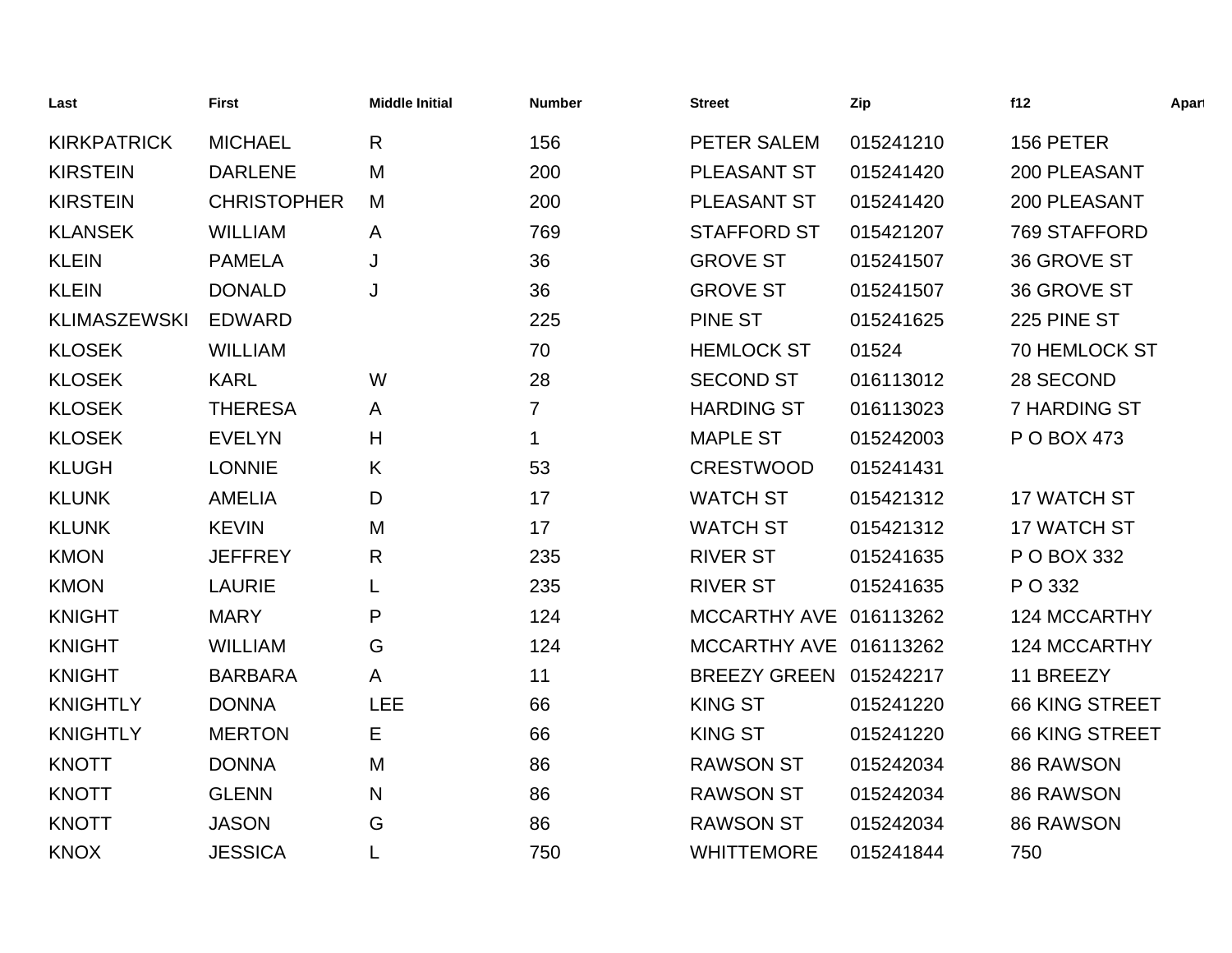| Last             | <b>First</b>     | <b>Middle Initial</b> | <b>Number</b>  | <b>Street</b>       | Zip       | f12                 | Apart    |
|------------------|------------------|-----------------------|----------------|---------------------|-----------|---------------------|----------|
| <b>KNOX</b>      | <b>LYNDA</b>     | Е                     | 750            | <b>WHITTEMORE</b>   | 015241844 | 750                 |          |
| <b>KNOX</b>      | <b>MICHAEL</b>   | F                     | 750            | <b>WHITTEMORE</b>   | 015241844 | 750                 |          |
| <b>KNOX</b>      | <b>BARBARA</b>   | Ε                     | 750            | <b>WHITTEMORE</b>   | 015241844 | 750                 |          |
| <b>KOBEL</b>     | <b>CAROL</b>     | A                     | 101            | <b>MANNVILLE ST</b> | 015241124 | POBOX 87            |          |
| <b>KOBEL</b>     | <b>HENRY</b>     | F                     | 101            | <b>MANNVILLE ST</b> | 015241124 | POBOX87             |          |
| <b>KOBEL</b>     | <b>GAIL</b>      | M                     | $\overline{7}$ | <b>BETHEL AVE</b>   | 016113219 | 7 BETHEL            |          |
| <b>KOBEL</b>     | <b>DAVID</b>     | P                     | $\overline{7}$ | <b>BETHEL AVE</b>   | 016113219 | 7 BETHEL            |          |
| <b>KOBEL</b>     | <b>BERNARD</b>   |                       | 27             | <b>MILL ST</b>      | 01542     | 27 MILL ST          |          |
| <b>KOBEL</b>     | <b>RUSSEL</b>    | B                     | 1073           | <b>MAIN ST</b>      | 015241337 | 1073 MAIN ST        | 74       |
| <b>KOEBACH</b>   | <b>KYRSTEN</b>   | A                     | 207            | <b>CLARK ST</b>     | 015421213 | 207 CLARK ST        |          |
| <b>KOKERNAK</b>  | <b>VALERIE</b>   | A                     | 1006           | <b>STAFFORD ST</b>  | 015421114 | 1006 STAFFORD       |          |
| <b>KOKERNAK</b>  | <b>ELIZABETH</b> | Е                     | 19             | <b>CRESTWOOD</b>    | 015241601 | <b>19 CRESTWOOD</b> |          |
| <b>KOKERNAK</b>  | <b>STEPHEN</b>   | H                     | 19             | <b>CRESTWOOD</b>    | 015241601 | <b>19 CRESTWOOD</b> |          |
| <b>KOMOSKY</b>   | <b>DOROTHY</b>   | H                     | 22             | <b>MONTEREY DR</b>  | 016113018 | 22 MONTEREY         |          |
| <b>KONECZNY</b>  | <b>FRANCES</b>   |                       | 12             | <b>WEST ST</b>      | 016113115 | 12 WEST             |          |
| <b>KONECZNY</b>  | <b>WALTER</b>    |                       | 12             | <b>WEST ST</b>      | 016113115 | 12 WEST             |          |
| <b>KONKEL</b>    | <b>DAWNA</b>     | M                     | 26             | <b>CHARLES ST</b>   | 01524     | P O BOX 255         |          |
| <b>KONRAD</b>    | <b>MARYJANE</b>  |                       | 109            | PLEASANT ST         | 015241419 | 109 PLEASANT        |          |
| <b>KOPPNER</b>   | <b>CHRISTINE</b> | M                     | 1323           | <b>MAIN ST</b>      | 015241326 | 1323 MAIN ST        |          |
| <b>KOSEWSKI</b>  | <b>ELAINE</b>    | M                     | $\overline{2}$ | <b>SCOTT LN</b>     | 015242208 | 2 SCOTT LANE        |          |
| <b>KOSEWSKI</b>  | <b>PETER</b>     | S                     | $\overline{2}$ | <b>SCOTT LN</b>     | 015242208 | 2 SCOTT LN          |          |
| <b>KOTEL</b>     | <b>DEVRA</b>     | J                     | 603            | <b>HENSHAW ST</b>   | 01542     | 603 HENSHAW         |          |
| <b>KOTEL</b>     | <b>KATHLEEN</b>  | D                     | 75             | <b>HUNTOON</b>      | 01524     | 75 HUNTOON          | $6 - 07$ |
| <b>KOVALESKI</b> | <b>ALBINA</b>    | E                     | 25             | <b>WARREN AVE</b>   | 015241325 | 25 WARREN           |          |
| <b>KOWAL</b>     | <b>EUGENE</b>    | J                     | 1860           | <b>MAIN ST</b>      | 015241918 | P O BOX 256         |          |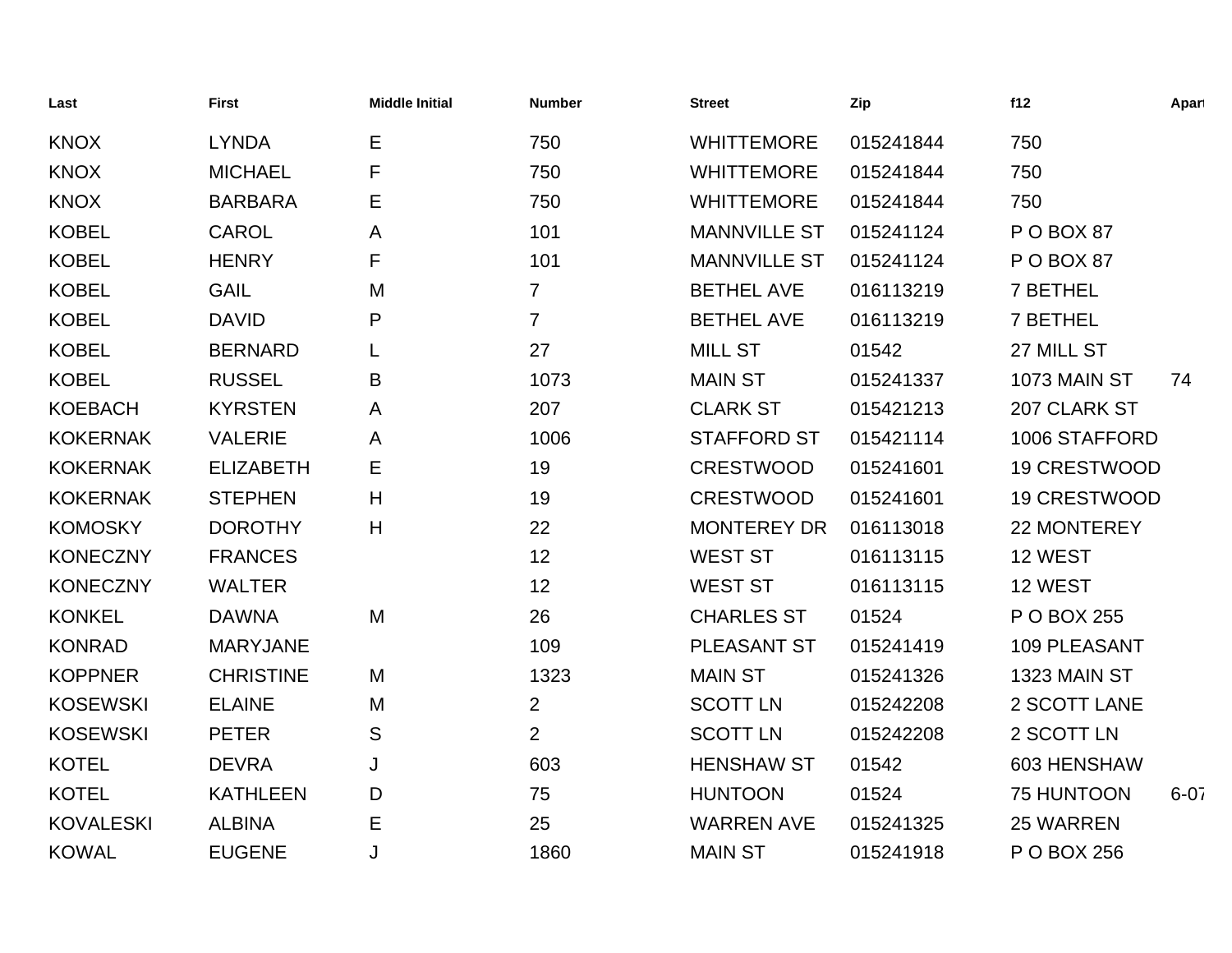| Last             | <b>First</b>     | <b>Middle Initial</b> | <b>Number</b> | <b>Street</b>          | Zip       | f12                  | Apart |
|------------------|------------------|-----------------------|---------------|------------------------|-----------|----------------------|-------|
| <b>KOWALCHEK</b> | <b>MARTHA</b>    | J                     | 1278          | <b>MAIN ST</b>         | 01524     | 1278 MAIN ST         |       |
| <b>KOWALCHEK</b> | <b>DAVID</b>     | J                     | 1278          | <b>MAIN ST</b>         | 01524     | 1278 MAIN ST         |       |
| <b>KOZIAK</b>    | <b>DAVID</b>     | $\mathsf{R}$          | 1501          | <b>MAIN ST</b>         | 015241940 | 1501 MAIN ST         |       |
| <b>KOZIAK</b>    | <b>AMELIA</b>    |                       | 111           | MCCARTHY AVE 016113268 |           | 111 MCCARTHY         |       |
| <b>KOZIAK</b>    | <b>RICHARD</b>   | M                     | 111           | MCCARTHY AVE 016113268 |           | 111 MCCARTHY         |       |
| <b>KOZLOWSKI</b> | <b>STEVEN</b>    | т                     | 16            | <b>SIANI RD</b>        | 01542     | <b>P O BOX 42</b>    |       |
| <b>KOZLOWSKI</b> | <b>WARREN</b>    | Е                     | 16            | <b>SIANI RD</b>        | 01542     | <b>P O BOX 42</b>    |       |
| <b>KOZLOWSKI</b> | <b>HELEN</b>     | A                     | 16            | <b>SIANI RD</b>        | 01542     | <b>P O BOX 42</b>    |       |
| <b>KRAFVE</b>    | <b>ROBERT</b>    | H                     | 253           | <b>MAIN ST</b>         | 016113142 | 253 MAIN ST          | 2R    |
| <b>KRAVITZ</b>   | <b>ELIZABETH</b> | G                     | 10            | <b>BALDWIN ST</b>      | 015242222 | 10 BALDWIN ST        |       |
| <b>KRAVITZ</b>   | <b>STUART</b>    | P                     | 749           | PLEASANT ST            | 015421128 | P O BOX 119          |       |
| <b>KRIKORIAN</b> | <b>SUSAN</b>     |                       | 85            | <b>WATSON ST</b>       | 015241819 | 85 WATSON            |       |
| <b>KRIKORIAN</b> | <b>CHARLES</b>   | A                     | 85            | <b>WATSON ST</b>       | 015241819 | 85 WATSON            |       |
| <b>KROYAK</b>    | <b>CATHERINE</b> | M                     | 25            | LAURELWOOD             | 015241205 | 25                   |       |
| <b>KROYAK</b>    | <b>JOHN</b>      | J                     | 25            | LAURELWOOD             | 015241205 | 25                   |       |
| <b>KRUKONIS</b>  | <b>CLAIRE</b>    | P                     | 38            | <b>CRICKLEWOOD</b>     | 015241619 | 38                   |       |
| <b>KRUKONIS</b>  | <b>JOHN</b>      | ${\sf P}$             | 38            | <b>CRICKLEWOOD</b>     | 015241619 | 38                   |       |
| <b>KRULL</b>     | <b>CYNTHIA</b>   | A                     | 65            | <b>BURNCOAT ST</b>     | 015242011 | <b>65 BURNCOAT</b>   |       |
| <b>KRULL</b>     | H                | <b>KURT</b>           | 65            | <b>BURNCOAT ST</b>     | 015242011 | <b>65 BURNCOAT</b>   |       |
| <b>KRULL</b>     | <b>MARLYCE</b>   | A                     | 624           | <b>HENSHAW ST</b>      | 01542     | 624 HENSHAW          |       |
| <b>KRULL</b>     | <b>MICHAEL</b>   | A                     | 624           | <b>HENSHAW ST</b>      | 01542     |                      |       |
| <b>KUBERT</b>    | <b>JULIE</b>     | B                     | 128           | <b>HUNTOON</b>         | 01542     | 128 HUNTOON          |       |
| <b>KUCHINSKI</b> | <b>JENNIFER</b>  | J                     | 363           | PLEASANT ST            | 015241221 |                      |       |
| <b>KUCHINSKI</b> | <b>JOSEPH</b>    | $\mathsf{C}$          | 363           | PLEASANT ST            | 015241221 | 363 PLEASANT         |       |
| <b>KUHNAU</b>    | <b>KIMBERLEY</b> | Κ                     | 70            | <b>BALDWIN ST</b>      | 015241824 | <b>70 BALDWIN ST</b> |       |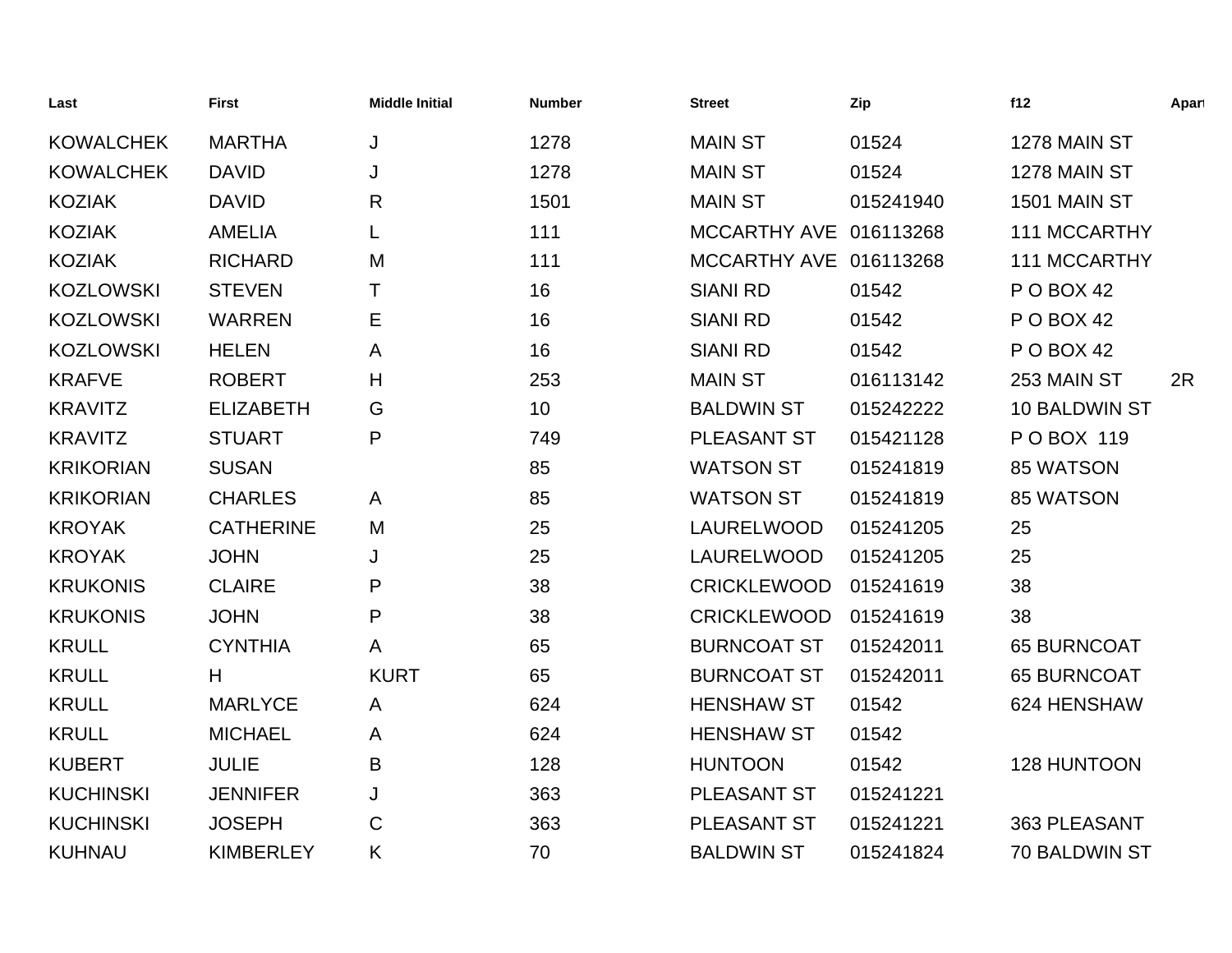| Last               | <b>First</b>    | <b>Middle Initial</b> | <b>Number</b>  | <b>Street</b>      | Zip       | f12                   | Apart    |
|--------------------|-----------------|-----------------------|----------------|--------------------|-----------|-----------------------|----------|
| <b>KULARSKI</b>    | <b>ANDREW</b>   | S                     | 1004           | <b>STAFFORD ST</b> | 015421114 | 1004 STAFFORD         |          |
| <b>KULARSKI</b>    | <b>LISA</b>     | M                     | 1004           | <b>STAFFORD ST</b> | 015421114 | 1004 STAFFORD         |          |
| <b>KULESZA</b>     | <b>HELEN</b>    |                       | 50             | <b>BOYD ST</b>     | 016113249 | 50 BOYD               |          |
| <b>KUPFER</b>      | <b>DAVID</b>    | P                     | 50             | PINE ST            | 015241616 |                       |          |
| <b>KUPSTAS</b>     | <b>DOREEN</b>   | $\mathbf C$           | 6              | <b>WESTMINSTER</b> | 016113301 | <b>6 WESTMINSTER</b>  |          |
| <b>KURTZ</b>       | <b>HOLLY</b>    |                       | 497            | <b>MAIN ST</b>     | 016113034 | 497 MAIN ST           |          |
| <b>KURTZ</b>       | <b>LLOYD</b>    | W                     | 497            | <b>MAIN ST</b>     | 016113034 | 497 MAIN ST           |          |
| <b>KUSTIGIAN</b>   | <b>GEORGE</b>   | P                     | 1112           | <b>WHITTEMORE</b>  | 015241852 | 1112                  |          |
| <b>KUSTIGIAN</b>   | <b>MARGARET</b> | F                     | 1112           | <b>WHITTEMORE</b>  | 015241852 | 1112                  |          |
| <b>KUSTIGIAN</b>   | <b>GAIL</b>     | E                     | 473            | <b>STAFFORD ST</b> | 016113308 | 473 STAFFORD          |          |
| <b>KUSTIGIAN</b>   | <b>HARRY</b>    | G                     | 473            | <b>STAFFORD ST</b> | 016113308 | 473 STAFFORD          |          |
| <b>KUSY</b>        | <b>PAULA</b>    |                       | 11             | <b>LAKE DR</b>     | 015242008 | 11 LAKE DR            |          |
| <b>KUZAWA</b>      | <b>WALERIAN</b> |                       | 30             | <b>PLEASANT ST</b> | 015241447 | <b>30 PLEASANT</b>    |          |
| <b>KVALITA</b>     | <b>ALISSA</b>   | M                     | 25             | <b>LAKE AVE</b>    | 015241903 | 25 LAKE AVE           |          |
| <b>KVALITA</b>     | <b>ROSEMARY</b> | L                     | 25             | <b>LAKE AVE</b>    | 015241903 | 25 LAKE AVE           |          |
| <b>KVALITA</b>     | <b>JOHN</b>     | C                     | 25             | <b>LAKE AVE</b>    | 015241903 | <b>25 LAKE AVENUE</b> |          |
| <b>KWIATKOWSKI</b> | $\mathsf{C}$    | <b>RAE</b>            | 5              | <b>TOWN BEACH</b>  | 015241923 | 5 TOWN BEACH 1        |          |
| <b>KWIATKOWSKI</b> | <b>JOSEPH</b>   |                       | 5              | <b>TOWN BEACH</b>  | 015241923 | 5 TOWN BEACH 1        |          |
| <b>KYMALAINEN</b>  | <b>ANNE</b>     | K                     | 48             | <b>BROWN ST</b>    | 016113131 | <b>48 BROWN ST</b>    | 1R       |
| <b>LABAIRE</b>     | <b>JOHN</b>     | P                     | 51             | <b>WAITE ST</b>    | 015241120 | 51 WAITE              |          |
| <b>LABAIRE</b>     | <b>NICOLE</b>   | M                     | 75             | <b>HUNTOON</b>     | 015241271 | <b>75 HUNTOON</b>     | $5 - 05$ |
| <b>LABAIRE</b>     | <b>BRIAN</b>    | C                     | 1146           | <b>STAFFORD ST</b> | 015421317 | P O BOX 209           |          |
| <b>LABBE</b>       | <b>SYLVIA</b>   | V                     | $\overline{7}$ | <b>WESLEY DR</b>   | 015241429 | 7 WESLEY              |          |
| <b>LABOMBARD</b>   | <b>SHIRLEY</b>  |                       | 6              | <b>ATWOOD TERR</b> | 016113347 | 6 ATWOOD              |          |
| <b>LABOMBARD</b>   | <b>ELMER</b>    | J                     | 6              | <b>ATWOOD TERR</b> | 016113347 | <b>6 ATWOOD</b>       |          |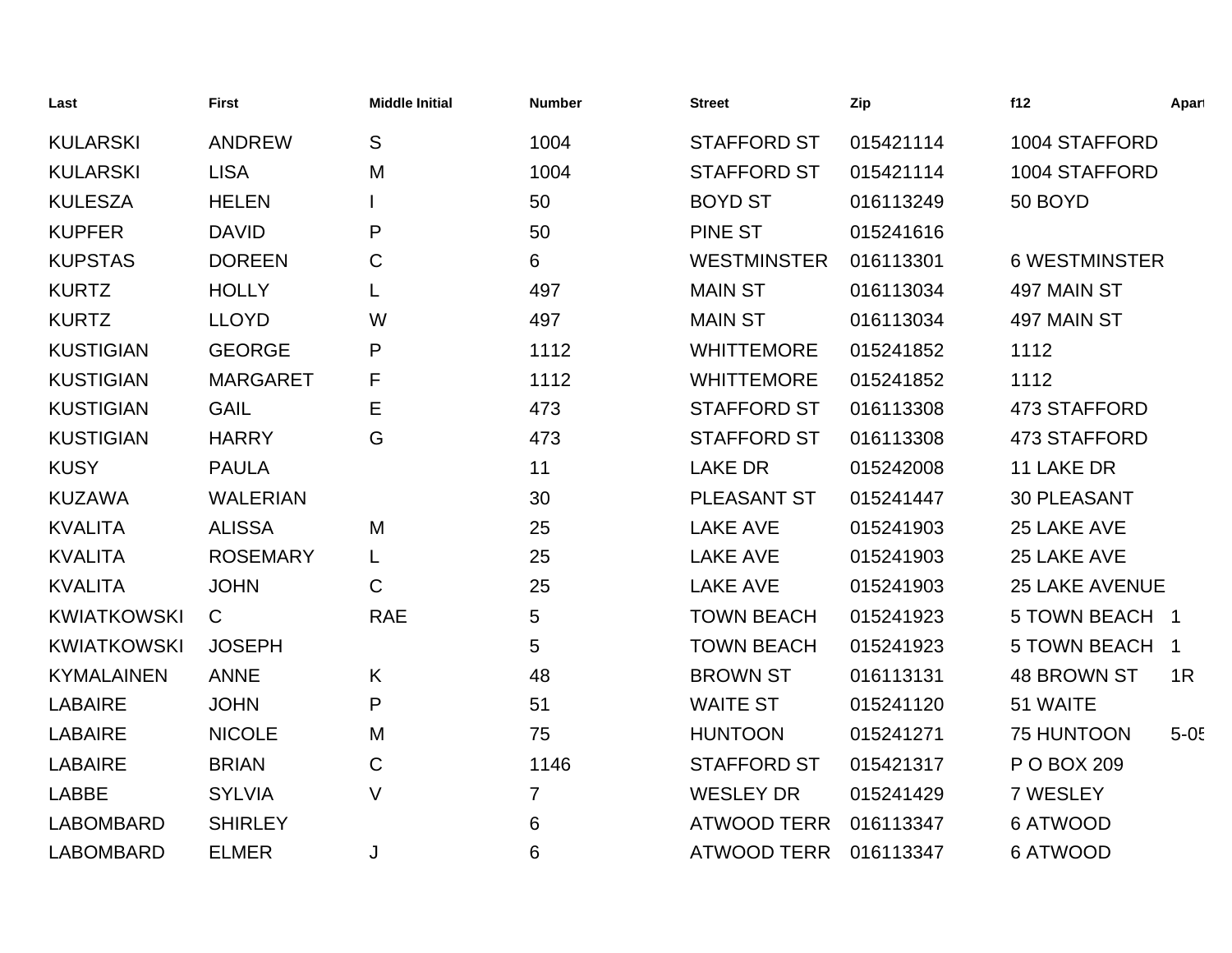| Last              | <b>First</b>    | <b>Middle Initial</b> | <b>Number</b> | <b>Street</b>      | Zip       | f12                   | Apart |
|-------------------|-----------------|-----------------------|---------------|--------------------|-----------|-----------------------|-------|
| <b>LABOMBARD</b>  | <b>MARK</b>     | Е                     | 118           | PLEASANT ST        | 015241400 | 118 PLEASANT          |       |
| <b>LABOMBARD</b>  | <b>DEBORAH</b>  | J                     | 118           | PLEASANT ST        | 015241400 |                       |       |
| <b>LABOSSIERE</b> | <b>DONALD</b>   | W                     | 28            | <b>FAIRVIEW DR</b> | 015242145 | <b>28 FAIRVIEW</b>    |       |
| <b>LABRECQUE</b>  | <b>JOSEPH</b>   | R                     | 160           | <b>BALDWIN ST</b>  | 01542     | P O BOX 207           |       |
| <b>LABRECQUE</b>  | <b>JUDITH</b>   | M                     | 160           | <b>BALDWIN ST</b>  | 01542     | P O BOX 207           |       |
| <b>LABRECQUE</b>  | <b>ROBERT</b>   | J                     | 160           | <b>BALDWIN ST</b>  | 01542     | P O BOX 207           |       |
| <b>LABRIE</b>     | <b>IRENE</b>    | A                     | 474           | PLEASANT ST        | 015241240 | 474 PLEASANT          |       |
| <b>LABRIE</b>     | <b>EDWARD</b>   | P                     | 474           | PLEASANT ST        | 015241240 | 474 PLEASANT          |       |
| <b>LABRIE</b>     | <b>STEVEN</b>   | F                     | 12            | <b>MAYFLOWER</b>   | 015241638 | <b>12 MAYFLOWER</b>   |       |
| <b>LACAIRE</b>    | <b>LENA</b>     | M                     | 5             | <b>TOWN BEACH</b>  | 01524     | 5 TOWN BEACH 5        |       |
| <b>LACHANCE</b>   | <b>DONNA</b>    |                       | 451           | <b>MARSHALL ST</b> | 015241816 | <b>451 MARSHALL</b>   |       |
| <b>LACHANCE</b>   | <b>ROGER</b>    | J                     | 451           | <b>MARSHALL ST</b> | 015241816 | <b>451 MARSHALL</b>   |       |
| <b>LACHANCE</b>   | <b>CHERYL</b>   | A                     | 17            | <b>LOGAN ST</b>    | 016113269 | <b>PO BOX 477</b>     |       |
| <b>LACHANCE</b>   | <b>PATRICIA</b> | A                     | 41            | <b>FRANKLIN ST</b> | 015241504 | <b>41 FRANKLIN</b>    |       |
| <b>LACHAPELLE</b> | <b>JUSTINA</b>  | $\mathsf{R}$          | 270           | <b>HENSHAW ST</b>  | 015241278 |                       |       |
| <b>LACHAPELLE</b> | <b>PAUL</b>     | K                     | 270           | <b>HENSHAW ST</b>  | 015241278 | 270 HENSHAW           |       |
| <b>LACHAPELLE</b> | <b>NORMAND</b>  | $\mathsf{R}$          | 30            | PLEASANT ST        | 015241444 | <b>30 PLEASANT ST</b> |       |
| <b>LACONTO</b>    | <b>MICHAEL</b>  | A                     | 12            | <b>CHARLES ST</b>  | 015242114 | <b>12 CHARLES ST</b>  |       |
| <b>LACONTO</b>    | <b>LINDA</b>    | L                     | 20            | <b>CHARLES ST</b>  | 015242114 | P O BOX 347           |       |
| <b>LACONTO</b>    | <b>LISA</b>     | L                     | 20            | <b>CHARLES ST</b>  | 015242114 | 20 CHARLES ST         |       |
| <b>LACONTO</b>    | <b>RONALD</b>   | W                     | 20            | <b>CHARLES ST</b>  | 015242114 | P O BOX 347           |       |
| <b>LACOSTE</b>    | <b>PETER</b>    | A                     | 119           | <b>CHARLTON ST</b> | 015421013 | P O BOX 199           |       |
| <b>LACOSTE</b>    | <b>CAROLYN</b>  | J                     | 117           | <b>CHARLTON ST</b> | 015421013 | <b>117 CHARLTON</b>   |       |
| <b>LACOURSE</b>   | <b>DONNA</b>    | M                     | 23            | <b>WATCH ST</b>    | 015421312 | <b>P O BOX 54</b>     |       |
| <b>LACROIX</b>    | <b>RICHARD</b>  | D                     | 79            | <b>WINSLOW AVE</b> | 015242146 | 79 WINSLOW            |       |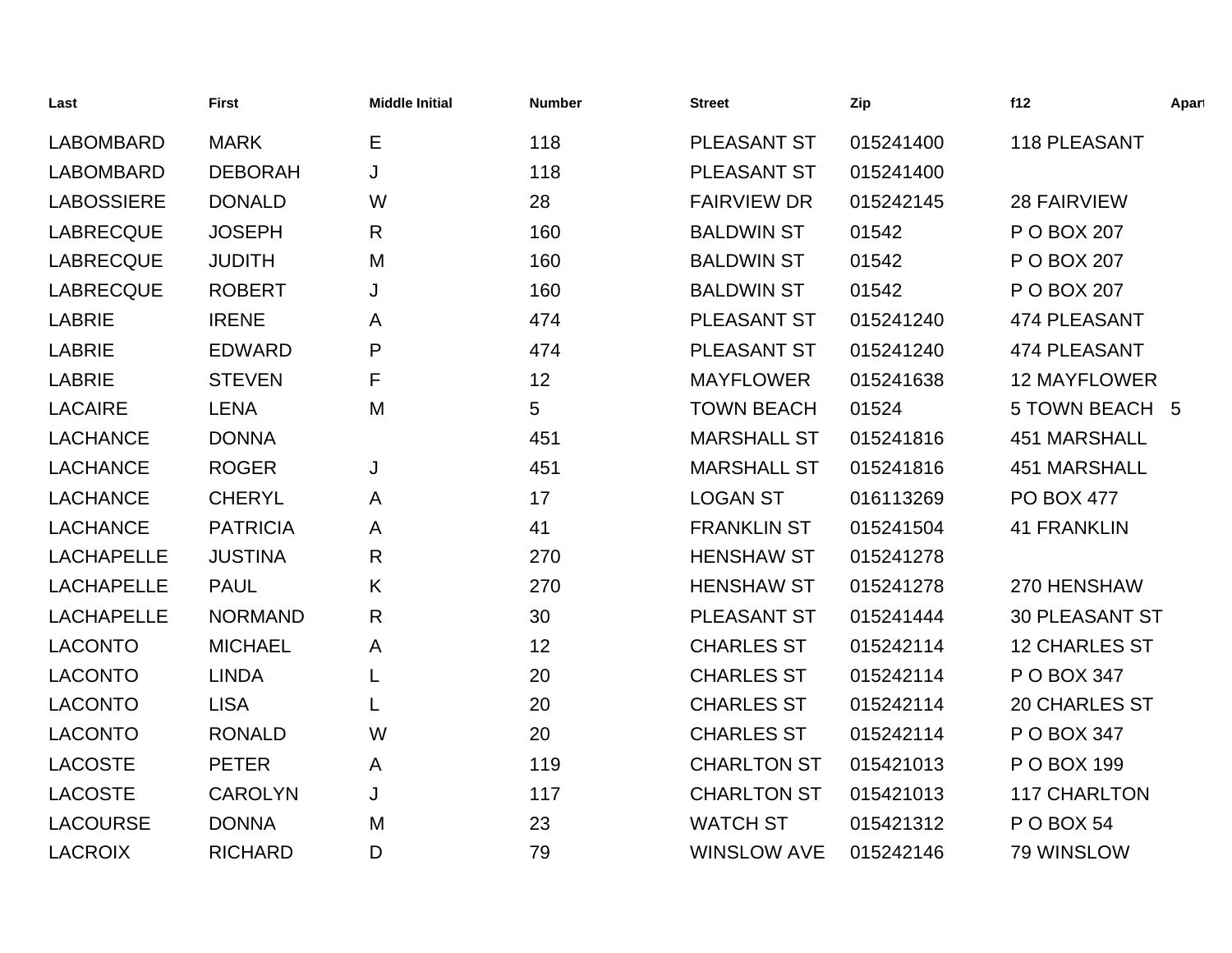| Last              | <b>First</b>     | <b>Middle Initial</b> | <b>Number</b> | <b>Street</b>      | Zip       | f12                   | Apart |
|-------------------|------------------|-----------------------|---------------|--------------------|-----------|-----------------------|-------|
| <b>LACROIX</b>    | <b>LAURISE</b>   | A                     | 17            | <b>CARLETON RD</b> | 015421143 | <b>17 CARLETON</b>    |       |
| <b>LACROIX</b>    | <b>MARYANN</b>   |                       | 996           | <b>STAFFORD ST</b> | 015421114 | 996 STAFFORD          |       |
| <b>LACROIX</b>    | <b>JOAN</b>      | L                     | 21            | <b>FAIRVIEW DR</b> | 015242146 | 21 FAIRVIEW           |       |
| <b>LACROIX</b>    | <b>JOHN</b>      | $\mathsf{C}$          | 21            | <b>FAIRVIEW DR</b> | 015242146 | <b>21 FAIRVIEW DR</b> |       |
| <b>LACROIX</b>    | <b>KENDRA</b>    | M                     | 21            | <b>FAIRVIEW DR</b> | 015242146 | 21 FAIRVIEW           |       |
| <b>LACROIX</b>    | <b>JOHN</b>      | P                     | 21            | <b>FAIRVIEW DR</b> | 015242146 | 21 FAIRVIEW           |       |
| <b>LACROIX</b>    | <b>MATTHEW</b>   | M                     | 393           | PLEASANT ST        | 015241221 | 393 PLEASANT          |       |
| <b>LADAGO</b>     | <b>EDWARD</b>    | G                     | 600           | <b>WHITTEMORE</b>  | 015241439 | 600                   |       |
| <b>LAFAYETTE</b>  | <b>ADELE</b>     | M                     | 599           | <b>HENSHAW ST</b>  | 015421215 | 599 HENSHAW           |       |
| <b>LAFAYETTE</b>  | <b>KENNETH</b>   | J                     | 599           | <b>HENSHAW ST</b>  | 015421215 | 599 HENSHAW           |       |
| <b>LAFLASH</b>    | <b>SANDRA</b>    | J                     | 6             | <b>SANFRED RD</b>  | 015241727 | <b>6 SANFRED RD</b>   |       |
| <b>LAFLASH</b>    | <b>FREDERICK</b> | H                     | 6             | <b>SANFRED RD</b>  | 015241727 | <b>6 SANFRED RD</b>   |       |
| <b>LAFLASH</b>    | <b>JENNIFER</b>  | L                     | 393           | <b>HENSHAW ST</b>  | 01542     | 393 HENSHAW           |       |
| <b>LAFLASH</b>    | <b>SCOTT</b>     | M                     | 393           | <b>HENSHAW ST</b>  | 01542     | 393 HENSHAW           |       |
| <b>LAFLASH</b>    | <b>DEBRA</b>     | A                     | 333           | <b>RIVER ST</b>    | 01524     | P O BOX 321           |       |
| <b>LAFLASH</b>    | <b>FREDERICK</b> | H                     | 333           | <b>RIVER ST</b>    | 01524     | P O BOX 321           |       |
| <b>LAFORTE</b>    | <b>DIANE</b>     | M                     | 580           | <b>HENSHAW ST</b>  | 015421219 | 580 HENSHAW           |       |
| LAFORTUNE-AN      | <b>RITA</b>      | S                     | 39            | <b>BURNCOAT ST</b> | 015242011 | P O BOX 236           |       |
| <b>LAFRANCE</b>   | <b>RICHARD</b>   | L                     | 593           | <b>MAIN ST</b>     | 016113033 | 593 MAIN ST           |       |
| <b>LAFRENIERE</b> | <b>GEORGE</b>    |                       | 61            | <b>BURNCOAT LN</b> | 015242009 | POBOX 26              |       |
| <b>LAGANELLI</b>  | <b>CHERYL</b>    | A                     | 204           | <b>BALDWIN ST</b>  | 015242205 | 204 BALDWIN           |       |
| <b>LAGANELLI</b>  | <b>JASON</b>     | R                     | 204           | <b>BALDWIN ST</b>  | 015242205 | 204 BALDWIN ST        |       |
| <b>LAGANELLI</b>  | <b>BART</b>      |                       | 204           | <b>BALDWIN ST</b>  | 015242205 | 204 BALDWIN           |       |
| <b>LAGANELLI</b>  | <b>BRENDA</b>    | L                     | 14            | <b>LEELA LN</b>    | 015421021 | <b>14 LEELA LANE</b>  |       |
| <b>LAGANELLI</b>  | <b>JOSEPH</b>    | J                     | 14            | <b>LEELA LN</b>    | 015421021 | <b>14 LEELA LANE</b>  |       |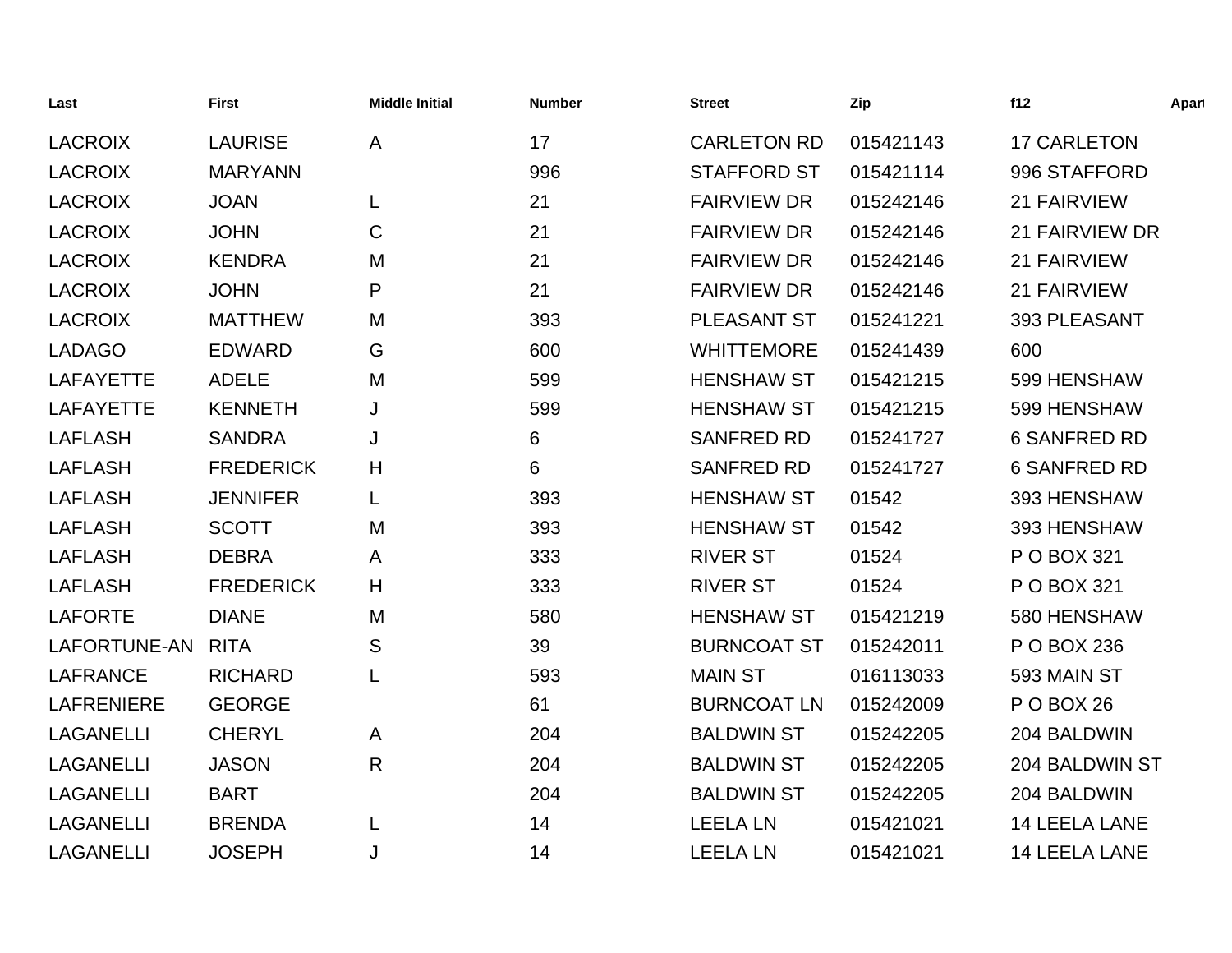| Last             | <b>First</b>     | <b>Middle Initial</b> | <b>Number</b> | <b>Street</b>      | Zip       | f12                  | Apart |
|------------------|------------------|-----------------------|---------------|--------------------|-----------|----------------------|-------|
| <b>LAHAIR</b>    | <b>BARBARA</b>   | A                     | 224           | <b>MAIN ST</b>     | 016113140 | 224 MAIN             |       |
| <b>LAHAIR</b>    | <b>RAYMOND</b>   | M                     | 224           | <b>MAIN ST</b>     | 016113140 | 224 MAIN             |       |
| <b>LAHAIR</b>    | <b>SHARON</b>    | A                     | 210           | <b>HENSHAW ST</b>  | 015241236 | 210 HENSHAW          |       |
| <b>LAHAIR</b>    | <b>JOHN</b>      | $\mathsf{R}$          | 19            | PLEASANT ST        | 015241439 | <b>19 PLEASANT</b>   |       |
| <b>LAINCZ</b>    | <b>FRANCES</b>   | A                     | 21            | <b>WARREN AVE</b>  | 015241345 | 21 WARREN            |       |
| <b>LAINCZ</b>    | <b>ROBERT</b>    | J                     | 21            | <b>WARREN AVE</b>  | 015241345 | 21 WARREN            |       |
| LAIRD            | <b>JAMES</b>     | F                     | 863           | PLEASANT ST        | 015421126 | 863 PLEASANT         |       |
| <b>LAJOIE</b>    | <b>NAPOLEON</b>  | P                     | 778           | <b>MAIN ST</b>     | 015241306 |                      |       |
| <b>LAJOIE</b>    | <b>CLAIRE</b>    | B                     | 778           | <b>MAIN ST</b>     | 015241306 |                      |       |
| <b>LAJOIE</b>    | <b>TAMMY</b>     |                       | 357           | <b>MAIN ST</b>     | 016113142 | 357 MAIN ST          |       |
| <b>LAJOIE</b>    | <b>ROBERT</b>    | Ε                     | 357           | <b>MAIN ST</b>     | 016113142 | 357 MAIN             |       |
| <b>LAJOIE</b>    | <b>VIOLET</b>    | L                     | 359           | <b>MAIN ST</b>     | 016113142 | <b>359 MAIN</b>      |       |
| <b>LAJOIE</b>    | <b>GERALD</b>    | H                     | 359           | <b>MAIN ST</b>     | 016113142 | <b>359 MAIN</b>      |       |
| <b>LAJOIE</b>    | <b>MARY</b>      | M                     | 9             | <b>CHARLES ST</b>  | 015242111 | 9 CHARLES            |       |
| <b>LAJOIE</b>    | <b>MELANIE</b>   | M                     | 9             | <b>CHARLES ST</b>  | 015242111 | 9 CHARLES ST         |       |
| <b>LAJOIE</b>    | <b>DAVID</b>     | $\circ$               | 9             | <b>CHARLES ST</b>  | 015242111 | 9 CHARLES            |       |
| <b>LALIBERTE</b> | <b>CATHERINE</b> | A                     | 46            | <b>RAWSON ST</b>   | 015241438 | P O BOX 491          |       |
| <b>LAMARCHE</b>  | <b>CHARLES</b>   | H                     | 1576          | <b>MAIN ST</b>     | 015241917 |                      |       |
| <b>LAMARCHE</b>  | <b>DONNA</b>     | M                     | 1576          | <b>MAIN ST</b>     | 015241917 | <b>1576 MAIN</b>     |       |
| <b>LAMARCHE</b>  | <b>KRISTINA</b>  | M                     | 1576          | <b>MAIN ST</b>     | 015241917 | 1576 MAIN ST         |       |
| <b>LAMARCHE</b>  | <b>CHARLES</b>   | H                     | 1576          | <b>MAIN ST</b>     | 015241917 | <b>1576 MAIN</b>     |       |
| <b>LAMARCHE</b>  | <b>GASTON</b>    | A                     | 4             | <b>KEEFE CT</b>    | 016113208 | <b>4 KEEFE COURT</b> |       |
| <b>LAMARCHE</b>  | <b>BARBARA</b>   | A                     | 4             | <b>KEEFE CT</b>    | 016113208 | <b>4 KEEFE COURT</b> |       |
| <b>LAMARCHE</b>  | <b>HENRY</b>     | M                     | 911           | <b>STAFFORD ST</b> | 015421205 | 911 STAFFORD         |       |
| <b>LAMARCHE</b>  | <b>MARY</b>      | E                     | 911           | <b>STAFFORD ST</b> | 015421205 | 911 STAFFORD         |       |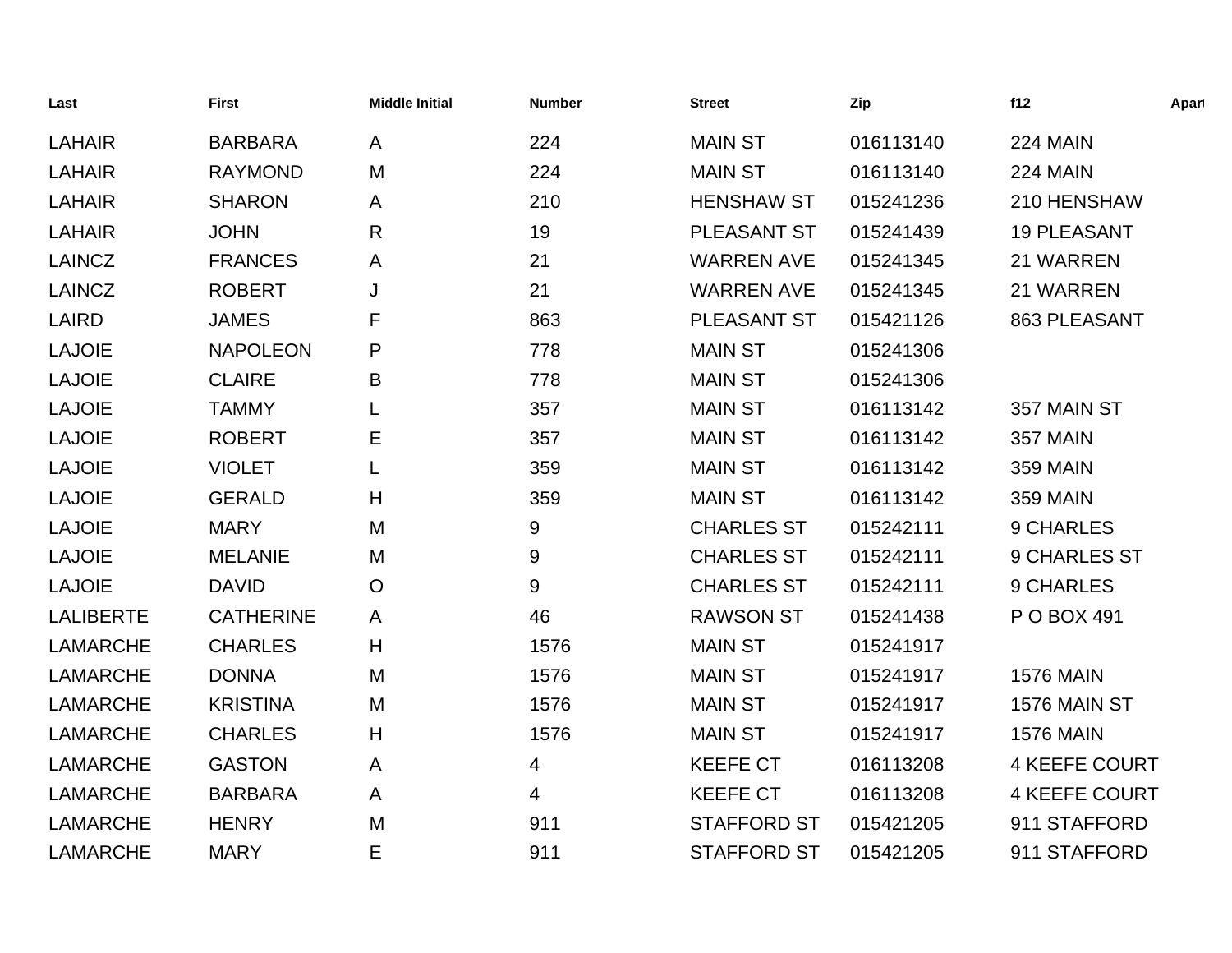| Last                 | <b>First</b>    | <b>Middle Initial</b> | <b>Number</b> | <b>Street</b>                   | Zip       | f12                   | Apart |
|----------------------|-----------------|-----------------------|---------------|---------------------------------|-----------|-----------------------|-------|
| <b>LAMB</b>          | <b>HAROLD</b>   | W                     | 918           | <b>MAIN ST</b>                  | 015241310 | <b>918 MAIN</b>       |       |
| <b>LAMB</b>          | <b>JANET</b>    | H                     | 918           | <b>MAIN ST</b>                  | 015241310 | <b>918 MAIN</b>       |       |
| <b>LAMBERT</b>       | <b>ROBERT</b>   | J                     | 12            | <b>LAFLASH LN</b>               | 01524     | <b>12 LAFLASH LN</b>  |       |
| <b>LAMBERT</b>       | <b>ANN</b>      |                       | 12            | <b>LAFLASH LN</b>               | 01524     | <b>12 LAFLASH LN</b>  |       |
| <b>LAMBERT</b>       | <b>DANIEL</b>   | E                     | 29            | <b>SALMINEN DR</b>              | 015242217 | <b>29 SALMINEN DR</b> |       |
| <b>LAMBERT</b>       | <b>KATHLEEN</b> | A                     | 29            | <b>SALMINEN DR</b>              | 015242217 | <b>29 SALMINEN DR</b> |       |
| <b>LAMBERT</b>       | <b>MICHELLE</b> | K                     | 29            | <b>SALMINEN DR</b>              | 015242217 | <b>29 SALMINEN DR</b> |       |
| <b>LAMBERT</b>       | <b>PAUL</b>     | J                     | 29            | <b>SALMINEN DR</b>              | 015242217 | <b>29 SALMINEN DR</b> |       |
| <b>LAMBERT</b>       | <b>MARY</b>     | A                     | 147           | PETER SALEM                     | 015241209 | 147 PETER             |       |
| <b>LAMBERT</b>       | <b>DAVID</b>    | P                     | 147           | PETER SALEM                     | 015241209 | 147 PETER             |       |
| <b>LAMKIN-NIELSO</b> | <b>CHERYL</b>   | A                     | 4             | <b>FOSTER ST</b>                | 01542     | POBOX 43              |       |
| <b>LAMONDA</b>       | <b>GLORIA</b>   | J                     | 145           | <b>WHITE BIRCH ST 015241824</b> |           | P O BOX 145           |       |
| <b>LAMONDA</b>       | <b>JAMES</b>    | F                     | 145           | <b>WHITE BIRCH ST 015241824</b> |           | P O BOX 145           |       |
| <b>LAMONDA</b>       | <b>DONNA</b>    | J                     | 5             | <b>KING ST</b>                  | 015241217 | <b>5 KING STREET</b>  |       |
| <b>LAMONDA</b>       | <b>DOROTHY</b>  | J                     | 5             | <b>KING ST</b>                  | 015241217 | <b>5 KING STREET</b>  |       |
| <b>LAMOTHE</b>       | <b>DANIELLE</b> | M                     | 1104          | <b>MAIN ST</b>                  | 015241349 | 1104 MAIN ST          | 1ST   |
| <b>LAMOUREUX</b>     | <b>MARC</b>     | A                     | 47            | <b>LAKE SARGENT</b>             | 015241927 | P O BOX 432           |       |
| <b>LAMOUREUX</b>     | <b>DEBRA</b>    | A                     | 47            | <b>LAKE SARGENT</b>             | 015241927 | P O BOX 432           |       |
| <b>LAMOUREUX</b>     | <b>MARY</b>     | A                     | 41            | PLEASANT ST                     | 01524     | <b>41B PLEASANT</b>   |       |
| <b>LAMOUREUX</b>     | <b>JAMES</b>    | J                     | 41            | PLEASANT ST                     | 01524     | <b>41B PLEASANT</b>   |       |
| <b>LAMOUREUX</b>     | <b>THOMAS</b>   | G                     | 41            | PLEASANT ST                     | 015241401 | <b>41 PLEASANT ST</b> |       |
| <b>LAMPREY</b>       | <b>TANYA</b>    | M                     | 502           | <b>STAFFORD ST</b>              | 016113337 | 502 STAFFORD          | 10    |
| <b>LAMPREY</b>       | <b>DANIEL</b>   | A                     | 520           | <b>STAFFORD ST</b>              | 016113306 | 520 STAFFORD          |       |
| <b>LAMPREY</b>       | <b>MARILYN</b>  | Y                     | 520           | <b>STAFFORD ST</b>              | 016113306 | 520 STAFFORD          |       |
| <b>LAMPREY</b>       | <b>ORA</b>      |                       | 520           | <b>STAFFORD ST</b>              | 016113306 | 520 STAFFORD          |       |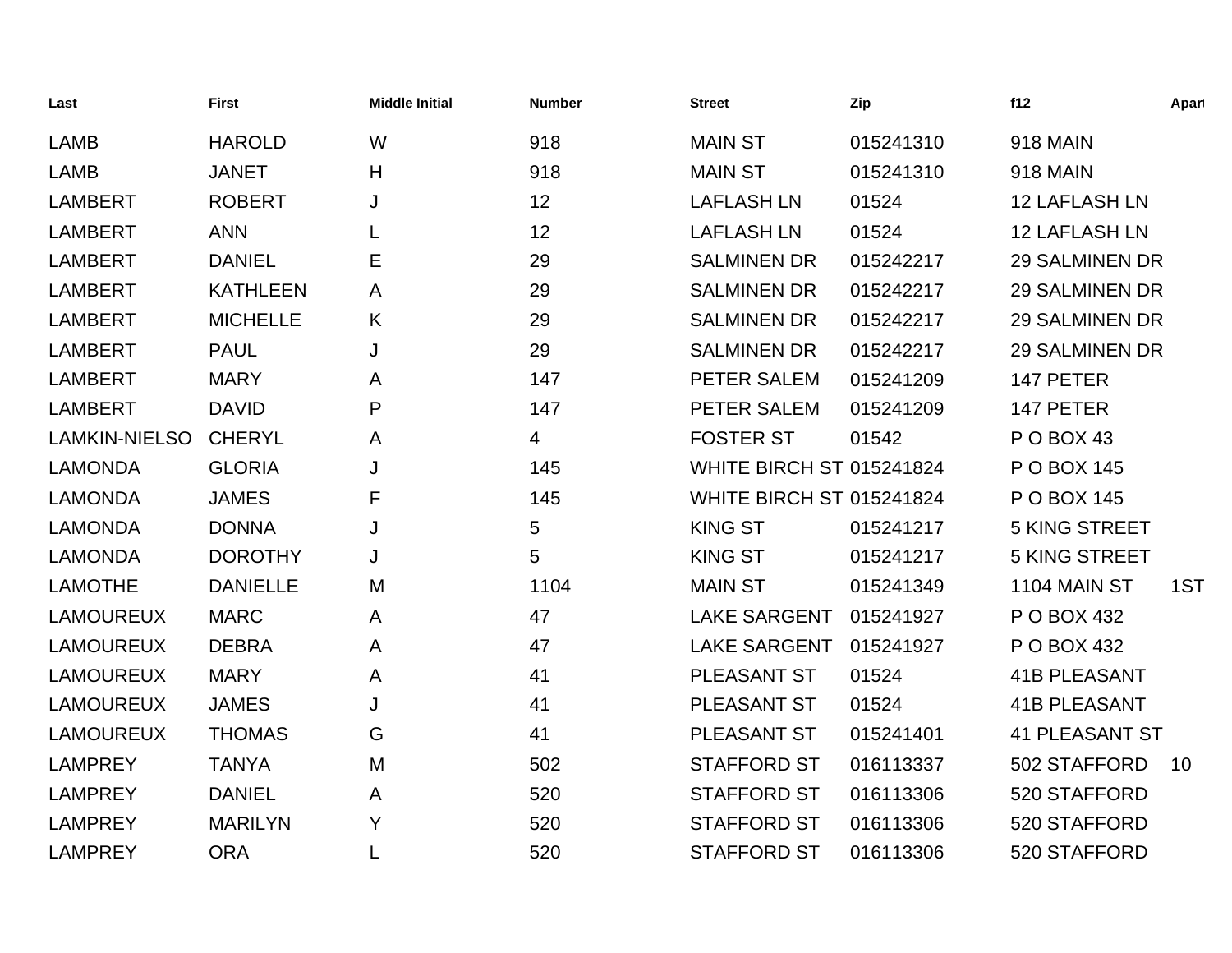| Last            | <b>First</b>    | <b>Middle Initial</b> | <b>Number</b> | <b>Street</b>          | Zip       | f12                   | Apart |
|-----------------|-----------------|-----------------------|---------------|------------------------|-----------|-----------------------|-------|
| <b>LAMPREY</b>  | <b>KRISTIN</b>  | M                     | 186           | <b>AUBURN ST</b>       | 016113220 | <b>186 AUBURN ST</b>  |       |
| <b>LAMPREY</b>  | <b>JOSEPH</b>   | ER                    | 186           | <b>AUBURN ST</b>       | 016113220 | <b>186 AUBURN ST</b>  |       |
| <b>LAMPREY</b>  | <b>SHARON</b>   | A                     | 340           | <b>RIVER ST</b>        | 015241726 |                       |       |
| <b>LAMPREY</b>  | <b>JOSEPH</b>   | ER                    | 340           | <b>RIVER ST</b>        | 015241726 | 340 RIVER ST          |       |
| <b>LAMPREY</b>  | <b>JEFF</b>     | M                     | 300           | <b>HENSHAW ST</b>      | 015241251 | 300 HENSHAW           |       |
| <b>LAMSON</b>   | <b>TRACEY</b>   |                       | 46            | <b>CRICKLEWOOD</b>     | 015241619 | 46                    |       |
| <b>LAMSON</b>   | <b>GEORGE</b>   |                       | 46            | <b>CRICKLEWOOD</b>     | 015241619 | 46                    |       |
| <b>LANAGAN</b>  | <b>MARIETA</b>  | Е                     | 387           | <b>AUBURN ST</b>       | 016113326 | 387 AUBURN            |       |
| <b>LANAGAN</b>  | <b>JOHN</b>     | D                     | 387           | <b>AUBURN ST</b>       | 016113326 | 387 AUBURN            |       |
| <b>LANDERS</b>  | <b>DANNYLEE</b> | R                     | 345           | <b>STAFFORD ST</b>     | 016113354 | 345 STAFFORD          |       |
| <b>LANDINE</b>  | <b>LEEANN</b>   |                       | 29            | <b>GROVE ST</b>        | 015241506 | 29 GROVE              |       |
| <b>LANDINE</b>  | <b>PAUL</b>     | D                     | 29            | <b>GROVE ST</b>        | 015241506 | 29 GROVE              |       |
| <b>LANDRY</b>   | <b>DWAYNE</b>   |                       | 1050          | <b>WHITTEMORE</b>      | 015241849 |                       |       |
| <b>LANDRY</b>   | <b>ANNE</b>     | R                     | 1710          | <b>MAIN ST</b>         | 015241615 | P O BOX 338           |       |
| <b>LANGLAIS</b> | <b>PETER</b>    | A                     | 1150          | <b>STAFFORD ST</b>     | 015421317 | P O BOX 404           |       |
| <b>LANGLAIS</b> | <b>TINA</b>     |                       | 1150          | <b>STAFFORD ST</b>     | 015421317 | P O BOX 404           |       |
| <b>LANGLEY</b>  | <b>DIANNE</b>   | M                     | 1142          | <b>STAFFORD ST</b>     | 015421317 | P O BOX 164           |       |
| <b>LANGLOIS</b> | <b>LOUISE</b>   | Е                     | 108           | MCCARTHY AVE 016113262 |           | 108 MCCARTHY          |       |
| <b>LANGLOIS</b> | <b>ROLAND</b>   | ${\mathsf S}$         | 699           | <b>STAFFORD ST</b>     | 015421207 | 699 STAFFORD          |       |
| <b>LANGLOIS</b> | <b>PAUL</b>     | J                     | 10            | <b>CRICKLEWOOD</b>     | 015241604 | 10                    |       |
| <b>LANGLOIS</b> | <b>LOISANN</b>  |                       | 10            | <b>CRICKLEWOOD</b>     | 015241604 | 10                    |       |
| <b>LAPAGE</b>   | <b>KENNETH</b>  | R                     | 1671          | <b>MAIN ST</b>         | 015241919 | 1671 MAIN ST          | 4     |
| <b>LAPAGE</b>   | <b>JANET</b>    | A                     | 1671          | <b>MAIN ST</b>         | 015241919 | <b>1671 MAIN ST 4</b> | 4     |
| <b>LAPERLE</b>  | <b>HARVEY</b>   |                       | 13            | PINE RIDGE DR          | 015242013 | <b>13 PINE RIDGE</b>  |       |
| <b>LAPERLE</b>  | <b>LEONORA</b>  |                       | 13            | PINE RIDGE DR          | 015242013 | <b>13 PINE RIDGE</b>  |       |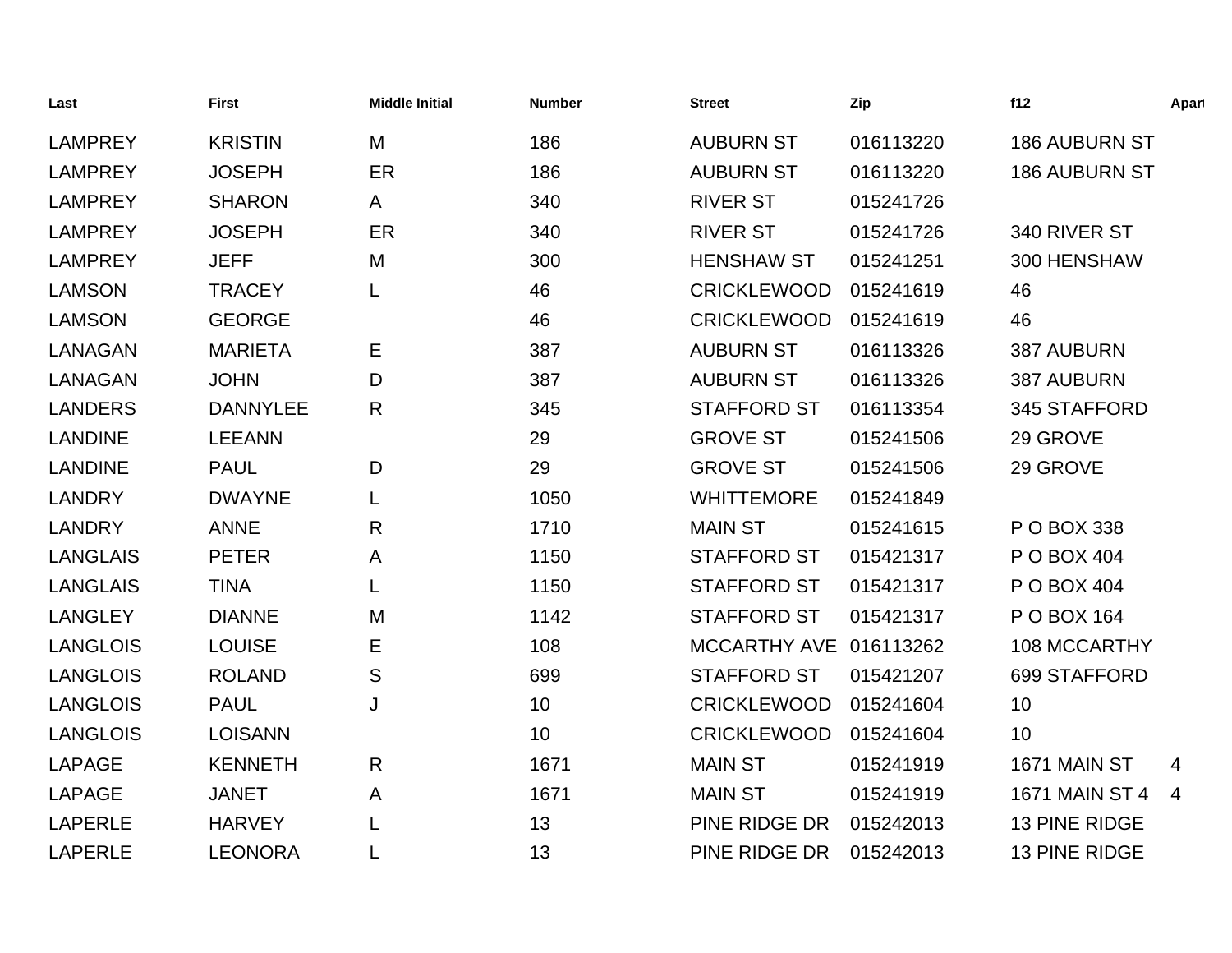| Last            | <b>First</b>     | <b>Middle Initial</b> | <b>Number</b>  | Street                          | Zip       | f12                   | Apart |
|-----------------|------------------|-----------------------|----------------|---------------------------------|-----------|-----------------------|-------|
| <b>LAPERLE</b>  | <b>TRACEY</b>    | A                     | $\overline{7}$ | <b>LILLIAN AVE</b>              | 015421209 | <b>7 LILLIAN</b>      |       |
| <b>LAPERLE</b>  | <b>CHARLES</b>   | H                     | $\overline{7}$ | <b>LILLIAN AVE</b>              | 015421209 | <b>7 LILLIAN</b>      |       |
| <b>LAPINE</b>   | <b>GERALD</b>    |                       | 114            | <b>PINE ST</b>                  | 015241627 | <b>114 PINE</b>       |       |
| <b>LAPINE</b>   | <b>DORIS</b>     | Е                     | 114            | <b>PINE ST</b>                  | 015241627 | <b>114 PINE</b>       |       |
| <b>LAPLANTE</b> | <b>KATHERINE</b> | Е                     | 3              | <b>AUTUMN LN</b>                | 015241272 | <b>3 AUTUMN LN</b>    |       |
| <b>LAPLUME</b>  | <b>BRIAN</b>     | G                     | 101            | MOOSE HILL RD 015241863         |           | 101 MOOSE HILL        |       |
| <b>LAPLUME</b>  | <b>GAIL</b>      | F                     | 101            | MOOSE HILL RD 015241863         |           | 101 MOOSE HILL        |       |
| <b>LAPLUME</b>  | <b>LAURA</b>     | $\mathsf C$           | 101            | MOOSE HILL RD 015241863         |           | 101 MOOSE HILL        |       |
| <b>LAPLUME</b>  | <b>CLAUDE</b>    | R                     | 101            | MOOSE HILL RD 015241863         |           | 101 MOOSE HILL        |       |
| <b>LAPOINTE</b> | <b>ANDREA</b>    | D                     | $\overline{2}$ | <b>LILLIAN AVE</b>              | 015421210 | 2 LILLIAN             |       |
| <b>LAPOINTE</b> | <b>WILLIAM</b>   | J                     | $\overline{2}$ | <b>LILLIAN AVE</b>              | 015421210 | 2 LILLIAN             |       |
| <b>LAPOINTE</b> | <b>ANDREW</b>    | J                     | 6              | <b>BUNKER HILL RD 015241260</b> |           | <b>6 BUNKER HILL</b>  |       |
| <b>LAPOINTE</b> | <b>TERRENCE</b>  | R                     | $\,6\,$        | <b>BUNKER HILL RD 015241260</b> |           | <b>6 BUNKER HILL</b>  |       |
| <b>LAPOINTE</b> | <b>SHARON</b>    |                       | 6              | <b>BUNKER HILL RD 015241260</b> |           |                       |       |
| <b>LAPOINTE</b> | <b>CYNTHIA</b>   | R                     | 63             | <b>PINE ST</b>                  | 015241615 | <b>63 PINE STREET</b> |       |
| <b>LAPOINTE</b> | <b>RONALD</b>    | C                     | 63             | <b>PINE ST</b>                  | 015241615 | <b>63 PINE STREET</b> |       |
| <b>LAPOINTE</b> | <b>SHEILA</b>    | M                     | 46             | <b>SMAIN ST</b>                 | 015241402 | <b>46 SOUTH MAIN</b>  |       |
| <b>LAPOINTE</b> | <b>RICHARD</b>   | P                     | 46             | <b>S MAIN ST</b>                | 015241402 | <b>46 SOUTH MAIN</b>  |       |
| <b>LAPORTE</b>  | <b>CLAIRE</b>    | Τ                     | 3              | <b>GLEASON WAY</b>              | 015241301 | <b>3 GLEASON WAY</b>  |       |
| <b>LAPORTE</b>  | <b>GEORGE</b>    | H                     | 3              | <b>GLEASON WAY</b>              | 015241301 | <b>3 GLEASON WAY</b>  |       |
| <b>LAPORTE</b>  | <b>JUNE</b>      | $\mathsf C$           | 45             | <b>GROVE ST</b>                 | 015241506 | 45 GROVE              |       |
| <b>LAPORTE</b>  | <b>PAUL</b>      | F                     | 45             | <b>GROVE ST</b>                 | 015241506 | 45 GROVE              |       |
| <b>LAPORTE</b>  | <b>THOMAS</b>    | J                     | 45             | <b>GROVE ST</b>                 | 015241506 | 45 GROVE              |       |
| <b>LAPPALA</b>  | <b>DARLENE</b>   |                       | 68             | PLEASANT ST                     | 015241431 | <b>68 PLEASANT ST</b> |       |
| <b>LAPRAD</b>   | <b>ELIZABETH</b> | A                     | 415            | <b>STAFFORD ST</b>              | 016113308 | <b>415 STAFFORD</b>   |       |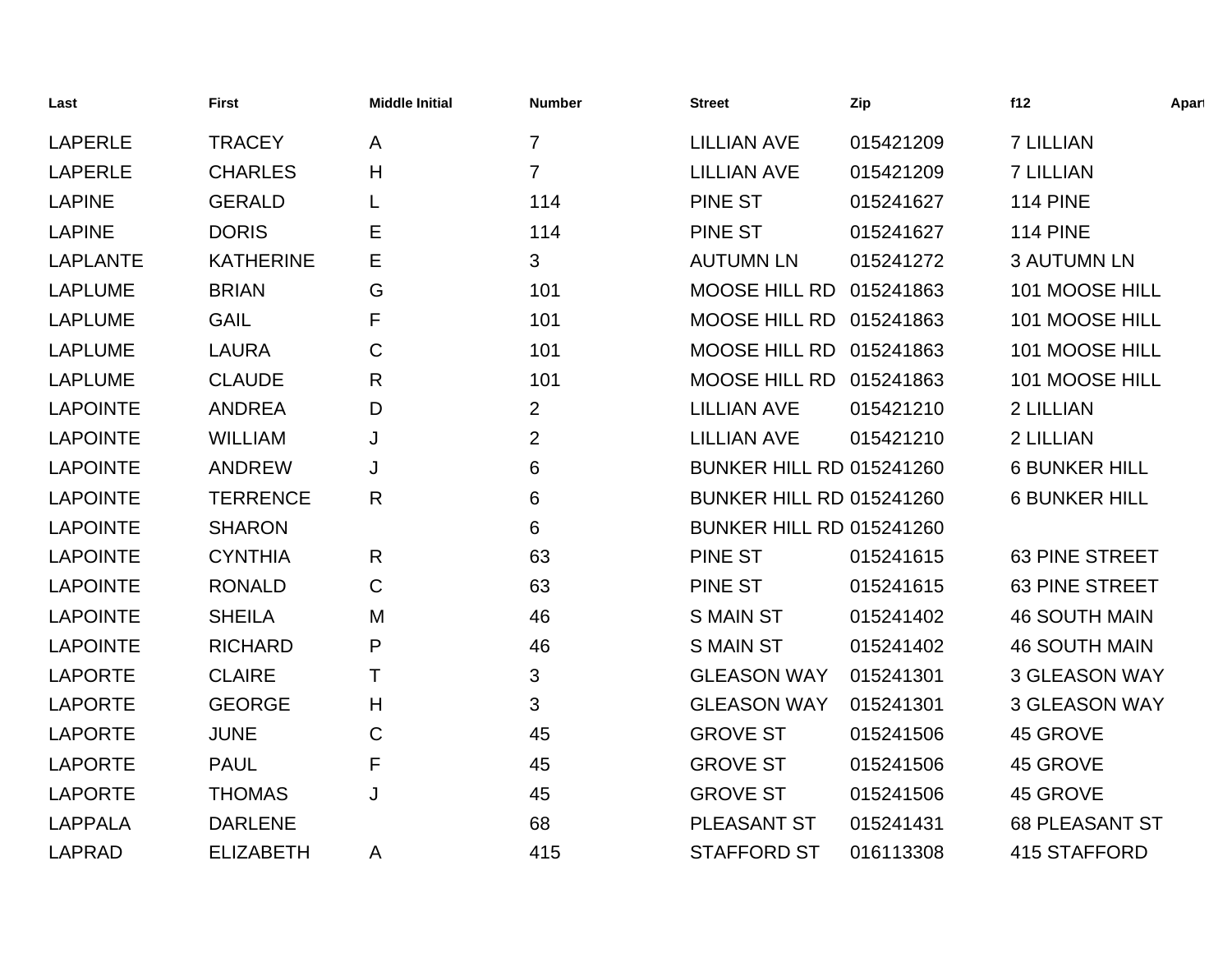| Last            | <b>First</b>    | <b>Middle Initial</b> | <b>Number</b> | <b>Street</b>      | Zip       | f12                 | Apart |
|-----------------|-----------------|-----------------------|---------------|--------------------|-----------|---------------------|-------|
| <b>LAPRAD</b>   | <b>EDMOND</b>   | A                     | 415           | <b>STAFFORD ST</b> | 016113308 | <b>415 STAFFORD</b> |       |
| <b>LAPRADE</b>  | <b>BARBARA</b>  | S                     | 13            | LAURELWOOD         | 015241205 | 13                  |       |
| <b>LARAMEE</b>  | <b>DONNA</b>    | M                     | 6             | <b>MEADOW LN</b>   | 015242131 | 6 MEADOW            |       |
| <b>LARAMEE</b>  | <b>KRISTY</b>   | M                     | 6             | <b>MEADOW LN</b>   | 015242131 | <b>8 MEADOW LN</b>  |       |
| <b>LARAMEE</b>  | <b>KENNETH</b>  | R                     | 6             | <b>MEADOW LN</b>   | 015242131 | <b>6 MEADOW</b>     |       |
| <b>LAREAU</b>   | <b>JOHN</b>     | J                     | 11            | <b>CRAIG ST</b>    | 015421019 | 11 CRAIG ST         |       |
| <b>LAREAU</b>   | <b>JOSEPH</b>   | <b>RE</b>             | 11            | <b>CRAIG ST</b>    | 015421019 | 11 CRAIG            |       |
| <b>LAREAU</b>   | <b>LYNDA</b>    | J                     | 11            | <b>CRAIG ST</b>    | 015421019 | 11 CRAIG            |       |
| <b>LAREAU</b>   | <b>PAULINE</b>  | C                     | 11            | <b>CRAIG ST</b>    | 015421019 | 11 CRAIG            |       |
| <b>LAREAU</b>   | <b>RONALD</b>   | J                     | 11            | <b>CRAIG ST</b>    | 015421019 | 11 CRAIG            |       |
| <b>LARGESS</b>  | <b>LOIS</b>     | A                     | 350           | <b>RAWSON ST</b>   | 015242024 | 350 RAWSON          |       |
| <b>LARGESS</b>  | <b>RAYMOND</b>  | $\mathsf C$           | 350           | <b>RAWSON ST</b>   | 015242024 | 350 RAWSON          |       |
| <b>LARGESSE</b> | <b>DEAN</b>     | J                     | 12            | <b>SOUTH ST</b>    | 016113023 | 12 SOUTH            |       |
| <b>LARGESSE</b> | <b>BERNICE</b>  | Е                     | 22            | <b>PARKER ST</b>   | 015421009 | P O BOX 102         |       |
| <b>LARGESSE</b> | <b>PHILIP</b>   | V                     | 22            | <b>PARKER ST</b>   | 015421009 | P O BOX 102         |       |
| <b>LARGESSE</b> | <b>PHILIP</b>   | V                     | 611           | PLEASANT ST        | 015421102 | 611 PLEASANT        |       |
| <b>LARGESSE</b> | <b>HELEN</b>    | M                     | 611           | PLEASANT ST        | 015421102 | 611 PLEASANT        |       |
| <b>LAROCQUE</b> | <b>SUSAN</b>    | M                     | 75            | <b>HUNTOON</b>     | 01524     | 75 HUNTOON          |       |
| <b>LAROSE</b>   | <b>DANIELLE</b> | $\mathsf{R}$          | 28            | <b>MECHANIC ST</b> | 015241509 | 28 MECHANIC ST 1    |       |
| LAROSE          | <b>PHYLLIS</b>  |                       | 190           | <b>PINE ST</b>     | 015241627 | P O BOX 392         |       |
| <b>LARSON</b>   | <b>PATRICIA</b> | M                     | 79            | <b>PAXTON ST</b>   | 015241100 | 79 A PAXTON ST      |       |
| <b>LARSON</b>   | <b>MICHAEL</b>  | J                     | $6\,$         | <b>GERALD CT</b>   | 016113211 | <b>6 GERALD CT</b>  |       |
| <b>LARSON</b>   | <b>WENDY</b>    | A                     | 6             | <b>GERALD CT</b>   | 016113211 | 6 GERALD            |       |
| <b>LARSON</b>   | <b>VICKKI</b>   | A                     | 15            | <b>BROWN ST</b>    | 016113132 | 15 BROWN ST         |       |
| <b>LARSON</b>   | <b>EVERETT</b>  | N                     | 885           | <b>STAFFORD ST</b> | 015421205 | 885 STAFFORD        |       |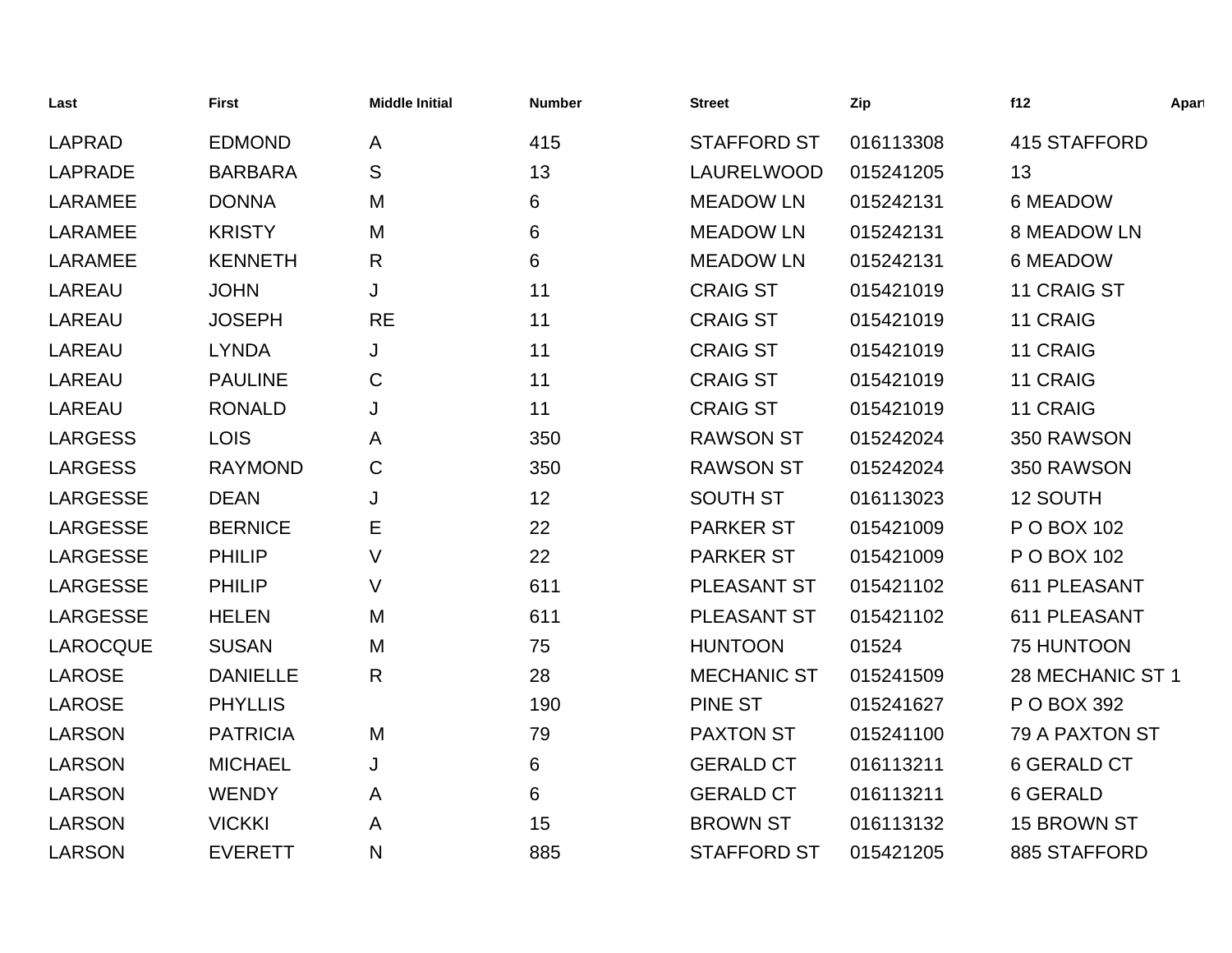| Last               | <b>First</b>     | <b>Middle Initial</b> | <b>Number</b> | <b>Street</b>      | Zip       | f12             | Apart |
|--------------------|------------------|-----------------------|---------------|--------------------|-----------|-----------------|-------|
| <b>LARSON</b>      | <b>DIANE</b>     | M                     | 885           | <b>STAFFORD ST</b> | 015421205 | 885 STAFFORD    |       |
| <b>LARSON</b>      | <b>FLORA</b>     | M                     | 43            | <b>CRAIG ST</b>    | 015421019 | <b>43 CRAIG</b> |       |
| <b>LARSON</b>      | <b>ELLEN</b>     | $\mathsf{R}$          | 317           | <b>RIVER ST</b>    | 01524     | 317 RIVER ST    |       |
| <b>LARSON</b>      | <b>CHARLES</b>   | G                     | 317           | <b>RIVER ST</b>    | 01524     | 317 RIVER ST    |       |
| <b>LARSON</b>      | <b>CARL</b>      | A                     | 126           | PETER SALEM        | 015241210 | 126 PETER       |       |
| <b>LARSON</b>      | <b>ROBERT</b>    | A                     | 126           | PETER SALEM        | 015241210 | 126 PETER       |       |
| <b>LARSON</b>      | <b>LENA</b>      | Е                     | 126           | PETER SALEM        | 015241210 | 126 PETER       |       |
| <b>LARSON</b>      | <b>BRIAN</b>     | $\mathsf{N}$          | 365           | PLEASANT ST        | 015241221 | 365 PLEASANT    |       |
| <b>LARSON</b>      | <b>ELIZABETH</b> | A                     | 365           | PLEASANT ST        | 015241221 | 365 PLEASANT    |       |
| <b>LARSON</b>      | <b>DAVID</b>     | $\mathsf C$           | 365           | PLEASANT ST        | 015241221 | 365 PLEASANT    |       |
| <b>LARSON</b>      | <b>STEPHEN</b>   | M                     | 251           | <b>RAWSON ST</b>   | 015241221 | 251 RAWSON ST   |       |
| <b>LARSON</b>      | <b>DONNA</b>     |                       | 251           | <b>RAWSON ST</b>   | 015241221 | 251 RAWSON ST   |       |
| <b>LATOUR</b>      | <b>MARGARET</b>  | M                     | 1073          | <b>MAIN ST</b>     | 015241335 | 1073 MAIN ST    | 59    |
| <b>LATOUR</b>      | <b>NORMA</b>     | Е                     | 1075          | <b>MAIN ST</b>     | 015241331 | 1075 MAIN ST    | 90    |
| <b>LATTINVILLE</b> | <b>JOYCE</b>     | $\mathsf C$           | 74            | <b>HEMLOCK ST</b>  | 01524     | P O BOX 224     |       |
| <b>LATTINVILLE</b> | <b>EDWARD</b>    | J                     | 74            | <b>HEMLOCK ST</b>  | 01524     | P O BOX 224     |       |
| <b>LAUDER</b>      | <b>KELLY</b>     | A                     | 17            | <b>BROWN ST</b>    | 016113132 | 17 BROWN ST     |       |
| <b>LAUDER</b>      | <b>LINDA</b>     | A                     | 17            | <b>BROWN ST</b>    | 016113132 | 17 BROWN        |       |
| <b>LAUDER</b>      | <b>RICHARD</b>   | A                     | 17            | <b>BROWN ST</b>    | 016113132 | 17 BROWN        |       |
| <b>LAUDER</b>      | <b>RICHARD</b>   | A                     | 17            | <b>BROWN ST</b>    | 016113132 | 17 BROWN        |       |
| <b>LAUDER</b>      | <b>CAROLINE</b>  | A                     | 528           | PLEASANT ST        | 015241239 | 528 PLEASANT    |       |
| <b>LAUDER</b>      | <b>DOUGLAS</b>   | Κ                     | 528           | PLEASANT ST        | 015241239 | 528 PLEASANT    |       |
| <b>LAUDER</b>      | <b>ERIKA</b>     | L                     | 528           | PLEASANT ST        | 015241239 | 528 PLEASANT    |       |
| <b>LAUDER</b>      | <b>MARION</b>    |                       | 528           | PLEASANT ST        | 015241239 | 528 PLEASANT    |       |
| <b>LAUDER</b>      | <b>SUSAN</b>     | M                     | 530           | <b>PLEASANT ST</b> | 015241239 | 530 PLEASANT    |       |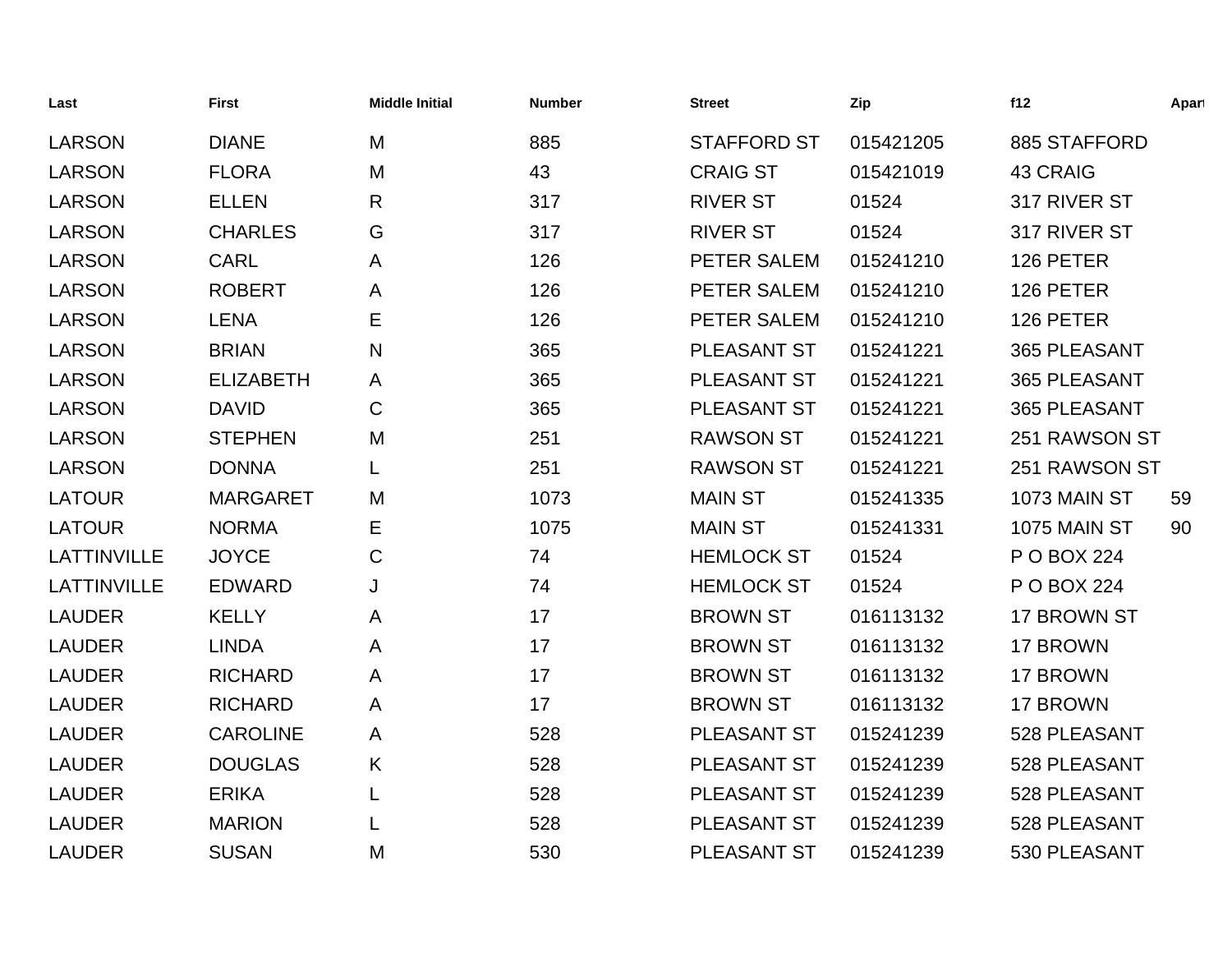| Last             | <b>First</b>       | <b>Middle Initial</b> | <b>Number</b>   | <b>Street</b>       | Zip       | f12                  | Apart |
|------------------|--------------------|-----------------------|-----------------|---------------------|-----------|----------------------|-------|
| <b>LAUDER</b>    | <b>THOMAS</b>      | A                     | 530             | PLEASANT ST         | 015241239 | 530 PLEASANT         |       |
| <b>LAUDER</b>    | <b>JASON</b>       | M                     | 69              | <b>KING ST</b>      | 01524     | P O BOX 96           |       |
| <b>LAUDER</b>    | <b>JOEL</b>        | Τ                     | 69              | <b>KING ST</b>      | 01524     | POBOX 96             |       |
| <b>LAUDER</b>    | <b>ROBIN</b>       | L                     | 69              | <b>KING ST</b>      | 01524     | POBOX 96             |       |
| <b>LAUDER</b>    | <b>ROBERT</b>      | G                     | 69              | <b>KING ST</b>      | 01524     | POBOX 96             |       |
| <b>LAURENS</b>   | <b>MARCEL</b>      | $\vee$                | 67              | <b>PINE ST</b>      | 015241615 | 67 PINE ST           |       |
| <b>LAURENS</b>   | <b>CRISTEN</b>     | R.S.                  | 67              | <b>PINE ST</b>      | 015241615 | 67 PINE ST           |       |
| <b>LAUREYNS</b>  | <b>HELEN</b>       |                       | 11              | <b>WESLEY DR</b>    | 015241429 | 11 WESLEY            |       |
| <b>LAUREYNS</b>  | <b>FRANK</b>       | Е                     | 11              | <b>WESLEY DR</b>    | 015241429 | 11 WESLEY            |       |
| <b>LAUZONIS</b>  | <b>MICHAEL</b>     | J                     | 30              | PLEASANT ST         | 015241447 | <b>30 PLEASANT</b>   |       |
| <b>LAVALLEE</b>  | <b>DIANE</b>       | т                     | 345             | PLEASANT ST         | 015241224 | 345 PLEASANT         |       |
| <b>LAVALLEE</b>  | <b>ARTHUR</b>      | S                     | 345             | PLEASANT ST         | 015241224 | 345 PLEASANT         |       |
| <b>LAVANGA</b>   | <b>ANTOINETTE</b>  | M                     | 111             | <b>HUNTOON</b>      | 015421127 | 111 HUNTOON          |       |
| <b>LAVENTURE</b> | <b>ROBERT</b>      | G                     | 200             | <b>WHITTEMORE</b>   | 015241836 | 200                  |       |
| <b>LAVENTURE</b> | <b>ELSE</b>        |                       | 200             | <b>WHITTEMORE</b>   | 015241836 | 200                  |       |
| <b>LAVENTURE</b> | <b>JEFFREY</b>     | K                     | 48              | <b>BROWN ST</b>     | 01611     | <b>48 BROWN ST</b>   |       |
| <b>LAVIGNE</b>   | <b>DAVID</b>       | A                     | $5\phantom{.0}$ | <b>TOBIN RD</b>     | 016113236 | 5 TOBIN RD           |       |
| <b>LAVIGNE</b>   | <b>HELEN</b>       | L                     | 5               | <b>TOBIN RD</b>     | 016113236 | <b>5 TOBIN ROAD</b>  |       |
| <b>LAVIGNE</b>   | <b>DIANE</b>       | M                     | 12              | <b>BREEZY GREEN</b> | 015241202 | 12 BREEZY            |       |
| <b>LAVIGNE</b>   | <b>DANIEL</b>      | F                     | 12              | <b>BREEZY GREEN</b> | 015241202 | 12 BREEZY            |       |
| <b>LAVIN</b>     | <b>SARAH</b>       |                       | 11              | <b>HYLAND AVE</b>   | 015241134 | <b>11 HYLAND AVE</b> |       |
| <b>LAVIN</b>     | <b>JOSEPH</b>      | P                     | 11              | <b>HYLAND AVE</b>   | 015241134 | 11 HYLAND AVE        |       |
| <b>LAVIN</b>     | <b>JENNIFER</b>    |                       | $\overline{7}$  | <b>LAFLASH LN</b>   | 01524     |                      |       |
| <b>LAVIN</b>     | <b>CHRISTOPHER</b> | W                     | $\overline{7}$  | <b>LAFLASH LN</b>   | 01524     |                      |       |
| LAVIN            | <b>MARK</b>        | Е                     | 75              | <b>HUNTOON</b>      | 015241276 | <b>75 HUNTOON</b>    |       |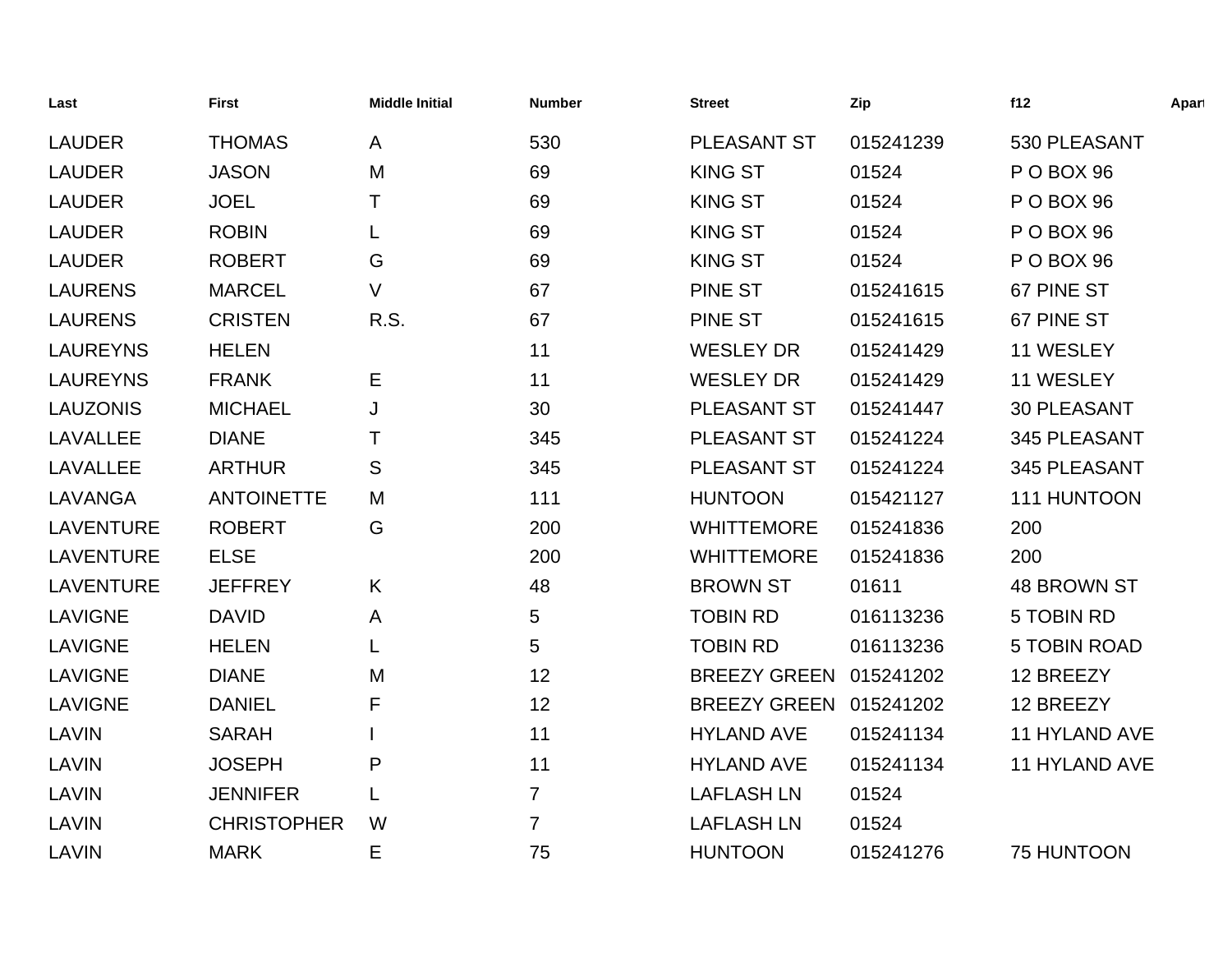| Last            | <b>First</b>      | <b>Middle Initial</b> | <b>Number</b> | <b>Street</b>      | Zip       | f12                   | Apart        |
|-----------------|-------------------|-----------------------|---------------|--------------------|-----------|-----------------------|--------------|
| LAVIN           | <b>PRISCILLA</b>  |                       | 216           | PETER SALEM        | 015241281 | 216 PETER             |              |
| <b>LAVIN</b>    | <b>JEFFREY</b>    | J                     | 216           | PETER SALEM        | 015241281 | 216 PETER             |              |
| <b>LAVOIE</b>   | <b>RICHARD</b>    | L                     | 29            | <b>CARLETON RD</b> | 015421143 | 29 CARLETON           |              |
| <b>LAVOIE</b>   | <b>JOYCE</b>      | M                     | 111           | <b>HUNTOON</b>     | 015421127 | 111 HUNTOON           |              |
| <b>LAVOIE</b>   | <b>TINA</b>       | M                     | 451           | <b>RAWSON ST</b>   | 015242027 | 451 RAWSON ST         |              |
| <b>LAVOIE</b>   | <b>ALFRED</b>     |                       | 451           | <b>RAWSON ST</b>   | 015242027 | 451 RAWSON            |              |
| <b>LAVOIE</b>   | <b>ALFRED</b>     | L                     | 451           | <b>RAWSON ST</b>   | 015242027 | 451 RAWSON            |              |
| <b>LAVOIE</b>   | <b>ROSLYN</b>     | M                     | 451           | <b>RAWSON ST</b>   | 015242027 | 451 RAWSON            | $\mathsf{A}$ |
| <b>LAW</b>      | <b>GEORGE</b>     | J                     | 193           | <b>BALDWIN ST</b>  | 015242204 | 193 BALDWIN           |              |
| <b>LAW</b>      | <b>GEORGE</b>     | $\mathsf{R}$          | 21            | <b>CRESTWOOD</b>   | 015241601 | 21 CRESTWOOD          |              |
| <b>LAW</b>      | <b>DOLORES</b>    | $\mathsf{R}$          | 21            | <b>CRESTWOOD</b>   | 015241601 | 21 CRESTWOOD          |              |
| <b>LAWLOR</b>   | <b>PATRICIA</b>   |                       | 20            | <b>PINE ST</b>     | 015241614 | 20 PINE STREET        |              |
| <b>LAWRENCE</b> | <b>DOROTHE</b>    | K                     | 82            | <b>LAKE AVE</b>    | 015241904 | <b>82 LAKE AVENUE</b> |              |
| <b>LAWRENCE</b> | <b>INEZ</b>       | M                     | 1075          | <b>MAIN ST</b>     | 015241331 | <b>1075 MAIN ST</b>   | 93           |
| <b>LAWRENCE</b> | <b>ROBERT</b>     | D                     | 1075          | <b>MAIN ST</b>     | 015241331 | 1075 MAIN ST          | 93           |
| <b>LAWTON</b>   | <b>KATHARINE</b>  | M                     | 19            | <b>MAYFLOWER</b>   | 015241607 | <b>19 MAYFLOWER</b>   |              |
| <b>LAWTON</b>   | <b>GEORGE</b>     | R                     | 19            | <b>MAYFLOWER</b>   | 015241607 | <b>19 MAYFLOWER</b>   |              |
| <b>LAYDEN</b>   | <b>KEVIN</b>      | M                     | 32            | <b>LAKE AVE</b>    | 015241904 | <b>32 LAKE AVENUE</b> |              |
| <b>LEA</b>      | <b>JENNIE</b>     | S                     | 80            | <b>GREEN ST</b>    | 015241713 | 80 GREEN ST           |              |
| <b>LEA</b>      | <b>OLIVER</b>     | J                     | 80            | <b>GREEN ST</b>    | 015241713 | 80 GREEN ST           |              |
| <b>LEA</b>      | <b>ANGELA</b>     | K                     | 80            | <b>GREEN ST</b>    | 015241713 | 80 GREEN              |              |
| <b>LEADER</b>   | <b>BRIAN</b>      | $\mathsf{R}$          | 12            | <b>CARLETON RD</b> | 015421144 | <b>12 CARLETON</b>    |              |
| <b>LEADER</b>   | <b>SUSAN</b>      | P                     | 12            | <b>CARLETON RD</b> | 015421144 | <b>12 CARLETON</b>    |              |
| <b>LEADER</b>   | <b>BARBARA</b>    | M                     | 12            | <b>CARLETON RD</b> | 015421144 | <b>12 CARLETON</b>    |              |
| <b>LEAHY</b>    | <b>ANNE-MARIE</b> |                       | 5             | <b>PRYOR RD</b>    | 015241814 | 5 PRYOR RD            |              |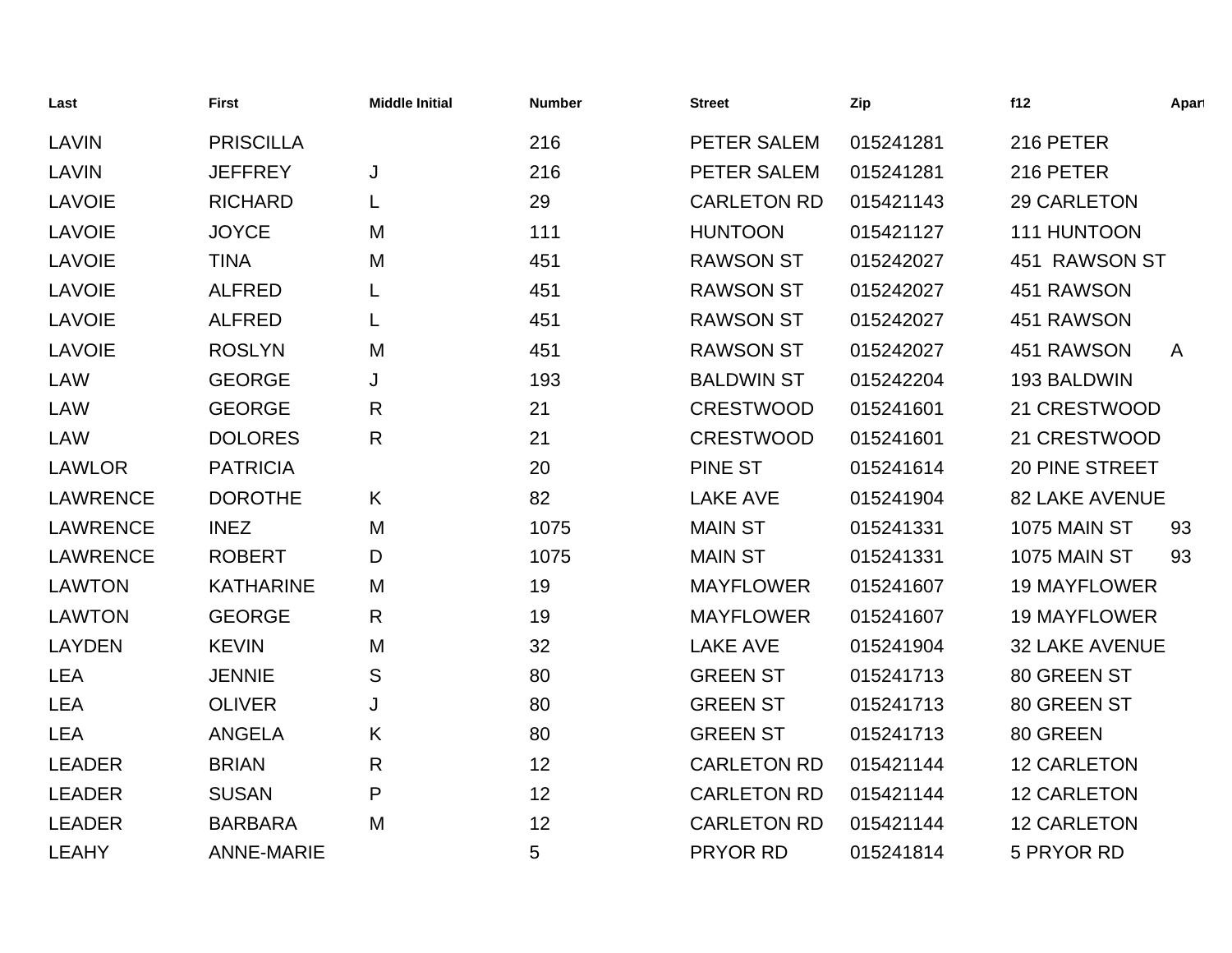| Last             | <b>First</b>     | <b>Middle Initial</b> | <b>Number</b> | <b>Street</b>       | Zip       | f12                  | Apart |
|------------------|------------------|-----------------------|---------------|---------------------|-----------|----------------------|-------|
| <b>LEAHY</b>     | <b>FRANCIS</b>   | D                     | 5             | <b>PRYOR RD</b>     | 015241814 | 5 PRYOR RD           |       |
| <b>LEAHY-MAY</b> | <b>COLEEN</b>    | $\mathsf{R}$          | 4             | <b>LILLIAN AVE</b>  | 015421210 | P O BOX 242          |       |
| <b>LEARY</b>     | <b>GEORGE</b>    | Е                     | 487           | PLEASANT ST         | 015241261 | <b>487 PLEASANT</b>  |       |
| <b>LEARY</b>     | <b>LAUREL</b>    | Е                     | 487           | PLEASANT ST         | 015241261 | <b>487 PLEASANT</b>  |       |
| <b>LEARY</b>     | <b>GEORGE</b>    | F                     | 487           | PLEASANT ST         | 015241261 | <b>487 PLEASANT</b>  |       |
| <b>LEARY</b>     | <b>NOREEN</b>    | F                     | 51            | <b>PARKER ST</b>    | 015421008 | 51 PARKER            |       |
| <b>LEARY</b>     | <b>JAMES</b>     | F                     | 51            | <b>PARKER ST</b>    | 015421008 | 51 PARKER            |       |
| <b>LEAZES</b>    | <b>MEGAN</b>     | Е                     | 8             | <b>HOWARD TERR</b>  | 016113210 | 8 HOWARD             |       |
| <b>LEBLANC</b>   | <b>JANICE</b>    | R                     | 1630          | <b>MAIN ST</b>      | 015241917 | <b>1630 MAIN</b>     |       |
| <b>LEBLANC</b>   | <b>MICHAEL</b>   | J                     | 1630          | <b>MAIN ST</b>      | 015241917 | <b>1630 MAIN</b>     |       |
| <b>LEBLANC</b>   | <b>ADAM</b>      | J                     | 4             | <b>RURAL DR</b>     | 015241118 |                      |       |
| <b>LEBLANC</b>   | <b>CLAUDETTE</b> | K                     | 4             | <b>RURAL DR</b>     | 015241118 | <b>4 RURAL DRIVE</b> |       |
| <b>LEBLANC</b>   | <b>GARY</b>      | J                     | 4             | <b>RURAL DR</b>     | 015241118 | <b>4 RURAL DRIVE</b> |       |
| <b>LEBLANC</b>   | <b>PATRICIA</b>  | J                     | 143           | <b>HENSHAW ST</b>   | 015241235 | <b>PO BOX 385</b>    |       |
| <b>LEBLANC</b>   | <b>BRIAN</b>     | W                     | 67            | <b>LAKE VIEW DR</b> | 015242142 | 67 LAKE VIEW         |       |
| <b>LEBOEUF</b>   | <b>SANDRA</b>    | M                     | 11            | <b>CHARLTON ST</b>  | 015421015 | <b>11 CHARLTON</b>   |       |
| <b>LEBOEUF</b>   | <b>WILLIAM</b>   |                       | 11            | <b>CHARLTON ST</b>  | 015421015 | <b>11 CHARLTON</b>   |       |
| <b>LEBOEUF</b>   | <b>SUSAN</b>     | H                     | 9             | <b>CHARLTON ST</b>  | 015421015 | 9 CHARLTON           |       |
| <b>LEBOEUF</b>   | <b>STEVEN</b>    | D                     | 9             | <b>CHARLTON ST</b>  | 015421015 | 9 CHARLTON           |       |
| <b>LEBOEUF</b>   | <b>CATHERINE</b> |                       | 17            | <b>CHARLTON ST</b>  | 015421015 | <b>17 CHARLTON</b>   |       |
| <b>LEBOEUF</b>   | <b>GERALD</b>    | P                     | 17            | <b>CHARLTON ST</b>  | 015421015 | <b>17 CHARLTON</b>   |       |
| <b>LEBRETON</b>  | <b>LINDA</b>     | L                     | 167           | <b>CHAPEL ST</b>    | 015241115 | 167 CHAPEL           |       |
| <b>LEBRETON</b>  | <b>LEO</b>       |                       | 167           | <b>CHAPEL ST</b>    | 015241115 | 167 CHAPEL           |       |
| <b>LECLAIR</b>   | <b>GAIL</b>      | S                     | 664           | <b>STAFFORD ST</b>  | 015421208 | 664 STAFFORD         |       |
| <b>LECLAIR</b>   | <b>PAUL</b>      | <b>RA</b>             | 664           | <b>STAFFORD ST</b>  | 015421208 | 664 STAFFORD         |       |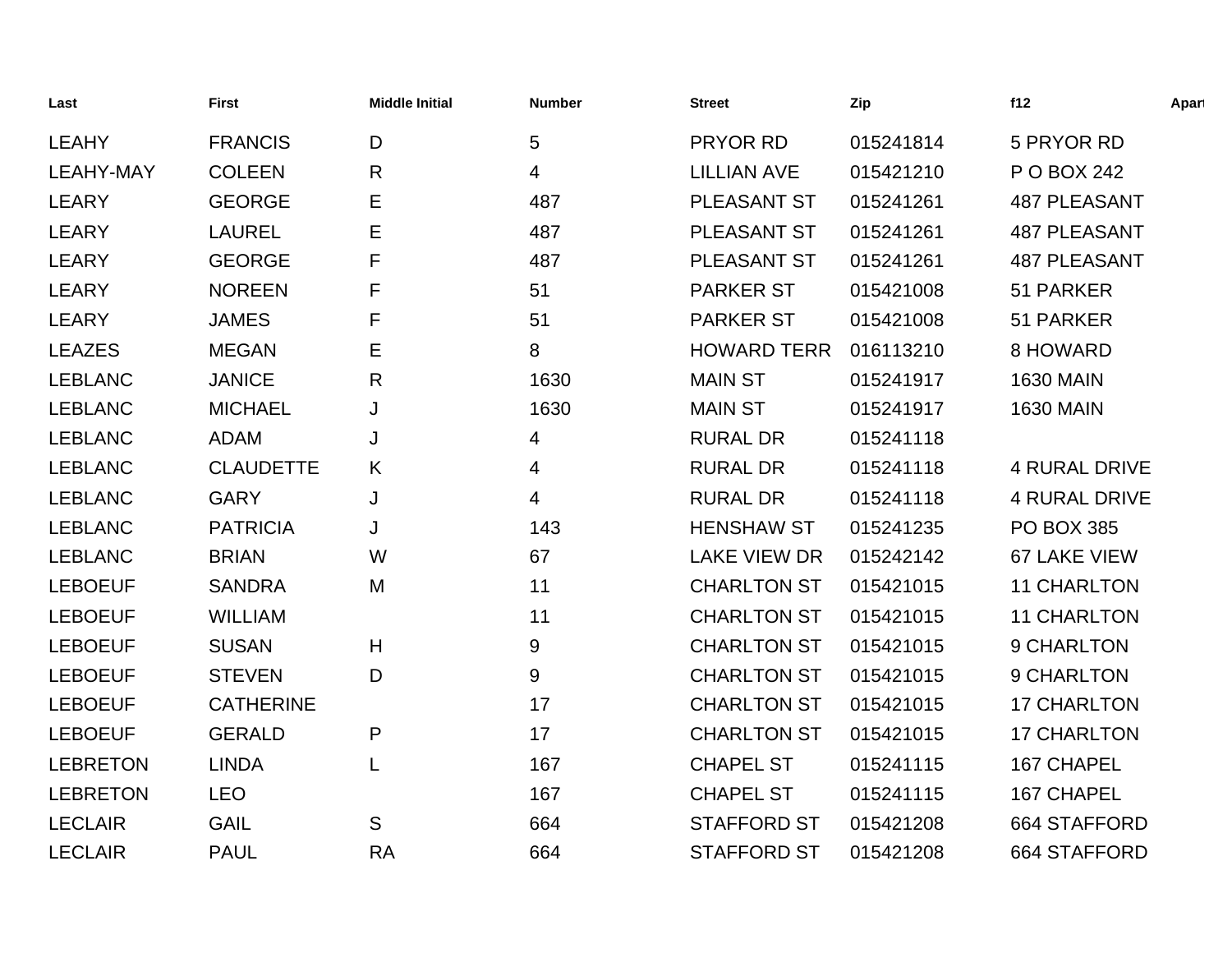| Last            | <b>First</b>     | <b>Middle Initial</b> | <b>Number</b>  | <b>Street</b>       | Zip       | f12                 | Apart          |
|-----------------|------------------|-----------------------|----------------|---------------------|-----------|---------------------|----------------|
| <b>LECLAIR</b>  | <b>PAUL</b>      | $\mathsf{R}$          | 664            | <b>STAFFORD ST</b>  | 015421208 | 664 STAFFORD        |                |
| <b>LECLAIR</b>  | CAROL            | A                     | 3              | <b>VICTOR AVE</b>   | 015241248 | 3 VICTOR            |                |
| <b>LECLAIR</b>  | <b>JESSICA</b>   | $\mathsf{R}$          | 3              | <b>VICTOR AVE</b>   | 015241248 | <b>3 VICTOR AVE</b> |                |
| <b>LECLAIR</b>  | <b>MICHAEL</b>   | Τ                     | 3              | <b>VICTOR AVE</b>   | 015241248 | 3 VICTOR            |                |
| <b>LECLAIR</b>  | <b>PHILLIP</b>   | $\mathsf{R}$          | 3              | <b>VICTOR AVE</b>   | 015241248 | 3 VICTOR            |                |
| <b>LECUYER</b>  | <b>ALCIDE</b>    | A                     | $\overline{2}$ | <b>PITCAIRN AVE</b> | 015241214 | 2 PITCAIRNE         |                |
| <b>LECUYER</b>  | <b>JOY</b>       | A                     | $\overline{2}$ | <b>PITCAIRN AVE</b> | 015241214 | 2 PITCAIRNE         |                |
| <b>LEDUC</b>    | <b>TIMOTHY</b>   |                       | 568            | <b>MAIN ST</b>      | 016113030 | 568 MAIN ST         |                |
| <b>LEDUC</b>    | <b>LISA</b>      | J                     | 568            | <b>MAIN ST</b>      | 016113030 | 568 MAIN ST         |                |
| <b>LEE</b>      | <b>CHRISTINE</b> | M                     | 12             | FERNCROFT RD 01524  |           | <b>12 FERNCROFT</b> |                |
| <b>LEE</b>      | <b>KEVIN</b>     | $\mathsf{R}$          | 12             | FERNCROFT RD 01524  |           |                     |                |
| <b>LEE</b>      | <b>TOMMY</b>     | J                     | 61             | <b>FAIRVIEW DR</b>  | 015242152 | 61 FAIRVIEW DR      |                |
| <b>LEFEMINE</b> | <b>FRANCYNE</b>  | F                     | 4              | <b>LEELA LN</b>     | 015421021 | <b>4 LEELA LANE</b> |                |
| <b>LEFEMINE</b> | <b>STEPHEN</b>   | J                     | 4              | <b>LEELA LN</b>     | 015421021 | <b>4 LEELA LANE</b> |                |
| <b>LEGENY</b>   | <b>TERESA</b>    | A                     | 79             | <b>S MAIN ST</b>    | 015241434 | 79 S MAIN ST        |                |
| <b>LEGER</b>    | <b>JOSEPH</b>    | B                     | 100            | <b>WHITTEMORE</b>   | 015241121 | 100                 |                |
| <b>LEGER</b>    | <b>ELSIE</b>     | L                     | 100            | <b>WHITTEMORE</b>   | 015241121 | 100                 |                |
| <b>LEIS</b>     | <b>CHARLES</b>   | G                     | 17             | <b>CRAIG ST</b>     | 015421019 | POBOX 49            |                |
| <b>LEITE</b>    | <b>DAVID</b>     | A                     | 151            | <b>MAIN ST</b>      | 016113110 | 151 MAIN ST         | $\mathbf 1$    |
| <b>LEITE</b>    | <b>DEBORAH</b>   | A                     | 151            | <b>MAIN ST</b>      | 016113110 | <b>151 MAIN</b>     |                |
| <b>LEITE</b>    | <b>ANTHONY</b>   |                       | 151            | <b>MAIN ST</b>      | 016113110 | <b>151 MAIN</b>     |                |
| <b>LEITE</b>    | <b>CASANDRA</b>  | A                     | 151            | <b>MAIN ST</b>      | 016113260 | 151 MAIN ST         | $\overline{2}$ |
| <b>LEITH</b>    | <b>DONALD</b>    | $\vee$                | 55             | <b>REDFIELD RD</b>  | 016113106 | 55 REDFIELD RD      |                |
| <b>LEITH</b>    | <b>TANYA</b>     | A                     | 55             | <b>REDFIELD RD</b>  | 016113106 | <b>P O BOX 45</b>   |                |
| <b>LEKSTROM</b> | <b>BRENDA</b>    |                       | $\overline{2}$ | <b>PARKER ST</b>    | 015421009 | 2 PARKER            |                |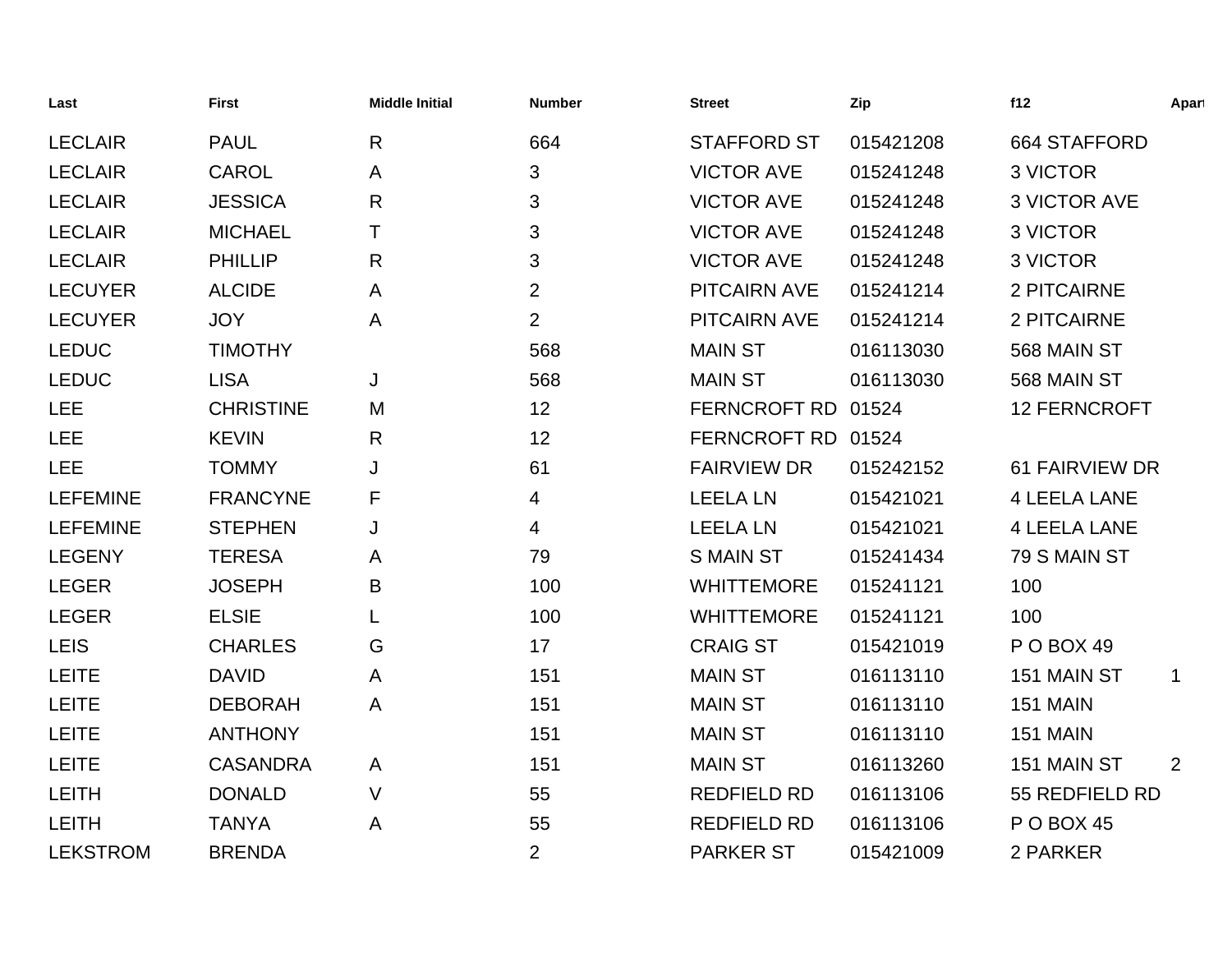| Last              | <b>First</b>    | <b>Middle Initial</b> | <b>Number</b>  | <b>Street</b>       | Zip       | f12                 | Apart |
|-------------------|-----------------|-----------------------|----------------|---------------------|-----------|---------------------|-------|
| <b>LEKSTROM</b>   | <b>DAVID</b>    |                       | $\overline{2}$ | <b>PARKER ST</b>    | 015421009 | 2 PARKER            |       |
| <b>LEKSTROM</b>   | <b>KATHLEEN</b> | M                     | 212            | <b>CHARLTON ST</b>  | 015421014 | 212 CHARLTON        |       |
| <b>LEKSTROM</b>   | <b>BARBARA</b>  | A                     | 214            | <b>CHARLTON ST</b>  | 015421014 | 214 CHARLTON        |       |
| <b>LEKSTROM</b>   | <b>GERALD</b>   | W                     | 214            | <b>CHARLTON ST</b>  | 015421014 | 214 CHARLTON        |       |
| <b>LEMERISE</b>   | <b>MARTHA</b>   | A                     | 24             | <b>REDFIELD RD</b>  | 016113105 | 24 REDFIELD         |       |
| <b>LEMERISE</b>   | <b>SUSAN</b>    | J                     |                | <b>ANDY DR</b>      | 016113138 | <b>1 ANDY DRIVE</b> |       |
| <b>LEMERISE</b>   | <b>RUTH</b>     | D                     | 1              | <b>ANDY DR</b>      | 016113138 | <b>1 ANDY DRIVE</b> |       |
| <b>LEMERISE</b>   | <b>GAIL</b>     | A                     | 31             | <b>TOWTAID ST</b>   | 016113257 | 31 TOWTAID ST 1     |       |
| <b>LEMERISE</b>   | <b>MARION</b>   | A                     | 31             | <b>TOWTAID ST</b>   | 016113257 | 31 TOWTAID ST 1     |       |
| <b>LEMIEUX</b>    | <b>PHYLLIS</b>  | D                     | 5              | <b>TOWN BEACH</b>   | 015242013 |                     |       |
| <b>LEMIEUX</b>    | <b>DAVID</b>    | J                     | 449            | <b>MAIN ST</b>      | 016113035 | <b>449 MAIN</b>     |       |
| <b>LEMIEUX</b>    | <b>CAROL</b>    | <b>JANSSON</b>        | 449            | <b>MAIN ST</b>      | 016113035 | <b>449 MAIN</b>     |       |
| <b>LEMIEUX</b>    | <b>GERMAINE</b> |                       | 1075           | <b>MAIN ST</b>      | 015241331 | <b>1075 MAIN</b>    |       |
| <b>LEMOINE</b>    | <b>TARA</b>     | A                     | 48             | <b>MCCARTHY AVE</b> | 01611     | <b>48 MCCARTHY</b>  | 3     |
| <b>LENAHAN</b>    | <b>JOSEPH</b>   | A                     | 501            | <b>STAFFORD ST</b>  | 016113336 | 501 STAFFORD        | 8     |
| <b>LENDRAITIS</b> | <b>HELEN</b>    | B                     | $\overline{7}$ | WOODLAND DR         | 015241925 | P O BOX 51          |       |
| <b>LENNERTON</b>  | J               | <b>DONALD</b>         | 22             | <b>RAWSON ST</b>    | 015242034 | 22 RAWSON           |       |
| <b>LENNERTON</b>  | <b>RITA</b>     | A                     | 64             | <b>PINE ST</b>      | 015241616 | <b>P O BOX 24</b>   |       |
| <b>LENNERTON</b>  | <b>GERALD</b>   | F                     | 64             | <b>PINE ST</b>      | 015241616 | <b>P O BOX 24</b>   |       |
| <b>LENNERTON</b>  | <b>DIANNE</b>   | A                     | $9\,$          | <b>RAWSON ST</b>    | 015242033 | 9 RAWSON            |       |
| <b>LENNERTON</b>  | <b>JOSEPH</b>   | D                     | 9              | <b>RAWSON ST</b>    | 015242033 | 9 RAWSON ST         |       |
| <b>LENNERTON</b>  | <b>JOSEPH</b>   | D                     | 9              | <b>RAWSON ST</b>    | 015242033 | 9 RAWSON            |       |
| <b>LENNON</b>     | <b>THOMAS</b>   | J                     | 17             | <b>WEST ST</b>      | 016113116 | 17 WEST ST          |       |
| <b>LENNON</b>     | <b>PAUL</b>     |                       | 14             | <b>WEST ST</b>      | 016113115 | 14 WEST             |       |
| <b>LENO</b>       | <b>LISA</b>     | J                     | 1749           | <b>MAIN ST</b>      | 015241941 | 1749 MAIN ST        |       |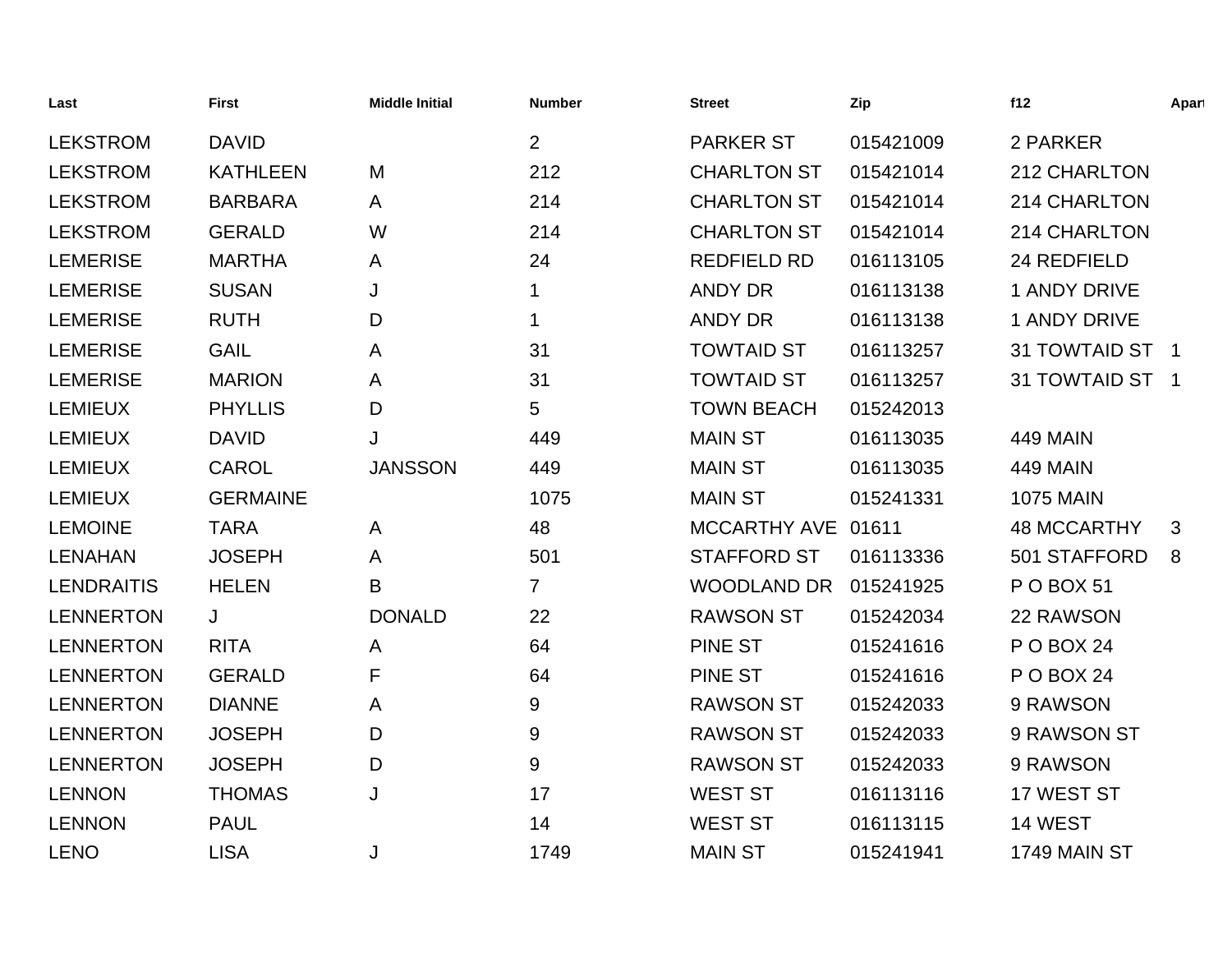| Last             | <b>First</b>     | <b>Middle Initial</b> | <b>Number</b> | Street             | Zip       | f12                   | Apart |
|------------------|------------------|-----------------------|---------------|--------------------|-----------|-----------------------|-------|
| <b>LENO</b>      | <b>DEBRA</b>     |                       | 10            | <b>CHARLTON ST</b> | 015421016 | P O BOX 356           |       |
| <b>LENO</b>      | <b>ROBERT</b>    | J                     | 10            | <b>CHARLTON ST</b> | 015421016 | P O BOX 356           |       |
| <b>LENO</b>      | <b>GERALDINE</b> | Е                     | 1073          | <b>MAIN ST</b>     | 015241337 | 1073 MAIN ST          | 79    |
| <b>LEON</b>      | <b>GLORIA</b>    | B                     | 62            | <b>PARKER ST</b>   | 01524     |                       |       |
| <b>LEON</b>      | <b>LEO</b>       | Τ                     | 62            | <b>PARKER ST</b>   | 01524     |                       |       |
| LEONARD          | <b>ERIC</b>      | M                     | 5             | <b>KEEFE CT</b>    | 016113208 | <b>5 KEEFE COURT</b>  |       |
| <b>LEONARD</b>   | <b>MARK</b>      | A                     | 19            | <b>CARLETON RD</b> | 015421113 | <b>19 CARLETON</b>    |       |
| <b>LEONARD</b>   | Е                | <b>DORIS</b>          | 19            | <b>CARLETON RD</b> | 015421113 | <b>19 CARLETON</b>    |       |
| <b>LEONE</b>     | <b>ROSEMARY</b>  | F                     | 159           | <b>RIVER ST</b>    | 015421117 | 159 RIVER             |       |
| <b>LEONE</b>     | <b>ANGELO</b>    |                       | 159           | <b>RIVER ST</b>    | 015421117 | 159 RIVER             |       |
| <b>LEROI</b>     | <b>MARK</b>      | A                     | 23            | <b>MILL ST</b>     | 015421322 | 23 MILL ST            |       |
| <b>LEROI</b>     | <b>GAYLE</b>     |                       | 23            | <b>MILL ST</b>     | 015421322 | 23 MILL ST            |       |
| <b>LEROUX</b>    | <b>JANE</b>      | V                     | 1044          | <b>MAIN ST</b>     | 015241312 | <b>1044 MAIN</b>      |       |
| <b>LEROUX</b>    | <b>ROBERT</b>    | R                     | 1044          | <b>MAIN ST</b>     | 015241312 | <b>1044 MAIN</b>      |       |
| <b>LESHANNA</b>  | <b>DOROTHY</b>   |                       | 111           | <b>HUNTOON</b>     | 01542     | 111 HUNTOON           | 156   |
| <b>LESSARD</b>   | <b>ALEX</b>      | J                     | 4             | <b>KING TERR</b>   | 015241219 | <b>4 KING TERRACE</b> |       |
| <b>LESSARD</b>   | <b>MICHAEL</b>   | A                     | 4             | <b>KING TERR</b>   | 015241219 | <b>4 KING TERRACE</b> |       |
| <b>LESSARD</b>   | <b>ALICE</b>     | M                     | 4             | <b>KING TERR</b>   | 015241219 | <b>4 KING TERRACE</b> |       |
| LETOURNEAU       | <b>PATRICIA</b>  | M                     | 47            | <b>CRAIG ST</b>    | 015421019 | 47 CRAIG ST           |       |
| LETOURNEAU       | <b>JOHN</b>      | E                     | 47            | <b>CRAIG ST</b>    | 015421019 | 47 CRAIG              |       |
| LETOURNEAU       | <b>SHAWN</b>     | S                     | 47            | <b>CRAIG ST</b>    | 015421019 | 47 CRAIG ST           |       |
| <b>LETSKY</b>    | <b>PAUL</b>      | C                     | 10            | LAURELWOOD         | 015241255 | 10                    |       |
| <b>LEVEILLEE</b> | <b>ELIZABETH</b> | M                     | 474           | <b>MARSHALL ST</b> | 015241815 | 474 MARSHALL          |       |
| <b>LEVEILLEE</b> | <b>WILLIAM</b>   | J                     | 474           | <b>MARSHALL ST</b> | 015241815 | 474 MARSHALL          |       |
| <b>LEVEILLEE</b> | <b>DEMETRA</b>   | $\mathsf C$           | 471           | <b>MARSHALL ST</b> | 015241854 | <b>471 MARSHALL</b>   |       |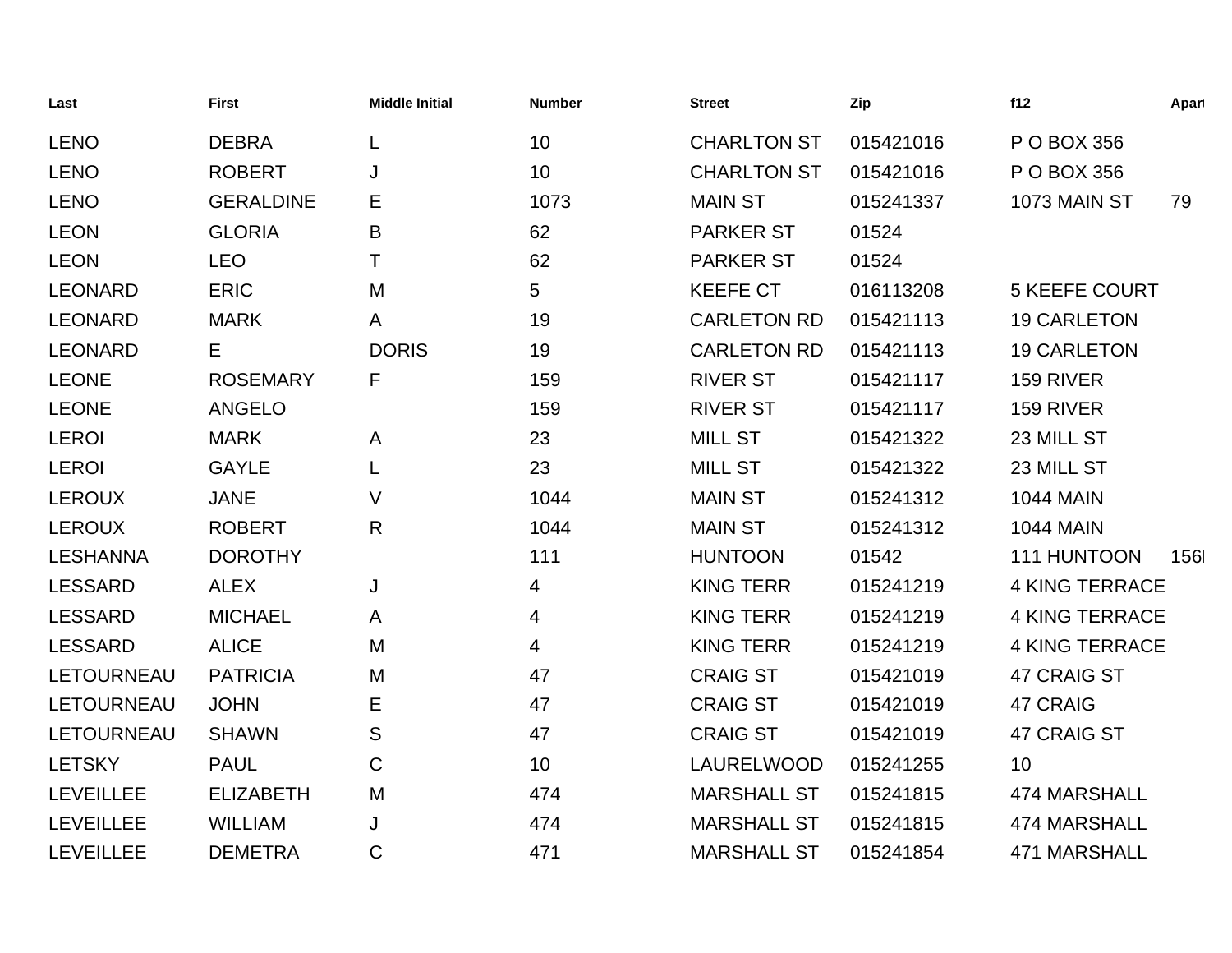| Last               | <b>First</b>      | <b>Middle Initial</b> | <b>Number</b> | <b>Street</b>                   | Zip       | f12                 | Apart |
|--------------------|-------------------|-----------------------|---------------|---------------------------------|-----------|---------------------|-------|
| <b>LEVEILLEE</b>   | <b>TIMOTHY</b>    | $\mathsf{R}$          | 27            | <b>BURNCOAT ST</b>              | 015242011 | 27 BURNCOAT         |       |
| <b>LEVEILLEE</b>   | <b>MARGUERITE</b> | Е                     | 21            | <b>SUNSET DR</b>                | 015241709 | 21 SUNSET           |       |
| <b>LEVEILLEE</b>   | <b>HERVE</b>      | W                     | 21            | <b>SUNSET DR</b>                | 015241709 | 21 SUNSET           |       |
| <b>LEVER</b>       | <b>KATHLEEN</b>   | M                     | 9             | <b>WARREN ST</b>                | 015241405 | 9 WARREN            |       |
| <b>LEVESQUE</b>    | <b>DONALD</b>     | J                     | 11            | <b>BROOK ST</b>                 | 016113217 | 11 BROOK ST         |       |
| <b>LEVESQUE</b>    | <b>DAVID</b>      | A                     | 806           | <b>PLEASANT ST</b>              | 015421127 | 806 PLEASANT        |       |
| <b>LEVESQUE</b>    | <b>MARY</b>       | Е                     | 806           | PLEASANT ST                     | 015421127 | 806 PLEASANT        |       |
| <b>LEVESQUE</b>    | <b>ARTHUR</b>     | EJ                    | 806           | PLEASANT ST                     | 015421127 | 806 PLEASANT        |       |
| <b>LEVINE</b>      | <b>JEANNINE</b>   | M                     | 4             | LAURELWOOD                      | 015241206 | <b>4 LAURELWOOD</b> |       |
| <b>LEVINE</b>      | <b>PHILIP</b>     | <b>JOHN</b>           | 4             | LAURELWOOD                      | 015241206 | 4 LAURELWOOD        |       |
| <b>LEVINE</b>      | <b>JOHN</b>       | L                     | 4             | LAURELWOOD                      | 015241206 | <b>4 LAURELWOOD</b> |       |
| <b>LEVINS</b>      | <b>GUY</b>        | L                     | 18            | <b>ACKLEY DR</b>                | 01542     | 18 ACKLEY DR        |       |
| <b>LEVINS</b>      | <b>LISA</b>       | M                     | 18            | <b>ACKLEY DR</b>                | 01542     | <b>18 ACKLEY DR</b> |       |
| <b>LEVITAN</b>     | <b>DAVID</b>      | R                     | 10            | BIRCHWOOD DR 015241631          |           | 10 BIRCHWOOD        |       |
| <b>LEVITAN</b>     | <b>JAY</b>        | W                     | 10            | BIRCHWOOD DR 015241631          |           | 10 BIRCHWOOD        |       |
| <b>LEVITAN</b>     | <b>DIAN</b>       | S                     | 10            | BIRCHWOOD DR 015241631          |           | 10 BIRCHWOOD        |       |
| <b>LEWANDOWSKI</b> | <b>MATTHEW</b>    | A                     | 14            | PINE RIDGE DR                   | 015242013 | 14 PINE RIDGE       |       |
| LEWANDOWSKI        | <b>SUSAN</b>      | Е                     | 14            | PINE RIDGE DR                   | 015242013 | 14 PINE RIDGE       |       |
| <b>LEWANDOWSKI</b> | <b>THOMAS</b>     | J                     | 14            | PINE RIDGE DR                   | 015242013 | 14 PINE RIDGE       |       |
| <b>LEWIS</b>       | <b>THERESA</b>    | M                     | 50            | <b>TOWTAID ST</b>               | 016113253 | 50 TOWTAID          |       |
| <b>LEWIS</b>       | <b>JOHN</b>       |                       | 50            | <b>TOWTAID ST</b>               | 016113253 | 50 TOWTAID          |       |
| <b>LEWON</b>       | <b>PHILIP</b>     | W                     | 507           | <b>STAFFORD ST</b>              | 01611     | PO BOX 30624        |       |
| <b>LHEUREUX</b>    | <b>JOANN</b>      | $\mathsf{C}$          | 311           | <b>STAFFORD ST</b>              | 016113342 | 311 STAFFORD        |       |
| <b>LHEUREUX</b>    | <b>LANCE</b>      | J                     | 311           | <b>STAFFORD ST</b>              | 016113342 | 311 STAFFORD        |       |
| <b>LIBERTY</b>     | <b>DAVID</b>      | B                     | 142           | <b>WILLOW HILL RD 016113008</b> |           | 142 WILLOW          |       |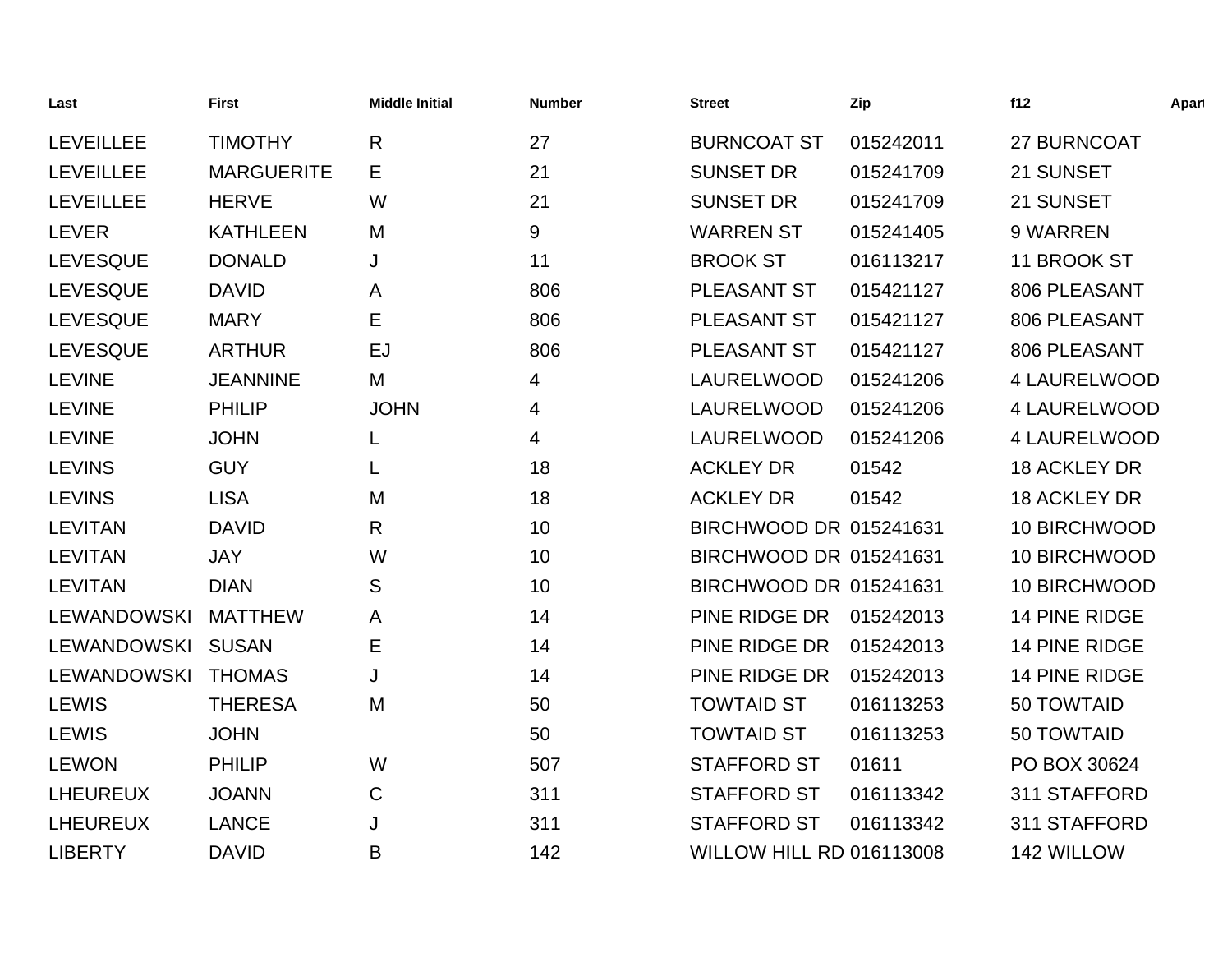| Last              | <b>First</b>       | <b>Middle Initial</b> | <b>Number</b>  | <b>Street</b>            | Zip       | f12                   | Apart          |
|-------------------|--------------------|-----------------------|----------------|--------------------------|-----------|-----------------------|----------------|
| <b>LIBIOSA</b>    | <b>EDWIN</b>       |                       | 5              | <b>TOWN BEACH</b>        | 01524     | <b>5 TOWN BEACH</b>   | 8              |
| <b>LILLEY</b>     | <b>SHIRLEY</b>     | A                     | 261            | <b>PINE ST</b>           | 015241626 | <b>261 PINE</b>       |                |
| <b>LILLEY</b>     | <b>THOMAS</b>      | F                     | 261            | <b>PINE ST</b>           | 015241626 | <b>261 PINE</b>       |                |
| <b>LILYESTROM</b> | <b>ELIZABETH</b>   | A                     | 20             | <b>WARREN AVE</b>        | 015241320 | 20 WARREN             |                |
| <b>LILYESTROM</b> | <b>ROBERT</b>      | W                     | 20             | <b>WARREN AVE</b>        | 015241320 | 20 WARREN             |                |
| <b>LIMA</b>       | <b>MARIE</b>       | J                     | 501            | <b>STAFFORD ST</b>       | 016113340 | 501 STAFFORD          | 10             |
| <b>LIMOGES</b>    | <b>NORMAN</b>      | G                     | 142            | <b>CHARLES ST</b>        | 015242157 | <b>142 CHARLES</b>    |                |
| <b>LINCOLN</b>    | <b>LEONA</b>       | Н                     | 62             | <b>BURNCOAT LN</b>       | 015242010 | P O BOX 304           |                |
| <b>LINDER</b>     | <b>MICHELE</b>     | K                     | 90             | <b>MANNVILLE ST</b>      | 015241123 | <b>BX 492</b>         |                |
| <b>LINDQUIST</b>  | <b>BONNIE</b>      | Е                     | 281            | <b>RAWSON ST</b>         | 01524     |                       |                |
| <b>LINDQUIST</b>  | <b>EDWARD</b>      | D                     | 281            | <b>RAWSON ST</b>         | 01524     | 281 RAWSON ST         |                |
| <b>LINDSAY</b>    | <b>SHARON</b>      | Α                     | 123            | <b>CHARLES ST</b>        | 015242160 | <b>123 CHARLES ST</b> |                |
| <b>LINDSEY</b>    | <b>RICHARD</b>     | G                     | 99             | <b>CHARLES ST</b>        | 015242111 | 99 CHARLES            |                |
| <b>LINEEN</b>     | <b>SUSAN</b>       | Α                     | 140            | <b>PAXTON ST</b>         | 015241610 | 140 PAXTON ST         |                |
| <b>LINEEN</b>     | <b>GERTRUDE</b>    |                       | 140            | <b>PAXTON ST</b>         | 015241610 | 140 PAXTON            |                |
| <b>LINEHAN</b>    | <b>CAROL</b>       | A                     | $\overline{2}$ | <b>SANFRED RD</b>        | 015241871 | 2 SANFRED RD          |                |
| <b>LISENO</b>     | <b>LOUIS</b>       | $\mathsf{R}$          | 16             | <b>CARLETON RD</b>       | 015421144 | <b>16 CARLETON</b>    |                |
| <b>LIZEWSKI</b>   | <b>CHRISTOPHER</b> |                       | 23             | WILLOW HILL RD 016113009 |           | 23 WILLOW HILL 1      |                |
| <b>LIZOTTE</b>    | <b>CHARLES</b>     | $\mathsf{A}$          | $\overline{2}$ | <b>SHADY LN</b>          | 015241938 | 2 SHADY LN            |                |
| <b>LLOYD</b>      | <b>KATIE</b>       | Α                     | 875            | <b>STAFFORD ST</b>       | 015421205 | 875 STAFFORD          |                |
| <b>LLOYD</b>      | <b>BETTY</b>       | Е                     | 875            | <b>STAFFORD ST</b>       | 015421205 | 875 STAFFORD          |                |
| <b>LLOYD</b>      | <b>RAYMOND</b>     | C                     | 253            | <b>MAIN ST</b>           | 01611     | 253 MAIN ST           | 1 <sub>L</sub> |
| <b>LLOYD</b>      | <b>AUDREY</b>      | A                     | 19             | <b>ACKLEY DR</b>         | 015421018 | <b>19 ACKLEY</b>      |                |
| <b>LLOYD</b>      | <b>VERNON</b>      | M                     | 27             | <b>CARLETON RD</b>       | 015421143 | 27 CARLETON           |                |
| <b>LLOYD</b>      | <b>VERNON</b>      | M                     | 27             | <b>CARLETON RD</b>       | 015421143 | 27 CARLETON           |                |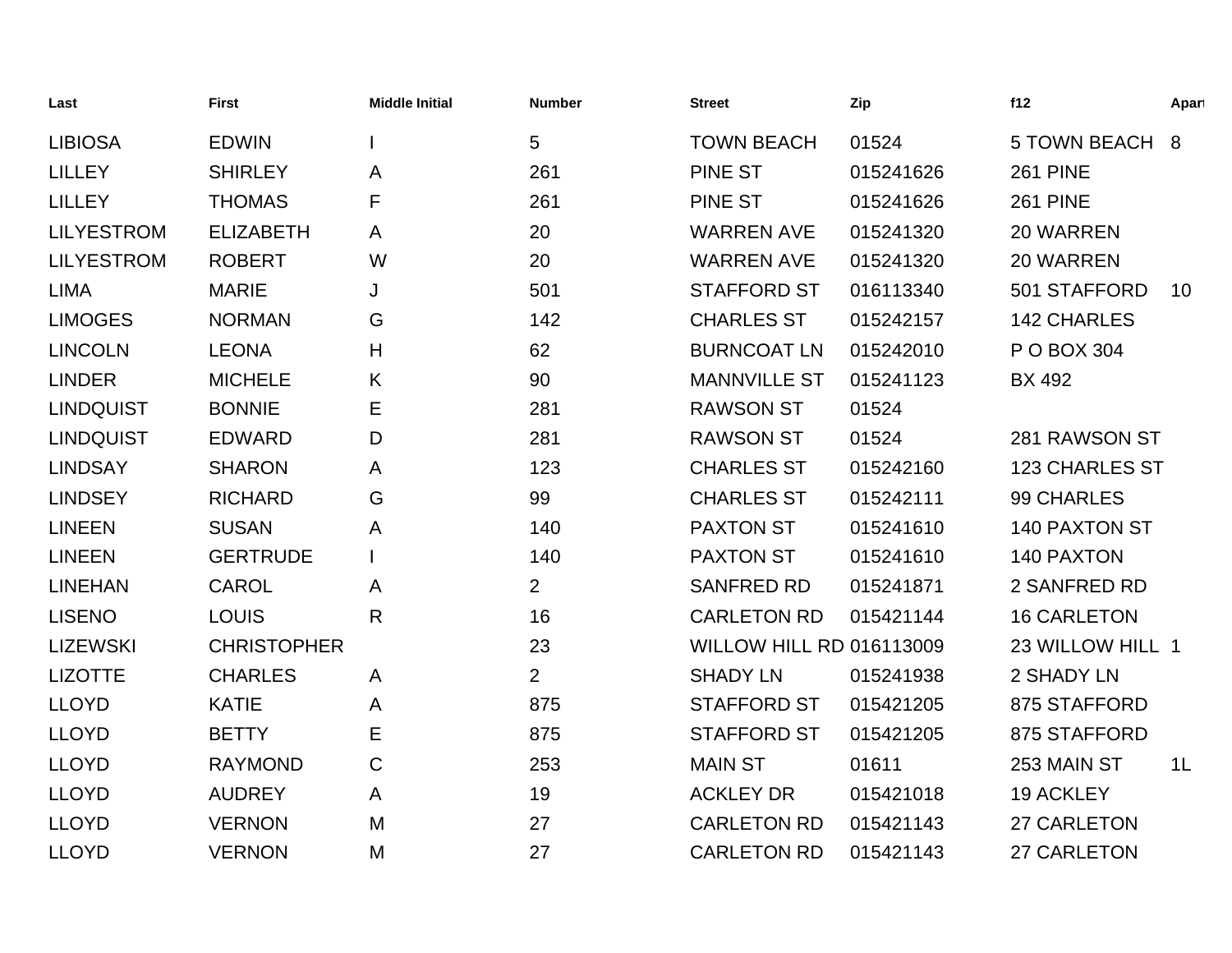| Last               | First            | <b>Middle Initial</b> | <b>Number</b> | <b>Street</b>      | Zip       | f12                 | Apart |
|--------------------|------------------|-----------------------|---------------|--------------------|-----------|---------------------|-------|
| <b>LLOYD</b>       | <b>BETTY ANN</b> |                       | 27            | <b>CARLETON RD</b> | 015421143 | 27 CARLETON         |       |
| <b>LLOYD</b>       | <b>JEREMY</b>    | J                     | 4             | <b>BIRCH LN</b>    | 015242107 | <b>4 BIRCH LN</b>   |       |
| <b>LLOYD</b>       | <b>LANA</b>      |                       | 4             | <b>BIRCH LN</b>    | 015242107 | <b>4 BIRCH LANE</b> |       |
| <b>LLOYD</b>       | <b>STEVEN</b>    | C                     | 4             | <b>BIRCH LN</b>    | 015242107 | <b>4 BIRCH LANE</b> |       |
| LLOYD-HURLEY       | <b>TERRY</b>     |                       | 32            | <b>SECOND ST</b>   | 016113012 | 32 SECOND           |       |
| <b>LOASBY</b>      | <b>PHYLLIS</b>   | D                     | 399           | PLEASANT ST        | 015241221 | 399 PLEASANT        |       |
| <b>LOCKE</b>       | <b>JANICE</b>    | D                     | 10            | <b>CRESTWOOD</b>   | 015241635 | 10 CRESTWOOD        |       |
| <b>LOCKE</b>       | <b>ALBERT</b>    | C                     | 10            | <b>CRESTWOOD</b>   | 015241635 | 10 CRESTWOOD        |       |
| <b>LOCKWOOD</b>    | <b>ANGIE</b>     |                       | 3             | <b>PARKER ST</b>   | 015421008 | <b>3 PARKER ST</b>  |       |
| <b>LOCKWOOD</b>    | <b>JASON</b>     | M                     | 3             | <b>PARKER ST</b>   | 015421008 | <b>3 PARKER ST</b>  |       |
| <b>LOCKWOOD</b>    | <b>MICHELLE</b>  | M                     | 3             | <b>PARKER ST</b>   | 015421008 | 3 PARKER            |       |
| <b>LOCKWOOD</b>    | <b>GLENN</b>     |                       | 3             | <b>PARKER ST</b>   | 015421008 | 3 PARKER            |       |
| <b>LOCKWOOD</b>    | <b>NANCY</b>     |                       | 30            | <b>PLEASANT ST</b> | 015241447 | <b>30 PLEASANT</b>  |       |
| <b>LOESCHER</b>    | <b>BRENDA</b>    | $\mathsf C$           | 36            | <b>SPRING ST</b>   | 015241514 |                     |       |
| <b>LOHLER</b>      | <b>PAULA</b>     |                       | 66            | <b>WAITE ST</b>    | 015241129 | 66 WAITE ST         |       |
| <b>LOHMAN</b>      | <b>BARBARA</b>   |                       | 48            | <b>BROWN ST</b>    | 016113131 | 48 BROWN            | 1R    |
| <b>LOHNES</b>      | <b>CYNTHIA</b>   | A                     | 189           | <b>HENSHAW ST</b>  | 015241235 | <b>189 HENSHAW</b>  |       |
| <b>LOHNES</b>      | <b>SHERMAN</b>   | R                     | 189           | <b>HENSHAW ST</b>  | 015241235 | 189 HENSHAW         |       |
| <b>LOMBARDOZZI</b> | <b>JOAN</b>      | B                     | 1472          | <b>MAIN ST</b>     | 015241910 | P O BOX 263         |       |
| <b>LOMBARDOZZI</b> | <b>VINCENT</b>   | J                     | 1472          | <b>MAIN ST</b>     | 015241910 | P O BOX 263         |       |
| <b>LOMBARDOZZI</b> | <b>MICHAEL</b>   | A                     | 9             | <b>STONE RIDGE</b> | 015242125 |                     |       |
| <b>LOMBARDOZZI</b> | <b>SOPHIA</b>    |                       | 9             | <b>STONE RIDGE</b> | 015242125 | 9 STONE RIDGE       |       |
| <b>LOMME</b>       | <b>MONIQUE</b>   | A                     | 16            | <b>MONTEREY DR</b> | 016113018 | <b>16 MONTEREY</b>  |       |
| <b>LONDERGAN</b>   | <b>EDWARD</b>    | F                     | 17            | <b>CRICKLEWOOD</b> | 015241603 | 17                  |       |
| <b>LONDERGAN</b>   | <b>BARBARA</b>   | J                     | 17            | <b>CRICKLEWOOD</b> | 015241603 | 17                  |       |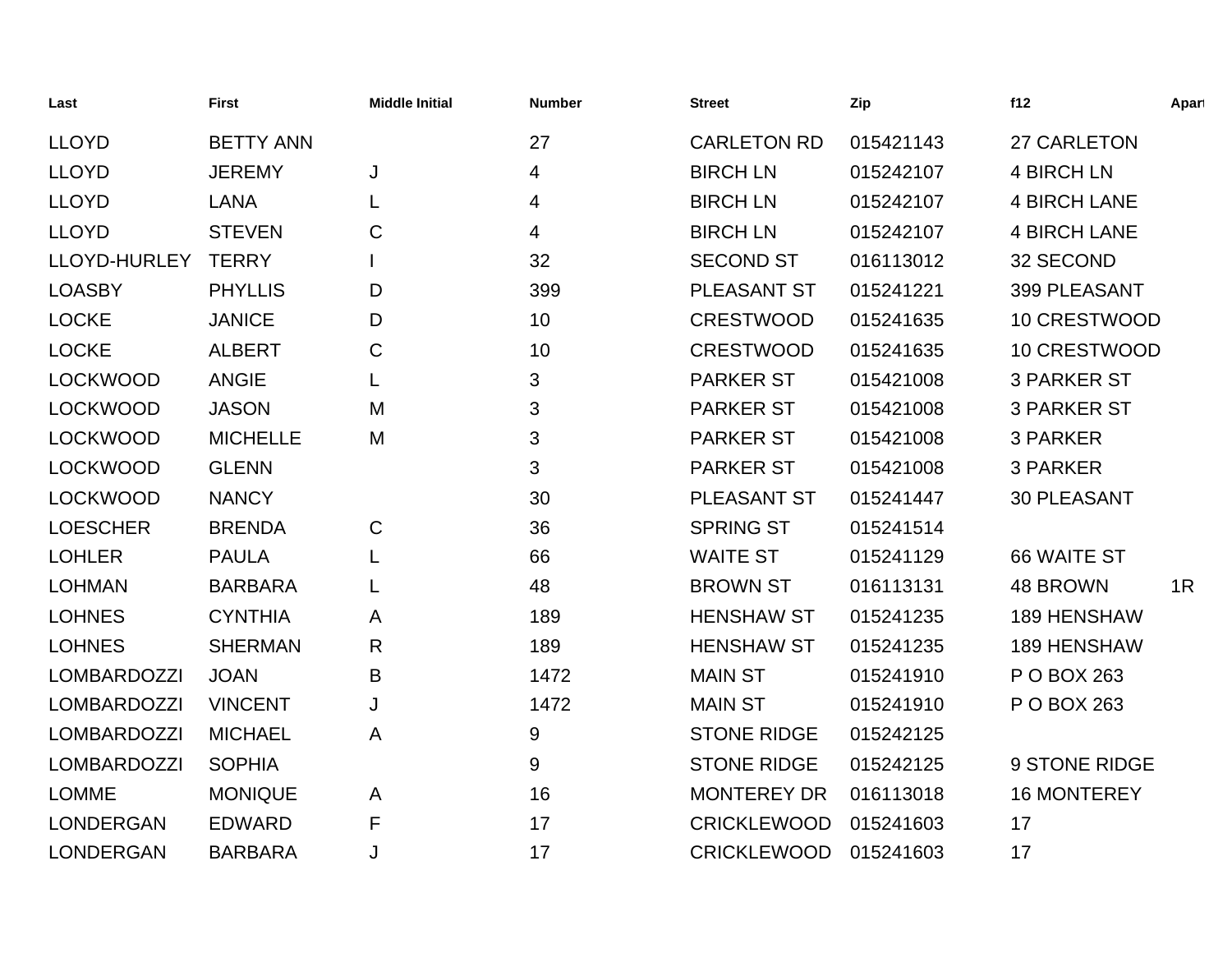| Last            | <b>First</b>     | <b>Middle Initial</b> | <b>Number</b>  | <b>Street</b>                   | Zip       | f12                 | Apart        |
|-----------------|------------------|-----------------------|----------------|---------------------------------|-----------|---------------------|--------------|
| <b>LONZO</b>    | <b>APRIL</b>     | A                     | $\overline{2}$ | <b>MAIN ST</b>                  | 01611     | 2 MAIN STREET       | $\mathbf{3}$ |
| <b>LOOFT</b>    | <b>FRED</b>      | J                     | 12             | <b>BALDWIN ST</b>               | 015242222 | 12 BALDWIN          |              |
| <b>LOOFT</b>    | <b>LINDA</b>     | $\mathbf C$           | 12             | <b>BALDWIN ST</b>               | 015242222 | 12 BALDWIN          |              |
| <b>LOONEY</b>   | <b>PATRICIA</b>  | A                     | 16             | YOUNG ST                        | 016113201 | 16 YOUNG ST         |              |
| <b>LOONEY</b>   | <b>STEPHANIE</b> | A                     | 9              | <b>WARREN ST</b>                | 015241405 | 9 WARREN ST         |              |
| <b>LOONEY</b>   | <b>THOMAS</b>    | J                     | 9              | <b>WARREN ST</b>                | 015241405 | 9 WARREN ST         |              |
| <b>LOPRIORE</b> | <b>ALAN</b>      | D                     | 46             | <b>PARKER ST</b>                | 015421009 | <b>46 PARKER</b>    |              |
| <b>LOPRIORE</b> | <b>CHERYL</b>    | $\mathsf{A}$          | 46             | <b>PARKER ST</b>                | 015421009 | <b>46 PARKER</b>    |              |
| <b>LOVELY</b>   | <b>MARK</b>      | Τ                     | 1010           | <b>STAFFORD ST</b>              | 015421114 | P O BOX 195         |              |
| <b>LOVELY</b>   | <b>JANE</b>      | M                     | 1010           | <b>STAFFORD ST</b>              | 015421114 | P O BOX 195         |              |
| <b>LOVERO</b>   | <b>NICKOLAS</b>  |                       | 10             | <b>SANFRED RD</b>               | 01524     | 10 SANFRED RD       |              |
| LU              | <b>XIANCHENG</b> |                       | 4              | HOMESTEAD LN 01524              |           | <b>4 HOMESTEAD</b>  |              |
| <b>LUCEY</b>    | <b>MICHELLE</b>  | R                     | 1              | <b>MICHAEL AVE</b>              | 016113019 | 1 MICHAEL           |              |
| <b>LUCEY</b>    | <b>KATHERINE</b> | M                     | 1073           | <b>MAIN ST</b>                  | 015241336 | <b>1073 MAIN</b>    |              |
| <b>LUCIA</b>    | <b>PAULA</b>     | M                     | 35             | <b>AUBURN ST</b>                | 016113223 | <b>35 AUBURN ST</b> |              |
| <b>LUCIANO</b>  | <b>ADRIANA</b>   | Τ                     | 482            | <b>WHITTEMORE</b>               | 015241836 | 482                 |              |
| <b>LUCIANO</b>  | <b>JEANNIE</b>   | M                     | 482            | <b>WHITTEMORE</b>               | 015241836 | 482                 |              |
| <b>LUCIANO</b>  | <b>RODRIGO</b>   | M                     | 482            | <b>WHITTEMORE</b>               | 015241836 | 482                 |              |
| <b>LUCIER</b>   | <b>MICHAEL</b>   | P                     | 710            | <b>MAIN ST</b>                  | 01611     | 710 MAIN ST         |              |
| <b>LUKERT</b>   | <b>JOAN</b>      | Ε                     | 51             | <b>LAKE VIEW DR</b>             | 015242142 | P O BOX 164         |              |
| <b>LUKERT</b>   | <b>RONALD</b>    | A                     | 51             | <b>LAKE VIEW DR</b>             | 015242142 | P O BOX 164         |              |
| <b>LUKS</b>     | <b>MATTHEW</b>   | A                     | 4              | <b>HANKEY ST</b>                | 01542     | <b>BX 135</b>       |              |
| <b>LUKSHA</b>   | <b>AMY</b>       | C                     | 155            | <b>WHITE BIRCH ST 015241824</b> |           | 155 WHITE           |              |
| <b>LUKSHA</b>   | <b>DANIEL</b>    | J                     | 155            | <b>WHITE BIRCH ST 015241824</b> |           | 155 WHITE           |              |
| <b>LULU</b>     | <b>JOSEPH</b>    | R                     | 60             | <b>HEMLOCK ST</b>               | 015241811 | 60 HEMLOCK ST       |              |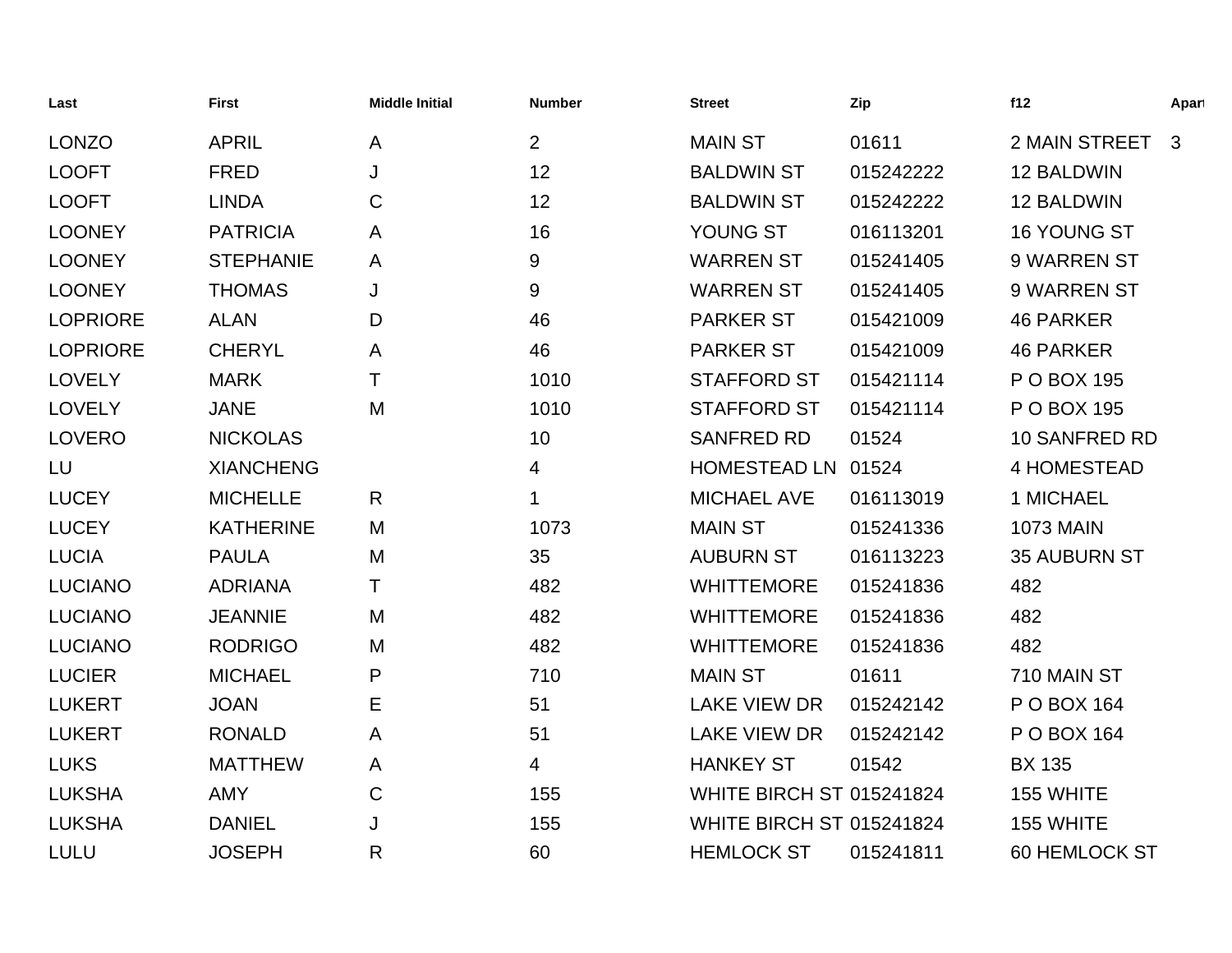| Last            | <b>First</b>     | <b>Middle Initial</b> | <b>Number</b> | <b>Street</b>        | Zip       | f12                   | Apart    |
|-----------------|------------------|-----------------------|---------------|----------------------|-----------|-----------------------|----------|
| <b>LULU</b>     | <b>LYNNE</b>     | M                     | 60            | <b>HEMLOCK ST</b>    | 015241811 | <b>60 HEMLOCK ST</b>  |          |
| <b>LUND</b>     | <b>CAROL</b>     | L                     | 1107          | <b>WHITTEMORE</b>    | 015241851 | 1107                  |          |
| <b>LUND</b>     | <b>SAMUEL</b>    | R                     | 1107          | <b>WHITTEMORE</b>    | 015241851 | 1107                  |          |
| <b>LUND</b>     | <b>STEPHEN</b>   | R                     | 507           | <b>STAFFORD ST</b>   | 01611     | 507 STAFFORD          | 8        |
| <b>LUND</b>     | <b>JENNIFER</b>  |                       | 630           | <b>HENSHAW ST</b>    | 015421214 | 630 HENSHAW           |          |
| <b>LUNDIN</b>   | <b>TRAVIS</b>    | M                     | 37            | DEER POND DR         | 015241101 | 37 DEER POND          |          |
| <b>LUSIGNAN</b> | <b>WILLIAM</b>   | F                     | 68            | <b>PLEASANT ST</b>   | 015241431 | <b>68 PLEASANT</b>    |          |
| <b>LUSIGNAN</b> | <b>CHARLES</b>   |                       | 53            | <b>CRESTWOOD</b>     | 015241431 | 53 CRESTWOOD          |          |
| <b>LUSIGNAN</b> | <b>WILLIAM</b>   | F                     | 53            | <b>CRESTWOOD</b>     | 015241431 |                       |          |
| <b>LUSIGNAN</b> | <b>EMMA JEAN</b> |                       | 53            | <b>CRESTWOOD</b>     | 015241431 | 53 CRESTWOOD          |          |
| <b>LUSIGNAN</b> | <b>BONITA</b>    |                       | 441           | PLEASANT ST          | 015241221 | 441 PLEASANT          |          |
| <b>LUSIGNAN</b> | <b>RUSSELL</b>   | L                     | 441           | PLEASANT ST          | 015241221 | <b>441 PLEASANT</b>   |          |
| <b>LUSSIER</b>  | <b>RONALD</b>    | N                     | 75            | <b>HUNTOON</b>       | 01524     | 75 HUNTOON            | $6 - 05$ |
| <b>LUSSIER</b>  | <b>ANNE</b>      |                       | 1075          | <b>MAIN ST</b>       | 015241331 | <b>1075 MAIN</b>      |          |
| <b>LUZZO</b>    | <b>MICHAEL</b>   | J                     | 604           | <b>MOOSE HILL RD</b> | 015241861 | 604 MOOSE HILL        |          |
| <b>LYESIUK</b>  | <b>RYAN</b>      | M                     | 5             | <b>TOWN BEACH</b>    | 01524     | 5 TOWN BEACH 31       |          |
| <b>LYESIUK</b>  | <b>MELISSA</b>   | B                     | 5             | <b>TOWN BEACH</b>    | 01524     | 5 TOWN BEACH 31       |          |
| <b>LYON</b>     | <b>LORRAINE</b>  | A                     | 75            | <b>LAKE AVE</b>      | 015241905 | <b>75 LAKE AVENUE</b> |          |
| <b>LYON</b>     | <b>BARRY</b>     |                       | 75            | <b>LAKE AVE</b>      | 015241905 | <b>75 LAKE AVENUE</b> |          |
| <b>LYON</b>     | <b>ROBERT</b>    | F                     | 1629          | <b>MAIN ST</b>       | 015241916 | <b>1629 MAIN</b>      |          |
| <b>LYON</b>     | <b>SUZZANNE</b>  | B                     | 1114          | <b>MAIN ST</b>       | 015241349 | <b>1114 MAIN</b>      |          |
| <b>LYON</b>     | <b>WILLIAM</b>   | G                     | 1114          | <b>MAIN ST</b>       | 015241349 | <b>1114 MAIN</b>      |          |
| <b>LYON</b>     | <b>MICHELLE</b>  | M                     | 101           | <b>PINE ST</b>       | 015241339 | 101 PINE ST           |          |
| <b>LYON</b>     | <b>FRANK</b>     | W                     | 101           | <b>PINE ST</b>       | 015241339 | 101 PINE ST           |          |
| <b>LYONS</b>    | <b>CATHERINE</b> | R                     | 163           | <b>PLEASANT ST</b>   | 015241419 | <b>163 PLEASANT</b>   |          |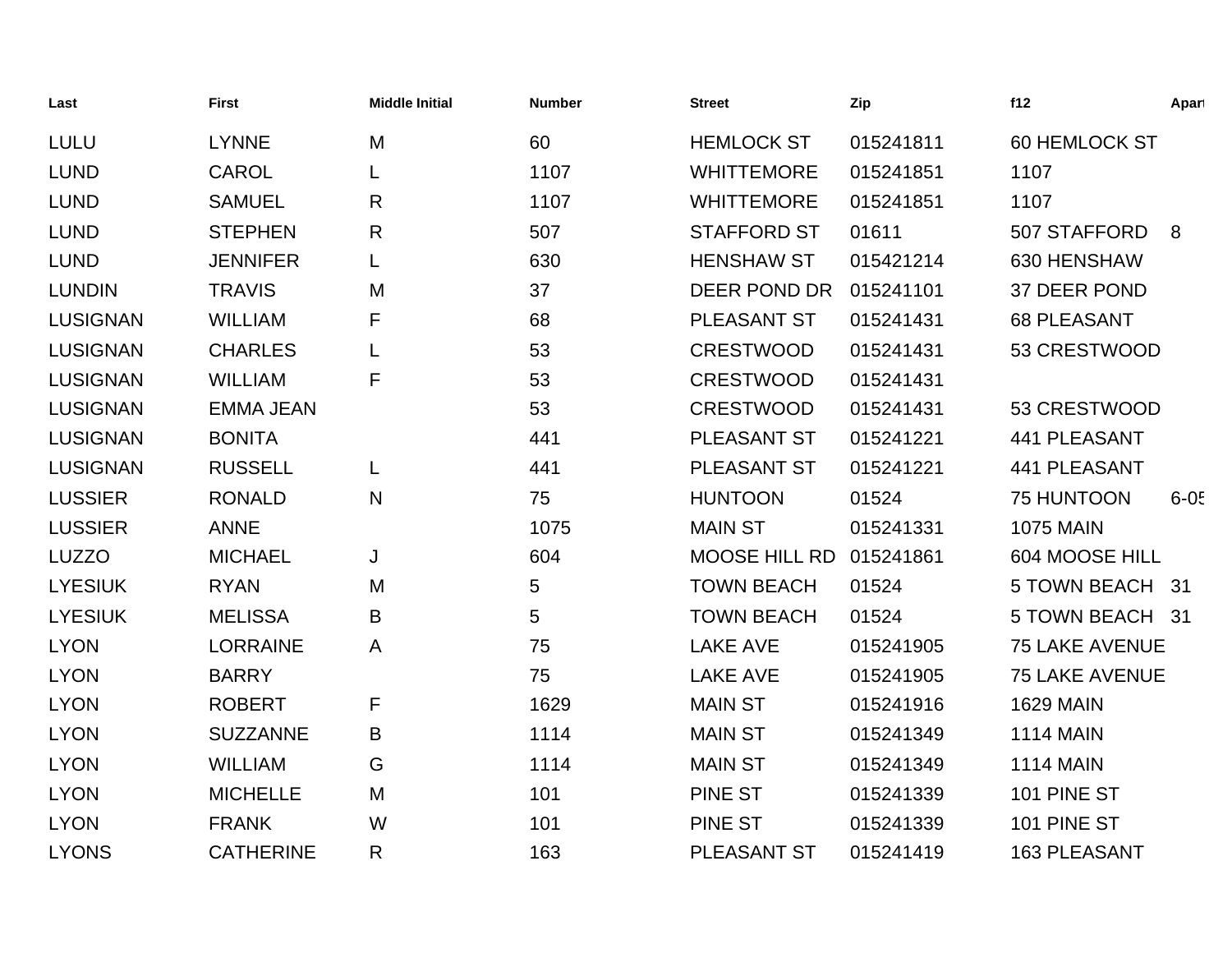| Last                    | <b>First</b>     | <b>Middle Initial</b> | <b>Number</b> | <b>Street</b>      | Zip       | f12                 | Apart          |
|-------------------------|------------------|-----------------------|---------------|--------------------|-----------|---------------------|----------------|
| <b>MACAULAY</b>         | <b>KIMBERLY</b>  | A                     | 30            | <b>GREEN ST</b>    | 015241713 | 30 GREEN ST         |                |
| <b>MACAULAY</b>         | <b>ROBERT</b>    | F                     | 30            | <b>GREEN ST</b>    | 015241713 | 30 GREEN ST         |                |
| <b>MACAULAY</b>         | <b>SANDRA</b>    | M                     | 30            | <b>GREEN ST</b>    | 015241713 | 30 GREEN ST         |                |
| <b>MACAULAY</b>         | <b>MELISSA</b>   | M                     | 30            | <b>GREEN ST</b>    | 015241713 | 30 GREEN ST         |                |
| <b>MACCONNELL</b>       | <b>STEPHEN</b>   | A                     | 753           | <b>STAFFORD ST</b> | 015421207 | 753 STAFFORD        |                |
| <b>MACCONNELL</b>       | <b>DEBORAH</b>   | D                     | 753           | <b>STAFFORD ST</b> | 015421207 | 753 STAFFORD        |                |
| <b>MACDONALD</b>        | <b>MELISSA</b>   | A                     | 506           | <b>STAFFORD ST</b> | 016113336 | 506 STAFFORD        | 8              |
| <b>MACDONALD</b>        | <b>THERESA</b>   | $\mathsf{R}$          | 111           | <b>HUNTOON</b>     | 015421127 | P O BOX 264         |                |
| <b>MACDONNELL</b>       | <b>AILEEN</b>    |                       | 28            | PETER SALEM        | 015241210 | 28 PETER            |                |
| <b>MACDONNELL</b>       | <b>KERRY</b>     |                       | 28            | PETER SALEM        | 015241210 |                     |                |
| <b>MACDONNELL</b>       | <b>HAROLD</b>    |                       | 28            | PETER SALEM        | 015241210 | 28 PETER            |                |
| <b>MACFARLAND</b>       | <b>LAWRENCE</b>  | $\mathsf{R}$          | 9             | <b>CONWAY DR</b>   | 015241215 | 9 CONWAY            |                |
| <b>MACFARLAND</b>       | <b>CONSTANCE</b> | G                     | 9             | <b>CONWAY DR</b>   | 015241215 | 9 CONWAY            |                |
| <b>MACGINNIS-SMI</b>    | <b>DONNA</b>     | M                     | 1001          | <b>STAFFORD ST</b> | 015421113 | 1001 STAFFORD       |                |
| <b>MACINNES</b>         | <b>DAVID</b>     |                       | 40            | <b>SOUTH ST</b>    | 016113120 | 40 SOUTH ST         |                |
| <b>MACINNES</b>         | <b>RAMSAY</b>    |                       | 40            | <b>SOUTH ST</b>    | 016113120 | 40 SOUTH ST         |                |
| <b>MACINNES</b>         | <b>PAMELA</b>    | $\mathsf{R}$          | 40            | <b>SOUTH ST</b>    | 016113120 | 40 SOUTH ST         |                |
| <b>MACINTOSH</b>        | <b>DOROTHY</b>   | M                     | 27            | <b>WINSLOW AVE</b> | 015241125 | 27 WINSLOW          |                |
| <b>MACINTOSH</b>        | <b>JOHN</b>      | V                     | 27            | <b>WINSLOW AVE</b> | 015241125 | 27 WINSLOW          |                |
| <b>MACINTOSH</b>        | <b>CAROL</b>     | M                     | 10            | <b>REDFIELD RD</b> | 016113105 | 10 REDFIELD         |                |
| <b>MACINTOSH</b>        | <b>JAMES</b>     | $\mathbf C$           | 10            | <b>REDFIELD RD</b> | 016113105 | 10 REDFIELD         |                |
| <b>MACINTOSH</b>        | <b>KEVIN</b>     | J                     | 374           | <b>MAIN ST</b>     | 016113032 | 374 MAIN ST         | $\overline{2}$ |
| <b>MACKENZIE</b>        | <b>STEVEN</b>    | J                     | 8             | <b>SANFRED RD</b>  | 01524     | <b>8 SANFRED RD</b> |                |
| MACKENZIE-LAM CATHERINE |                  | A                     | 21            | <b>ELMWOOD AVE</b> | 016113318 | 21 ELMWOOD          |                |
| MACKENZIE-LAM ELIZABETH |                  | G                     | 21            | <b>ELMWOOD AVE</b> | 016113318 | 21 ELMWOOD          |                |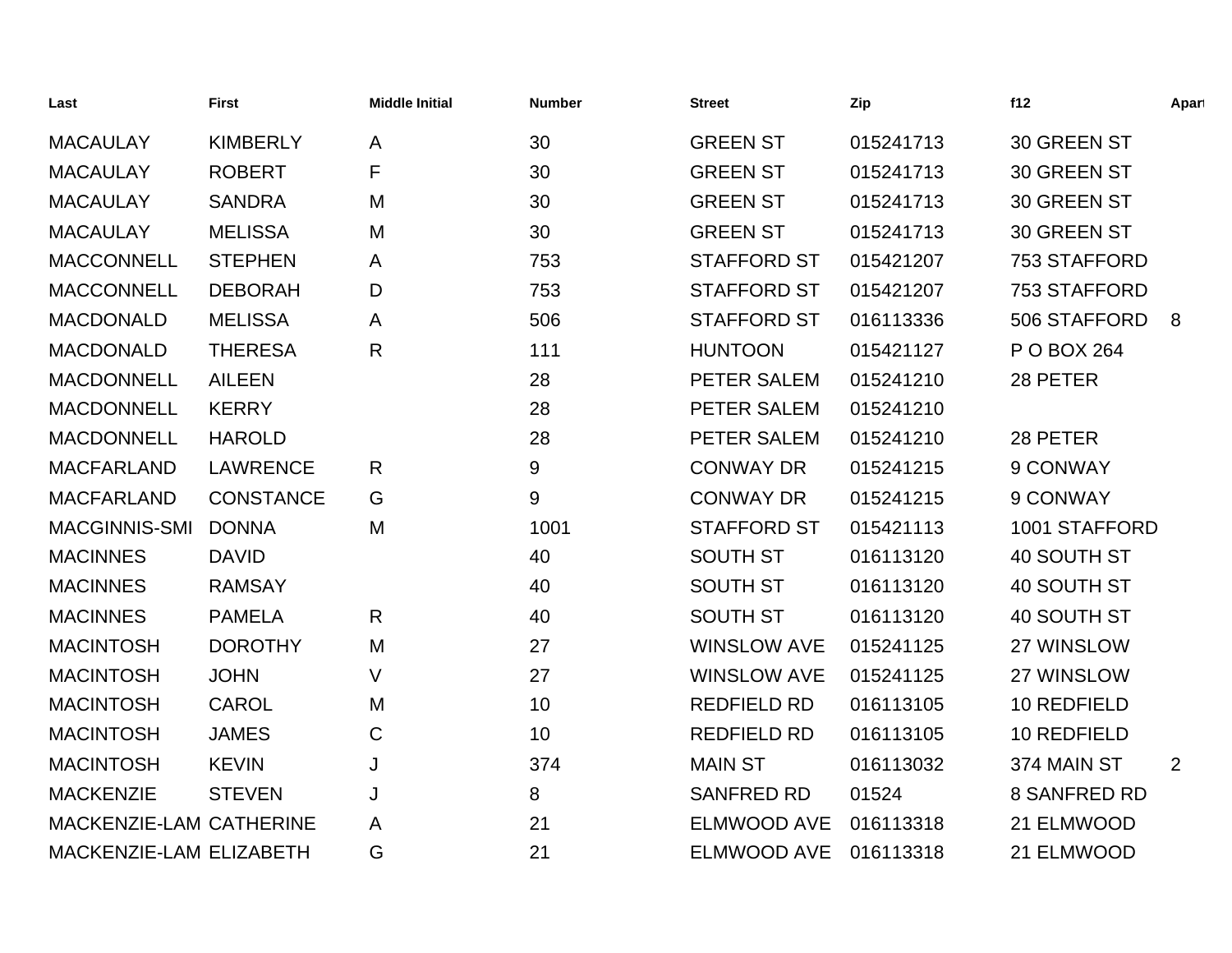| Last                       | <b>First</b>     | <b>Middle Initial</b> | <b>Number</b> | <b>Street</b>       | Zip       | f12                   | Apart |
|----------------------------|------------------|-----------------------|---------------|---------------------|-----------|-----------------------|-------|
| <b>MACKENZIE-LAM FRANK</b> |                  |                       | 21            | <b>ELMWOOD AVE</b>  | 016113318 | 21 ELMWOOD            |       |
| MACKENZIE-LAM MEREDITH     |                  | M                     | 21            | <b>ELMWOOD AVE</b>  | 016113318 | 21 ELMWOOD            |       |
| <b>MACKIE</b>              | <b>WILLIAM</b>   | C                     | 50            | <b>HEMLOCK ST</b>   | 015241811 | 50 HEMLOCK            |       |
| <b>MACLEOD</b>             | <b>CHERYL</b>    | A                     | 49            | <b>BURNCOAT LN</b>  | 01524     | <b>49 BURNCOAT</b>    |       |
| <b>MACLEOD</b>             | <b>DAVID</b>     | C                     | 49            | <b>BURNCOAT LN</b>  | 01524     | <b>49 BURNCOAT</b>    |       |
| <b>MACLEOD</b>             | <b>HELENE</b>    | C                     | 375           | <b>HENSHAW ST</b>   | 015241250 | 375 HENSHAW           |       |
| <b>MACLEOD</b>             | <b>NORMAN</b>    | L                     | 375           | <b>HENSHAW ST</b>   | 015241250 | 375 HENSHAW           |       |
| <b>MACLEOD</b>             | <b>ELLEN</b>     | <b>MARIE</b>          | 63            | <b>FAIRVIEW DR</b>  | 015242146 | <b>63 FAIRVIEW</b>    |       |
| <b>MACLEOD</b>             | <b>NORMAN</b>    | $\mathsf{C}$          | 63            | <b>FAIRVIEW DR</b>  | 015242146 | <b>63 FAIRVIEW</b>    |       |
| <b>MACMILLAN</b>           | <b>KATHY</b>     | J                     | 19            | <b>TOWTAID ST</b>   | 01611     | <b>19 TOWTAID ST</b>  |       |
| <b>MACMILLAN</b>           | <b>KEVIN</b>     | E                     | 19            | <b>TOWTAID ST</b>   | 01611     | <b>19 TOWTAID ST</b>  |       |
| <b>MACRAE</b>              | <b>HELEN</b>     |                       | 111           | <b>HUNTOON</b>      | 015421127 | 111 HUNTOON           |       |
| <b>MACRAE</b>              | <b>JOHN</b>      |                       | 111           | <b>HUNTOON</b>      | 015421127 | 111 HUNTOON           |       |
| <b>MACWHINNIE</b>          | M                | <b>DAVID</b>          | 8             | <b>MARLBORO DR</b>  | 015242163 | 8 MARLBORO DR         |       |
| <b>MADISON</b>             | <b>PAMELA</b>    | J                     | 229           | <b>CLARK ST</b>     | 015421213 | 229 CLARK ST          |       |
| <b>MADISON</b>             | <b>MICHAEL</b>   |                       | 229           | <b>CLARK ST</b>     | 015421213 |                       |       |
| <b>MADORE</b>              | <b>AMY</b>       | E                     | 15            | <b>MASSASOIT DR</b> | 015241103 | <b>15 MASSASOIT</b>   |       |
| <b>MADORE</b>              | <b>MATHEW</b>    | S                     | 234           | <b>PAXTON ST</b>    | 015241117 | 234 PAXTON            |       |
| <b>MADORE</b>              | <b>NORMA</b>     |                       | 234           | <b>PAXTON ST</b>    | 015241117 | 234 PAXTON            |       |
| <b>MADORE</b>              | <b>CHRISTINE</b> | A                     | 32            | <b>LAKE SARGENT</b> | 01524     | <b>PO BOX 221</b>     |       |
| <b>MADORE</b>              | <b>SUZANNE</b>   | M                     | 9             | <b>PARKER ST</b>    | 015421008 | P O BOX 323           |       |
| <b>MADORE</b>              | <b>JOHN</b>      | P                     | 9             | <b>PARKER ST</b>    | 015421008 | P O BOX 323           |       |
| <b>MADORE</b>              | <b>ELLEN</b>     | P                     | 600           | <b>HENSHAW ST</b>   | 015421217 | P O BOX 221           |       |
| <b>MADORE</b>              | <b>FAY</b>       | S                     | 76            | <b>PINE ST</b>      | 015241616 | <b>76 PINE STREET</b> |       |
| <b>MADSEN</b>              | <b>MICHAEL</b>   | Α                     | 5             | <b>WEST ST</b>      | 016113117 | 5 WEST ST             |       |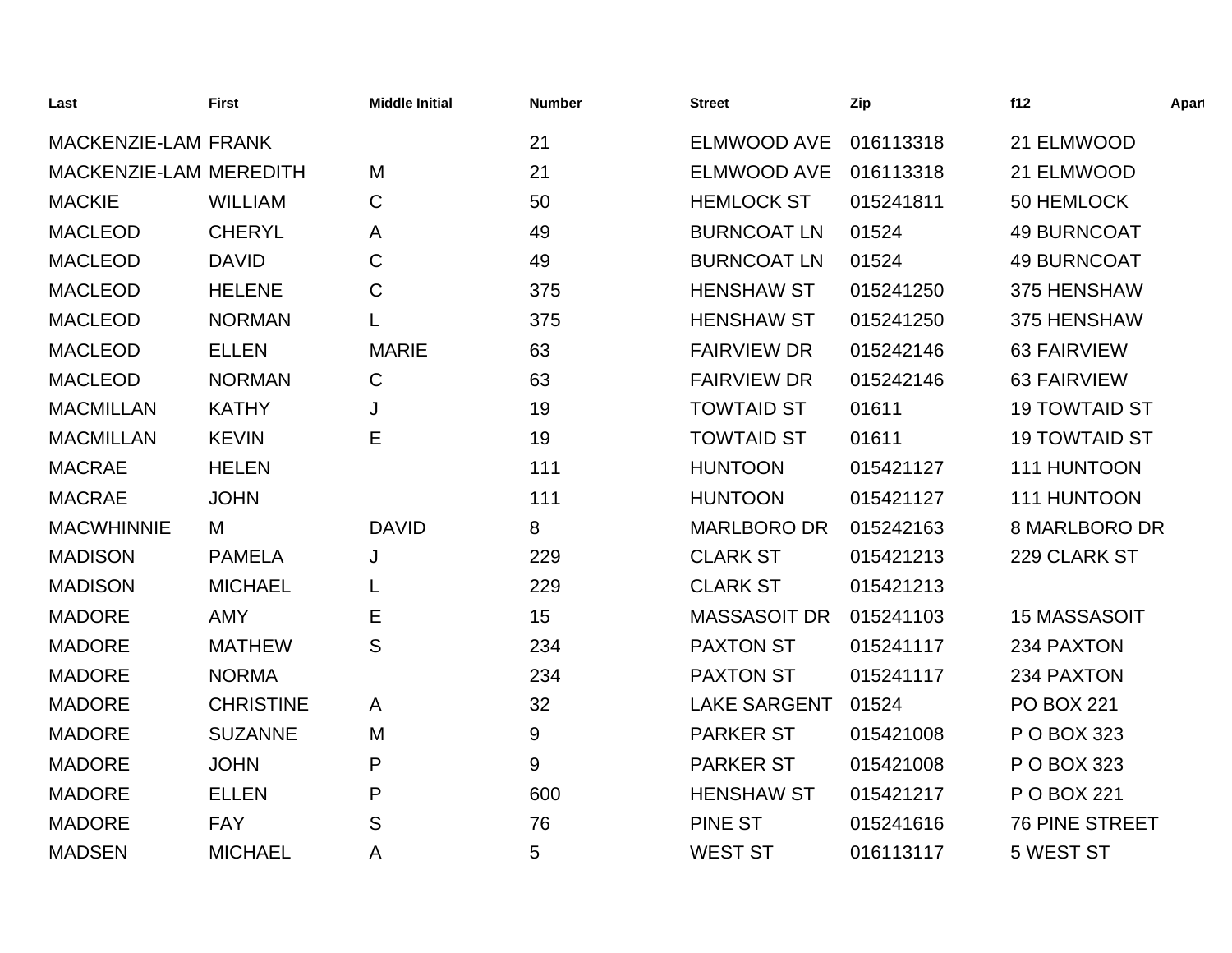| Last                | <b>First</b>    | <b>Middle Initial</b> | <b>Number</b>  | <b>Street</b>      | Zip       | f12                   | Apart |
|---------------------|-----------------|-----------------------|----------------|--------------------|-----------|-----------------------|-------|
| <b>MADSEN</b>       | <b>SHERI</b>    | E                     | 5              | <b>WEST ST</b>     | 016113117 | 5 WEST ST             |       |
| <b>MADSEN</b>       | <b>JUDITH</b>   |                       | 226            | <b>CHARLTON ST</b> | 015421012 | P O BOX 237           |       |
| MAGARDICHIAN ALICE  |                 |                       | 19             | <b>FAIRVIEW DR</b> | 015242146 | <b>19 FAIRVIEW</b>    |       |
| MAGARDICHIAN EDWARD |                 |                       | 19             | <b>FAIRVIEW DR</b> | 015242146 | <b>19 FAIRVIEW</b>    |       |
| <b>MAGILL</b>       | <b>SARAH</b>    | Е                     | 30             | PLEASANT ST        | 015241443 | <b>30 PLEASANT</b>    |       |
| <b>MAGNUSON</b>     | <b>MARY</b>     | A                     | 568            | <b>HENSHAW ST</b>  | 015421219 | P O BOX 292           |       |
| <b>MAGNUSON</b>     | <b>ROBERT</b>   | C                     | 568            | <b>HENSHAW ST</b>  | 015421219 | <b>BX 292</b>         |       |
| <b>MAGNUSON</b>     | <b>WILLIAM</b>  | P                     | 568            | <b>HENSHAW ST</b>  | 015421219 | <b>BX 292</b>         |       |
| <b>MAGNUSON</b>     | <b>STEPHEN</b>  | P                     | 568            | <b>HENSHAW ST</b>  | 015421219 | P O BOX 292           |       |
| <b>MAGNUSSON</b>    | <b>GUNNLAUG</b> |                       | 494            | PLEASANT ST        | 015241263 | <b>494 PLEASANT</b>   |       |
| <b>MAHAN</b>        | <b>CHARLES</b>  | P                     | 62             | PINE ST            | 015241616 | <b>62 PINE STREET</b> |       |
| <b>MAHER</b>        | <b>SEAN</b>     | M                     | $\overline{2}$ | <b>LYNDE BROOK</b> | 015241001 | <b>PO BOX 382</b>     |       |
| <b>MAHER</b>        | <b>SHELLY</b>   | A                     | 1273           | <b>MAIN ST</b>     | 015241341 | 1273 MAIN ST          |       |
| <b>MAHER</b>        | <b>RICHARD</b>  | Е                     | 1273           | <b>MAIN ST</b>     | 015241341 | 1273 MAIN ST          |       |
| <b>MAHER</b>        | <b>KEVIN</b>    | $\mathsf{R}$          | 5              | <b>RAWSON ST</b>   | 01524     |                       |       |
| <b>MAHONEY</b>      | <b>MICHELLE</b> | L                     | 610            | <b>HENSHAW ST</b>  | 01542     |                       |       |
| <b>MAHONEY</b>      | <b>BABETTE</b>  | M                     | 1136           | <b>STAFFORD ST</b> | 01542     | 1136 STAFFORD         |       |
| <b>MAILLOUX</b>     | <b>JAMES</b>    | A                     | 315            | <b>MAIN ST</b>     | 01611     |                       |       |
| <b>MAINTANIS</b>    | <b>NANCY</b>    | M                     | 312            | <b>RIVER ST</b>    | 015241718 | 312 RIVER ST          |       |
| <b>MAINTANIS</b>    | <b>CHARLES</b>  | S                     | 312            | <b>RIVER ST</b>    | 015241718 | 312 RIVER             |       |
| <b>MAINVILLE</b>    | <b>CAROL</b>    | L                     | 31             | <b>WARREN AVE</b>  | 015241319 | <b>31 WARREN</b>      |       |
| <b>MAINVILLE</b>    | <b>THOMAS</b>   | P                     | 31             | <b>WARREN AVE</b>  | 015241319 | 31 WARREN             |       |
| <b>MAIORANO</b>     | <b>ROSE</b>     | A                     | $\overline{7}$ | DEER POND DR       | 015241101 | 7 DEER POND           |       |
| <b>MAKARA</b>       | <b>DAVID</b>    | A                     | 43             | <b>LAKE AVE</b>    | 015241905 | <b>43 LAKE AVENUE</b> |       |
| <b>MAKARA</b>       | <b>REBECCA</b>  | M                     | 43             | <b>LAKE AVE</b>    | 015241905 | 43 LAKE AVE           |       |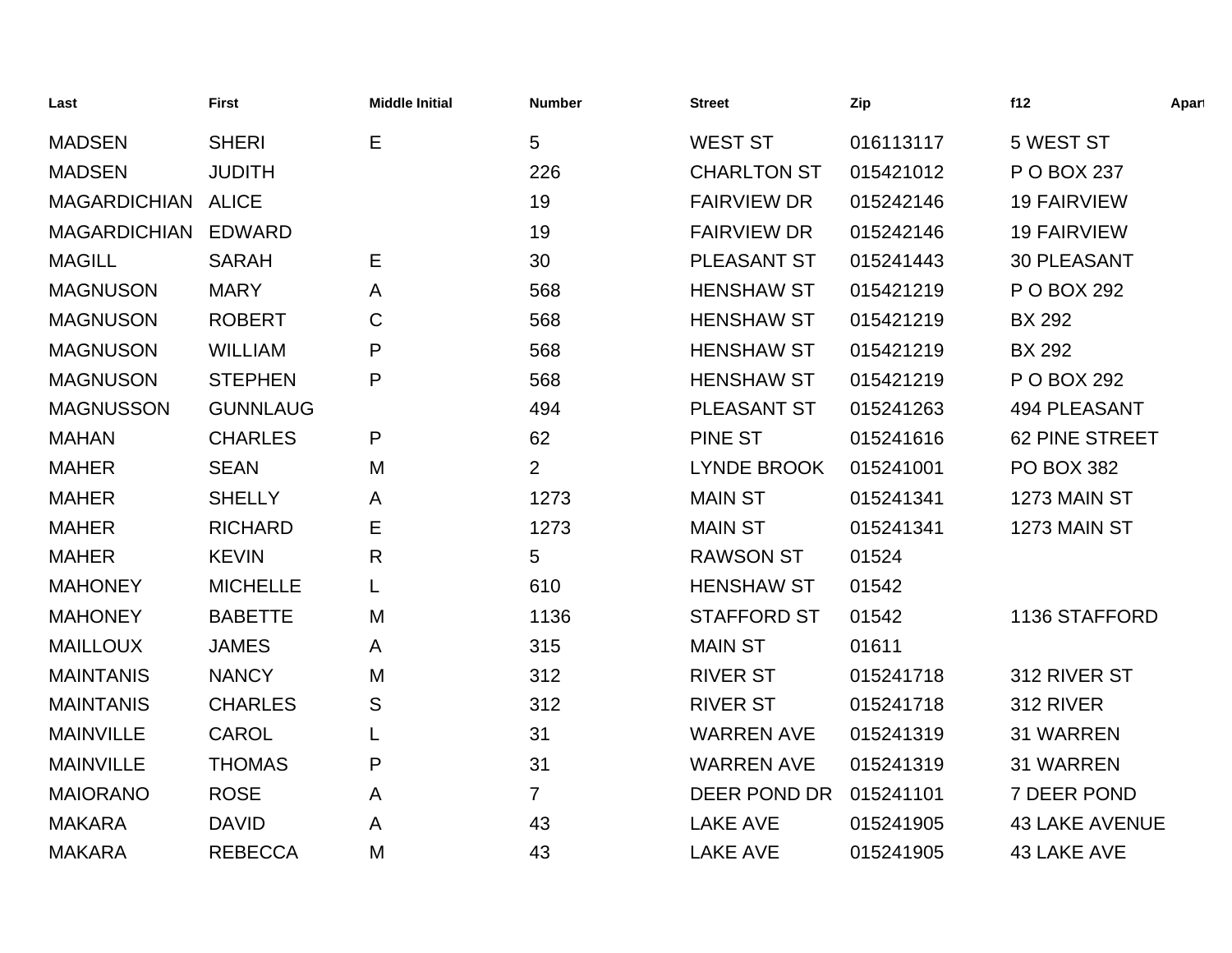| Last                      | <b>First</b>     | <b>Middle Initial</b> | <b>Number</b> | <b>Street</b>                   | Zip       | f12                   | Apart |
|---------------------------|------------------|-----------------------|---------------|---------------------------------|-----------|-----------------------|-------|
| <b>MAKARA</b>             | <b>CINDYANN</b>  | M                     | 43            | <b>LAKE AVE</b>                 | 015241905 | <b>43 LAKE AVENUE</b> |       |
| <b>MAKI</b>               | <b>SHIRLEY</b>   | A                     | $\mathbf 1$   | <b>WALBRIDGE RD</b>             | 015241632 | 1 WALBRIDGE           |       |
| <b>MAKI</b>               | <b>PAUL</b>      | E A                   | $\mathbf 1$   | <b>WALBRIDGE RD 015241632</b>   |           | 1 WALBRIDGE           |       |
| <b>MAKIE</b>              | <b>PAUL</b>      | H                     | 9             | <b>BOND ST</b>                  | 015241904 | 9 BOND ST             |       |
| <b>MALAVE</b>             | <b>SANTA</b>     |                       | 5             | BIRCHWOOD DR 015241630          |           | 5 BIRCHWOOD           |       |
| <b>MALESKY</b>            | <b>MARY</b>      | A                     | 289           | <b>PINE ST</b>                  | 015241622 |                       |       |
| <b>MALLETT</b>            | <b>VIRGINIA</b>  | C                     | 236           | <b>RAWSON ST</b>                | 015242018 | 236 RAWSON            |       |
| <b>MALLETT</b>            | <b>ARTHUR</b>    | P                     | 236           | <b>RAWSON ST</b>                | 015242018 | 236 RAWSON            |       |
| <b>MALLI</b>              | <b>SUZANNE</b>   | <b>MARY</b>           | 47            | <b>CHURCH ST</b>                | 016113265 | <b>47 CHURCH ST</b>   |       |
| <b>MALLOY</b>             | <b>KATHLEEN</b>  |                       | 115           | MCCARTHY AVE 016113268          |           | 115 MCCARTHY          |       |
| <b>MALLOZZI</b>           | <b>DAWN</b>      | M                     | 141           | WHITE BIRCH ST 015241824        |           |                       |       |
| <b>MALLOZZI</b>           | <b>PETER</b>     | V                     | 141           | <b>WHITE BIRCH ST 015241824</b> |           | 141 WHITE             |       |
| <b>MALOOLY</b>            | <b>PHILIP</b>    |                       | 306           | <b>RAWSON ST</b>                | 015242024 | 306 RAWSON            |       |
| <b>MALSKI</b>             | <b>BLANCHE</b>   | A                     | 41            | <b>LAKE VIEW DR</b>             | 015242143 | <b>41 LAKEVIEW DR</b> |       |
| <b>MALVEY</b>             | <b>HELEN</b>     | C                     | 77            | <b>CHARLES ST</b>               | 015242111 | <b>77 CHARLES</b>     |       |
| <b>MALVEY</b>             | <b>DEBRA</b>     | M                     | 341           | <b>PLEASANT ST</b>              | 015241224 | 341 PLEASANT          |       |
| <b>MANCINI</b>            | <b>RUDOLPH</b>   | R                     | 100           | <b>WAITE ST</b>                 | 01524     | P O BOX 343           |       |
| <b>MANCUSO-RUSS JULIE</b> |                  | A                     | 68            | <b>LAKE AVE</b>                 | 015241904 | <b>68 LAKE AVENUE</b> |       |
| <b>MANDEL</b>             | <b>GERALDINE</b> | $\mathsf C$           | 253           | <b>MAIN ST</b>                  | 01611     | 253 MAIN ST           | 1R    |
| <b>MANDELLA</b>           | <b>MICHAEL</b>   | J                     | 42            | <b>HEMLOCK ST</b>               | 015241811 | 42 HEMLOCK            |       |
| <b>MANDELLA</b>           | <b>JOSEPH</b>    | G                     | 91            | <b>TOWTAID ST</b>               | 016113230 |                       |       |
| <b>MANDELLA</b>           | <b>NICHOLAS</b>  |                       | 91            | <b>TOWTAID ST</b>               | 016113230 | 91 TOWTAID            |       |
| <b>MANDELLA</b>           | <b>RITA</b>      | M                     | 91            | <b>TOWTAID ST</b>               | 016113230 | 91 TOWTAID            |       |
| <b>MANDELLA</b>           | <b>LINDA</b>     | A                     | 1104          | <b>STAFFORD ST</b>              | 015421004 | <b>BX 158</b>         |       |
| <b>MANDUCA</b>            | <b>CATHERINE</b> | Е                     | 161           | <b>BOYD ST</b>                  | 016113248 | <b>161 BOYD</b>       |       |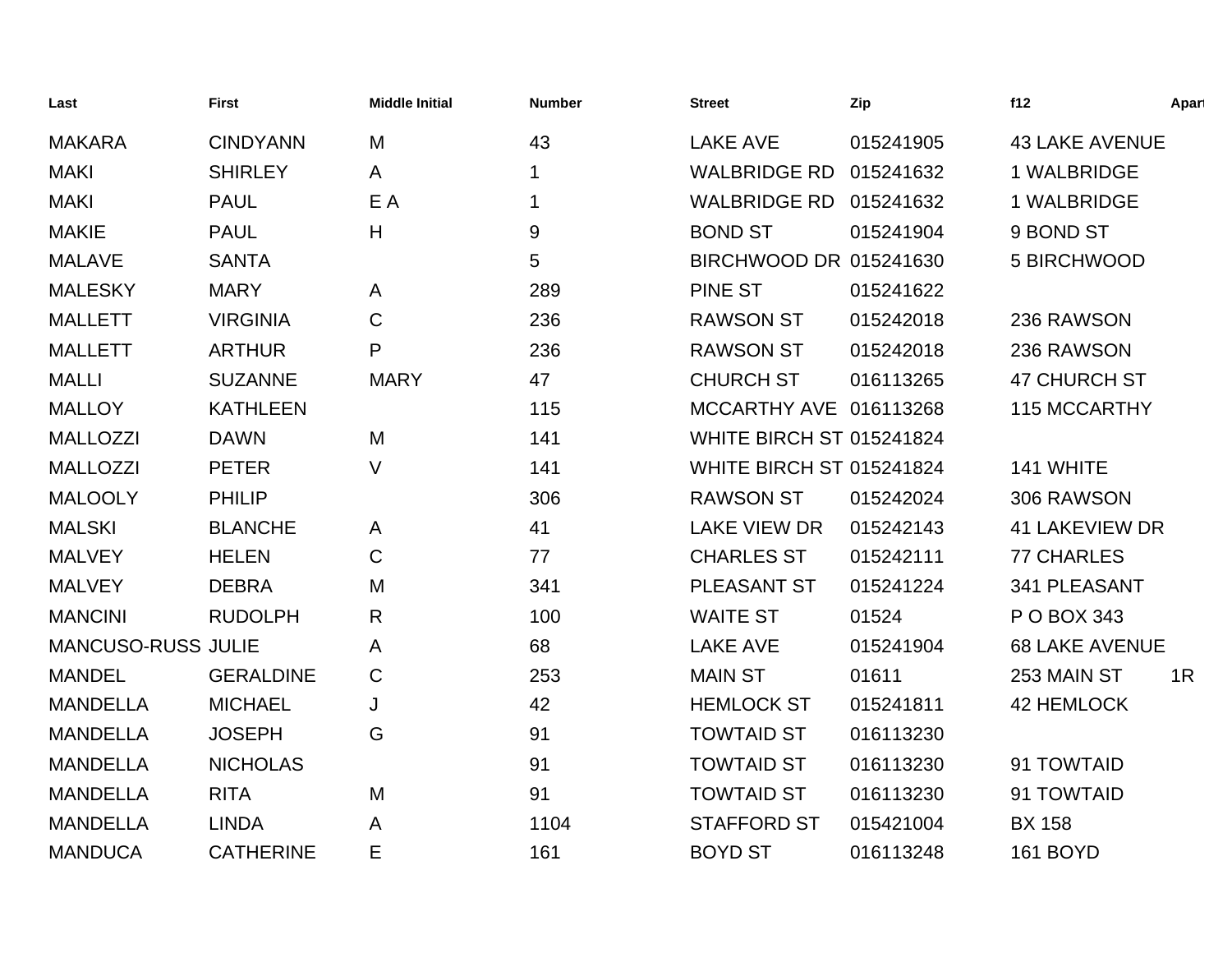| Last                           | <b>First</b>       | <b>Middle Initial</b> | <b>Number</b> | <b>Street</b>          | Zip       | f12                 | Apart      |
|--------------------------------|--------------------|-----------------------|---------------|------------------------|-----------|---------------------|------------|
| <b>MANION</b>                  | <b>MICHAEL</b>     | D                     | 1117          | <b>STAFFORD ST</b>     | 015421003 | P O BOX 187         |            |
| <b>MANNING</b>                 | <b>MARY</b>        | Е                     | 1888          | <b>MAIN ST</b>         | 015241626 | <b>1888 MAIN</b>    |            |
| <b>MANNING</b>                 | <b>KATHERINE</b>   | Е                     | 30            | PLEASANT ST            | 015241442 | <b>30 PLEASANT</b>  |            |
| <b>MANSEAU</b>                 | <b>DEBRA</b>       | A                     | 31            | <b>REDFIELD RD</b>     | 016113106 | 31 REDFIELD RD      |            |
| <b>MANSEAU</b>                 | <b>JANET</b>       | R                     | 31            | <b>REDFIELD RD</b>     | 016113106 | 31 REDFIELD         |            |
| <b>MANSEAU</b>                 | <b>DONALD</b>      | G                     | 31            | <b>REDFIELD RD</b>     | 016113106 | 31 REDFIELD         |            |
| <b>MAPES</b>                   | <b>JANET</b>       | M                     | 19            | <b>WATCH ST</b>        | 015421312 | <b>19 WATCH</b>     |            |
| <b>MAPES</b>                   | <b>JEFFREY</b>     |                       | 19            | <b>WATCH ST</b>        | 015421312 | <b>19 WATCH</b>     |            |
| <b>MARAMO</b>                  | <b>SCOTT</b>       | A                     | 23            | PINE RIDGE DR          | 015242013 | 23 PINE RIDGE       |            |
| <b>MARAMO</b>                  | <b>LISA</b>        | M                     | 23            | PINE RIDGE DR          | 015242013 | 23 PINE RIDGE       |            |
| <b>MARCEL</b>                  | <b>MICHAEL</b>     | A                     | 75            | <b>HUNTOON</b>         | 015241236 | 75 HUNTOON          | $3 - 0\xi$ |
| <b>MARCEL</b>                  | <b>ANN</b>         | D                     | 200           | <b>HENSHAW ST</b>      | 015241236 | 200 HENSHAW         |            |
| <b>MARCEL</b>                  | <b>MATTHEW</b>     | $\mathsf{R}$          | 200           | <b>HENSHAW ST</b>      | 015241236 | 200 HENSHAW         |            |
| <b>MARCEL</b>                  | <b>FRANCIS</b>     | J                     | 200           | <b>HENSHAW ST</b>      | 015241236 | 200 HENSHAW         |            |
| <b>MARCINKIEWICZ KATHERINE</b> |                    | $\mathsf{R}$          | 81            | MCCARTHY AVE 016113262 |           | 81 MCCARTHY         |            |
| <b>MARCINKUS</b>               | <b>DEBORAH</b>     | A                     | 322           | <b>RIVER ST</b>        | 015241726 | 322 RIVER           |            |
| <b>MARCINKUS</b>               | <b>EUGENE</b>      | J                     | 322           | <b>RIVER ST</b>        | 015241726 | 322 RIVER           |            |
| <b>MARCINKUS</b>               | <b>NANCY</b>       | Е                     | 44            | PETER SALEM            | 015241210 | 44 PETER            |            |
| <b>MARCINKUS</b>               | <b>PETER</b>       | A                     | 44            | PETER SALEM            | 015241210 | 44 PETER            |            |
| <b>MARCO</b>                   | <b>WILLIAM</b>     | J                     | 54            | <b>PARKER ST</b>       | 015242200 | 54 PARKER ST        |            |
| <b>MARCO</b>                   | <b>CAROLINE</b>    |                       | 54            | <b>PARKER ST</b>       | 015242200 | 54 PARKER ST        |            |
| <b>MARCOTTE</b>                | <b>JILL</b>        | $\mathsf C$           | 5             | <b>TOWN BEACH</b>      | 015241923 | <b>5 TOWN BEACH</b> | 12         |
| <b>MARENGO</b>                 | <b>CHRISTOPHER</b> | J                     | 44            | <b>HOWARD TERR</b>     | 016113210 | 44 HOWARD           |            |
| <b>MARENGO</b>                 | <b>PAMELA</b>      | J                     | 44            | <b>HOWARD TERR</b>     | 016113210 | 44 HOWARD           |            |
| <b>MARENGO</b>                 | <b>JEAN</b>        | A                     | 462           | <b>STAFFORD ST</b>     | 016113307 | <b>462 STAFFORD</b> |            |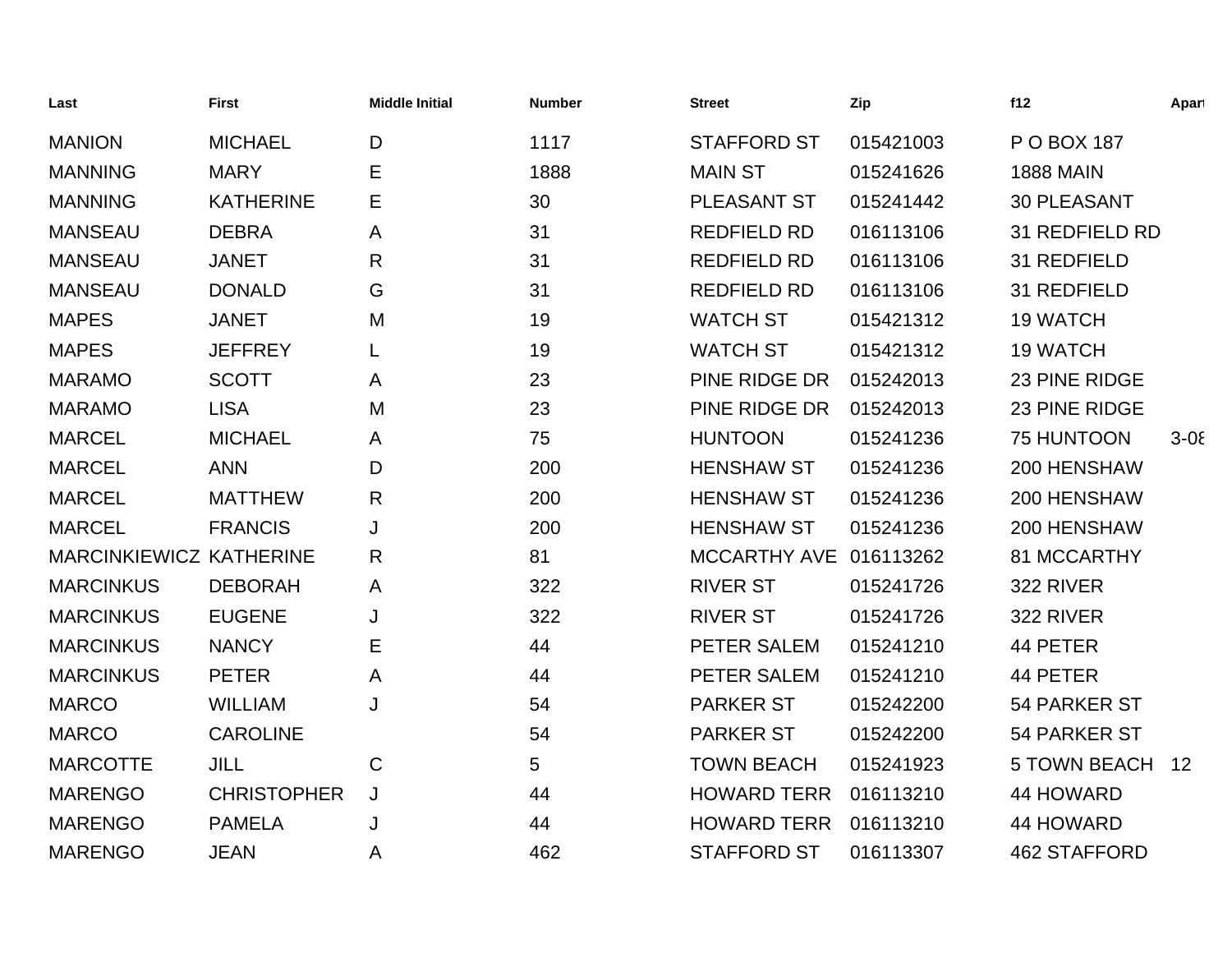| Last                | <b>First</b>        | <b>Middle Initial</b> | <b>Number</b>  | <b>Street</b>       | Zip       | f12                  | Apart |
|---------------------|---------------------|-----------------------|----------------|---------------------|-----------|----------------------|-------|
| <b>MARENGO</b>      | <b>JOSEPH</b>       | J                     | 462            | <b>STAFFORD ST</b>  | 016113307 | <b>462 STAFFORD</b>  |       |
| <b>MARENGO</b>      | <b>JOHN</b>         |                       | 462            | <b>STAFFORD ST</b>  | 016113307 | <b>462 STAFFORD</b>  |       |
| <b>MARGADONNA</b>   | <b>LEONARD</b>      | G                     | 51             | <b>GROVE ST</b>     | 015241346 | 51 GROVE ST          |       |
| <b>MARGADONNA</b>   | <b>RITA</b>         | $\circ$               | 1075           | <b>MAIN ST</b>      | 015241506 | 1075 MAIN ST         | 94    |
| <b>MARGARITIDIS</b> | <b>KONSTANTINOS</b> |                       | 1183           | <b>MAIN ST</b>      | 015241316 | 1183 MAIN ST         | 2     |
| MARKHOFF-MAT CAROLE |                     |                       | 40             | <b>SALMINEN DR</b>  | 015242212 | <b>40 SALMINEN</b>   |       |
| <b>MARKLEY</b>      | <b>SUSAN</b>        | Ε                     | 792            | PLEASANT ST         | 015421127 | 792 PLEASANT         |       |
| <b>MARKLEY</b>      | <b>JOHN</b>         | A                     | 792            | PLEASANT ST         | 015421127 | 792 PLEASANT         |       |
| <b>MARLER</b>       | <b>CHRISTINE</b>    | M                     | 152            | <b>MANNVILLE ST</b> | 015241123 | <b>152 MANNVILLE</b> |       |
| <b>MARLEY</b>       | <b>VEDA</b>         | МA                    | 314            | <b>MAIN ST</b>      | 016113139 | <b>314 MAIN</b>      |       |
| <b>MARLEY</b>       | <b>FRANCIS</b>      |                       | 314            | <b>MAIN ST</b>      | 016113139 | <b>314 MAIN</b>      |       |
| <b>MARLEY</b>       | <b>MICHAEL</b>      | S                     | 314            | <b>MAIN ST</b>      | 016113139 | 314 MAIN ST          |       |
| <b>MARMENT</b>      | <b>JUDITH</b>       | A                     | 8              | <b>MARLBORO DR</b>  | 015242163 | 8 MARLBORO           |       |
| <b>MARMENT</b>      | <b>ROBERT</b>       | F                     | 8              | <b>MARLBORO DR</b>  | 015242163 | 8 MARLBORO           |       |
| <b>MAROIS</b>       | <b>LISA</b>         | A                     | 1024           | <b>STAFFORD ST</b>  | 015421114 | 1024 STAFFORD        |       |
| <b>MAROIS</b>       | <b>PAUL</b>         | A                     | 173            | PLEASANT ST         | 015241419 | 173 PLEASANT         |       |
| <b>MARRERO</b>      | <b>KATHRYN</b>      | B                     | 122            | <b>PAXTON ST</b>    | 015241108 | 122 PAXTON ST        |       |
| <b>MARRERO</b>      | <b>FRANCISCO</b>    | <b>JOSE</b>           | 122            | <b>PAXTON ST</b>    | 015241108 | 122 PAXTON ST        |       |
| <b>MARS</b>         | <b>KELLY</b>        | M                     | 16             | <b>MONTEREY DR</b>  | 016113018 | <b>16 MONTEREY</b>   |       |
| <b>MARS</b>         | <b>RYAN</b>         | M                     | 16             | <b>MONTEREY DR</b>  | 016113018 | <b>16 MONTEREY</b>   |       |
| <b>MARS</b>         | <b>SHARON</b>       |                       | 16             | <b>MONTEREY DR</b>  | 016113018 | <b>16 MONTEREY</b>   |       |
| <b>MARS</b>         | <b>MICHAEL</b>      | R                     | 16             | <b>MONTEREY DR</b>  | 016113018 | <b>16 MONTEREY</b>   |       |
| <b>MARS</b>         | <b>MICHAEL</b>      | $\mathsf{R}$          | 16             | <b>MONTEREY DR</b>  | 016113018 | <b>16 MONTEREY</b>   |       |
| <b>MARS</b>         | <b>KENNETH</b>      | A                     | $\overline{2}$ | <b>OLNEY ST</b>     | 016113243 | 2 OLNEY ST           |       |
| <b>MARS</b>         | <b>JULIE</b>        | L                     | $\overline{2}$ | <b>OLNEY ST</b>     | 016113243 | 2 OLNEY ST           |       |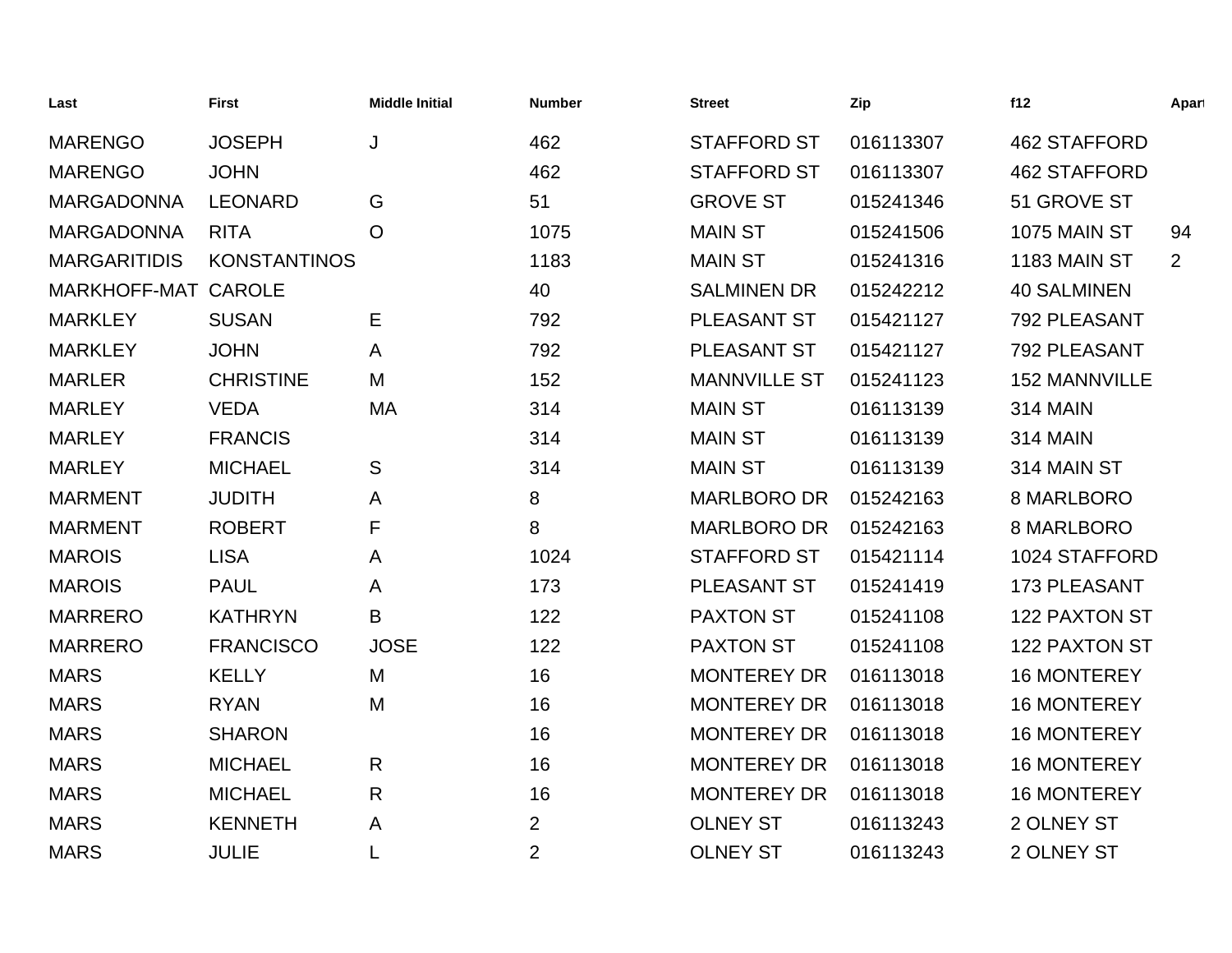| Last             | <b>First</b>    | <b>Middle Initial</b> | <b>Number</b>  | <b>Street</b>          | Zip       | f12                  | Apart    |
|------------------|-----------------|-----------------------|----------------|------------------------|-----------|----------------------|----------|
| <b>MARS</b>      | <b>MELISSA</b>  | J                     | 50             | <b>AUBURN ST</b>       | 016113222 | 50 AUBURN            |          |
| <b>MARS</b>      | <b>PAUL</b>     | Τ                     | 50             | <b>AUBURN ST</b>       | 016113222 | 50 AUBURN            |          |
| <b>MARS</b>      | <b>RAYMOND</b>  | S                     | 106            | <b>AUBURN ST</b>       | 016113222 | 106 AUBURN           |          |
| <b>MARS</b>      | <b>JANET</b>    | M                     | 106            | <b>AUBURN ST</b>       | 016113222 | 106 AUBURN           |          |
| <b>MARSDEN</b>   | <b>JAY</b>      | $\mathsf{R}$          | 191            | <b>MAIN ST</b>         | 01611     | 191 MAIN ST          |          |
| <b>MARTEL</b>    | <b>PAUL</b>     | J                     | 72             | <b>BOYD ST</b>         | 016113249 | 72 BOYD              |          |
| <b>MARTEL</b>    | <b>BARBARA</b>  | M                     | 72             | <b>BOYD ST</b>         | 016113249 | 72 BOYD              |          |
| <b>MARTEL</b>    | <b>BARBARA</b>  |                       | 54             | <b>KING ST</b>         | 015241220 | 54 KING STREET       |          |
| <b>MARTEL</b>    | <b>RICHARD</b>  | F                     | 54             | <b>KING ST</b>         | 015241220 | 54 KING STREET       |          |
| <b>MARTIN</b>    | <b>ROBERT</b>   | G                     | $\overline{2}$ | <b>WOODLAND DR</b>     | 01524     | <b>PO BOX 12</b>     |          |
| <b>MARTIN</b>    | <b>THERESA</b>  | M                     | 581            | <b>HENSHAW ST</b>      | 015421218 | P O BOX 217          |          |
| <b>MARTIN</b>    | <b>ALBERT</b>   | S                     | 581            | <b>HENSHAW ST</b>      | 015421218 | P O BOX 217          |          |
| <b>MARTIN</b>    | <b>JOHN</b>     | P                     | 21             | <b>FOLSOM ST</b>       | 016113344 | 21 FOLSOM            |          |
| <b>MARTIN</b>    | <b>DAWN</b>     | L                     | 21             | <b>FOLSOM ST</b>       | 016113344 | 21 FOLSOM ST         |          |
| <b>MARTIN</b>    | <b>JOAN</b>     | M                     | 4              | <b>HILLSIDE RD</b>     | 016113359 | <b>4 HILLSIDE RD</b> |          |
| <b>MARTIN</b>    | <b>ARLINE</b>   | J                     | 1              | <b>HOWARD TERR</b>     | 016113209 | 1 HOWARD             |          |
| <b>MARTIN</b>    | <b>RONALD</b>   | W                     | $\mathbf 1$    | <b>HOWARD TERR</b>     | 016113209 | 1 HOWARD             |          |
| <b>MARTIN</b>    | <b>RONALD</b>   | W                     | 1              | <b>HOWARD TERR</b>     | 016113209 | 1 HOWARD             |          |
| <b>MARTIN</b>    | <b>GREGG</b>    | F                     | 84             | BOTTOMLY AVE 016113134 |           | 84 BOTTOMLY          |          |
| <b>MARTIN</b>    | <b>EILEEN</b>   | M                     | 10             | <b>PARKER ST</b>       | 015421009 | P O BOX 361          |          |
| <b>MARTIN</b>    | <b>PAUL</b>     | G                     | 10             | <b>PARKER ST</b>       | 015421009 | P O BOX 361          |          |
| <b>MARTIN</b>    | <b>JANET</b>    | A                     | 21             | <b>SIANI RD</b>        | 01542     | <b>PO BOX 476</b>    |          |
| <b>MARTIN</b>    | <b>ROBERT</b>   | M                     | 21             | <b>SIANI RD</b>        | 01542     | <b>PO BOX 476</b>    |          |
| <b>MARTIN</b>    | <b>KRISTINE</b> | M                     | 75             | <b>HUNTOON</b>         | 01524     | 75 HUNTOON           | $5 - 11$ |
| <b>MARTINEAU</b> | <b>PAULA</b>    | M                     | 16             | <b>PARKER ST</b>       | 015421009 | <b>16 PARKER ST</b>  |          |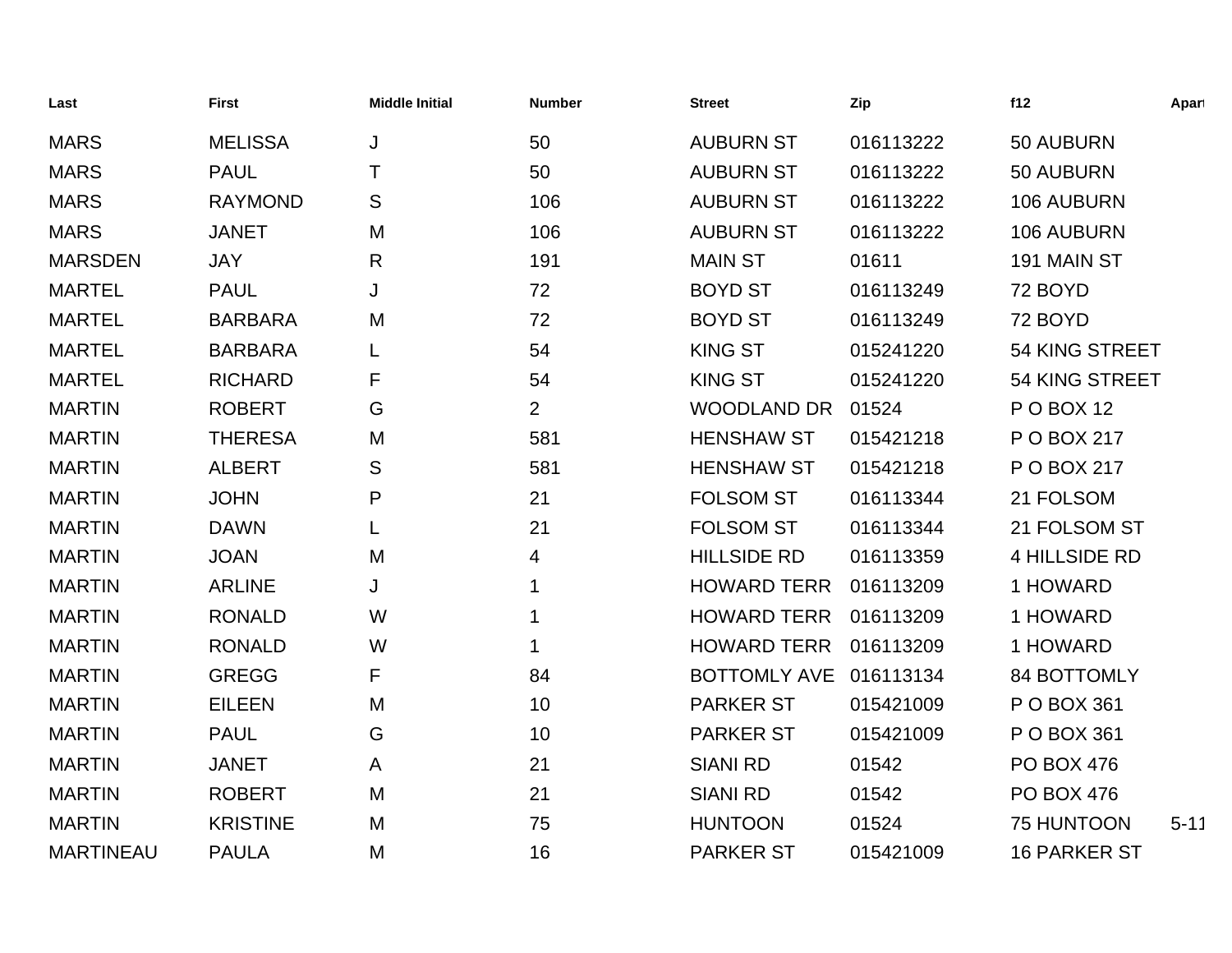| Last              | <b>First</b>    | <b>Middle Initial</b> | <b>Number</b> | <b>Street</b>           | Zip       | f12                  | Apart |
|-------------------|-----------------|-----------------------|---------------|-------------------------|-----------|----------------------|-------|
| <b>MARTINELLI</b> | <b>SANDRA</b>   | M                     | 60            | <b>GROVE ST</b>         | 015241516 | 60 GROVE ST          |       |
| <b>MARTINELLI</b> | <b>DAVID</b>    | $\mathsf{C}$          | 60            | <b>GROVE ST</b>         | 015241516 | 60 GROVE ST          |       |
| <b>MARTINEZ</b>   | <b>ELENA</b>    |                       | 5             | <b>AUTUMN LN</b>        | 015241272 | <b>5 AUTUMN LNE</b>  |       |
| <b>MARTINEZ</b>   | <b>FELIPE</b>   |                       | 5             | <b>AUTUMN LN</b>        | 015241272 | <b>5 AUTUMN LN</b>   |       |
| <b>MARTINEZ</b>   | <b>NEREIDA</b>  |                       | 5             | <b>AUTUMN LN</b>        | 015241272 | <b>5 AUTUMN LANE</b> |       |
| <b>MARTINEZ</b>   | <b>FELIPE</b>   |                       | 5             | <b>AUTUMN LN</b>        | 015241272 | <b>5 AUTUMN LANE</b> |       |
| <b>MARTINSON</b>  | <b>NANCY</b>    | W                     | 98            | PLEASANT ST             | 015241431 | 98 PLEASANT          |       |
| <b>MARTINSON</b>  | <b>PETER</b>    | M                     | 98            | PLEASANT ST             | 015241431 | 98 PLEASANT          |       |
| <b>MARTIROS</b>   | <b>BEVERLY</b>  | A                     | 285           | <b>AUBURN ST</b>        | 016113328 | 285 AUBURN           |       |
| <b>MARTIROS</b>   | <b>APOSTOL</b>  |                       | 285           | <b>AUBURN ST</b>        | 016113328 | 285 AUBURN           |       |
| <b>MARTIROS</b>   | <b>MICHAEL</b>  | J                     | 12            | SHELTER RIDGE 015241279 |           | <b>12 SHELTER</b>    |       |
| <b>MARTOCCI</b>   | <b>MICHAEL</b>  | J                     | 33            | <b>LAKE VIEW DR</b>     | 015242139 | <b>PO BOX 334</b>    |       |
| <b>MARTUNAS</b>   | <b>KARIE</b>    | A                     | 114           | <b>SARGENT ST</b>       | 016113102 | 114 SARGENT ST       |       |
| <b>MARTUNAS</b>   | <b>KARON</b>    | A                     | 114           | <b>SARGENT ST</b>       | 016113102 | 114 SARGENT          |       |
| <b>MARTUNAS</b>   | <b>MATTHEW</b>  | J                     | 114           | <b>SARGENT ST</b>       | 016113102 | 114 SARGENT ST       |       |
| <b>MARTUNAS</b>   | <b>MICHAEL</b>  | W                     | 114           | <b>SARGENT ST</b>       | 016113102 | 114 SARGENT ST       |       |
| <b>MARTUNAS</b>   | <b>MICHAEL</b>  | F                     | 114           | <b>SARGENT ST</b>       | 016113102 | 114 SARGENT          |       |
| <b>MASER</b>      | <b>MICHELLE</b> | A                     | 489           | <b>MARSHALL ST</b>      | 015241854 | P O BOX 361          |       |
| <b>MASNY</b>      | <b>MATTHEW</b>  | F                     | 43            | <b>BURNCOAT ST</b>      | 015242011 | <b>43 BURNCOAT</b>   |       |
| <b>MASNY</b>      | <b>MICHAEL</b>  |                       | 43            | <b>BURNCOAT ST</b>      | 015242011 | <b>43 BURNCOAT</b>   |       |
| <b>MASNY</b>      | <b>MICHAEL</b>  | Е                     | 43            | <b>BURNCOAT ST</b>      | 015242011 | <b>43 BURNCOAT</b>   |       |
| <b>MASNY</b>      | <b>BARBARA</b>  | A                     | 43            | <b>BURNCOAT ST</b>      | 015242011 | <b>43 BURNCOAT</b>   |       |
| <b>MASON</b>      | <b>KIMBERLY</b> | A                     | 4             | DEER POND DR            | 015241102 | 4 DEER POND          |       |
| <b>MASON</b>      | <b>PAMELA</b>   | $\mathsf{C}$          | 4             | DEER POND DR            | 015241102 | 4 DEER POND          |       |
| <b>MASON</b>      | <b>SCOTT</b>    | D                     | 4             | DEER POND DR            | 015241102 | 4 DEER POND          |       |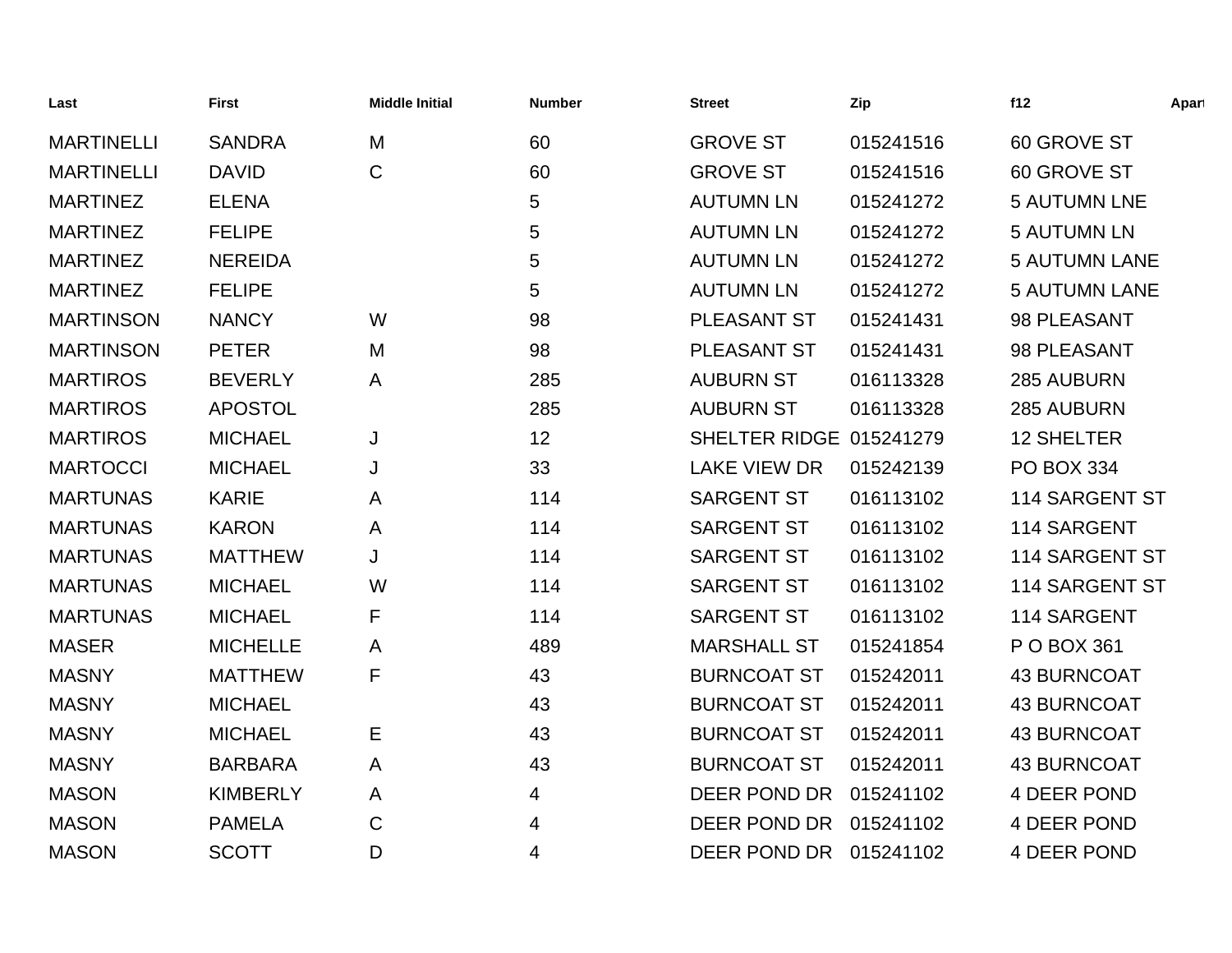| Last                        | <b>First</b>    | <b>Middle Initial</b> | <b>Number</b>  | <b>Street</b>                 | Zip       | f12                  | Apart |
|-----------------------------|-----------------|-----------------------|----------------|-------------------------------|-----------|----------------------|-------|
| <b>MASON</b>                | <b>JAMES</b>    | J                     | $\overline{4}$ | DEER POND DR                  | 015241102 | 4 DEER POND          |       |
| <b>MASON</b>                | <b>JENNIFER</b> | A                     | 25             | <b>INGRAM RD</b>              | 016113314 | 25 INGRAM            |       |
| <b>MASON</b>                | <b>MARIA</b>    | $\mathsf{A}$          | 25             | <b>INGRAM RD</b>              | 016113314 | 25 INGRAM            |       |
| <b>MASON</b>                | <b>BARBARA</b>  | J                     | 25             | <b>INGRAM RD</b>              | 016113314 | 25 INGRAM            |       |
| <b>MASON</b>                | <b>ROLAND</b>   | A                     | 564            | <b>MAIN ST</b>                | 016113030 | <b>564 MAIN</b>      |       |
| <b>MASON</b>                | <b>JAMES</b>    | B                     | 59             | <b>PARKER ST</b>              | 015242200 | 59 PARKER            |       |
| <b>MASON</b>                | <b>JONATHAN</b> | D                     | 59             | <b>PARKER ST</b>              | 015242200 | 59 PARKER ST         |       |
| <b>MASON</b>                | <b>JANE</b>     | M                     | 59             | <b>PARKER ST</b>              | 015242200 | 59 PARKER            |       |
| <b>MASON</b>                | <b>JON</b>      | J                     | 35             | <b>FAIRVIEW DR</b>            | 015242152 | <b>35 FAIRVIEW</b>   |       |
| <b>MASON</b>                | <b>FLORENCE</b> |                       | 25             | <b>BEECH ST</b>               | 015242138 | 25 BEECH             |       |
| <b>MASON</b>                | <b>STEVEN</b>   | L                     | 25             | <b>BEECH ST</b>               | 015242138 | 25 BEECH             |       |
| <b>MASON</b>                | <b>KEVIN</b>    | M                     | 25             | <b>BEECH ST</b>               | 015242138 | 25 BEECH ST          |       |
| <b>MASSEY</b>               | <b>NANCY</b>    |                       | 3              | <b>PINE ST</b>                | 015241613 | <b>3 PINE STREET</b> |       |
| <b>MASSEY</b>               | <b>WILLIAM</b>  | J                     | 3              | <b>PINE ST</b>                | 015241613 | <b>3 PINE STREET</b> |       |
| <b>MASSOUH</b>              | <b>BENJAMIN</b> | F                     | 45             | PINE ST                       | 015241615 | 45 PINE ST           |       |
| MASTRAPASQUA NANCY          |                 | M                     | 1090           | <b>WHITTEMORE</b>             | 015241849 | 1090                 |       |
| <b>MASTRAPASQUA MAURICE</b> |                 | H                     | 1090           | <b>WHITTEMORE</b>             | 015241849 | 1090                 |       |
| MASTROMATTE PATRICK         |                 | M                     | 8              | <b>CEMETERY RD</b>            | 016113319 | <b>8 CEMETERY RD</b> |       |
| <b>MASTROMATTE</b>          | <b>BRENDA</b>   |                       | 8              | <b>CEMETERY RD</b>            | 016113319 | <b>8 CEMETERY RD</b> |       |
| <b>MATHENY</b>              | <b>PATRICK</b>  | W                     | 40             | <b>SALMINEN DR</b>            | 015242212 | <b>40 SALMINEN</b>   |       |
| <b>MATHEWS</b>              | <b>MARGARET</b> | R                     | 34             | <b>MAYFLOWER RD 015241610</b> |           | <b>34 MAYFLOWER</b>  |       |
| <b>MATHEWS</b>              | <b>ROBERT</b>   | F                     | 34             | <b>MAYFLOWER RD 015241610</b> |           | <b>34 MAYFLOWER</b>  |       |
| <b>MATSON</b>               | <b>DAWN</b>     | A                     | 15             | <b>MONTEREY DR</b>            | 016113017 | <b>15 MONTEREY</b>   |       |
| <b>MATTEI</b>               | <b>ROSEMARY</b> | C                     | 4              | <b>ATWOOD RD</b>              | 016113331 | 4 ATWOOD             |       |
| <b>MATTEI</b>               | <b>ROCCO</b>    | P                     | 4              | <b>ATWOOD RD</b>              | 016113331 | 4 ATWOOD             |       |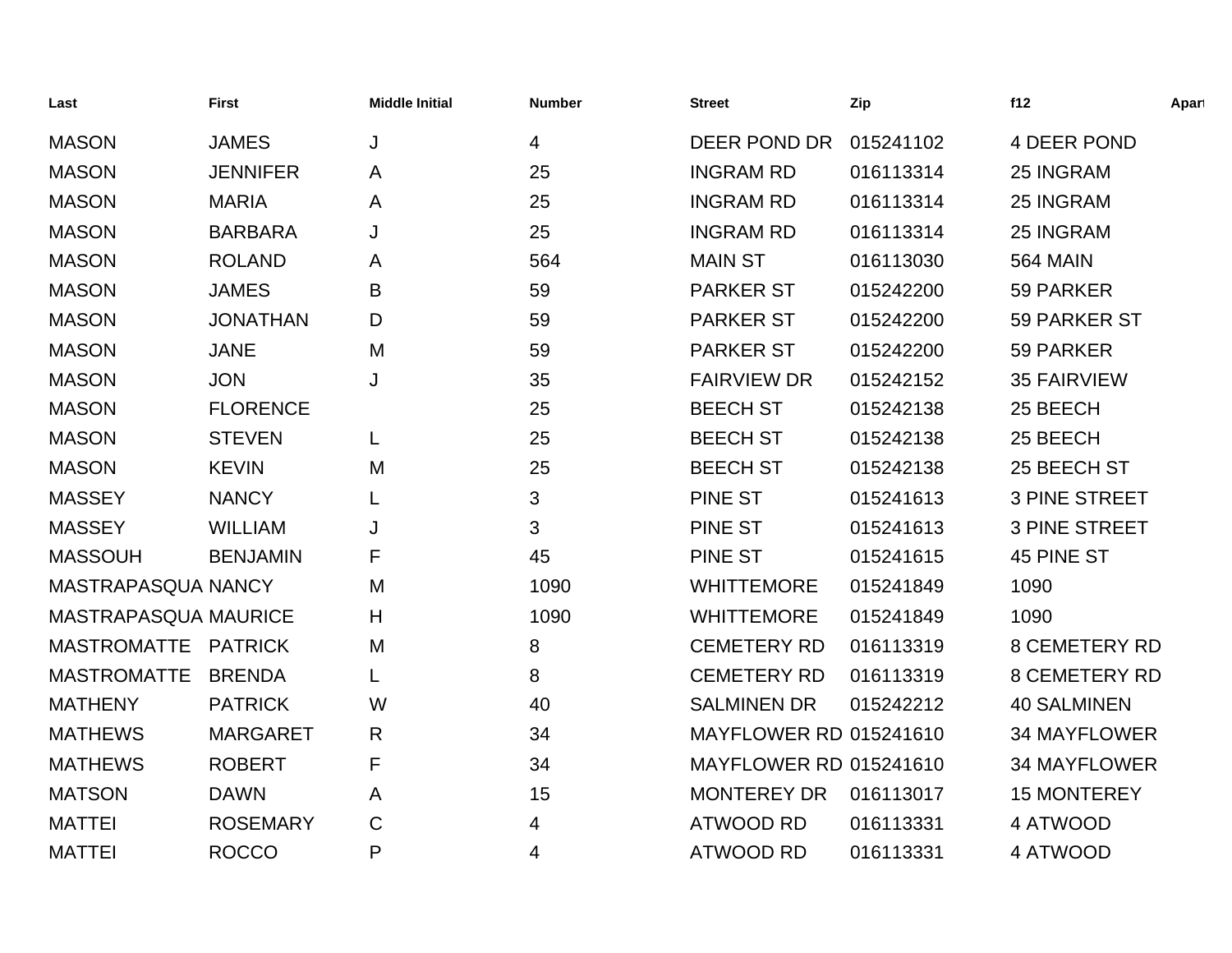| Last            | <b>First</b>     | <b>Middle Initial</b> | <b>Number</b> | <b>Street</b>      | Zip       | f12                  | Apart |
|-----------------|------------------|-----------------------|---------------|--------------------|-----------|----------------------|-------|
| <b>MATTEI</b>   | <b>ELIZABETH</b> | M                     | 1087          | <b>STAFFORD ST</b> | 015421003 | POBOX 44             |       |
| <b>MATTEI</b>   | <b>MARY</b>      | Е                     | 1087          | <b>STAFFORD ST</b> | 015421003 | POBOX 44             |       |
| <b>MATTEI</b>   | <b>WILLIAM</b>   | P                     | 1087          | <b>STAFFORD ST</b> | 015421003 | POBOX 44             |       |
| <b>MATTEI</b>   | <b>DEBORAH</b>   | A                     | 5             | <b>MEADOW LN</b>   | 015242132 | 5 MEADOW             |       |
| <b>MATTEI</b>   | <b>RICHARD</b>   | J                     | 5             | <b>MEADOW LN</b>   | 015242132 | 5 MEADOW             |       |
| <b>MATTHEWS</b> | <b>MARIE</b>     | C                     | 124           | <b>HUNTOON</b>     | 01542     | 124 HUNTOON          |       |
| <b>MATTHEWS</b> | <b>TODD</b>      | J                     | 124           | <b>HUNTOON</b>     | 01542     | 124 HUNTOON          |       |
| <b>MATULIS</b>  | <b>MICHAEL</b>   | P                     | 620           | <b>HENSHAW ST</b>  | 01542     | 620 HENSHAW          |       |
| <b>MAUS</b>     | <b>RUSSELL</b>   | F                     | 170           | <b>RAWSON ST</b>   | 015242018 | 170 RAWSON           |       |
| <b>MAXWELL</b>  | <b>SANDRA</b>    | M                     | 17            | <b>CRESTWOOD</b>   | 015241601 | 17 CRESTWOOD         |       |
| <b>MAXWELL</b>  | <b>MICHAEL</b>   | K                     | 17            | <b>CRESTWOOD</b>   | 015241601 | 17 CRESTWOOD         |       |
| <b>MAY</b>      | <b>BONNIE</b>    | J                     | 324           | <b>RAWSON ST</b>   | 015242024 | 324 RAWSON           |       |
| <b>MAY</b>      | <b>BRIAN</b>     | P                     | 324           | <b>RAWSON ST</b>   | 015242024 | 324 RAWSON ST        |       |
| <b>MAY</b>      | <b>KARA</b>      | L                     | 324           | <b>RAWSON ST</b>   | 015242024 | 324 RAWSON ST        |       |
| <b>MAY</b>      | <b>PETER</b>     | W                     | 324           | <b>RAWSON ST</b>   | 015242024 | 324 RAWSON           |       |
| <b>MAY</b>      | <b>WILLIAM</b>   | J                     | 4             | <b>LILLIAN AVE</b> | 015421210 | P O BOX 242          |       |
| <b>MAYNARD</b>  | <b>JULIE</b>     | D                     | 18            | <b>SARGENT ST</b>  | 016113104 | <b>18 SARGENT ST</b> |       |
| <b>MAYNARD</b>  | <b>HEATHER</b>   | L                     | 1130          | <b>STAFFORD ST</b> | 015421004 | <b>PO BOX 233</b>    |       |
| <b>MAYNARD</b>  | <b>DAVID</b>     | M                     | 1130          | <b>STAFFORD ST</b> | 015421004 | 1130 STAFFORD        |       |
| <b>MAYO</b>     | <b>IRENE</b>     |                       | 118           | <b>CHARLTON ST</b> | 015421014 | 118 CHARLTON         |       |
| <b>MAYO</b>     | <b>ROBERT</b>    | H                     | 118           | <b>CHARLTON ST</b> | 015421014 | <b>118 CHARLTON</b>  |       |
| <b>MAYO</b>     | <b>LEONA</b>     | Α                     | 118           | <b>CHARLTON ST</b> | 015421014 | <b>118 CHARLTON</b>  |       |
| <b>MAYO</b>     | <b>TIFFANY</b>   |                       | 695           | PLEASANT ST        | 015421130 | 695 PLEASANT         |       |
| <b>MAYO</b>     | <b>CYNTHIA</b>   | A                     | 112           | <b>CHARLTON ST</b> | 015421014 | <b>112 CHARLTON</b>  |       |
| <b>MAYO</b>     | <b>JOSEPH</b>    | F                     | 112           | <b>CHARLTON ST</b> | 015421014 | <b>112 CHARLTON</b>  |       |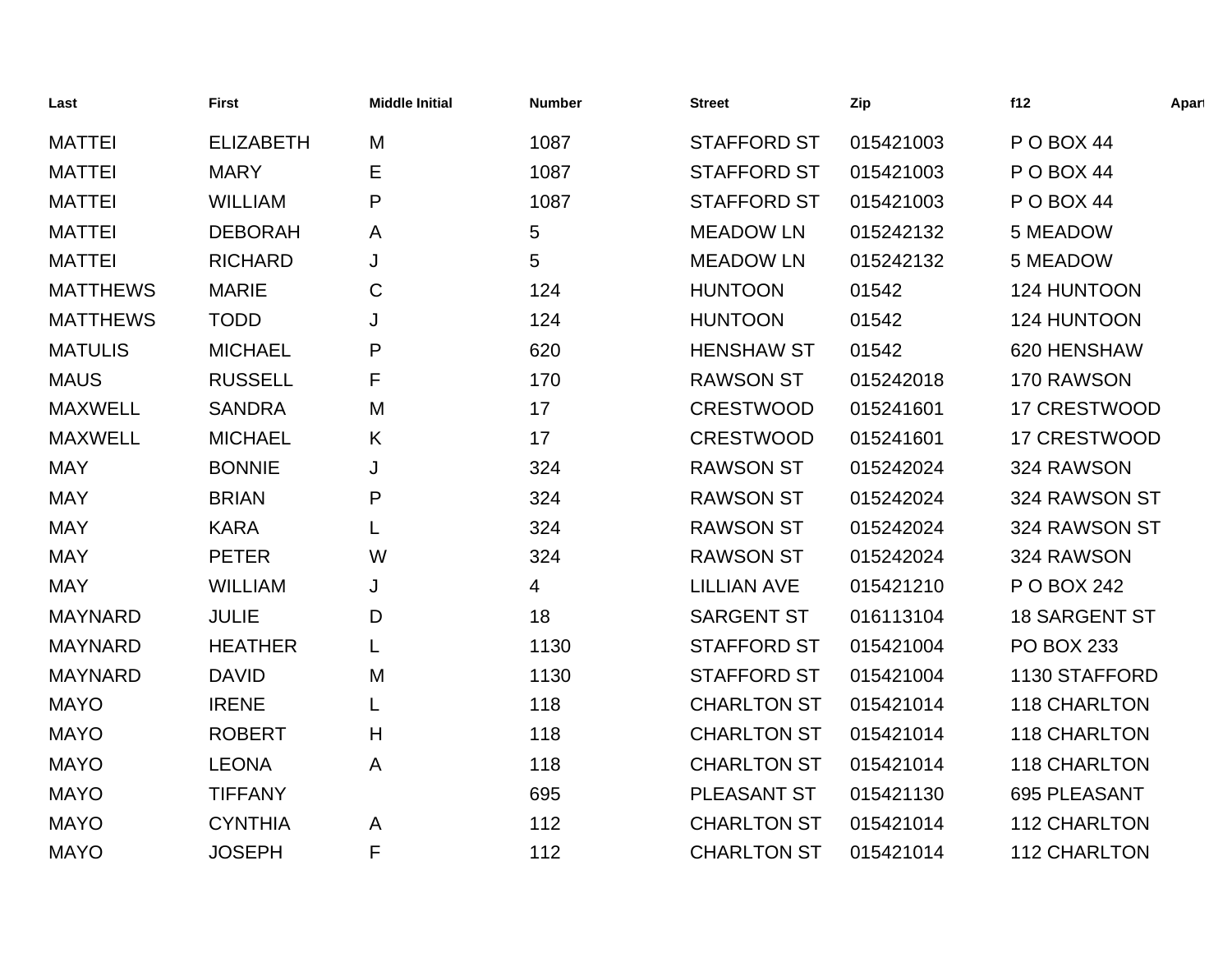| Last             | <b>First</b>     | <b>Middle Initial</b> | <b>Number</b>  | <b>Street</b>      | Zip       | f12                 | Apart          |
|------------------|------------------|-----------------------|----------------|--------------------|-----------|---------------------|----------------|
| <b>MAYO</b>      | <b>DORIS</b>     | Е                     | 380            | <b>PINE ST</b>     | 015241629 | <b>380 PINE</b>     |                |
| <b>MAYO</b>      | <b>EARL</b>      | J                     | 380            | <b>PINE ST</b>     | 015241629 | <b>380 PINE</b>     |                |
| <b>MAZZONE</b>   | <b>LUCILLE</b>   |                       | 80             | <b>WAITE ST</b>    | 015241129 | 80 WAITE            |                |
| <b>MAZZONE</b>   | <b>MATTHEW</b>   | J                     | 683            | PLEASANT ST        | 015421130 | 683 PLEASANT        |                |
| <b>MAZZONE</b>   | <b>MEG</b>       | <b>ELAINE</b>         | 683            | PLEASANT ST        | 015421130 | <b>683 PLEASANT</b> |                |
| <b>MAZZONE</b>   | <b>ROBERT</b>    | J                     | 683            | PLEASANT ST        | 015421130 | <b>683 PLEASANT</b> |                |
| <b>MAZZONE</b>   | <b>ESTHER</b>    | Ρ                     | 8              | <b>HANKEY ST</b>   | 015421130 | <b>PO BOX 414</b>   |                |
| <b>MCADAM</b>    | <b>SHARLEEN</b>  | P                     | $\overline{7}$ | <b>STERLING ST</b> | 015241425 | <b>7 STERLING</b>   |                |
| <b>MCCAFFREY</b> | <b>TINA</b>      | M                     | 306            | <b>RAWSON ST</b>   | 015242024 | 306 RAWSON          |                |
| <b>MCCAFFREY</b> | <b>JOHN</b>      | $\mathsf C$           | 306            | <b>RAWSON ST</b>   | 015242024 | 306 RAWSON          |                |
| <b>MCCAFFREY</b> | <b>NANCY</b>     | M                     | 121            | <b>PAXTON ST</b>   | 015241107 | 121 PAXTON          |                |
| <b>MCCALLUM</b>  | <b>GLENN</b>     | E                     | 49             | <b>WINSLOW AVE</b> | 015241112 | 49 WINSLOW          |                |
| <b>MCCALLUM</b>  | <b>GLENN</b>     | Е                     | 49             | <b>WINSLOW AVE</b> | 015241112 | 49 WINSLOW          |                |
| <b>MCCARTHY</b>  | <b>LISA</b>      | A                     | 54             | <b>RAWSON ST</b>   | 015242034 |                     |                |
| <b>MCCARTHY</b>  | <b>RICHARD</b>   | J                     | 54             | <b>RAWSON ST</b>   | 015242034 | 54 RAWSON ST        |                |
| <b>MCCARTHY</b>  | <b>TERRENCE</b>  | J                     | $\overline{2}$ | <b>MICHAEL AVE</b> | 016113020 | 2 MICHAEL           |                |
| <b>MCCARTHY</b>  | <b>SUSAN</b>     | C                     | $\overline{2}$ | <b>MICHAEL AVE</b> | 016113020 | 2 MICHAEL           |                |
| <b>MCCARTHY</b>  | <b>KATHLEEN</b>  | Е                     | $\overline{2}$ | <b>MICHAEL AVE</b> | 016113020 | 2 MICHAEL           |                |
| <b>MCCARTHY</b>  | <b>DONNA</b>     | A                     | 506            | <b>STAFFORD ST</b> | 016113336 | 506 STAFFORD        | $\overline{2}$ |
| <b>MCCARTHY</b>  | <b>CAROLINE</b>  | M                     | 340            | <b>MAIN ST</b>     | 016113139 | PO BOX 91           |                |
| <b>MCCARTHY</b>  | <b>RICHARD</b>   | J                     | 340            | <b>MAIN ST</b>     | 016113139 | PO BOX 91           |                |
| <b>MCCARTHY</b>  | <b>HELENA</b>    | M                     | 56             | <b>CHARLTON ST</b> | 015421016 | <b>56 CHARLTON</b>  |                |
| <b>MCCARTHY</b>  | <b>PAUL</b>      | D                     | 56             | <b>CHARLTON ST</b> | 015421016 | <b>56 CHARLTON</b>  |                |
| <b>MCCARTY</b>   | <b>CATHERINE</b> | M                     | 48             | PLEASANT ST        | 015241438 | <b>48 PLEASANT</b>  |                |
| <b>MCCLURE</b>   | <b>IRMA</b>      | W                     | 1075           | <b>MAIN ST</b>     | 015241924 | <b>1075 MAIN ST</b> | 89             |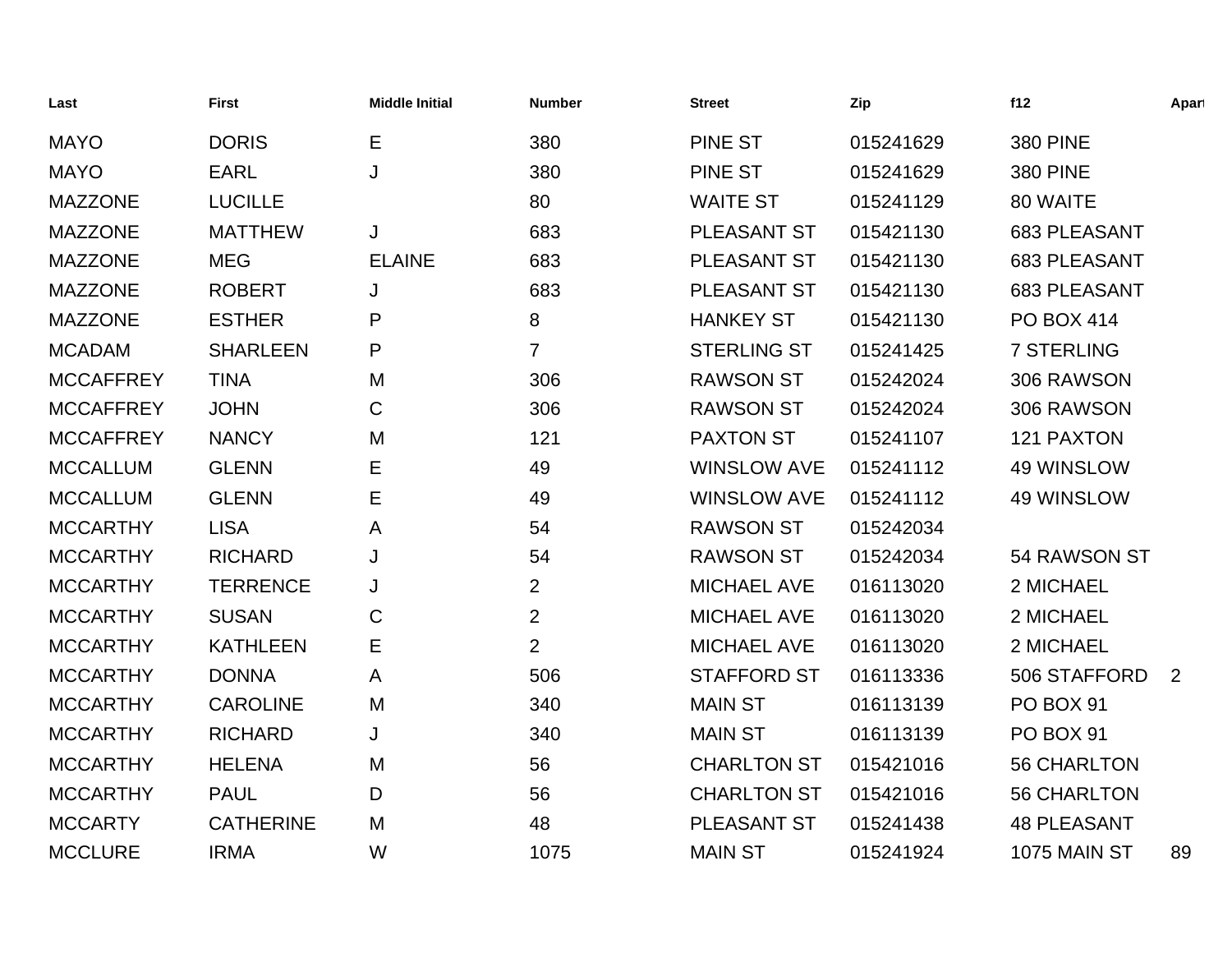| Last              | <b>First</b>     | <b>Middle Initial</b> | <b>Number</b>  | <b>Street</b>          | Zip       | f12                   | Apart |
|-------------------|------------------|-----------------------|----------------|------------------------|-----------|-----------------------|-------|
| <b>MCCLUSKEY</b>  | <b>SARAH</b>     | A                     | 62             | <b>PINE AVE</b>        | 016113016 | <b>62 PINE AVENUE</b> |       |
| <b>MCCLUSKEY</b>  | <b>JON</b>       | A                     | 62             | <b>PINE AVE</b>        | 016113016 | 62 PINE AVE           |       |
| <b>MCCLUSKEY</b>  | <b>KIMBERLY</b>  | Е                     | 159            | <b>HENSHAW ST</b>      | 015241235 | <b>BX 257</b>         |       |
| <b>MCCLUSKEY</b>  | <b>MARY</b>      | S                     | 159            | <b>HENSHAW ST</b>      | 015241235 | P O BOX 257           |       |
| <b>MCCLUSKEY</b>  | <b>ROBERT</b>    | M                     | 159            | <b>HENSHAW ST</b>      | 015241235 | P O BOX 257           |       |
| <b>MCCONVILLE</b> | <b>ALICE</b>     | M                     | 31             | <b>MAYFLOWER</b>       | 015241607 | <b>31 MAYFLOWER</b>   |       |
| <b>MCCONVILLE</b> | <b>JOSEPH</b>    | A                     | 31             | <b>MAYFLOWER</b>       | 015241607 | <b>31 MAYFLOWER</b>   |       |
| <b>MCCORMACK</b>  | <b>MARY</b>      | L                     | 16             | BREEZY GREEN 015241202 |           | 16 BREEZY             |       |
| <b>MCCORMACK</b>  | <b>FRANK</b>     | M                     | 16             | BREEZY GREEN 015241202 |           | 16 BREEZY             |       |
| <b>MCCORMICK</b>  | <b>MICHAEL</b>   | J                     | $\overline{2}$ | <b>SARGENT ST</b>      | 016113104 | 2 SARGENT ST          |       |
| <b>MCCORMICK</b>  | <b>PATRICIA</b>  | A                     | $\overline{2}$ | <b>SARGENT ST</b>      | 016113104 | 2 SARGENT ST          |       |
| <b>MCCUE</b>      | <b>RICHARD</b>   | $\mathsf C$           | 101            | <b>WOODLAND RD</b>     | 016113003 | 101 WOODLAND          |       |
| <b>MCCUE</b>      | <b>LAURA</b>     | A                     | 101            | <b>WOODLAND RD</b>     | 016113003 | 101 WOODLAND          |       |
| <b>MCCUE</b>      | <b>KARI-ANNE</b> | M                     | 402            | <b>STAFFORD ST</b>     | 016113307 | 402 STAFFORD          |       |
| <b>MCCUE</b>      | <b>SHERI</b>     | J                     | 402            | <b>STAFFORD ST</b>     | 016113307 | 402 STAFFORD          |       |
| <b>MCCUE</b>      | <b>NANCY</b>     | M                     | 402            | <b>STAFFORD ST</b>     | 016113307 | 402 STAFFORD          |       |
| <b>MCCUE</b>      | <b>MARK</b>      | B                     | 455            | <b>MAIN ST</b>         | 016113035 | 455 MAIN ST           | 2     |
| <b>MCCUE</b>      | <b>DEBORAH</b>   | A                     | 1              | <b>LOGAN ST</b>        | 016113244 | 1 LOGAN ST            |       |
| <b>MCCUE</b>      | <b>ANDREW</b>    | P                     | 1              | <b>LOGAN ST</b>        | 016113244 | 1 LOGAN ST            |       |
| <b>MCCUE</b>      | <b>VINCENT</b>   | $\mathsf C$           | 8              | <b>HARDING ST</b>      | 016113307 | <b>8 HARDING ST</b>   |       |
| <b>MCCUE</b>      | <b>LUCELLA</b>   | H                     | 8              | <b>HARDING ST</b>      | 016113307 | <b>8 HARDING</b>      |       |
| <b>MCCUE</b>      | <b>RICHARD</b>   | F                     | 878            | <b>STAFFORD ST</b>     | 015421206 | 878 STAFFORD          |       |
| <b>MCCUE</b>      | <b>CHARLES</b>   | P                     | 137            | <b>CHARLES ST</b>      | 015241326 | <b>137 CHARLES</b>    |       |
| <b>MCCULLOUGH</b> | <b>ALLISON</b>   | $\overline{O}$        | 50             | <b>RESERVOIR ST</b>    | 016113126 | 50 RESERVOIR          |       |
| <b>MCCULLOUGH</b> | <b>GLORIANN</b>  |                       | 50             | <b>RESERVOIR ST</b>    | 016113126 | 50 RESERVOIR          |       |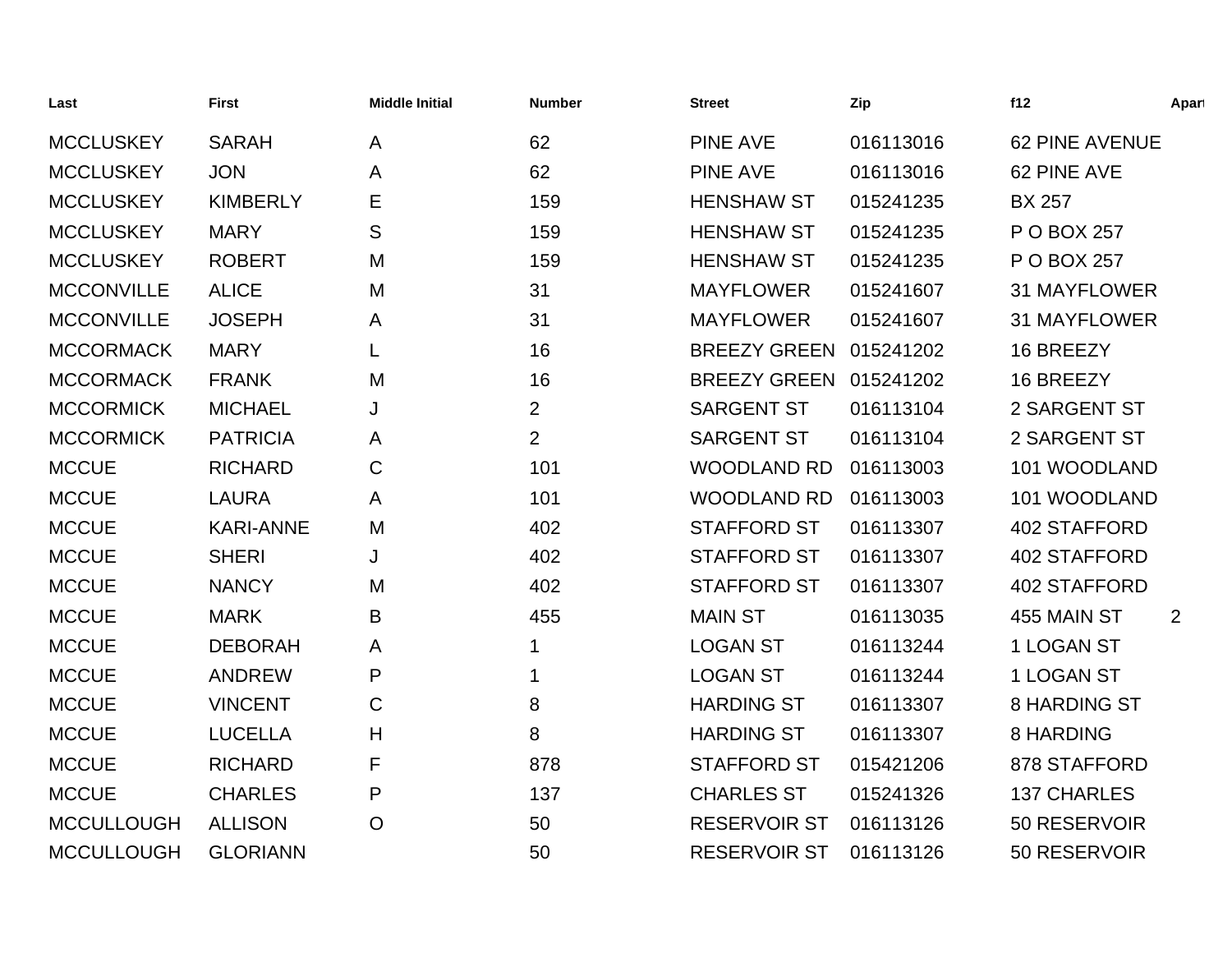| Last                | <b>First</b>     | <b>Middle Initial</b> | <b>Number</b>  | <b>Street</b>       | Zip       | f12                  | Apart        |
|---------------------|------------------|-----------------------|----------------|---------------------|-----------|----------------------|--------------|
| <b>MCCULLOUGH</b>   | <b>GRAHAM</b>    | P                     | 50             | <b>RESERVOIR ST</b> | 016113126 | 50 RESERVOIR         |              |
| <b>MCCUNE</b>       | <b>SUSAN</b>     |                       | 25             | <b>REDFIELD RD</b>  | 016113106 |                      |              |
| <b>MCCUNE</b>       | <b>JAY</b>       | Е                     | 25             | <b>REDFIELD RD</b>  | 016113106 |                      |              |
| <b>MCCURDY</b>      | <b>CHRISTINE</b> | M                     | 31             | <b>INGRAM RD</b>    | 016113314 | 31 INGRAM RD         |              |
| <b>MCDANIEL</b>     | <b>KENNETH</b>   | F                     | 140            | <b>CLARK ST</b>     | 015421140 | 140 CLARK ST         |              |
| <b>MCDERMOTT</b>    | <b>JOAN</b>      | C                     | 4              | PINE RIDGE DR       | 015242013 | <b>4 PINE RIDGE</b>  |              |
| MCDERMOTT-SO CHERYL |                  | A                     | 184            | <b>RAWSON ST</b>    | 015242018 | 184 RAWSON           |              |
| <b>MCDONALD</b>     | <b>MAUREEN</b>   | J                     | 5              | <b>TOWN BEACH</b>   | 015241924 | 5 TOWN BEACH 34      |              |
| <b>MCDONALD</b>     | <b>JOANNE</b>    | C                     | 441            | <b>MARSHALL ST</b>  | 015241816 | 441 MARSHALL         |              |
| <b>MCDONALD</b>     | <b>CHESTER</b>   | Е                     | 441            | <b>MARSHALL ST</b>  | 015241816 | 441 MARSHALL         |              |
| <b>MCDONALD</b>     | <b>AARON</b>     | J                     | 447            | <b>MARSHALL ST</b>  | 015241816 | <b>447 MARSHALL</b>  |              |
| <b>MCFARLAND</b>    | <b>SHAWN</b>     | $\mathsf{R}$          | 45             | PINE ST             | 015241615 | 45 PINE ST           | 1            |
| <b>MCGEARY</b>      | <b>THOMAS</b>    | $\mathsf{R}$          | 39             | <b>FAIRVIEW DR</b>  | 015242152 | <b>39 FAIRVIEW</b>   |              |
| <b>MCGEARY</b>      | <b>PAULA</b>     | J                     | 39             | <b>FAIRVIEW DR</b>  | 015242152 | <b>39 FAIRVIEW</b>   |              |
| <b>MCGEE</b>        | <b>WENDY</b>     | <b>LEE</b>            | 19             | <b>MILL ST</b>      | 015421322 | <b>BX 423</b>        |              |
| <b>MCGEE</b>        | <b>ROBIN</b>     |                       | 307            | <b>RIVER ST</b>     | 015241719 | 307 RIVER ST         |              |
| <b>MCGIBBON</b>     | <b>DAVID</b>     | D                     | 177            | <b>MAIN ST</b>      | 01611     | 177 MAIN ST          | $\mathsf{R}$ |
| <b>MCGOWAN</b>      | <b>JESSICA</b>   | L                     | 190            | <b>BALDWIN ST</b>   | 015242201 | 190 BALDWIN          |              |
| <b>MCGOWAN</b>      | <b>LINDA</b>     |                       | 190            | <b>BALDWIN ST</b>   | 015242201 | 190 BALDWIN          |              |
| <b>MCGOWAN</b>      | <b>DANIEL</b>    | W                     | 190            | <b>BALDWIN ST</b>   | 015242201 | 190 BALDWIN          |              |
| <b>MCGRADY</b>      | <b>TIMOTHY</b>   | K                     | 16             | <b>HYLAND AVE</b>   | 01524     | <b>16 HYLAND AVE</b> |              |
| <b>MCGRAIL</b>      | <b>JENNIFER</b>  | L                     | $\overline{2}$ | PINE RIDGE DR       | 015242013 | 2 PINE RIDGE         |              |
| <b>MCGRAIL</b>      | <b>DENNIS</b>    | M                     | $\overline{2}$ | PINE RIDGE DR       | 015242013 | 2 PINE RIDGE         |              |
| <b>MCGRAIL</b>      | <b>WILLIAM</b>   | $\mathsf{P}$          | 1669           | <b>MAIN ST</b>      | 015241916 | 1669 MAIN ST         |              |
| MCGRAIL-KANE        | <b>CHRISTINE</b> | M                     | 939            | <b>STAFFORD ST</b>  | 015421203 | 939 STAFFORD         |              |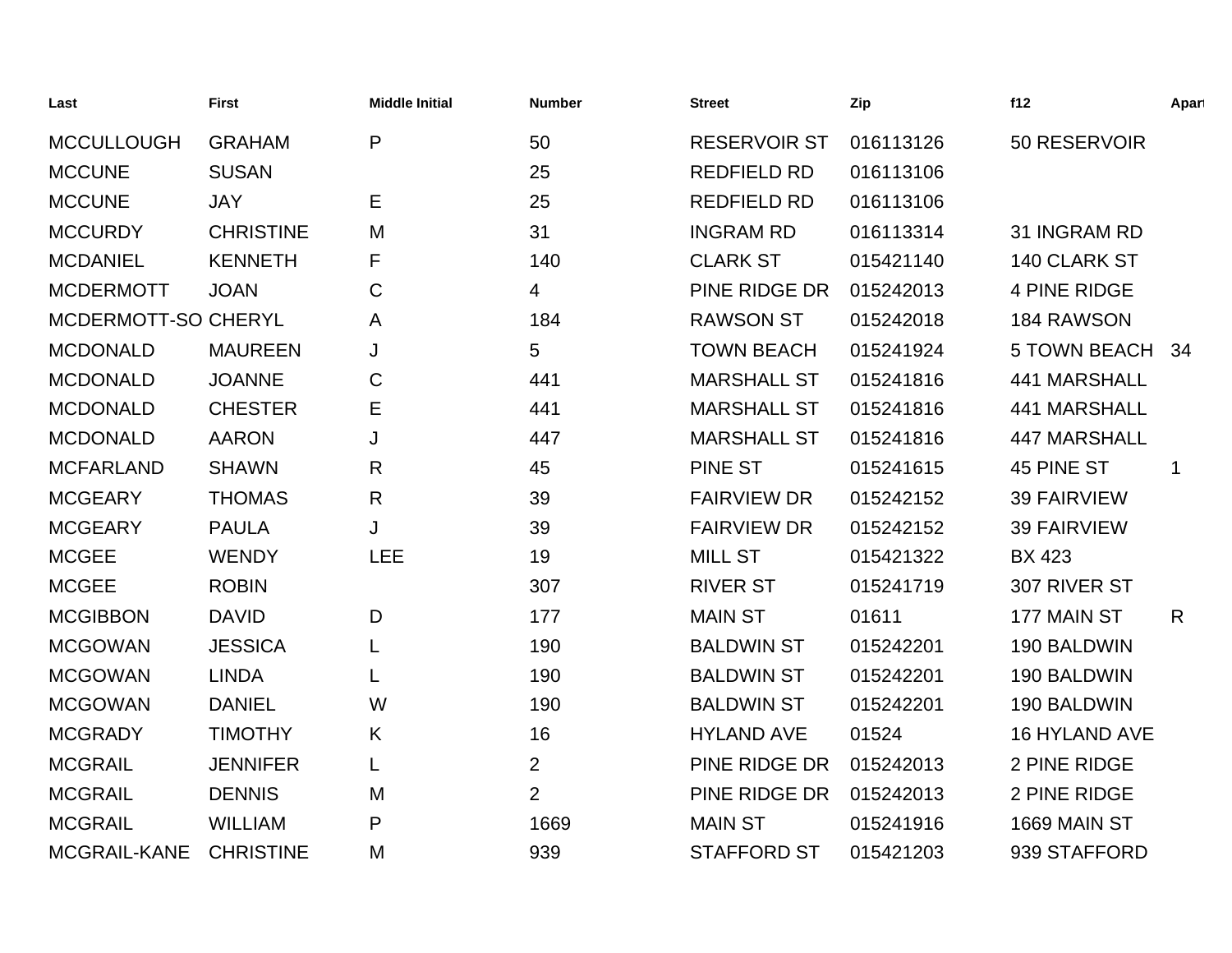| Last             | <b>First</b>     | <b>Middle Initial</b> | <b>Number</b>  | <b>Street</b>      | Zip       | f12                  | Apart |
|------------------|------------------|-----------------------|----------------|--------------------|-----------|----------------------|-------|
| <b>MCGRATH</b>   | <b>CATHERINE</b> | T                     | 45             | <b>HOWARD TERR</b> | 016113267 | 45 HOWARD            |       |
| <b>MCGRATH</b>   | <b>KAREN</b>     | A                     | 20             | <b>PARKER ST</b>   | 015421009 | 20 PARKER            |       |
| <b>MCGRATH</b>   | <b>KERRY</b>     | A                     | 20             | <b>PARKER ST</b>   | 015421009 | 20 PARKER            |       |
| <b>MCGRATH</b>   | <b>DAVID</b>     | W                     | 20             | <b>PARKER ST</b>   | 015421009 | 20 PARKER            |       |
| <b>MCGRATH</b>   | <b>BRYAN</b>     | A                     | 20             | <b>PARKER ST</b>   | 015421009 | 20 PARKER            |       |
| <b>MCGRATH</b>   | <b>CAROL</b>     | A                     | 3              | <b>BIRCH LN</b>    | 015242108 | <b>3 BIRCH LANE</b>  |       |
| <b>MCGRATH</b>   | <b>MATTHEW</b>   | C                     | 3              | <b>BIRCH LN</b>    | 015242108 | <b>3 BIRCH LN</b>    |       |
| <b>MCGRATH</b>   | <b>MICHAEL</b>   | S                     | 3              | <b>BIRCH LN</b>    | 015242108 | <b>3 BIRCH LN</b>    |       |
| <b>MCGRATH</b>   | <b>TIMOTHY</b>   | J                     | 3              | <b>BIRCH LN</b>    | 015242108 | <b>3 BIRCH LANE</b>  |       |
| <b>MCGRATH</b>   | <b>PETER</b>     | M                     | 15             | <b>CRICKLEWOOD</b> | 015241603 | 15                   |       |
| <b>MCGRATH</b>   | <b>JOAN</b>      | Е                     | 15             | <b>CRICKLEWOOD</b> | 015241603 | 15                   |       |
| <b>MCGRAW</b>    | <b>BRIAN</b>     | J                     | 64             | <b>HEMLOCK ST</b>  | 015241811 | <b>64 HEMLOCK ST</b> |       |
| <b>MCGRAW</b>    | <b>PATRICK</b>   | M                     | 64             | <b>HEMLOCK ST</b>  | 015241811 | <b>64 HEMLOCK ST</b> |       |
| <b>MCGUINESS</b> | <b>SHANNON</b>   | B                     | 659            | <b>STAFFORD ST</b> | 015421207 | 659 STAFFORD         |       |
| <b>MCGUIRK</b>   | <b>LINDA</b>     | M                     | 10             | <b>LEELA LN</b>    | 01542     | 10 LEELA LN          |       |
| <b>MCINTOSH</b>  | <b>BRIANNA</b>   |                       | 252            | <b>PINE ST</b>     | 015241629 | <b>BX 389</b>        |       |
| <b>MCINTOSH</b>  | <b>PAMELA</b>    | J                     | 252            | <b>PINE ST</b>     | 015241629 | P O BOX 389          |       |
| <b>MCKAY</b>     | <b>KRISTY</b>    | A                     | $\overline{7}$ | <b>SABINA CIR</b>  | 01542     | 7 SABINA CIR         |       |
| <b>MCKAY</b>     | <b>TIMOTHY</b>   | J                     | $\overline{7}$ | <b>SABINA CIR</b>  | 01542     | 7 SABINA CIR         |       |
| <b>MCKAY</b>     | A                | <b>GAIL</b>           | 14             | <b>GROVE ST</b>    | 015241507 | 14 GROVE             |       |
| <b>MCKAY</b>     | <b>JOSEPH</b>    | G                     | 14             | <b>GROVE ST</b>    | 015241507 | 14 GROVE             |       |
| <b>MCKENNA</b>   | <b>CLAIRE</b>    | Ε                     | 11             | <b>MONTEREY DR</b> | 016113017 | <b>11 MONTEREY</b>   |       |
| <b>MCKENNA</b>   | <b>JAMES</b>     | P                     | 11             | <b>MONTEREY DR</b> | 016113017 | <b>11 MONTEREY</b>   |       |
| <b>MCKENNA</b>   | <b>JOHN</b>      | F                     | 11             | <b>MONTEREY DR</b> | 016113017 | <b>11 MONTEREY</b>   |       |
| <b>MCKENNA</b>   | <b>CHRISTINE</b> | A                     | 1069           | <b>MAIN ST</b>     | 015241324 | 1069 MAIN ST         |       |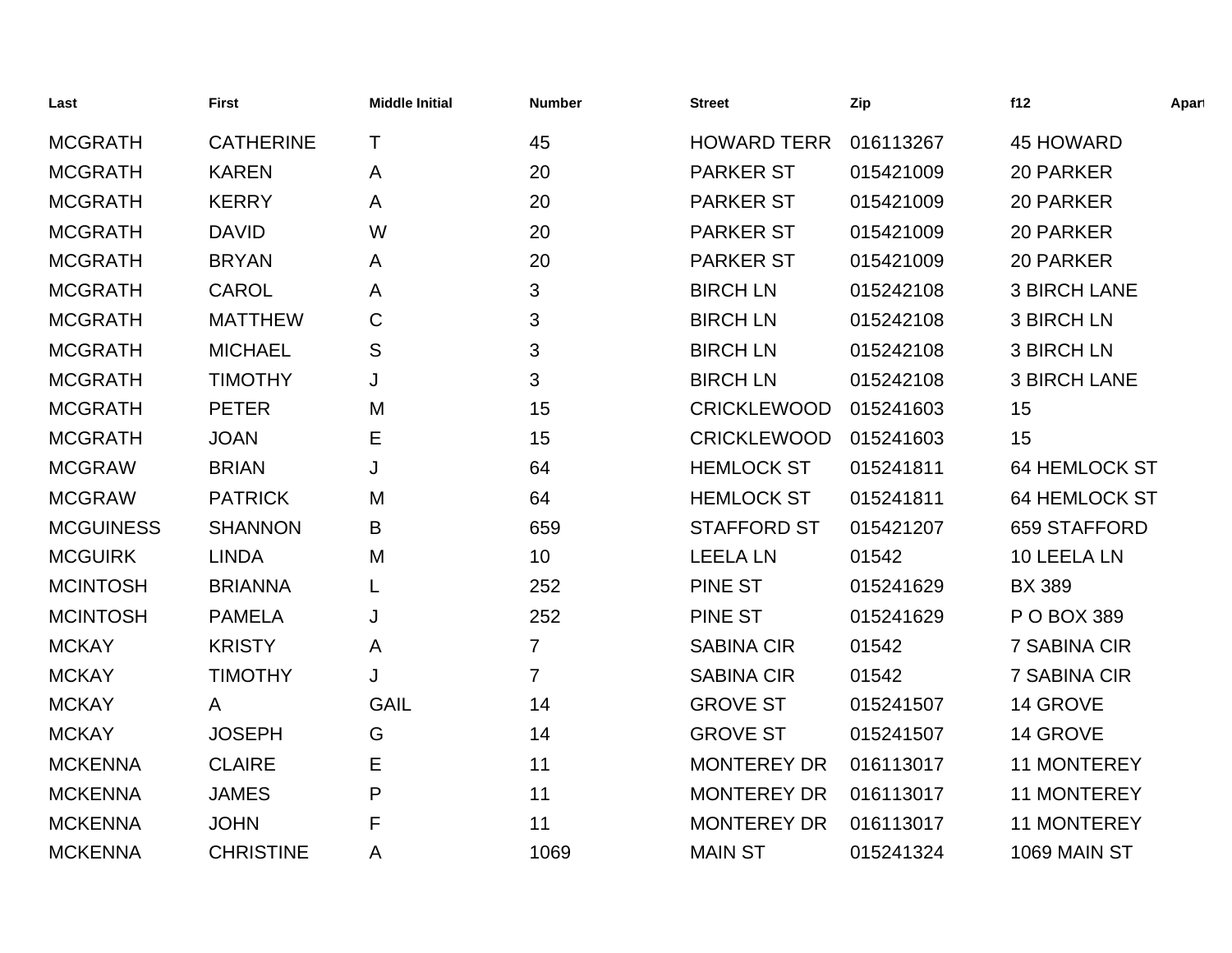| Last              | <b>First</b>     | <b>Middle Initial</b> | <b>Number</b>   | <b>Street</b>      | Zip       | f12                   | Apart    |
|-------------------|------------------|-----------------------|-----------------|--------------------|-----------|-----------------------|----------|
| <b>MCKENNA</b>    | <b>SALLY</b>     | $\mathsf{R}$          | 44              | <b>CRICKLEWOOD</b> | 015241619 | 44                    |          |
| <b>MCKENNA</b>    | <b>GEORGE</b>    | Е                     | 44              | <b>CRICKLEWOOD</b> | 015241619 | 44                    |          |
| <b>MCKENNEY</b>   | <b>VIRGINIA</b>  | C                     | 1106            | <b>STAFFORD ST</b> | 015421004 | P O BOX 391           |          |
| <b>MCKEOGH</b>    | <b>RICHARD</b>   | P                     | 39              | MCCARTHY AVE 01611 |           | <b>39 MCCARTHY</b>    |          |
| <b>MCKEOWN</b>    | <b>MAUREEN</b>   | A                     | 5               | <b>BALDWIN ST</b>  | 015242221 | 5 BALDWIN             |          |
| <b>MCKEOWN</b>    | <b>STEVEN</b>    | K                     | $5\phantom{.0}$ | <b>BALDWIN ST</b>  | 015242221 | 5 BALDWIN             |          |
| <b>MCKUSICK</b>   | <b>COLLEEN</b>   |                       | 415             | <b>MARSHALL ST</b> | 015241816 | <b>415 MARSHALL</b>   |          |
| <b>MCKUSICK</b>   | <b>MARTIN</b>    | J                     | 415             | <b>MARSHALL ST</b> | 015241816 | <b>415 MARSHALL</b>   |          |
| <b>MCLAUGHLIN</b> | <b>ROBERT</b>    | J                     | 990             | <b>STAFFORD ST</b> | 015421114 |                       |          |
| <b>MCLEAN</b>     | <b>REBECCA</b>   | L                     | 1093            | <b>MAIN ST</b>     | 015241328 | 1093 MAIN ST          | 12       |
| <b>MCLELLAN</b>   | <b>DANIEL</b>    | J                     | 580             | <b>HENSHAW ST</b>  | 015421219 | 580 HENSHAW           |          |
| <b>MCLEOD</b>     | <b>EDMUND</b>    | R                     | 203             | <b>BALDWIN ST</b>  | 015242202 | <b>BX 250</b>         |          |
| <b>MCLEOD</b>     | <b>LINDA</b>     | A                     | 203             | <b>BALDWIN ST</b>  | 015242202 | 203 BALDWIN ST        |          |
| <b>MCMAHON</b>    | <b>KAREN</b>     |                       | 28              | <b>MECHANIC ST</b> | 015241306 | <b>28 MECHANIC ST</b> |          |
| <b>MCMANUS</b>    | <b>SUSAN</b>     | G                     | $\overline{7}$  | <b>ATWOOD RD</b>   | 016113332 | 7 ATWOOD              |          |
| <b>MCMANUS</b>    | <b>MARTIN</b>    | S                     | $\overline{7}$  | <b>ATWOOD RD</b>   | 016113332 | 7 ATWOOD              |          |
| <b>MCMANUS</b>    | <b>MARIANNE</b>  |                       | 319             | <b>AUBURN ST</b>   | 016113326 | 319 AUBURN            |          |
| <b>MCMANUS</b>    | <b>PAUL</b>      | J                     | 319             | <b>AUBURN ST</b>   | 016113326 | 319 AUBURN            |          |
| <b>MCMANUS</b>    | <b>NATHANIEL</b> | K                     | 199             | <b>GREEN ST</b>    | 015241712 | 199 GREEN             |          |
| <b>MCMANUS</b>    | <b>JONATHAN</b>  | A                     | 58              | PLEASANT ST        | 015241418 | <b>58 PLEASANT ST</b> |          |
| <b>MCMENEMY</b>   | <b>WILLIAM</b>   | J                     | 224             | <b>PINE ST</b>     | 015241624 | <b>224 PINE</b>       |          |
| <b>MCNABOE</b>    | <b>JOHN</b>      | J                     | 217             | <b>HENSHAW ST</b>  | 015241235 | 217 HENSHAW           |          |
| <b>MCNABOE</b>    | <b>TIMOTHY</b>   | W.P.                  | 75              | <b>HUNTOON</b>     | 015241235 | 75 HUNTOON            | $3 - 12$ |
| <b>MCNALLY</b>    | <b>MICHAEL</b>   | T                     | 80              | <b>KING ST</b>     | 015241220 | <b>80 KING STREET</b> |          |
| <b>MCNALLY</b>    | <b>TERESA</b>    | M                     | 80              | <b>KING ST</b>     | 015241220 | <b>80 KING STREET</b> |          |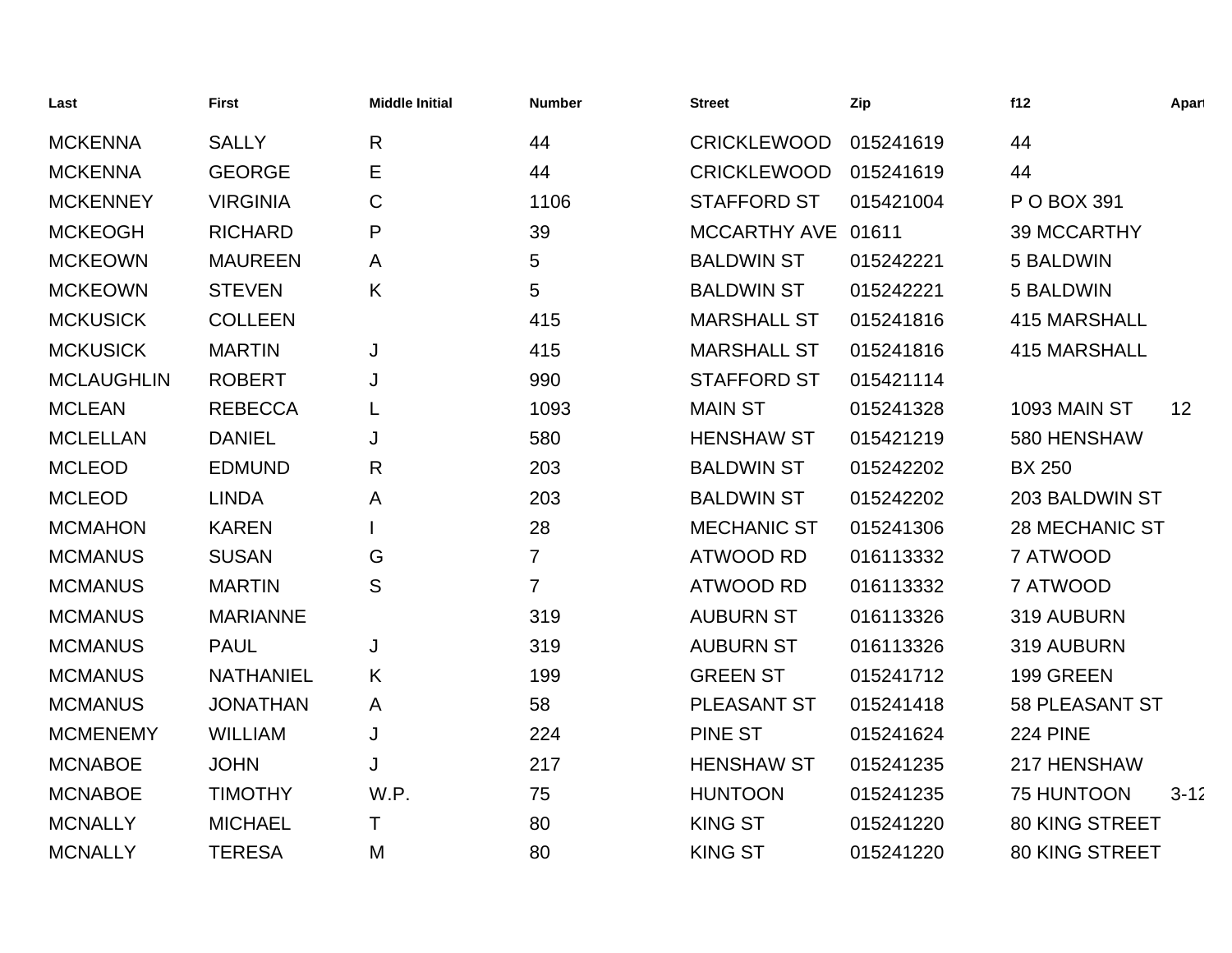| Last              | <b>First</b>    | <b>Middle Initial</b> | <b>Number</b>  | <b>Street</b>      | Zip       | f12                 | Apart |
|-------------------|-----------------|-----------------------|----------------|--------------------|-----------|---------------------|-------|
| <b>MCNALLY</b>    | <b>JENNIFER</b> | L                     | $9\,$          | <b>FAIRVIEW DR</b> | 015242146 | 9 FAIRVIEW          |       |
| <b>MCNALLY</b>    | <b>DANIEL</b>   | B                     | 9              | <b>FAIRVIEW DR</b> | 015242146 | 9 FAIRVIEW          |       |
| <b>MCNAMARA</b>   | <b>MARY</b>     | A                     | 900            | <b>MAIN ST</b>     | 015241310 | <b>900 MAIN</b>     |       |
| <b>MCNAMARA</b>   | <b>PAUL</b>     |                       | 900            | <b>MAIN ST</b>     | 015241310 | <b>900 MAIN</b>     |       |
| <b>MCNAMARA</b>   | <b>STELLA</b>   | B                     | 30             | <b>TOWTAID ST</b>  | 016113233 | <b>30 TOWTAID</b>   |       |
| <b>MCNAMARA</b>   | <b>WINIFRED</b> | H                     | 55             | <b>TOWTAID ST</b>  | 016113254 | 55 TOWTAID ST       |       |
| <b>MCNAMARA</b>   | <b>KATHLEEN</b> | Е                     | 1073           | <b>MAIN ST</b>     | 015241337 | 1073 MAIN ST 78 78  |       |
| <b>MCNEIL</b>     | <b>EVEMARIE</b> | B                     | 26             | <b>HYLAND AVE</b>  | 015241620 | 26 HYLAND AVE       |       |
| <b>MCNEIL</b>     | <b>ROBERT</b>   | <b>DOYLE</b>          | 26             | <b>HYLAND AVE</b>  | 015241620 | 26 HYLAND AVE       |       |
| <b>MCPARTLAND</b> | <b>JANICE</b>   | E                     | 155            | <b>HENSHAW ST</b>  | 015241235 | <b>155 HENSHAW</b>  |       |
| <b>MCPARTLAND</b> | <b>MEGAN</b>    |                       | 155            | <b>HENSHAW ST</b>  | 015241235 | <b>155 HENSHAW</b>  |       |
| <b>MCPARTLAND</b> | <b>DENIS</b>    | M                     | 155            | <b>HENSHAW ST</b>  | 015241235 | <b>155 HENSHAW</b>  |       |
| <b>MCQUOID</b>    | <b>DOROTHY</b>  | A                     | 68             | <b>AUBURN ST</b>   | 016113222 | <b>68 AUBURN ST</b> |       |
| <b>MCSHERA</b>    | <b>IRENE</b>    | M                     | $\overline{2}$ | <b>ANDY DR</b>     | 016113137 | 2 ANDY DRIVE        |       |
| <b>MCSHERA</b>    | <b>CAROL</b>    | A                     | 2              | <b>ANDY DR</b>     | 016113137 | 2 ANDY DRIVE        |       |
| <b>MCSHERA</b>    | <b>KEELY</b>    | A                     | 128            | <b>SARGENT ST</b>  | 016113132 | 128 SARGENT ST      |       |
| <b>MCSHERA</b>    | <b>KEVIN</b>    | G                     | 77             | <b>BROWN ST</b>    | 016113132 | 77 BROWN ST         |       |
| <b>MCSHERA</b>    | <b>LINDA</b>    | A                     | 77             | <b>BROWN ST</b>    | 016113132 | 77 BROWN            |       |
| <b>MCSHERA</b>    | <b>JOSEPH</b>   | K                     | 77             | <b>BROWN ST</b>    | 016113132 | 77 BROWN            |       |
| <b>MCWILLIAMS</b> | <b>JODIE</b>    | L                     | 23             | DEER POND DR       | 015241101 | 23 DEER POND        |       |
| <b>MCWILLIAMS</b> | <b>MICHAEL</b>  | R                     | 23             | DEER POND DR       | 015241101 |                     |       |
| <b>MEERSMAN</b>   | <b>DEAN</b>     | P                     | 665            | PLEASANT ST        | 015421130 | 665 PLEASANT        |       |
| <b>MEERSMAN</b>   | <b>CYNTHIA</b>  |                       | 665            | PLEASANT ST        | 015421130 | 665 PLEASANT        |       |
| <b>MEGARRY</b>    | <b>PHILIP</b>   | J                     | 1163           | <b>MAIN ST</b>     | 015241346 | 1163 MAIN ST        |       |
| <b>MEKELSKI</b>   | <b>ELEANOR</b>  | M                     | 4              | <b>VIRGINIA DR</b> | 015421202 | <b>4 VIRGINIA</b>   |       |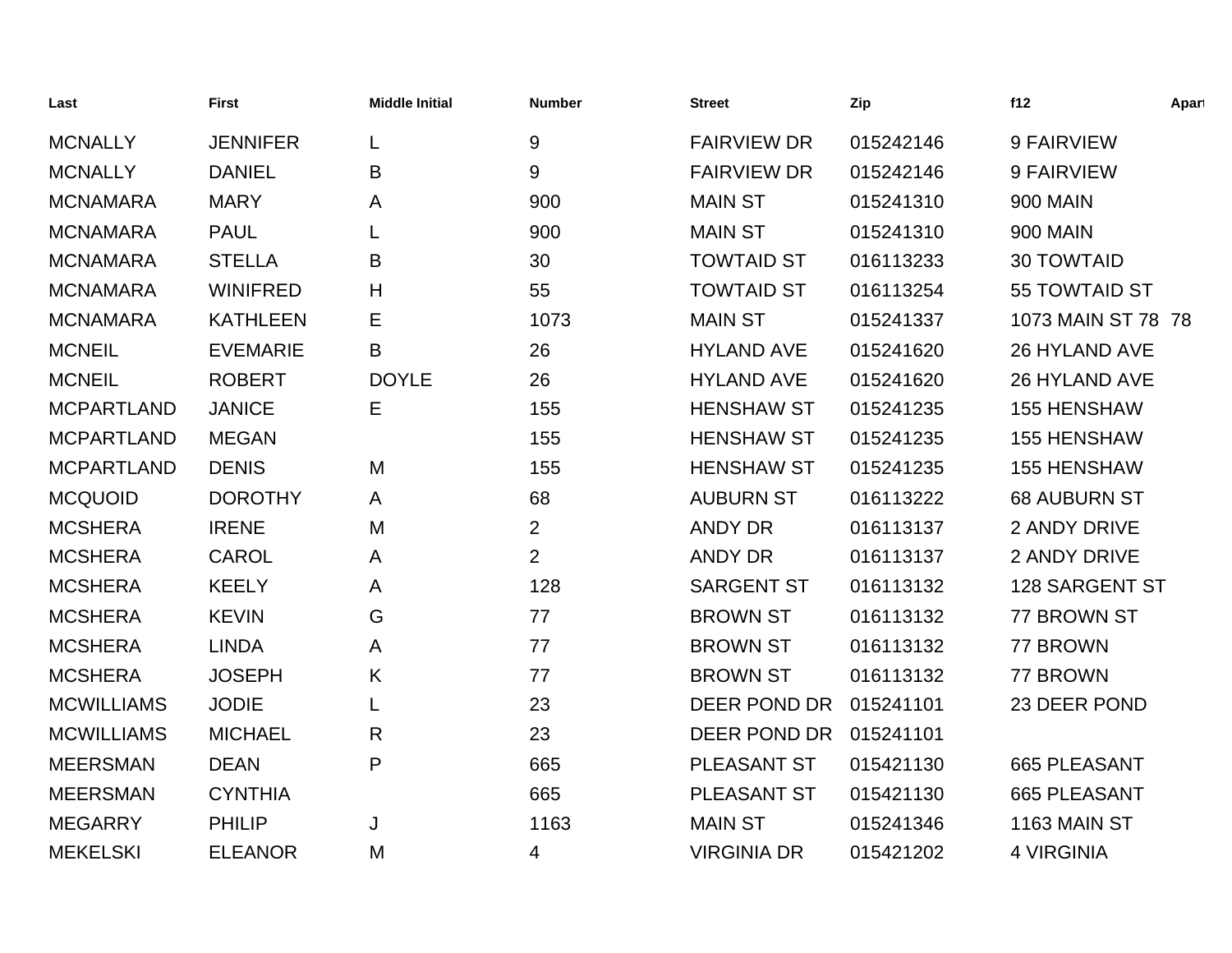| Last             | <b>First</b>    | <b>Middle Initial</b> | <b>Number</b>  | <b>Street</b>                 | Zip       | f12                  | Apart |
|------------------|-----------------|-----------------------|----------------|-------------------------------|-----------|----------------------|-------|
| <b>MEKELSKI</b>  | <b>STEPHEN</b>  | J                     | 4              | <b>VIRGINIA DR</b>            | 015421202 | <b>4 VIRGINIA</b>    |       |
| <b>MEKELSKI</b>  | <b>LEONARD</b>  | J                     | 4              | <b>VIRGINIA DR</b>            | 015421202 | <b>4 VIRGINIA</b>    |       |
| <b>MELLEY</b>    | <b>KEVIN</b>    | F                     | 124            | <b>GREEN ST</b>               | 015241713 | 124 GREEN ST         |       |
| <b>MELLO</b>     | <b>NANCY</b>    | A                     | 14             | <b>MARKET ST</b>              | 015241619 | <b>14 MARKET ST</b>  |       |
| <b>MELLO</b>     | <b>JOSEPH</b>   |                       | 14             | <b>MARKET ST</b>              | 015241619 | <b>14 MARKET ST</b>  |       |
| <b>MELVIN</b>    | <b>GAIL</b>     | M                     | 12             | <b>PARK LN</b>                | 015241708 | <b>12 PARK LANE</b>  |       |
| <b>MELVIN</b>    | <b>DENNIS</b>   | W                     | 12             | <b>PARK LN</b>                | 015241708 | <b>12 PARK LANE</b>  |       |
| <b>MENARD</b>    | <b>ADAM</b>     | J                     | 7              | <b>HARBERTON DR 015241303</b> |           | 7 HARBERTON          |       |
| <b>MENARD</b>    | <b>ELEANOR</b>  | M                     | $\overline{7}$ | <b>HARBERTON DR 015241303</b> |           | 7 HARBERTON          |       |
| <b>MENARD</b>    | <b>TIMOTHY</b>  | D                     | $\overline{7}$ | <b>HARBERTON DR 015241303</b> |           | 7 HARBERTON          |       |
| <b>MENARD</b>    | <b>DOUGLAS</b>  | H                     | $\overline{7}$ | <b>HARBERTON DR 015241303</b> |           | 7 HARBERTON          |       |
| <b>MENARD</b>    | <b>MICHAEL</b>  | A                     | 1749           | <b>MAIN ST</b>                | 015241941 | 1749 MAIN ST         |       |
| <b>MENARD</b>    | <b>BARBARA</b>  | M                     | 512            | PLEASANT ST                   | 015241239 | 512 PLEASANT         |       |
| <b>MENARD</b>    | <b>SHERYL</b>   | A                     | 512            | PLEASANT ST                   | 015241239 | 512 PLEASANT         |       |
| <b>MENARD</b>    | <b>GERALD</b>   | P                     | 512            | PLEASANT ST                   | 015241239 | 512 PLEASANT         |       |
| <b>MENARD</b>    | <b>CLAIRE</b>   |                       | 5              | <b>CRESTWOOD</b>              | 015241601 | 5 CRESTWOOD          |       |
| <b>MENARD</b>    | <b>DEBRA</b>    | Е                     | 447            | <b>RAWSON ST</b>              | 015242027 | 447 RAWSON ST        |       |
| <b>MENARD</b>    | <b>KEVIN</b>    | J                     | 447            | <b>RAWSON ST</b>              | 015242027 | 447 RAWSON ST        |       |
| <b>MENARD</b>    | <b>KEVIN</b>    | J                     | 447            | <b>RAWSON ST</b>              | 015242027 | 447 RAWSON           |       |
| <b>MENARD</b>    | <b>NOREEN</b>   | F                     | 447            | <b>RAWSON ST</b>              | 015242027 | 447 RAWSON           |       |
| <b>MENCER</b>    | <b>HELEN</b>    | L                     | 41             | <b>WINSLOW AVE</b>            | 015241112 | 41 WINSLOW           |       |
| <b>MENDES</b>    | <b>ARMANDO</b>  |                       | 144            | <b>PAXTON ST</b>              | 015241108 | <b>144 PAXTON ST</b> |       |
| <b>MENSAH</b>    | <b>DORCAS</b>   | A                     | 502            | <b>STAFFORD ST</b>            | 016113356 | <b>BX 165</b>        |       |
| <b>MENZIGIAN</b> | <b>JACOB</b>    |                       | 89             | <b>PAXTON ST</b>              | 015241100 | <b>89 PAXTON ST</b>  |       |
| <b>MENZIGIAN</b> | <b>MARGARET</b> |                       | $\overline{7}$ | <b>DENNY PL</b>               | 015421134 | <b>PO BOX 197</b>    |       |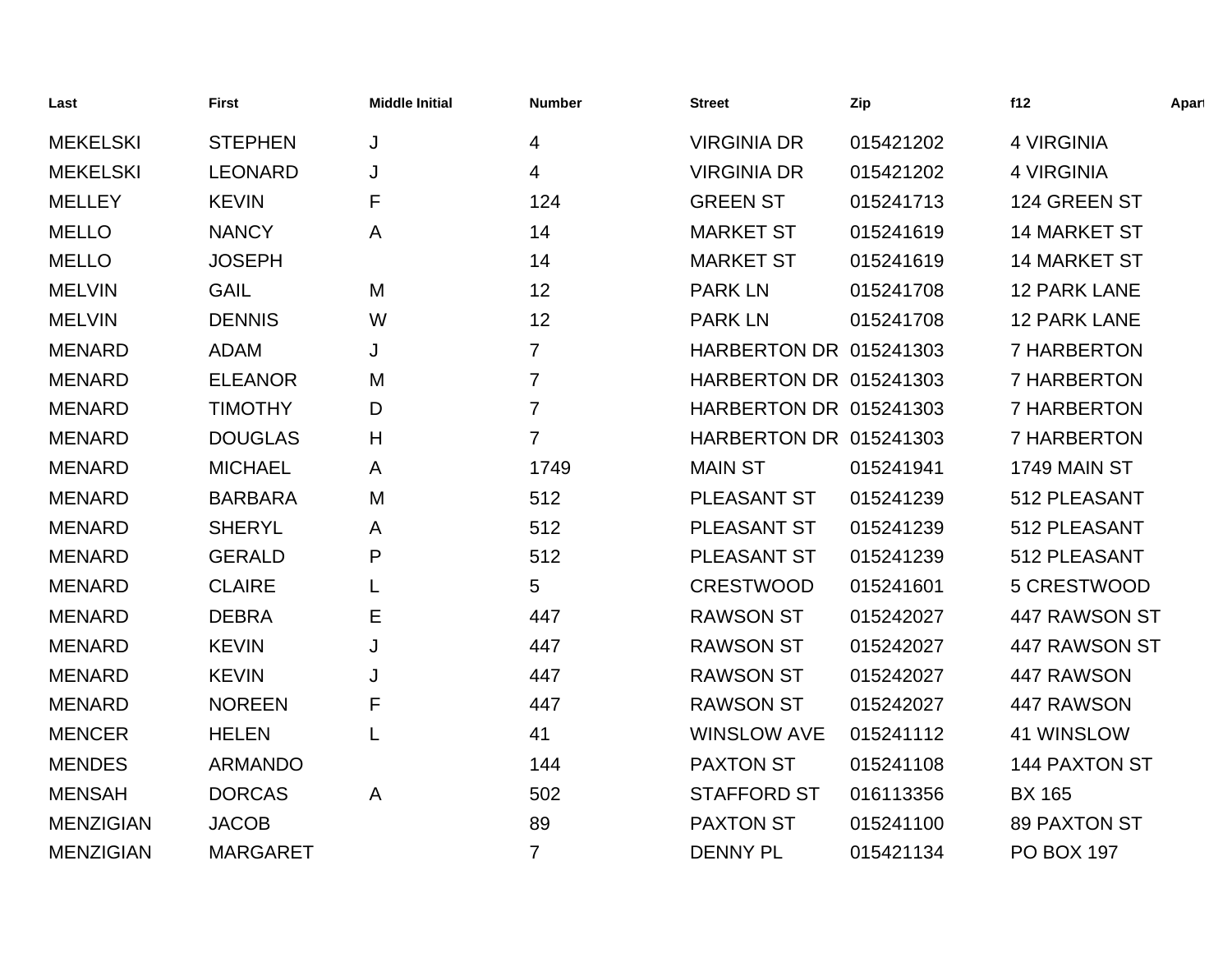| Last             | <b>First</b>    | <b>Middle Initial</b> | <b>Number</b> | <b>Street</b>                   | Zip       | f12                 | Apart |
|------------------|-----------------|-----------------------|---------------|---------------------------------|-----------|---------------------|-------|
| <b>MENZIGIAN</b> | <b>ELSIE</b>    | S                     | 1075          | <b>MAIN ST</b>                  | 015241331 | <b>1075 MAIN ST</b> | 120   |
| <b>MERCER</b>    | <b>MICHAEL</b>  | Е                     | 747           | <b>MAIN ST</b>                  | 015241340 | 747 MAIN ST         |       |
| <b>MERCER</b>    | <b>PAMELA</b>   | A                     | 747           | <b>MAIN ST</b>                  | 015241340 | 747 MAIN ST         |       |
| <b>MERCER</b>    | <b>SUE</b>      | Е                     | 747           | <b>MAIN ST</b>                  | 015241340 | <b>747 MAIN</b>     |       |
| <b>MERCER</b>    | <b>ROBERT</b>   | W                     | 747           | <b>MAIN ST</b>                  | 015241340 | <b>747 MAIN</b>     |       |
| <b>MERCER</b>    | <b>ROBERT</b>   | W                     | 747           | <b>MAIN ST</b>                  | 015241340 | <b>747 MAIN</b>     |       |
| <b>MERCER</b>    | <b>MARY</b>     | Е                     | 1087          | <b>STAFFORD ST</b>              | 015421003 | POBOX 44            |       |
| <b>MERCIER</b>   | <b>LISA</b>     | A                     | 152           | <b>WHITE BIRCH ST 015241823</b> |           | 152 WHITE           |       |
| <b>MERCIER</b>   | <b>MICHAEL</b>  | F                     | 152           | <b>WHITE BIRCH ST 015241823</b> |           | 152 WHITE           |       |
| <b>MERCIER</b>   | <b>FRANK</b>    | $\mathsf{R}$          | 152           | <b>WHITE BIRCH ST 015241823</b> |           | 152 WHITE           |       |
| <b>MERCIER</b>   | <b>JAMES</b>    | R                     | 6             | <b>SABINA CIR</b>               | 015421022 | <b>6 SABINA CIR</b> |       |
| <b>MERCIER</b>   | <b>JENNIFER</b> | L                     | 6             | <b>SABINA CIR</b>               | 015421022 | <b>6 SABINA CIR</b> |       |
| <b>MERCIER</b>   | <b>JOSEPH</b>   | $\mathsf{R}$          | 22            | <b>CRAIG ST</b>                 | 015421002 | 22 CRAIG            |       |
| <b>MERCIER</b>   | <b>MARLENE</b>  | A                     | 117           | <b>CHARLTON ST</b>              | 015421013 |                     |       |
| <b>MERHIB</b>    | <b>PAULINE</b>  | $\mathsf{R}$          | 307           | <b>RIVER ST</b>                 | 015241719 | 307 RIVER           |       |
| <b>MERHIB</b>    | <b>TONY</b>     |                       | 307           | <b>RIVER ST</b>                 | 015241719 | 307 RIVER           |       |
| <b>MERO</b>      | <b>MARIANNE</b> | Е                     | 1741          | <b>MAIN ST</b>                  | 015241941 | PO BOX 22           |       |
| <b>MERO</b>      | <b>GAIL</b>     | Е                     | 25            | DEER POND DR                    | 015241101 | 25 DEER POND        |       |
| <b>MERO</b>      | <b>STEVEN</b>   | M                     | 25            | DEER POND DR                    | 015241101 | 25 DEER POND        |       |
| <b>MERO</b>      | <b>DAVID</b>    | P                     | 25            | DEER POND DR 015241101          |           | 25 DEER POND        |       |
| <b>MERO</b>      | <b>APRILE</b>   | J                     | 245           | <b>WHITTEMORE</b>               | 015241835 | 245                 |       |
| <b>MERO</b>      | <b>DAVID</b>    | P                     | 245           | <b>WHITTEMORE</b>               | 015241835 |                     |       |
| <b>MERO</b>      | <b>LISA</b>     | M                     | 660           | PLEASANT ST                     | 015421131 | 660 PLEASANT        |       |
| <b>MERRELL</b>   | <b>LISA</b>     | A                     | 608           | <b>WHITTEMORE</b>               | 015241842 | 608                 |       |
| <b>MERRELL</b>   | <b>SCOTT</b>    |                       | 608           | <b>WHITTEMORE</b>               | 015241842 | 608                 |       |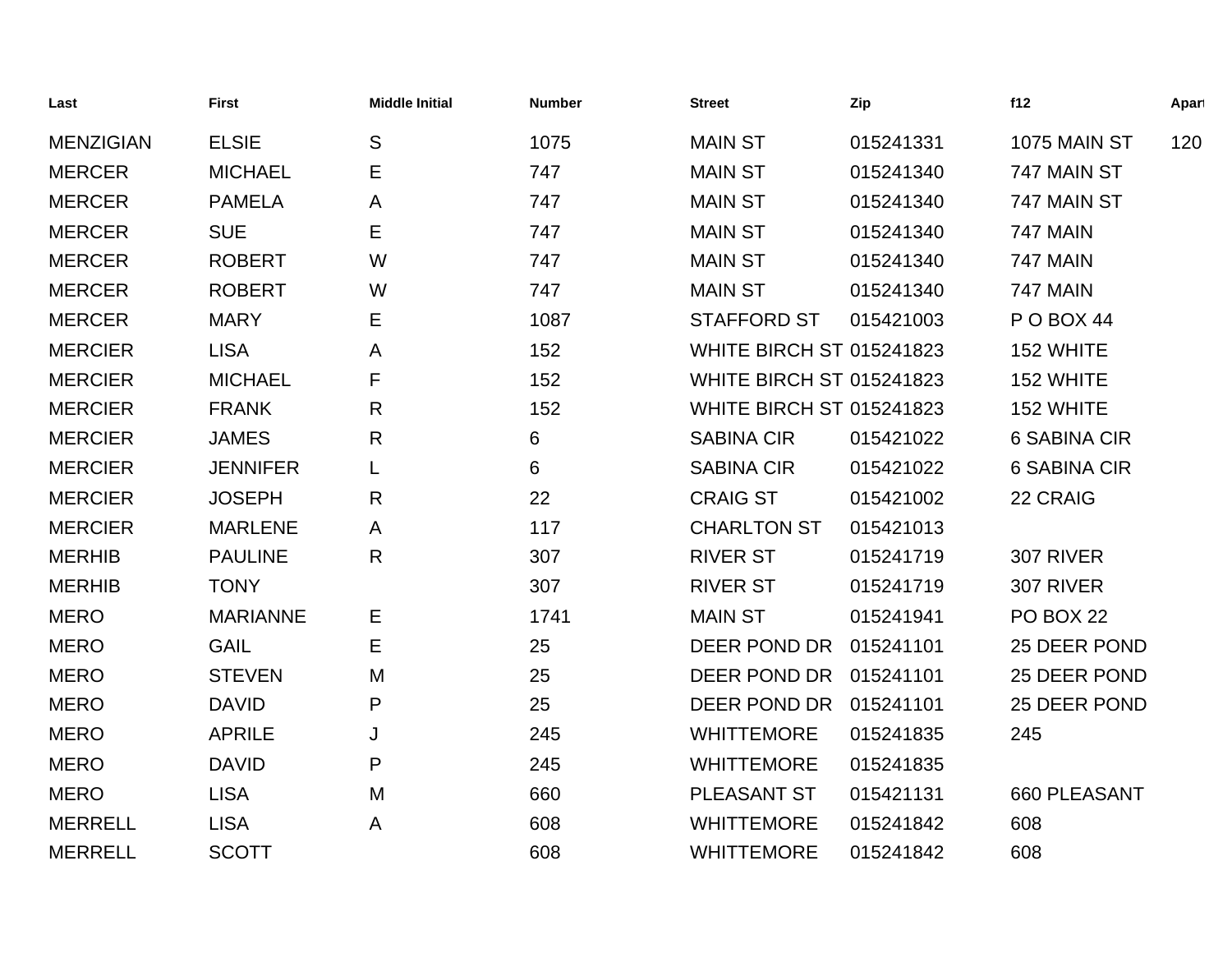| Last                   | <b>First</b>    | <b>Middle Initial</b> | <b>Number</b>  | <b>Street</b>      | Zip       | f12                   | Apart |
|------------------------|-----------------|-----------------------|----------------|--------------------|-----------|-----------------------|-------|
| <b>MERRIAM</b>         | <b>WALTER</b>   | Е                     | 28             | <b>PARKER ST</b>   | 015421009 | 28 PARKER             |       |
| <b>MESSIER</b>         | <b>WILLIAM</b>  | J                     | 322            | <b>RAWSON ST</b>   | 015242024 | 322 RAWSON ST         |       |
| <b>MESSIER</b>         | <b>WILLIAM</b>  | J                     | 23             | <b>MONTEREY DR</b> | 016113042 | 23 MONTEREY           |       |
| <b>MESSIER</b>         | <b>SHIRLEY</b>  | A                     | 23             | <b>MONTEREY DR</b> | 016113042 | 23 MONTEREY           |       |
| <b>MESSIER</b>         | <b>IRENE</b>    | A                     | 26             | <b>COLLIER AVE</b> | 016113028 | <b>26 COLLIER AVE</b> |       |
| <b>MESSIER</b>         | <b>KASANDRA</b> | J                     | 6              | <b>RURAL DR</b>    | 015241118 | <b>6 RURAL DRIVE</b>  |       |
| <b>MESSIER</b>         | <b>MADELYN</b>  | A                     | 6              | <b>RURAL DR</b>    | 015241118 | <b>6 RURAL DRIVE</b>  |       |
| <b>MESSIER</b>         | <b>LAURENCE</b> | D                     | 6              | <b>RURAL DR</b>    | 015241118 | <b>6 RURAL DRIVE</b>  |       |
| <b>MESSIER</b>         | <b>GAIL</b>     | Е                     | 3              | <b>MAYFLOWER</b>   | 015241611 | <b>3 MAYFLOWER</b>    |       |
| <b>MESSIER</b>         | <b>RICHARD</b>  | P                     | 3              | <b>MAYFLOWER</b>   | 015241611 | <b>3 MAYFLOWER</b>    |       |
| <b>METCALF</b>         | <b>PHILIP</b>   | J                     | 7              | <b>HYLAND AVE</b>  | 01524     | 7 HYLAND AVE          |       |
| <b>METCALF</b>         | <b>IRIS</b>     | M                     | $\overline{7}$ | <b>HYLAND AVE</b>  | 01524     | 7 HYLAND AVE          |       |
| <b>MEYERS</b>          | <b>PATRICIA</b> | A                     | 1455           | <b>MAIN ST</b>     | 015241912 | <b>1455 MAIN</b>      |       |
| <b>MEYERS</b>          | <b>ROBERT</b>   | J                     | 1455           | <b>MAIN ST</b>     | 015241912 | <b>1455 MAIN</b>      |       |
| <b>MICHAELS</b>        | <b>DONALD</b>   |                       | 23             | <b>WEST ST</b>     | 016113116 | 23 WEST               |       |
| <b>MICHAELS</b>        | <b>REBECCA</b>  | A                     | 534            | PLEASANT ST        | 015241239 |                       |       |
| <b>MICZEK</b>          | <b>KIM</b>      |                       | 1872           | <b>MAIN ST</b>     | 015241931 | <b>1872 MAIN</b>      |       |
| <b>MICZEK</b>          | <b>JOHN</b>     | Τ                     | 1872           | <b>MAIN ST</b>     | 015241931 | <b>1872 MAIN</b>      |       |
| <b>MIKAT</b>           | <b>JUDITH</b>   |                       | 10             | <b>FOLSOM ST</b>   | 016113315 | 10 FOLSOM ST          |       |
| <b>MIKAT</b>           | <b>GEORGE</b>   |                       | 10             | <b>FOLSOM ST</b>   | 016113315 | 10 FOLSOM ST          |       |
| <b>MIKKILA</b>         | <b>LINDA</b>    |                       | 186            | <b>RAWSON ST</b>   | 015242018 | 186 RAWSON            |       |
| <b>MIKKILA</b>         | <b>ARVID</b>    | $\vee$                | 186            | <b>RAWSON ST</b>   | 015242018 | 186 RAWSON            |       |
| <b>MIKKILA</b>         | <b>EUGENE</b>   | J                     | 10             | <b>PARK LN</b>     | 015242018 | 10 PARK LN            |       |
| MIKKILA-RONDE KRISTIAN |                 | J                     | 10             | <b>PARK LN</b>     | 015242018 | 10 PARK LN            |       |
| <b>MIKSYS</b>          | <b>JANINA</b>   | Β                     | 14             | <b>LAKE DR</b>     | 015242007 | 14 LAKE DR            |       |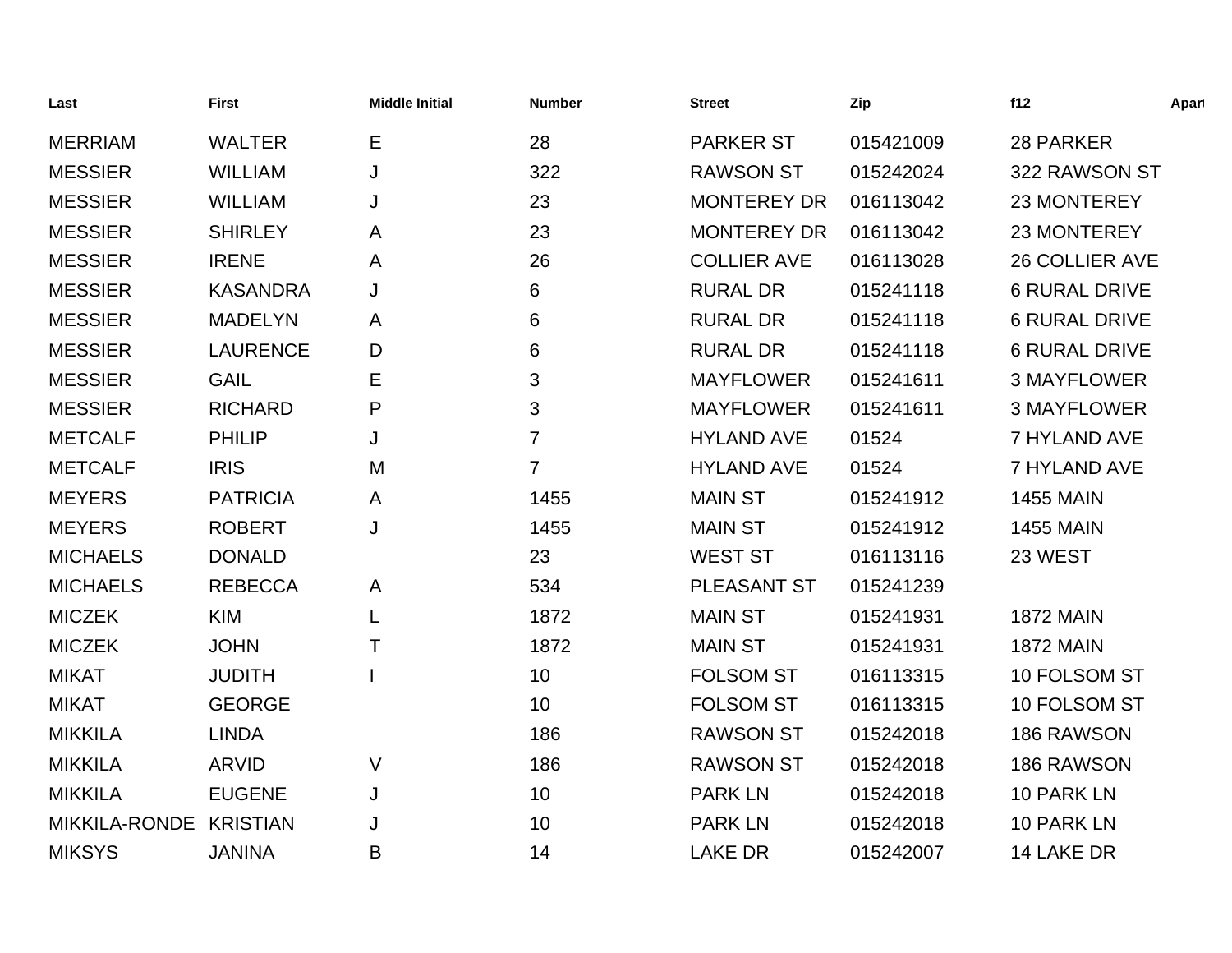| Last            | <b>First</b>   | <b>Middle Initial</b> | <b>Number</b> | <b>Street</b>       | Zip       | f12                  | Apart        |
|-----------------|----------------|-----------------------|---------------|---------------------|-----------|----------------------|--------------|
| <b>MIKSYS</b>   | <b>LINAS</b>   | M                     | 14            | <b>LAKE DR</b>      | 015242007 | <b>14 LAKE DRIVE</b> |              |
| <b>MILEWSKI</b> | <b>TERESA</b>  | S                     | 52            | <b>BURNCOAT ST</b>  | 015242012 | 52 BURNCOAT          |              |
| <b>MILIN</b>    | <b>ANTHONY</b> | J                     | 144           | <b>BALDWIN ST</b>   | 015242201 |                      |              |
| <b>MILIN</b>    | <b>CYNTHIA</b> | J                     | 144           | <b>BALDWIN ST</b>   | 015242201 | 144 BALDWIN          |              |
| <b>MILLER</b>   | <b>AMANDA</b>  | A                     | 8             | <b>BLUEBERRY LN</b> | 015242014 | 8 BLUEBERRY          |              |
| <b>MILLER</b>   | <b>SHARYN</b>  | M                     | 8             | <b>BLUEBERRY LN</b> | 015242014 | 8 BLUEBERRY          |              |
| <b>MILLER</b>   | <b>PHILIP</b>  | R                     | 21            | PINE RIDGE DR       | 015242013 | 21 PINE RIDGE        |              |
| <b>MILLER</b>   | <b>BARBARA</b> | S                     | 11            | <b>GLEASON WAY</b>  | 015241301 | 11 GLEASON           |              |
| <b>MILLER</b>   | <b>RUSSELL</b> | D                     | 11            | <b>GLEASON WAY</b>  | 015241301 | 11 GLEASON           |              |
| <b>MILLER</b>   | <b>HOWARD</b>  |                       | 1671          | <b>MAIN ST</b>      | 015241922 | 1671 MAIN ST         | $\mathbf{3}$ |
| <b>MILLER</b>   | <b>RODNEY</b>  | Κ                     | 241           | <b>WHITTEMORE</b>   | 01524     | 241                  |              |
| <b>MILLER</b>   | <b>LISA</b>    | M                     | 241           | <b>WHITTEMORE</b>   | 01524     | 241                  |              |
| <b>MILLER</b>   | <b>STANLEY</b> | Е                     | 123           | <b>MARSHALL ST</b>  | 015241009 | 123 MARSHALL         |              |
| <b>MILLER</b>   | <b>MARTHA</b>  | F                     | 123           | <b>MARSHALL ST</b>  | 015241009 | <b>123 MARSHALL</b>  |              |
| <b>MILLER</b>   | <b>THERESA</b> | M                     | 6             | <b>BURNCOAT LN</b>  | 01524     | <b>6 BURNCOAT LN</b> |              |
| <b>MILLER</b>   | <b>DONNA</b>   | M                     | 6             | <b>BURNCOAT LN</b>  | 01524     | <b>6 BURNCOAT LN</b> |              |
| <b>MILLER</b>   | <b>KAREN</b>   | A                     | 65            | <b>SARGENT ST</b>   | 016113103 | <b>65 SARGENT</b>    |              |
| <b>MILLER</b>   | <b>PAUL</b>    | S                     | 65            | <b>SARGENT ST</b>   | 016113103 | <b>65 SARGENT</b>    |              |
| <b>MILLER</b>   | <b>DAVID</b>   | F                     | 3             | <b>PINE AVE</b>     | 016113015 | <b>3 PINE AVENUE</b> |              |
| <b>MILLER</b>   | <b>ELMA</b>    | Е                     | 22            | <b>HOWARD TERR</b>  | 016113210 | 22 HOWARD            |              |
| <b>MILLER</b>   | <b>VICTOR</b>  | Α                     | 22            | <b>HOWARD TERR</b>  | 016113210 | 22 HOWARD            |              |
| <b>MILLER</b>   | <b>SANDRA</b>  |                       | 165           | <b>CHAPEL ST</b>    | 015241115 | 165 CHAPEL           |              |
| <b>MILLER</b>   | <b>RICHARD</b> | F                     | 165           | <b>CHAPEL ST</b>    | 015241115 | 165 CHAPEL           |              |
| <b>MILLER</b>   | <b>ANDREA</b>  |                       | 3             | <b>ANGELL TERR</b>  | 015242164 | <b>3 ANGELL TERR</b> |              |
| <b>MILLER</b>   | <b>VALERIE</b> | G                     | 3             | <b>ANGELL TERR</b>  | 015242164 | 3 ANGELL             |              |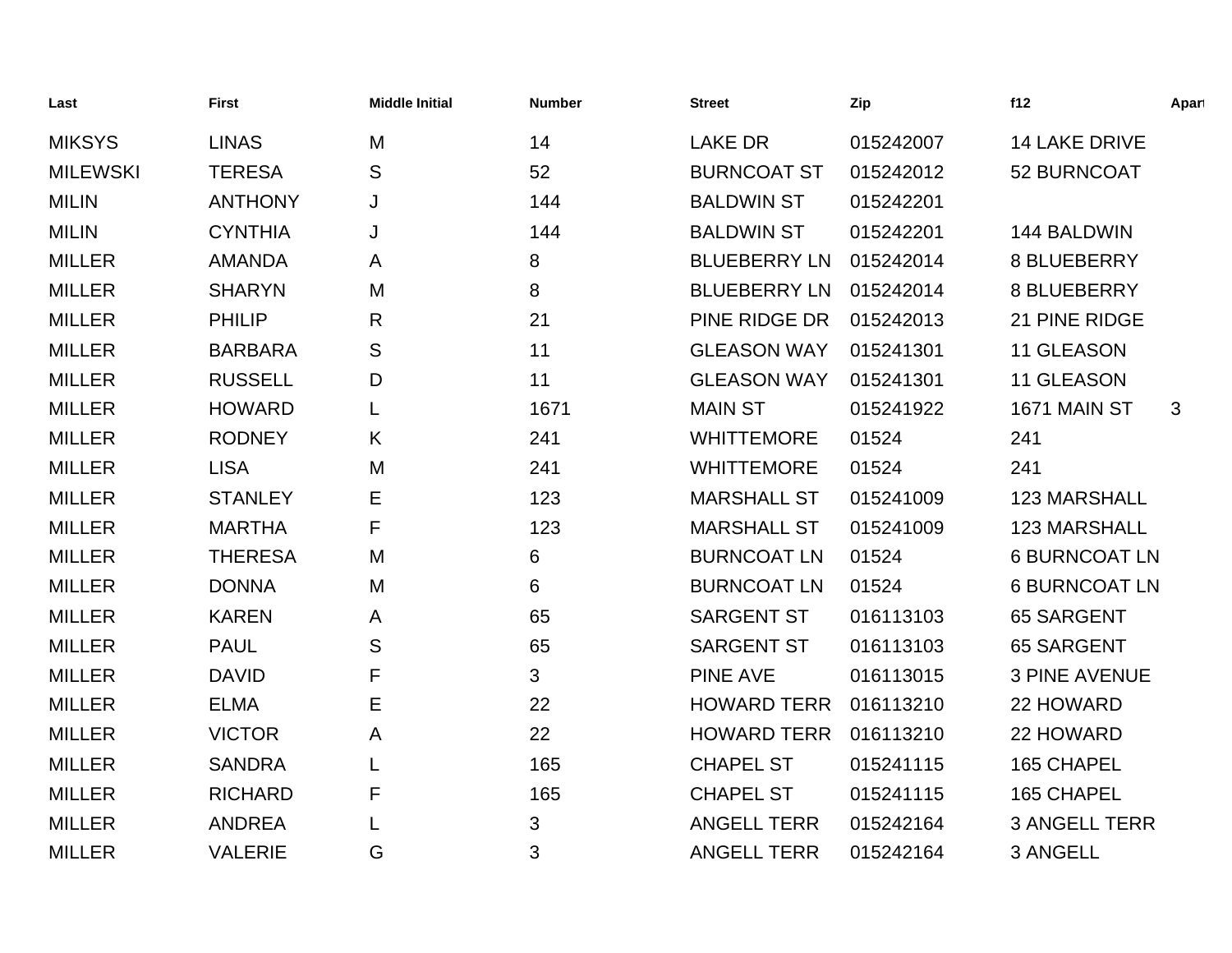| Last                | <b>First</b>     | <b>Middle Initial</b> | <b>Number</b> | <b>Street</b>      | Zip       | f12                   | Apart        |
|---------------------|------------------|-----------------------|---------------|--------------------|-----------|-----------------------|--------------|
| <b>MILLER</b>       | <b>BRUCE</b>     | E                     | 3             | <b>ANGELL TERR</b> | 015242164 | 3 ANGELL              |              |
| <b>MILLER</b>       | <b>DONALD</b>    | B                     | 210           | <b>HENSHAW ST</b>  | 015241236 | 210 HENSHAW           |              |
| <b>MILLER</b>       | <b>GAYLE</b>     | G                     | 264           | <b>PINE ST</b>     | 015241629 | <b>264 PINE</b>       |              |
| <b>MILLER</b>       | <b>JOHN</b>      | V                     | 264           | <b>PINE ST</b>     | 015241629 | <b>264 PINE</b>       |              |
| <b>MILLER</b>       | <b>NAOMI</b>     | Е                     | 79            | <b>S MAIN ST</b>   | 015241434 | 79 S MAIN ST          |              |
| MILLER-MORANA FAITH |                  | A                     | 114           | <b>AUBURN ST</b>   | 016113222 | 114 AUBURN            |              |
| <b>MILLET</b>       | <b>RACHEL</b>    | D                     | 312           | <b>RIVER ST</b>    | 015241718 | 312 RIVER ST          |              |
| <b>MILLETT</b>      | <b>PAULINE</b>   | R                     | 1500          | <b>MAIN ST</b>     | 015241507 | 20 GROVE              |              |
| <b>MILLETT</b>      | <b>EARL</b>      |                       | 1500          | <b>MAIN ST</b>     | 015241507 | 20 GROVE              |              |
| <b>MILLETT</b>      | <b>ARLEEN</b>    | В                     | 8             | <b>ATWOOD RD</b>   | 016113331 | 8 ATWOOD              |              |
| <b>MILLETT</b>      | <b>ROBERT</b>    | W                     | 8             | <b>ATWOOD RD</b>   | 016113331 | 8 ATWOOD              |              |
| <b>MILLETT</b>      | <b>LORI</b>      | A                     | 589           | <b>MAIN ST</b>     | 016113033 | <b>589 MAIN</b>       |              |
| <b>MILLETT</b>      | <b>JOHN</b>      | P                     | 589           | <b>MAIN ST</b>     | 016113033 | <b>589 MAIN</b>       |              |
| <b>MILLETT</b>      | <b>MARYELLEN</b> |                       | 298           | <b>MAIN ST</b>     | 016113139 | <b>298 MAIN</b>       |              |
| <b>MILLETT</b>      | <b>CHRISTINE</b> | E.                    | 42            | <b>UPTON ST</b>    | 01611     | <b>42 UPTON ST</b>    | $\mathbf{3}$ |
| <b>MILLETT</b>      | <b>LORETTA</b>   | <b>MARY</b>           | 1075          | <b>MAIN ST</b>     | 015241331 | <b>1075 MAIN</b>      |              |
| <b>MILLETT</b>      | <b>WILLIAM</b>   | Е                     | 1075          | <b>MAIN ST</b>     | 015241331 | <b>1075 MAIN</b>      |              |
| <b>MILLETT</b>      | <b>LISA</b>      | J                     | 20            | <b>GROVE ST</b>    | 015241507 | 20 GROVE              |              |
| <b>MILLETT</b>      | <b>TIMOTHY</b>   | Е                     | 20            | <b>GROVE ST</b>    | 015241507 | 20 GROVE              |              |
| <b>MILLETT</b>      | <b>KATHRYN</b>   | A                     | 26            | <b>GROVE ST</b>    | 015241507 | 26 GROVE ST           |              |
| <b>MILLIARD</b>     | <b>GARY</b>      | J                     | 25            | <b>MILL ST</b>     | 015421322 | <b>25 MILL STREET</b> |              |
| <b>MILLS</b>        | <b>DENNIS</b>    | W                     | 27            | <b>CRESTWOOD</b>   | 015241601 |                       |              |
| <b>MILLUZZO</b>     | <b>PAUL</b>      | M                     | 9             | <b>GLEASON WAY</b> | 015241301 | <b>BX 422</b>         |              |
| <b>MILLUZZO</b>     | <b>LINDA</b>     | M                     | 15            | <b>WATSON ST</b>   | 015241819 | <b>15 WATSON</b>      |              |
| <b>MILLUZZO</b>     | <b>PAUL</b>      | J                     | 15            | <b>WATSON ST</b>   | 015241819 | <b>15 WATSON</b>      |              |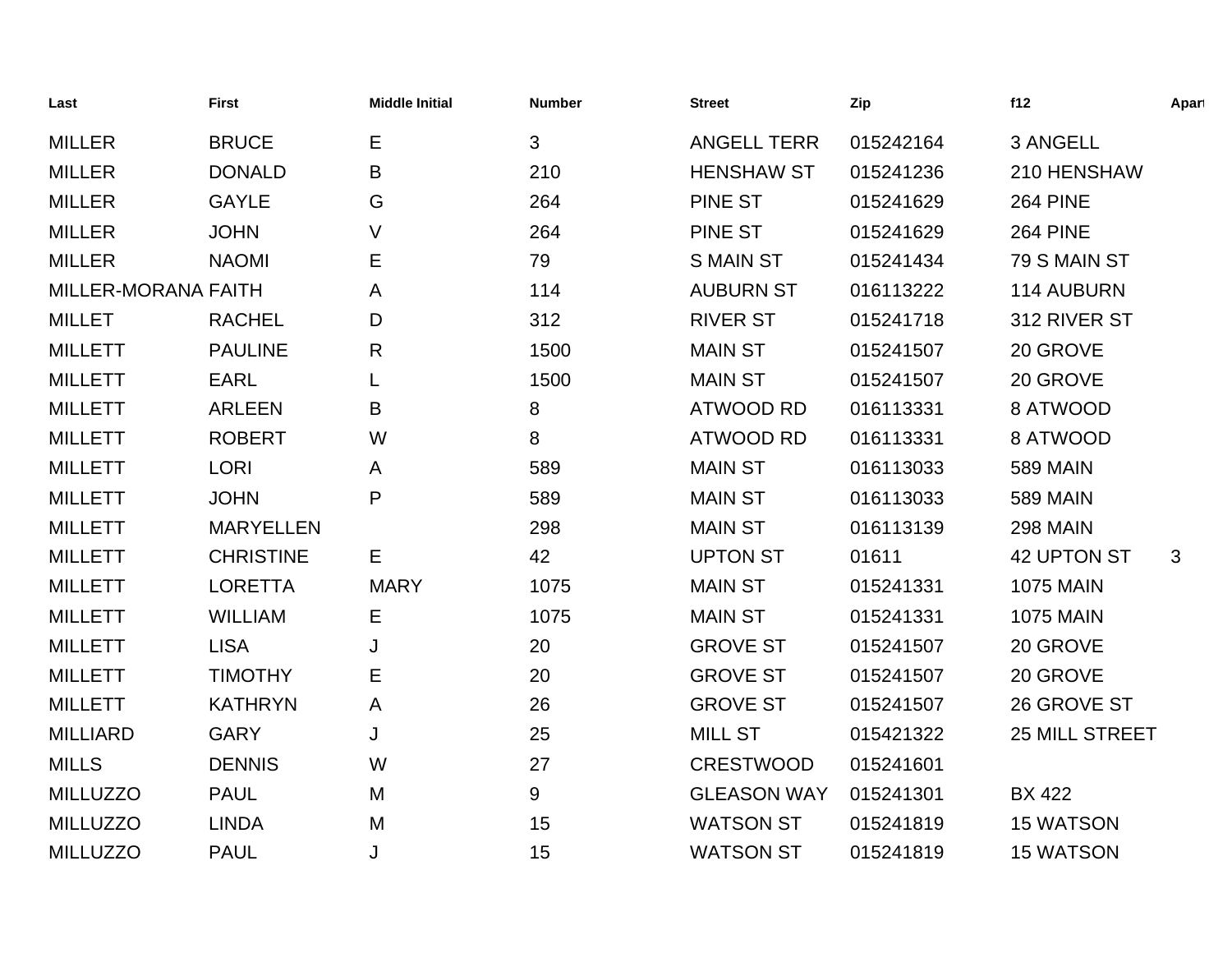| Last              | <b>First</b>    | <b>Middle Initial</b> | <b>Number</b>  | <b>Street</b>                   | Zip       | f12                   | Apart |
|-------------------|-----------------|-----------------------|----------------|---------------------------------|-----------|-----------------------|-------|
| <b>MILOSH</b>     | <b>DEBORAH</b>  | $\mathbf C$           | 469            | <b>MARSHALL ST</b>              | 015241816 | <b>469 MARSHALL</b>   |       |
| <b>MILOSH</b>     | <b>MICHAEL</b>  | A                     | 469            | <b>MARSHALL ST</b>              | 015241816 | <b>469 MARSHALL</b>   |       |
| <b>MILSTEAD</b>   | <b>BONNIE</b>   | J                     | 6              | <b>CEDAR LN</b>                 | 015242110 | <b>6 CEDAR LANE</b>   |       |
| <b>MILSTEAD</b>   | <b>JOHN</b>     | Ε                     | 6              | <b>CEDAR LN</b>                 | 015242110 | <b>6 CEDAR LANE</b>   |       |
| <b>MINEAU</b>     | <b>THOMAS</b>   | A                     | 79             | <b>S MAIN ST</b>                | 015241434 | 79 S MAIN ST          |       |
| <b>MISENTI</b>    | <b>JAMES</b>    | S                     | 13             | <b>LEELA LN</b>                 | 015421021 | <b>13 LEELA LANE</b>  |       |
| <b>MISSIEWICZ</b> | <b>SHARON</b>   | M                     | 121            | <b>WHITE BIRCH ST 015241824</b> |           | P O BOX 461           |       |
| <b>MISSIEWICZ</b> | <b>JOHN</b>     | M                     | 121            | <b>WHITE BIRCH ST 015241824</b> |           | P O BOX 461           |       |
| <b>MITCHELL</b>   | <b>JULIE</b>    | A                     | 994            | <b>STAFFORD ST</b>              | 015421114 | 994 STAFFORD          |       |
| <b>MOIR</b>       | <b>SHERYL</b>   | T                     | 1              | <b>HEMLOCK ST</b>               | 015241812 | 1 HEMLOCK ST          |       |
| <b>MONAHAN</b>    | <b>KAREN</b>    | A                     | $\overline{2}$ | <b>CRESTWOOD</b>                | 015241636 | 2 CRESTWOOD           |       |
| <b>MONAHAN</b>    | <b>LEO</b>      |                       | $\overline{2}$ | <b>CRESTWOOD</b>                | 015241636 | 2 CRESTWOOD           |       |
| <b>MONAHAN</b>    | <b>LEO</b>      | $\mathsf{R}$          | $\overline{2}$ | <b>CRESTWOOD</b>                | 015241636 | 2 CRESTWOOD           |       |
| <b>MONAHAN</b>    | <b>MAUREEN</b>  | M                     | 3              | <b>NEWFIELD ST</b>              | 015241415 | <b>3 NEWFIELD</b>     |       |
| <b>MONAHAN</b>    | <b>LINDA</b>    | E                     | 43             | <b>FAIRVIEW DR</b>              | 015242152 | <b>43 FAIRVIEW DR</b> |       |
| <b>MONAHAN</b>    | <b>STEPHEN</b>  | F                     | 43             | <b>FAIRVIEW DR</b>              | 015242152 | <b>43 FAIRVIEW DR</b> |       |
| <b>MONAHAN</b>    | <b>BRENDA</b>   | <b>LEE</b>            | 93             | <b>PINE ST</b>                  | 015241615 | 93 PINE ST            |       |
| <b>MONFALCONE</b> | <b>DANIELLE</b> | JJ                    | 1111           | <b>WHITTEMORE</b>               | 015241851 | 1111                  |       |
| <b>MONFALCONE</b> | <b>JOSEPH</b>   | H                     | 1111           | <b>WHITTEMORE</b>               | 015241851 | 1111                  |       |
| <b>MONFALCONE</b> | <b>MARYROSE</b> | A                     | 1111           | <b>WHITTEMORE</b>               | 015241851 | 1111                  |       |
| <b>MONFREDA</b>   | <b>LAURA</b>    | J                     | 8              | <b>VERONA ST</b>                | 016113225 | 8 VERONA              |       |
| <b>MONFREDA</b>   | <b>DONNA</b>    | M                     | 220            | <b>CLARK ST</b>                 | 015421211 | 220 CLARK ST          |       |
| <b>MONFREDA</b>   | <b>GERALD</b>   | F                     | 220            | <b>CLARK ST</b>                 | 015421211 | 220 CLARK             |       |
| <b>MONOPOLI</b>   | <b>NICHOLAS</b> | L                     | 3              | <b>CHRIS CIR</b>                | 015241700 | <b>3 CHRIS CIRCLE</b> |       |
| <b>MONOPOLI</b>   | <b>JANET</b>    | L                     | 3              | <b>CHRIS CIR</b>                | 015241700 | <b>3 CHRIS CIRCLE</b> |       |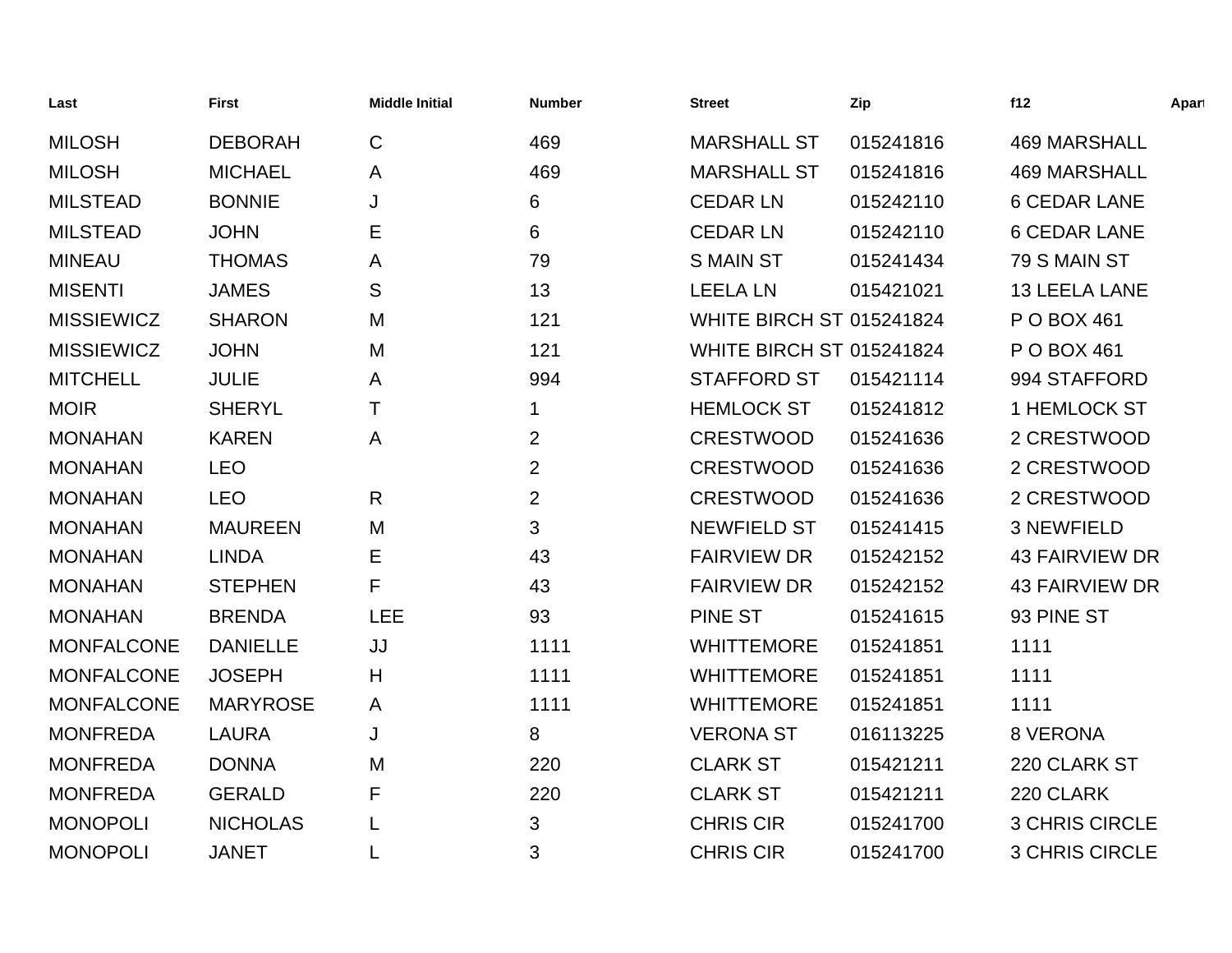| Last              | <b>First</b>       | <b>Middle Initial</b> | <b>Number</b>  | <b>Street</b>                 | Zip       | f12                   | Apart |
|-------------------|--------------------|-----------------------|----------------|-------------------------------|-----------|-----------------------|-------|
| <b>MONROE</b>     | <b>DORIS</b>       | Е                     | 375            | <b>STAFFORD ST</b>            | 016113352 | 375 STAFFORD          |       |
| <b>MONTIVERDI</b> | <b>ANNMARIE</b>    |                       | 122            | WHITE BIRCH ST 01524          |           | 122 WHITE             |       |
| <b>MONTIVERDI</b> | <b>CHRISTOPHER</b> | M                     | 122            | WHITE BIRCH ST 01524          |           | 122 WHITE             |       |
| <b>MONTVILLE</b>  | <b>SUSAN</b>       | J                     | 1621           | <b>MAIN ST</b>                | 015241706 | P O BOX 254           |       |
| <b>MOORE</b>      | <b>CHRISTINA</b>   | D                     | 79             | <b>PAXTON ST</b>              | 015241100 | <b>79 PAXTON</b>      |       |
| <b>MOORE</b>      | <b>LAWRENCE</b>    | R                     | 1671           | <b>MAIN ST</b>                | 015241922 | 1671 MAIN ST          | 3     |
| <b>MOORE</b>      | <b>DONNA</b>       | L                     | 102            | <b>BOTTOMLY AVE</b>           | 016113135 | 102 BOTTOMLY          |       |
| <b>MOORE</b>      | <b>WILLIAM</b>     | H                     | 102            | BOTTOMLY AVE 016113135        |           | 102 BOTTOMLY          |       |
| <b>MOORE</b>      | $\mathsf{C}$       | <b>CARVILL</b>        | 1093           | <b>MAIN ST</b>                | 015241330 | <b>P O BOX 44</b>     |       |
| <b>MOORE</b>      | <b>ANDREW</b>      | т                     | 33             | <b>MAYFLOWER RD 015241100</b> |           | <b>33 MAYFLOWER</b>   |       |
| <b>MOORE</b>      | <b>LYNNE</b>       | A                     | 33             | <b>MAYFLOWER RD 015241100</b> |           | <b>33 MAYFLOWER</b>   |       |
| <b>MOQUIN</b>     | <b>ROBERT</b>      | F                     | 5              | <b>TOWN BEACH</b>             | 015241937 |                       |       |
| <b>MORALES</b>    | <b>MADELYN</b>     |                       | 121            | PLEASANT ST                   | 015241419 | <b>121 PLEASANT</b>   |       |
| <b>MORANA</b>     | <b>JOHN</b>        | D                     | 114            | <b>AUBURN ST</b>              | 016113222 | <b>114 AUBURN ST</b>  |       |
| <b>MOREAU</b>     | <b>DONNA</b>       | M                     | 36             | <b>BOYD ST</b>                | 016113251 | 36 BOYD ST            |       |
| <b>MOREAU</b>     | <b>CHRISTOPHER</b> | L                     | 36             | <b>BOYD ST</b>                | 016113251 | 36 BOYD ST            |       |
| <b>MORELLI</b>    | <b>JOAN</b>        | E                     | 27             | <b>WATER ST</b>               | 015241321 | 27 WATER              |       |
| <b>MORELLI</b>    | <b>SALVATORE</b>   |                       | 27             | <b>WATER ST</b>               | 015241321 | 27 WATER              |       |
| <b>MORGAN</b>     | <b>MARGERY</b>     | B                     | 88             | <b>MARSHALL ST</b>            | 015241016 | <b>88 MARSHALL</b>    |       |
| <b>MORGAN</b>     | <b>PETER</b>       | S                     | 88             | <b>MARSHALL ST</b>            | 015241016 | <b>88 MARSHALL</b>    |       |
| <b>MORGAN</b>     | <b>DENNIS</b>      |                       | 34             | <b>COLLIER AVE</b>            | 016113028 | 34 COLLIER AVE        |       |
| <b>MORGAN</b>     | <b>CRYSTAL-ANN</b> |                       | 34             | <b>COLLIER AVE</b>            | 016113028 |                       |       |
| <b>MORIARTY</b>   | <b>KRISTEN</b>     | $\mathsf{R}$          | 60             | <b>MARSHALL ST</b>            | 01524     | <b>60 MARSHALL ST</b> |       |
| <b>MORIARTY</b>   | <b>BARBARA</b>     | A                     | $\overline{2}$ | <b>BOYD ST</b>                | 016113251 | 2 BOYD STREET         |       |
| <b>MORIARTY</b>   | <b>MARK</b>        | F                     | 1149           | <b>MAIN ST</b>                | 015241346 | <b>1149 MAIN</b>      |       |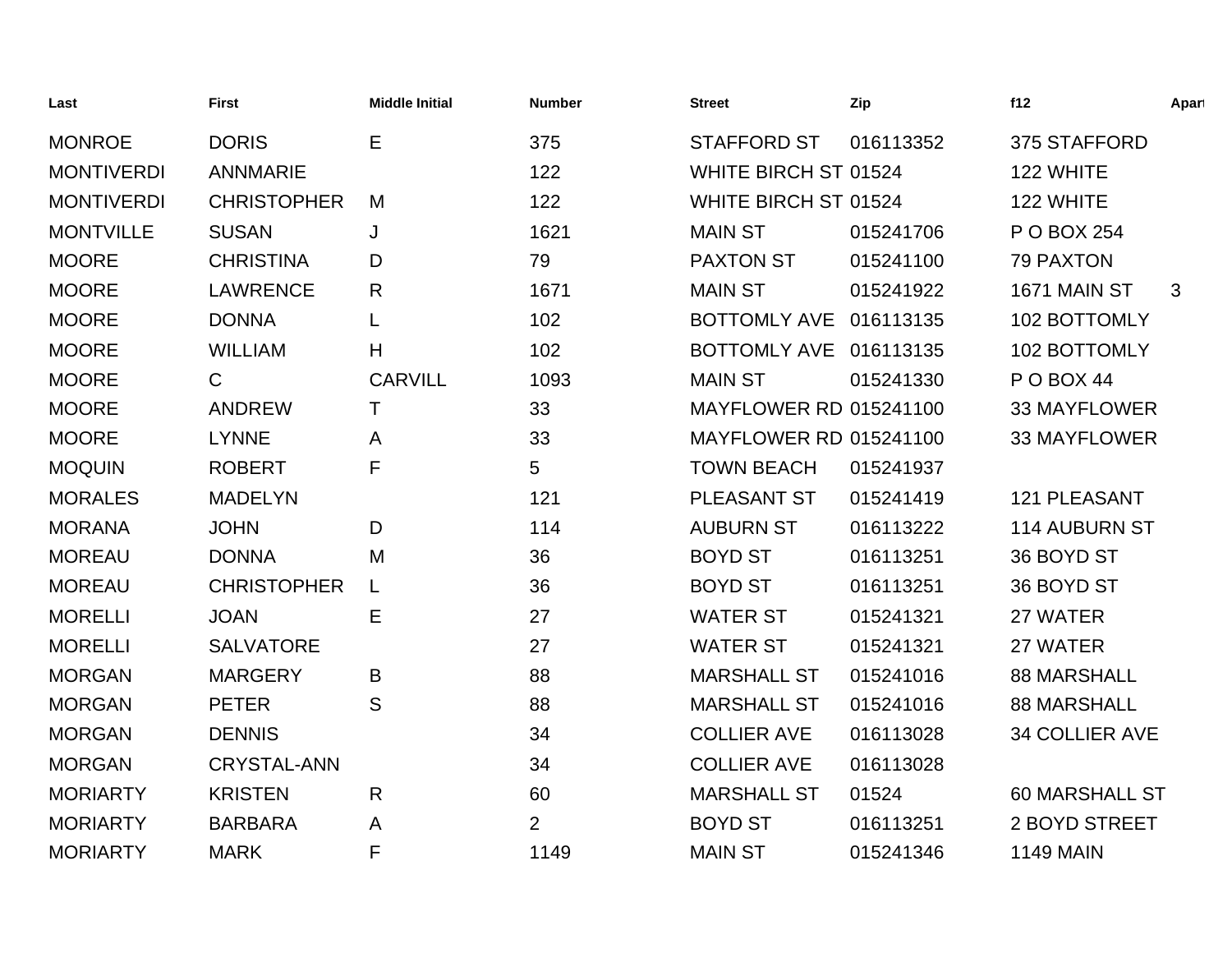| Last             | <b>First</b>    | <b>Middle Initial</b> | <b>Number</b>  | <b>Street</b>     | Zip       | f12                  | Apart    |
|------------------|-----------------|-----------------------|----------------|-------------------|-----------|----------------------|----------|
| <b>MORIN</b>     | <b>CYNTHIA</b>  | L                     | $\overline{7}$ | <b>KING ST</b>    | 015241217 | 7 KING STREET        |          |
| <b>MORIN</b>     | <b>DONALD</b>   | W                     | $\overline{7}$ | <b>KING ST</b>    | 015241217 | 7 KING STREET        |          |
| <b>MORIN</b>     | <b>JARRETT</b>  | A                     | 1131           | <b>MAIN ST</b>    | 015241346 |                      |          |
| <b>MORLEY</b>    | <b>DIANE</b>    | L                     | 25             | <b>WAITE ST</b>   | 015241109 | 25 WAITE             |          |
| <b>MORLEY</b>    | <b>EDWARD</b>   | M                     | 25             | <b>WAITE ST</b>   | 015241109 | 25 WAITE ST          |          |
| <b>MORLEY</b>    | <b>DERMOTT</b>  | W                     | 253            | <b>HENSHAW ST</b> | 015241235 | 253 HENSHAW          |          |
| <b>MORNEAULT</b> | <b>PAMELA</b>   | S                     | 79             | <b>S MAIN ST</b>  | 015241434 | <b>79 SOUTH MAIN</b> |          |
| <b>MOROWSKI</b>  | <b>SUEANN</b>   | G                     | 55             | <b>PAXTON ST</b>  | 015241100 | 55 PAXTON            |          |
| <b>MORRILL</b>   | <b>DAVID</b>    | L                     | 1342           | <b>MAIN ST</b>    | 015241318 |                      |          |
| <b>MORRIS</b>    | <b>MARION</b>   | A                     | 15             | <b>FOLSOM ST</b>  | 016113344 | 15 FOLSOM            |          |
| <b>MORRIS</b>    | <b>JOHN</b>     | S                     | 15             | <b>FOLSOM ST</b>  | 016113344 | 15 FOLSOM            |          |
| <b>MORRIS</b>    | <b>MARYLOU</b>  |                       | 1              | <b>FOSTER ST</b>  | 01542     | P O BOX 173          |          |
| <b>MORRIS</b>    | <b>JOHN</b>     |                       | 1              | <b>FOSTER ST</b>  | 01542     | P O BOX 173          |          |
| <b>MORRIS</b>    | <b>JENNIFER</b> | <b>ANN</b>            | 75             | <b>HUNTOON</b>    | 01524     | 75 HUNTOON           | $6 - 02$ |
| <b>MORRIS</b>    | <b>RICHARD</b>  | L                     | 181            | PLEASANT ST       | 015241419 | <b>181 PLEASANT</b>  |          |
| <b>MORRIS</b>    | <b>SHIRLEY</b>  |                       | 181            | PLEASANT ST       | 015241419 | <b>181 PLEASANT</b>  |          |
| <b>MORRIS</b>    | <b>JULIANNE</b> | M                     | 207            | PLEASANT ST       | 015241421 | 207 PLEASANT         |          |
| <b>MORRIS</b>    | <b>ROBERT</b>   | L                     | 207            | PLEASANT ST       | 015241421 | 207 PLEASANT         |          |
| <b>MORRIS</b>    | <b>FREDRICK</b> | J                     | 5              | <b>CEDAR LN</b>   | 015242109 | <b>5 CEDAR LN</b>    |          |
| <b>MORRIS</b>    | <b>LAURA</b>    | A                     | 50             | PETER SALEM       | 015241210 | 50 PETER             |          |
| <b>MORRIS</b>    | <b>PAUL</b>     | R                     | 50             | PETER SALEM       | 015241210 | 50 PETER             |          |
| <b>MORRISON</b>  | <b>ELAINE</b>   | S                     | 730            | <b>WHITTEMORE</b> | 015241844 | 730                  |          |
| <b>MORRISON</b>  | <b>JOHN</b>     | H                     | 730            | <b>WHITTEMORE</b> | 015241844 | 730                  |          |
| <b>MORRISON</b>  | <b>JOSEPH</b>   | K                     | 5              | <b>TOWN BEACH</b> | 01524     | <b>5 TOWN BEACH</b>  | 33       |
| <b>MORRISON</b>  | <b>ROBERT</b>   | F                     | 1003           | <b>MAIN ST</b>    | 01524     | <b>BX 327</b>        |          |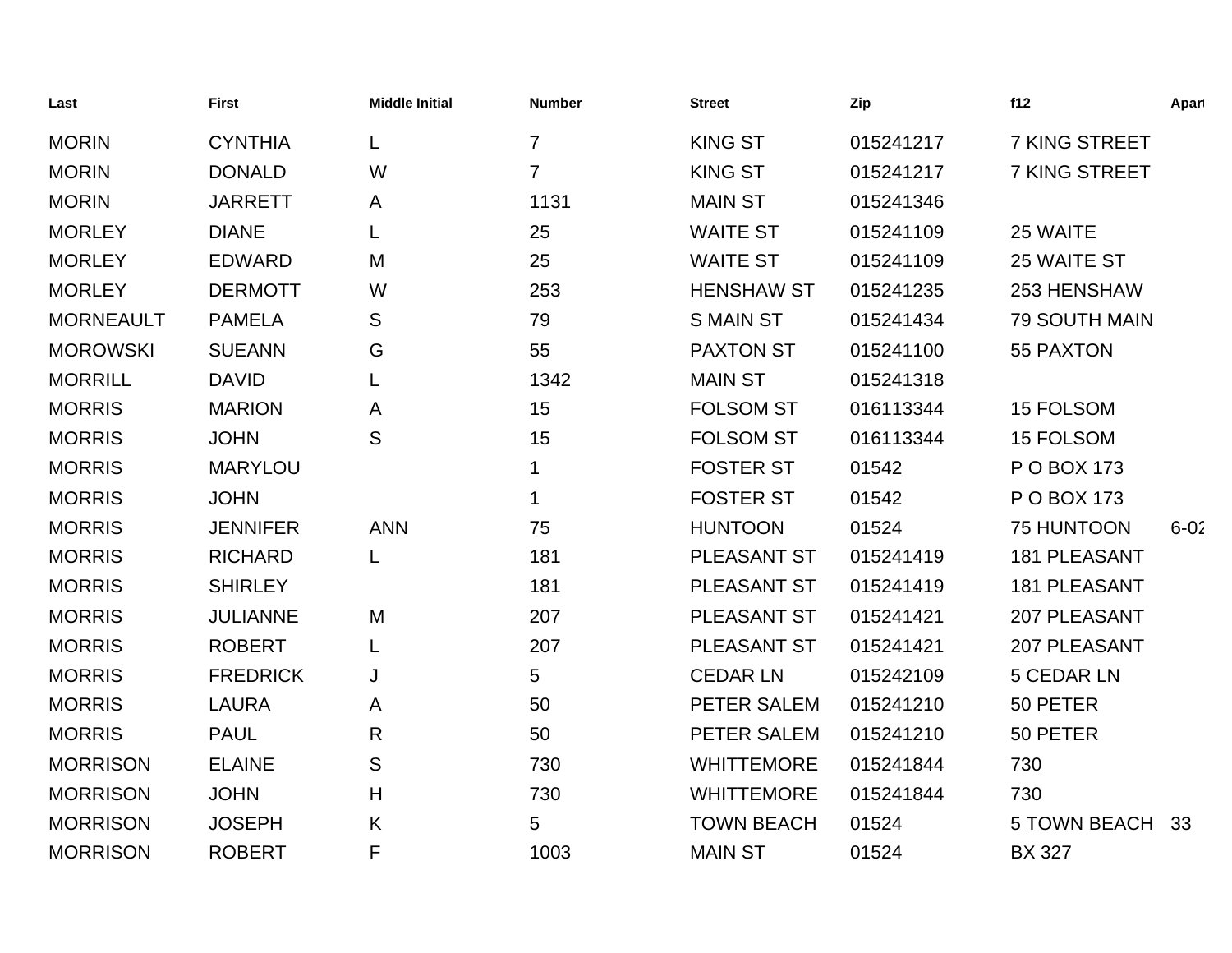| Last             | <b>First</b>    | <b>Middle Initial</b> | <b>Number</b>  | <b>Street</b>               | Zip       | f12                   | Apart |
|------------------|-----------------|-----------------------|----------------|-----------------------------|-----------|-----------------------|-------|
| <b>MORRISSEY</b> | <b>WILLIAM</b>  | J                     | 10             | PINE RIDGE DR               | 015242013 | 10 PINE RIDGE         |       |
| <b>MORRISSEY</b> | <b>MICHAEL</b>  | $\mathsf{R}$          | 501            | <b>STAFFORD ST</b>          | 016113340 | 501 STAFFORD          | 24    |
| <b>MORROW</b>    | <b>WILLIAM</b>  | F                     | 8              | <b>BOYD ST</b>              | 016113251 | 8 BOYD ST             |       |
| <b>MORROW</b>    | LAURIE-ANNE     |                       | 8              | <b>BOYD ST</b>              | 016113251 | 8 BOYD ST             |       |
| <b>MORTON</b>    | <b>ROBERT</b>   | J                     | 14             | <b>WASILLA DR</b>           | 015421225 | <b>14 WASILLA DR</b>  |       |
| <b>MORTON</b>    | <b>BARBARA</b>  |                       | 14             | <b>WASILLA DR</b>           | 015421225 | <b>14 WASILLA</b>     |       |
| <b>MOSHER</b>    | <b>MARY</b>     | N                     | 1075           | <b>MAIN ST</b>              | 015241331 | <b>1075 MAIN</b>      |       |
| <b>MOSS</b>      | <b>THOMAS</b>   | P                     | 8              | <b>HENSHAW ST</b>           | 015241232 | <b>8 HENSHAW ST</b>   |       |
| <b>MOTT</b>      | <b>CAROL</b>    | <b>ANNE</b>           | 50             | <b>MULBERRY ST</b>          | 015241010 | 50 MULBERRY           |       |
| <b>MOTT</b>      | <b>DEBRA</b>    | L                     | $\overline{2}$ | <b>FOSTER ST</b>            | 01542     | 2 FOSTER ST           |       |
| <b>MOUGHAN</b>   | <b>KATHLEEN</b> | J                     | 11             | PINE RIDGE DR               | 015242013 | 11 PINE RIDGE         |       |
| <b>MOUGHAN</b>   | <b>DANIEL</b>   | $\mathbf C$           | 5              | <b>TOWN BEACH</b>           | 015242013 | <b>5 TOWN BEACH</b>   |       |
| <b>MUIR</b>      | <b>TERENCE</b>  |                       | 44             | <b>WATER ST</b>             | 015241322 | 44 WATER              |       |
| <b>MUIR</b>      | <b>SANDRA</b>   | D                     | 44             | <b>WATER ST</b>             | 015241322 | 44 WATER              |       |
| <b>MULLANEY</b>  | <b>CHARLEEN</b> | M                     | 4              | <b>GREENVILLE CIR 01542</b> |           | <b>PO BOX 332</b>     |       |
| <b>MULLEN</b>    | <b>PAUL</b>     | Е                     | 5              | <b>TOWN BEACH</b>           | 015241923 | <b>5 TOWN BEACH</b>   |       |
| <b>MULLINS</b>   | <b>LOIS</b>     | M                     | $\overline{2}$ | <b>CHRIS CIR</b>            | 015241700 | <b>2 CHRIS CIRCLE</b> |       |
| <b>MUNCY</b>     | <b>SCOTT</b>    | $\mathsf{R}$          | 220            | <b>PAXTON ST</b>            | 015241117 | 220 PAXTON ST         |       |
| <b>MUNCY</b>     | <b>JILLIAN</b>  |                       | 220            | <b>PAXTON ST</b>            | 015241117 | 220 PAXTON ST         |       |
| <b>MUNGOVAN</b>  | <b>DANIEL</b>   | J                     | 1              | <b>MAYFLOWER</b>            | 015241611 | 1 MAYFLOWER           |       |
| <b>MUNGOVAN</b>  | <b>MARYBETH</b> |                       | 1              | <b>MAYFLOWER</b>            | 015241611 | 1 MAYFLOWR            |       |
| <b>MUNGOVAN</b>  | <b>PAUL</b>     |                       | 1              | <b>MAYFLOWER</b>            | 015241611 | 1 MAYFLOWER           |       |
| <b>MUNGOVAN</b>  | <b>EDITH</b>    | M                     |                | <b>MAYFLOWER</b>            | 015241611 | 1 MAYFLOWER           |       |
| <b>MURDOCK</b>   | <b>PAULA</b>    | M                     | 107            | <b>CHAPEL ST</b>            | 016113036 | P O BOX 452           |       |
| <b>MURDOCK</b>   | <b>RICHARD</b>  | M                     | 107            | <b>CHAPEL ST</b>            | 016113036 | P O BOX 452           |       |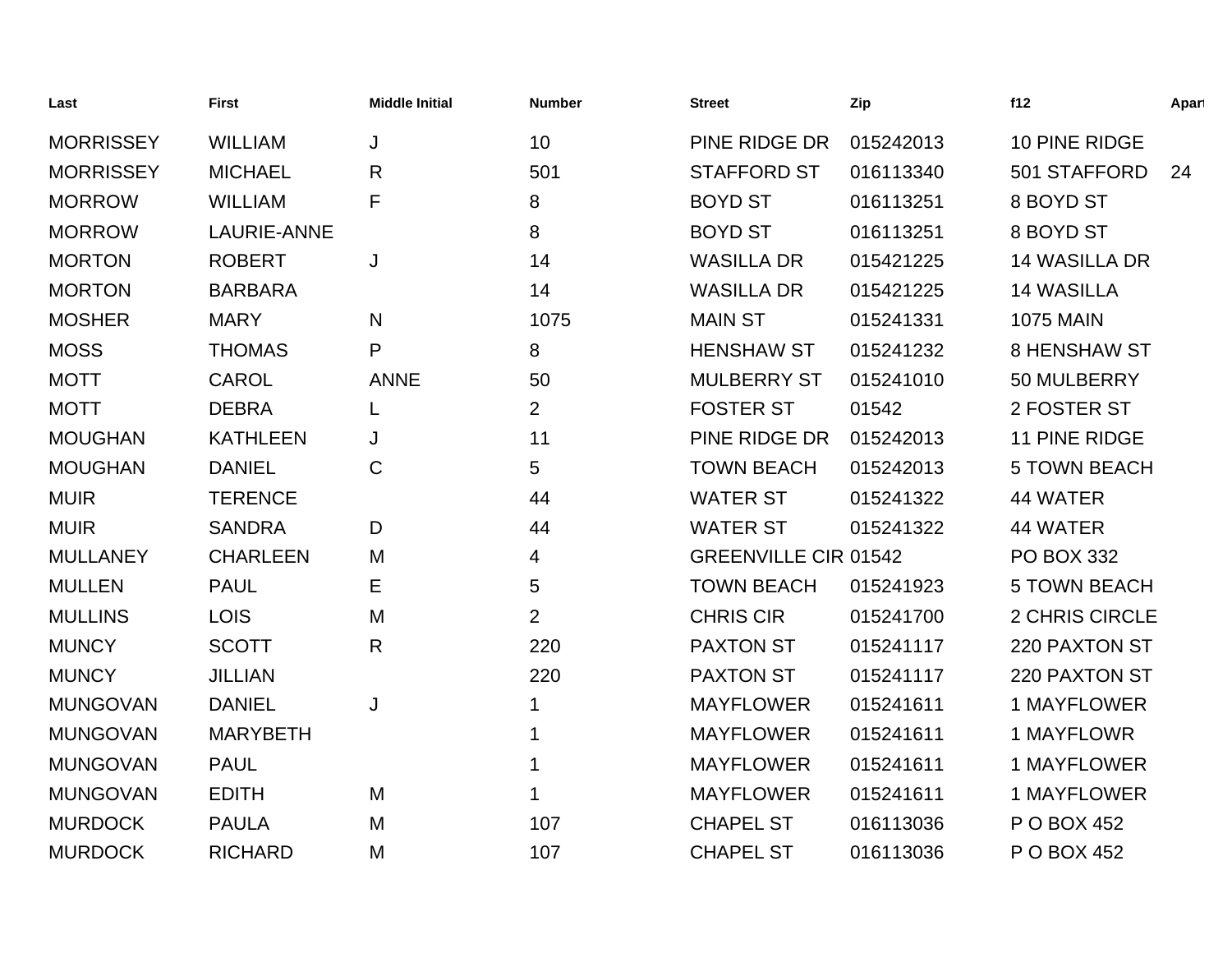| Last               | <b>First</b>     | <b>Middle Initial</b> | <b>Number</b>  | <b>Street</b>       | Zip       | f12                   | Apart |
|--------------------|------------------|-----------------------|----------------|---------------------|-----------|-----------------------|-------|
| <b>MURDOCK</b>     | <b>GARRY</b>     | W                     | 1093           | <b>MAIN ST</b>      | 015241348 | <b>1093 MAIN ST</b>   |       |
| <b>MURPHEY</b>     | <b>JOHN</b>      | Τ                     | 58             | <b>PLEASANT ST</b>  | 015241418 | <b>3 PAXTON ST</b>    |       |
| <b>MURPHY</b>      | <b>SANDRA</b>    | J                     | 5              | <b>TOWN BEACH</b>   | 015241923 | <b>5 TOWN BEACH</b>   |       |
| <b>MURPHY</b>      | <b>JAMES</b>     | B                     | 40             | <b>MANNVILLE ST</b> | 015241123 | <b>40 MANNVILLE</b>   |       |
| <b>MURPHY</b>      | <b>PATRICIA</b>  | C                     | 5              | <b>LILLIAN AVE</b>  | 015421209 | <b>5 LILLIAN</b>      |       |
| <b>MURPHY</b>      | <b>DIANE</b>     | M                     | 238            | <b>MAIN ST</b>      | 016113140 | P O BOX 321           |       |
| <b>MURPHY</b>      | <b>JOSEPH</b>    | т                     | 56             | <b>PARKER ST</b>    | 015242200 | 56 PARKER ST          |       |
| <b>MURPHY</b>      | <b>MARY</b>      | Е                     | 695            | PLEASANT ST         | 015421130 | 695 PLEASANT          |       |
| <b>MURPHY</b>      | <b>PATRICK</b>   | Е                     | 27             | <b>SALMINEN DR</b>  | 015242217 | <b>27 SALMINEN</b>    |       |
| <b>MURPHY</b>      | <b>LAURA</b>     |                       | 27             | <b>SALMINEN DR</b>  | 015242217 | 27 SALMINEN DR        |       |
| <b>MURPHY</b>      | <b>JAYE-ERIN</b> |                       | 136            | <b>GREEN ST</b>     | 015241714 | 136 GREEN ST          |       |
| <b>MURPHY</b>      | <b>JAMES</b>     | J                     | 136            | <b>GREEN ST</b>     | 015241714 | 136 GREEN ST          |       |
| <b>MURPHY</b>      | <b>BRANDY</b>    | M                     | 8              | <b>CRESTWOOD</b>    | 015241635 |                       |       |
| <b>MURPHY</b>      | <b>JOHN</b>      | P                     | 18             | <b>FERNCROFT RD</b> | 015242123 | <b>18 FERNCROFT</b>   |       |
| <b>MURPHY</b>      | <b>PAULINE</b>   | M                     | 77             | <b>RAWSON ST</b>    | 015242033 | 77 RAWSON             |       |
| <b>MURPHY</b>      | <b>WILLIAM</b>   | Υ                     | $\overline{4}$ | LAKE SHORE DR 01524 |           | P O BOX 82            |       |
| MURPHY-MCCAN DONNA |                  | M                     | 17             | <b>MASSASOIT DR</b> | 015241103 | 17 MASSASOIT          |       |
| <b>MURZYCKI</b>    | <b>JOAN</b>      | A                     | 67             | <b>WAITE ST</b>     | 015241120 | 67 WAITE              |       |
| <b>MURZYCKI</b>    | <b>NATHAN</b>    | R                     | 67             | <b>WAITE ST</b>     | 015241120 | 67 WAITE ST           |       |
| <b>MURZYCKI</b>    | <b>LOUIS</b>     | R                     | 67             | <b>WAITE ST</b>     | 015241120 | 67 WAITE              |       |
| <b>NACI</b>        | <b>THANASI</b>   | N                     | 15             | <b>KING CT</b>      | 015241904 | 15 KING CT            |       |
| <b>NADEAU</b>      | <b>LAURIE</b>    | A                     | 4              | <b>UTICA ST</b>     | 015241428 | <b>4 UTICA STREET</b> |       |
| <b>NADEAU</b>      | <b>TIMOTHY</b>   | P                     | 4              | <b>UTICA ST</b>     | 015241428 | <b>4 UTICA STREET</b> |       |
| <b>NAGLE</b>       | <b>THERESA</b>   | J                     | 506            | <b>STAFFORD ST</b>  | 01611     |                       |       |
| <b>NAGLE</b>       | <b>MARTIN</b>    | J                     | 506            | <b>STAFFORD ST</b>  | 016113306 | 506 STAFFORD          | 6     |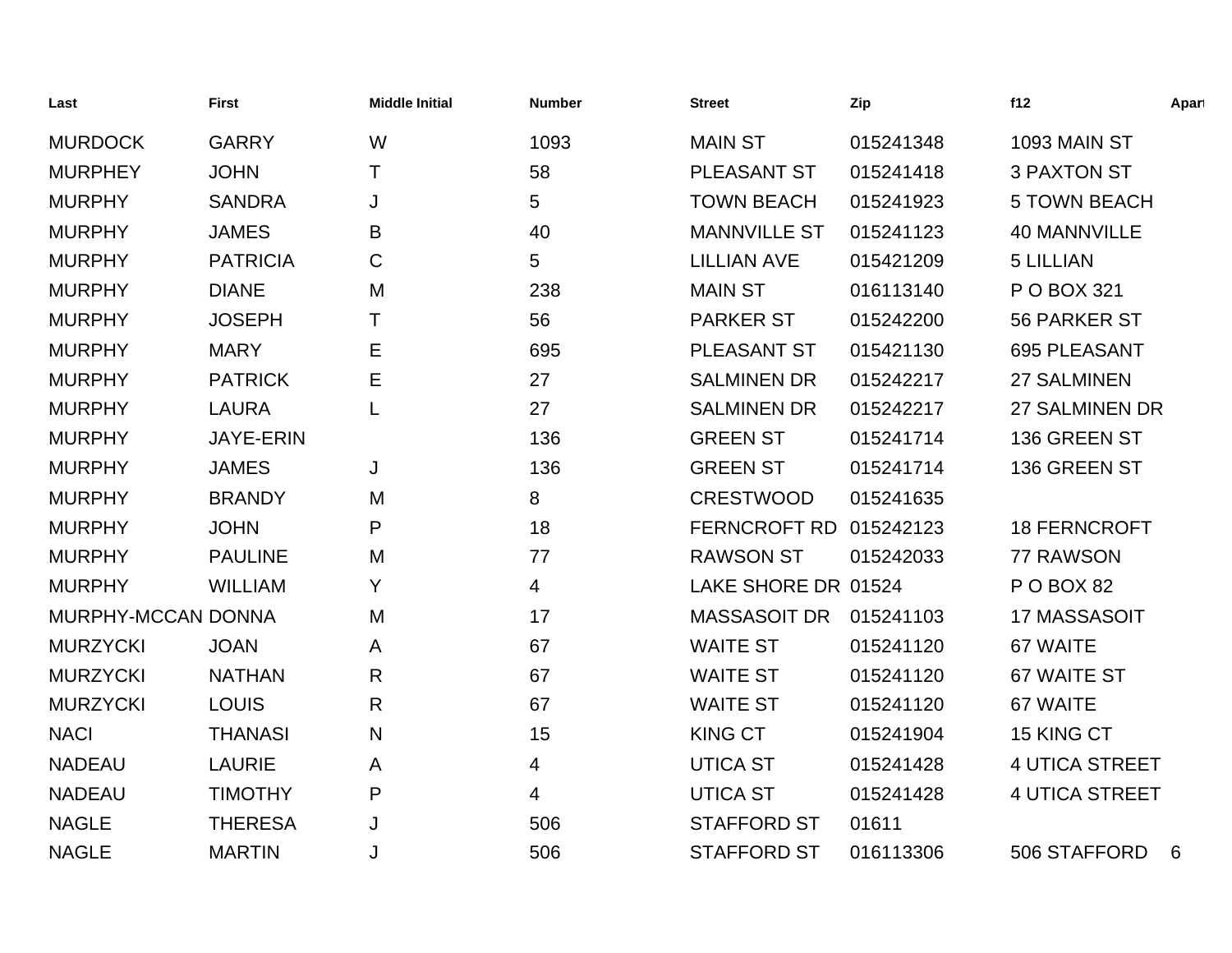| Last            | <b>First</b>    | <b>Middle Initial</b> | <b>Number</b> | <b>Street</b>                   | Zip       | f12                   | Apart |
|-----------------|-----------------|-----------------------|---------------|---------------------------------|-----------|-----------------------|-------|
| <b>NAGLE</b>    | <b>STEVEN</b>   | P                     | 506           | <b>STAFFORD ST</b>              | 016113306 | 506 STAFFORD          | 6     |
| <b>NAGLE</b>    | <b>JOHN</b>     | F                     | 506           | <b>STAFFORD ST</b>              | 016113306 | 506 STAFFORD          | 6     |
| <b>NALLY</b>    | <b>PETER</b>    | J                     | 17            | <b>CRAIG ST</b>                 | 015421019 | 17 CRAIG              |       |
| <b>NAPLES</b>   | <b>KIM</b>      | M                     | 9             | <b>LAFLASH LN</b>               | 01524     | 9 LAFLASH LN          |       |
| <b>NAPLES</b>   | <b>MICHAEL</b>  |                       | 9             | <b>LAFLASH LN</b>               | 01524     | <b>9 LAFLASH LANE</b> |       |
| <b>NARCISI</b>  | <b>NICOLA</b>   | B                     | 32            | <b>GREEN ST</b>                 | 015241713 | 32 GREEN              |       |
| <b>NARDELLA</b> | <b>SUSAN</b>    | Е                     | 600           | <b>MOOSE HILL RD</b>            | 015241861 | 600 MOOSE HILL        |       |
| <b>NASH</b>     | <b>APRIL</b>    | J                     | 1             | <b>BURNCOAT LN</b>              | 015242009 | <b>1 BURNCOAT LN</b>  |       |
| <b>NASH</b>     | <b>ALBERT</b>   | L                     | 468           | PLEASANT ST                     | 015241240 | <b>468 PLEASANT</b>   |       |
| <b>NASH</b>     | <b>GINA</b>     | M                     | 24            | <b>FAIRVIEW DR</b>              | 015242150 | <b>24 FAIRVIEW</b>    |       |
| <b>NASH</b>     | <b>ALAN</b>     | J                     | 24            | <b>FAIRVIEW DR</b>              | 015242150 | <b>24 FAIRVIEW</b>    |       |
| <b>NAVAROLI</b> | <b>JANET</b>    |                       | 162           | <b>WILLOW HILL RD 016113040</b> |           | 162 WILLOW            |       |
| <b>NAVAROLI</b> | <b>PATRICK</b>  | M                     | 162           | <b>WILLOW HILL RD 016113040</b> |           | 162 WILLOW            |       |
| <b>NAVAROLI</b> | <b>THOMAS</b>   | J                     | 162           | WILLOW HILL RD 016113040        |           | 162 WILLOW            |       |
| <b>NAVAROLI</b> | <b>ANGELA</b>   | J                     | 162           | WILLOW HILL RD 016113040        |           | 162 WILLOW            |       |
| <b>NEALE</b>    | <b>PATRICIA</b> | Е                     | 3             | <b>HYLAND AVE</b>               | 01524     | <b>3 HYLAND AVE</b>   |       |
| <b>NEALE</b>    | <b>FRANCIS</b>  | A                     | 3             | <b>HYLAND AVE</b>               | 01524     | <b>3 HYLAND AVE</b>   |       |
| <b>NEIMAN</b>   | <b>DONNA</b>    | <b>ROSE</b>           | 24            | <b>PARKER ST</b>                | 015421009 | 24 PARKER ST          |       |
| <b>NEITZ</b>    | <b>PATRICIA</b> | A                     | 81            | <b>AUBURN ST</b>                | 016113223 | 81 AUBURN ST          |       |
| <b>NEITZ</b>    | <b>STEVEN</b>   | K                     | 81            | <b>AUBURN ST</b>                | 016113223 | 81 AUBURN ST          |       |
| <b>NELSON</b>   | <b>MARY</b>     | F                     | 11            | DEER POND DR                    | 015241101 | 11 DEER POND          |       |
| <b>NELSON</b>   | <b>LAWRENCE</b> |                       | 11            | DEER POND DR                    | 015241101 | 11 DEER POND          |       |
| <b>NELSON</b>   | <b>BRIAN</b>    | M                     | 10            | <b>RESERVOIR ST</b>             | 016113126 | 10 RESERVOIR          |       |
| <b>NELSON</b>   | <b>ROBIN</b>    | A                     | 10            | <b>RESERVOIR ST</b>             | 016113126 | 10 RESERVOIR          |       |
| <b>NELSON</b>   | <b>AARON</b>    | E                     | 8             | <b>SOUTH ST</b>                 | 016113120 | 8 SOUTH               |       |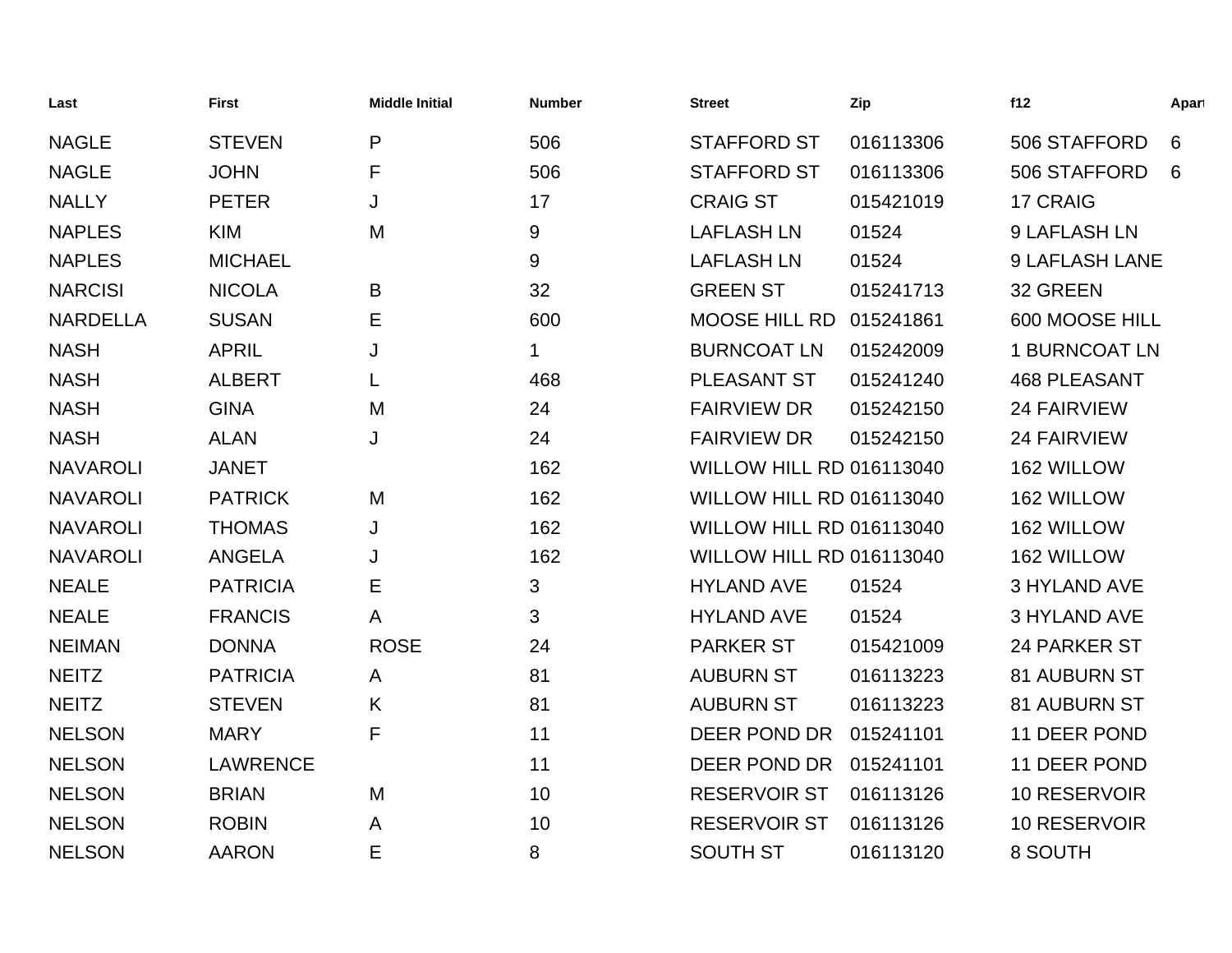| Last             | <b>First</b>    | <b>Middle Initial</b> | <b>Number</b> | <b>Street</b>      | Zip       | f12                  | Apart |
|------------------|-----------------|-----------------------|---------------|--------------------|-----------|----------------------|-------|
| <b>NELSON</b>    | <b>AMANDA</b>   | Е                     | 8             | <b>SOUTH ST</b>    | 016113120 | 8 SOUTH ST           |       |
| <b>NELSON</b>    | <b>ANDREW</b>   | B                     | 8             | <b>SOUTH ST</b>    | 016113120 | 8 SOUTH ST           |       |
| <b>NELSON</b>    | <b>CANDACE</b>  | $\mathsf{R}$          | 8             | <b>SOUTH ST</b>    | 016113120 | 8 SOUTH              |       |
| <b>NELSON</b>    | <b>ROGER</b>    | E                     | 8             | <b>SOUTH ST</b>    | 016113120 | 8 SOUTH              |       |
| <b>NELSON</b>    | <b>RICHARD</b>  | Е                     | 328           | <b>MAIN ST</b>     | 016113139 | <b>328 MAIN</b>      |       |
| <b>NELSON</b>    | <b>EDWARD</b>   | F                     | 20            | <b>WARREN ST</b>   | 015241406 | 20 WARREN            |       |
| <b>NELSON</b>    | <b>JOYCE</b>    | D                     | 20            | <b>WARREN ST</b>   | 015241406 | 20 WARREN            |       |
| <b>NELSON</b>    | <b>MARY</b>     | <b>EVA</b>            | 326           | PLEASANT ST        | 015241424 | 326 PLEASANT         |       |
| <b>NELSON</b>    | <b>PAUL</b>     | A                     | 326           | PLEASANT ST        | 015241424 | 326 PLEASANT         |       |
| <b>NELSON</b>    | <b>FRANK</b>    | L                     | 28            | <b>BEECH ST</b>    | 015242133 | P O BOX 327          |       |
| <b>NESKE</b>     | <b>GARY</b>     | W                     | 5             | <b>GLEASON WAY</b> | 015241301 | <b>5 GLEASON WAY</b> |       |
| <b>NESKE</b>     | CAROL           | A                     | 5             | <b>GLEASON WAY</b> | 015241301 | <b>5 GLEASON WAY</b> |       |
| <b>NEVALSKY</b>  | <b>ANGELA</b>   |                       | 52            | <b>LAKE DR</b>     | 015242007 | 52 LAKE DRIVE        |       |
| <b>NEVALSKY</b>  | <b>EDWARD</b>   | J                     | 52            | <b>LAKE DR</b>     | 015242007 | 52 LAKE DRIVE        |       |
| <b>NEVERETTE</b> | <b>MICHAEL</b>  | P                     | 392           | <b>MAIN ST</b>     | 01611     | <b>PO BOX 491</b>    |       |
| <b>NEVUE</b>     | <b>PATRICK</b>  | A                     | 386           | <b>PLEASANT ST</b> | 015241244 |                      |       |
| <b>NEVUE</b>     | <b>JOAN</b>     | M                     | 386           | PLEASANT ST        | 015241244 | 386 PLEASANT         |       |
| <b>NEWCOMER</b>  | <b>KATHLEEN</b> |                       | 8             | <b>STERLING ST</b> | 015241426 | <b>8 STERLING</b>    |       |
| <b>NEWCOMER</b>  | <b>WAYNE</b>    | $\mathsf{A}$          | 8             | <b>STERLING ST</b> | 015241426 | <b>8 STERLING</b>    |       |
| NEWTON-SCHU      | <b>SUSAN</b>    |                       | 167           | <b>CHAPEL ST</b>   | 01524     | 167 CHAPEL ST        |       |
| <b>NGUYEN</b>    | <b>ZUNG</b>     | Q                     | 67            | <b>CHARLES ST</b>  | 015242111 | <b>67 CHARLES ST</b> |       |
| <b>NGUYEN</b>    | <b>DINHQUOC</b> |                       | 67            | <b>CHARLES ST</b>  | 015242111 | <b>67 CHARLES</b>    |       |
| <b>NICAS</b>     | <b>DENISE</b>   | $\mathsf C$           | 1248          | <b>MAIN ST</b>     | 015241351 | <b>1248 MAIN</b>     |       |
| <b>NICAS</b>     | <b>NICOLE</b>   | M                     | 1248          | <b>MAIN ST</b>     | 015241351 |                      |       |
| <b>NICAS</b>     | <b>JAMES</b>    | S                     | 1248          | <b>MAIN ST</b>     | 015241351 | <b>1248 MAIN</b>     |       |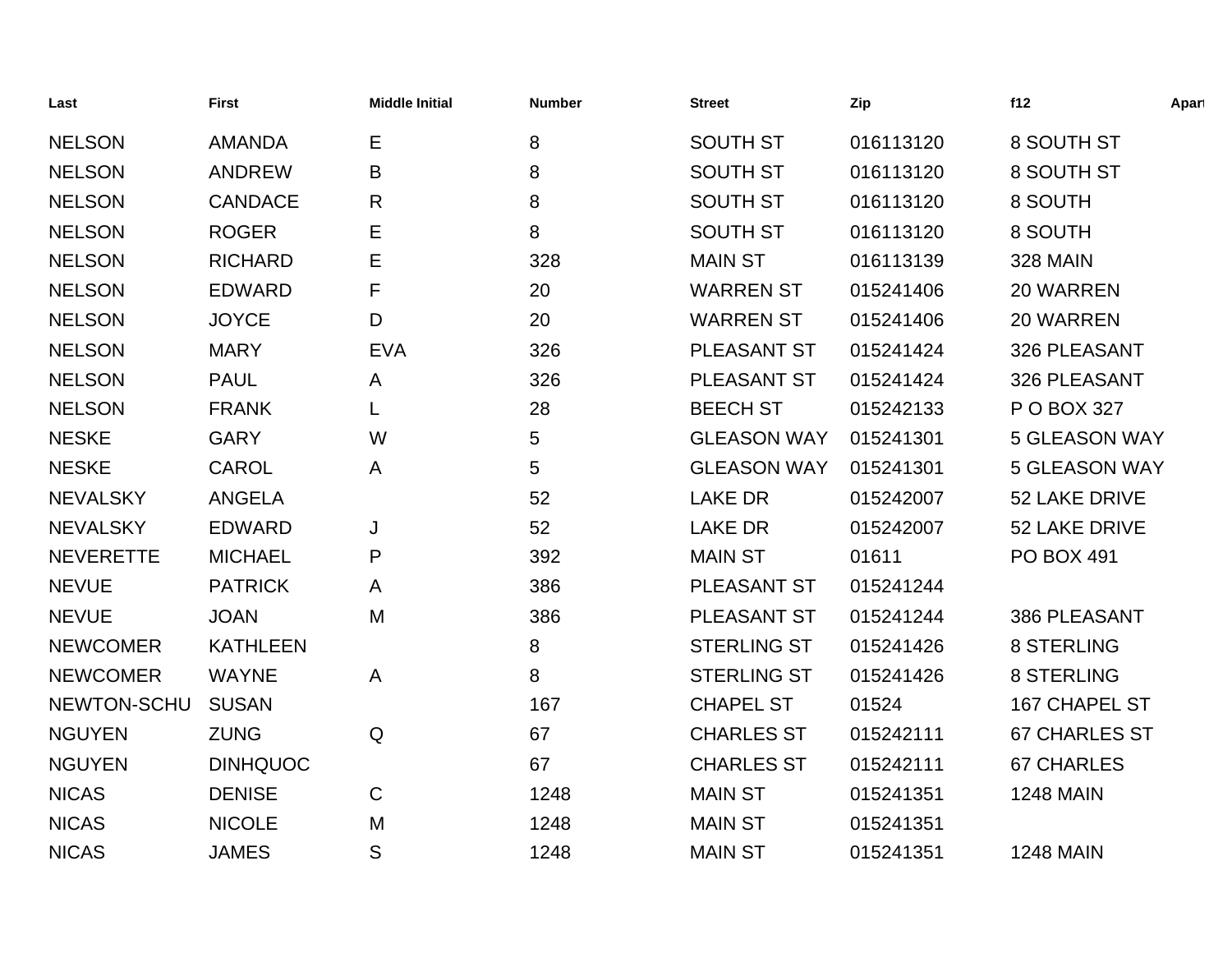| Last             | <b>First</b>    | <b>Middle Initial</b> | <b>Number</b>  | <b>Street</b>                   | Zip       | f12                   | Apart    |
|------------------|-----------------|-----------------------|----------------|---------------------------------|-----------|-----------------------|----------|
| <b>NICAS</b>     | <b>JOHN</b>     | S                     | 40             | <b>LAKE AVE</b>                 | 015241904 | <b>40 LAKE AVENUE</b> |          |
| <b>NICAS</b>     | <b>STANLEY</b>  | J                     | 40             | <b>LAKE AVE</b>                 | 015241904 | <b>40 LAKE AVENUE</b> |          |
| <b>NICAS</b>     | <b>HELEN</b>    |                       | 40             | <b>LAKE AVE</b>                 | 015241904 | 40 LAKE AVE           |          |
| <b>NICHOLS</b>   | <b>KATHLEEN</b> | $\mathsf C$           | 32             | LAKE SHORE DR 015242015         |           | <b>PO BOX 325</b>     |          |
| <b>NICHOLS</b>   | <b>RICHARD</b>  | $\mathsf C$           | 32             | LAKE SHORE DR 015242015         |           | P O BOX 325           |          |
| <b>NICHOLS</b>   | <b>ROBERT</b>   | Н                     | 1075           | <b>MAIN ST</b>                  | 015241331 | <b>1075 MAIN</b>      |          |
| <b>NICHOLS</b>   | <b>ROSEMARY</b> | D                     | 18             | <b>RAWSON DR</b>                | 015242015 | <b>18 RAWSON DR</b>   |          |
| <b>NICHOLS</b>   | <b>HERBERT</b>  | Е                     | 18             | <b>RAWSON DR</b>                | 015242015 | <b>18 RAWSON DR</b>   |          |
| <b>NICHOLSON</b> | <b>HEIDI</b>    | A                     | 609            | <b>HENSHAW ST</b>               | 015421215 | 609 HENSHAW           |          |
| <b>NIDDRIE</b>   | <b>DEAN</b>     |                       | 96             | <b>WILLOW HILL RD 016113044</b> |           | 96 WILLOW HILL        |          |
| <b>NIDDRIE</b>   | <b>DEREK</b>    |                       | 96             | WILLOW HILL RD 016113044        |           | 96 WILLOW HILL        |          |
| <b>NIDDRIE</b>   | <b>RICHARD</b>  | F                     | 96             | <b>WILLOW HILL RD 016113044</b> |           | 96 WILLOW HILL        |          |
| <b>NIDDRIE</b>   | <b>SUZANNE</b>  |                       | 96             | <b>WILLOW HILL RD 016113044</b> |           | 96 WILLOW HILL        |          |
| <b>NIEBER</b>    | <b>IRENE</b>    | Y                     | 12             | <b>CEMETERY RD</b>              | 016113319 | <b>12 CEMETERY</b>    |          |
| <b>NIEDBALA</b>  | <b>HELEN</b>    | C                     | $\mathbf{1}$   | <b>ATWOOD TERR</b>              | 016113330 | 1 ATWOOD              |          |
| <b>NIELSON</b>   | <b>JOSEPH</b>   | Е                     | $\overline{4}$ | <b>FOSTER ST</b>                | 01542     | P O BOX 43            |          |
| <b>NIEMELA</b>   | <b>JOAN</b>     | T                     | $\overline{7}$ | <b>BROOKSIDE DR</b>             | 015241701 | 7 BROOKSIDE           |          |
| <b>NIEWIERA</b>  | <b>ALICE</b>    | Α                     | 414            | <b>PINE ST</b>                  | 015241623 | <b>414 PINE</b>       |          |
| <b>NIEWIERA</b>  | <b>JOSEPH</b>   | J                     | 414            | <b>PINE ST</b>                  | 015241623 | <b>414 PINE</b>       |          |
| <b>NIMS</b>      | <b>LUCILLE</b>  | M                     | 75             | <b>HUNTOON</b>                  | 01524     | 75 HUNTOON            | $3 - 04$ |
| <b>NIST</b>      | <b>SHARON</b>   | J                     | 44             | <b>HENSHAW ST</b>               | 015241232 | <b>44 HENSHAW</b>     |          |
| <b>NIST</b>      | <b>ADELINE</b>  | M                     | 44             | <b>HENSHAW ST</b>               | 015241232 | <b>44 HENSHAW</b>     |          |
| <b>NITCHKE</b>   | <b>DEBRA</b>    | J                     | 442            | <b>HENSHAW ST</b>               | 015421221 | 442 HENSHAW           |          |
| <b>NOBLE</b>     | <b>CHARLENE</b> | M                     | 16             | <b>MASSASOIT DR</b>             | 015241104 | <b>16 MASSASOIT</b>   |          |
| <b>NOBLE</b>     | <b>WALTER</b>   | M                     | 16             | <b>MASSASOIT DR</b>             | 015241104 | <b>16 MASSASOIT</b>   |          |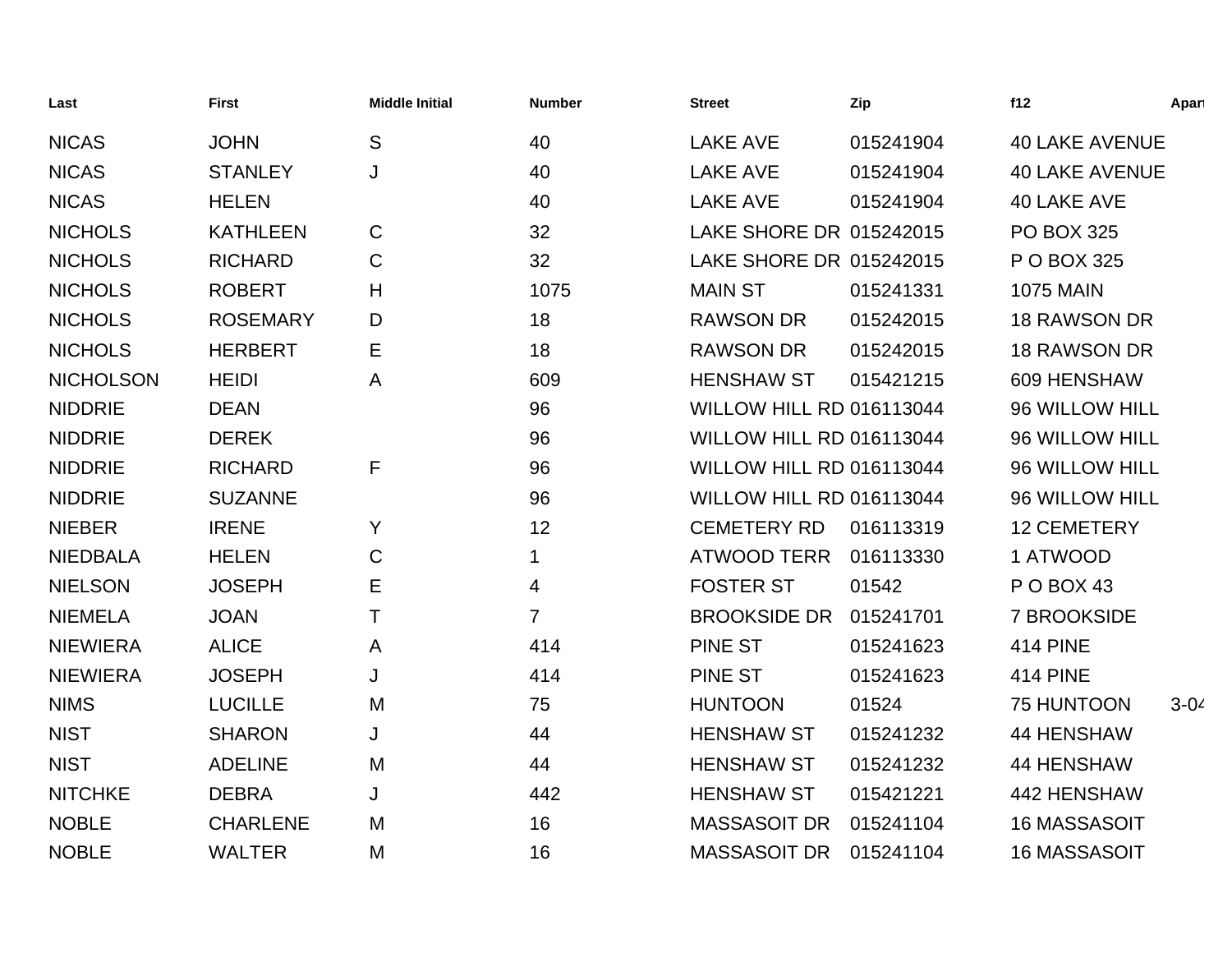| Last             | <b>First</b>       | <b>Middle Initial</b> | <b>Number</b>   | <b>Street</b>      | Zip       | f12                  | Apart |
|------------------|--------------------|-----------------------|-----------------|--------------------|-----------|----------------------|-------|
| <b>NOE</b>       | <b>AMANDA</b>      | $\mathsf{C}$          | 1092            | <b>STAFFORD ST</b> | 015421004 | P O BOX 293          |       |
| <b>NOE</b>       | <b>CYNTHIA</b>     | A                     | 1092            | <b>STAFFORD ST</b> | 015421004 | P O BOX 293          |       |
| <b>NOE</b>       | <b>STEVEN</b>      | M                     | 1092            | <b>STAFFORD ST</b> | 015421004 | P O BOX 293          |       |
| <b>NOLAN</b>     | <b>CHRISTOPHER</b> | D                     | 247             | <b>AUBURN ST</b>   | 016113328 | 247 AUBURN ST        |       |
| NOLAN-BERUBE     | <b>KATHLEEN</b>    |                       | 247             | <b>AUBURN ST</b>   | 016113328 | 247 AUBURN           |       |
| <b>NOLETTE</b>   | <b>BARBARA</b>     | J                     | 61              | <b>SPRING ST</b>   | 015241513 | 61 SPRING            |       |
| <b>NOLETTE</b>   | <b>ARTHUR</b>      | J                     | 61              | <b>SPRING ST</b>   | 015241513 | 61 SPRING            |       |
| <b>NOONE</b>     | <b>MARY</b>        | Е                     | 346             | PLEASANT ST        | 01524     |                      |       |
| <b>NORCROSS</b>  | <b>JAMES</b>       | N                     | 10 <sup>°</sup> | DEER POND DR       | 01524     | 10 DEER POND         |       |
| <b>NORCROSS</b>  | <b>LORRAINE</b>    | J                     | 10 <sup>°</sup> | DEER POND DR       | 01524     | 10 DEER POND         |       |
| <b>NORDIGIAN</b> | <b>OVSANNA</b>     |                       | 835             | PLEASANT ST        | 015421128 | P O BOX 105          |       |
| <b>NORMAN</b>    | <b>CHERYL</b>      | A                     | 11              | <b>BALDWIN ST</b>  | 015242221 | 11 BALDWIN           |       |
| <b>NORMAN</b>    | <b>STEVEN</b>      | J                     | 11              | <b>BALDWIN ST</b>  | 015242221 | 11 BALDWIN           |       |
| <b>NORRGARD</b>  | <b>JEANNE</b>      | M                     | 42              | <b>BURNCOAT ST</b> | 015242012 | <b>42 BURNCOAT</b>   |       |
| <b>NORRGARD</b>  | <b>RICHARD</b>     | A                     | 42              | <b>BURNCOAT ST</b> | 015242012 | <b>42 BURNCOAT</b>   |       |
| <b>NORTH</b>     | <b>THERESA</b>     | M                     | 1671            | <b>MAIN ST</b>     | 015241921 | <b>1671 MAIN</b>     |       |
| <b>NORTON</b>    | <b>JOEL</b>        | $\mathsf{R}$          | 75              | <b>HUNTOON</b>     | 01524     |                      |       |
| <b>NOTIDIS</b>   | <b>ATHENA</b>      |                       | 6               | <b>INGRAM RD</b>   | 016113313 | <b>6 INGRAM RD</b>   |       |
| <b>NOTIDIS</b>   | <b>CHRISTOS</b>    |                       | 6               | <b>INGRAM RD</b>   | 016113313 | <b>6 INGRAM ROAD</b> |       |
| <b>NOTIDIS</b>   | <b>DEMETRIOS</b>   | A                     | 6               | <b>INGRAM RD</b>   | 016113313 | <b>6 INGRAM ROAD</b> |       |
| <b>NOURSE</b>    | CAROL              | A                     | 276             | <b>PINE ST</b>     | 015241629 | 276 PINE ST          |       |
| <b>NOURSE</b>    | <b>DAVID</b>       | $\mathsf{N}$          | 276             | PINE ST            | 015241629 | 276 PINE ST          |       |
| <b>NOVIA</b>     | <b>LOUIS</b>       | R                     | 305             | <b>HENSHAW ST</b>  | 015241306 | 305 HENSHAW          |       |
| <b>NOVIA</b>     | <b>STACEY</b>      | L                     | 175             | <b>HENSHAW ST</b>  | 015241235 | 175 HENSHAW          |       |
| <b>NOWAK</b>     | <b>EDMUND</b>      | J                     | 16              | <b>ACKLEY DR</b>   | 015421017 | P O BOX 282          |       |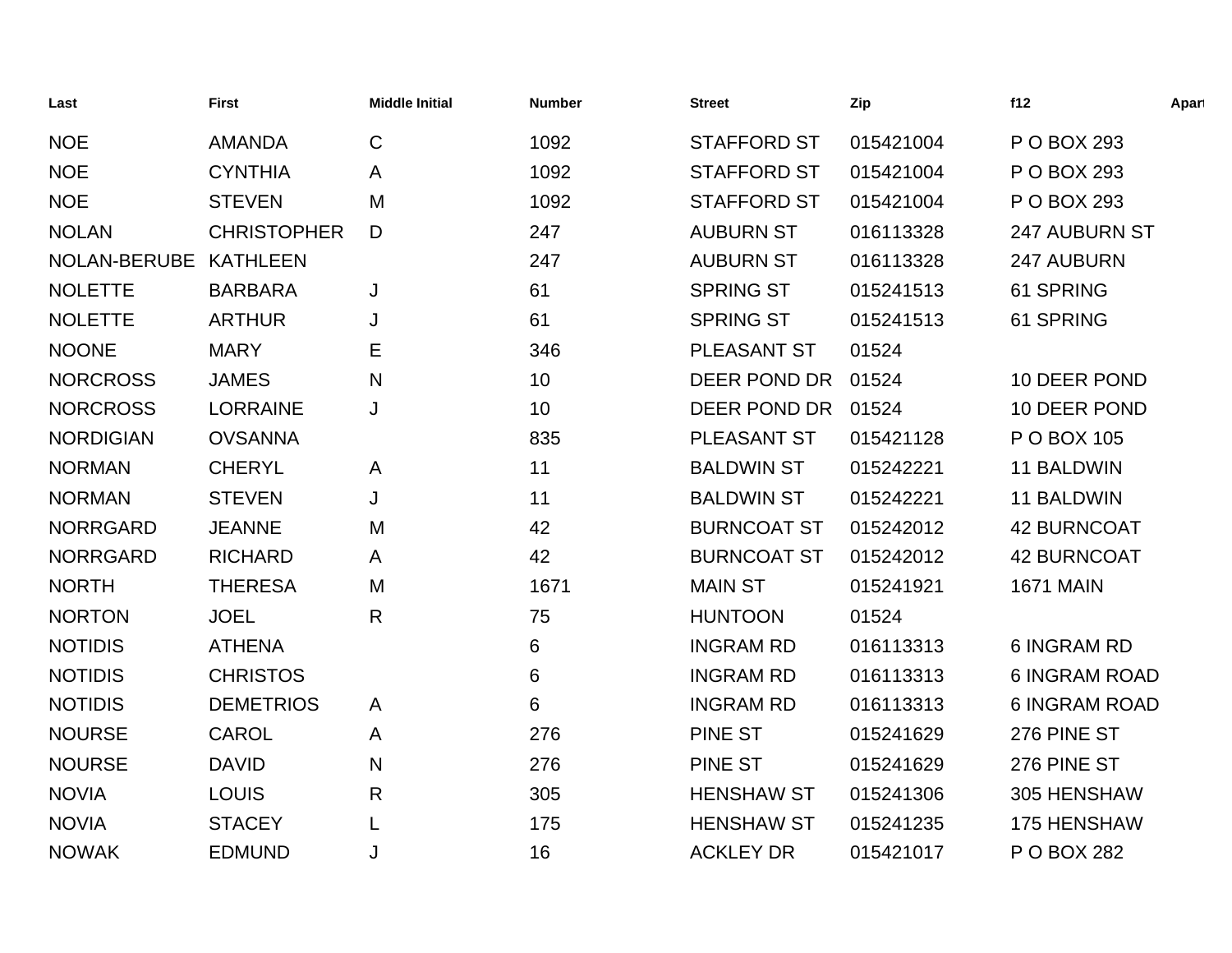| Last           | <b>First</b>       | <b>Middle Initial</b> | <b>Number</b>  | <b>Street</b>                   | Zip       | f12                  | Apart |
|----------------|--------------------|-----------------------|----------------|---------------------------------|-----------|----------------------|-------|
| <b>NOWERS</b>  | <b>JUDITH</b>      | P                     | 18             | <b>KING CT</b>                  | 015242006 | <b>18 KING COURT</b> |       |
| <b>NOWERS</b>  | <b>DAREL</b>       | $\mathsf{C}$          | 18             | <b>KING CT</b>                  | 015242006 | <b>18 KING COURT</b> |       |
| <b>NOWERS</b>  | <b>MICHELLE</b>    | J                     | 246            | PLEASANT ST                     | 015241422 | 246 PLEASANT         |       |
| <b>NOWLAN</b>  | <b>RAOUL</b>       | J                     | 19             | <b>KING CT</b>                  | 015242005 | 19 KING COURT        |       |
| <b>NOWLAN</b>  | <b>YVETTE</b>      | M                     | 19             | <b>KING CT</b>                  | 015242005 | 19 KING COURT        |       |
| <b>NOWLAN</b>  | <b>LIANE</b>       | M                     | 19             | <b>KING CT</b>                  | 015242005 | 19 KING CT           |       |
| <b>NUGENT</b>  | <b>ANN</b>         | M                     | 838            | PLEASANT ST                     | 015421127 | 838 PLEASANT         |       |
| <b>NUGENT</b>  | <b>JOHN</b>        | E                     | 838            | PLEASANT ST                     | 015421127 | 838 PLEASANT         |       |
| <b>NUTILE</b>  | <b>JILL</b>        |                       | 3              | KNOLLWOOD RD 015241605          |           | 3 KNOLLWOOD          |       |
| <b>NUTILE</b>  | <b>CHARLES</b>     | D                     | $\mathbf{3}$   | KNOLLWOOD RD 015241605          |           | 3 KNOLLWOOD          |       |
| <b>NUTTALL</b> | <b>DIAN</b>        | R                     | 10             | <b>OLNEY ST</b>                 | 016113243 | 10 OLNEY             |       |
| <b>NUTTALL</b> | <b>RONALD</b>      | K                     | 10             | <b>OLNEY ST</b>                 | 016113243 | 10 OLNEY             |       |
| <b>NUTTALL</b> | <b>WILLIAM</b>     | Е                     | 10             | <b>OLNEY ST</b>                 | 016113243 | 10 OLNEY             |       |
| <b>NYE</b>     | <b>JOANNE</b>      | C                     | $\overline{7}$ | <b>LAKE DR</b>                  | 015242008 | <b>7 LAKE DR</b>     |       |
| <b>NYE</b>     | <b>KARL</b>        | R                     | $\overline{7}$ | <b>LAKE DR</b>                  | 015242008 | 7 LAKE DR            |       |
| <b>NYKIEL</b>  | <b>KATHLEEN</b>    | M                     | 213            | <b>RAWSON ST</b>                | 015242017 | 213 RAWSON ST        |       |
| <b>OBRIEN</b>  | <b>CHRISTOPHER</b> | S                     | 26             | DEER POND DR                    | 01524     | 26 DEER POND         |       |
| <b>OBRIEN</b>  | <b>MADELINE</b>    | L                     | 26             | DEER POND DR                    | 01524     | 26 DEER POND         |       |
| <b>OBRIEN</b>  | <b>JAMES</b>       | $\mathsf{R}$          | 26             | DEER POND DR                    | 01524     | 26 DEER POND         |       |
| <b>OBRIEN</b>  | <b>CHRISTINA</b>   | A                     | 15             | DEER POND DR 01524              |           | 15 DEER POND         |       |
| <b>OBRIEN</b>  | <b>DANIEL</b>      | W                     | 15             | DEER POND DR 01524              |           | 15 DEER POND         |       |
| <b>OBRIEN</b>  | <b>CHARLENE</b>    | M                     | 8              | DEER POND DR 015241102          |           | 8 DEER POND          |       |
| <b>OBRIEN</b>  | <b>DENNIS</b>      | P                     | 8              | DEER POND DR 015241102          |           | 8 DEER POND          |       |
| <b>OBRIEN</b>  | <b>PATRICIA</b>    | $\vee$                | 147            | <b>WHITE BIRCH ST 015241824</b> |           | 147 WHITE            |       |
| <b>OBRIEN</b>  | <b>MARJORIE</b>    | A                     | 5              | <b>TOWN BEACH</b>               | 01524     | <b>5 TOWN BEACH</b>  | 18    |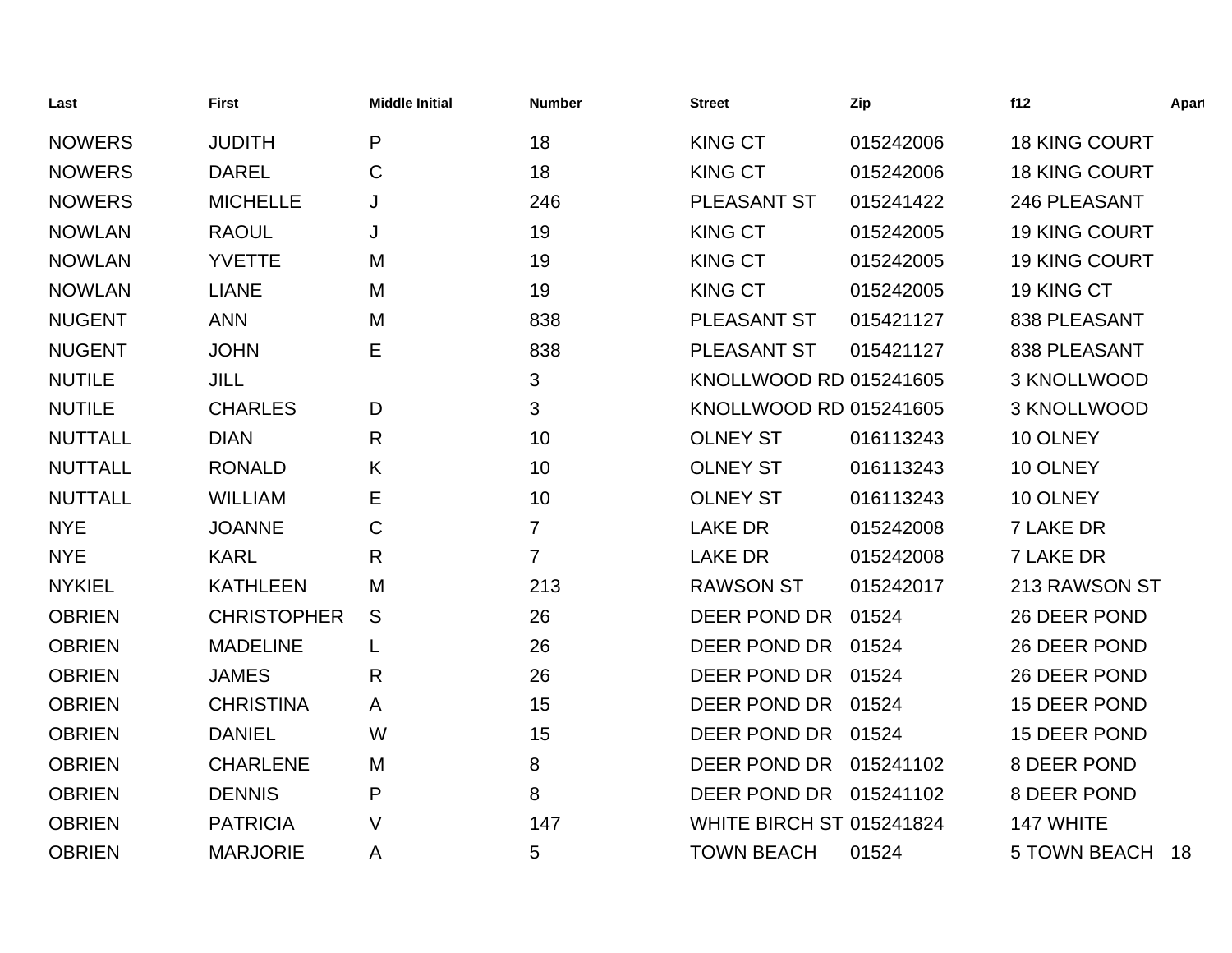| Last            | <b>First</b>     | <b>Middle Initial</b> | <b>Number</b> | <b>Street</b>          | Zip       | f12                  | Apart          |
|-----------------|------------------|-----------------------|---------------|------------------------|-----------|----------------------|----------------|
| <b>OBRIEN</b>   | <b>ELIZABETH</b> | M                     | 73            | <b>CRYSTAL ST</b>      | 015241013 | 73 CRYSTAL ST        |                |
| <b>OBRIEN</b>   | <b>JOHN</b>      | F                     | 73            | <b>CRYSTAL ST</b>      | 015241013 | <b>73 CRYSTAL ST</b> |                |
| <b>OBRIEN</b>   | <b>LYNN</b>      | M                     | 5             | <b>TOWN BEACH</b>      | 015242013 | <b>5 TOWN BEACH</b>  |                |
| <b>OBRIEN</b>   | <b>SALLY</b>     | M                     | 92            | <b>BROWN ST</b>        | 016113131 | 92 BROWN             |                |
| <b>OBRIEN</b>   | <b>CHARLENE</b>  | M                     | 99            | <b>BOTTOMLY AVE</b>    | 016113135 | 99 BOTTOMLY          |                |
| <b>OBRIEN</b>   | <b>MICHAEL</b>   | P                     | 99            | BOTTOMLY AVE 016113135 |           | 99 BOTTOMLY          |                |
| <b>OBRIEN</b>   | <b>DIANE</b>     | Е                     | 52            | <b>WAITE ST</b>        | 015241129 | 52 WAITE ST          |                |
| <b>OBRIEN</b>   | <b>TERRANCE</b>  | M                     | 52            | <b>WAITE ST</b>        | 015241129 | 52 WAITE             |                |
| <b>OBRIEN</b>   | <b>MICHAEL</b>   | J                     | 23            | <b>CARLETON RD</b>     | 01542     | 23 CARLETON          |                |
| <b>OBRIEN</b>   | <b>KAREN</b>     | J                     | 23            | <b>CARLETON RD</b>     | 01542     | 23 CARLETON          |                |
| <b>OBRIEN</b>   | <b>MARY</b>      | J                     | 9             | <b>BREEZY GREEN</b>    | 015241201 | 9 BREEZY             |                |
| <b>OBRIEN</b>   | <b>EUGENE</b>    | J                     | 9             | <b>BREEZY GREEN</b>    | 015241201 | 9 BREEZY             |                |
| <b>OCASIO</b>   | <b>GENOVEVA</b>  |                       | 54            | <b>HEMLOCK ST</b>      | 015241811 |                      |                |
| <b>OCASIO</b>   | <b>PORFIRIO</b>  |                       | 54            | <b>HEMLOCK ST</b>      | 015241811 | 54 HEMLOCK           |                |
| <b>OCASIO</b>   | <b>SHEILA</b>    | B                     | 54            | <b>HEMLOCK ST</b>      | 015241811 | 54 HEMLOCK           |                |
| <b>OCASIO</b>   | <b>ALEX</b>      | J                     | 118           | <b>CHAPEL ST</b>       | 01611     | 118 CHAPEL ST        |                |
| <b>OCOIN</b>    | <b>BETTE</b>     | Ε                     | 27            | PETER SALEM            | 015241209 | 27 PETER             |                |
| <b>OCOIN</b>    | <b>JOSHUA</b>    | A                     | 27            | PETER SALEM            | 015241209 | 27 PETER             |                |
| <b>OCOIN</b>    | <b>NATHANIEL</b> | K                     | 27            | PETER SALEM            | 015241209 | 27 PETER             |                |
| <b>OCOIN</b>    | <b>WILLIAM</b>   | W                     | 27            | PETER SALEM            | 015241209 | 27 PETER             |                |
| <b>OCONNELL</b> | <b>TIMOTHY</b>   |                       | 286           | <b>MAIN ST</b>         | 016113139 | 286 MAIN ST          | $\overline{2}$ |
| <b>OCONNELL</b> | <b>TIMOTHY</b>   | M                     | 286           | <b>MAIN ST</b>         | 016113139 | <b>286 MAIN</b>      |                |
| <b>OCONNELL</b> | <b>HILARY</b>    | M                     | 93            | <b>BOTTOMLY AVE</b>    | 016113135 |                      |                |
| <b>OCONNELL</b> | <b>PATRICIA</b>  | A                     | 93            | <b>BOTTOMLY AVE</b>    | 016113135 | 93 BOTTOMLY          |                |
| <b>OCONNOR</b>  | <b>DAVID</b>     | L                     | 912           | <b>STAFFORD ST</b>     | 015421206 | 912 STAFFORD         |                |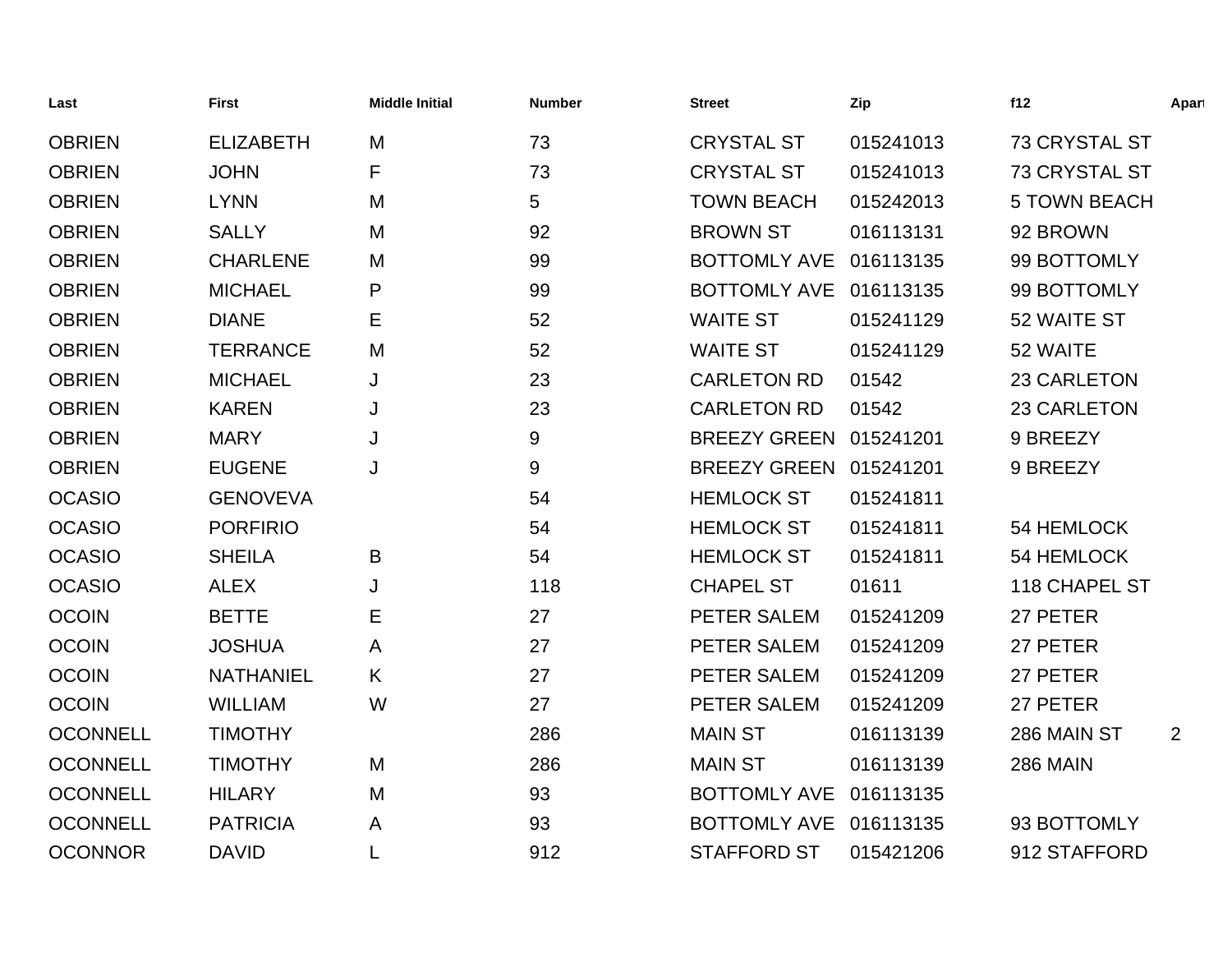| Last             | <b>First</b>     | <b>Middle Initial</b> | <b>Number</b> | <b>Street</b>          | Zip       | f12                   | Apart        |
|------------------|------------------|-----------------------|---------------|------------------------|-----------|-----------------------|--------------|
| <b>OCONNOR</b>   | <b>JOHN</b>      | Α                     | 912           | <b>STAFFORD ST</b>     | 015421206 | 912 STAFFORD          |              |
| <b>OCONNOR</b>   | <b>PAMELA</b>    |                       | 912           | <b>STAFFORD ST</b>     | 015421206 | 912 STAFFORD          |              |
| <b>OCONNOR</b>   | <b>FRANCIS</b>   | W                     | 912           | <b>STAFFORD ST</b>     | 015421206 | 912 STAFFORD          |              |
| <b>OCONNOR</b>   | <b>LOUISE</b>    | J                     | 1073          | <b>MAIN ST</b>         | 015241337 | <b>1073 MAIN</b>      |              |
| <b>ODAY</b>      | <b>LORNA</b>     | J                     | 314           | <b>STAFFORD ST</b>     | 016113350 | 314 STAFFORD          |              |
| <b>ODAY</b>      | <b>DENNIS</b>    | F                     | 314           | <b>STAFFORD ST</b>     | 016113350 | 314 STAFFORD          |              |
| <b>ODOHERTY</b>  | <b>MARY</b>      | P                     | 1573          | <b>MAIN ST</b>         | 015241916 | P O BOX 215           |              |
| <b>ODONNELL</b>  | <b>SHAWN</b>     | P                     | 345           | <b>STAFFORD ST</b>     | 016113354 | 345 STAFFORD          |              |
| <b>ODONNELL</b>  | <b>DEBORAH</b>   | A                     | 22            | <b>DALE ST</b>         | 015421135 | <b>22 DALE STREET</b> |              |
| <b>ODONNELL</b>  | <b>MICHAEL</b>   | J                     | 22            | <b>DALE ST</b>         | 015421135 | <b>22 DALE STREET</b> |              |
| <b>ODONNELL</b>  | <b>PATRICIA</b>  | A                     | 14            | <b>DALE ST</b>         | 015421135 | <b>14 DALE STREET</b> |              |
| <b>ODONNELL</b>  | <b>JAMES</b>     | Е                     | 14            | <b>DALE ST</b>         | 015421135 | <b>14 DALE STREET</b> |              |
| <b>ODONOGHUE</b> | <b>THERESA</b>   | M                     | 8             | <b>MAIN ST</b>         | 016113109 | 8 MAIN ST             | $\mathsf{A}$ |
| <b>ODONOGHUE</b> | <b>BRENDAN</b>   | Е                     | 8             | <b>MAIN ST</b>         | 016113109 | <b>8 MAIN STREET</b>  |              |
| <b>ODONOGHUE</b> | <b>SHIRLEY</b>   | K                     | 44            | <b>CRAIG ST</b>        | 015421002 | 44 CRAIG              |              |
| <b>OHMAN</b>     | <b>ROBERTA</b>   | B                     | 989           | <b>STAFFORD ST</b>     | 01542     | 989 STAFFORD          |              |
| <b>OKANLAWON</b> | <b>STEVE</b>     | $\overline{O}$        | 1093          | <b>MAIN ST</b>         | 01524     | 1093 MAIN ST          | 23           |
| <b>OKEEFE</b>    | <b>RITA</b>      | M                     | 5             | <b>BURNCOAT ST</b>     | 015242011 | 5 BURNCOAT            |              |
| <b>OKEEFE</b>    | <b>HELEN</b>     | B                     | 211           | <b>PINE ST</b>         | 015241600 | <b>211 PINE</b>       |              |
| <b>OKEEFE</b>    | <b>MEAGHAN</b>   |                       | 211           | <b>PINE ST</b>         | 015241600 | <b>211 PINE</b>       |              |
| <b>OKERBERG</b>  | <b>JANET</b>     | J                     | 131           | <b>MCCARTHY AVE</b>    | 016113268 | 131 MCCARTHY          |              |
| <b>OKERBERG</b>  | <b>JOHN</b>      | F                     | 131           | MCCARTHY AVE 016113268 |           | 131 MCCARTHY          |              |
| <b>OLEARY</b>    | <b>CHRISTINE</b> | G                     | 6             | <b>MASSASOIT DR</b>    | 015241104 | <b>6 MASSASOIT</b>    |              |
| <b>OLEARY</b>    | <b>CAROL</b>     | F                     | 11            | <b>MASSASOIT DR</b>    | 015241103 | <b>11 MASSASOIT</b>   |              |
| <b>OLEARY</b>    | <b>ANDREW</b>    | R                     | 11            | <b>MASSASOIT DR</b>    | 015241103 | 11 MASSASOIT          |              |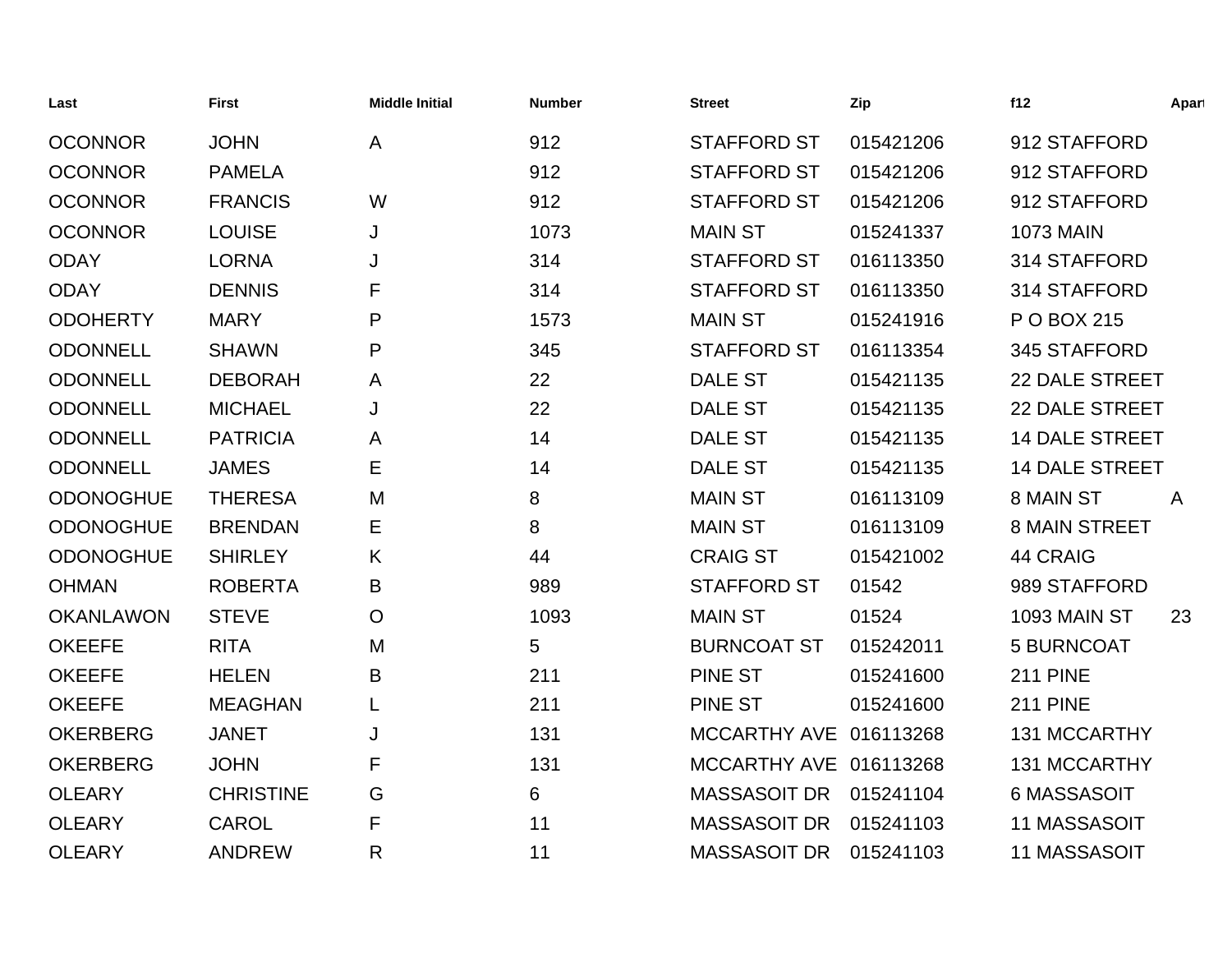| Last            | <b>First</b>     | <b>Middle Initial</b> | <b>Number</b> | <b>Street</b>       | Zip       | f12                   | Apart |
|-----------------|------------------|-----------------------|---------------|---------------------|-----------|-----------------------|-------|
| <b>OLEARY</b>   | <b>ROBERT</b>    | J                     | 760           | <b>WHITTEMORE</b>   | 015241844 | 760                   |       |
| <b>OLEARY</b>   | <b>MARGARET</b>  | M                     | 760           | <b>WHITTEMORE</b>   | 015241844 | 760                   |       |
| <b>OLEARY</b>   | <b>SHERRY</b>    | L                     | 188           | <b>AUBURN ST</b>    | 016113220 | <b>188 AUBURN ST</b>  |       |
| <b>OLEARY</b>   | <b>BRIAN</b>     | A                     | 188           | <b>AUBURN ST</b>    | 016113220 | <b>188 AUBURN ST</b>  |       |
| <b>OLEARY</b>   | <b>CYNTHIA</b>   | A                     | 698           | <b>HENSHAW ST</b>   | 015421214 | 698 HENSHAW           |       |
| <b>OLEARY</b>   | <b>JAMES</b>     | D                     | 698           | <b>HENSHAW ST</b>   | 015421214 | 698 HENSHAW           |       |
| <b>OLEARY</b>   | <b>MARYBETH</b>  |                       | 698           | <b>HENSHAW ST</b>   | 015421214 | 698 HENSHAW           |       |
| <b>OLEARY</b>   | <b>THOMAS</b>    | J                     | 698           | <b>HENSHAW ST</b>   | 015421214 | 698 HENSHAW           |       |
| <b>OLEARY</b>   | <b>JAMES</b>     | D                     | 698           | <b>HENSHAW ST</b>   | 015421214 | 698 HENSHAW           |       |
| <b>OLEGARIO</b> | <b>PEGGY</b>     | <b>MOODY</b>          | 6             | <b>KING TERR</b>    | 015241219 | <b>6 KING TERRACE</b> |       |
| <b>OLIVO</b>    | <b>ELIZABETH</b> | M                     | 10            | <b>GLEASON WAY</b>  | 015241302 | 10 GLEASON            |       |
| <b>OLIVO</b>    | <b>THOMAS</b>    | M                     | 10            | <b>GLEASON WAY</b>  | 015241302 | 10 GLEASON            |       |
| <b>OLIVO</b>    | <b>JOHN</b>      | F                     | 62            | <b>LAKE SARGENT</b> | 015242012 | P O BOX 233           |       |
| <b>OLIVO</b>    | <b>PHILLIP</b>   | D                     | 62            | <b>LAKE SARGENT</b> | 015242012 | <b>PO BOX 233</b>     |       |
| <b>OLIVO</b>    | <b>SUSAN</b>     | A                     | 62            | <b>LAKE SARGENT</b> | 015242012 | P O BOX 233           |       |
| <b>OLSON</b>    | <b>LYNN</b>      | F                     | 51            | <b>PAXTON ST</b>    | 015241100 | POBOX 36              |       |
| <b>OLSON</b>    | <b>BRADFORD</b>  | A                     | 51            | <b>PAXTON ST</b>    | 015241100 | PO BOX 36             |       |
| <b>OMALLEY</b>  | <b>KEVIN</b>     | P                     | 21            | DEER POND DR        | 015241101 | 21 DEER POND          |       |
| <b>ONEIL</b>    | <b>TARA</b>      | <b>EILEEN</b>         | 84            | <b>LAKE AVE</b>     | 015241904 | 84 LAKE AVE           |       |
| <b>ONEIL</b>    | <b>DOROTHY</b>   | M                     | 224           | <b>MAIN ST</b>      | 016113140 | 224 MAIN              |       |
| <b>ONEIL</b>    | <b>JAMES</b>     | Е                     | 224           | <b>MAIN ST</b>      | 016113140 | 224 MAIN              |       |
| <b>ONEIL</b>    | <b>MARY</b>      | B                     | 274           | <b>MAIN ST</b>      | 016113139 | <b>274 MAIN</b>       |       |
| <b>ONEIL</b>    | <b>CAROLE</b>    | A                     | 4             | <b>MAYFLOWER</b>    | 015241612 | <b>4 MAYFLOWER</b>    |       |
| <b>ONEIL</b>    | <b>RICHARD</b>   | E                     | 4             | <b>MAYFLOWER</b>    | 015241612 | <b>4 MAYFLOWER</b>    |       |
| <b>ONEILL</b>   | <b>WENDY</b>     | A                     | 57            | <b>HEMLOCK ST</b>   | 015241812 | 57 HEMLOCK            |       |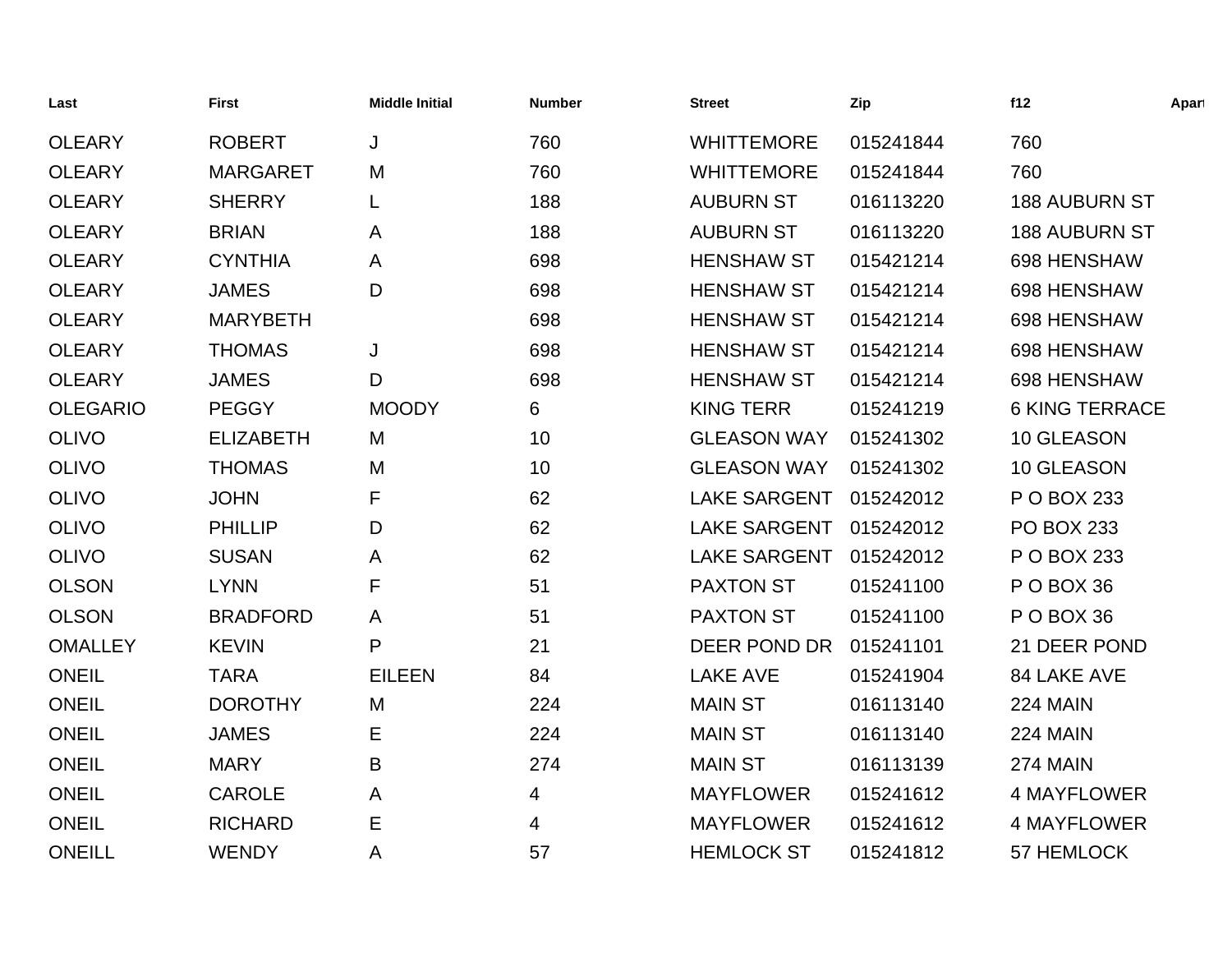| Last           | <b>First</b>     | <b>Middle Initial</b> | <b>Number</b>  | <b>Street</b>                 | Zip       | f12                 | Apart |
|----------------|------------------|-----------------------|----------------|-------------------------------|-----------|---------------------|-------|
| <b>ONEILL</b>  | <b>WILLIAM</b>   | J                     | 57             | <b>HEMLOCK ST</b>             | 015241812 | 57 HEMLOCK          |       |
| <b>ONEILL</b>  | <b>JEAN</b>      | Ε                     | $\overline{2}$ | <b>ATWOOD TERR</b>            | 016113329 | 2 ATWOOD            |       |
| <b>ONEILL</b>  | <b>KIMBERLY</b>  | M                     | 265            | <b>CHARLTON ST</b>            | 015421012 | 265 CHARLTON        |       |
| <b>ONEILL</b>  | <b>JOHN</b>      |                       | 265            | <b>CHARLTON ST</b>            | 015421012 | 265 CHARLTON        |       |
| <b>ONEILL</b>  | <b>DEBRA</b>     | L                     | 265            | <b>CHARLTON ST</b>            | 015421012 | 265 CHARLTON        |       |
| <b>ONEILL</b>  | <b>JOAN</b>      |                       | 32             | <b>MAYFLOWER RD 015241610</b> |           | <b>32 MAYFLOWER</b> |       |
| <b>ONEILL</b>  | <b>JOHN</b>      | J                     | 32             | <b>MAYFLOWER RD 015241610</b> |           | <b>32 MAYFLOWER</b> |       |
| <b>ORCUTT</b>  | <b>WOODROW</b>   | W                     | 690            | <b>STAFFORD ST</b>            | 015421208 | P O BOX 121         |       |
| <b>ORCUTT</b>  | <b>GARY</b>      | A                     | 13             | <b>CRICKLEWOOD</b>            | 015241603 | 13                  |       |
| <b>ORCUTT</b>  | <b>KIMBERLY</b>  | D                     | 13             | <b>CRICKLEWOOD</b>            | 015241603 | 13                  |       |
| <b>ORCUTT</b>  | <b>MATTHEW</b>   | S                     | 13             | <b>CRICKLEWOOD</b>            | 015241603 | 13                  |       |
| <b>ORLOFF</b>  | <b>ALEXIS</b>    |                       | 313            | <b>HENSHAW ST</b>             | 015241250 | 313 HENSHAW         |       |
| <b>ORLOFF</b>  | <b>DAIVA</b>     |                       | 313            | <b>HENSHAW ST</b>             | 015241250 | 313 HENSHAW         |       |
| <b>ORNE</b>    | <b>KERI</b>      | A                     | 82             | <b>PAXTON ST</b>              | 015241100 | <b>82 PAXTON ST</b> |       |
| <b>ORNE</b>    | <b>JAMES</b>     | A                     | 82             | <b>PAXTON ST</b>              | 015241100 | <b>82 PAXTON ST</b> |       |
| <b>ORNE</b>    | <b>DEBORAH</b>   | L                     | 8              | LAURELWOOD                    | 01524     | 8 LAURELWOOD        |       |
| <b>OROURKE</b> | <b>ELAINE</b>    | L                     | 612            | <b>HENSHAW ST</b>             | 015421214 | 612 HENSHAW         |       |
| <b>OROURKE</b> | <b>SEAN</b>      | M                     | 1019           | <b>MAIN ST</b>                | 015241311 | 1019 MAIN ST        |       |
| <b>OROURKE</b> | <b>GORDON</b>    | P                     | 1019           | <b>MAIN ST</b>                | 015241311 | <b>1019 MAIN</b>    |       |
| <b>OROURKE</b> | <b>FRANCIS</b>   | B                     | 1075           | <b>MAIN ST</b>                | 01524     | 1075 MAIN ST        | 100   |
| <b>ORRELL</b>  | <b>CYNTHIA</b>   | L                     | 35             | <b>SIANI RD</b>               | 01542     | P O BOX 305         |       |
| <b>ORRICO</b>  | <b>STACIANNE</b> |                       | 1603           | <b>MAIN ST</b>                | 015241916 | P O BOX 451         |       |
| <b>ORSI</b>    | <b>JEAN</b>      | M                     | 802            | <b>MAIN ST</b>                | 015241306 | 802 MAIN ST         |       |
| <b>ORSI</b>    | <b>JOSEPH</b>    | $\mathsf{R}$          | 1074           | <b>MAIN ST</b>                | 015241349 | P O BX 394          |       |
| <b>ORSI</b>    | <b>ELLEN</b>     | L                     | 320            | <b>AUBURN ST</b>              | 016113325 | 320 AUBURN          |       |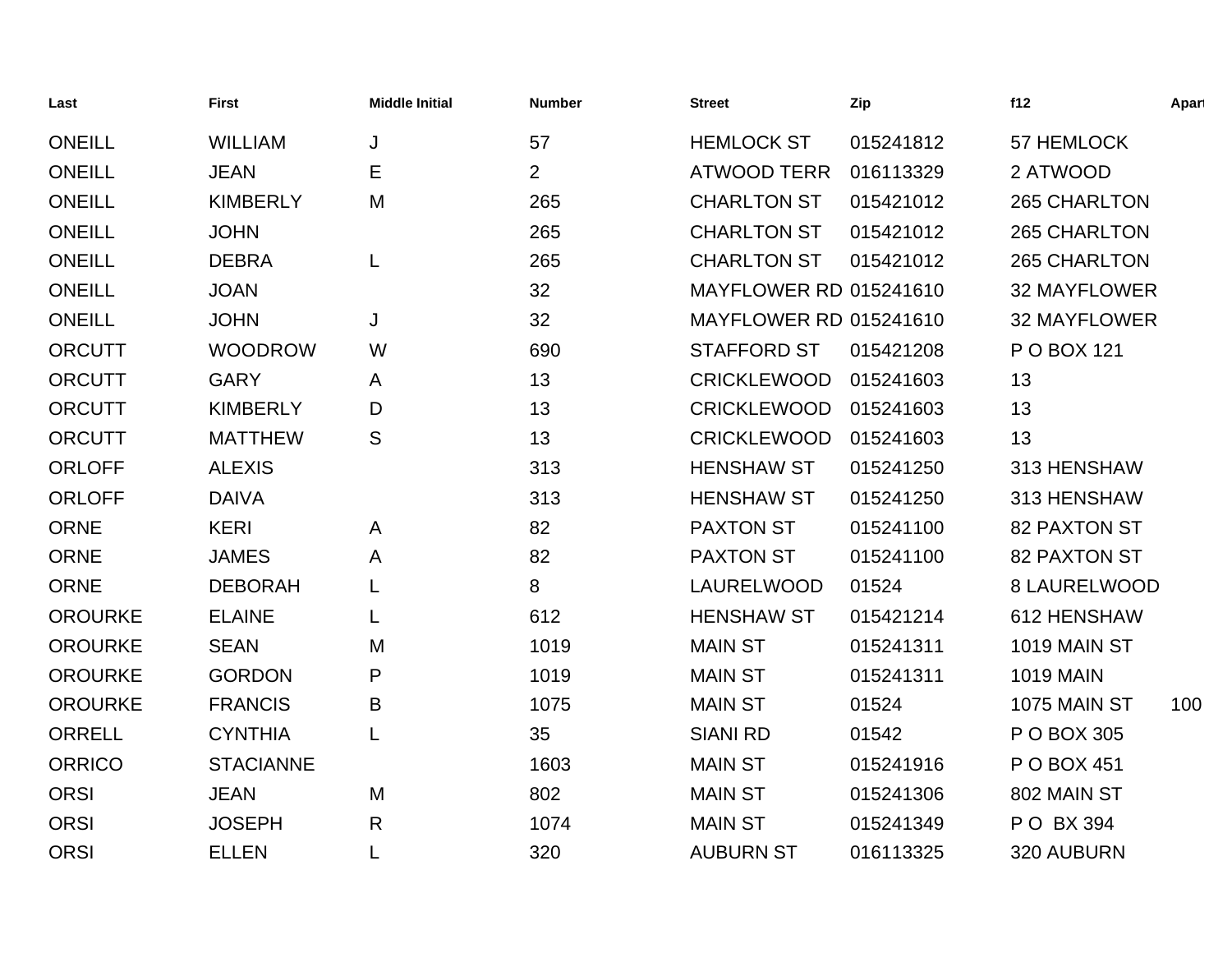| Last             | <b>First</b>     | <b>Middle Initial</b> | <b>Number</b> | <b>Street</b>       | Zip       | f12                | Apart       |
|------------------|------------------|-----------------------|---------------|---------------------|-----------|--------------------|-------------|
| <b>ORSI</b>      | <b>KARIN</b>     | M                     | 320           | <b>AUBURN ST</b>    | 016113325 | 320 AUBURN         |             |
| <b>ORSI</b>      | <b>ALFRED</b>    | P                     | 320           | <b>AUBURN ST</b>    | 016113325 | 320 AUBURN         |             |
| <b>ORSI</b>      | <b>PAUL</b>      | A                     | 36            | <b>BOTTOMLY AVE</b> | 016113144 | <b>36 BOTTOMLY</b> |             |
| <b>ORSI</b>      | <b>ROBERT</b>    |                       | 274           | <b>AUBURN ST</b>    | 016113327 | 274 AUBURN         |             |
| <b>ORSI</b>      | <b>ANN</b>       | J                     | 274           | <b>AUBURN ST</b>    | 016113327 | 274 AUBURN         |             |
| <b>ORSI</b>      | <b>DIANE</b>     | M                     | 612           | PLEASANT ST         | 015421101 | 612 PLEASANT       |             |
| <b>ORSI</b>      | <b>ROSEANNE</b>  |                       | 1098          | <b>STAFFORD ST</b>  | 015421020 | 1098 STAFFORD 5    |             |
| <b>ORTH</b>      | <b>WENDY</b>     | H                     | 921           | <b>MAIN ST</b>      | 015241354 | 921 MAIN ST        |             |
| <b>ORTH</b>      | <b>DAVID</b>     | A                     | 921           | <b>MAIN ST</b>      | 015241354 | 921 MAIN ST        |             |
| <b>ORTIZ</b>     | <b>JASON</b>     | A                     | 116           | <b>CHAPEL ST</b>    | 016113037 | 116 CHAPEL ST      |             |
| ORTIZ            | <b>SHEILA</b>    | Β                     | 116           | <b>CHAPEL ST</b>    | 016113037 | 116 CHAPEL ST      |             |
| <b>ORTIZ</b>     | <b>JOSE</b>      | A                     | 116           | <b>CHAPEL ST</b>    | 016113037 | 116 CHAPEL ST      |             |
| <b>OSBORN</b>    | <b>DAVID</b>     |                       | 392           | <b>MAIN ST</b>      | 01611     | 392 MAIN ST        | $\mathbf 1$ |
| <b>OSLOWSKI</b>  | <b>STANLEY</b>   | S                     | 29            | <b>BROOKSIDE DR</b> | 01524     | 29 BROOKSIDE       |             |
| <b>OSLOWSKI</b>  | <b>RAYMOND</b>   | P                     | 56            | <b>FAIRVIEW DR</b>  | 015242147 | P O BOX 378        |             |
| <b>OTANO</b>     | <b>MARIE</b>     | S                     | 316           | PLEASANT ST         | 01524     | 316 PLEASANT       |             |
| <b>OUELLETTE</b> | <b>KEVIN</b>     | R                     | 329           | <b>AUBURN ST</b>    | 016113326 | 329 AUBURN         |             |
| <b>OUELLETTE</b> | <b>CATHERINE</b> | M                     | 329           | <b>AUBURN ST</b>    | 016113326 | 329 AUBURN         |             |
| <b>OVASKA</b>    | <b>JOYCE</b>     | $\mathsf C$           | 10            | <b>LILLIAN AVE</b>  | 015421210 | 10 LILLIAN AVE     |             |
| <b>OVASKA</b>    | <b>PAAVO</b>     | W                     | 10            | <b>LILLIAN AVE</b>  | 015421210 | 10 LILLIAN         |             |
| <b>OVEKA</b>     | <b>JOHN</b>      | P                     | 1             | <b>BURNCOAT LN</b>  | 015242009 | 1 BURNCOAT         |             |
| <b>OVEKA</b>     | <b>JOHN</b>      | P                     | 1             | <b>BURNCOAT LN</b>  | 015242009 | 1 BURNCOAT         |             |
| <b>OWEN</b>      | <b>MARY</b>      | C                     | 800           | PLEASANT ST         | 015421127 | 800 PLEASANT       |             |
| <b>OWEN</b>      | <b>THOMAS</b>    | B                     | 800           | PLEASANT ST         | 015421127 | 800 PLEASANT       |             |
| <b>PACKARD</b>   | <b>KEVIN</b>     | W                     | 78            | <b>KING ST</b>      | 01524     |                    |             |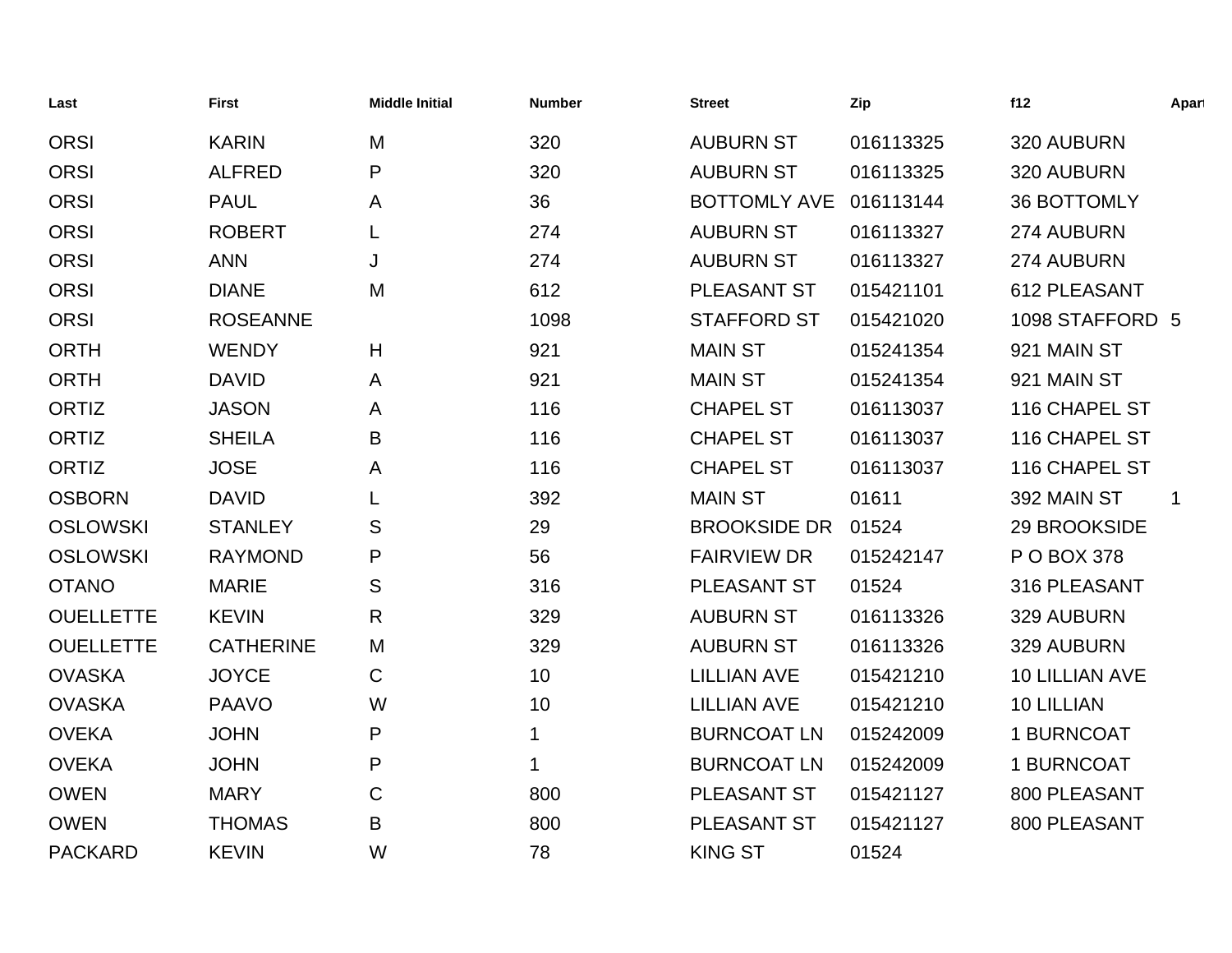| Last                 | <b>First</b>     | <b>Middle Initial</b> | <b>Number</b> | <b>Street</b>      | Zip       | f12                  | Apart |
|----------------------|------------------|-----------------------|---------------|--------------------|-----------|----------------------|-------|
| <b>PACKARD</b>       | <b>CHRISTINE</b> | H                     | 78            | <b>KING ST</b>     | 01524     |                      |       |
| PAGAN-CANDEL         | <b>MIGUEL</b>    | <b>ANGEL</b>          | 761           | <b>MAIN ST</b>     | 01524     | 761 MAIN ST          |       |
| <b>PAGEAU</b>        | <b>MARYELLEN</b> |                       | 496           | <b>STAFFORD ST</b> | 016113307 | <b>496 STAFFORD</b>  |       |
| <b>PAGEAU</b>        | <b>DONNA</b>     | A                     | 496           | <b>STAFFORD ST</b> | 016113307 | <b>496 STAFFORD</b>  |       |
| <b>PAGONIS</b>       | <b>ANNMARIE</b>  |                       | 130           | <b>BALDWIN ST</b>  | 015242201 | 130 BALDWIN          |       |
| <b>PAGONIS</b>       | <b>ANTHONY</b>   |                       | 130           | <b>BALDWIN ST</b>  | 015242201 | 130 BALDWIN          |       |
| <b>PAIGE</b>         | <b>LORETTA</b>   | M                     | 47            | <b>WOODLAND RD</b> | 016113005 | 47 WOODLAND          |       |
| <b>PAIGE</b>         | <b>JOHN</b>      | J                     | 47            | <b>WOODLAND RD</b> | 016113005 | 47 WOODLAND          |       |
| <b>PAIPULAS</b>      | <b>ANDREW</b>    | J                     | 678           | <b>STAFFORD ST</b> | 015421208 | P O BOX 172          |       |
| <b>PAJAK</b>         | <b>STEPHANIE</b> | M                     | 111           | <b>HUNTOON</b>     | 015421127 | 111 HUNTOON          |       |
| <b>PAJER</b>         | <b>KAREN</b>     |                       | 20            | OAK BLUFF LN       | 01524     | 20 OAK BLUFF         |       |
| <b>PAJER</b>         | <b>JOHN</b>      | Α                     | 20            | OAK BLUFF LN       | 01524     | 20 OAK BLUFF         |       |
| <b>PALAIMA</b>       | <b>LEIGHANN</b>  |                       | 20            | <b>WINSLOW AVE</b> | 01524     | 20A WINSLOW          |       |
| <b>PALMER</b>        | <b>ANNA</b>      | Е                     | 46            | <b>LAKE DR</b>     | 015242007 | <b>46 LAKE DRIVE</b> |       |
| <b>PALUK</b>         | <b>PAMELA</b>    | J                     | 211           | <b>HENSHAW ST</b>  | 015241235 | 211 HENSHAW          |       |
| <b>PALUK</b>         | <b>THEODORE</b>  |                       | 211           | <b>HENSHAW ST</b>  | 015241235 | 211 HENSHAW          |       |
| <b>PANTOS</b>        | <b>ANNMARIE</b>  |                       | 1             | <b>SABINA CIR</b>  | 015421023 |                      |       |
| PAPAMECHAIL          | <b>MARK</b>      | B                     | 25            | <b>WATCH ST</b>    | 015421312 | PO BOX 87            |       |
| <b>PAPINEAU</b>      | <b>JANINE</b>    | L                     | 178           | <b>MAIN ST</b>     | 01611     | 178 MAIN ST          |       |
| PAPPAS-MARGA OLYMPIA |                  |                       | 1183          | <b>MAIN ST</b>     | 015241316 | 1183 MAIN ST         | 2     |
| <b>PAQUETTE</b>      | <b>MARY</b>      | G                     | 40            | <b>CRAIG ST</b>    | 015421002 | 40 CRAIG             |       |
| <b>PAQUETTE</b>      | <b>EDGAR</b>     | J                     | 1027          | <b>STAFFORD ST</b> | 015421113 | 1027 STAFFORD        |       |
| <b>PAQUETTE</b>      | <b>PATTI</b>     | <b>ANN</b>            | 721           | PLEASANT ST        | 015421130 | <b>BX 243</b>        |       |
| <b>PAQUETTE</b>      | <b>MARK</b>      | J                     | 721           | <b>PLEASANT ST</b> | 015421130 | <b>PO BOX 243</b>    |       |
| <b>PAQUETTE</b>      | <b>CRAIG</b>     | M                     | 723           | <b>PLEASANT ST</b> | 015421130 | 723 PLEASANT         |       |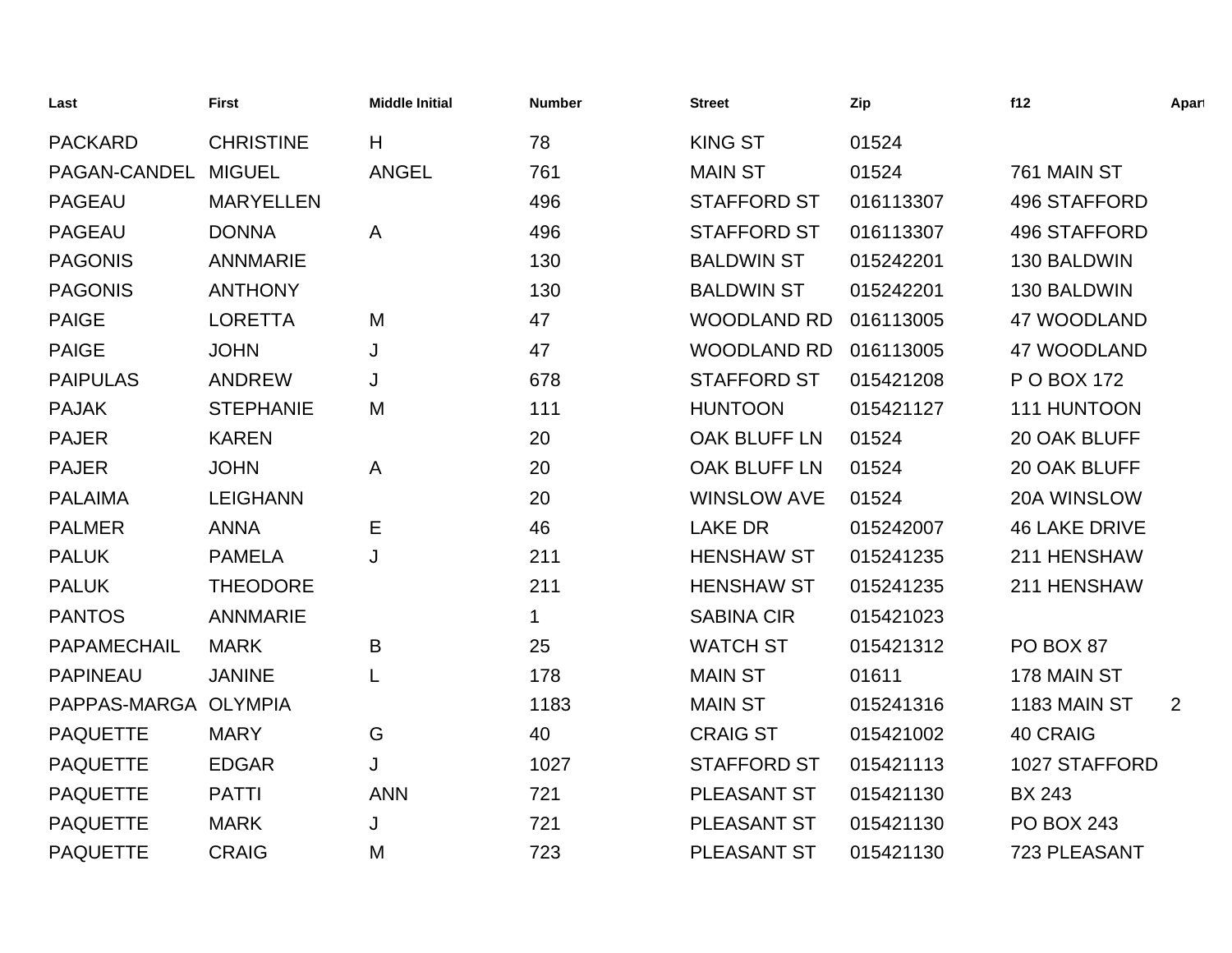| Last            | <b>First</b>     | <b>Middle Initial</b> | <b>Number</b> | Street                          | Zip       | f12                   | Apart |
|-----------------|------------------|-----------------------|---------------|---------------------------------|-----------|-----------------------|-------|
| <b>PAQUETTE</b> | <b>NANCY</b>     | J                     | 723           | PLEASANT ST                     | 015421130 | 723 PLEASANT          |       |
| <b>PAQUETTE</b> | <b>ARTHUR</b>    | J                     | 723           | PLEASANT ST                     | 015421130 | 723 PLEASANT          |       |
| <b>PARADIS</b>  | <b>CYNTHIA</b>   | Τ                     | 19            | <b>TOBIN RD</b>                 | 016113236 | <b>19 TOBIN ROAD</b>  |       |
| <b>PARADIS</b>  | <b>KEVIN</b>     | C                     | 19            | <b>TOBIN RD</b>                 | 016113236 | <b>19 TOBIN ROAD</b>  |       |
| <b>PARADIS</b>  | <b>KENNETH</b>   | W                     | 19            | <b>TOBIN RD</b>                 | 016113236 | <b>19 TOBIN ROAD</b>  |       |
| <b>PARADIS</b>  | <b>KRISTIN</b>   | A                     | 19            | <b>TOBIN RD</b>                 | 016113236 | 19 TOBIN RD           |       |
| <b>PARADIS</b>  | <b>MARGARET</b>  |                       | 8             | <b>CARLETON RD</b>              | 015421144 | <b>8 CARLETON RD</b>  |       |
| <b>PARADISE</b> | <b>RITA</b>      | M                     | 345           | <b>STAFFORD ST</b>              | 016113354 | 345 STAFFORD          |       |
| <b>PARADISE</b> | <b>ALBERTINE</b> | Τ                     | 113           | <b>AUBURN ST</b>                | 016113223 | 113 AUBURN            |       |
| <b>PARADISE</b> | <b>LLOYD</b>     | W                     | 113           | <b>AUBURN ST</b>                | 016113223 | 113 AUBURN            |       |
| <b>PARE</b>     | <b>ROSE</b>      | V                     | 301           | <b>RIVER ST</b>                 | 015241717 | <b>301 RIVER</b>      |       |
| <b>PARE</b>     | <b>DAVID</b>     | G                     | 301           | <b>RIVER ST</b>                 | 015241717 | <b>301 RIVER</b>      |       |
| <b>PARENT</b>   | <b>PAMELA</b>    | M                     | 80            | <b>WINSLOW AVE</b>              | 015241113 | 80 WINSLOW            |       |
| <b>PARENT</b>   | J                | <b>ROBERT</b>         | 80            | <b>WINSLOW AVE</b>              | 015241113 | 80 WINSLOW            |       |
| <b>PARENT</b>   | <b>JESSICA</b>   | J                     | 387           | <b>AUBURN ST</b>                | 01611     | <b>387 AUBURN ST</b>  |       |
| <b>PARENT</b>   | <b>CAROL</b>     |                       | 36            | <b>CARLETON RD</b>              | 015421144 | <b>36 CARLETON</b>    |       |
| <b>PARISSI</b>  | <b>CHRISTINA</b> | M                     | 162           | <b>BALDWIN ST</b>               | 015242201 | 162 BALDWIN ST        |       |
| <b>PARISSI</b>  | <b>ELIZABETH</b> | A                     | 162           | <b>BALDWIN ST</b>               | 015242201 | 162 BALDWIN           |       |
| <b>PARISSI</b>  | <b>THOMAS</b>    | F                     | 162           | <b>BALDWIN ST</b>               | 015242201 | 162 BALDWIN           |       |
| <b>PARK</b>     | <b>FRANCES</b>   | Τ                     | 77            | <b>WILLOW HILL RD 016113009</b> |           | <b>77 WILLOW HILL</b> |       |
| <b>PARKE</b>    | <b>ANDREW</b>    | M                     | 207           | GREENVILLE ST 01524             |           | <b>207 GREENVILLE</b> |       |
| <b>PARKE</b>    | <b>HEATHER</b>   | A                     | 207           | GREENVILLE ST 01524             |           | <b>207 GREENVILLE</b> |       |
| <b>PARKE</b>    | <b>JANICE</b>    | M                     | 207           | GREENVILLE ST 01524             |           | <b>207 GREENVILLE</b> |       |
| <b>PARKE</b>    | <b>DAVID</b>     | C                     | 207           | GREENVILLE ST 01524             |           | <b>207 GREENVILLE</b> |       |
| <b>PARKER</b>   | <b>BRUCE</b>     | E                     | 45            | <b>HOWARD TERR</b>              | 016113267 | <b>45 HOWARD</b>      | 2     |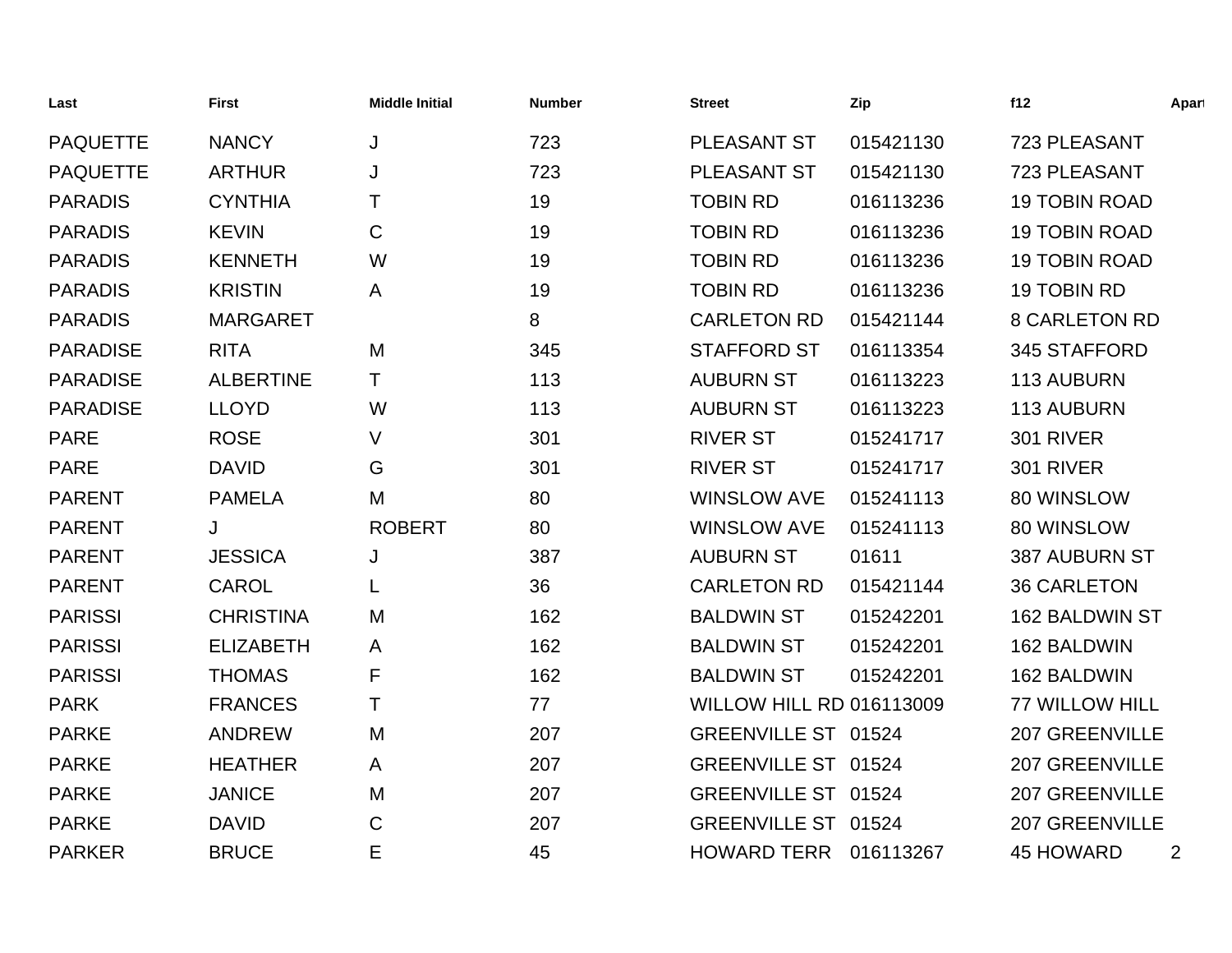| Last                  | First              | <b>Middle Initial</b> | <b>Number</b> | <b>Street</b>          | Zip       | f12                | Apart |
|-----------------------|--------------------|-----------------------|---------------|------------------------|-----------|--------------------|-------|
| <b>PARKIN</b>         | <b>GEORGE</b>      | H                     | 50            | <b>CHAPEL ST</b>       | 016113039 | 50 CHAPEL          |       |
| <b>PARLIMENT</b>      | <b>KURT</b>        |                       | 44            | <b>HENSHAW ST</b>      | 015241232 | <b>44 HENSHAW</b>  |       |
| <b>PARMENTIER</b>     | <b>CHRISTINE</b>   |                       | 6             | KNOLLWOOD RD 015241606 |           | <b>6 KNOLLWOOD</b> |       |
| <b>PARMENTIER</b>     | <b>CHRISTOPHER</b> | J                     | 6             | KNOLLWOOD RD 015241606 |           | <b>6 KNOLLWOOD</b> |       |
| <b>PARRETTI</b>       | <b>STEPHAN</b>     | R                     | 4             | <b>LAFLASH LN</b>      | 01524     |                    |       |
| <b>PARSLOW</b>        | <b>DAVID</b>       | L                     | 345           | <b>AUBURN ST</b>       | 016113326 | 345 AUBURN         |       |
| <b>PARSLOW</b>        | <b>JOHN</b>        | S                     | 345           | <b>AUBURN ST</b>       | 016113326 | 345 AUBURN         |       |
| <b>PARSLOW</b>        | <b>ANNE</b>        | M                     | 345           | <b>AUBURN ST</b>       | 016113326 | 345 AUBURN         |       |
| PARTENHEIMER MARGARET |                    |                       | 12            | <b>GLEASON WAY</b>     | 015241302 | 12 GLEASON         |       |
| PARTENHEIMER PAUL     |                    | Е                     | 12            | <b>GLEASON WAY</b>     | 015241302 | 12 GLEASON         |       |
| <b>PARTICIANONE</b>   | <b>DONNA</b>       | M                     | 27            | <b>WARREN AVE</b>      | 015241325 | 27 WARREN AVE      |       |
| <b>PASHAIN</b>        | <b>KIMBERLY</b>    | т                     | 26            | <b>ELMWOOD AVE</b>     | 01611     | 26 ELMWOOD         |       |
| <b>PASQUALE</b>       | <b>CHRISTINA</b>   | M                     | 371           | <b>MARSHALL ST</b>     | 015241816 | 371 MARSHALL       |       |
| <b>PASQUALE</b>       | <b>GERLINDA</b>    | A                     | 371           | <b>MARSHALL ST</b>     | 015241816 | 371 MARSHALL       |       |
| <b>PASQUALE</b>       | <b>DANIEL</b>      | A                     | 371           | <b>MARSHALL ST</b>     | 015241816 | 371 MARSHALL       |       |
| <b>PATRICKS</b>       | <b>PATRICIA</b>    | A                     | 9             | <b>WINSLOW AVE</b>     | 015241110 | 9 WINSLOW          |       |
| <b>PATRICKS</b>       | <b>SCOTT</b>       | D                     | 9             | <b>WINSLOW AVE</b>     | 015241110 | 9 WINSLOW AVE      |       |
| <b>PATRICKS</b>       | <b>LAWRENCE</b>    | J                     | 9             | <b>WINSLOW AVE</b>     | 015241110 | 9 WINSLOW          |       |
| <b>PATRICKS</b>       | <b>MICHAEL</b>     | J                     | 9             | <b>WINSLOW AVE</b>     | 015241110 | 9 WINSLOW          |       |
| <b>PATRICKS</b>       | <b>ROBERTA</b>     | H                     | 4             | <b>PATRICKS DR</b>     | 015241130 | <b>4 PATRICKS</b>  |       |
| <b>PATRICKS</b>       | <b>RUSSELL</b>     | C                     | 4             | <b>PATRICKS DR</b>     | 015241130 | <b>4 PATRICKS</b>  |       |
| <b>PATRICKS</b>       | <b>DEREK</b>       | M                     | 604           | PLEASANT ST            | 015421101 | 604 PLEASANT       |       |
| <b>PATRICKS</b>       | <b>LEE</b>         | C                     | 604           | <b>PLEASANT ST</b>     | 015421101 | 604 PLEASANT       |       |
| <b>PATRICKS</b>       | <b>RITA</b>        | $\overline{O}$        | 595           | <b>PLEASANT ST</b>     | 015241238 | P O BOX 447        |       |
| <b>PATTERSON</b>      | <b>GORDON</b>      | $\mathsf{C}$          | 19            | PINE RIDGE DR          | 015242024 | 19 PINE RIDGE      |       |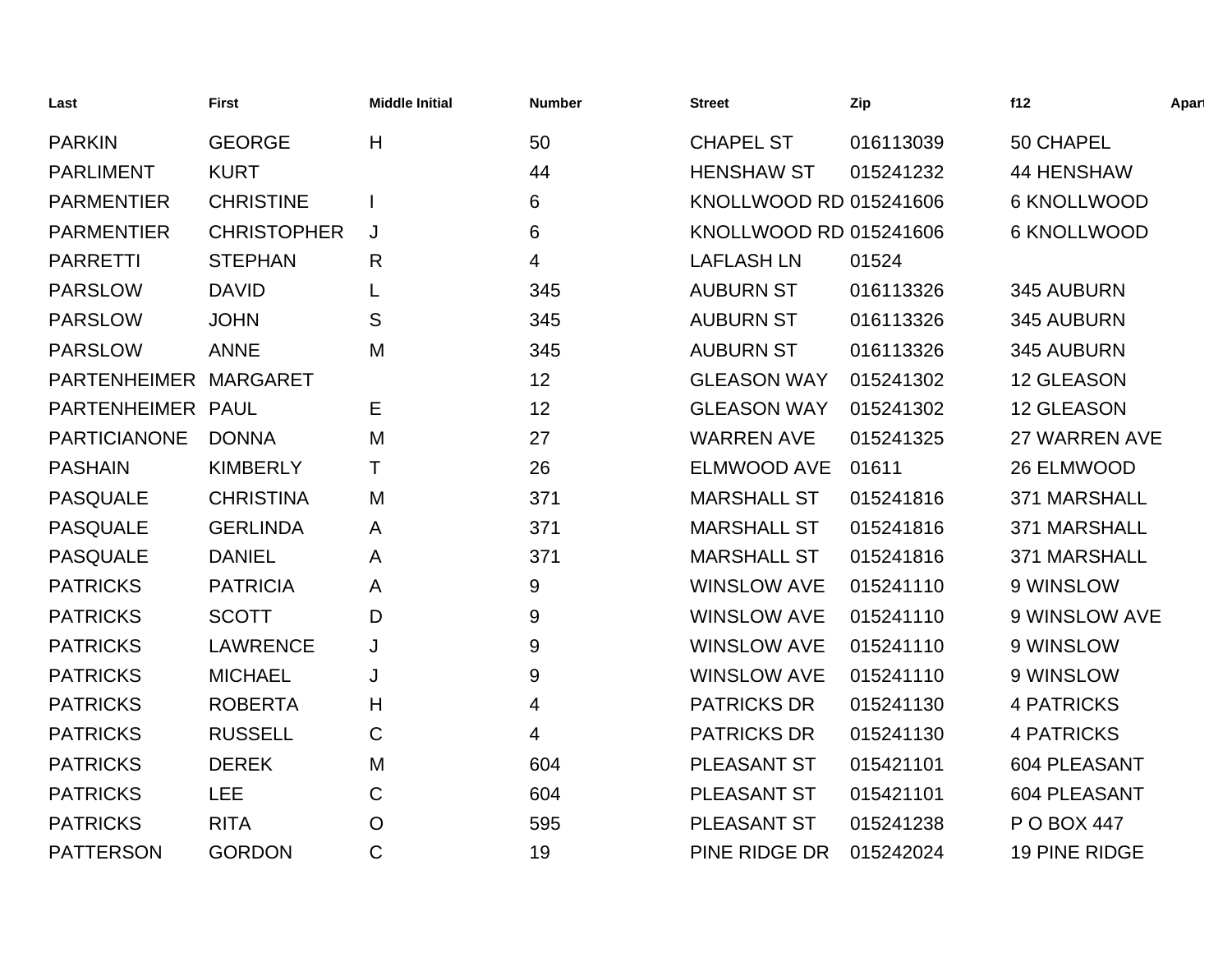| Last              | <b>First</b>    | <b>Middle Initial</b> | <b>Number</b> | <b>Street</b>       | Zip       | f12                   | Apart |
|-------------------|-----------------|-----------------------|---------------|---------------------|-----------|-----------------------|-------|
| <b>PATTERSON</b>  | <b>LINDA</b>    |                       | 19            | PINE RIDGE DR       | 015242024 | 19 PINE RIDGE         |       |
| <b>PAUL</b>       | <b>CHARLES</b>  | A                     | 1075          | <b>MAIN ST</b>      | 015241331 | <b>1075 MAIN</b>      |       |
| <b>PAULAUSKAS</b> | <b>ANNETTE</b>  |                       | 64            | <b>SARGENT ST</b>   | 016113104 | 64 SARGENT            |       |
| <b>PAULAUSKAS</b> | <b>RICHARD</b>  |                       | 64            | <b>SARGENT ST</b>   | 016113104 | 64 SARGENT            |       |
| <b>PAULAUSKAS</b> | <b>ROBIN</b>    | <b>LISA</b>           | 42            | <b>UPTON ST</b>     | 016113227 |                       |       |
| <b>PAULAUSKAS</b> | <b>RUTH</b>     | Е                     | 30            | PLEASANT ST         | 015241442 | <b>30 PLEASANT</b>    | 4A    |
| <b>PAULIN</b>     | <b>JEFFREY</b>  |                       | 30            | <b>SALMINEN DR</b>  | 01524     | <b>30 SALMINEN DR</b> |       |
| <b>PAUPLIS</b>    | <b>LAURA</b>    | A                     | 5             | <b>MONTEREY DR</b>  | 016113017 | <b>5 MONTEREY DR</b>  |       |
| <b>PAUPLIS</b>    | <b>MARK</b>     | J                     | 5             | <b>MONTEREY DR</b>  | 016113017 | <b>5 MONTEREY DR</b>  |       |
| <b>PAVLAK</b>     | <b>AGNES</b>    | A                     | 490           | PLEASANT ST         | 01524     | P O BOX 101           |       |
| <b>PAVLAK</b>     | <b>GERTRUDE</b> | F                     | 490           | PLEASANT ST         | 01524     | P O BOX 101           |       |
| <b>PAWLOWSKI</b>  | <b>KAREN</b>    | S                     | 140           | <b>PAXTON ST</b>    | 01524     | 140.5 PAXTON          |       |
| <b>PAWLOWSKIS</b> | <b>KATHLEEN</b> | D                     | 595           | <b>HENSHAW ST</b>   | 015421216 | 595 HENSHAW           |       |
| <b>PAWLOWSKIS</b> | <b>STEPHEN</b>  | т                     | 595           | <b>HENSHAW ST</b>   | 015421216 | 595 HENSHAW           |       |
| <b>PEABODY</b>    | <b>JOCELYN</b>  | M                     | 190           | <b>RIVER ST</b>     | 015421104 | 190 RIVER ST          |       |
| <b>PEABODY</b>    | <b>RUTH</b>     | A                     | 190           | <b>RIVER ST</b>     | 015421104 | 190 RIVER             |       |
| <b>PEABODY</b>    | <b>JAMES</b>    | Α                     | 190           | <b>RIVER ST</b>     | 015421104 | 190 RIVER             |       |
| <b>PEARSON</b>    | <b>AMY</b>      | E                     | 62            | <b>RESERVOIR ST</b> | 016113126 | 62 RESERVOIR          |       |
| <b>PEARSON</b>    | <b>MARILYN</b>  |                       | 62            | <b>RESERVOIR ST</b> | 016113126 | 62 RESERVOIR          |       |
| <b>PEARSON</b>    | <b>THOMAS</b>   | A                     | 62            | <b>RESERVOIR ST</b> | 016113126 | 62 RESERVOIR          |       |
| <b>PEARSON</b>    | <b>DAVID</b>    | A                     | 62            | <b>RESERVOIR ST</b> | 016113126 | 62 RESERVOIR          |       |
| <b>PEARSON</b>    | <b>ERIC</b>     | J                     | 62            | <b>RESERVOIR ST</b> | 016113126 | 62 RESERVOIR          |       |
| <b>PEDERSEN</b>   | <b>HEATHER</b>  | A                     | 359           | PLEASANT ST         | 015241221 | 359 PLEASANT          |       |
| <b>PEDUZZI</b>    | <b>JOHN</b>     | P                     | 13            | <b>LAFLASH LN</b>   | 015241869 | <b>13 LAFLASH</b>     |       |
| <b>PEDUZZI</b>    | <b>DENISE</b>   | A                     | 13            | <b>LAFLASH LN</b>   | 015241869 | <b>13 LAFLASH LN</b>  |       |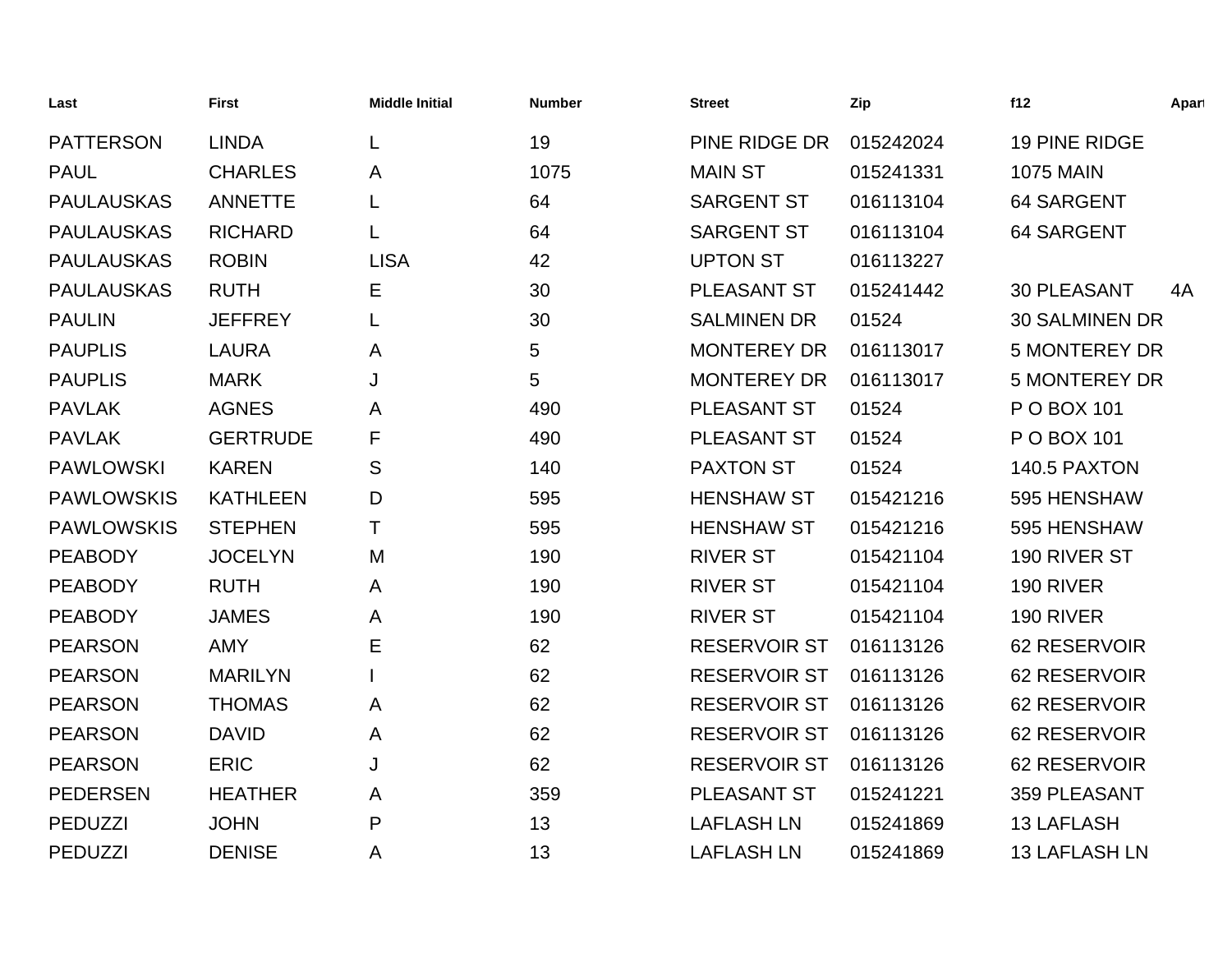| Last              | <b>First</b>      | <b>Middle Initial</b> | <b>Number</b> | <b>Street</b>       | Zip       | f12                  | Apart          |
|-------------------|-------------------|-----------------------|---------------|---------------------|-----------|----------------------|----------------|
| <b>PEDUZZI</b>    | <b>DEBORAH</b>    | M                     | 62            | <b>HEMLOCK ST</b>   | 01524     | <b>62 HEMLOCK ST</b> |                |
| <b>PEDUZZI</b>    | <b>ROBERT</b>     | J                     | 62            | <b>HEMLOCK ST</b>   | 01524     | <b>62 HEMLOCK ST</b> |                |
| <b>PELKEY</b>     | <b>ELAINE</b>     | L                     | 71            | <b>UPTON ST</b>     | 016113226 | 71 UPTON             |                |
| <b>PELKEY</b>     | <b>TERESA</b>     |                       | 71            | <b>UPTON ST</b>     | 016113226 | 71 UPTON             |                |
| <b>PELLETIER</b>  | <b>ANNE MARIE</b> |                       | 81            | <b>WINSLOW AVE</b>  | 015241112 | 81 WINSLOW           | $\mathsf{A}$   |
| <b>PELLETIER</b>  | <b>ARTHUR</b>     | J                     | 57            | <b>PINE AVE</b>     | 016113043 | 57 PINE AVENUE       |                |
| <b>PELLETIER</b>  | <b>JOSEPH</b>     | D                     | 10            | <b>GERALD CT</b>    | 016113260 | 10 GERALD CT         | $\overline{1}$ |
| <b>PELLETIER</b>  | <b>STEVEN</b>     | H                     | 6             | <b>WATCH ST</b>     | 015421313 | <b>6 WATCH ST</b>    |                |
| <b>PELLETIER</b>  | <b>ROBERT</b>     | J                     | 1             | <b>DENNY PL</b>     | 015421134 | 1 DENNY PL           |                |
| <b>PELLEY</b>     | <b>PAUL</b>       | V                     | 75            | <b>LAKE VIEW DR</b> | 015242102 | P O BOX 176          |                |
| <b>PELLICANO</b>  | <b>TARA</b>       | L                     | 1104          | <b>MAIN ST</b>      | 01524     | 1104 MAIN ST         | $\mathsf{C}$   |
| PELOQUIN          | <b>JEANNINE</b>   |                       | 36            | <b>SECOND ST</b>    | 016113204 | 36 SECOND ST         |                |
| <b>PELOQUIN</b>   | <b>DONALD</b>     | Е                     | 36            | <b>SECOND ST</b>    | 016113204 | 36 SECOND ST         |                |
| <b>PELOQUIN</b>   | <b>CYNTHIA</b>    |                       | 1114          | <b>STAFFORD ST</b>  | 015421004 | <b>PO BOX 55</b>     |                |
| <b>PELTIER</b>    | <b>TARA</b>       | L                     | 8             | PINE RIDGE DR       | 015242013 | 8 PINE RIDGE DR      |                |
| <b>PELTIER</b>    | <b>SUSAN</b>      | J                     | 8             | PINE RIDGE DR       | 015242013 | 8 PINE RIDGE         |                |
| <b>PELTIER</b>    | <b>LAURIE</b>     | Е                     | 3             | <b>AUTUMN LN</b>    | 015241272 | <b>3 AUTUMN LANE</b> |                |
| <b>PELTIER</b>    | <b>THOMAS</b>     | R                     | 3             | <b>AUTUMN LN</b>    | 015241272 | <b>3 AUTUMN LANE</b> |                |
| <b>PELTIER</b>    | <b>CATHERINE</b>  | M                     | 54            | <b>GROVE ST</b>     | 015241516 | 54 GROVE             |                |
| <b>PELTIER</b>    | <b>DONALD</b>     | J                     | 54            | <b>GROVE ST</b>     | 015241516 | 54 GROVE             |                |
| <b>PENDERGAST</b> | <b>ROSS</b>       | W                     | 8             | <b>SANFRED RD</b>   | 01524     | <b>8 SANFRED RD</b>  |                |
| <b>PENDERGAST</b> | <b>DONNA</b>      | <b>OLIVER</b>         | 8             | <b>SANFRED RD</b>   | 01524     | <b>8 SANFRED RD</b>  |                |
| <b>PEPERATO</b>   | <b>ANDREW</b>     | M                     | 802           | <b>MAIN ST</b>      | 015241306 | 802 MAIN ST          |                |
| <b>PEPIN</b>      | <b>DAVID</b>      |                       | 1500          | <b>MAIN ST</b>      | 015241913 | POBOX 73             |                |
| <b>PEPIN</b>      | <b>JANET</b>      | Е                     | 1500          | <b>MAIN ST</b>      | 015241913 | POBOX 73             |                |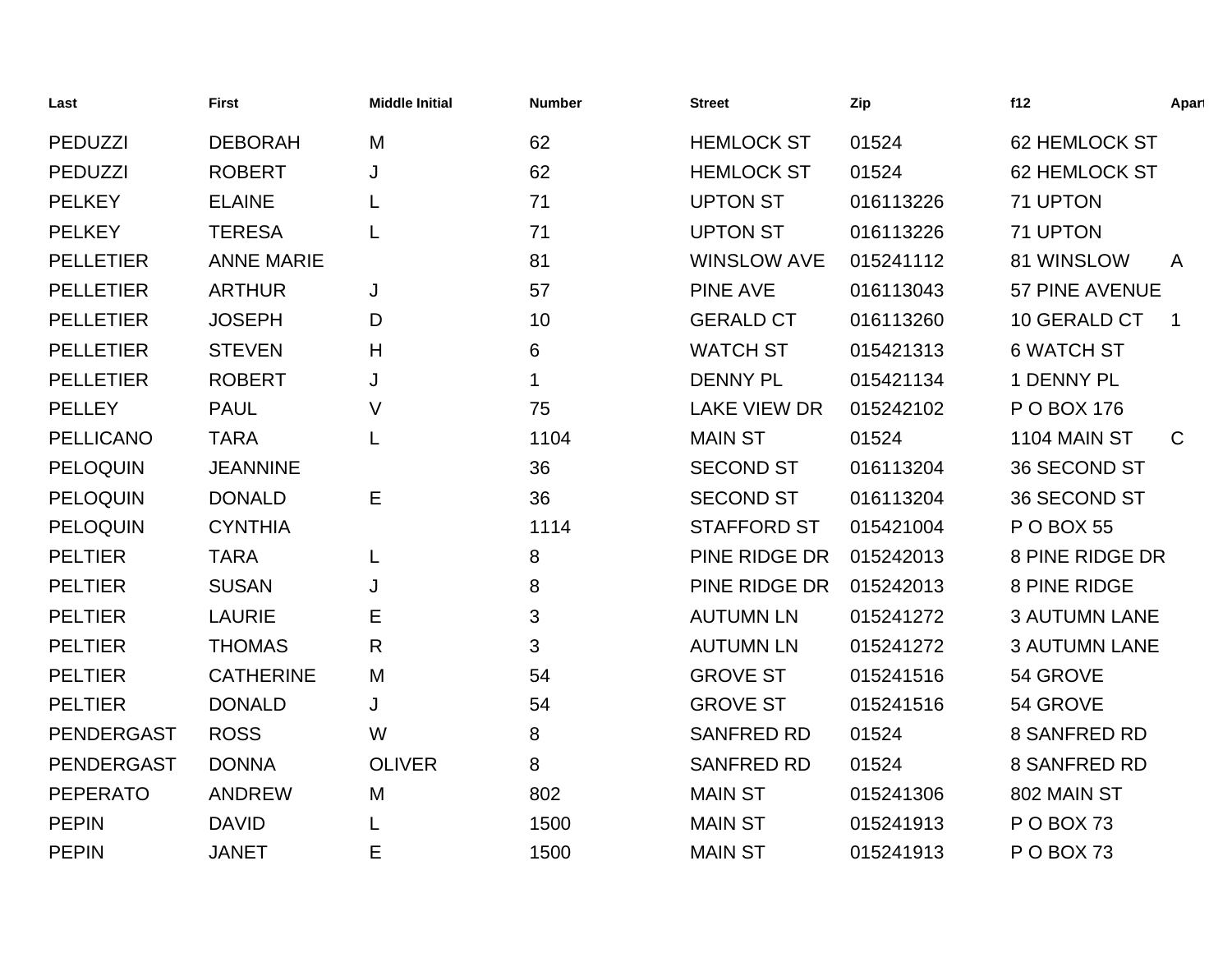| Last             | <b>First</b>       | <b>Middle Initial</b> | <b>Number</b> | <b>Street</b>      | Zip       | f12                   | Apart    |
|------------------|--------------------|-----------------------|---------------|--------------------|-----------|-----------------------|----------|
| <b>PEPIN</b>     | <b>LEO</b>         | $\mathsf{R}$          | 1500          | <b>MAIN ST</b>     | 015241913 | POBOX 73              |          |
| <b>PEPIN</b>     | <b>FRANCIS</b>     | X                     | 336           | <b>RAWSON ST</b>   | 015242024 | 336 RAWSON            |          |
| <b>PEPIN</b>     | <b>SANDRA</b>      | J                     | 84            | <b>RAWSON ST</b>   | 015242034 | 84 RAWSON             |          |
| <b>PEPIN</b>     | <b>BRIAN</b>       | R                     | 84            | <b>RAWSON ST</b>   | 015242034 | 84 RAWSON             |          |
| <b>PEPIN</b>     | <b>JEREMY</b>      |                       | 8             | <b>CRICKLEWOOD</b> | 015241604 | 8                     |          |
| <b>PEPIN</b>     | <b>ROBERT</b>      | A                     | 8             | <b>CRICKLEWOOD</b> | 015241604 | 8                     |          |
| <b>PEPIN</b>     | <b>GAIL</b>        | L                     | 8             | <b>CRICKLEWOOD</b> | 015241604 | 8                     |          |
| <b>PEREZ</b>     | <b>ADA</b>         |                       | 118           | <b>CHAPEL ST</b>   | 01611     | <b>118 CHAPEL ST</b>  |          |
| <b>PERKINS</b>   | <b>CHRISTOPHER</b> | D                     | 30            | <b>CARLETON RD</b> | 015421144 | <b>30 CARLETON</b>    |          |
| <b>PERKINS</b>   | <b>EMILY</b>       | J                     | 30            | <b>CARLETON RD</b> | 015421144 | <b>30 CARLETON</b>    |          |
| <b>PERKINS</b>   | <b>DAVID</b>       | M                     | 30            | <b>CARLETON RD</b> | 015421144 | <b>30 CARLETON</b>    |          |
| <b>PERKINS</b>   | <b>JAMES</b>       | G                     | 1134          | <b>STAFFORD ST</b> | 015421004 | POBOX <sub>2</sub>    |          |
| <b>PERKINS</b>   | <b>NANCY</b>       | т                     | 1134          | <b>STAFFORD ST</b> | 015421004 | POBOX <sub>2</sub>    |          |
| <b>PERKINS</b>   | <b>JOHN</b>        | M                     | 30            | <b>PLEASANT ST</b> | 015241443 | <b>30 PLEASANT</b>    |          |
| PERODEAU         | <b>CYNTHIA</b>     | L                     | 26            | <b>DALE ST</b>     | 015421135 | <b>26 DALE STREET</b> |          |
| PERODEAU         | <b>LAWRENCE</b>    | A                     | 26            | <b>DALE ST</b>     | 015421135 | <b>26 DALE STREET</b> |          |
| <b>PERRAULT</b>  | <b>LISA</b>        | A                     | 173           | PLEASANT ST        | 015241419 | <b>173 PLEASANT</b>   |          |
| <b>PERREAULT</b> | <b>ROBERT</b>      | G                     | 47            | <b>FRANKLIN ST</b> | 015241504 | <b>47 FRANKLIN</b>    |          |
| <b>PERRIN</b>    | <b>MICHAEL</b>     | D                     | 75            | <b>HUNTOON</b>     | 01524     | 75 HUNTOON            | $2 - 04$ |
| <b>PERRO</b>     | <b>MELISSA</b>     | M                     | 53            | <b>HEMLOCK ST</b>  | 015241812 | 53 HEMLOCK ST         |          |
| <b>PERRO</b>     | <b>JASON</b>       | M                     | 53            | <b>HEMLOCK ST</b>  | 015241812 | 53 HEMLOCK ST         |          |
| <b>PERRON</b>    | <b>THOMAS</b>      | L                     | 18            | <b>BROWN ST</b>    | 016113131 | 18 BROWN              |          |
| <b>PERRON</b>    | <b>LORRAINE</b>    | $\mathsf C$           | 207           | <b>MAIN ST</b>     | 016113143 | 207 MAIN              |          |
| <b>PERRON</b>    | <b>ROBERT</b>      | J                     | 207           | <b>MAIN ST</b>     | 016113143 | 207 MAIN              |          |
| <b>PERRON</b>    | <b>DIANE</b>       | Е                     | 18            | <b>PARKER ST</b>   | 015421009 | <b>18 PARKER</b>      |          |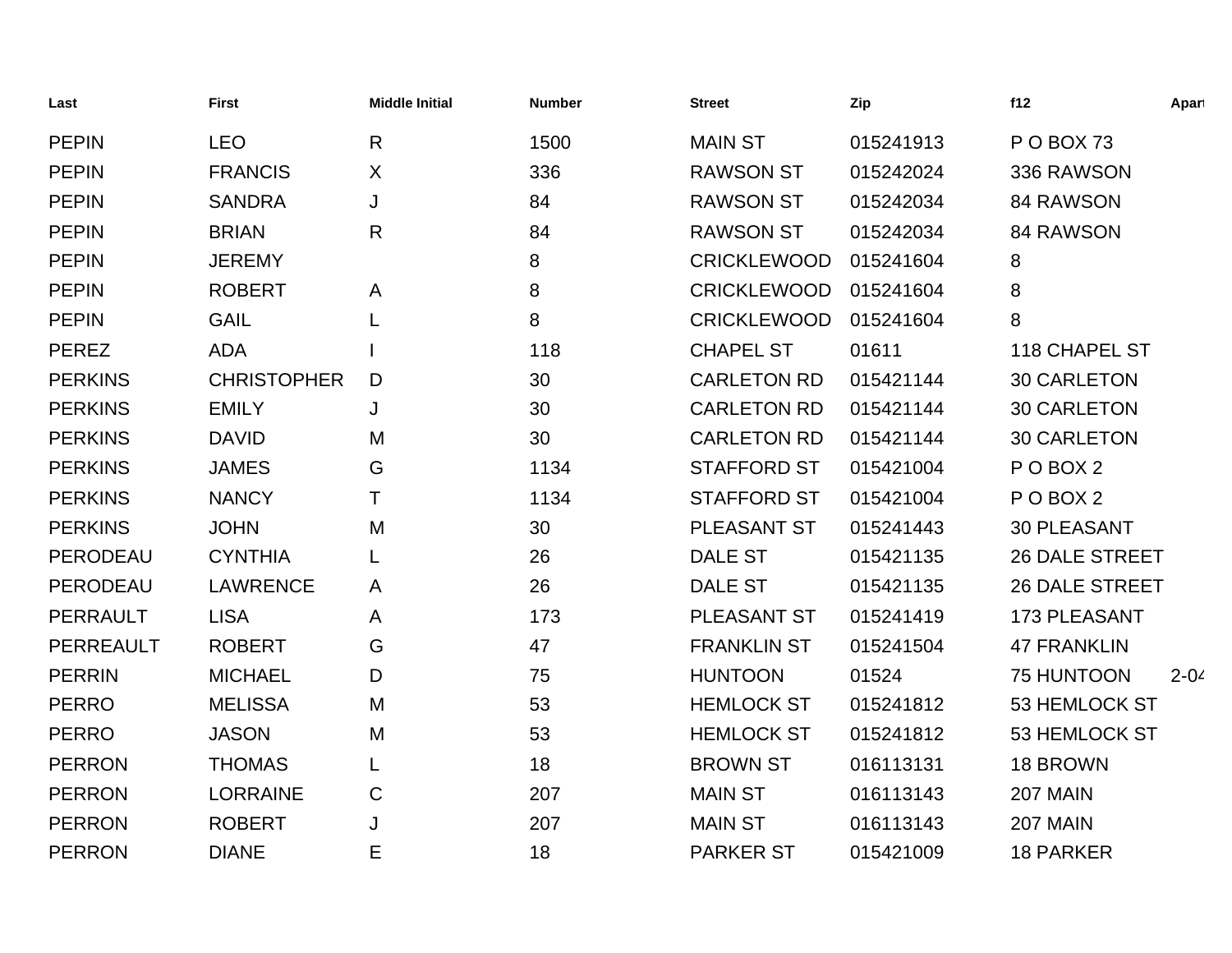| Last            | <b>First</b>      | <b>Middle Initial</b> | <b>Number</b> | <b>Street</b>           | Zip       | f12                  | Apart |
|-----------------|-------------------|-----------------------|---------------|-------------------------|-----------|----------------------|-------|
| <b>PERRON</b>   | <b>LISA</b>       | A                     | 18            | <b>PARKER ST</b>        | 015421009 | <b>18 PARKER ST</b>  |       |
| <b>PERRON</b>   | <b>ALBERT</b>     | H                     | 18            | <b>PARKER ST</b>        | 015421009 | <b>18 PARKER</b>     |       |
| <b>PERRON</b>   | <b>HENRY</b>      | Τ                     | 3             | <b>TANGLEWOOD</b>       | 015241617 | 3 TANGLEWOOD         |       |
| <b>PERRON</b>   | <b>MARGARET</b>   | Е                     | 3             | <b>TANGLEWOOD</b>       | 015241617 | 3 TANGLEWOOD         |       |
| <b>PERRONE</b>  | <b>KAREN</b>      | A                     | 21            | <b>BURNCOAT LN</b>      | 015242009 | 21 BURNCOAT          |       |
| <b>PERRONE</b>  | <b>JAMES</b>      | D                     | 21            | <b>BURNCOAT LN</b>      | 015242009 | 21 BURNCOAT          |       |
| <b>PERRY</b>    | <b>MICHAEL</b>    | D                     | 1671          | <b>MAIN ST</b>          | 015241921 | 1671 MAIN ST         | 18    |
| <b>PERRY</b>    | <b>JOHN</b>       | W                     | 17            | <b>BURNCOAT ST</b>      | 015242011 | <b>17 BURNCOAT</b>   |       |
| <b>PERRY</b>    | <b>ELEANORA</b>   | M                     | 17            | <b>BURNCOAT ST</b>      | 015242011 | <b>17 BURNCOAT</b>   |       |
| <b>PERRY</b>    | <b>THOMAS</b>     | Е                     | 290           | <b>PINE ST</b>          | 015241629 | PO BOX 6             |       |
| <b>PERRY</b>    | <b>MARGUERITE</b> | H                     | 290           | <b>PINE ST</b>          | 015241629 | PO BOX 6             |       |
| <b>PERRY</b>    | <b>LISA</b>       | M                     | 290           | <b>PINE ST</b>          | 015241629 | PO BOX 6             |       |
| <b>PERRY</b>    | <b>WILLIAM</b>    | Е                     | 290           | <b>PINE ST</b>          | 015241629 | <b>PO BOX 21</b>     |       |
| <b>PERRY</b>    | <b>AMY</b>        | M                     | 198           | <b>HENSHAW ST</b>       | 015241236 | <b>198 HENSHAW</b>   |       |
| <b>PERRY</b>    | <b>PATRICIA</b>   | M                     | 198           | <b>HENSHAW ST</b>       | 015241236 | <b>198 HENSHAW</b>   |       |
| <b>PERRY</b>    | <b>ROSE</b>       | M                     | 30            | PLEASANT ST             | 015241441 | <b>30 PLEASANT</b>   | 2C    |
| <b>PETERS</b>   | <b>ELAINE</b>     | M                     | 888           | <b>MAIN ST</b>          | 015241310 | <b>888 MAIN</b>      |       |
| <b>PETERS</b>   | <b>NORMAN</b>     | Н                     | 888           | <b>MAIN ST</b>          | 015241310 | <b>888 MAIN</b>      |       |
| <b>PETERSEN</b> | <b>DONALD</b>     | R                     | 84            | <b>AUBURN ST</b>        | 016113222 | <b>84 AUBURN</b>     |       |
| <b>PETERSON</b> | <b>JOHN</b>       | S                     | 18            | PINE RIDGE DR           | 015242013 | <b>18 PINE RIDGE</b> |       |
| <b>PETERSON</b> | <b>DONNA</b>      | J                     | 10            | <b>SUNSET DR</b>        | 015241710 | 10 SUNSET            |       |
| <b>PETERSON</b> | <b>PATRICIA</b>   | A                     | 12            | <b>TANGLEWOOD</b>       | 015241618 | 12                   |       |
| <b>PETERSON</b> | <b>ROBERT</b>     | O                     | 12            | <b>TANGLEWOOD</b>       | 015241618 | 12                   |       |
| <b>PETERSON</b> | <b>MILDRED</b>    | A                     | 3             | SHELTER RIDGE 015241279 |           | 3 SHELTER            |       |
| <b>PETERSON</b> | <b>CLIFFORD</b>   | L                     | 3             | SHELTER RIDGE 015241279 |           | <b>3 SHELTER</b>     |       |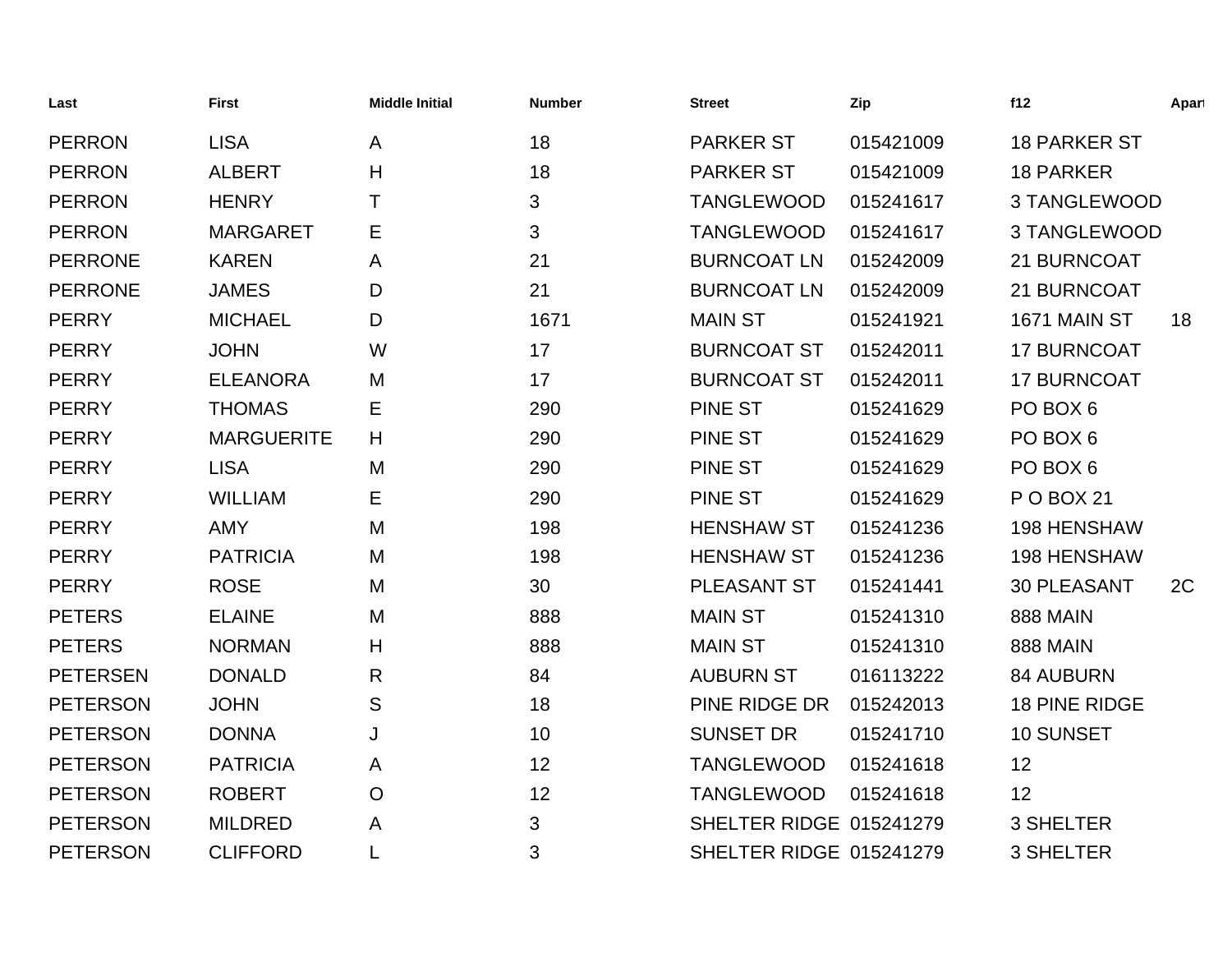| Last               | <b>First</b>     | <b>Middle Initial</b> | <b>Number</b> | <b>Street</b>           | Zip       | f12                   | Apart |
|--------------------|------------------|-----------------------|---------------|-------------------------|-----------|-----------------------|-------|
| <b>PETKIEWICZ</b>  | <b>JOSEPH</b>    | P                     | 221           | <b>AUBURN ST</b>        | 016113328 | 221 AUBURN            |       |
| <b>PETRALIAS</b>   | <b>NICHOLAS</b>  | G                     | 97            | MCCARTHY AVE 016113258  |           | 97 MCCARTHY           |       |
| <b>PETROPOULOS</b> | <b>BESSIE</b>    |                       | 608           | MOOSE HILL RD 015241861 |           | 608 MOOSE HILL        |       |
| <b>PETROPOULOS</b> | <b>JOHN</b>      | $\mathsf C$           | 608           | <b>MOOSE HILL RD</b>    | 015241861 | 608 MOOSE HILL        |       |
| <b>PETROPOULOS</b> | <b>CHRIS</b>     | J                     | 608           | MOOSE HILL RD 015241861 |           | 608 MOOSE HILL        |       |
| <b>PETROPOULOS</b> | <b>CONSTANCE</b> | J                     | 608           | MOOSE HILL RD 015241861 |           | 608 MOOSE HILL        |       |
| <b>PETRUZZI</b>    | <b>JAMES</b>     | L                     | 187           | <b>BALDWIN ST</b>       | 01524     | <b>187 BALDWIN ST</b> |       |
| <b>PETRUZZI</b>    | <b>DIANE</b>     | Τ                     | 187           | <b>BALDWIN ST</b>       | 01524     | <b>187 BALDWIN ST</b> |       |
| PETTERSON-BE       | <b>JOANNE</b>    |                       | 251           | <b>AUBURN ST</b>        | 016113328 | 251 AUBURN            |       |
| <b>PETTY</b>       | <b>CATHERINE</b> | $\mathsf{C}$          | 62            | MCCARTHY AVE 016113204  |           | 62 MCCARTHY           |       |
| <b>PHAM</b>        | HAI              | <b>THIEN</b>          | 67            | <b>CHARLES ST</b>       | 015242111 | <b>67 CHARLES ST</b>  |       |
| <b>PHILLIPS</b>    | <b>STACEY</b>    | N                     | 38            | MCCARTHY AVE 016113204  |           | 38 MCCARTHY           |       |
| <b>PHILLIPS</b>    | <b>RODNEY</b>    |                       | 38            | MCCARTHY AVE 016113204  |           | <b>38 MCCARTHY</b>    |       |
| <b>PHILLIPS</b>    | <b>JAMES</b>     | M                     | 11            | <b>WASILLA DR</b>       | 015421224 | <b>11 WASILLA</b>     |       |
| <b>PHILLIPS</b>    | <b>CYNTHIA</b>   | N                     | 11            | <b>WASILLA DR</b>       | 015421224 | <b>11 WASILLA</b>     |       |
| <b>PHIPPS</b>      | <b>SARAH</b>     | S                     | 434           | <b>MULBERRY ST</b>      | 015241014 | 434 MULBERRY          |       |
| <b>PHIPPS</b>      | <b>NELSON</b>    | S                     | 434           | <b>MULBERRY ST</b>      | 015241014 | 434 MULBERRY          |       |
| <b>PICARD</b>      | <b>RENELLE</b>   | L                     | 125           | <b>BOYD ST</b>          | 016113248 | 125 BOYD ST           |       |
| <b>PICARD</b>      | <b>GARY</b>      | W                     | 125           | <b>BOYD ST</b>          | 016113248 | 125 BOYD ST           |       |
| <b>PICARD</b>      | <b>GAIL</b>      | M                     | 10            | <b>CONWAY DR</b>        | 015241216 | <b>10 CONWAY</b>      |       |
| <b>PICARD</b>      | <b>EDITH</b>     | M                     | 1093          | <b>MAIN ST</b>          | 015241330 | <b>1093 MAIN</b>      |       |
| <b>PICKETT</b>     | <b>DIANE</b>     | L                     | 1671          | <b>MAIN ST</b>          | 015241923 | 1671 MAIN ST          | 21    |
| <b>PICKETT</b>     | <b>AMANDA</b>    | J                     | 22            | <b>RAWSON DR</b>        | 015242015 | 22 RAWSON DR          |       |
| <b>PICKETT</b>     | <b>DANIEL</b>    | H                     | 22            | <b>RAWSON DR</b>        | 015242015 | P O BOX 335           |       |
| <b>PICKETT</b>     | <b>SUSAN</b>     | J                     | 22            | <b>RAWSON DR</b>        | 015242015 | P O BOX 335           |       |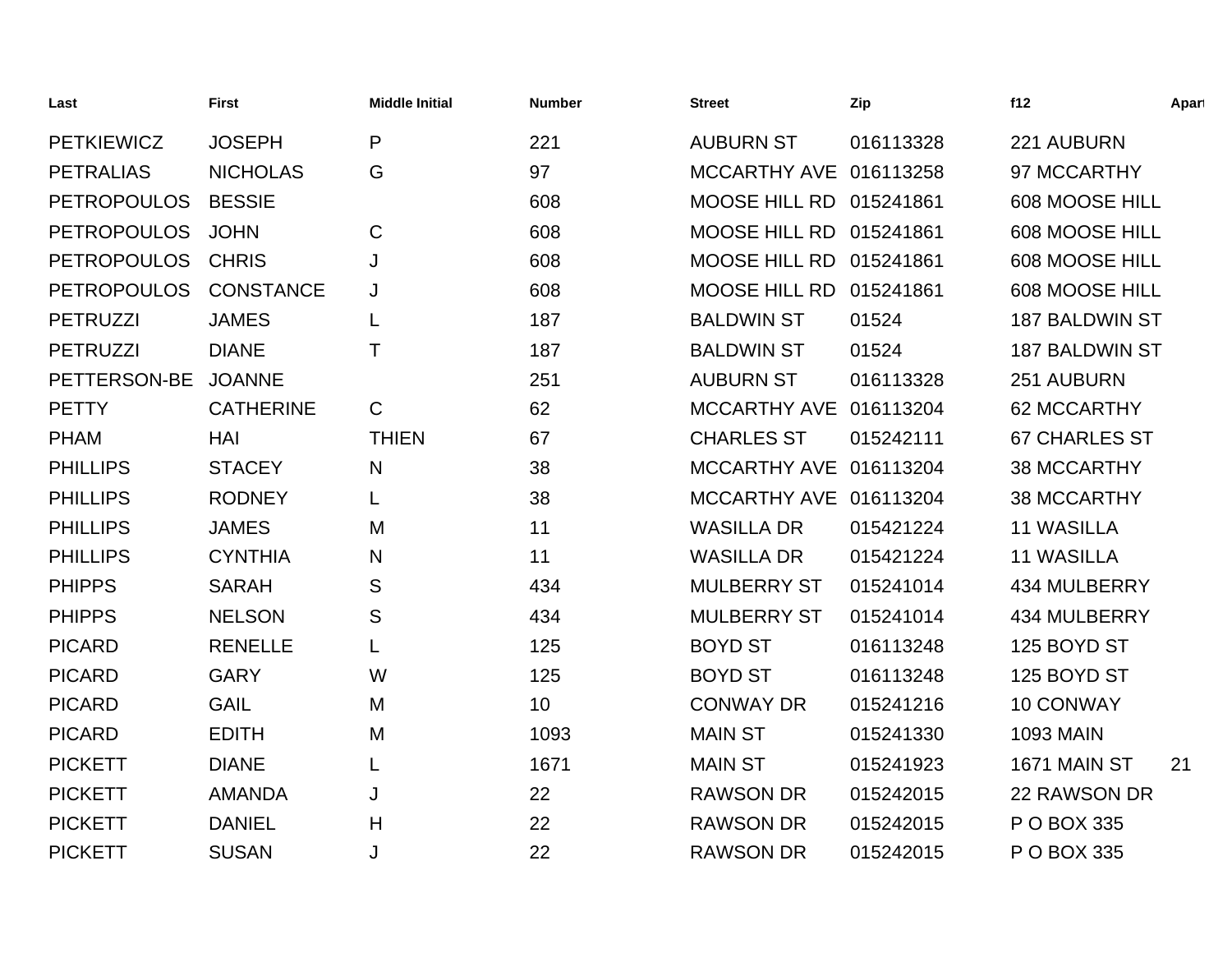| Last             | <b>First</b>       | <b>Middle Initial</b> | <b>Number</b>  | <b>Street</b>       | Zip       | f12                 | Apart    |
|------------------|--------------------|-----------------------|----------------|---------------------|-----------|---------------------|----------|
| <b>PIERCE</b>    | <b>ANNETTE</b>     | J                     | 22             | <b>WARREN AVE</b>   | 015241320 | 22 WARREN           |          |
| <b>PIERCE</b>    | <b>STEVEN</b>      | R                     | 22             | <b>WARREN AVE</b>   | 015241320 | 22 WARREN           |          |
| <b>PIERCE</b>    | <b>RANDY</b>       | Α                     | 1323           | <b>MAIN ST</b>      | 015241326 | <b>1323 MAIN</b>    |          |
| <b>PIERCE</b>    | <b>CHRISTOPHER</b> | S                     | 145            | PLEASANT ST         | 01524     | <b>145 PLEASANT</b> |          |
| <b>PIERRE</b>    | <b>JUSTIN</b>      |                       | 502            | <b>STAFFORD ST</b>  | 016113337 | 502 STAFFORD        | 9        |
| <b>PIERSA</b>    | <b>SUSAN</b>       | A                     | 4              | <b>ANGELL TERR</b>  | 015242164 | 4 ANGELL            |          |
| <b>PIETRO</b>    | <b>TERESA</b>      |                       | 21             | <b>CRICKLEWOOD</b>  | 015241620 | 21                  |          |
| <b>PIETRO</b>    | <b>DENNIS</b>      | P                     | 26             | <b>CRESTWOOD</b>    | 015241635 | 26 CRESTWOOD        |          |
| <b>PIETRO</b>    | <b>ROBERT</b>      | Е                     | 26             | <b>CRESTWOOD</b>    | 015241635 | 26 CRESTWOOD        |          |
| <b>PIKE</b>      | <b>KRISTEN</b>     | J                     | 502            | <b>WHITTEMORE</b>   | 015241840 | 502                 |          |
| <b>PIKE</b>      | <b>ROBERT</b>      | Е                     | 502            | <b>WHITTEMORE</b>   | 015241840 | 502                 |          |
| <b>PIKE</b>      | <b>WENDY</b>       | M                     | 218            | <b>PAXTON ST</b>    | 015241610 | 218 PAXTON ST       |          |
| <b>PIKE</b>      | <b>JEFFREY</b>     | J                     | 218            | <b>PAXTON ST</b>    | 015241610 | 218 PAXTON ST       |          |
| <b>PIKE</b>      | <b>JOSEPH</b>      | C                     | 67             | <b>KING ST</b>      | 015241258 | 67 KING ST          |          |
| <b>PIKE</b>      | <b>VALERIE</b>     | J                     | 13             | <b>CRESTWOOD</b>    | 015241601 | 13 CRESTWOOD        |          |
| <b>PIKE</b>      | <b>EDWIN</b>       | Е                     | 13             | <b>CRESTWOOD</b>    | 015241601 | 13 CRESTWOOD        |          |
| <b>PILEGGI</b>   | <b>RAYMOND</b>     | B                     | 129            | PLEASANT ST         | 015241419 | 129 PLEASANT        |          |
| <b>PILLON</b>    | <b>ANGELINE</b>    | M                     | $\overline{7}$ | <b>SANFRED RD</b>   | 01524     | <b>7 SANFRED RD</b> |          |
| <b>PINGETON</b>  | <b>WALTER</b>      | Е                     | 75             | <b>HUNTOON</b>      | 01524     | 75 HUNTOON          | $1 - 10$ |
| <b>PINGETON</b>  | <b>CHRISTINA</b>   | M                     | $\overline{2}$ | <b>WALBRIDGE RD</b> | 015241633 | 2 WALBRIDGE         |          |
| <b>PINGETON</b>  | <b>REGINA</b>      | A                     | $\overline{2}$ | <b>WALBRIDGE RD</b> | 015241633 | 2 WALBRIDGE         |          |
| <b>PINGETON</b>  | <b>ROBERT</b>      | P                     | $\overline{2}$ | <b>WALBRIDGE RD</b> | 015241633 | 2 WALBRIDGE         |          |
| <b>PISARCZYK</b> | <b>JOHN</b>        | S                     | 8              | <b>WESLEY DR</b>    | 01524     | 8 WESLEY DR         |          |
| <b>PISARCZYK</b> | <b>DONNA</b>       | M                     | 8              | <b>WESLEY DR</b>    | 01524     | 8 WESLEY DR         |          |
| <b>PISCOPO</b>   | <b>CHRISTINE</b>   | E                     | 10             | <b>TANGLEWOOD</b>   | 015241618 | 10                  |          |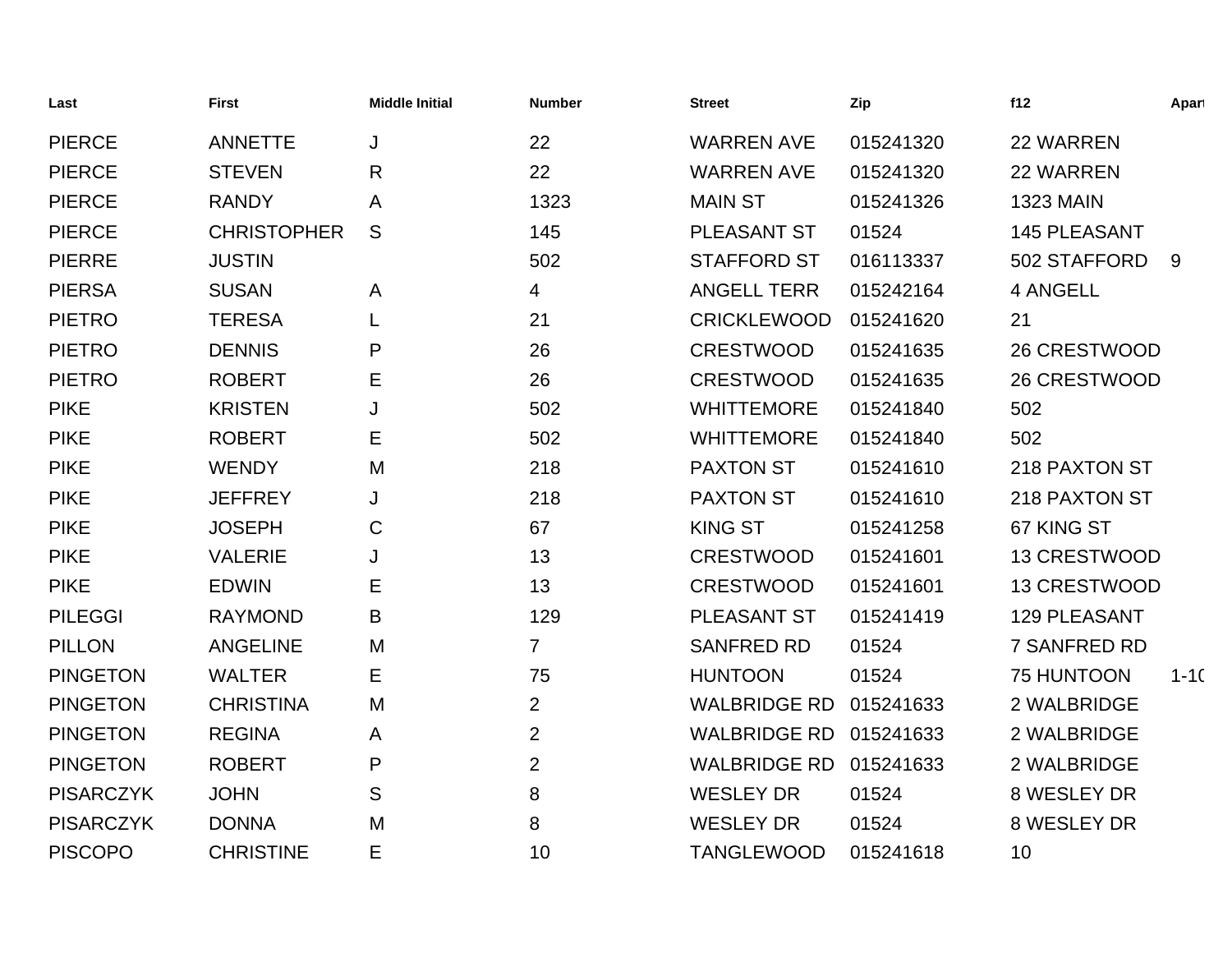| Last             | <b>First</b>     | <b>Middle Initial</b> | <b>Number</b> | <b>Street</b>      | Zip       | f12                   | Apart |
|------------------|------------------|-----------------------|---------------|--------------------|-----------|-----------------------|-------|
| <b>PISCOPO</b>   | <b>ANTHONY</b>   | P                     | 10            | <b>TANGLEWOOD</b>  | 015241618 | 10                    |       |
| <b>PITZEN</b>    | <b>ANDREW</b>    | M                     | 23            | <b>DALE ST</b>     | 015421136 | <b>23 DALE STREET</b> |       |
| <b>PITZEN</b>    | <b>ANN</b>       | M                     | 23            | <b>DALE ST</b>     | 015421136 | <b>23 DALE STREET</b> |       |
| <b>PITZEN</b>    | <b>KATE</b>      | M                     | 23            | <b>DALE ST</b>     | 015421136 | 23 DALE ST            |       |
| <b>PITZEN</b>    | <b>DALE</b>      | W                     | 23            | <b>DALE ST</b>     | 015421136 | <b>23 DALE STREET</b> |       |
| <b>PITZEN</b>    | <b>CHRISTINA</b> |                       | 23            | <b>DALE ST</b>     | 015421136 | <b>23 DALE STREET</b> |       |
| <b>PLANTE</b>    | <b>PATRICIA</b>  | A                     | 139           | <b>HENSHAW ST</b>  | 015241254 | P O BOX 182           |       |
| <b>PLANTE</b>    | <b>JONATHAN</b>  | F                     | 139           | <b>HENSHAW ST</b>  | 015241254 | P O BOX 182           |       |
| <b>PLOUFFE</b>   | <b>DORIS</b>     | $\mathsf{R}$          | 4             | <b>WOODLAND DR</b> | 015241926 | P O BOX 32            |       |
| <b>PLOURDE</b>   | <b>EMILE</b>     | J                     | 320           | <b>MARSHALL ST</b> | 015241815 | 320 MARSHALL          |       |
| <b>PLOURDE</b>   | <b>JEANNE</b>    | Ε                     | 320           | <b>MARSHALL ST</b> | 015241815 | 320 MARSHALL          |       |
| <b>PLOURDE</b>   | <b>RICHARD</b>   | J                     | 303           | <b>STAFFORD ST</b> | 016113342 | 303 STAFFORD          |       |
| <b>POBIEGLO</b>  | <b>JOHN</b>      | P                     | 220           | <b>HENSHAW ST</b>  | 015241273 | 220 HENSHAW           |       |
| <b>POBIEGLO</b>  | <b>FRANCES</b>   | S                     | 220           | <b>HENSHAW ST</b>  | 015241273 | 220 HENSHAW           |       |
| <b>POCE</b>      | <b>MATTHEW</b>   | S                     | 32            | <b>CRICKLEWOOD</b> | 015241619 | 32                    |       |
| <b>POCE</b>      | <b>MICHELLE</b>  | $\mathbf C$           | 32            | <b>CRICKLEWOOD</b> | 015241619 | 32                    |       |
| <b>POCE</b>      | <b>JANET</b>     | M                     | 32            | <b>CRICKLEWOOD</b> | 015241619 | 32                    |       |
| <b>POCIS</b>     | <b>RONALD</b>    | J                     | 188           | <b>AUBURN ST</b>   | 016113220 | <b>188 AUBURN ST</b>  |       |
| <b>PODMOSTKA</b> | <b>LINDA</b>     | G                     | 164           | <b>RAWSON ST</b>   | 015242018 | 164 RAWSON ST         |       |
| <b>PODMOSTKA</b> | <b>PAUL</b>      | Ζ                     | 164           | <b>RAWSON ST</b>   | 015242018 | 164 RAWSON            |       |
| <b>POIRIER</b>   | <b>RENEE</b>     | B                     | 1671          | <b>MAIN ST</b>     | 01524     | 1671 MAIN ST          | 16    |
| <b>POIRIER</b>   | <b>ELAINE</b>    | P                     | 389           | <b>HENSHAW ST</b>  | 015421220 | 389 HENSHAW           |       |
| <b>POIRIER</b>   | <b>LIONEL</b>    | $\mathsf{R}$          | 389           | <b>HENSHAW ST</b>  | 015421220 | 389 HENSHAW           |       |
| <b>POIRIER</b>   | <b>MARGARET</b>  | $\mathsf{R}$          | 391           | <b>HENSHAW ST</b>  | 015421220 | 391 HENSHAW           |       |
| <b>POIRIER</b>   | <b>EDGAR</b>     | A                     | 391           | <b>HENSHAW ST</b>  | 015421220 | 391 HENSHAW           |       |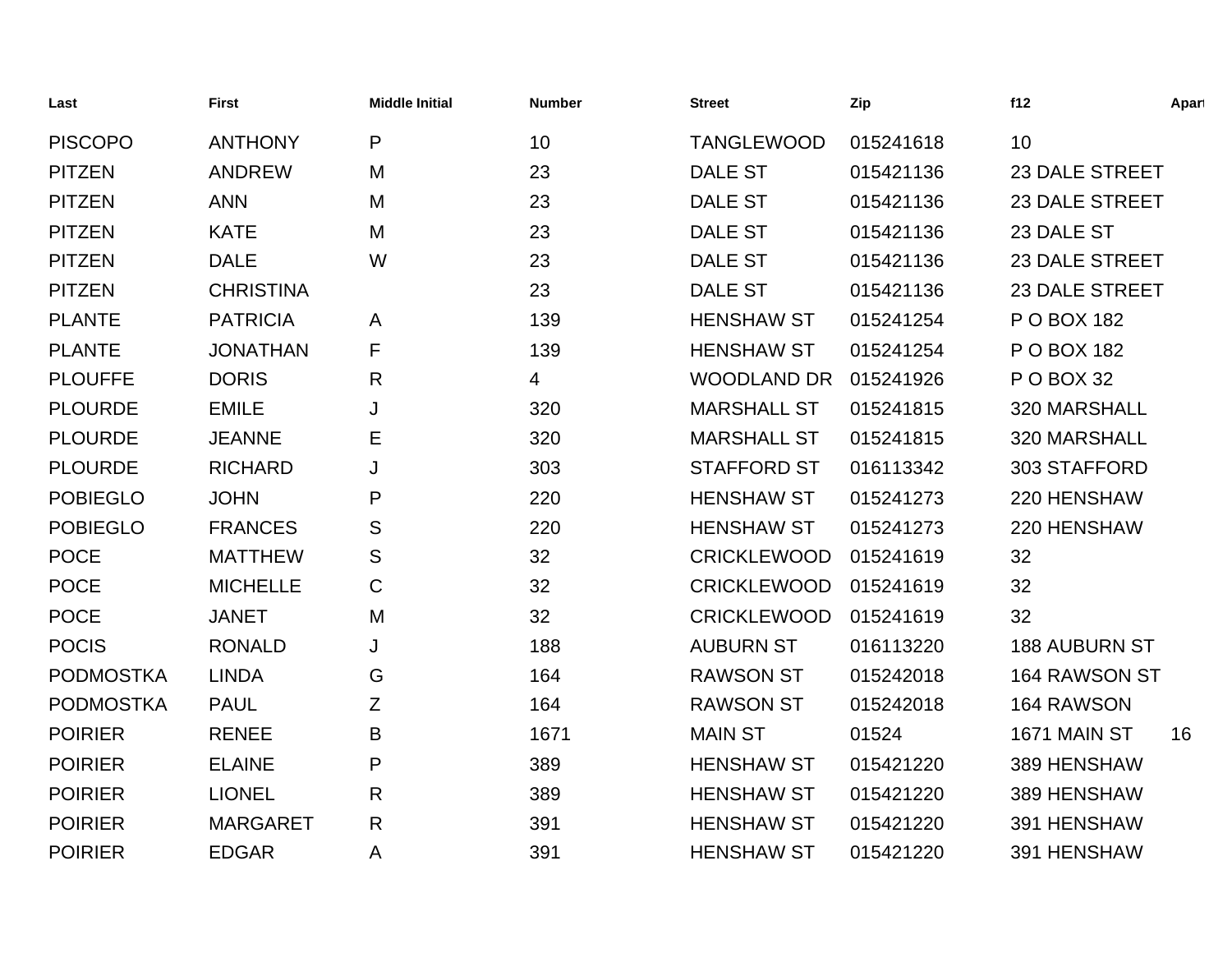| Last              | <b>First</b>     | <b>Middle Initial</b> | <b>Number</b>  | <b>Street</b>           | Zip       | f12                 | Apart |
|-------------------|------------------|-----------------------|----------------|-------------------------|-----------|---------------------|-------|
| <b>POIRIER</b>    | <b>STEPHEN</b>   | J                     | 187            | <b>MAIN ST</b>          | 016113266 | 187 MAIN ST         |       |
| <b>POIRIER</b>    | <b>MARIE</b>     |                       | 197            | <b>MAIN ST</b>          | 016113107 | 197 MAIN            |       |
| <b>POIRIER</b>    | <b>MARCEL</b>    | J                     | 197            | <b>MAIN ST</b>          | 016113107 | 197 MAIN            |       |
| <b>POLINSKI</b>   | <b>ELLA</b>      |                       | 60             | <b>BOTTOMLY AVE</b>     | 016113260 | 60 BOTTOMLY         |       |
| <b>POLISHER</b>   | <b>JACQUELYN</b> |                       | 35             | <b>INGRAM RD</b>        | 016113314 | 35 INGRAM           |       |
| <b>POLISHER</b>   | <b>BARRY</b>     |                       | 35             | <b>INGRAM RD</b>        | 016113314 | 35 INGRAM           |       |
| <b>POLTORAK</b>   | <b>JUDITH</b>    | Е                     | 36             | <b>PARKER ST</b>        | 015421009 | P O BOX 205         |       |
| <b>POLTORAK</b>   | <b>LESLIE</b>    | A                     | 36             | <b>PARKER ST</b>        | 015421009 | P O BOX 205         |       |
| <b>POMEROY</b>    | <b>DONNA</b>     | M                     | 320            | <b>MARSHALL ST</b>      | 015241815 | 320 MARSHALL        |       |
| <b>PONTON</b>     | <b>DOUGLAS</b>   | <b>CLARK</b>          | 196            | <b>CHAPEL ST</b>        | 015241114 | 196 CHAPEL ST       |       |
| <b>POPEK</b>      | <b>JAMES</b>     | W                     | 269            | <b>CHARLTON ST</b>      | 015421012 | <b>PO BOX 301</b>   |       |
| <b>POPEK</b>      | <b>TERESA</b>    | R                     | 269            | <b>CHARLTON ST</b>      | 015421012 | P O BOX 301         |       |
| <b>POPEK</b>      | <b>WILLIAM</b>   |                       | 269            | <b>CHARLTON ST</b>      | 015421012 | P O BOX 301         |       |
| <b>POPOFF</b>     | <b>GARY</b>      | Е                     | 5              | <b>TOWN BEACH</b>       | 015241924 | <b>5 TOWN BEACH</b> | 35    |
| <b>POPOWICZ</b>   | <b>ALAN</b>      | T                     | 44             | <b>GROVE ST</b>         | 015241516 | 44 GROVE            |       |
| <b>PORCARO</b>    | <b>MATTHEW</b>   | R                     | 10             | SHELTER RIDGE 015241279 |           | 10 SHELTER          |       |
| <b>PORTELANCE</b> | <b>ANNE</b>      | M                     | 34             | <b>CRICKLEWOOD</b>      | 015241619 | <b>PO BOX 261</b>   |       |
| <b>PORTER</b>     | <b>JOSEPH</b>    |                       | 131            | MCCARTHY AVE 016113268  |           | 131 MCCARTHY        |       |
| <b>PORTER</b>     | <b>MAURICE</b>   | W                     | 1              | <b>VIRGINIA DR</b>      | 015421201 | 1 VIRGINIA          |       |
| <b>POTTER</b>     | <b>DOROTHY</b>   | H                     | 25             | <b>WATSON ST</b>        | 015241819 | 25 WATSON           |       |
| <b>POTTER</b>     | <b>SPENCER</b>   | R                     | 25             | <b>WATSON ST</b>        | 015241819 | 25 WATSON           |       |
| <b>POTTER</b>     | <b>STEVEN</b>    | D                     | 839            | PLEASANT ST             | 015421128 | P O BOX 134         |       |
| <b>POTVIN</b>     | <b>SHARLEEN</b>  | M                     | $\overline{7}$ | <b>CRESTWOOD</b>        | 015241601 | 7 CRESTWOOD         |       |
| <b>POTVIN</b>     | <b>RICHARD</b>   | M                     | $\overline{7}$ | <b>CRESTWOOD</b>        | 015241601 | 7 CRESTWOOD         |       |
| <b>POWELL</b>     | <b>JESSICA</b>   |                       | 10             | <b>GERALD CT</b>        | 016113260 | 10 GERALD CT        | 3     |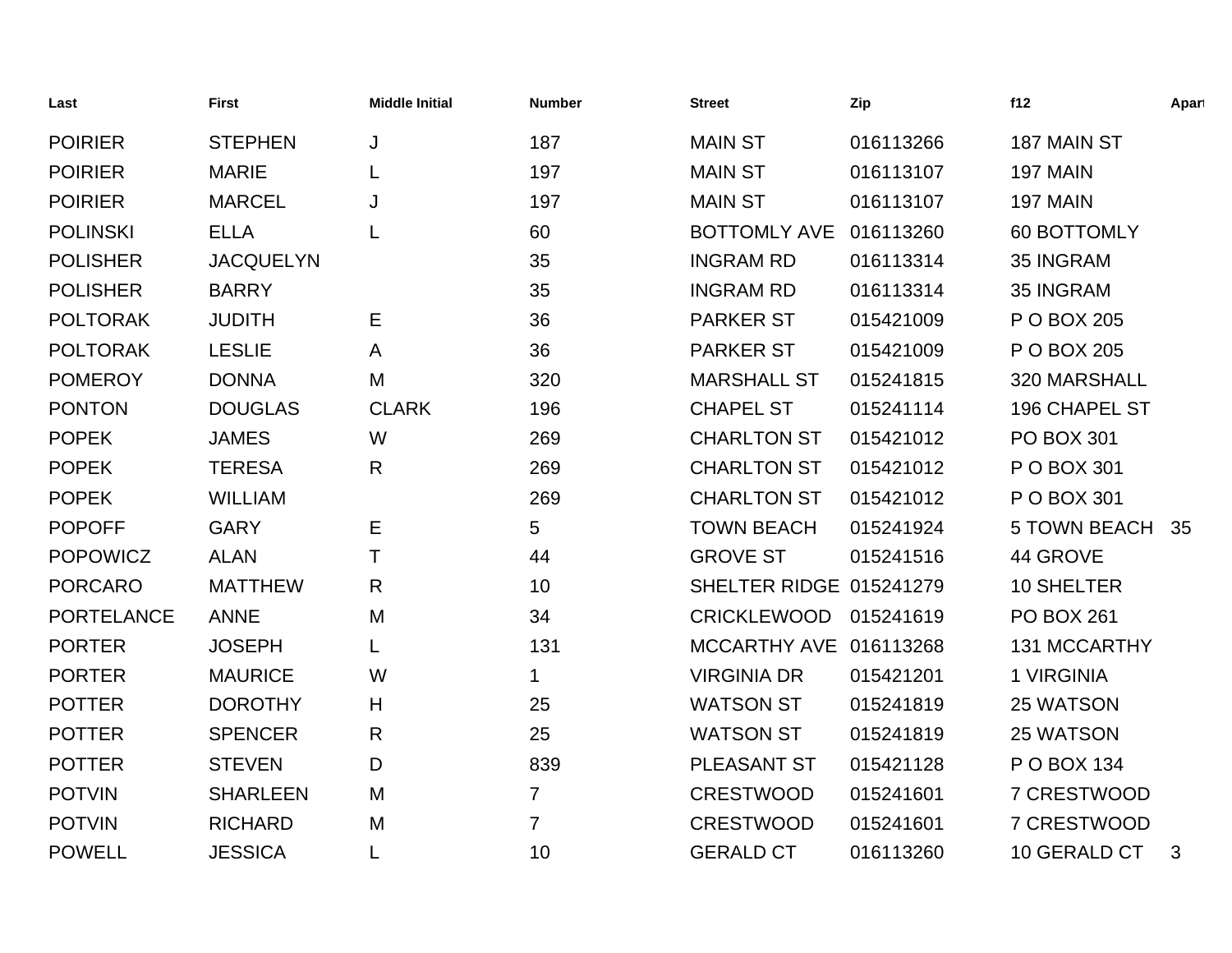| Last             | <b>First</b>      | <b>Middle Initial</b> | <b>Number</b> | <b>Street</b>                   | Zip       | f12                 | Apart |
|------------------|-------------------|-----------------------|---------------|---------------------------------|-----------|---------------------|-------|
| <b>POWELL</b>    | <b>LINDA</b>      | L                     | 449           | <b>MAIN ST</b>                  | 016113035 | 449 MAIN ST         |       |
| <b>POWER</b>     | <b>THOMAS</b>     | P                     | 344           | <b>MAIN ST</b>                  | 016113139 | 344 MAIN ST         |       |
| <b>POWER</b>     | <b>GLORIA</b>     | A                     | 1             | <b>FOLSOM ST</b>                | 016113316 | 1 FOLSOM            |       |
| <b>POWER</b>     | <b>ROBERT</b>     | W                     | 1             | <b>FOLSOM ST</b>                | 016113316 | 1 FOLSOM            |       |
| <b>POWER</b>     | <b>ROBERT</b>     | P                     | 1             | <b>FOLSOM ST</b>                | 016113316 | 1 FOLSOM            |       |
| <b>POWER</b>     | <b>KATHERINE</b>  | F                     | 40            | <b>LAKE VIEW DR</b>             | 015242101 | <b>40 LAKE VIEW</b> |       |
| <b>POWERS</b>    | <b>LINDA</b>      | L                     | 10            | <b>MT PLEASANT</b>              | 015241908 | P O BOX 37          |       |
| <b>POWERS</b>    | <b>RICHARD</b>    | A                     | 10            | <b>MT PLEASANT</b>              | 015241908 | PO BOX 37           |       |
| <b>POWERS</b>    | <b>ANTOINETTE</b> | F                     | 6             | <b>MASSASOIT DR</b>             | 015241104 | 6 MASSASOIT         |       |
| <b>POWERS</b>    | <b>SHARON</b>     | L                     | 211           | <b>MAIN ST</b>                  | 01611     | 211 MAIN ST         |       |
| <b>POWERS</b>    | <b>WILLIAM</b>    | D                     | 211           | <b>MAIN ST</b>                  | 01611     | 211 MAIN ST         | 3     |
| <b>POWERS</b>    | <b>DEBRA</b>      | J                     | 20            | <b>LAKE VIEW DR</b>             | 015242101 | 20 LAKE VIEW        |       |
| <b>PRACHNIAK</b> | <b>IRENE</b>      | G                     | 469           | <b>STAFFORD ST</b>              | 016113308 | <b>469 STAFFORD</b> |       |
| <b>PRACHNIAK</b> | <b>FELIX</b>      | J                     | 469           | <b>STAFFORD ST</b>              | 016113308 | <b>469 STAFFORD</b> |       |
| <b>PRATT</b>     | <b>TIMOTHY</b>    | J                     | 132           | MCCARTHY AVE 016113262          |           | <b>132 MCCARTHY</b> |       |
| <b>PRATT</b>     | <b>GINGER</b>     |                       | 132           | MCCARTHY AVE 016113262          |           | <b>132 MCCARTHY</b> |       |
| <b>PRATTE</b>    | <b>MARTIN</b>     | J                     | 8             | <b>BLUEBERRY LN</b>             | 015242014 | 8 BLUEBERRY         |       |
| <b>PRATTE</b>    | <b>MARY</b>       | <b>ELLEN</b>          | 8             | <b>BLUEBERRY LN</b>             | 015242014 | 8 BLUEBERRY         |       |
| <b>PRATTE</b>    | <b>JOSEPH</b>     | H                     | 8             | <b>BLUEBERRY LN</b>             | 015242014 | 8 BLUEBERRY         |       |
| <b>PRATTE</b>    | <b>COREY</b>      | J                     | 1274          | <b>MAIN ST</b>                  | 015242014 | 1274 MAIN ST        |       |
| <b>PREISS</b>    | <b>DONNA</b>      | M                     | 23            | <b>WILLOW HILL RD 016113009</b> |           | 23 WILLOW HILL 2    |       |
| <b>PREMO</b>     | <b>ROBIN</b>      | M                     | 34            | <b>SIANI RD</b>                 | 01542     | POBOX 36            |       |
| <b>PREMO</b>     | <b>CLIFFORD</b>   | J                     | 34            | <b>SIANI RD</b>                 | 01542     | PO BOX 36           |       |
| <b>PRESCOTT</b>  | <b>MARY</b>       | Е                     | 4             | <b>BEECH ST</b>                 | 015242133 | 4 BEECH ST          |       |
| <b>PRESCOTT</b>  | <b>MELISSA</b>    |                       | 4             | <b>BEECH ST</b>                 | 015242133 | <b>4 BEECH ST</b>   |       |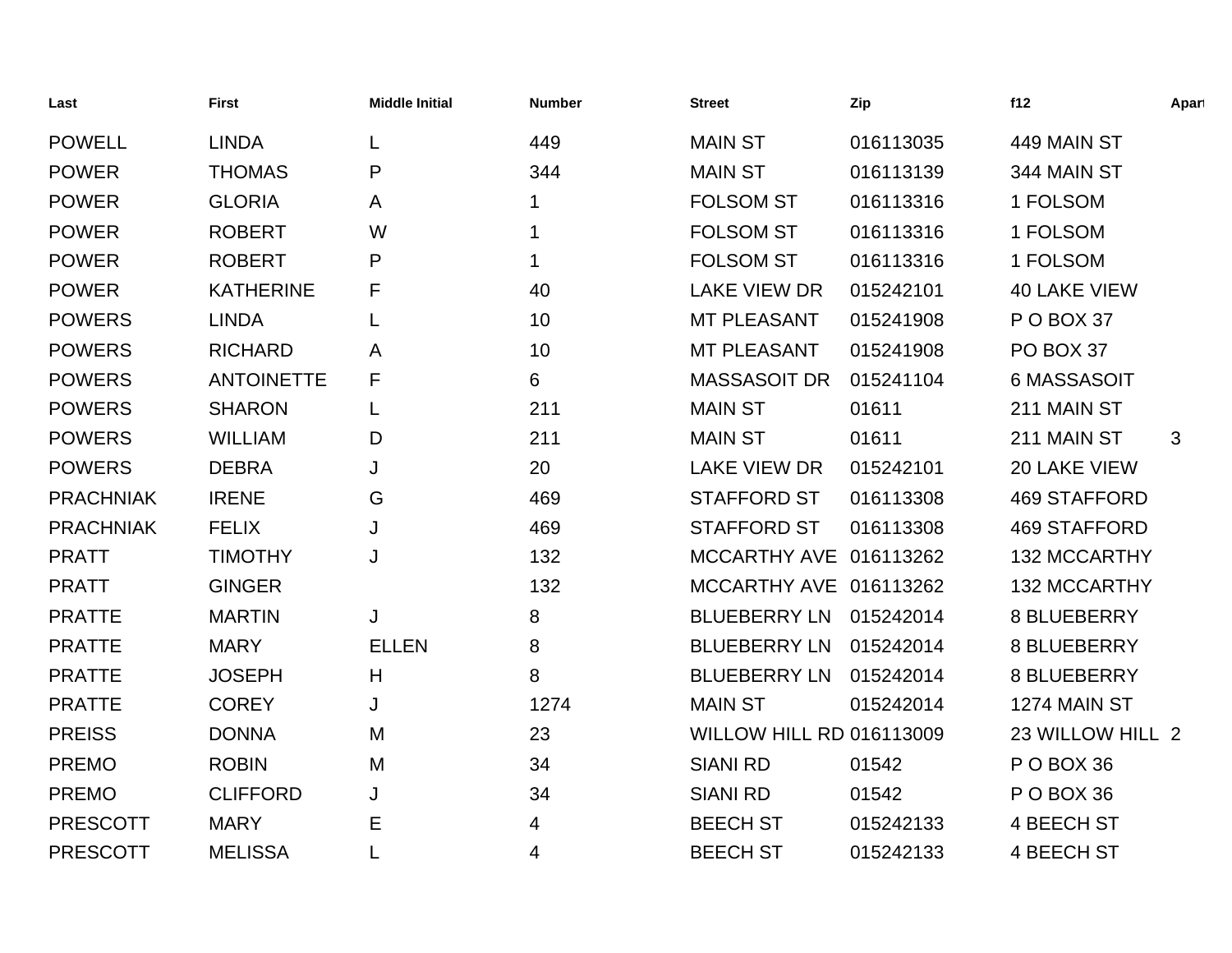| Last              | <b>First</b>       | <b>Middle Initial</b> | <b>Number</b>  | <b>Street</b>       | Zip       | f12                | Apart |
|-------------------|--------------------|-----------------------|----------------|---------------------|-----------|--------------------|-------|
| <b>PRESSEY</b>    | <b>DONNA</b>       | E                     | 68             | <b>LOCUST ST</b>    | 01611     | 68 LOCUST ST       |       |
| <b>PRESSEY</b>    | <b>DORIS</b>       | V                     | 68             | <b>MCCARTHY AVE</b> | 016113261 | <b>68 MCCARTHY</b> |       |
| <b>PREST</b>      | <b>GAYLE</b>       | Е                     | 19             | LAURELWOOD          | 015241718 | 19                 |       |
| <b>PREST</b>      | <b>JOHN</b>        | F                     | 19             | LAURELWOOD          | 015241718 | 19                 |       |
| <b>PRESTON</b>    | <b>MATTHEW</b>     | $\mathsf{R}$          | 501            | <b>STAFFORD ST</b>  | 016113340 | 501 STAFFORD       | 19    |
| <b>PRESTON</b>    | <b>DIANE</b>       | <b>MAY</b>            | 501            | <b>STAFFORD ST</b>  | 016113340 | 501 STAFFORD       |       |
| <b>PRESTON</b>    | <b>DARREN</b>      | W                     | 501            | <b>STAFFORD ST</b>  | 016113340 | 501 STAFFORD       | 19    |
| <b>PRESTON</b>    | <b>LINDA</b>       | J                     | $\overline{2}$ | <b>DONAHUE ST</b>   | 015241229 | 2 DONAHUE          |       |
| <b>PREVOSK</b>    | <b>CANDICE</b>     | K                     | 1439           | <b>MAIN ST</b>      | 015241911 | <b>BX 330</b>      |       |
| <b>PREVOSK</b>    | <b>JAMIE</b>       | C                     | 1439           | <b>MAIN ST</b>      | 015241911 | <b>BX 330</b>      |       |
| <b>PRIESTLEY</b>  | <b>PAUL</b>        | A                     | $\overline{2}$ | <b>VERONA ST</b>    | 016113225 | 2 VERONA ST        |       |
| <b>PRIESTLEY</b>  | <b>MADELYN</b>     | C                     | 564            | <b>MAIN ST</b>      | 016113030 | <b>564 MAIN</b>    |       |
| <b>PRINCE</b>     | <b>JAMES</b>       | Α                     | 9              | <b>BROOKSIDE DR</b> | 015241701 |                    |       |
| <b>PRINCE</b>     | <b>DONNA</b>       | L                     | 9              | <b>BROOKSIDE DR</b> | 015241701 |                    |       |
| <b>PRIZIO</b>     | <b>STEPHEN</b>     | C                     | 1117           | <b>MAIN ST</b>      | 015241347 | <b>1117 MAIN</b>   |       |
| <b>PROAL</b>      | <b>CHRISTOPHER</b> | M                     | 346            | <b>PLEASANT ST</b>  | 01524     | 346 PLEASANT       |       |
| <b>PROGRI</b>     | <b>DIANA</b>       |                       | 1146           | <b>STAFFORD ST</b>  | 015421317 | 1146 STAFFORD      |       |
| <b>PROUTY</b>     | <b>JANE</b>        | R                     | 404            | <b>RAWSON ST</b>    | 01524     | 404 RAWSON ST      |       |
| <b>PROUTY</b>     | <b>RONALD</b>      | $\mathsf{R}$          | 404            | <b>RAWSON ST</b>    | 01524     | 404 RAWSON ST      |       |
| <b>PROVENCHER</b> | <b>BRUCE</b>       | F                     | 26             | <b>CHARLES ST</b>   | 015242114 | P O BOX 255        |       |
| <b>PROVENCHER</b> | <b>DIANNA</b>      |                       | 26             | <b>CHARLES ST</b>   | 015242114 | P O BOX 255        |       |
| <b>PROVO</b>      | <b>JASON</b>       | W                     | 744            | PLEASANT ST         | 015421113 | 744 PLEASANT       |       |
| <b>PROVO</b>      | <b>ELIZABETH</b>   | M                     | 744            | <b>PLEASANT ST</b>  | 015421113 | 744 PLEASANT       |       |
| <b>PROVO</b>      | <b>GAIL</b>        |                       | 42             | <b>CLARK ST</b>     | 015421142 | <b>PO BOX 354</b>  |       |
| <b>PROVO</b>      | <b>BRUCE</b>       | F                     | 42             | <b>CLARK ST</b>     | 015421142 | <b>PO BOX 354</b>  |       |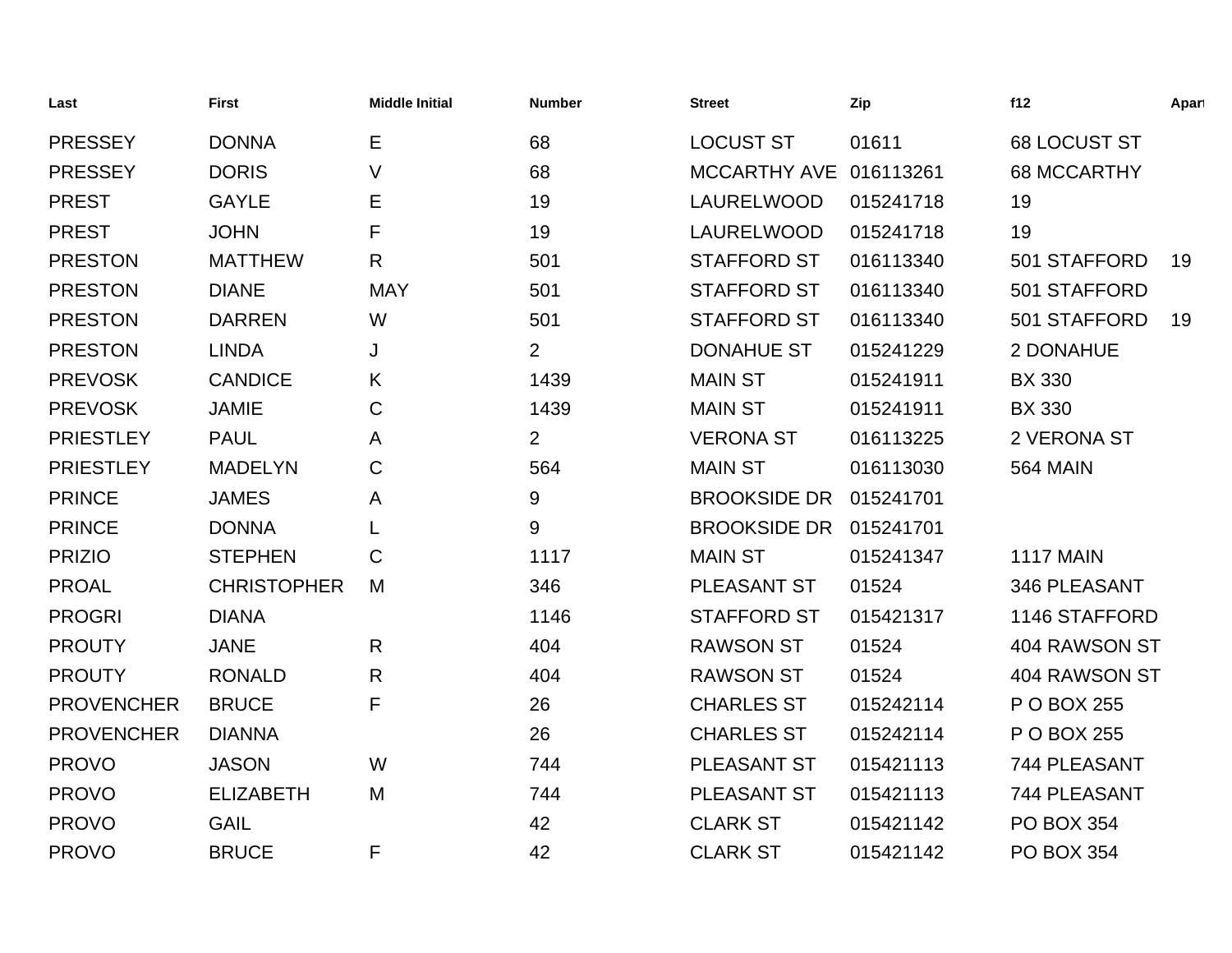| Last               | <b>First</b>     | <b>Middle Initial</b> | <b>Number</b>  | <b>Street</b>       | Zip       | f12                   | Apart    |
|--------------------|------------------|-----------------------|----------------|---------------------|-----------|-----------------------|----------|
| <b>PROVOST</b>     | <b>GEORGETTE</b> | A                     | 27             | <b>SIANI RD</b>     | 01542     | POBOX 83              |          |
| <b>PROVOST</b>     | <b>SHANNON</b>   | M                     | 27             | <b>SIANI RD</b>     | 01542     | PO BOX 83             |          |
| <b>PROVOST</b>     | <b>STEPHEN</b>   | P                     | 27             | <b>SIANI RD</b>     | 01542     | POBOX 83              |          |
| <b>PROVOST</b>     | <b>ROBERT</b>    | A                     | 22             | <b>ACKLEY DR</b>    | 015421016 | 22 ACKLEY DR          |          |
| <b>PROVOST</b>     | <b>MELISSA</b>   | Α                     | 22             | <b>ACKLEY DR</b>    | 015421016 | PO BOX 37             |          |
| <b>PROVOST</b>     | <b>JEAN</b>      | F                     | 359            | PLEASANT ST         | 015241221 | 359 PLEASANT          |          |
| <b>PRUITT</b>      | <b>MICHAEL</b>   | A                     | $\overline{2}$ | <b>CARLETON RD</b>  | 015421144 | 2 CARLETON            |          |
| <b>PRUITT</b>      | <b>ANN</b>       |                       | $\overline{2}$ | <b>CARLETON RD</b>  | 015421144 | 2 CARLETON            |          |
| <b>PRUNEAU</b>     | <b>PAULETTE</b>  | $\mathsf{R}$          | 75             | <b>HUNTOON</b>      | 01524     | <b>75 HUNTOON</b>     | $6 - 05$ |
| <b>PRUNIER</b>     | <b>KATHLEEN</b>  | M                     | 383            | <b>AUBURN ST</b>    | 016113326 | 383 AUBURN            |          |
| <b>PRUNIER</b>     | <b>WILLIAM</b>   | J                     | 383            | <b>AUBURN ST</b>    | 016113326 | 383 AUBURN            |          |
| <b>PRYNOSKI</b>    | <b>PEGGY</b>     | A                     | 39             | <b>LAKE VIEW DR</b> | 015242143 | <b>39 LAKEVIEW</b>    |          |
| <b>PUCILAUSKAS</b> | <b>AMELIA</b>    |                       | 65             | <b>UPTON ST</b>     | 016113226 | 111 MCCARTHY          |          |
| <b>PUTNAM</b>      | <b>DAVID</b>     | W                     | 3              | <b>BROOKSIDE DR</b> | 015241701 | 3 BROOKSIDE           |          |
| <b>PUTNAM</b>      | <b>SHARON</b>    | H                     | 3              | <b>BROOKSIDE DR</b> | 015241701 | 3 BROOKSIDE           |          |
| <b>PYTEL</b>       | <b>PEARL</b>     | $\mathsf{O}$          | 1075           | <b>MAIN ST</b>      | 015241331 | <b>1075 MAIN</b>      |          |
| <b>QUARREY</b>     | <b>MARY</b>      | F                     | $\overline{2}$ | <b>CRAIG ST</b>     | 015421002 | <b>2 CRAIG STREET</b> |          |
| <b>QUARREY</b>     | <b>MICHAEL</b>   | P                     | $\overline{2}$ | <b>CRAIG ST</b>     | 015421002 | <b>2 CRAIG STREET</b> |          |
| <b>QUERY</b>       | <b>RUTH</b>      | M                     | 1073           | <b>MAIN ST</b>      | 015241336 | <b>1073 MAIN</b>      |          |
| <b>QUERY</b>       | <b>ALFRED</b>    | Е                     | 1073           | <b>MAIN ST</b>      | 015241336 | <b>1073 MAIN</b>      |          |
| <b>QUERY</b>       | <b>ANN</b>       | M                     | 59             | <b>KING ST</b>      | 015241258 | 59 KING ST            |          |
| <b>QUERY</b>       | <b>ROGER</b>     | Ε                     | 59             | <b>KING ST</b>      | 015241258 | 59 KING STREET        |          |
| <b>QUERY</b>       | <b>FAY</b>       | A                     | 59             | <b>KING ST</b>      | 015241258 | 59 KING STREET        |          |
| QUILL              | <b>DEBRA</b>     | A                     | 11             | <b>LAFLASH LN</b>   | 015241869 | <b>11 LAFLASH LN</b>  |          |
| <b>QUILL</b>       | <b>JAMES</b>     | P                     | 11             | <b>LAFLASH LN</b>   | 015241869 | <b>11 LAFLASH LN</b>  |          |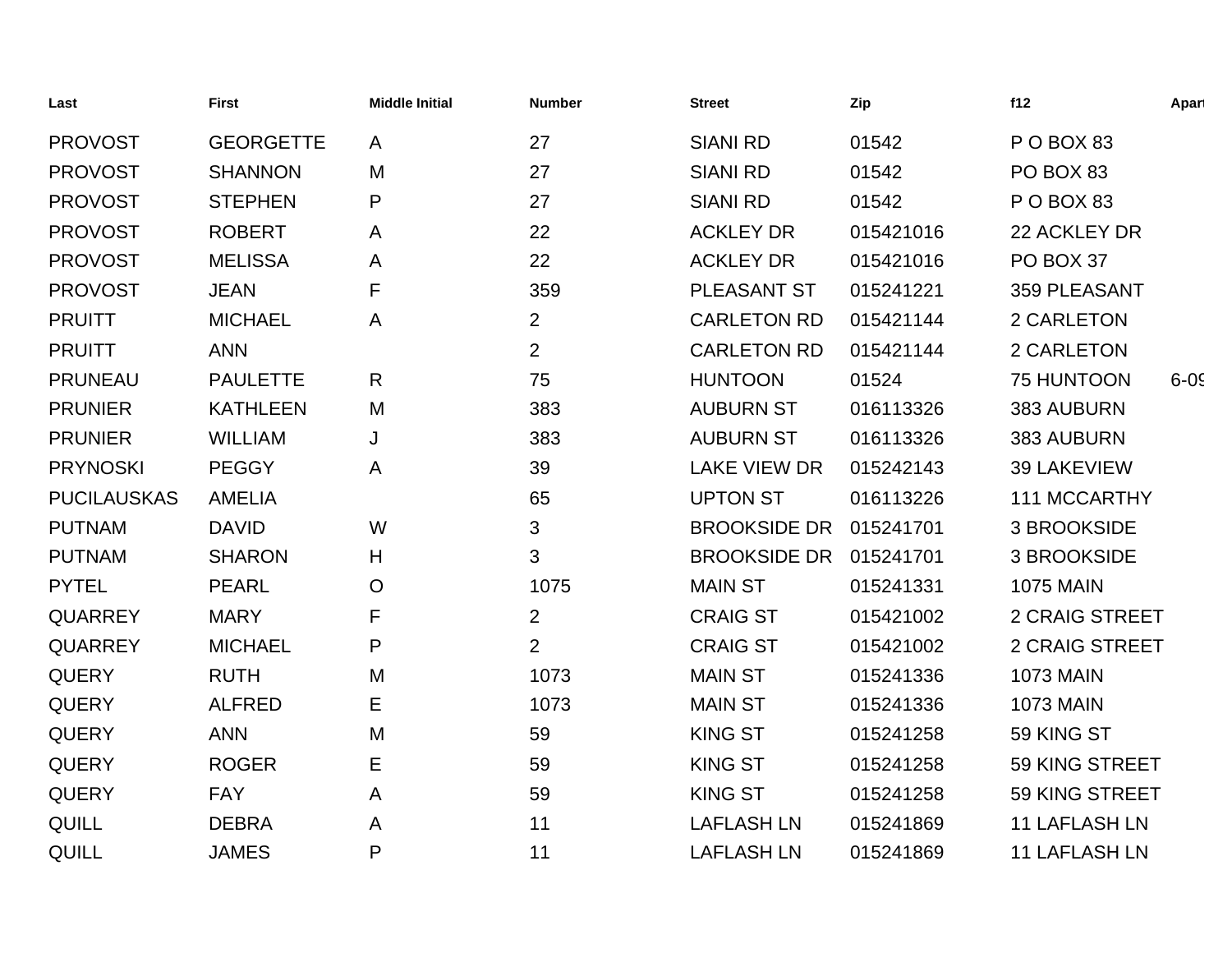| Last               | <b>First</b>      | <b>Middle Initial</b> | <b>Number</b> | <b>Street</b>      | Zip       | f12                  | Apart        |
|--------------------|-------------------|-----------------------|---------------|--------------------|-----------|----------------------|--------------|
| <b>QUINCHON</b>    | <b>CHRISTINE</b>  | M                     | 760           | <b>WHITTEMORE</b>  | 015241844 | 760                  |              |
| <b>QUINK</b>       | <b>KIMBERLY</b>   | A                     | 12            | <b>MARLBORO DR</b> | 015242105 | 12 MARLBORO          |              |
| <b>QUINK</b>       | <b>MICHAEL</b>    | J                     | 12            | <b>MARLBORO DR</b> | 015242105 | 12 MARLBORO          |              |
| <b>QUINN</b>       | <b>LORI</b>       |                       | 760           | <b>WHITTEMORE</b>  | 015241844 | 760                  |              |
| <b>QUINN</b>       | <b>KELLIE</b>     | A                     | 370           | <b>MARSHALL ST</b> | 015241815 | 370 MARSHALL         |              |
| <b>QUINN</b>       | <b>DEBORAH</b>    | $\mathsf C$           | 4             | <b>BOND ST</b>     | 015241802 | <b>4 BOND STREET</b> |              |
| <b>QUINN</b>       | <b>PHILIP</b>     | D                     | 4             | <b>BOND ST</b>     | 015241802 | <b>4 BOND STREET</b> |              |
| <b>QUINN</b>       | <b>ALAN</b>       | W                     | 19            | <b>BROAD ST</b>    | 016113322 | 19 BROAD ST          |              |
| <b>QUINN</b>       | <b>LAURINDA</b>   | M                     | 19            | <b>BROAD ST</b>    | 016113322 | 19 BROAD ST          |              |
| <b>QUISENBERRY</b> | <b>DIANE</b>      | W                     | 74            | <b>SARGENT ST</b>  | 016113104 | 74 SARGENT           |              |
| <b>QUITADAMO</b>   | <b>PATRICIA</b>   | A                     | 30            | <b>LEELA LN</b>    | 015421021 | 30 LEELA LN          |              |
| <b>QUITADAMO</b>   | <b>GARY</b>       | J                     | 30            | <b>LEELA LN</b>    | 015421021 | 30 LEELA LN          |              |
| QUY                | <b>DENNIS</b>     | C                     | 42            | <b>CLARK ST</b>    | 015421142 | <b>42 CLARK ST</b>   | $\mathsf{A}$ |
| <b>RABIDOU</b>     | <b>MICHAEL</b>    | W                     | 12            | <b>DENNY PL</b>    | 015421134 | 12 DENNY             |              |
| <b>RABIDOU</b>     | <b>RONALD</b>     | M                     | 707           | PLEASANT ST        | 015421138 | <b>PO BOX 13</b>     |              |
| <b>RABIDOU</b>     | <b>MARJORIE</b>   | L                     | 11            | <b>TANGLEWOOD</b>  | 015241617 | 11                   |              |
| <b>RACE</b>        | <b>DUANE</b>      | B                     | 42            | <b>HOWARD TERR</b> | 016113210 | 42 HOWARD            |              |
| <b>RACE</b>        | <b>MARGUERITE</b> | R                     | 42            | <b>HOWARD TERR</b> | 016113210 | 42 HOWARD            |              |
| <b>RACE</b>        | <b>DUANE</b>      | P                     | 42            | <b>HOWARD TERR</b> | 016113210 | <b>42 HOWARD</b>     |              |
| <b>RAFFERTY</b>    | <b>VERONICA</b>   | P                     | 5             | <b>TOWN BEACH</b>  | 015241924 | <b>5 TOWN BEACH</b>  | 46           |
| <b>RAILLO</b>      | <b>MAUREEN</b>    | B                     | 632           | <b>STAFFORD ST</b> | 015421208 | 632 STAFFORD         |              |
| <b>RAILLO</b>      | <b>DOUGLAS</b>    | D                     | 632           | <b>STAFFORD ST</b> | 015421208 | 632 STAFFORD         |              |
| <b>RAIMBEAULT</b>  | <b>JEANNE</b>     |                       | 414           | <b>MAIN ST</b>     | 01611     | 414 MAIN ST          | 2R           |
| <b>RAM</b>         | <b>PATRICIA</b>   | M                     | 6             | <b>HILLSIDE RD</b> | 016113359 | <b>6 HILLSIDE</b>    |              |
| <b>RAM</b>         | <b>RICHARD</b>    | E                     | 6             | <b>HILLSIDE RD</b> | 016113359 | <b>6 HILLSIDE</b>    |              |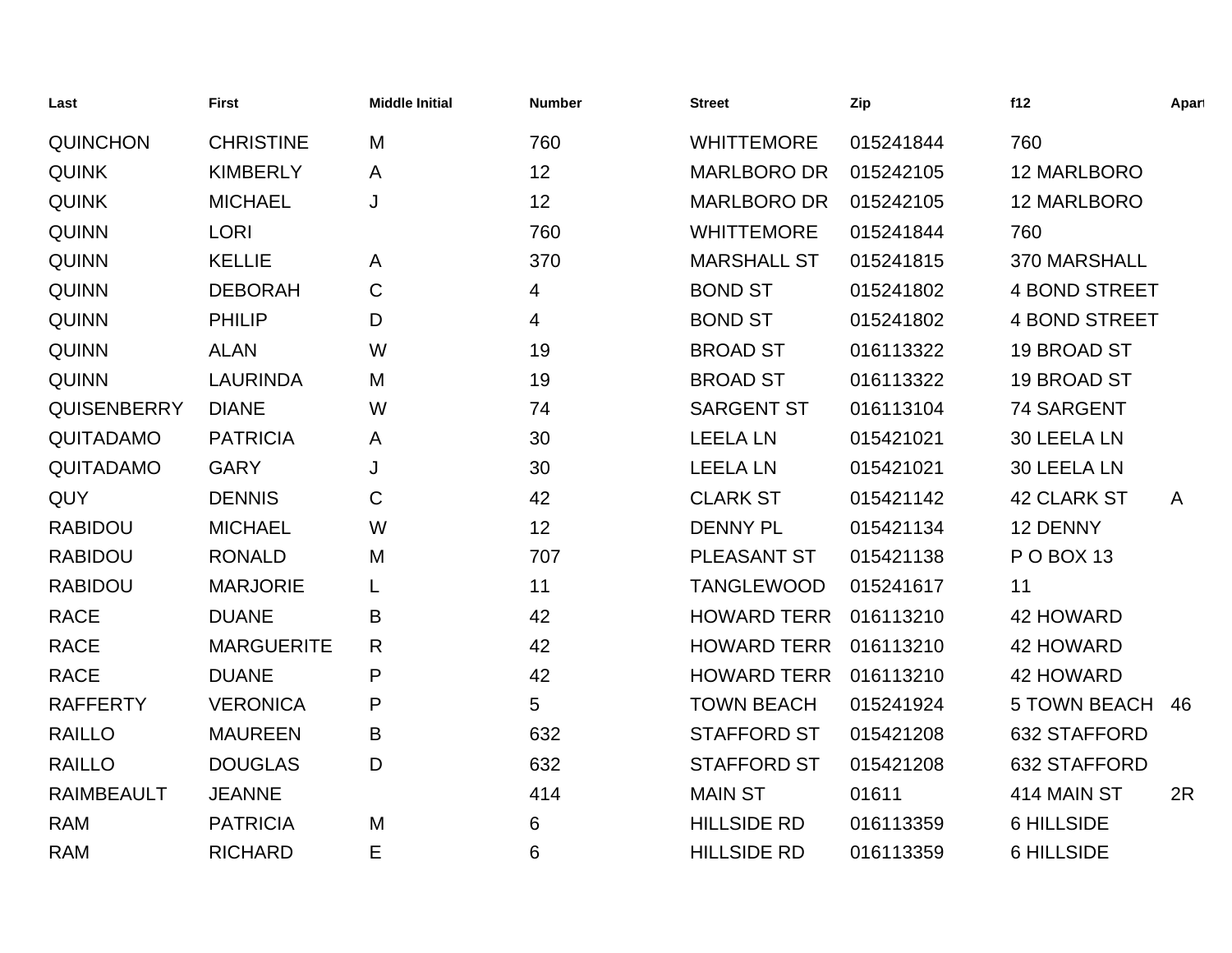| Last               | <b>First</b>    | <b>Middle Initial</b> | <b>Number</b>  | <b>Street</b>       | Zip       | f12                  | Apart |
|--------------------|-----------------|-----------------------|----------------|---------------------|-----------|----------------------|-------|
| <b>RAMIREZ</b>     | <b>ROY</b>      |                       | 20             | <b>BOTTOMLY AVE</b> | 01611     | 20 BOTTOMLY          |       |
| <b>RAMM</b>        | <b>DONNA</b>    | M                     | 1080           | <b>WHITTEMORE</b>   | 015241849 | 1080                 |       |
| <b>RAMM</b>        | <b>MARK</b>     | R                     | 1080           | <b>WHITTEMORE</b>   | 015241849 | 1080                 |       |
| <b>RAMOS</b>       | <b>JOSE</b>     | A                     | 68             | <b>HEMLOCK ST</b>   | 01524     | <b>68 HEMLOCK ST</b> |       |
| <b>RAMSEY</b>      | <b>BEVERLY</b>  | M                     | 202            | <b>CHAPEL ST</b>    | 015241114 | 202 CHAPEL           |       |
| <b>RANCKE</b>      | <b>HELEN</b>    | A                     | 15             | <b>MAYFLOWER</b>    | 015241607 | <b>15 MAYFLOWER</b>  |       |
| <b>RAND</b>        | <b>NANCY</b>    | M                     | 18             | <b>LEELA LN</b>     | 015421021 | 18 LEELA LN          |       |
| <b>RAND</b>        | <b>JENNIFER</b> |                       | $\overline{7}$ | <b>MEADOW LN</b>    | 015242132 | 7 MEADOW             |       |
| <b>RAND</b>        | <b>BRADFORD</b> | Е                     | $\overline{7}$ | <b>MEADOW LN</b>    | 015242132 | 7 MEADOW             |       |
| RAND-MCNABOE MARCY |                 | B                     | 217            | <b>HENSHAW ST</b>   | 015241235 | 217 HENSHAW          |       |
| <b>RANUCCI</b>     | <b>DIANE</b>    | L                     | 53             | <b>PARKER ST</b>    | 01524     | 53 PARKER ST         |       |
| <b>RANUCCI</b>     | <b>FRANCIS</b>  | J                     | 53             | <b>PARKER ST</b>    | 01524     |                      |       |
| <b>RASKU</b>       | <b>ESTHER</b>   | M                     | 165            | <b>CHAPEL ST</b>    | 015241115 | 165 CHAPEL ST        |       |
| <b>RATTI</b>       | <b>BERNICE</b>  | E.                    | 111            | <b>HUNTOON</b>      | 01542     | 97 CHERRY ST         |       |
| <b>RAVELLI</b>     | <b>ROSE</b>     | K                     | 600            | <b>PINE ST</b>      | 015242223 | <b>600 PINE</b>      |       |
| <b>RAVELLI</b>     | <b>DENNIS</b>   | M                     | 600            | <b>PINE ST</b>      | 015242223 | 600 PINE ST          |       |
| <b>RAVENELLE</b>   | <b>SCHNELLE</b> | A                     | 502            | <b>STAFFORD ST</b>  | 016113356 | 502 STAFFORD         |       |
| <b>RAVINA</b>      | <b>MARILYN</b>  | H                     | 66             | <b>CHARLTON ST</b>  | 015421016 | <b>66 CHARLTON</b>   |       |
| <b>RAVINA</b>      | <b>PAUL</b>     | A                     | 66             | <b>CHARLTON ST</b>  | 015421016 | <b>66 CHARLTON</b>   |       |
| <b>RAY</b>         | <b>BARBARA</b>  | O                     | 417            | <b>STAFFORD ST</b>  | 016113308 | <b>417 STAFFORD</b>  |       |
| <b>RAYMOND</b>     | <b>LORI</b>     | A                     | 448            | <b>HENSHAW ST</b>   | 015421114 | 448 HENSHAW          |       |
| <b>RAYMOND</b>     | <b>SHEILA</b>   | Τ                     | 448            | <b>HENSHAW ST</b>   | 015421114 | 448 HENSHAW          |       |
| <b>RAYMOND</b>     | <b>ALBERT</b>   | R                     | 448            | <b>HENSHAW ST</b>   | 015421114 | 448 HENSHAW          |       |
| <b>RAYMUS</b>      | <b>RUTH</b>     | M                     | 10             | <b>HOWARD TERR</b>  | 016113210 | 10 HOWARD            |       |
| <b>REALE</b>       | <b>JOYCE</b>    | $\mathsf C$           | 14             | <b>WINSLOW AVE</b>  | 015241111 | 14 WINSLOW           |       |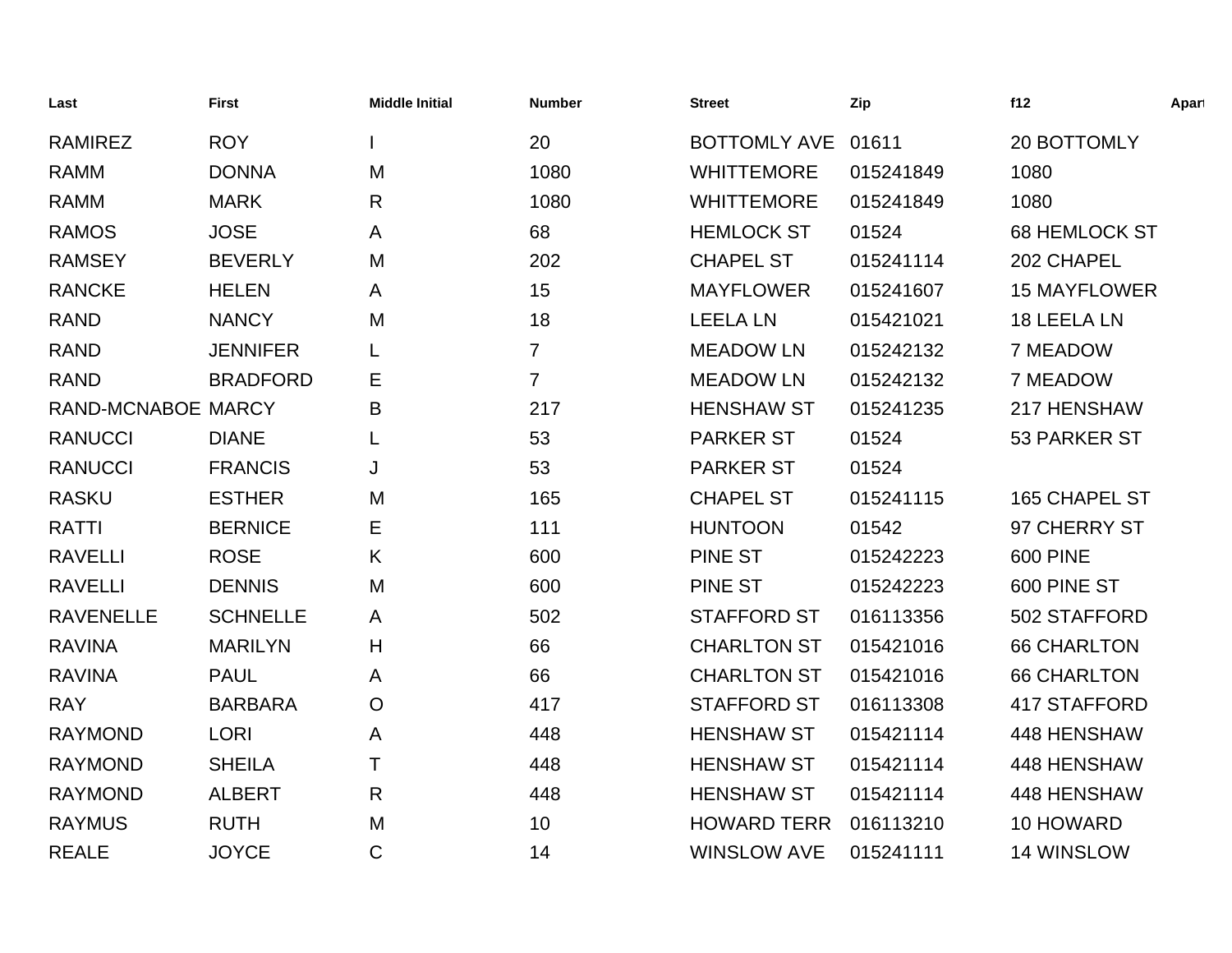| Last             | <b>First</b>    | <b>Middle Initial</b> | <b>Number</b>   | <b>Street</b>           | Zip       | f12                   | Apart |
|------------------|-----------------|-----------------------|-----------------|-------------------------|-----------|-----------------------|-------|
| <b>REALE</b>     | <b>FRANK</b>    | $\mathsf{R}$          | 14              | <b>WINSLOW AVE</b>      | 015241111 | 14 WINSLOW            |       |
| <b>REDMOND</b>   | <b>LLOYD</b>    | F                     | 30              | PLEASANT ST             | 015241447 | <b>30 PLEASANT</b>    |       |
| <b>REED</b>      | <b>HELEN</b>    | B                     | 25              | <b>HYLAND AVE</b>       | 015241135 | <b>25 HYLAND AVE</b>  |       |
| <b>REED</b>      | <b>LISA</b>     | <b>HM</b>             | 10 <sup>1</sup> | <b>BROOKSIDE DR</b>     | 015241702 | 10 BROOKSIDE          |       |
| <b>REED</b>      | <b>KEVIN</b>    | R                     | 10              | <b>BROOKSIDE DR</b>     | 015241702 | 10 BROOKSIDE          |       |
| <b>REED</b>      | <b>MARY</b>     | Е                     | 12              | <b>SUNSET DR</b>        | 015241710 | <b>12 SUNSET</b>      |       |
| <b>REED</b>      | <b>WALLACE</b>  | F                     | 12              | <b>SUNSET DR</b>        | 015241710 | <b>12 SUNSET</b>      |       |
| <b>REEKS</b>     | <b>DAWN</b>     | $\mathsf{C}$          | 620             | <b>HENSHAW ST</b>       | 01542     | 620 HENSHAW           |       |
| <b>REID</b>      | <b>MELISSA</b>  |                       | 246             | PLEASANT ST             | 015241422 | 246 PLEASANT          |       |
| <b>REIDY</b>     | <b>MARY</b>     | F                     | 18              | KING ST EXT             | 015241706 | <b>18 KING STREET</b> |       |
| <b>REIDY</b>     | <b>THOMAS</b>   | F                     | 18              | <b>KING ST EXT</b>      | 015241706 |                       |       |
| <b>REIDY</b>     | <b>JAMES</b>    | A                     | 18              | <b>KING ST EXT</b>      | 015241706 | <b>18 KING STREET</b> |       |
| <b>REIDY</b>     | <b>JOAN</b>     | F                     | 15              | <b>SUNSET DR</b>        | 015241709 | <b>15 SUNSET</b>      |       |
| <b>REIDY</b>     | <b>JAMES</b>    | M                     | 15              | <b>SUNSET DR</b>        | 015241709 | <b>15 SUNSET</b>      |       |
| <b>REIDY</b>     | <b>EUNICE</b>   | Е                     | 30              | PLEASANT ST             | 015241445 | 30 PLEASANT ST 10A    |       |
| <b>REILLY</b>    | <b>RUBY</b>     | C                     | 348             | <b>MARSHALL ST</b>      | 015241815 | 348 MARSHALL          |       |
| <b>REMILLARD</b> | <b>YVETTE</b>   | G                     | 1074            | <b>STAFFORD ST</b>      | 015421004 | POBOX 46              |       |
| <b>REMILLARD</b> | <b>JOAN</b>     | M                     | 989             | <b>STAFFORD ST</b>      | 015421113 | 989 STAFFORD          | B     |
| <b>REMILLARD</b> | <b>DOROTHY</b>  | M                     | 4               | LEXINGTON AVE 015241208 |           | <b>4 LEXINGTON</b>    |       |
| <b>REMILLARD</b> | <b>DONALD</b>   | R                     | 4               | LEXINGTON AVE 015241208 |           | <b>4 LEXINGTON</b>    |       |
| <b>RENE</b>      | <b>PATRICIA</b> | D                     | 29              | <b>WARREN AVE</b>       | 015241405 | <b>29 WARREN AVE</b>  |       |
| <b>RENE</b>      | <b>PAULINE</b>  | M                     | 29              | <b>WARREN AVE</b>       | 015241405 | <b>29 WARREN AVE</b>  |       |
| <b>RENE</b>      | <b>BERTRAND</b> | N                     | 29              | <b>WARREN AVE</b>       | 015241405 | <b>29 WARREN AVE</b>  |       |
| <b>REPEKTA</b>   | <b>IRENE</b>    | J                     | 335             | <b>STAFFORD ST</b>      | 016113354 | 335 STAFFORD          |       |
| <b>REPEKTA</b>   | <b>ADAM</b>     | W                     | 447             | <b>STAFFORD ST</b>      | 016113308 | <b>447 STAFFORD</b>   |       |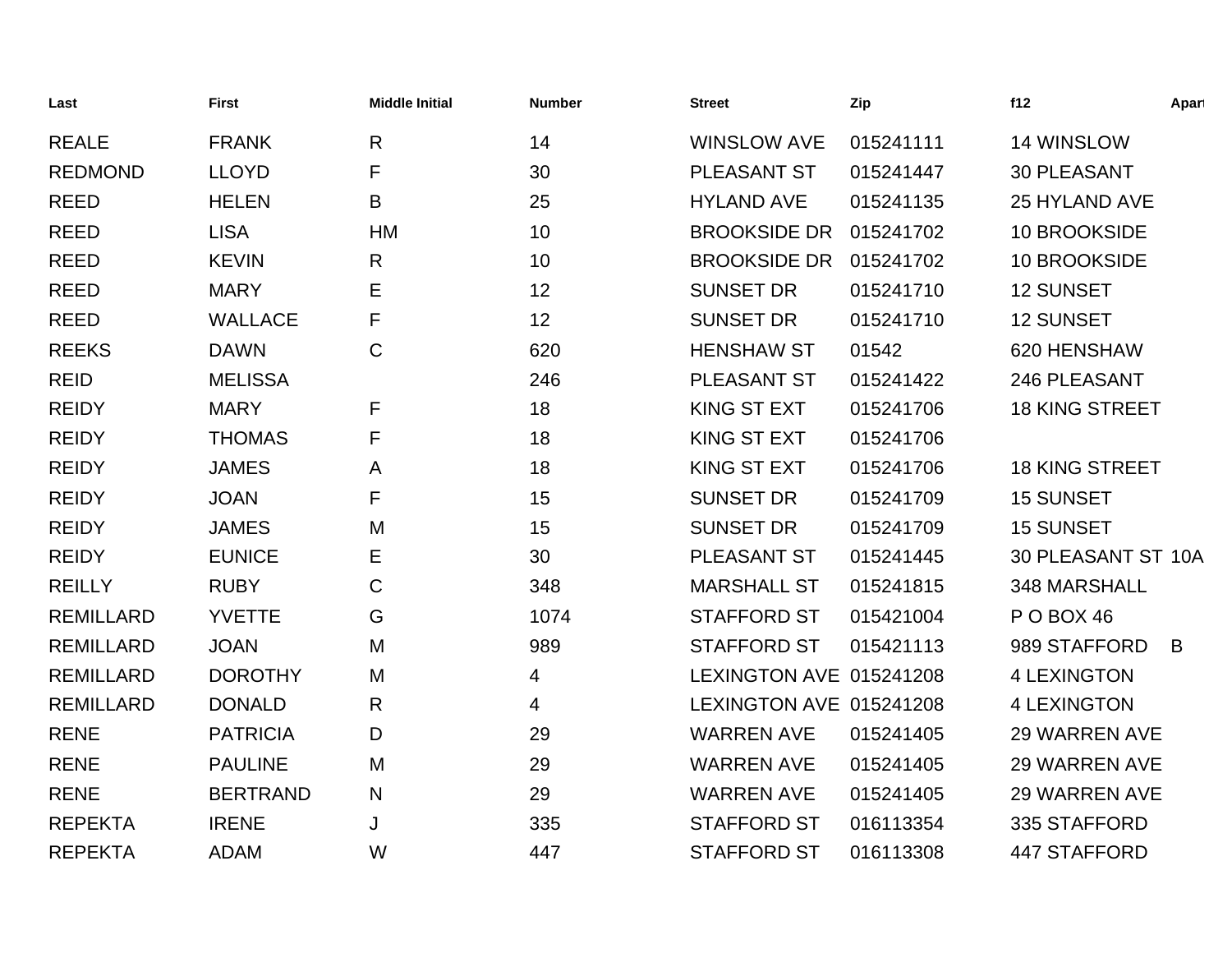| Last             | <b>First</b>     | <b>Middle Initial</b> | <b>Number</b> | <b>Street</b>      | Zip       | f12                   | Apart       |
|------------------|------------------|-----------------------|---------------|--------------------|-----------|-----------------------|-------------|
| <b>REPEKTA</b>   | <b>DEBORAH</b>   | S                     | 447           | <b>STAFFORD ST</b> | 016113308 | 447 STAFFORD          |             |
| <b>REPEKTA</b>   | <b>NICHOLAS</b>  | M                     | 447           | <b>STAFFORD ST</b> | 016113308 | 447 STAFFORD          |             |
| <b>REPEKTA</b>   | <b>MICHAEL</b>   | $\mathsf{N}$          | 447           | <b>STAFFORD ST</b> | 016113308 | 447 STAFFORD          |             |
| <b>RESSLER</b>   | <b>MARK</b>      | т                     | 5             | <b>MAYFLOWER</b>   | 015241607 | <b>5 MAYFLOWER</b>    |             |
| <b>RESSLER</b>   | <b>JOAN</b>      | M                     | 5             | <b>MAYFLOWER</b>   | 015241607 | <b>5 MAYFLOWER</b>    |             |
| <b>REVANE</b>    | <b>JOHN</b>      | D                     | 26            | <b>LEELA LN</b>    | 01542     | 26 LEELA LN           |             |
| <b>REYNOLDS</b>  | <b>KAREN</b>     | Е                     | 506           | <b>STAFFORD ST</b> | 01611     | 506 STAFFORD          | 14          |
| <b>REYNOLDS</b>  | <b>FRANCIS</b>   | W                     | 3             | <b>CHURCH PL</b>   | 01542     | P O BOX 263           |             |
| <b>REYNOLDS</b>  | <b>MARCIA</b>    | G                     | 21            | <b>CARLETON RD</b> | 015421143 | 21 CARLETON           |             |
| <b>REYNOLDS</b>  | <b>PAUL</b>      | J                     | 21            | <b>CARLETON RD</b> | 01611     | <b>P O BOX 23</b>     |             |
| <b>REYNOLDS</b>  | <b>JOHN</b>      | Τ                     | 21            | <b>CARLETON RD</b> | 015421143 | 21 CARLETON           |             |
| <b>REYNOLDS</b>  | <b>THERESA</b>   |                       | 586           | <b>HENSHAW ST</b>  | 015421217 | 586 HENSHAW           |             |
| <b>REYNOLDS</b>  | <b>DAVID</b>     |                       | 10            | <b>SALMINEN DR</b> | 015242212 | <b>10 SALMINEN DR</b> |             |
| <b>REYNOLDS</b>  | <b>NICOLE</b>    | J                     | 562           | <b>PINE ST</b>     | 015241422 | 562 PINE ST           |             |
| <b>REYNOLDS</b>  | <b>SEAN</b>      | D                     | 562           | <b>PINE ST</b>     | 015241422 | 562 PINE ST           |             |
| <b>REYNOLDS</b>  | <b>JENNIE</b>    | L                     | 84            | <b>CHARLES ST</b>  | 015242114 | P O BOX 360           |             |
| <b>RHEAUME</b>   | <b>SANDRA</b>    | M                     | 910           | <b>WHITTEMORE</b>  | 015241848 | 910                   |             |
| <b>RHEAUME</b>   | <b>ROGER</b>     | P                     | 910           | <b>WHITTEMORE</b>  | 015241848 | 910                   |             |
| <b>RHINEHART</b> | <b>MEGHAN</b>    | S                     | 392           | <b>MAIN ST</b>     | 01611     | 392 MAIN ST           | 3           |
| <b>RHODES</b>    | <b>DANFORTH</b>  | J                     | 1184          | <b>MAIN ST</b>     | 015241300 |                       |             |
| <b>RIANI</b>     | <b>ELAINE</b>    | A                     | 27            | <b>CRESTWOOD</b>   | 015241601 | 27 CRESTWOOD          |             |
| <b>RICH</b>      | <b>RYAN</b>      | $\mathsf{R}$          | 1164          | <b>MAIN ST</b>     | 015241353 | <b>1164 MAIN ST</b>   | 3           |
| <b>RICHARD</b>   | <b>KEITH</b>     | K                     | 507           | <b>STAFFORD ST</b> | 01611     | 507 STAFFORD          | $\mathbf 1$ |
| <b>RICHARD</b>   | <b>JENNIFER</b>  | S                     | 507           | <b>STAFFORD ST</b> | 01611     | 507 STAFFORD          | $\mathbf 1$ |
| <b>RICHARD</b>   | <b>ELODIANNE</b> |                       | 150           | <b>BOYD ST</b>     | 016113106 | 150 BOYD              |             |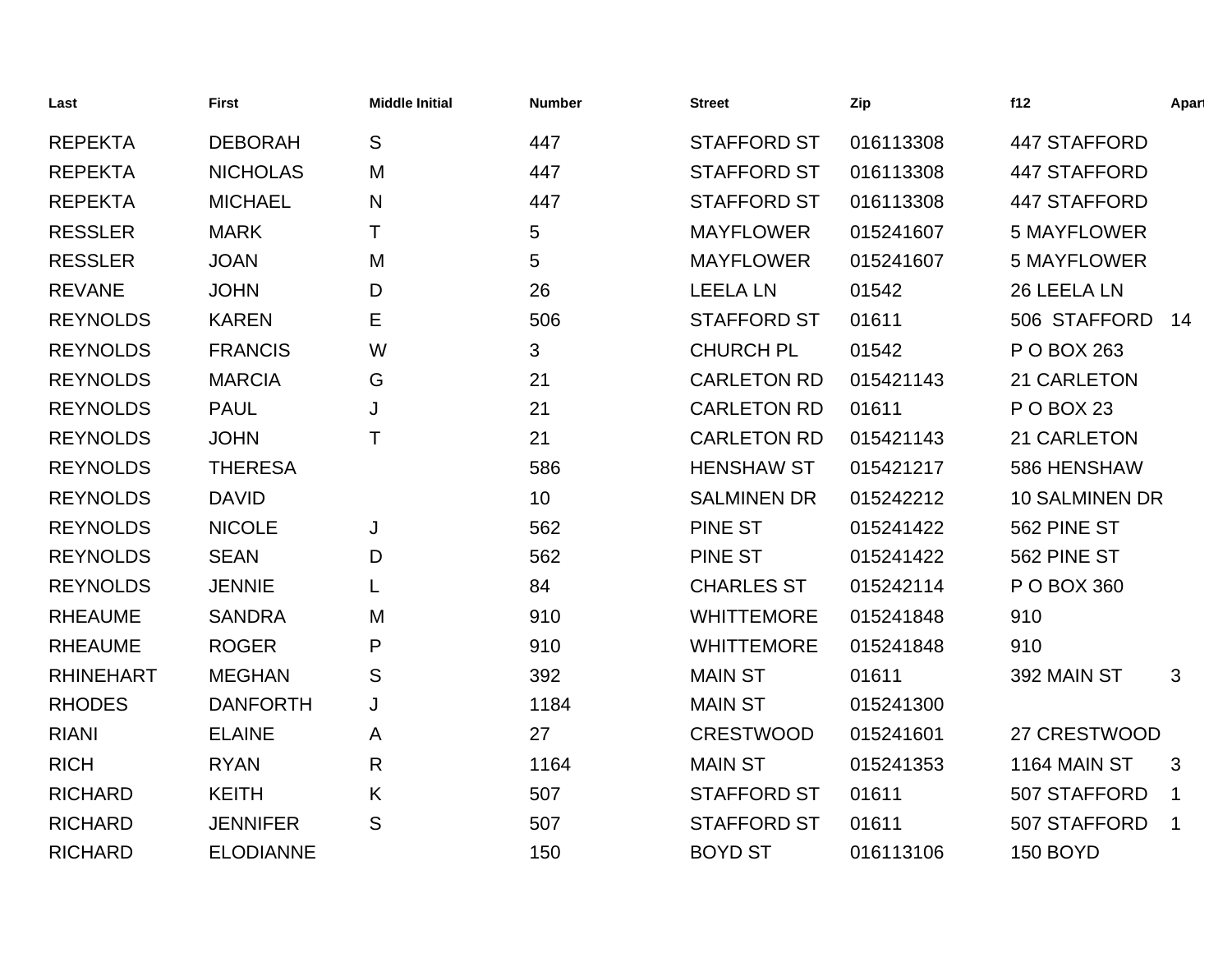| Last              | <b>First</b>    | <b>Middle Initial</b> | <b>Number</b>  | <b>Street</b>       | Zip       | f12                  | Apart |
|-------------------|-----------------|-----------------------|----------------|---------------------|-----------|----------------------|-------|
| <b>RICHARD</b>    | <b>PAUL</b>     | J                     | 153            | <b>BOYD ST</b>      | 016113248 | <b>153 BOYD</b>      |       |
| <b>RICHARD</b>    | <b>DONALD</b>   | J                     | $\overline{2}$ | <b>BIRCH LN</b>     | 015242107 | 2 BIRCH LANE         |       |
| <b>RICHARD</b>    | <b>EDWARD</b>   | C                     | $\overline{2}$ | <b>BIRCH LN</b>     | 015242107 | 2 BIRCH LANE         |       |
| <b>RICHARD</b>    | <b>ZOEL</b>     | J                     | $\overline{2}$ | <b>BIRCH LN</b>     | 015242107 | 2 BIRCH LANE         |       |
| <b>RICHARDS</b>   | <b>NANCY</b>    | C                     | 117            | <b>HENSHAW ST</b>   | 015241233 | 117 HENSHAW          |       |
| <b>RICHARDS</b>   | <b>DONALD</b>   | R                     | 117            | <b>HENSHAW ST</b>   | 015241233 | 117 HENSHAW          |       |
| <b>RICHARDS</b>   | <b>KATHLEEN</b> | A                     | 247            | <b>CLARK ST</b>     | 015421213 | 247 CLARK ST         |       |
| <b>RICHARDSON</b> | <b>MARILYN</b>  | L                     | 507            | <b>STAFFORD ST</b>  | 01611     | 507 STAFFORD         | 8     |
| <b>RICHARDSON</b> | <b>GREGORY</b>  | P                     | 488            | PLEASANT ST         | 015241263 | <b>488 PLEASANT</b>  |       |
| <b>RICHARDSON</b> | <b>CHRISTA</b>  | Α                     | 488            | PLEASANT ST         | 015241263 | <b>488 PLEASANT</b>  |       |
| <b>RICHARDSON</b> | <b>KAREN</b>    | A                     | 249            | <b>CLARK ST</b>     | 015421213 | 249 CLARK            |       |
| <b>RICHARDSON</b> | <b>ALBERT</b>   | W                     | 249            | <b>CLARK ST</b>     | 015421213 | 249 CLARK            |       |
| <b>RICHARDSON</b> | <b>LAURIE</b>   | Α                     | 486            | PLEASANT ST         | 015241263 | <b>486 PLEASANT</b>  |       |
| <b>RICHARDSON</b> | <b>SCOTT</b>    | A                     | 486            | <b>PLEASANT ST</b>  | 015241263 | <b>486 PLEASANT</b>  |       |
| <b>RICHARDSON</b> | <b>WELCOME</b>  | A                     | 51             | <b>CRESTWOOD</b>    | 015241601 | 51 CRESTWOOD         |       |
| <b>RICHER</b>     | <b>BONNIE</b>   | M                     | 1888           | <b>MAIN ST</b>      | 015241626 | 1888 MAIN ST         |       |
| <b>RICHER</b>     | <b>ELEANOR</b>  | M                     | 325            | <b>STAFFORD ST</b>  | 016113354 | 325 STAFFORD         |       |
| <b>RICHFORD</b>   | <b>SHARON</b>   |                       | 12             | <b>HYLAND AVE</b>   | 01524     | 12 HYLAND AVE        |       |
| <b>RICHFORD</b>   | <b>GUY</b>      | P                     | 534            | PLEASANT ST         | 015241239 | 534 PLEASANT         |       |
| <b>RICKARD</b>    | <b>ALLISON</b>  | M                     | 557            | <b>MAIN ST</b>      | 016113041 | 557 MAIN ST          |       |
| <b>RICKARD</b>    | <b>MARIE</b>    | J                     | 557            | <b>MAIN ST</b>      | 016113041 | <b>557 MAIN</b>      |       |
| <b>RICKARD</b>    | <b>RAYMOND</b>  | L                     | 557            | <b>MAIN ST</b>      | 016113041 | <b>557 MAIN</b>      |       |
| <b>RIDLEY</b>     | <b>WAYNE</b>    | D                     | 39             | <b>LAKE VIEW DR</b> | 015242143 | 39 LAKEVIEW          |       |
| <b>RIEDER</b>     | <b>DIANNE</b>   | D                     | 6              | <b>WELCH CT</b>     | 016113203 | <b>6 WELCH COURT</b> |       |
| <b>RIEDER</b>     | <b>SCOTT</b>    | M                     | 6              | <b>WELCH CT</b>     | 016113203 | <b>6 WELCH COURT</b> |       |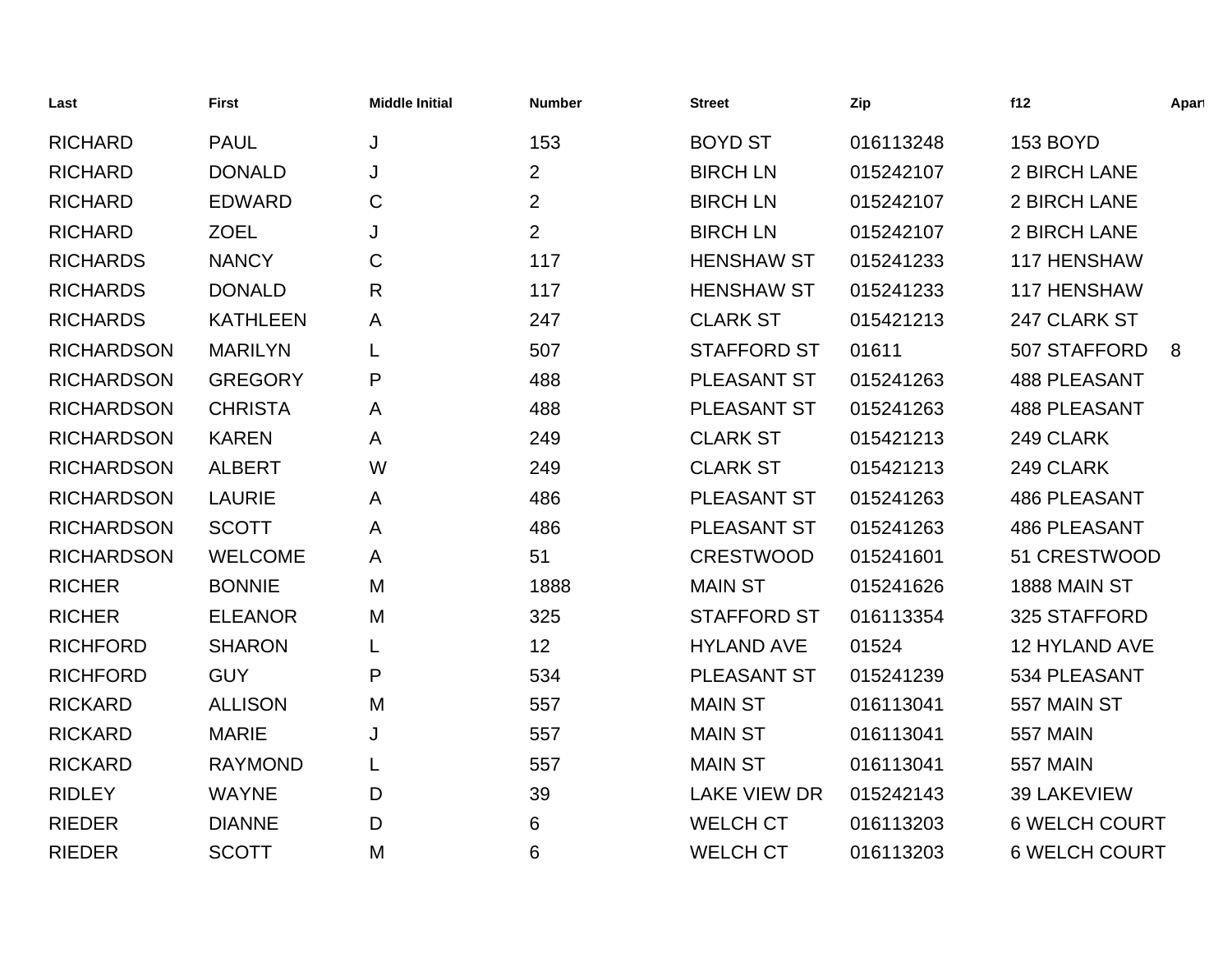| Last               | <b>First</b>       | <b>Middle Initial</b> | <b>Number</b>  | <b>Street</b>       | Zip       | f12                 | Apart        |
|--------------------|--------------------|-----------------------|----------------|---------------------|-----------|---------------------|--------------|
| <b>RIEL</b>        | <b>BARTHOLOMEW</b> |                       | 52             | <b>BURNCOAT LN</b>  | 015242010 | 52 BURNCOAT         |              |
| <b>RIEL</b>        | <b>PATRICIA</b>    | K                     | $\overline{7}$ | <b>BROOKSIDE DR</b> | 015241701 | 7 BROOKSIDE         |              |
| <b>RIEL</b>        | <b>PAUL</b>        | H                     | $\overline{7}$ | <b>BROOKSIDE DR</b> | 015241701 | <b>7 BROOKSIDE</b>  |              |
| <b>RIGIERO</b>     | <b>CHRISTINE</b>   | M                     | 1741           | <b>MAIN ST</b>      | 015241941 | <b>P O BOX 53</b>   |              |
| <b>RIGIERO</b>     | <b>FRANCIS</b>     | X                     | 1741           | <b>MAIN ST</b>      | 015241941 | P O BOX 53          |              |
| <b>RIGIERO</b>     | <b>FRANCIS</b>     | X                     | 8              | <b>TOWN BEACH</b>   | 015241932 | P O BOX 223         |              |
| <b>RIGIERO</b>     | <b>DEBRA</b>       | A                     | 8              | <b>TOWN BEACH</b>   | 015241932 | P O BOX 223         |              |
| <b>RIGIERO</b>     | <b>ANDREA</b>      | L                     | 1150           | <b>MAIN ST</b>      | 015241349 |                     |              |
| <b>RIGNEY</b>      | <b>STEPHANIE</b>   |                       | 199            | <b>MAIN ST</b>      | 016113107 | 199 MAIN ST         | $\mathbf{1}$ |
| <b>RILEY</b>       | <b>KATHLEEN</b>    | R                     | 1073           | <b>MAIN ST</b>      | 015241334 | 1073 MAIN ST        | 42           |
| <b>RING</b>        | <b>MARY</b>        | L                     | 245            | PLEASANT ST         | 015241423 | 245 PLEASANT        |              |
| <b>RING</b>        | <b>GARY</b>        |                       | 1263           | <b>MAIN ST</b>      | 015241341 | <b>1263 MAIN</b>    |              |
| <b>RING</b>        | <b>RAEBURN</b>     |                       | 1263           | <b>MAIN ST</b>      | 015241341 | <b>1263 MAIN</b>    |              |
| <b>RING</b>        | <b>MADELINE</b>    |                       | 1263           | <b>MAIN ST</b>      | 015241341 | <b>1263 MAIN</b>    |              |
| <b>RINGGARD</b>    | <b>JOYCE</b>       | $\mathsf{C}$          | 61             | <b>SARGENT ST</b>   | 016113103 | 61 SARGENT          |              |
| <b>RIOPEL</b>      | <b>LILLIAN</b>     | M                     | 367            | PLEASANT ST         | 015241221 | <b>367 PLEASANT</b> |              |
| <b>RIOPEL</b>      | <b>STEPHANIE</b>   | M                     | 21             | LAKE SHORE DR 01524 |           | POBOX4              |              |
| <b>RITACCO</b>     | <b>GIUSEPPE</b>    |                       | 119            | <b>HENSHAW ST</b>   | 015241233 | 119 HENSHAW         |              |
| <b>RITACCO</b>     | <b>CONGETTA</b>    | S                     | 119            | <b>HENSHAW ST</b>   | 015241233 | 119 HENSHAW         |              |
| <b>RITTENHOUSE</b> | <b>RICHARD</b>     | W                     | 4              | PLEASANT ST         | 01524     | 4 PLEASANT ST R     |              |
| <b>RITZER</b>      | <b>DEBRA</b>       | A                     | 62             | <b>PINE ST</b>      | 015241616 | 62 PINE STREET      |              |
| <b>RIVARD</b>      | <b>HEATHER</b>     |                       | 769            | <b>STAFFORD ST</b>  | 015421207 | 769 STAFFORD        |              |
| <b>RIVARD</b>      | <b>HOLLIS</b>      | Τ                     | 769            | <b>STAFFORD ST</b>  | 015421207 | 769 STAFFORD        |              |
| <b>RIVARD</b>      | <b>ROBERT</b>      |                       | 769            | <b>STAFFORD ST</b>  | 015421207 | 769 STAFFORD        |              |
| RIVARD-BARRE       | <b>KENDAL</b>      |                       | 769            | <b>STAFFORD ST</b>  | 015421207 | 769 STAFFORD        |              |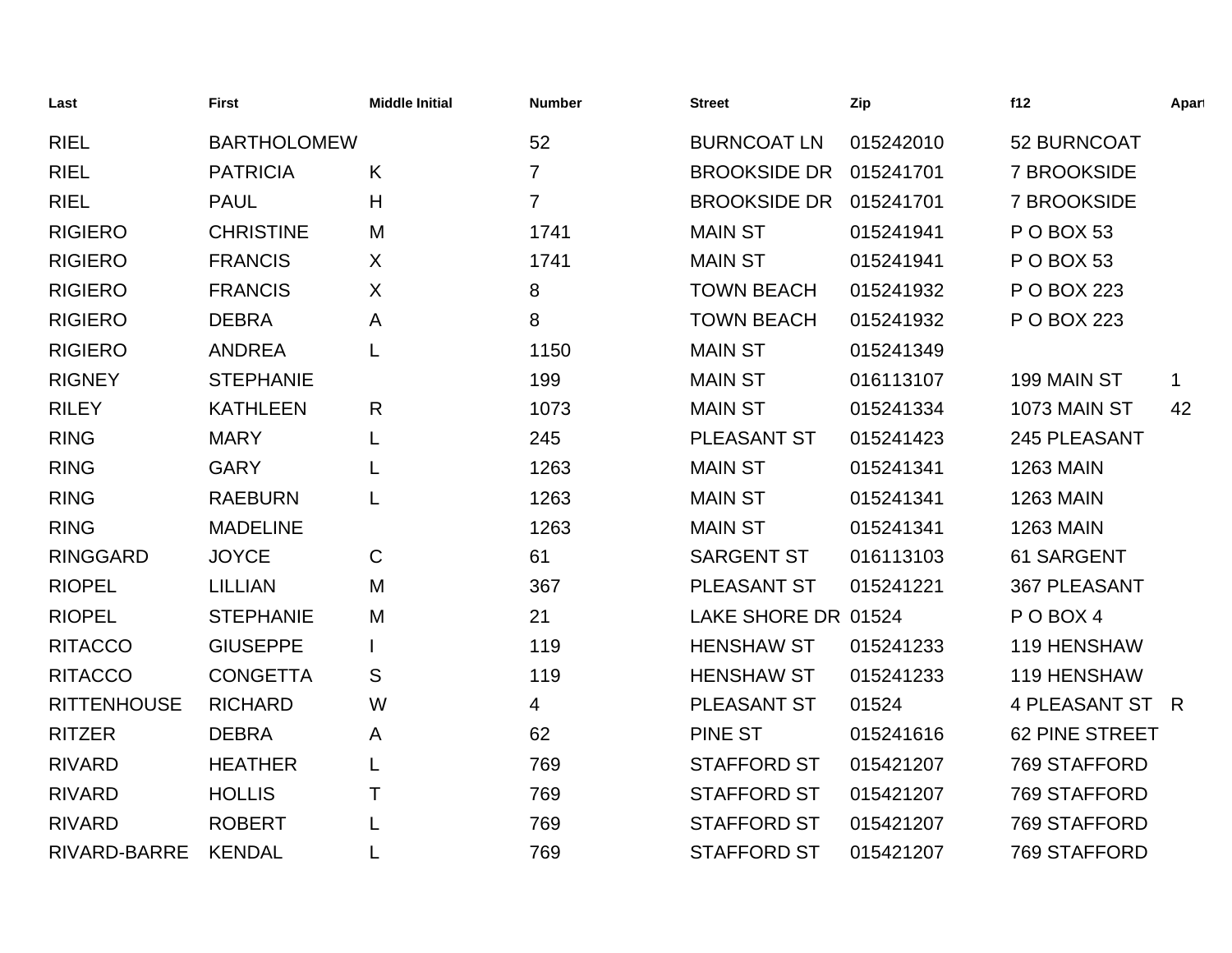| Last             | <b>First</b>     | <b>Middle Initial</b> | <b>Number</b>  | <b>Street</b>        | Zip       | f12                  | Apart |
|------------------|------------------|-----------------------|----------------|----------------------|-----------|----------------------|-------|
| <b>RIVELLI</b>   | <b>SHARON</b>    | A                     | 589            | PLEASANT ST          | 015241238 | 589 PLEASANT         |       |
| <b>RIVELLI</b>   | <b>JAMES</b>     | $\vee$                | 589            | PLEASANT ST          | 015241238 | 589 PLEASANT         |       |
| <b>RIVERA</b>    | <b>JESUS</b>     | N                     | 60             | <b>BOTTOMLY AVE</b>  | 016113260 | 60 BOTTOMLY          |       |
| <b>RIVERA</b>    | <b>RENEE</b>     |                       | 60             | <b>BOTTOMLY AVE</b>  | 016113260 | 60 BOTTOMLY          |       |
| <b>RIVERS</b>    | <b>DONNA</b>     |                       | 7              | <b>WARREN ST</b>     | 015241405 | 7 WARREN             |       |
| <b>RIVERS</b>    | <b>DENNIS</b>    | M                     | $\overline{7}$ | <b>WARREN ST</b>     | 015241405 | 7 WARREN             |       |
| <b>RIZZITANO</b> | <b>LISA</b>      | M                     | 1              | <b>COLONIAL DR</b>   | 016113025 | <b>1 COLONIAL DR</b> |       |
| <b>ROBBINS</b>   | <b>MICHAEL</b>   | W                     | 354            | PLEASANT ST          | 015241222 | P O BOX 287          |       |
| <b>ROBBINS</b>   | <b>JANET</b>     | Е                     | 354            | PLEASANT ST          | 015241222 | P O BOX 287          |       |
| <b>ROBERT</b>    | <b>RUTH</b>      | Е                     | 175            | WHITE BIRCH ST 01524 |           | 175 WHITE            |       |
| <b>ROBERT</b>    | <b>WILLIAM</b>   | R                     | 175            | WHITE BIRCH ST 01524 |           | 175 WHITE            |       |
| <b>ROBERT</b>    | <b>JOAN</b>      | M                     | 189            | <b>MAIN ST</b>       | 016113107 | 189 MAIN ST          | 2L    |
| <b>ROBERT</b>    | <b>SHEILA</b>    | A                     | 24             | <b>INGRAM RD</b>     | 016113361 | 24 INGRAM RD         |       |
| <b>ROBERT</b>    | <b>MARK</b>      | S                     | 24             | <b>INGRAM RD</b>     | 016113361 | 24 INGRAM RD         |       |
| <b>ROBERT</b>    | <b>KEVIN</b>     | <b>PAUL</b>           | 29             | <b>DALE ST</b>       | 015421136 |                      |       |
| <b>ROBERT</b>    | <b>EVELINE</b>   | A                     | 1073           | <b>MAIN ST</b>       | 015241626 | 1073 MAIN ST 43 43   |       |
| <b>ROBERTS</b>   | <b>KRISTEN</b>   | M                     | 80             | <b>RAWSON ST</b>     | 015242034 | 80 RAWSON            |       |
| <b>ROBERTS</b>   | <b>WILLIAM</b>   |                       | 80             | <b>RAWSON ST</b>     | 015242034 | 80 RAWSON            |       |
| <b>ROBERTS</b>   | <b>RAYMOND</b>   | G                     | 55             | <b>AUBURN ST</b>     | 016113223 | 55 AUBURN            |       |
| <b>ROBERTS</b>   | <b>JOSEPH</b>    |                       | 3              | <b>HAMMOND ST</b>    | 015421010 | P O BOX 74           |       |
| <b>ROBERTS</b>   | <b>CHRISTINA</b> | L                     | 3              | <b>HAMMOND ST</b>    | 015421010 | POBOX 74             |       |
| <b>ROBERTSON</b> | <b>ANN</b>       | <b>MARIE</b>          | 37             | <b>SALMINEN DR</b>   | 015242217 | <b>37 SALMINEN</b>   |       |
| <b>ROBERTSON</b> | <b>BRIAN</b>     | W                     | 22             | <b>HIGH ST</b>       | 015241410 | 22 HIGH ST           |       |
| <b>ROBERTSON</b> | <b>DONNA</b>     | M                     | 22             | <b>HIGH ST</b>       | 015241410 | 22 HIGH STREET       |       |
| <b>ROBERTSON</b> | <b>ROBERT</b>    | W                     | 22             | <b>HIGH ST</b>       | 015241410 | 22 HIGH STREET       |       |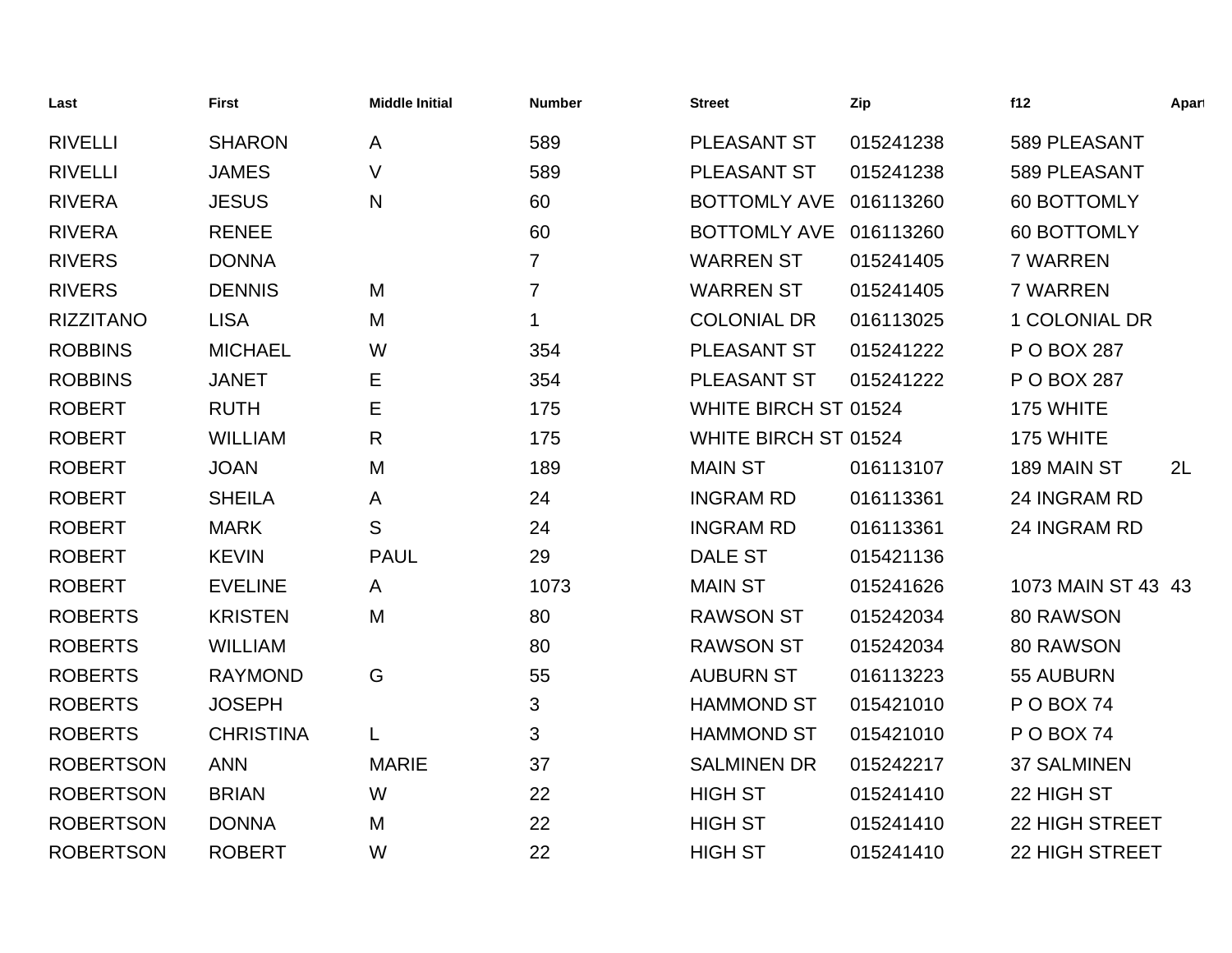| Last                | <b>First</b>      | <b>Middle Initial</b> | <b>Number</b> | <b>Street</b>        | Zip       | f12                 | Apart |
|---------------------|-------------------|-----------------------|---------------|----------------------|-----------|---------------------|-------|
| <b>ROBERTSON</b>    | <b>ALAN</b>       | J                     | 22            | <b>HIGH ST</b>       | 015241410 | 22 HIGH ST          |       |
| <b>ROBICHAUD</b>    | <b>DANIEL</b>     | J                     | 391           | <b>AUBURN ST</b>     | 016113326 | 391 AUBURN          |       |
| <b>ROBICHAUD</b>    | <b>JUDITH</b>     | A                     | 391           | <b>AUBURN ST</b>     | 016113326 | 391 AUBURN ST       |       |
| <b>ROBICHAUD</b>    | <b>LOUIS</b>      | G                     | 391           | <b>AUBURN ST</b>     | 016113326 | 391 AUBURN          |       |
| <b>ROBICHAUD</b>    | J                 | <b>RAYMOND</b>        | 26            | <b>CARLETON RD</b>   | 015421144 | <b>26 CARLETON</b>  |       |
| <b>ROBICHAUD</b>    | <b>JOSEPH</b>     | $\mathsf{R}$          | 26            | <b>CARLETON RD</b>   | 015421144 | <b>26 CARLETON</b>  |       |
| <b>ROBIDEAU III</b> | <b>GEORGE</b>     | F                     | 626           | <b>HENSHAW ST</b>    | 015421214 | 626 HENSHAW         |       |
| <b>ROBIDOUX</b>     | <b>STEPHEN</b>    | P                     | 60            | <b>BURNCOAT ST</b>   | 015242012 | 60 BURNCOAT         |       |
| <b>ROBIDOUX</b>     | <b>STEPHAN</b>    | P                     | 60            | <b>BURNCOAT ST</b>   | 015242012 | 60 BURNCOAT         |       |
| <b>ROBIDOUX</b>     | <b>PATRICIA</b>   | L                     | 28            | <b>LEELA LN</b>      | 015421021 | 28 LEELA LANE       |       |
| <b>ROBIDOUX</b>     | <b>RICHARD</b>    | G                     | 28            | <b>LEELA LN</b>      | 015421021 | 28 LEELA LANE       |       |
| <b>ROBIDOUX</b>     | <b>JOAN</b>       |                       | 29            | <b>MILL ST</b>       | 015421322 | 29 MILL STREET      |       |
| <b>ROBIDOUX</b>     | <b>NORMAN</b>     |                       | 29            | <b>MILL ST</b>       | 015421322 | 29 MILL STREET      |       |
| <b>ROBIDOUX</b>     | <b>THERESA</b>    | J                     | 13            | <b>GLEN ELLEN LN</b> | 015421223 | 13 GLEN ELLEN       |       |
| <b>ROBIDOUX</b>     | <b>JOHN</b>       | A                     | 13            | <b>GLEN ELLEN LN</b> | 015421223 | 13 GLEN ELLEN       |       |
| <b>ROBIDOUX</b>     | <b>DAVID</b>      | B                     | 456           | PLEASANT ST          | 015241240 | <b>456 PLEASANT</b> |       |
| <b>ROBIDOUX</b>     | <b>MARIE</b>      | A                     | 840           | PLEASANT ST          | 015421125 | PO BOX 94           |       |
| <b>ROBIDOUX</b>     | <b>JOSEPH</b>     | $\mathsf{R}$          | 840           | PLEASANT ST          | 015421125 | P O BOX 94          |       |
| <b>ROBIDOUX</b>     | <b>ROLAND</b>     | G                     | 1150          | <b>STAFFORD ST</b>   | 015421317 | P O BOX 175         |       |
| <b>ROBIDOUX</b>     | <b>GREGORY</b>    | W                     | 10            | <b>SIANI RD</b>      | 01542     | P O BOX 234         |       |
| <b>ROBIDOUX</b>     | <b>JEAN</b>       |                       | 10            | <b>SIANI RD</b>      | 01542     | P O BOX 234         |       |
| <b>ROBIDOUX</b>     | <b>CHRISTINE</b>  | A                     | 12            | <b>SIANI RD</b>      | 01542     | P O BOX 372         |       |
| <b>ROBIDOUX</b>     | <b>JAMES</b>      | A                     | 12            | <b>SIANI RD</b>      | 01542     | P O BOX 372         |       |
| <b>ROBIDOUX</b>     | <b>MARGUERITE</b> |                       | 20            | <b>SIANI RD</b>      | 01542     | P O BOX 475         |       |
| <b>ROBIDOUX</b>     | <b>ALPHONSE</b>   |                       | 20            | <b>SIANI RD</b>      | 01542     | P O BOX 475         |       |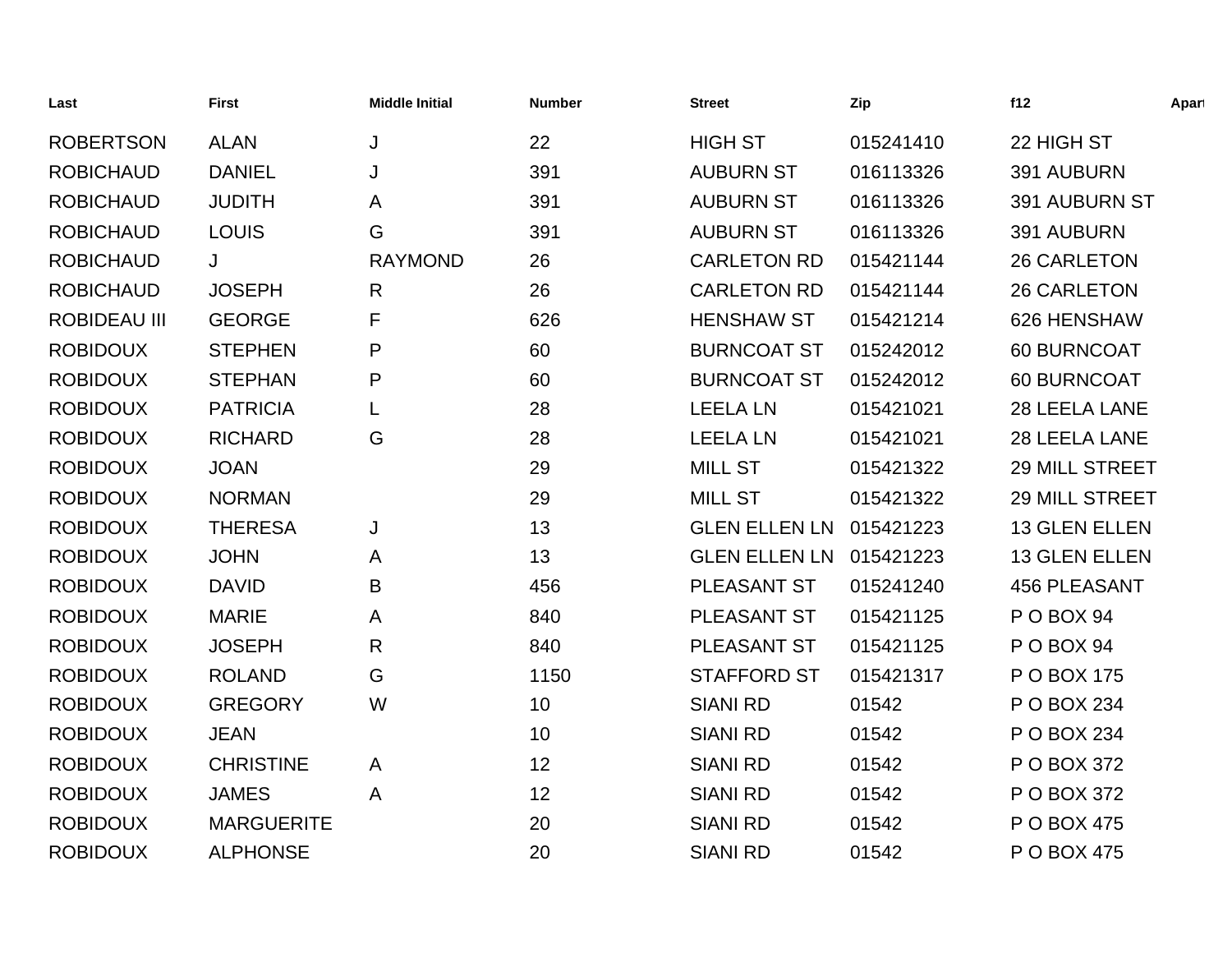| Last                | <b>First</b>    | <b>Middle Initial</b> | <b>Number</b> | <b>Street</b>          | Zip       | f12                  | Apart |
|---------------------|-----------------|-----------------------|---------------|------------------------|-----------|----------------------|-------|
| <b>ROBIDOUX</b>     | <b>BRIAN</b>    | D                     | 1093          | <b>MAIN ST</b>         | 015241240 | 1093 MAIN ST         | 21    |
| <b>ROBIENCIEZAK</b> | <b>AMY</b>      | D                     | 5             | <b>TANGLEWOOD</b>      | 015241617 | 5 TANGLEWOOD         |       |
| <b>ROBILLARD</b>    | <b>LEO</b>      | J                     | 31            | <b>BOYD ST</b>         | 016113250 | 31 BOYD              |       |
| <b>ROBILLARD</b>    | EDWARD          | G                     | 33            | <b>BOYD ST</b>         | 016113250 | 33 BOYD              |       |
| <b>ROBILLARD</b>    | <b>DORIS</b>    | A                     | 33            | <b>BOYD ST</b>         | 016113250 | 33 BOYD              |       |
| <b>ROBINSON</b>     | <b>GARY</b>     | Ε                     | 93            | <b>PAXTON ST</b>       | 015241100 | 93 PAXTON            |       |
| <b>ROBINSON</b>     | <b>DEBRA</b>    | M                     | 39            | <b>CRICKLEWOOD</b>     | 015241620 | 39                   |       |
| <b>ROBINSON</b>     | <b>ROBERT</b>   | F                     | 39            | <b>CRICKLEWOOD</b>     | 015241620 | 39                   |       |
| <b>ROBINSON</b>     | <b>HARRY</b>    | т                     | 214           | <b>PINE ST</b>         | 015241621 | <b>214 PINE</b>      |       |
| <b>ROBO</b>         | <b>JANE</b>     | Α                     | 10            | <b>KING CT</b>         | 015242006 | <b>10 KING COURT</b> |       |
| <b>ROBO</b>         | <b>PHILIP</b>   |                       | 10            | <b>KING CT</b>         | 015242006 | 10 KING COURT        |       |
| <b>ROBSON</b>       | <b>SUZANNE</b>  | B                     | 77            | <b>WAITE ST</b>        | 015241120 | 77 WAITE ST          |       |
| <b>ROBSON</b>       | <b>RACHEL</b>   |                       | 77            | <b>WAITE ST</b>        | 015241120 | 77 WAITE ST          |       |
| <b>ROCHE</b>        | <b>NANCY</b>    | R                     | 14            | <b>BALDWIN ST</b>      | 015242222 | P O BOX 178          |       |
| <b>ROCHE</b>        | <b>JOHN</b>     | W                     | 14            | <b>BALDWIN ST</b>      | 015242222 | <b>BX 178</b>        |       |
| <b>ROCHEFORD</b>    | <b>LUCILLE</b>  | C                     | 8             | ATWOOD TERR            | 016113347 | 8 ATWOOD             |       |
| <b>ROCHEFORD</b>    | <b>NEAL</b>     | $\mathsf{C}$          | 8             | <b>ATWOOD TERR</b>     | 016113347 | 8 ATWOOD             |       |
| <b>ROCHEFORT</b>    | <b>PATRICIA</b> | J                     | 69            | <b>RIVER ST</b>        | 015421118 | P O BOX 303          |       |
| <b>ROCHEFORT</b>    | <b>GERALD</b>   | B                     | 69            | <b>RIVER ST</b>        | 015421118 | P O BOX 303          |       |
| <b>RODERICK</b>     | <b>RICHARD</b>  | W                     | 398           | <b>STAFFORD ST</b>     | 016113343 | 398 STAFFORD         |       |
| <b>RODGERS</b>      | <b>MARY</b>     | A                     | 14            | FERNCROFT RD 015242123 |           | <b>14 FERNCROFT</b>  |       |
| <b>RODGERS</b>      | <b>MICHAEL</b>  | P                     | 14            | FERNCROFT RD 015242123 |           | <b>14 FERNCROFT</b>  |       |
| <b>RODGERS</b>      | <b>PATRICK</b>  | M                     | 14            | FERNCROFT RD 015242123 |           | 14 FERNCROFT         |       |
| <b>RODRICK</b>      | <b>MARLENE</b>  | Е                     | 416           | <b>PINE ST</b>         | 015241623 | 416 PINE ST          |       |
| <b>RODRIGUEZ</b>    | <b>WILLIAM</b>  |                       | 54            | <b>HEMLOCK ST</b>      | 015241811 | 54 HEMLOCK ST        |       |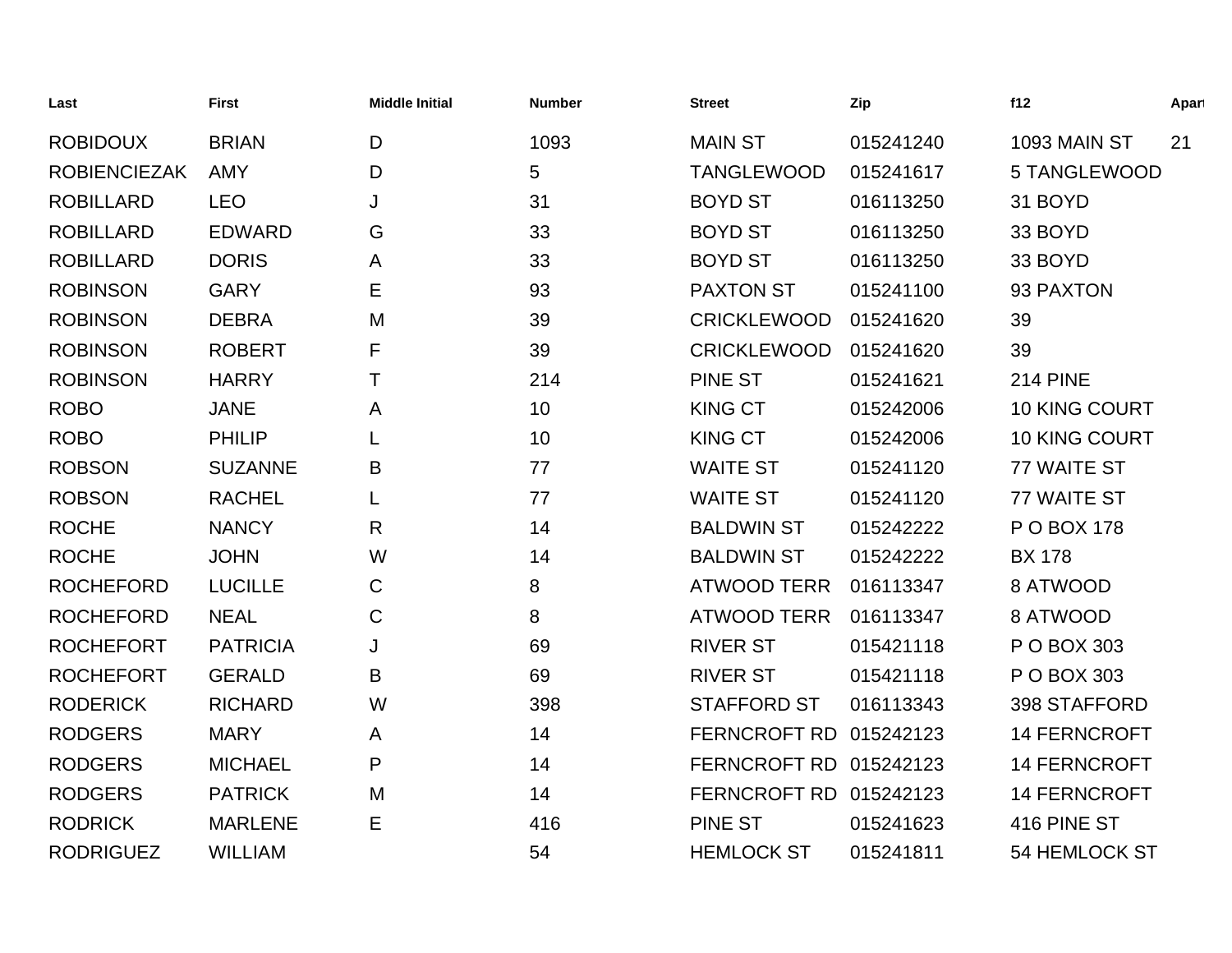| Last                 | <b>First</b>     | <b>Middle Initial</b> | <b>Number</b>  | <b>Street</b>      | Zip       | f12                   | Apart |
|----------------------|------------------|-----------------------|----------------|--------------------|-----------|-----------------------|-------|
| <b>RODRIGUEZ</b>     | <b>KATHERINE</b> |                       | 29             | <b>WARREN AVE</b>  | 015241405 | <b>29 WARREN AVE</b>  |       |
| <b>RODRIGUEZ</b>     | <b>LUCIANO</b>   |                       | 118            | <b>TOWTAID ST</b>  | 016113231 | <b>118 TOWTAID ST</b> |       |
| <b>RODRIGUEZ</b>     | <b>MIGDA</b>     |                       | 118            | <b>TOWTAID ST</b>  | 016113231 | <b>118 TOWTAID ST</b> |       |
| <b>RODRIGUEZ</b>     | <b>OMAYRA</b>    |                       | 118            | <b>TOWTAID ST</b>  | 016113231 | <b>118 TOWTAID ST</b> |       |
| <b>RODRIQUE</b>      | <b>CORANA</b>    | J                     | 32             | <b>INGRAM RD</b>   | 016113362 | 32 INGRAM             |       |
| <b>RODRIQUE</b>      | <b>JESSE</b>     | P                     | 32             | <b>INGRAM RD</b>   | 016113362 | 32 INGRAM             |       |
| <b>RODRIQUE</b>      | <b>JEAN</b>      | <b>PAUL</b>           | 32             | <b>INGRAM RD</b>   | 016113362 | 32 INGRAM             |       |
| <b>RODRIQUE</b>      | <b>BARBARA</b>   | A                     | 441            | <b>RAWSON ST</b>   | 015242027 | 441 RAWSON            |       |
| <b>RODRIQUE</b>      | <b>PHILIAS</b>   | J                     | 441            | <b>RAWSON ST</b>   | 015242027 | 441 RAWSON            |       |
| <b>ROGERS</b>        | <b>JANE</b>      | C                     | $\overline{2}$ | <b>TANGLEWOOD</b>  | 015241618 | 2 TANGLEWOOD          |       |
| <b>ROGERS</b>        | <b>SUSAN</b>     |                       | $\overline{2}$ | <b>TANGLEWOOD</b>  | 015241618 | 2 TANGLEWOOD          |       |
| <b>ROGERS</b>        | <b>RANDALL</b>   | L                     | $\overline{2}$ | <b>TANGLEWOOD</b>  | 015241618 | 2 TANGLEWOOD          |       |
| <b>ROLDON</b>        | <b>JESSICA</b>   | M                     | 1601           | <b>MAIN ST</b>     | 01524     | 1601 MAIN ST          | 3     |
| <b>ROLLINS</b>       | <b>MARIA</b>     | A                     | 27             | <b>WASHBURN ST</b> | 015241818 | 27 WASHBURN           |       |
| <b>ROLLINS</b>       | <b>JOSEPH</b>    | J                     | 27             | <b>WASHBURN ST</b> | 015241818 | 27 WASHBURN           |       |
| <b>ROLLINS</b>       | <b>ELIZABETH</b> | A                     | 222            | PLEASANT ST        | 015241420 | 222 PLEASANT          |       |
| <b>ROLLINS</b>       | <b>JOSEPH</b>    | W                     | 222            | PLEASANT ST        | 015241420 | 222 PLEASANT          |       |
| <b>ROLLINS-DAIGE</b> | <b>SUSAN</b>     |                       | 1              | <b>WASHBURN ST</b> | 015241818 | 1 WASHBURN            |       |
| <b>ROLLO</b>         | <b>MARGARET</b>  | M                     | 351            | <b>MARSHALL ST</b> | 015241816 | 351 MARSHALL          |       |
| <b>ROLLO</b>         | <b>PAUL</b>      | A                     | 351            | <b>MARSHALL ST</b> | 015241816 | 351 MARSHALL          |       |
| <b>ROMERO</b>        | <b>CARMEN</b>    | J                     | 502            | <b>STAFFORD ST</b> | 016113337 | 502 STAFFORD          | 25    |
| <b>RONANDER</b>      | <b>CHARLENE</b>  |                       | 92             | <b>PINE ST</b>     | 015241616 | 92 PINE STREET        |       |
| <b>RONANDER</b>      | <b>RAYMOND</b>   | N                     | 92             | <b>PINE ST</b>     | 015241616 | 92 PINE STREET        |       |
| <b>RONDEAU</b>       | <b>SHANNA</b>    | A                     | 62             | <b>MARSHALL ST</b> | 015241016 | <b>62 MARSHALL ST</b> |       |
| <b>RONDEAU</b>       | <b>SHANE</b>     | M                     | 36             | <b>AUBURN ST</b>   | 016113230 | <b>36 AUBURN ST</b>   |       |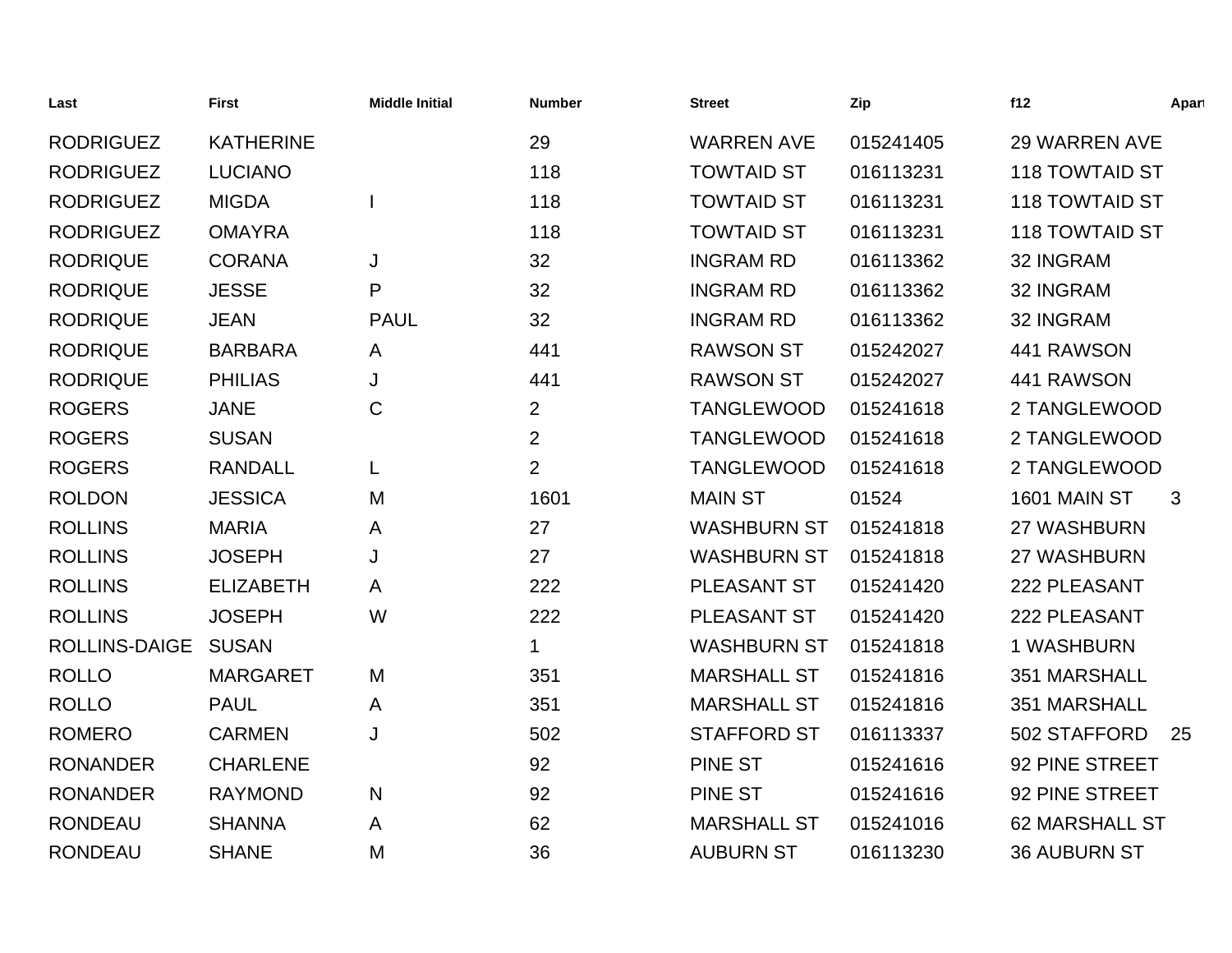| Last              | <b>First</b>    | <b>Middle Initial</b> | <b>Number</b>  | <b>Street</b>          | Zip       | f12                  | Apart |
|-------------------|-----------------|-----------------------|----------------|------------------------|-----------|----------------------|-------|
| <b>RONDEAU</b>    | <b>MARGARET</b> | $\mathsf{R}$          | 117            | <b>TOWTAID ST</b>      | 016113230 | <b>117 TOWTAID</b>   |       |
| <b>ROOKEY</b>     | <b>KEVIN</b>    | J                     | 3              | <b>FOSTER ST</b>       | 01542     | P O BOX 341          |       |
| <b>ROOKEY</b>     | <b>KRISTI</b>   | L                     | $\mathbf 1$    | <b>FOSTER ST</b>       | 01542     | 1 FOSTER ST          |       |
| <b>ROSADO</b>     | <b>YOLANDA</b>  |                       | 118            | MCCARTHY AVE 016113262 |           | <b>118 MCCARTHY</b>  |       |
| <b>ROSE</b>       | <b>JOANN</b>    | $\mathsf C$           | 9              | <b>WASILLA DR</b>      | 015421224 | 9 WASILLA            |       |
| <b>ROSE</b>       | <b>KEVIN</b>    | J                     | 9              | <b>WASILLA DR</b>      | 015421224 | 9 WASILLA            |       |
| <b>ROSE</b>       | <b>ANNA</b>     |                       | 1073           | <b>MAIN ST</b>         | 015241336 | <b>1073 MAIN</b>     |       |
| <b>ROSS</b>       | <b>BRENDA</b>   | M                     | 1627           | <b>MAIN ST</b>         | 01524     | 1627 MAIN ST         |       |
| <b>ROSSETTI</b>   | <b>LINDA</b>    | Е                     | 15             | PINE RIDGE DR          | 015242013 | <b>15 PINE RIDGE</b> |       |
| <b>ROSSETTI</b>   | <b>WILLIAM</b>  | P                     | 15             | PINE RIDGE DR          | 015242013 | <b>15 PINE RIDGE</b> |       |
| <b>ROSSI</b>      | <b>IRENE</b>    | M                     | 508            | PLEASANT ST            | 015241263 | 508 PLEASANT         |       |
| <b>ROSSIK</b>     | <b>CHERYL</b>   | L                     | $\overline{2}$ | <b>FLAGG DR</b>        | 01524     | 2 FLAGG DRIVE        |       |
| <b>ROSSIK</b>     | <b>JOSEPH</b>   | M                     | $\overline{2}$ | <b>FLAGG DR</b>        | 01524     | 2 FLAGG DRIVE        |       |
| <b>ROTH</b>       | <b>THERESA</b>  | M                     | 19             | <b>OVERLOOK DR</b>     | 015241933 | P O BOX 343          |       |
| <b>ROTHENBURG</b> | <b>JAMES</b>    |                       | 31             | <b>INGRAM RD</b>       | 016113314 | 31 INGRAM RD         |       |
| <b>ROTOLO</b>     | <b>MIKE</b>     | A                     | 5              | <b>TOWN BEACH</b>      | 015241923 | <b>5 TOWN BEACH</b>  | 12    |
| <b>ROTOLO</b>     | <b>FRANCIS</b>  | A                     | $\overline{2}$ | <b>BURNCOAT ST</b>     | 015242012 | 2 BURNCOAT           |       |
| <b>ROTOLO</b>     | <b>NANCY</b>    | L                     | $\overline{2}$ | <b>BURNCOAT ST</b>     | 015242012 | 2 BURNCOAT           |       |
| <b>ROUSSEAU</b>   | <b>SUSAN</b>    | A                     | 224            | <b>PAXTON ST</b>       | 015241117 | 224 PAXTON           |       |
| <b>ROUSSEAU</b>   | <b>RANDALL</b>  | Ε                     | 224            | <b>PAXTON ST</b>       | 015241117 | 224 PAXTON           |       |
| <b>ROWAN</b>      | <b>SUSAN</b>    | M                     | 39             | <b>CHURCH ST</b>       | 016113265 | 39 CHURCH            |       |
| <b>ROWDEN</b>     | <b>WEBB</b>     | N                     | 76             | <b>HEMLOCK ST</b>      | 015241701 | <b>76 A HEMLOCK</b>  |       |
| <b>ROWDEN</b>     | <b>MARJORIE</b> | Е                     | 76             | <b>HEMLOCK ST</b>      | 015241701 | <b>76 A HEMLOCK</b>  |       |
| <b>ROWDEN</b>     | <b>BETH</b>     | A                     | 76             | <b>HEMLOCK ST</b>      | 015241811 | 76 HEMLOCK           |       |
| <b>ROWDEN</b>     | <b>SARAH</b>    | D                     | 76             | <b>HEMLOCK ST</b>      | 015241811 | <b>76 HEMLOCK ST</b> |       |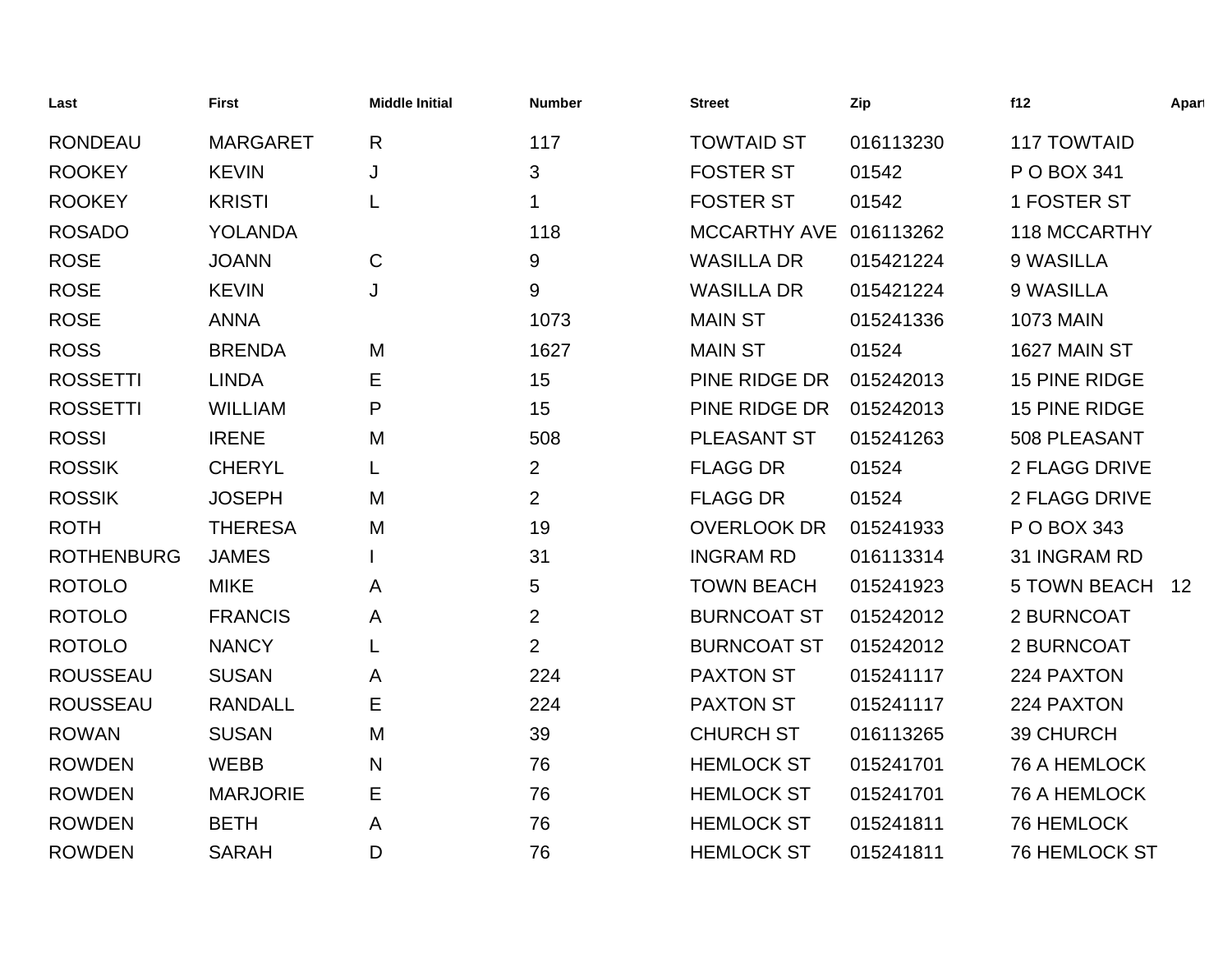| Last           | <b>First</b>    | <b>Middle Initial</b> | <b>Number</b> | <b>Street</b>          | Zip       | f12                  | Apart |
|----------------|-----------------|-----------------------|---------------|------------------------|-----------|----------------------|-------|
| <b>ROWDEN</b>  | <b>STEVEN</b>   | W                     | 76            | <b>HEMLOCK ST</b>      | 015241811 | 76 HEMLOCK           |       |
| <b>ROWDEN</b>  | <b>MARY</b>     | Е                     | 32            | <b>WARREN AVE</b>      | 015241320 | <b>32 WARREN</b>     |       |
| <b>ROWDEN</b>  | <b>PAIGE</b>    |                       | 32            | <b>WARREN AVE</b>      | 015241320 | <b>32 WARREN</b>     |       |
| <b>ROWDEN</b>  | <b>ADAM</b>     | M                     | 335           | <b>RAWSON ST</b>       | 015242021 | 335 RAWSON ST        |       |
| <b>ROWDEN</b>  | <b>MARK</b>     | W                     | 335           | <b>RAWSON ST</b>       | 015242021 | 335 RAWSON           |       |
| <b>ROWDEN</b>  | <b>MATTHEW</b>  | M                     | 335           | <b>RAWSON ST</b>       | 015242021 | 335 RAWSON ST        |       |
| <b>ROWDEN</b>  | <b>LINDA</b>    | A                     | 335           | <b>RAWSON ST</b>       | 015242021 | 335 RAWSON           |       |
| <b>ROWE</b>    | <b>KATHLEEN</b> | M                     | 747           | PLEASANT ST            | 015421128 | POBOX <sub>9</sub>   |       |
| <b>ROWELL</b>  | <b>JOYCE</b>    | L                     | 118           | WHITE BIRCH ST 01524   |           | 118 WHITE            |       |
| <b>ROWELL</b>  | <b>PHILIP</b>   | R                     | 118           | WHITE BIRCH ST 01524   |           |                      |       |
| <b>ROWELL</b>  | <b>DAVID</b>    | R.                    | 118           | WHITE BIRCH ST 01524   |           | 118 WHITE            |       |
| <b>ROWLAND</b> | <b>PAUL</b>     | W                     | 36            | <b>GREEN ST</b>        | 015241713 | 36 GREEN ST          |       |
| <b>ROWLAND</b> | <b>SUSAN</b>    | M                     | 36            | <b>GREEN ST</b>        | 015241713 | <b>36 GREEN ST</b>   |       |
| <b>ROWLAND</b> | <b>SUSAN</b>    |                       | 596           | <b>PINE ST</b>         | 015242211 | <b>596 PINE</b>      |       |
| <b>ROWLAND</b> | <b>SCOTT</b>    | R                     | 596           | <b>PINE ST</b>         | 015242211 | <b>596 PINE</b>      |       |
| <b>ROY</b>     | <b>MICHAEL</b>  | R                     | 19            | <b>HYLAND AVE</b>      | 015241134 | <b>19 HYLAND AVE</b> |       |
| <b>ROY</b>     | <b>ISABELLA</b> | M                     | 19            | <b>HYLAND AVE</b>      | 015241134 | 19 HYLAND AVE        |       |
| <b>ROY</b>     | <b>ROSE</b>     | D                     | 1438          | <b>MAIN ST</b>         | 015241910 | <b>1438 MAIN</b>     | 1     |
| <b>ROY</b>     | <b>DONALD</b>   | R.                    | 10            | <b>WEST ST</b>         | 016113115 | 10 WEST              |       |
| <b>ROY</b>     | <b>DONALD</b>   | R                     | 10            | <b>WEST ST</b>         | 016113115 | 10 WEST              |       |
| <b>ROY</b>     | <b>GERARD</b>   | Е                     | 11            | <b>PARKER ST</b>       | 015421008 | <b>11 PARKER ST</b>  |       |
| <b>ROY</b>     | <b>HELEN</b>    | Е                     | 111           | <b>HUNTOON</b>         | 015421127 | 111 HUNTOON          |       |
| <b>ROY</b>     | <b>ALFRED</b>   |                       | 6             | BIRCHWOOD DR 015241631 |           |                      |       |
| <b>ROY</b>     | <b>BONNIE</b>   | <b>SUE</b>            | 6             | BIRCHWOOD DR 015241631 |           | 6 BIRCHWOOD          |       |
| <b>ROY</b>     | <b>PHILIP</b>   | J                     | 23            | <b>CRESTWOOD</b>       | 015241601 | 23 CRESTWOOD         |       |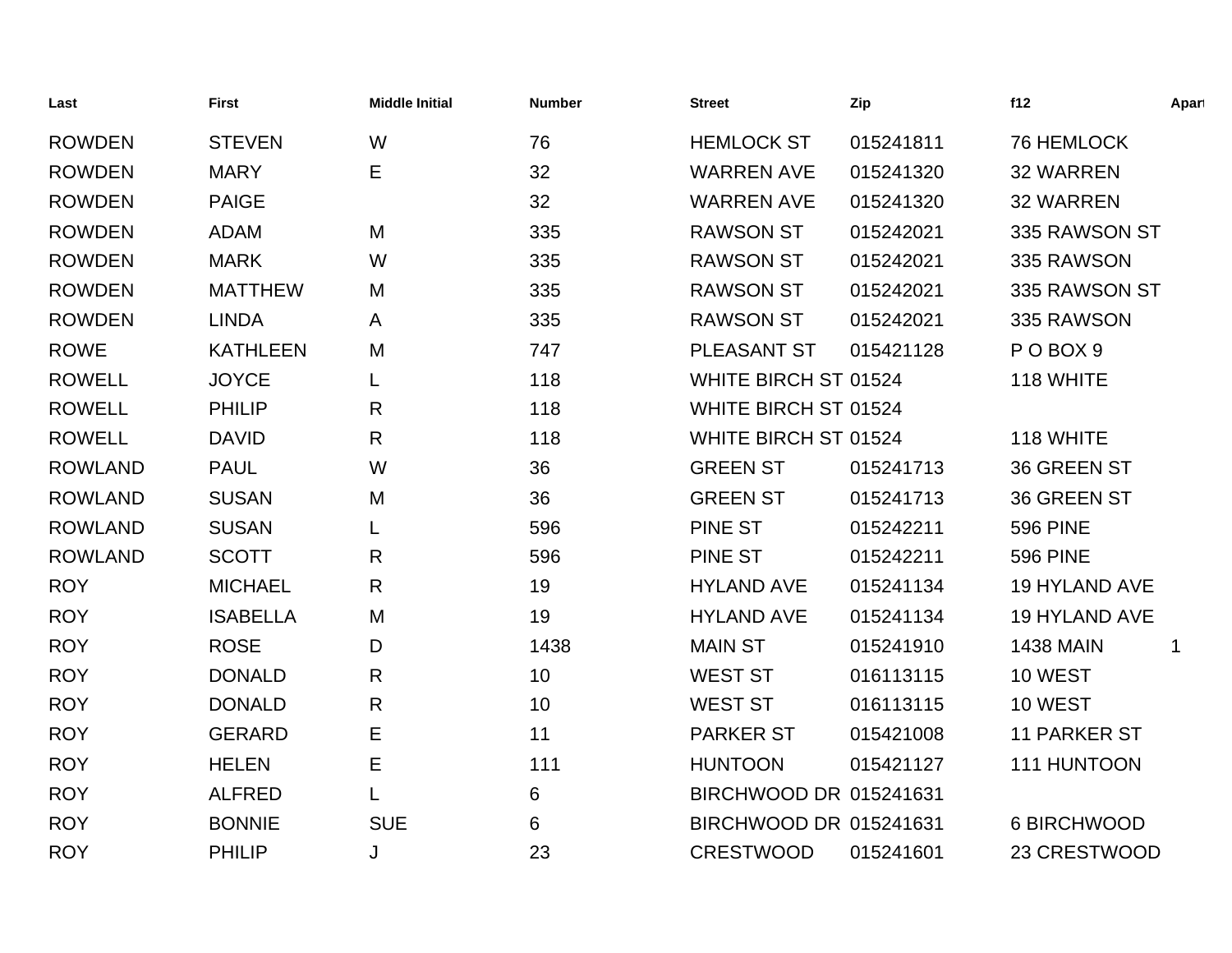| Last              | <b>First</b>   | <b>Middle Initial</b> | <b>Number</b> | <b>Street</b>           | Zip       | f12                   | Apart |
|-------------------|----------------|-----------------------|---------------|-------------------------|-----------|-----------------------|-------|
| <b>ROY</b>        | <b>JUDITH</b>  | A                     | 23            | <b>CRESTWOOD</b>        | 015241601 | 23 CRESTWOOD          |       |
| <b>ROYCEWICZ</b>  | <b>JEFFREY</b> | E                     | 37            | <b>LAKE DR</b>          | 01524     |                       |       |
| <b>ROZEVICIUS</b> | <b>DENISE</b>  | M                     | 10            | FERNCROFT RD 015242123  |           | P O BOX 206           |       |
| <b>ROZEVICIUS</b> | <b>ANTHONY</b> | D                     | 10            | FERNCROFT RD 015242123  |           | P O BOX 206           |       |
| <b>RUDMAN</b>     | <b>EDITH</b>   | M                     | 1075          | <b>MAIN ST</b>          | 015241331 | <b>1075 MAIN</b>      |       |
| <b>RUDZINSKI</b>  | <b>VINCENT</b> | A                     | 5             | <b>MICHAEL AVE</b>      | 016113019 | 5 MICHAEL             |       |
| <b>RUDZINSKI</b>  | <b>JUDITH</b>  | H                     | 5             | <b>MICHAEL AVE</b>      | 016113019 | <b>5 MICHAEL</b>      |       |
| <b>RUDZINSKI</b>  | <b>PAMELA</b>  | G                     | 1072          | <b>STAFFORD ST</b>      | 015421004 | <b>BX 457</b>         |       |
| <b>RUDZINSKI</b>  | <b>JEROME</b>  | J                     | 1072          | <b>STAFFORD ST</b>      | 015421004 | P O BOX 457           |       |
| <b>RUGG</b>       | <b>ALAN</b>    | P                     | 17            | LEXINGTON AVE 015241207 |           | <b>17 LEXINGTON</b>   |       |
| <b>RUIZ</b>       | <b>ISMAEL</b>  |                       | 32            | <b>CRESTWOOD</b>        | 015241602 | 32 CRESTWOOD          |       |
| <b>RUIZ</b>       | <b>PURA</b>    |                       | 32            | <b>CRESTWOOD</b>        | 015241602 | 32 CRESTWOOD          |       |
| <b>RUSSELL</b>    | <b>JUDITH</b>  | A                     | 49            | <b>LAKE AVE</b>         | 015241905 | <b>49 LAKE AVENUE</b> |       |
| <b>RUSSELL</b>    | <b>THOMAS</b>  | P                     | 68            | <b>LAKE AVE</b>         | 015241904 | <b>68 LAKE AVENUE</b> |       |
| <b>RUSSELL</b>    | <b>JILL</b>    | A                     | 115           | <b>AUBURN ST</b>        | 016113223 | <b>115 AUBURN</b>     |       |
| <b>RUSSELL</b>    | <b>RICHARD</b> | J                     | 115           | <b>AUBURN ST</b>        | 016113223 | 115 AUBURN            |       |
| <b>RUSSELL</b>    | <b>RANDY</b>   |                       | 733           | PLEASANT ST             | 015421128 | P O BOX 227           |       |
| <b>RUSSELL</b>    | <b>HAROLD</b>  | W                     | 35            | <b>CRESTWOOD</b>        | 015241601 | 35 CRESTWOOD          |       |
| <b>RUSSELL</b>    | <b>HELEN</b>   | B                     | 35            | <b>CRESTWOOD</b>        | 015241601 | 35 CRESTWOOD          |       |
| <b>RUSSELL</b>    | <b>HAROLD</b>  | W                     | 35            | <b>CRESTWOOD</b>        | 015241601 | 35 CRESTWOOD          |       |
| <b>RUSSELL</b>    | <b>TYLER</b>   | A                     | 8             | <b>LAURELWOOD</b>       | 01524     | 8 LAURELWOOD          |       |
| <b>RUSSO</b>      | <b>LINDA</b>   | M                     | 15            | <b>GLEN ELLEN LN</b>    | 015421223 | <b>15 GLEN ELLEN</b>  |       |
| <b>RUTANA</b>     | <b>BARRY</b>   | G                     | 1085          | <b>STAFFORD ST</b>      | 015421003 | P O BOX 163           |       |
| <b>RUTANA</b>     | <b>RICHARD</b> | F                     | 1085          | <b>STAFFORD ST</b>      | 015421003 | P O BOX 163           |       |
| <b>RUTANA</b>     | <b>SANDRA</b>  | M                     | 1085          | <b>STAFFORD ST</b>      | 015421003 | P O BOX 169           |       |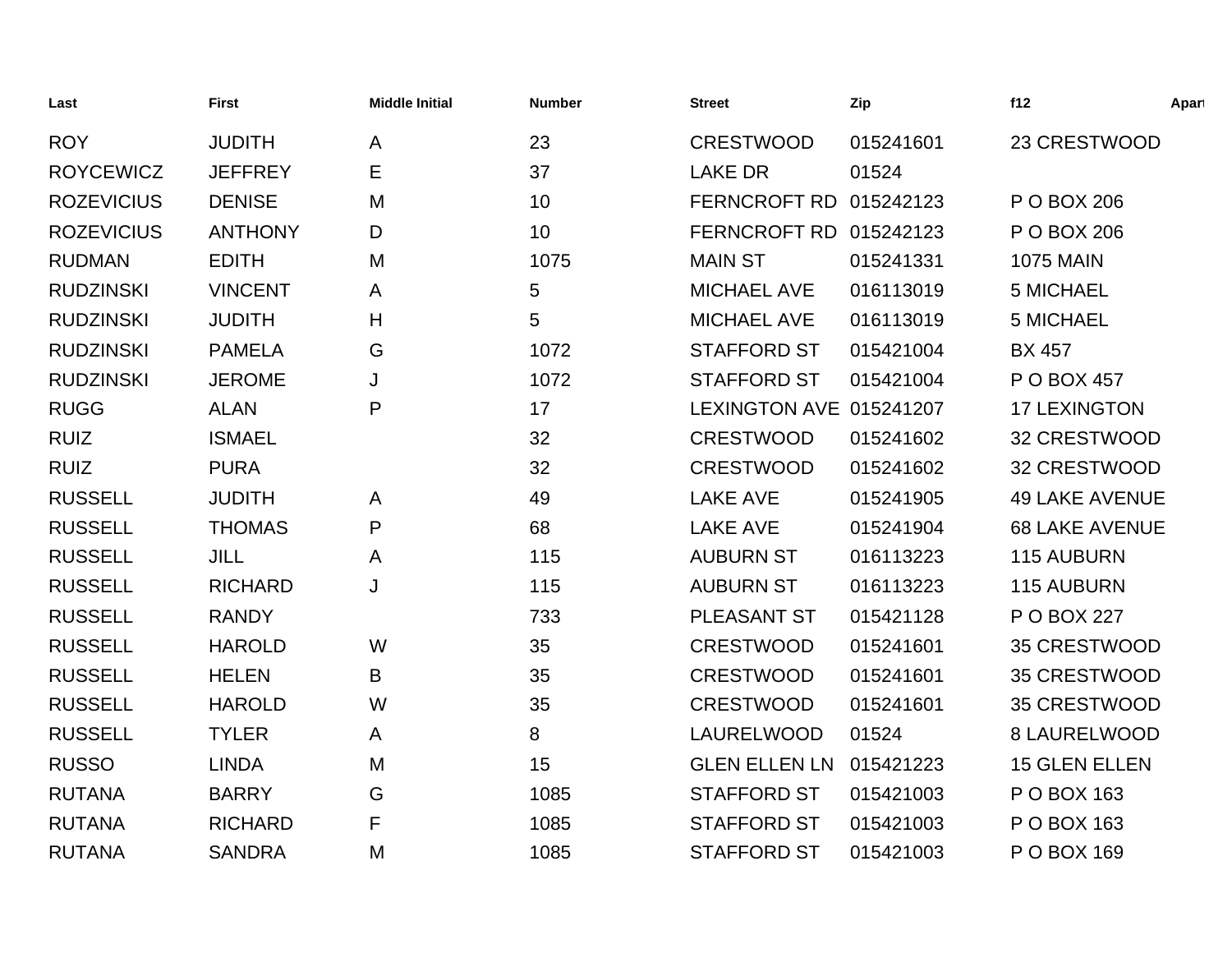| Last                 | <b>First</b>     | <b>Middle Initial</b> | <b>Number</b> | <b>Street</b>       | Zip       | f12                  | Apart |
|----------------------|------------------|-----------------------|---------------|---------------------|-----------|----------------------|-------|
| <b>RUTANA</b>        | <b>SHARON</b>    | M                     | 1085          | <b>STAFFORD ST</b>  | 015421003 | P O BOX 163          |       |
| <b>RUTANA</b>        | <b>RICHARD</b>   | F                     | 1085          | <b>STAFFORD ST</b>  | 015421003 | P O BOX 163          |       |
| <b>RUTELONIS</b>     | <b>JASON</b>     | M                     | 90            | <b>WOODLAND RD</b>  | 016113006 | 90 WOODLAND          |       |
| <b>RUTELONIS</b>     | <b>JOSEPH</b>    | V                     | 90            | <b>WOODLAND RD</b>  | 016113006 | 90 WOODLAND          |       |
| <b>RUTELONIS</b>     | <b>PATRICIA</b>  | A                     | 90            | <b>WOODLAND RD</b>  | 016113006 | 90 WOODLAND          |       |
| <b>RUTELONIS</b>     | <b>JOHN</b>      | M                     | 90            | <b>WOODLAND RD</b>  | 016113006 | 90 WOODLAND          |       |
| <b>RUTH</b>          | <b>DANIEL</b>    | D                     | 329           | <b>RIVER ST</b>     | 015241727 | 329 RIVER ST         |       |
| <b>RUTH</b>          | <b>DERRICK</b>   | D                     | 329           | <b>RIVER ST</b>     | 015241727 | 329 RIVER ST         |       |
| <b>RUTH</b>          | <b>SAMANTHA</b>  | A                     | 329           | <b>RIVER ST</b>     | 015241727 | 329 RIVER ST         |       |
| <b>RUTH</b>          | <b>SANDRA</b>    |                       | 329           | <b>RIVER ST</b>     | 015241727 | 329 RIVER            |       |
| <b>RUTH</b>          | <b>DAVID</b>     | W                     | 329           | <b>RIVER ST</b>     | 015241727 | 329 RIVER            |       |
| <b>RUTTER</b>        | <b>CHARLENE</b>  | A                     | 34            | <b>CRESTWOOD</b>    | 015241602 | 34 CRESTWOOD         |       |
| <b>RUTTER</b>        | <b>CHRISTIAN</b> | L                     | 39            | <b>MAYFLOWER</b>    | 015241219 | <b>39 MAYFLOWER</b>  |       |
| <b>RUTTER</b>        | <b>MICHAEL</b>   | <b>CAMERON</b>        | 39            | <b>MAYFLOWER</b>    | 015241219 | <b>39 MAYFLOWER</b>  |       |
| <b>RUTTER</b>        | <b>DONALD</b>    | $\mathsf{C}$          | 39            | <b>MAYFLOWER</b>    | 015241219 | <b>39 MAYFLOWER</b>  |       |
| <b>RUZZOLI</b>       | <b>BRUCE</b>     | D                     | 9             | <b>WATCH ST</b>     | 01542     |                      |       |
| <b>RYAN</b>          | <b>ELEANOR</b>   | B                     | 8             | <b>BROOKSIDE DR</b> | 015241702 | 8 BROOKSIDE          |       |
| <b>RYAN</b>          | <b>ERIC</b>      | M                     | 38            | <b>PARKER ST</b>    | 015421009 | <b>38 PARKER ST</b>  |       |
| <b>RYAN</b>          | <b>PETER</b>     |                       | 38            | <b>PARKER ST</b>    | 015421009 | <b>38 PARKER</b>     |       |
| <b>RYAN</b>          | <b>GAIL</b>      | M                     | 38            | <b>PARKER ST</b>    | 015421009 | <b>38 PARKER</b>     |       |
| <b>RZEZNIKIEWICZ</b> | <b>KRISTEN</b>   |                       | 6             | <b>WEST ST</b>      | 016113118 | <b>6 WEST ST</b>     |       |
| <b>SAAD</b>          | <b>RICHARD</b>   | J                     | 63            | <b>CHARLES ST</b>   | 015242111 | <b>63 CHARLES ST</b> |       |
| <b>SAARI</b>         | <b>ROY</b>       | W                     | 6             | <b>STONE RIDGE</b>  | 015242127 | <b>6 STONE RIDGE</b> |       |
| <b>SAARI</b>         | <b>MILDRED</b>   |                       | 6             | <b>STONE RIDGE</b>  | 015242127 | <b>6 STONE RIDGE</b> |       |
| <b>SABATINO</b>      | <b>LORI</b>      | J                     | 723           | <b>PLEASANT ST</b>  | 01542     |                      |       |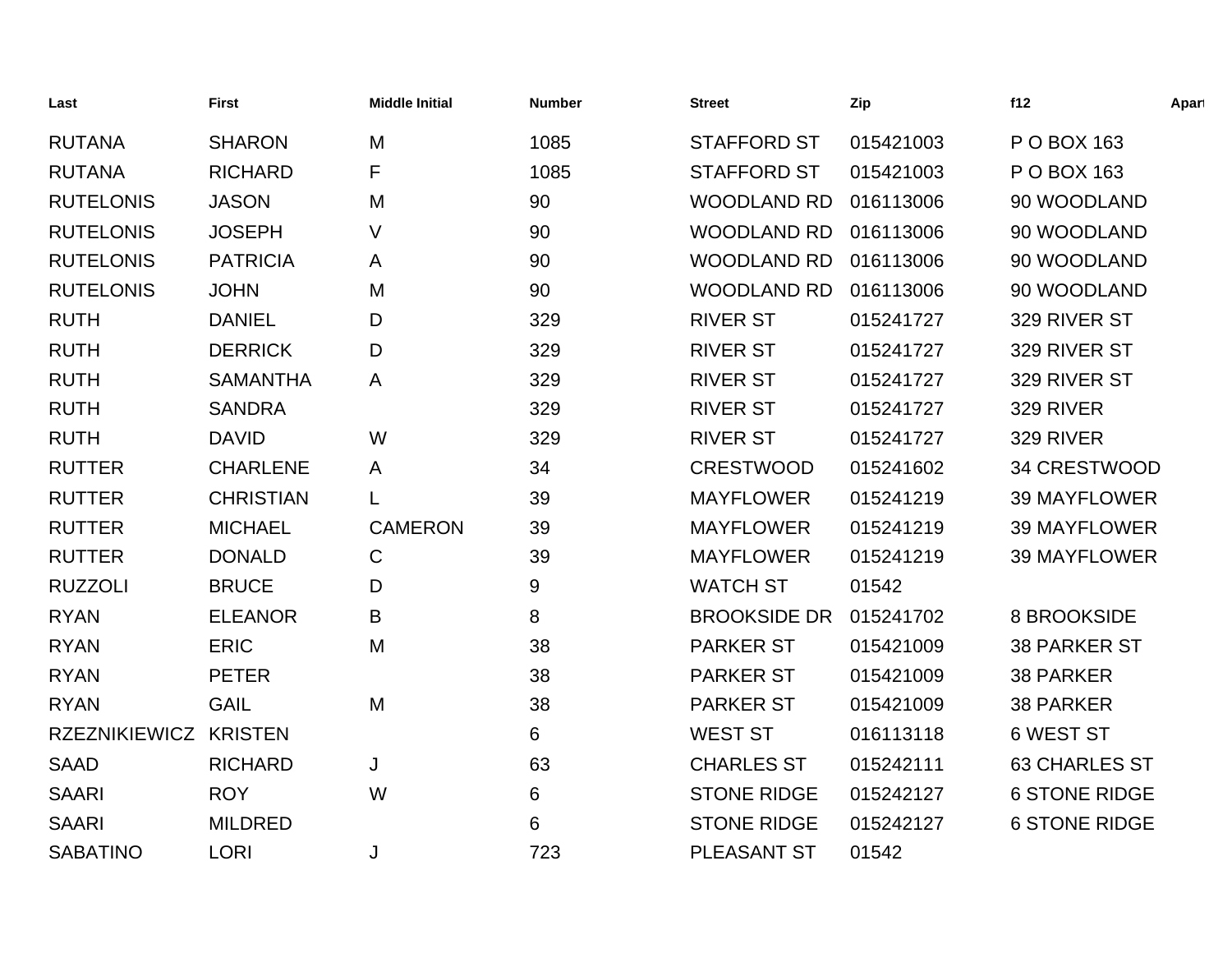| Last             | <b>First</b>     | <b>Middle Initial</b> | <b>Number</b> | <b>Street</b>          | Zip       | f12                | Apart |
|------------------|------------------|-----------------------|---------------|------------------------|-----------|--------------------|-------|
| <b>SACOVITCH</b> | <b>NINA</b>      | Е                     | 266           | <b>AUBURN ST</b>       | 016113327 | 266 AUBURN         |       |
| <b>SAKSA</b>     | <b>DANIELLE</b>  | $\mathsf{R}$          | 28            | <b>MECHANIC ST</b>     | 015241509 | 28 MECHANIC ST 1   |       |
| <b>SALAS</b>     | <b>HERBERT</b>   |                       | 5             | BIRCHWOOD DR 015241630 |           | 5 BIRCHWOOD        |       |
| <b>SALATIELO</b> | <b>KRISTA</b>    |                       | 111           | <b>HUNTOON</b>         | 01542     | 111 HUNTOON        | 108   |
| <b>SALEK</b>     | <b>MICHELLE</b>  | Е                     | 221           | <b>PINE ST</b>         | 015241622 | 221 PINE ST        |       |
| <b>SALEK</b>     | <b>MARTINA</b>   |                       | 221           | <b>PINE ST</b>         | 015241622 | <b>221 PINE</b>    |       |
| <b>SALEM</b>     | <b>RICHARD</b>   | P                     | 1832          | <b>MAIN ST</b>         | 015241918 | <b>1832 MAIN</b>   |       |
| <b>SALEM</b>     | <b>VICTORIA</b>  | B                     | 1832          | <b>MAIN ST</b>         | 015241918 | 1832 MAIN ST       |       |
| <b>SALEM</b>     | <b>WESLEY</b>    | G                     | 1832          | <b>MAIN ST</b>         | 015241918 |                    |       |
| <b>SALEM</b>     | <b>JANET</b>     | G                     | 1832          | <b>MAIN ST</b>         | 015241918 | <b>1832 MAIN</b>   |       |
| <b>SALMINEN</b>  | <b>GLORIA</b>    | S                     | 382           | PLEASANT ST            | 015241244 | 382 PLEASANT       |       |
| <b>SALMINEN</b>  | <b>JOUKO</b>     | B                     | 382           | PLEASANT ST            | 015241244 | 382 PLEASANT       |       |
| <b>SALMON</b>    | <b>MARY</b>      | M                     | 31            | <b>CARLETON RD</b>     | 015421143 | <b>31 CARLETON</b> |       |
| <b>SALMON</b>    | <b>DANIEL</b>    | F                     | 31            | <b>CARLETON RD</b>     | 015421143 | 31 CARLETON        |       |
| <b>SALOIS</b>    | <b>JASON</b>     | A                     | 901           | PLEASANT ST            | 015421104 | <b>BX 174</b>      |       |
| <b>SALSMAN</b>   | <b>KAREN</b>     | A                     | 103           | <b>BOTTOMLY AVE</b>    | 016113134 | 103 BOTTOMLY       |       |
| <b>SALSMAN</b>   | <b>GLORIA</b>    |                       | 591           | <b>HENSHAW ST</b>      | 015421216 | 591 HENSHAW        |       |
| <b>SALSMAN</b>   | <b>ROBERT</b>    | B                     | 591           | <b>HENSHAW ST</b>      | 015421216 | 591 HENSHAW        |       |
| <b>SALVIDIO</b>  | <b>GERMAINE</b>  | M                     | 9             | <b>KING ST</b>         | 015241217 | 9 KING STREET      |       |
| <b>SALVIDIO</b>  | <b>EDWARD</b>    | F                     | 9             | <b>KING ST</b>         | 015241217 | 9 KING STREET      |       |
| <b>SAMIA</b>     | <b>ADAM</b>      | G                     | 195           | <b>BALDWIN ST</b>      | 015242204 | 195 BALDWIN        |       |
| <b>SAMIA</b>     | <b>ALEXANDER</b> | L                     | 195           | <b>BALDWIN ST</b>      | 015242204 | 195 BALDWIN ST     |       |
| <b>SAMIA</b>     | <b>RICHARD</b>   | A                     | 195           | <b>BALDWIN ST</b>      | 015242204 | 195 BALDWIN        |       |
| <b>SAMPSON</b>   | <b>CHARLENE</b>  |                       | 38            | <b>SIANI RD</b>        | 01542     | P O BOX 137        |       |
| <b>SAMPSON</b>   | <b>ROBERT</b>    | J                     | 38            | <b>SIANI RD</b>        | 01542     | P O BOX 137        |       |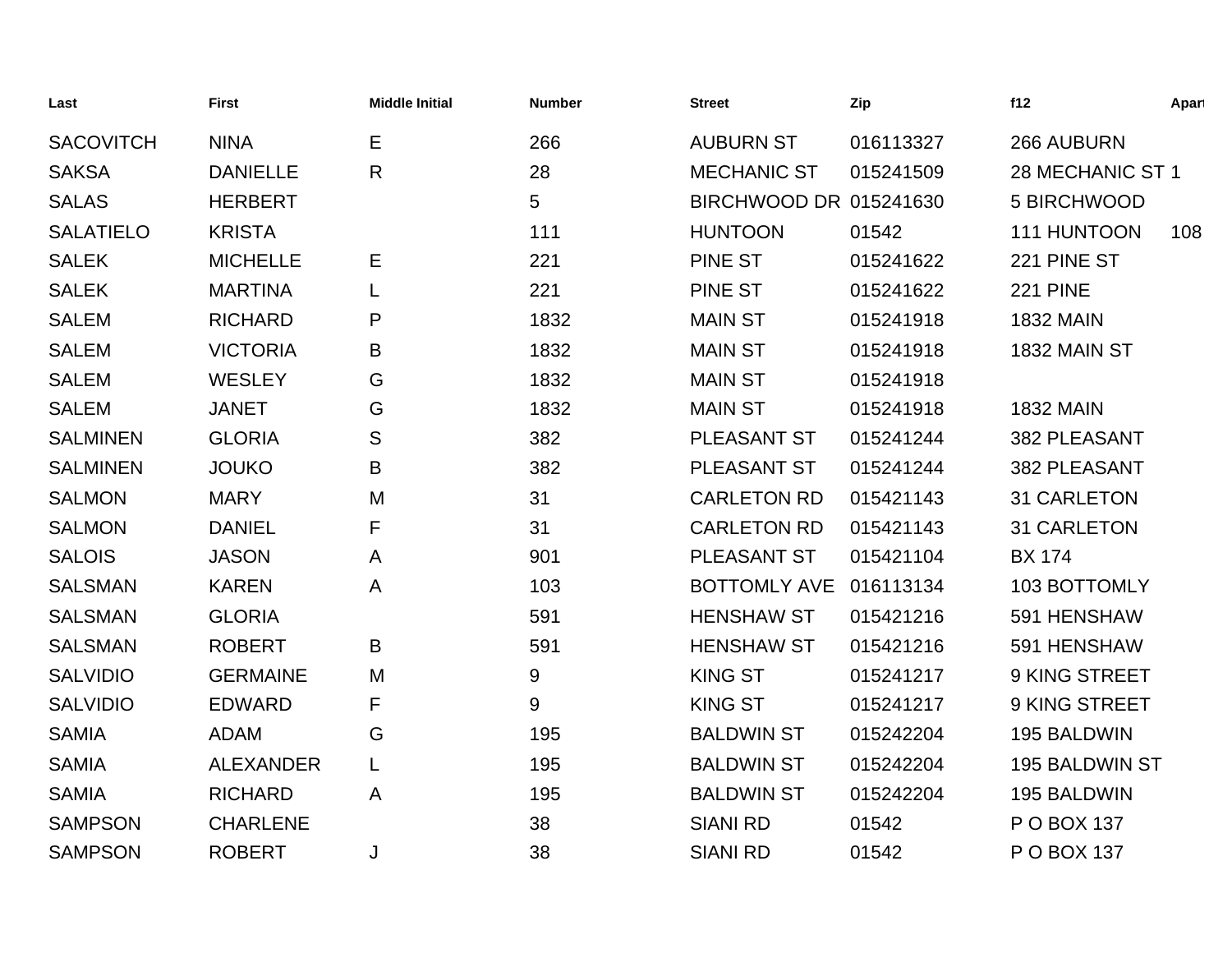| Last                | <b>First</b>     | <b>Middle Initial</b> | <b>Number</b>  | <b>Street</b>       | Zip       | f12                   | Apart |
|---------------------|------------------|-----------------------|----------------|---------------------|-----------|-----------------------|-------|
| <b>SANCHEZ</b>      | <b>EDWARD</b>    |                       | 253            | <b>MAIN ST</b>      | 016113117 |                       |       |
| <b>SANDERS</b>      | <b>ELISABETH</b> | M                     | 25             | <b>LAKE VIEW DR</b> | 015242140 | 25 LAKE VIEW          |       |
| <b>SANDERS</b>      | <b>MITCHELL</b>  | C                     | 25             | <b>LAKE VIEW DR</b> | 015242140 | 25 LAKE VIEW          |       |
| <b>SANDERSON</b>    | <b>DIANE</b>     | M                     | 40             | <b>PARKER ST</b>    | 015421009 | P O BOX 392           |       |
| <b>SANDERSON</b>    | <b>TODD</b>      | C                     | 40             | <b>PARKER ST</b>    | 015421009 | P O BOX 392           |       |
| <b>SANDMAN</b>      | <b>GAIL</b>      | N                     | 3              | <b>MAPLE ST</b>     | 015242003 | 3 MAPLE               |       |
| <b>SANDMAN</b>      | <b>RICHARD</b>   | M                     | 3              | <b>MAPLE ST</b>     | 015242003 | 3 MAPLE               |       |
| SANDQUIST-SKA JANET |                  | V                     | 78             | <b>PLEASANT ST</b>  | 015241431 | <b>78 PLEASANT ST</b> |       |
| <b>SANKO</b>        | <b>NANCY</b>     |                       | 254            | <b>RAWSON ST</b>    | 015242022 | 254 RAWSON            |       |
| <b>SANKO</b>        | <b>TIMOTHY</b>   | S                     | 254            | <b>RAWSON ST</b>    | 015242022 | 254 RAWSON            |       |
| <b>SANKO</b>        | <b>STANLEY</b>   | V                     | 90             | <b>TOWTAID ST</b>   | 016113231 | 90 TOWTAID            |       |
| <b>SANKO</b>        | <b>FLORA</b>     | L                     | 90             | <b>TOWTAID ST</b>   | 016113231 | 90 TOWTAID            |       |
| <b>SANSOUCY</b>     | <b>DONNA</b>     | <b>RC</b>             | $\overline{2}$ | <b>MARSHALL ST</b>  | 01524     | 13 WOODLAND           |       |
| <b>SANSOUCY</b>     | <b>JOHN</b>      | Е                     | $\overline{2}$ | <b>MARSHALL ST</b>  | 01524     | 13 WOODLAND           |       |
| <b>SANTOS</b>       | <b>MARIO</b>     |                       | 7              | <b>MARSHALL ST</b>  | 015241006 | <b>7 MARSHALL ST</b>  |       |
| <b>SANTRAM</b>      | <b>BALRAN</b>    | $\vee$                | 42             | <b>UPTON ST</b>     | 016113227 | 42 UPTON ST           | 2     |
| <b>SARRO</b>        | <b>BARBARA</b>   | A                     | 10             | <b>HILLSIDE RD</b>  | 01611     | 10 HILLSIDE RD        |       |
| <b>SARRO</b>        | <b>PAUL</b>      | A                     | 10             | <b>HILLSIDE RD</b>  | 01611     | 10 HILLSIDE RD        |       |
| <b>SARTY</b>        | <b>JEANETTE</b>  | Е                     | 9              | <b>WESLEY DR</b>    | 015241429 | P O BOX 127           |       |
| <b>SARTY</b>        | <b>MAX</b>       | A                     | 9              | <b>WESLEY DR</b>    | 015241429 | P O BOX 127           |       |
| <b>SATTERLEE</b>    | <b>KAREN</b>     | K                     | 78             | <b>WINSLOW AVE</b>  | 015241113 | 78 WINSLOW            |       |
| <b>SATTERLEE</b>    | <b>PHIL</b>      | R                     | 78             | <b>WINSLOW AVE</b>  | 015241113 | 78 WINSLOW            |       |
| <b>SAUCIER</b>      | <b>CARRIE</b>    | A                     | 38             | <b>BURNCOAT ST</b>  | 015242012 | <b>38 BURNCOAT</b>    |       |
| <b>SAUCIER</b>      | <b>KENNETH</b>   | A                     | 38             | <b>BURNCOAT ST</b>  | 015242012 | <b>38 BURNCOAT</b>    |       |
| <b>SAULENAS</b>     | <b>MARIANN</b>   |                       | 32             | <b>BURNCOAT LN</b>  | 015242010 | 32 BURNCOAT           |       |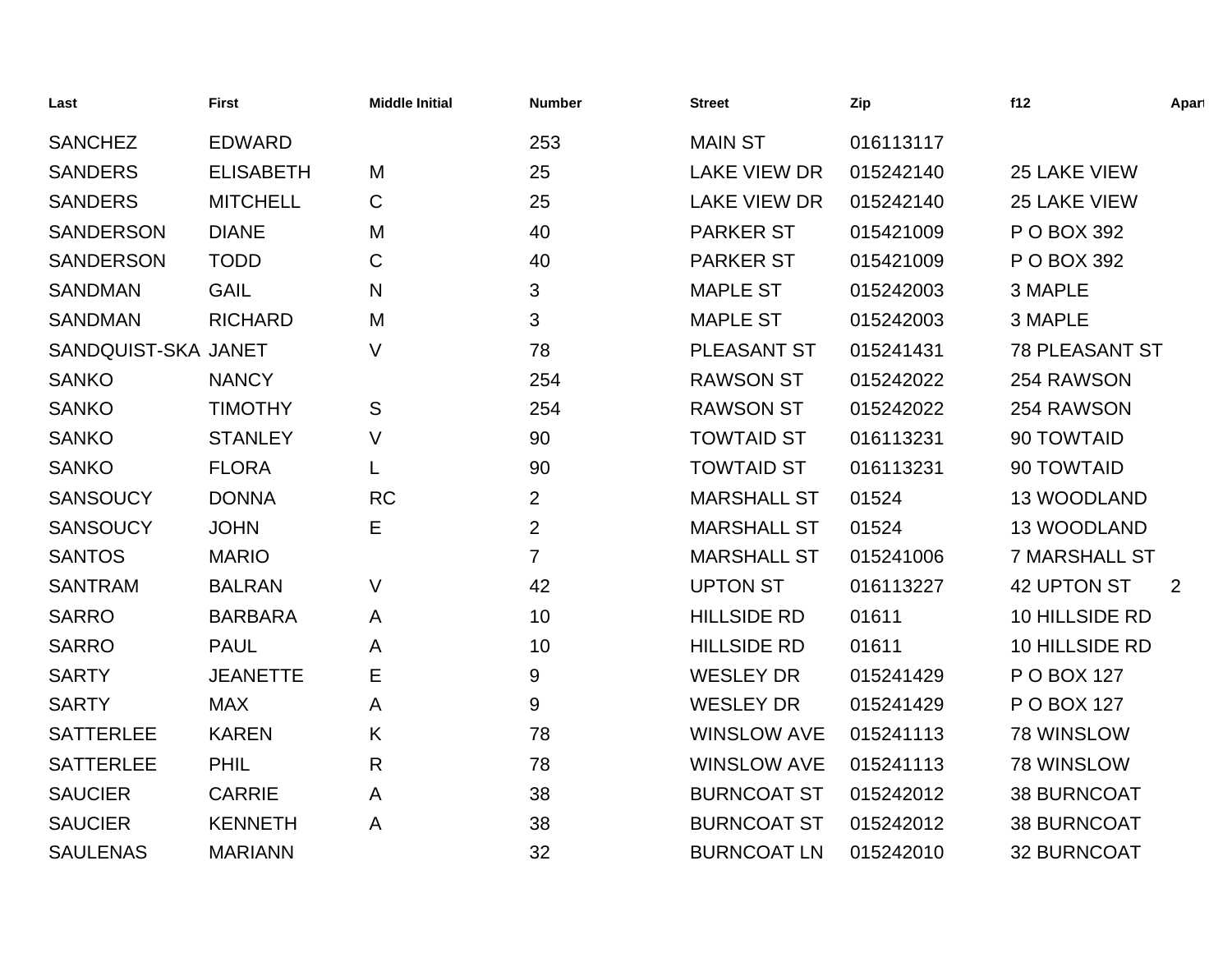| Last             | <b>First</b>     | <b>Middle Initial</b> | <b>Number</b> | <b>Street</b>                 | Zip       | f12                   | Apart |
|------------------|------------------|-----------------------|---------------|-------------------------------|-----------|-----------------------|-------|
| <b>SAUNDERS</b>  | <b>SHEILA</b>    | J                     | 30            | <b>PLEASANT ST</b>            | 015241441 | 30 PLEASANT ST 2D     |       |
| <b>SAUNDERS</b>  | <b>ANDREW</b>    | M                     | 3             | <b>FAIRVIEW DR</b>            | 015242122 | <b>3 FAIRVIEW DR</b>  |       |
| <b>SAUNDERS</b>  | <b>NICHOLAS</b>  | P                     | 3             | <b>FAIRVIEW DR</b>            | 015242122 | <b>3 FAIRVIEW DR</b>  |       |
| <b>SAUNDERS</b>  | <b>REBECCA</b>   | M                     | 3             | <b>FAIRVIEW DR</b>            | 015242122 | <b>3 FAIRVIEW</b>     |       |
| <b>SAUNDERS</b>  | <b>MICHAEL</b>   | P                     | 3             | <b>FAIRVIEW DR</b>            | 015242122 | <b>3 FAIRVIEW</b>     |       |
| <b>SAURO</b>     | <b>FRANK</b>     | A                     | 1075          | <b>MAIN ST</b>                | 015241331 | <b>1075 MAIN ST</b>   | 118   |
| <b>SAURO</b>     | <b>THELMA</b>    | $\mathsf{R}$          | 1075          | <b>MAIN ST</b>                | 015241331 | <b>1075 MAIN ST</b>   | 118   |
| <b>SAWA</b>      | <b>PENNY</b>     | J                     | 115           | <b>BROWN ST</b>               | 016113129 | 115 BROWN             |       |
| <b>SAWA</b>      | <b>CHARLES</b>   | J                     | 115           | <b>BROWN ST</b>               | 016113129 | 115 BROWN             |       |
| <b>SAWICKI</b>   | <b>KAZ</b>       | A.K.                  | 42            | <b>REDFIELD RD</b>            | 016113105 | <b>42 REDFIELD RD</b> |       |
| <b>SAWICKI</b>   | <b>JUDITH</b>    | F                     | 36            | <b>LOCUST ST</b>              | 016113145 | 36 LOCUST ST          |       |
| <b>SAWICKI</b>   | <b>WILLIAM</b>   | S                     | 36            | <b>LOCUST ST</b>              | 016113145 | <b>36 LOCUST</b>      |       |
| <b>SAWICKI</b>   | <b>STEPHEN</b>   | M                     | 36            | <b>LOCUST ST</b>              | 016113145 | 36 LOCUST             |       |
| <b>SAWYER</b>    | <b>MARION</b>    | т                     | 165           | PETER SALEM                   | 015241245 | 165 PETER             |       |
| <b>SAWYER</b>    | <b>MICHAEL</b>   | A                     | 165           | PETER SALEM                   | 015241245 | 165 PETER             |       |
| <b>SAWYER</b>    | <b>GEORGE</b>    | K                     | 165           | PETER SALEM                   | 015241245 | 165 PETER             |       |
| <b>SCANLON</b>   | <b>CHRISTINE</b> | P                     | 41            | <b>MAYFLOWER</b>              | 015241607 | 41 MAYFLOWER          |       |
| <b>SCANNELL</b>  | <b>MAUREEN</b>   | D                     | 27            | <b>CRICKLEWOOD</b>            | 015241620 | 27                    |       |
| <b>SCANNELL</b>  | <b>NEIL</b>      | P                     | 27            | <b>CRICKLEWOOD</b>            | 015241620 | 27                    |       |
| <b>SCANNELL</b>  | <b>PAUL</b>      | W                     | 27            | <b>CRICKLEWOOD</b>            | 015241620 | 27                    |       |
| <b>SCHIARONE</b> | <b>DOROTHY</b>   | $\mathsf{R}$          | 1093          | <b>MAIN ST</b>                | 015241327 | PO BOX 70201          |       |
| <b>SCHLIKER</b>  | <b>HELEN</b>     | $\mathsf{R}$          | 1350          | <b>MAIN ST</b>                | 015241320 | 1350 MAIN ST          |       |
| <b>SCHLIKER</b>  | <b>JUDITH</b>    | A                     | 18            | <b>MAYFLOWER RD 015241334</b> |           | <b>18 MAYFLOWER</b>   |       |
| <b>SCHLIKER</b>  | <b>TERESA</b>    | M                     | 18            | <b>MAYFLOWER RD 015241334</b> |           | <b>18 MAYFLOWER</b>   |       |
| <b>SCHLIKER</b>  | <b>CHARLES</b>   | D                     | 18            | <b>MAYFLOWER RD 015241334</b> |           | <b>18 MAYFLOWER</b>   |       |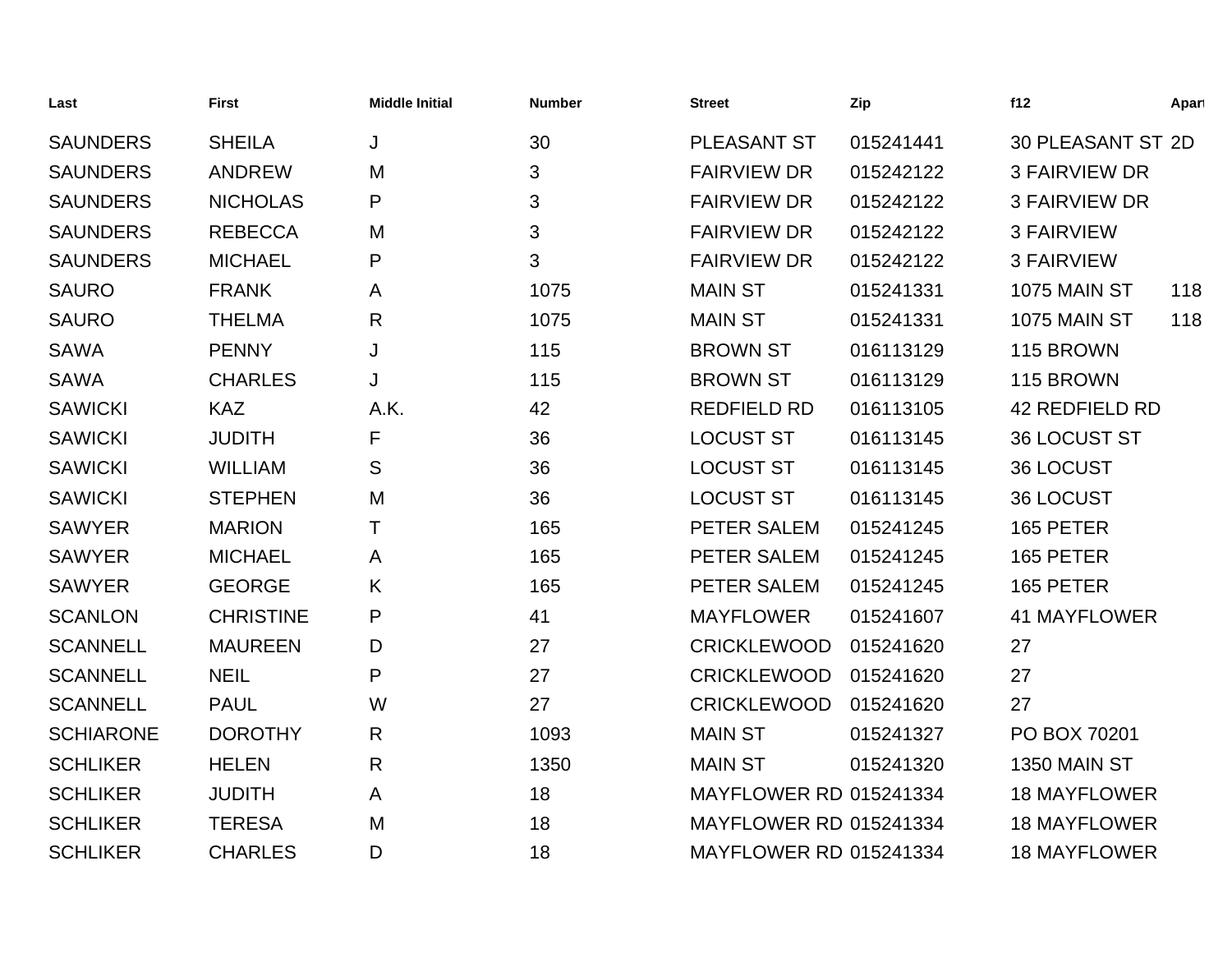| Last               | <b>First</b>     | <b>Middle Initial</b> | <b>Number</b> | <b>Street</b>       | Zip       | f12                      | Apart        |
|--------------------|------------------|-----------------------|---------------|---------------------|-----------|--------------------------|--------------|
| <b>SCHMITT</b>     | <b>PATRICIA</b>  | A                     | 30            | <b>PLEASANT ST</b>  | 015241441 | <b>30 PLEASANT ST 8A</b> |              |
| <b>SCHNEIDER</b>   | <b>PAUL</b>      | W                     | 60            | <b>MECHANIC ST</b>  | 015241512 | <b>60 MECHANIC ST</b>    |              |
| <b>SCHNEIDER</b>   | <b>RAYMOND</b>   | F                     | 135           | <b>CHARLES ST</b>   | 01524     | 135 CHARLES              | $\mathsf{A}$ |
| <b>SCHOFIELD</b>   | <b>ELDON</b>     | F                     | 17            | <b>SUNSET DR</b>    | 015241709 | <b>17 SUNSET</b>         |              |
| <b>SCHOLD</b>      | <b>EVERETT</b>   | K                     | 1075          | <b>MAIN ST</b>      | 015241331 | 1075 MAIN ST             | 104          |
| <b>SCHONBORG</b>   | <b>JILL</b>      | M                     | 1131          | <b>MAIN ST</b>      | 015241346 |                          |              |
| <b>SCHRECKE</b>    | <b>JAMES</b>     | P                     | 3             | <b>CARLETON RD</b>  | 015421143 | <b>3 CARLETON</b>        |              |
| <b>SCHUERHOFF</b>  | <b>JASON</b>     | P                     | 177           | <b>BALDWIN ST</b>   | 01524     | 177 BALDWIN ST           |              |
| <b>SCHULMAN</b>    | <b>STEVEN</b>    | Α                     | 13            | <b>MASSASOIT DR</b> | 015241103 | 13 MASSASOIT             |              |
| <b>SCHULMAN</b>    | <b>LINDA</b>     | S                     | 13            | <b>MASSASOIT DR</b> | 015241103 | 13 MASSASOIT             |              |
| <b>SCHUR</b>       | <b>JONATHAN</b>  | W                     | 167           | <b>CHAPEL ST</b>    | 01524     | <b>167 CHAPEL ST</b>     |              |
| <b>SCHWARTZ</b>    | <b>MARTIN</b>    | S                     | 59            | <b>HEMLOCK ST</b>   | 015241812 | 59 HEMLOCK               |              |
| <b>SCHWARTZ</b>    | <b>JAYNE</b>     | C                     | 59            | <b>HEMLOCK ST</b>   | 015241812 | 59 HEMLOCK               |              |
| <b>SCHWARTZ</b>    | <b>TINA</b>      | M                     | 15            | <b>LAFLASH LN</b>   | 01524     | <b>15 LAFLASH LN</b>     |              |
| <b>SCHWARTZ</b>    | <b>ROBERT</b>    | A                     | 15            | <b>LAFLASH LN</b>   | 01524     | <b>15 LAFLASH LN</b>     |              |
| <b>SCHWARTZ</b>    | <b>RACHEL</b>    | A                     | 1073          | <b>MAIN ST</b>      | 015241335 | <b>1073 MAIN</b>         |              |
| <b>SCIABARRASI</b> | <b>KATHERINE</b> | M                     | 322           | <b>RAWSON ST</b>    | 015242024 | 322 RAWSON ST            |              |
| <b>SCIALDONE</b>   | <b>LAWRENCE</b>  | D                     | 1104          | <b>MAIN ST</b>      | 01524     | 1104 MAIN ST             | 1F           |
| <b>SCOLA</b>       | <b>KERRY</b>     | J                     | 100           | <b>TOBIN RD</b>     | 01611     | 100 TOBIN RD             |              |
| <b>SCOTIA</b>      | <b>DENISE</b>    | A                     | 19            | <b>BROOKSIDE DR</b> | 015241701 | <b>19 BROOKSIDE</b>      |              |
| <b>SCOTIA</b>      | <b>JOHN</b>      | Α                     | 19            | <b>BROOKSIDE DR</b> | 015241701 | <b>19 BROOKSIDE</b>      |              |
| <b>SCOTT</b>       | <b>DEVIN</b>     | L                     | 42            | <b>HOWARD TERR</b>  | 016113210 | 42 HOWARD                |              |
| <b>SCOTT</b>       | <b>MICHELLE</b>  | $\mathsf{R}$          | 42            | <b>HOWARD TERR</b>  | 016113210 | <b>42 HOWARD TER</b>     |              |
| <b>SCULLY</b>      | <b>CLAIRE</b>    | $\mathsf C$           | 85            | <b>BOTTOMLY AVE</b> | 016113135 | <b>85 BOTTOMLY</b>       |              |
| <b>SEAL</b>        | <b>ANNE</b>      | M                     | 21            | <b>KING ST EXT</b>  | 015241705 | 21 KING STREET           |              |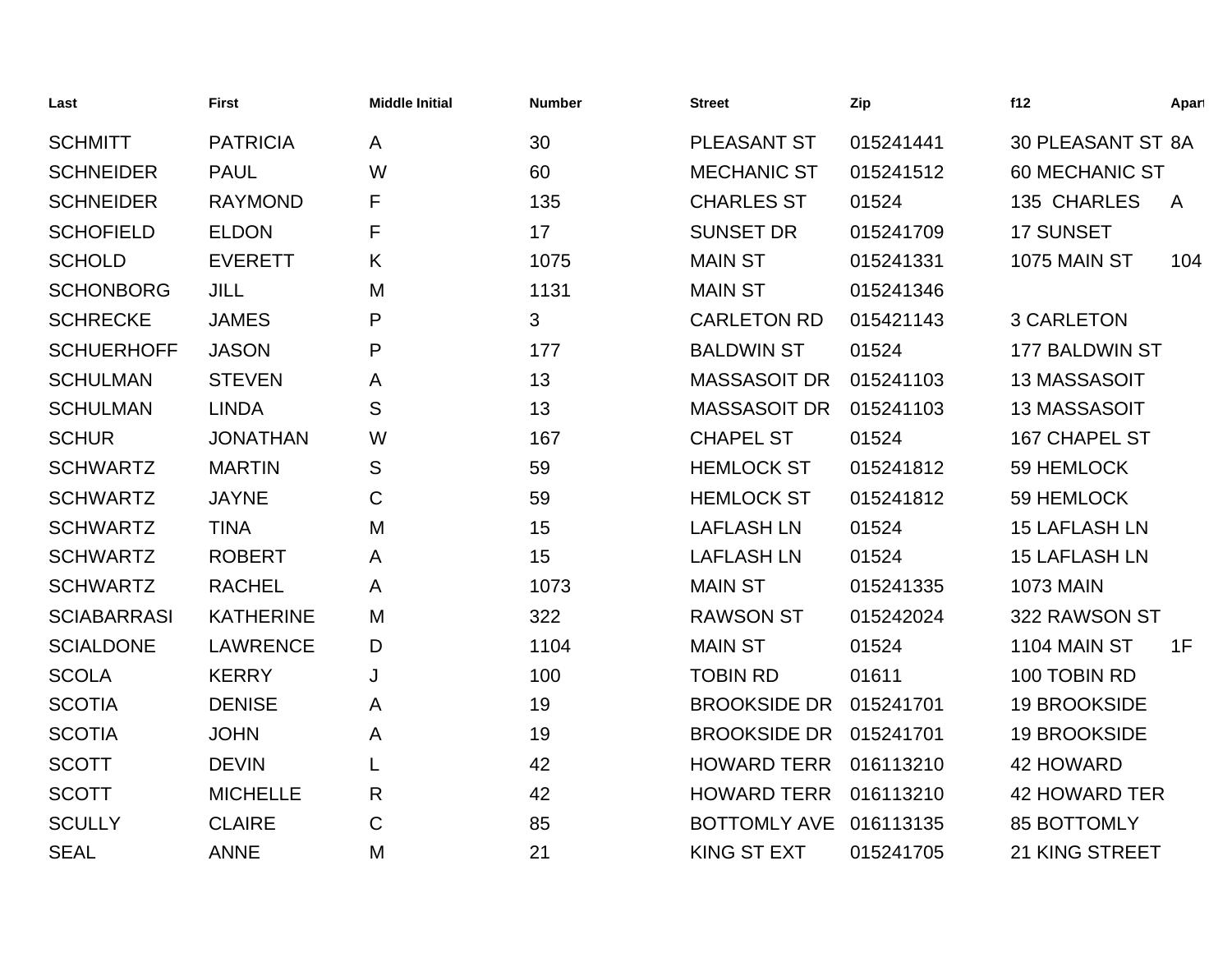| Last              | <b>First</b>     | <b>Middle Initial</b> | <b>Number</b>  | <b>Street</b>                   | Zip       | f12                  | Apart    |
|-------------------|------------------|-----------------------|----------------|---------------------------------|-----------|----------------------|----------|
| <b>SEALEY</b>     | <b>MARY</b>      | G                     | 16             | <b>SPRING ST</b>                | 015241514 | 16 SPRING ST         | 2        |
| <b>SEALEY</b>     | <b>JAMES</b>     | $\mathsf{R}$          | 16             | <b>SPRING ST</b>                | 015241514 | 16 SPRING ST         | 2        |
| <b>SEARLES</b>    | <b>HENRIETTA</b> |                       | 22             | <b>RAWSON DR</b>                | 015242015 | 22 RAWSON DR         |          |
| <b>SEARS</b>      | <b>HELEN</b>     | S                     | 75             | <b>HUNTOON</b>                  | 01524     | 75 HUNTOON           | $3 - 02$ |
| <b>SEAVER</b>     | <b>MARGARET</b>  | M                     | 1671           | <b>MAIN ST</b>                  | 015241920 | 1671 MAIN ST         | 8        |
| <b>SEAVER</b>     | <b>DANIEL</b>    | A                     | $\overline{7}$ | <b>CRICKLEWOOD</b>              | 015241603 | $\overline{7}$       |          |
| <b>SEAVER</b>     | <b>MAUREEN</b>   | M                     | $\overline{7}$ | <b>CRICKLEWOOD</b>              | 015241603 | $\overline{7}$       |          |
| <b>SEAVER</b>     | <b>EDWARD</b>    | $\vee$                | $\overline{7}$ | <b>CRICKLEWOOD</b>              | 015241603 | $\overline{7}$       |          |
| <b>SEAVER</b>     | <b>DENNIS</b>    | P                     | $\overline{7}$ | <b>CRICKLEWOOD</b>              | 015241603 | $\overline{7}$       |          |
| <b>SENECAL</b>    | <b>LAURA</b>     | <b>LEE</b>            | 189            | <b>MAIN ST</b>                  | 016113107 | 189 MAIN ST          |          |
| <b>SENECAL</b>    | <b>PATRICIA</b>  | AT                    | 418            | PINE ST                         | 015241623 | <b>418 PINE</b>      |          |
| <b>SENECAL</b>    | <b>JEFFREY</b>   | A                     | 418            | <b>PINE ST</b>                  | 015241623 | <b>418 PINE</b>      |          |
| <b>SENIOR</b>     | <b>SUSANNE</b>   | C                     | 81             | MCCARTHY AVE 016113262          |           | 81 MCCARTHY          |          |
| <b>SENOSK</b>     | <b>ANDREA</b>    | B                     | 75             | <b>HUNTOON</b>                  | 01524     | 75 HUNTOON           | $2 - 04$ |
| <b>SERCHIA</b>    | <b>CHERYL</b>    | R                     | 92             | <b>LAKE AVE</b>                 | 015241904 | 92 LAKE AVE          |          |
| <b>SESKEVICH</b>  | <b>CHRISTINE</b> | A                     | 24             | <b>CARLETON RD</b>              | 015421144 | 24 CARLETON          |          |
| <b>SESKEVICH</b>  | <b>EDWARD</b>    | F                     | 24             | <b>CARLETON RD</b>              | 015421144 | 24 CARLETON          |          |
| <b>SESKEVICH</b>  | <b>MARY</b>      | R                     | 1191           | <b>MAIN ST</b>                  | 015241316 | P O BOX 370          |          |
| <b>SESTOKAS</b>   | <b>JANET</b>     | M                     | 1              | <b>BUNKER HILL RD 015241203</b> |           | <b>1 BUNKER HILL</b> |          |
| <b>SESTOKAS</b>   | <b>FRANK</b>     |                       | 1              | <b>BUNKER HILL RD 015241203</b> |           | <b>1 BUNKER HILL</b> |          |
| <b>SETTERLUND</b> | <b>CHERYL</b>    | A                     | 3              | <b>STONE RIDGE</b>              | 01524     | <b>3 STONE RIDGE</b> |          |
| <b>SETTERLUND</b> | <b>STANLEY</b>   | M                     | 3              | <b>STONE RIDGE</b>              | 01524     | <b>3 STONE RIDGE</b> |          |
| <b>SEUL</b>       | <b>CHAD</b>      | <b>OWEN</b>           | 43             | <b>BURNCOAT LN</b>              | 015242009 | <b>43 BURNCOAT</b>   |          |
| <b>SEUL</b>       | <b>JOHN</b>      | A                     | 43             | <b>BURNCOAT LN</b>              | 015242009 | <b>43 BURNCOAT</b>   |          |
| <b>SEYMOUR</b>    | <b>SANDRA</b>    | J                     | 6              | <b>PARK LN</b>                  | 015241708 | <b>6 PARK LANE</b>   |          |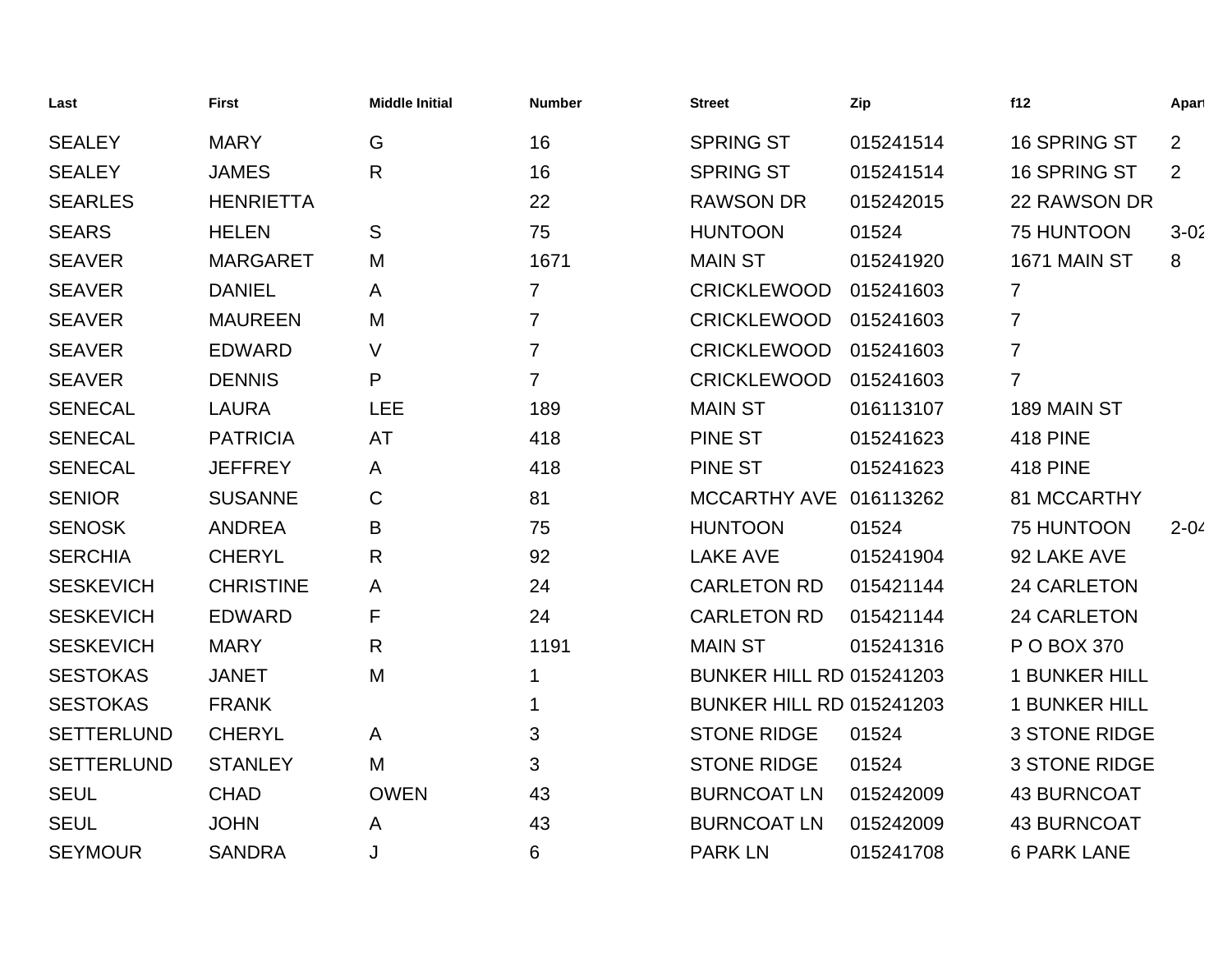| Last             | <b>First</b>     | <b>Middle Initial</b> | <b>Number</b> | <b>Street</b>                 | Zip       | f12                 | Apart        |
|------------------|------------------|-----------------------|---------------|-------------------------------|-----------|---------------------|--------------|
| <b>SEYMOUR</b>   | <b>ROBBIN</b>    | L                     | 918           | PLEASANT ST                   | 015421123 | P O BOX 362         |              |
| <b>SEYMOUR</b>   | <b>STEPHEN</b>   | J                     | 918           | PLEASANT ST                   | 015421123 | P O BOX 362         |              |
| <b>SEYMOUR</b>   | <b>BENEDICT</b>  | G                     | 918           | PLEASANT ST                   | 015421123 | P O BOX 333         |              |
| <b>SGROI</b>     | <b>KEVIN</b>     | J                     | 126           | <b>HUNTOON</b>                | 01542     | 126 HUNTOON         |              |
| <b>SHAMBO</b>    | <b>GERALDINE</b> | M                     | 21            | <b>SALMINEN DR</b>            | 015242217 | 21 SALMINEN         |              |
| <b>SHAMBO</b>    | <b>GREGORY</b>   | J                     | 21            | <b>SALMINEN DR</b>            | 015242217 | 21 SALMINEN DR      |              |
| <b>SHAMSI</b>    | <b>KISHWAR</b>   | F                     | 29            | <b>MAYFLOWER RD 015241641</b> |           | 29 MAYFLOWER        |              |
| <b>SHAMSI</b>    | <b>AZHAR</b>     |                       | 29            | <b>MAYFLOWER RD 015241641</b> |           | <b>29 MAYFLOWER</b> |              |
| <b>SHANK</b>     | <b>WALTER</b>    | W                     | 81            | <b>WINSLOW AVE</b>            | 015241112 | 81 WINSLOW          |              |
| <b>SHANK</b>     | <b>VERONICA</b>  | H                     | 81            | <b>WINSLOW AVE</b>            | 015241112 | 81 WINSLOW          |              |
| <b>SHAPAZIAN</b> | <b>TERESA</b>    |                       | 73            | <b>CLARK ST</b>               | 015421141 | 73 CLARK ST         |              |
| <b>SHAPLEIGH</b> | <b>LEIGH</b>     | W                     | 75            | <b>HUNTOON</b>                | 015241270 | 75 HUNTOON          | $3 - 11$     |
| <b>SHATOS</b>    | <b>ROBERT</b>    | V                     | 30            | <b>UPTON ST</b>               | 01611     | 30 UPTON ST         |              |
| <b>SHATOS</b>    | <b>ROBERT</b>    | V                     | 9             | <b>FOREST ST</b>              | 015241724 | 9 FOREST            |              |
| <b>SHAW</b>      | <b>THOMAS</b>    | A                     | 13            | <b>WATCH ST</b>               | 015421312 | <b>13 WATCH ST</b>  |              |
| <b>SHAYS</b>     | <b>DONNA</b>     | J                     | 661           | <b>STAFFORD ST</b>            | 015421207 | 661 STAFFORD        |              |
| <b>SHAYS</b>     | <b>LAURA</b>     | J                     | 147           | <b>HENSHAW ST</b>             | 015241235 |                     |              |
| <b>SHAYS</b>     | <b>DENNIS</b>    | J                     | 147           | <b>HENSHAW ST</b>             | 015241235 |                     |              |
| <b>SHEA</b>      | <b>JAMES</b>     | S                     | 504           | <b>WHITTEMORE</b>             | 015241840 | 504                 |              |
| <b>SHEA</b>      | <b>BETH</b>      | Α                     | 504           | <b>WHITTEMORE</b>             | 015241840 | 504                 |              |
| <b>SHEA</b>      | <b>PAUL</b>      | $\mathsf{R}$          | 79            | <b>WINSLOW AVE</b>            | 01524     | 79 WINSLOW          | $\mathsf{A}$ |
| <b>SHEA</b>      | <b>CAROLYN</b>   | J                     | 79            | <b>WINSLOW AVE</b>            | 01524     | 79 WINSLOW          | $\mathsf{A}$ |
| <b>SHEA</b>      | <b>CHRISTINE</b> | J                     | 401           | <b>AUBURN ST</b>              | 016113324 | 401 AUBURN          |              |
| <b>SHEA</b>      | <b>JOSEPH</b>    | D                     | 401           | <b>AUBURN ST</b>              | 016113324 | 401 AUBURN          |              |
| <b>SHEA</b>      | <b>PAUL</b>      | B                     | 14            | <b>SUNSET DR</b>              | 015241710 | <b>14 SUNSET</b>    |              |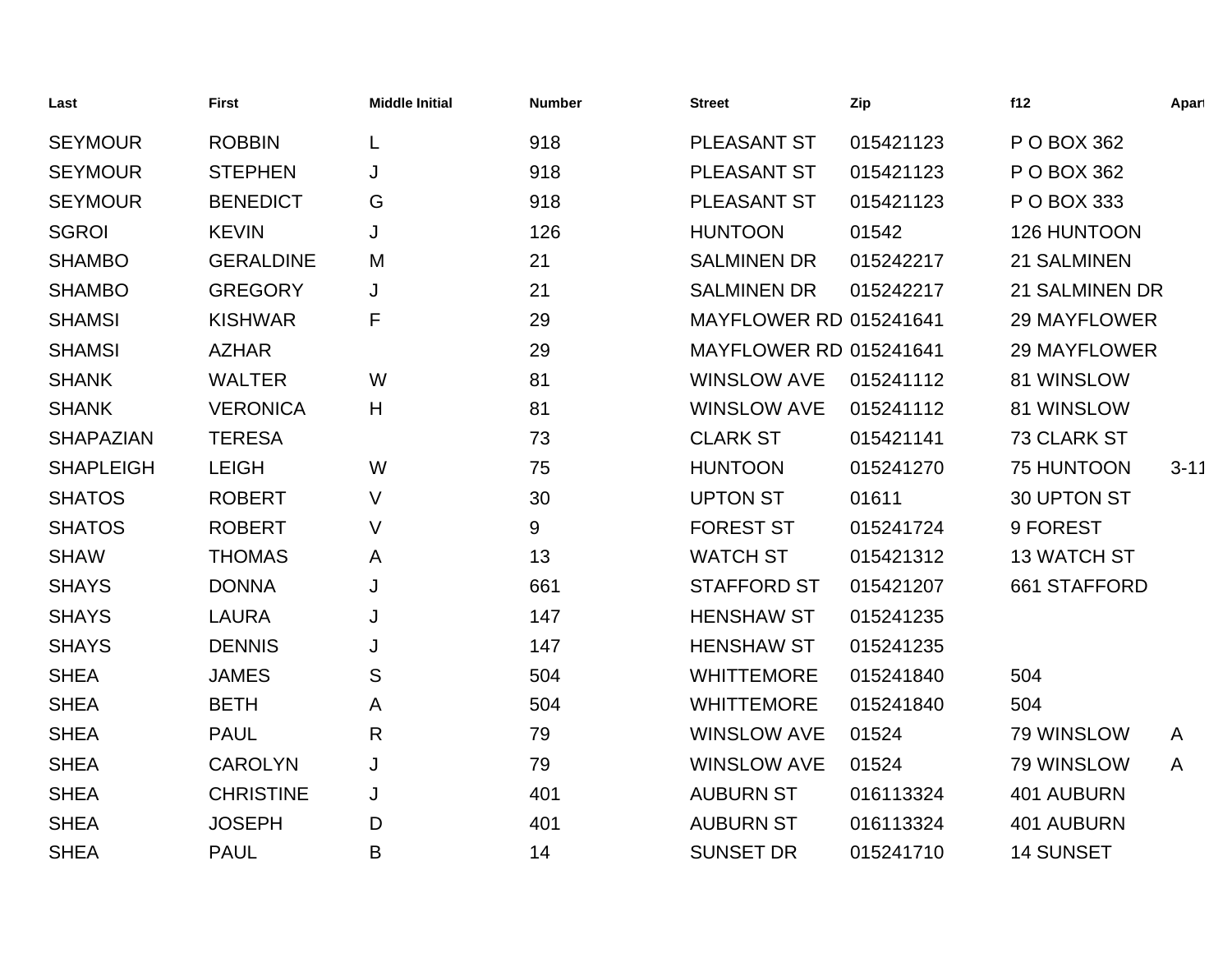| Last              | <b>First</b>     | <b>Middle Initial</b> | <b>Number</b>  | <b>Street</b>      | Zip       | f12                   | Apart   |
|-------------------|------------------|-----------------------|----------------|--------------------|-----------|-----------------------|---------|
| <b>SHEA</b>       | <b>ELIZABETH</b> | G                     | 14             | <b>SUNSET DR</b>   | 015241710 | <b>14 SUNSET</b>      |         |
| <b>SHEA</b>       | <b>DANIEL</b>    | P                     | 11             | <b>CARLETON RD</b> | 015421143 | <b>11 CARLETON</b>    |         |
| <b>SHEA</b>       | <b>VIRGINIA</b>  | M                     | 11             | <b>CARLETON RD</b> | 015421143 | <b>11 CARLETON</b>    |         |
| <b>SHEA</b>       | <b>DERMOT</b>    | F                     | 11             | <b>CARLETON RD</b> | 015421143 | <b>11 CARLETON</b>    |         |
| <b>SHEA</b>       | <b>LEANN</b>     | R                     | 328            | <b>RIVER ST</b>    | 01524     | 328 RIVER ST          |         |
| <b>SHEA</b>       | <b>CHESTER</b>   | V                     | 328            | <b>RIVER ST</b>    | 01524     | 328 RIVER ST          |         |
| <b>SHEA</b>       | <b>PATRICIA</b>  | N                     | 57             | <b>PINE ST</b>     | 015241615 | 57 PINE STREET        |         |
| <b>SHEEHAN</b>    | <b>JOHN</b>      | M                     | 149            | <b>PAXTON ST</b>   | 015241107 | 149 PAXTON            |         |
| <b>SHEEHAN</b>    | <b>DIANNA</b>    | D                     | 149            | <b>PAXTON ST</b>   | 015241107 | <b>149 PAXTON</b>     |         |
| <b>SHEEHAN</b>    | <b>DANIEL</b>    | E                     | $\overline{7}$ | <b>SUNSET DR</b>   | 015241709 | <b>7 SUNSET DRIVE</b> |         |
| <b>SHEEHAN</b>    | <b>ALMA</b>      | R                     | $\overline{7}$ | <b>SUNSET DR</b>   | 015241709 | <b>7 SUNSET DRIVE</b> |         |
| <b>SHELDON</b>    | <b>KAREN</b>     | A                     | 781            | PLEASANT ST        | 015421128 | 781 PLEASANT          |         |
| <b>SHELDON</b>    | <b>LINNEA</b>    | C                     | 781            | PLEASANT ST        | 015421128 | 781 PLEASANT          |         |
| <b>SHELDON</b>    | <b>RICHARD</b>   |                       | 781            | PLEASANT ST        | 015421128 | 781 PLEASANT          |         |
| <b>SHEPARD</b>    | <b>DENISE</b>    | A                     | 75             | <b>HUNTOON</b>     | 01524     | 75 HUNTOON            |         |
| <b>SHEPARD</b>    | <b>RORY</b>      | L                     | 75             | <b>HUNTOON</b>     | 01524     | 75 HUNTOON            | $5 - 0$ |
| <b>SHERMAN</b>    | <b>THERESA</b>   | M                     | 740            | <b>WHITTEMORE</b>  | 015241844 | 740                   |         |
| <b>SHERMAN</b>    | <b>JOANNE</b>    |                       | 20             | <b>MONTEREY DR</b> | 016113018 | 20 MONTEREY           |         |
| <b>SHERMAN</b>    | <b>JONATHAN</b>  |                       | 20             | <b>MONTEREY DR</b> | 016113018 | 20 MONTEREY           |         |
| <b>SHERMAN</b>    | <b>GERALD</b>    |                       | 20             | <b>MONTEREY DR</b> | 016113018 | 20 MONTEREY           |         |
| <b>SHERMAN</b>    | <b>JOSHUA</b>    | M                     | 1146           | <b>STAFFORD ST</b> | 015421317 | <b>BX 209</b>         |         |
| <b>SHILLINSKY</b> | <b>KIMBERLY</b>  | <b>LYNN</b>           | $\overline{7}$ | <b>HARDING ST</b>  | 016113023 | <b>7 HARDING ST</b>   |         |
| <b>SHIPMAN</b>    | <b>PATRICK</b>   | J                     | 18             | <b>SARGENT ST</b>  | 016113104 | <b>18 SARGENT ST</b>  |         |
| <b>SHIPMAN</b>    | <b>KELLY</b>     | Α                     | 669            | <b>PLEASANT ST</b> | 01542     | <b>PO BOX 309</b>     |         |
| <b>SHIRAKA</b>    | <b>KEITH</b>     | M                     | 53             | <b>KING ST</b>     | 015241258 | 53 KING ST            |         |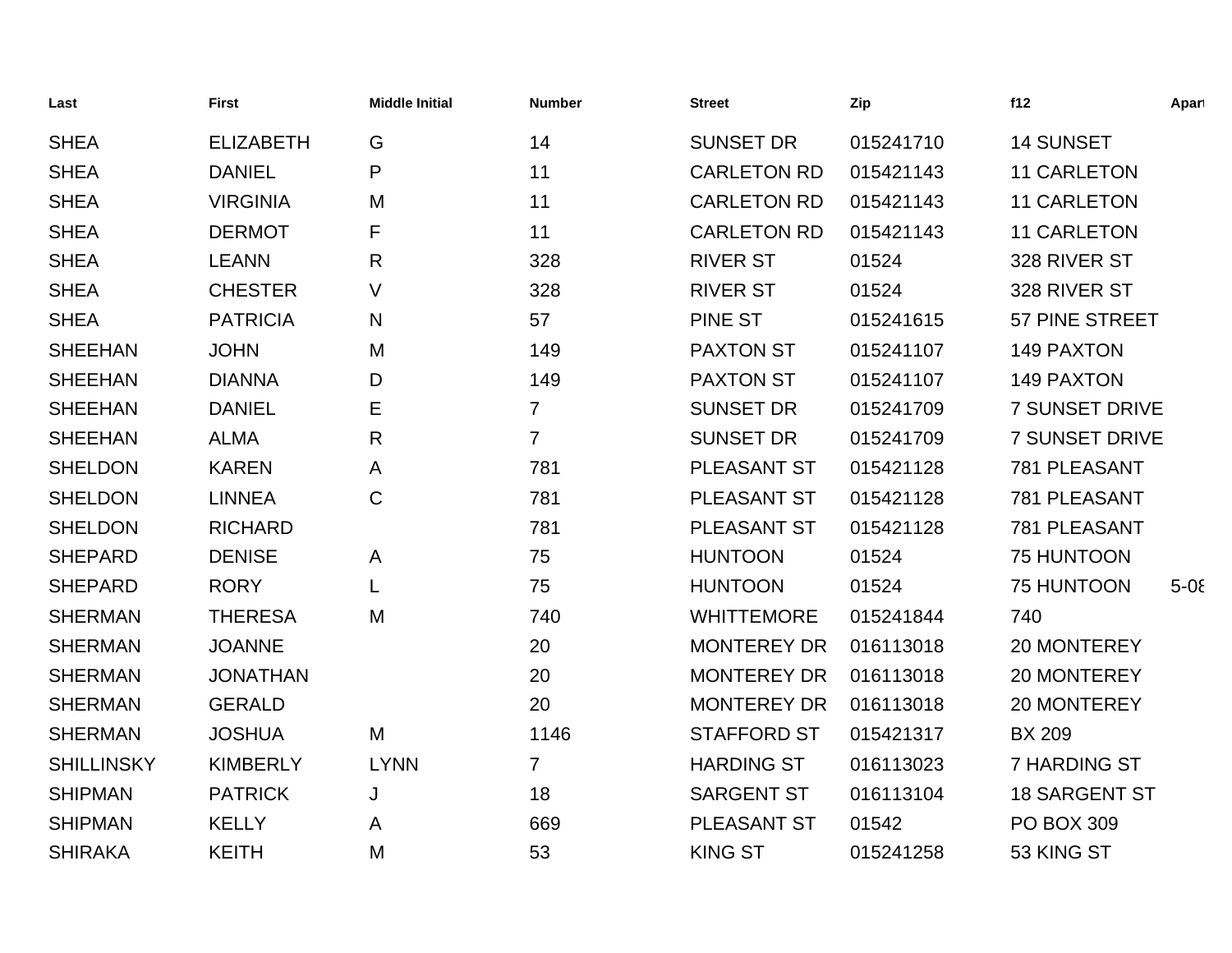| Last           | <b>First</b>     | <b>Middle Initial</b> | <b>Number</b>  | <b>Street</b>                   | Zip       | f12                 | Apart |
|----------------|------------------|-----------------------|----------------|---------------------------------|-----------|---------------------|-------|
| <b>SHIRAKA</b> | <b>RICHARD</b>   | Τ                     | 53             | <b>KING ST</b>                  | 015241258 | 53 KING STREET      |       |
| <b>SHIRAKA</b> | <b>CHERYL</b>    | L                     | 53             | <b>KING ST</b>                  | 015241258 | 53 KING STREET      |       |
| <b>SHIRAKA</b> | <b>TIMOTHY</b>   | J                     | 53             | <b>KING ST</b>                  | 015241258 | 53 KING STREET      |       |
| <b>SHIVICK</b> | <b>PRISCILLA</b> | M                     | 57             | <b>HENSHAW ST</b>               | 015241231 | 57 HENSHAW          |       |
| <b>SHIVICK</b> | <b>KATHARINE</b> | M                     | 68             | <b>CRAIG ST</b>                 | 015421002 | P O BOX 184         |       |
| <b>SHIVICK</b> | <b>NANCY</b>     | Е                     | 68             | <b>CRAIG ST</b>                 | 015421002 | P O BOX 184         |       |
| <b>SHIVICK</b> | <b>RICHARD</b>   | J                     | 68             | <b>CRAIG ST</b>                 | 015421002 | P O BOX 184         |       |
| <b>SHIVICK</b> | <b>MICHAEL</b>   | J                     | 999            | <b>STAFFORD ST</b>              | 015421113 | PO BOX 18           |       |
| <b>SHIVICK</b> | <b>THOMAS</b>    | F                     | 999            | <b>STAFFORD ST</b>              | 015421113 | PO BOX 18           |       |
| <b>SHIVICK</b> | <b>MARGARET</b>  | K                     | 999            | <b>STAFFORD ST</b>              | 015421113 | POBOX 18            |       |
| <b>SHOCIK</b>  | <b>JUDITH</b>    | A                     | $\overline{7}$ | <b>FOLSOM ST</b>                | 016113316 | 7 FOLSOM            |       |
| <b>SHOCIK</b>  | <b>JOHN</b>      | Е                     | $\overline{7}$ | <b>FOLSOM ST</b>                | 016113316 | 7 FOLSOM            |       |
| <b>SHOCIK</b>  | <b>RENA</b>      | D                     | 160            | <b>WILLOW HILL RD 016113040</b> |           | 160 WILLOW          |       |
| <b>SHOCIK</b>  | <b>CLEMENS</b>   | L                     | 160            | <b>WILLOW HILL RD 016113040</b> |           | 160 WILLOW          |       |
| <b>SHUGRUE</b> | <b>MARGARET</b>  |                       | 79             | <b>WINSLOW AVE</b>              | 015242146 | 79 WINSLOW          |       |
| <b>SHUMWAY</b> | <b>ELLEN</b>     | M                     | 165            | <b>WHITE BIRCH ST 015241824</b> |           | P O BOX 81          |       |
| <b>SHUSTER</b> | <b>HELEN</b>     | M                     | 4              | <b>CARLETON RD</b>              | 015421144 | <b>4 CARLETON</b>   |       |
| <b>SHUTE</b>   | <b>LINDA</b>     | P                     | 30             | <b>RAWSON ST</b>                | 015242034 | 30 RAWSON           |       |
| <b>SHUTE</b>   | <b>HELEN</b>     | R.                    | 41             | <b>MAYFLOWER RD 015241641</b>   |           | P O BOX 264         |       |
| <b>SHUTE</b>   | <b>GUY</b>       | P                     | 41             | <b>MAYFLOWER RD 015241641</b>   |           | P O BOX 264         |       |
| <b>SHUTTER</b> | <b>AVIVA</b>     | S                     | 163            | PETER SALEM                     | 015241245 | 163 PETER           |       |
| <b>SIDES</b>   | <b>BEVERLY</b>   | R                     | 495            | <b>MARSHALL ST</b>              | 01524     | <b>495 MARSHALL</b> |       |
| <b>SIDES</b>   | <b>ARCHIE</b>    | C                     | 495            | <b>MARSHALL ST</b>              | 01524     | <b>495 MARSHALL</b> |       |
| <b>SIELIS</b>  | <b>MARY</b>      | Τ                     | 244            | <b>RAWSON ST</b>                | 015242020 | 244 RAWSON          |       |
| <b>SIELIS</b>  | <b>CHRISTINE</b> | M                     | 221            | <b>RAWSON ST</b>                | 015242017 | 221 RAWSON          |       |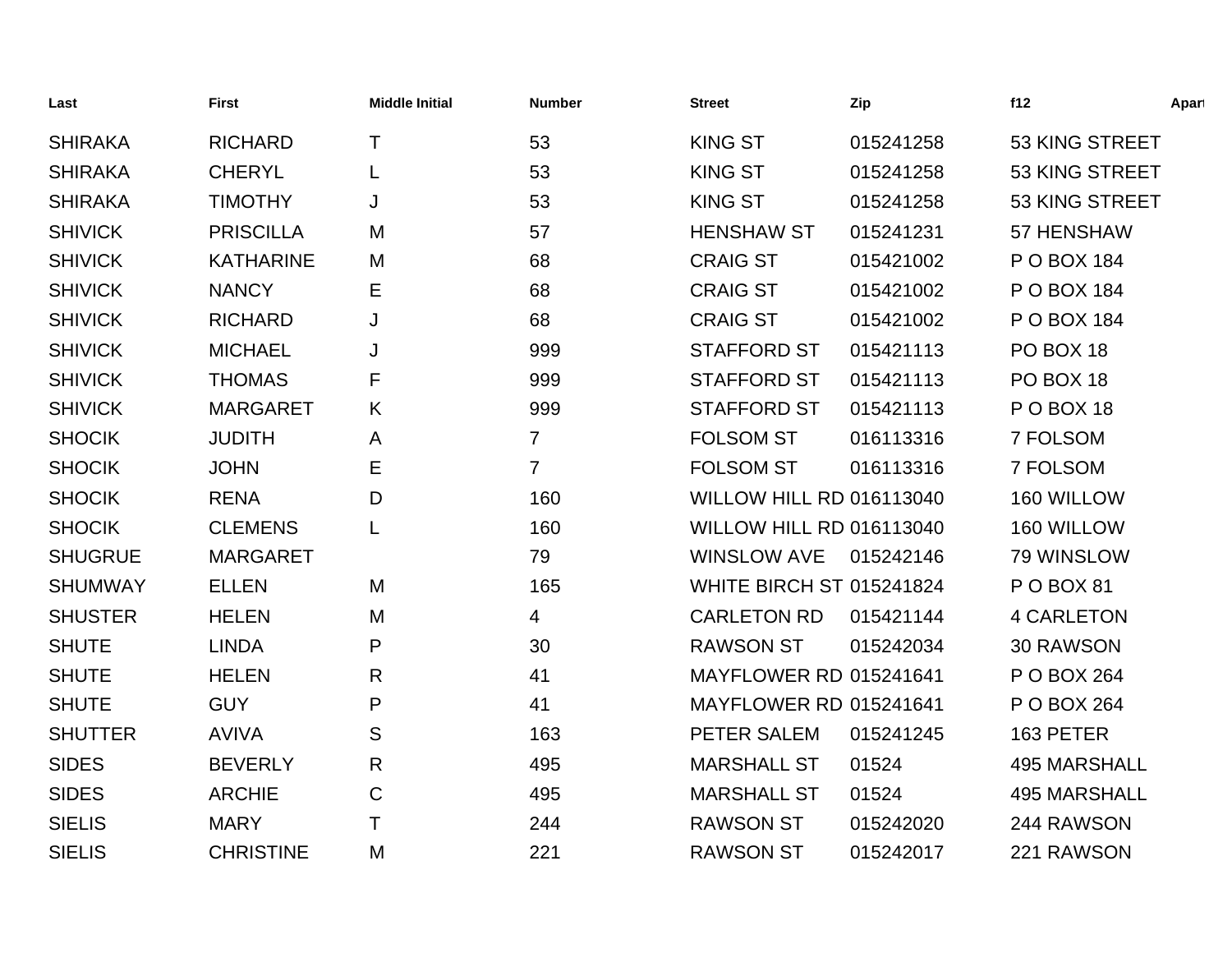| Last               | <b>First</b>    | <b>Middle Initial</b> | <b>Number</b>  | <b>Street</b>       | Zip       | f12                   | Apart |
|--------------------|-----------------|-----------------------|----------------|---------------------|-----------|-----------------------|-------|
| <b>SILBERSTEIN</b> | <b>TINA</b>     | L                     | 45             | <b>CHARLTON ST</b>  | 015421015 | <b>45 CHARLTON</b>    |       |
| <b>SILKMAN</b>     | <b>JEFFREY</b>  | $\mathsf{R}$          | 1014           | <b>STAFFORD ST</b>  | 015421114 | 1014 STAFFORD         |       |
| <b>SILVER</b>      | <b>WILLIAM</b>  | $\mathsf{R}$          | 1342           | <b>MAIN ST</b>      | 015241318 | 1342 MAIN ST          |       |
| <b>SILVERBERG</b>  | <b>HEIDI</b>    | K                     | 125            | <b>CHARLES ST</b>   | 015242160 | <b>125 CHARLES ST</b> |       |
| <b>SILVERBERG</b>  | <b>SANDRA</b>   |                       | 125            | <b>CHARLES ST</b>   | 015242160 | <b>125 CHARLES ST</b> |       |
| <b>SILVERBERG</b>  | <b>ROBERT</b>   | K                     | 125            | <b>CHARLES ST</b>   | 015242160 | <b>125 CHARLES ST</b> |       |
| <b>SIMAKAUSKAS</b> | <b>TINA</b>     | M                     | 289            | PINE ST             | 015241622 | 289 PINE ST           |       |
| <b>SIMISKY</b>     | <b>KATHLEEN</b> | Е                     | 1118           | <b>WHITTEMORE</b>   | 015241852 | 1118                  |       |
| <b>SIMISKY</b>     | <b>RONALD</b>   | Τ                     | 1118           | <b>WHITTEMORE</b>   | 015241852 | 1118                  |       |
| <b>SIMMONS</b>     | <b>MARY</b>     | Е                     | 88             | <b>RAWSON ST</b>    | 015242034 | <b>88 RAWSON</b>      |       |
| <b>SIMMONS</b>     | <b>DAVID</b>    | W                     | 88             | <b>RAWSON ST</b>    | 015242034 | <b>88 RAWSON</b>      |       |
| <b>SIMOKONIS</b>   | <b>SUZANNE</b>  | K                     | 3              | <b>HEMLOCK ST</b>   | 01524     |                       |       |
| <b>SIMON</b>       | <b>RACHEL</b>   | A                     | 4              | <b>FOREST ST</b>    | 015241704 | <b>4 FOREST ST</b>    |       |
| <b>SIMON</b>       | <b>NOREEN</b>   | A                     | 4              | <b>BROOKSIDE DR</b> | 015241702 | 4 BROOKSIDE           |       |
| <b>SIMON</b>       | <b>WILLIAM</b>  | H                     | 4              | <b>BROOKSIDE DR</b> | 015241702 | <b>4 BROOKSIDE</b>    |       |
| <b>SIMONE</b>      | <b>DOLORES</b>  |                       | 54             | <b>LAKE DR</b>      | 01524     |                       |       |
| <b>SIMONSON</b>    | <b>ERIC</b>     | J                     | $\overline{7}$ | MT PLEASANT         | 015241909 | <b>7 MT PLEASANT</b>  |       |
| <b>SIMONSON</b>    | <b>KAREN</b>    | A                     | 37             | <b>CHURCH ST</b>    | 016113265 | 37 CHURCH             |       |
| <b>SIMPSON</b>     | <b>THOMAS</b>   | H                     | 1151           | <b>MAIN ST</b>      | 01524     |                       |       |
| <b>SIWEK</b>       | <b>JOHN</b>     | С                     | 348            | <b>MARSHALL ST</b>  | 015241815 | BX70657               |       |
| <b>SIWEK</b>       | <b>PATRICIA</b> | A                     | 350            | <b>MARSHALL ST</b>  | 015241815 | 350 MARSHALL          |       |
| <b>SIWEK</b>       | <b>CHARLES</b>  | J                     | 350            | <b>MARSHALL ST</b>  | 015241815 | 350 MARSHALL          |       |
| <b>SJOBLAD</b>     | <b>LOUISE</b>   | M                     | 250            | <b>PLEASANT ST</b>  | 015241422 | 250 PLEASANT          |       |
| <b>SJOGREN</b>     | <b>DEBORAH</b>  |                       | 55             | <b>HEMLOCK ST</b>   | 015241812 | <b>PO BOX 366</b>     |       |
| <b>SJOGREN</b>     | <b>ALAN</b>     |                       | 55             | <b>HEMLOCK ST</b>   | 015241812 | <b>PO BOX 366</b>     |       |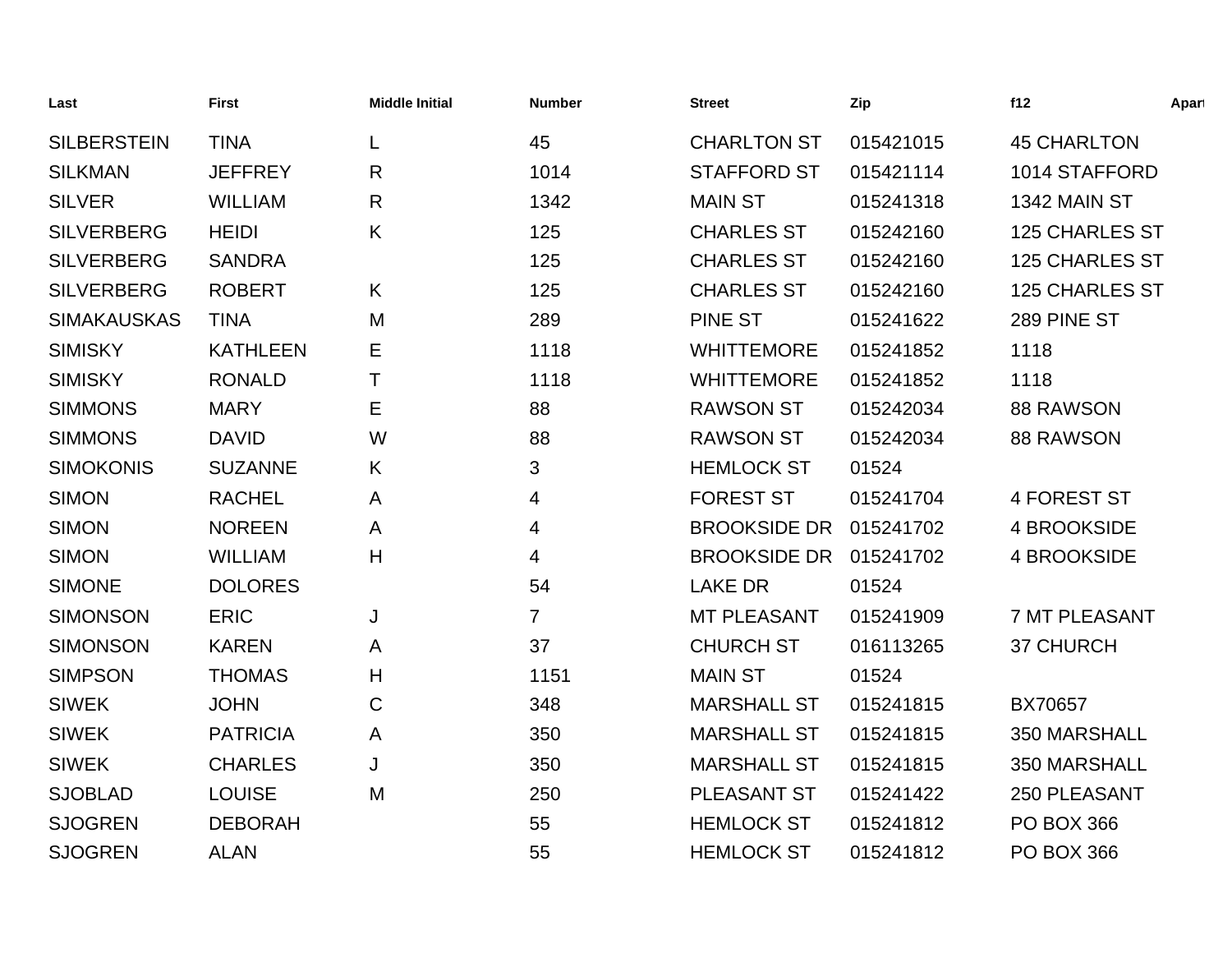| Last               | <b>First</b>     | <b>Middle Initial</b> | <b>Number</b>  | <b>Street</b>                   | Zip       | f12                   | Apart    |
|--------------------|------------------|-----------------------|----------------|---------------------------------|-----------|-----------------------|----------|
| <b>SJOGREN</b>     | <b>RONALD</b>    | T                     | $9\,$          | BIRCHWOOD DR 015241630          |           | 9 BIRCHWOOD           |          |
| <b>SJOGREN</b>     | <b>ODETTE</b>    | $\mathsf{R}$          | 9              | BIRCHWOOD DR 015241630          |           | 9 BIRCHWOOD           |          |
| <b>SKAGERLIND</b>  | <b>ELEANOR</b>   | M                     | 369            | PLEASANT ST                     | 015241221 | <b>369 PLEASANT</b>   |          |
| <b>SKAGERLIND</b>  | <b>PAUL</b>      | $\mathsf{R}$          | 78             | PLEASANT ST                     | 015241431 | <b>78 PLEASANT ST</b> |          |
| <b>SKIPWITH</b>    | <b>RUTH</b>      | A                     | 11             | <b>CRICKLEWOOD</b>              | 015241603 | 11                    |          |
| <b>SKIPWITH</b>    | <b>HOWARD</b>    | L                     | 11             | <b>CRICKLEWOOD</b>              | 015241603 | 11                    |          |
| <b>SKOG</b>        | <b>DONALD</b>    |                       | 10             | <b>BURNCOAT LN</b>              | 015242009 | 10 BURNCOAT           |          |
| <b>SKORB</b>       | <b>GLENN</b>     | A                     | 1530           | <b>MAIN ST</b>                  | 015241909 | 1530 MAIN ST          |          |
| <b>SKORB</b>       | <b>CHRISTINE</b> | $\mathsf{R}$          | 416            | <b>MAIN ST</b>                  | 016113032 | 416 MAIN ST           | 1        |
| <b>SKORB</b>       | <b>LORETTA</b>   | $\mathsf{R}$          | 1075           | <b>MAIN ST</b>                  | 015241331 | <b>1075 MAIN ST</b>   | 105      |
| <b>SLADE</b>       | <b>CARL</b>      | P                     | 6              | <b>BURNCOAT ST</b>              | 015242012 | <b>6 BURNCOAT ST</b>  |          |
| <b>SLATTERY</b>    | <b>LAWRENCE</b>  | J                     | $\overline{2}$ | DEER POND DR                    | 015241923 | 2 DEER POND           |          |
| <b>SLAUENWHITE</b> | <b>BARBARA</b>   | J                     | 695            | <b>STAFFORD ST</b>              | 015421207 | 695 STAFFORD          |          |
| <b>SLEIN</b>       | <b>OWEN</b>      | M                     | 400            | <b>MARSHALL ST</b>              | 015241815 | <b>400 MARSHALL</b>   |          |
| <b>SLIWOSKI</b>    | <b>KAREN</b>     | J                     | 125            | <b>WHITE BIRCH ST 015241824</b> |           | 125 WHITE             |          |
| <b>SLIWOSKI</b>    | <b>PAUL</b>      | J                     | 125            | <b>WHITE BIRCH ST 015241824</b> |           | 125 WHITE             |          |
| <b>SLIWOSKI</b>    | <b>ELLEN</b>     | M                     | 500            | <b>WHITTEMORE</b>               | 015241840 | 500                   |          |
| <b>SLIWOSKI</b>    | <b>STEVEN</b>    | J                     | 500            | <b>WHITTEMORE</b>               | 015241840 | 500                   |          |
| <b>SLIWOSKI</b>    | <b>CHARLES</b>   | J                     | 84             | <b>BROWN ST</b>                 | 016113131 | 84 BROWN              |          |
| <b>SLOAN</b>       | <b>PATRICIA</b>  | A                     | 14             | <b>RESERVOIR ST</b>             | 016113126 | <b>14 RESERVOIR</b>   |          |
| <b>SLUCKIS</b>     | <b>ANDREW</b>    | J                     | 8              | <b>BOND ST</b>                  | 015241802 | 8 BOND ST             |          |
| <b>SMALL</b>       | <b>MARY</b>      | $\mathsf C$           | 155            | <b>RIVER ST</b>                 | 015421117 | P O BOX 107           |          |
| <b>SMALL</b>       | <b>ROBERT</b>    | A                     | 155            | <b>RIVER ST</b>                 | 015421117 | P O BOX 107           |          |
| <b>SMALL</b>       | <b>LAURA</b>     | L                     | 75             | <b>HUNTOON</b>                  | 015241270 | 75 HUNTOON            | $4 - 12$ |
| <b>SMALL</b>       | <b>HOLLY</b>     | M                     | 134            | <b>GREEN ST</b>                 | 01524     | POBOX87               |          |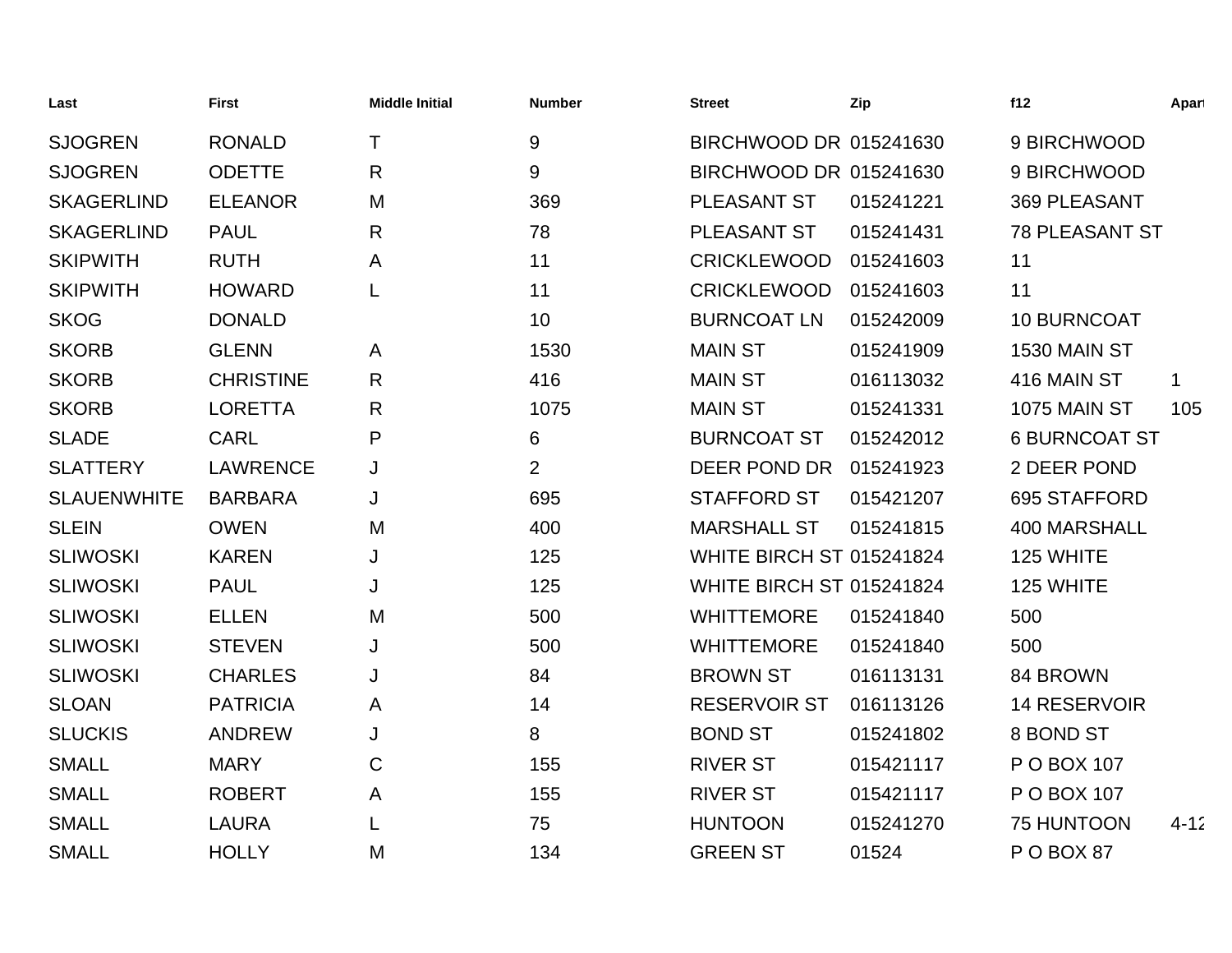| Last          | <b>First</b>       | <b>Middle Initial</b> | <b>Number</b>  | <b>Street</b>       | Zip       | f12                   | Apart |
|---------------|--------------------|-----------------------|----------------|---------------------|-----------|-----------------------|-------|
| <b>SMALL</b>  | <b>JAMES</b>       | M                     | 134            | <b>GREEN ST</b>     | 01524     | 134 GREEN ST          |       |
| <b>SMALL</b>  | <b>HERBERT</b>     | Е                     | 37             | <b>CRESTWOOD</b>    | 015241601 | 37 CRESTWOOD          |       |
| <b>SMALL</b>  | <b>MARY</b>        | E                     | 37             | <b>CRESTWOOD</b>    | 015241601 | 37 CRESTWOOD          |       |
| <b>SMALTZ</b> | <b>BETTY</b>       | Κ                     | 16             | DEER POND DR        | 015241102 | 16 DEER POND          |       |
| <b>SMALTZ</b> | <b>DAVID</b>       | J                     | 16             | DEER POND DR        | 015241102 | 16 DEER POND          |       |
| <b>SMICK</b>  | <b>BRUCE</b>       | J                     | 190            | <b>MAIN ST</b>      | 01611     | 190 MAIN ST           |       |
| <b>SMILIE</b> | <b>PATRICIA</b>    | A                     | 88             | <b>MARSHALL ST</b>  | 015241016 | <b>88 MARSHALL ST</b> |       |
| <b>SMITH</b>  | <b>BRUCE</b>       | Е                     | 1000           | <b>WHITTEMORE</b>   | 01524     | 1000                  |       |
| <b>SMITH</b>  | <b>NANCY</b>       | S                     | 575            | <b>HENSHAW ST</b>   | 015421218 | 575 HENSHAW           |       |
| <b>SMITH</b>  | <b>ROLAND</b>      | F                     | 575            | <b>HENSHAW ST</b>   | 015421218 | 575 HENSHAW           |       |
| <b>SMITH</b>  | <b>STEPHEN</b>     | Τ                     | 585            | <b>HENSHAW ST</b>   | 015421216 | <b>PO BOX 467</b>     |       |
| <b>SMITH</b>  | <b>CHRISTOPHER</b> | P                     | 506            | <b>STAFFORD ST</b>  | 01611     | 506 STAFFORD          | 16    |
| <b>SMITH</b>  | <b>PATRICIA</b>    | L                     | 5              | <b>PRINCETON ST</b> | 016113238 | <b>5 PRINCETON ST</b> |       |
| <b>SMITH</b>  | <b>CLIFFORD</b>    | A                     | 5              | <b>PRINCETON ST</b> | 016113238 | <b>5 PRINCETON</b>    |       |
| <b>SMITH</b>  | <b>ROSS</b>        | J                     | 278            | <b>MAIN ST</b>      | 016113139 | 278 MAIN ST           |       |
| <b>SMITH</b>  | <b>ABIGAIL</b>     | Н                     | $\overline{2}$ | <b>DONAHUE ST</b>   | 015241229 | 2 DONAHUE ST          |       |
| <b>SMITH</b>  | <b>MARIE</b>       | A                     | 764            | <b>STAFFORD ST</b>  | 015421004 | 764 STAFFORD          |       |
| <b>SMITH</b>  | <b>WAYNE</b>       | A                     | 473            | PLEASANT ST         | 015241223 | <b>473 PLEASANT</b>   |       |
| <b>SMITH</b>  | <b>LILLIAN</b>     |                       | 473            | PLEASANT ST         | 015241223 | <b>473 PLEASANT</b>   |       |
| <b>SMITH</b>  | <b>MURIEL</b>      | Е                     | 17             | <b>SIANI RD</b>     | 01542     | P O BOX 247           |       |
| <b>SMITH</b>  | <b>JEANNE</b>      | M                     | 616            | <b>HENSHAW ST</b>   | 01542     | 616 HENSHAW           |       |
| <b>SMITH</b>  | <b>CHRISTOPHER</b> | R                     | 616            | <b>HENSHAW ST</b>   | 01542     | 616 HENSHAW           |       |
| <b>SMITH</b>  | <b>DEBORAH</b>     | M                     | 25             | <b>MILL ST</b>      | 015421322 | 25 MILL STREET        |       |
| <b>SMITH</b>  | <b>JEAN</b>        | M                     | 47             | <b>CHARLTON ST</b>  | 015421015 | <b>47 CHARLTON</b>    |       |
| <b>SMITH</b>  | <b>EDWARD</b>      | B                     | 47             | <b>CHARLTON ST</b>  | 015421015 | <b>47 CHARLTON</b>    |       |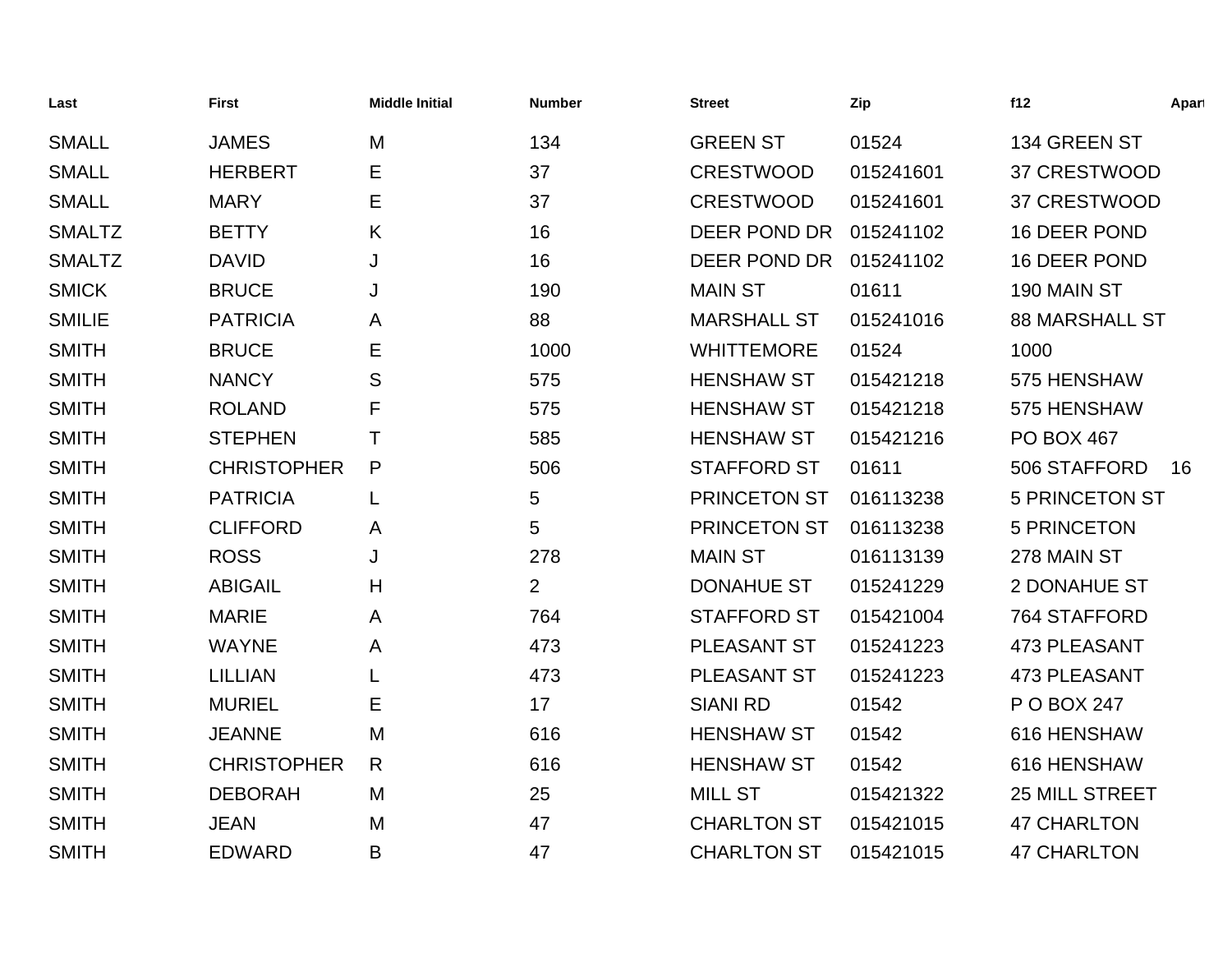| Last         | <b>First</b>    | <b>Middle Initial</b> | <b>Number</b> | <b>Street</b>      | Zip       | f12                 | Apart |
|--------------|-----------------|-----------------------|---------------|--------------------|-----------|---------------------|-------|
| <b>SMITH</b> | <b>SUSAN</b>    | J                     | 128           | <b>CHARLTON ST</b> | 015421014 | <b>128 CHARLTON</b> |       |
| <b>SMITH</b> | <b>ROBERT</b>   | Е                     | 128           | <b>CHARLTON ST</b> | 015421014 | <b>128 CHARLTON</b> |       |
| <b>SMITH</b> | <b>JEFFREY</b>  | D                     | 9             | <b>LEHIGH RD</b>   | 01524     | P O BOX 372         |       |
| <b>SMITH</b> | <b>JEREMY</b>   | Τ                     | 9             | <b>LEHIGH RD</b>   | 01524     | <b>PO BOX 372</b>   |       |
| <b>SMITH</b> | <b>JONATHAN</b> | T                     | 9             | <b>LEHIGH RD</b>   | 01524     | <b>PO BOX 372</b>   |       |
| <b>SMITH</b> | <b>SUELLEN</b>  |                       | 9             | <b>LEHIGH RD</b>   | 01524     | P O BOX 372         |       |
| <b>SMITH</b> | <b>ANGELA</b>   | M                     | 771           | <b>PLEASANT ST</b> | 015421128 | 771 PLEASANT        |       |
| <b>SMITH</b> | <b>PHILLIP</b>  | C                     | 771           | <b>PLEASANT ST</b> | 015421128 | 771 PLEASANT        |       |
| <b>SMITH</b> | <b>THERESA</b>  | A                     | 771           | <b>PLEASANT ST</b> | 015421128 | 771 PLEASANT        |       |
| <b>SMITH</b> | <b>CLARK</b>    | <b>GARY</b>           | 771           | PLEASANT ST        | 015421128 | 771 PLEASANT        |       |
| <b>SMITH</b> | <b>JOANNE</b>   | M                     | 927           | <b>STAFFORD ST</b> | 015421203 | P O BOX 273         |       |
| <b>SMITH</b> | <b>DENNIS</b>   | W                     | 927           | <b>STAFFORD ST</b> | 015421203 | P O BOX 273         |       |
| <b>SMITH</b> | <b>MICHAEL</b>  | Κ                     | 927           | <b>STAFFORD ST</b> | 015421203 | P O BOX 273         |       |
| <b>SMITH</b> | <b>JEROD</b>    | A                     | 11            | <b>LEHIGH RD</b>   | 015241810 | 11 LEHIGH RD        |       |
| <b>SMITH</b> | <b>MARY</b>     | B                     | 176           | <b>HENSHAW ST</b>  | 015241236 | 176 HENSHAW         |       |
| <b>SMITH</b> | <b>DOROTHY</b>  | W                     | 1041          | <b>MAIN ST</b>     | 015241313 | <b>1041 MAIN</b>    |       |
| <b>SMITH</b> | <b>TERESA</b>   | C                     | 145           | PLEASANT ST        | 01524     | <b>145 PLEASANT</b> |       |
| <b>SMITH</b> | <b>WILLIS</b>   | Е                     | 18            | <b>FAIRVIEW DR</b> | 015242150 | <b>PO BOX 132</b>   |       |
| <b>SMITH</b> | <b>DEBORAH</b>  | С                     | 46            | PETER SALEM        | 015241210 | 46 PETER            |       |
| <b>SMITH</b> | <b>GARY</b>     | D                     | 46            | PETER SALEM        | 015241210 | 46 PETER            |       |
| <b>SMITH</b> | <b>NANCY</b>    | L                     | 381           | PLEASANT ST        | 015241810 | 381 PLEASANT        |       |
| <b>SMITH</b> | <b>DONALD</b>   | Е                     | 381           | <b>PLEASANT ST</b> | 015241810 | 381 PLEASANT        |       |
| <b>SMITH</b> | <b>SUSAN</b>    | R                     | 8             | <b>MEADOW LN</b>   | 015242131 |                     |       |
| <b>SMITH</b> | <b>TIMOTHY</b>  | M                     | 8             | <b>MEADOW LN</b>   | 015242131 |                     |       |
| <b>SMITH</b> | <b>LORI</b>     | A                     | 1             | <b>TANGLEWOOD</b>  | 015241639 | 1 TANGLEWOOD        |       |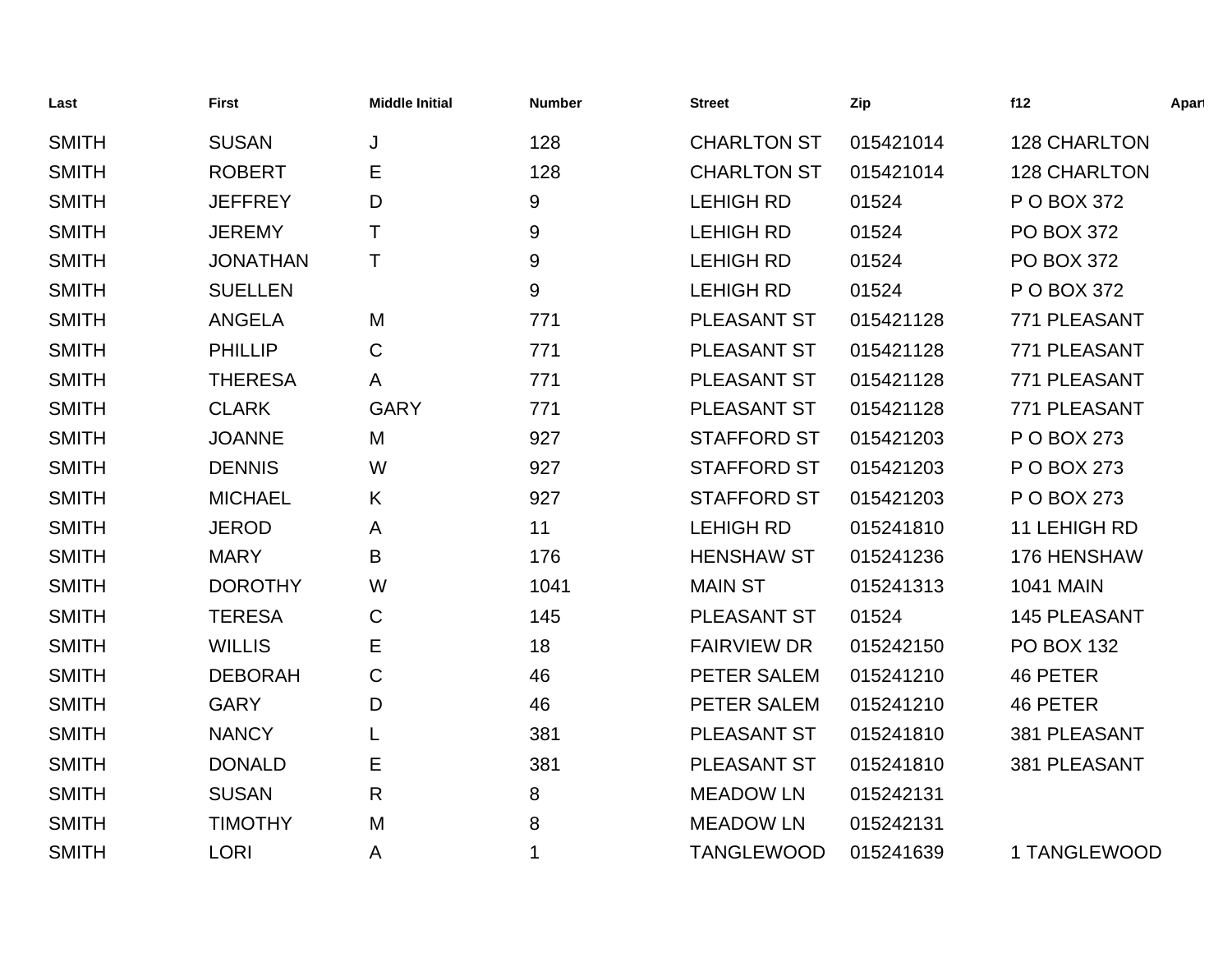| Last              | <b>First</b>     | <b>Middle Initial</b> | <b>Number</b> | <b>Street</b>          | Zip       | f12                  | Apart |
|-------------------|------------------|-----------------------|---------------|------------------------|-----------|----------------------|-------|
| <b>SMITH WOOD</b> | <b>ROSELINDA</b> | G                     | 1             | <b>SOUTH ST</b>        | 016113122 | 1 SOUTH              |       |
| <b>SMOLA</b>      | <b>ROMAN</b>     | ${\mathsf S}$         | 500           | PLEASANT ST            | 015241263 | 500 PLEASANT         |       |
| <b>SMYTH</b>      | <b>DENISE</b>    | J                     | 65            | <b>KING ST</b>         | 015241258 | 65 KING ST           |       |
| <b>SMYTH</b>      | <b>GREGORY</b>   | J                     | 65            | <b>KING ST</b>         | 015241258 | 65 KING ST           |       |
| <b>SNAY</b>       | <b>ERIKA</b>     | M                     | 77            | <b>BOTTOMLY AVE</b>    | 016113135 | 77 BOTTOMLY          |       |
| <b>SNAY</b>       | <b>ROBERT</b>    | P                     | 77            | BOTTOMLY AVE 016113135 |           | 77 BOTTOMLY          |       |
| <b>SNELLING</b>   | <b>CAROL</b>     | A                     | 20            | PINE RIDGE DR          | 015242013 | 20 PINE RIDGE        |       |
| <b>SNELLING</b>   | <b>KIRK</b>      | A                     | 20            | PINE RIDGE DR          | 015242013 | 20 PINE RIDGE        |       |
| <b>SNELLING</b>   | <b>RICHARD</b>   | H                     | 20            | PINE RIDGE DR          | 015242013 | 20 PINE RIDGE        |       |
| <b>SNELLING</b>   | <b>VIOLA</b>     | B                     | 20            | PINE RIDGE DR          | 015242013 | 20 PINE RIDGE        |       |
| <b>SNOOK</b>      | <b>MARY</b>      | Е                     | 1073          | <b>MAIN ST</b>         | 015241337 |                      |       |
| <b>SNOW</b>       | <b>DONALD</b>    | P                     | 374           | <b>MARSHALL ST</b>     | 015241815 | 374 MARSHALL         |       |
| <b>SNOW</b>       | Е                | <b>EILEEN</b>         | 374           | <b>MARSHALL ST</b>     | 015241815 | 374 MARSHALL         |       |
| SNOW              | <b>THERESA</b>   | <b>ANN</b>            | 15            | <b>LAFLASH LN</b>      | 01524     | <b>15 LAFLASH LN</b> |       |
| <b>SNOW</b>       | <b>WARREN</b>    | Е                     | 15            | <b>LAFLASH LN</b>      | 01524     | <b>15 LAFLASH LN</b> |       |
| <b>SNOW</b>       | <b>BARBARA</b>   | R                     | 10            | <b>CARLETON RD</b>     | 015421144 | <b>10 CARLETON</b>   |       |
| <b>SNOW</b>       | <b>SUSAN</b>     | G                     | 36            | <b>SIANI RD</b>        | 01542     | POBOX 98             |       |
| <b>SNOW</b>       | <b>KEVIN</b>     | $\mathsf{R}$          | 36            | <b>SIANI RD</b>        | 01542     | P O BOX 98           |       |
| <b>SOBOLESKI</b>  | <b>JANET</b>     | A                     | 1534          | <b>MAIN ST</b>         | 015241915 | <b>1534 MAIN</b>     |       |
| <b>SOBOLESKI</b>  | <b>JENNA</b>     | R                     | 1534          | <b>MAIN ST</b>         | 015241915 | 1534 MAIN ST         |       |
| <b>SOBOLESKI</b>  | <b>KYLE</b>      | J                     | 1534          | <b>MAIN ST</b>         | 015241915 | 1534 MAIN ST         |       |
| <b>SOBOLESKI</b>  | <b>JAMES</b>     | R                     | 1534          | <b>MAIN ST</b>         | 015241915 | <b>1534 MAIN</b>     |       |
| <b>SOBON</b>      | <b>HELGA</b>     | F                     | 506           | <b>STAFFORD ST</b>     | 01611     | 506 STAFFORD         | 9     |
| <b>SOCHA</b>      | <b>TAMMY</b>     | A                     | 32            | <b>CARLETON RD</b>     | 015421144 | P O BOX 373          |       |
| <b>SOCHA</b>      | <b>JOSEPH</b>    | M                     | 32            | <b>CARLETON RD</b>     | 015421144 | P O BOX 373          |       |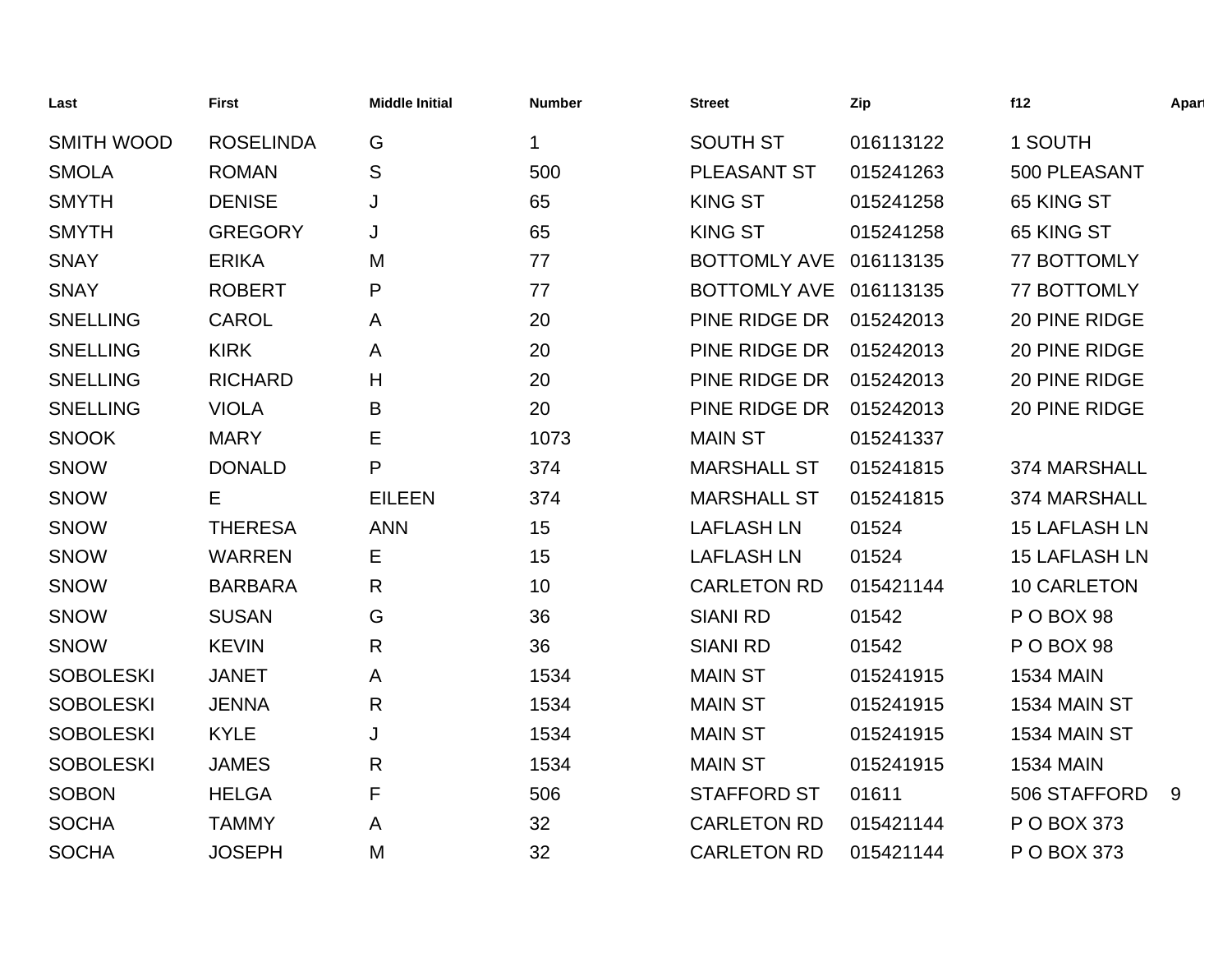| Last              | <b>First</b>      | <b>Middle Initial</b> | <b>Number</b> | <b>Street</b>          | Zip       | f12                  | Apart |
|-------------------|-------------------|-----------------------|---------------|------------------------|-----------|----------------------|-------|
| <b>SODEN</b>      | <b>MARK</b>       | $\mathsf{R}$          | 36            | <b>CRICKLEWOOD</b>     | 015241514 | 36                   |       |
| <b>SODEN</b>      | <b>SUSAN</b>      | A                     | 36            | <b>CRICKLEWOOD</b>     | 015241514 | 36                   |       |
| <b>SODEN</b>      | <b>PAUL</b>       | R                     | 36            | <b>CRICKLEWOOD</b>     | 015241514 | 36                   |       |
| <b>SODERSTROM</b> | <b>CARL</b>       | Е                     | 184           | <b>RAWSON ST</b>       | 015242018 | 184 RAWSON           |       |
| <b>SOKOWASKI</b>  | <b>MARK</b>       | J                     | 22            | PETER SALEM            | 015241210 | 22 PETER             |       |
| <b>SOMERS</b>     | <b>CHERYL</b>     | A                     | 17            | <b>WINSLOW AVE</b>     | 015241110 | 17 WINSLOW           |       |
| <b>SOMERS</b>     | <b>GUY</b>        | $\mathsf{R}$          | 17            | <b>WINSLOW AVE</b>     | 015241110 | 17 WINSLOW           |       |
| <b>SOMMERER</b>   | <b>STEPHANIE</b>  | т                     | 65            | <b>KING ST</b>         | 015241258 | 65 KING ST           |       |
| <b>SOOJIAN</b>    | <b>LUKE</b>       | A                     | 1640          | <b>MAIN ST</b>         | 015241917 | 1640 MAIN ST         |       |
| <b>SOOJIAN</b>    | <b>SARA</b>       |                       | 1640          | <b>MAIN ST</b>         | 015241917 | <b>1640 MAIN</b>     |       |
| <b>SOOJIAN</b>    | <b>MICHAEL</b>    | K                     | 1640          | <b>MAIN ST</b>         | 015241917 | <b>1640 MAIN</b>     |       |
| <b>SOOJIAN</b>    | <b>REBECCA</b>    | S                     | 1656          | <b>MAIN ST</b>         | 015241917 | <b>1656 MAIN</b>     |       |
| <b>SOOJIAN</b>    | <b>ROBERT</b>     | K                     | 1656          | <b>MAIN ST</b>         | 015241917 | <b>1656 MAIN</b>     |       |
| <b>SOOJIAN</b>    | <b>MARGUERITE</b> |                       | 1666          | <b>MAIN ST</b>         | 015241917 | <b>1666 MAIN</b>     |       |
| <b>SOOJIAN</b>    | <b>KRIKOR</b>     | S                     | 1666          | <b>MAIN ST</b>         | 015241917 | <b>1666 MAIN</b>     |       |
| <b>SOOJIAN</b>    | <b>RHONDA</b>     | J                     | 1676          | <b>MAIN ST</b>         | 015241917 | <b>1676 MAIN</b>     |       |
| <b>SOOJIAN</b>    | <b>PAUL</b>       | K                     | 1676          | <b>MAIN ST</b>         | 015241917 | <b>1676 MAIN</b>     |       |
| <b>SORENSON</b>   | <b>DENNIS</b>     | P                     | 47            | PLEASANT ST            | 015241401 | 47 PLEASANT ST 4L    |       |
| <b>SOTER</b>      | <b>STEPHEN</b>    | V                     | 152           | <b>MANNVILLE ST</b>    | 015241123 | <b>152 MANNVILLE</b> |       |
| <b>SOUCIE</b>     | <b>KEVIN</b>      | R                     | 116           | MCCARTHY AVE 016113262 |           | 116 MCCARTHY         |       |
| <b>SOUCIE</b>     | <b>KATHLEEN</b>   | Τ                     | 116           | MCCARTHY AVE 016113262 |           | 116 MCCARTHY         |       |
| <b>SOUCIE</b>     | <b>RAYMOND</b>    | F                     | 32            | <b>SECOND ST</b>       | 016113012 | 32 SECOND            |       |
| <b>SOUCIE</b>     | <b>TAKEKO</b>     |                       | 32            | <b>SECOND ST</b>       | 016113012 | 32 SECOND            |       |
| <b>SOUCIE</b>     | <b>PATRICIA</b>   | M                     | 4             | <b>HAVANA RD</b>       | 01611     | 4 HAVANA ROAD        |       |
| <b>SOUCIE</b>     | <b>PAULA</b>      | A                     | 416           | <b>MAIN ST</b>         | 01611     | 416 MAIN ST          |       |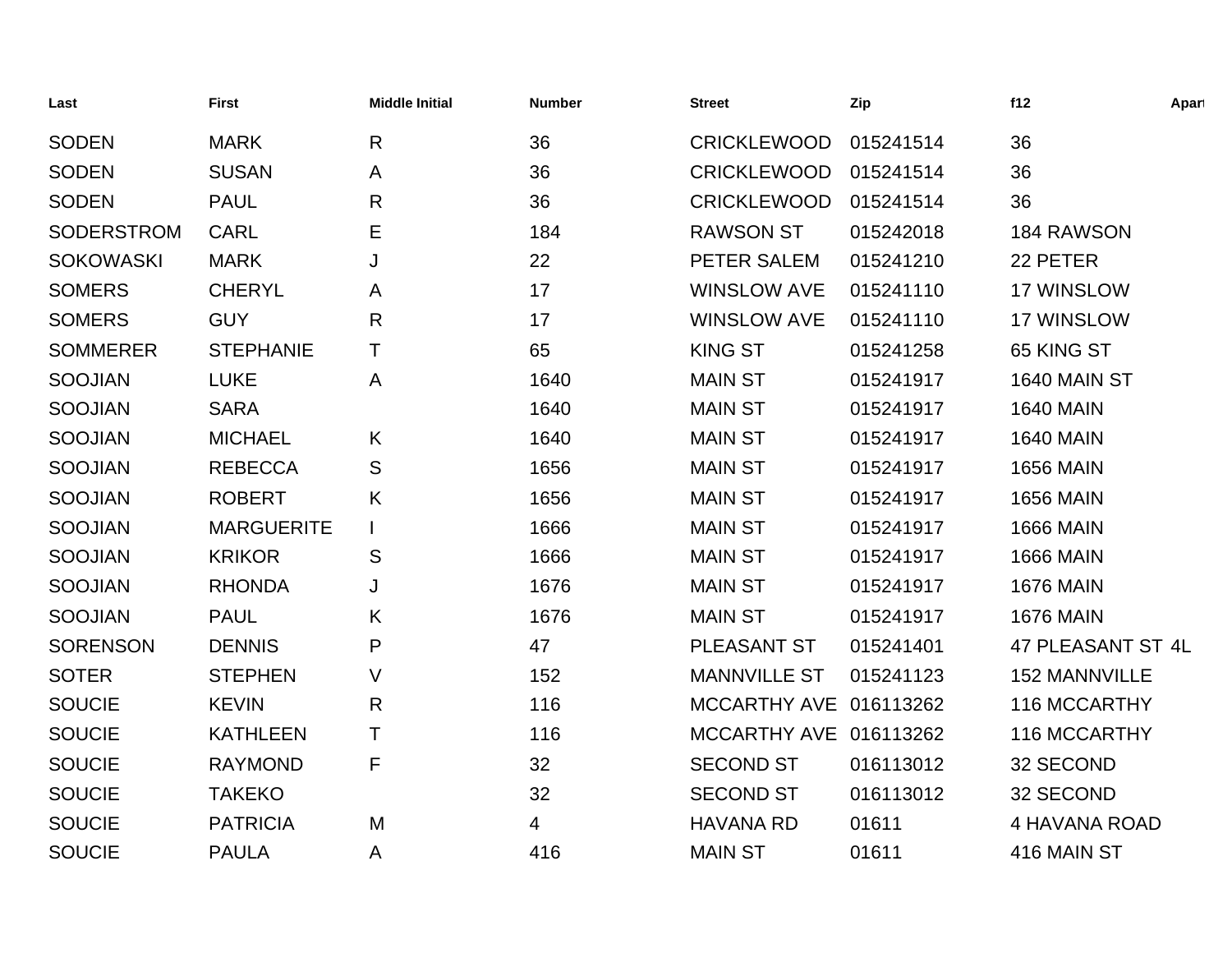| Last              | <b>First</b>    | <b>Middle Initial</b> | <b>Number</b>   | <b>Street</b>       | Zip       | f12                 | Apart |
|-------------------|-----------------|-----------------------|-----------------|---------------------|-----------|---------------------|-------|
| <b>SOUCIE</b>     | <b>MELANIE</b>  | M                     | 23              | <b>SIANI RD</b>     | 01542     | PO BOX 23           |       |
| <b>SOUCIE</b>     | <b>SUSANNE</b>  | M                     | 4               | <b>HAMMOND ST</b>   | 01542     | 4 HAMMOND ST        |       |
| <b>SOUCIE</b>     | <b>NORMAN</b>   | A                     | 4               | <b>HAMMOND ST</b>   | 01542     | 4 HAMMOND ST        |       |
| <b>SOUCIE</b>     | <b>KATHLEEN</b> | A                     | 69              | <b>GROVE ST</b>     | 015241506 | 69 GROVE            |       |
| <b>SOUCIE</b>     | <b>NORMAN</b>   | A                     | 69              | <b>GROVE ST</b>     | 015241506 | 69 GROVE            |       |
| <b>SOUCIE</b>     | <b>KENNETH</b>  | G                     | 176             | <b>HENSHAW ST</b>   | 015241236 | 176 HENSHAW         |       |
| <b>SOUCIE</b>     | <b>LAURIE</b>   | A                     | 253             | <b>RAWSON ST</b>    | 015242038 | 253 RAWSON          |       |
| <b>SOUCIE</b>     | <b>EXILDA</b>   | D                     | 30              | PLEASANT ST         | 015241445 | <b>30 PLEASANT</b>  |       |
| <b>SOUSA</b>      | <b>WILLIAM</b>  |                       | 38              | <b>BOTTOMLY AVE</b> | 016113135 | 38 BOTTOMLY         |       |
| <b>SOUTHARD</b>   | <b>PATRICIA</b> | M                     | 10              | <b>OLD STAFFORD</b> | 015421229 | <b>10 OLD</b>       |       |
| <b>SOUTHARD</b>   | <b>THOMAS</b>   | P                     | 10 <sub>1</sub> | <b>OLD STAFFORD</b> | 015421229 | <b>10 OLD</b>       |       |
| <b>SOUTHARD</b>   | <b>RALPH</b>    | R                     | 807             | PLEASANT ST         | 015421128 | 807 PLEASANT        |       |
| <b>SOUTHARD</b>   | <b>VIVIAN</b>   |                       | 807             | PLEASANT ST         | 015421128 | 807 PLEASANT        |       |
| <b>SOUTHARD</b>   | <b>CHONG</b>    | S                     | 918             | <b>STAFFORD ST</b>  | 015421204 | 918 STAFFORD        |       |
| <b>SOUTHARD</b>   | <b>WALTER</b>   | A                     | 918             | <b>STAFFORD ST</b>  | 015421204 | 918 STAFFORD        |       |
| <b>SOUTHARD</b>   | <b>MARYANN</b>  |                       | 79              | PLEASANT ST         | 015241432 | 79 PLEASANT         |       |
| <b>SOUTHWICK</b>  | <b>ALBERT</b>   | B                     | 101             | <b>MARSHALL ST</b>  | 015241007 | 101 MARSHALL        |       |
| <b>SOUTHWICK</b>  | <b>SONIA</b>    | H                     | 132             | <b>MARSHALL ST</b>  | 015241008 | 132 MARSHALL        |       |
| <b>SOUTHWICK</b>  | <b>THOMAS</b>   | Е                     | 132             | <b>MARSHALL ST</b>  | 015241008 | <b>132 MARSHALL</b> |       |
| <b>SOUTHWICK</b>  | <b>THOMAS</b>   | Е                     | 132             | <b>MARSHALL ST</b>  | 015241008 | <b>132 MARSHALL</b> |       |
| <b>SOUTHWICK</b>  | <b>KELLEY</b>   | $\circ$               | 103             | <b>MARSHALL ST</b>  | 015241008 | 103 MARSHALL        |       |
| <b>SOUTHWICK</b>  | <b>JASON</b>    | J                     | 103             | <b>MARSHALL ST</b>  | 015241008 | 103 MARSHALL        |       |
| <b>SOUTHWORTH</b> | <b>AMY</b>      | M                     | 22              | <b>CRAIG ST</b>     | 015421002 | 22 CRAIG ST         |       |
| <b>SPALDING</b>   | <b>JANINE</b>   | K                     | 174             | <b>RAWSON ST</b>    | 015242018 | 174 RAWSON          |       |
| <b>SPALDING</b>   | <b>GERRICK</b>  | G                     | 174             | <b>RAWSON ST</b>    | 015242018 | 174 RAWSON          |       |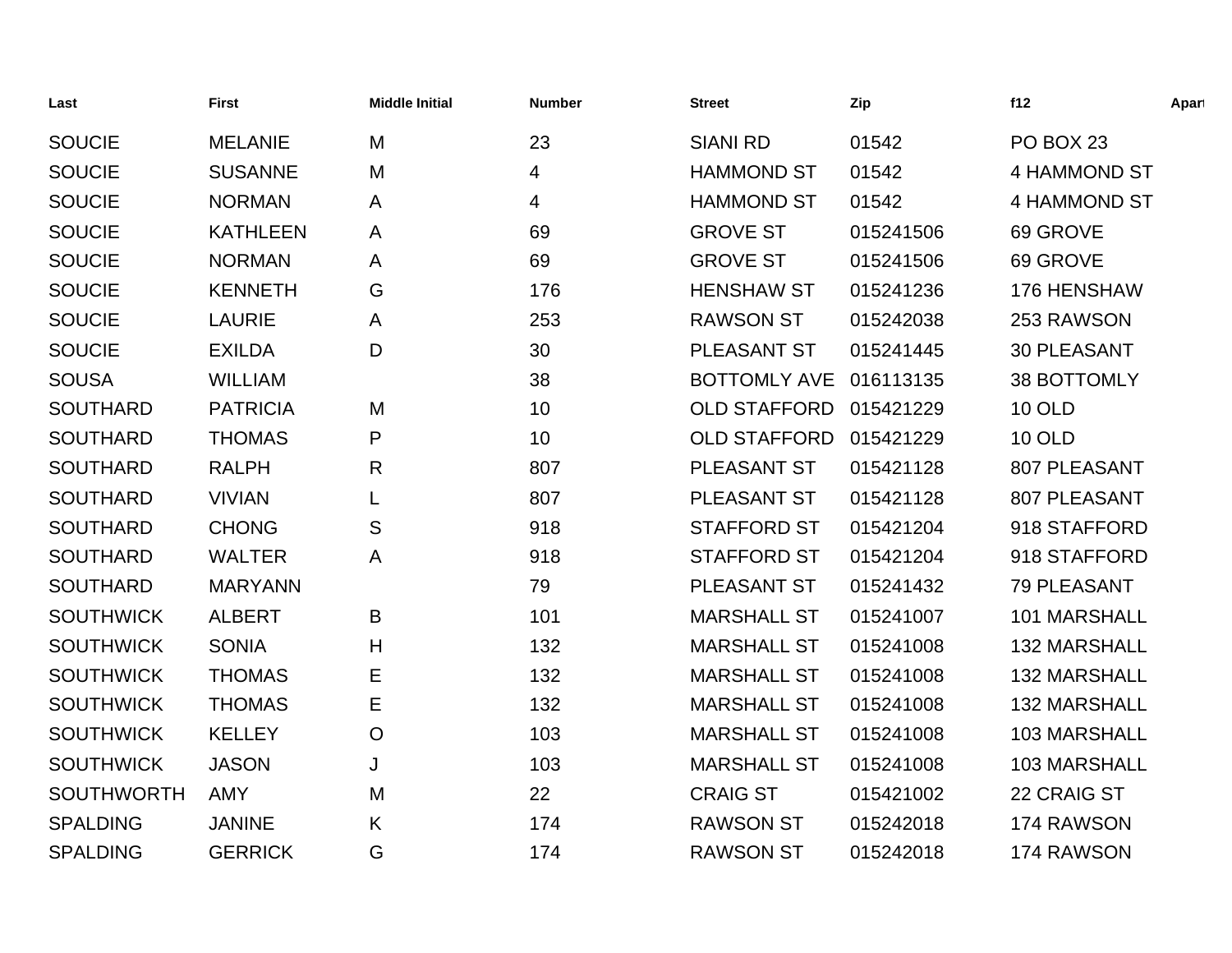| Last                | <b>First</b>       | <b>Middle Initial</b> | <b>Number</b>  | <b>Street</b>                   | Zip       | f12                   | Apart |
|---------------------|--------------------|-----------------------|----------------|---------------------------------|-----------|-----------------------|-------|
| <b>SPAULDING</b>    | <b>MICHELLE</b>    |                       | $\overline{2}$ | <b>HILLSIDE RD</b>              | 016113258 | 2 HILLSIDE RD         |       |
| <b>SPAULDING</b>    | <b>LAWRENCE</b>    | A                     | $\overline{2}$ | <b>HILLSIDE RD</b>              | 016113258 | 2 HILLSIDE RD         |       |
| <b>SPAULDING</b>    | <b>LYNDA</b>       | M                     | 87             | MCCARTHY AVE 016113258          |           | 87 MCCARTHY           |       |
| <b>SPAULDING</b>    | <b>RICHARD</b>     | J                     | 87             | MCCARTHY AVE 016113258          |           | 87 MCCARTHY           |       |
| <b>SPAULDING</b>    | <b>LAWRENCE</b>    | A                     | 87             | MCCARTHY AVE 016113258          |           | 87 MCCARTHY           |       |
| <b>SPECHT</b>       | <b>DONNA</b>       | A                     | 483            | <b>STAFFORD ST</b>              | 016113308 | <b>483 STAFFORD</b>   |       |
| <b>SPECHT</b>       | <b>STACY</b>       | S                     | 131            | <b>GREEN ST</b>                 | 015241711 | 131 GREEN             |       |
| <b>SPELLANE</b>     | <b>BRAD</b>        | M                     | 134            | <b>WHITE BIRCH ST 015241868</b> |           | 134 WHITE             |       |
| <b>SPENCER</b>      | <b>CAROL</b>       |                       | 98             | <b>HEMLOCK ST</b>               | 015241857 | 98 HEMLOCK            |       |
| <b>SPENCER</b>      | <b>GAIL</b>        | A                     | 69             | BOTTOMLY AVE 016113135          |           | 69 BOTTOMLY           |       |
| <b>SPENCER</b>      | <b>MATTHEW</b>     | D                     | 69             | BOTTOMLY AVE 016113135          |           | 69 BOTTOMLY           |       |
| <b>SPENCER</b>      | <b>DAVID</b>       | P                     | 69             | <b>BOTTOMLY AVE</b>             | 016113135 | 69 BOTTOMLY           |       |
| <b>SPENCER</b>      | <b>AMY</b>         | M                     | 3              | <b>CHURCH PL</b>                | 01542     | <b>PO BOX 464</b>     |       |
| <b>SPILLANE</b>     | <b>LISA</b>        | A                     | 1086           | <b>STAFFORD ST</b>              | 015421004 | P O BOX 52            |       |
| <b>SPINELLI</b>     | <b>ERIC</b>        | S                     | 38             | MCCARTHY AVE 016113204          |           | <b>38 MCCARTHY</b>    |       |
| <b>SPLAINE</b>      | <b>STEPHEN</b>     | B                     | 132            | WHITE BIRCH ST 01524            |           | 132 WHITE             |       |
| <b>SPLAINE</b>      | <b>ATHENA</b>      |                       | 132            | <b>WHITE BIRCH ST 01524</b>     |           | 132 WHITE             |       |
| <b>SPRAGUE</b>      | <b>LISA</b>        | M                     | 47             | <b>BURNCOAT ST</b>              | 015242011 | <b>47 BURNCOAT</b>    |       |
| <b>SPRAGUE</b>      | <b>STEVEN</b>      | J                     | 47             | <b>BURNCOAT ST</b>              | 015242011 | <b>47 BURNCOAT</b>    |       |
| <b>SPRAGUE</b>      | <b>JESSICA</b>     | R                     | 61             | PLEASANT ST                     | 015241432 | <b>61 PLEASANT ST</b> |       |
| <b>SPRAGUE</b>      | <b>CHRISTOPHER</b> | W                     | 61             | PLEASANT ST                     | 015241432 | 61 PLEASANT           |       |
| <b>SPRAGUE-ALLE</b> | <b>MERRILEE</b>    |                       | 61             | PLEASANT ST                     | 015241432 | 61 PLEASANT           |       |
| <b>SPRING</b>       | <b>CHRISTOPHER</b> | J                     | 21             | LAURELWOOD                      | 015241205 | 21                    |       |
| <b>SPRING</b>       | <b>BONNIE</b>      | M                     | 21             | LAURELWOOD                      | 015241205 | 21                    |       |
| <b>SPURR</b>        | <b>TINA</b>        | M                     | 357            | <b>STAFFORD ST</b>              | 016113337 | 357 STAFFORD          |       |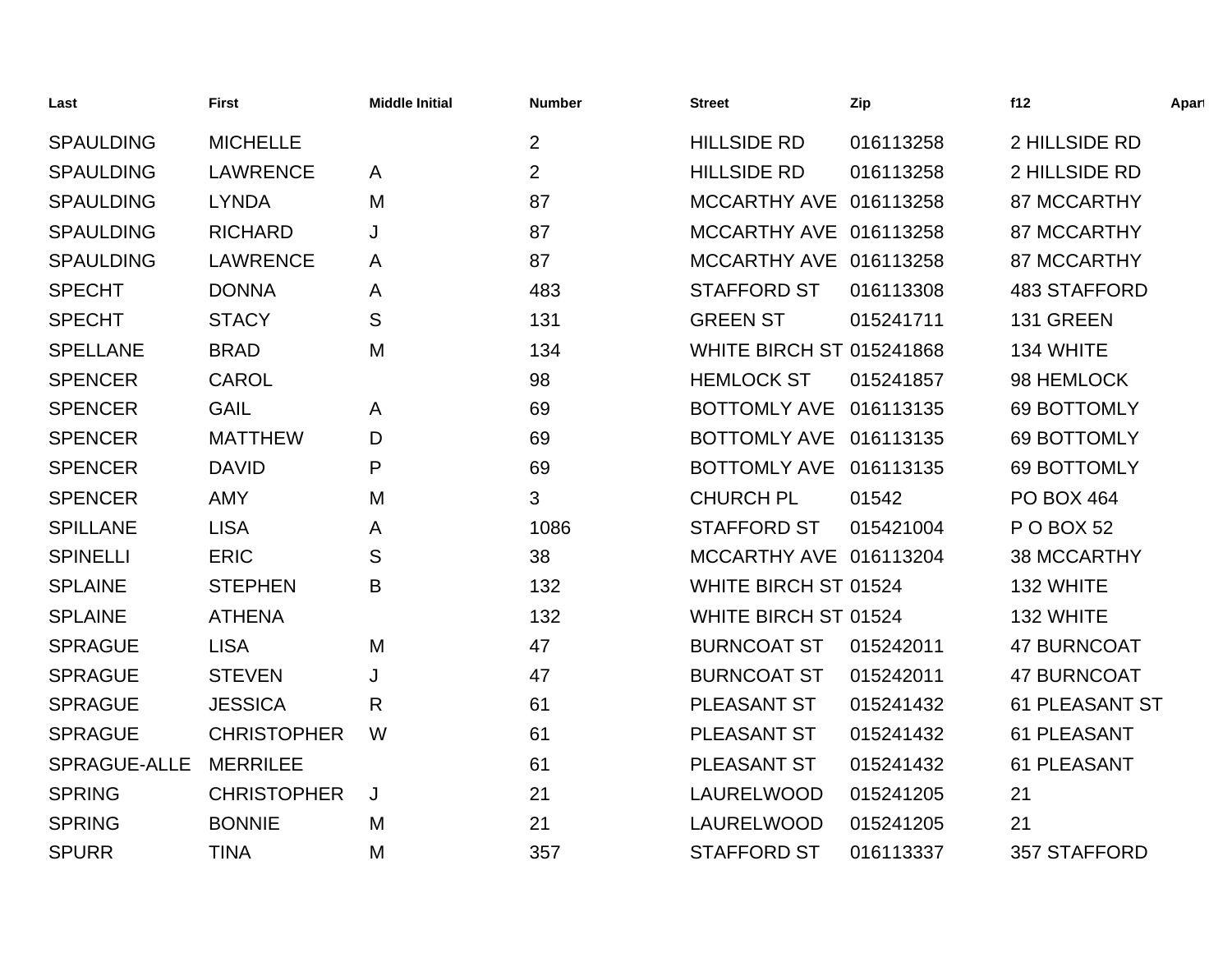| Last             | <b>First</b>    | <b>Middle Initial</b> | <b>Number</b> | <b>Street</b>          | Zip       | f12                  | Apart |
|------------------|-----------------|-----------------------|---------------|------------------------|-----------|----------------------|-------|
| <b>SQUIRES</b>   | <b>MORRIS</b>   | J                     | 16            | <b>CRICKLEWOOD</b>     | 015241619 | 16                   |       |
| <b>SROKA</b>     | <b>BARBARA</b>  |                       | 3             | <b>VIRGINIA DR</b>     | 015421201 | <b>3 VIRGINIA</b>    |       |
| <b>SROKA</b>     | <b>FRANK</b>    | P                     | 3             | <b>VIRGINIA DR</b>     | 015421201 | <b>3 VIRGINIA</b>    |       |
| <b>STACHELEK</b> | <b>ROSE</b>     |                       | 12            | BIRCHWOOD DR 015241631 |           | 12 BIRCHWOOD         |       |
| <b>STACHELEK</b> | <b>STANLEY</b>  | W                     | 12            | BIRCHWOOD DR 015241631 |           | 12 BIRCHWOOD         |       |
| <b>STAFFORD</b>  | <b>JOHN</b>     | R                     | 6             | <b>KING ST EXT</b>     | 015241706 | <b>6 KING STREET</b> |       |
| <b>STAFFORD</b>  | <b>SALLY</b>    | M                     | 6             | <b>KING ST EXT</b>     | 015241706 | <b>6 KING STREET</b> |       |
| <b>STAFINSKI</b> | <b>DORIS</b>    | P                     | 594           | <b>HENSHAW ST</b>      | 015421217 | 594 HENSHAW          |       |
| <b>STAFINSKI</b> | <b>LAURIE</b>   | A                     | 594           | <b>HENSHAW ST</b>      | 015421217 | 594 HENSHAW          |       |
| <b>STAFINSKI</b> | <b>FRANK</b>    | J                     | 594           | <b>HENSHAW ST</b>      | 015421217 | 594 HENSHAW          |       |
| <b>STAKUN</b>    | <b>ANGELA</b>   |                       | 240           | <b>WHITTEMORE</b>      | 015241836 | 240                  |       |
| <b>STAKUN</b>    | <b>JOSEPH</b>   | J                     | 240           | <b>WHITTEMORE</b>      | 015241836 | 240                  |       |
| <b>STANDRING</b> | <b>KIRSTEN</b>  | A                     | 17            | <b>REDFIELD RD</b>     | 016113106 | 17 REDFIELD RD       |       |
| <b>STANDRING</b> | <b>JANET</b>    | B                     | 12            | <b>FOLSOM ST</b>       | 016113315 | 12 FOLSOM            |       |
| <b>STANDRING</b> | <b>THOMAS</b>   |                       | 12            | <b>FOLSOM ST</b>       | 016113315 | 12 FOLSOM            |       |
| <b>STANHOPE</b>  | <b>JANE</b>     | C                     | 92            | PLEASANT ST            | 015241431 | 92 PLEASANT          |       |
| <b>STANHOPE</b>  | <b>ANDREW</b>   |                       | 92            | PLEASANT ST            | 015241431 | 92 PLEASANT          |       |
| <b>STANICK</b>   | <b>SHARON</b>   | M                     | 3             | <b>MT PLEASANT</b>     | 015241909 | <b>3 MT PLEASANT</b> |       |
| <b>STANICK</b>   | <b>BEVERLY</b>  | M                     | 275           | <b>AUBURN ST</b>       | 016113328 | 275 AUBURN           |       |
| <b>STANICK</b>   | <b>PHILIP</b>   | A                     | 275           | <b>AUBURN ST</b>       | 016113328 | 275 AUBURN           |       |
| <b>STANICK</b>   | <b>JOHN</b>     | P                     | 275           | <b>AUBURN ST</b>       | 016113328 | 275 AUBURN           |       |
| <b>STANICK</b>   | <b>JENNIFER</b> | A                     | 6             | <b>WASILLA DR</b>      | 015421225 | <b>6 WASILL DR</b>   |       |
| <b>STANICK</b>   | <b>DAVID</b>    | J                     | 6             | <b>WASILLA DR</b>      | 015421225 | <b>6 WASILLA DR</b>  |       |
| <b>STANIKMAS</b> | <b>LAURA</b>    | R                     | 1050          | <b>WHITTEMORE</b>      | 015241849 | 1050                 |       |
| <b>STANIKMAS</b> | <b>PHILLIP</b>  | G                     | 1050          | <b>WHITTEMORE</b>      | 015241849 | 1050                 |       |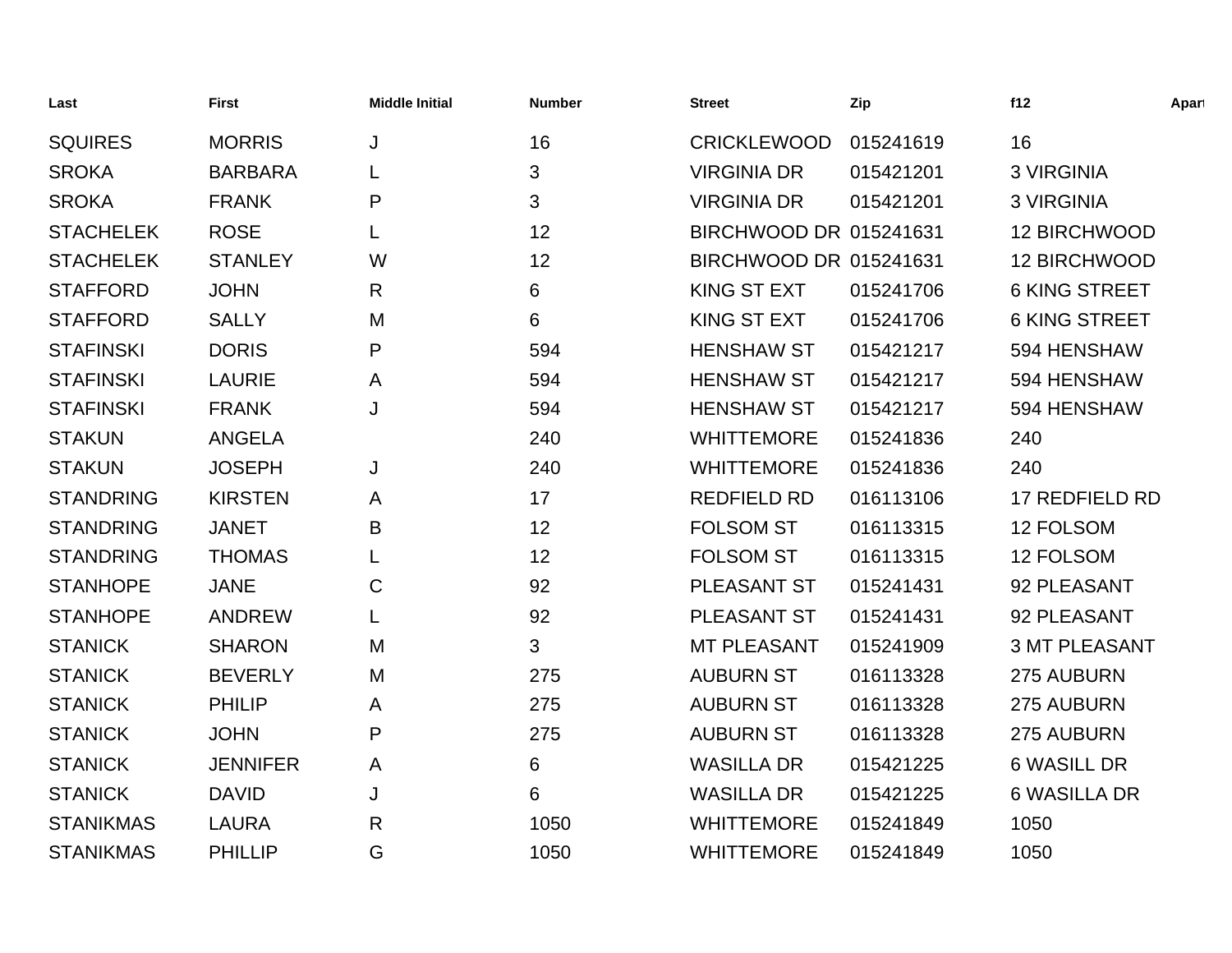| Last             | <b>First</b>    | <b>Middle Initial</b> | <b>Number</b>  | <b>Street</b>      | Zip       | f12                  | Apart |
|------------------|-----------------|-----------------------|----------------|--------------------|-----------|----------------------|-------|
| <b>STANIKMAS</b> | <b>LYDIA</b>    | B                     | 40             | <b>HEMLOCK ST</b>  | 015241811 | 40 HEMLOCK           |       |
| <b>STANIKMAS</b> | <b>PAMELA</b>   |                       | 190            | <b>CHAPEL ST</b>   | 015241811 | 190 CHAPEL ST        |       |
| <b>STANIKMAS</b> | <b>RUTH</b>     | M                     | 190            | <b>CHAPEL ST</b>   | 015241811 | 190 CHAPEL           |       |
| <b>STANIKMAS</b> | <b>PAUL</b>     | A                     | 190            | <b>CHAPEL ST</b>   | 015241811 | 190 CHAPEL           |       |
| <b>STANIKMAS</b> | <b>RUBY</b>     | L                     | 230            | <b>PINE ST</b>     | 015241629 | <b>230 PINE</b>      |       |
| <b>STANIKMAS</b> | <b>WILLIAM</b>  |                       | 230            | <b>PINE ST</b>     | 015241629 | <b>230 PINE</b>      |       |
| <b>STANLEY</b>   | <b>KURT</b>     | R                     | 507            | <b>STAFFORD ST</b> | 01611     | 507 STAFFORD         | 4     |
| <b>STANLEY</b>   | <b>KEITH</b>    | L                     | 507            | <b>STAFFORD ST</b> | 01611     | 507 STAFFORD         | 4     |
| <b>STANLEY</b>   | <b>CYNTHIA</b>  |                       | 24             | <b>CRICKLEWOOD</b> | 015241619 | 24                   |       |
| <b>STANTON</b>   | <b>TOBIAS</b>   | S                     | 71             | <b>PAXTON ST</b>   | 015241912 | <b>71 PAXTON ST</b>  |       |
| <b>STANTON</b>   | <b>PATRICIA</b> | Е                     | 71             | <b>PAXTON ST</b>   | 015241912 | <b>71 PAXTON ST</b>  |       |
| <b>STANTON</b>   | <b>CAROLE</b>   | <b>ANNE</b>           | 1093           | <b>MAIN ST</b>     | 015241240 | <b>1093 MAIN</b>     |       |
| <b>STAPEL</b>    | <b>HEATHER</b>  | J                     | 50             | <b>PINE ST</b>     | 015241616 | 50 PINE ST           |       |
| <b>STAPEL</b>    | <b>JONATHAN</b> | B                     | 50             | <b>PINE ST</b>     | 015241616 | 50 PINE ST           |       |
| <b>STARBIRD</b>  | <b>NANCY</b>    | J                     | $\overline{2}$ | <b>DALE ST</b>     | 015421135 | P O BOX 112          |       |
| <b>STARBIRD</b>  | <b>PETER</b>    | т                     | $\overline{2}$ | <b>DALE ST</b>     | 015421135 | P O BOX 112          |       |
| <b>STARK</b>     | <b>MARY</b>     | L                     | 139            | PLEASANT ST        | 015241419 | <b>139 PLEASANT</b>  |       |
| <b>STARK</b>     | <b>JOHN</b>     | L                     | 139            | PLEASANT ST        | 015241419 | <b>139 PLEASANT</b>  |       |
| <b>STARKS</b>    | <b>PENNY</b>    | A                     | 14             | <b>LAFLASH LN</b>  | 01524     | <b>14 LAFLASH LN</b> |       |
| <b>STARR</b>     | <b>ERIC</b>     | R                     | 5              | <b>FAIRVIEW DR</b> | 015242122 | <b>5 FAIRVIEW DR</b> |       |
| <b>STARR</b>     | <b>STEPHEN</b>  |                       | 5              | <b>FAIRVIEW DR</b> | 015242122 | <b>5 FAIRVIEW</b>    |       |
| <b>STARR</b>     | <b>JANET</b>    | <b>LEE</b>            | 5              | <b>FAIRVIEW DR</b> | 015242122 | <b>5 FAIRVIEW</b>    |       |
| <b>STARSES</b>   | <b>RICHARD</b>  | J                     | 58             | <b>PARKER ST</b>   | 015242200 | 58 PARKER            |       |
| <b>STATKUS</b>   | <b>DARYL</b>    | Α                     | 34             | <b>CRICKLEWOOD</b> | 015241619 | P O BOX 261          |       |
| <b>STATKUS</b>   | <b>JENNIFER</b> |                       | 34             | <b>CRICKLEWOOD</b> | 015241619 | <b>BX 261</b>        |       |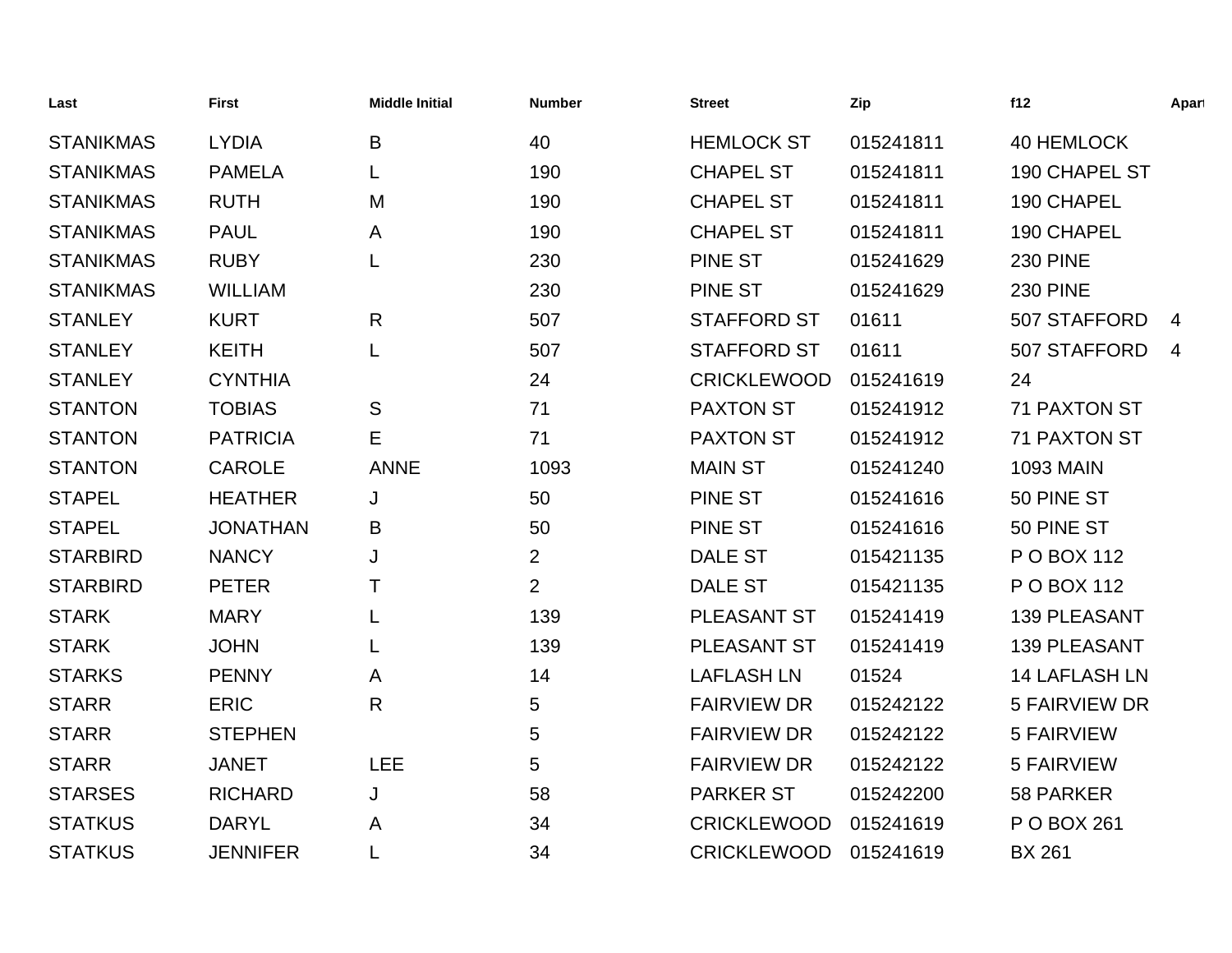| Last             | <b>First</b>       | <b>Middle Initial</b> | <b>Number</b> | <b>Street</b>      | Zip        | f12                   | Apart          |
|------------------|--------------------|-----------------------|---------------|--------------------|------------|-----------------------|----------------|
| <b>STATKUS</b>   | <b>ROBERT</b>      | J                     | 34            | <b>CRICKLEWOOD</b> | 015241619  | P O BOX 261           |                |
| <b>STCYR</b>     | <b>ROBERT</b>      | W                     | 1111          | <b>WHITTEMORE</b>  | 015241851  | 1111                  |                |
| <b>STCYR</b>     | <b>GAIL</b>        | M                     | 1111          | <b>WHITTEMORE</b>  | 015241851  | 1111                  |                |
| <b>STDENIS</b>   | <b>LAWRENCE</b>    | E.                    | 8             | <b>SUNSET DR</b>   | 01524-1710 | <b>8 SUNSET DRIVE</b> |                |
| <b>STEAD</b>     | <b>CHRISTINE</b>   | M                     | 29            | <b>SPRING ST</b>   | 015241513  | 29 SPRING ST          |                |
| <b>STEAD</b>     | <b>WAYNE</b>       | B                     | 29            | <b>SPRING ST</b>   | 015241513  | 29 SPRING ST          |                |
| <b>STEEVES</b>   | <b>GEORGE</b>      | P                     | 1025          | <b>MAIN ST</b>     | 015241311  | <b>1025 MAIN ST</b>   |                |
| <b>STEEVES</b>   | <b>FREDRIC</b>     | $\vee$                | 1025          | <b>MAIN ST</b>     | 015241311  | <b>1025 MAIN</b>      |                |
| <b>STEPHANOS</b> | <b>JAN</b>         | M                     | 18            | <b>TOBIN RD</b>    | 016113237  | <b>18 TOBIN RD</b>    |                |
| <b>STEPHANOS</b> | <b>GREGORY</b>     |                       | 18            | <b>TOBIN RD</b>    | 016113237  | 18 TOBIN RD           |                |
| <b>STEPHENS</b>  | <b>JAMES</b>       | P                     | 68            | <b>KING ST</b>     | 015241220  | BX <sub>2</sub>       |                |
| <b>STEPHENS</b>  | <b>CELESTE</b>     | M                     | 68            | <b>KING ST</b>     | 015241220  | 68 KING ST            |                |
| <b>STEPHENS</b>  | <b>JUNE</b>        | A                     | 4             | <b>CRESTWOOD</b>   | 015241636  | 4 CRESTWOOD           |                |
| <b>STEPHENS</b>  | <b>DONALD</b>      | N                     | 4             | <b>CRESTWOOD</b>   | 015241636  | 4 CRESTWOOD           |                |
| <b>STEPIEN</b>   | <b>SHANNON</b>     | Е                     | 1104          | <b>MAIN ST</b>     | 015241616  | <b>1104 MAIN ST 2</b> | $\overline{2}$ |
| <b>STEPIEN</b>   | <b>MARC</b>        | S                     | 1104          | <b>MAIN ST</b>     | 015241616  | 1104 MAIN ST          | 2              |
| <b>STERCZALA</b> | <b>STEPHEN</b>     | J                     | 114           | <b>PINE ST</b>     | 015241627  | 114 PINE ST           |                |
| <b>STEVENS</b>   | <b>CHRISTOPHER</b> | A                     | 5             | <b>TOWN BEACH</b>  | 015241937  | <b>5 TOWN BEACH</b>   | 30             |
| <b>STEVENS</b>   | <b>GEORGE</b>      | Τ                     | 5             | <b>KEEFE CT</b>    | 016113208  | <b>5 KEEFE COURT</b>  |                |
| <b>STEVENS</b>   | <b>WAYNE</b>       | R                     | 315           | <b>MAIN ST</b>     | 01611      | 315 MAIN ST           | B              |
| <b>STEVENS</b>   | <b>ARLEEN</b>      |                       | 224           | PETER SALEM        | 015241281  | 224 PETER             |                |
| <b>STEVENS</b>   | <b>SHAWN</b>       | C                     | 224           | PETER SALEM        | 015241281  | 224 PETER             |                |
| STEVENS-SOKO     | <b>LINDA</b>       | J                     | 22            | PETER SALEM        | 015241210  | 22 PETER              |                |
| <b>STEVENSON</b> | <b>JAMES</b>       |                       | 1058          | <b>MAIN ST</b>     | 015241312  | <b>1058 MAIN ST</b>   |                |
| <b>STEVENSON</b> | <b>PATRICIA</b>    |                       | 10            | <b>LAURELWOOD</b>  | 015241255  | 10                    |                |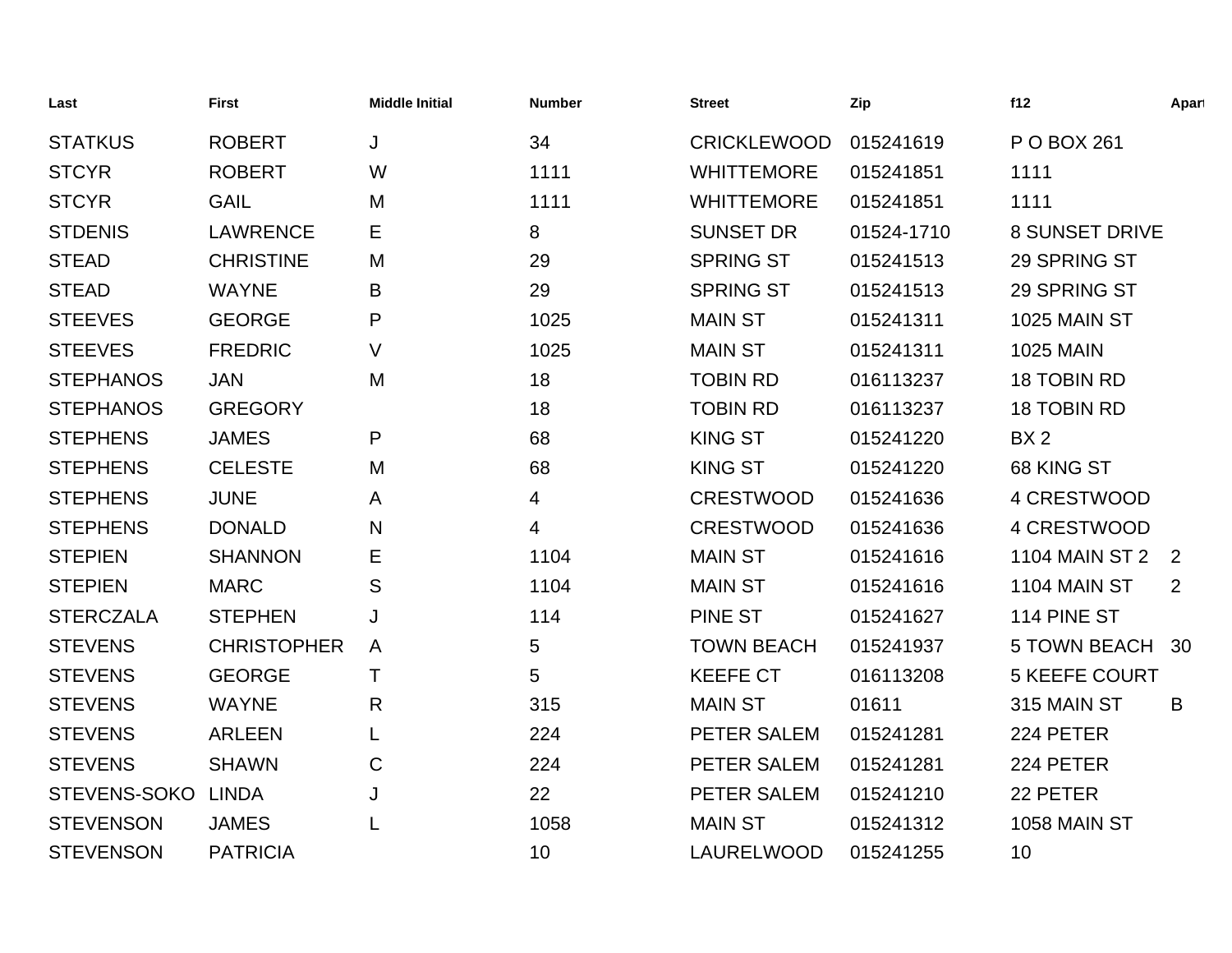| Last                 | <b>First</b>     | <b>Middle Initial</b> | <b>Number</b>  | <b>Street</b>                   | Zip       | f12                   | Apart |
|----------------------|------------------|-----------------------|----------------|---------------------------------|-----------|-----------------------|-------|
| <b>STEWART</b>       | <b>NEVILLE</b>   | G                     | 9              | <b>ATWOOD TERR</b>              | 016113346 | 9 ATWOOD TER          |       |
| <b>STEWART</b>       | <b>DYZMA</b>     | V                     | 9              | <b>ATWOOD TERR</b>              | 016113346 | 9 ATWOOD              |       |
| <b>STEWART</b>       | <b>MARIA</b>     | $\mathbf C$           | 9              | <b>ELMWOOD AVE</b>              | 016113318 | 9 ELMWOOD             |       |
| <b>STEWART</b>       | <b>WALLACE</b>   | H                     | 9              | <b>ELMWOOD AVE</b>              | 016113318 | 9 ELMWOOD             |       |
| <b>STEWART</b>       | <b>BARRY</b>     | M                     | 660            | PLEASANT ST                     | 015421131 | 660 PLEASANT          |       |
| <b>STEWART</b>       | <b>ETTA</b>      | <b>DIANE</b>          | 164            | PETER SALEM                     | 015241212 | 164 PETER             |       |
| <b>STEWART</b>       | <b>LEON</b>      | J                     | 164            | PETER SALEM                     | 015241212 | 164 PETER             |       |
| <b>STGERMAIN</b>     | <b>IRENE</b>     | A                     | 59             | <b>CHARLTON ST</b>              | 015421015 | 59 CHARLTON           |       |
| <b>STGERMAIN</b>     | <b>KRISTINE</b>  | A                     | 59             | <b>CHARLTON ST</b>              | 015421015 | 59 CHARLTON           |       |
| <b>STGERMAIN</b>     | <b>RONALD</b>    | F                     | 59             | <b>CHARLTON ST</b>              | 015421015 | 59 CHARLTON           |       |
| <b>STHILAIRE</b>     | <b>MARY</b>      | G                     | 94             | <b>BROWN ST</b>                 | 016113130 | 94 BROWN              |       |
| <b>STIDSEN</b>       | <b>MAGDALENE</b> | M                     | 30             | PLEASANT ST                     | 015241446 | <b>30 PLEASANT</b>    |       |
| <b>STILES</b>        | <b>PAULA</b>     | J                     | 400            | <b>RAWSON ST</b>                | 015242029 | 400 RAWSON            |       |
| <b>STILES</b>        | <b>PHILIP</b>    | G                     | 400            | <b>RAWSON ST</b>                | 015242029 | 400 RAWSON            |       |
| <b>STILES</b>        | <b>DEREK</b>     | W                     | $\overline{7}$ | <b>KING ST EXT</b>              | 015241722 | 7 KING ST EXT         |       |
| <b>STILES</b>        | <b>KEVIN</b>     | W                     | $\overline{7}$ | KING ST EXT                     | 015241722 | 7 KING STREET         |       |
| <b>STILES</b>        | <b>ELIZABETH</b> | M                     | $\overline{7}$ | <b>KING ST EXT</b>              | 015241722 | 7 KING STREET         |       |
| <b>STIMPSON</b>      | <b>MARY</b>      | Ε                     | 483            | PLEASANT ST                     | 015241262 | <b>483 PLEASANT</b>   |       |
| <b>STIMPSON</b>      | <b>KEVIN</b>     | B                     | 483            | <b>PLEASANT ST</b>              | 015241262 | <b>483 PLEASANT</b>   |       |
| <b>STIMSON</b>       | <b>PAUL</b>      | F                     | $\overline{7}$ | BIRCHWOOD DR 015241630          |           | 7 BIRCHWOOD           |       |
| <b>STIMSON</b>       | <b>JUNE</b>      | P                     | $\overline{7}$ | BIRCHWOOD DR 015241630          |           | 7 BIRCHWOOD           |       |
| STINCHFIELD-DA PAULA |                  | A                     | 6              | <b>HYLAND AVE</b>               | 01524     | <b>6 HYLAND AVE</b>   |       |
| <b>STJOHN</b>        | LOU              | <b>ANN</b>            | 41             | <b>BURNCOAT ST</b>              | 015242011 | <b>41 BURNCOAT</b>    |       |
| <b>STJOHN</b>        | <b>PHILIP</b>    | P                     | 41             | <b>BURNCOAT ST</b>              | 015242011 | <b>41 BURNCOAT</b>    |       |
| <b>STMARTIN</b>      | <b>AGNES</b>     |                       | 83             | <b>WILLOW HILL RD 016113009</b> |           | <b>83 WILLOW HILL</b> |       |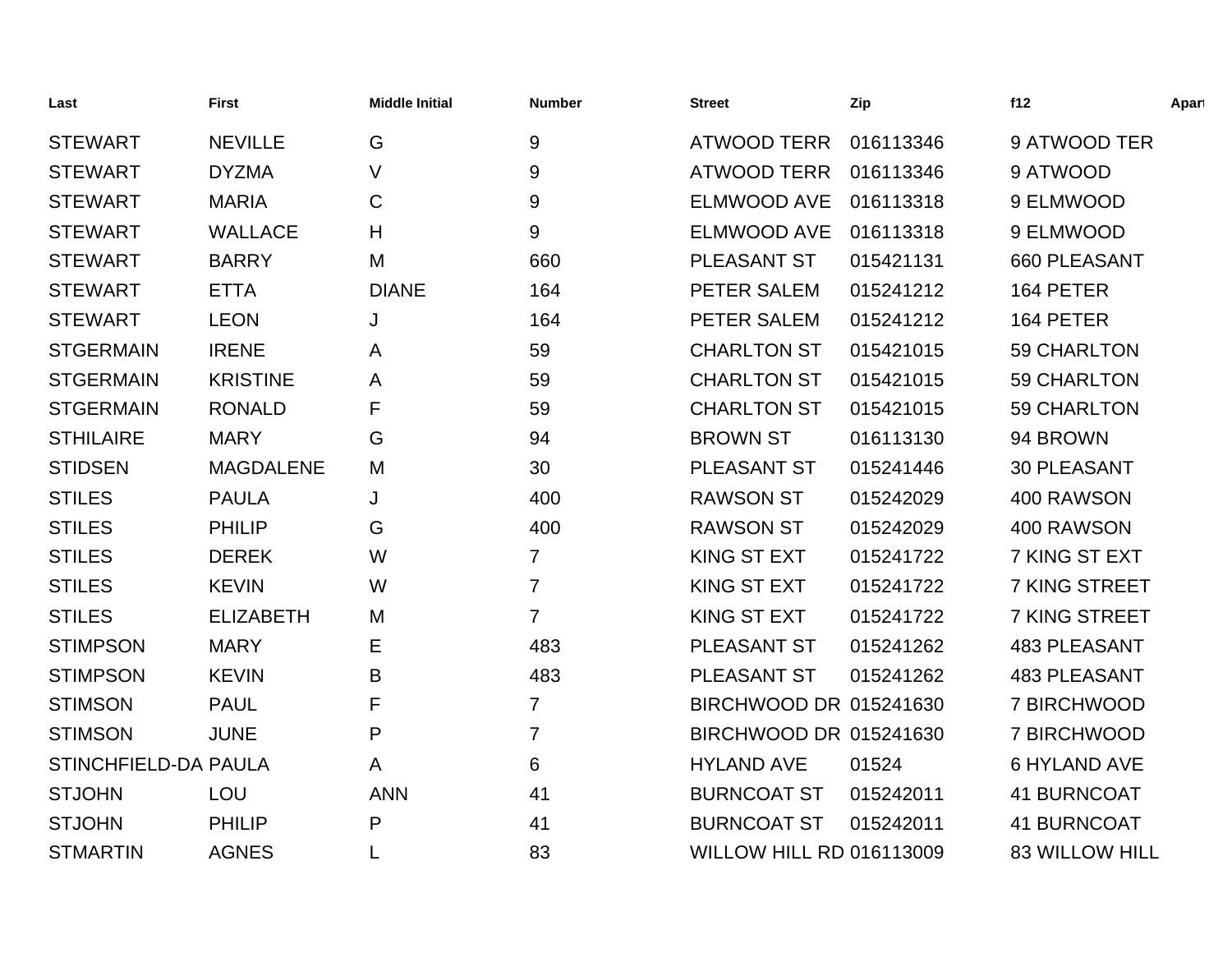| Last               | <b>First</b>       | <b>Middle Initial</b> | <b>Number</b> | <b>Street</b>                   | Zip       | f12                   | Apart |
|--------------------|--------------------|-----------------------|---------------|---------------------------------|-----------|-----------------------|-------|
| <b>STMARTIN</b>    | <b>LAWRENCE</b>    |                       | 83            | <b>WILLOW HILL RD 016113009</b> |           | <b>83 WILLOW HILL</b> |       |
| <b>STMARTIN</b>    | <b>ALAN</b>        | $\mathsf{R}$          | 385           | <b>MAIN ST</b>                  | 016113142 | <b>385 MAIN</b>       |       |
| <b>STOCKFORD</b>   | <b>LYNN</b>        | E                     | 14            | DEER POND DR                    | 015241102 | 14 DEER POND          |       |
| <b>STOCKWELL</b>   | <b>SUSAN</b>       | Ε                     | 55            | <b>PARKER ST</b>                | 015242200 | 55 PARKER             |       |
| <b>STOCKWELL</b>   | <b>STEVEN</b>      | R                     | 55            | <b>PARKER ST</b>                | 015242200 | 55 PARKER             |       |
| <b>STODDARD</b>    | <b>ANN</b>         | M                     | 96            | <b>TOWTAID ST</b>               | 016113231 | 96 TOWTAID            |       |
| <b>STODDARD</b>    | <b>WILLIAM</b>     | H                     | 96            | <b>TOWTAID ST</b>               | 016113231 | 96 TOWTAID            |       |
| STODDARD-WAL WENDY |                    | M                     | 60            | <b>TOWTAID ST</b>               | 016113253 | <b>60 TOWTAID</b>     |       |
| <b>STOLBERG</b>    | <b>DIANA</b>       |                       | 547           | <b>PLEASANT ST</b>              | 015241238 | 547 PLEASANT          |       |
| <b>STOLBERG</b>    | <b>JAY</b>         | B                     | 547           | PLEASANT ST                     | 015241238 | 547 PLEASANT          |       |
| <b>STOLBERG</b>    | <b>KIMBERLY</b>    | R                     | 935           | <b>STAFFORD ST</b>              | 015421203 |                       |       |
| <b>STOLBERG</b>    | <b>DEREK</b>       | J                     | 935           | <b>STAFFORD ST</b>              | 015421203 |                       |       |
| <b>STONE</b>       | <b>CHRISTOPHER</b> | W                     | 25            | <b>BURNCOAT LN</b>              | 015242009 | <b>25 BURNCOAT</b>    |       |
| <b>STONE</b>       | <b>WILLIAM</b>     | Е                     | 25            | <b>BURNCOAT LN</b>              | 015242009 | <b>25 BURNCOAT</b>    |       |
| <b>STONE</b>       | <b>ARLENE</b>      | K                     | 25            | <b>BURNCOAT LN</b>              | 015242009 | 25 BURNCOAT           |       |
| <b>STONE</b>       | <b>CARL</b>        | F                     | 4             | <b>PARKER ST</b>                | 015421009 | 4 PARKER              |       |
| <b>STONE</b>       | <b>RUTH</b>        | A.M.                  | 671           | PLEASANT ST                     | 01542     | <b>PO BOX 225</b>     |       |
| <b>STONE</b>       | <b>STEPHEN</b>     | D                     | 671           | PLEASANT ST                     | 01542     | P O BOX 225           |       |
| <b>STONE</b>       | <b>ANN</b>         | J                     | 19            | <b>CRICKLEWOOD</b>              | 015241603 | 19                    |       |
| <b>STONE</b>       | <b>RICHARD</b>     | L                     | 19            | <b>CRICKLEWOOD</b>              | 015241603 | 19                    |       |
| <b>STONE</b>       | <b>JESSE</b>       |                       | 22            | PLEASANT ST                     | 015241438 | P O BOX 277           |       |
| <b>STOSKUS</b>     | <b>MADELINE</b>    | Е                     | 1454          | <b>MAIN ST</b>                  | 015241910 | <b>1454 MAIN</b>      |       |
| <b>STOSKUS</b>     | <b>ROBERT</b>      | P                     | 1454          | <b>MAIN ST</b>                  | 015241910 | <b>1454 MAIN</b>      |       |
| <b>STOSKUS</b>     | <b>STANLEY</b>     | A                     | 1454          | <b>MAIN ST</b>                  | 015241910 | <b>1454 MAIN</b>      |       |
| <b>STOUGH</b>      | <b>BETTY</b>       | M                     | 24            | <b>MAYFLOWER</b>                | 015241608 | 24 MAYFLOWER          |       |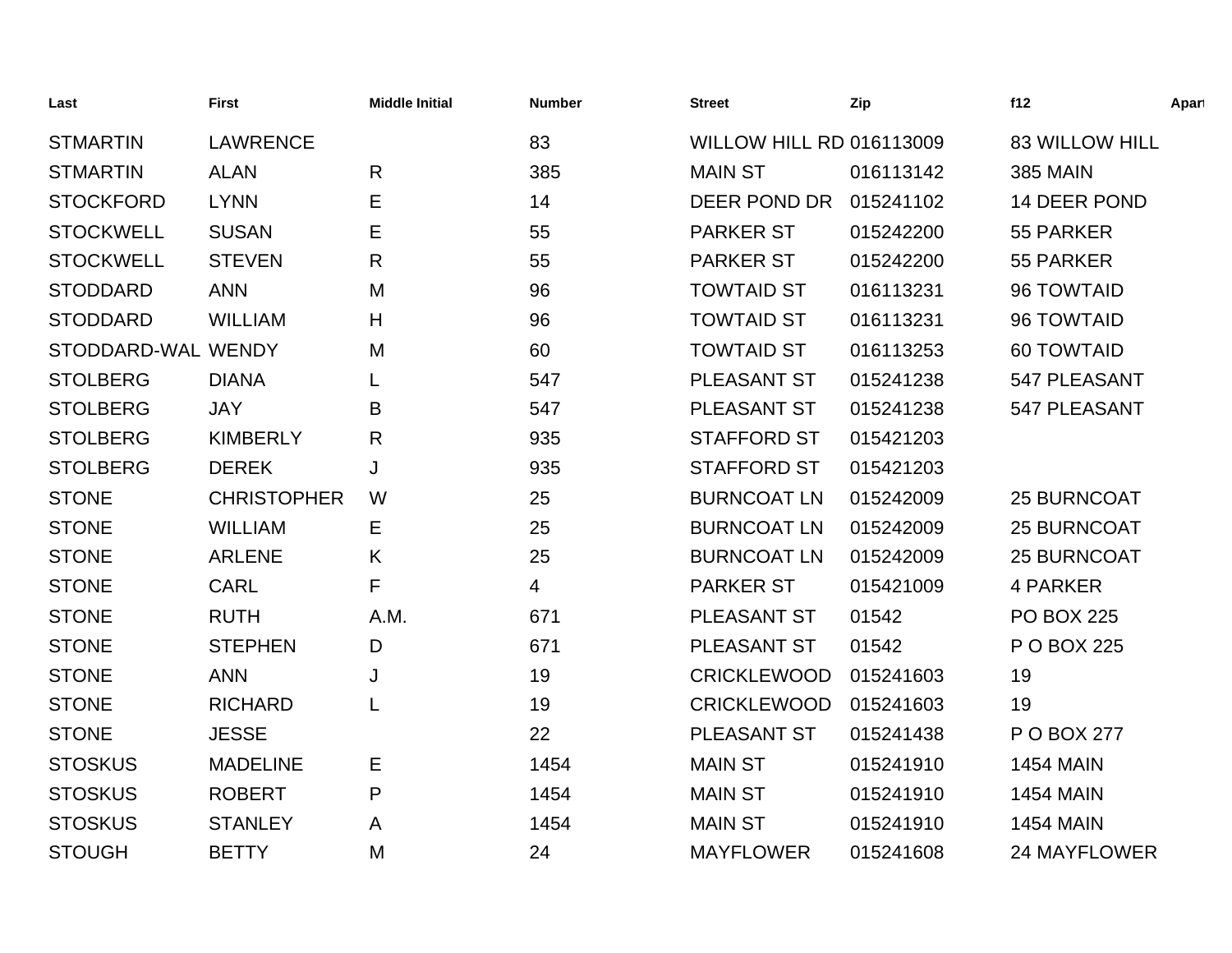| Last               | <b>First</b>     | <b>Middle Initial</b> | <b>Number</b>  | <b>Street</b>      | Zip       | f12                   | Apart        |
|--------------------|------------------|-----------------------|----------------|--------------------|-----------|-----------------------|--------------|
| <b>STRAIT</b>      | <b>SHANNA</b>    | K                     | 39             | <b>DALE ST</b>     | 015421136 | 39 DALE ST            | $\mathbf 1$  |
| <b>STRAND</b>      | <b>PAUL</b>      | J                     | 6              | <b>GLEASON WAY</b> | 015241302 | <b>6 GLEASON WAY</b>  |              |
| <b>STREETER</b>    | <b>RANDY</b>     | C                     | 747            | <b>MAIN ST</b>     | 015241340 | <b>747 MAIN</b>       |              |
| <b>STREETER</b>    | <b>ANDREW</b>    | Н                     | 627            | <b>PLEASANT ST</b> | 015421102 | 627 PLEASANT          |              |
| <b>STREETER</b>    | <b>JEFFREY</b>   | M                     | 627            | <b>PLEASANT ST</b> | 015421102 | 627 PLEASANT          |              |
| <b>STREETER</b>    | <b>SUSAN</b>     | F                     | 627            | <b>PLEASANT ST</b> | 015421102 | 627 PLEASANT          |              |
| <b>STREETER</b>    | <b>BILL</b>      |                       | 627            | <b>PLEASANT ST</b> | 015421102 | 627 PLEASANT          |              |
| <b>STREETER</b>    | <b>MARION</b>    | F                     | 62             | <b>PARKER ST</b>   | 01524     | <b>62 PARKER ST</b>   |              |
| <b>STRONACH</b>    | <b>BRUCE</b>     |                       | 981            | <b>MAIN ST</b>     | 01524     | 981 MAIN ST           |              |
| <b>STRONG</b>      | <b>MARGARET</b>  |                       | 29             | <b>RAWSON DR</b>   | 015242016 | 29 RAWSON DR          |              |
| <b>STRONG</b>      | <b>ROBERT</b>    |                       | 29             | <b>RAWSON DR</b>   | 015242016 | 29 RAWSON DR          |              |
| <b>STROUT</b>      | <b>GAIL</b>      | M                     | $\overline{2}$ | <b>FOREST ST</b>   | 015241704 | 2 FOREST              |              |
| <b>STROUT</b>      | <b>SARAH</b>     |                       | $\overline{2}$ | <b>FOREST ST</b>   | 015241704 | 2 FOREST ST           |              |
| <b>STROUT</b>      | <b>LLOYD</b>     | G                     | $\overline{2}$ | <b>FOREST ST</b>   | 015241704 | 2 FOREST              |              |
| <b>STROZINA</b>    | <b>EDWARD</b>    | J                     | 43             | <b>FRANKLIN ST</b> | 01524     | <b>43 FRANKLIN ST</b> |              |
| <b>STROZINA</b>    | <b>BEATRICE</b>  | S                     | 43             | <b>FRANKLIN ST</b> | 01524     | <b>43 FRANKLIN ST</b> |              |
| <b>STROZINA</b>    | <b>THOMAS</b>    | F                     | 47             | <b>FRANKLIN ST</b> | 015241504 | <b>47 FRANKLIN ST</b> |              |
| <b>STUART</b>      | <b>CHRIS</b>     | M                     | 17             | SOUTH CT           | 01611     | 17 SOUTH CT           | B            |
| <b>STUART</b>      | <b>RICHARD</b>   | W                     | 17             | <b>SOUTH CT</b>    | 01611     | 17 SOUTH CT           | B            |
| <b>STUART</b>      | <b>MAUREEN</b>   | A                     | 17             | SOUTH CT           | 01611     | 17 SOUTH CT           | B            |
| <b>STUART</b>      | <b>JAYNE</b>     | M                     | 17             | SOUTH CT           | 016113265 | 17 SOUTH CT           | $\mathsf{C}$ |
| <b>STUART</b>      | <b>RICHARD</b>   | F                     | 17             | <b>SOUTH CT</b>    | 016113265 | 17 SOUTH CT           | $\mathsf{C}$ |
| <b>STUART</b>      | <b>ALENE</b>     | R                     | 4              | <b>ANDY DR</b>     | 016113137 | <b>4 ANDY DRIVE</b>   |              |
| <b>STUBBINGTON</b> | <b>CATHERINE</b> | L                     | 74             | <b>SARGENT ST</b>  | 016113104 | 74 SARGENT            |              |
| <b>STUCZYNSKI</b>  | <b>ELAINE</b>    | M                     | 167            | PETER SALEM        | 015241245 | 167 PETER             |              |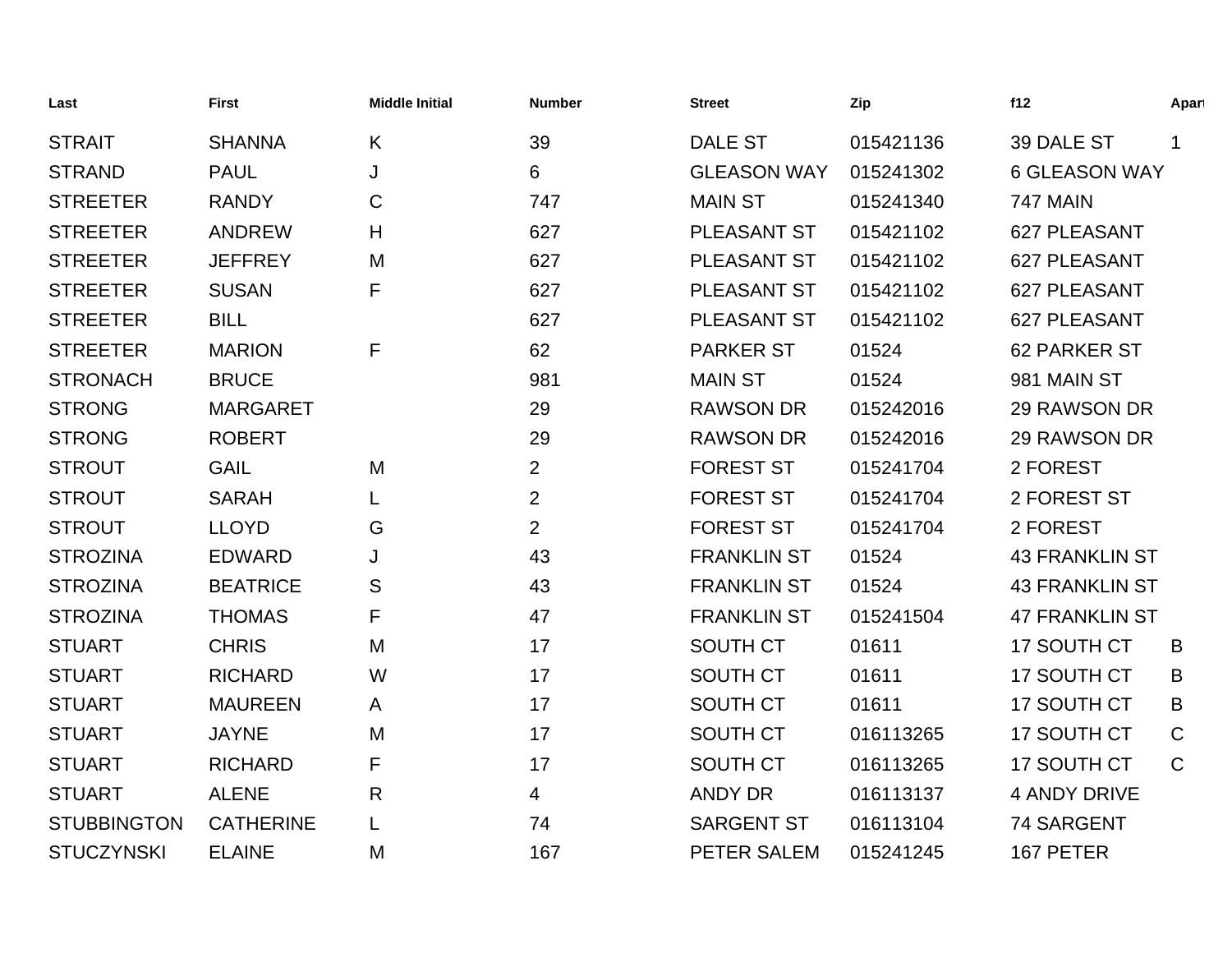| Last              | <b>First</b>    | <b>Middle Initial</b> | <b>Number</b> | <b>Street</b>        | Zip       | f12                   | Apart |
|-------------------|-----------------|-----------------------|---------------|----------------------|-----------|-----------------------|-------|
| <b>STUCZYNSKI</b> | <b>TODD</b>     | L                     | 167           | PETER SALEM          | 015241245 | 167 PETER             |       |
| <b>STUCZYNSKI</b> | <b>TRACY</b>    | L                     | 167           | PETER SALEM          | 015241245 | 167 PETER             |       |
| <b>STUCZYNSKI</b> | <b>THOMAS</b>   | L                     | 167           | PETER SALEM          | 015241245 | 167 PETER             |       |
| <b>STUDT</b>      | <b>ERIC</b>     | M                     | 761           | <b>MAIN ST</b>       | 01524     | 761 MAIN ST           |       |
| <b>STUMPF</b>     | <b>ROBERT</b>   | A                     | 79            | <b>BALDWIN ST</b>    | 01542     | P O BOX 124           |       |
| <b>STUTMAN</b>    | <b>ANN</b>      | M                     | 470           | PLEASANT ST          | 015241240 | 470 PLEASANT          |       |
| <b>STUTMAN</b>    | <b>STEVEN</b>   | Е                     | 470           | <b>PLEASANT ST</b>   | 015241240 | <b>470 PLEASANT</b>   |       |
| <b>STYMIEST</b>   | <b>ANTHONY</b>  | A                     | 199           | <b>GREEN ST</b>      | 015241712 | 199 GREEN ST          |       |
| <b>STYMIEST</b>   | <b>TERRI</b>    | M                     | 199           | <b>GREEN ST</b>      | 015241712 | 199 GREEN ST          |       |
| <b>STYREN</b>     | <b>MARY</b>     | Ε                     | 1100          | <b>MAIN ST</b>       | 015241349 | P O BOX 252           |       |
| <b>SUGARMAN</b>   | <b>BERNARD</b>  |                       | 1075          | <b>MAIN ST</b>       | 015241337 | <b>1075 MAIN ST</b>   | 82    |
| <b>SULLIVAN</b>   | <b>DENISE</b>   | L                     | 1571          | <b>MAIN ST</b>       | 015241914 | P O BOX 202           |       |
| <b>SULLIVAN</b>   | <b>FRANCIS</b>  | X                     | 1571          | <b>MAIN ST</b>       | 015241914 | P O BOX 202           |       |
| <b>SULLIVAN</b>   | <b>ANN</b>      | M                     | 450           | <b>MARSHALL ST</b>   | 015241815 | <b>450 MARSHALL</b>   |       |
| <b>SULLIVAN</b>   | <b>THOMAS</b>   | J                     | 761           | <b>MAIN ST</b>       | 01524     | 761 MAIN ST           |       |
| <b>SULLIVAN</b>   | <b>PHYLLIS</b>  | Е                     | 5             | <b>SUNSET DR</b>     | 015241709 | <b>5 SUNSET DRIVE</b> |       |
| <b>SULLIVAN</b>   | <b>JAMES</b>    | L                     | 5             | <b>SUNSET DR</b>     | 015241709 | <b>5 SUNSET DRIVE</b> |       |
| <b>SULLIVAN</b>   | <b>SCOTT</b>    | M                     | 994           | <b>STAFFORD ST</b>   | 015421114 | 994 STAFFORD          |       |
| <b>SULLIVAN</b>   | <b>HEATHER</b>  | D                     | 4             | <b>GLEN ELLEN LN</b> | 015421222 | <b>4 GLEN ELLEN</b>   |       |
| <b>SULLIVAN</b>   | <b>DEAN</b>     | M                     | 4             | <b>GLEN ELLEN LN</b> | 015421222 | <b>4 GLEN ELLEN</b>   |       |
| <b>SULLIVAN</b>   | <b>LISA</b>     | Е                     | 1             | <b>CARLETON RD</b>   | 015421143 | 1 CARLETON            |       |
| <b>SULLIVAN</b>   | <b>KENNETH</b>  | J                     | 1             | <b>CARLETON RD</b>   | 015421143 | <b>1 CARLETON</b>     |       |
| <b>SULLIVAN</b>   | <b>DOREEN</b>   | A                     | 34            | <b>CRESTWOOD</b>     | 015241602 | 34 CRESTWOOD          |       |
| <b>SULLIVAN</b>   | <b>MAUREEN</b>  | A                     | 34            | <b>CRESTWOOD</b>     | 015241602 |                       |       |
| <b>SULLIVAN</b>   | <b>LAWRENCE</b> | G                     | 34            | <b>CRESTWOOD</b>     | 015241602 | 34 CRESTWOOD          |       |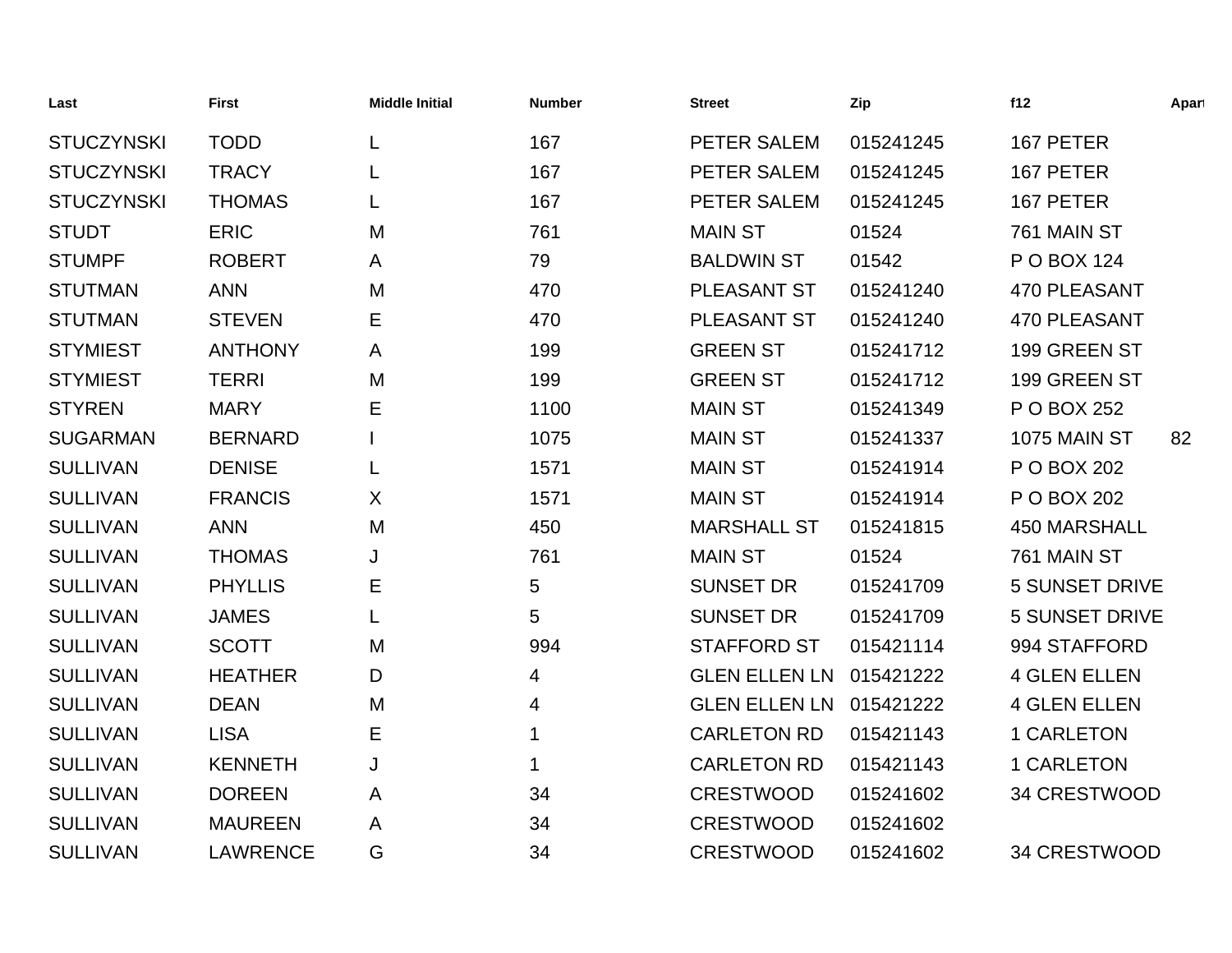| Last             | <b>First</b>    | <b>Middle Initial</b> | <b>Number</b> | <b>Street</b>           | Zip       | f12                   | Apart |
|------------------|-----------------|-----------------------|---------------|-------------------------|-----------|-----------------------|-------|
| <b>SULLIVAN</b>  | <b>LAWRENCE</b> | G                     | 34            | <b>CRESTWOOD</b>        | 015241602 | 34 CRESTWOOD          |       |
| <b>SULLIVAN</b>  | <b>MICHAEL</b>  | T.                    | 8             | LEXINGTON AVE 015241208 |           |                       |       |
| <b>SULLIVAN</b>  | <b>AMY</b>      | C                     | 8             | LEXINGTON AVE 015241208 |           | <b>8 LEXINGTON</b>    |       |
| <b>SULLIVAN</b>  | <b>MARY</b>     | J                     | 4             | <b>MAPLE ST</b>         | 015242004 | 4 MAPLE               |       |
| <b>SULLIVAN</b>  | <b>JOHN</b>     | F                     | 4             | <b>MAPLE ST</b>         | 015242004 | 4 MAPLE               |       |
| <b>SULLIVAN</b>  | <b>MATTHEW</b>  | Τ                     | 3             | <b>MARLBORO DR</b>      | 015242106 | <b>3 MARLBORO DR</b>  |       |
| <b>SULLIVAN</b>  | <b>MELANIE</b>  | $\mathsf{R}$          | 3             | <b>MARLBORO DR</b>      | 015242106 | <b>3 MARLBORO DR</b>  |       |
| <b>SULLIVAN</b>  | <b>SUSIE</b>    |                       | 3             | <b>MARLBORO DR</b>      | 015242106 | 3 MARLBORO            |       |
| <b>SULLIVAN</b>  | <b>TIMOTHY</b>  | J                     | 3             | <b>MARLBORO DR</b>      | 015242106 | 3 MARLBORO            |       |
| <b>SULLIVAN</b>  | <b>KATHLEEN</b> | A                     | 133           | <b>CHARLES ST</b>       | 015242148 | <b>133 CHARLES</b>    |       |
| <b>SULLIVAN</b>  | <b>MARTHA</b>   |                       | 71            | <b>KING ST</b>          | 015241258 | 71 KING STREET        |       |
| <b>SULLIVAN</b>  | <b>KEVIN</b>    | D                     | 71            | <b>KING ST</b>          | 015241258 | 71 KING STREET        |       |
| <b>SULLIVAN</b>  | <b>SARAH</b>    | <b>KATE</b>           | 71            | <b>KING ST</b>          | 015241258 | 71 KING ST            |       |
| <b>SULLIVAN</b>  | <b>MEREDYTH</b> | D                     | 58            | PLEASANT ST             | 015241418 | <b>58 PLEASANT ST</b> |       |
| <b>SULLIVAN</b>  | <b>TIMOTHY</b>  | P                     | 58            | PLEASANT ST             | 015241418 | <b>58 PLEASANT ST</b> |       |
| <b>SULLIVAN</b>  | <b>ELEANOR</b>  | C                     | 302           | PLEASANT ST             | 015241437 | 302 PLEASANT          |       |
| <b>SULLIVAN</b>  | <b>KENNETH</b>  | J                     | 302           | PLEASANT ST             | 015241437 | 302 PLEASANT          |       |
| <b>SULMINSKI</b> | <b>SUSAN</b>    | R                     | 8             | <b>MONTEREY DR</b>      | 016113018 | <b>8 MONTEREY</b>     |       |
| <b>SULMINSKI</b> | <b>PAUL</b>     | J                     | 8             | <b>MONTEREY DR</b>      | 016113018 | <b>8 MONTEREY</b>     |       |
| <b>SULMINSKI</b> | <b>BEN</b>      | D                     | 237           | <b>PINE ST</b>          | 015241626 | 237 PINEST            |       |
| <b>SUNDBERG</b>  | <b>MARION</b>   | P                     | 44            | <b>RAWSON ST</b>        | 015242034 | <b>44 RAWSON</b>      |       |
| <b>SUNDGREN</b>  | <b>GARY</b>     | W                     | 33            | <b>WINSLOW AVE</b>      | 015241125 | 33 WINSLOW            |       |
| <b>SUNDGREN</b>  | <b>RUTH</b>     | G                     | 33            | <b>WINSLOW AVE</b>      | 015241125 | 33 WINSLOW            |       |
| <b>SUNDGREN</b>  | <b>WILLIAM</b>  | R                     | 33            | <b>WINSLOW AVE</b>      | 015241125 | 33 WINSLOW            |       |
| <b>SUNDSTROM</b> | <b>TALLYMAE</b> | M                     | 18            | PINE RIDGE DR           | 015242013 | <b>18 PINE RIDGE</b>  |       |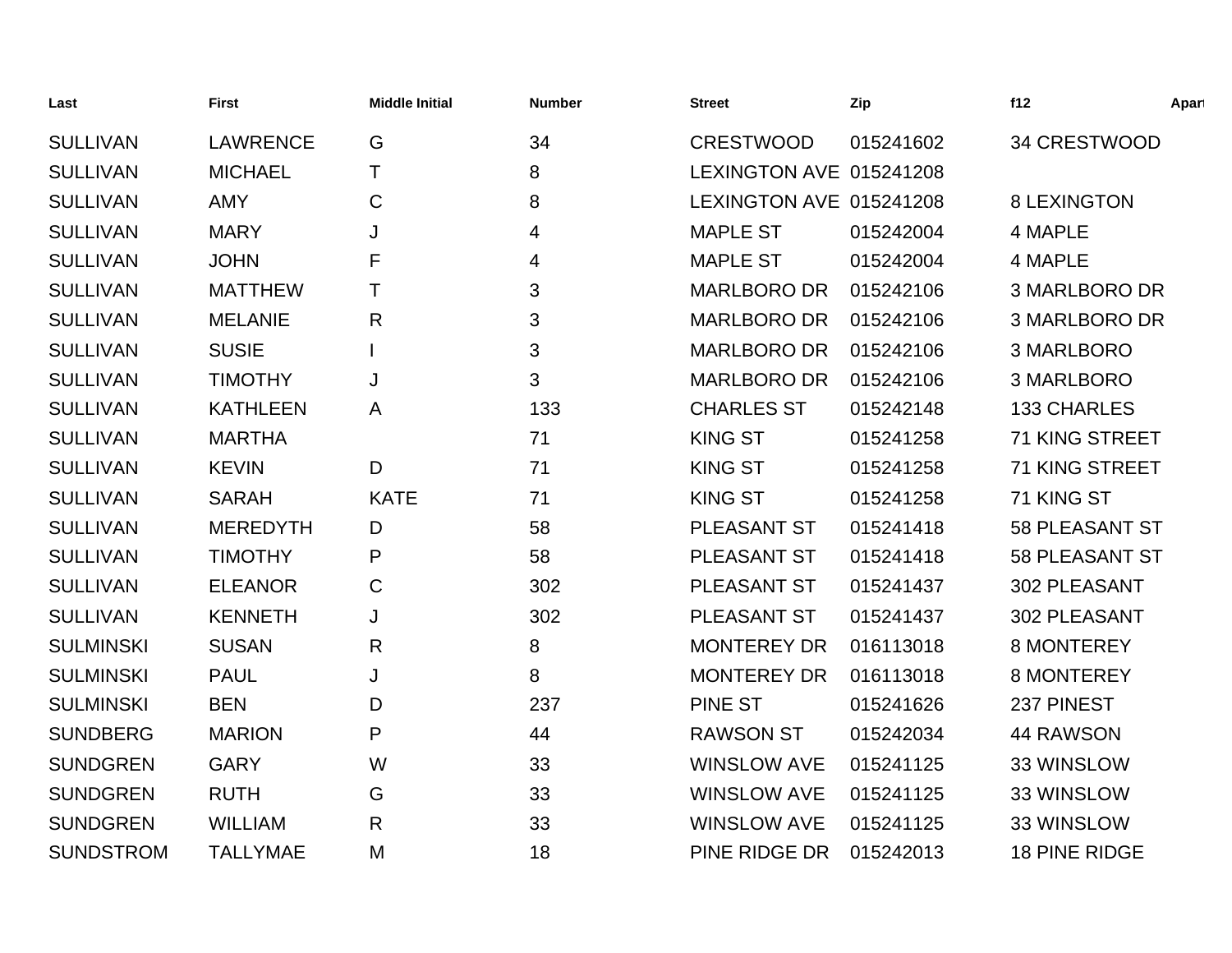| Last              | <b>First</b>     | <b>Middle Initial</b> | <b>Number</b> | <b>Street</b>       | Zip       | f12                   | Apart |
|-------------------|------------------|-----------------------|---------------|---------------------|-----------|-----------------------|-------|
| <b>SUNDSTROM</b>  | <b>ERNEST</b>    | Е                     | 18            | PINE RIDGE DR       | 015242013 | 18 PINE RIDGE         |       |
| <b>SUNDSTROM</b>  | <b>ERO</b>       | Α                     | 100           | <b>S MAIN ST</b>    | 015241404 | <b>100 SOUTH MAIN</b> |       |
| <b>SUNDSTROM</b>  | <b>JODI</b>      | L                     | 16            | <b>SPRING ST</b>    | 015242013 | 16 SPRING ST          |       |
| <b>SUPRENANT</b>  | <b>CHRISTINE</b> | L                     | 71            | <b>WHITTEMORE</b>   | 015241122 | <b>71 WHITTEMORE</b>  |       |
| <b>SUPRENANT</b>  | <b>ARTHUR</b>    | H                     | 71            | <b>WHITTEMORE</b>   | 015241122 | <b>71 WHITTEMORE</b>  |       |
| <b>SUTHERLAND</b> | <b>MICHELLE</b>  | A                     | 220           | PETER SALEM         | 015241281 | 220 PETER             |       |
| <b>SUTHERLAND</b> | <b>JOHN</b>      |                       | 65            | <b>LAKE VIEW DR</b> | 01524     | P O BOX 102           |       |
| <b>SUTHERLAND</b> | <b>LOIS</b>      | $\mathsf{C}$          | 65            | <b>LAKE VIEW DR</b> | 01524     | <b>PO BOX 102</b>     |       |
| <b>SUTKUS</b>     | <b>JOHN</b>      | A                     | 27            | <b>REDFIELD RD</b>  | 016113106 | 27 REDFIELD           |       |
| <b>SUTKUS</b>     | <b>MARY</b>      | J                     | 27            | <b>REDFIELD RD</b>  | 016113106 | 27 REDFIELD           |       |
| <b>SUTTER</b>     | <b>DIANE</b>     | Κ                     | 135           | <b>HENSHAW ST</b>   | 015241235 | 135 HENSHAW           |       |
| <b>SVOBODA</b>    | <b>BARBARA</b>   | C                     | 18            | <b>WEST ST</b>      | 016113115 | 18 WEST ST            |       |
| <b>SWAN</b>       | <b>DAVID</b>     | <b>WILLIAM</b>        | 19            | <b>FRANKLIN ST</b>  | 015241504 | <b>19 FRANKLIN</b>    |       |
| <b>SWAN</b>       | <b>FREDERICK</b> | J                     | 19            | <b>FRANKLIN ST</b>  | 015241504 | <b>19 FRANKLIN</b>    |       |
| <b>SWAN</b>       | <b>ELIZABETH</b> | A                     | 22            | <b>FRANKLIN ST</b>  | 015241505 | <b>22 FRANKLIN</b>    |       |
| <b>SWAN</b>       | <b>JOHN</b>      | $\vee$                | 22            | <b>FRANKLIN ST</b>  | 015241505 | <b>22 FRANKLIN</b>    |       |
| <b>SWANSON</b>    | <b>PETER</b>     | N                     | 3             | <b>MEADOW LN</b>    | 015242132 | 3 MEADOW              |       |
| <b>SWANSON</b>    | <b>CHRISTINE</b> | M                     | 3             | <b>MEADOW LN</b>    | 015242132 | 3 MEADOW              |       |
| <b>SWEENEY</b>    | <b>AMY</b>       | L                     | 450           | <b>MARSHALL ST</b>  | 015241815 | <b>450 MARSHALL</b>   |       |
| <b>SWEENEY</b>    | <b>MAILEE</b>    |                       | 450           | <b>MARSHALL ST</b>  | 015241815 | <b>450 MARSHALL</b>   |       |
| <b>SWEENEY</b>    | <b>PATRICIA</b>  | A                     | 450           | <b>MARSHALL ST</b>  | 015241815 | <b>450 MARSHALL</b>   |       |
| <b>SWEENEY</b>    | <b>ROBERT</b>    | M                     | 450           | <b>MARSHALL ST</b>  | 015241815 | <b>450 MARSHALL</b>   |       |
| <b>SWEENEY</b>    | <b>COLLEEN</b>   | M                     | 115           | <b>HENSHAW ST</b>   | 015241233 | 115 HENSHAW           |       |
| <b>SWEENEY</b>    | <b>KEVIN</b>     | R                     | 115           | <b>HENSHAW ST</b>   | 015241233 | 115 HENSHAW           |       |
| <b>SWEENEY</b>    | <b>JOSEPH</b>    | W                     | 256           | <b>RIVER ST</b>     | 01524     | 256 RIVER ST          |       |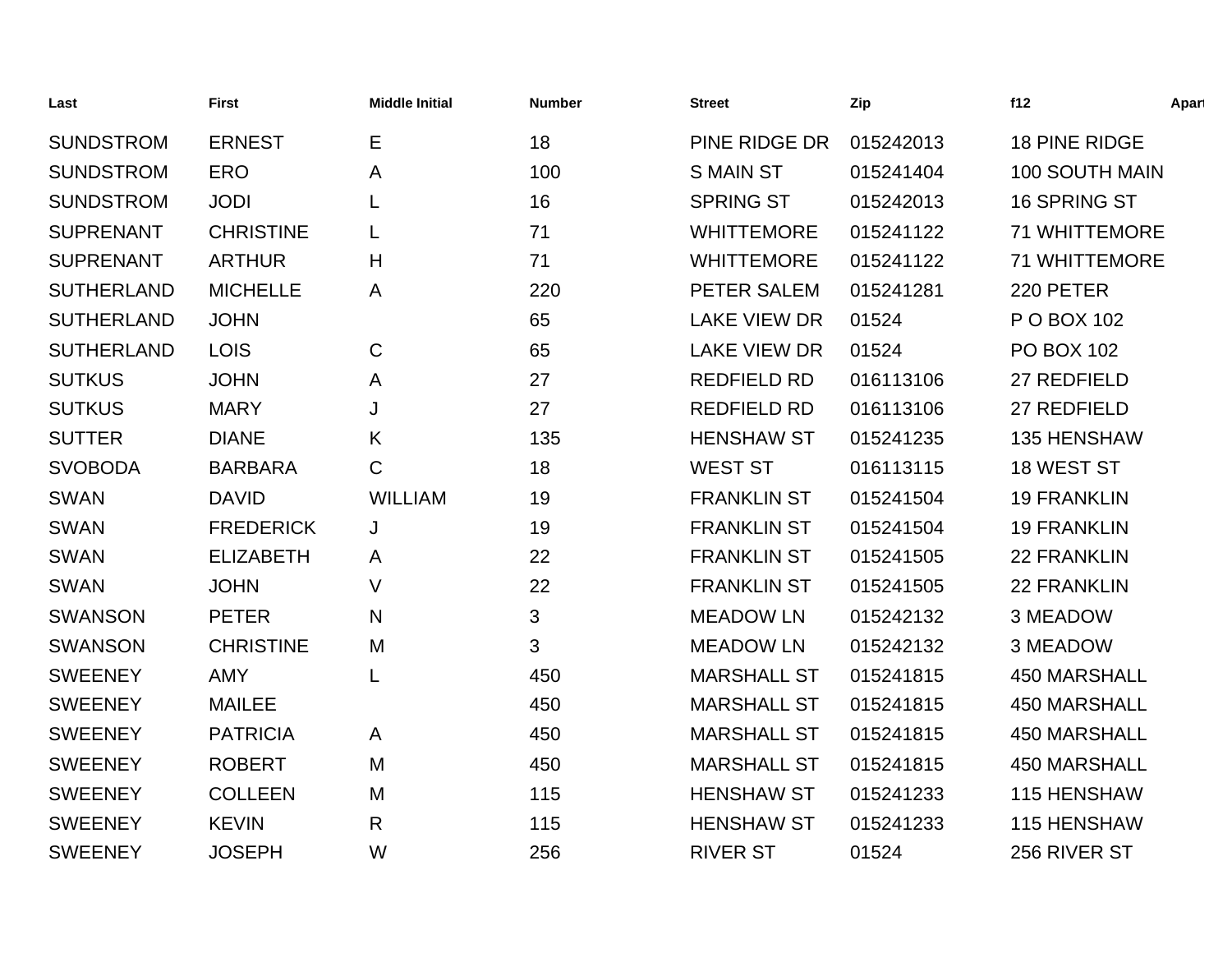| Last              | <b>First</b>       | <b>Middle Initial</b> | <b>Number</b> | <b>Street</b>        | Zip       | f12                 | Apart |
|-------------------|--------------------|-----------------------|---------------|----------------------|-----------|---------------------|-------|
| <b>SWEENEY</b>    | <b>LISA</b>        | A                     | 43            | <b>CRESTWOOD</b>     | 015241601 |                     |       |
| <b>SWEENEY</b>    | <b>STEPHEN</b>     | P                     | 43            | <b>CRESTWOOD</b>     | 015241601 |                     |       |
| <b>SWEEZEY</b>    | <b>JANET</b>       | A                     | 3             | <b>GLEN ELLEN LN</b> | 01542     | <b>3 GLEN ELLEN</b> |       |
| <b>SWEEZY</b>     | <b>HUBERT</b>      | W                     | 3             | <b>GLEN ELLEN LN</b> | 01542     | <b>3 GLEN ELLEN</b> |       |
| <b>SWETT</b>      | <b>EVELYN</b>      | P                     | 111           | <b>HUNTOON</b>       | 01542     | 111 HUNTOON         | 214   |
| <b>SWETT</b>      | <b>GAIL</b>        | F                     | 25            | <b>FAIRVIEW DR</b>   | 01524     | POBOX 33            |       |
| <b>SWETT</b>      | <b>BRUCE</b>       | W                     | 25            | <b>FAIRVIEW DR</b>   | 01524     | POBOX 33            |       |
| <b>SWETT</b>      | <b>RITA</b>        | F                     | 44            | <b>FRANKLIN ST</b>   | 015241505 | <b>44 FRANKLIN</b>  |       |
| <b>SWIFT</b>      | <b>KEVIN</b>       | R                     | 501           | <b>STAFFORD ST</b>   | 016113340 | 501 STAFFORD        | 15    |
| <b>SWISHER</b>    | <b>AMY</b>         | L                     | 1104          | <b>STAFFORD ST</b>   | 01542     | <b>BX33</b>         |       |
| <b>SYLVESTER</b>  | <b>CHRISTOPHER</b> | W                     | 523           | <b>MAIN ST</b>       | 016113041 | 523 MAIN ST         |       |
| <b>SYLVESTER</b>  | <b>CRAIG</b>       | D                     | 523           | <b>MAIN ST</b>       | 016113041 | 523 MAIN ST         |       |
| <b>SYLVESTER</b>  | <b>PAMELA</b>      | S                     | 523           | <b>MAIN ST</b>       | 016113041 | <b>523 MAIN</b>     |       |
| <b>SYLVESTER</b>  | <b>WILLIAM</b>     | B                     | 523           | <b>MAIN ST</b>       | 016113041 | <b>523 MAIN</b>     |       |
| <b>SYLVESTER</b>  | <b>ALLAN</b>       | B                     | 619           | PLEASANT ST          | 015421102 | 619 PLEASANT        |       |
| SYMONOWICZ        | <b>DORIS</b>       | B                     | 22            | <b>PINE ST</b>       | 015241614 | 22 PINE STREET      |       |
| SYMONOWICZ        | <b>ALFRED</b>      | M                     | 22            | <b>PINE ST</b>       | 015241614 | 22 PINE STREET      |       |
| SYMONOWICZ        | <b>MAUREEN</b>     | L                     | 13            | <b>WESLEY DR</b>     | 015241429 | 13 WESLEY DR        |       |
| <b>SYMONOWICZ</b> | <b>ALAN</b>        | M                     | 13            | <b>WESLEY DR</b>     | 015241429 | 13 WESLEY DR        |       |
| <b>TABERNER</b>   | <b>LAURA</b>       | <b>PHYLLIS</b>        | 311           | <b>MAIN ST</b>       | 016113142 | <b>311 MAIN</b>     |       |
| <b>TABERNER</b>   | <b>ERNEST</b>      |                       | 311           | <b>MAIN ST</b>       | 016113142 | <b>311 MAIN</b>     |       |
| <b>TABERNER</b>   | <b>CYNTHIA</b>     | A                     | 17            | <b>BROOK ST</b>      | 016113217 | 17 BROOK            |       |
| <b>TABERNER</b>   | <b>KIMBERLY</b>    | A                     | 17            | <b>BROOK ST</b>      | 016113217 | 17 BROOK ST         | 2     |
| <b>TABERNER</b>   | <b>BRYAN</b>       | W                     | 17            | <b>BROOK ST</b>      | 016113217 | 17 BROOK            | 2     |
| <b>TAGMAN</b>     | <b>DOROTHY</b>     |                       | 10            | <b>CEMETERY RD</b>   | 016113319 | <b>10 CEMETERY</b>  |       |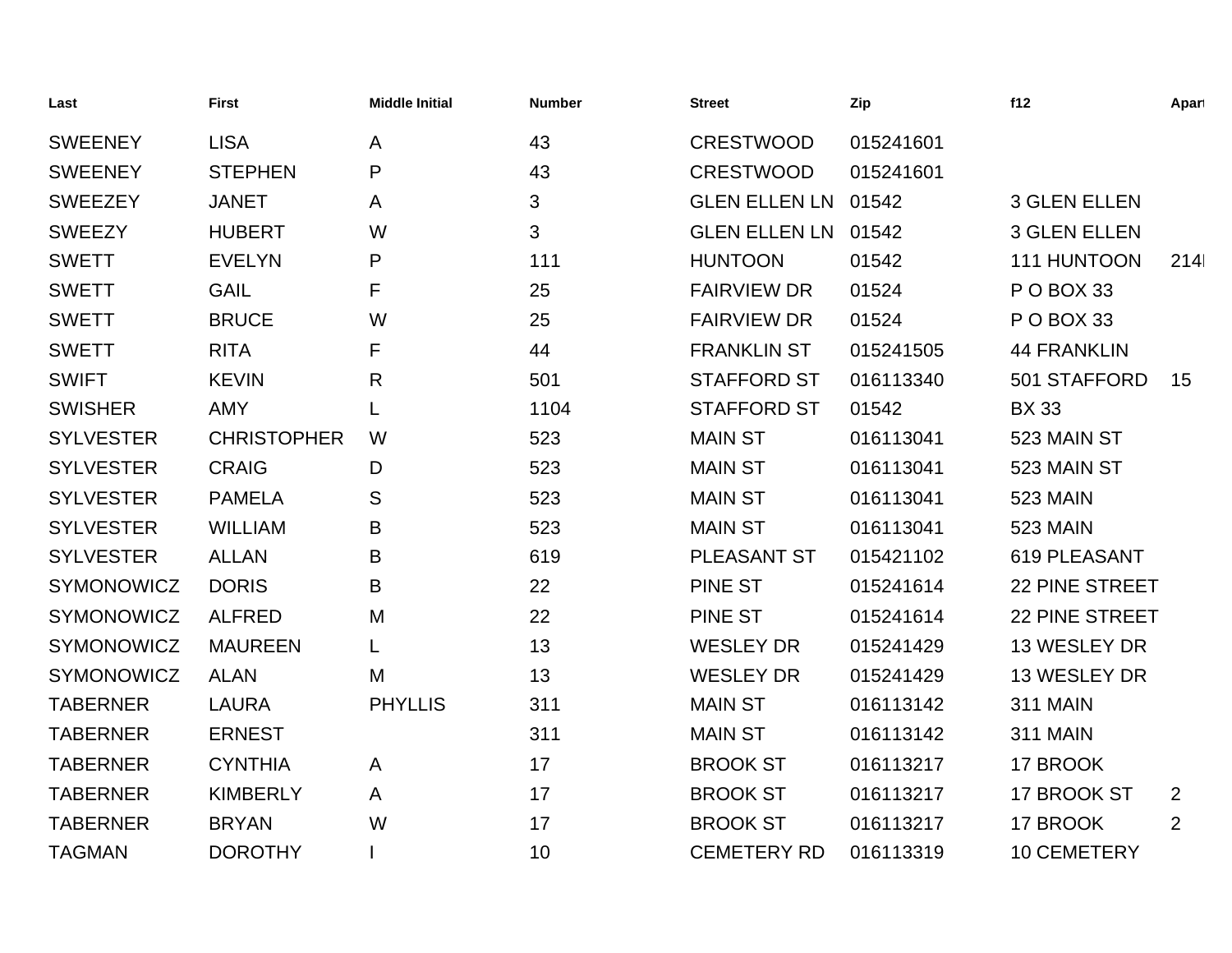| Last              | <b>First</b>     | <b>Middle Initial</b> | <b>Number</b> | <b>Street</b>       | Zip       | f12                 | Apart       |
|-------------------|------------------|-----------------------|---------------|---------------------|-----------|---------------------|-------------|
| <b>TAGMAN</b>     | <b>SUSAN</b>     | M                     | 177           | <b>MAIN ST</b>      | 016113141 | 177 MAIN ST         | $\mathbf 1$ |
| <b>TAMBOLLIO</b>  | <b>DAVID</b>     | P                     | 312           | <b>STAFFORD ST</b>  | 016113350 | 312 STAFFORD        |             |
| <b>TAMBOLLIO</b>  | <b>RUSSELLA</b>  | J                     | 312           | <b>STAFFORD ST</b>  | 016113350 | 312 STAFFORD        |             |
| <b>TAMULEVICH</b> | <b>JOAN</b>      | F                     | 84            | <b>MANNVILLE ST</b> | 015241123 | 84 MANNVILLE        |             |
| <b>TAMUTIS</b>    | <b>MARGARET</b>  | A                     | 29            | <b>BOYD ST</b>      | 016113250 | 29 BOYD             |             |
| <b>TANG</b>       | <b>ANITA</b>     | K                     | 75            | <b>HUNTOON</b>      | 01524     | 75 HUNTOON          | $3-10$      |
| <b>TARANTINO</b>  | <b>TINA</b>      | L                     | 568           | <b>PINE ST</b>      | 015242211 | 568 PINE ST         |             |
| <b>TASHJIAN</b>   | <b>NANCY</b>     | L                     | 111           | <b>WOODLAND RD</b>  | 016113003 | 111 WOODLAND        |             |
| <b>TASHJIAN</b>   | <b>ARCHIE</b>    |                       | 111           | <b>WOODLAND RD</b>  | 016113003 | 111 WOODLAND        |             |
| <b>TATRO</b>      | <b>CARRIE</b>    | L                     | 446           | <b>RAWSON ST</b>    | 015242030 | 446 RAWSON ST       |             |
| <b>TATRO</b>      | <b>ROBERT</b>    | R                     | 446           | <b>RAWSON ST</b>    | 015242030 | 446 RAWSON          |             |
| <b>TATRO</b>      | <b>BEVERLY</b>   | $\mathsf{R}$          | 151           | PETER SALEM         | 015241209 | 151 PETER           |             |
| <b>TATUM</b>      | <b>LESLIE</b>    | J                     | 238           | <b>PAXTON ST</b>    | 015241117 | 238 PAXTON          |             |
| <b>TATUM</b>      | <b>TRACI</b>     | R                     | 238           | <b>PAXTON ST</b>    | 015241117 | 238 PAXTON          |             |
| <b>TATUM</b>      | <b>TAMI</b>      | M                     | 250           | <b>PAXTON ST</b>    | 015241341 | 250 PAXTON ST       |             |
| <b>TAVILLA</b>    | <b>MELISSA</b>   |                       | 33            | <b>PINE ST</b>      | 01524     |                     |             |
| <b>TAVILLA</b>    | <b>PAUL</b>      | E                     | 33            | <b>PINE ST</b>      | 01524     |                     |             |
| <b>TAYLOR</b>     | <b>ANDREW</b>    | V                     | 14            | <b>RESERVOIR ST</b> | 016113126 | <b>14 RESERVOIR</b> |             |
| <b>TAYLOR</b>     | <b>CLIFTON</b>   | G                     | 74            | <b>RESERVOIR ST</b> | 016113126 | 74 RESERVOIR        |             |
| <b>TAYLOR</b>     | <b>MARGARET</b>  | M                     | 74            | <b>RESERVOIR ST</b> | 016113126 | 74 RESERVOIR        |             |
| <b>TAYLOR</b>     | <b>VICTOR</b>    | M                     | 101           | <b>RESERVOIR ST</b> | 016113149 | 101 RESERVOIR       |             |
| <b>TAYLOR</b>     | <b>CHRISTINE</b> | M                     | 13            | <b>INGRAM RD</b>    | 016113314 | 13 INGRAM RD        |             |
| <b>TAYLOR</b>     | <b>ROBERT</b>    | L                     | 13            | <b>INGRAM RD</b>    | 016113314 | 13 INGRAM           |             |
| <b>TAYLOR</b>     | <b>BETTY</b>     | J                     | 13            | <b>INGRAM RD</b>    | 016113314 | <b>13 INGRAM</b>    |             |
| <b>TAYLOR</b>     | <b>GREGGORY</b>  | R                     | 13            | <b>INGRAM RD</b>    | 01611     | <b>13 INGRAM RD</b> | 1           |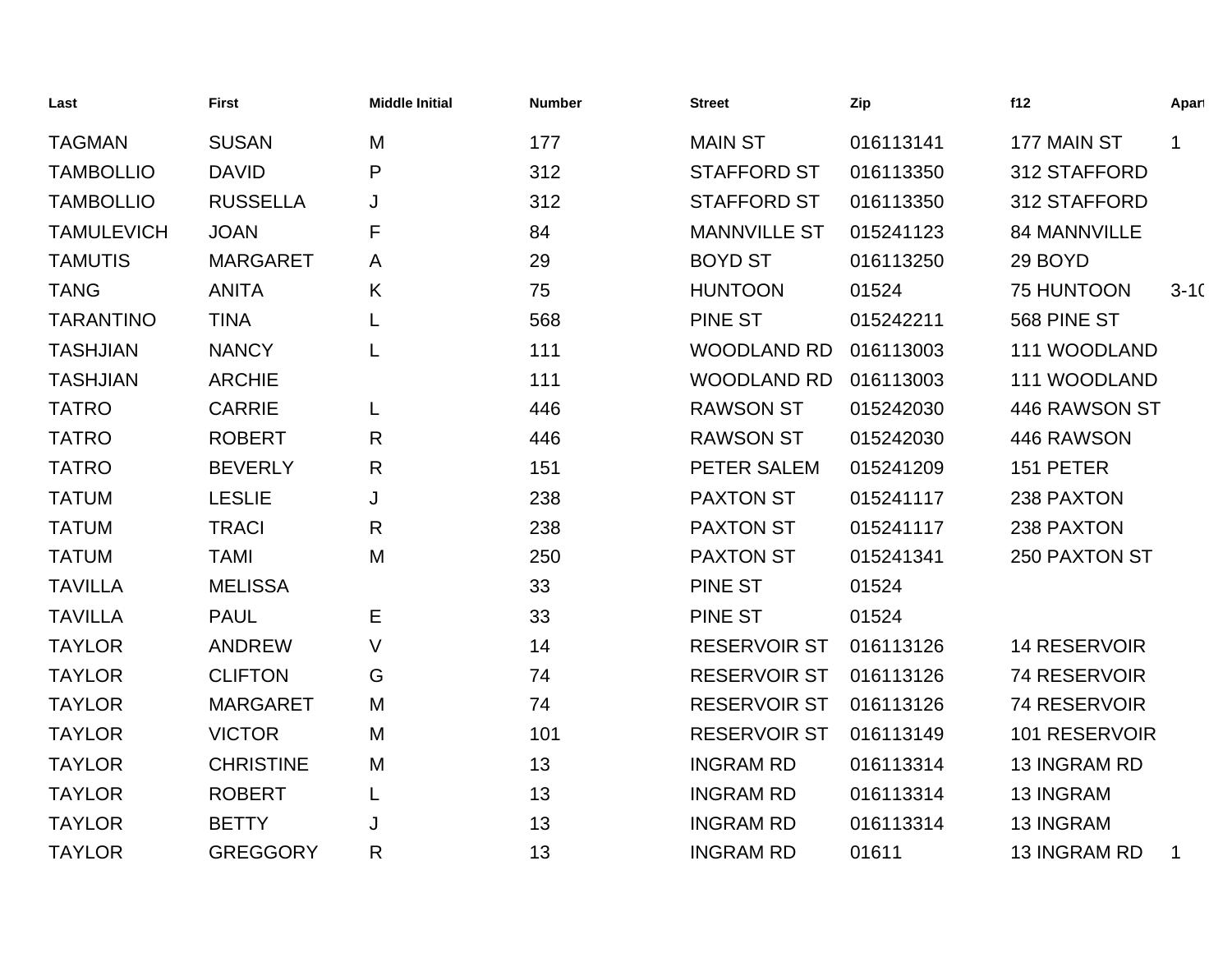| Last             | <b>First</b>     | <b>Middle Initial</b> | <b>Number</b> | <b>Street</b>       | Zip       | f12                   | Apart |
|------------------|------------------|-----------------------|---------------|---------------------|-----------|-----------------------|-------|
| <b>TEBO</b>      | <b>SHARON</b>    | M                     | 493           | <b>WHITTEMORE</b>   | 015241835 | 493                   |       |
| <b>TEBO</b>      | <b>JEFFREY</b>   | P                     | 493           | <b>WHITTEMORE</b>   | 015241835 | 493                   |       |
| <b>TEBO</b>      | <b>DONNA</b>     | M                     | 795           | PLEASANT ST         | 015421128 | 795 PLEASANT          |       |
| <b>TEBO</b>      | <b>MATTHEW</b>   | S                     | 795           | PLEASANT ST         | 015421128 | 795 PLEASANT          |       |
| <b>TEBO</b>      | <b>RONALD</b>    | F                     | 795           | PLEASANT ST         | 015421128 | 795 PLEASANT          |       |
| <b>TEBO</b>      | <b>JOHN</b>      | Е                     | 444           | <b>HENSHAW ST</b>   | 015421221 | 444 HENSHAW           |       |
| <b>TEBO</b>      | <b>PHILOMENA</b> | H                     | 444           | <b>HENSHAW ST</b>   | 015421221 | 444 HENSHAW           |       |
| <b>TELEMAQUE</b> | <b>EDDY</b>      | M                     | 6             | <b>BROOKSIDE DR</b> | 015241702 | <b>6 BROOKSIDE</b>    |       |
| <b>TERRIEN</b>   | <b>JILL</b>      | M                     | 3             | <b>LEELA LN</b>     | 01542     | 3 LEELA LN            |       |
| <b>TERRIEN</b>   | <b>STEPHEN</b>   | D                     | 3             | <b>LEELA LN</b>     | 01542     | <b>3 LEELA LN</b>     |       |
| <b>TERRY</b>     | <b>BRONSON</b>   | Е                     | 817           | PLEASANT ST         | 01542     | 817 PLEASANT          |       |
| <b>TERRY</b>     | <b>ELEANOR</b>   | A                     | 817           | PLEASANT ST         | 01542     | 817 PLEASANT          |       |
| <b>TESSARI</b>   | <b>REGINA</b>    |                       | 18            | <b>CRICKLEWOOD</b>  | 015241619 | 18                    |       |
| <b>TESSARI</b>   | <b>FREDERICK</b> |                       | 18            | <b>CRICKLEWOOD</b>  | 015241619 | 18                    |       |
| <b>TESSIER</b>   | <b>PAUL</b>      | $\mathsf{R}$          | 22            | <b>INGRAM RD</b>    | 016113361 | 22 INGRAM             |       |
| <b>THANAS</b>    | <b>TAYLOR</b>    | $\mathsf{R}$          | 52            | <b>BURNCOAT LN</b>  | 015242010 | 52 BURNCOAT           |       |
| <b>THARP</b>     | <b>KAREN</b>     | A                     | 11            | <b>PARK LN</b>      | 015241707 | 11 PARK LN            |       |
| <b>THARP</b>     | <b>RICHARD</b>   | Ε                     | 11            | <b>PARK LN</b>      | 015241707 | 11 PARK LN            |       |
| <b>THEBODO</b>   | <b>JOYCE</b>     | L                     | 65            | <b>BURNCOAT LN</b>  | 015242009 | <b>65 BURNCOAT</b>    |       |
| <b>THEBODO</b>   | <b>JOHN</b>      | E.                    | 65            | <b>BURNCOAT LN</b>  | 015242009 | <b>65 BURNCOAT</b>    |       |
| <b>THEBODO</b>   | R                | <b>LENORE</b>         | 19            | <b>HIGH ST</b>      | 015241409 | <b>19 HIGH STREET</b> |       |
| <b>THEBODO</b>   | <b>EDWARD</b>    | M                     | 19            | <b>HIGH ST</b>      | 015241409 | <b>19 HIGH STREET</b> |       |
| <b>THEIRRIEN</b> | <b>BRIAN</b>     | $\mathsf{R}$          | 132           | <b>SARGENT ST</b>   | 016113102 | 132 SARGENT ST        |       |
| <b>THEIRRIEN</b> | <b>DONNA</b>     | C                     | 132           | <b>SARGENT ST</b>   | 016113102 | 132 SARGENT           |       |
| <b>THEIRRIEN</b> | <b>ROBERT</b>    | J                     | 132           | <b>SARGENT ST</b>   | 016113102 | 132 SARGENT           |       |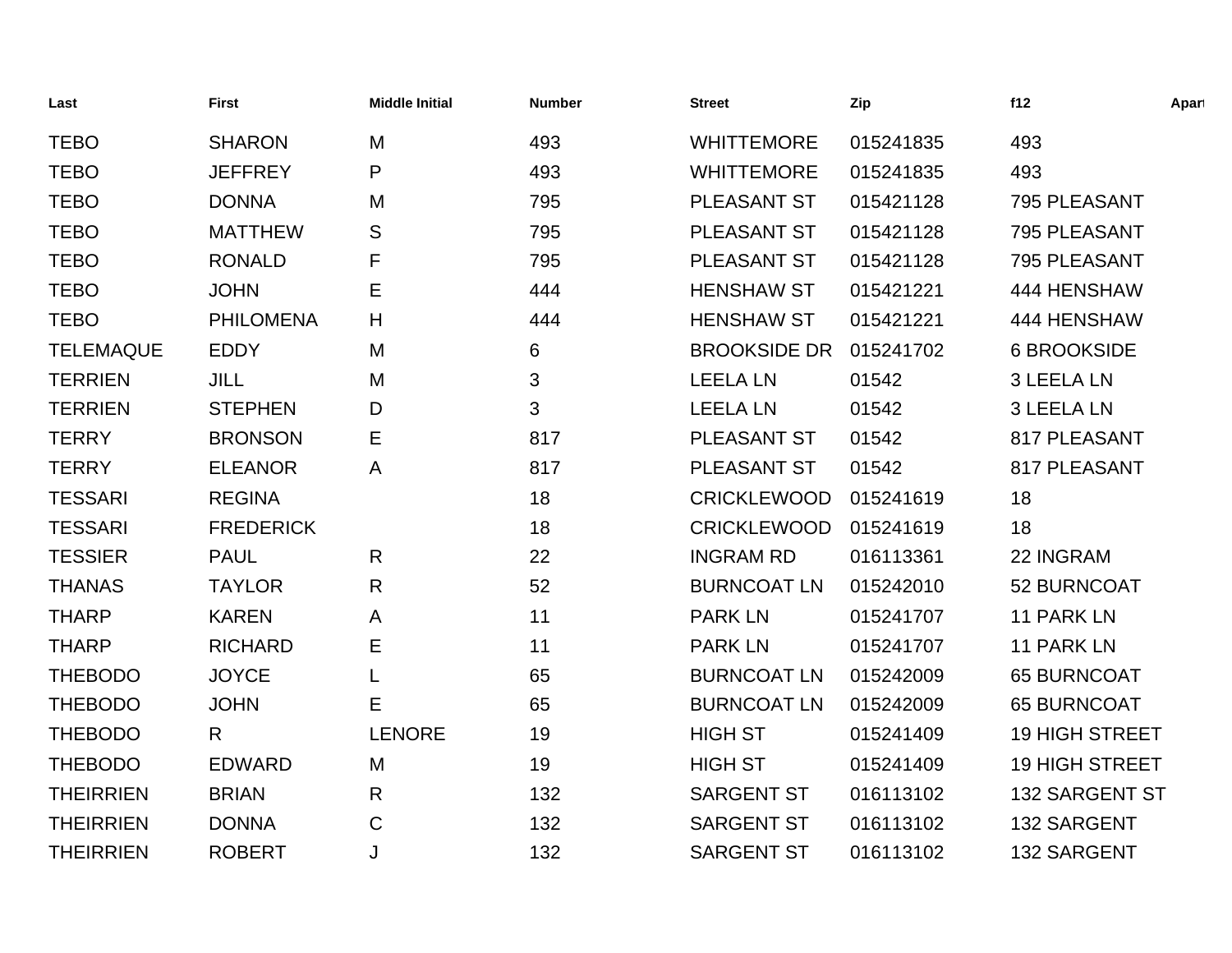| Last             | <b>First</b>      | <b>Middle Initial</b> | <b>Number</b> | <b>Street</b>      | Zip       | f12                 | Apart        |
|------------------|-------------------|-----------------------|---------------|--------------------|-----------|---------------------|--------------|
| <b>THERING</b>   | <b>TRICIA</b>     | $\mathsf{R}$          | 21            | <b>GOLD CT</b>     | 01542     | 21 GOLD CT          |              |
| <b>THIBAUD</b>   | <b>SANDRA</b>     | M                     | 69            | <b>LAKE AVE</b>    | 015241905 | 69 LAKE AVE         |              |
| <b>THIBAUD</b>   | <b>PATRICK</b>    | H                     | 44            | <b>GROVE ST</b>    | 015241516 | 44 GROVE            |              |
| <b>THIBAUD</b>   | <b>ROBIN</b>      | A                     | 44            | <b>GROVE ST</b>    | 015241516 | 44 GROVE ST         | $\mathbf{1}$ |
| <b>THIBAUD</b>   | <b>ALBERTINA</b>  | $\mathsf C$           | 44            | <b>GROVE ST</b>    | 015241516 | 44 GROVE            |              |
| <b>THIBEAULT</b> | <b>COLLEEN</b>    | S                     | 90            | MOOSE HILL RD      | 015241400 | 90 MOOSE HILL       |              |
| <b>THIBEAULT</b> | <b>JANE</b>       | M                     | 1434          | <b>MAIN ST</b>     | 015241910 | P O BOX 205         |              |
| <b>THIBEAULT</b> | <b>MARIE</b>      | C                     | 17            | <b>INGRAM RD</b>   | 016113314 | 17 INGRAM           |              |
| <b>THIBEAULT</b> | <b>STEPHAN</b>    | M                     | 17            | <b>INGRAM RD</b>   | 016113314 | 17 INGRAM RD        |              |
| <b>THIBEAULT</b> | <b>HECTOR</b>     | N                     | 17            | <b>INGRAM RD</b>   | 016113314 | 17 INGRAM           |              |
| <b>THIBEAULT</b> | <b>STEPHEN</b>    | M                     | 17            | <b>INGRAM RD</b>   | 016113314 | 17 INGRAM           |              |
| <b>THIBEAULT</b> | <b>MICHAEL</b>    | J                     | 17            | <b>INGRAM RD</b>   | 016113314 | 17 INGRAM RD        |              |
| <b>THIBEAULT</b> | <b>JAMES</b>      | M                     | 124           | PLEASANT ST        | 015241400 | <b>124 PLEASANT</b> | $\mathsf{A}$ |
| <b>THIENEL</b>   | <b>JANICE</b>     |                       | 1073          | <b>MAIN ST</b>     | 015241336 | <b>1073 MAIN</b>    |              |
| <b>THOBER</b>    | <b>PAUL</b>       | $\mathsf{R}$          | 48            | <b>BROWN ST</b>    | 016113131 | 48 BROWN            | 1R           |
| <b>THOMAS</b>    | <b>PATRICIA</b>   | M                     | 318           | <b>STAFFORD ST</b> | 016113350 | 318 STAFFORD        |              |
| <b>THOMAS</b>    | <b>RICHARD</b>    | H                     | 318           | <b>STAFFORD ST</b> | 016113350 | 318 STAFFORD        |              |
| <b>THOMAS</b>    | <b>RITA</b>       | N                     | 169           | <b>CHAPEL ST</b>   | 015241115 |                     |              |
| <b>THOMAS</b>    | <b>ROBERT</b>     | D                     | 436           | <b>HENSHAW ST</b>  | 015421221 | 436 HENSHAW         |              |
| <b>THOMAS</b>    | <b>HEIDI</b>      | G                     | 75            | <b>HUNTOON</b>     | 01524     | 75 HUNTOON          | $1 - 0\xi$   |
| <b>THOMAS</b>    | <b>AMINA</b>      | N                     | 1093          | <b>MAIN ST</b>     | 01524     | 1093 MAIN ST        | 23           |
| <b>THOMAS</b>    | <b>MARY-ELLEN</b> |                       | 1093          | <b>MAIN ST</b>     | 015241348 | 1093 MAIN ST        |              |
| <b>THOMPSON</b>  | <b>CLINTON</b>    | E                     | 1478          | <b>MAIN ST</b>     | 015241913 | <b>1478 MAIN</b>    |              |
| <b>THOMPSON</b>  | <b>INGE</b>       |                       | 1             | <b>TOBIN RD</b>    | 016113236 | 1 TOBIN ROAD        |              |
| <b>THOMPSON</b>  | JILL              | M                     | 9             | <b>ELMWOOD AVE</b> | 016113318 | 9 ELMWOOD           |              |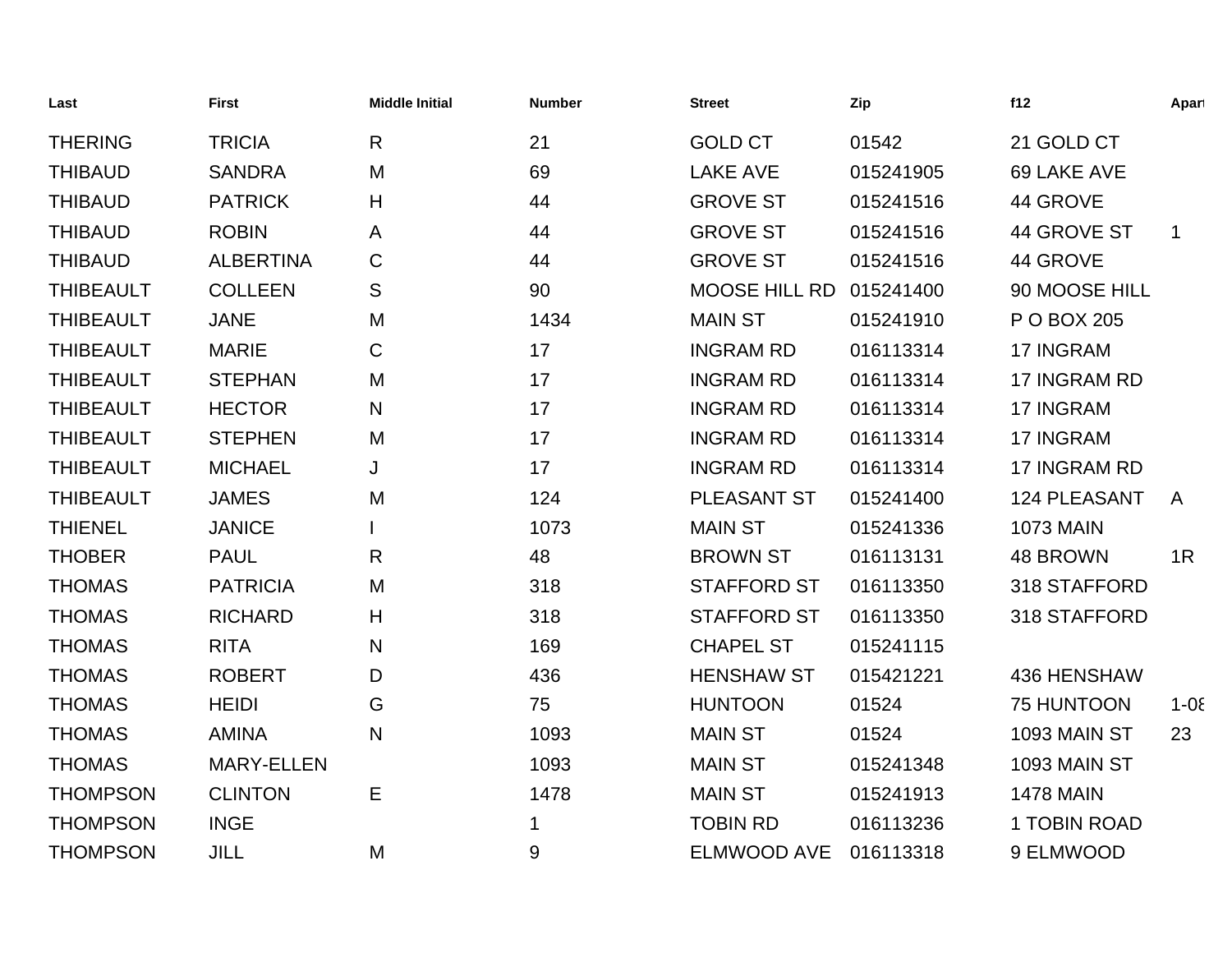| Last              | <b>First</b>     | <b>Middle Initial</b> | <b>Number</b> | <b>Street</b>       | Zip       | f12                  | Apart |
|-------------------|------------------|-----------------------|---------------|---------------------|-----------|----------------------|-------|
| <b>THOMPSON</b>   | <b>GERALDINE</b> |                       | 24            | <b>WATCH ST</b>     | 015421313 | P O BOX 284          |       |
| <b>THOMPSON</b>   | <b>MARION</b>    | M                     | 11            | <b>SPRING ST</b>    | 015241513 | 11 SPRING ST         |       |
| <b>THOMPSON</b>   | <b>JOSEPH</b>    | D                     | 11            | <b>SPRING ST</b>    | 015241513 | 11 SPRING ST         |       |
| <b>THURLOW</b>    | <b>ANDREA</b>    |                       | 126           | <b>GREEN ST</b>     | 015241713 | 126 GREEN ST         |       |
| <b>THURLOW</b>    | <b>DAVID</b>     |                       | 126           | <b>GREEN ST</b>     | 015241713 | 126 GREEN ST         |       |
| <b>THURLOW</b>    | <b>LORRAINE</b>  | Y                     | 111           | <b>HUNTOON</b>      | 015421127 | 111 HUNTOON          |       |
| <b>TIBBETTS</b>   | <b>DAVID</b>     | S                     | 70            | <b>RESERVOIR ST</b> | 016113126 | 70 RESERVOIR         |       |
| <b>TINNERHOLM</b> | <b>JOHN</b>      | S                     | 21            | <b>BROOKSIDE DR</b> | 015241701 | 21 BROOKSIDE         |       |
| <b>TINSLEY</b>    | <b>EDMOND</b>    | Τ                     | 77            | <b>MULBERRY ST</b>  | 015241011 | 77 MULBERRY          |       |
| <b>TIVNAN</b>     | <b>SUSAN</b>     |                       | 44            | <b>LAKE DR</b>      | 015242007 | <b>44 LAKE DRIVE</b> |       |
| <b>TIVNAN</b>     | <b>MICHAEL</b>   | J                     | 44            | <b>LAKE DR</b>      | 015242007 | <b>44 LAKE DRIVE</b> |       |
| <b>TOBIN</b>      | <b>KAREN</b>     | M                     | 66            | <b>RAWSON ST</b>    | 01524     | 66 RAWSON ST 2       |       |
| <b>TODD</b>       | <b>ROSA</b>      | D                     | 28            | <b>BROWN ST</b>     | 016113131 | 28 BROWN             |       |
| <b>TODD</b>       | <b>LAURENCE</b>  | M                     | 28            | <b>BROWN ST</b>     | 016113131 | 28 BROWN             |       |
| <b>TODD</b>       | <b>JANE</b>      | S                     | 79            | <b>PLEASANT ST</b>  | 015241432 | 79 PLEASANT          |       |
| <b>TOLMAN</b>     | <b>MARCIA</b>    | J                     | 35            | DEER POND DR        | 015241101 | 35 DEER POND         |       |
| <b>TOLMAN</b>     | <b>ROBERT</b>    | P                     | 35            | DEER POND DR        | 015241101 | 35 DEER POND         |       |
| <b>TOMAIOLO</b>   | <b>GLORIA</b>    | J                     | 5             | <b>ATWOOD TERR</b>  | 016113346 | 5 ATWOOD             |       |
| <b>TOMAIOLO</b>   | <b>MICHAEL</b>   | P                     | 5             | <b>ATWOOD TERR</b>  | 016113346 | 5 ATWOOD             |       |
| <b>TOMAIOLO</b>   | <b>FRANK</b>     |                       | 5             | <b>ATWOOD TERR</b>  | 016113346 | 5 ATWOOD             |       |
| <b>TOMASINO</b>   | <b>SOPHIE</b>    |                       | 65            | <b>CRYSTAL ST</b>   | 01524     | <b>65 CRYSTAL ST</b> |       |
| <b>TOMASINO</b>   | <b>ALISHA</b>    | S                     | 63            | <b>CRYSTAL ST</b>   | 015241013 |                      |       |
| <b>TOMASINO</b>   | <b>JOAN</b>      |                       | 63            | <b>CRYSTAL ST</b>   | 015241013 | <b>63 CRYSTAL</b>    |       |
| <b>TOMASINO</b>   |                  | <b>TREVOR</b>         | 63            | <b>CRYSTAL ST</b>   | 015241013 | <b>63 CRYSTAL ST</b> |       |
| <b>TOMASINO</b>   | <b>RONDI</b>     | F                     | 63            | <b>CRYSTAL ST</b>   | 015241013 | <b>63 CRYSTAL</b>    |       |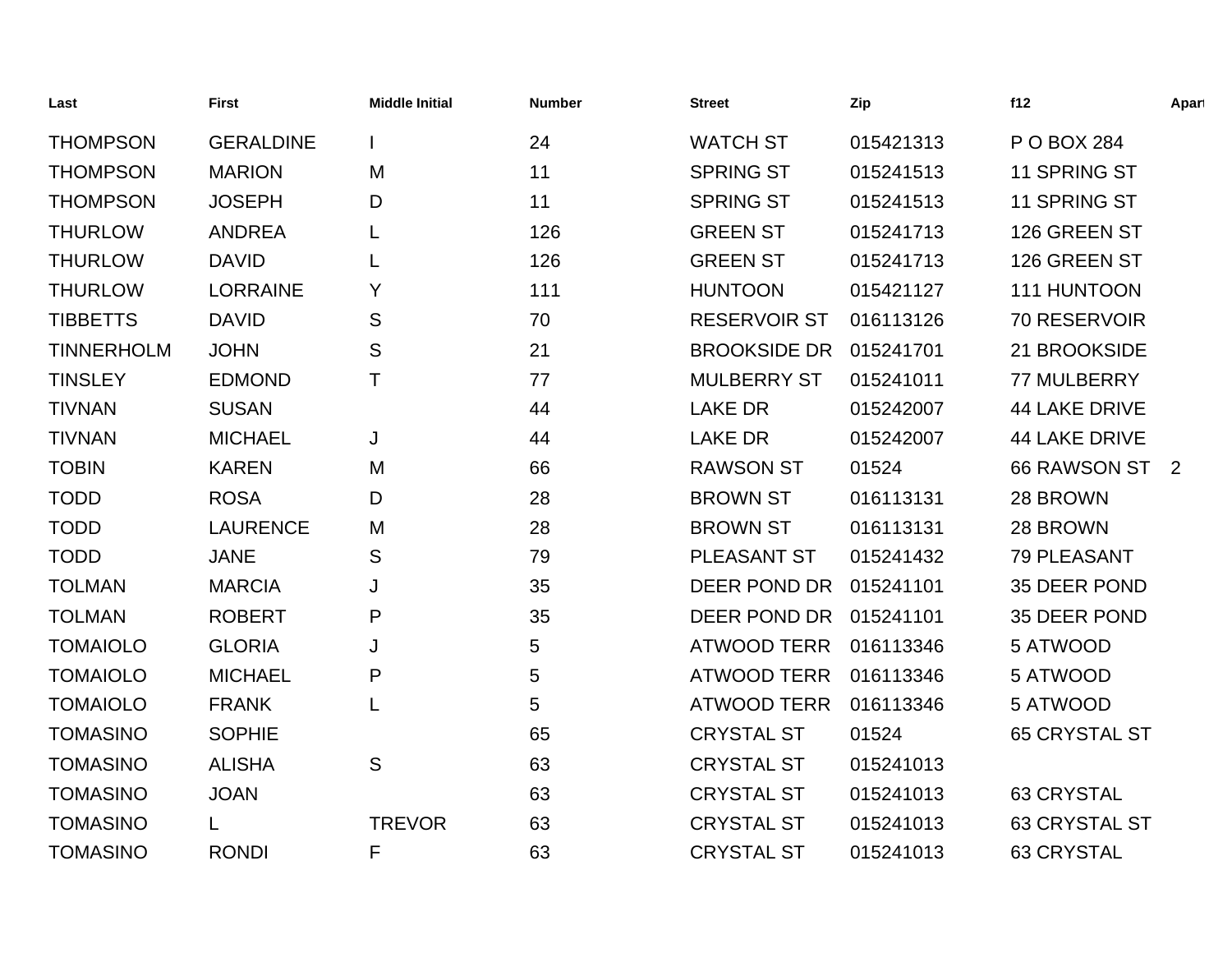| Last              | <b>First</b>     | <b>Middle Initial</b> | <b>Number</b>  | <b>Street</b>                   | Zip       | f12                   | Apart    |
|-------------------|------------------|-----------------------|----------------|---------------------------------|-----------|-----------------------|----------|
| <b>TOMASINO</b>   | <b>LAWRENCE</b>  | A                     | 63             | <b>CRYSTAL ST</b>               | 015241013 | 63 CRYSTAL            |          |
| <b>TOMASINO</b>   | <b>VALERIE</b>   |                       | 67             | <b>CRYSTAL ST</b>               | 015241013 | <b>67 CRYSTAL</b>     |          |
| <b>TOMASINO</b>   | <b>MARK</b>      |                       | 67             | <b>CRYSTAL ST</b>               | 015241013 | <b>67 CRYSTAL</b>     |          |
| <b>TOMLIN</b>     | <b>ROSE</b>      | M                     | 8              | <b>CARLETON RD</b>              | 015421144 | <b>8 CARLETON RD</b>  |          |
| <b>TONY</b>       | <b>CHRIS</b>     | $\circ$               | 513            | <b>MAIN ST</b>                  | 016113041 | 513 MAIN ST           |          |
| <b>TOOMEY</b>     | <b>DOROTHY</b>   |                       | 5              | <b>CARLETON RD</b>              | 015421143 | <b>5 CARLETON</b>     |          |
| <b>TOOMEY</b>     | <b>DIANE</b>     | M                     | 75             | <b>HUNTOON</b>                  | 01524     |                       |          |
| <b>TORCHEN</b>    | <b>JOHN</b>      | J                     | 9              | PRYOR RD                        | 015241814 | P O BOX 301           |          |
| <b>TORNATORE</b>  | <b>BARBARA</b>   | D                     | 205            | <b>BALDWIN ST</b>               | 015242202 | 205 BALDWIN           |          |
| <b>TORNATORE</b>  | <b>LANCE</b>     | E                     | 205            | <b>BALDWIN ST</b>               | 015242202 | 205 BALDWIN           |          |
| <b>TORNBERG</b>   | <b>CHARLES</b>   | R                     | $\overline{2}$ | <b>BOYD ST</b>                  | 016113251 | 2 BOYD STREET         |          |
| <b>TORRES</b>     | <b>AARON</b>     | W                     | 5              | <b>FERNCROFT RD</b>             | 015242124 | 5 FERNCROFT           |          |
| <b>TOSCANO</b>    | <b>NINA</b>      | J                     | 345            | <b>STAFFORD ST</b>              | 016113354 | 345 STAFFORD          |          |
| <b>TOVMASSIAN</b> | <b>TAMMY</b>     | D                     | 27             | <b>RAWSON DR</b>                | 015242016 | 27 RAWSON DR          |          |
| <b>TOVMASSIAN</b> | <b>HAGOP</b>     | J                     | 27             | <b>RAWSON DR</b>                | 015242016 | 27 RAWSON DR          |          |
| <b>TPIELMAN</b>   | <b>NICHOLAS</b>  | J                     | 201            | <b>BALDWIN ST</b>               | 015242204 | 201 BALDWIN ST        |          |
| <b>TRACY</b>      | <b>GERALDINE</b> | M                     | 92             | <b>WILLOW HILL RD 016113044</b> |           | 92 WILLOW HILL        |          |
| <b>TRACY</b>      | <b>CHARLES</b>   | F                     | 92             | <b>WILLOW HILL RD 016113044</b> |           | 92 WILLOW HILL        |          |
| <b>TRACY</b>      | <b>MICHAEL</b>   | $\mathsf{C}$          | 209            | GREENVILLE ST 01524             |           | <b>209 GREENVILLE</b> |          |
| <b>TRAN</b>       | <b>JACKELINE</b> | <b>KIMTINH</b>        | 5              | <b>TOWN BEACH</b>               | 015241923 | 5 TOWN BEACH 3        |          |
| <b>TRAPASSO</b>   | <b>HARLENE</b>   | M                     | 12             | PINE RIDGE DR                   | 015242013 | 12 PINE RIDGE         |          |
| <b>TRAVERS</b>    | <b>KAREN</b>     |                       | 314            | <b>MAIN ST</b>                  | 016113139 | <b>314 MAIN</b>       |          |
| <b>TRAVERS</b>    | <b>RONALD</b>    | F                     | 314            | <b>MAIN ST</b>                  | 016113139 | <b>314 MAIN</b>       |          |
| <b>TRAYNOR</b>    | <b>RUTH</b>      | M                     | 39             | <b>WINSLOW AVE</b>              | 015241112 | 39 WINSLOW            |          |
| <b>TREMBLAY</b>   | <b>PATRICIA</b>  | A                     | 75             | <b>HUNTOON</b>                  | 01524     | <b>75 HUNTOON</b>     | $4 - 05$ |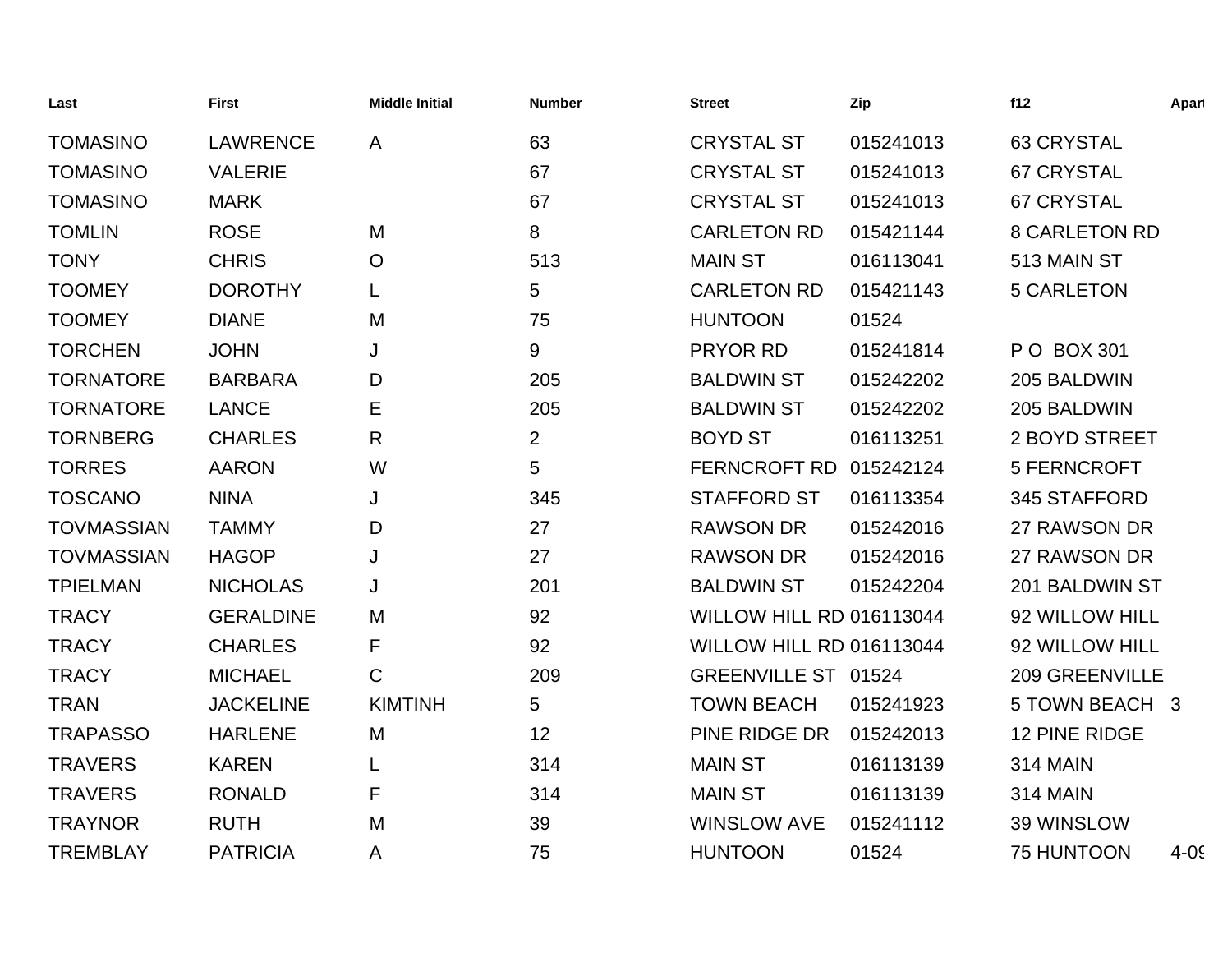| Last                 | <b>First</b>     | <b>Middle Initial</b> | <b>Number</b> | <b>Street</b>       | Zip       | f12                   | Apart |
|----------------------|------------------|-----------------------|---------------|---------------------|-----------|-----------------------|-------|
| <b>TRETHEWAY</b>     | <b>CHAD</b>      | J                     | 190           | <b>CHAPEL ST</b>    | 015241114 | 190 CHAPEL            |       |
| <b>TRETHEWAY</b>     | <b>CAROLYNN</b>  | M                     | 14            | <b>CRESTWOOD</b>    | 015241635 | <b>14 CRESTWOOD</b>   |       |
| <b>TRIBA</b>         | <b>MARIE</b>     | A                     | 9             | <b>MAPLE LN</b>     | 015242162 | P O BOX 134           |       |
| <b>TRIBA</b>         | <b>CHARLES</b>   | Е                     | 9             | <b>MAPLE LN</b>     | 015242162 | P O BOX 134           |       |
| <b>TRIGO</b>         | <b>JOSEPH</b>    | A                     | 82            | PLEASANT ST         | 015241506 | 82 PLEASANT ST 3 RI   |       |
| <b>TRIM</b>          | <b>BONNIE</b>    | <b>BELLE</b>          | 46            | <b>LAKE SARGENT</b> | 01524     | <b>PO BOX 222</b>     |       |
| <b>TRIMBY</b>        | <b>FORREST</b>   | S                     | 8             | <b>SABINA CIR</b>   | 01542     | 8 SABINA CIR          |       |
| <b>TRITONE</b>       | <b>JAMES</b>     | M                     | 28            | <b>CRICKLEWOOD</b>  | 015241619 | 28                    |       |
| <b>TRITONE</b>       | <b>JOHN</b>      | M                     | 28            | <b>CRICKLEWOOD</b>  | 015241619 | 28                    |       |
| <b>TRITONE</b>       | <b>KATHLEEN</b>  | M                     | 28            | <b>CRICKLEWOOD</b>  | 015241619 | 28                    |       |
| <b>TRITONE</b>       | <b>JAMES</b>     | X                     | 28            | <b>CRICKLEWOOD</b>  | 015241619 | 28                    |       |
| <b>TROMBLEY</b>      | <b>CONSTANCE</b> | Ε                     | 613           | <b>HENSHAW ST</b>   | 015421215 | 613 HENSHAW           |       |
| <b>TROTTIER</b>      | <b>PAUL</b>      | Н                     | 85            | <b>BURNCOAT LN</b>  | 01524     | <b>85 BURNCOAT</b>    |       |
| <b>TROTTIER</b>      | <b>SUZANNE</b>   | N                     | 85            | <b>BURNCOAT LN</b>  | 01524     | <b>85 BURNCOAT</b>    |       |
| <b>TRUDEAU</b>       | <b>KATHLEEN</b>  | A                     | 861           | PLEASANT ST         | 015421126 | 861 PLEASANT          |       |
| <b>TRUDEAU</b>       | <b>ROBERT</b>    | $\mathsf{R}$          | 861           | PLEASANT ST         | 015421126 | 861 PLEASANT          |       |
| <b>TRUE</b>          | <b>SANDRA</b>    |                       | 83            | <b>LAKE AVE</b>     | 015241905 | <b>83 LAKE AVENUE</b> |       |
| <b>TRUE</b>          | <b>JOHN</b>      | H                     | 83            | <b>LAKE AVE</b>     | 015241905 | <b>83 LAKE AVENUE</b> |       |
| <b>TRUE</b>          | <b>CHRISTINE</b> | M                     | 1122          | <b>MAIN ST</b>      | 015241349 | <b>1122 MAIN</b>      |       |
| <b>TRUE</b>          | <b>JOHN</b>      | W                     | 1122          | <b>MAIN ST</b>      | 015241349 | <b>1122 MAIN</b>      |       |
| <b>TRUE</b>          | <b>DANIEL</b>    |                       | 208           | PLEASANT ST         | 015241400 | 208 PLEASANT          |       |
| <b>TRUE</b>          | <b>FRANCIS</b>   | L                     | 150           | PLEASANT ST         | 015241400 | <b>150 PLEASANT</b>   |       |
| <b>TRUE</b>          | <b>MARIE</b>     | Τ                     | 150           | PLEASANT ST         | 015241400 | 150 PLEASANT          |       |
| <b>TUBERT</b>        | <b>JOHN</b>      | W                     | 502           | <b>STAFFORD ST</b>  | 016113337 | P O BOX 2691          |       |
| TUFTS-ALEXAND PAMELA |                  | D                     | 45            | <b>BURNCOAT ST</b>  | 015242011 | <b>45 BURNCOAT</b>    |       |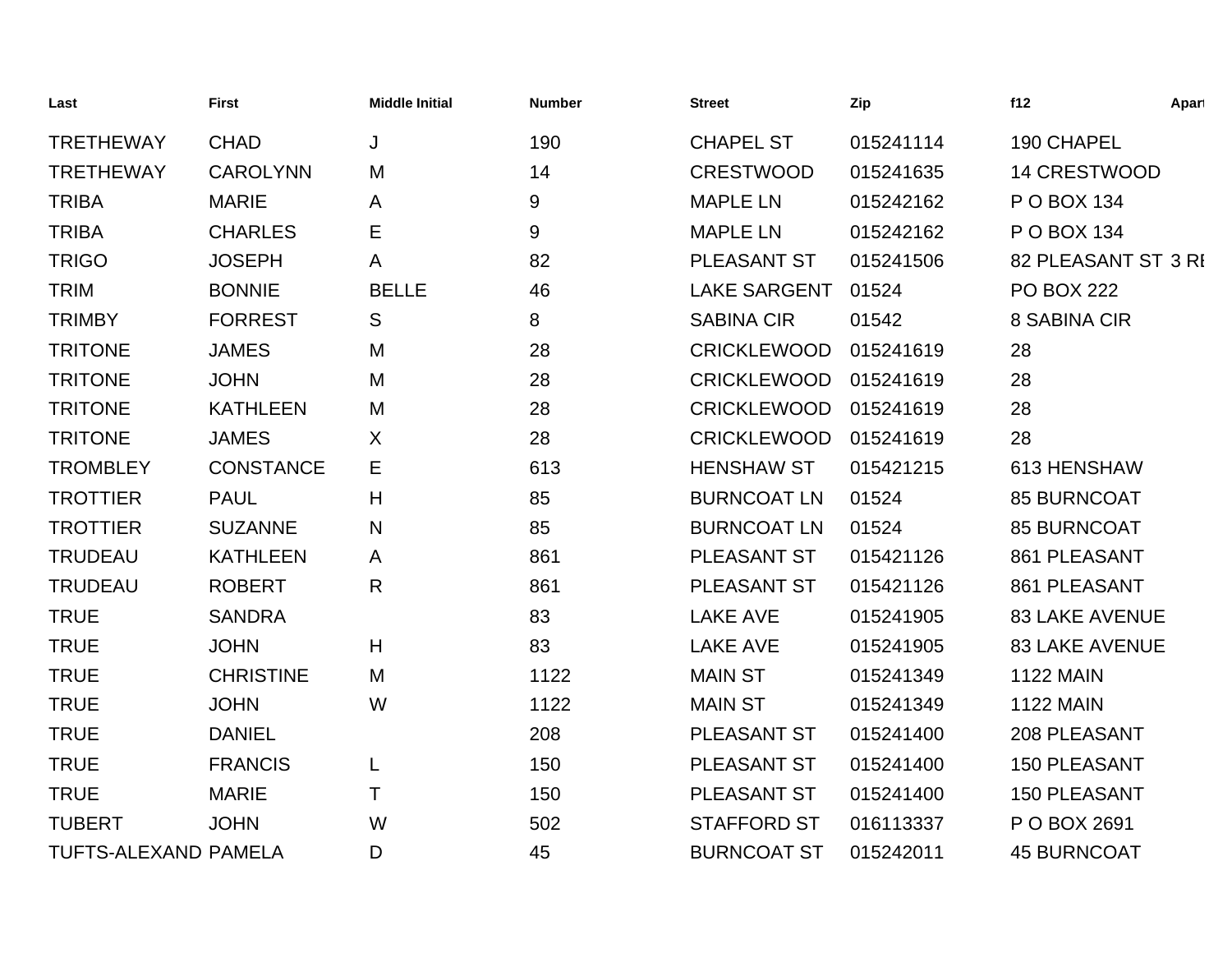| Last              | <b>First</b>      | <b>Middle Initial</b> | <b>Number</b>  | <b>Street</b>               | Zip       | f12                | Apart |
|-------------------|-------------------|-----------------------|----------------|-----------------------------|-----------|--------------------|-------|
| <b>TUISKULA</b>   | <b>AMY</b>        | B                     | 386            | <b>STAFFORD ST</b>          | 016113343 | 386 STAFFORD       |       |
| <b>TUISKULA</b>   | <b>WAYNE</b>      | A                     | 386            | <b>STAFFORD ST</b>          | 016113343 | 386 STAFFORD       |       |
| <b>TUMAN</b>      | <b>JACQUELINE</b> | <b>KAY</b>            | 22             | <b>CRICKLEWOOD</b>          | 015241619 | 22                 |       |
| <b>TURNAN</b>     | <b>SEAN</b>       | M                     | 10             | <b>KING CT</b>              | 015242006 |                    |       |
| <b>TURNER</b>     | <b>SANDRA</b>     | $\overline{O}$        | 13             | <b>CHURCH ST</b>            | 016113246 | <b>13 CHURCH</b>   |       |
| <b>TURNER</b>     | <b>JOHN</b>       | K                     | 13             | <b>CHURCH ST</b>            | 016113246 | <b>13 CHURCH</b>   |       |
| <b>TURNER</b>     | <b>CAROLE</b>     | A                     | 9              | <b>MEADOW LN</b>            | 015242132 | 9 MEADOW           |       |
| <b>TUSING</b>     | <b>RONALD</b>     | L                     | 6              | <b>LAURELWOOD</b>           | 015241255 | 6 LAURELWOOD       |       |
| <b>TUSING</b>     | <b>ELIZABETH</b>  | A                     | 6              | LAURELWOOD                  | 015241255 | 6 LAURELWOOD       |       |
| <b>TUTTLE</b>     | <b>CLAUDINE</b>   | L                     | 13             | <b>MARSHALL ST</b>          | 015241006 | <b>13 MARSHALL</b> |       |
| <b>TWINE-HAIG</b> | <b>STEPHANIE</b>  | A                     | 502            | <b>STAFFORD ST</b>          | 01611     | 502 STAFFORD       | 14    |
| <b>TYNDALL</b>    | <b>WILLIAM</b>    | $\mathbf C$           | 1671           | <b>MAIN ST</b>              | 015241923 | 1671 MAIN ST       | 21    |
| <b>TYNDALL</b>    | <b>KELLIE</b>     | A                     | 10             | <b>MARKET ST</b>            | 015241339 | 10 MARKET ST       |       |
| <b>UNDERWOOD</b>  | <b>ULFILAS</b>    | <b>ST</b>             | $\overline{2}$ | <b>GREENVILLE CIR 01542</b> |           | <b>BX 441</b>      |       |
| <b>UNDERWOOD</b>  | <b>VICTOR</b>     | $\mathbf C$           | $\overline{2}$ | <b>GREENVILLE CIR 01542</b> |           | <b>BX 324</b>      |       |
| <b>UNDERWOOD</b>  | <b>CATHERINE</b>  | L                     | $\overline{2}$ | <b>GREENVILLE CIR 01542</b> |           | P O BOX 324        |       |
| <b>UNDERWOOD</b>  | <b>SEAN</b>       | Τ                     | $\overline{2}$ | <b>GREENVILLE CIR 01542</b> |           | P O BOX 324        |       |
| <b>URAS</b>       | <b>AMY</b>        | J                     | 213            | <b>PINE ST</b>              | 015241600 | P O BOX 441        |       |
| <b>URAS</b>       | <b>SHANE</b>      | P                     | 213            | <b>PINE ST</b>              | 015241600 | 213 PINE ST        |       |
| <b>URAS</b>       | <b>RICHARD</b>    | F                     | 213            | <b>PINE ST</b>              | 015241600 | P O BOX 441        |       |
| <b>USHER</b>      | <b>DAVID</b>      | A                     | 376            | <b>MARSHALL ST</b>          | 015241815 | 376 MARSHALL       |       |
| <b>USHER</b>      | J                 | <b>ANTHONY</b>        | 376            | <b>MARSHALL ST</b>          | 015241815 | 376 MARSHALL       |       |
| <b>USHER</b>      | <b>JOSEPH</b>     | $\mathbf C$           | 376            | <b>MARSHALL ST</b>          | 015241815 | 376 MARSHALL       |       |
| <b>USHER</b>      | <b>BRENDA</b>     | A                     | 376            | <b>MARSHALL ST</b>          | 015241815 | 376 MARSHALL       |       |
| <b>USTINOVICH</b> | <b>CHRISTINE</b>  | M                     | 69             | <b>LAKE VIEW DR</b>         | 015242142 | P O BOX 336        |       |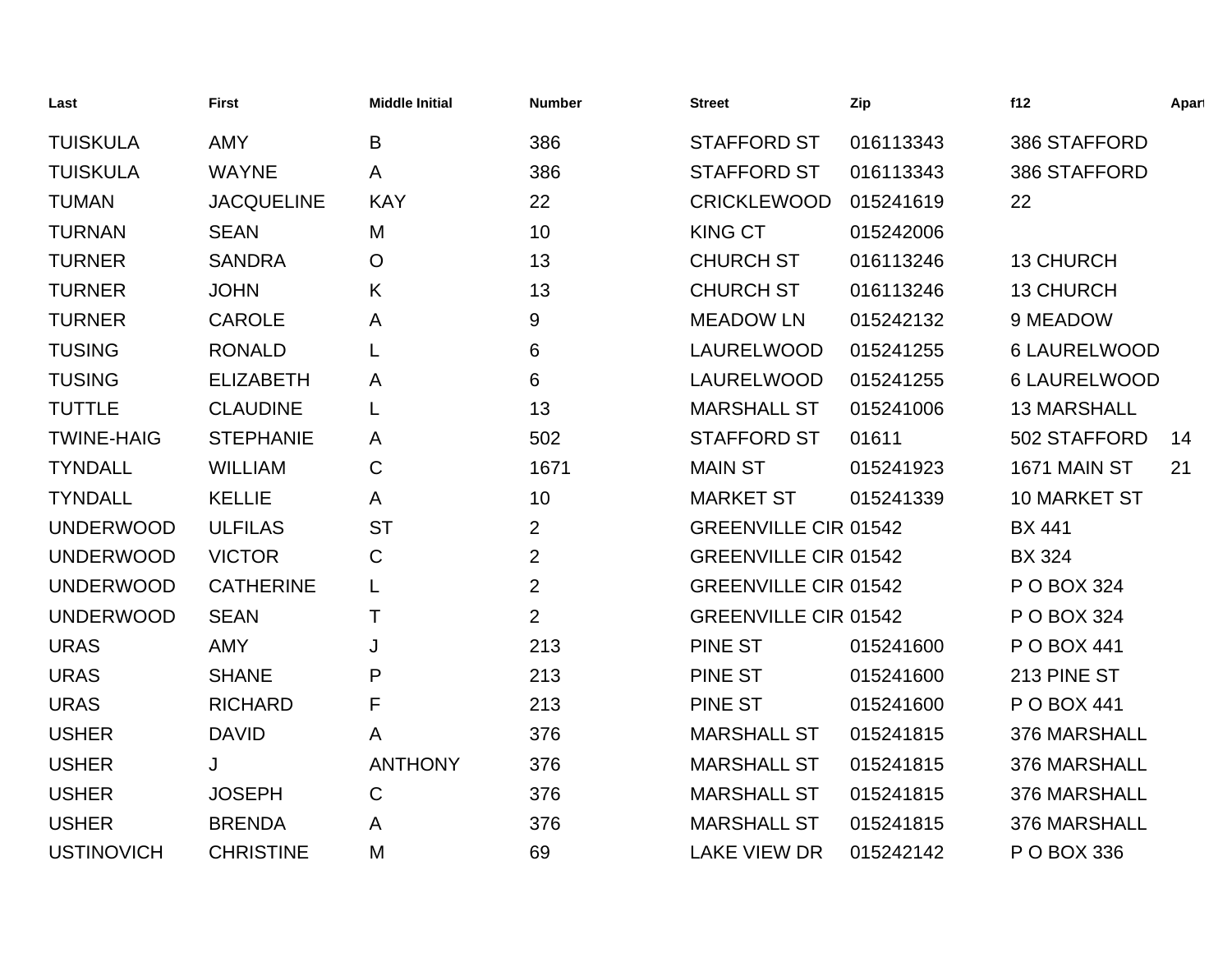| Last                          | <b>First</b>     | <b>Middle Initial</b> | <b>Number</b> | <b>Street</b>          | Zip       | f12                  | Apart       |
|-------------------------------|------------------|-----------------------|---------------|------------------------|-----------|----------------------|-------------|
| <b>USTINOVICH</b>             | <b>RAYMOND</b>   | J                     | 69            | <b>LAKE VIEW DR</b>    | 015242142 | P O BOX 336          |             |
| <b>UTTERBACK</b>              | <b>MICHAEL</b>   | ${\mathsf S}$         | 671           | PLEASANT ST            | 015421130 | 671 PLEASANT         | $\mathbf 1$ |
| <b>VAALNETO</b>               | <b>ADOLFO</b>    | K                     | 144           | <b>PAXTON ST</b>       | 015241108 | <b>144 PAXTON</b>    |             |
| <b>VACHON-BERNIE MARGARET</b> |                  | A                     | 17            | <b>LOGAN ST</b>        | 016113269 | 17 LOGAN ST          | $\mathbf 1$ |
| <b>VAIL</b>                   | <b>CHERYL</b>    | A                     | 458           | PLEASANT ST            | 015241240 | <b>458 PLEASANT</b>  |             |
| <b>VAIL</b>                   | <b>KEVIN</b>     | $\mathbf C$           | 458           | PLEASANT ST            | 015241240 | <b>458 PLEASANT</b>  |             |
| <b>VAIL</b>                   | <b>JOHN</b>      | M                     | 29            | <b>MAYFLOWER</b>       | 015241607 | <b>29 MAYFLOWER</b>  |             |
| <b>VAIL</b>                   | <b>MARY</b>      | E                     | 25            | <b>MAYFLOWER</b>       | 015241607 | POBOX <sub>1</sub>   |             |
| <b>VAIL</b>                   | <b>JOHN</b>      | P                     | 25            | <b>MAYFLOWER</b>       | 015241607 | POBOX <sub>1</sub>   |             |
| <b>VALENTI</b>                | <b>MARIO</b>     |                       | 100           | <b>RIVER ST</b>        | 015421119 | 100 RIVER            |             |
| <b>VALINSKI</b>               | <b>PAUL</b>      |                       | 18            | <b>LAKE DR</b>         | 015242007 | <b>18 LAKE DRIVE</b> |             |
| VANDALL                       | <b>CATHERINE</b> | M                     | 593           | PLEASANT ST            | 015241405 | <b>PO BOX 203</b>    |             |
| VANDALL                       | <b>MARC</b>      | S                     | 593           | PLEASANT ST            | 015241405 | <b>PO BOX 203</b>    |             |
| <b>VANDERHOOF</b>             | <b>JOHN</b>      | W                     | 1073          | <b>MAIN ST</b>         | 015241336 |                      |             |
| <b>VANDERHOOF</b>             | <b>BARBARA</b>   | H                     | 1075          | <b>MAIN ST</b>         | 015241331 | <b>1075 MAIN</b>     |             |
| <b>VANHOOK</b>                | <b>JUDITH</b>    | A                     | 360           | <b>HENSHAW ST</b>      | 015241251 | 360 HENSHAW          |             |
| <b>VANHOOK</b>                | <b>ANDREW</b>    |                       | 360           | <b>HENSHAW ST</b>      | 015241251 | 360 HENSHAW          |             |
| <b>VANSLETT</b>               | <b>ELAINE</b>    | M                     | 1             | BIRCHWOOD DR 015241630 |           | 1 BIRCHWOOD          |             |
| <b>VANSLETT</b>               | <b>FREDERICK</b> | H                     | 1             | BIRCHWOOD DR 015241630 |           | 1 BIRCHWOOD          |             |
| <b>VANVLECK</b>               | <b>EDWARD</b>    | V                     | 85            | PLEASANT ST            | 015241417 | 85 PLEASANT ST 2     |             |
| <b>VARELLA</b>                | <b>RICARDO</b>   | W                     | 10            | PRYOR RD               | 015241814 | 10 PRYOR ROAD        |             |
| <b>VARELLA</b>                | <b>LINDA</b>     | S                     | 10            | PRYOR RD               | 015241814 | <b>10 PRYOR ROAD</b> |             |
| VARJABEDIAN                   | <b>DAWNJAY</b>   | M                     | 89            | <b>PAXTON ST</b>       | 015241100 | <b>89 PAXTON ST</b>  |             |
| <b>VARTANIAN</b>              | <b>JAMES</b>     |                       | 120           | <b>HUNTOON</b>         | 01542     | 120 HUNTOON          |             |
| <b>VAUDREUIL</b>              | <b>DARLENE</b>   | A                     | 213           | <b>RAWSON ST</b>       | 015242017 | 213 RAWSON           |             |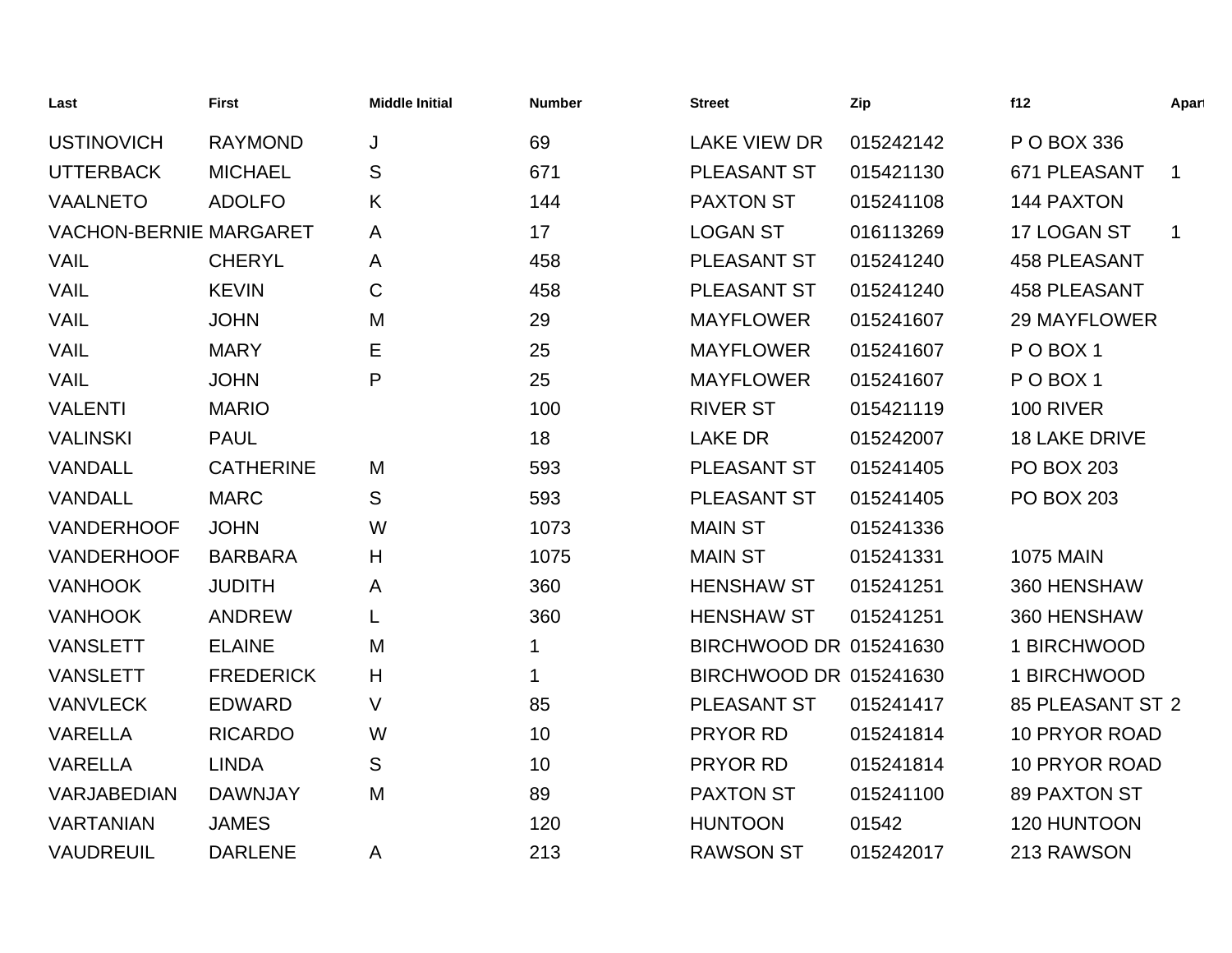| Last               | <b>First</b>       | <b>Middle Initial</b> | <b>Number</b> | <b>Street</b>       | Zip       | f12                  | Apart |
|--------------------|--------------------|-----------------------|---------------|---------------------|-----------|----------------------|-------|
| <b>VECCHARELLA</b> | <b>SAMUEL</b>      | J                     | 1104          | <b>STAFFORD ST</b>  | 015421004 | <b>PO BOX 123</b>    |       |
| <b>VELIE</b>       | <b>ROBIN</b>       |                       | 11            | <b>BROOK ST</b>     | 016113217 | 11 BROOK ST          |       |
| <b>VENDITTI</b>    | <b>GEORGE</b>      | W                     | 241           | PLEASANT ST         | 015241269 | <b>468 AUBURN ST</b> |       |
| <b>VENTURA</b>     | <b>ANDREW</b>      | M                     | 24            | <b>HYLAND AVE</b>   | 015241140 | 24 HYLAND AVE        |       |
| <b>VERICK</b>      | A                  | <b>RUTH</b>           | 262           | <b>MAIN ST</b>      | 016113139 | <b>262 MAIN</b>      |       |
| <b>VERICK</b>      | <b>CHRISTINE</b>   | M                     | 262           | <b>MAIN ST</b>      | 016113139 | <b>262 MAIN</b>      |       |
| <b>VERICK</b>      | <b>JOHN</b>        | H                     | 262           | <b>MAIN ST</b>      | 016113139 | <b>262 MAIN</b>      |       |
| <b>VESSIO</b>      | <b>FIONA</b>       | A                     | 354           | <b>RAWSON ST</b>    | 015242024 | 354 RAWSON ST        |       |
| <b>VESSIO</b>      | <b>PAUL</b>        | M                     | 354           | <b>RAWSON ST</b>    | 015242024 | 354 RAWSON           |       |
| <b>VIDITO</b>      | <b>BRUCE</b>       | $\mathsf{R}$          | 227           | <b>PINE ST</b>      | 015241625 | 227 PINE ST          |       |
| <b>VIDITO</b>      | <b>FELICIA</b>     | A                     | 227           | PINE ST             | 015241625 |                      |       |
| <b>VIDITO</b>      | <b>PAULINE</b>     | M                     | 227           | <b>PINE ST</b>      | 015241625 | 227 PINE ST          |       |
| <b>VIDITO</b>      | <b>BRUCE</b>       | $\mathsf{R}$          | 227           | <b>PINE ST</b>      | 015241625 |                      |       |
| <b>VINCENT</b>     | <b>VICTOR</b>      | <b>RJ</b>             | 113           | <b>MANNVILLE ST</b> | 015241124 | 113 MANNVILLE        |       |
| <b>VINCENT</b>     | <b>PEARL</b>       | D                     | 113           | <b>MANNVILLE ST</b> | 015241124 | 113 MANNVILLE        |       |
| <b>VIRZI</b>       | <b>VINCENT</b>     | A                     | 8             | KING ST EXT         | 015241706 | 8 KING STREET        |       |
| <b>VIRZI</b>       | <b>LOREEN</b>      | Τ                     | 8             | <b>KING ST EXT</b>  | 015241706 | 8 KING ST EXT        |       |
| <b>VISCETTO</b>    | <b>CHRISTOPHER</b> | J                     | 11            | <b>BROAD ST</b>     | 016113322 | 11 BROAD             |       |
| <b>VISCETTO</b>    | <b>ELAINE</b>      | J                     | 11            | <b>BROAD ST</b>     | 016113322 | 11 BROAD             |       |
| <b>VISCETTO</b>    | <b>HERBERT</b>     | A                     | 11            | <b>BROAD ST</b>     | 016113322 | 11 BROAD             |       |
| <b>VITKAUSKAS</b>  | <b>RICHARD</b>     | $\mathsf{R}$          | 359           | <b>HENSHAW ST</b>   | 015241250 | 359 HENSHAW          |       |
| <b>VIVEIROS</b>    | <b>ROBIN</b>       | J                     | 18            | PETER SALEM         | 015241210 | 18 PETER             |       |
| <b>VIVEIROS</b>    | <b>ANTERO</b>      | $\mathsf C$           | 18            | PETER SALEM         | 015241210 | 18 PETER             |       |
| <b>VOELLINGS</b>   | <b>RUTH</b>        | M                     | 35            | <b>WINSLOW AVE</b>  | 015241125 | 35 WINSLOW           |       |
| <b>VOELLINGS</b>   | <b>RALPH</b>       | W                     | 35            | <b>WINSLOW AVE</b>  | 015241125 | 35 WINSLOW           |       |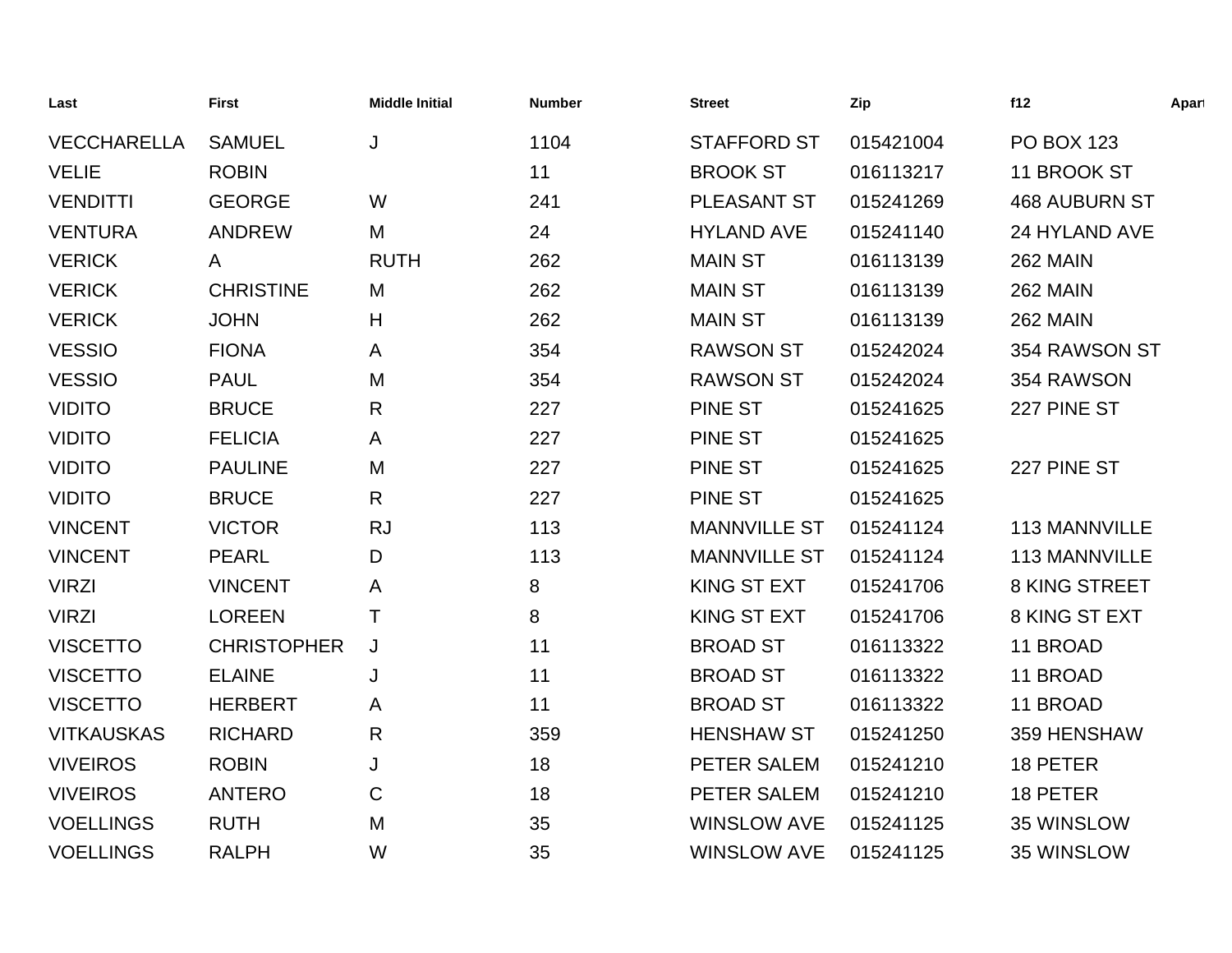| Last            | <b>First</b>     | <b>Middle Initial</b> | <b>Number</b>  | <b>Street</b>                   | Zip       | f12                  | Apart |
|-----------------|------------------|-----------------------|----------------|---------------------------------|-----------|----------------------|-------|
| <b>VOLPE</b>    | <b>JENNIFER</b>  | L                     | 125            | <b>HUNTOON</b>                  | 01542     | 125 HUNTOON          |       |
| <b>VOLPE</b>    | <b>ROBERT</b>    | J                     | 125            | <b>HUNTOON</b>                  | 01542     | 125 HUNTOON          |       |
| <b>VULTER</b>   | <b>THOMAS</b>    | M                     | 122            | <b>MAIN ST</b>                  | 01611     | 122 MAIN ST          |       |
| <b>VUOLO</b>    | <b>RACHEL</b>    | M                     | $\overline{7}$ | <b>GLEN ELLEN LN</b>            | 015421223 | <b>7 GLEN ELLEN</b>  |       |
| <b>VUOLO</b>    | <b>ANTHONY</b>   | R                     | $\overline{7}$ | <b>GLEN ELLEN LN</b>            | 015421223 | <b>7 GLEN ELLEN</b>  |       |
| <b>WADDEN</b>   | <b>BRIAN</b>     | M                     | 57             | <b>LAKE VIEW DR</b>             | 015242142 | 57 LAKE VIEW         |       |
| <b>WAGGONER</b> | <b>ELIZABETH</b> |                       | 118            | <b>CHAPEL ST</b>                | 01611     | 118 CHAPEL ST        |       |
| <b>WAGNER</b>   | <b>LYNN</b>      | A                     | 501            | <b>STAFFORD ST</b>              | 016113336 | 501 STAFFORD         | - 8   |
| <b>WAITE</b>    | <b>THOMAS</b>    | $\mathbf C$           | 3              | <b>SALMINEN DR</b>              | 015241222 | <b>3 SALMINEN DR</b> |       |
| <b>WAITKUS</b>  | <b>ELEANOR</b>   | A                     | 1075           | <b>MAIN ST</b>                  | 015241331 | 1075 MAIN ST 83 83   |       |
| <b>WAITKUS</b>  | <b>MICHAEL</b>   | J                     | 1075           | <b>MAIN ST</b>                  | 015241331 | 1075 MAIN ST 83 83   |       |
| <b>WALKER</b>   | <b>DEBRA</b>     | A                     | 501            | <b>STAFFORD ST</b>              | 016113340 | 501 STAFFORD         | 18    |
| <b>WALKER</b>   | <b>LARRY</b>     | E                     | 337            | <b>RIVER ST</b>                 | 015241727 | 337 RIVER ST         |       |
| <b>WALL</b>     | <b>LISA</b>      | J                     | 1621           | <b>MAIN ST</b>                  | 015241706 | 1621 MAIN ST         |       |
| <b>WALL</b>     | <b>KENNETH</b>   | P                     | 1621           | <b>MAIN ST</b>                  | 015241706 | 1621 MAIN ST         |       |
| <b>WALL</b>     | <b>JOAN</b>      | Н                     | 1621           | <b>MAIN ST</b>                  | 015242024 | 1621 MAIN ST 2 2     |       |
| <b>WALL</b>     | <b>WILLIAM</b>   | J                     | 1621           | <b>MAIN ST</b>                  | 015242024 | 1621 MAIN ST 2 2     |       |
| <b>WALL</b>     | <b>KEVIN</b>     | D                     | 5              | <b>BUNKER HILL RD 015241203</b> |           | <b>5 BUNKER HILL</b> |       |
| <b>WALLEN</b>   | <b>SANDRA</b>    | J                     | 6              | <b>FOLSOM ST</b>                | 016113315 | 6 FOLSOM             |       |
| <b>WALLEN</b>   | <b>RANDAL</b>    | D                     | 6              | <b>FOLSOM ST</b>                | 016113315 | 6 FOLSOM ST          |       |
| <b>WALLS</b>    | <b>ROBERT</b>    | $\mathsf{R}$          | 778            | <b>MAIN ST</b>                  | 015241306 | <b>778 MAIN</b>      |       |
| <b>WALLS</b>    | <b>JUDITH</b>    | A                     | 33             | <b>PARKER ST</b>                | 015421008 | <b>33 PARKER</b>     |       |
| <b>WALLS</b>    | <b>ROBERT</b>    | J                     | 33             | <b>PARKER ST</b>                | 015421008 | 33 PARKER ST         |       |
| <b>WALLS</b>    | <b>WALTER</b>    | J                     | 33             | <b>PARKER ST</b>                | 015421008 | 33 PARKER            |       |
| <b>WALLS</b>    | <b>LYNNE</b>     | M                     | 35             | <b>PARKER ST</b>                | 015421008 | <b>35 PARKER ST</b>  |       |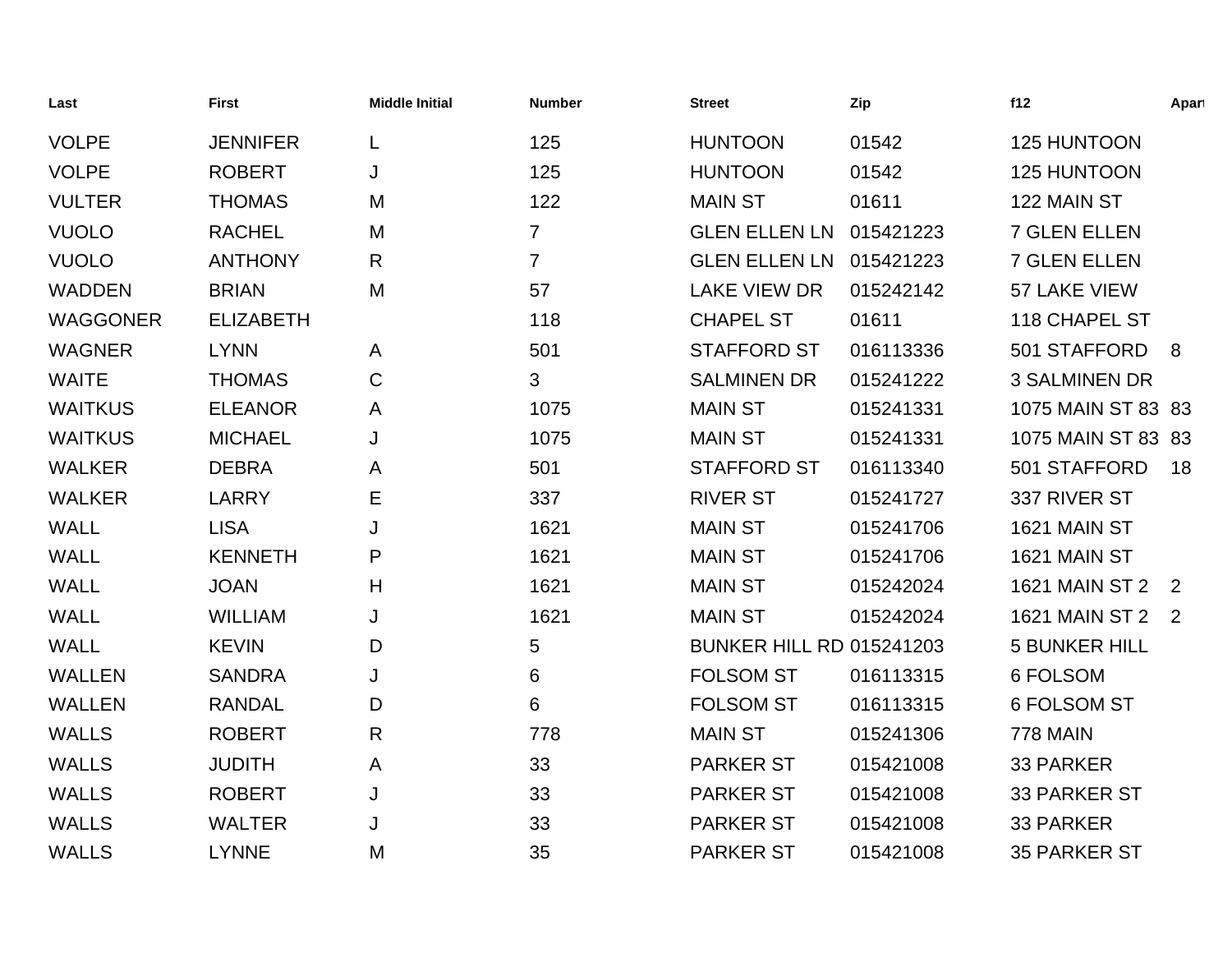| Last                           | <b>First</b>    | <b>Middle Initial</b> | <b>Number</b>  | <b>Street</b>        | Zip       | f12                   | Apart |
|--------------------------------|-----------------|-----------------------|----------------|----------------------|-----------|-----------------------|-------|
| <b>WALLS</b>                   | <b>STEVEN</b>   | K                     | 35             | <b>PARKER ST</b>     | 015421008 | <b>35 PARKER</b>      |       |
| <b>WALSH</b>                   | <b>BRENDEN</b>  | J                     | 1              | <b>MT PLEASANT</b>   | 015241909 | 1 MT PLEASANT         |       |
| <b>WALSH</b>                   | <b>CAROL</b>    | A                     | 1              | <b>MT PLEASANT</b>   | 015241909 | <b>1 MT PLEASANT</b>  |       |
| <b>WALSH</b>                   | <b>KENT</b>     | K                     | 60             | <b>TOWTAID ST</b>    | 016113253 | <b>60 TOWTAID</b>     |       |
| <b>WALSH</b>                   | <b>MICHAEL</b>  | $\mathsf{R}$          | 60             | <b>KING ST</b>       | 015241220 | 60 KING ST            |       |
| <b>WALSH</b>                   | <b>PATRICIA</b> |                       | 60             | <b>KING ST</b>       | 015241220 | 60 KING STREET        |       |
| <b>WALSH</b>                   | <b>MICHAEL</b>  | F                     | 60             | <b>KING ST</b>       | 015241220 | <b>60 KING STREET</b> |       |
| <b>WALSH</b>                   | <b>JEAN</b>     | A                     | 26             | <b>CRICKLEWOOD</b>   | 015241619 | 26                    |       |
| <b>WALSH</b>                   | <b>RICHARD</b>  | F                     | 26             | <b>CRICKLEWOOD</b>   | 015241619 | 26                    |       |
| <b>WALSH</b>                   | <b>JESSICA</b>  |                       | 62             | <b>MECHANIC ST</b>   | 015241512 | 62 MECHANIC ST        |       |
| <b>WALSH</b>                   | <b>JODI</b>     | L                     | 62             | <b>MECHANIC ST</b>   | 015241512 | <b>62 MECHANIC ST</b> |       |
| <b>WALSH</b>                   | <b>PATRICIA</b> | $\mathsf{R}$          | 158            | PLEASANT ST          | 015241400 | <b>158 PLEASANT</b>   |       |
| <b>WALSH</b>                   | <b>JOHN</b>     | Ε                     | 158            | PLEASANT ST          | 015241400 | <b>158 PLEASANT</b>   |       |
| <b>WALSH</b>                   | <b>KAREN</b>    | A                     | 158            | PLEASANT ST          | 015241400 | <b>158 PLEASANT</b>   |       |
| <b>WALSH-PIEROZZ ANN MARIE</b> |                 |                       | 123            | <b>HUNTOON</b>       | 01542     | 123 HUNTOON           |       |
| <b>WALTER</b>                  | <b>KURT</b>     | D                     | $\overline{2}$ | <b>GLEN ELLEN LN</b> | 015421222 | 2 GLEN ELLEN          |       |
| <b>WALTER</b>                  | <b>KARLA</b>    | J                     | $\overline{2}$ | <b>GLEN ELLEN LN</b> | 015421222 | 2 GLEN ELLEN          |       |
| <b>WARD</b>                    | <b>BEVERLY</b>  | Α                     | 106            | <b>WOODLAND RD</b>   | 016113004 | 106 WOODLAND          |       |
| <b>WARD</b>                    | <b>WAYNE</b>    | Α                     | 106            | <b>WOODLAND RD</b>   | 016113004 | 106 WOODLAND          |       |
| <b>WARD</b>                    | <b>RONALD</b>   | Е                     | 1110           | <b>STAFFORD ST</b>   | 015421004 | <b>BX 226</b>         |       |
| <b>WARD</b>                    | <b>CAROLYN</b>  | M                     | 5              | <b>BEECH ST</b>      | 015242138 | 5 BEECH               |       |
| <b>WARD</b>                    | <b>JOHN</b>     | S                     | 5              | <b>BEECH ST</b>      | 015242138 | 5 BEECH               |       |
| <b>WARREN</b>                  | <b>SHARON</b>   | Е                     | 4              | <b>WASILLA DR</b>    | 015421225 | <b>4 WASILLA</b>      |       |
| <b>WARREN</b>                  | <b>RICHARD</b>  | S                     | 4              | <b>WASILLA DR</b>    | 015421225 | <b>4 WASILLA</b>      |       |
| <b>WASTILA</b>                 | <b>WILLIAM</b>  | G                     | 116            | <b>MANNVILLE ST</b>  | 015241123 | <b>116 MANNVILLE</b>  |       |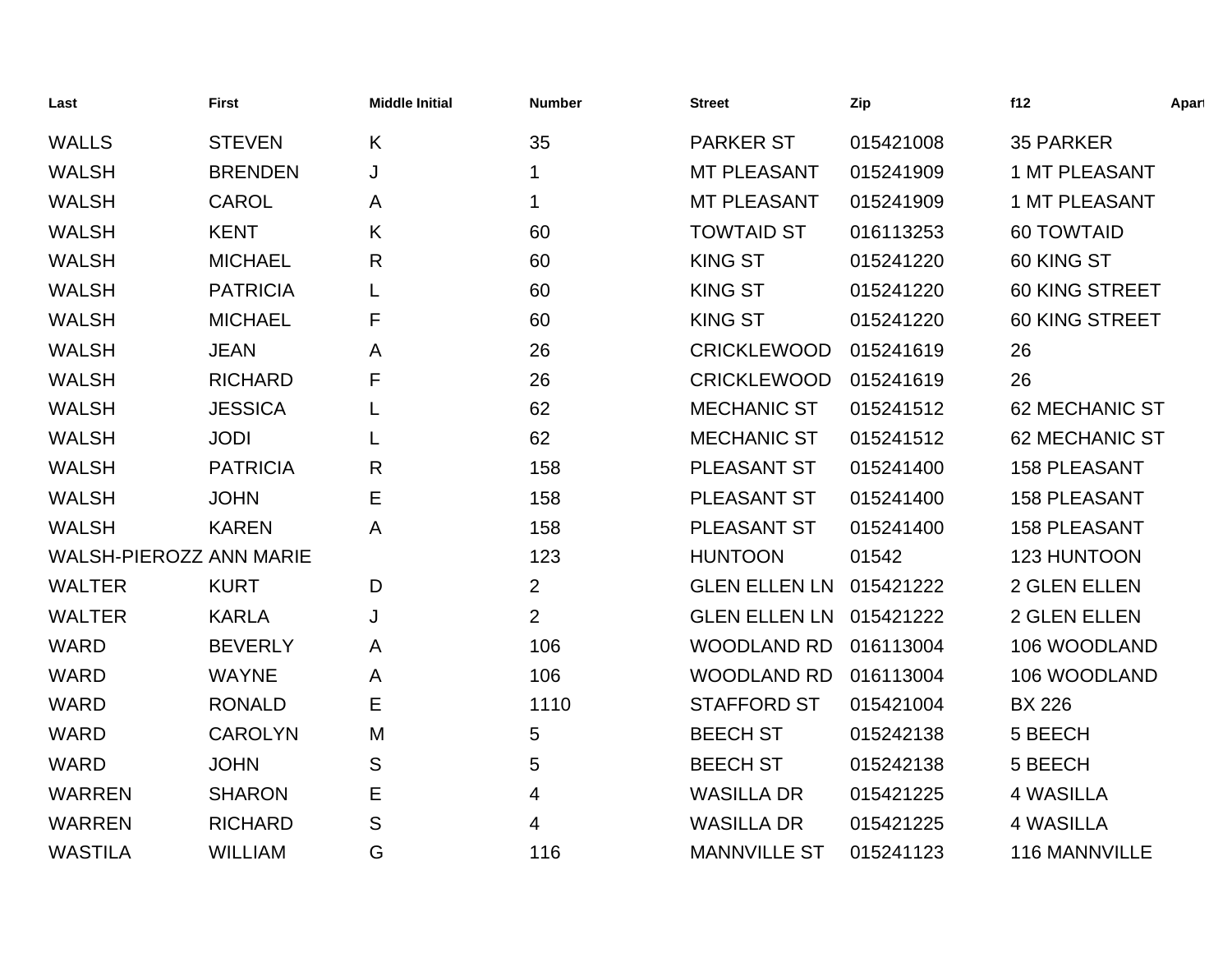| Last             | <b>First</b>       | <b>Middle Initial</b> | <b>Number</b> | <b>Street</b>                   | Zip       | f12                | Apart    |
|------------------|--------------------|-----------------------|---------------|---------------------------------|-----------|--------------------|----------|
| <b>WATERMAN</b>  | <b>LESLIE</b>      | P                     | 29            | <b>LAKE VIEW DR</b>             | 015242139 | 29 LAKEVIEW        |          |
| <b>WATERMAN</b>  | <b>BRIAN</b>       | $\mathsf{P}$          | 29            | <b>LAKE VIEW DR</b>             | 015242139 | 29 LAKEVIEW        |          |
| <b>WATTERSON</b> | <b>JOHN</b>        | Τ                     | 105           | <b>PINE ST</b>                  | 01524     | 105 PINE ST        |          |
| <b>WATTERSON</b> | <b>CAROL</b>       | A                     | 105           | <b>PINE ST</b>                  | 01524     | 105 PINE ST        |          |
| <b>WAYDAKA</b>   | <b>RAYMOND</b>     | P                     | 111           | <b>HUNTOON</b>                  | 01542     | 111 HUNTOON        | 118      |
| <b>WEAVER</b>    | <b>KELLEY</b>      | A                     | 28            | <b>HYLAND AVE</b>               | 015241140 | 28 HYLAND AVE      |          |
| <b>WEAVER</b>    | <b>STEPHEN</b>     | A                     | 28            | <b>HYLAND AVE</b>               | 015241140 | 28 HYLAND AVE      |          |
| <b>WEAVER</b>    | <b>DEBORA</b>      |                       | 40            | MCCARTHY AVE 016113204          |           | <b>40 MCCARTHY</b> |          |
| <b>WEAVER</b>    | <b>DOROTHY</b>     |                       | 50            | BOTTOMLY AVE 016113144          |           | 50 BOTTOMLY        |          |
| <b>WEAVER</b>    | <b>RICHARD</b>     | A                     | 50            | BOTTOMLY AVE 016113144          |           | 50 BOTTOMLY        |          |
| <b>WEBER</b>     | <b>LEE</b>         | <b>SE</b>             | 110           | <b>WILLOW HILL RD 016113008</b> |           | 110 WILLOW         |          |
| <b>WEBSTER</b>   | <b>PAULA</b>       | W                     | 8             | WOODLAND DR 01524               |           | P O BOX 467        |          |
| <b>WEIDMAN</b>   | <b>CHRISTOPHER</b> | M                     | 23            | <b>PARKER ST</b>                | 015421008 | 23 PARKER ST       |          |
| <b>WEIDMAN</b>   | <b>SUSAN</b>       | D                     | 23            | <b>PARKER ST</b>                | 015421008 | 23 PARKER          |          |
| <b>WEIDMAN</b>   | <b>MICHAEL</b>     | J                     | 23            | <b>PARKER ST</b>                | 015421008 | 23 PARKER          |          |
| <b>WEIKEL</b>    | <b>SCOTT</b>       | Е                     | 25            | <b>WAITE ST</b>                 | 015241109 | 25 WAITE           |          |
| <b>WEIKEL</b>    | <b>DENISE</b>      | L                     | 25            | <b>WAITE ST</b>                 | 015241109 | 25 WAITE           |          |
| <b>WEINER</b>    | <b>TAMMY</b>       | L                     | 75            | <b>HUNTOON</b>                  | 01524     | 75 HUNTOON         | $2 - 05$ |
| <b>WELLER</b>    | <b>LELA</b>        | B                     | 111           | <b>HUNTOON</b>                  | 015421127 | 111 HUNTOON        |          |
| <b>WELLS</b>     | <b>CONRAD</b>      | J                     | 1621          | <b>MAIN ST</b>                  | 015241706 | PO BOX 93          |          |
| <b>WELLS</b>     | <b>MARIETTA</b>    | D                     | 1621          | <b>MAIN ST</b>                  | 015241706 | PO BOX 93          |          |
| <b>WELLS</b>     | <b>NANCY</b>       |                       | 1342          | <b>MAIN ST</b>                  | 015241318 | <b>BX 446</b>      |          |
| <b>WELLS</b>     | <b>TIMOTHY</b>     | D                     | 26            | <b>ELMWOOD AVE</b>              | 01611     | 26 ELMWOOD         |          |
| <b>WELLS</b>     | <b>DENISE</b>      | J                     | 26            | <b>ELMWOOD AVE</b>              | 01611     | 26 ELMWOOD         |          |
| <b>WELLS</b>     | <b>FRANKLIN</b>    | A                     | 4             | <b>BROOKSIDE DR</b>             | 015241702 | <b>4 BROOKSIDE</b> |          |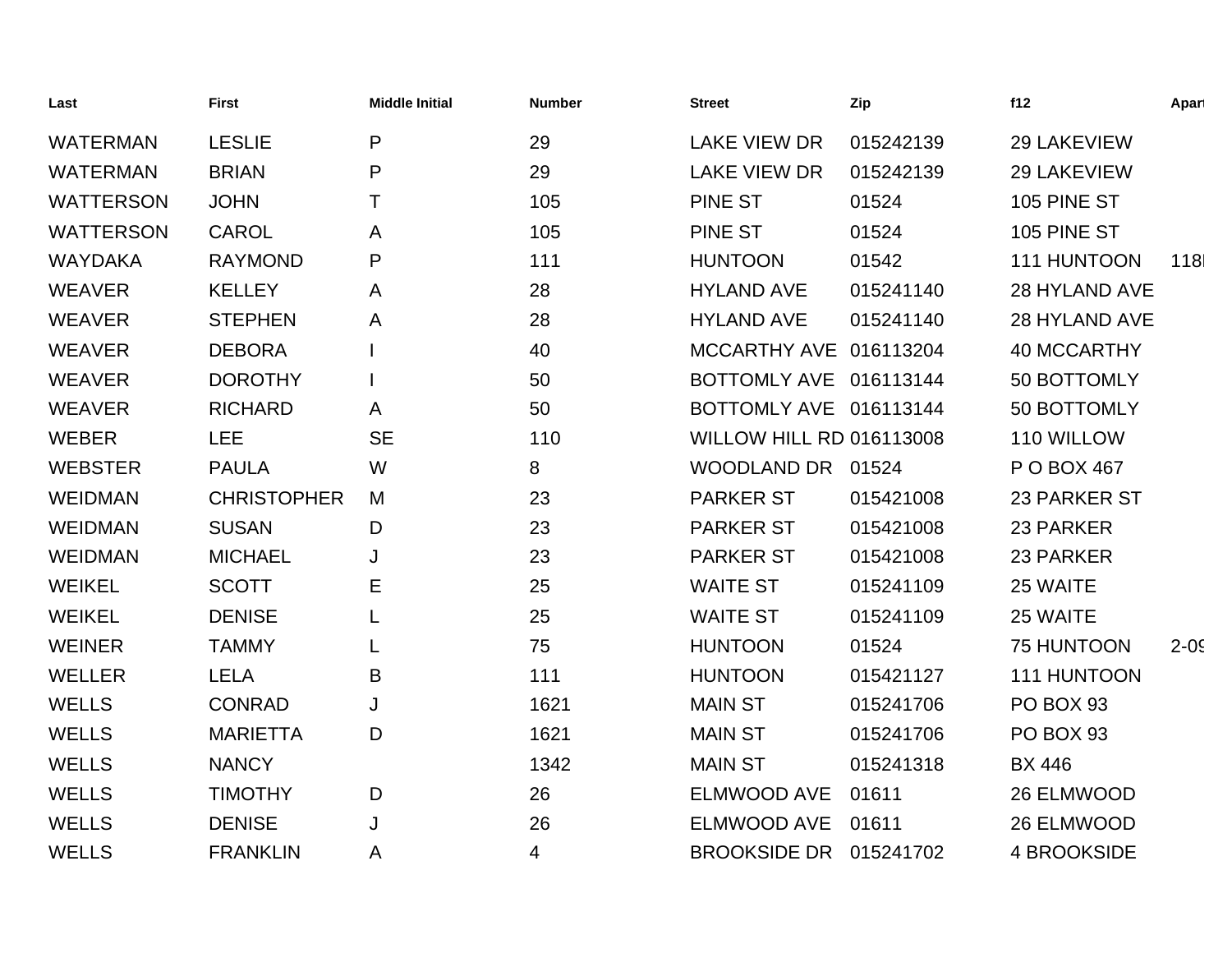| Last                | <b>First</b>     | <b>Middle Initial</b> | <b>Number</b>  | <b>Street</b>           | Zip       | f12                   | Apart    |
|---------------------|------------------|-----------------------|----------------|-------------------------|-----------|-----------------------|----------|
| <b>WENNERLOF</b>    | <b>JOYCE</b>     | Е                     | 8              | <b>RESERVOIR ST</b>     | 01611     | <b>8 RESERVOIR ST</b> |          |
| <b>WENTWORTH</b>    | <b>EMMA</b>      | J                     | 14             | <b>CLARK ST</b>         | 015421142 | <b>14 CLARK</b>       |          |
| <b>WESOLOWSKI</b>   | <b>RITA</b>      | M                     | 156            | PETER SALEM             | 015241210 | 156 PETER             |          |
| <b>WESSELL</b>      | <b>JAMES</b>     | P                     | 622            | <b>HENSHAW ST</b>       | 01542     | 622 HENSHAW           |          |
| <b>WEST</b>         | <b>KATHLEEN</b>  | A                     | 650            | <b>WHITTEMORE</b>       | 015241842 | 650                   |          |
| <b>WEST</b>         | <b>BRENT</b>     | R                     | 650            | <b>WHITTEMORE</b>       | 015241842 | 650                   |          |
| <b>WESTER</b>       | <b>DEBORAH</b>   | L                     | 23             | LAURELWOOD              | 015241205 | 23                    |          |
| <b>WESTER</b>       | <b>STEPHEN</b>   | B                     | 23             | LAURELWOOD              | 015241205 | 23                    |          |
| <b>WESTER</b>       | <b>ANNAMAE</b>   | G                     | 23             | LAURELWOOD              | 015241205 | 23                    |          |
| <b>WETHERBEE</b>    | <b>ROSE</b>      | M                     | 13             | LEXINGTON AVE 015241207 |           | <b>13 LEXINGTON</b>   |          |
| <b>WETHERBEE</b>    | <b>WILLIAM</b>   | F                     | 13             | LEXINGTON AVE 015241207 |           | <b>13 LEXINGTON</b>   |          |
| <b>WETHERELL</b>    | <b>LEON</b>      | P                     | 75             | <b>HUNTOON</b>          | 01524     | 75 HUNTOON            | $5 - 01$ |
| <b>WHEELER</b>      | <b>GARY</b>      | A                     | 5              | <b>TOWN BEACH</b>       | 015241937 | <b>5 TOWN BEACH</b>   | 36       |
| <b>WHEELER</b>      | <b>JODY</b>      |                       | 5              | <b>TOWN BEACH</b>       | 015241937 |                       |          |
| <b>WHEELER</b>      | <b>BARBARA</b>   | Е                     | 250            | <b>RAWSON ST</b>        | 015242022 | 250 RAWSON            |          |
| <b>WHEELER</b>      | <b>GARY</b>      | M                     | 318            | <b>STAFFORD ST</b>      | 016113350 | 318 STAFFORD          |          |
| <b>WHEELER</b>      | <b>TARA</b>      |                       | 223            | <b>CHAPEL ST</b>        | 015241115 | 223 CHAPEL ST         |          |
| <b>WHEELER</b>      | <b>ELEANOR</b>   | Τ                     | $\overline{2}$ | DALE CT                 | 015421138 | P O BOX 253           |          |
| <b>WHEELER-POLL</b> | <b>CHRISTINE</b> |                       | 4              | ELMWOOD AVE             | 016113317 | 4 ELMWOOD             |          |
| <b>WHITCHER</b>     | <b>JEANNE</b>    | B                     | 1098           | <b>STAFFORD ST</b>      | 015421020 | 1098 STAFFORD 1       |          |
| <b>WHITCOMB</b>     | <b>RONALD</b>    | M                     | 612            | PLEASANT ST             | 015421101 | 612 PLEASANT          |          |
| <b>WHITE</b>        | <b>JANE</b>      | A                     | 150            | <b>PAXTON ST</b>        | 015241108 | <b>150 PAXTON</b>     |          |
| <b>WHITE</b>        | <b>ROBERT</b>    | A                     | 150            | <b>PAXTON ST</b>        | 015241108 | <b>150 PAXTON</b>     |          |
| <b>WHITE</b>        | <b>VIRGINIA</b>  | B                     | 150            | <b>PAXTON ST</b>        | 015241108 | <b>150 PAXTON</b>     |          |
| <b>WHITE</b>        | <b>CHRISTINA</b> | L                     | 1671           | <b>MAIN ST</b>          | 015241921 | <b>1671 MAIN ST</b>   | 15       |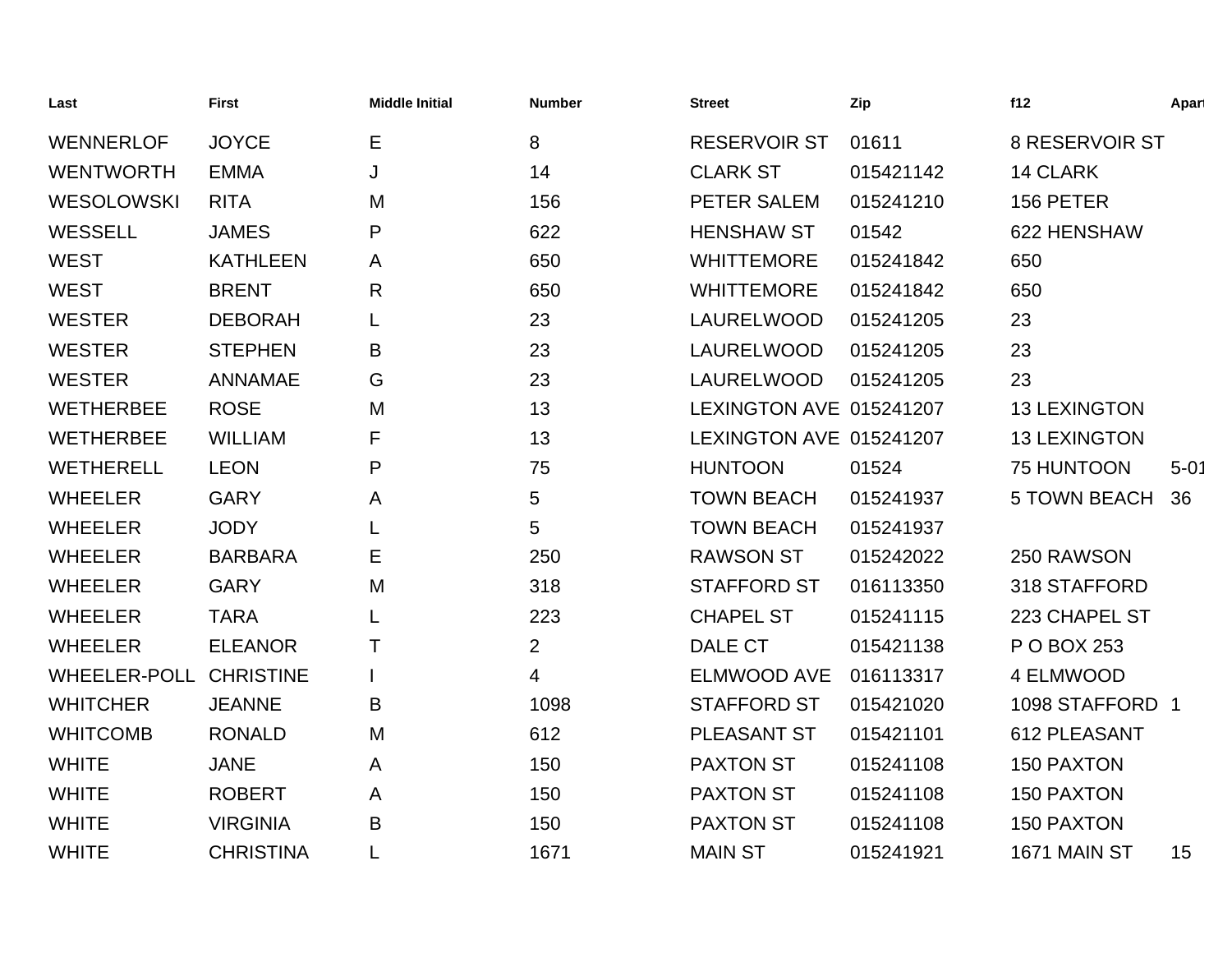| Last             | <b>First</b>    | <b>Middle Initial</b> | <b>Number</b>  | <b>Street</b>           | Zip       | f12                 | Apart |
|------------------|-----------------|-----------------------|----------------|-------------------------|-----------|---------------------|-------|
| <b>WHITE</b>     | <b>JAMES</b>    | R                     | 91             | <b>BURNCOAT LN</b>      | 015242009 | P O BOX 464         |       |
| <b>WHITE</b>     | $\mathsf{R}$    | <b>OLNEY</b>          | 699            | <b>HENSHAW ST</b>       | 015421215 | 699 HENSHAW         |       |
| <b>WHITE</b>     | <b>APRIL</b>    | S                     | 179            | <b>BALDWIN ST</b>       | 015241514 | 179 BALDWIN ST      |       |
| <b>WHITE</b>     | <b>ROBERT</b>   |                       | 179            | <b>BALDWIN ST</b>       | 015241514 | 179 BALDWIN ST      |       |
| <b>WHITE</b>     | <b>JUDITH</b>   | F                     | 210            | <b>CLARK ST</b>         | 015421211 | 210 CLARK           |       |
| <b>WHITE</b>     | <b>ANDREW</b>   | J                     | 210            | <b>CLARK ST</b>         | 015421211 | 210 CLARK           |       |
| <b>WHITE</b>     | <b>GLADYS</b>   | Е                     | 1016           | <b>STAFFORD ST</b>      | 015421114 | 1016 STAFFORD       |       |
| <b>WHITE</b>     | <b>PETER</b>    | Н                     | $\overline{2}$ | <b>CHURCH PL</b>        | 01542     | P O BOX 296         |       |
| <b>WHITE</b>     | <b>CHRISTIE</b> | H                     | 26             | <b>CRAIG ST</b>         | 015421215 | 26 CRAIG ST         |       |
| <b>WHITE</b>     | <b>APRIL</b>    |                       | 63             | <b>CHARLTON ST</b>      | 015421015 | <b>63 CHARLTON</b>  |       |
| <b>WHITE</b>     | <b>BENJAMIN</b> | F                     | 63             | <b>CHARLTON ST</b>      | 015421015 | <b>63 CHARLTON</b>  |       |
| <b>WHITE</b>     | <b>KEVIN</b>    | F                     | 63             | <b>CHARLTON ST</b>      | 015421015 | <b>63 CHARLTON</b>  |       |
| <b>WHITE</b>     | <b>TRACEE</b>   | A                     | 10             | LEXINGTON AVE 015241208 |           | 10 LEXINGTON        |       |
| <b>WHITE</b>     | <b>THOMAS</b>   | R                     | 10             | LEXINGTON AVE 015241208 |           | <b>10 LEXINGTON</b> |       |
| <b>WHITE</b>     | <b>BARBARA</b>  | Т                     | 16             | LAKE SHORE DR 01524     |           | P O BOX 265         |       |
| <b>WHITE</b>     | <b>JOSEPH</b>   | J                     | 16             | LAKE SHORE DR 01524     |           | P O BOX 265         |       |
| <b>WHITE</b>     | <b>PHYLLIS</b>  | Е                     | 1075           | <b>MAIN ST</b>          | 015241331 | <b>1075 MAIN</b>    |       |
| <b>WHITFIELD</b> | <b>LAWRENCE</b> | R                     | 67             | PINE ST                 | 015241615 | 67 PINE ST          |       |
| <b>WHITING</b>   | <b>ELLEN</b>    | N                     | 201            | <b>BALDWIN ST</b>       | 015242204 | 201 BALDWIN ST      |       |
| <b>WHITING</b>   | <b>WILLIS</b>   | R                     | 201            | <b>BALDWIN ST</b>       | 015242204 | 201 BALDWIN ST      |       |
| <b>WHITLA</b>    | <b>RANDALL</b>  | D                     | 30             | <b>SPRING ST</b>        | 015241514 | 30 SPRING ST        |       |
| <b>WHITLA</b>    | <b>MARY</b>     | R                     | 30             | <b>SPRING ST</b>        | 015241514 |                     |       |
| <b>WHITMORE</b>  | <b>RONALD</b>   | C                     | 879            | <b>MAIN ST</b>          | 015241354 | 879 MAIN            |       |
| <b>WHITNEY</b>   | <b>EVELYN</b>   | Е                     | 53             | <b>BURNCOAT ST</b>      | 015242011 | P O BOX 374         |       |
| <b>WHITNEY</b>   | <b>BARBARA</b>  | M                     | 95             | <b>AUBURN ST</b>        | 016113223 | 95 AUBURN           |       |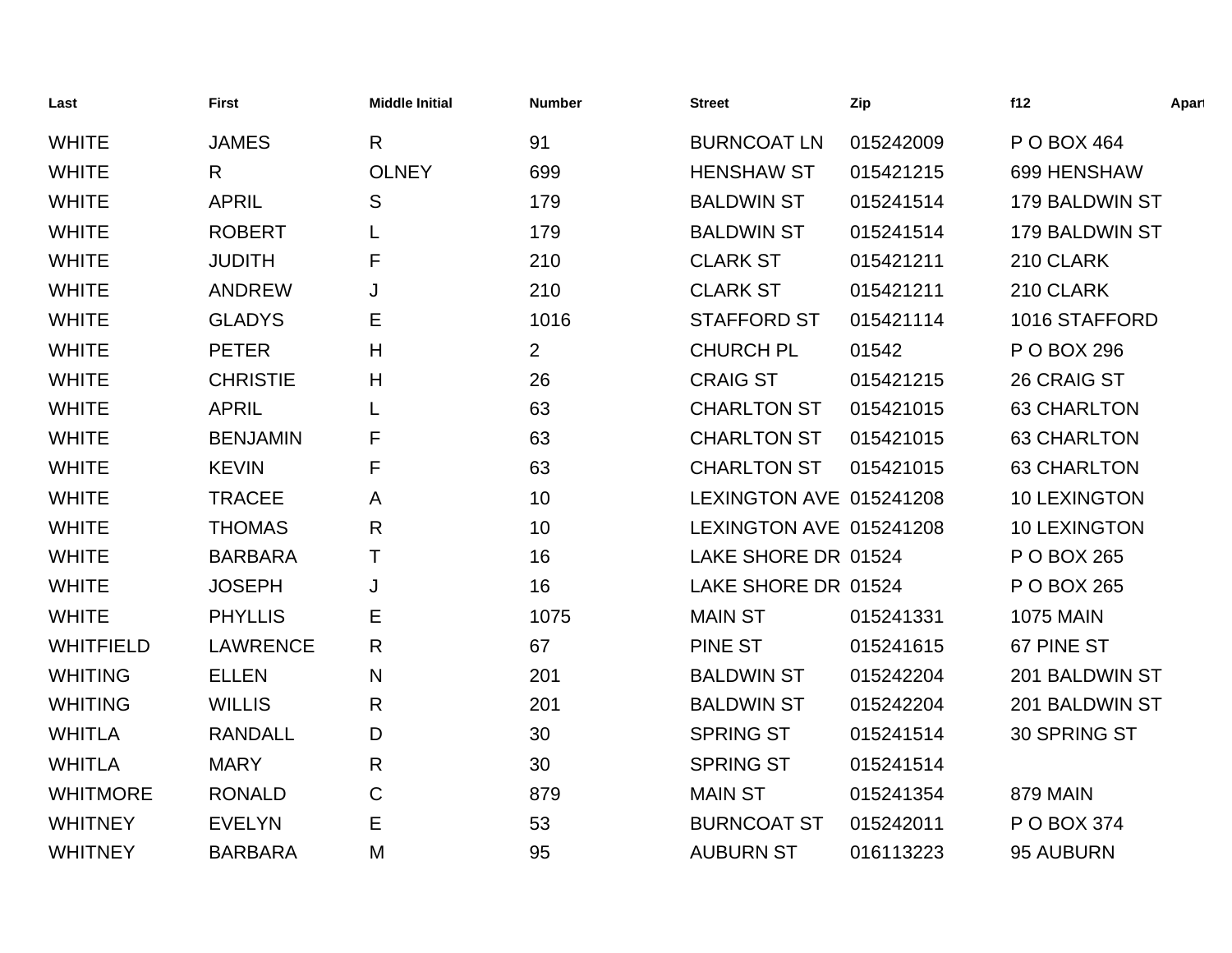| Last              | <b>First</b>     | <b>Middle Initial</b> | <b>Number</b> | <b>Street</b>        | Zip       | f12                   | Apart |
|-------------------|------------------|-----------------------|---------------|----------------------|-----------|-----------------------|-------|
| <b>WHITNEY</b>    | <b>MAUREEN</b>   | A                     | 95            | <b>AUBURN ST</b>     | 016113223 | 95 AUBURN             |       |
| <b>WHITNEY</b>    | <b>ROBERT</b>    | D                     | 95            | <b>AUBURN ST</b>     | 016113223 | 95 AUBURN             |       |
| <b>WHITNEY</b>    | <b>BRIAN</b>     | P                     | 101           | <b>AUBURN ST</b>     | 016113032 | <b>101 AUBURN ST</b>  |       |
| <b>WHITNEY</b>    | <b>JASON</b>     | $\mathsf{R}$          | 101           | <b>AUBURN ST</b>     | 016113032 | 101 AUBURN ST         |       |
| <b>WHITNEY</b>    | <b>PHYLLIS</b>   | A                     | 101           | <b>AUBURN ST</b>     | 016113032 | 101 AUBURN ST         |       |
| <b>WHITNEY</b>    | <b>GARY</b>      | $\mathsf{R}$          | 101           | <b>AUBURN ST</b>     | 016113032 | <b>101 AUBURN ST</b>  |       |
| <b>WHITNEY</b>    | <b>JOAN</b>      | F                     | 4             | <b>CHRIS CIR</b>     | 015241700 | <b>4 CHRIS CIRCLE</b> |       |
| <b>WHITNEY</b>    | <b>RUSSELL</b>   | D                     | 4             | <b>CHRIS CIR</b>     | 015241700 | <b>4 CHRIS CIRCLE</b> |       |
| <b>WHITTEMORE</b> | <b>WILLIAM</b>   | $\mathbf C$           | 75            | <b>HUNTOON</b>       | 01524     | P O BOX 253           |       |
| <b>WHITTEMORE</b> | <b>REBECCA</b>   | Е                     | 75            | <b>HUNTOON</b>       | 01524     | P O BOX 253           |       |
| <b>WHITWORTH</b>  | <b>HERBERT</b>   | Е                     | 171           | <b>CHAPEL ST</b>     | 015241115 | 171 CHAPEL            |       |
| <b>WHITWORTH</b>  | <b>SUSAN</b>     | M                     | 5             | <b>SABINA CIR</b>    | 01542     | 5 SABINA CIR          |       |
| <b>WHITWORTH</b>  | <b>DAVID</b>     | P                     | 5             | <b>SABINA CIR</b>    | 01542     | 5 SABINA CIR          |       |
| <b>WICKLUND</b>   | <b>JESSLYN</b>   | D                     | 456           | <b>BOND ST</b>       | 015241810 | 456 BOND ST           |       |
| <b>WICKLUND</b>   | <b>CARL</b>      | Е                     | 456           | <b>BOND ST</b>       | 015241810 | 456 BOND              |       |
| <b>WIEMAN</b>     | <b>ALBERTA</b>   | L                     | 207           | <b>GREENVILLE ST</b> | 01524     | 207 GREENVILLE        |       |
| <b>WILEY</b>      | <b>BARBARA</b>   | A                     | 45            | <b>CARLETON RD</b>   | 01542     | <b>45 CARLETON</b>    |       |
| <b>WILEY</b>      | <b>PHILIP</b>    | J                     | 45            | <b>CARLETON RD</b>   | 01542     |                       |       |
| <b>WILKINS</b>    | <b>MARTHA</b>    | M                     | 75            | <b>HEMLOCK ST</b>    | 015241812 | 75 HEMLOCK            |       |
| <b>WILKINS</b>    | <b>CORRINE</b>   | R                     | 80            | <b>WAITE ST</b>      | 015241129 | 80 WAITE              |       |
| <b>WILKINS</b>    | <b>THEODORE</b>  | $\mathsf{R}$          | 80            | <b>WAITE ST</b>      | 015241129 | 80 WAITE              |       |
| <b>WILLAND</b>    | <b>KIM</b>       | Y                     | 18            | <b>SANFRED RD</b>    | 01524     | <b>18 SANFRED RD</b>  |       |
| <b>WILLAND</b>    | <b>RICHARD</b>   | L                     | 18            | <b>SANFRED RD</b>    | 01524     | <b>18 SANFRED RD</b>  |       |
| <b>WILLIAMS</b>   | <b>JEFFERSON</b> | Е                     | 4             | <b>LYNDE BROOK</b>   | 015241001 | 4 LYNDE BROOK         |       |
| <b>WILLIAMS</b>   | <b>SUSAN</b>     |                       | 4             | <b>LYNDE BROOK</b>   | 015241001 | <b>4 LYNDE BROOK</b>  |       |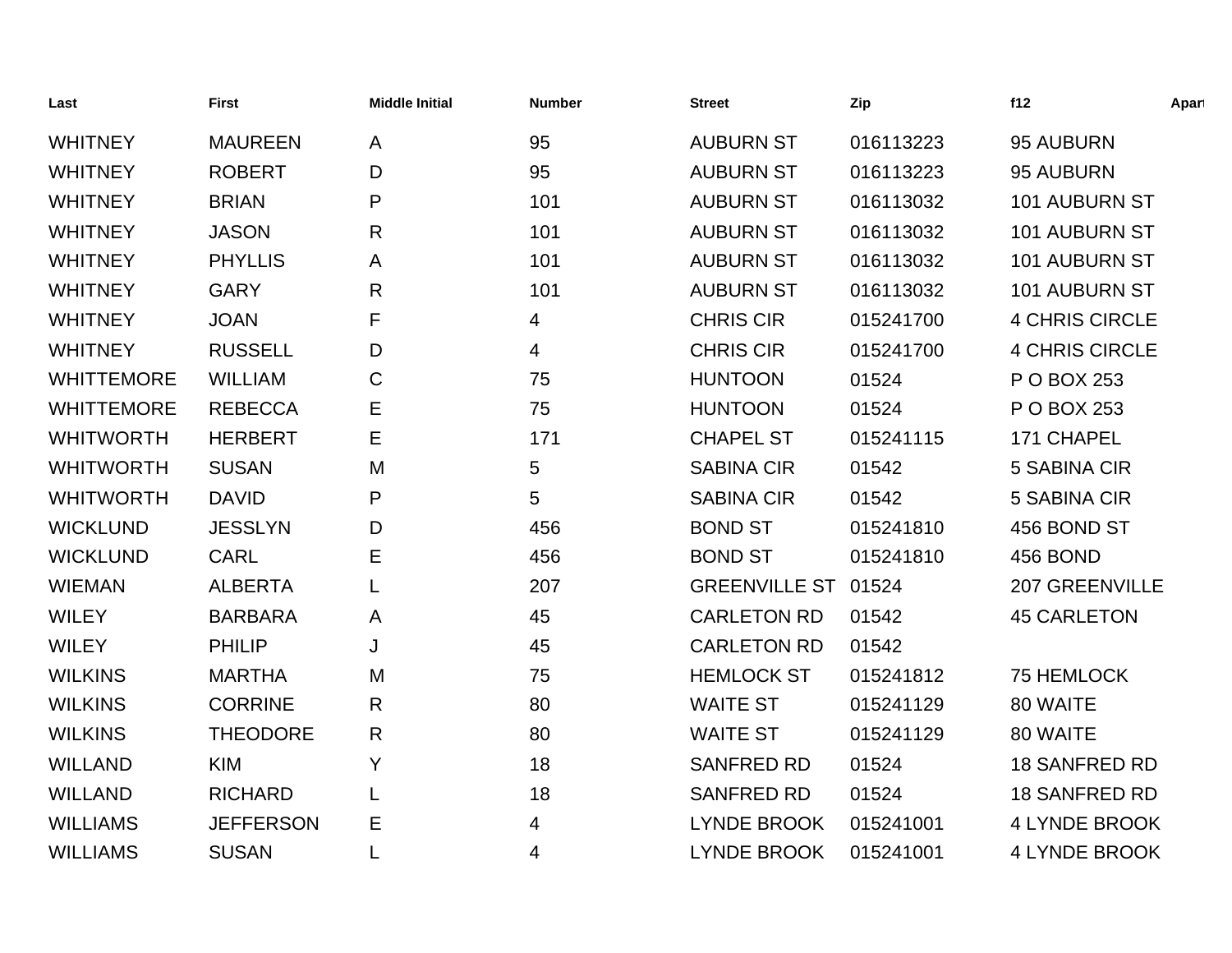| Last              | <b>First</b>     | <b>Middle Initial</b> | <b>Number</b> | <b>Street</b>       | Zip       | f12                   | Apart |
|-------------------|------------------|-----------------------|---------------|---------------------|-----------|-----------------------|-------|
| <b>WILLIAMS</b>   | <b>JEFFERSON</b> | Е                     | 4             | <b>LYNDE BROOK</b>  | 015241001 | <b>4 LYNDE BROOK</b>  |       |
| <b>WILLIAMS</b>   | <b>FLORENCE</b>  | $\mathsf{R}$          | 1653          | <b>MAIN ST</b>      | 015241916 | <b>1653 MAIN</b>      |       |
| <b>WILLIAMS</b>   | <b>ROBERT</b>    | F                     | 1653          | <b>MAIN ST</b>      | 015241916 | <b>1653 MAIN</b>      |       |
| <b>WILLIAMS</b>   | <b>CALVIN</b>    | H                     | 15            | <b>GLEASON WAY</b>  | 015241301 | 15 GLEASON            |       |
| <b>WILLIAMS</b>   | <b>JEAN</b>      | W                     | 15            | <b>GLEASON WAY</b>  | 015241301 | <b>15 GLEASON</b>     |       |
| <b>WILLIAMS</b>   | <b>TIMOTHY</b>   | A                     | 79            | <b>BURNCOAT LN</b>  | 015242009 | 79 BURNCOAT           |       |
| <b>WILLIAMS</b>   | <b>DEBRA</b>     | J                     | 79            | <b>BURNCOAT LN</b>  | 015242009 | 79 BURNCOAT           |       |
| <b>WILLIAMS</b>   | <b>PETER</b>     | S                     | 165           | <b>CHAPEL ST</b>    | 015241115 | 165 CHAPEL ST         |       |
| <b>WILLIAMSON</b> | <b>MARGARET</b>  | M                     | 619           | <b>PLEASANT ST</b>  | 015421102 | 619 PLEASANT          |       |
| <b>WILLIAMSON</b> | <b>GAIL</b>      | Е                     | 645           | PLEASANT ST         | 015421102 | <b>645 PLEASANT</b>   |       |
| <b>WILLIAMSON</b> | J                | <b>HERBERT</b>        | 645           | PLEASANT ST         | 015421102 | <b>645 PLEASANT</b>   |       |
| <b>WILLIAMSON</b> | <b>ELIZABETH</b> | Τ                     | 15            | <b>SALMINEN DR</b>  | 015242217 | <b>15 SALMINEN</b>    |       |
| <b>WILLIAMSON</b> | <b>RICHARD</b>   | P                     | 15            | <b>SALMINEN DR</b>  | 015242217 | <b>15 SALMINEN</b>    |       |
| <b>WILLIAMSON</b> | <b>MATTHEW</b>   | M                     | 17            | <b>SALMINEN DR</b>  | 015242217 | <b>17 SALMINEN DR</b> |       |
| <b>WILLIAMSON</b> | <b>JOANNE</b>    | $\mathsf{R}$          | 48            | <b>GROVE ST</b>     | 015241516 | 48 GROVE              |       |
| <b>WILSON</b>     | <b>RITA</b>      | J                     | 20            | PRYOR RD            | 01524     | 20 PRYOR RD           |       |
| <b>WILSON</b>     | <b>STEPHEN</b>   | J                     | 20            | PRYOR RD            | 01524     | 20 PRYOR RD           |       |
| <b>WILSON</b>     | <b>VENUS</b>     | <b>JO</b>             | 77            | <b>WAITE ST</b>     | 015241120 | 77 WAITE ST           |       |
| <b>WILSON</b>     | <b>SHIRLEY</b>   |                       | 77            | <b>WAITE ST</b>     | 015241120 | 77 WAITE              |       |
| <b>WILSON</b>     | <b>CHARLES</b>   | H                     | 454           | <b>MARSHALL ST</b>  | 015241815 | <b>454 MARSHALL</b>   |       |
| <b>WILSON</b>     | <b>MARC</b>      | Τ                     | 454           | <b>MARSHALL ST</b>  | 015241815 | <b>454 MARSHALL</b>   |       |
| <b>WILSON</b>     | <b>MARGARET</b>  | A                     | 454           | <b>MARSHALL ST</b>  | 015241815 | <b>454 MARSHALL</b>   |       |
| <b>WILSON</b>     | <b>CHARLES</b>   | H                     | 454           | <b>MARSHALL ST</b>  | 015241815 | <b>454 MARSHALL</b>   |       |
| <b>WILSON</b>     | <b>KELLEY</b>    | A                     | 1671          | <b>MAIN ST</b>      | 01524     | 1671 MAIN ST          | 16    |
| <b>WILSON</b>     | <b>MARY</b>      | R                     | 38            | <b>MANNVILLE ST</b> | 015241123 | <b>38 MANNVILLE</b>   |       |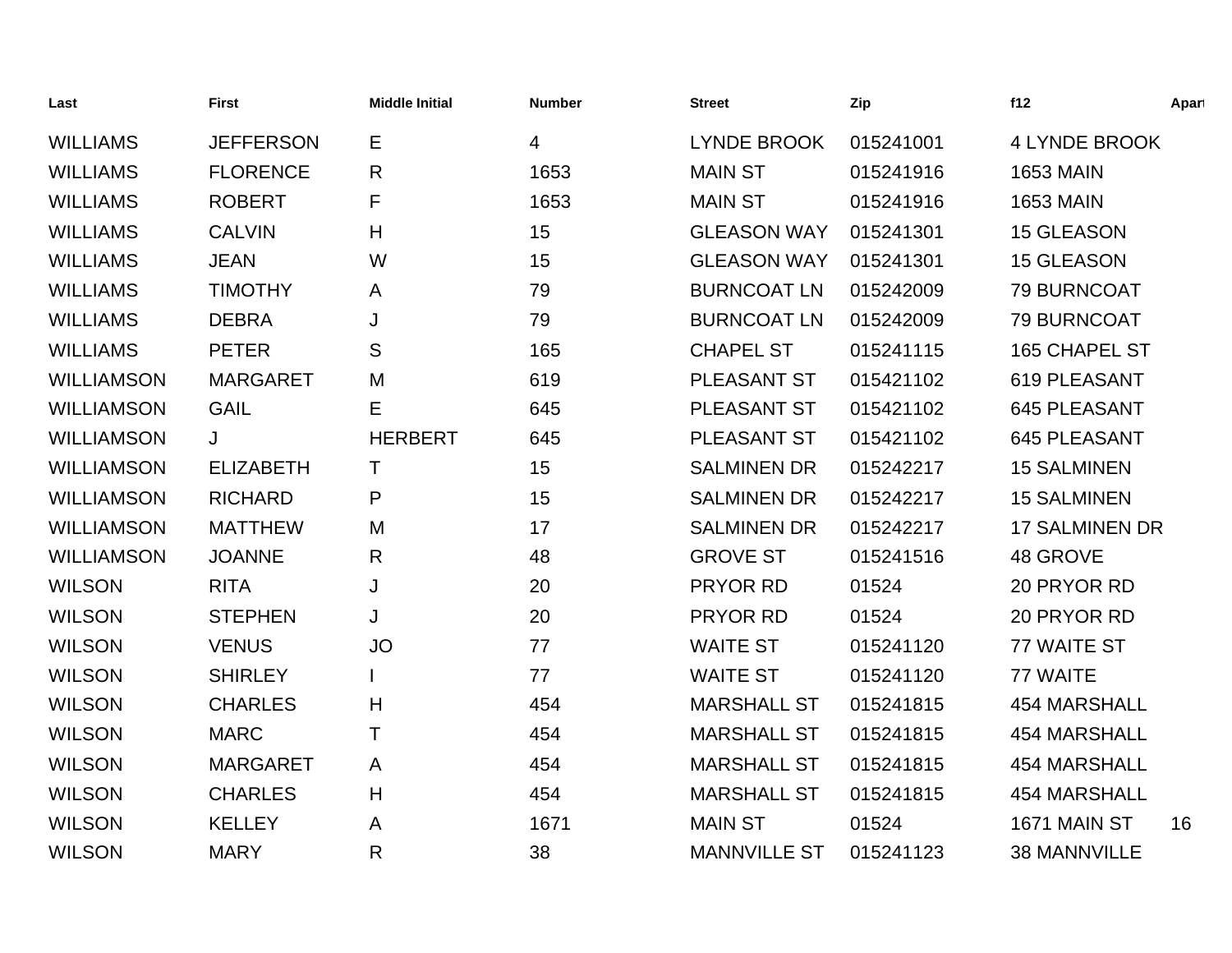| Last            | <b>First</b>     | <b>Middle Initial</b> | <b>Number</b> | <b>Street</b>                   | Zip       | f12                  | Apart |
|-----------------|------------------|-----------------------|---------------|---------------------------------|-----------|----------------------|-------|
| <b>WILSON</b>   | <b>WALTER</b>    | W                     | 38            | <b>MANNVILLE ST</b>             | 015241123 | <b>38 MANNVILLE</b>  |       |
| <b>WILSON</b>   | <b>ARLENE</b>    | M                     | 97            | <b>WILLOW HILL RD 016113009</b> |           | 97 WILLOW HILL       |       |
| <b>WILSON</b>   | <b>MICHAEL</b>   | A                     | 97            | <b>WILLOW HILL RD 016113009</b> |           | 97 WILLOW HILL       |       |
| <b>WILSON</b>   | <b>EARL</b>      | G                     | 398           | <b>STAFFORD ST</b>              | 016113343 | 398 STAFFORD         |       |
| <b>WILSON</b>   | D                | <b>GORDON</b>         | 489           | <b>MAIN ST</b>                  | 016113034 | <b>489 MAIN</b>      |       |
| <b>WILSON</b>   | <b>GERALDINE</b> | A                     | 489           | <b>MAIN ST</b>                  | 016113034 | <b>489 MAIN</b>      |       |
| <b>WILSON</b>   | <b>MARGARET</b>  | Е                     | 493           | <b>MAIN ST</b>                  | 016113034 | 493 MAIN ST          |       |
| <b>WILSON</b>   | <b>CHERYL</b>    | A                     | 8             | <b>RURAL DR</b>                 | 015241118 | <b>8 RURAL DRIVE</b> |       |
| <b>WILSON</b>   | <b>DAVID</b>     | G                     | 8             | <b>RURAL DR</b>                 | 015241118 | <b>8 RURAL DRIVE</b> |       |
| <b>WILSON</b>   | <b>CAROL</b>     | Α                     | 6             | <b>CARLETON RD</b>              | 015421144 | <b>6 CARLETON</b>    |       |
| <b>WILSON</b>   | <b>DONNA</b>     |                       | 32            | <b>SALMINEN DR</b>              | 015242212 | <b>32 SALMINEN</b>   |       |
| <b>WILSON</b>   | <b>JOHN</b>      | J                     | 32            | <b>SALMINEN DR</b>              | 015242212 | <b>32 SALMINEN</b>   |       |
| <b>WILSON</b>   | D                | <b>CRAIG</b>          | 1073          | <b>MAIN ST</b>                  | 015241337 | <b>1073 MAIN</b>     |       |
| <b>WILSON</b>   | <b>SANDRA</b>    | M                     | 3             | <b>MAYFLOWER</b>                | 015241607 | <b>3 MAYFLOWER</b>   |       |
| <b>WILSON</b>   | <b>JAMES</b>     | С                     | 3             | <b>MAYFLOWER</b>                | 015241607 | <b>3 MAYFLOWER</b>   |       |
| <b>WILSON</b>   | <b>MARY</b>      | <b>BETH</b>           | 24            | <b>MAYFLOWER RD 015241610</b>   |           | <b>24 MAYFLOWER</b>  |       |
| <b>WILSON</b>   | <b>MARK</b>      | F                     | 24            | <b>MAYFLOWER RD 015241610</b>   |           | <b>24 MAYFLOWER</b>  |       |
| <b>WILSON</b>   | <b>DEBRA</b>     | A                     | 220           | PLEASANT ST                     | 015241420 | 220 PLEASANT         |       |
| <b>WILSON</b>   | <b>ROBERT</b>    | F                     | 220           | PLEASANT ST                     | 015241420 | 220 PLEASANT         |       |
| <b>WIMBERLY</b> | <b>GARY</b>      | L                     | 17            | PINE RIDGE DR                   | 015242013 | 17 PINE RIDGE        |       |
| <b>WINANS</b>   | <b>DONALD</b>    | A                     | 73            | <b>SARGENT ST</b>               | 016113103 | 73 SARGENT           |       |
| <b>WINER</b>    | <b>ERIC</b>      | J                     | 1671          | <b>MAIN ST</b>                  | 01524     | 1671 MAIN ST         | 6     |
| <b>WINER</b>    | <b>STEPHANIE</b> | M                     | 501           | <b>STAFFORD ST</b>              | 016113341 | 501 STAFFORD         | 9     |
| <b>WINSKI</b>   | <b>HELEN</b>     | Τ                     | 1075          | <b>MAIN ST</b>                  | 015241331 | 1075 MAIN ST         | 103   |
| <b>WIRF</b>     | <b>SANDRA</b>    | M                     | 13            | <b>MARLBORO DR</b>              | 015242106 | 13 MARLBORO          |       |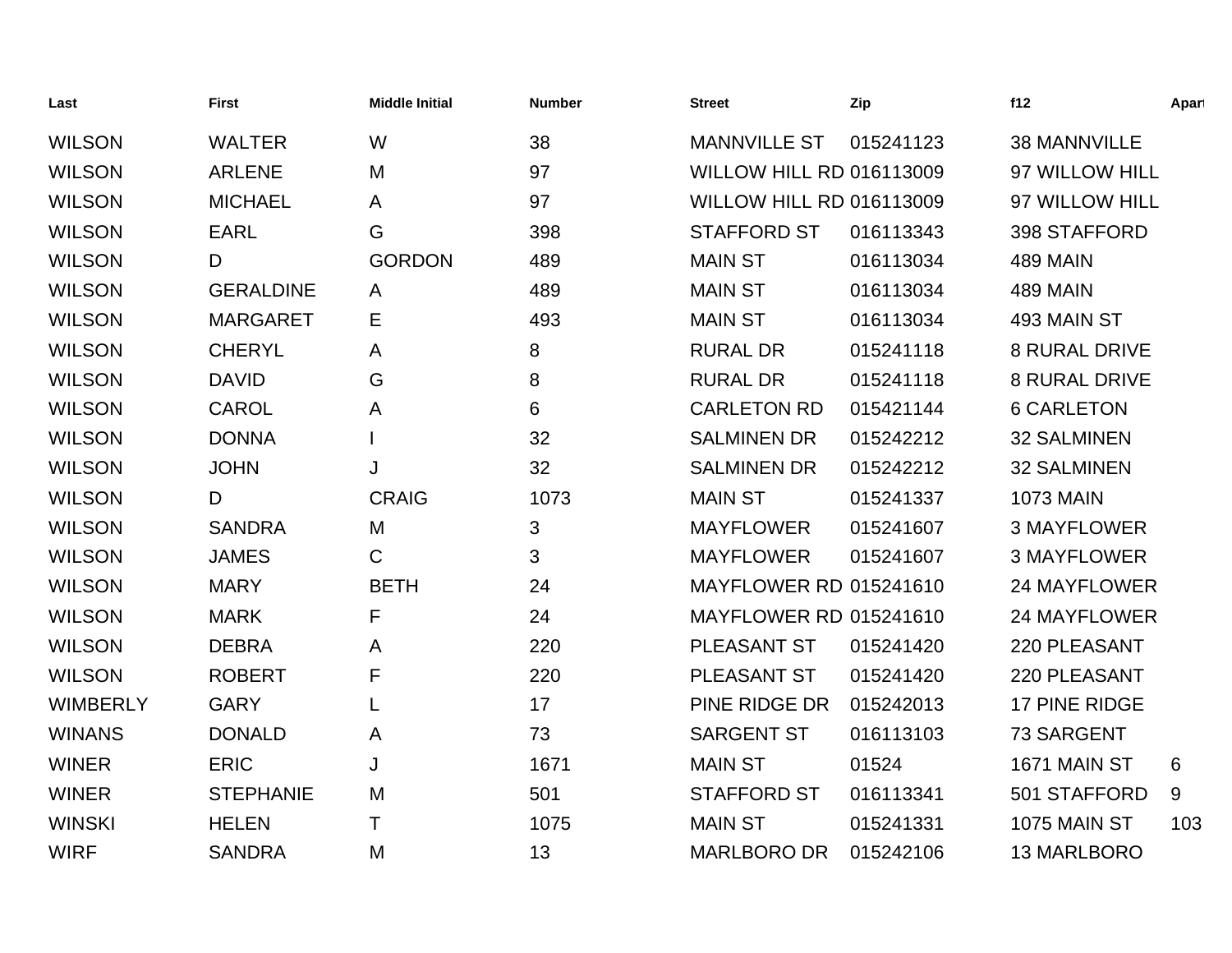| Last               | <b>First</b>      | <b>Middle Initial</b> | <b>Number</b> | <b>Street</b>       | Zip       | f12               | Apart |
|--------------------|-------------------|-----------------------|---------------|---------------------|-----------|-------------------|-------|
| <b>WIRF</b>        | <b>KENNETH</b>    | $\mathsf{R}$          | 13            | <b>MARLBORO DR</b>  | 015242106 | 13 MARLBORO       |       |
| <b>WIRTANEN</b>    | <b>KIMBERLY</b>   | A                     | 847           | <b>STAFFORD ST</b>  | 015421205 | 847 STAFFORD      |       |
| <b>WIRTANEN</b>    | <b>ROBERT</b>     | L                     | 847           | <b>STAFFORD ST</b>  | 015421205 | 847 STAFFORD      |       |
| <b>WISNIEWSKI</b>  | <b>ROXANNA</b>    | Е                     | 272           | <b>CHARLTON ST</b>  | 015421012 | 272 CHARLTON      |       |
| <b>WISNIEWSKI</b>  | <b>CHARLES</b>    | $\mathsf{R}$          | 272           | <b>CHARLTON ST</b>  | 015421012 | 272 CHARLTON      |       |
| <b>WISSELL</b>     | <b>EDWARD</b>     | F                     | 820           | PLEASANT ST         | 015421127 | 820 PLEASANT      |       |
| <b>WISSELL</b>     | <b>EDWARD</b>     | S                     | 820           | PLEASANT ST         | 015421127 | 820 PLEASANT      |       |
| <b>WISSELL</b>     | <b>MARGARET</b>   | J                     | 820           | PLEASANT ST         | 015421127 | 820 PLEASANT      |       |
| <b>WITBECK</b>     | <b>WILLIAM</b>    | $\mathbf C$           | 68            | <b>PINE ST</b>      | 015241616 | 68 PINE ST        |       |
| <b>WITKOWSKI</b>   | <b>SANDRA</b>     | A                     | 25            | <b>LAKE DR</b>      | 015242008 | 25 LAKE DR        |       |
| <b>WITKOWSKI</b>   | <b>FRANCIS</b>    | A                     | 25            | <b>LAKE DR</b>      | 015242008 | 25 LAKE DR        |       |
| <b>WITKOWSKI</b>   | <b>CHRISTINE</b>  | M                     | 10            | <b>LOCUST ST</b>    | 016113145 | 10 LOCUST ST      |       |
| <b>WITKOWSKI</b>   | <b>RAY</b>        |                       | 10            | <b>LOCUST ST</b>    | 016113145 | 10 LOCUST ST      |       |
| <b>WITKOWSKI</b>   | <b>FRANCIS</b>    | A                     | 500           | <b>BOUTILIER RD</b> | 01542     | P O BOX 306       |       |
| <b>WITKOWSKI</b>   | <b>JACQUELINE</b> |                       | 680           | <b>STAFFORD ST</b>  | 015421208 | P O BOX 122       |       |
| <b>WITKOWSKI</b>   | <b>WAYNE</b>      |                       | 680           | <b>STAFFORD ST</b>  | 015421208 | P O BOX 122       |       |
| <b>WITRUKE</b>     | <b>JAMES</b>      | M                     | 68            | <b>BOYD ST</b>      | 016113249 | 68 BOYD           |       |
| <b>WITRUKE</b>     | <b>JENNIFER</b>   | M                     | 68            | <b>BOYD ST</b>      | 016113249 | 68 BOYD           |       |
| <b>WITT</b>        | <b>JUNE</b>       | Е                     | 8             | <b>MAPLE LN</b>     | 015242161 | P O BOX 171       |       |
| <b>WITT</b>        | <b>WENDY</b>      | Е                     | 15            | <b>BEECH ST</b>     | 015242138 | 15 BEECH ST       |       |
| <b>WIWATOSKI</b>   | <b>ALAN</b>       | M                     | 760           | <b>WHITTEMORE</b>   | 015241844 | 760               |       |
| <b>WIWATOSKI</b>   | <b>KATHLEEN</b>   | A                     | 760           | <b>WHITTEMORE</b>   | 015241844 | 760               |       |
| <b>WIWATOWSKI</b>  | <b>JOANN</b>      | C                     | 197           | <b>AUBURN ST</b>    | 016113221 | <b>197 AUBURN</b> |       |
| <b>WIWATOWSKI</b>  | <b>THOMAS</b>     | P                     | 197           | <b>AUBURN ST</b>    | 016113221 | <b>197 AUBURN</b> |       |
| <b>WOJCIECHOWS</b> | <b>HELEN</b>      | A                     | 128           | <b>PAXTON ST</b>    | 015241108 | <b>128 PAXTON</b> |       |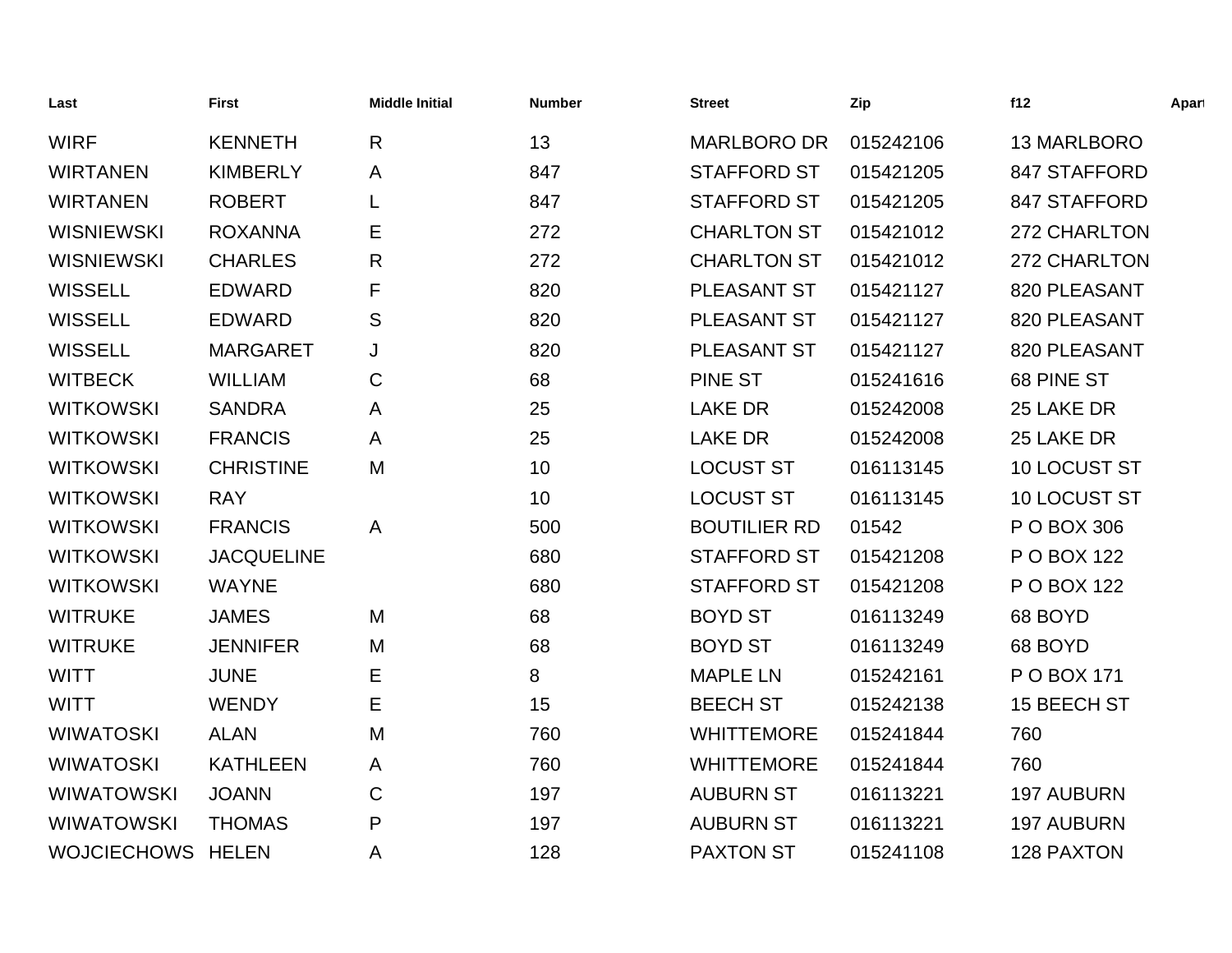| Last               | <b>First</b>      | <b>Middle Initial</b> | <b>Number</b> | <b>Street</b>      | Zip       | f12                  | Apart |
|--------------------|-------------------|-----------------------|---------------|--------------------|-----------|----------------------|-------|
| <b>WOJNAROWICZ</b> | <b>JACQUELINE</b> | A                     | 16            | <b>WASILLA DR</b>  | 015421225 | <b>16 WASILLA</b>    |       |
| <b>WOJNAROWICZ</b> | <b>GLENN</b>      | F                     | 16            | <b>WASILLA DR</b>  | 015421225 | <b>16 WASILLA</b>    |       |
| <b>WOLANSKI</b>    | <b>KATHLEEN</b>   | M                     | 4             | <b>MT PLEASANT</b> | 015241908 |                      |       |
| <b>WOLANSKI</b>    | <b>ROSEMARY</b>   |                       | 4             | <b>MT PLEASANT</b> | 015241908 | <b>4 MT PLEASANT</b> |       |
| <b>WOLANSKI</b>    | <b>RICHARD</b>    | D                     | 4             | <b>MT PLEASANT</b> | 015241908 | <b>4 MT PLEASANT</b> |       |
| <b>WOLANSKI</b>    | <b>DOROTHY</b>    | A                     | 1075          | <b>MAIN ST</b>     | 015241331 | 1075 MAIN ST         | 102   |
| <b>WOLANSKI</b>    | <b>RICHARD</b>    | Τ                     | 1075          | <b>MAIN ST</b>     | 015241331 | <b>1075 MAIN ST</b>  | 102   |
| <b>WOLANSKI</b>    | <b>IRENE</b>      | $\vee$                | 30            | <b>PLEASANT ST</b> | 015241911 | 30 PLEASANT ST 11C   |       |
| WOLOCHOWICZ STELLA |                   |                       | 97            | <b>BURNCOAT LN</b> | 015242009 | 97 BURNCOAT          |       |
| WOLOCHOWICZ ROBERT |                   | $\mathsf{R}$          | 97            | <b>BURNCOAT LN</b> | 015242009 | 97 BURNCOAT          |       |
| <b>WOLVERTON</b>   | <b>GLEN</b>       | ${\mathsf S}$         | 202           | <b>BALDWIN ST</b>  | 015242205 | 202 BALDWIN ST       |       |
| <b>WOLVERTON</b>   | <b>JANICE</b>     | M                     | 202           | <b>BALDWIN ST</b>  | 015242205 | 202 BALDWIN ST       |       |
| <b>WOOD</b>        | <b>PAULETTE</b>   |                       | 6             | <b>MT PLEASANT</b> | 015241908 | <b>6 MT PLEASANT</b> |       |
| <b>WOOD</b>        | <b>KEVIN</b>      | M                     | 6             | <b>MT PLEASANT</b> | 015241908 | <b>6 MT PLEASANT</b> |       |
| <b>WOOD</b>        | <b>SHERILL</b>    |                       | 1570          | <b>MAIN ST</b>     | 015241915 | P O BOX 403          |       |
| <b>WOOD</b>        | <b>CATHERINE</b>  | Е                     | 187           | <b>AUBURN ST</b>   | 016113221 | <b>187 AUBURN</b>    |       |
| <b>WOOD</b>        | <b>RICHARD</b>    | $\mathsf{P}$          | 187           | <b>AUBURN ST</b>   | 016113221 | <b>187 AUBURN</b>    |       |
| <b>WOOD</b>        | <b>JEANNE</b>     | B                     | 70            | <b>BOYD ST</b>     | 016113249 | 70 BOYD              |       |
| <b>WOOD</b>        | <b>ELIZABETH</b>  | M                     | 47            | <b>UPTON ST</b>    | 016113226 | 47 UPTON ST          |       |
| <b>WOOD</b>        | <b>MICHAEL</b>    | F                     | 47            | <b>UPTON ST</b>    | 016113226 | 47 UPTON ST          |       |
| <b>WOOD</b>        | <b>MICHAEL</b>    | $\circ$               | 47            | <b>UPTON ST</b>    | 016113226 | 47 UPTON ST          |       |
| <b>WOOD</b>        | <b>DENISE</b>     | E                     | 47            | <b>UPTON ST</b>    | 016113226 | 47 UPTON ST          |       |
| <b>WOOD</b>        | <b>BARBARA</b>    | A                     | 9             | <b>WEST ST</b>     | 016113117 | 9 WEST STREET        |       |
| <b>WOOD</b>        | <b>DAVID</b>      | $\mathsf{R}$          | 9             | <b>WEST ST</b>     | 016113117 | 9 WEST STREET        |       |
| <b>WOOD</b>        | <b>DONALD</b>     | F                     | 9             | <b>WEST ST</b>     | 016113117 | 9 WEST STREET        |       |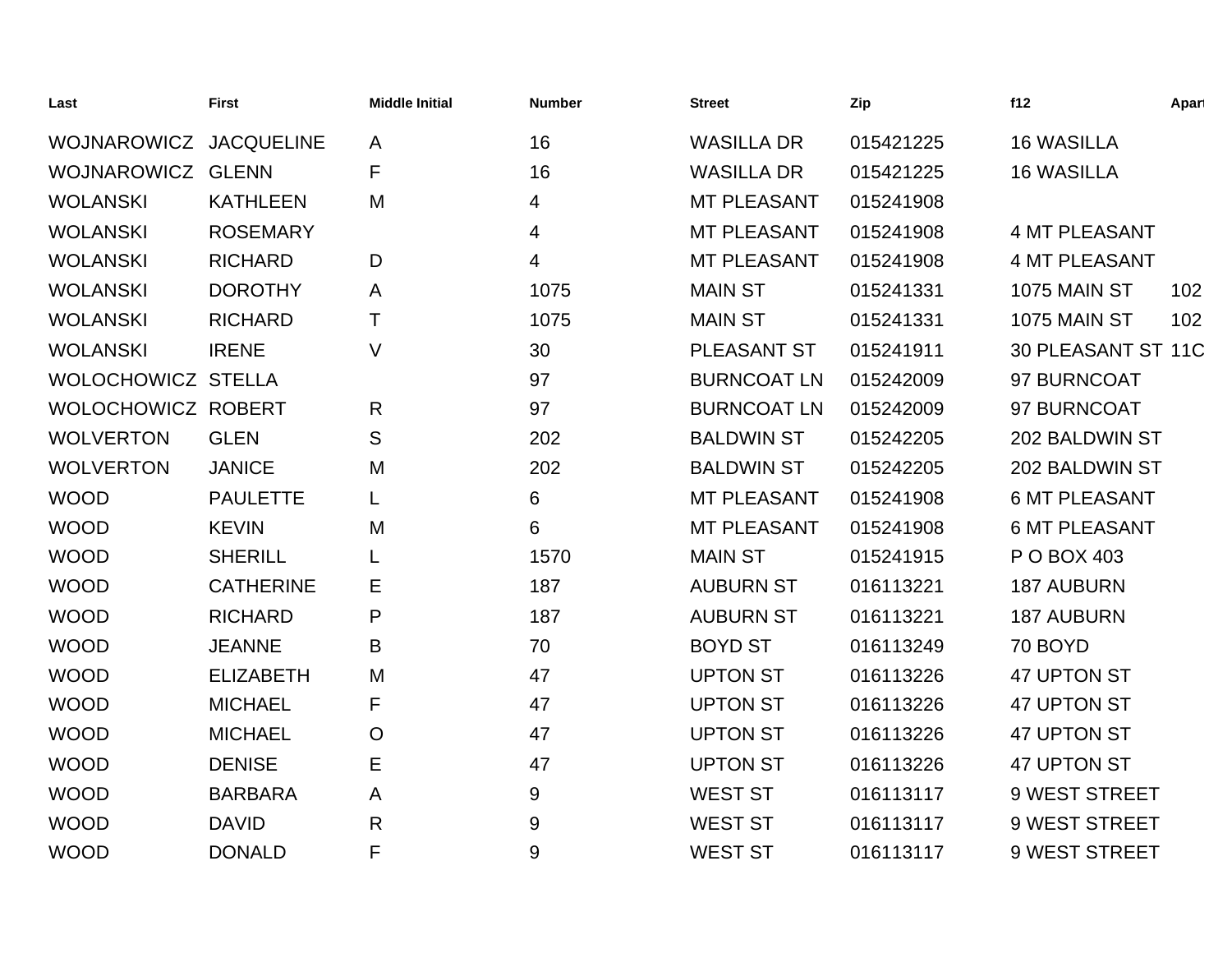| Last            | <b>First</b>     | <b>Middle Initial</b> | <b>Number</b>    | <b>Street</b>          | Zip       | f12                   | Apart |
|-----------------|------------------|-----------------------|------------------|------------------------|-----------|-----------------------|-------|
| <b>WOOD</b>     | <b>KEVIN</b>     | J                     | $\boldsymbol{9}$ | <b>WEST ST</b>         | 016113117 | 9 WEST STREET         |       |
| <b>WOOD</b>     | <b>NORMA</b>     | M                     | 1                | <b>SOUTH ST</b>        | 016113122 | 1 SOUTH               |       |
| <b>WOOD</b>     | <b>RONALD</b>    | J                     | 1                | <b>SOUTH ST</b>        | 016113122 | 1 SOUTH               |       |
| <b>WOOD</b>     | <b>WENDY</b>     |                       | 60               | <b>PINE AVE</b>        | 016113016 | 60 PINE AVE           |       |
| <b>WOOD</b>     | <b>MARK</b>      | S                     | 60               | <b>PINE AVE</b>        | 016113016 | <b>60 PINE AVENUE</b> |       |
| <b>WOOD</b>     | <b>HENRY</b>     | G                     | 84               | BOTTOMLY AVE 016113134 |           | <b>84 BOTTOMLY</b>    |       |
| <b>WOOD</b>     | <b>CAROLYN</b>   | A                     | 84               | <b>BOTTOMLY AVE</b>    | 016113134 | <b>84 BOTTOMLY</b>    |       |
| <b>WOOD</b>     | <b>LYNN</b>      | A                     | 190              | <b>AUBURN ST</b>       | 016113220 | 190 AUBURN ST         |       |
| <b>WOOD</b>     | <b>ALAN</b>      | $\mathsf{R}$          | 190              | <b>AUBURN ST</b>       | 016113220 | 190 AUBURN ST         |       |
| <b>WOOD</b>     | <b>KRISTI</b>    | $\mathsf{R}$          | 103              | MCCARTHY AVE 016113205 |           | 103 MCCARTHY          |       |
| <b>WOOD</b>     | <b>THOMAS</b>    | P                     | 103              | MCCARTHY AVE 016113205 |           | 103 MCCARTHY          |       |
| <b>WOOD</b>     | <b>BRIAN</b>     | M                     | 253              | <b>MAIN ST</b>         | 016113117 | 253 MAIN ST           |       |
| <b>WOOD</b>     | <b>JESSICA</b>   |                       | 5                | DALE CT                | 015421137 | 5 DALE CT             |       |
| <b>WOOD</b>     | <b>JEFFREY</b>   | G                     | 1                | <b>SABINA CIR</b>      | 015421023 | 1 SABINA CIR          |       |
| <b>WOOD</b>     | <b>JUSTIN</b>    |                       | 6                | DALE CT                | 01542     | <b>6 DALE COURT</b>   |       |
| <b>WOOD</b>     | <b>LEE</b>       | A                     | 103              | <b>PINE ST</b>         | 01524     | 103 PINE ST           |       |
| <b>WOOD</b>     | <b>JOHN</b>      | F                     | 103              | <b>PINE ST</b>         | 01524     |                       |       |
| <b>WOOD</b>     | <b>ROBIN</b>     | A                     | 198              | <b>HENSHAW ST</b>      | 015241236 | 198 HENSHAW           |       |
| <b>WOOD</b>     | <b>MINTHORNE</b> | $\mathsf C$           | 1075             | <b>MAIN ST</b>         | 015241331 |                       |       |
| <b>WOOD</b>     | <b>RUSSELL</b>   |                       | 30               | PLEASANT ST            | 015241442 | 30 PLEASANT ST 3A     |       |
| <b>WOODHEAD</b> | <b>HEDWIG</b>    | H                     | 997              | <b>STAFFORD ST</b>     | 015421113 | 997 STAFFORD          |       |
| <b>WOODMAN</b>  | <b>DIANE</b>     | L                     | 5                | <b>MAPLE ST</b>        | 015242003 | 5 MAPLE               |       |
| <b>WOODMAN</b>  | <b>MICHELLE</b>  | L                     | 5                | <b>MAPLE ST</b>        | 015242003 | <b>5 MAPLE ST</b>     |       |
| <b>WOODMAN</b>  | <b>STEVEN</b>    | J                     | 5                | <b>MAPLE ST</b>        | 015242003 | 5 MAPLE               |       |
| <b>WOODMAN</b>  | <b>MICHAEL</b>   | R                     | 5                | <b>MAPLE ST</b>        | 015242003 | <b>5 MAPLE ST</b>     |       |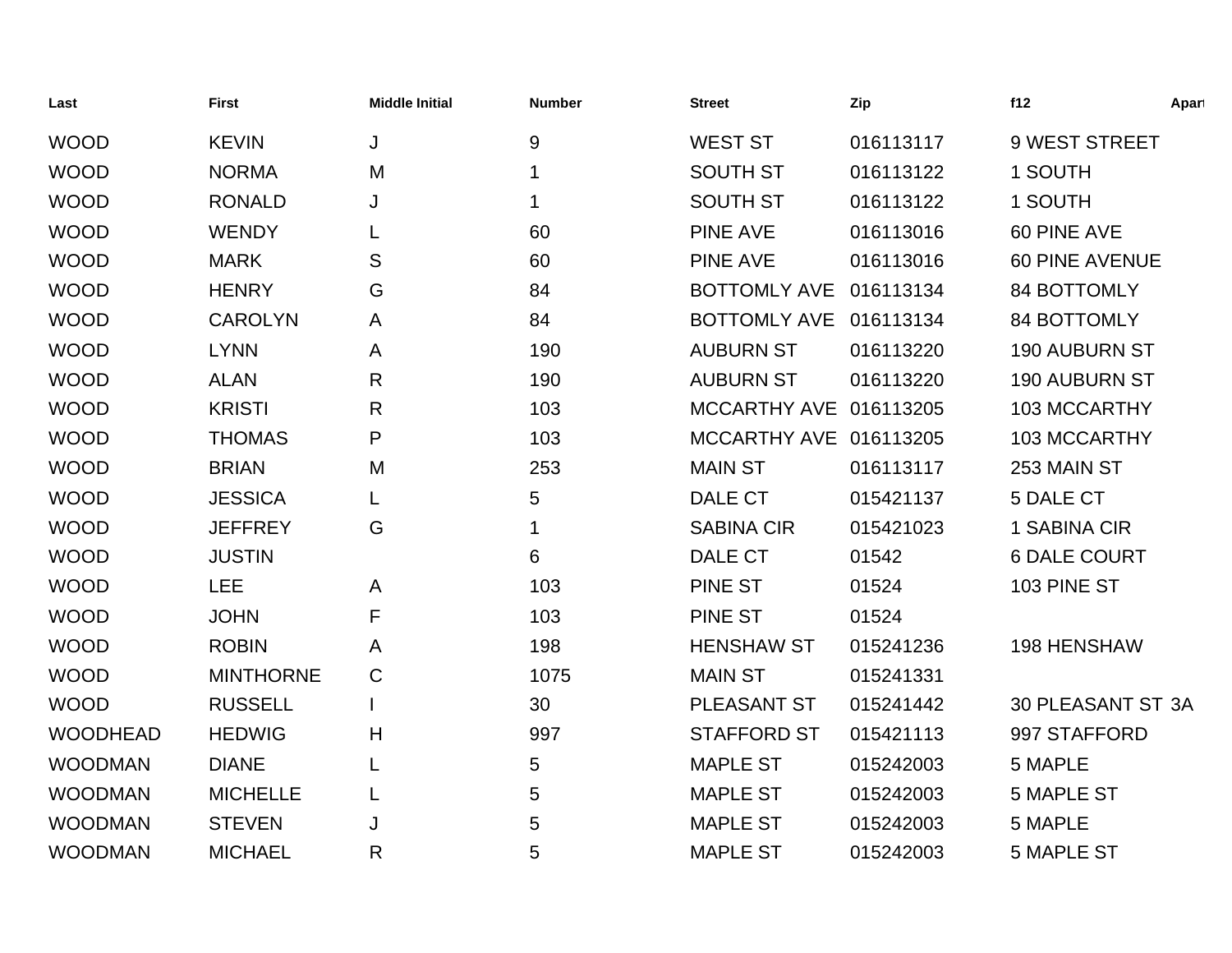| Last             | <b>First</b>     | <b>Middle Initial</b> | <b>Number</b> | <b>Street</b>                   | Zip       | f12                  | Apart |
|------------------|------------------|-----------------------|---------------|---------------------------------|-----------|----------------------|-------|
| <b>WOODRUFF</b>  | <b>DIANE</b>     | M                     | 30            | <b>CHARLTON ST</b>              | 015421016 | <b>30 CHARLTON</b>   |       |
| <b>WOODRUFF</b>  | <b>ROBERT</b>    |                       | 30            | <b>CHARLTON ST</b>              | 015421016 | <b>30 CHARLTON</b>   |       |
| <b>WOODS</b>     | <b>MARGARET</b>  | M                     | 111           | <b>HUNTOON</b>                  | 015421127 | 111 HUNTOON          |       |
| <b>WORTHEN</b>   | <b>APRIL</b>     | L                     | 47            | <b>HOWARD TERR</b>              | 01611     | <b>47 HOWARD TER</b> |       |
| <b>WRIGHT</b>    | <b>ELIZABETH</b> | K                     | 75            | <b>CRYSTAL ST</b>               | 015241013 | 75 CRYSTAL ST        |       |
| <b>WRIGHT</b>    | <b>PAUL</b>      | т                     | 75            | <b>CRYSTAL ST</b>               | 015241013 | <b>75 CRYSTAL</b>    |       |
| <b>WRIGHT</b>    | <b>FRANCES</b>   | M                     | 75            | <b>CRYSTAL ST</b>               | 015241013 | <b>75 CRYSTAL</b>    |       |
| <b>WRIGHT</b>    | <b>KELLI-ANN</b> |                       | 752           | <b>STAFFORD ST</b>              | 01542     | 752 STAFFORD         |       |
| <b>WRIGHT</b>    | <b>WILLIAM</b>   | S                     | 752           | <b>STAFFORD ST</b>              | 01542     | 752 STAFFORD         |       |
| <b>WRIGHT</b>    | <b>ROBERT</b>    | J                     | 351           | <b>RAWSON ST</b>                | 015242021 | 351 RAWSON           |       |
| <b>WROBLESKI</b> | <b>JOANN</b>     | M                     | 27            | <b>BURNCOAT LN</b>              | 015242009 | 27 BURNCOAT          |       |
| <b>WROBLESKI</b> | <b>THADDEUS</b>  | C                     | 27            | <b>BURNCOAT LN</b>              | 015242009 | 27 BURNCOAT          |       |
| <b>WUNSCH</b>    | <b>KIM</b>       | E                     | 8             | <b>MAYFLOWER RD 015241610</b>   |           | <b>8 MAYFLOWER</b>   |       |
| <b>WUNSCH</b>    | <b>ROBERT</b>    | E                     | 8             | <b>MAYFLOWER RD 015241610</b>   |           | <b>8 MAYFLOWER</b>   |       |
| <b>WYCO</b>      | <b>WALDO</b>     | J                     | 37            | <b>FRANKLIN ST</b>              | 015241504 | <b>37 FRANKLIN</b>   |       |
| <b>YANTZ</b>     | <b>MATTHEW</b>   | Е                     | 318           | <b>STAFFORD ST</b>              | 016113350 | 318 STAFFORD         |       |
| <b>YATES</b>     | <b>HOWARD</b>    | $\mathsf{R}$          | 6             | <b>HANKEY ST</b>                | 015421133 | P O BOX 206          |       |
| <b>YORSTON</b>   | <b>STEPHEN</b>   | J                     | 134           | <b>WHITE BIRCH ST 015241868</b> |           | 134 WHITE            |       |
| <b>YORSTON</b>   | <b>STEPHEN</b>   | J                     | 134           | <b>WHITE BIRCH ST 015241868</b> |           | 134 WHITE            |       |
| <b>YOUMANS</b>   | <b>RUSSELL</b>   | J                     | 82            | <b>MANNVILLE ST</b>             | 015241123 | 82 MANNVILLE         |       |
| <b>YOUMANS</b>   | <b>RUTH</b>      | Е                     | 82            | <b>MANNVILLE ST</b>             | 015241123 | 82 MANNVILLE         |       |
| <b>YOUNG</b>     | <b>DONNA</b>     | M                     | 16            | <b>SUNSET DR</b>                | 015241710 | <b>16 SUNSET</b>     |       |
| <b>YOUNG</b>     | <b>SHANON</b>    | M                     | 8             | <b>WATCH ST</b>                 | 015421313 | 8 WATCH              |       |
| <b>YOUNG</b>     | <b>CLARA</b>     | M                     | 4             | <b>KING ST EXT</b>              | 015241706 | <b>4 KING STREET</b> |       |
| ZACHARIEWICZ     | <b>DEBRA</b>     | A                     | 11            | LEXINGTON AVE 015241207         |           | <b>11 LEXINGTON</b>  |       |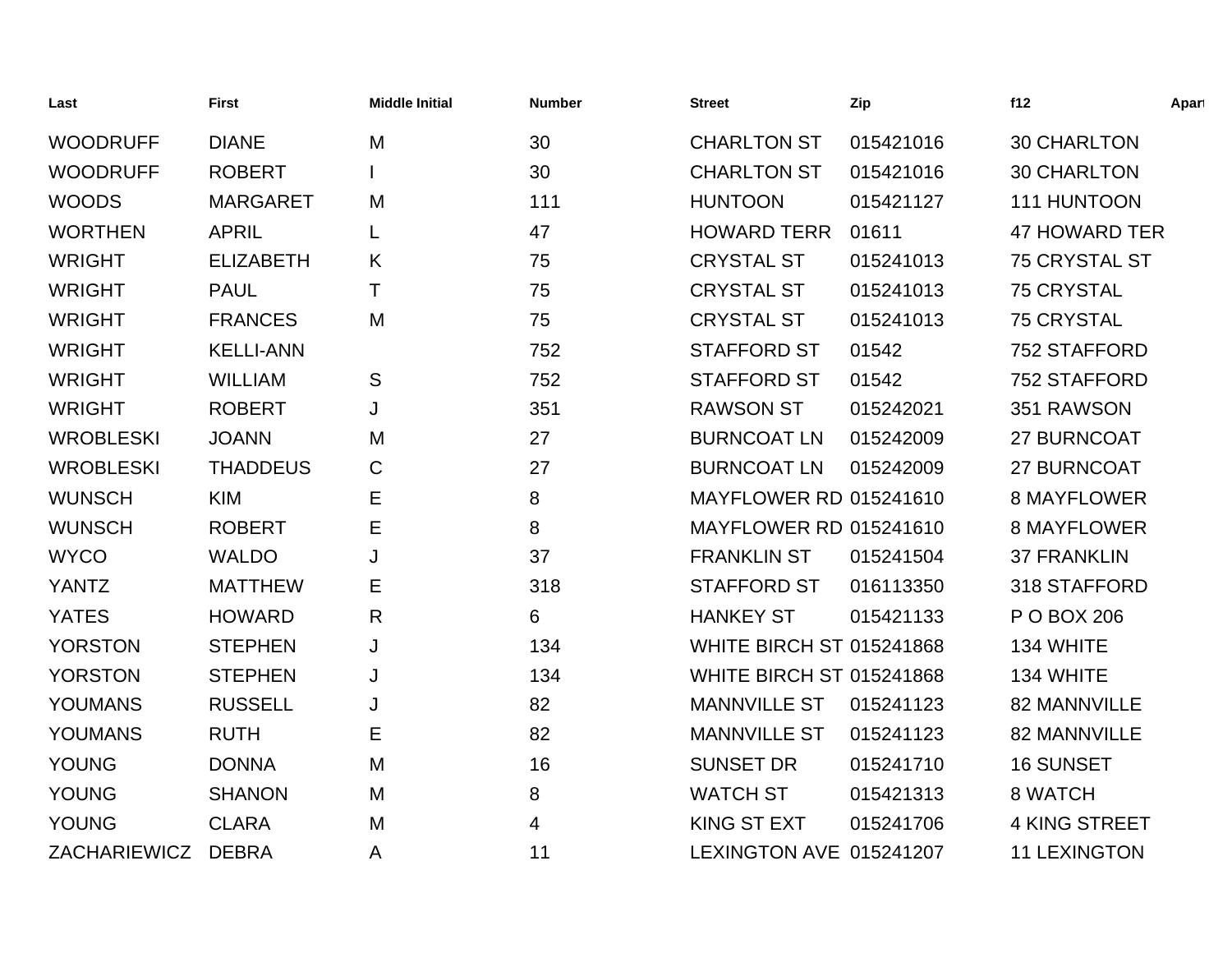| Last                | <b>First</b>       | <b>Middle Initial</b> | <b>Number</b> | <b>Street</b>           | Zip       | f12                   | Apart |
|---------------------|--------------------|-----------------------|---------------|-------------------------|-----------|-----------------------|-------|
| <b>ZACHARIEWICZ</b> | <b>LINDA</b>       | A                     | 11            | LEXINGTON AVE 015241207 |           | <b>11 LEXINGTON</b>   |       |
| <b>ZACK</b>         | <b>ROBERT</b>      | J                     | 4             | <b>WENDY PL</b>         | 01542     | <b>4 WENDY PL</b>     |       |
| <b>ZAGORSKI</b>     | <b>CHRISTOPHER</b> |                       | 204           | <b>AUBURN ST</b>        | 016113327 | <b>204 AUBURN ST</b>  |       |
| <b>ZAGORSKI</b>     | <b>STANLEY</b>     | A                     | 204           | <b>AUBURN ST</b>        | 016113327 | 204 AUBURN            |       |
| <b>ZAGORSKI</b>     | <b>LINDA</b>       | Α                     | 204           | <b>AUBURN ST</b>        | 016113327 | 204 AUBURN            |       |
| <b>ZAGORSKI</b>     | <b>BRIAN</b>       | J                     | 16            | <b>CLARK ST</b>         | 015421142 | <b>16 CLARK ST</b>    |       |
| <b>ZAJAC</b>        | <b>CONSTANCE</b>   | G                     | 39            | <b>CRESTWOOD</b>        | 015241601 | 39 CRESTWOOD          |       |
| <b>ZAJAC</b>        | <b>CHESTER</b>     | J                     | 39            | <b>CRESTWOOD</b>        | 015241601 | 39 CRESTWOOD          |       |
| ZALEGOWSKI          | <b>KELLY</b>       | M                     | 8             | <b>HILLSIDE RD</b>      | 016113359 | 8 HILLSIDE            |       |
| <b>ZALEGOWSKI</b>   | <b>JOHN</b>        | M                     | 8             | <b>HILLSIDE RD</b>      | 016113359 | 8 HILLSIDE            |       |
| <b>ZALESKI</b>      | <b>ROGER</b>       | P                     | 1             | DEER POND DR            | 015241101 | 1 DEER POND           |       |
| <b>ZALESKI</b>      | <b>JESSICA</b>     | K                     |               | DEER POND DR            | 015241101 | 1 DEER POND           |       |
| <b>ZALESKI</b>      | <b>DAVID</b>       | C                     | 201           | <b>CLARK ST</b>         | 015421213 | 201 CLARK ST          |       |
| <b>ZALESKI</b>      | <b>MICHELLE</b>    | L                     | 201           | <b>CLARK ST</b>         | 015421213 | 201 CLARK ST          |       |
| <b>ZALIECKAS</b>    | <b>JAMES</b>       |                       | 818           | PLEASANT ST             | 015421127 | 818 PLEASANT          |       |
| <b>ZALIECKAS</b>    | <b>JAMES</b>       | J                     | 818           | PLEASANT ST             | 015421127 | 818 PLEASANT          |       |
| <b>ZAMOITA</b>      | <b>BARBARA</b>     | Η                     | 56            | <b>PINE AVE</b>         | 016113016 | <b>56 PINE AVENUE</b> |       |
| <b>ZAMOITA</b>      | <b>RICHARD</b>     |                       | 56            | <b>PINE AVE</b>         | 016113016 | 56 PINE AVENUE        |       |
| <b>ZAWALICH</b>     | <b>FRANCIS</b>     | J                     | 9             | <b>WATCH ST</b>         | 01542     | 9 WATCH ST            |       |
| ZAYONC              | <b>FRANK</b>       | W                     | 31            | <b>RAWSON DR</b>        | 01524     |                       |       |
| <b>ZECCO</b>        | <b>MELISSA</b>     |                       | 4             | <b>SCOTT LN</b>         | 01524     | P O BOX 39            |       |
| <b>ZECCO</b>        | <b>NANCY</b>       | Τ                     | 4             | <b>SCOTT LN</b>         | 01524     | P O BOX 463           |       |
| <b>ZELNIA</b>       | <b>TONY</b>        | J                     | 1             | KNOLLWOOD RD 015241605  |           | 1 KNOLLWOOD           |       |
| <b>ZEMAITIS</b>     | <b>ARLENE</b>      | J                     | 101           | <b>PLEASANT ST</b>      | 015241433 | 101 PLEASANT          |       |
| <b>ZEMAITIS</b>     | <b>BETH</b>        | Α                     | 101           | <b>PLEASANT ST</b>      | 015241433 | 101 PLEASANT          |       |